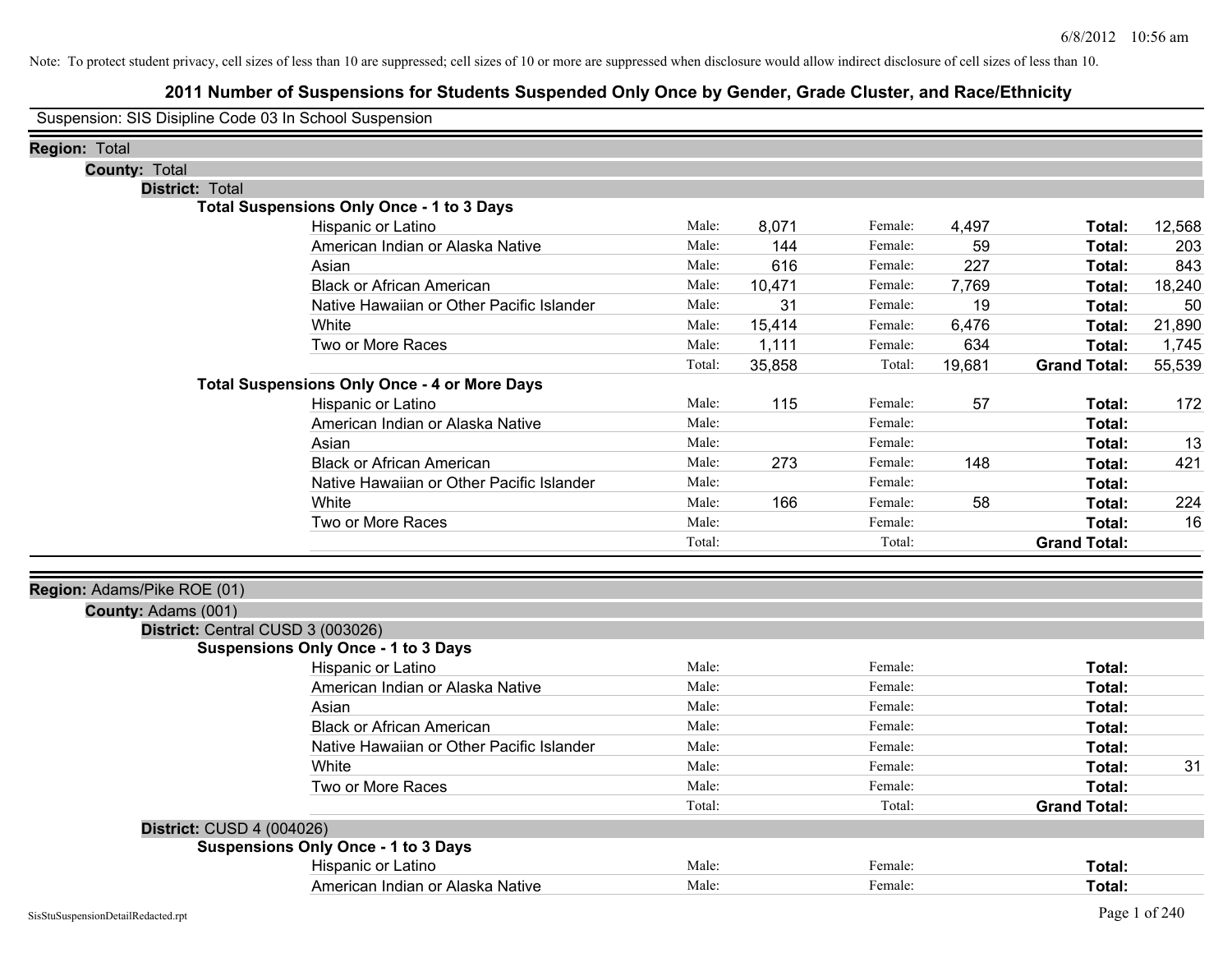| Suspension: SIS Disipline Code 03 In School Suspension |                                               |        |    |         |    |                     |    |
|--------------------------------------------------------|-----------------------------------------------|--------|----|---------|----|---------------------|----|
|                                                        | Asian                                         | Male:  |    | Female: |    | Total:              |    |
|                                                        | <b>Black or African American</b>              | Male:  |    | Female: |    | Total:              |    |
|                                                        | Native Hawaiian or Other Pacific Islander     | Male:  |    | Female: |    | Total:              |    |
|                                                        | White                                         | Male:  | 15 | Female: | 13 | Total:              | 28 |
|                                                        | Two or More Races                             | Male:  |    | Female: |    | Total:              |    |
|                                                        |                                               | Total: |    | Total:  |    | <b>Grand Total:</b> |    |
|                                                        | <b>Suspensions Only Once - 4 or More Days</b> |        |    |         |    |                     |    |
|                                                        | Hispanic or Latino                            | Male:  |    | Female: |    | Total:              |    |
|                                                        | American Indian or Alaska Native              | Male:  |    | Female: |    | Total:              |    |
|                                                        | Asian                                         | Male:  |    | Female: |    | Total:              |    |
|                                                        | <b>Black or African American</b>              | Male:  |    | Female: |    | Total:              |    |
|                                                        | Native Hawaiian or Other Pacific Islander     | Male:  |    | Female: |    | Total:              |    |
|                                                        | White                                         | Male:  |    | Female: |    | Total:              |    |
|                                                        | Two or More Races                             | Male:  |    | Female: |    | Total:              |    |
|                                                        |                                               | Total: |    | Total:  |    | <b>Grand Total:</b> |    |
| District: Liberty CUSD 2 (002026)                      |                                               |        |    |         |    |                     |    |
|                                                        | <b>Suspensions Only Once - 1 to 3 Days</b>    |        |    |         |    |                     |    |
|                                                        | Hispanic or Latino                            | Male:  |    | Female: |    | Total:              |    |
|                                                        | American Indian or Alaska Native              | Male:  |    | Female: |    | Total:              |    |
|                                                        | Asian                                         | Male:  |    | Female: |    | Total:              |    |
|                                                        | <b>Black or African American</b>              | Male:  |    | Female: |    | Total:              |    |
|                                                        | Native Hawaiian or Other Pacific Islander     | Male:  |    | Female: |    | Total:              |    |
|                                                        | White                                         | Male:  |    | Female: |    | Total:              | 20 |
|                                                        | Two or More Races                             | Male:  |    | Female: |    | Total:              |    |
|                                                        |                                               | Total: |    | Total:  |    | <b>Grand Total:</b> |    |
| District: Payson CUSD 1 (001026)                       |                                               |        |    |         |    |                     |    |
|                                                        | <b>Suspensions Only Once - 1 to 3 Days</b>    |        |    |         |    |                     |    |
|                                                        | Hispanic or Latino                            | Male:  |    | Female: |    | Total:              |    |
|                                                        | American Indian or Alaska Native              | Male:  |    | Female: |    | Total:              |    |
|                                                        | Asian                                         | Male:  |    | Female: |    | Total:              |    |
|                                                        | <b>Black or African American</b>              | Male:  |    | Female: |    | Total:              |    |
|                                                        | Native Hawaiian or Other Pacific Islander     | Male:  |    | Female: |    | Total:              |    |
|                                                        | White                                         | Male:  |    | Female: |    | Total:              |    |
|                                                        | Two or More Races                             | Male:  |    | Female: |    | Total:              |    |
|                                                        |                                               | Total: |    | Total:  |    | <b>Grand Total:</b> |    |
| <b>District: Quincy SD 172 (172022)</b>                |                                               |        |    |         |    |                     |    |
|                                                        | <b>Suspensions Only Once - 1 to 3 Days</b>    |        |    |         |    |                     |    |
|                                                        | Hispanic or Latino                            | Male:  |    | Female: |    | Total:              |    |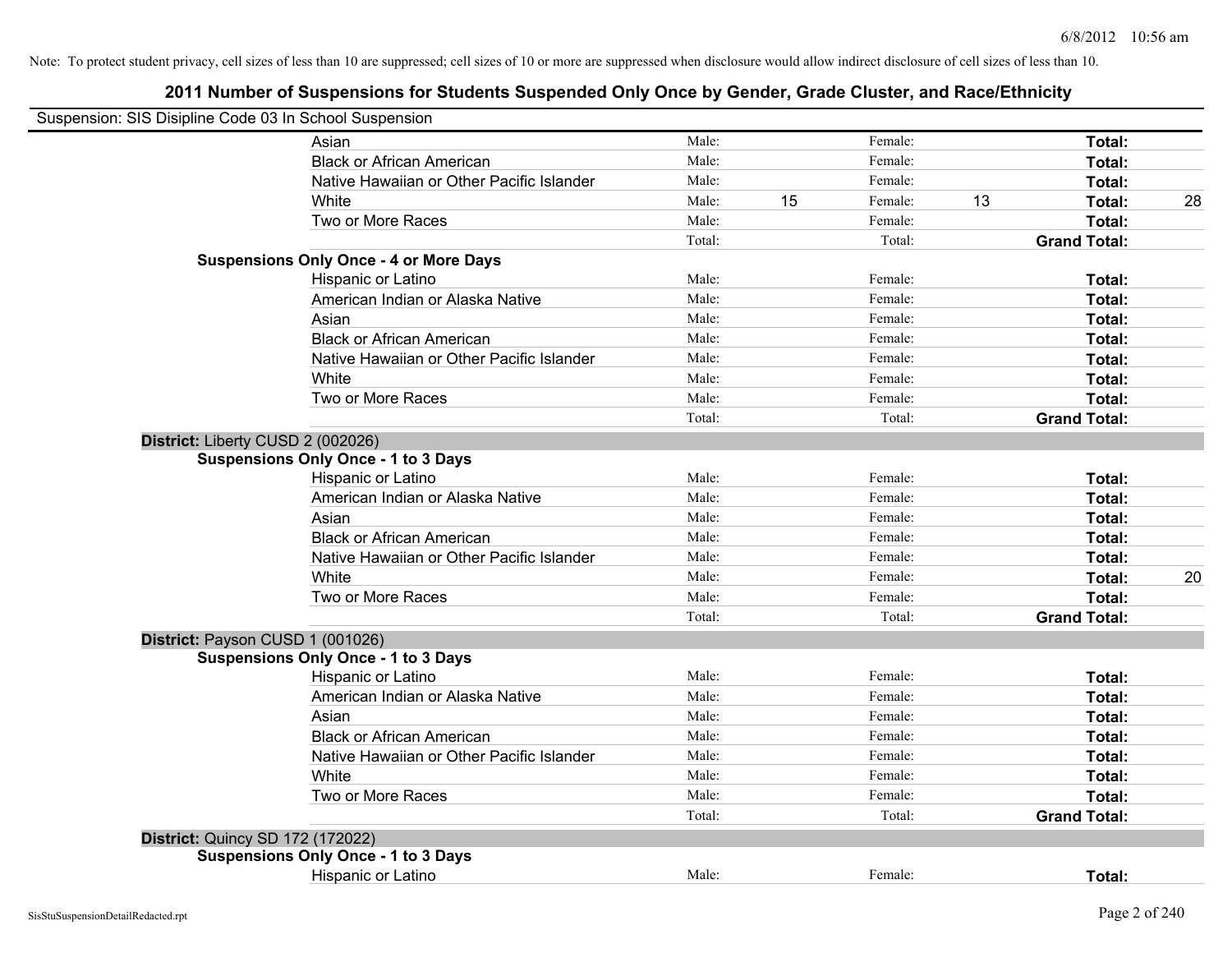| Suspension: SIS Disipline Code 03 In School Suspension |                                               |        |     |         |    |                     |     |
|--------------------------------------------------------|-----------------------------------------------|--------|-----|---------|----|---------------------|-----|
|                                                        | American Indian or Alaska Native              | Male:  |     | Female: |    | Total:              |     |
|                                                        | Asian                                         | Male:  |     | Female: |    | Total:              |     |
|                                                        | <b>Black or African American</b>              | Male:  | 19  | Female: | 27 | Total:              | 46  |
|                                                        | Native Hawaiian or Other Pacific Islander     | Male:  |     | Female: |    | Total:              |     |
|                                                        | White                                         | Male:  | 184 | Female: | 96 | Total:              | 280 |
|                                                        | Two or More Races                             | Male:  |     | Female: |    | Total:              | 11  |
|                                                        |                                               | Total: |     | Total:  |    | <b>Grand Total:</b> |     |
|                                                        | <b>Suspensions Only Once - 4 or More Days</b> |        |     |         |    |                     |     |
|                                                        | Hispanic or Latino                            | Male:  |     | Female: |    | Total:              |     |
|                                                        | American Indian or Alaska Native              | Male:  |     | Female: |    | Total:              |     |
|                                                        | Asian                                         | Male:  |     | Female: |    | Total:              |     |
|                                                        | <b>Black or African American</b>              | Male:  |     | Female: |    | Total:              |     |
|                                                        | Native Hawaiian or Other Pacific Islander     | Male:  |     | Female: |    | Total:              |     |
|                                                        | White                                         | Male:  |     | Female: |    | Total:              |     |
|                                                        | Two or More Races                             | Male:  |     | Female: |    | Total:              |     |
|                                                        |                                               | Total: |     | Total:  |    | <b>Grand Total:</b> |     |
| County: Pike (075)                                     |                                               |        |     |         |    |                     |     |
|                                                        | District: Pleasant Hill CUSD 3 (003026)       |        |     |         |    |                     |     |
|                                                        | <b>Suspensions Only Once - 1 to 3 Days</b>    |        |     |         |    |                     |     |
|                                                        | Hispanic or Latino                            | Male:  |     | Female: |    | Total:              |     |
|                                                        | American Indian or Alaska Native              | Male:  |     | Female: |    | Total:              |     |
|                                                        | Asian                                         | Male:  |     | Female: |    | Total:              |     |
|                                                        | <b>Black or African American</b>              | Male:  |     | Female: |    | Total:              |     |
|                                                        | Native Hawaiian or Other Pacific Islander     | Male:  |     | Female: |    | Total:              |     |
|                                                        | White                                         | Male:  |     | Female: |    | Total:              | 21  |
|                                                        | Two or More Races                             | Male:  |     | Female: |    | Total:              |     |
|                                                        |                                               | Total: |     | Total:  |    | <b>Grand Total:</b> |     |
| District: Western CUSD 12 (012026)                     |                                               |        |     |         |    |                     |     |
|                                                        | <b>Suspensions Only Once - 1 to 3 Days</b>    |        |     |         |    |                     |     |
|                                                        | Hispanic or Latino                            | Male:  |     | Female: |    | Total:              |     |
|                                                        | American Indian or Alaska Native              | Male:  |     | Female: |    | Total:              |     |
|                                                        | Asian                                         | Male:  |     | Female: |    | Total:              |     |
|                                                        | <b>Black or African American</b>              | Male:  |     | Female: |    | Total:              |     |
|                                                        | Native Hawaiian or Other Pacific Islander     | Male:  |     | Female: |    | Total:              |     |
|                                                        | White                                         | Male:  |     | Female: |    | Total:              | 14  |
|                                                        | Two or More Races                             | Male:  |     | Female: |    | Total:              |     |
|                                                        |                                               | Total: |     | Total:  |    | <b>Grand Total:</b> |     |
|                                                        | <b>Suspensions Only Once - 4 or More Days</b> |        |     |         |    |                     |     |
|                                                        | Hispanic or Latino                            | Male:  |     | Female: |    | Total:              |     |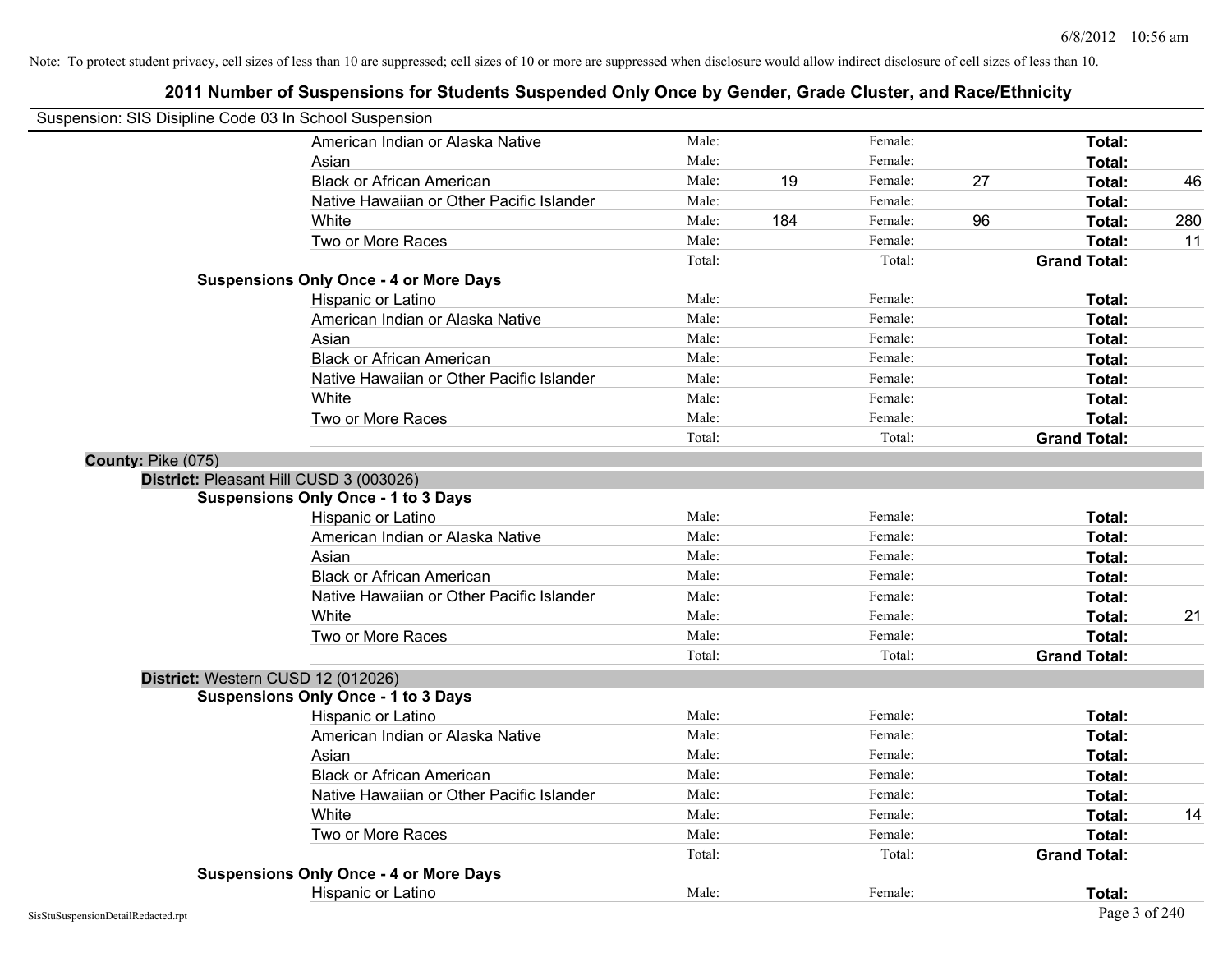| Suspension: SIS Disipline Code 03 In School Suspension |                                               |                |    |                    |    |                     |    |
|--------------------------------------------------------|-----------------------------------------------|----------------|----|--------------------|----|---------------------|----|
|                                                        | American Indian or Alaska Native              | Male:          |    | Female:            |    | Total:              |    |
|                                                        | Asian                                         | Male:          |    | Female:            |    | Total:              |    |
|                                                        | <b>Black or African American</b>              | Male:          |    | Female:            |    | Total:              |    |
|                                                        | Native Hawaiian or Other Pacific Islander     | Male:          |    | Female:            |    | Total:              |    |
|                                                        | White                                         | Male:          |    | Female:            |    | Total:              |    |
|                                                        | Two or More Races                             | Male:          |    | Female:            |    | Total:              |    |
|                                                        |                                               | Total:         |    | Total:             |    | <b>Grand Total:</b> |    |
|                                                        |                                               |                |    |                    |    |                     |    |
| Region: Alxndr/John/Masc/Pulski/Unon ROE (02)          |                                               |                |    |                    |    |                     |    |
| County: Alexander (002)                                |                                               |                |    |                    |    |                     |    |
| District: Cairo USD 1 (001022)                         |                                               |                |    |                    |    |                     |    |
|                                                        | <b>Suspensions Only Once - 1 to 3 Days</b>    |                |    |                    |    |                     |    |
|                                                        | Hispanic or Latino                            | Male:          |    | Female:            |    | Total:              |    |
|                                                        | American Indian or Alaska Native              | Male:          |    | Female:            |    | Total:              |    |
|                                                        | Asian                                         | Male:          |    | Female:            |    | Total:              |    |
|                                                        | <b>Black or African American</b>              | Male:          |    | Female:            |    | Total:              |    |
|                                                        | Native Hawaiian or Other Pacific Islander     | Male:          |    | Female:            |    | Total:              |    |
|                                                        | White                                         | Male:<br>Male: |    | Female:<br>Female: |    | Total:              |    |
|                                                        | Two or More Races                             |                |    |                    |    | Total:              |    |
|                                                        |                                               | Total:         |    | Total:             |    | <b>Grand Total:</b> |    |
|                                                        | District: Egyptian CUSD 5 (005026)            |                |    |                    |    |                     |    |
|                                                        | <b>Suspensions Only Once - 1 to 3 Days</b>    | Male:          |    | Female:            |    | Total:              |    |
|                                                        | Hispanic or Latino                            |                |    |                    |    |                     |    |
|                                                        | American Indian or Alaska Native              | Male:          |    | Female:            |    | Total:              |    |
|                                                        | Asian<br><b>Black or African American</b>     | Male:          |    | Female:            |    | Total:              |    |
|                                                        | Native Hawaiian or Other Pacific Islander     | Male:<br>Male: |    | Female:<br>Female: |    | Total:              |    |
|                                                        | White                                         | Male:          | 18 | Female:            | 11 | Total:              |    |
|                                                        | Two or More Races                             | Male:          |    | Female:            |    | Total:<br>Total:    | 29 |
|                                                        |                                               | Total:         |    | Total:             |    |                     |    |
|                                                        | <b>Suspensions Only Once - 4 or More Days</b> |                |    |                    |    | <b>Grand Total:</b> |    |
|                                                        | Hispanic or Latino                            | Male:          |    | Female:            |    | Total:              |    |
|                                                        | American Indian or Alaska Native              | Male:          |    | Female:            |    | Total:              |    |
|                                                        | Asian                                         | Male:          |    | Female:            |    | Total:              |    |
|                                                        | <b>Black or African American</b>              | Male:          |    | Female:            |    | Total:              |    |
|                                                        | Native Hawaiian or Other Pacific Islander     | Male:          |    | Female:            |    | Total:              |    |
|                                                        | White                                         | Male:          |    | Female:            |    | Total:              |    |
|                                                        |                                               |                |    |                    |    |                     |    |
|                                                        | Two or More Races                             | Male:          |    | Female:            |    | Total:              |    |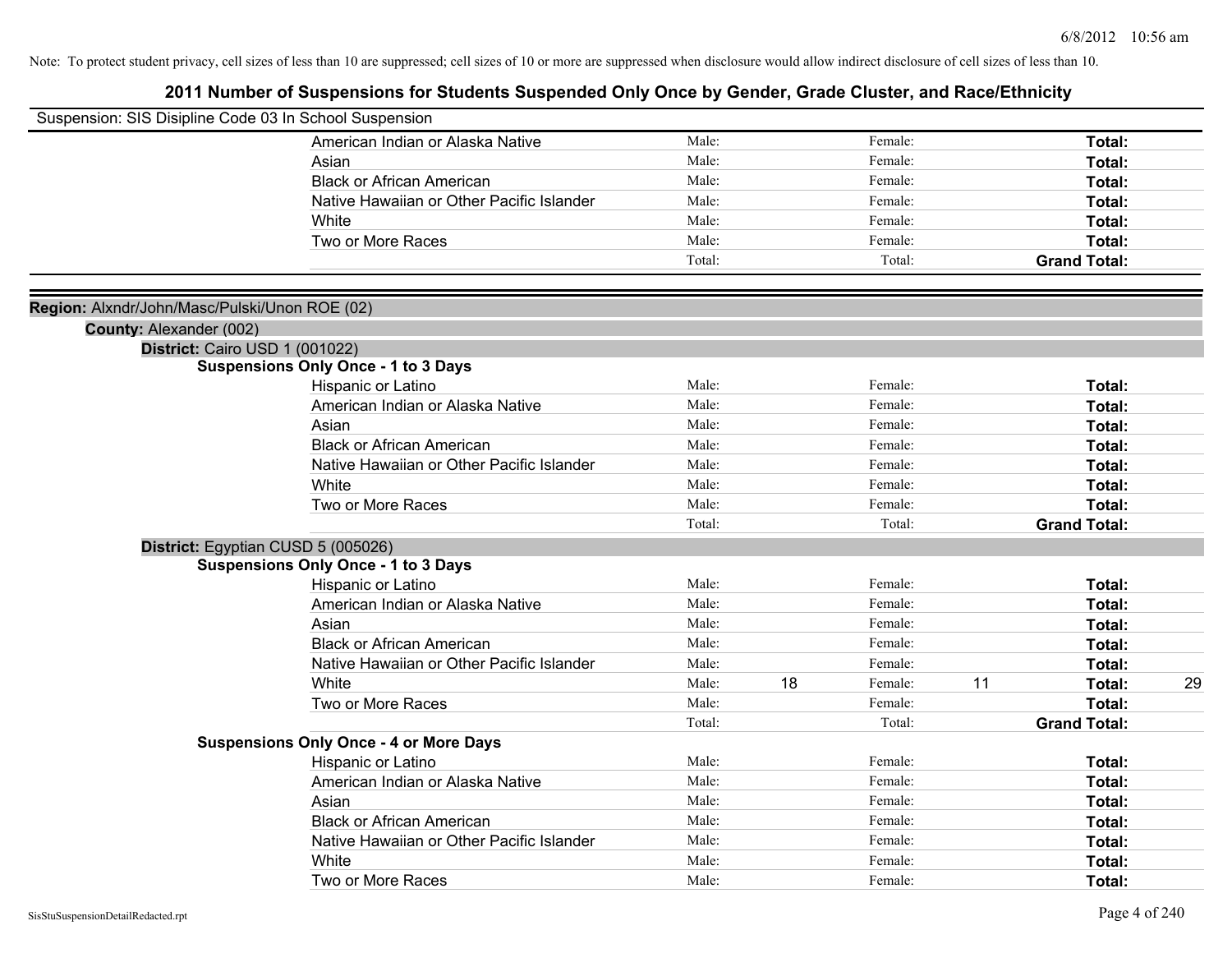| Suspension: SIS Disipline Code 03 In School Suspension |                                            |        |         |                     |    |
|--------------------------------------------------------|--------------------------------------------|--------|---------|---------------------|----|
|                                                        |                                            | Total: | Total:  | <b>Grand Total:</b> |    |
| County: Johnson (044)                                  |                                            |        |         |                     |    |
|                                                        | District: Buncombe Cons SD 43 (043003)     |        |         |                     |    |
|                                                        | <b>Suspensions Only Once - 1 to 3 Days</b> |        |         |                     |    |
|                                                        | Hispanic or Latino                         | Male:  | Female: | Total:              |    |
|                                                        | American Indian or Alaska Native           | Male:  | Female: | Total:              |    |
|                                                        | Asian                                      | Male:  | Female: | Total:              |    |
|                                                        | <b>Black or African American</b>           | Male:  | Female: | Total:              |    |
|                                                        | Native Hawaiian or Other Pacific Islander  | Male:  | Female: | Total:              |    |
|                                                        | White                                      | Male:  | Female: | Total:              |    |
|                                                        | Two or More Races                          | Male:  | Female: | Total:              |    |
|                                                        |                                            | Total: | Total:  | <b>Grand Total:</b> |    |
|                                                        | District: New Simpson Hill SD 32 (032003)  |        |         |                     |    |
|                                                        | <b>Suspensions Only Once - 1 to 3 Days</b> |        |         |                     |    |
|                                                        | Hispanic or Latino                         | Male:  | Female: | Total:              |    |
|                                                        | American Indian or Alaska Native           | Male:  | Female: | Total:              |    |
|                                                        | Asian                                      | Male:  | Female: | Total:              |    |
|                                                        | <b>Black or African American</b>           | Male:  | Female: | Total:              |    |
|                                                        | Native Hawaiian or Other Pacific Islander  | Male:  | Female: | Total:              |    |
|                                                        | White                                      | Male:  | Female: | Total:              | 12 |
|                                                        | Two or More Races                          | Male:  | Female: | Total:              |    |
|                                                        |                                            | Total: | Total:  | <b>Grand Total:</b> |    |
|                                                        | District: Vienna HSD 133 (133017)          |        |         |                     |    |
|                                                        | <b>Suspensions Only Once - 1 to 3 Days</b> |        |         |                     |    |
|                                                        | Hispanic or Latino                         | Male:  | Female: | Total:              |    |
|                                                        | American Indian or Alaska Native           | Male:  | Female: | Total:              |    |
|                                                        | Asian                                      | Male:  | Female: | Total:              |    |
|                                                        | <b>Black or African American</b>           | Male:  | Female: | Total:              |    |
|                                                        | Native Hawaiian or Other Pacific Islander  | Male:  | Female: | Total:              |    |
|                                                        | White                                      | Male:  | Female: | Total:              | 14 |
|                                                        | Two or More Races                          | Male:  | Female: | Total:              |    |
|                                                        |                                            | Total: | Total:  | <b>Grand Total:</b> |    |
| District: Vienna SD 55 (055002)                        |                                            |        |         |                     |    |
|                                                        | <b>Suspensions Only Once - 1 to 3 Days</b> |        |         |                     |    |
|                                                        | Hispanic or Latino                         | Male:  | Female: | Total:              |    |
|                                                        | American Indian or Alaska Native           | Male:  | Female: | Total:              |    |
|                                                        | Asian                                      | Male:  | Female: | Total:              |    |
|                                                        | <b>Black or African American</b>           | Male:  | Female: | Total:              |    |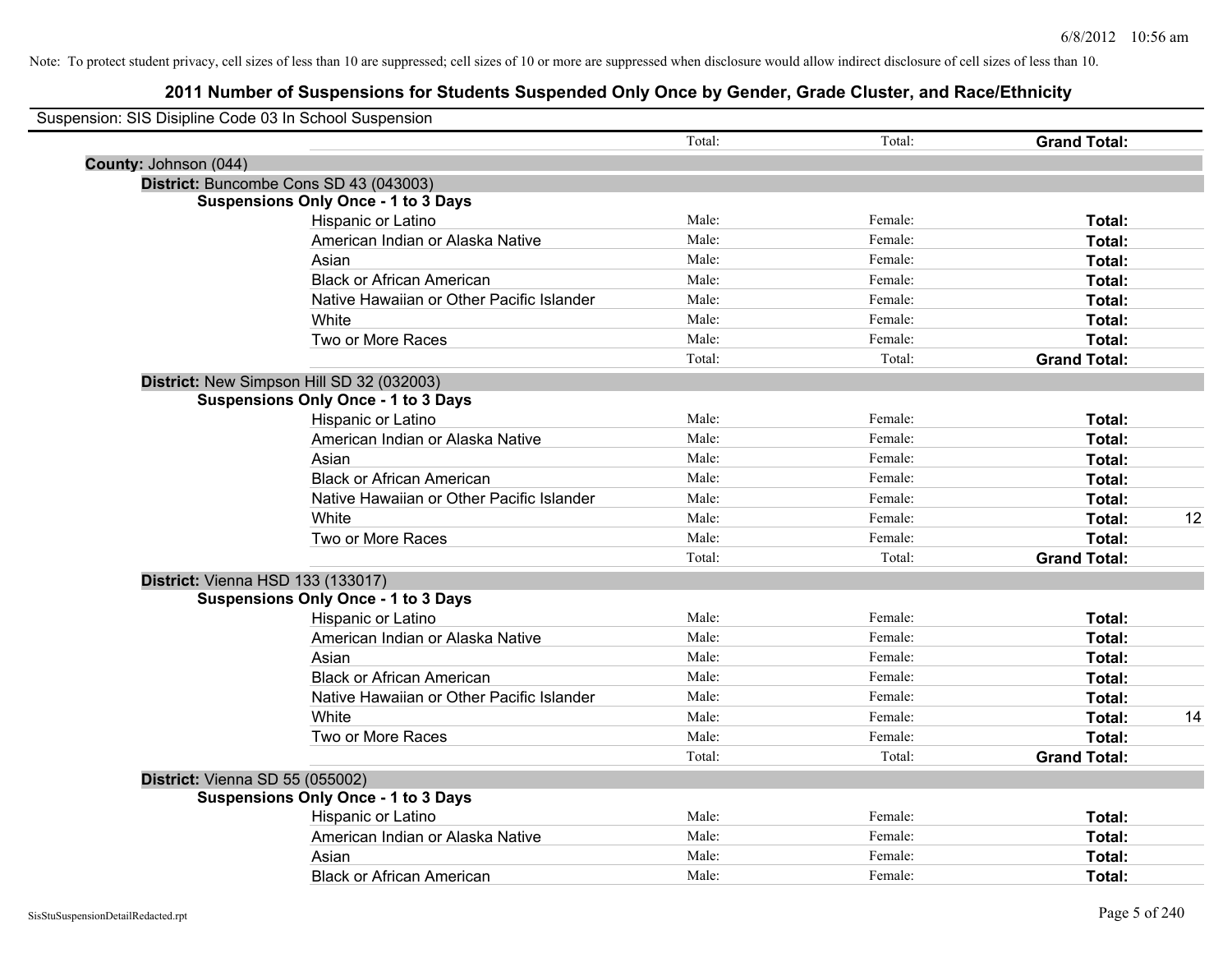| Suspension: SIS Disipline Code 03 In School Suspension |                                               |        |         |                     |    |
|--------------------------------------------------------|-----------------------------------------------|--------|---------|---------------------|----|
|                                                        | Native Hawaiian or Other Pacific Islander     | Male:  | Female: | Total:              |    |
|                                                        | White                                         | Male:  | Female: | Total:              | 13 |
|                                                        | Two or More Races                             | Male:  | Female: | Total:              |    |
|                                                        |                                               | Total: | Total:  | <b>Grand Total:</b> |    |
| County: Massac (061)                                   |                                               |        |         |                     |    |
|                                                        | District: Joppa-Maple Grove UD 38 (038026)    |        |         |                     |    |
|                                                        | <b>Suspensions Only Once - 1 to 3 Days</b>    |        |         |                     |    |
|                                                        | Hispanic or Latino                            | Male:  | Female: | Total:              |    |
|                                                        | American Indian or Alaska Native              | Male:  | Female: | Total:              |    |
|                                                        | Asian                                         | Male:  | Female: | Total:              |    |
|                                                        | <b>Black or African American</b>              | Male:  | Female: | Total:              |    |
|                                                        | Native Hawaiian or Other Pacific Islander     | Male:  | Female: | Total:              |    |
|                                                        | White                                         | Male:  | Female: | Total:              | 13 |
|                                                        | Two or More Races                             | Male:  | Female: | Total:              |    |
|                                                        |                                               | Total: | Total:  | <b>Grand Total:</b> |    |
| District: Massac UD 1 (001026)                         |                                               |        |         |                     |    |
|                                                        | <b>Suspensions Only Once - 1 to 3 Days</b>    |        |         |                     |    |
|                                                        | Hispanic or Latino                            | Male:  | Female: | Total:              |    |
|                                                        | American Indian or Alaska Native              | Male:  | Female: | Total:              |    |
|                                                        | Asian                                         | Male:  | Female: | Total:              |    |
|                                                        | <b>Black or African American</b>              | Male:  | Female: | Total:              |    |
|                                                        | Native Hawaiian or Other Pacific Islander     | Male:  | Female: | Total:              |    |
|                                                        | White                                         | Male:  | Female: | Total:              | 15 |
|                                                        | Two or More Races                             | Male:  | Female: | Total:              |    |
|                                                        |                                               | Total: | Total:  | <b>Grand Total:</b> |    |
|                                                        | <b>Suspensions Only Once - 4 or More Days</b> |        |         |                     |    |
|                                                        | Hispanic or Latino                            | Male:  | Female: | Total:              |    |
|                                                        | American Indian or Alaska Native              | Male:  | Female: | Total:              |    |
|                                                        | Asian                                         | Male:  | Female: | Total:              |    |
|                                                        | <b>Black or African American</b>              | Male:  | Female: | Total:              |    |
|                                                        | Native Hawaiian or Other Pacific Islander     | Male:  | Female: | Total:              |    |
|                                                        | White                                         | Male:  | Female: | Total:              |    |
|                                                        | Two or More Races                             | Male:  | Female: | Total:              |    |
|                                                        |                                               | Total: | Total:  | <b>Grand Total:</b> |    |
| County: Pulaski (077)                                  |                                               |        |         |                     |    |
| District: Century CUSD 100 (100026)                    |                                               |        |         |                     |    |
|                                                        | <b>Suspensions Only Once - 1 to 3 Days</b>    |        |         |                     |    |
|                                                        | Hispanic or Latino                            | Male:  | Female: | Total:              |    |
|                                                        | American Indian or Alaska Native              | Male:  | Female: | Total:              |    |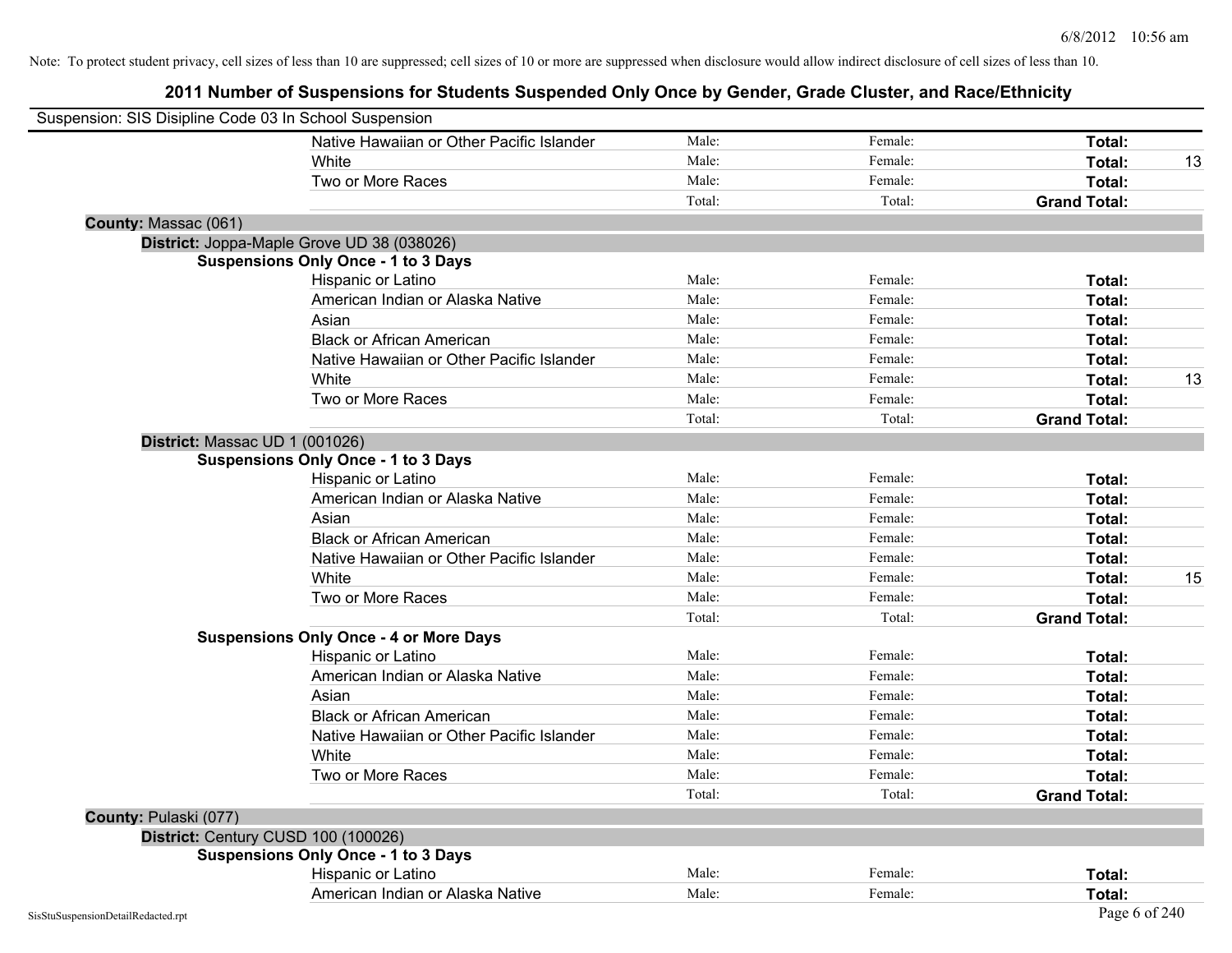# **2011 Number of Suspensions for Students Suspended Only Once by Gender, Grade Cluster, and Race/Ethnicity**

| Suspension: SIS Disipline Code 03 In School Suspension |        |               |                     |                  |
|--------------------------------------------------------|--------|---------------|---------------------|------------------|
| Asian                                                  | Male:  | Female:       |                     | Total:           |
| <b>Black or African American</b>                       | Male:  | Female:       |                     | Total:           |
| Native Hawaiian or Other Pacific Islander              | Male:  | Female:       |                     | Total:           |
| White                                                  | Male:  | Female:       |                     | Total:           |
| Two or More Races                                      | Male:  | Female:       |                     | Total:           |
|                                                        | Total: | Total:        | <b>Grand Total:</b> | 10               |
| District: Meridian CUSD 101 (101026)                   |        |               |                     |                  |
| <b>Suspensions Only Once - 1 to 3 Days</b>             |        |               |                     |                  |
| Hispanic or Latino                                     | Male:  | Female:       |                     | Total:           |
| American Indian or Alaska Native                       | Male:  | Female:       |                     | Total:           |
| Asian                                                  | Male:  | Female:       |                     | Total:           |
| <b>Black or African American</b>                       | Male:  | 18<br>Female: | 18                  | 36<br>Total:     |
| Native Hawaiian or Other Pacific Islander              | Male:  | Female:       |                     | Total:           |
| White                                                  | Male:  | Female:       |                     | 10<br>Total:     |
| Two or More Races                                      | Male:  | Female:       |                     | <b>Total:</b>    |
|                                                        | Total: | Total:        | <b>Grand Total:</b> |                  |
| <b>Suspensions Only Once - 4 or More Days</b>          |        |               |                     |                  |
| Hispanic or Latino                                     | Male:  | Female:       |                     | Total:           |
| American Indian or Alaska Native                       | Male:  | Female:       |                     | Total:           |
| Asian                                                  | Male:  | Female:       |                     | Total:           |
| <b>Black or African American</b>                       | Male:  | Female:       |                     | Total:           |
| Native Hawaiian or Other Pacific Islander              | Male:  | Female:       |                     | Total:           |
| White                                                  | Male:  | Female:       |                     | Total:           |
| Two or More Races                                      | Male:  | Female:       |                     | Total:           |
|                                                        | Total: | Total:        | <b>Grand Total:</b> |                  |
| County: Union (091)                                    |        |               |                     |                  |
| District: Anna CCSD 37 (037004)                        |        |               |                     |                  |
| <b>Suspensions Only Once - 1 to 3 Days</b>             | Male:  | Female:       |                     |                  |
| Hispanic or Latino<br>American Indian or Alaska Native | Male:  | Female:       |                     | Total:<br>Total: |
| Asian                                                  | Male:  | Female:       |                     |                  |
| <b>Black or African American</b>                       | Male:  | Female:       |                     | Total:           |
| Native Hawaiian or Other Pacific Islander              | Male:  | Female:       |                     | Total:           |
|                                                        |        |               |                     | Total:           |
| White                                                  | Male:  | Female:       |                     | Total:<br>11     |
| Two or More Races                                      | Male:  | Female:       |                     | Total:           |
| Dichthat (Cahden CID 17 (017022)                       | Total: | Total:        | <b>Grand Total:</b> |                  |

**District:** Cobden SUD 17 (017022) **Suspensions Only Once - 1 to 3 Days**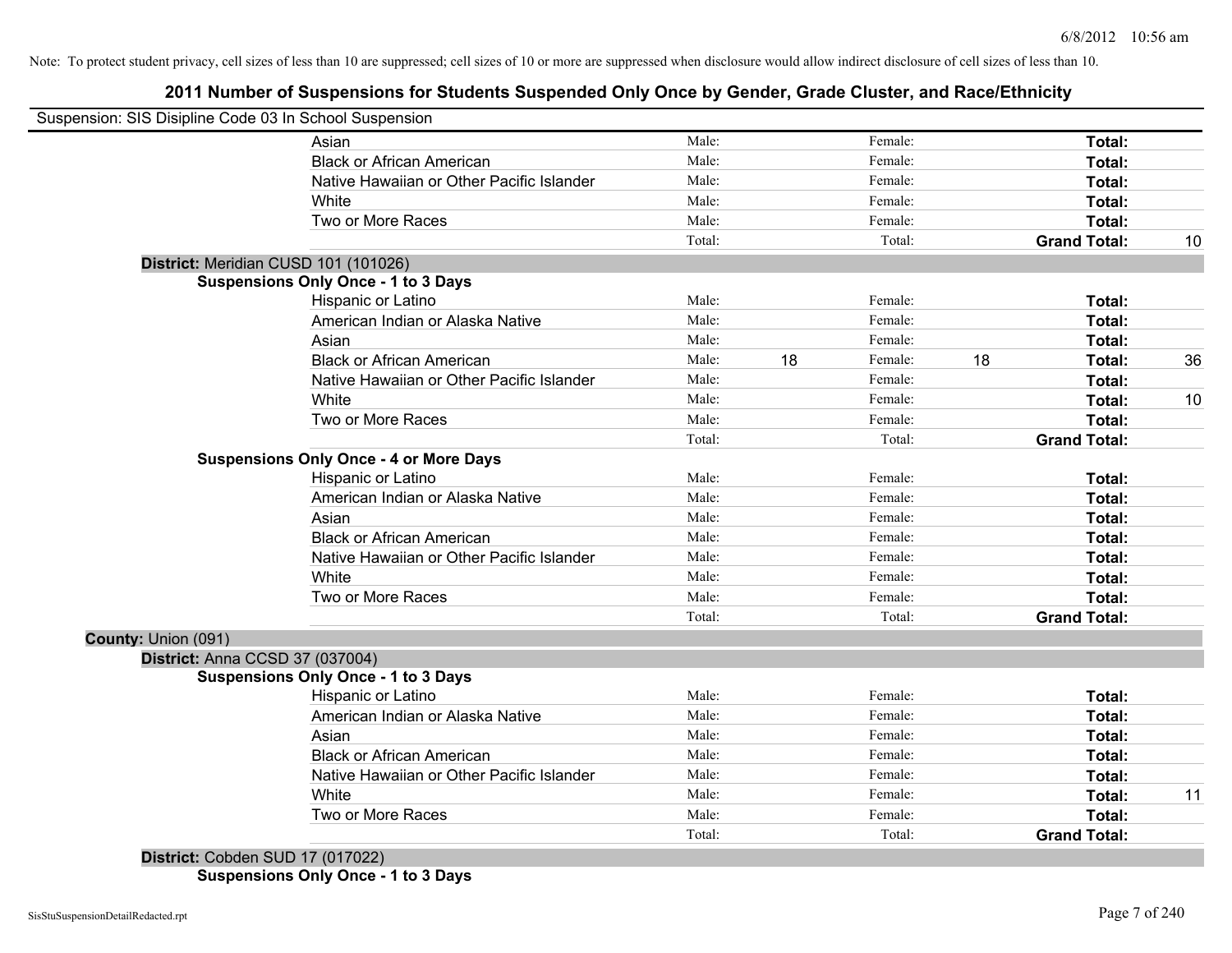| Suspension: SIS Disipline Code 03 In School Suspension |                                               |        |    |         |                     |        |    |
|--------------------------------------------------------|-----------------------------------------------|--------|----|---------|---------------------|--------|----|
|                                                        | Hispanic or Latino                            | Male:  |    | Female: |                     | Total: |    |
|                                                        | American Indian or Alaska Native              | Male:  |    | Female: |                     | Total: |    |
|                                                        | Asian                                         | Male:  |    | Female: |                     | Total: |    |
|                                                        | <b>Black or African American</b>              | Male:  |    | Female: |                     | Total: |    |
|                                                        | Native Hawaiian or Other Pacific Islander     | Male:  |    | Female: |                     | Total: |    |
|                                                        | White                                         | Male:  |    | Female: |                     | Total: |    |
|                                                        | Two or More Races                             | Male:  |    | Female: |                     | Total: |    |
|                                                        |                                               | Total: |    | Total:  | <b>Grand Total:</b> |        |    |
| District: Shawnee CUSD 84 (084026)                     |                                               |        |    |         |                     |        |    |
|                                                        | <b>Suspensions Only Once - 1 to 3 Days</b>    |        |    |         |                     |        |    |
|                                                        | Hispanic or Latino                            | Male:  |    | Female: |                     | Total: |    |
|                                                        | American Indian or Alaska Native              | Male:  |    | Female: |                     | Total: |    |
|                                                        | Asian                                         | Male:  |    | Female: |                     | Total: |    |
|                                                        | <b>Black or African American</b>              | Male:  |    | Female: |                     | Total: |    |
|                                                        | Native Hawaiian or Other Pacific Islander     | Male:  |    | Female: |                     | Total: |    |
|                                                        | White                                         | Male:  |    | Female: |                     | Total: | 16 |
|                                                        | Two or More Races                             | Male:  |    | Female: |                     | Total: |    |
|                                                        |                                               | Total: |    | Total:  | <b>Grand Total:</b> |        |    |
|                                                        | <b>Suspensions Only Once - 4 or More Days</b> |        |    |         |                     |        |    |
|                                                        | Hispanic or Latino                            | Male:  |    | Female: |                     | Total: |    |
|                                                        | American Indian or Alaska Native              | Male:  |    | Female: |                     | Total: |    |
|                                                        | Asian                                         | Male:  |    | Female: |                     | Total: |    |
|                                                        | <b>Black or African American</b>              | Male:  |    | Female: |                     | Total: |    |
|                                                        | Native Hawaiian or Other Pacific Islander     | Male:  |    | Female: |                     | Total: |    |
|                                                        | White                                         | Male:  |    | Female: |                     | Total: |    |
|                                                        | Two or More Races                             | Male:  |    | Female: |                     | Total: |    |
|                                                        |                                               | Total: |    | Total:  | <b>Grand Total:</b> |        |    |
|                                                        |                                               |        |    |         |                     |        |    |
| Region: Bond/Effingham/Fayette ROE (03)                |                                               |        |    |         |                     |        |    |
| County: Bond (003)                                     |                                               |        |    |         |                     |        |    |
|                                                        | District: Bond County CUSD 2 (002026)         |        |    |         |                     |        |    |
|                                                        | <b>Suspensions Only Once - 1 to 3 Days</b>    |        |    |         |                     |        |    |
|                                                        | Hispanic or Latino                            | Male:  |    | Female: |                     | Total: |    |
|                                                        | American Indian or Alaska Native              | Male:  |    | Female: |                     | Total: |    |
|                                                        | Asian                                         | Male:  |    | Female: |                     | Total: |    |
|                                                        | <b>Black or African American</b>              | Male:  |    | Female: |                     | Total: |    |
|                                                        | Native Hawaiian or Other Pacific Islander     | Male:  |    | Female: |                     | Total: |    |
|                                                        | White                                         | Male:  | 42 | Female: | 17                  | Total: | 59 |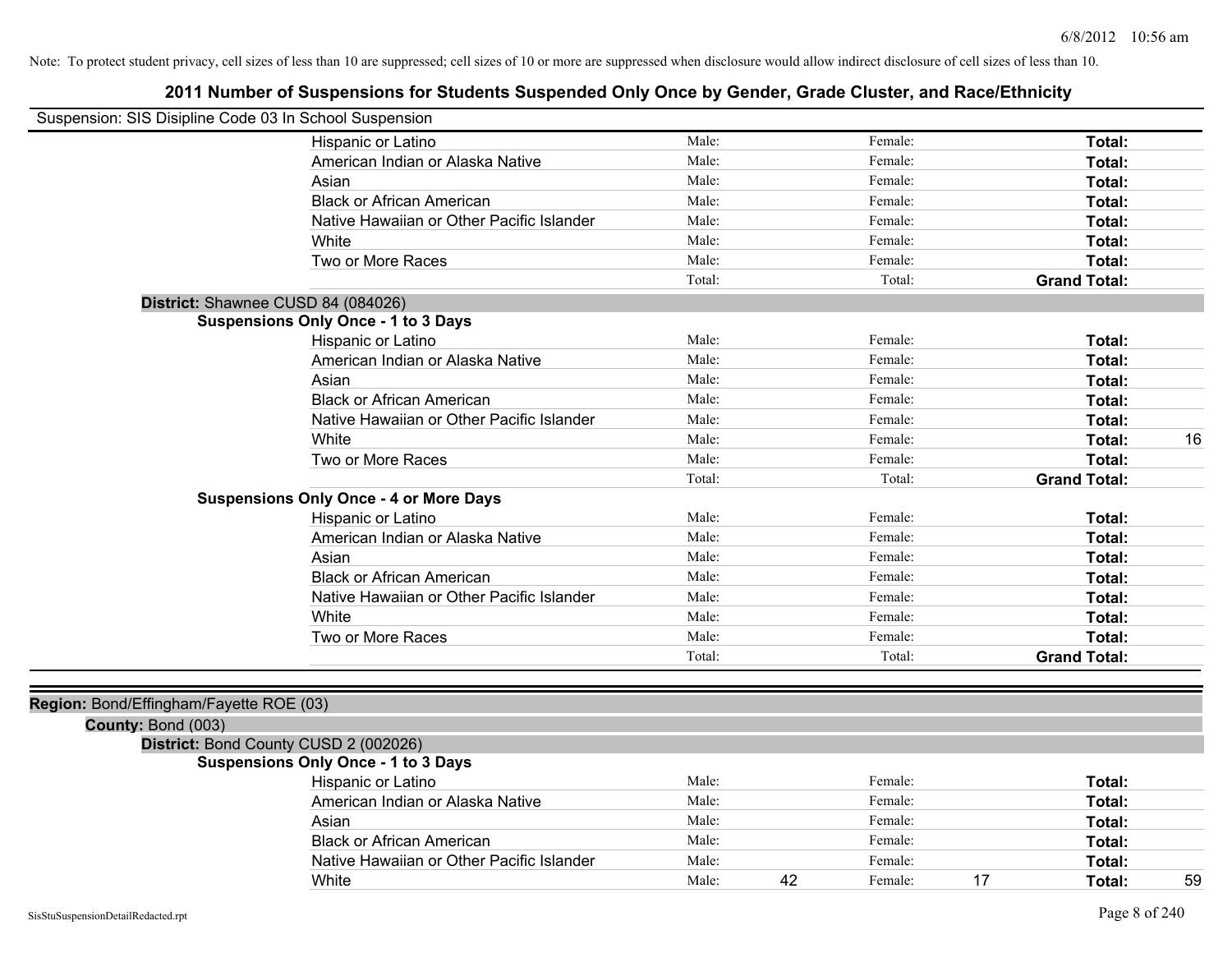| Suspension: SIS Disipline Code 03 In School Suspension |                                               |        |    |         |    |                     |    |
|--------------------------------------------------------|-----------------------------------------------|--------|----|---------|----|---------------------|----|
|                                                        | Two or More Races                             | Male:  |    | Female: |    | Total:              |    |
|                                                        |                                               | Total: |    | Total:  |    | <b>Grand Total:</b> |    |
|                                                        | District: Mulberry Grove CUSD 1 (001026)      |        |    |         |    |                     |    |
|                                                        | <b>Suspensions Only Once - 1 to 3 Days</b>    |        |    |         |    |                     |    |
|                                                        | Hispanic or Latino                            | Male:  |    | Female: |    | Total:              |    |
|                                                        | American Indian or Alaska Native              | Male:  |    | Female: |    | Total:              |    |
|                                                        | Asian                                         | Male:  |    | Female: |    | Total:              |    |
|                                                        | <b>Black or African American</b>              | Male:  |    | Female: |    | Total:              |    |
|                                                        | Native Hawaiian or Other Pacific Islander     | Male:  |    | Female: |    | Total:              |    |
|                                                        | White                                         | Male:  |    | Female: |    | Total:              | 15 |
|                                                        | Two or More Races                             | Male:  |    | Female: |    | Total:              |    |
|                                                        |                                               | Total: |    | Total:  |    | <b>Grand Total:</b> |    |
| County: Effingham (025)                                |                                               |        |    |         |    |                     |    |
|                                                        | District: Beecher City CUSD 20 (020026)       |        |    |         |    |                     |    |
|                                                        | <b>Suspensions Only Once - 1 to 3 Days</b>    |        |    |         |    |                     |    |
|                                                        | Hispanic or Latino                            | Male:  |    | Female: |    | Total:              |    |
|                                                        | American Indian or Alaska Native              | Male:  |    | Female: |    | Total:              |    |
|                                                        | Asian                                         | Male:  |    | Female: |    | Total:              |    |
|                                                        | <b>Black or African American</b>              | Male:  |    | Female: |    | Total:              |    |
|                                                        | Native Hawaiian or Other Pacific Islander     | Male:  |    | Female: |    | Total:              |    |
|                                                        | White                                         | Male:  |    | Female: |    | Total:              |    |
|                                                        | Two or More Races                             | Male:  |    | Female: |    | Total:              |    |
|                                                        |                                               | Total: |    | Total:  |    | <b>Grand Total:</b> |    |
|                                                        | District: Effingham CUSD 40 (040026)          |        |    |         |    |                     |    |
|                                                        | <b>Suspensions Only Once - 1 to 3 Days</b>    |        |    |         |    |                     |    |
|                                                        | Hispanic or Latino                            | Male:  |    | Female: |    | Total:              |    |
|                                                        | American Indian or Alaska Native              | Male:  |    | Female: |    | Total:              |    |
|                                                        | Asian                                         | Male:  |    | Female: |    | Total:              |    |
|                                                        | <b>Black or African American</b>              | Male:  |    | Female: |    | Total:              |    |
|                                                        | Native Hawaiian or Other Pacific Islander     | Male:  |    | Female: |    | Total:              |    |
|                                                        | White                                         | Male:  | 58 | Female: | 19 | Total:              | 77 |
|                                                        | Two or More Races                             | Male:  |    | Female: |    | Total:              |    |
|                                                        |                                               | Total: |    | Total:  |    | <b>Grand Total:</b> |    |
|                                                        | <b>Suspensions Only Once - 4 or More Days</b> |        |    |         |    |                     |    |
|                                                        | Hispanic or Latino                            | Male:  |    | Female: |    | Total:              |    |
|                                                        | American Indian or Alaska Native              | Male:  |    | Female: |    | Total:              |    |
|                                                        | Asian                                         | Male:  |    | Female: |    | Total:              |    |
|                                                        | <b>Black or African American</b>              | Male:  |    | Female: |    | Total:              |    |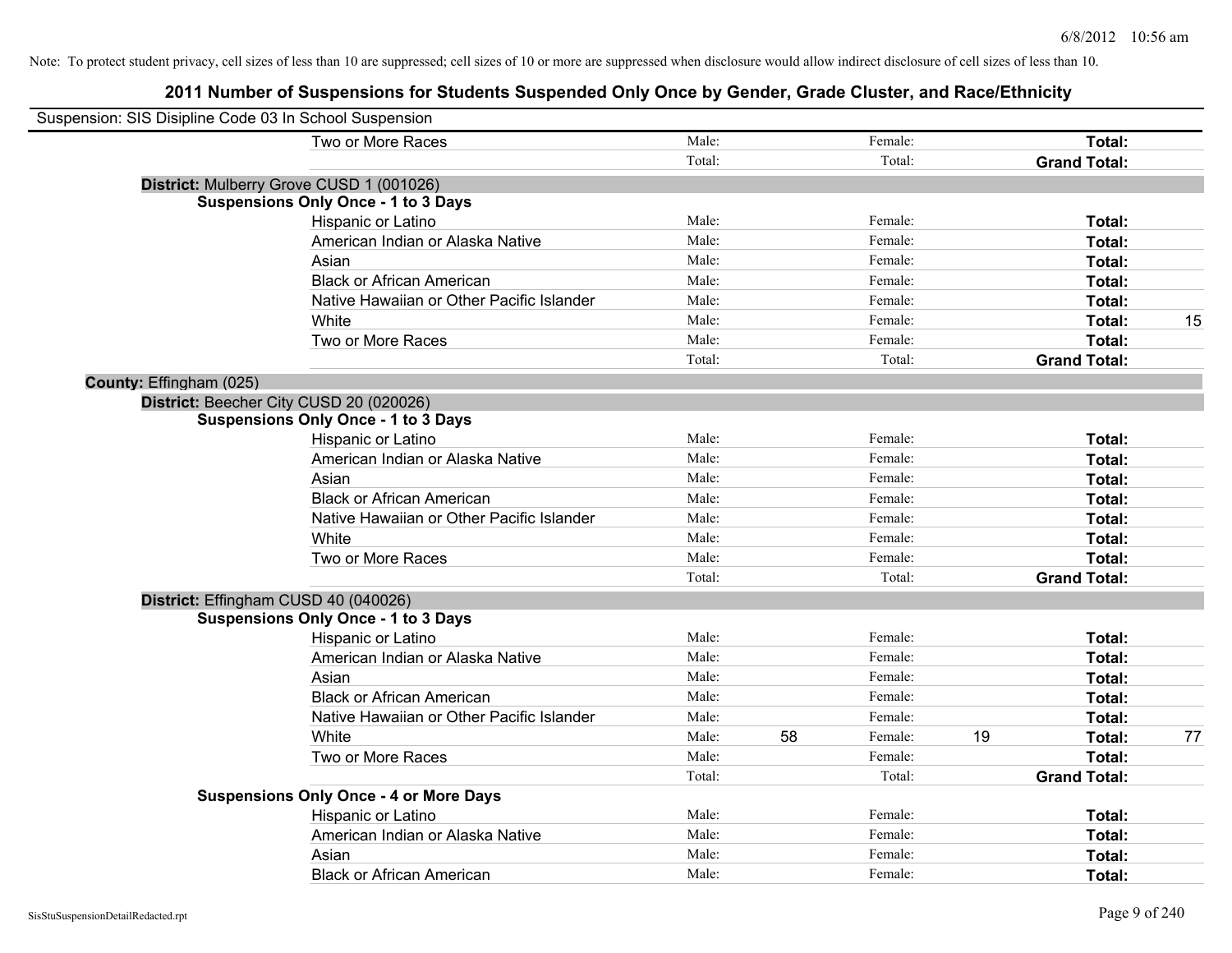| Suspension: SIS Disipline Code 03 In School Suspension |                                            |        |         |                     |
|--------------------------------------------------------|--------------------------------------------|--------|---------|---------------------|
|                                                        | Native Hawaiian or Other Pacific Islander  | Male:  | Female: | Total:              |
|                                                        | White                                      | Male:  | Female: | Total:              |
|                                                        | Two or More Races                          | Male:  | Female: | Total:              |
|                                                        |                                            | Total: | Total:  | <b>Grand Total:</b> |
| District: Teutopolis CUSD 50 (050026)                  |                                            |        |         |                     |
|                                                        | <b>Suspensions Only Once - 1 to 3 Days</b> |        |         |                     |
|                                                        | Hispanic or Latino                         | Male:  | Female: | Total:              |
|                                                        | American Indian or Alaska Native           | Male:  | Female: | Total:              |
|                                                        | Asian                                      | Male:  | Female: | Total:              |
|                                                        | <b>Black or African American</b>           | Male:  | Female: | Total:              |
|                                                        | Native Hawaiian or Other Pacific Islander  | Male:  | Female: | Total:              |
|                                                        | White                                      | Male:  | Female: | Total:              |
|                                                        | Two or More Races                          | Male:  | Female: | Total:              |
|                                                        |                                            | Total: | Total:  | <b>Grand Total:</b> |
| County: Fayette (026)                                  |                                            |        |         |                     |
| District: Brownstown CUSD 201 (201026)                 |                                            |        |         |                     |
|                                                        | <b>Suspensions Only Once - 1 to 3 Days</b> |        |         |                     |
|                                                        | Hispanic or Latino                         | Male:  | Female: | Total:              |
|                                                        | American Indian or Alaska Native           | Male:  | Female: | Total:              |
|                                                        | Asian                                      | Male:  | Female: | Total:              |
|                                                        | <b>Black or African American</b>           | Male:  | Female: | Total:              |
|                                                        | Native Hawaiian or Other Pacific Islander  | Male:  | Female: | Total:              |
|                                                        | White                                      | Male:  | Female: | Total:              |
|                                                        | Two or More Races                          | Male:  | Female: | Total:              |
|                                                        |                                            | Total: | Total:  | <b>Grand Total:</b> |
| District: Non-Public School (2030)                     |                                            |        |         |                     |
|                                                        | <b>Suspensions Only Once - 1 to 3 Days</b> |        |         |                     |
|                                                        | Hispanic or Latino                         | Male:  | Female: | Total:              |
|                                                        | American Indian or Alaska Native           | Male:  | Female: | Total:              |
|                                                        | Asian                                      | Male:  | Female: | Total:              |
|                                                        | <b>Black or African American</b>           | Male:  | Female: | Total:              |
|                                                        | Native Hawaiian or Other Pacific Islander  | Male:  | Female: | Total:              |
|                                                        | White                                      | Male:  | Female: | Total:              |
|                                                        | Two or More Races                          | Male:  | Female: | Total:              |
|                                                        |                                            | Total: | Total:  | <b>Grand Total:</b> |
| District: Ramsey CUSD 204 (204026)                     |                                            |        |         |                     |
|                                                        | <b>Suspensions Only Once - 1 to 3 Days</b> |        |         |                     |
|                                                        | <b>Hispanic or Latino</b>                  | Male:  | Female: | Total:              |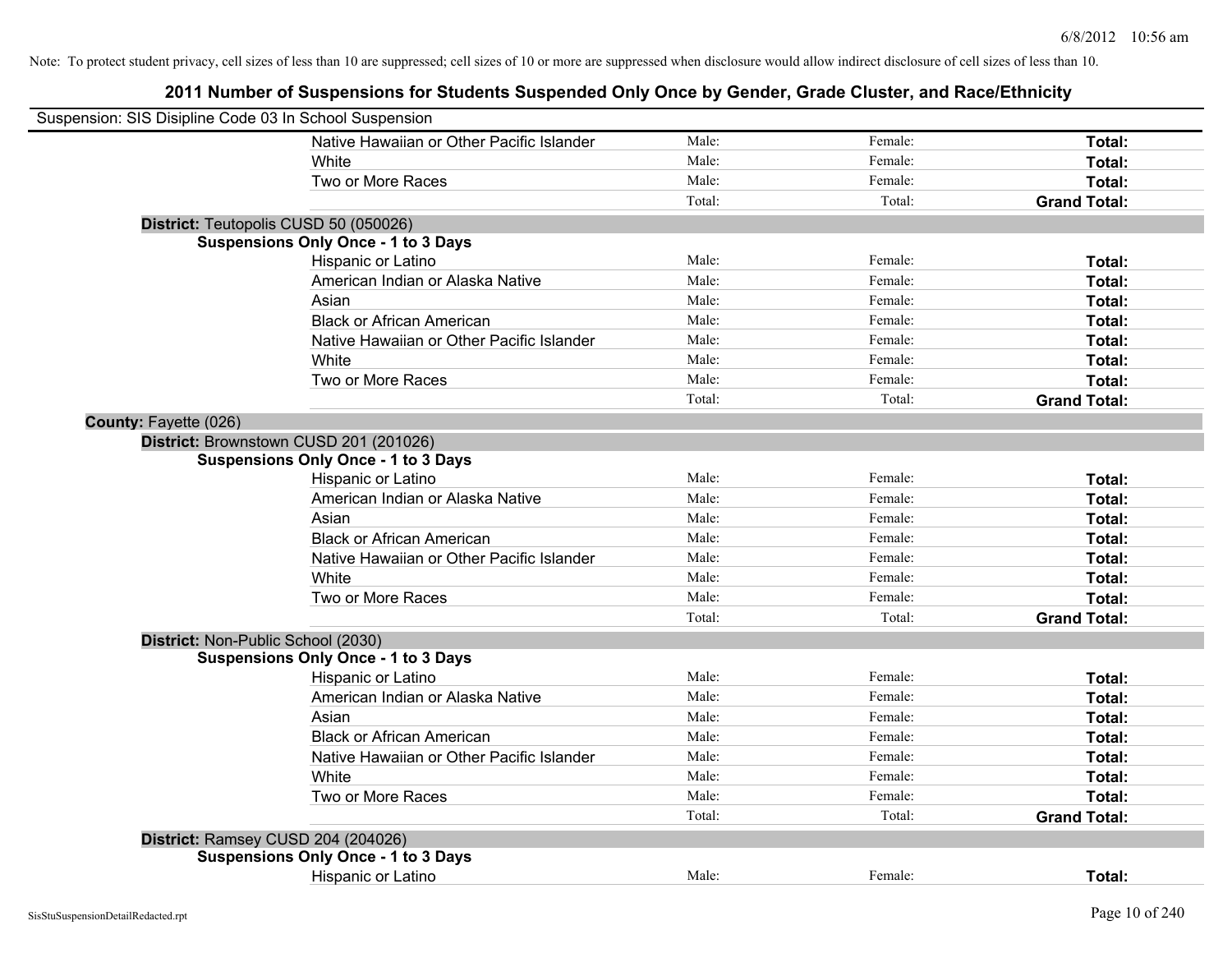|                                  | Suspension: SIS Disipline Code 03 In School Suspension |        |     |         |    |                     |     |
|----------------------------------|--------------------------------------------------------|--------|-----|---------|----|---------------------|-----|
|                                  | American Indian or Alaska Native                       | Male:  |     | Female: |    | Total:              |     |
|                                  | Asian                                                  | Male:  |     | Female: |    | Total:              |     |
|                                  | <b>Black or African American</b>                       | Male:  |     | Female: |    | Total:              |     |
|                                  | Native Hawaiian or Other Pacific Islander              | Male:  |     | Female: |    | Total:              |     |
|                                  | White                                                  | Male:  |     | Female: |    | Total:              | 10  |
|                                  | Two or More Races                                      | Male:  |     | Female: |    | Total:              |     |
|                                  |                                                        | Total: |     | Total:  |    | <b>Grand Total:</b> |     |
|                                  | District: St Elmo CUSD 202 (202026)                    |        |     |         |    |                     |     |
|                                  | <b>Suspensions Only Once - 1 to 3 Days</b>             |        |     |         |    |                     |     |
|                                  | Hispanic or Latino                                     | Male:  |     | Female: |    | Total:              |     |
|                                  | American Indian or Alaska Native                       | Male:  |     | Female: |    | Total:              |     |
|                                  | Asian                                                  | Male:  |     | Female: |    | Total:              |     |
|                                  | <b>Black or African American</b>                       | Male:  |     | Female: |    | Total:              |     |
|                                  | Native Hawaiian or Other Pacific Islander              | Male:  |     | Female: |    | Total:              |     |
|                                  | White                                                  | Male:  | 13  | Female: | 21 | Total:              | 34  |
|                                  | Two or More Races                                      | Male:  |     | Female: |    | Total:              |     |
|                                  |                                                        | Total: |     | Total:  |    | <b>Grand Total:</b> |     |
|                                  | District: Vandalia CUSD 203 (203026)                   |        |     |         |    |                     |     |
|                                  | <b>Suspensions Only Once - 1 to 3 Days</b>             |        |     |         |    |                     |     |
|                                  | Hispanic or Latino                                     | Male:  |     | Female: |    | Total:              |     |
|                                  | American Indian or Alaska Native                       | Male:  |     | Female: |    | Total:              |     |
|                                  | Asian                                                  | Male:  |     | Female: |    | Total:              |     |
|                                  | <b>Black or African American</b>                       | Male:  |     | Female: |    | Total:              |     |
|                                  | Native Hawaiian or Other Pacific Islander              | Male:  |     | Female: |    | Total:              |     |
|                                  | White                                                  | Male:  | 33  | Female: | 12 | Total:              | 45  |
|                                  | Two or More Races                                      | Male:  |     | Female: |    | Total:              |     |
|                                  |                                                        | Total: |     | Total:  |    | <b>Grand Total:</b> |     |
|                                  |                                                        |        |     |         |    |                     |     |
| Region: Boone/Winnebago ROE (04) |                                                        |        |     |         |    |                     |     |
| County: Boone (004)              |                                                        |        |     |         |    |                     |     |
|                                  | District: Belvidere CUSD 100 (100026)                  |        |     |         |    |                     |     |
|                                  | <b>Suspensions Only Once - 1 to 3 Days</b>             |        |     |         |    |                     |     |
|                                  | Hispanic or Latino                                     | Male:  | 89  | Female: | 47 | Total:              | 136 |
|                                  | American Indian or Alaska Native                       | Male:  |     | Female: |    | Total:              |     |
|                                  | Asian                                                  | Male:  |     | Female: |    | Total:              |     |
|                                  | <b>Black or African American</b>                       | Male:  |     | Female: |    | Total:              | 21  |
|                                  | Native Hawaiian or Other Pacific Islander              | Male:  |     | Female: |    | Total:              |     |
|                                  | White                                                  | Male:  | 147 | Female: | 60 | Total:              | 207 |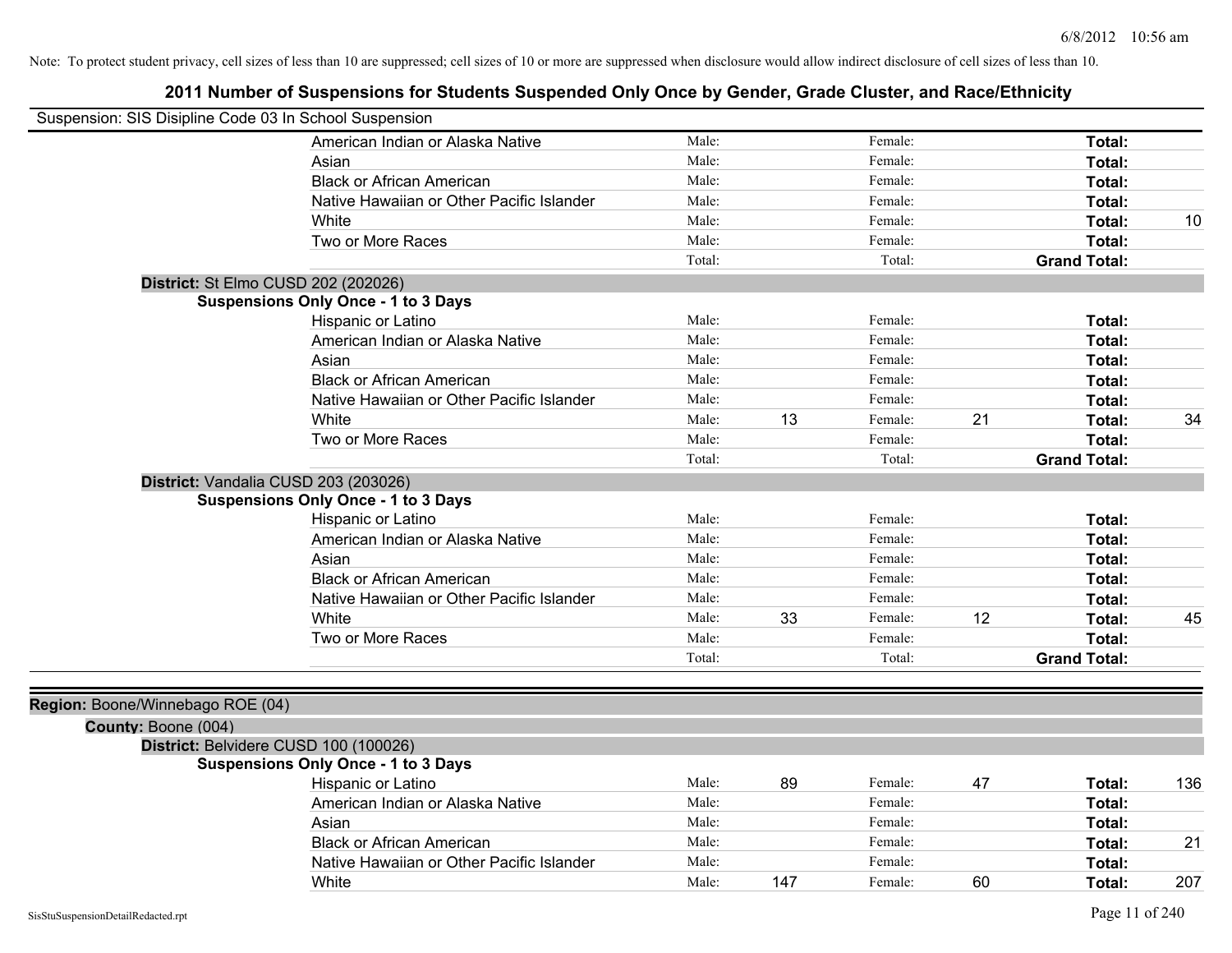|                         | Suspension: SIS Disipline Code 03 In School Suspension |        |         |                     |    |
|-------------------------|--------------------------------------------------------|--------|---------|---------------------|----|
|                         | Two or More Races                                      | Male:  | Female: | Total:              | 11 |
|                         |                                                        | Total: | Total:  | <b>Grand Total:</b> |    |
|                         | <b>Suspensions Only Once - 4 or More Days</b>          |        |         |                     |    |
|                         | Hispanic or Latino                                     | Male:  | Female: | Total:              |    |
|                         | American Indian or Alaska Native                       | Male:  | Female: | Total:              |    |
|                         | Asian                                                  | Male:  | Female: | Total:              |    |
|                         | <b>Black or African American</b>                       | Male:  | Female: | Total:              |    |
|                         | Native Hawaiian or Other Pacific Islander              | Male:  | Female: | Total:              |    |
|                         | White                                                  | Male:  | Female: | Total:              |    |
|                         | Two or More Races                                      | Male:  | Female: | Total:              |    |
|                         |                                                        | Total: | Total:  | <b>Grand Total:</b> |    |
|                         | District: North Boone CUSD 200 (200026)                |        |         |                     |    |
|                         | <b>Suspensions Only Once - 1 to 3 Days</b>             |        |         |                     |    |
|                         | Hispanic or Latino                                     | Male:  | Female: | Total:              |    |
|                         | American Indian or Alaska Native                       | Male:  | Female: | Total:              |    |
|                         | Asian                                                  | Male:  | Female: | Total:              |    |
|                         | <b>Black or African American</b>                       | Male:  | Female: | Total:              |    |
|                         | Native Hawaiian or Other Pacific Islander              | Male:  | Female: | Total:              |    |
|                         | White                                                  | Male:  | Female: | Total:              |    |
|                         | Two or More Races                                      | Male:  | Female: | Total:              |    |
|                         |                                                        | Total: | Total:  | <b>Grand Total:</b> |    |
| County: Winnebago (101) |                                                        |        |         |                     |    |
|                         | District: County of Winnebago SD 320 (320026)          |        |         |                     |    |
|                         | <b>Suspensions Only Once - 1 to 3 Days</b>             |        |         |                     |    |
|                         | Hispanic or Latino                                     | Male:  | Female: | Total:              |    |
|                         | American Indian or Alaska Native                       | Male:  | Female: | Total:              |    |
|                         | Asian                                                  | Male:  | Female: | Total:              |    |
|                         | <b>Black or African American</b>                       | Male:  | Female: | Total:              |    |
|                         | Native Hawaiian or Other Pacific Islander              | Male:  | Female: | Total:              |    |
|                         | White                                                  | Male:  | Female: | Total:              | 14 |
|                         | Two or More Races                                      | Male:  | Female: | Total:              |    |
|                         |                                                        | Total: | Total:  | <b>Grand Total:</b> |    |
|                         | <b>Suspensions Only Once - 4 or More Days</b>          |        |         |                     |    |
|                         | Hispanic or Latino                                     | Male:  | Female: | Total:              |    |
|                         | American Indian or Alaska Native                       | Male:  | Female: | Total:              |    |
|                         | Asian                                                  | Male:  | Female: | Total:              |    |
|                         | <b>Black or African American</b>                       | Male:  | Female: | Total:              |    |
|                         | Native Hawaiian or Other Pacific Islander              | Male:  | Female: | Total:              |    |
|                         | White                                                  | Male:  | Female: | Total:              |    |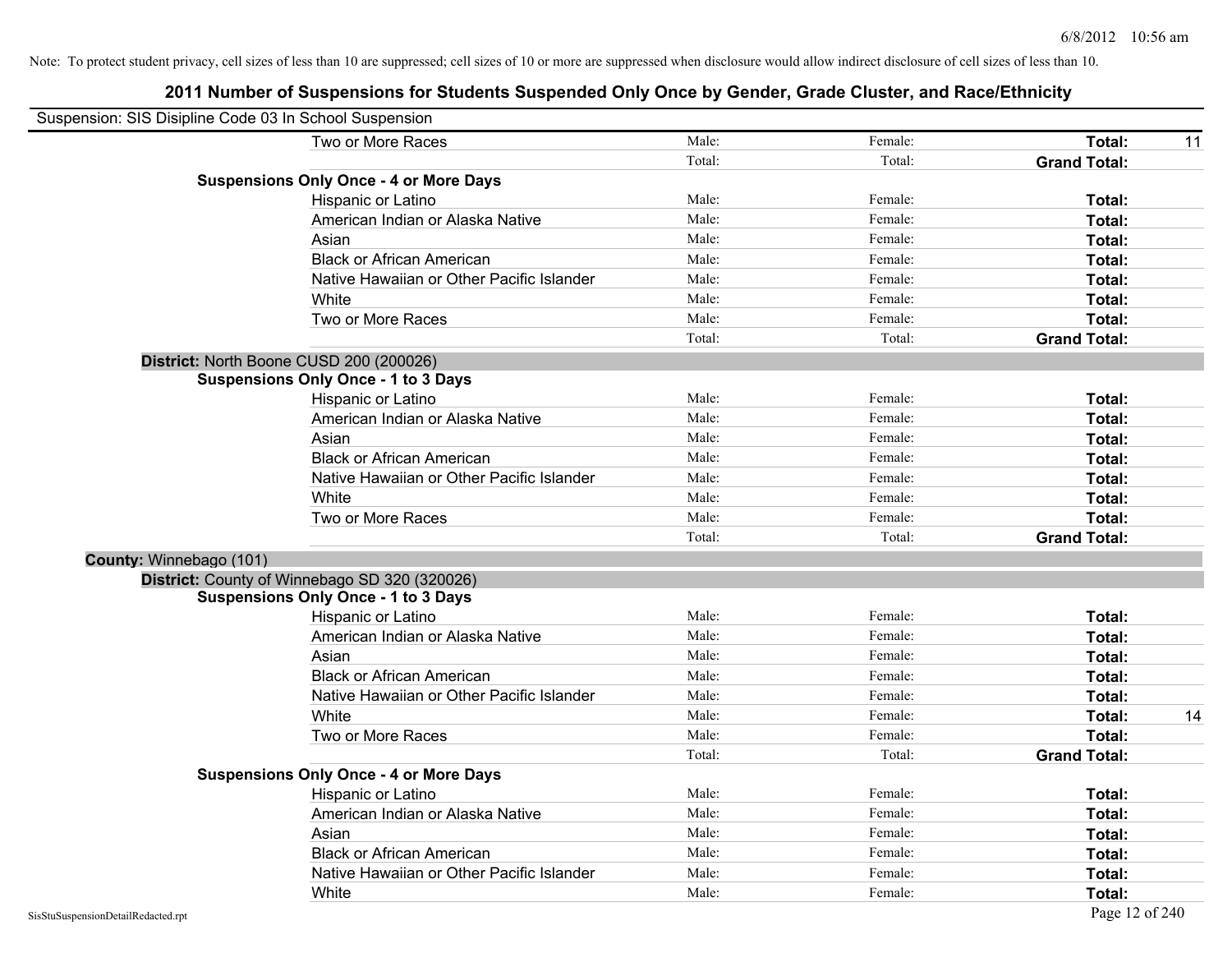| Suspension: SIS Disipline Code 03 In School Suspension |                                               |        |     |         |     |                     |     |
|--------------------------------------------------------|-----------------------------------------------|--------|-----|---------|-----|---------------------|-----|
|                                                        | Two or More Races                             | Male:  |     | Female: |     | Total:              |     |
|                                                        |                                               | Total: |     | Total:  |     | <b>Grand Total:</b> | 10  |
| District: Durand CUSD 322 (322026)                     |                                               |        |     |         |     |                     |     |
|                                                        | <b>Suspensions Only Once - 1 to 3 Days</b>    |        |     |         |     |                     |     |
|                                                        | Hispanic or Latino                            | Male:  |     | Female: |     | Total:              |     |
|                                                        | American Indian or Alaska Native              | Male:  |     | Female: |     | Total:              |     |
|                                                        | Asian                                         | Male:  |     | Female: |     | Total:              |     |
|                                                        | <b>Black or African American</b>              | Male:  |     | Female: |     | Total:              |     |
|                                                        | Native Hawaiian or Other Pacific Islander     | Male:  |     | Female: |     | Total:              |     |
|                                                        | White                                         | Male:  | 19  | Female: | 13  | Total:              | 32  |
|                                                        | Two or More Races                             | Male:  |     | Female: |     | Total:              |     |
|                                                        |                                               | Total: |     | Total:  |     | <b>Grand Total:</b> |     |
|                                                        | <b>Suspensions Only Once - 4 or More Days</b> |        |     |         |     |                     |     |
|                                                        | Hispanic or Latino                            | Male:  |     | Female: |     | Total:              |     |
|                                                        | American Indian or Alaska Native              | Male:  |     | Female: |     | Total:              |     |
|                                                        | Asian                                         | Male:  |     | Female: |     | Total:              |     |
|                                                        | <b>Black or African American</b>              | Male:  |     | Female: |     | Total:              |     |
|                                                        | Native Hawaiian or Other Pacific Islander     | Male:  |     | Female: |     | Total:              |     |
|                                                        | White                                         | Male:  |     | Female: |     | Total:              |     |
|                                                        | Two or More Races                             | Male:  |     | Female: |     | Total:              |     |
|                                                        |                                               | Total: |     | Total:  |     | <b>Grand Total:</b> |     |
| District: Harlem UD 122 (122022)                       |                                               |        |     |         |     |                     |     |
|                                                        | <b>Suspensions Only Once - 1 to 3 Days</b>    |        |     |         |     |                     |     |
|                                                        | Hispanic or Latino                            | Male:  | 27  | Female: | 17  | Total:              | 44  |
|                                                        | American Indian or Alaska Native              | Male:  |     | Female: |     | Total:              |     |
|                                                        | Asian                                         | Male:  |     | Female: |     | Total:              |     |
|                                                        | <b>Black or African American</b>              | Male:  |     | Female: |     | Total:              | 19  |
|                                                        | Native Hawaiian or Other Pacific Islander     | Male:  |     | Female: |     | Total:              |     |
|                                                        | White                                         | Male:  | 198 | Female: | 106 | Total:              | 304 |
|                                                        | Two or More Races                             | Male:  |     | Female: |     | Total:              | 15  |
|                                                        |                                               | Total: |     | Total:  |     | <b>Grand Total:</b> |     |
| District: Hononegah CHD 207 (207016)                   |                                               |        |     |         |     |                     |     |
|                                                        | <b>Suspensions Only Once - 1 to 3 Days</b>    |        |     |         |     |                     |     |
|                                                        | Hispanic or Latino                            | Male:  |     | Female: |     | Total:              |     |
|                                                        | American Indian or Alaska Native              | Male:  |     | Female: |     | Total:              |     |
|                                                        | Asian                                         | Male:  |     | Female: |     | Total:              |     |
|                                                        | <b>Black or African American</b>              | Male:  |     | Female: |     | Total:              |     |
|                                                        | Native Hawaiian or Other Pacific Islander     | Male:  |     | Female: |     | Total:              |     |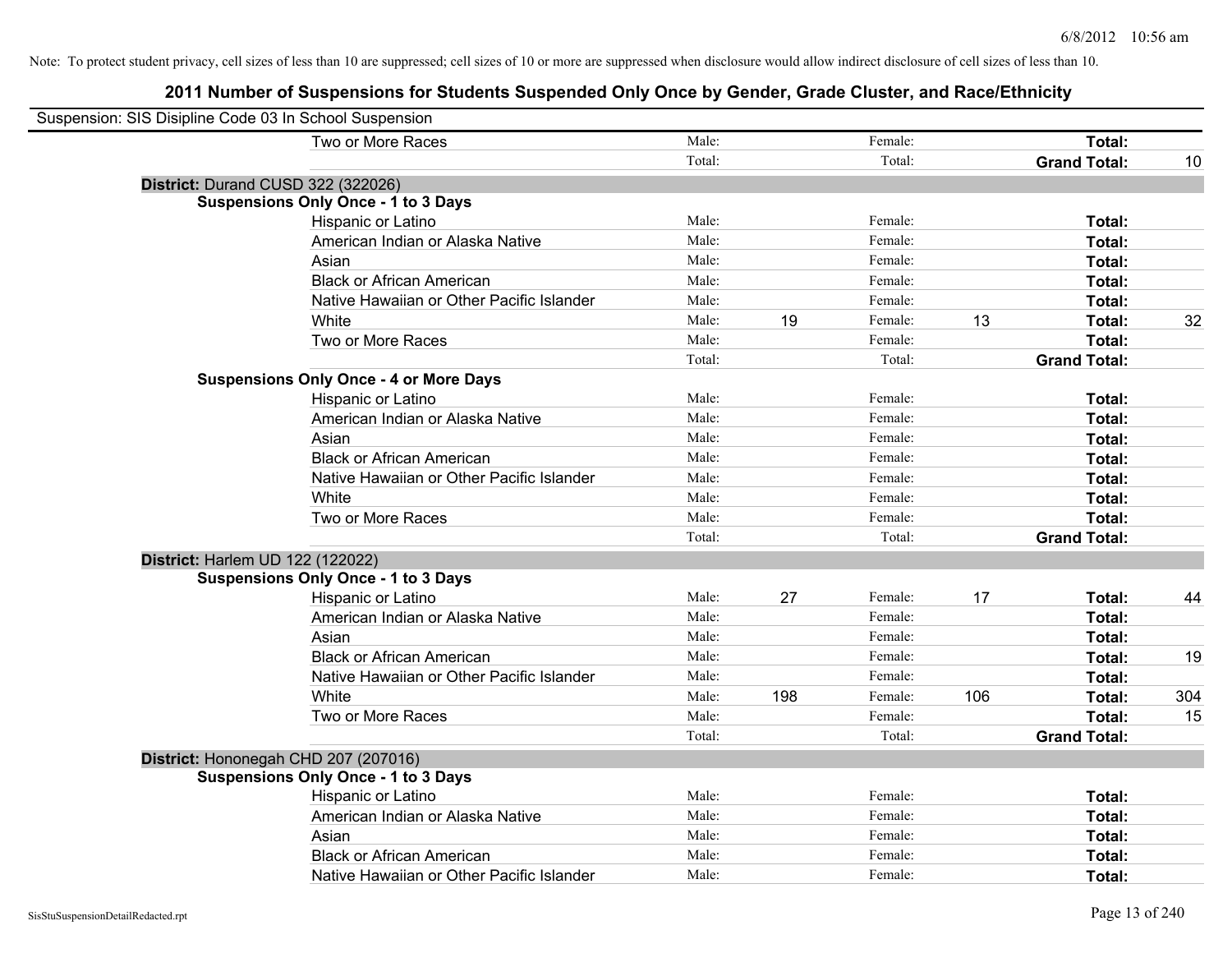| Suspension: SIS Disipline Code 03 In School Suspension |        |    |         |    |                     |     |
|--------------------------------------------------------|--------|----|---------|----|---------------------|-----|
| White                                                  | Male:  | 78 | Female: | 44 | Total:              | 122 |
| Two or More Races                                      | Male:  |    | Female: |    | Total:              | 10  |
|                                                        | Total: |    | Total:  |    | <b>Grand Total:</b> | 143 |
| <b>Suspensions Only Once - 4 or More Days</b>          |        |    |         |    |                     |     |
| Hispanic or Latino                                     | Male:  |    | Female: |    | Total:              |     |
| American Indian or Alaska Native                       | Male:  |    | Female: |    | Total:              |     |
| Asian                                                  | Male:  |    | Female: |    | Total:              |     |
| <b>Black or African American</b>                       | Male:  |    | Female: |    | Total:              |     |
| Native Hawaiian or Other Pacific Islander              | Male:  |    | Female: |    | Total:              |     |
| White                                                  | Male:  |    | Female: |    | Total:              |     |
| Two or More Races                                      | Male:  |    | Female: |    | Total:              |     |
|                                                        | Total: |    | Total:  |    | <b>Grand Total:</b> |     |
| District: Kinnikinnick CCSD 131 (131004)               |        |    |         |    |                     |     |
| <b>Suspensions Only Once - 1 to 3 Days</b>             |        |    |         |    |                     |     |
| Hispanic or Latino                                     | Male:  |    | Female: |    | Total:              |     |
| American Indian or Alaska Native                       | Male:  |    | Female: |    | Total:              |     |
| Asian                                                  | Male:  |    | Female: |    | Total:              |     |
| <b>Black or African American</b>                       | Male:  |    | Female: |    | Total:              |     |
| Native Hawaiian or Other Pacific Islander              | Male:  |    | Female: |    | Total:              |     |
| White                                                  | Male:  | 43 | Female: | 12 | Total:              | 55  |
| Two or More Races                                      | Male:  |    | Female: |    | Total:              |     |
|                                                        | Total: |    | Total:  |    | <b>Grand Total:</b> | 68  |
| District: Pecatonica CUSD 321 (321026)                 |        |    |         |    |                     |     |
| <b>Suspensions Only Once - 1 to 3 Days</b>             |        |    |         |    |                     |     |
| Hispanic or Latino                                     | Male:  |    | Female: |    | Total:              |     |
| American Indian or Alaska Native                       | Male:  |    | Female: |    | Total:              |     |
| Asian                                                  | Male:  |    | Female: |    | Total:              |     |
| <b>Black or African American</b>                       | Male:  |    | Female: |    | Total:              |     |
| Native Hawaiian or Other Pacific Islander              | Male:  |    | Female: |    | Total:              |     |
| White                                                  | Male:  |    | Female: |    | Total:              |     |
| Two or More Races                                      | Male:  |    | Female: |    | Total:              |     |
|                                                        | Total: |    | Total:  |    | <b>Grand Total:</b> |     |
| District: Prairie Hill CCSD 133 (133004)               |        |    |         |    |                     |     |
| <b>Suspensions Only Once - 1 to 3 Days</b>             |        |    |         |    |                     |     |
| Hispanic or Latino                                     | Male:  |    | Female: |    | Total:              |     |
| American Indian or Alaska Native                       | Male:  |    | Female: |    | Total:              |     |
| Asian                                                  | Male:  |    | Female: |    | Total:              |     |
| <b>Black or African American</b>                       | Male:  |    | Female: |    | Total:              |     |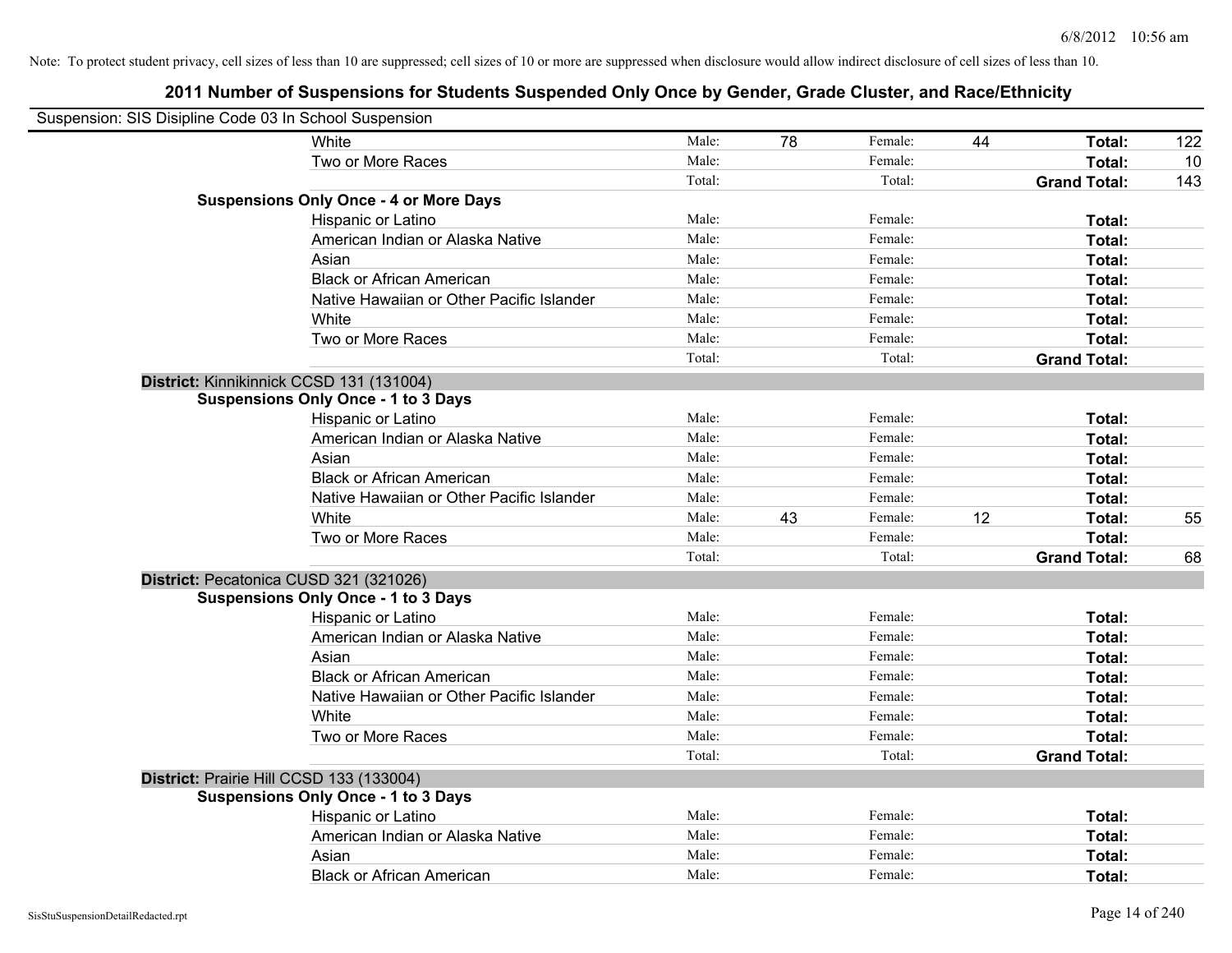| Suspension: SIS Disipline Code 03 In School Suspension |                                               |        |     |         |     |                     |     |
|--------------------------------------------------------|-----------------------------------------------|--------|-----|---------|-----|---------------------|-----|
|                                                        | Native Hawaiian or Other Pacific Islander     | Male:  |     | Female: |     | Total:              |     |
|                                                        | White                                         | Male:  |     | Female: |     | Total:              |     |
|                                                        | Two or More Races                             | Male:  |     | Female: |     | Total:              |     |
|                                                        |                                               | Total: |     | Total:  |     | <b>Grand Total:</b> |     |
| District: Rockford SD 205 (205025)                     |                                               |        |     |         |     |                     |     |
|                                                        | <b>Suspensions Only Once - 1 to 3 Days</b>    |        |     |         |     |                     |     |
|                                                        | Hispanic or Latino                            | Male:  | 167 | Female: | 78  | Total:              | 245 |
|                                                        | American Indian or Alaska Native              | Male:  |     | Female: |     | Total:              |     |
|                                                        | Asian                                         | Male:  |     | Female: |     | Total:              | 10  |
|                                                        | <b>Black or African American</b>              | Male:  | 389 | Female: | 252 | Total:              | 641 |
|                                                        | Native Hawaiian or Other Pacific Islander     | Male:  |     | Female: |     | Total:              |     |
|                                                        | White                                         | Male:  | 234 | Female: | 85  | Total:              | 319 |
|                                                        | Two or More Races                             | Male:  | 45  | Female: | 21  | Total:              | 66  |
|                                                        |                                               | Total: |     | Total:  |     | <b>Grand Total:</b> |     |
|                                                        | <b>Suspensions Only Once - 4 or More Days</b> |        |     |         |     |                     |     |
|                                                        | Hispanic or Latino                            | Male:  |     | Female: |     | Total:              |     |
|                                                        | American Indian or Alaska Native              | Male:  |     | Female: |     | Total:              |     |
|                                                        | Asian                                         | Male:  |     | Female: |     | Total:              |     |
|                                                        | <b>Black or African American</b>              | Male:  |     | Female: |     | Total:              | 15  |
|                                                        | Native Hawaiian or Other Pacific Islander     | Male:  |     | Female: |     | Total:              |     |
|                                                        | White                                         | Male:  |     | Female: |     | Total:              |     |
|                                                        | Two or More Races                             | Male:  |     | Female: |     | Total:              |     |
|                                                        |                                               | Total: |     | Total:  |     | <b>Grand Total:</b> |     |
| District: Rockton SD 140 (140004)                      |                                               |        |     |         |     |                     |     |
|                                                        | <b>Suspensions Only Once - 1 to 3 Days</b>    |        |     |         |     |                     |     |
|                                                        | Hispanic or Latino                            | Male:  |     | Female: |     | Total:              |     |
|                                                        | American Indian or Alaska Native              | Male:  |     | Female: |     | Total:              |     |
|                                                        | Asian                                         | Male:  |     | Female: |     | Total:              |     |
|                                                        | <b>Black or African American</b>              | Male:  |     | Female: |     | Total:              |     |
|                                                        | Native Hawaiian or Other Pacific Islander     | Male:  |     | Female: |     | Total:              |     |
|                                                        | White                                         | Male:  |     | Female: |     | Total:              | 21  |
|                                                        | Two or More Races                             | Male:  |     | Female: |     | Total:              |     |
|                                                        |                                               | Total: |     | Total:  |     | <b>Grand Total:</b> |     |
| District: Shirland CCSD 134 (134004)                   |                                               |        |     |         |     |                     |     |
|                                                        | <b>Suspensions Only Once - 1 to 3 Days</b>    |        |     |         |     |                     |     |
|                                                        | Hispanic or Latino                            | Male:  |     | Female: |     | Total:              |     |
|                                                        | American Indian or Alaska Native              | Male:  |     | Female: |     | Total:              |     |
|                                                        | Asian                                         | Male:  |     | Female: |     | Total:              |     |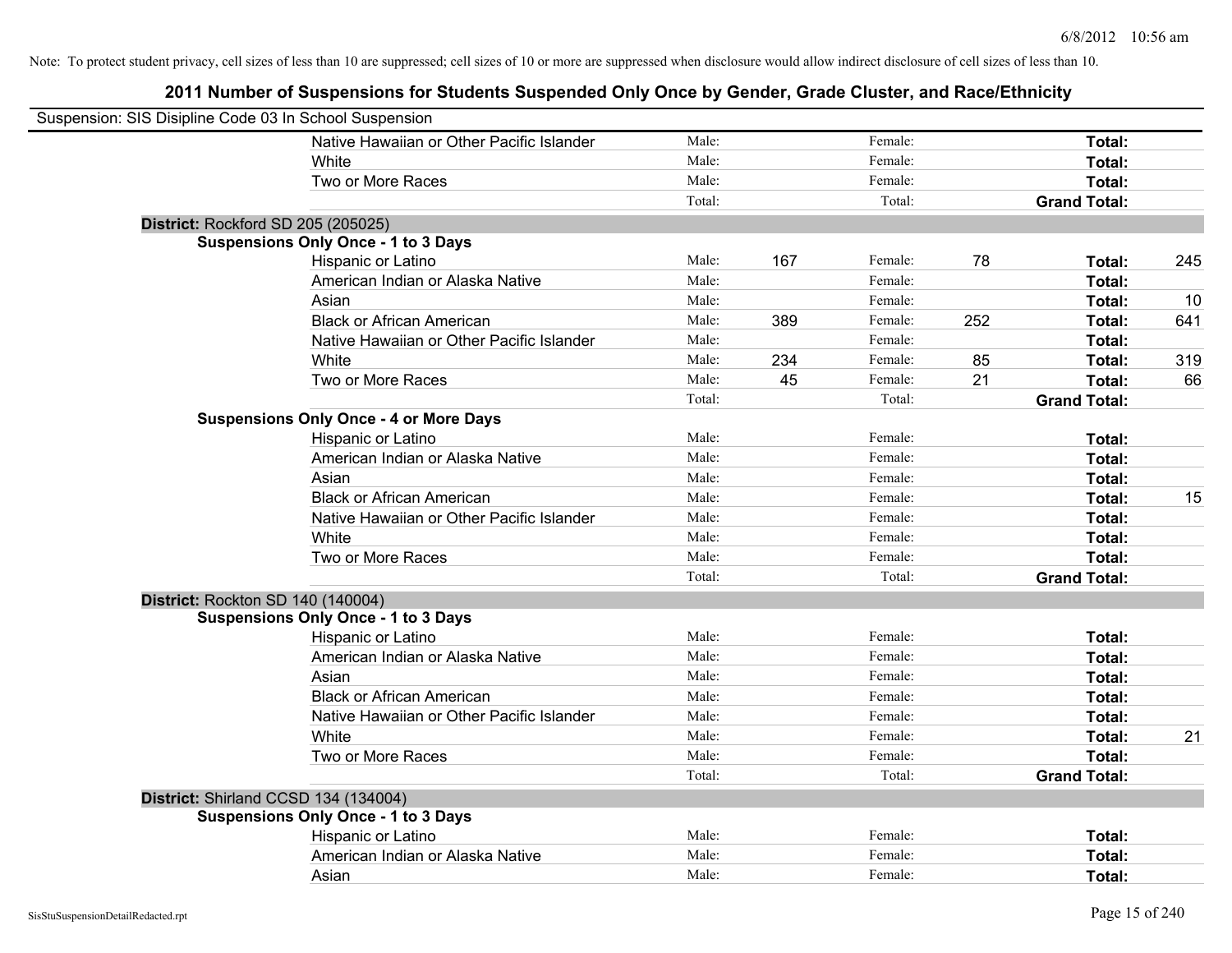| Suspension: SIS Disipline Code 03 In School Suspension |                                            |        |         |                     |    |
|--------------------------------------------------------|--------------------------------------------|--------|---------|---------------------|----|
|                                                        | <b>Black or African American</b>           | Male:  | Female: | Total:              |    |
|                                                        | Native Hawaiian or Other Pacific Islander  | Male:  | Female: | Total:              |    |
|                                                        | White                                      | Male:  | Female: | Total:              |    |
|                                                        | Two or More Races                          | Male:  | Female: | Total:              |    |
|                                                        |                                            | Total: | Total:  | <b>Grand Total:</b> |    |
|                                                        | District: Winnebago CUSD 323 (323026)      |        |         |                     |    |
|                                                        | <b>Suspensions Only Once - 1 to 3 Days</b> |        |         |                     |    |
|                                                        | Hispanic or Latino                         | Male:  | Female: | Total:              |    |
|                                                        | American Indian or Alaska Native           | Male:  | Female: | Total:              |    |
|                                                        | Asian                                      | Male:  | Female: | Total:              |    |
|                                                        | <b>Black or African American</b>           | Male:  | Female: | Total:              |    |
|                                                        | Native Hawaiian or Other Pacific Islander  | Male:  | Female: | Total:              |    |
|                                                        | White                                      | Male:  | Female: | Total:              | 11 |
|                                                        | Two or More Races                          | Male:  | Female: | Total:              |    |
|                                                        |                                            | Total: | Total:  | <b>Grand Total:</b> |    |
| County: Brown (005)                                    | District: Brown County CUSD 1 (001026)     |        |         |                     |    |
|                                                        | <b>Suspensions Only Once - 1 to 3 Days</b> |        |         |                     |    |
|                                                        | Hispanic or Latino                         | Male:  | Female: | Total:              |    |
|                                                        | American Indian or Alaska Native           | Male:  | Female: | Total:              |    |
|                                                        | Asian                                      | Male:  | Female: | Total:              |    |
|                                                        | <b>Black or African American</b>           | Male:  | Female: | Total:              |    |
|                                                        | Native Hawaiian or Other Pacific Islander  | Male:  | Female: | Total:              |    |
|                                                        | White                                      | Male:  | Female: | Total:              | 14 |
|                                                        | Two or More Races                          | Male:  | Female: | Total:              |    |
|                                                        |                                            | Total: | Total:  | <b>Grand Total:</b> |    |
| County: Cass (009)                                     |                                            |        |         |                     |    |
|                                                        | District: A-C Central CUSD 262 (262026)    |        |         |                     |    |
|                                                        | <b>Suspensions Only Once - 1 to 3 Days</b> |        |         |                     |    |
|                                                        | Hispanic or Latino                         | Male:  | Female: | Total:              |    |
|                                                        | American Indian or Alaska Native           | Male:  | Female: | Total:              |    |
|                                                        | Asian                                      | Male:  | Female: | Total:              |    |
|                                                        | <b>Black or African American</b>           | Male:  | Female: | Total:              |    |
|                                                        | Native Hawaiian or Other Pacific Islander  | Male:  | Female: | Total:              |    |
|                                                        | White                                      | Male:  | Female: | Total:              |    |
|                                                        | Two or More Races                          | Male:  | Female: | Total:              |    |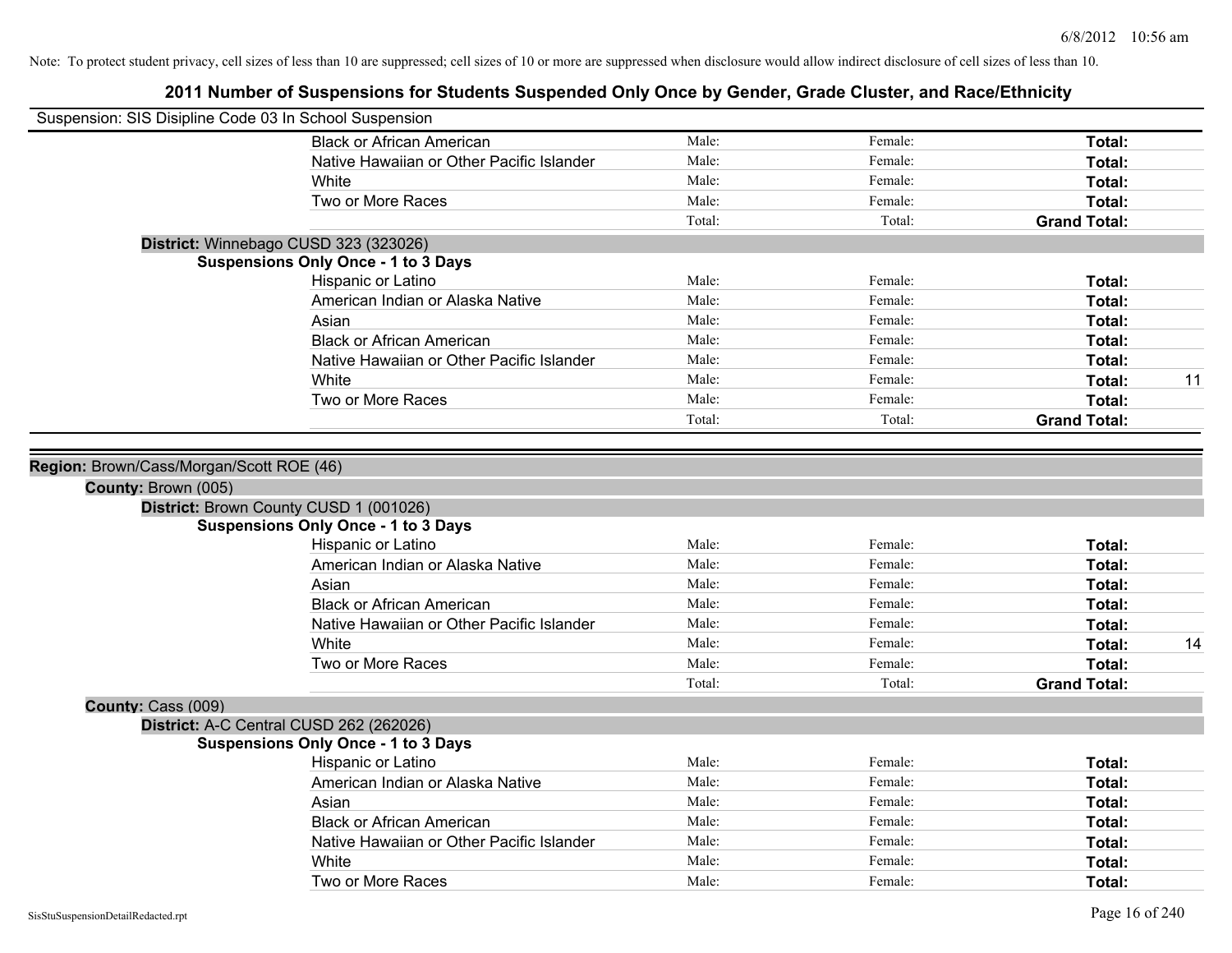| Suspension: SIS Disipline Code 03 In School Suspension |                                               |        |    |         |    |                     |    |
|--------------------------------------------------------|-----------------------------------------------|--------|----|---------|----|---------------------|----|
|                                                        |                                               | Total: |    | Total:  |    | <b>Grand Total:</b> |    |
|                                                        | District: Beardstown CUSD 15 (015026)         |        |    |         |    |                     |    |
|                                                        | <b>Suspensions Only Once - 1 to 3 Days</b>    |        |    |         |    |                     |    |
|                                                        | Hispanic or Latino                            | Male:  | 28 | Female: | 18 | Total:              | 46 |
|                                                        | American Indian or Alaska Native              | Male:  |    | Female: |    | Total:              |    |
|                                                        | Asian                                         | Male:  |    | Female: |    | Total:              |    |
|                                                        | <b>Black or African American</b>              | Male:  |    | Female: |    | Total:              |    |
|                                                        | Native Hawaiian or Other Pacific Islander     | Male:  |    | Female: |    | Total:              |    |
|                                                        | White                                         | Male:  | 26 | Female: | 18 | Total:              | 44 |
|                                                        | Two or More Races                             | Male:  |    | Female: |    | Total:              |    |
|                                                        |                                               | Total: |    | Total:  |    | <b>Grand Total:</b> |    |
|                                                        | <b>Suspensions Only Once - 4 or More Days</b> |        |    |         |    |                     |    |
|                                                        | Hispanic or Latino                            | Male:  |    | Female: |    | Total:              |    |
|                                                        | American Indian or Alaska Native              | Male:  |    | Female: |    | Total:              |    |
|                                                        | Asian                                         | Male:  |    | Female: |    | Total:              |    |
|                                                        | <b>Black or African American</b>              | Male:  |    | Female: |    | Total:              |    |
|                                                        | Native Hawaiian or Other Pacific Islander     | Male:  |    | Female: |    | Total:              |    |
|                                                        | White                                         | Male:  |    | Female: |    | Total:              |    |
|                                                        | Two or More Races                             | Male:  |    | Female: |    | Total:              |    |
|                                                        |                                               | Total: |    | Total:  |    | <b>Grand Total:</b> |    |
|                                                        | District: Virginia CUSD 64 (064026)           |        |    |         |    |                     |    |
|                                                        | <b>Suspensions Only Once - 1 to 3 Days</b>    |        |    |         |    |                     |    |
|                                                        | Hispanic or Latino                            | Male:  |    | Female: |    | Total:              |    |
|                                                        | American Indian or Alaska Native              | Male:  |    | Female: |    | Total:              |    |
|                                                        | Asian                                         | Male:  |    | Female: |    | Total:              |    |
|                                                        | <b>Black or African American</b>              | Male:  |    | Female: |    | Total:              |    |
|                                                        | Native Hawaiian or Other Pacific Islander     | Male:  |    | Female: |    | Total:              |    |
|                                                        | White                                         | Male:  |    | Female: |    | Total:              | 26 |
|                                                        | Two or More Races                             | Male:  |    | Female: |    | Total:              |    |
|                                                        |                                               | Total: |    | Total:  |    | <b>Grand Total:</b> |    |
| County: Morgan (069)                                   |                                               |        |    |         |    |                     |    |
|                                                        | District: Franklin CUSD 1 (001026)            |        |    |         |    |                     |    |
|                                                        | <b>Suspensions Only Once - 1 to 3 Days</b>    |        |    |         |    |                     |    |
|                                                        | Hispanic or Latino                            | Male:  |    | Female: |    | Total:              |    |
|                                                        | American Indian or Alaska Native              | Male:  |    | Female: |    | Total:              |    |
|                                                        | Asian                                         | Male:  |    | Female: |    | Total:              |    |
|                                                        | <b>Black or African American</b>              | Male:  |    | Female: |    | Total:              |    |
|                                                        | Native Hawaiian or Other Pacific Islander     | Male:  |    | Female: |    | Total:              |    |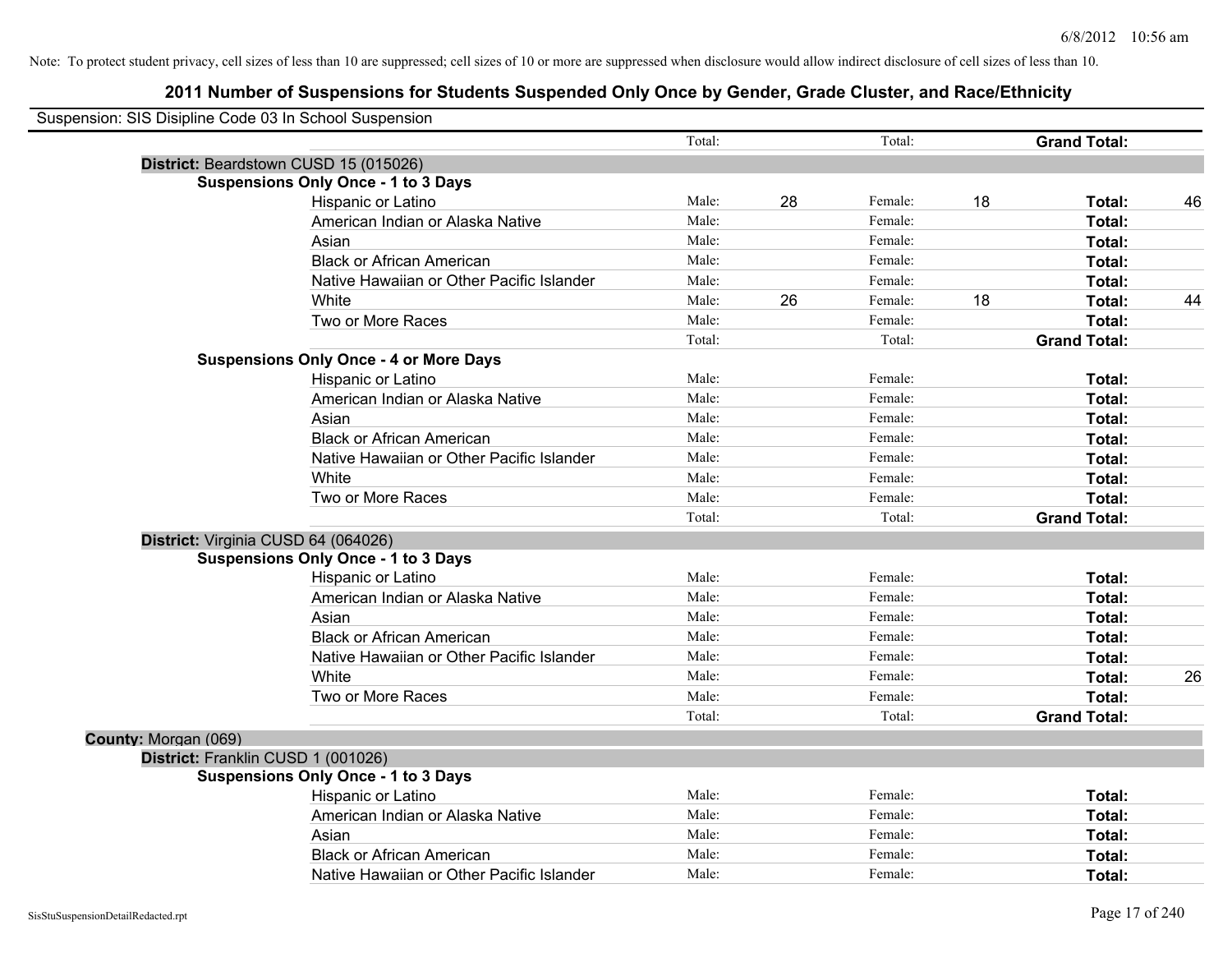| Suspension: SIS Disipline Code 03 In School Suspension |                                                   |        |    |         |    |                     |    |
|--------------------------------------------------------|---------------------------------------------------|--------|----|---------|----|---------------------|----|
|                                                        | White                                             | Male:  |    | Female: |    | Total:              | 16 |
|                                                        | Two or More Races                                 | Male:  |    | Female: |    | Total:              |    |
|                                                        |                                                   | Total: |    | Total:  |    | <b>Grand Total:</b> |    |
| District: Jacksonville SD 117 (117022)                 |                                                   |        |    |         |    |                     |    |
|                                                        | <b>Suspensions Only Once - 1 to 3 Days</b>        |        |    |         |    |                     |    |
|                                                        | Hispanic or Latino                                | Male:  |    | Female: |    | Total:              |    |
|                                                        | American Indian or Alaska Native                  | Male:  |    | Female: |    | Total:              |    |
|                                                        | Asian                                             | Male:  |    | Female: |    | Total:              |    |
|                                                        | <b>Black or African American</b>                  | Male:  |    | Female: |    | Total:              |    |
|                                                        | Native Hawaiian or Other Pacific Islander         | Male:  |    | Female: |    | Total:              |    |
|                                                        | White                                             | Male:  | 18 | Female: | 10 | Total:              | 28 |
|                                                        | Two or More Races                                 | Male:  |    | Female: |    | Total:              |    |
|                                                        |                                                   | Total: |    | Total:  |    | <b>Grand Total:</b> | 41 |
|                                                        | District: Meredosia-Chambersburg CUSD 11 (011026) |        |    |         |    |                     |    |
|                                                        | <b>Suspensions Only Once - 1 to 3 Days</b>        |        |    |         |    |                     |    |
|                                                        | Hispanic or Latino                                | Male:  |    | Female: |    | Total:              |    |
|                                                        | American Indian or Alaska Native                  | Male:  |    | Female: |    | Total:              |    |
|                                                        | Asian                                             | Male:  |    | Female: |    | Total:              |    |
|                                                        | <b>Black or African American</b>                  | Male:  |    | Female: |    | Total:              |    |
|                                                        | Native Hawaiian or Other Pacific Islander         | Male:  |    | Female: |    | Total:              |    |
|                                                        | White                                             | Male:  |    | Female: |    | Total:              | 17 |
|                                                        | Two or More Races                                 | Male:  |    | Female: |    | Total:              |    |
|                                                        |                                                   | Total: |    | Total:  |    | <b>Grand Total:</b> |    |
| District: Triopia CUSD 27 (027026)                     |                                                   |        |    |         |    |                     |    |
|                                                        | <b>Suspensions Only Once - 1 to 3 Days</b>        |        |    |         |    |                     |    |
|                                                        | Hispanic or Latino                                | Male:  |    | Female: |    | Total:              |    |
|                                                        | American Indian or Alaska Native                  | Male:  |    | Female: |    | Total:              |    |
|                                                        | Asian                                             | Male:  |    | Female: |    | Total:              |    |
|                                                        | <b>Black or African American</b>                  | Male:  |    | Female: |    | Total:              |    |
|                                                        | Native Hawaiian or Other Pacific Islander         | Male:  |    | Female: |    | Total:              |    |
|                                                        | White                                             | Male:  |    | Female: |    | Total:              |    |
|                                                        | Two or More Races                                 | Male:  |    | Female: |    | Total:              |    |
|                                                        |                                                   | Total: |    | Total:  |    | <b>Grand Total:</b> |    |
| District: Waverly CUSD 6 (006026)                      |                                                   |        |    |         |    |                     |    |
|                                                        | <b>Suspensions Only Once - 1 to 3 Days</b>        |        |    |         |    |                     |    |
|                                                        | Hispanic or Latino                                | Male:  |    | Female: |    | Total:              |    |
|                                                        | American Indian or Alaska Native                  | Male:  |    | Female: |    | Total:              |    |
|                                                        | Asian                                             | Male:  |    | Female: |    | Total:              |    |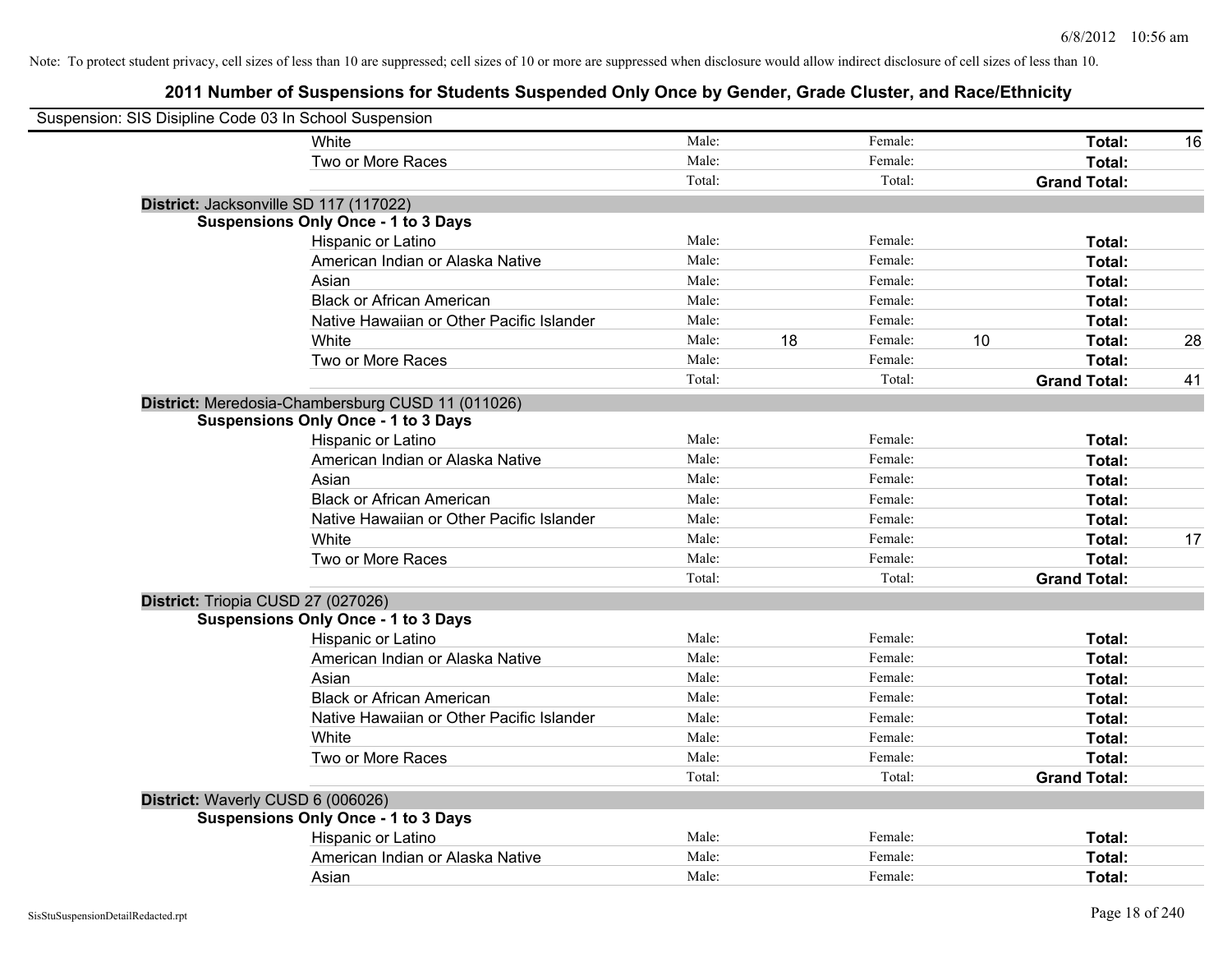| Suspension: SIS Disipline Code 03 In School Suspension      |                                            |        |    |         |    |                     |    |
|-------------------------------------------------------------|--------------------------------------------|--------|----|---------|----|---------------------|----|
|                                                             | <b>Black or African American</b>           | Male:  |    | Female: |    | Total:              |    |
|                                                             | Native Hawaiian or Other Pacific Islander  | Male:  |    | Female: |    | Total:              |    |
|                                                             | <b>White</b>                               | Male:  |    | Female: |    | <b>Total:</b>       |    |
|                                                             | Two or More Races                          | Male:  |    | Female: |    | Total:              |    |
|                                                             |                                            | Total: |    | Total:  |    | <b>Grand Total:</b> |    |
| County: Scott (086)                                         |                                            |        |    |         |    |                     |    |
|                                                             | District: Scott-Morgan CUSD 2 (002026)     |        |    |         |    |                     |    |
|                                                             | <b>Suspensions Only Once - 1 to 3 Days</b> |        |    |         |    |                     |    |
|                                                             | Hispanic or Latino                         | Male:  |    | Female: |    | Total:              |    |
|                                                             | American Indian or Alaska Native           | Male:  |    | Female: |    | Total:              |    |
|                                                             | Asian                                      | Male:  |    | Female: |    | Total:              |    |
|                                                             | <b>Black or African American</b>           | Male:  |    | Female: |    | Total:              |    |
|                                                             | Native Hawaiian or Other Pacific Islander  | Male:  |    | Female: |    | Total:              |    |
|                                                             | White                                      | Male:  |    | Female: |    | Total:              |    |
|                                                             | Two or More Races                          | Male:  |    | Female: |    | Total:              |    |
|                                                             |                                            | Total: |    | Total:  |    | <b>Grand Total:</b> |    |
| District: Winchester CUSD 1 (001026)                        |                                            |        |    |         |    |                     |    |
|                                                             | <b>Suspensions Only Once - 1 to 3 Days</b> |        |    |         |    |                     |    |
|                                                             | Hispanic or Latino                         | Male:  |    | Female: |    | Total:              |    |
|                                                             | American Indian or Alaska Native           | Male:  |    | Female: |    | Total:              |    |
|                                                             | Asian                                      | Male:  |    | Female: |    | Total:              |    |
|                                                             | <b>Black or African American</b>           | Male:  |    | Female: |    | Total:              |    |
|                                                             | Native Hawaiian or Other Pacific Islander  | Male:  |    | Female: |    | Total:              |    |
|                                                             | White                                      | Male:  |    | Female: |    | Total:              | 23 |
|                                                             | Two or More Races                          | Male:  |    | Female: |    | Total:              |    |
|                                                             |                                            | Total: |    | Total:  |    | <b>Grand Total:</b> |    |
| Region: Bureau/Henry/Stark ROE (28)<br>County: Bureau (006) |                                            |        |    |         |    |                     |    |
|                                                             | District: Bureau Valley CUSD 340 (340026)  |        |    |         |    |                     |    |
|                                                             | <b>Suspensions Only Once - 1 to 3 Days</b> |        |    |         |    |                     |    |
|                                                             | Hispanic or Latino                         | Male:  |    | Female: |    | Total:              |    |
|                                                             | American Indian or Alaska Native           | Male:  |    | Female: |    | Total:              |    |
|                                                             | Asian                                      | Male:  |    | Female: |    | Total:              |    |
|                                                             | <b>Black or African American</b>           | Male:  |    | Female: |    | Total:              |    |
|                                                             | Native Hawaiian or Other Pacific Islander  | Male:  |    | Female: |    | Total:              |    |
|                                                             | White                                      | Male:  | 16 | Female: | 10 | Total:              | 26 |
|                                                             | Two or More Races                          | Male:  |    | Female: |    | Total:              |    |
|                                                             |                                            |        |    |         |    |                     |    |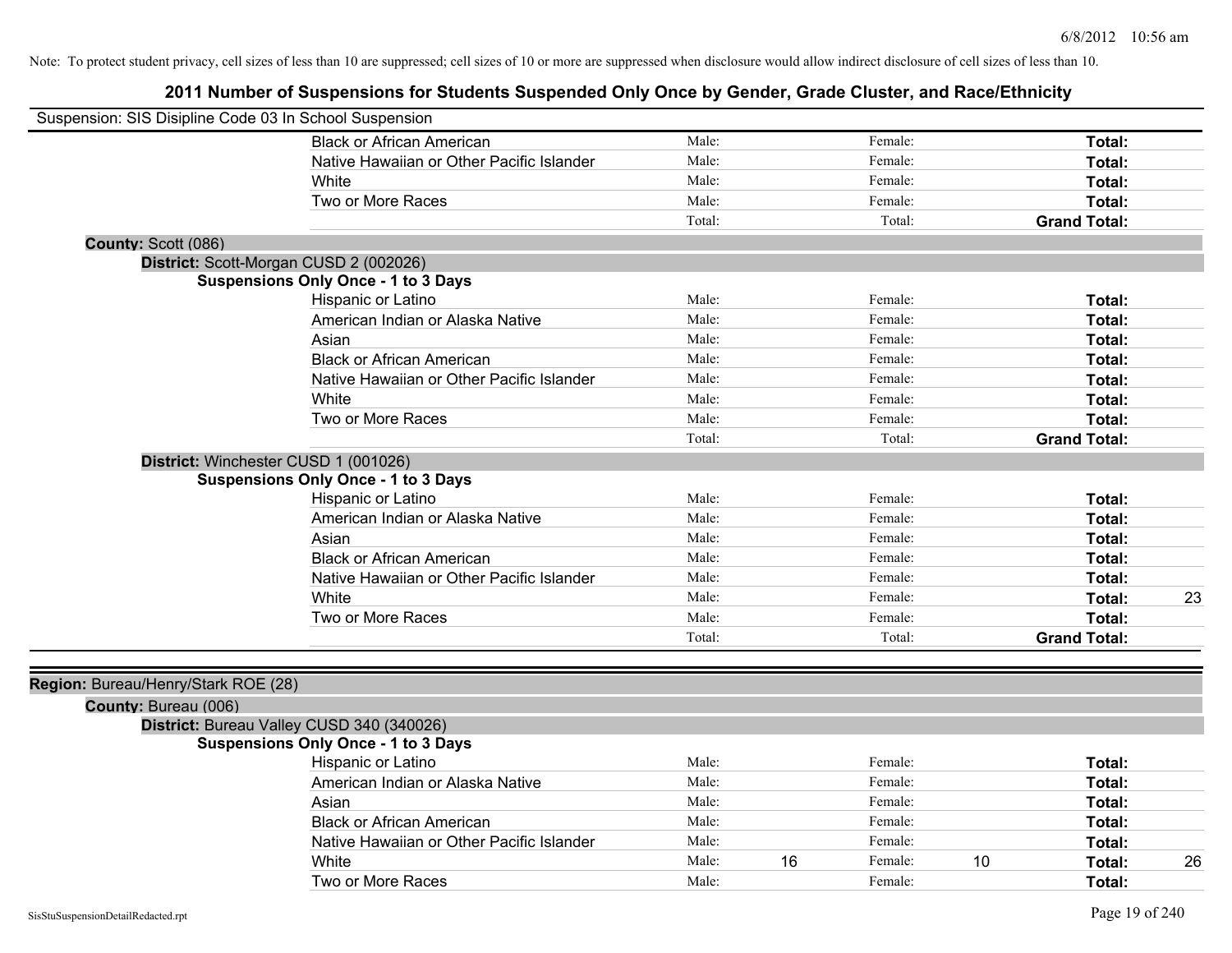| Suspension: SIS Disipline Code 03 In School Suspension |                                            |        |         |                     |    |
|--------------------------------------------------------|--------------------------------------------|--------|---------|---------------------|----|
|                                                        |                                            | Total: | Total:  | <b>Grand Total:</b> |    |
| <b>District: Cherry SD 92 (092002)</b>                 |                                            |        |         |                     |    |
|                                                        | <b>Suspensions Only Once - 1 to 3 Days</b> |        |         |                     |    |
|                                                        | Hispanic or Latino                         | Male:  | Female: | Total:              |    |
|                                                        | American Indian or Alaska Native           | Male:  | Female: | Total:              |    |
|                                                        | Asian                                      | Male:  | Female: | Total:              |    |
|                                                        | <b>Black or African American</b>           | Male:  | Female: | Total:              |    |
|                                                        | Native Hawaiian or Other Pacific Islander  | Male:  | Female: | Total:              |    |
|                                                        | White                                      | Male:  | Female: | Total:              |    |
|                                                        | Two or More Races                          | Male:  | Female: | Total:              |    |
|                                                        |                                            | Total: | Total:  | <b>Grand Total:</b> |    |
| District: DePue USD 103 (103022)                       |                                            |        |         |                     |    |
|                                                        | <b>Suspensions Only Once - 1 to 3 Days</b> |        |         |                     |    |
|                                                        | Hispanic or Latino                         | Male:  | Female: | Total:              | 17 |
|                                                        | American Indian or Alaska Native           | Male:  | Female: | Total:              |    |
|                                                        | Asian                                      | Male:  | Female: | Total:              |    |
|                                                        | <b>Black or African American</b>           | Male:  | Female: | Total:              |    |
|                                                        | Native Hawaiian or Other Pacific Islander  | Male:  | Female: | Total:              |    |
|                                                        | White                                      | Male:  | Female: | Total:              |    |
|                                                        | Two or More Races                          | Male:  | Female: | Total:              |    |
|                                                        |                                            | Total: | Total:  | <b>Grand Total:</b> |    |
|                                                        | District: La Moille CUSD 303 (303026)      |        |         |                     |    |
|                                                        | <b>Suspensions Only Once - 1 to 3 Days</b> |        |         |                     |    |
|                                                        | Hispanic or Latino                         | Male:  | Female: | Total:              |    |
|                                                        | American Indian or Alaska Native           | Male:  | Female: | Total:              |    |
|                                                        | Asian                                      | Male:  | Female: | Total:              |    |
|                                                        | <b>Black or African American</b>           | Male:  | Female: | Total:              |    |
|                                                        | Native Hawaiian or Other Pacific Islander  | Male:  | Female: | Total:              |    |
|                                                        | White                                      | Male:  | Female: | Total:              |    |
|                                                        | Two or More Races                          | Male:  | Female: | Total:              |    |
|                                                        |                                            | Total: | Total:  | <b>Grand Total:</b> |    |
|                                                        | District: Leepertown CCSD 175 (175004)     |        |         |                     |    |
|                                                        | <b>Suspensions Only Once - 1 to 3 Days</b> |        |         |                     |    |
|                                                        | Hispanic or Latino                         | Male:  | Female: | Total:              |    |
|                                                        | American Indian or Alaska Native           | Male:  | Female: | Total:              |    |
|                                                        | Asian                                      | Male:  | Female: | Total:              |    |
|                                                        | <b>Black or African American</b>           | Male:  | Female: | Total:              |    |
|                                                        | Native Hawaiian or Other Pacific Islander  | Male:  | Female: | Total:              |    |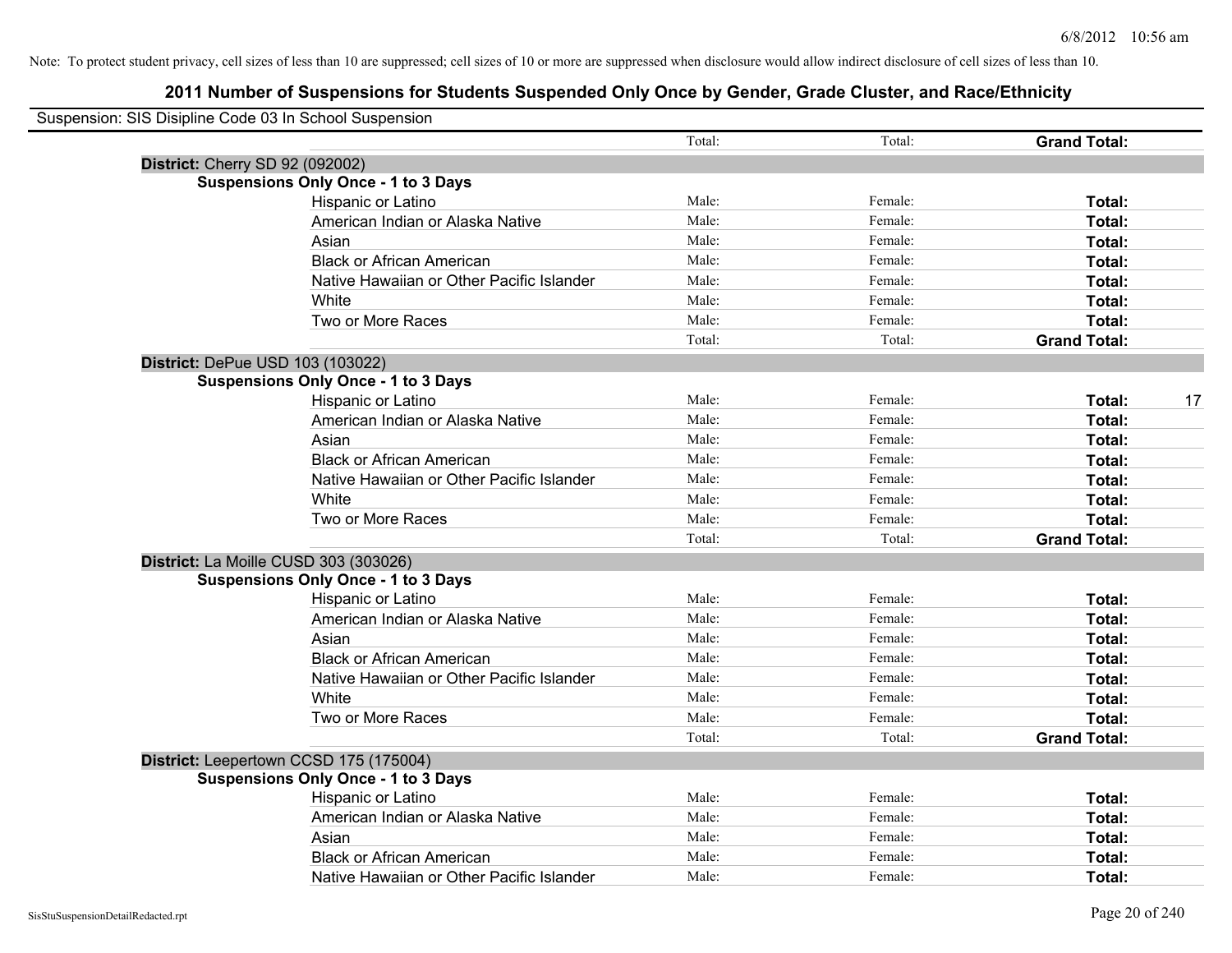| Suspension: SIS Disipline Code 03 In School Suspension |                                            |        |         |                     |    |
|--------------------------------------------------------|--------------------------------------------|--------|---------|---------------------|----|
|                                                        | <b>White</b>                               | Male:  | Female: | Total:              |    |
|                                                        | Two or More Races                          | Male:  | Female: | Total:              |    |
|                                                        |                                            | Total: | Total:  | <b>Grand Total:</b> |    |
| District: Malden CCSD 84 (084004)                      |                                            |        |         |                     |    |
|                                                        | <b>Suspensions Only Once - 1 to 3 Days</b> |        |         |                     |    |
|                                                        | Hispanic or Latino                         | Male:  | Female: | Total:              |    |
|                                                        | American Indian or Alaska Native           | Male:  | Female: | Total:              |    |
|                                                        | Asian                                      | Male:  | Female: | Total:              |    |
|                                                        | <b>Black or African American</b>           | Male:  | Female: | Total:              |    |
|                                                        | Native Hawaiian or Other Pacific Islander  | Male:  | Female: | Total:              |    |
|                                                        | White                                      | Male:  | Female: | Total:              |    |
|                                                        | Two or More Races                          | Male:  | Female: | Total:              |    |
|                                                        |                                            | Total: | Total:  | <b>Grand Total:</b> |    |
| District: Princeton ESD 115 (115002)                   |                                            |        |         |                     |    |
|                                                        | <b>Suspensions Only Once - 1 to 3 Days</b> |        |         |                     |    |
|                                                        | Hispanic or Latino                         | Male:  | Female: | Total:              |    |
|                                                        | American Indian or Alaska Native           | Male:  | Female: | Total:              |    |
|                                                        | Asian                                      | Male:  | Female: | Total:              |    |
|                                                        | <b>Black or African American</b>           | Male:  | Female: | Total:              |    |
|                                                        | Native Hawaiian or Other Pacific Islander  | Male:  | Female: | Total:              |    |
|                                                        | White                                      | Male:  | Female: | Total:              | 17 |
|                                                        | Two or More Races                          | Male:  | Female: | Total:              |    |
|                                                        |                                            | Total: | Total:  | <b>Grand Total:</b> |    |
|                                                        | District: Spring Valley CCSD 99 (099004)   |        |         |                     |    |
|                                                        | <b>Suspensions Only Once - 1 to 3 Days</b> |        |         |                     |    |
|                                                        | Hispanic or Latino                         | Male:  | Female: | Total:              |    |
|                                                        | American Indian or Alaska Native           | Male:  | Female: | Total:              |    |
|                                                        | Asian                                      | Male:  | Female: | Total:              |    |
|                                                        | <b>Black or African American</b>           | Male:  | Female: | Total:              |    |
|                                                        | Native Hawaiian or Other Pacific Islander  | Male:  | Female: | Total:              |    |
|                                                        | White                                      | Male:  | Female: | Total:              |    |
|                                                        | Two or More Races                          | Male:  | Female: | Total:              |    |
|                                                        |                                            | Total: | Total:  | <b>Grand Total:</b> | 13 |
| County: Henry (037)                                    |                                            |        |         |                     |    |
| District: AlWood CUSD 225 (225026)                     |                                            |        |         |                     |    |
|                                                        | <b>Suspensions Only Once - 1 to 3 Days</b> |        |         |                     |    |
|                                                        | Hispanic or Latino                         | Male:  | Female: | Total:              |    |
|                                                        | American Indian or Alaska Native           | Male:  | Female: | Total:              |    |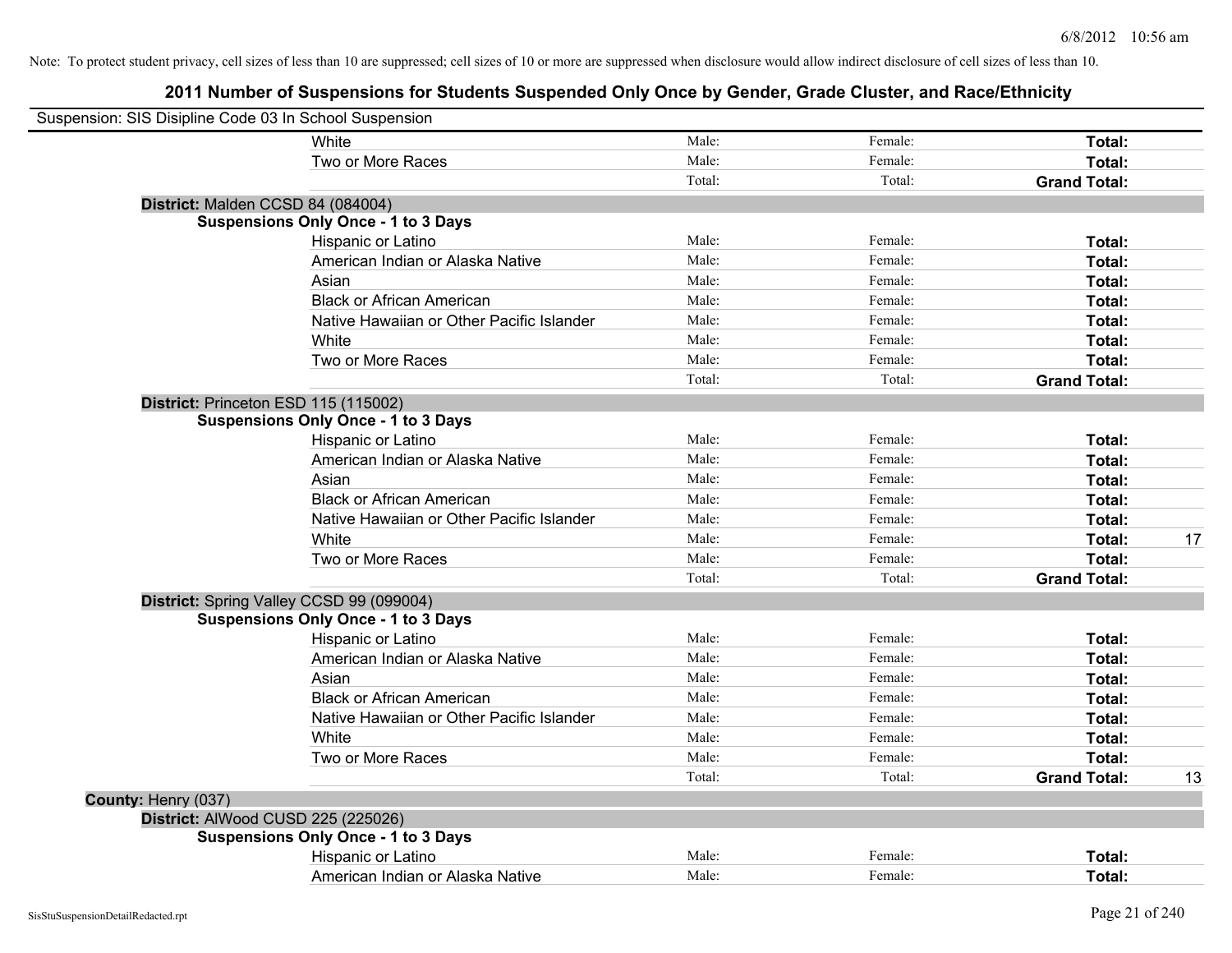# **2011 Number of Suspensions for Students Suspended Only Once by Gender, Grade Cluster, and Race/Ethnicity**

|                                  | Suspension: SIS Disipline Code 03 In School Suspension |        |         |                     |    |
|----------------------------------|--------------------------------------------------------|--------|---------|---------------------|----|
|                                  | Asian                                                  | Male:  | Female: | Total:              |    |
|                                  | <b>Black or African American</b>                       | Male:  | Female: | Total:              |    |
|                                  | Native Hawaiian or Other Pacific Islander              | Male:  | Female: | Total:              |    |
|                                  | White                                                  | Male:  | Female: | Total:              | 23 |
|                                  | Two or More Races                                      | Male:  | Female: | Total:              |    |
|                                  |                                                        | Total: | Total:  | <b>Grand Total:</b> |    |
|                                  | District: Annawan CUSD 226 (226026)                    |        |         |                     |    |
|                                  | <b>Suspensions Only Once - 1 to 3 Days</b>             |        |         |                     |    |
|                                  | <b>Hispanic or Latino</b>                              | Male:  | Female: | Total:              |    |
|                                  | American Indian or Alaska Native                       | Male:  | Female: | Total:              |    |
|                                  | Asian                                                  | Male:  | Female: | Total:              |    |
|                                  | <b>Black or African American</b>                       | Male:  | Female: | Total:              |    |
|                                  | Native Hawaiian or Other Pacific Islander              | Male:  | Female: | Total:              |    |
|                                  | White                                                  | Male:  | Female: | Total:              |    |
|                                  | Two or More Races                                      | Male:  | Female: | Total:              |    |
|                                  |                                                        | Total: | Total:  | <b>Grand Total:</b> |    |
|                                  | District: Cambridge CUSD 227 (227026)                  |        |         |                     |    |
|                                  | <b>Suspensions Only Once - 1 to 3 Days</b>             |        |         |                     |    |
|                                  | Hispanic or Latino                                     | Male:  | Female: | Total:              |    |
|                                  | American Indian or Alaska Native                       | Male:  | Female: | Total:              |    |
|                                  | Asian                                                  | Male:  | Female: | Total:              |    |
|                                  | <b>Black or African American</b>                       | Male:  | Female: | Total:              |    |
|                                  | Native Hawaiian or Other Pacific Islander              | Male:  | Female: | Total:              |    |
|                                  | White                                                  | Male:  | Female: | Total:              | 13 |
|                                  | Two or More Races                                      | Male:  | Female: | Total:              |    |
|                                  |                                                        | Total: | Total:  | <b>Grand Total:</b> |    |
| District: Colona SD 190 (190002) |                                                        |        |         |                     |    |
|                                  | <b>Suspensions Only Once - 1 to 3 Days</b>             |        |         |                     |    |
|                                  | Hispanic or Latino                                     | Male:  | Female: | Total:              |    |
|                                  | American Indian or Alaska Native                       | Male:  | Female: | Total:              |    |
|                                  | Asian                                                  | Male:  | Female: | Total:              |    |
|                                  | <b>Black or African American</b>                       | Male:  | Female: | Total:              |    |
|                                  | Native Hawaiian or Other Pacific Islander              | Male:  | Female: | Total:              |    |
|                                  | White                                                  | Male:  | Female: | Total:              | 15 |
|                                  | Two or More Races                                      | Male:  | Female: | Total:              |    |
|                                  |                                                        | Total: | Total:  | <b>Grand Total:</b> |    |

**Suspensions Only Once - 1 to 3 Days**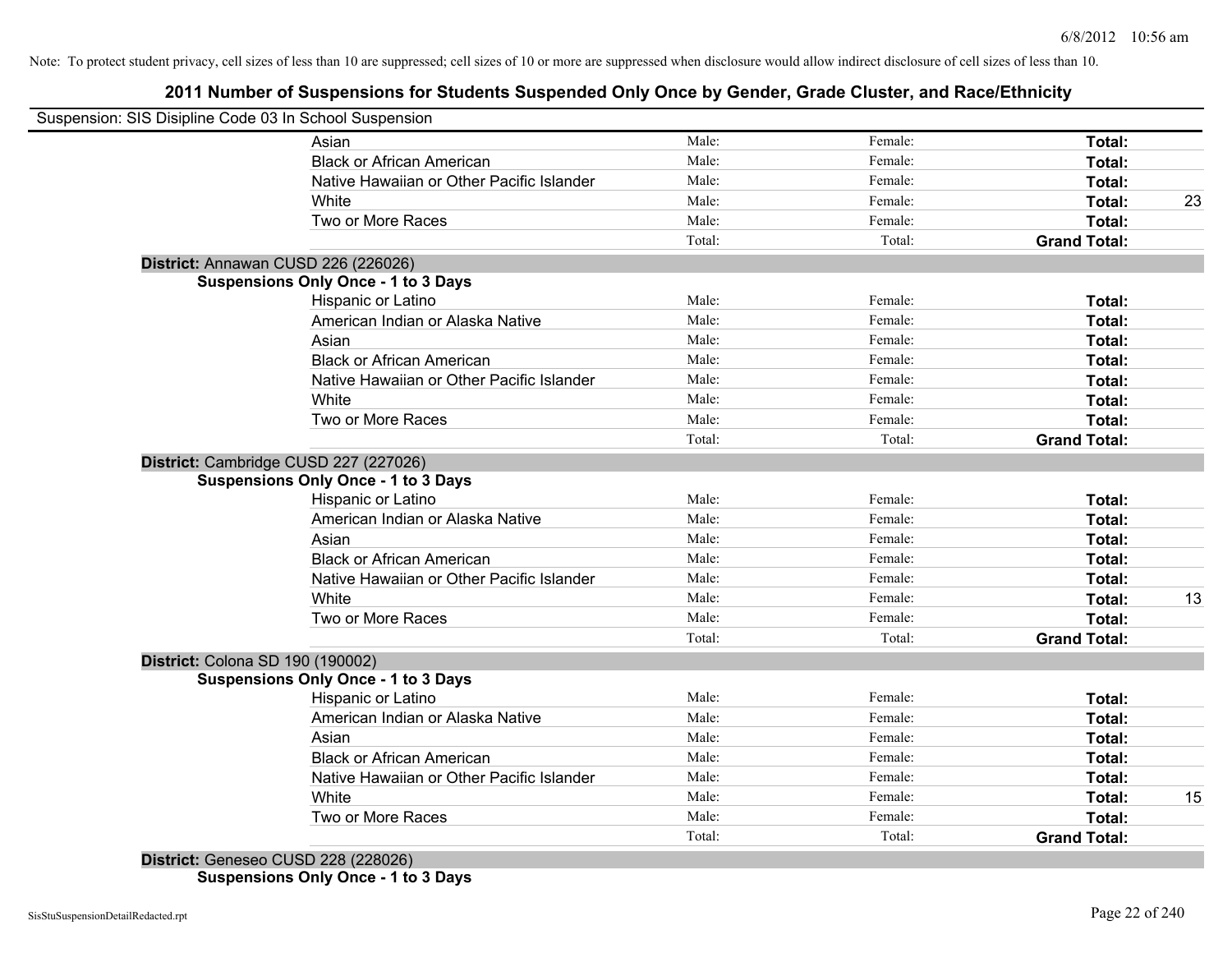| Suspension: SIS Disipline Code 03 In School Suspension |        |    |         |    |                     |    |
|--------------------------------------------------------|--------|----|---------|----|---------------------|----|
| Hispanic or Latino                                     | Male:  |    | Female: |    | Total:              |    |
| American Indian or Alaska Native                       | Male:  |    | Female: |    | Total:              |    |
| Asian                                                  | Male:  |    | Female: |    | Total:              |    |
| <b>Black or African American</b>                       | Male:  |    | Female: |    | Total:              |    |
| Native Hawaiian or Other Pacific Islander              | Male:  |    | Female: |    | Total:              |    |
| White                                                  | Male:  | 36 | Female: | 27 | Total:              | 63 |
| Two or More Races                                      | Male:  |    | Female: |    | Total:              |    |
|                                                        | Total: |    | Total:  |    | <b>Grand Total:</b> |    |
| District: Kewanee CUSD 229 (229026)                    |        |    |         |    |                     |    |
| <b>Suspensions Only Once - 1 to 3 Days</b>             |        |    |         |    |                     |    |
| Hispanic or Latino                                     | Male:  |    | Female: |    | Total:              |    |
| American Indian or Alaska Native                       | Male:  |    | Female: |    | Total:              |    |
| Asian                                                  | Male:  |    | Female: |    | Total:              |    |
| <b>Black or African American</b>                       | Male:  |    | Female: |    | Total:              | 13 |
| Native Hawaiian or Other Pacific Islander              | Male:  |    | Female: |    | Total:              |    |
| White                                                  | Male:  | 29 | Female: | 13 | Total:              | 42 |
| Two or More Races                                      | Male:  |    | Female: |    | Total:              |    |
|                                                        | Total: |    | Total:  |    | <b>Grand Total:</b> |    |
| <b>Suspensions Only Once - 4 or More Days</b>          |        |    |         |    |                     |    |
| Hispanic or Latino                                     | Male:  |    | Female: |    | Total:              |    |
| American Indian or Alaska Native                       | Male:  |    | Female: |    | Total:              |    |
| Asian                                                  | Male:  |    | Female: |    | Total:              |    |
| <b>Black or African American</b>                       | Male:  |    | Female: |    | Total:              |    |
| Native Hawaiian or Other Pacific Islander              | Male:  |    | Female: |    | Total:              |    |
| White                                                  | Male:  |    | Female: |    | Total:              |    |
| Two or More Races                                      | Male:  |    | Female: |    | Total:              |    |
|                                                        | Total: |    | Total:  |    | <b>Grand Total:</b> |    |
| District: Orion CUSD 223 (223026)                      |        |    |         |    |                     |    |
| <b>Suspensions Only Once - 1 to 3 Days</b>             |        |    |         |    |                     |    |
| Hispanic or Latino                                     | Male:  |    | Female: |    | Total:              |    |
| American Indian or Alaska Native                       | Male:  |    | Female: |    | Total:              |    |
| Asian                                                  | Male:  |    | Female: |    | Total:              |    |
| <b>Black or African American</b>                       | Male:  |    | Female: |    | Total:              |    |
| Native Hawaiian or Other Pacific Islander              | Male:  |    | Female: |    | Total:              |    |
| White                                                  | Male:  |    | Female: |    | Total:              |    |
| Two or More Races                                      | Male:  |    | Female: |    | Total:              |    |
|                                                        | Total: |    | Total:  |    | <b>Grand Total:</b> |    |
| District: Wethersfield CUSD 230 (230026)               |        |    |         |    |                     |    |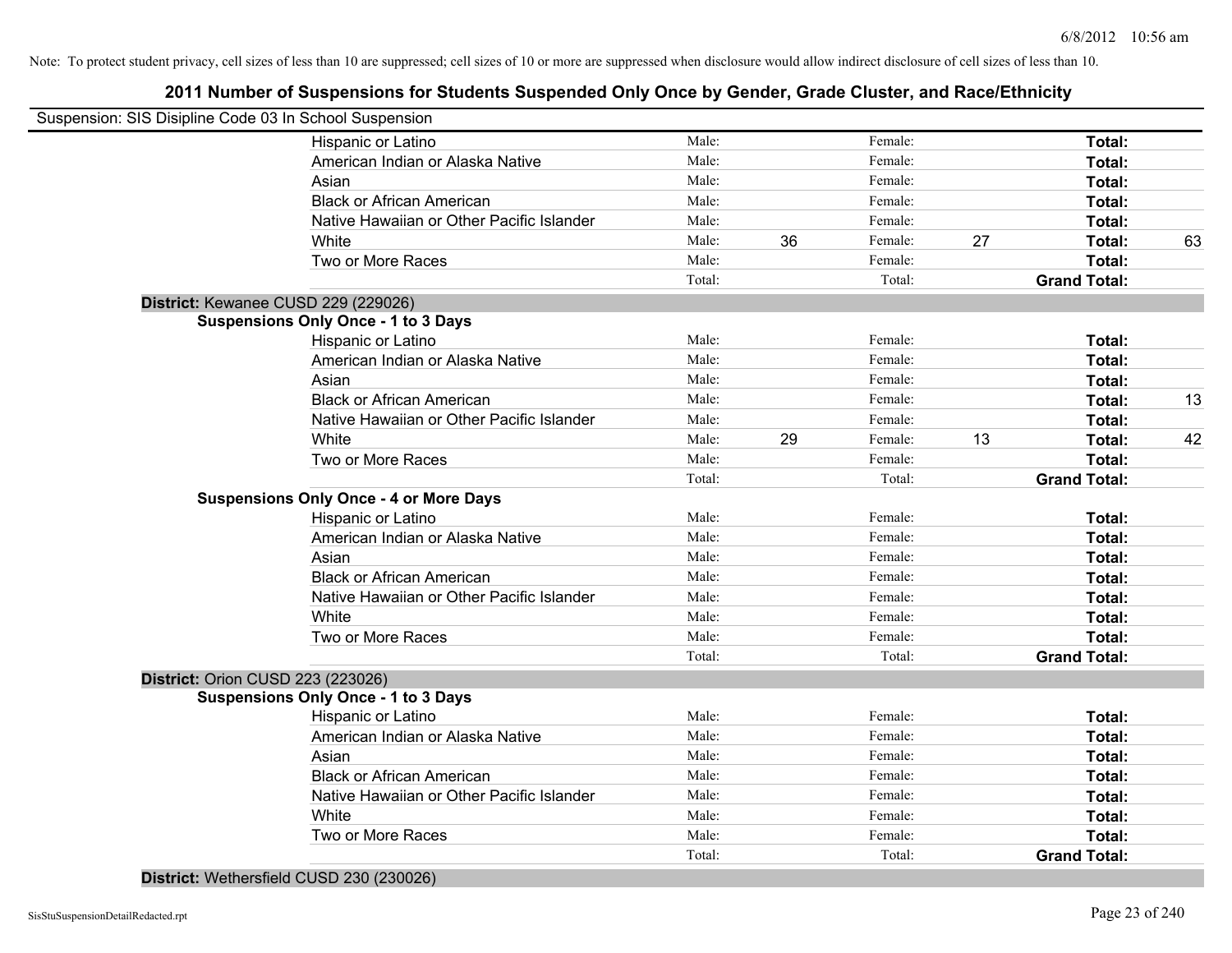|                                        | Suspension: SIS Disipline Code 03 In School Suspension |        |    |         |    |                     |    |
|----------------------------------------|--------------------------------------------------------|--------|----|---------|----|---------------------|----|
|                                        | <b>Suspensions Only Once - 1 to 3 Days</b>             |        |    |         |    |                     |    |
|                                        | Hispanic or Latino                                     | Male:  |    | Female: |    | Total:              |    |
|                                        | American Indian or Alaska Native                       | Male:  |    | Female: |    | Total:              |    |
|                                        | Asian                                                  | Male:  |    | Female: |    | Total:              |    |
|                                        | <b>Black or African American</b>                       | Male:  |    | Female: |    | Total:              |    |
|                                        | Native Hawaiian or Other Pacific Islander              | Male:  |    | Female: |    | Total:              |    |
|                                        | White                                                  | Male:  |    | Female: |    | Total:              | 17 |
|                                        | Two or More Races                                      | Male:  |    | Female: |    | Total:              |    |
|                                        |                                                        | Total: |    | Total:  |    | <b>Grand Total:</b> |    |
| <b>County: Non-Public School (000)</b> |                                                        |        |    |         |    |                     |    |
|                                        | District: Bureau/Henry/Stark ROE (000000)              |        |    |         |    |                     |    |
|                                        | <b>Suspensions Only Once - 1 to 3 Days</b>             |        |    |         |    |                     |    |
|                                        | Hispanic or Latino                                     | Male:  |    | Female: |    | Total:              |    |
|                                        | American Indian or Alaska Native                       | Male:  |    | Female: |    | Total:              |    |
|                                        | Asian                                                  | Male:  |    | Female: |    | Total:              |    |
|                                        | <b>Black or African American</b>                       | Male:  |    | Female: |    | Total:              |    |
|                                        | Native Hawaiian or Other Pacific Islander              | Male:  |    | Female: |    | <b>Total:</b>       |    |
|                                        | White                                                  | Male:  |    | Female: |    | Total:              |    |
|                                        | Two or More Races                                      | Male:  |    | Female: |    | Total:              |    |
|                                        |                                                        | Total: |    | Total:  |    | <b>Grand Total:</b> |    |
| County: Stark (088)                    |                                                        |        |    |         |    |                     |    |
|                                        | District: Stark County CUSD 100 (100026)               |        |    |         |    |                     |    |
|                                        | <b>Suspensions Only Once - 1 to 3 Days</b>             |        |    |         |    |                     |    |
|                                        | Hispanic or Latino                                     | Male:  |    | Female: |    | Total:              |    |
|                                        | American Indian or Alaska Native                       | Male:  |    | Female: |    | Total:              |    |
|                                        | Asian                                                  | Male:  |    | Female: |    | Total:              |    |
|                                        | <b>Black or African American</b>                       | Male:  |    | Female: |    | Total:              |    |
|                                        | Native Hawaiian or Other Pacific Islander              | Male:  |    | Female: |    | Total:              |    |
|                                        | White                                                  | Male:  | 58 | Female: | 21 | Total:              | 79 |
|                                        | Two or More Races                                      | Male:  |    | Female: |    | Total:              |    |
|                                        |                                                        | Total: |    | Total:  |    | <b>Grand Total:</b> |    |
|                                        |                                                        |        |    |         |    |                     |    |
|                                        | Region: Calhoun/Greene/Jersy/Macoupin ROE (40)         |        |    |         |    |                     |    |
| County: Calhoun (007)                  |                                                        |        |    |         |    |                     |    |
|                                        | District: Brussels CUSD 42 (042026)                    |        |    |         |    |                     |    |
|                                        | <b>Suspensions Only Once - 1 to 3 Days</b>             |        |    |         |    |                     |    |
|                                        | Hispanic or Latino                                     | Male:  |    | Female: |    | Total:              |    |
|                                        | American Indian or Alaska Native                       | Male:  |    | Female: |    | Total:              |    |
|                                        |                                                        |        |    |         |    |                     |    |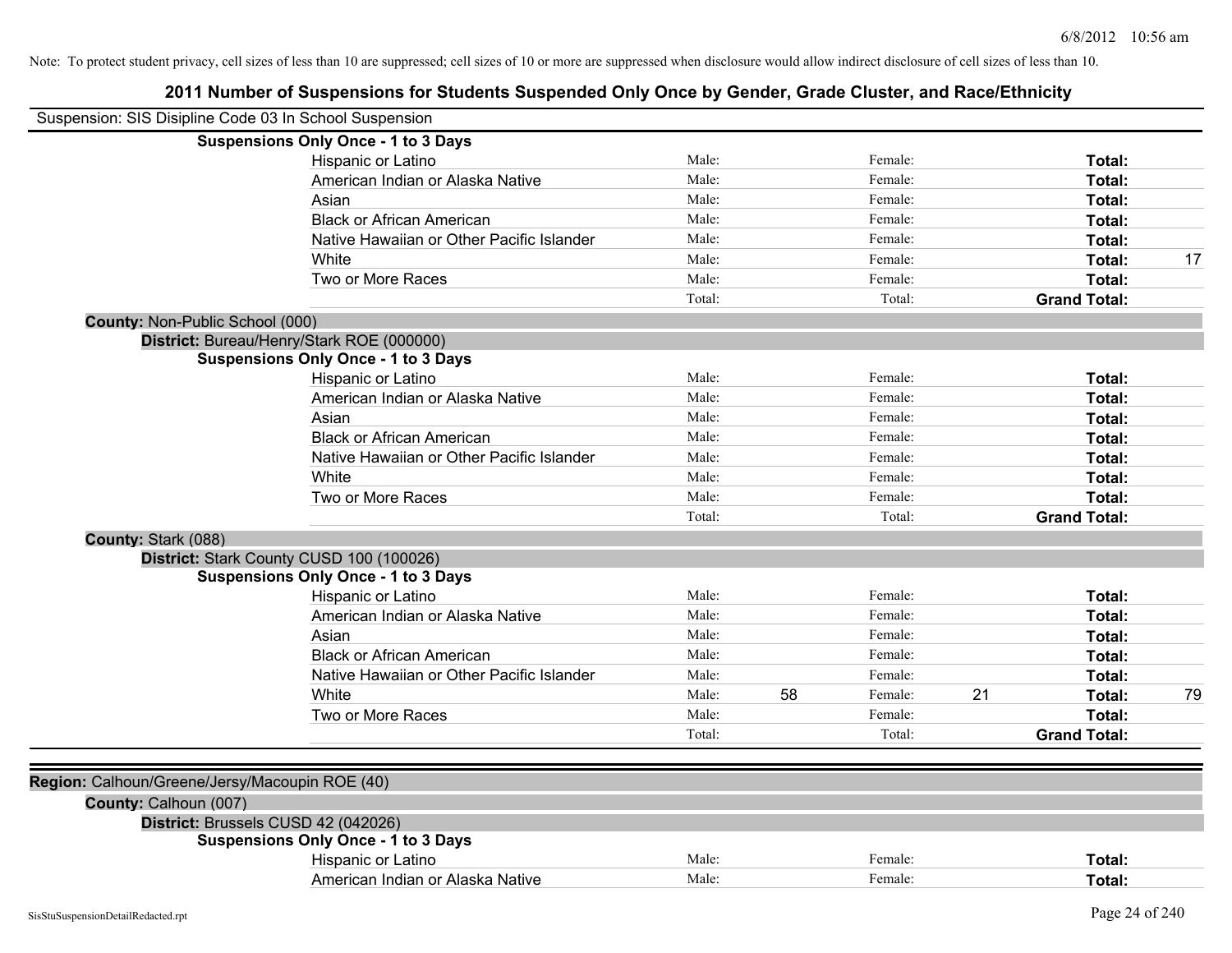# **2011 Number of Suspensions for Students Suspended Only Once by Gender, Grade Cluster, and Race/Ethnicity**

| Suspension: SIS Disipline Code 03 In School Suspension |                                            |        |         |                     |    |
|--------------------------------------------------------|--------------------------------------------|--------|---------|---------------------|----|
|                                                        | Asian                                      | Male:  | Female: | Total:              |    |
|                                                        | <b>Black or African American</b>           | Male:  | Female: | Total:              |    |
|                                                        | Native Hawaiian or Other Pacific Islander  | Male:  | Female: | Total:              |    |
|                                                        | White                                      | Male:  | Female: | Total:              |    |
|                                                        | Two or More Races                          | Male:  | Female: | Total:              |    |
|                                                        |                                            | Total: | Total:  | <b>Grand Total:</b> |    |
| District: Calhoun CUSD 40 (040026)                     |                                            |        |         |                     |    |
|                                                        | <b>Suspensions Only Once - 1 to 3 Days</b> |        |         |                     |    |
|                                                        | Hispanic or Latino                         | Male:  | Female: | Total:              |    |
|                                                        | American Indian or Alaska Native           | Male:  | Female: | <b>Total:</b>       |    |
|                                                        | Asian                                      | Male:  | Female: | Total:              |    |
|                                                        | <b>Black or African American</b>           | Male:  | Female: | Total:              |    |
|                                                        | Native Hawaiian or Other Pacific Islander  | Male:  | Female: | Total:              |    |
|                                                        | White                                      | Male:  | Female: | <b>Total:</b>       |    |
|                                                        | Two or More Races                          | Male:  | Female: | Total:              |    |
|                                                        |                                            | Total: | Total:  | <b>Grand Total:</b> |    |
| County: Greene (031)                                   |                                            |        |         |                     |    |
| District: Carrollton CUSD 1 (001026)                   |                                            |        |         |                     |    |
|                                                        | <b>Suspensions Only Once - 1 to 3 Days</b> |        |         |                     |    |
|                                                        | Hispanic or Latino                         | Male:  | Female: | Total:              |    |
|                                                        | American Indian or Alaska Native           | Male:  | Female: | Total:              |    |
|                                                        | Asian                                      | Male:  | Female: | Total:              |    |
|                                                        | <b>Black or African American</b>           | Male:  | Female: | Total:              |    |
|                                                        | Native Hawaiian or Other Pacific Islander  | Male:  | Female: | Total:              |    |
|                                                        | White                                      | Male:  | Female: | <b>Total:</b>       | 14 |
|                                                        | Two or More Races                          | Male:  | Female: | Total:              |    |
|                                                        |                                            | Total: | Total:  | <b>Grand Total:</b> |    |
|                                                        | District: Greenfield CUSD 10 (010026)      |        |         |                     |    |
|                                                        | <b>Suspensions Only Once - 1 to 3 Days</b> |        |         |                     |    |
|                                                        | Hispanic or Latino                         | Male:  | Female: | Total:              |    |
|                                                        | American Indian or Alaska Native           | Male:  | Female: | Total:              |    |
|                                                        | Asian                                      | Male:  | Female: | Total:              |    |
|                                                        | <b>Black or African American</b>           | Male:  | Female: | Total:              |    |
|                                                        | Native Hawaiian or Other Pacific Islander  | Male:  | Female: | Total:              |    |
|                                                        | White                                      | Male:  | Female: | Total:              | 18 |
|                                                        | Two or More Races                          | Male:  | Female: | Total:              |    |
|                                                        |                                            | Total: | Total:  | <b>Grand Total:</b> |    |

**District:** North Greene CUSD 3 (003026)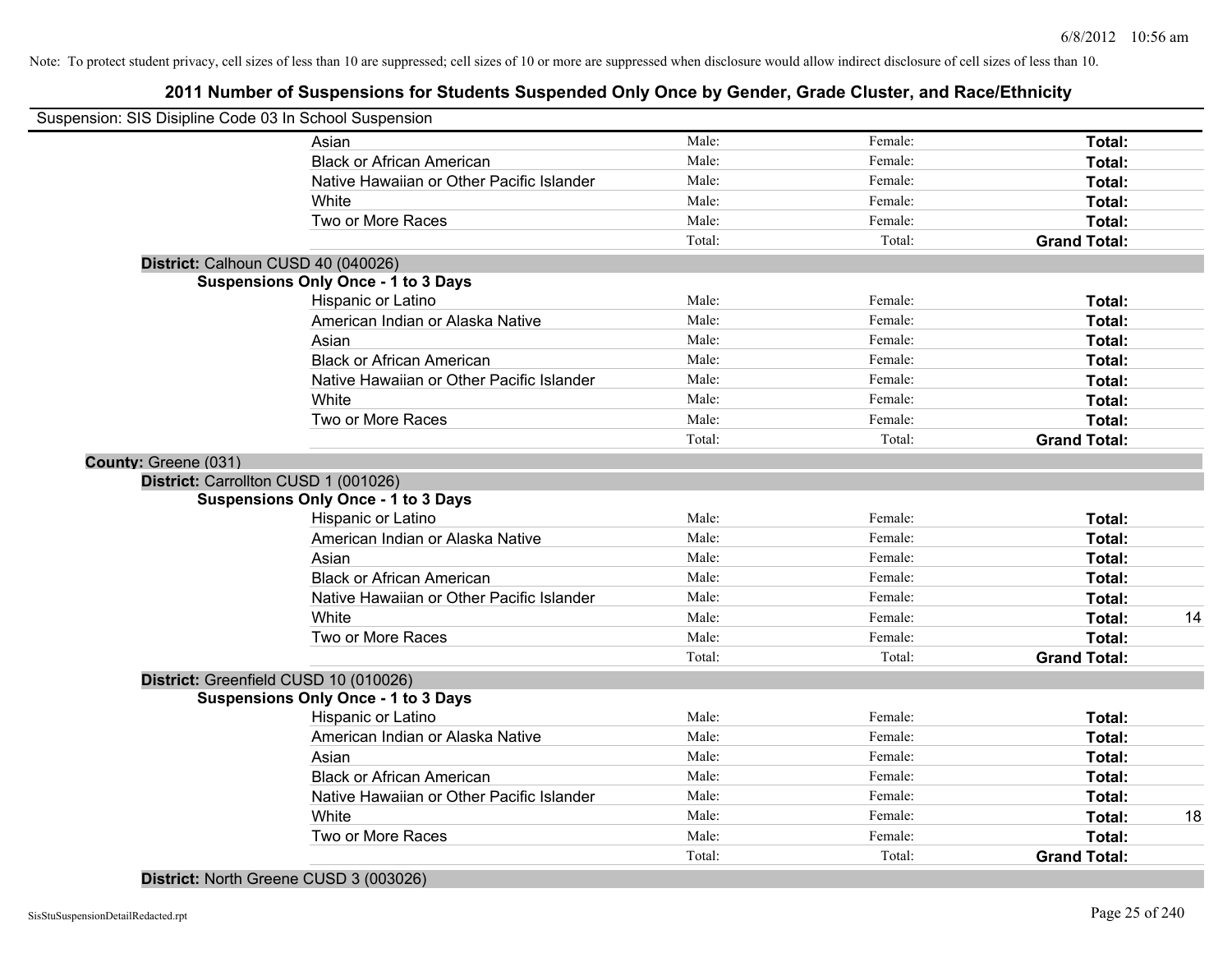| Suspension: SIS Disipline Code 03 In School Suspension |                                            |        |         |                     |    |
|--------------------------------------------------------|--------------------------------------------|--------|---------|---------------------|----|
|                                                        | <b>Suspensions Only Once - 1 to 3 Days</b> |        |         |                     |    |
|                                                        | Hispanic or Latino                         | Male:  | Female: | Total:              |    |
|                                                        | American Indian or Alaska Native           | Male:  | Female: | Total:              |    |
|                                                        | Asian                                      | Male:  | Female: | Total:              |    |
|                                                        | <b>Black or African American</b>           | Male:  | Female: | Total:              |    |
|                                                        | Native Hawaiian or Other Pacific Islander  | Male:  | Female: | Total:              |    |
|                                                        | White                                      | Male:  | Female: | Total:              | 28 |
|                                                        | Two or More Races                          | Male:  | Female: | Total:              |    |
|                                                        |                                            | Total: | Total:  | <b>Grand Total:</b> |    |
| County: Jersey (042)                                   |                                            |        |         |                     |    |
|                                                        | District: Jersey CUSD 100 (100026)         |        |         |                     |    |
|                                                        | <b>Suspensions Only Once - 1 to 3 Days</b> |        |         |                     |    |
|                                                        | Hispanic or Latino                         | Male:  | Female: | Total:              |    |
|                                                        | American Indian or Alaska Native           | Male:  | Female: | Total:              |    |
|                                                        | Asian                                      | Male:  | Female: | Total:              |    |
|                                                        | <b>Black or African American</b>           | Male:  | Female: | Total:              |    |
|                                                        | Native Hawaiian or Other Pacific Islander  | Male:  | Female: | Total:              |    |
|                                                        | White                                      | Male:  | Female: | Total:              | 11 |
|                                                        | Two or More Races                          | Male:  | Female: | Total:              |    |
|                                                        |                                            | Total: | Total:  | <b>Grand Total:</b> |    |
| County: Macoupin (056)                                 |                                            |        |         |                     |    |
|                                                        | District: Bunker Hill CUSD 8 (008026)      |        |         |                     |    |
|                                                        | <b>Suspensions Only Once - 1 to 3 Days</b> |        |         |                     |    |
|                                                        | Hispanic or Latino                         | Male:  | Female: | Total:              |    |
|                                                        | American Indian or Alaska Native           | Male:  | Female: | Total:              |    |
|                                                        | Asian                                      | Male:  | Female: | Total:              |    |
|                                                        | <b>Black or African American</b>           | Male:  | Female: | Total:              |    |
|                                                        | Native Hawaiian or Other Pacific Islander  | Male:  | Female: | Total:              |    |
|                                                        | White                                      | Male:  | Female: | Total:              | 15 |
|                                                        | Two or More Races                          | Male:  | Female: | Total:              |    |
|                                                        |                                            | Total: | Total:  | <b>Grand Total:</b> |    |
|                                                        | District: Carlinville CUSD 1 (001026)      |        |         |                     |    |
|                                                        | <b>Suspensions Only Once - 1 to 3 Days</b> |        |         |                     |    |
|                                                        | Hispanic or Latino                         | Male:  | Female: | Total:              |    |
|                                                        | American Indian or Alaska Native           | Male:  | Female: | Total:              |    |
|                                                        | Asian                                      | Male:  | Female: | Total:              |    |
|                                                        | <b>Black or African American</b>           | Male:  | Female: | Total:              |    |
|                                                        | Native Hawaiian or Other Pacific Islander  | Male:  | Female: | Total:              |    |
|                                                        | White                                      | Male:  | Female: | Total:              | 22 |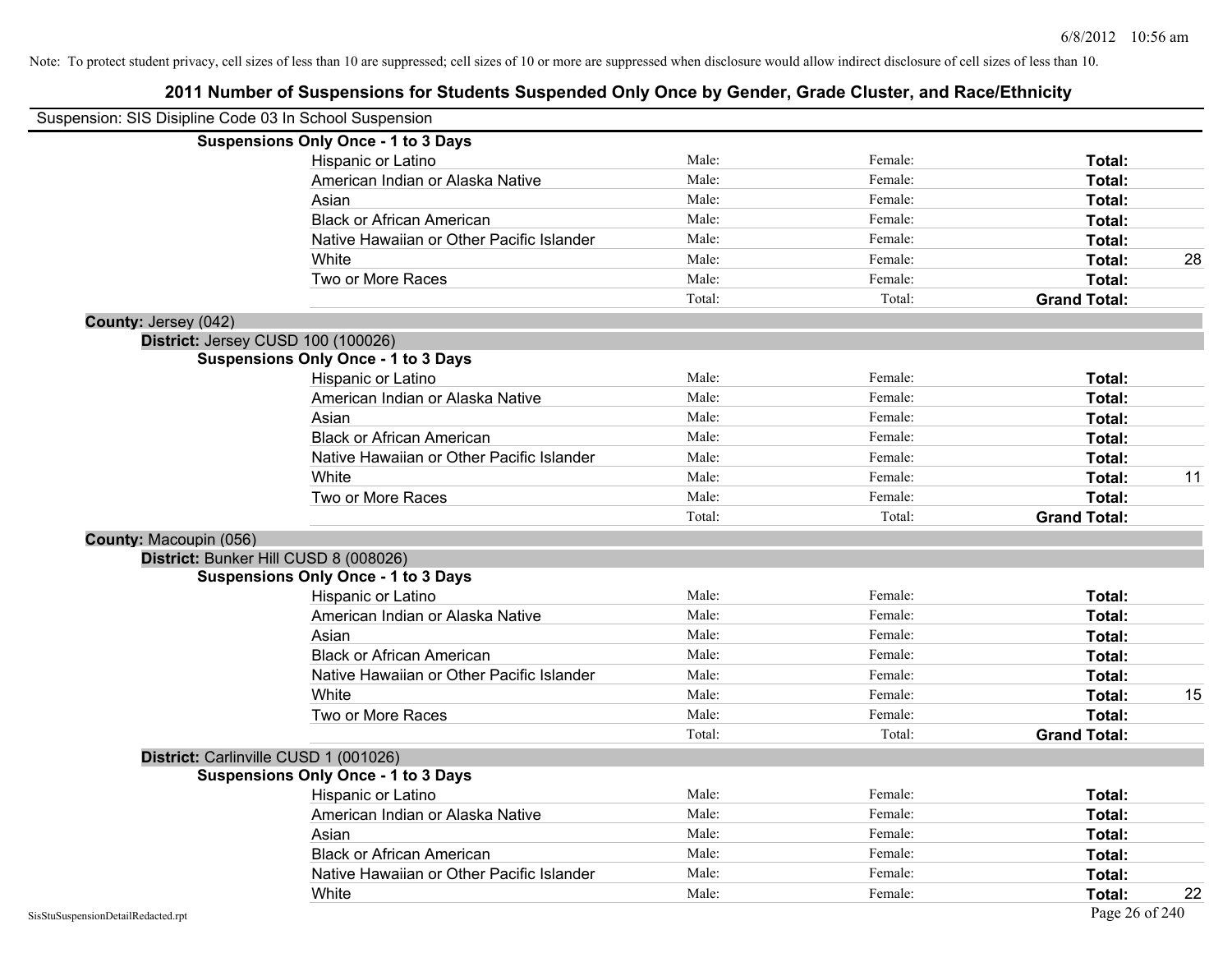| Suspension: SIS Disipline Code 03 In School Suspension |                                            |        |    |         |    |                     |    |
|--------------------------------------------------------|--------------------------------------------|--------|----|---------|----|---------------------|----|
|                                                        | Two or More Races                          | Male:  |    | Female: |    | Total:              |    |
|                                                        |                                            | Total: |    | Total:  |    | <b>Grand Total:</b> |    |
| District: Gillespie CUSD 7 (007026)                    |                                            |        |    |         |    |                     |    |
|                                                        | <b>Suspensions Only Once - 1 to 3 Days</b> |        |    |         |    |                     |    |
|                                                        | Hispanic or Latino                         | Male:  |    | Female: |    | Total:              |    |
|                                                        | American Indian or Alaska Native           | Male:  |    | Female: |    | Total:              |    |
|                                                        | Asian                                      | Male:  |    | Female: |    | Total:              |    |
|                                                        | <b>Black or African American</b>           | Male:  |    | Female: |    | Total:              |    |
|                                                        | Native Hawaiian or Other Pacific Islander  | Male:  |    | Female: |    | Total:              |    |
|                                                        | White                                      | Male:  |    | Female: |    | Total:              |    |
|                                                        | Two or More Races                          | Male:  |    | Female: |    | Total:              |    |
|                                                        |                                            | Total: |    | Total:  |    | <b>Grand Total:</b> |    |
| District: Mount Olive CUSD 5 (005026)                  |                                            |        |    |         |    |                     |    |
|                                                        | <b>Suspensions Only Once - 1 to 3 Days</b> |        |    |         |    |                     |    |
|                                                        | Hispanic or Latino                         | Male:  |    | Female: |    | Total:              |    |
|                                                        | American Indian or Alaska Native           | Male:  |    | Female: |    | Total:              |    |
|                                                        | Asian                                      | Male:  |    | Female: |    | Total:              |    |
|                                                        | <b>Black or African American</b>           | Male:  |    | Female: |    | Total:              |    |
|                                                        | Native Hawaiian or Other Pacific Islander  | Male:  |    | Female: |    | Total:              |    |
|                                                        | White                                      | Male:  |    | Female: |    | Total:              | 15 |
|                                                        | Two or More Races                          | Male:  |    | Female: |    | Total:              |    |
|                                                        |                                            | Total: |    | Total:  |    | <b>Grand Total:</b> |    |
| District: North Mac CUSD 34 (034026)                   |                                            |        |    |         |    |                     |    |
|                                                        | <b>Suspensions Only Once - 1 to 3 Days</b> |        |    |         |    |                     |    |
|                                                        | Hispanic or Latino                         | Male:  |    | Female: |    | Total:              |    |
|                                                        | American Indian or Alaska Native           | Male:  |    | Female: |    | Total:              |    |
|                                                        | Asian                                      | Male:  |    | Female: |    | Total:              |    |
|                                                        | <b>Black or African American</b>           | Male:  |    | Female: |    | Total:              |    |
|                                                        | Native Hawaiian or Other Pacific Islander  | Male:  |    | Female: |    | Total:              |    |
|                                                        | White                                      | Male:  | 32 | Female: | 10 | Total:              | 42 |
|                                                        | Two or More Races                          | Male:  |    | Female: |    | Total:              |    |
|                                                        |                                            | Total: |    | Total:  |    | <b>Grand Total:</b> |    |
| District: Northwestern CUSD 2 (002026)                 |                                            |        |    |         |    |                     |    |
|                                                        | <b>Suspensions Only Once - 1 to 3 Days</b> |        |    |         |    |                     |    |
|                                                        | Hispanic or Latino                         | Male:  |    | Female: |    | Total:              |    |
|                                                        | American Indian or Alaska Native           | Male:  |    | Female: |    | Total:              |    |
|                                                        | Asian                                      | Male:  |    | Female: |    | Total:              |    |
|                                                        | <b>Black or African American</b>           | Male:  |    | Female: |    | Total:              |    |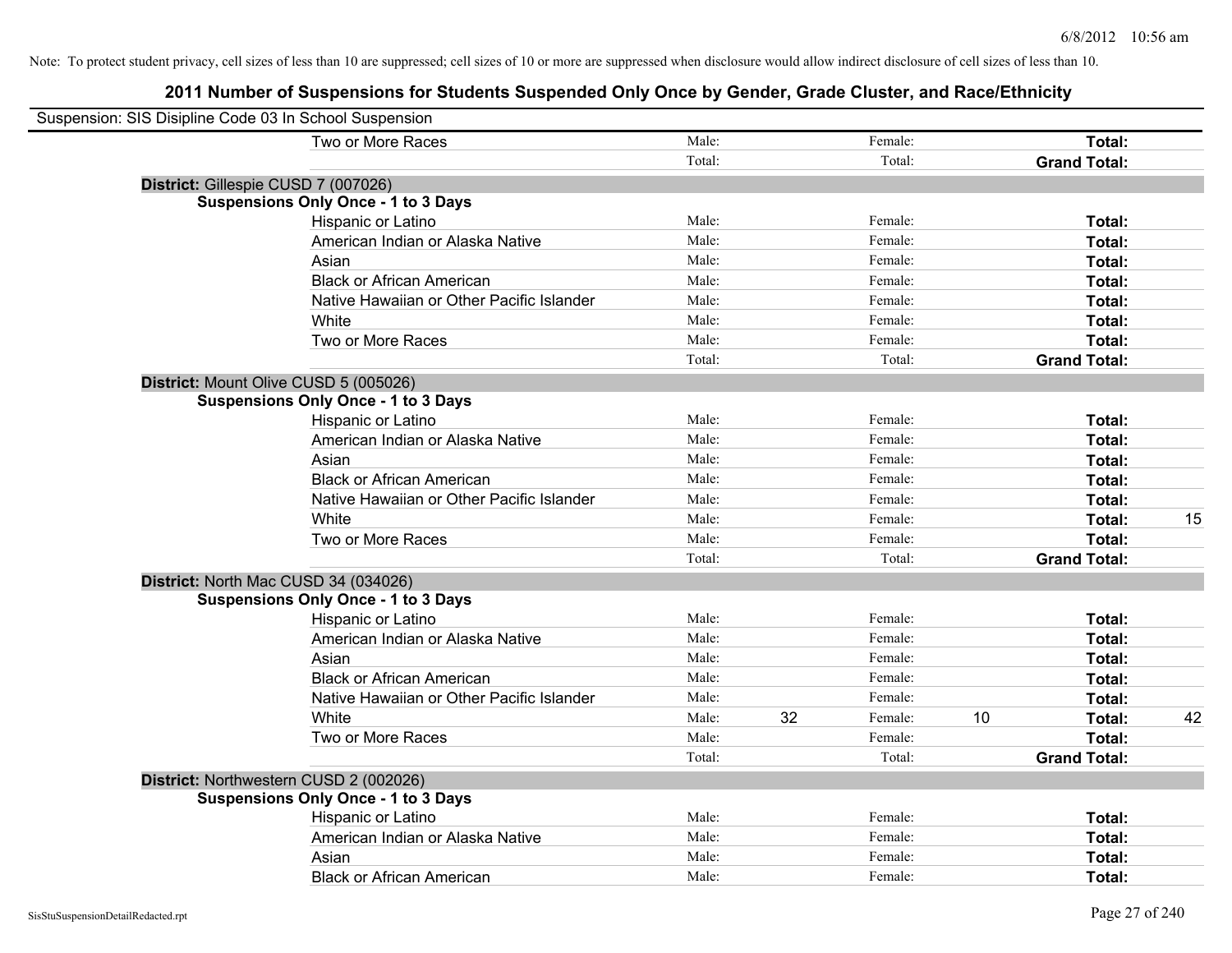# **2011 Number of Suspensions for Students Suspended Only Once by Gender, Grade Cluster, and Race/Ethnicity**

| Suspension: SIS Disipline Code 03 In School Suspension |        |    |         |    |                     |    |
|--------------------------------------------------------|--------|----|---------|----|---------------------|----|
| Native Hawaiian or Other Pacific Islander              | Male:  |    | Female: |    | Total:              |    |
| <b>White</b>                                           | Male:  |    | Female: |    | Total:              | 15 |
| Two or More Races                                      | Male:  |    | Female: |    | Total:              |    |
|                                                        | Total: |    | Total:  |    | <b>Grand Total:</b> |    |
| District: Southwestern CUSD 9 (009026)                 |        |    |         |    |                     |    |
| <b>Suspensions Only Once - 1 to 3 Days</b>             |        |    |         |    |                     |    |
| Hispanic or Latino                                     | Male:  |    | Female: |    | Total:              |    |
| American Indian or Alaska Native                       | Male:  |    | Female: |    | Total:              |    |
| Asian                                                  | Male:  |    | Female: |    | Total:              |    |
| <b>Black or African American</b>                       | Male:  |    | Female: |    | Total:              |    |
| Native Hawaiian or Other Pacific Islander              | Male:  |    | Female: |    | Total:              |    |
| White                                                  | Male:  | 38 | Female: | 13 | Total:              | 51 |
| Two or More Races                                      | Male:  |    | Female: |    | Total:              |    |
|                                                        | Total: |    | Total:  |    | <b>Grand Total:</b> |    |
|                                                        |        |    |         |    |                     |    |
| Region: Carroll/Jo Daviess/Stephenson ROE (08)         |        |    |         |    |                     |    |
| County: Carroll (008)                                  |        |    |         |    |                     |    |
| District: Chadwick-Milledgeville CUSD 399 (399026)     |        |    |         |    |                     |    |
| <b>Suspensions Only Once - 1 to 3 Days</b>             |        |    |         |    |                     |    |
| Hispanic or Latino                                     | Male:  |    | Female: |    | Total:              |    |
| American Indian or Alaska Native                       | Male:  |    | Female: |    | Total:              |    |
| Asian                                                  | Male:  |    | Female: |    | Total:              |    |
| <b>Black or African American</b>                       | Male:  |    | Female: |    | Total:              |    |
| Native Hawaiian or Other Pacific Islander              | Male:  |    | Female: |    | Total:              |    |
| White                                                  | Male:  |    | Female: |    | Total:              |    |
| Two or More Races                                      | Male:  |    | Female: |    | Total:              |    |
|                                                        | Total: |    | Total:  |    | <b>Grand Total:</b> |    |
| District: Eastland CUSD 308 (308026)                   |        |    |         |    |                     |    |
| <b>Suspensions Only Once - 1 to 3 Days</b>             |        |    |         |    |                     |    |
| Hispanic or Latino                                     | Male:  |    | Female: |    | Total:              |    |
| American Indian or Alaska Native                       | Male:  |    | Female: |    | Total:              |    |
| Asian                                                  | Male:  |    | Female: |    | Total:              |    |
| <b>Black or African American</b>                       | Male:  |    | Female: |    | Total:              |    |
| Native Hawaiian or Other Pacific Islander              | Male:  |    | Female: |    | Total:              |    |
| White                                                  | Male:  |    | Female: |    | Total:              |    |
| Two or More Races                                      | Male:  |    | Female: |    | Total:              |    |
|                                                        | Total: |    | Total:  |    | <b>Grand Total:</b> |    |

## **District:** West Carroll CUSD 314 (314026)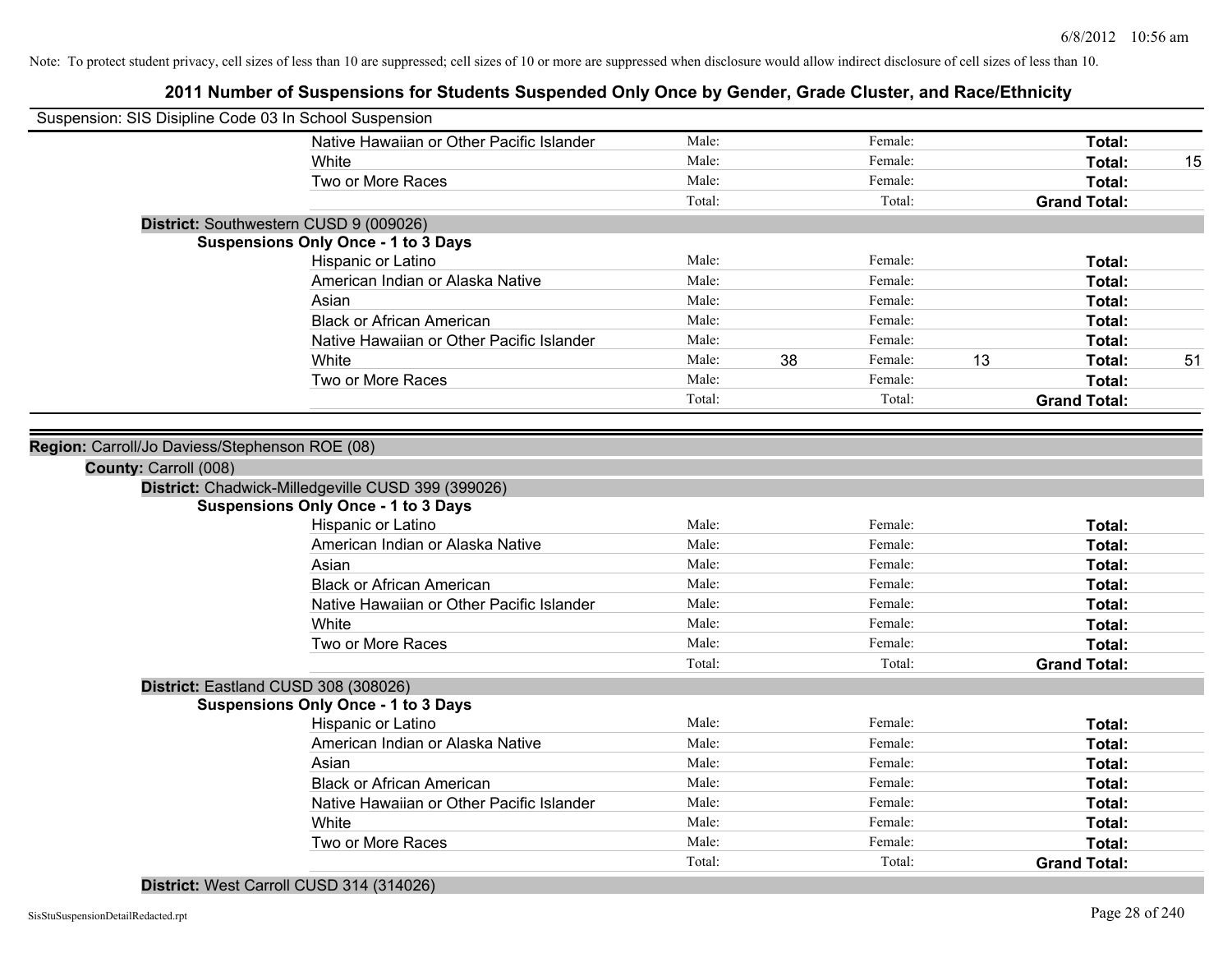| Suspension: SIS Disipline Code 03 In School Suspension |                                            |        |         |                     |
|--------------------------------------------------------|--------------------------------------------|--------|---------|---------------------|
|                                                        | <b>Suspensions Only Once - 1 to 3 Days</b> |        |         |                     |
|                                                        | Hispanic or Latino                         | Male:  | Female: | Total:              |
|                                                        | American Indian or Alaska Native           | Male:  | Female: | Total:              |
|                                                        | Asian                                      | Male:  | Female: | Total:              |
|                                                        | <b>Black or African American</b>           | Male:  | Female: | Total:              |
|                                                        | Native Hawaiian or Other Pacific Islander  | Male:  | Female: | Total:              |
|                                                        | White                                      | Male:  | Female: | Total:<br>27        |
|                                                        | Two or More Races                          | Male:  | Female: | Total:              |
|                                                        |                                            | Total: | Total:  | <b>Grand Total:</b> |
| County: Jodaviess (043)                                |                                            |        |         |                     |
|                                                        | District: East Dubuque USD 119 (119022)    |        |         |                     |
|                                                        | <b>Suspensions Only Once - 1 to 3 Days</b> |        |         |                     |
|                                                        | Hispanic or Latino                         | Male:  | Female: | Total:              |
|                                                        | American Indian or Alaska Native           | Male:  | Female: | Total:              |
|                                                        | Asian                                      | Male:  | Female: | Total:              |
|                                                        | <b>Black or African American</b>           | Male:  | Female: | Total:              |
|                                                        | Native Hawaiian or Other Pacific Islander  | Male:  | Female: | Total:              |
|                                                        | White                                      | Male:  | Female: | Total:              |
|                                                        | Two or More Races                          | Male:  | Female: | Total:              |
|                                                        |                                            | Total: | Total:  | <b>Grand Total:</b> |
|                                                        | District: Galena USD 120 (120022)          |        |         |                     |
|                                                        | <b>Suspensions Only Once - 1 to 3 Days</b> |        |         |                     |
|                                                        | Hispanic or Latino                         | Male:  | Female: | Total:              |
|                                                        | American Indian or Alaska Native           | Male:  | Female: | Total:              |
|                                                        | Asian                                      | Male:  | Female: | Total:              |
|                                                        | <b>Black or African American</b>           | Male:  | Female: | Total:              |
|                                                        | Native Hawaiian or Other Pacific Islander  | Male:  | Female: | Total:              |
|                                                        | White                                      | Male:  | Female: | Total:              |
|                                                        | Two or More Races                          | Male:  | Female: | Total:              |
|                                                        |                                            | Total: | Total:  | <b>Grand Total:</b> |
|                                                        | District: River Ridge CUSD 210 (210026)    |        |         |                     |
|                                                        | <b>Suspensions Only Once - 1 to 3 Days</b> |        |         |                     |
|                                                        | Hispanic or Latino                         | Male:  | Female: | Total:              |
|                                                        | American Indian or Alaska Native           | Male:  | Female: | Total:              |
|                                                        | Asian                                      | Male:  | Female: | Total:              |
|                                                        | <b>Black or African American</b>           | Male:  | Female: | Total:              |
|                                                        | Native Hawaiian or Other Pacific Islander  | Male:  | Female: | Total:              |
|                                                        | White                                      | Male:  | Female: | 10<br>Total:        |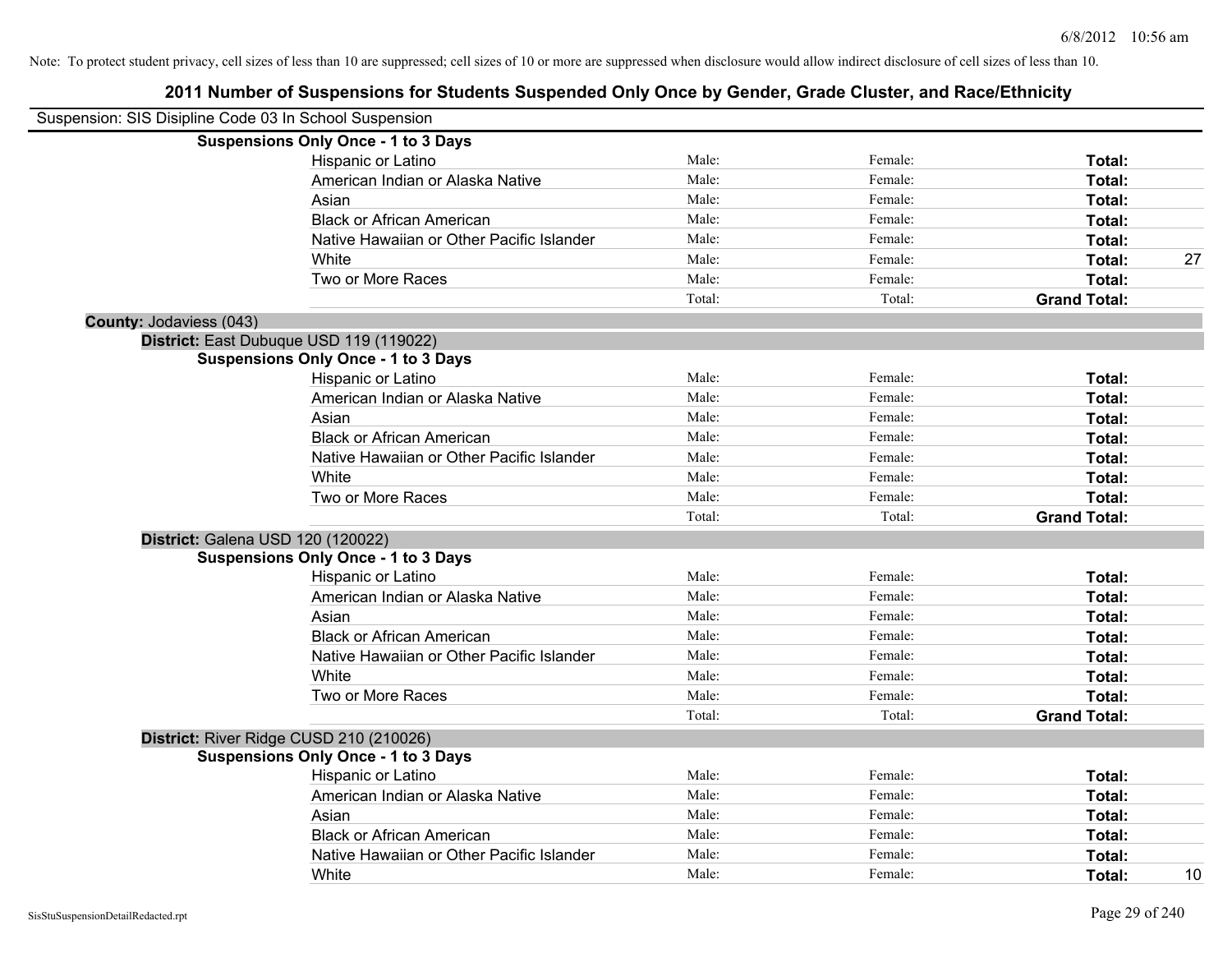| Suspension: SIS Disipline Code 03 In School Suspension |                                               |        |         |                     |
|--------------------------------------------------------|-----------------------------------------------|--------|---------|---------------------|
|                                                        | Two or More Races                             | Male:  | Female: | Total:              |
|                                                        |                                               | Total: | Total:  | <b>Grand Total:</b> |
|                                                        | District: Scales Mound CUSD 211 (211026)      |        |         |                     |
|                                                        | <b>Suspensions Only Once - 1 to 3 Days</b>    |        |         |                     |
|                                                        | Hispanic or Latino                            | Male:  | Female: | Total:              |
|                                                        | American Indian or Alaska Native              | Male:  | Female: | Total:              |
|                                                        | Asian                                         | Male:  | Female: | Total:              |
|                                                        | <b>Black or African American</b>              | Male:  | Female: | Total:              |
|                                                        | Native Hawaiian or Other Pacific Islander     | Male:  | Female: | Total:              |
|                                                        | White                                         | Male:  | Female: | Total:              |
|                                                        | Two or More Races                             | Male:  | Female: | Total:              |
|                                                        |                                               | Total: | Total:  | <b>Grand Total:</b> |
|                                                        | <b>Suspensions Only Once - 4 or More Days</b> |        |         |                     |
|                                                        | Hispanic or Latino                            | Male:  | Female: | Total:              |
|                                                        | American Indian or Alaska Native              | Male:  | Female: | Total:              |
|                                                        | Asian                                         | Male:  | Female: | Total:              |
|                                                        | <b>Black or African American</b>              | Male:  | Female: | Total:              |
|                                                        | Native Hawaiian or Other Pacific Islander     | Male:  | Female: | Total:              |
|                                                        | White                                         | Male:  | Female: | Total:              |
|                                                        | Two or More Races                             | Male:  | Female: | Total:              |
|                                                        |                                               | Total: | Total:  | <b>Grand Total:</b> |
| District: Stockton CUSD 206 (206026)                   |                                               |        |         |                     |
|                                                        | <b>Suspensions Only Once - 1 to 3 Days</b>    |        |         |                     |
|                                                        | Hispanic or Latino                            | Male:  | Female: | Total:              |
|                                                        | American Indian or Alaska Native              | Male:  | Female: | Total:              |
|                                                        | Asian                                         | Male:  | Female: | Total:              |
|                                                        | <b>Black or African American</b>              | Male:  | Female: | Total:              |
|                                                        | Native Hawaiian or Other Pacific Islander     | Male:  | Female: | Total:              |
|                                                        | White                                         | Male:  | Female: | Total:              |
|                                                        | Two or More Races                             | Male:  | Female: | Total:              |
|                                                        |                                               | Total: | Total:  | <b>Grand Total:</b> |
| District: Warren CUSD 205 (205026)                     |                                               |        |         |                     |
|                                                        | <b>Suspensions Only Once - 1 to 3 Days</b>    |        |         |                     |
|                                                        | Hispanic or Latino                            | Male:  | Female: | Total:              |
|                                                        | American Indian or Alaska Native              | Male:  | Female: | Total:              |
|                                                        | Asian                                         | Male:  | Female: | Total:              |
|                                                        | <b>Black or African American</b>              | Male:  | Female: | Total:              |
|                                                        | Native Hawaiian or Other Pacific Islander     | Male:  | Female: | Total:              |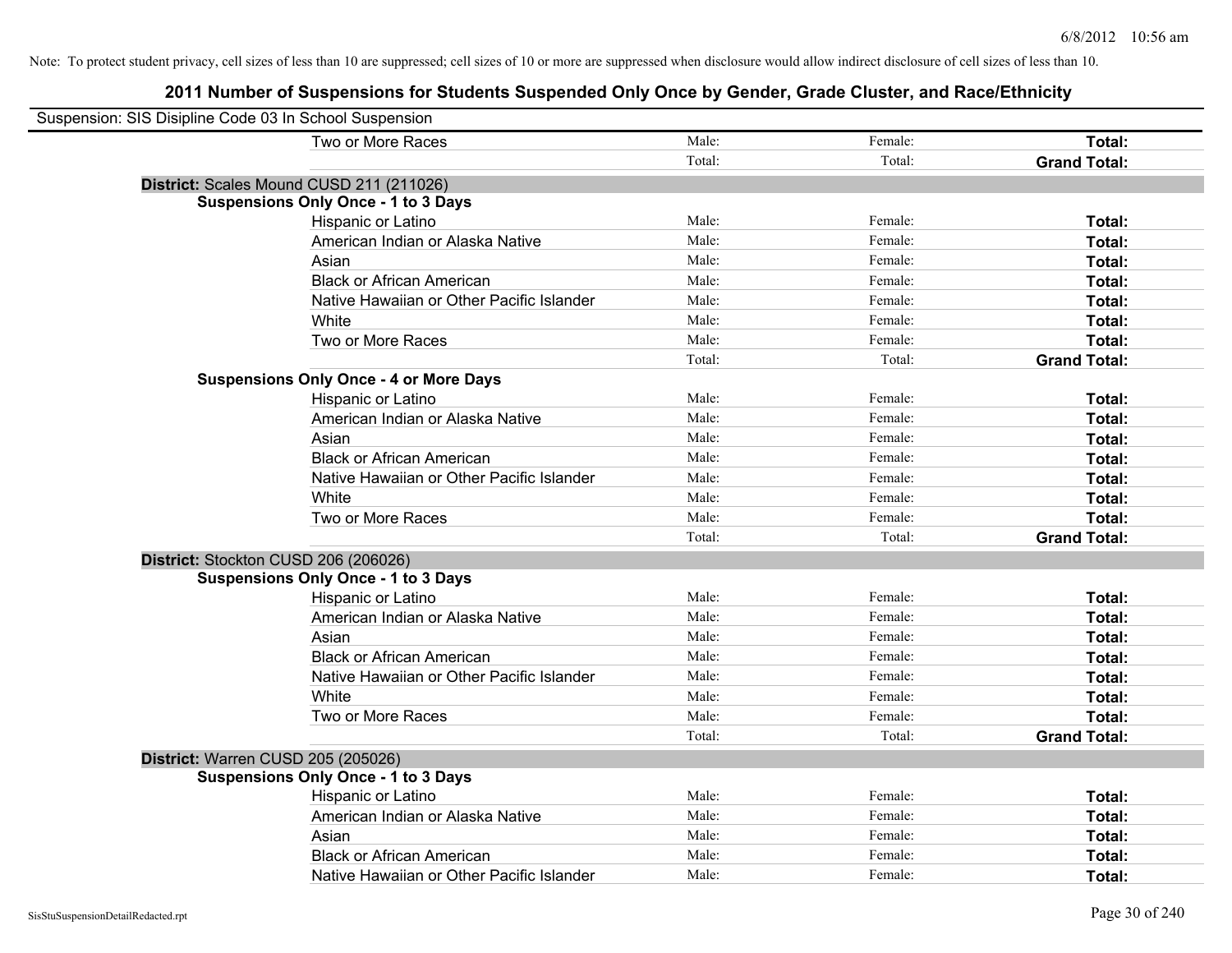| Suspension: SIS Disipline Code 03 In School Suspension |                                                |        |     |         |    |                     |     |
|--------------------------------------------------------|------------------------------------------------|--------|-----|---------|----|---------------------|-----|
|                                                        | White                                          | Male:  |     | Female: |    | Total:              |     |
|                                                        | Two or More Races                              | Male:  |     | Female: |    | Total:              |     |
|                                                        |                                                | Total: |     | Total:  |    | <b>Grand Total:</b> |     |
| <b>County: Stephenson (089)</b>                        |                                                |        |     |         |    |                     |     |
|                                                        | District: Dakota CUSD 201 (201026)             |        |     |         |    |                     |     |
|                                                        | <b>Suspensions Only Once - 1 to 3 Days</b>     |        |     |         |    |                     |     |
|                                                        | Hispanic or Latino                             | Male:  |     | Female: |    | Total:              |     |
|                                                        | American Indian or Alaska Native               | Male:  |     | Female: |    | Total:              |     |
|                                                        | Asian                                          | Male:  |     | Female: |    | Total:              |     |
|                                                        | <b>Black or African American</b>               | Male:  |     | Female: |    | Total:              |     |
|                                                        | Native Hawaiian or Other Pacific Islander      | Male:  |     | Female: |    | Total:              |     |
|                                                        | White                                          | Male:  | 19  | Female: | 13 | Total:              | 32  |
|                                                        | Two or More Races                              | Male:  |     | Female: |    | Total:              |     |
|                                                        |                                                | Total: |     | Total:  |    | <b>Grand Total:</b> |     |
|                                                        | District: Freeport SD 145 (145022)             |        |     |         |    |                     |     |
|                                                        | <b>Suspensions Only Once - 1 to 3 Days</b>     |        |     |         |    |                     |     |
|                                                        | Hispanic or Latino                             | Male:  | 10  | Female: | 13 | Total:              | 23  |
|                                                        | American Indian or Alaska Native               | Male:  |     | Female: |    | Total:              |     |
|                                                        | Asian                                          | Male:  |     | Female: |    | Total:              |     |
|                                                        | <b>Black or African American</b>               | Male:  | 63  | Female: | 46 | Total:              | 109 |
|                                                        | Native Hawaiian or Other Pacific Islander      | Male:  |     | Female: |    | Total:              |     |
|                                                        | White                                          | Male:  | 103 | Female: | 36 | Total:              | 139 |
|                                                        | Two or More Races                              | Male:  | 20  | Female: | 10 | Total:              | 30  |
|                                                        |                                                | Total: |     | Total:  |    | <b>Grand Total:</b> |     |
|                                                        | District: Lena Winslow CUSD 202 (202026)       |        |     |         |    |                     |     |
|                                                        | <b>Suspensions Only Once - 1 to 3 Days</b>     |        |     |         |    |                     |     |
|                                                        | Hispanic or Latino                             | Male:  |     | Female: |    | Total:              |     |
|                                                        | American Indian or Alaska Native               | Male:  |     | Female: |    | Total:              |     |
|                                                        | Asian                                          | Male:  |     | Female: |    | Total:              |     |
|                                                        | <b>Black or African American</b>               | Male:  |     | Female: |    | Total:              |     |
|                                                        | Native Hawaiian or Other Pacific Islander      | Male:  |     | Female: |    | Total:              |     |
|                                                        | White                                          | Male:  |     | Female: |    | Total:              | 24  |
|                                                        | Two or More Races                              | Male:  |     | Female: |    | Total:              |     |
|                                                        |                                                | Total: |     | Total:  |    | <b>Grand Total:</b> |     |
|                                                        | District: Northwest Sp Ed Cooperative (145061) |        |     |         |    |                     |     |
|                                                        | <b>Suspensions Only Once - 1 to 3 Days</b>     |        |     |         |    |                     |     |
|                                                        | Hispanic or Latino                             | Male:  |     | Female: |    | Total:              |     |
|                                                        | American Indian or Alaska Native               | Male:  |     | Female: |    | Total:              |     |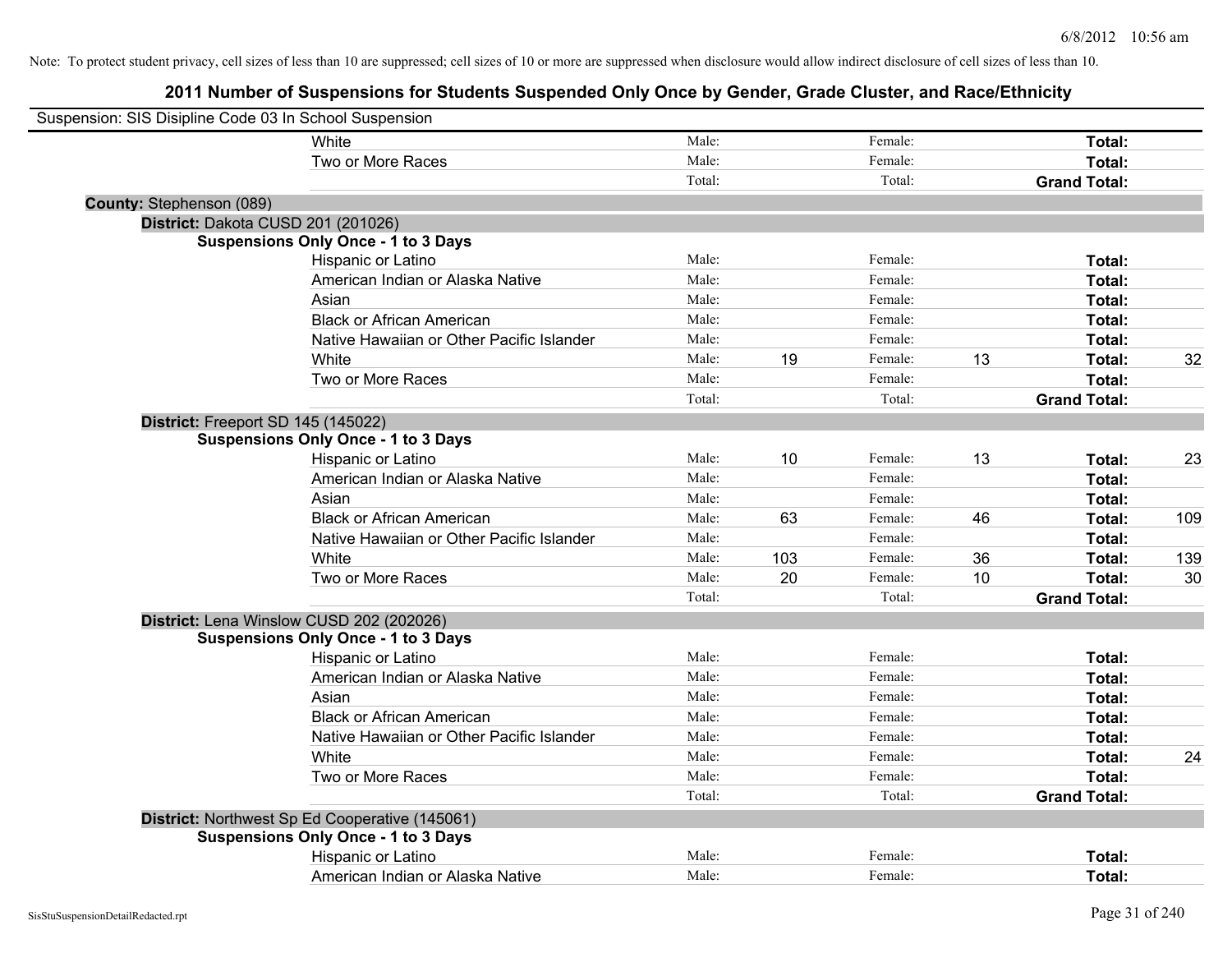| Suspension: SIS Disipline Code 03 In School Suspension         |                                                                                            |                |    |                    |    |                     |     |
|----------------------------------------------------------------|--------------------------------------------------------------------------------------------|----------------|----|--------------------|----|---------------------|-----|
|                                                                | Asian                                                                                      | Male:          |    | Female:            |    | Total:              |     |
|                                                                | <b>Black or African American</b>                                                           | Male:          |    | Female:            |    | Total:              |     |
|                                                                | Native Hawaiian or Other Pacific Islander                                                  | Male:          |    | Female:            |    | Total:              |     |
|                                                                | White                                                                                      | Male:          |    | Female:            |    | Total:              |     |
|                                                                | Two or More Races                                                                          | Male:          |    | Female:            |    | Total:              |     |
|                                                                |                                                                                            | Total:         |    | Total:             |    | <b>Grand Total:</b> |     |
| District: Orangeville CUSD 203 (203026)                        |                                                                                            |                |    |                    |    |                     |     |
|                                                                | <b>Suspensions Only Once - 1 to 3 Days</b>                                                 |                |    |                    |    |                     |     |
|                                                                | Hispanic or Latino                                                                         | Male:          |    | Female:            |    | Total:              |     |
|                                                                | American Indian or Alaska Native                                                           | Male:          |    | Female:            |    | Total:              |     |
|                                                                | Asian                                                                                      | Male:          |    | Female:            |    | Total:              |     |
|                                                                | <b>Black or African American</b>                                                           | Male:          |    | Female:            |    | Total:              |     |
|                                                                | Native Hawaiian or Other Pacific Islander                                                  | Male:          |    | Female:            |    | Total:              |     |
|                                                                | White                                                                                      | Male:          | 19 | Female:            | 11 | Total:              | 30  |
|                                                                | Two or More Races                                                                          | Male:          |    | Female:            |    | Total:              |     |
|                                                                |                                                                                            | Total:         |    | Total:             |    | <b>Grand Total:</b> |     |
| County: Champaign (010)<br>District: Champaign CUSD 4 (004026) |                                                                                            |                |    |                    |    |                     |     |
|                                                                |                                                                                            |                |    |                    |    |                     |     |
|                                                                | <b>Suspensions Only Once - 1 to 3 Days</b>                                                 |                |    |                    |    |                     |     |
|                                                                | Hispanic or Latino                                                                         | Male:          |    | Female:            |    | Total:              |     |
|                                                                | American Indian or Alaska Native                                                           | Male:          |    | Female:            |    | Total:              |     |
|                                                                | Asian<br><b>Black or African American</b>                                                  | Male:          |    | Female:            | 38 | Total:              |     |
|                                                                | Native Hawaiian or Other Pacific Islander                                                  | Male:<br>Male: | 42 | Female:<br>Female: |    | Total:<br>Total:    | 80  |
|                                                                | White                                                                                      | Male:          | 18 | Female:            | 13 | Total:              | 31  |
|                                                                | Two or More Races                                                                          | Male:          |    | Female:            |    | Total:              |     |
|                                                                |                                                                                            | Total:         |    | Total:             |    | <b>Grand Total:</b> | 123 |
|                                                                |                                                                                            |                |    |                    |    |                     |     |
|                                                                | District: Cunningham Childrens Home (006700)<br><b>Suspensions Only Once - 1 to 3 Days</b> |                |    |                    |    |                     |     |
|                                                                | Hispanic or Latino                                                                         | Male:          |    | Female:            |    | Total:              |     |
|                                                                | American Indian or Alaska Native                                                           | Male:          |    | Female:            |    | Total:              |     |
|                                                                | Asian                                                                                      | Male:          |    | Female:            |    | Total:              |     |
|                                                                | <b>Black or African American</b>                                                           | Male:          |    | Female:            |    | Total:              |     |
|                                                                | Native Hawaiian or Other Pacific Islander                                                  | Male:          |    | Female:            |    | Total:              |     |
|                                                                | White                                                                                      | Male:          |    | Female:            |    | Total:              |     |
|                                                                | Two or More Races                                                                          | Male:          |    | Female:            |    | Total:              |     |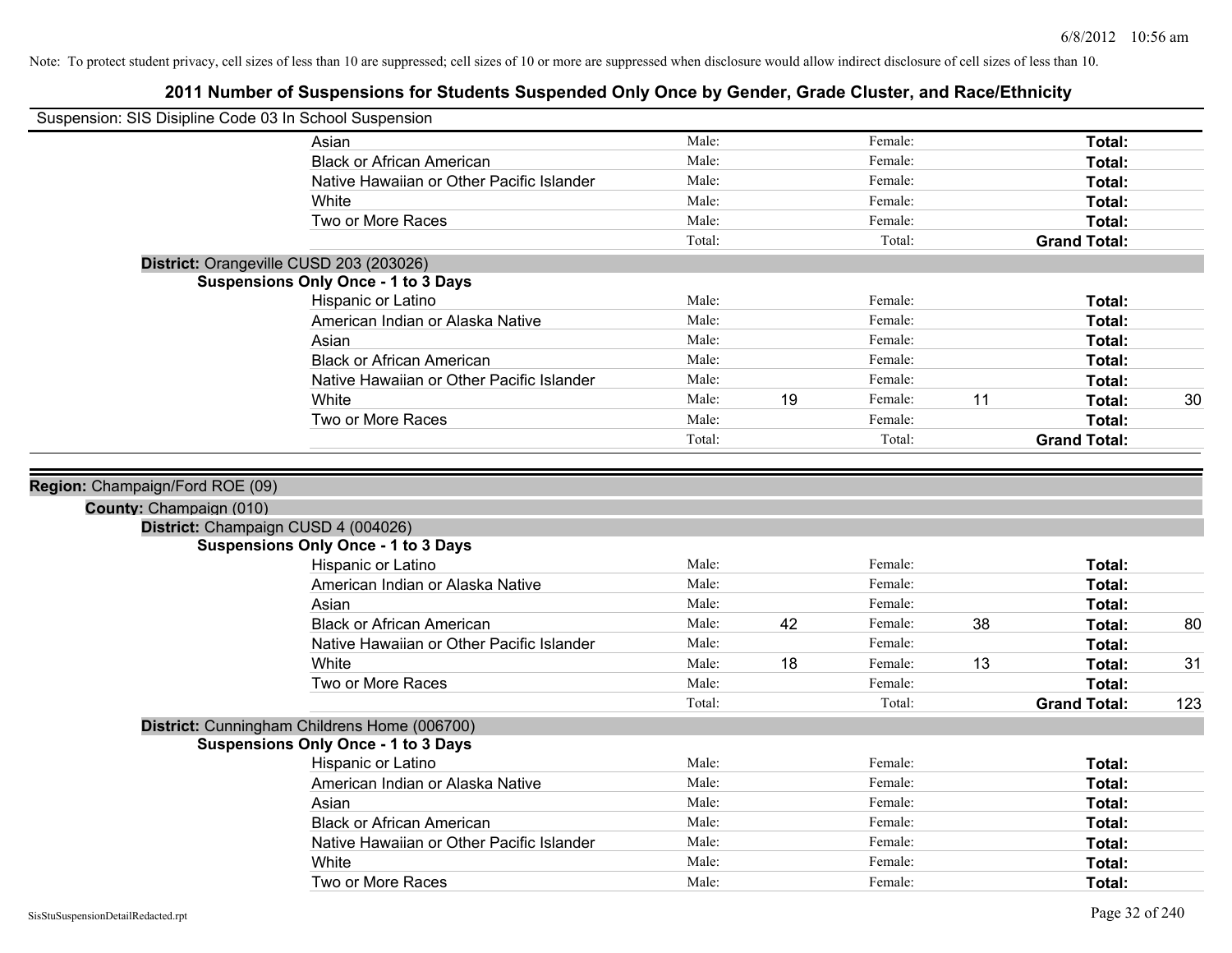| Suspension: SIS Disipline Code 03 In School Suspension |                                            |        |         |                     |    |
|--------------------------------------------------------|--------------------------------------------|--------|---------|---------------------|----|
|                                                        |                                            | Total: | Total:  | <b>Grand Total:</b> |    |
| District: Fisher CUSD 1 (001026)                       |                                            |        |         |                     |    |
|                                                        | <b>Suspensions Only Once - 1 to 3 Days</b> |        |         |                     |    |
|                                                        | Hispanic or Latino                         | Male:  | Female: | Total:              |    |
|                                                        | American Indian or Alaska Native           | Male:  | Female: | Total:              |    |
|                                                        | Asian                                      | Male:  | Female: | Total:              |    |
|                                                        | <b>Black or African American</b>           | Male:  | Female: | Total:              |    |
|                                                        | Native Hawaiian or Other Pacific Islander  | Male:  | Female: | Total:              |    |
|                                                        | White                                      | Male:  | Female: | Total:              | 13 |
|                                                        | Two or More Races                          | Male:  | Female: | Total:              |    |
|                                                        |                                            | Total: | Total:  | <b>Grand Total:</b> |    |
| District: Gifford CCSD 188 (188004)                    |                                            |        |         |                     |    |
|                                                        | <b>Suspensions Only Once - 1 to 3 Days</b> |        |         |                     |    |
|                                                        | Hispanic or Latino                         | Male:  | Female: | Total:              |    |
|                                                        | American Indian or Alaska Native           | Male:  | Female: | Total:              |    |
|                                                        | Asian                                      | Male:  | Female: | Total:              |    |
|                                                        | <b>Black or African American</b>           | Male:  | Female: | Total:              |    |
|                                                        | Native Hawaiian or Other Pacific Islander  | Male:  | Female: | Total:              |    |
|                                                        | White                                      | Male:  | Female: | Total:              |    |
|                                                        | Two or More Races                          | Male:  | Female: | Total:              |    |
|                                                        |                                            | Total: | Total:  | <b>Grand Total:</b> |    |
| District: Ludlow CCSD 142 (142004)                     |                                            |        |         |                     |    |
|                                                        | <b>Suspensions Only Once - 1 to 3 Days</b> |        |         |                     |    |
|                                                        | Hispanic or Latino                         | Male:  | Female: | Total:              |    |
|                                                        | American Indian or Alaska Native           | Male:  | Female: | Total:              |    |
|                                                        | Asian                                      | Male:  | Female: | Total:              |    |
|                                                        | <b>Black or African American</b>           | Male:  | Female: | Total:              |    |
|                                                        | Native Hawaiian or Other Pacific Islander  | Male:  | Female: | Total:              |    |
|                                                        | White                                      | Male:  | Female: | Total:              |    |
|                                                        | Two or More Races                          | Male:  | Female: | Total:              |    |
|                                                        |                                            | Total: | Total:  | <b>Grand Total:</b> |    |
|                                                        | District: Mahomet-Seymour CUSD 3 (003026)  |        |         |                     |    |
|                                                        | <b>Suspensions Only Once - 1 to 3 Days</b> |        |         |                     |    |
|                                                        | Hispanic or Latino                         | Male:  | Female: | Total:              |    |
|                                                        | American Indian or Alaska Native           | Male:  | Female: | Total:              |    |
|                                                        | Asian                                      | Male:  | Female: | Total:              |    |
|                                                        | <b>Black or African American</b>           | Male:  | Female: | Total:              |    |
|                                                        | Native Hawaiian or Other Pacific Islander  | Male:  | Female: | Total:              |    |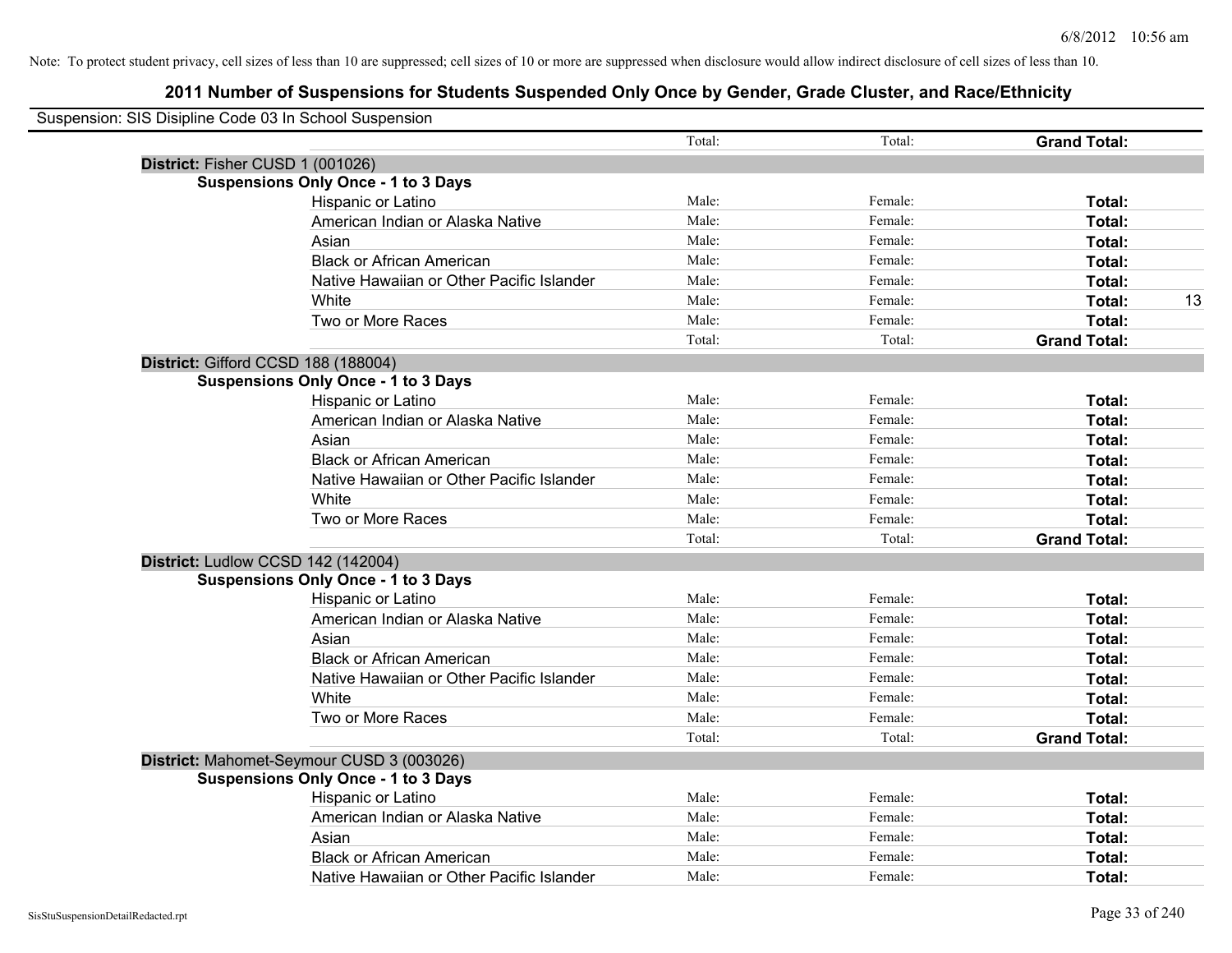| Suspension: SIS Disipline Code 03 In School Suspension |                                                                                           |        |         |                     |    |
|--------------------------------------------------------|-------------------------------------------------------------------------------------------|--------|---------|---------------------|----|
|                                                        | White                                                                                     | Male:  | Female: | Total:              |    |
|                                                        | Two or More Races                                                                         | Male:  | Female: | Total:              |    |
|                                                        |                                                                                           | Total: | Total:  | <b>Grand Total:</b> |    |
| District: Rantoul City SD 137 (137002)                 |                                                                                           |        |         |                     |    |
|                                                        | <b>Suspensions Only Once - 1 to 3 Days</b>                                                |        |         |                     |    |
|                                                        | Hispanic or Latino                                                                        | Male:  | Female: | Total:              |    |
|                                                        | American Indian or Alaska Native                                                          | Male:  | Female: | Total:              |    |
|                                                        | Asian                                                                                     | Male:  | Female: | Total:              |    |
|                                                        | <b>Black or African American</b>                                                          | Male:  | Female: | Total:              | 18 |
|                                                        | Native Hawaiian or Other Pacific Islander                                                 | Male:  | Female: | Total:              |    |
|                                                        | White                                                                                     | Male:  | Female: | Total:              | 14 |
|                                                        | Two or More Races                                                                         | Male:  | Female: | Total:              |    |
|                                                        |                                                                                           | Total: | Total:  | <b>Grand Total:</b> |    |
|                                                        | District: St Joseph Ogden CHSD 305 (305016)<br><b>Suspensions Only Once - 1 to 3 Days</b> |        |         |                     |    |
|                                                        | Hispanic or Latino                                                                        | Male:  | Female: | Total:              |    |
|                                                        | American Indian or Alaska Native                                                          | Male:  | Female: | Total:              |    |
|                                                        | Asian                                                                                     | Male:  | Female: | Total:              |    |
|                                                        | <b>Black or African American</b>                                                          | Male:  | Female: | Total:              |    |
|                                                        | Native Hawaiian or Other Pacific Islander                                                 | Male:  | Female: | Total:              |    |
|                                                        | White                                                                                     | Male:  | Female: | Total:              | 10 |
|                                                        | Two or More Races                                                                         | Male:  | Female: | Total:              |    |
|                                                        |                                                                                           | Total: | Total:  | <b>Grand Total:</b> |    |
|                                                        | District: Thomasboro CCSD 130 (130004)                                                    |        |         |                     |    |
|                                                        | <b>Suspensions Only Once - 1 to 3 Days</b>                                                |        |         |                     |    |
|                                                        | Hispanic or Latino                                                                        | Male:  | Female: | Total:              |    |
|                                                        | American Indian or Alaska Native                                                          | Male:  | Female: | Total:              |    |
|                                                        | Asian                                                                                     | Male:  | Female: | Total:              |    |
|                                                        | <b>Black or African American</b>                                                          | Male:  | Female: | Total:              |    |
|                                                        | Native Hawaiian or Other Pacific Islander                                                 | Male:  | Female: | Total:              |    |
|                                                        | White                                                                                     | Male:  | Female: | Total:              | 14 |
|                                                        | Two or More Races                                                                         | Male:  | Female: | Total:              |    |
|                                                        |                                                                                           | Total: | Total:  | <b>Grand Total:</b> |    |
| District: Tolono CUSD 7 (007026)                       |                                                                                           |        |         |                     |    |
|                                                        | <b>Suspensions Only Once - 1 to 3 Days</b>                                                |        |         |                     |    |
|                                                        | Hispanic or Latino                                                                        | Male:  | Female: | Total:              |    |
|                                                        | American Indian or Alaska Native                                                          | Male:  | Female: | Total:              |    |
|                                                        | Asian                                                                                     | Male:  | Female: | Total:              |    |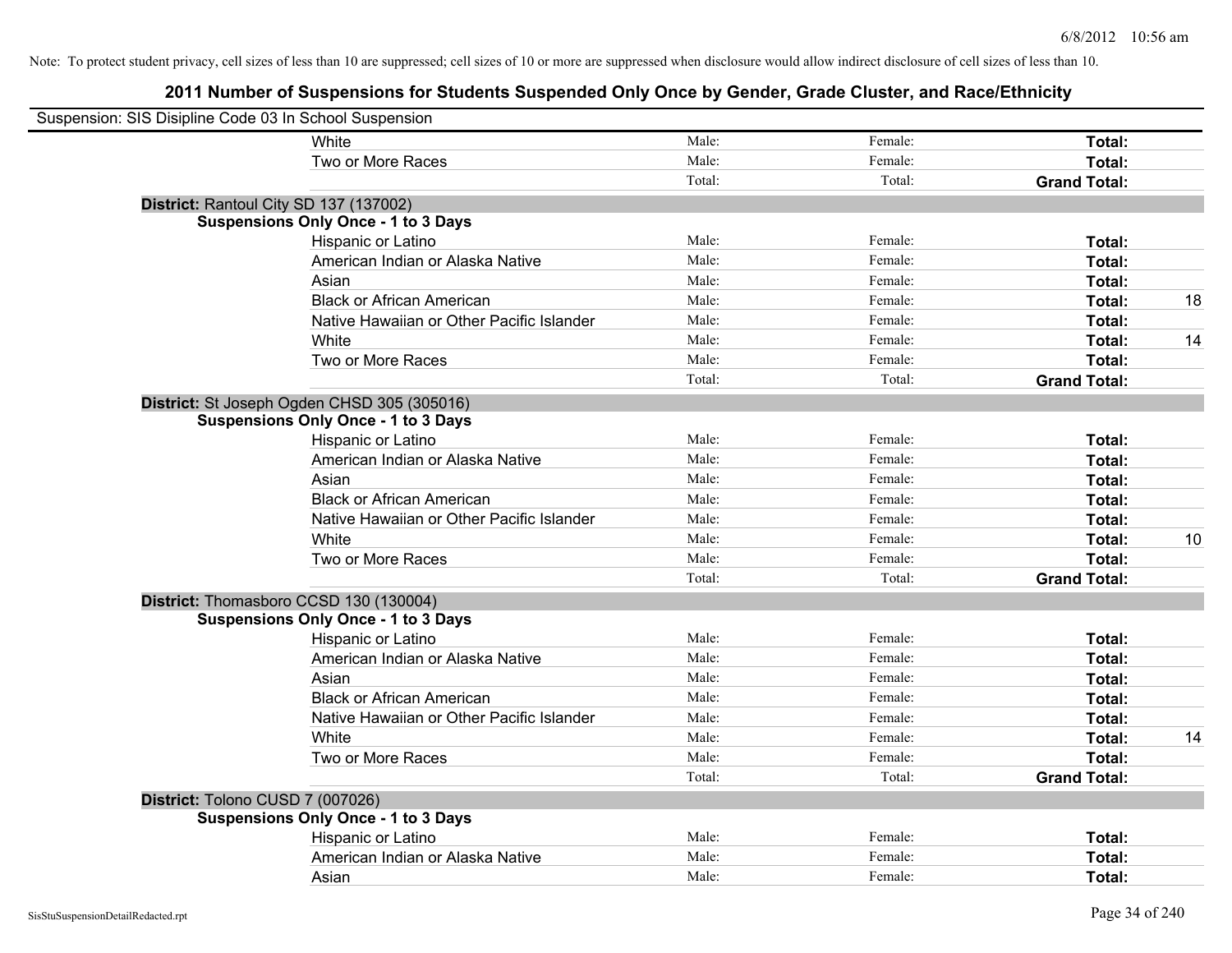| Suspension: SIS Disipline Code 03 In School Suspension |                                                     |        |    |         |    |                     |     |
|--------------------------------------------------------|-----------------------------------------------------|--------|----|---------|----|---------------------|-----|
|                                                        | <b>Black or African American</b>                    | Male:  |    | Female: |    | Total:              |     |
|                                                        | Native Hawaiian or Other Pacific Islander           | Male:  |    | Female: |    | Total:              |     |
|                                                        | White                                               | Male:  |    | Female: |    | Total:              |     |
|                                                        | Two or More Races                                   | Male:  |    | Female: |    | Total:              |     |
|                                                        |                                                     | Total: |    | Total:  |    | <b>Grand Total:</b> |     |
| District: Urbana SD 116 (116022)                       |                                                     |        |    |         |    |                     |     |
|                                                        | <b>Suspensions Only Once - 1 to 3 Days</b>          |        |    |         |    |                     |     |
|                                                        | Hispanic or Latino                                  | Male:  |    | Female: |    | Total:              | 20  |
|                                                        | American Indian or Alaska Native                    | Male:  |    | Female: |    | Total:              |     |
|                                                        | Asian                                               | Male:  |    | Female: |    | Total:              |     |
|                                                        | <b>Black or African American</b>                    | Male:  | 62 | Female: | 48 | Total:              | 110 |
|                                                        | Native Hawaiian or Other Pacific Islander           | Male:  |    | Female: |    | Total:              |     |
|                                                        | White                                               | Male:  | 23 | Female: | 16 | Total:              | 39  |
|                                                        | Two or More Races                                   | Male:  |    | Female: |    | Total:              | 15  |
|                                                        |                                                     | Total: |    | Total:  |    | <b>Grand Total:</b> |     |
|                                                        | <b>Suspensions Only Once - 4 or More Days</b>       |        |    |         |    |                     |     |
|                                                        | Hispanic or Latino                                  | Male:  |    | Female: |    | Total:              |     |
|                                                        | American Indian or Alaska Native                    | Male:  |    | Female: |    | Total:              |     |
|                                                        | Asian                                               | Male:  |    | Female: |    | Total:              |     |
|                                                        | <b>Black or African American</b>                    | Male:  |    | Female: |    | Total:              |     |
|                                                        | Native Hawaiian or Other Pacific Islander           | Male:  |    | Female: |    | Total:              |     |
|                                                        | White                                               | Male:  |    | Female: |    | Total:              |     |
|                                                        | Two or More Races                                   | Male:  |    | Female: |    | Total:              |     |
|                                                        |                                                     | Total: |    | Total:  |    | <b>Grand Total:</b> |     |
| County: Ford (027)                                     |                                                     |        |    |         |    |                     |     |
|                                                        | District: Gibson City-Melvin-Sibley CUSD 5 (005026) |        |    |         |    |                     |     |
|                                                        | <b>Suspensions Only Once - 1 to 3 Days</b>          |        |    |         |    |                     |     |
|                                                        | Hispanic or Latino                                  | Male:  |    | Female: |    | Total:              |     |
|                                                        | American Indian or Alaska Native                    | Male:  |    | Female: |    | Total:              |     |
|                                                        | Asian                                               | Male:  |    | Female: |    | Total:              |     |
|                                                        | <b>Black or African American</b>                    | Male:  |    | Female: |    | Total:              |     |
|                                                        | Native Hawaiian or Other Pacific Islander           | Male:  |    | Female: |    | Total:              |     |
|                                                        | White                                               | Male:  |    | Female: |    | Total:              | 10  |
|                                                        | Two or More Races                                   | Male:  |    | Female: |    | Total:              |     |
|                                                        |                                                     | Total: |    | Total:  |    | <b>Grand Total:</b> |     |
|                                                        | <b>Suspensions Only Once - 4 or More Days</b>       |        |    |         |    |                     |     |
|                                                        | Hispanic or Latino                                  | Male:  |    | Female: |    | Total:              |     |
|                                                        | American Indian or Alaska Native                    | Male:  |    | Female: |    | Total:              |     |
|                                                        | Asian                                               | Male:  |    | Female: |    | Total:              |     |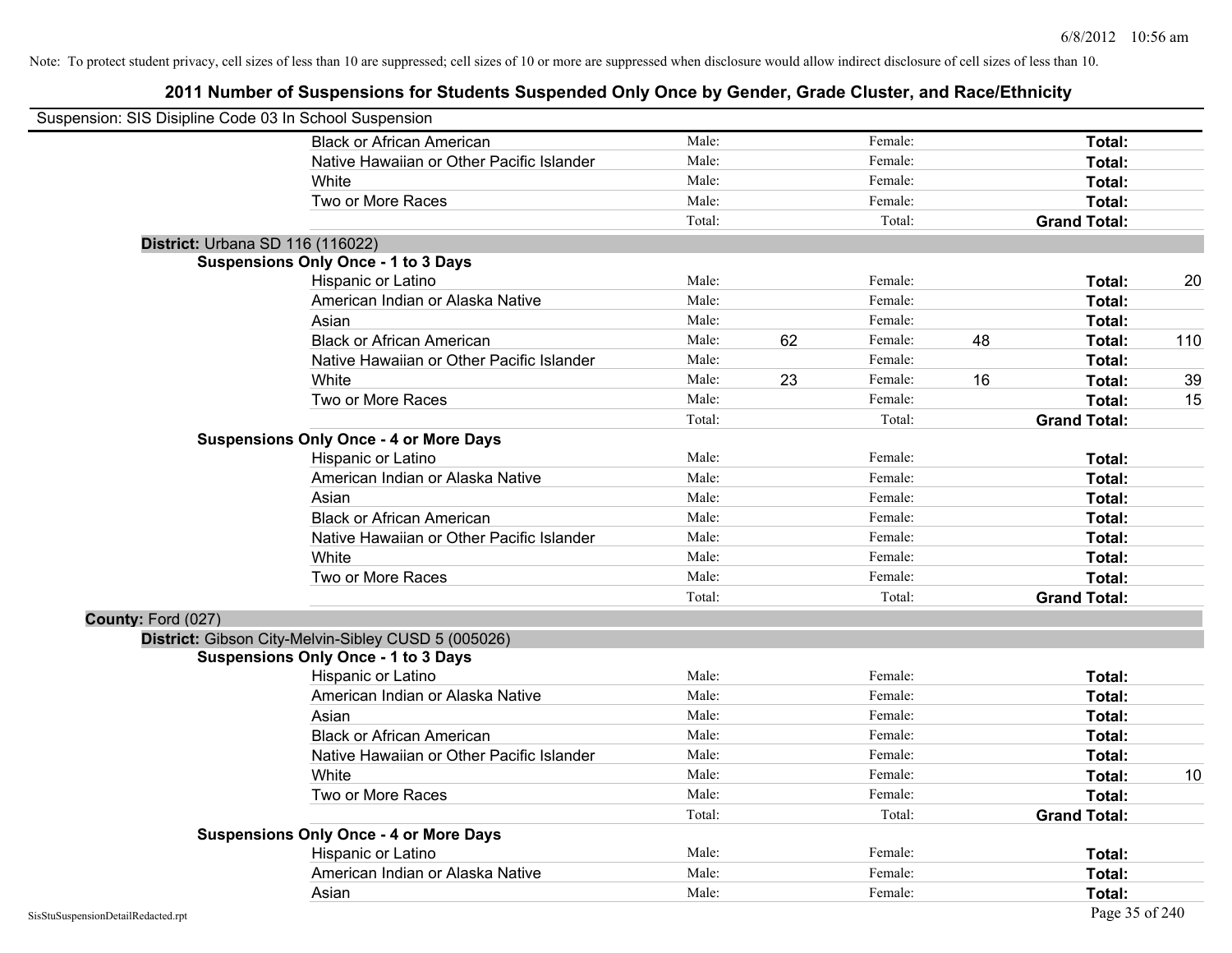| Suspension: SIS Disipline Code 03 In School Suspension |                                            |                |    |                    |    |                     |    |
|--------------------------------------------------------|--------------------------------------------|----------------|----|--------------------|----|---------------------|----|
|                                                        | <b>Black or African American</b>           | Male:          |    | Female:            |    | Total:              |    |
|                                                        | Native Hawaiian or Other Pacific Islander  | Male:          |    | Female:            |    | Total:              |    |
|                                                        | White                                      | Male:          |    | Female:            |    | Total:              |    |
|                                                        | Two or More Races                          | Male:          |    | Female:            |    | Total:              |    |
|                                                        |                                            | Total:         |    | Total:             |    | <b>Grand Total:</b> |    |
|                                                        |                                            |                |    |                    |    |                     |    |
| Region: Christian/Montgomery ROE (10)                  |                                            |                |    |                    |    |                     |    |
| County: Christian (011)                                |                                            |                |    |                    |    |                     |    |
|                                                        | District: Edinburg CUSD 4 (004026)         |                |    |                    |    |                     |    |
|                                                        | <b>Suspensions Only Once - 1 to 3 Days</b> | Male:          |    | Female:            |    |                     |    |
|                                                        | Hispanic or Latino                         | Male:          |    | Female:            |    | Total:              |    |
|                                                        | American Indian or Alaska Native           |                |    |                    |    | Total:              |    |
|                                                        | Asian                                      | Male:<br>Male: |    | Female:<br>Female: |    | Total:              |    |
|                                                        | <b>Black or African American</b>           |                |    |                    |    | Total:              |    |
|                                                        | Native Hawaiian or Other Pacific Islander  | Male:          |    | Female:            |    | Total:              |    |
|                                                        | White                                      | Male:          |    | Female:            |    | Total:              |    |
|                                                        | Two or More Races                          | Male:          |    | Female:            |    | Total:              |    |
|                                                        |                                            | Total:         |    | Total:             |    | <b>Grand Total:</b> |    |
|                                                        | District: Morrisonville CUSD 1 (001026)    |                |    |                    |    |                     |    |
|                                                        | <b>Suspensions Only Once - 1 to 3 Days</b> |                |    |                    |    |                     |    |
|                                                        | Hispanic or Latino                         | Male:          |    | Female:            |    | Total:              |    |
|                                                        | American Indian or Alaska Native           | Male:          |    | Female:            |    | Total:              |    |
|                                                        | Asian                                      | Male:          |    | Female:            |    | Total:              |    |
|                                                        | <b>Black or African American</b>           | Male:          |    | Female:            |    | Total:              |    |
|                                                        | Native Hawaiian or Other Pacific Islander  | Male:          |    | Female:            |    | Total:              |    |
|                                                        | White                                      | Male:          |    | Female:            |    | Total:              |    |
|                                                        | Two or More Races                          | Male:          |    | Female:            |    | Total:              |    |
|                                                        |                                            | Total:         |    | Total:             |    | <b>Grand Total:</b> |    |
| District: Pana CUSD 8 (008026)                         |                                            |                |    |                    |    |                     |    |
|                                                        | <b>Suspensions Only Once - 1 to 3 Days</b> |                |    |                    |    |                     |    |
|                                                        | Hispanic or Latino                         | Male:          |    | Female:            |    | Total:              |    |
|                                                        | American Indian or Alaska Native           | Male:          |    | Female:            |    | Total:              |    |
|                                                        | Asian                                      | Male:          |    | Female:            |    | Total:              |    |
|                                                        | <b>Black or African American</b>           | Male:          |    | Female:            |    | Total:              |    |
|                                                        | Native Hawaiian or Other Pacific Islander  | Male:          |    | Female:            |    | Total:              |    |
|                                                        | White                                      | Male:          | 38 | Female:            | 38 | Total:              | 76 |
|                                                        | Two or More Races                          | Male:          |    | Female:            |    | <b>Total:</b>       |    |
|                                                        |                                            | Total:         |    | Total:             |    | <b>Grand Total:</b> |    |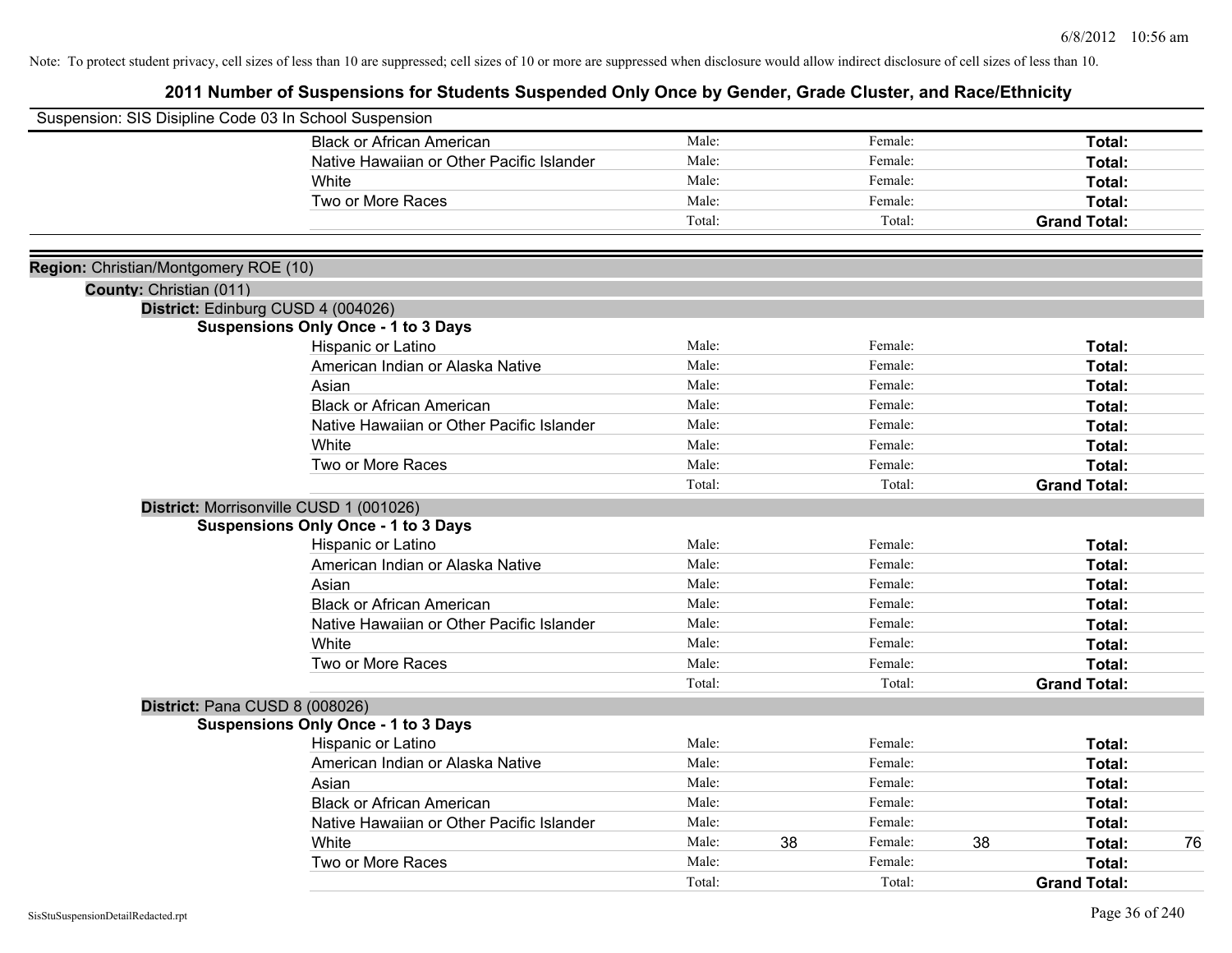|                          | Suspension: SIS Disipline Code 03 In School Suspension |        |    |         |    |                     |    |
|--------------------------|--------------------------------------------------------|--------|----|---------|----|---------------------|----|
|                          | <b>Suspensions Only Once - 4 or More Days</b>          |        |    |         |    |                     |    |
|                          | Hispanic or Latino                                     | Male:  |    | Female: |    | Total:              |    |
|                          | American Indian or Alaska Native                       | Male:  |    | Female: |    | Total:              |    |
|                          | Asian                                                  | Male:  |    | Female: |    | <b>Total:</b>       |    |
|                          | <b>Black or African American</b>                       | Male:  |    | Female: |    | Total:              |    |
|                          | Native Hawaiian or Other Pacific Islander              | Male:  |    | Female: |    | Total:              |    |
|                          | White                                                  | Male:  |    | Female: |    | Total:              |    |
|                          | Two or More Races                                      | Male:  |    | Female: |    | Total:              |    |
|                          |                                                        | Total: |    | Total:  |    | <b>Grand Total:</b> |    |
|                          | District: South Fork SD 14 (014024)                    |        |    |         |    |                     |    |
|                          | <b>Suspensions Only Once - 1 to 3 Days</b>             |        |    |         |    |                     |    |
|                          | Hispanic or Latino                                     | Male:  |    | Female: |    | Total:              |    |
|                          | American Indian or Alaska Native                       | Male:  |    | Female: |    | Total:              |    |
|                          | Asian                                                  | Male:  |    | Female: |    | Total:              |    |
|                          | <b>Black or African American</b>                       | Male:  |    | Female: |    | Total:              |    |
|                          | Native Hawaiian or Other Pacific Islander              | Male:  |    | Female: |    | Total:              |    |
|                          | White                                                  | Male:  |    | Female: |    | Total:              | 11 |
|                          | Two or More Races                                      | Male:  |    | Female: |    | Total:              |    |
|                          |                                                        | Total: |    | Total:  |    | <b>Grand Total:</b> |    |
|                          | District: Taylorville CUSD 3 (003026)                  |        |    |         |    |                     |    |
|                          | <b>Suspensions Only Once - 1 to 3 Days</b>             |        |    |         |    |                     |    |
|                          | Hispanic or Latino                                     | Male:  |    | Female: |    | Total:              |    |
|                          | American Indian or Alaska Native                       | Male:  |    | Female: |    | Total:              |    |
|                          | Asian                                                  | Male:  |    | Female: |    | Total:              |    |
|                          | <b>Black or African American</b>                       | Male:  |    | Female: |    | Total:              |    |
|                          | Native Hawaiian or Other Pacific Islander              | Male:  |    | Female: |    | Total:              |    |
|                          | White                                                  | Male:  | 20 | Female: | 10 | Total:              | 30 |
|                          | Two or More Races                                      | Male:  |    | Female: |    | Total:              |    |
|                          |                                                        | Total: |    | Total:  |    | <b>Grand Total:</b> |    |
| County: Montgomery (068) |                                                        |        |    |         |    |                     |    |
|                          | District: Hillsboro CUSD 3 (003026)                    |        |    |         |    |                     |    |
|                          | <b>Suspensions Only Once - 1 to 3 Days</b>             |        |    |         |    |                     |    |
|                          | Hispanic or Latino                                     | Male:  |    | Female: |    | <b>Total:</b>       |    |
|                          | American Indian or Alaska Native                       | Male:  |    | Female: |    | Total:              |    |
|                          | Asian                                                  | Male:  |    | Female: |    | <b>Total:</b>       |    |
|                          | <b>Black or African American</b>                       | Male:  |    | Female: |    | Total:              |    |
|                          | Native Hawaiian or Other Pacific Islander              | Male:  |    | Female: |    | <b>Total:</b>       |    |
|                          | White                                                  | Male:  | 53 | Female: | 25 | Total:              | 78 |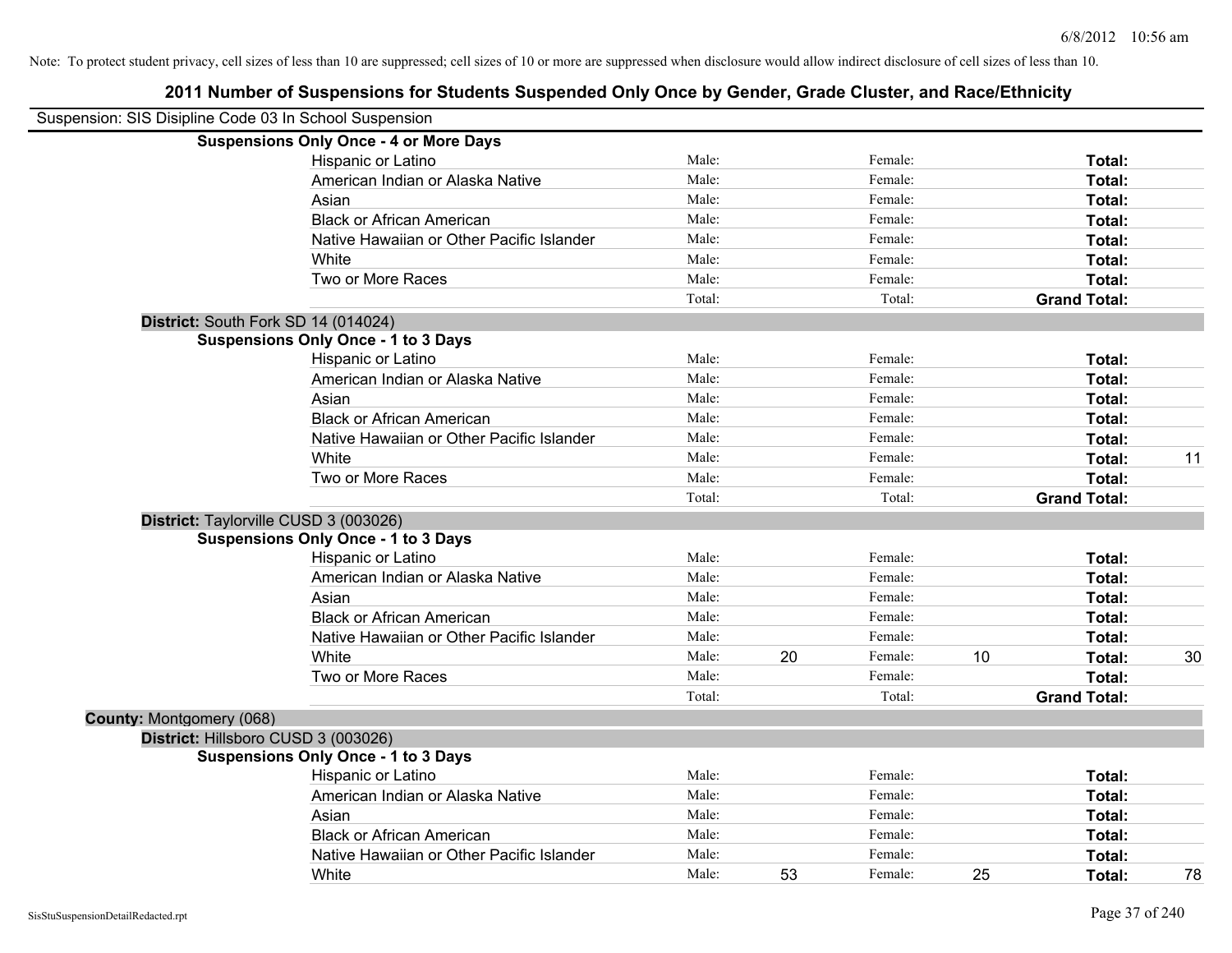| Suspension: SIS Disipline Code 03 In School Suspension |                                               |        |    |         |    |                     |    |
|--------------------------------------------------------|-----------------------------------------------|--------|----|---------|----|---------------------|----|
|                                                        | Two or More Races                             | Male:  |    | Female: |    | Total:              |    |
|                                                        |                                               | Total: |    | Total:  |    | <b>Grand Total:</b> |    |
|                                                        | <b>Suspensions Only Once - 4 or More Days</b> |        |    |         |    |                     |    |
|                                                        | Hispanic or Latino                            | Male:  |    | Female: |    | Total:              |    |
|                                                        | American Indian or Alaska Native              | Male:  |    | Female: |    | Total:              |    |
|                                                        | Asian                                         | Male:  |    | Female: |    | Total:              |    |
|                                                        | <b>Black or African American</b>              | Male:  |    | Female: |    | Total:              |    |
|                                                        | Native Hawaiian or Other Pacific Islander     | Male:  |    | Female: |    | Total:              |    |
|                                                        | White                                         | Male:  |    | Female: |    | Total:              |    |
|                                                        | Two or More Races                             | Male:  |    | Female: |    | Total:              |    |
|                                                        |                                               | Total: |    | Total:  |    | <b>Grand Total:</b> |    |
|                                                        | District: Litchfield CUSD 12 (012026)         |        |    |         |    |                     |    |
|                                                        | <b>Suspensions Only Once - 1 to 3 Days</b>    |        |    |         |    |                     |    |
|                                                        | Hispanic or Latino                            | Male:  |    | Female: |    | Total:              |    |
|                                                        | American Indian or Alaska Native              | Male:  |    | Female: |    | Total:              |    |
|                                                        | Asian                                         | Male:  |    | Female: |    | Total:              |    |
|                                                        | <b>Black or African American</b>              | Male:  |    | Female: |    | Total:              |    |
|                                                        | Native Hawaiian or Other Pacific Islander     | Male:  |    | Female: |    | Total:              |    |
|                                                        | White                                         | Male:  | 31 | Female: | 11 | Total:              | 42 |
|                                                        | Two or More Races                             | Male:  |    | Female: |    | Total:              |    |
|                                                        |                                               | Total: |    | Total:  |    | <b>Grand Total:</b> |    |
|                                                        | <b>Suspensions Only Once - 4 or More Days</b> |        |    |         |    |                     |    |
|                                                        | Hispanic or Latino                            | Male:  |    | Female: |    | Total:              |    |
|                                                        | American Indian or Alaska Native              | Male:  |    | Female: |    | Total:              |    |
|                                                        | Asian                                         | Male:  |    | Female: |    | Total:              |    |
|                                                        | <b>Black or African American</b>              | Male:  |    | Female: |    | Total:              |    |
|                                                        | Native Hawaiian or Other Pacific Islander     | Male:  |    | Female: |    | Total:              |    |
|                                                        | White                                         | Male:  |    | Female: |    | Total:              |    |
|                                                        | Two or More Races                             | Male:  |    | Female: |    | Total:              |    |
|                                                        |                                               | Total: |    | Total:  |    | <b>Grand Total:</b> |    |
|                                                        | District: Nokomis CUSD 22 (022026)            |        |    |         |    |                     |    |
|                                                        | <b>Suspensions Only Once - 1 to 3 Days</b>    |        |    |         |    |                     |    |
|                                                        | Hispanic or Latino                            | Male:  |    | Female: |    | Total:              |    |
|                                                        | American Indian or Alaska Native              | Male:  |    | Female: |    | Total:              |    |
|                                                        | Asian                                         | Male:  |    | Female: |    | Total:              |    |
|                                                        | <b>Black or African American</b>              | Male:  |    | Female: |    | Total:              |    |
|                                                        | Native Hawaiian or Other Pacific Islander     | Male:  |    | Female: |    | Total:              |    |
|                                                        | White                                         | Male:  |    | Female: |    | Total:              | 16 |
|                                                        | Two or More Races                             | Male:  |    | Female: |    | Total:              |    |
| SisStuSuspensionDetailRedacted.rpt                     |                                               |        |    |         |    | Page 38 of 240      |    |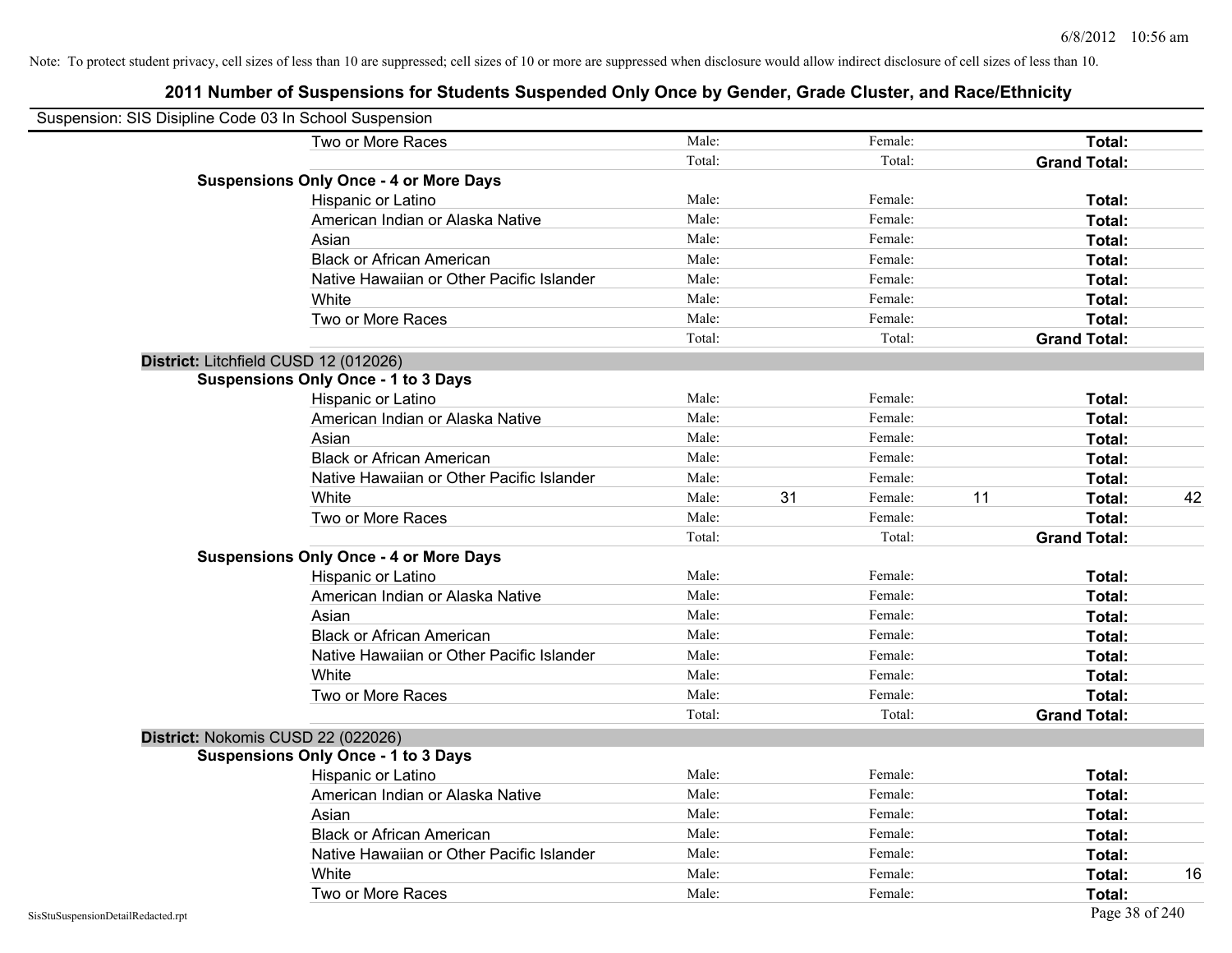| Suspension: SIS Disipline Code 03 In School Suspension |                                               |        |    |         |    |                     |    |
|--------------------------------------------------------|-----------------------------------------------|--------|----|---------|----|---------------------|----|
|                                                        |                                               | Total: |    | Total:  |    | <b>Grand Total:</b> |    |
|                                                        | District: Panhandle CUSD 2 (002026)           |        |    |         |    |                     |    |
|                                                        | <b>Suspensions Only Once - 1 to 3 Days</b>    |        |    |         |    |                     |    |
|                                                        | Hispanic or Latino                            | Male:  |    | Female: |    | Total:              |    |
|                                                        | American Indian or Alaska Native              | Male:  |    | Female: |    | Total:              |    |
|                                                        | Asian                                         | Male:  |    | Female: |    | Total:              |    |
|                                                        | <b>Black or African American</b>              | Male:  |    | Female: |    | Total:              |    |
|                                                        | Native Hawaiian or Other Pacific Islander     | Male:  |    | Female: |    | Total:              |    |
|                                                        | White                                         | Male:  |    | Female: |    | Total:              | 29 |
|                                                        | Two or More Races                             | Male:  |    | Female: |    | Total:              |    |
|                                                        |                                               | Total: |    | Total:  |    | <b>Grand Total:</b> |    |
| Region: Clay/Cwford/Jsper/Lwrnce/Rhland (12)           |                                               |        |    |         |    |                     |    |
| County: Clay (013)                                     |                                               |        |    |         |    |                     |    |
|                                                        | District: Flora CUSD 35 (035026)              |        |    |         |    |                     |    |
|                                                        | <b>Suspensions Only Once - 1 to 3 Days</b>    |        |    |         |    |                     |    |
|                                                        | Hispanic or Latino                            | Male:  |    | Female: |    | Total:              |    |
|                                                        | American Indian or Alaska Native              | Male:  |    | Female: |    | Total:              |    |
|                                                        | Asian                                         | Male:  |    | Female: |    | Total:              |    |
|                                                        | <b>Black or African American</b>              | Male:  |    | Female: |    | Total:              |    |
|                                                        | Native Hawaiian or Other Pacific Islander     | Male:  |    | Female: |    | Total:              |    |
|                                                        | White                                         | Male:  | 48 | Female: | 21 | Total:              | 69 |
|                                                        | Two or More Races                             | Male:  |    | Female: |    | Total:              |    |
|                                                        |                                               | Total: |    | Total:  |    | <b>Grand Total:</b> |    |
|                                                        | District: North Clay CUSD 25 (025026)         |        |    |         |    |                     |    |
|                                                        | <b>Suspensions Only Once - 1 to 3 Days</b>    |        |    |         |    |                     |    |
|                                                        | Hispanic or Latino                            | Male:  |    | Female: |    | Total:              |    |
|                                                        | American Indian or Alaska Native              | Male:  |    | Female: |    | Total:              |    |
|                                                        | Asian                                         | Male:  |    | Female: |    | Total:              |    |
|                                                        | <b>Black or African American</b>              | Male:  |    | Female: |    | Total:              |    |
|                                                        | Native Hawaiian or Other Pacific Islander     | Male:  |    | Female: |    | Total:              |    |
|                                                        | <b>White</b>                                  | Male:  | 21 | Female: | 10 | Total:              | 31 |
|                                                        | Two or More Races                             | Male:  |    | Female: |    | Total:              |    |
|                                                        |                                               | Total: |    | Total:  |    | <b>Grand Total:</b> |    |
|                                                        | <b>Suspensions Only Once - 4 or More Days</b> |        |    |         |    |                     |    |
|                                                        | Hispanic or Latino                            | Male:  |    | Female: |    | Total:              |    |
|                                                        | American Indian or Alaska Native              | Male:  |    | Female: |    | Total:              |    |
|                                                        | Asian                                         | Male:  |    | Female: |    | Total:              |    |
|                                                        |                                               |        |    |         |    |                     |    |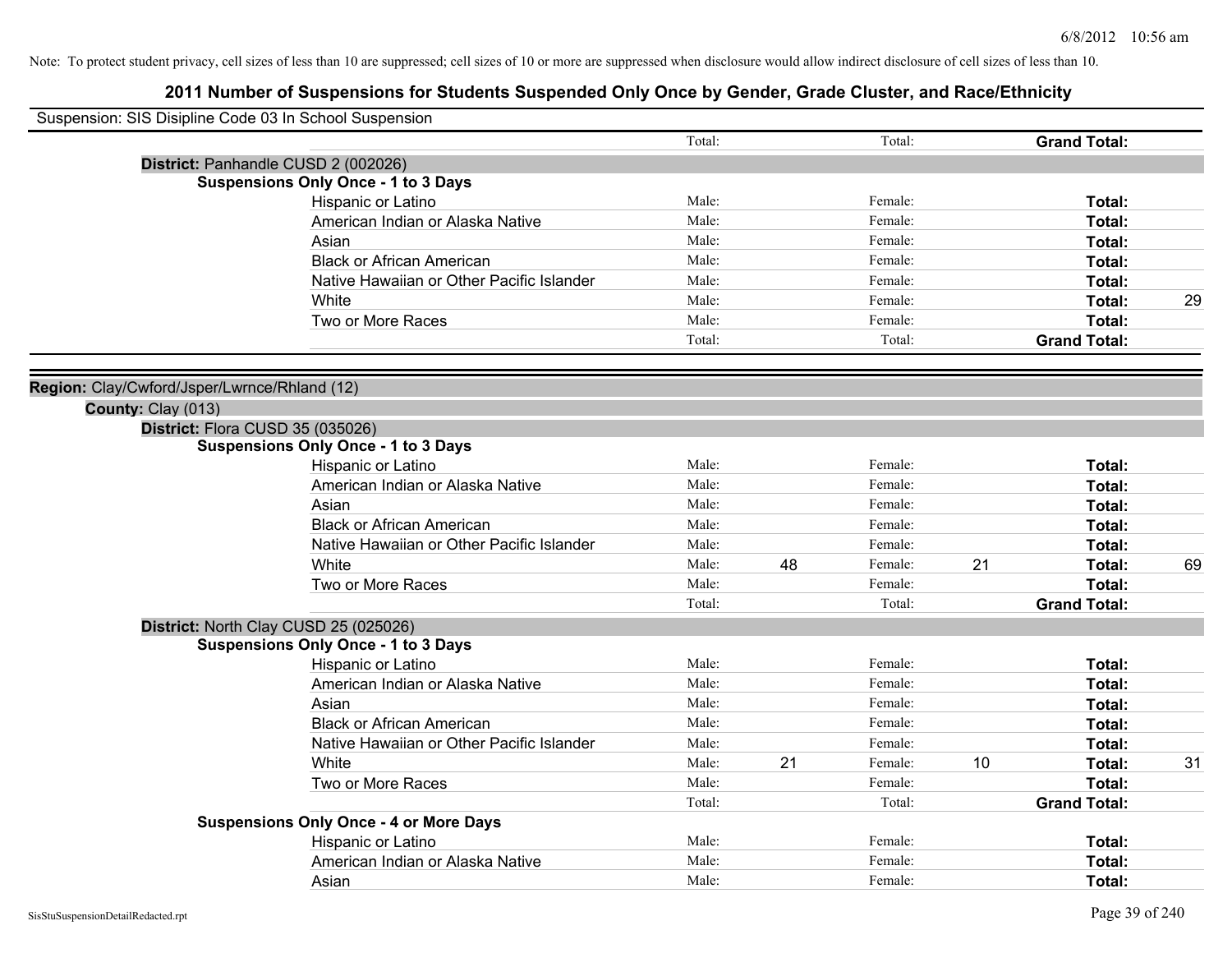| Suspension: SIS Disipline Code 03 In School Suspension |                                               |        |         |                     |    |
|--------------------------------------------------------|-----------------------------------------------|--------|---------|---------------------|----|
|                                                        | <b>Black or African American</b>              | Male:  | Female: | Total:              |    |
|                                                        | Native Hawaiian or Other Pacific Islander     | Male:  | Female: | Total:              |    |
|                                                        | White                                         | Male:  | Female: | Total:              |    |
|                                                        | Two or More Races                             | Male:  | Female: | Total:              |    |
|                                                        |                                               | Total: | Total:  | <b>Grand Total:</b> |    |
| County: Crawford (017)                                 |                                               |        |         |                     |    |
|                                                        | District: Hutsonville CUSD 1 (001026)         |        |         |                     |    |
|                                                        | <b>Suspensions Only Once - 1 to 3 Days</b>    |        |         |                     |    |
|                                                        | Hispanic or Latino                            | Male:  | Female: | Total:              |    |
|                                                        | American Indian or Alaska Native              | Male:  | Female: | Total:              |    |
|                                                        | Asian                                         | Male:  | Female: | Total:              |    |
|                                                        | <b>Black or African American</b>              | Male:  | Female: | Total:              |    |
|                                                        | Native Hawaiian or Other Pacific Islander     | Male:  | Female: | Total:              |    |
|                                                        | White                                         | Male:  | Female: | Total:              |    |
|                                                        | Two or More Races                             | Male:  | Female: | Total:              |    |
|                                                        |                                               | Total: | Total:  | <b>Grand Total:</b> |    |
|                                                        | District: Palestine CUSD 3 (003026)           |        |         |                     |    |
|                                                        | <b>Suspensions Only Once - 1 to 3 Days</b>    |        |         |                     |    |
|                                                        | Hispanic or Latino                            | Male:  | Female: | Total:              |    |
|                                                        | American Indian or Alaska Native              | Male:  | Female: | Total:              |    |
|                                                        | Asian                                         | Male:  | Female: | Total:              |    |
|                                                        | <b>Black or African American</b>              | Male:  | Female: | Total:              |    |
|                                                        | Native Hawaiian or Other Pacific Islander     | Male:  | Female: | Total:              |    |
|                                                        | White                                         | Male:  | Female: | Total:              |    |
|                                                        | Two or More Races                             | Male:  | Female: | Total:              |    |
|                                                        |                                               | Total: | Total:  | <b>Grand Total:</b> |    |
|                                                        |                                               |        |         |                     |    |
|                                                        | District: Robinson CUSD 2 (002026)            |        |         |                     |    |
|                                                        | <b>Suspensions Only Once - 1 to 3 Days</b>    | Male:  | Female: | Total:              |    |
|                                                        | Hispanic or Latino                            | Male:  | Female: |                     |    |
|                                                        | American Indian or Alaska Native              |        |         | Total:              |    |
|                                                        | Asian                                         | Male:  | Female: | Total:              |    |
|                                                        | <b>Black or African American</b>              | Male:  | Female: | Total:              |    |
|                                                        | Native Hawaiian or Other Pacific Islander     | Male:  | Female: | Total:              |    |
|                                                        | White                                         | Male:  | Female: | Total:              | 20 |
|                                                        | Two or More Races                             | Male:  | Female: | Total:              |    |
|                                                        |                                               | Total: | Total:  | <b>Grand Total:</b> |    |
|                                                        | <b>Suspensions Only Once - 4 or More Days</b> |        |         |                     |    |
|                                                        | <b>Hispanic or Latino</b>                     | Male:  | Female: | Total:              |    |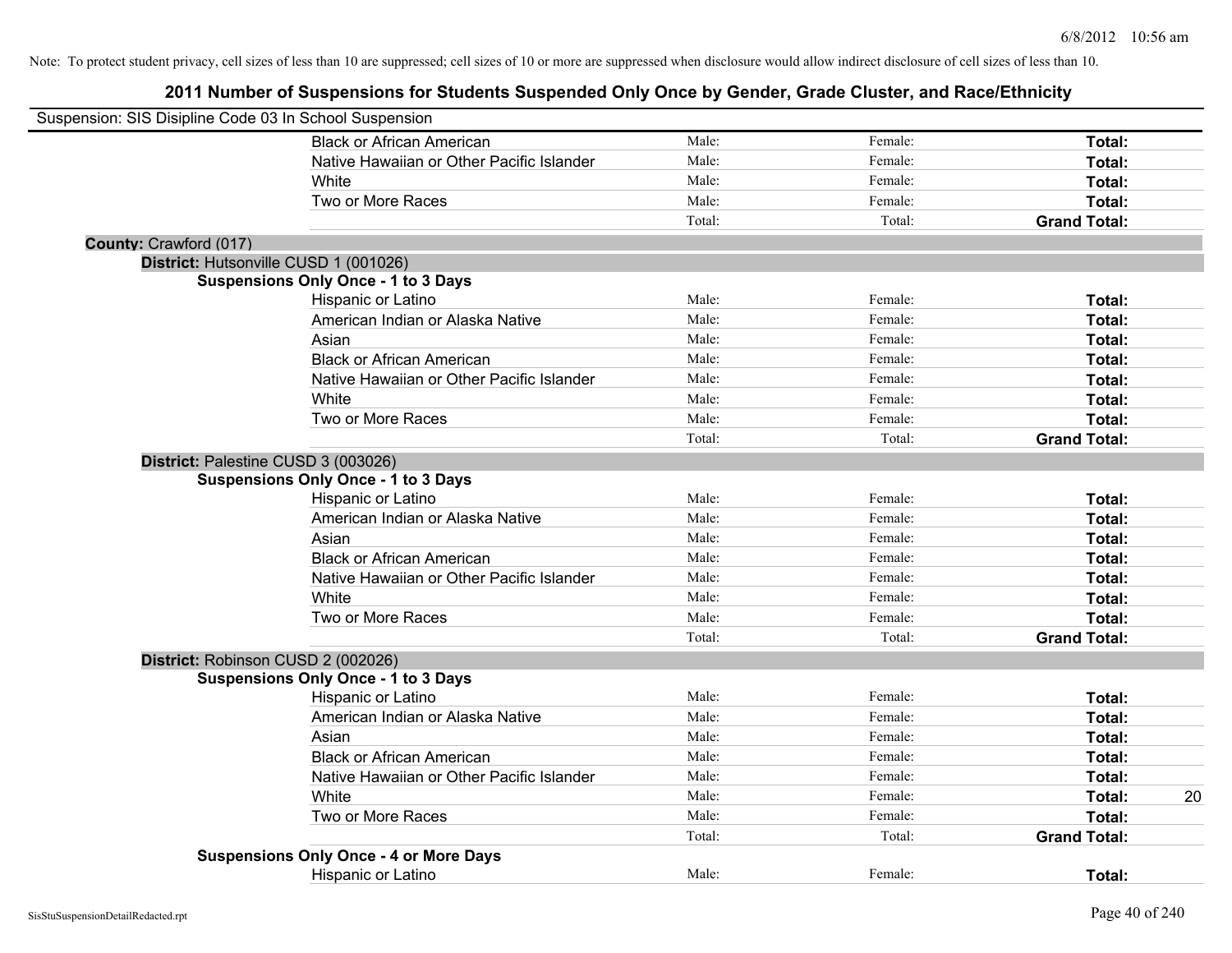| Suspension: SIS Disipline Code 03 In School Suspension |                                               |        |    |         |    |                     |    |
|--------------------------------------------------------|-----------------------------------------------|--------|----|---------|----|---------------------|----|
|                                                        | American Indian or Alaska Native              | Male:  |    | Female: |    | Total:              |    |
|                                                        | Asian                                         | Male:  |    | Female: |    | Total:              |    |
|                                                        | <b>Black or African American</b>              | Male:  |    | Female: |    | Total:              |    |
|                                                        | Native Hawaiian or Other Pacific Islander     | Male:  |    | Female: |    | Total:              |    |
|                                                        | White                                         | Male:  |    | Female: |    | Total:              |    |
|                                                        | Two or More Races                             | Male:  |    | Female: |    | Total:              |    |
|                                                        |                                               | Total: |    | Total:  |    | <b>Grand Total:</b> |    |
| County: Jasper (040)                                   |                                               |        |    |         |    |                     |    |
|                                                        | District: Jasper County CUD 1 (001026)        |        |    |         |    |                     |    |
|                                                        | <b>Suspensions Only Once - 1 to 3 Days</b>    |        |    |         |    |                     |    |
|                                                        | Hispanic or Latino                            | Male:  |    | Female: |    | Total:              |    |
|                                                        | American Indian or Alaska Native              | Male:  |    | Female: |    | Total:              |    |
|                                                        | Asian                                         | Male:  |    | Female: |    | Total:              |    |
|                                                        | <b>Black or African American</b>              | Male:  |    | Female: |    | Total:              |    |
|                                                        | Native Hawaiian or Other Pacific Islander     | Male:  |    | Female: |    | Total:              |    |
|                                                        | White                                         | Male:  | 15 | Female: | 14 | Total:              | 29 |
|                                                        | Two or More Races                             | Male:  |    | Female: |    | Total:              |    |
|                                                        |                                               | Total: |    | Total:  |    | <b>Grand Total:</b> |    |
| County: Lawrence (051)                                 |                                               |        |    |         |    |                     |    |
|                                                        | District: Lawrence County CUD 20 (020026)     |        |    |         |    |                     |    |
|                                                        | <b>Suspensions Only Once - 1 to 3 Days</b>    |        |    |         |    |                     |    |
|                                                        | Hispanic or Latino                            | Male:  |    | Female: |    | Total:              |    |
|                                                        | American Indian or Alaska Native              | Male:  |    | Female: |    | Total:              |    |
|                                                        | Asian                                         | Male:  |    | Female: |    | Total:              |    |
|                                                        | <b>Black or African American</b>              | Male:  |    | Female: |    | Total:              |    |
|                                                        | Native Hawaiian or Other Pacific Islander     | Male:  |    | Female: |    | Total:              |    |
|                                                        | White                                         | Male:  | 64 | Female: | 32 | Total:              | 96 |
|                                                        | Two or More Races                             | Male:  |    | Female: |    | Total:              |    |
|                                                        |                                               | Total: |    | Total:  |    | <b>Grand Total:</b> |    |
|                                                        | <b>Suspensions Only Once - 4 or More Days</b> |        |    |         |    |                     |    |
|                                                        | Hispanic or Latino                            | Male:  |    | Female: |    | Total:              |    |
|                                                        | American Indian or Alaska Native              | Male:  |    | Female: |    | Total:              |    |
|                                                        | Asian                                         | Male:  |    | Female: |    | Total:              |    |
|                                                        | <b>Black or African American</b>              | Male:  |    | Female: |    | Total:              |    |
|                                                        | Native Hawaiian or Other Pacific Islander     | Male:  |    | Female: |    | Total:              |    |
|                                                        | White                                         | Male:  |    | Female: |    | Total:              |    |
|                                                        | Two or More Races                             | Male:  |    | Female: |    | Total:              |    |
|                                                        |                                               | Total: |    | Total:  |    | <b>Grand Total:</b> |    |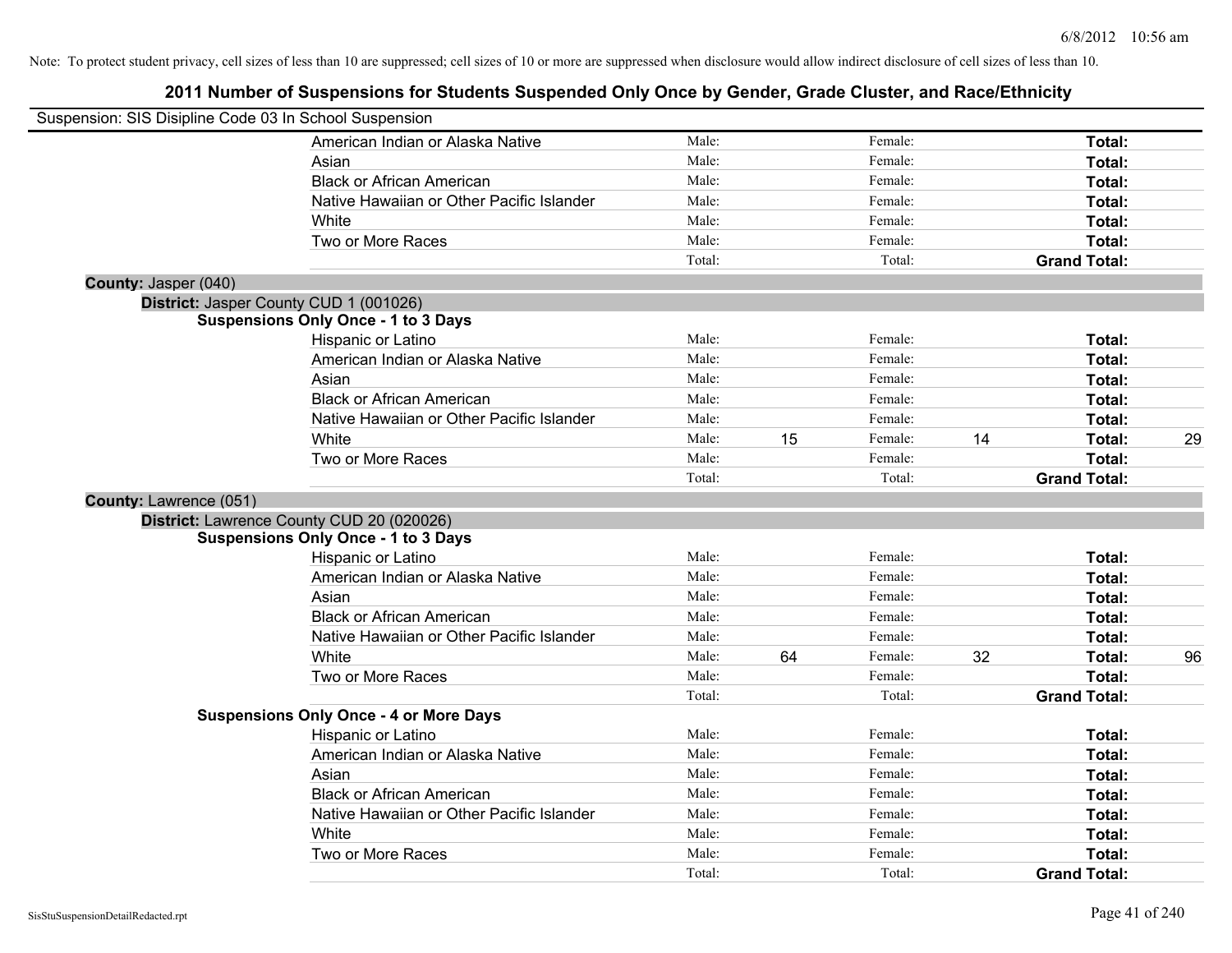| Suspension: SIS Disipline Code 03 In School Suspension |                                                    |        |    |         |    |                     |    |
|--------------------------------------------------------|----------------------------------------------------|--------|----|---------|----|---------------------|----|
|                                                        | District: Red Hill CUSD 10 (010026)                |        |    |         |    |                     |    |
|                                                        | <b>Suspensions Only Once - 1 to 3 Days</b>         |        |    |         |    |                     |    |
|                                                        | Hispanic or Latino                                 | Male:  |    | Female: |    | Total:              |    |
|                                                        | American Indian or Alaska Native                   | Male:  |    | Female: |    | Total:              |    |
|                                                        | Asian                                              | Male:  |    | Female: |    | Total:              |    |
|                                                        | <b>Black or African American</b>                   | Male:  |    | Female: |    | Total:              |    |
|                                                        | Native Hawaiian or Other Pacific Islander          | Male:  |    | Female: |    | Total:              |    |
|                                                        | White                                              | Male:  | 41 | Female: | 22 | Total:              | 63 |
|                                                        | Two or More Races                                  | Male:  |    | Female: |    | Total:              |    |
|                                                        |                                                    | Total: |    | Total:  |    | <b>Grand Total:</b> |    |
| County: Non-Public School (000)                        |                                                    |        |    |         |    |                     |    |
|                                                        | District: Clay/Cwford/Jsper/Lwrnce/Rhland (000000) |        |    |         |    |                     |    |
|                                                        | <b>Suspensions Only Once - 1 to 3 Days</b>         |        |    |         |    |                     |    |
|                                                        | Hispanic or Latino                                 | Male:  |    | Female: |    | Total:              |    |
|                                                        | American Indian or Alaska Native                   | Male:  |    | Female: |    | Total:              |    |
|                                                        | Asian                                              | Male:  |    | Female: |    | Total:              |    |
|                                                        | <b>Black or African American</b>                   | Male:  |    | Female: |    | Total:              |    |
|                                                        | Native Hawaiian or Other Pacific Islander          | Male:  |    | Female: |    | Total:              |    |
|                                                        | White                                              | Male:  |    | Female: |    | Total:              |    |
|                                                        | Two or More Races                                  | Male:  |    | Female: |    | Total:              |    |
|                                                        |                                                    | Total: |    | Total:  |    | <b>Grand Total:</b> |    |
| County: Richland (080)                                 |                                                    |        |    |         |    |                     |    |
|                                                        | District: East Richland CUSD 1 (001026)            |        |    |         |    |                     |    |
|                                                        | <b>Suspensions Only Once - 1 to 3 Days</b>         |        |    |         |    |                     |    |
|                                                        | Hispanic or Latino                                 | Male:  |    | Female: |    | Total:              |    |
|                                                        | American Indian or Alaska Native                   | Male:  |    | Female: |    | Total:              |    |
|                                                        | Asian                                              | Male:  |    | Female: |    | Total:              |    |
|                                                        | <b>Black or African American</b>                   | Male:  |    | Female: |    | Total:              |    |
|                                                        | Native Hawaiian or Other Pacific Islander          | Male:  |    | Female: |    | Total:              |    |
|                                                        | White                                              | Male:  |    | Female: |    | Total:              | 38 |
|                                                        | Two or More Races                                  | Male:  |    | Female: |    | Total:              |    |
|                                                        |                                                    | Total: |    | Total:  |    | <b>Grand Total:</b> |    |
|                                                        | District: West Richland CUSD 2 (002026)            |        |    |         |    |                     |    |
|                                                        | <b>Suspensions Only Once - 1 to 3 Days</b>         |        |    |         |    |                     |    |
|                                                        | Hispanic or Latino                                 | Male:  |    | Female: |    | Total:              |    |
|                                                        | American Indian or Alaska Native                   | Male:  |    | Female: |    | Total:              |    |
|                                                        | Asian                                              | Male:  |    | Female: |    | Total:              |    |
|                                                        | <b>Black or African American</b>                   | Male:  |    | Female: |    | Total:              |    |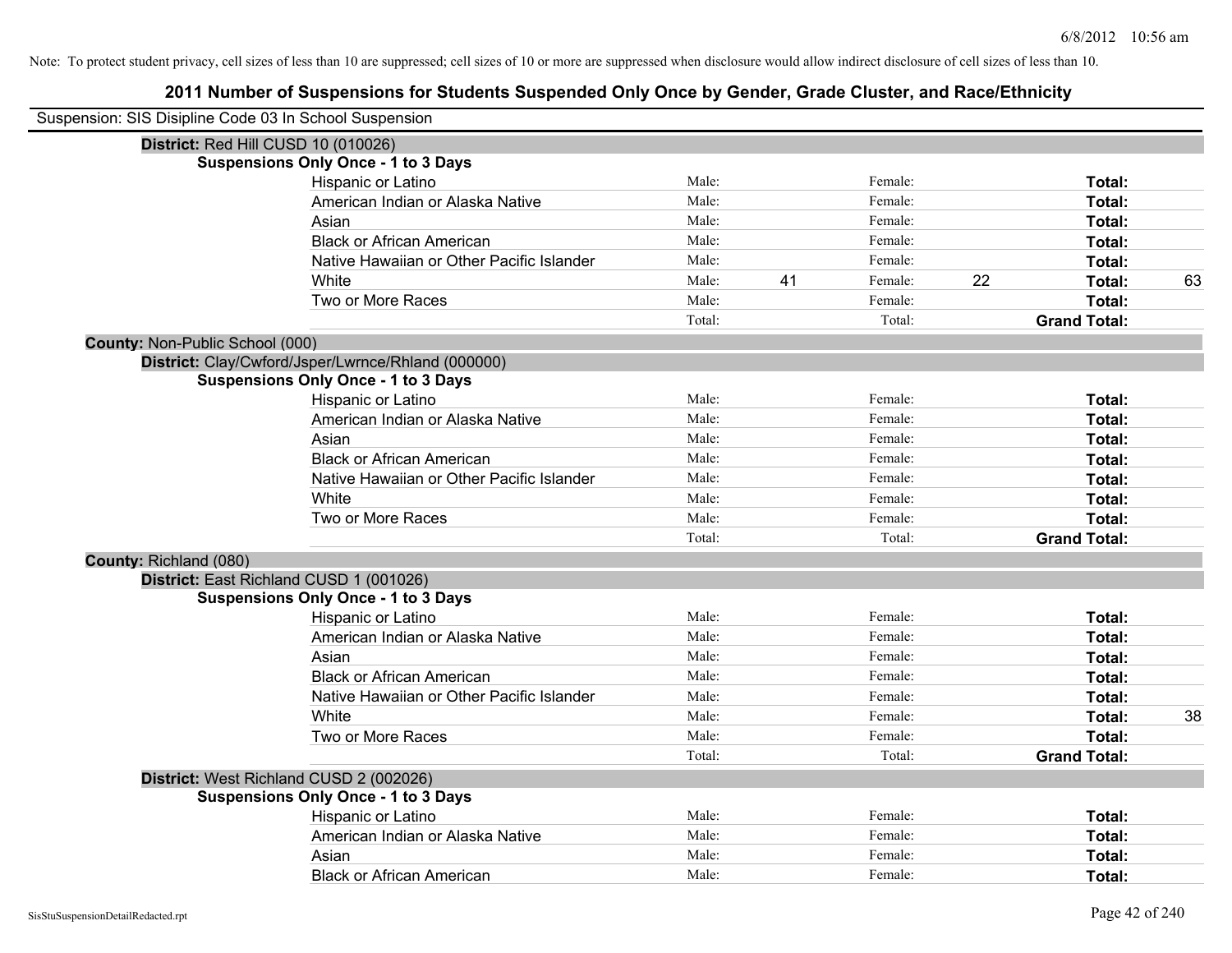| Suspension: SIS Disipline Code 03 In School Suspension |                                            |        |    |         |    |                     |    |
|--------------------------------------------------------|--------------------------------------------|--------|----|---------|----|---------------------|----|
|                                                        | Native Hawaiian or Other Pacific Islander  | Male:  |    | Female: |    | Total:              |    |
|                                                        | White                                      | Male:  |    | Female: |    | Total:              |    |
|                                                        | Two or More Races                          | Male:  |    | Female: |    | Total:              |    |
|                                                        |                                            | Total: |    | Total:  |    | <b>Grand Total:</b> |    |
|                                                        |                                            |        |    |         |    |                     |    |
| Region: Clinton/Marion/Washington ROE (13)             |                                            |        |    |         |    |                     |    |
| County: Clinton (014)                                  |                                            |        |    |         |    |                     |    |
| District: Aviston SD 21 (021002)                       |                                            |        |    |         |    |                     |    |
|                                                        | <b>Suspensions Only Once - 1 to 3 Days</b> |        |    |         |    |                     |    |
|                                                        | Hispanic or Latino                         | Male:  |    | Female: |    | Total:              |    |
|                                                        | American Indian or Alaska Native           | Male:  |    | Female: |    | Total:              |    |
|                                                        | Asian                                      | Male:  |    | Female: |    | Total:              |    |
|                                                        | <b>Black or African American</b>           | Male:  |    | Female: |    | Total:              |    |
|                                                        | Native Hawaiian or Other Pacific Islander  | Male:  |    | Female: |    | Total:              |    |
|                                                        | White                                      | Male:  |    | Female: |    | Total:              |    |
|                                                        | Two or More Races                          | Male:  |    | Female: |    | Total:              |    |
|                                                        |                                            | Total: |    | Total:  |    | <b>Grand Total:</b> |    |
| <b>District: Breese SD 12 (012004)</b>                 |                                            |        |    |         |    |                     |    |
|                                                        | <b>Suspensions Only Once - 1 to 3 Days</b> |        |    |         |    |                     |    |
|                                                        | Hispanic or Latino                         | Male:  |    | Female: |    | Total:              |    |
|                                                        | American Indian or Alaska Native           | Male:  |    | Female: |    | Total:              |    |
|                                                        | Asian                                      | Male:  |    | Female: |    | Total:              |    |
|                                                        | <b>Black or African American</b>           | Male:  |    | Female: |    | Total:              |    |
|                                                        | Native Hawaiian or Other Pacific Islander  | Male:  |    | Female: |    | Total:              |    |
|                                                        | White                                      | Male:  |    | Female: |    | Total:              |    |
|                                                        | Two or More Races                          | Male:  |    | Female: |    | Total:              |    |
|                                                        |                                            | Total: |    | Total:  |    | <b>Grand Total:</b> |    |
| District: Carlyle CUSD 1 (001026)                      |                                            |        |    |         |    |                     |    |
|                                                        | <b>Suspensions Only Once - 1 to 3 Days</b> |        |    |         |    |                     |    |
|                                                        | Hispanic or Latino                         | Male:  |    | Female: |    | Total:              |    |
|                                                        | American Indian or Alaska Native           | Male:  |    | Female: |    | Total:              |    |
|                                                        | Asian                                      | Male:  |    | Female: |    | Total:              |    |
|                                                        | <b>Black or African American</b>           | Male:  |    | Female: |    | Total:              |    |
|                                                        | Native Hawaiian or Other Pacific Islander  | Male:  |    | Female: |    | Total:              |    |
|                                                        | White                                      | Male:  | 43 | Female: | 20 | Total:              | 63 |
|                                                        | Two or More Races                          | Male:  |    | Female: |    | Total:              |    |
|                                                        |                                            | Total: |    | Total:  |    | <b>Grand Total:</b> | 74 |

**Suspensions Only Once - 4 or More Days**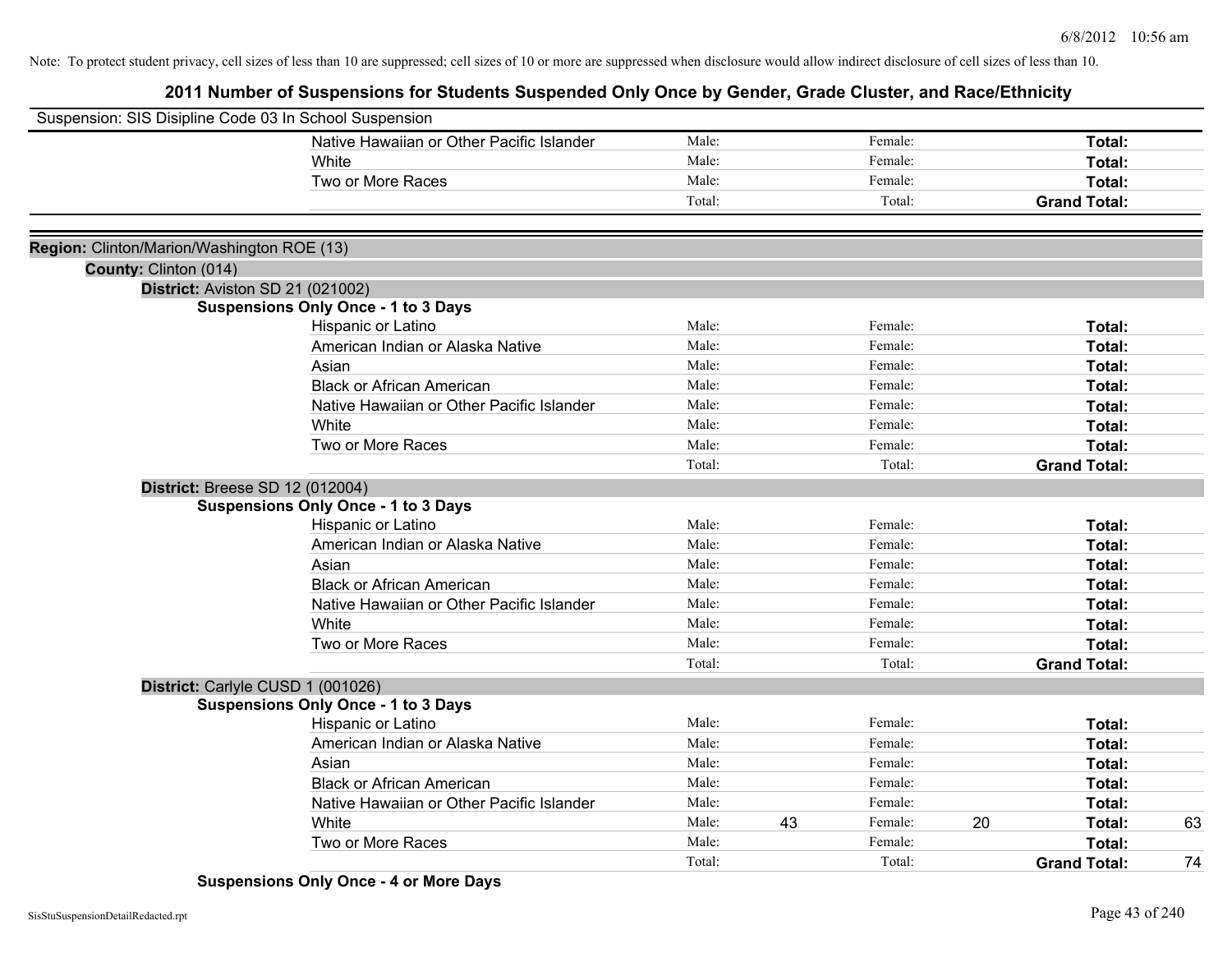| Suspension: SIS Disipline Code 03 In School Suspension |        |         |                     |    |
|--------------------------------------------------------|--------|---------|---------------------|----|
| Hispanic or Latino                                     | Male:  | Female: | Total:              |    |
| American Indian or Alaska Native                       | Male:  | Female: | Total:              |    |
| Asian                                                  | Male:  | Female: | Total:              |    |
| <b>Black or African American</b>                       | Male:  | Female: | Total:              |    |
| Native Hawaiian or Other Pacific Islander              | Male:  | Female: | Total:              |    |
| White                                                  | Male:  | Female: | Total:              |    |
| Two or More Races                                      | Male:  | Female: | Total:              |    |
|                                                        | Total: | Total:  | <b>Grand Total:</b> |    |
| District: Central CHSD 71 (071016)                     |        |         |                     |    |
| <b>Suspensions Only Once - 1 to 3 Days</b>             |        |         |                     |    |
| Hispanic or Latino                                     | Male:  | Female: | Total:              |    |
| American Indian or Alaska Native                       | Male:  | Female: | Total:              |    |
| Asian                                                  | Male:  | Female: | Total:              |    |
| <b>Black or African American</b>                       | Male:  | Female: | Total:              |    |
| Native Hawaiian or Other Pacific Islander              | Male:  | Female: | Total:              |    |
| White                                                  | Male:  | Female: | Total:              | 24 |
| Two or More Races                                      | Male:  | Female: | Total:              |    |
|                                                        | Total: | Total:  | <b>Grand Total:</b> |    |
| <b>Suspensions Only Once - 4 or More Days</b>          |        |         |                     |    |
| Hispanic or Latino                                     | Male:  | Female: | Total:              |    |
| American Indian or Alaska Native                       | Male:  | Female: | Total:              |    |
| Asian                                                  | Male:  | Female: | Total:              |    |
| <b>Black or African American</b>                       | Male:  | Female: | Total:              |    |
| Native Hawaiian or Other Pacific Islander              | Male:  | Female: | Total:              |    |
| White                                                  | Male:  | Female: | Total:              |    |
| Two or More Races                                      | Male:  | Female: | Total:              |    |
|                                                        | Total: | Total:  | <b>Grand Total:</b> |    |
| District: Germantown SD 60 (060002)                    |        |         |                     |    |
| <b>Suspensions Only Once - 1 to 3 Days</b>             |        |         |                     |    |
| Hispanic or Latino                                     | Male:  | Female: | Total:              |    |
| American Indian or Alaska Native                       | Male:  | Female: | Total:              |    |
| Asian                                                  | Male:  | Female: | Total:              |    |
| <b>Black or African American</b>                       | Male:  | Female: | Total:              |    |
| Native Hawaiian or Other Pacific Islander              | Male:  | Female: | Total:              |    |
| White                                                  | Male:  | Female: | Total:              |    |
| Two or More Races                                      | Male:  | Female: | Total:              |    |
|                                                        | Total: | Total:  | <b>Grand Total:</b> |    |
| District: North Wamac SD 186 (186002)                  |        |         |                     |    |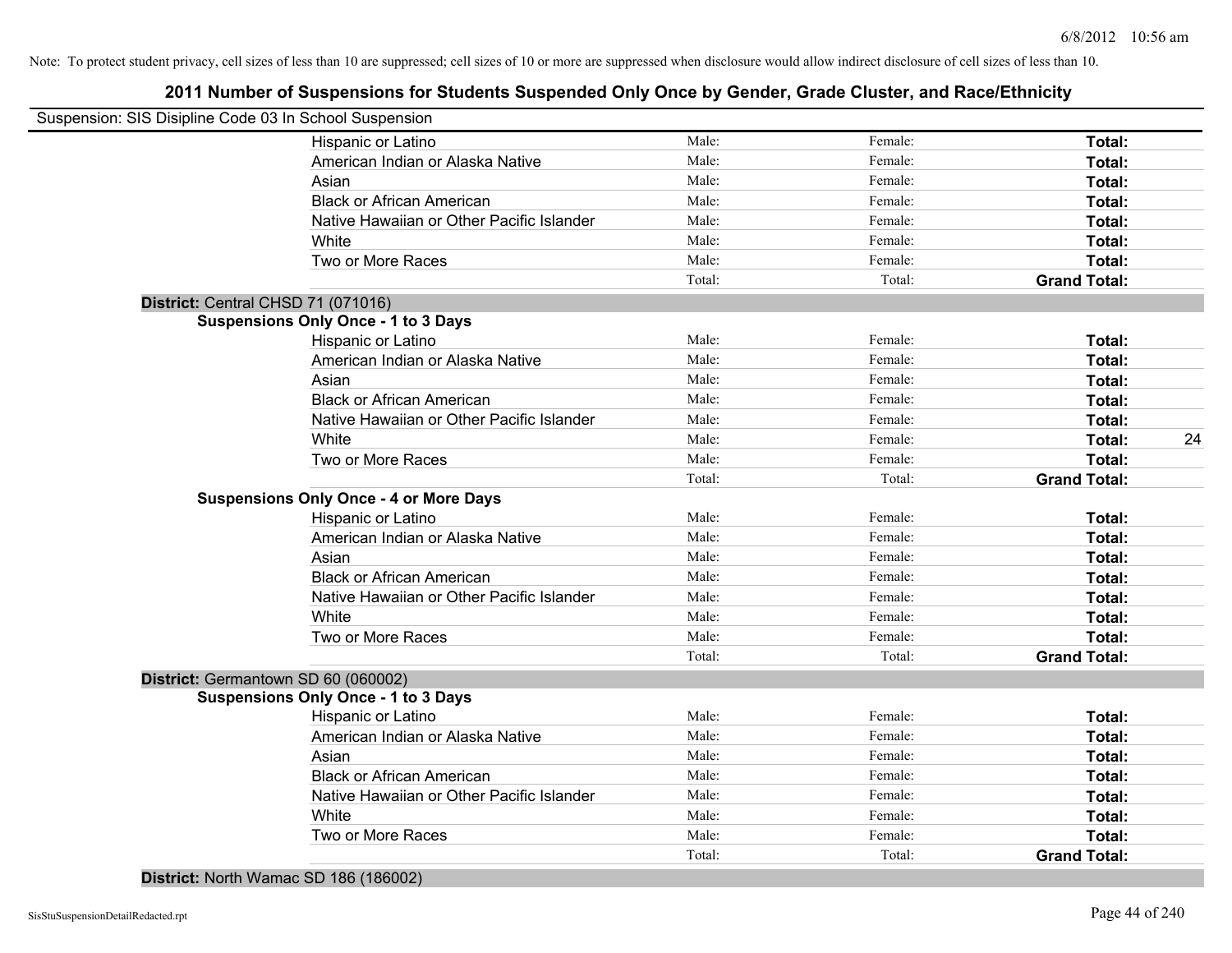|                      | Suspension: SIS Disipline Code 03 In School Suspension |        |         |                     |    |
|----------------------|--------------------------------------------------------|--------|---------|---------------------|----|
|                      | <b>Suspensions Only Once - 1 to 3 Days</b>             |        |         |                     |    |
|                      | Hispanic or Latino                                     | Male:  | Female: | Total:              |    |
|                      | American Indian or Alaska Native                       | Male:  | Female: | <b>Total:</b>       |    |
|                      | Asian                                                  | Male:  | Female: | Total:              |    |
|                      | <b>Black or African American</b>                       | Male:  | Female: | Total:              |    |
|                      | Native Hawaiian or Other Pacific Islander              | Male:  | Female: | Total:              |    |
|                      | White                                                  | Male:  | Female: | Total:              |    |
|                      | Two or More Races                                      | Male:  | Female: | Total:              |    |
|                      |                                                        | Total: | Total:  | <b>Grand Total:</b> |    |
|                      | District: St Rose SD 14-15 (141502)                    |        |         |                     |    |
|                      | <b>Suspensions Only Once - 1 to 3 Days</b>             |        |         |                     |    |
|                      | Hispanic or Latino                                     | Male:  | Female: | <b>Total:</b>       |    |
|                      | American Indian or Alaska Native                       | Male:  | Female: | <b>Total:</b>       |    |
|                      | Asian                                                  | Male:  | Female: | Total:              |    |
|                      | <b>Black or African American</b>                       | Male:  | Female: | Total:              |    |
|                      | Native Hawaiian or Other Pacific Islander              | Male:  | Female: | <b>Total:</b>       |    |
|                      | White                                                  | Male:  | Female: | Total:              |    |
|                      | Two or More Races                                      | Male:  | Female: | Total:              |    |
|                      |                                                        | Total: | Total:  | <b>Grand Total:</b> |    |
|                      | District: Wesclin CUSD 3 (003026)                      |        |         |                     |    |
|                      | <b>Suspensions Only Once - 1 to 3 Days</b>             |        |         |                     |    |
|                      | Hispanic or Latino                                     | Male:  | Female: | Total:              |    |
|                      | American Indian or Alaska Native                       | Male:  | Female: | <b>Total:</b>       |    |
|                      | Asian                                                  | Male:  | Female: | Total:              |    |
|                      | <b>Black or African American</b>                       | Male:  | Female: | Total:              |    |
|                      | Native Hawaiian or Other Pacific Islander              | Male:  | Female: | Total:              |    |
|                      | White                                                  | Male:  | Female: | <b>Total:</b>       | 19 |
|                      | Two or More Races                                      | Male:  | Female: | Total:              |    |
|                      |                                                        | Total: | Total:  | <b>Grand Total:</b> |    |
| County: Marion (058) |                                                        |        |         |                     |    |
|                      | District: Central City SD 133 (133002)                 |        |         |                     |    |
|                      | <b>Suspensions Only Once - 1 to 3 Days</b>             |        |         |                     |    |
|                      | Hispanic or Latino                                     | Male:  | Female: | Total:              |    |
|                      | American Indian or Alaska Native                       | Male:  | Female: | Total:              |    |
|                      | Asian                                                  | Male:  | Female: | Total:              |    |
|                      | <b>Black or African American</b>                       | Male:  | Female: | <b>Total:</b>       |    |
|                      | Native Hawaiian or Other Pacific Islander              | Male:  | Female: | <b>Total:</b>       |    |
|                      | White                                                  | Male:  | Female: | Total:              |    |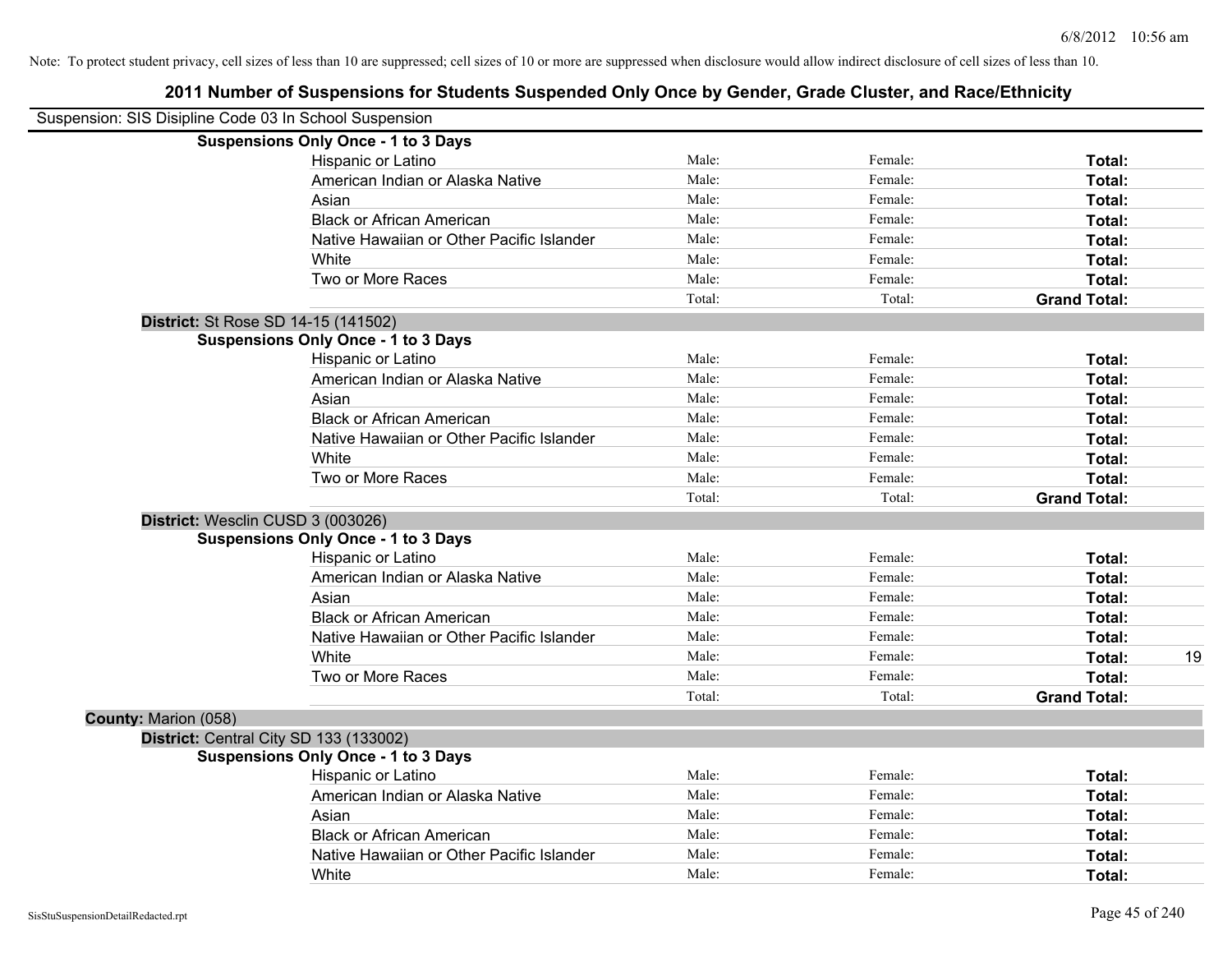| Suspension: SIS Disipline Code 03 In School Suspension |        |    |         |    |                     |    |
|--------------------------------------------------------|--------|----|---------|----|---------------------|----|
| Two or More Races                                      | Male:  |    | Female: |    | Total:              |    |
|                                                        | Total: |    | Total:  |    | <b>Grand Total:</b> |    |
| District: Centralia HSD 200 (200017)                   |        |    |         |    |                     |    |
| <b>Suspensions Only Once - 1 to 3 Days</b>             |        |    |         |    |                     |    |
| Hispanic or Latino                                     | Male:  |    | Female: |    | Total:              |    |
| American Indian or Alaska Native                       | Male:  |    | Female: |    | Total:              |    |
| Asian                                                  | Male:  |    | Female: |    | Total:              |    |
| <b>Black or African American</b>                       | Male:  |    | Female: |    | Total:              | 16 |
| Native Hawaiian or Other Pacific Islander              | Male:  |    | Female: |    | Total:              |    |
| White                                                  | Male:  | 41 | Female: | 31 | Total:              | 72 |
| Two or More Races                                      | Male:  |    | Female: |    | Total:              |    |
|                                                        | Total: |    | Total:  |    | <b>Grand Total:</b> |    |
| District: Centralia SD 135 (135002)                    |        |    |         |    |                     |    |
| <b>Suspensions Only Once - 1 to 3 Days</b>             |        |    |         |    |                     |    |
| Hispanic or Latino                                     | Male:  |    | Female: |    | Total:              |    |
| American Indian or Alaska Native                       | Male:  |    | Female: |    | Total:              |    |
| Asian                                                  | Male:  |    | Female: |    | Total:              |    |
| <b>Black or African American</b>                       | Male:  |    | Female: |    | Total:              |    |
| Native Hawaiian or Other Pacific Islander              | Male:  |    | Female: |    | Total:              |    |
| White                                                  | Male:  |    | Female: |    | Total:              | 20 |
| Two or More Races                                      | Male:  |    | Female: |    | Total:              |    |
|                                                        | Total: | 21 | Total:  | 14 | <b>Grand Total:</b> | 35 |
| District: Odin CHSD 700 (700016)                       |        |    |         |    |                     |    |
| <b>Suspensions Only Once - 1 to 3 Days</b>             |        |    |         |    |                     |    |
| Hispanic or Latino                                     | Male:  |    | Female: |    | Total:              |    |
| American Indian or Alaska Native                       | Male:  |    | Female: |    | Total:              |    |
| Asian                                                  | Male:  |    | Female: |    | Total:              |    |
| <b>Black or African American</b>                       | Male:  |    | Female: |    | Total:              |    |
| Native Hawaiian or Other Pacific Islander              | Male:  |    | Female: |    | Total:              |    |
| White                                                  | Male:  |    | Female: |    | Total:              |    |
| Two or More Races                                      | Male:  |    | Female: |    | Total:              |    |
|                                                        | Total: |    | Total:  |    | <b>Grand Total:</b> |    |
| District: Patoka CUSD 100 (100026)                     |        |    |         |    |                     |    |
| <b>Suspensions Only Once - 1 to 3 Days</b>             |        |    |         |    |                     |    |
| Hispanic or Latino                                     | Male:  |    | Female: |    | Total:              |    |
| American Indian or Alaska Native                       | Male:  |    | Female: |    | Total:              |    |
| Asian                                                  | Male:  |    | Female: |    | Total:              |    |
| <b>Black or African American</b>                       | Male:  |    | Female: |    | Total:              |    |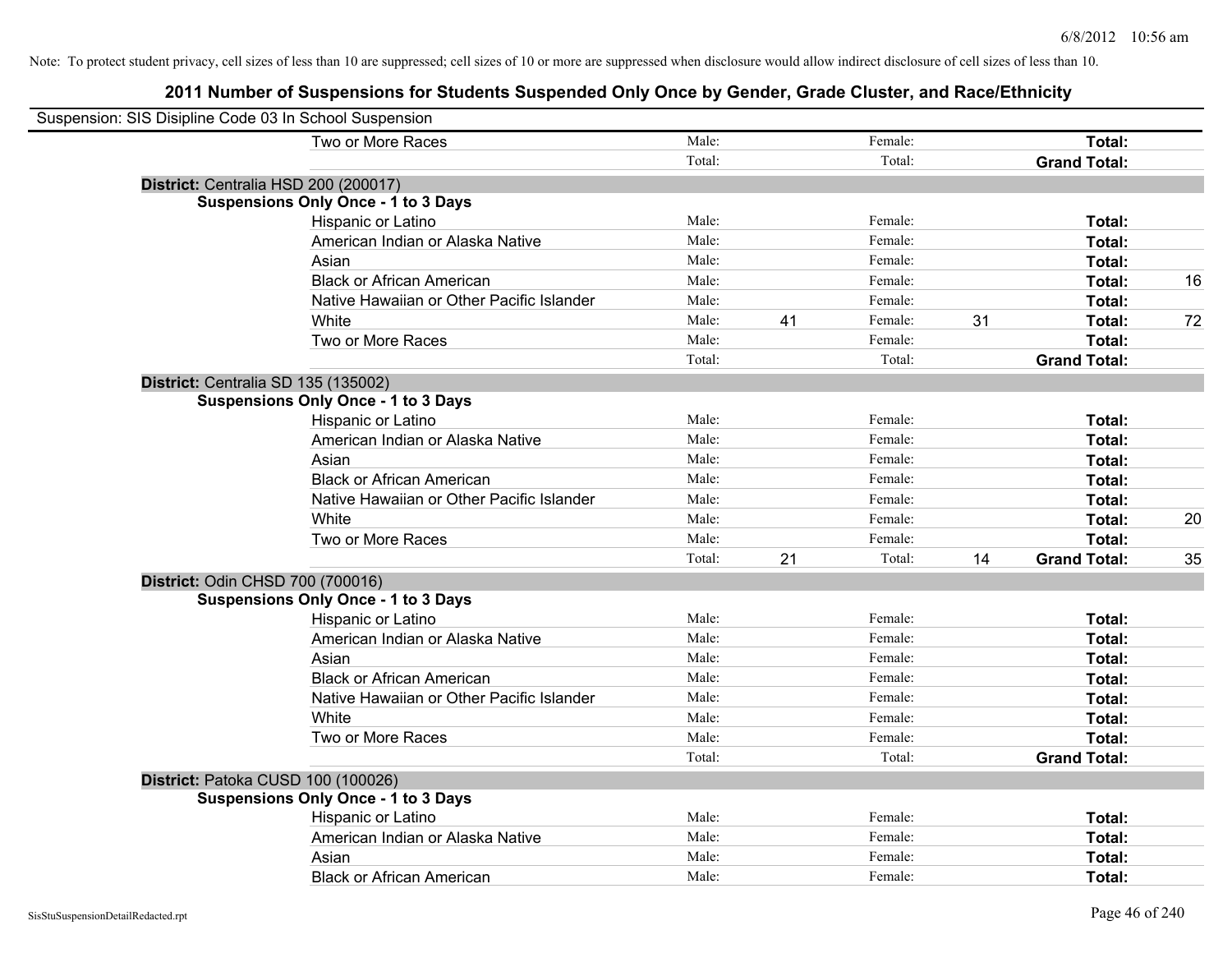| Suspension: SIS Disipline Code 03 In School Suspension |                                            |        |    |         |    |                     |    |
|--------------------------------------------------------|--------------------------------------------|--------|----|---------|----|---------------------|----|
|                                                        | Native Hawaiian or Other Pacific Islander  | Male:  |    | Female: |    | Total:              |    |
|                                                        | White                                      | Male:  |    | Female: |    | Total:              |    |
|                                                        | Two or More Races                          | Male:  |    | Female: |    | Total:              |    |
|                                                        |                                            | Total: |    | Total:  |    | <b>Grand Total:</b> |    |
|                                                        | District: Raccoon Cons SD 1 (001003)       |        |    |         |    |                     |    |
|                                                        | <b>Suspensions Only Once - 1 to 3 Days</b> |        |    |         |    |                     |    |
|                                                        | Hispanic or Latino                         | Male:  |    | Female: |    | Total:              |    |
|                                                        | American Indian or Alaska Native           | Male:  |    | Female: |    | Total:              |    |
|                                                        | Asian                                      | Male:  |    | Female: |    | Total:              |    |
|                                                        | <b>Black or African American</b>           | Male:  |    | Female: |    | Total:              |    |
|                                                        | Native Hawaiian or Other Pacific Islander  | Male:  |    | Female: |    | Total:              |    |
|                                                        | White                                      | Male:  |    | Female: |    | Total:              |    |
|                                                        | Two or More Races                          | Male:  |    | Female: |    | Total:              |    |
|                                                        |                                            | Total: |    | Total:  |    | <b>Grand Total:</b> |    |
| District: Salem CHSD 600 (600016)                      |                                            |        |    |         |    |                     |    |
|                                                        | <b>Suspensions Only Once - 1 to 3 Days</b> |        |    |         |    |                     |    |
|                                                        | Hispanic or Latino                         | Male:  |    | Female: |    | Total:              |    |
|                                                        | American Indian or Alaska Native           | Male:  |    | Female: |    | Total:              |    |
|                                                        | Asian                                      | Male:  |    | Female: |    | Total:              |    |
|                                                        | <b>Black or African American</b>           | Male:  |    | Female: |    | Total:              |    |
|                                                        | Native Hawaiian or Other Pacific Islander  | Male:  |    | Female: |    | Total:              |    |
|                                                        | White                                      | Male:  | 40 | Female: | 24 | Total:              | 64 |
|                                                        | Two or More Races                          | Male:  |    | Female: |    | Total:              |    |
|                                                        |                                            | Total: |    | Total:  |    | <b>Grand Total:</b> |    |
| District: Salem SD 111 (111002)                        |                                            |        |    |         |    |                     |    |
|                                                        | <b>Suspensions Only Once - 1 to 3 Days</b> |        |    |         |    |                     |    |
|                                                        | Hispanic or Latino                         | Male:  |    | Female: |    | Total:              |    |
|                                                        | American Indian or Alaska Native           | Male:  |    | Female: |    | Total:              |    |
|                                                        | Asian                                      | Male:  |    | Female: |    | Total:              |    |
|                                                        | <b>Black or African American</b>           | Male:  |    | Female: |    | Total:              |    |
|                                                        | Native Hawaiian or Other Pacific Islander  | Male:  |    | Female: |    | Total:              |    |
|                                                        | White                                      | Male:  |    | Female: |    | Total:              | 18 |
|                                                        | Two or More Races                          | Male:  |    | Female: |    | Total:              |    |
|                                                        |                                            | Total: |    | Total:  |    | <b>Grand Total:</b> |    |
|                                                        | District: Sandoval CUSD 501 (501026)       |        |    |         |    |                     |    |
|                                                        | <b>Suspensions Only Once - 1 to 3 Days</b> |        |    |         |    |                     |    |
|                                                        | Hispanic or Latino                         | Male:  |    | Female: |    | Total:              |    |
|                                                        | American Indian or Alaska Native           | Male:  |    | Female: |    | Total:              |    |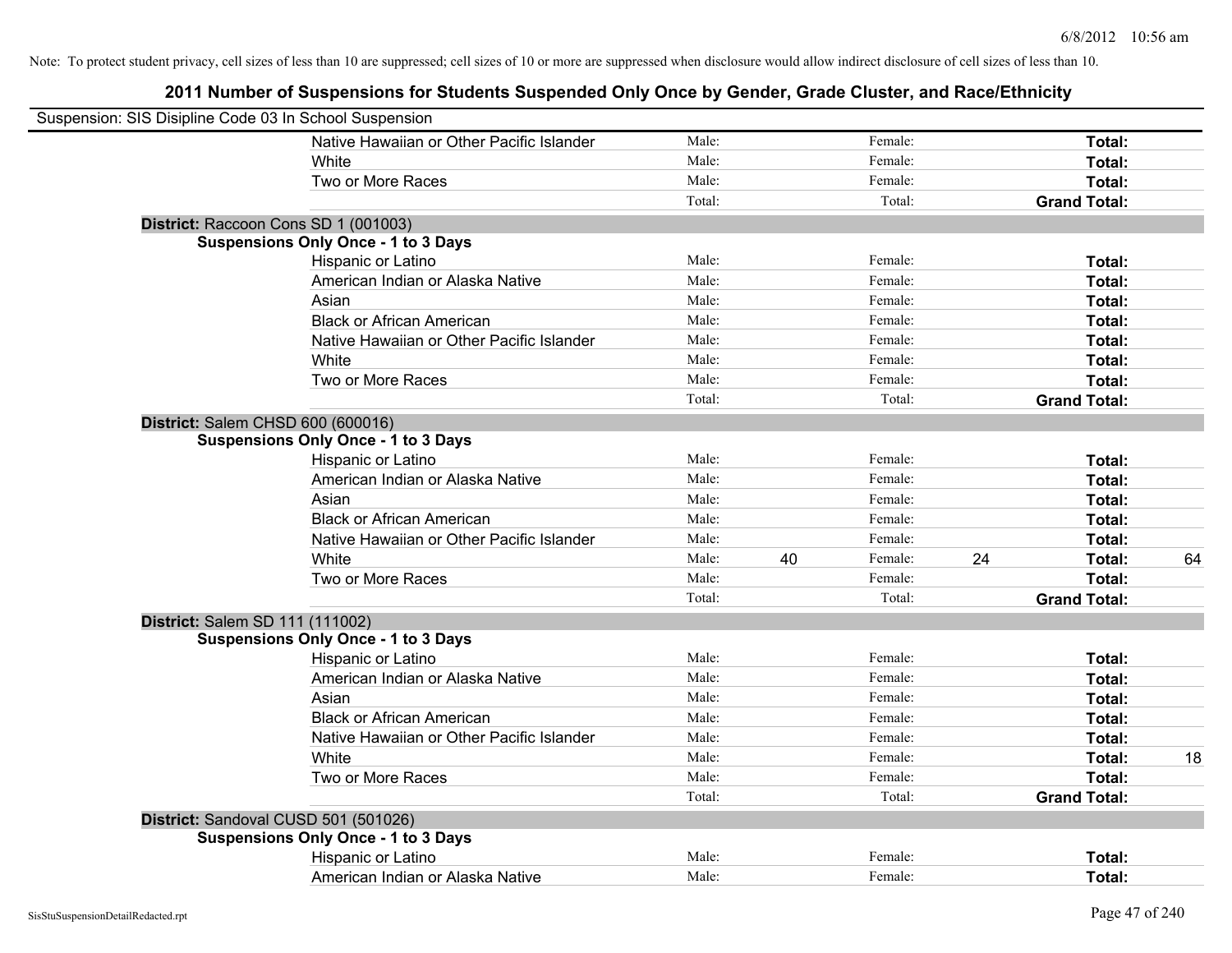## **2011 Number of Suspensions for Students Suspended Only Once by Gender, Grade Cluster, and Race/Ethnicity**

| Suspension: SIS Disipline Code 03 In School Suspension |                                               |        |         |                     |    |
|--------------------------------------------------------|-----------------------------------------------|--------|---------|---------------------|----|
|                                                        | Asian                                         | Male:  | Female: | Total:              |    |
|                                                        | <b>Black or African American</b>              | Male:  | Female: | Total:              |    |
|                                                        | Native Hawaiian or Other Pacific Islander     | Male:  | Female: | Total:              |    |
|                                                        | White                                         | Male:  | Female: | Total:              | 22 |
|                                                        | Two or More Races                             | Male:  | Female: | Total:              |    |
|                                                        |                                               | Total: | Total:  | <b>Grand Total:</b> |    |
|                                                        | <b>Suspensions Only Once - 4 or More Days</b> |        |         |                     |    |
|                                                        | Hispanic or Latino                            | Male:  | Female: | Total:              |    |
|                                                        | American Indian or Alaska Native              | Male:  | Female: | Total:              |    |
|                                                        | Asian                                         | Male:  | Female: | Total:              |    |
|                                                        | <b>Black or African American</b>              | Male:  | Female: | Total:              |    |
|                                                        | Native Hawaiian or Other Pacific Islander     | Male:  | Female: | Total:              |    |
|                                                        | White                                         | Male:  | Female: | Total:              |    |
|                                                        | Two or More Races                             | Male:  | Female: | Total:              |    |
|                                                        |                                               | Total: | Total:  | <b>Grand Total:</b> |    |
|                                                        | District: South Central CUD 401 (401026)      |        |         |                     |    |
|                                                        | <b>Suspensions Only Once - 1 to 3 Days</b>    |        |         |                     |    |
|                                                        | Hispanic or Latino                            | Male:  | Female: | Total:              |    |
|                                                        | American Indian or Alaska Native              | Male:  | Female: | Total:              |    |
|                                                        | Asian                                         | Male:  | Female: | Total:              |    |
|                                                        | <b>Black or African American</b>              | Male:  | Female: | Total:              |    |
|                                                        | Native Hawaiian or Other Pacific Islander     | Male:  | Female: | Total:              |    |
|                                                        | White                                         | Male:  | Female: | Total:              | 13 |
|                                                        | Two or More Races                             | Male:  | Female: | Total:              |    |
|                                                        |                                               | Total: | Total:  | <b>Grand Total:</b> |    |
| County: Washington (095)                               |                                               |        |         |                     |    |
| District: Ashley CCSD 15 (015004)                      |                                               |        |         |                     |    |
|                                                        | <b>Suspensions Only Once - 1 to 3 Days</b>    |        |         |                     |    |
|                                                        | Hispanic or Latino                            | Male:  | Female: | Total:              |    |
|                                                        | American Indian or Alaska Native              | Male:  | Female: | Total:              |    |
|                                                        | Asian                                         | Male:  | Female: | Total:              |    |
|                                                        | <b>Black or African American</b>              | Male:  | Female: | Total:              |    |
|                                                        | Native Hawaiian or Other Pacific Islander     | Male:  | Female: | Total:              |    |
|                                                        | White                                         | Male:  | Female: | Total:              | 11 |
|                                                        | Two or More Races                             | Male:  | Female: | Total:              |    |
|                                                        |                                               | Total: | Total:  | <b>Grand Total:</b> |    |
|                                                        | District: West Washington Co CUD 10 (010026)  |        |         |                     |    |

**Suspensions Only Once - 1 to 3 Days**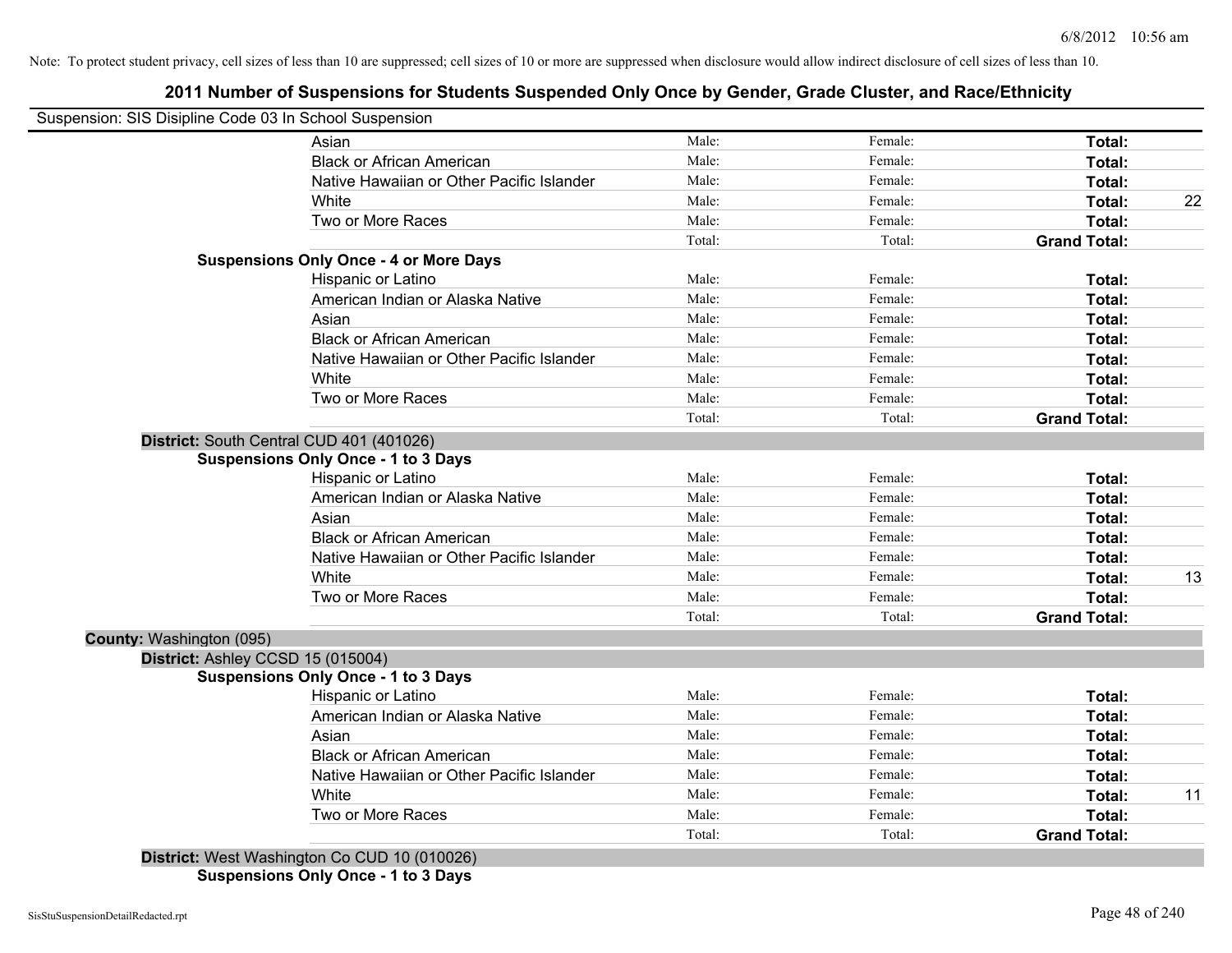| Suspension: SIS Disipline Code 03 In School Suspension |                                            |        |         |                     |    |
|--------------------------------------------------------|--------------------------------------------|--------|---------|---------------------|----|
|                                                        |                                            | Male:  | Female: |                     |    |
|                                                        | Hispanic or Latino                         |        |         | Total:              |    |
|                                                        | American Indian or Alaska Native           | Male:  | Female: | Total:              |    |
|                                                        | Asian                                      | Male:  | Female: | Total:              |    |
|                                                        | <b>Black or African American</b>           | Male:  | Female: | Total:              |    |
|                                                        | Native Hawaiian or Other Pacific Islander  | Male:  | Female: | Total:              |    |
|                                                        | White                                      | Male:  | Female: | Total:              |    |
|                                                        | Two or More Races                          | Male:  | Female: | Total:              |    |
|                                                        |                                            | Total: | Total:  | <b>Grand Total:</b> |    |
|                                                        |                                            |        |         |                     |    |
| Region: Clk/Cls/Cmbn/Dglas/Edgr/Mltr/Shlb (11)         |                                            |        |         |                     |    |
| County: Clark (012)                                    |                                            |        |         |                     |    |
|                                                        | District: Casey-Westfield CUSD 4C (004C26) |        |         |                     |    |
|                                                        | <b>Suspensions Only Once - 1 to 3 Days</b> | Male:  | Female: |                     |    |
|                                                        | Hispanic or Latino                         |        |         | Total:              |    |
|                                                        | American Indian or Alaska Native           | Male:  | Female: | Total:              |    |
|                                                        | Asian                                      | Male:  | Female: | Total:              |    |
|                                                        | <b>Black or African American</b>           | Male:  | Female: | Total:              |    |
|                                                        | Native Hawaiian or Other Pacific Islander  | Male:  | Female: | Total:              |    |
|                                                        | White                                      | Male:  | Female: | Total:              |    |
|                                                        | Two or More Races                          | Male:  | Female: | Total:              |    |
|                                                        |                                            | Total: | Total:  | <b>Grand Total:</b> |    |
|                                                        | District: Marshall CUSD 2C (002C26)        |        |         |                     |    |
|                                                        | <b>Suspensions Only Once - 1 to 3 Days</b> |        |         |                     |    |
|                                                        | Hispanic or Latino                         | Male:  | Female: | Total:              |    |
|                                                        | American Indian or Alaska Native           | Male:  | Female: | Total:              |    |
|                                                        | Asian                                      | Male:  | Female: | Total:              |    |
|                                                        | <b>Black or African American</b>           | Male:  | Female: | Total:              |    |
|                                                        | Native Hawaiian or Other Pacific Islander  | Male:  | Female: | Total:              |    |
|                                                        | White                                      | Male:  | Female: | Total:              | 13 |
|                                                        | Two or More Races                          | Male:  | Female: | Total:              |    |
|                                                        |                                            | Total: | Total:  | <b>Grand Total:</b> |    |
|                                                        | District: Martinsville CUSD 3C (003C26)    |        |         |                     |    |
|                                                        | <b>Suspensions Only Once - 1 to 3 Days</b> |        |         |                     |    |
|                                                        | Hispanic or Latino                         | Male:  | Female: | Total:              |    |
|                                                        | American Indian or Alaska Native           | Male:  | Female: | Total:              |    |
|                                                        | Asian                                      | Male:  | Female: | Total:              |    |
|                                                        | <b>Black or African American</b>           | Male:  | Female: | Total:              |    |
|                                                        | Native Hawaiian or Other Pacific Islander  | Male:  | Female: | Total:              |    |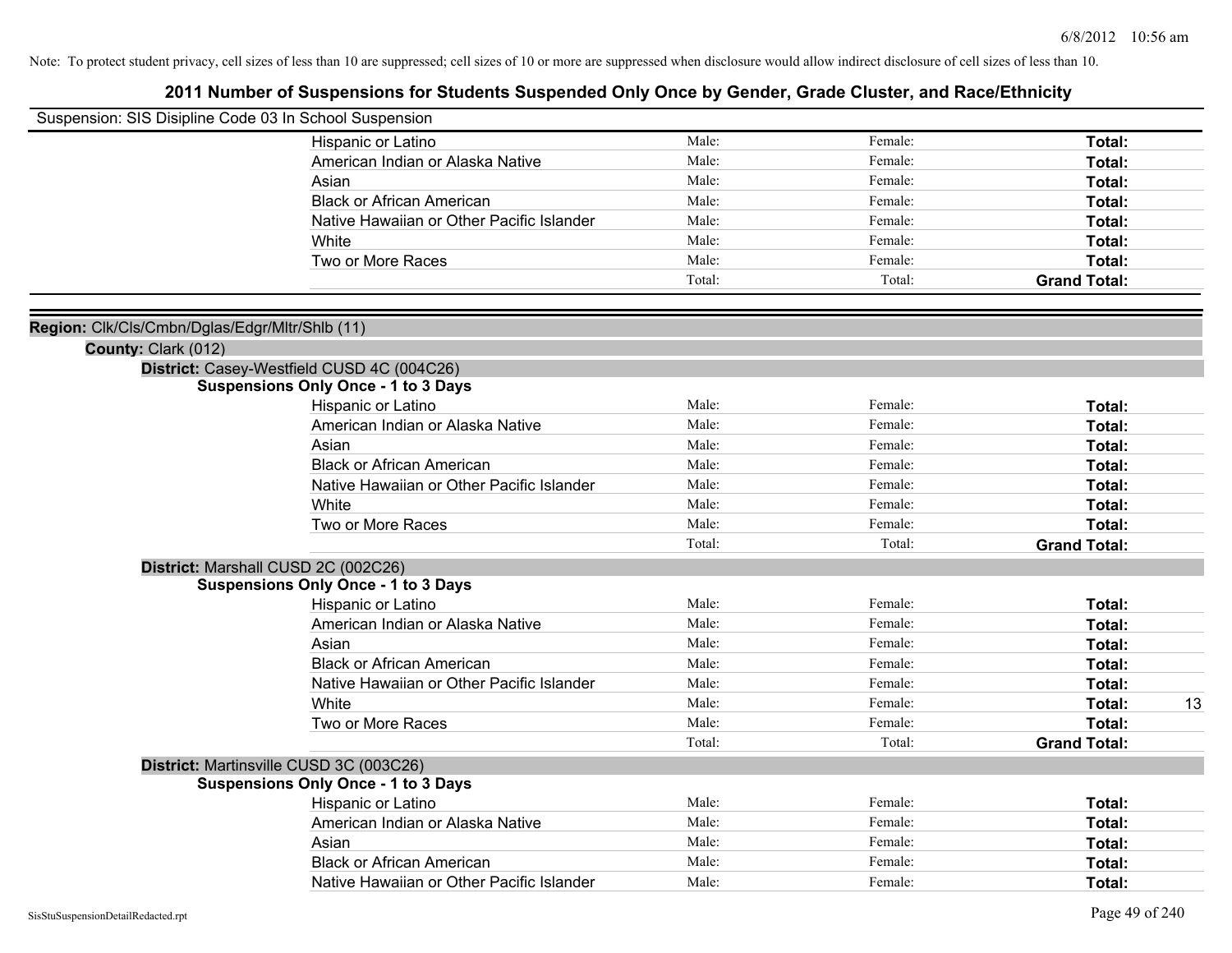| Suspension: SIS Disipline Code 03 In School Suspension |                                                 |        |    |         |    |                     |    |
|--------------------------------------------------------|-------------------------------------------------|--------|----|---------|----|---------------------|----|
|                                                        | White                                           | Male:  |    | Female: |    | Total:              | 11 |
|                                                        | Two or More Races                               | Male:  |    | Female: |    | Total:              |    |
|                                                        |                                                 | Total: |    | Total:  |    | <b>Grand Total:</b> |    |
| County: Coles (015)                                    |                                                 |        |    |         |    |                     |    |
| District: Charleston CUSD 1 (001026)                   |                                                 |        |    |         |    |                     |    |
|                                                        | <b>Suspensions Only Once - 1 to 3 Days</b>      |        |    |         |    |                     |    |
|                                                        | Hispanic or Latino                              | Male:  |    | Female: |    | Total:              |    |
|                                                        | American Indian or Alaska Native                | Male:  |    | Female: |    | Total:              |    |
|                                                        | Asian                                           | Male:  |    | Female: |    | Total:              |    |
|                                                        | <b>Black or African American</b>                | Male:  |    | Female: |    | Total:              |    |
|                                                        | Native Hawaiian or Other Pacific Islander       | Male:  |    | Female: |    | Total:              |    |
|                                                        | White                                           | Male:  | 28 | Female: | 12 | Total:              | 40 |
|                                                        | Two or More Races                               | Male:  |    | Female: |    | Total:              |    |
|                                                        |                                                 | Total: |    | Total:  |    | <b>Grand Total:</b> |    |
|                                                        | District: Eastern IL Area of Spec Educ (801060) |        |    |         |    |                     |    |
|                                                        | <b>Suspensions Only Once - 1 to 3 Days</b>      |        |    |         |    |                     |    |
|                                                        | Hispanic or Latino                              | Male:  |    | Female: |    | Total:              |    |
|                                                        | American Indian or Alaska Native                | Male:  |    | Female: |    | Total:              |    |
|                                                        | Asian                                           | Male:  |    | Female: |    | Total:              |    |
|                                                        | <b>Black or African American</b>                | Male:  |    | Female: |    | Total:              |    |
|                                                        | Native Hawaiian or Other Pacific Islander       | Male:  |    | Female: |    | Total:              |    |
|                                                        | White                                           | Male:  |    | Female: |    | Total:              |    |
|                                                        | Two or More Races                               | Male:  |    | Female: |    | Total:              |    |
|                                                        |                                                 | Total: |    | Total:  |    | <b>Grand Total:</b> |    |
| District: Mattoon CUSD 2 (002026)                      |                                                 |        |    |         |    |                     |    |
|                                                        | <b>Suspensions Only Once - 1 to 3 Days</b>      |        |    |         |    |                     |    |
|                                                        | Hispanic or Latino                              | Male:  |    | Female: |    | Total:              |    |
|                                                        | American Indian or Alaska Native                | Male:  |    | Female: |    | Total:              |    |
|                                                        | Asian                                           | Male:  |    | Female: |    | Total:              |    |
|                                                        | <b>Black or African American</b>                | Male:  |    | Female: |    | Total:              |    |
|                                                        | Native Hawaiian or Other Pacific Islander       | Male:  |    | Female: |    | Total:              |    |
|                                                        | White                                           | Male:  | 58 | Female: | 16 | Total:              | 74 |
|                                                        | Two or More Races                               | Male:  |    | Female: |    | Total:              |    |
|                                                        |                                                 | Total: |    | Total:  |    | <b>Grand Total:</b> | 92 |
| District: Oakland CUSD 5 (005026)                      |                                                 |        |    |         |    |                     |    |
|                                                        | <b>Suspensions Only Once - 1 to 3 Days</b>      |        |    |         |    |                     |    |
|                                                        | Hispanic or Latino                              | Male:  |    | Female: |    | Total:              |    |
|                                                        | American Indian or Alaska Native                | Male:  |    | Female: |    | Total:              |    |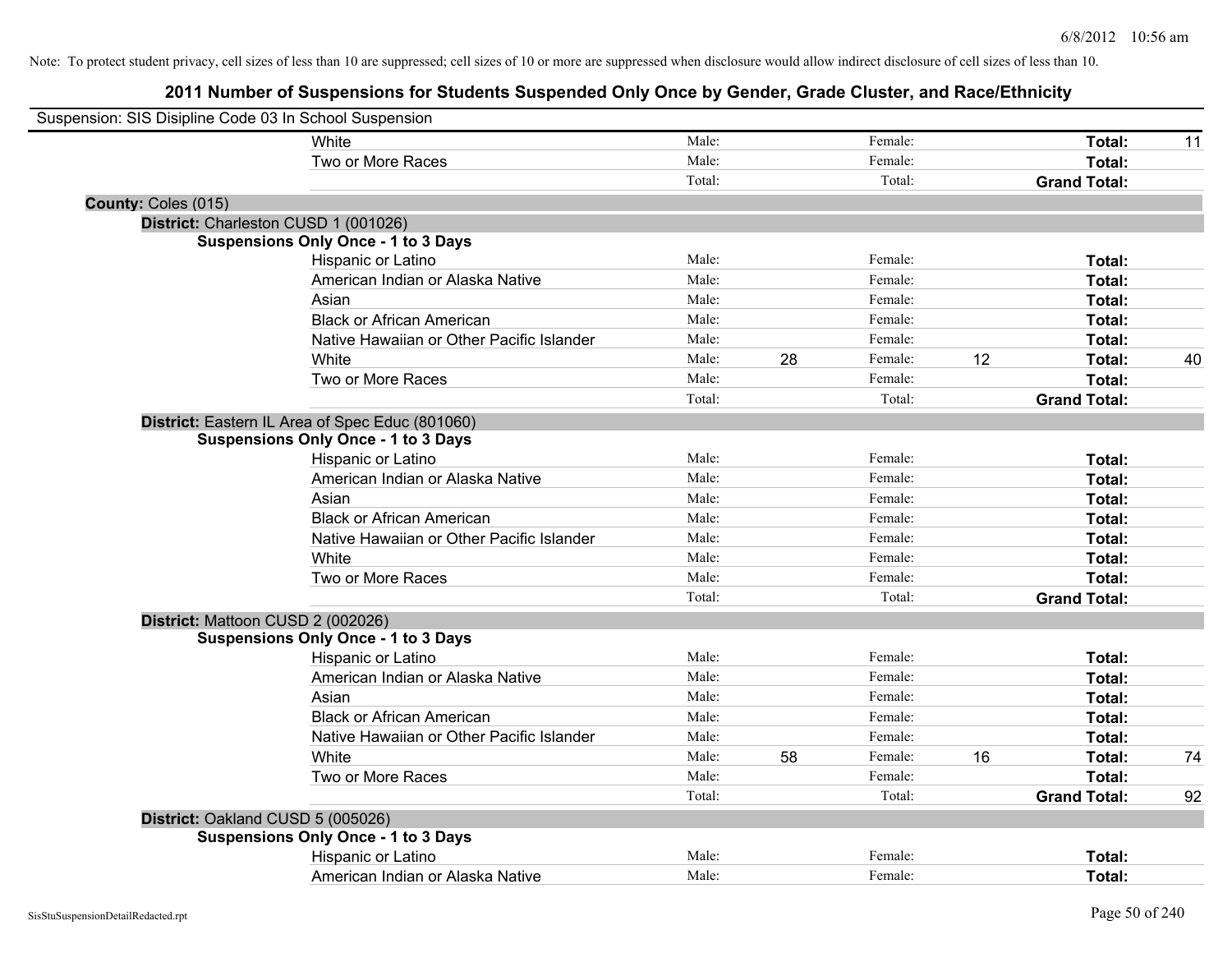|                                 | Suspension: SIS Disipline Code 03 In School Suspension |        |    |         |    |                     |    |
|---------------------------------|--------------------------------------------------------|--------|----|---------|----|---------------------|----|
|                                 | Asian                                                  | Male:  |    | Female: |    | Total:              |    |
|                                 | <b>Black or African American</b>                       | Male:  |    | Female: |    | Total:              |    |
|                                 | Native Hawaiian or Other Pacific Islander              | Male:  |    | Female: |    | Total:              |    |
|                                 | White                                                  | Male:  |    | Female: |    | Total:              |    |
|                                 | Two or More Races                                      | Male:  |    | Female: |    | Total:              |    |
|                                 |                                                        | Total: |    | Total:  |    | <b>Grand Total:</b> |    |
| <b>County: Cumberland (018)</b> |                                                        |        |    |         |    |                     |    |
|                                 | District: Cumberland CUSD 77 (077026)                  |        |    |         |    |                     |    |
|                                 | <b>Suspensions Only Once - 1 to 3 Days</b>             |        |    |         |    |                     |    |
|                                 | Hispanic or Latino                                     | Male:  |    | Female: |    | Total:              |    |
|                                 | American Indian or Alaska Native                       | Male:  |    | Female: |    | Total:              |    |
|                                 | Asian                                                  | Male:  |    | Female: |    | Total:              |    |
|                                 | <b>Black or African American</b>                       | Male:  |    | Female: |    | Total:              |    |
|                                 | Native Hawaiian or Other Pacific Islander              | Male:  |    | Female: |    | Total:              |    |
|                                 | White                                                  | Male:  | 22 | Female: | 12 | Total:              | 34 |
|                                 | Two or More Races                                      | Male:  |    | Female: |    | Total:              |    |
|                                 |                                                        | Total: |    | Total:  |    | <b>Grand Total:</b> |    |
|                                 | District: Neoga CUSD 3 (003026)                        |        |    |         |    |                     |    |
|                                 | <b>Suspensions Only Once - 1 to 3 Days</b>             |        |    |         |    |                     |    |
|                                 | Hispanic or Latino                                     | Male:  |    | Female: |    | Total:              |    |
|                                 | American Indian or Alaska Native                       | Male:  |    | Female: |    | Total:              |    |
|                                 | Asian                                                  | Male:  |    | Female: |    | Total:              |    |
|                                 | <b>Black or African American</b>                       | Male:  |    | Female: |    | Total:              |    |
|                                 | Native Hawaiian or Other Pacific Islander              | Male:  |    | Female: |    | Total:              |    |
|                                 | White                                                  | Male:  |    | Female: |    | Total:              | 15 |
|                                 | Two or More Races                                      | Male:  |    | Female: |    | Total:              |    |
|                                 |                                                        | Total: |    | Total:  |    | <b>Grand Total:</b> |    |
| <b>County: Douglas (021)</b>    |                                                        |        |    |         |    |                     |    |
|                                 | District: Arcola CUSD 306 (306026)                     |        |    |         |    |                     |    |
|                                 | <b>Suspensions Only Once - 1 to 3 Days</b>             |        |    |         |    |                     |    |
|                                 | Hispanic or Latino                                     | Male:  |    | Female: |    | Total:              |    |
|                                 | American Indian or Alaska Native                       | Male:  |    | Female: |    | Total:              |    |
|                                 | Asian                                                  | Male:  |    | Female: |    | Total:              |    |
|                                 | <b>Black or African American</b>                       | Male:  |    | Female: |    | Total:              |    |
|                                 | Native Hawaiian or Other Pacific Islander              | Male:  |    | Female: |    | Total:              |    |
|                                 | White                                                  | Male:  |    | Female: |    | Total:              |    |
|                                 | Two or More Races                                      | Male:  |    | Female: |    | Total:              |    |
|                                 |                                                        | Total: |    | Total:  |    | <b>Grand Total:</b> | 15 |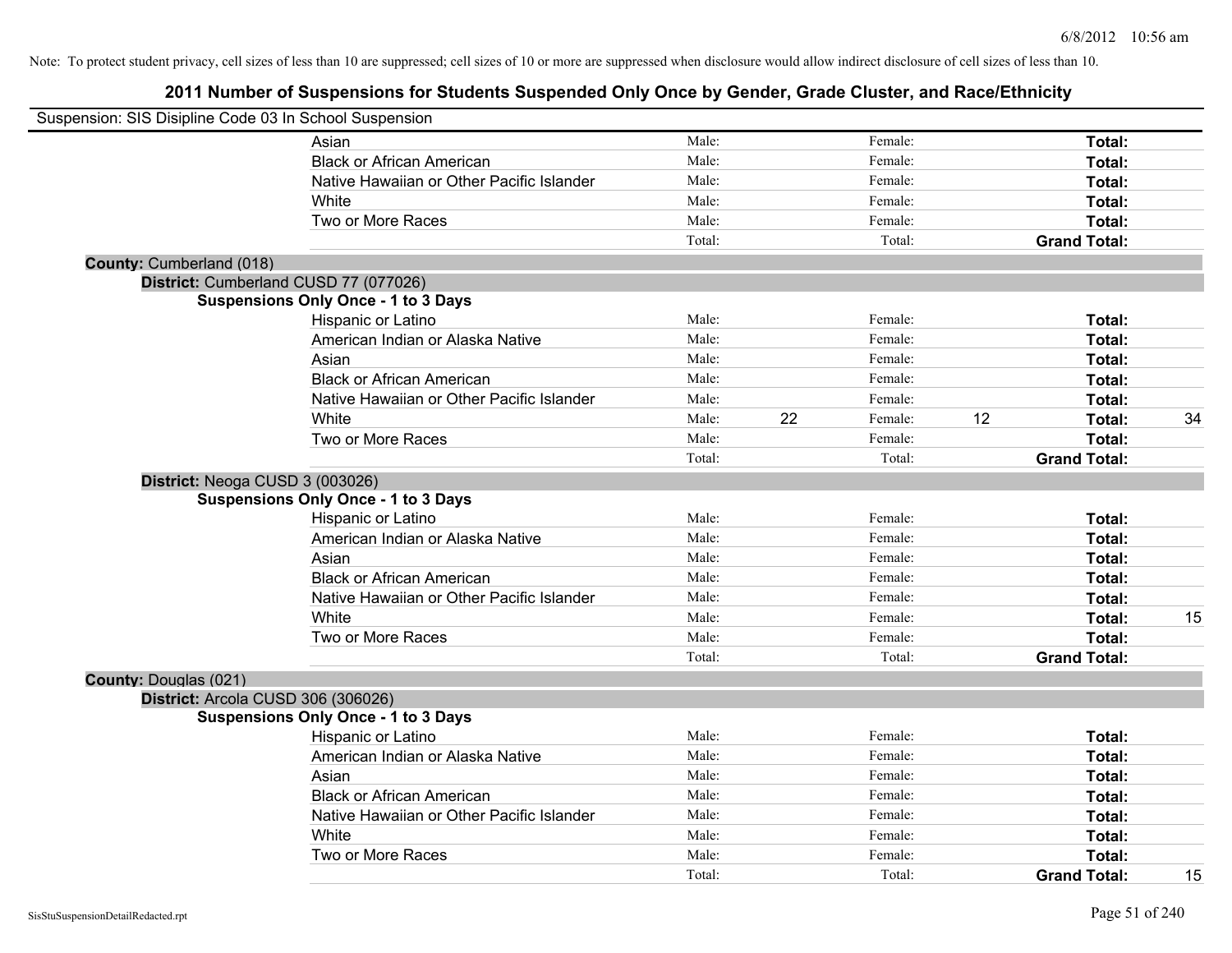| Suspension: SIS Disipline Code 03 In School Suspension |                                               |        |    |         |    |                     |    |
|--------------------------------------------------------|-----------------------------------------------|--------|----|---------|----|---------------------|----|
|                                                        | District: Tuscola CUSD 301 (301026)           |        |    |         |    |                     |    |
|                                                        | <b>Suspensions Only Once - 1 to 3 Days</b>    |        |    |         |    |                     |    |
|                                                        | Hispanic or Latino                            | Male:  |    | Female: |    | Total:              |    |
|                                                        | American Indian or Alaska Native              | Male:  |    | Female: |    | Total:              |    |
|                                                        | Asian                                         | Male:  |    | Female: |    | Total:              |    |
|                                                        | <b>Black or African American</b>              | Male:  |    | Female: |    | Total:              |    |
|                                                        | Native Hawaiian or Other Pacific Islander     | Male:  |    | Female: |    | Total:              |    |
|                                                        | White                                         | Male:  |    | Female: |    | Total:              |    |
|                                                        | Two or More Races                             | Male:  |    | Female: |    | Total:              |    |
|                                                        |                                               | Total: |    | Total:  |    | <b>Grand Total:</b> |    |
|                                                        | District: Villa Grove CUSD 302 (302026)       |        |    |         |    |                     |    |
|                                                        | <b>Suspensions Only Once - 1 to 3 Days</b>    |        |    |         |    |                     |    |
|                                                        | Hispanic or Latino                            | Male:  |    | Female: |    | Total:              |    |
|                                                        | American Indian or Alaska Native              | Male:  |    | Female: |    | Total:              |    |
|                                                        | Asian                                         | Male:  |    | Female: |    | Total:              |    |
|                                                        | <b>Black or African American</b>              | Male:  |    | Female: |    | Total:              |    |
|                                                        | Native Hawaiian or Other Pacific Islander     | Male:  |    | Female: |    | Total:              |    |
|                                                        | White                                         | Male:  | 26 | Female: | 13 | Total:              | 39 |
|                                                        | Two or More Races                             | Male:  |    | Female: |    | <b>Total:</b>       |    |
|                                                        |                                               | Total: |    | Total:  |    | <b>Grand Total:</b> |    |
| County: Edgar (023)                                    |                                               |        |    |         |    |                     |    |
|                                                        | District: Kansas CUSD 3 (003026)              |        |    |         |    |                     |    |
|                                                        | <b>Suspensions Only Once - 1 to 3 Days</b>    |        |    |         |    |                     |    |
|                                                        | Hispanic or Latino                            | Male:  |    | Female: |    | Total:              |    |
|                                                        | American Indian or Alaska Native              | Male:  |    | Female: |    | Total:              |    |
|                                                        | Asian                                         | Male:  |    | Female: |    | Total:              |    |
|                                                        | <b>Black or African American</b>              | Male:  |    | Female: |    | Total:              |    |
|                                                        | Native Hawaiian or Other Pacific Islander     | Male:  |    | Female: |    | Total:              |    |
|                                                        | White                                         | Male:  |    | Female: |    | Total:              |    |
|                                                        | Two or More Races                             | Male:  |    | Female: |    | Total:              |    |
|                                                        |                                               | Total: |    | Total:  |    | <b>Grand Total:</b> |    |
|                                                        | <b>Suspensions Only Once - 4 or More Days</b> |        |    |         |    |                     |    |
|                                                        | Hispanic or Latino                            | Male:  |    | Female: |    | Total:              |    |
|                                                        | American Indian or Alaska Native              | Male:  |    | Female: |    | Total:              |    |
|                                                        | Asian                                         | Male:  |    | Female: |    | Total:              |    |
|                                                        | <b>Black or African American</b>              | Male:  |    | Female: |    | Total:              |    |
|                                                        | Native Hawaiian or Other Pacific Islander     | Male:  |    | Female: |    | <b>Total:</b>       |    |
|                                                        | White                                         | Male:  |    | Female: |    | Total:              |    |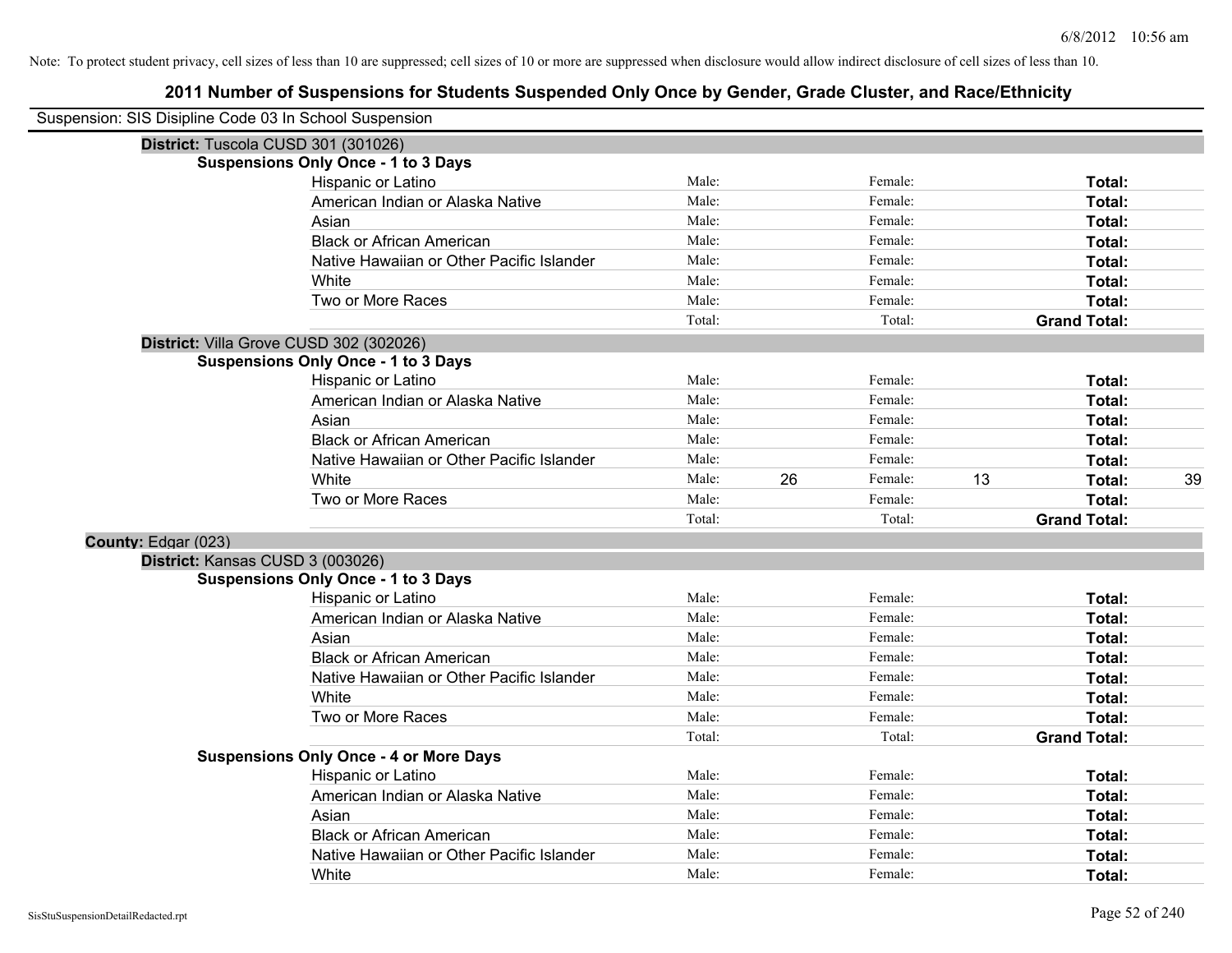| Suspension: SIS Disipline Code 03 In School Suspension |                                            |        |    |         |    |                     |    |
|--------------------------------------------------------|--------------------------------------------|--------|----|---------|----|---------------------|----|
|                                                        | Two or More Races                          | Male:  |    | Female: |    | Total:              |    |
|                                                        |                                            | Total: |    | Total:  |    | <b>Grand Total:</b> |    |
| District: Paris CUSD 4 (004026)                        |                                            |        |    |         |    |                     |    |
|                                                        | <b>Suspensions Only Once - 1 to 3 Days</b> |        |    |         |    |                     |    |
|                                                        | Hispanic or Latino                         | Male:  |    | Female: |    | Total:              |    |
|                                                        | American Indian or Alaska Native           | Male:  |    | Female: |    | Total:              |    |
|                                                        | Asian                                      | Male:  |    | Female: |    | Total:              |    |
|                                                        | <b>Black or African American</b>           | Male:  |    | Female: |    | Total:              |    |
|                                                        | Native Hawaiian or Other Pacific Islander  | Male:  |    | Female: |    | Total:              |    |
|                                                        | White                                      | Male:  |    | Female: |    | Total:              |    |
|                                                        | Two or More Races                          | Male:  |    | Female: |    | Total:              |    |
|                                                        |                                            | Total: |    | Total:  |    | <b>Grand Total:</b> |    |
| District: Paris-Union SD 95 (095025)                   |                                            |        |    |         |    |                     |    |
|                                                        | <b>Suspensions Only Once - 1 to 3 Days</b> |        |    |         |    |                     |    |
|                                                        | Hispanic or Latino                         | Male:  |    | Female: |    | Total:              |    |
|                                                        | American Indian or Alaska Native           | Male:  |    | Female: |    | Total:              |    |
|                                                        | Asian                                      | Male:  |    | Female: |    | Total:              |    |
|                                                        | <b>Black or African American</b>           | Male:  |    | Female: |    | Total:              |    |
|                                                        | Native Hawaiian or Other Pacific Islander  | Male:  |    | Female: |    | Total:              |    |
|                                                        | White                                      | Male:  | 17 | Female: | 13 | Total:              | 30 |
|                                                        | Two or More Races                          | Male:  |    | Female: |    | Total:              |    |
|                                                        |                                            | Total: |    | Total:  |    | <b>Grand Total:</b> |    |
| County: Moultrie (070)                                 |                                            |        |    |         |    |                     |    |
|                                                        | District: Lovington CUSD 303 (303026)      |        |    |         |    |                     |    |
|                                                        | <b>Suspensions Only Once - 1 to 3 Days</b> |        |    |         |    |                     |    |
|                                                        | Hispanic or Latino                         | Male:  |    | Female: |    | Total:              |    |
|                                                        | American Indian or Alaska Native           | Male:  |    | Female: |    | Total:              |    |
|                                                        | Asian                                      | Male:  |    | Female: |    | Total:              |    |
|                                                        | <b>Black or African American</b>           | Male:  |    | Female: |    | Total:              |    |
|                                                        | Native Hawaiian or Other Pacific Islander  | Male:  |    | Female: |    | Total:              |    |
|                                                        | White                                      | Male:  |    | Female: |    | Total:              |    |
|                                                        | Two or More Races                          | Male:  |    | Female: |    | Total:              |    |
|                                                        |                                            | Total: |    | Total:  |    | <b>Grand Total:</b> |    |
|                                                        | District: Okaw Valley CUSD 302 (302026)    |        |    |         |    |                     |    |
|                                                        | <b>Suspensions Only Once - 1 to 3 Days</b> |        |    |         |    |                     |    |
|                                                        | Hispanic or Latino                         | Male:  |    | Female: |    | Total:              |    |
|                                                        | American Indian or Alaska Native           | Male:  |    | Female: |    | Total:              |    |
|                                                        | Asian                                      | Male:  |    | Female: |    | Total:              |    |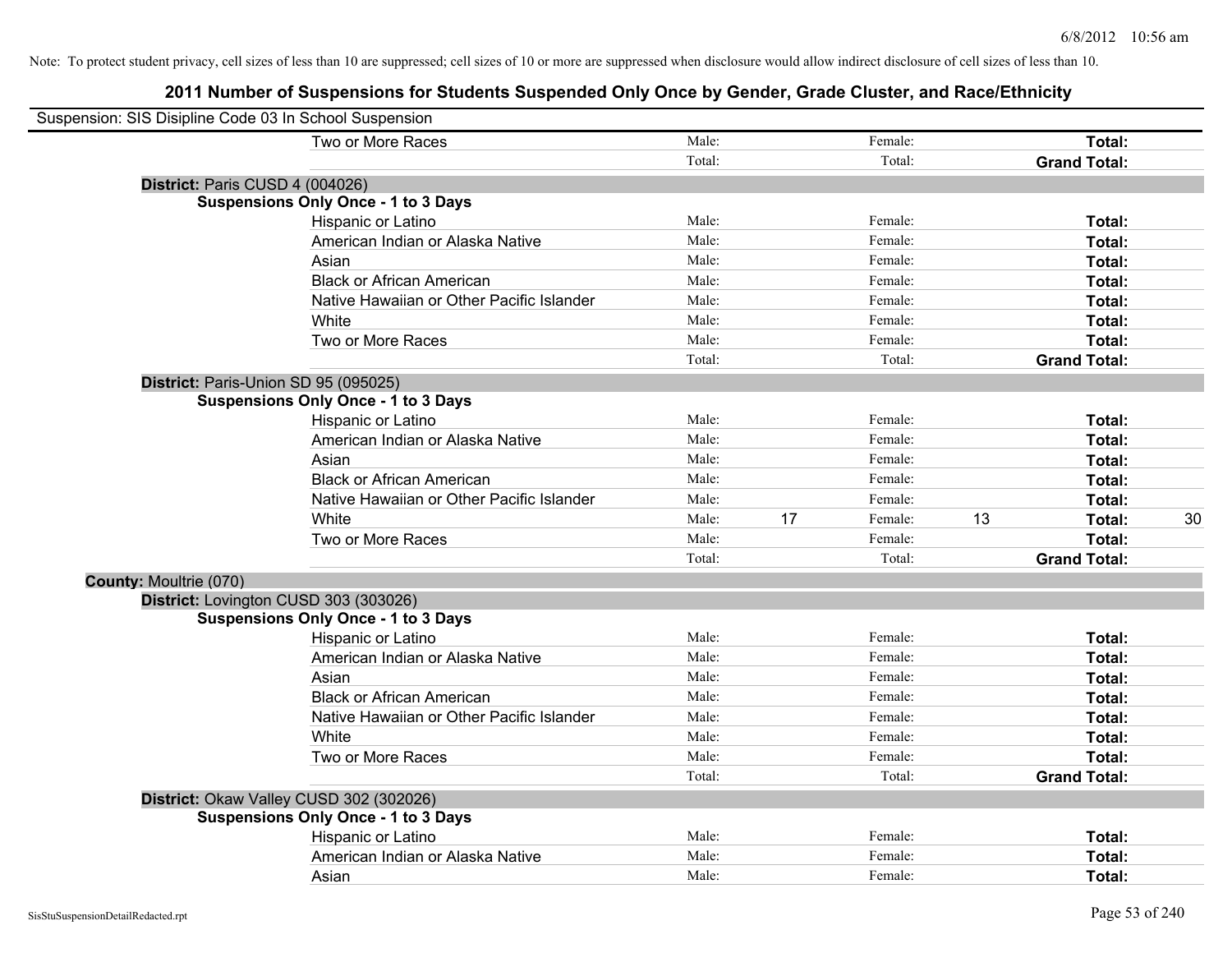| Suspension: SIS Disipline Code 03 In School Suspension |                                               |        |         |                     |    |
|--------------------------------------------------------|-----------------------------------------------|--------|---------|---------------------|----|
|                                                        | <b>Black or African American</b>              | Male:  | Female: | Total:              |    |
|                                                        | Native Hawaiian or Other Pacific Islander     | Male:  | Female: | Total:              |    |
|                                                        | White                                         | Male:  | Female: | Total:              | 21 |
|                                                        | Two or More Races                             | Male:  | Female: | Total:              |    |
|                                                        |                                               | Total: | Total:  | <b>Grand Total:</b> |    |
|                                                        | District: Sullivan CUSD 300 (300026)          |        |         |                     |    |
|                                                        | <b>Suspensions Only Once - 1 to 3 Days</b>    |        |         |                     |    |
|                                                        | Hispanic or Latino                            | Male:  | Female: | Total:              |    |
|                                                        | American Indian or Alaska Native              | Male:  | Female: | Total:              |    |
|                                                        | Asian                                         | Male:  | Female: | Total:              |    |
|                                                        | <b>Black or African American</b>              | Male:  | Female: | Total:              |    |
|                                                        | Native Hawaiian or Other Pacific Islander     | Male:  | Female: | Total:              |    |
|                                                        | White                                         | Male:  | Female: | Total:              | 32 |
|                                                        | Two or More Races                             | Male:  | Female: | Total:              |    |
|                                                        |                                               | Total: | Total:  | <b>Grand Total:</b> |    |
| County: Shelby (087)                                   |                                               |        |         |                     |    |
|                                                        | District: Central A & M CUD 21 (021026)       |        |         |                     |    |
|                                                        | <b>Suspensions Only Once - 1 to 3 Days</b>    |        |         |                     |    |
|                                                        | Hispanic or Latino                            | Male:  | Female: | Total:              |    |
|                                                        | American Indian or Alaska Native              | Male:  | Female: | Total:              |    |
|                                                        | Asian                                         | Male:  | Female: | Total:              |    |
|                                                        | <b>Black or African American</b>              | Male:  | Female: | Total:              |    |
|                                                        | Native Hawaiian or Other Pacific Islander     | Male:  | Female: | Total:              |    |
|                                                        | White                                         | Male:  | Female: | Total:              | 18 |
|                                                        | Two or More Races                             | Male:  | Female: | Total:              |    |
|                                                        |                                               | Total: | Total:  | <b>Grand Total:</b> |    |
|                                                        | District: Cowden-Herrick CUSD 3A (003A26)     |        |         |                     |    |
|                                                        | <b>Suspensions Only Once - 1 to 3 Days</b>    |        |         |                     |    |
|                                                        | Hispanic or Latino                            | Male:  | Female: | Total:              |    |
|                                                        | American Indian or Alaska Native              | Male:  | Female: | Total:              |    |
|                                                        | Asian                                         | Male:  | Female: | Total:              |    |
|                                                        | <b>Black or African American</b>              | Male:  | Female: | Total:              |    |
|                                                        | Native Hawaiian or Other Pacific Islander     | Male:  | Female: | Total:              |    |
|                                                        | White                                         | Male:  | Female: | Total:              |    |
|                                                        | Two or More Races                             | Male:  | Female: | Total:              |    |
|                                                        |                                               | Total: | Total:  | <b>Grand Total:</b> |    |
|                                                        | <b>Suspensions Only Once - 4 or More Days</b> |        |         |                     |    |
|                                                        | <b>Hispanic or Latino</b>                     | Male:  | Female: | Total:              |    |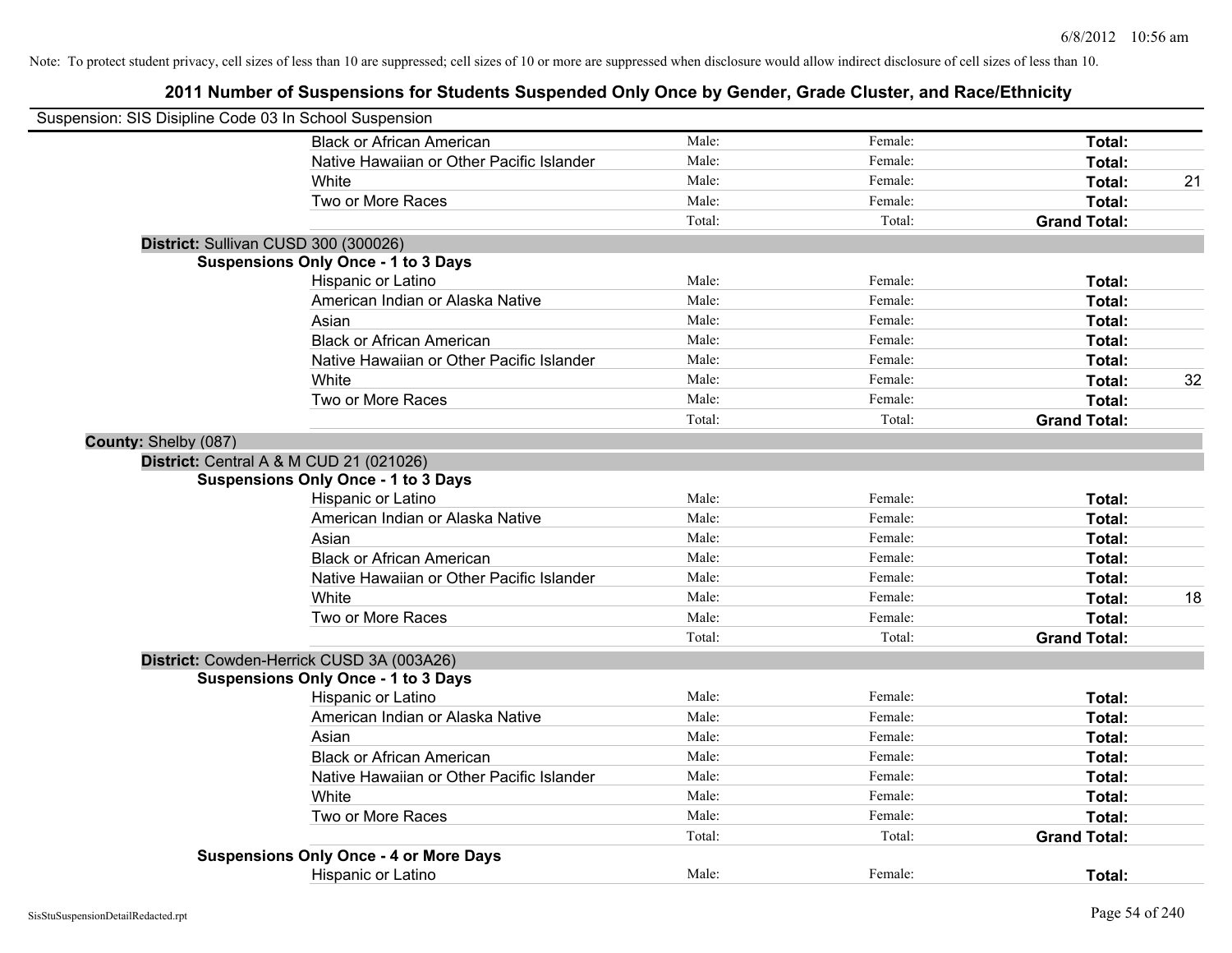| Suspension: SIS Disipline Code 03 In School Suspension |                                                |        |         |                     |    |
|--------------------------------------------------------|------------------------------------------------|--------|---------|---------------------|----|
|                                                        | American Indian or Alaska Native               | Male:  | Female: | Total:              |    |
|                                                        | Asian                                          | Male:  | Female: | Total:              |    |
|                                                        | <b>Black or African American</b>               | Male:  | Female: | Total:              |    |
|                                                        | Native Hawaiian or Other Pacific Islander      | Male:  | Female: | Total:              |    |
|                                                        | White                                          | Male:  | Female: | Total:              |    |
|                                                        | Two or More Races                              | Male:  | Female: | Total:              |    |
|                                                        |                                                | Total: | Total:  | <b>Grand Total:</b> |    |
| District: Shelbyville CUSD 4 (004026)                  |                                                |        |         |                     |    |
|                                                        | <b>Suspensions Only Once - 1 to 3 Days</b>     |        |         |                     |    |
|                                                        | Hispanic or Latino                             | Male:  | Female: | Total:              |    |
|                                                        | American Indian or Alaska Native               | Male:  | Female: | Total:              |    |
|                                                        | Asian                                          | Male:  | Female: | Total:              |    |
|                                                        | <b>Black or African American</b>               | Male:  | Female: | Total:              |    |
|                                                        | Native Hawaiian or Other Pacific Islander      | Male:  | Female: | Total:              |    |
|                                                        | White                                          | Male:  | Female: | Total:              | 19 |
|                                                        | Two or More Races                              | Male:  | Female: | Total:              |    |
|                                                        |                                                | Total: | Total:  | <b>Grand Total:</b> |    |
|                                                        | District: Stewardson-Strasburg CUD 5A (005A26) |        |         |                     |    |
|                                                        | <b>Suspensions Only Once - 1 to 3 Days</b>     |        |         |                     |    |
|                                                        | Hispanic or Latino                             | Male:  | Female: | Total:              |    |
|                                                        | American Indian or Alaska Native               | Male:  | Female: | Total:              |    |
|                                                        | Asian                                          | Male:  | Female: | Total:              |    |
|                                                        | <b>Black or African American</b>               | Male:  | Female: | Total:              |    |
|                                                        | Native Hawaiian or Other Pacific Islander      | Male:  | Female: | Total:              |    |
|                                                        | White                                          | Male:  | Female: | Total:              | 17 |
|                                                        | Two or More Races                              | Male:  | Female: | Total:              |    |
|                                                        |                                                | Total: | Total:  | <b>Grand Total:</b> |    |
| District: Windsor CUSD 1 (001026)                      |                                                |        |         |                     |    |
|                                                        | <b>Suspensions Only Once - 1 to 3 Days</b>     |        |         |                     |    |
|                                                        | Hispanic or Latino                             | Male:  | Female: | Total:              |    |
|                                                        | American Indian or Alaska Native               | Male:  | Female: | Total:              |    |
|                                                        | Asian                                          | Male:  | Female: | Total:              |    |
|                                                        | <b>Black or African American</b>               | Male:  | Female: | Total:              |    |
|                                                        | Native Hawaiian or Other Pacific Islander      | Male:  | Female: | Total:              |    |
|                                                        | White                                          | Male:  | Female: | Total:              | 22 |
|                                                        | Two or More Races                              | Male:  | Female: | Total:              |    |
|                                                        |                                                | Total: | Total:  | <b>Grand Total:</b> |    |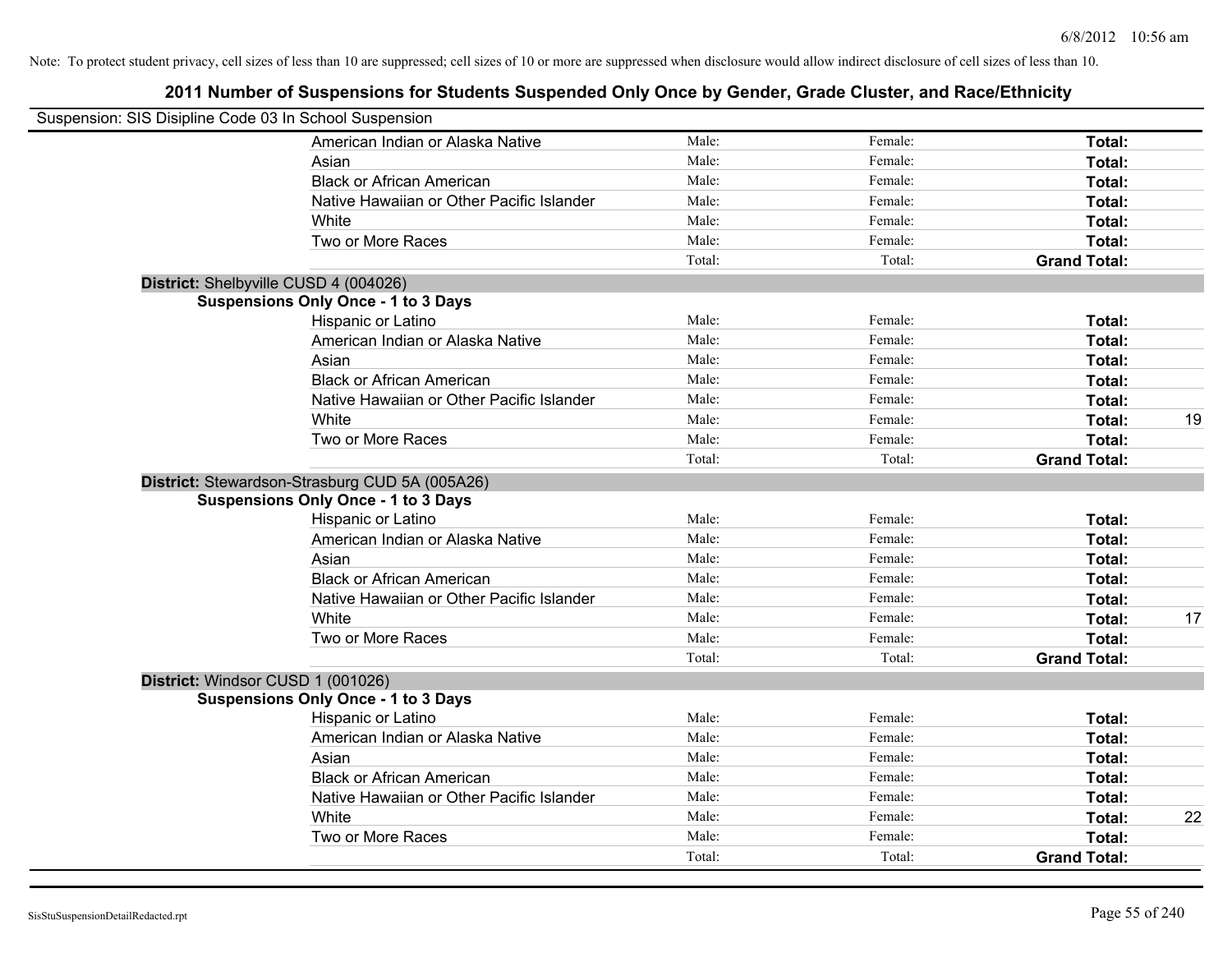| Suspension: SIS Disipline Code 03 In School Suspension |                                           |        |       |         |       |                     |       |
|--------------------------------------------------------|-------------------------------------------|--------|-------|---------|-------|---------------------|-------|
| Region: Crawford-Lawrence Educ Serv Reg (15)           |                                           |        |       |         |       |                     |       |
| County: Cook (016)                                     |                                           |        |       |         |       |                     |       |
| District: City of Chicago SD 299 (299025)              |                                           |        |       |         |       |                     |       |
| <b>Suspensions Only Once - 1 to 3 Days</b>             |                                           |        |       |         |       |                     |       |
| Hispanic or Latino                                     |                                           | Male:  | 2,156 | Female: | 1,159 | Total:              | 3,315 |
| American Indian or Alaska Native                       |                                           | Male:  | 19    | Female: | 11    | Total:              | 30    |
| Asian                                                  |                                           | Male:  | 82    | Female: | 42    | Total:              | 124   |
| <b>Black or African American</b>                       |                                           | Male:  | 3,519 | Female: | 2,731 | Total:              | 6,250 |
|                                                        | Native Hawaiian or Other Pacific Islander | Male:  |       | Female: |       | Total:              |       |
| White                                                  |                                           | Male:  | 319   | Female: | 136   | Total:              | 455   |
| Two or More Races                                      |                                           | Male:  | 75    | Female: | 62    | Total:              | 137   |
|                                                        |                                           | Total: |       | Total:  |       | <b>Grand Total:</b> |       |
| <b>Suspensions Only Once - 4 or More Days</b>          |                                           |        |       |         |       |                     |       |
| Hispanic or Latino                                     |                                           | Male:  | 50    | Female: | 24    | Total:              | 74    |
| American Indian or Alaska Native                       |                                           | Male:  |       | Female: |       | Total:              |       |
| Asian                                                  |                                           | Male:  |       | Female: |       | Total:              |       |
| <b>Black or African American</b>                       |                                           | Male:  | 186   | Female: | 92    | Total:              | 278   |
|                                                        | Native Hawaiian or Other Pacific Islander | Male:  |       | Female: |       | Total:              |       |
| White                                                  |                                           | Male:  |       | Female: |       | Total:              |       |
| Two or More Races                                      |                                           | Male:  |       | Female: |       | Total:              |       |
|                                                        |                                           | Total: |       | Total:  |       | <b>Grand Total:</b> | 364   |
| Region: De Kalb ROE (16)                               |                                           |        |       |         |       |                     |       |
| County: Dekalb (019)                                   |                                           |        |       |         |       |                     |       |
| District: DeKalb CUSD 428 (428026)                     |                                           |        |       |         |       |                     |       |
| <b>Suspensions Only Once - 1 to 3 Days</b>             |                                           |        |       |         |       |                     |       |
| Hispanic or Latino                                     |                                           | Male:  | 18    | Female: | 16    | Total:              | 34    |
| American Indian or Alaska Native                       |                                           | Male:  |       | Female: |       | Total:              |       |
| Asian                                                  |                                           | Male:  |       | Female: |       | Total:              |       |
| <b>Black or African American</b>                       |                                           | Male:  | 23    | Female: | 14    | Total:              | 37    |
|                                                        | Native Hawaiian or Other Pacific Islander | Male:  |       | Female: |       | Total:              |       |
| White                                                  |                                           | Male:  | 68    | Female: | 24    | Total:              | 92    |
| Two or More Races                                      |                                           | Male:  |       | Female: |       | Total:              |       |
|                                                        |                                           | Total: |       | Total:  |       | <b>Grand Total:</b> | 174   |
| <b>Suspensions Only Once - 4 or More Days</b>          |                                           |        |       |         |       |                     |       |
| Hispanic or Latino                                     |                                           | Male:  |       | Female: |       | Total:              |       |
| American Indian or Alaska Native                       |                                           | Male:  |       | Female: |       | Total:              |       |
| Asian                                                  |                                           | Male:  |       | Female: |       | Total:              |       |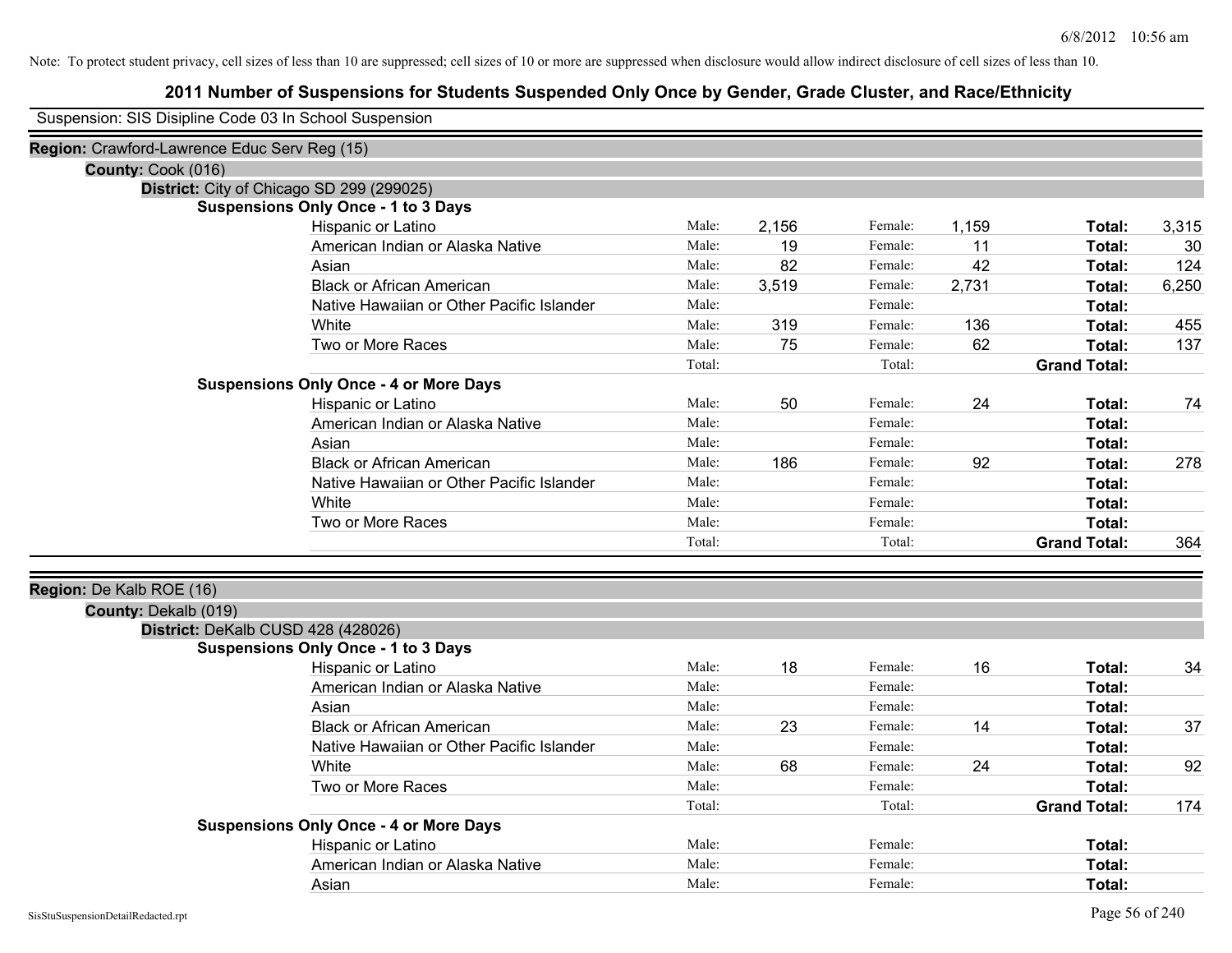| Suspension: SIS Disipline Code 03 In School Suspension |                                               |        |    |         |    |                     |    |
|--------------------------------------------------------|-----------------------------------------------|--------|----|---------|----|---------------------|----|
|                                                        | <b>Black or African American</b>              | Male:  |    | Female: |    | Total:              |    |
|                                                        | Native Hawaiian or Other Pacific Islander     | Male:  |    | Female: |    | Total:              |    |
|                                                        | White                                         | Male:  |    | Female: |    | Total:              |    |
|                                                        | Two or More Races                             | Male:  |    | Female: |    | Total:              |    |
|                                                        |                                               | Total: |    | Total:  |    | <b>Grand Total:</b> |    |
|                                                        | District: Genoa Kingston CUSD 424 (424026)    |        |    |         |    |                     |    |
|                                                        | <b>Suspensions Only Once - 1 to 3 Days</b>    |        |    |         |    |                     |    |
|                                                        | Hispanic or Latino                            | Male:  |    | Female: |    | Total:              |    |
|                                                        | American Indian or Alaska Native              | Male:  |    | Female: |    | Total:              |    |
|                                                        | Asian                                         | Male:  |    | Female: |    | Total:              |    |
|                                                        | <b>Black or African American</b>              | Male:  |    | Female: |    | Total:              |    |
|                                                        | Native Hawaiian or Other Pacific Islander     | Male:  |    | Female: |    | Total:              |    |
|                                                        | White                                         | Male:  | 33 | Female: | 15 | Total:              | 48 |
|                                                        | Two or More Races                             | Male:  |    | Female: |    | Total:              |    |
|                                                        |                                               | Total: |    | Total:  |    | <b>Grand Total:</b> |    |
|                                                        | District: Hiawatha CUSD 426 (426026)          |        |    |         |    |                     |    |
|                                                        | <b>Suspensions Only Once - 1 to 3 Days</b>    |        |    |         |    |                     |    |
|                                                        | Hispanic or Latino                            | Male:  |    | Female: |    | Total:              |    |
|                                                        | American Indian or Alaska Native              | Male:  |    | Female: |    | Total:              |    |
|                                                        | Asian                                         | Male:  |    | Female: |    | Total:              |    |
|                                                        | <b>Black or African American</b>              | Male:  |    | Female: |    | Total:              |    |
|                                                        | Native Hawaiian or Other Pacific Islander     | Male:  |    | Female: |    | Total:              |    |
|                                                        | White                                         | Male:  |    | Female: |    | Total:              |    |
|                                                        | Two or More Races                             | Male:  |    | Female: |    | Total:              |    |
|                                                        |                                               | Total: |    | Total:  |    | <b>Grand Total:</b> | 10 |
|                                                        | <b>Suspensions Only Once - 4 or More Days</b> |        |    |         |    |                     |    |
|                                                        | Hispanic or Latino                            | Male:  |    | Female: |    | Total:              |    |
|                                                        | American Indian or Alaska Native              | Male:  |    | Female: |    | Total:              |    |
|                                                        | Asian                                         | Male:  |    | Female: |    | Total:              |    |
|                                                        | <b>Black or African American</b>              | Male:  |    | Female: |    | Total:              |    |
|                                                        | Native Hawaiian or Other Pacific Islander     | Male:  |    | Female: |    | Total:              |    |
|                                                        | White                                         | Male:  |    | Female: |    | Total:              |    |
|                                                        | Two or More Races                             | Male:  |    | Female: |    | Total:              |    |
|                                                        |                                               | Total: |    | Total:  |    | <b>Grand Total:</b> |    |
|                                                        | District: Hinckley Big Rock CUSD 429 (429026) |        |    |         |    |                     |    |
|                                                        | <b>Suspensions Only Once - 1 to 3 Days</b>    |        |    |         |    |                     |    |
|                                                        | Hispanic or Latino                            | Male:  |    | Female: |    | Total:              |    |
|                                                        | American Indian or Alaska Native              | Male:  |    | Female: |    | Total:              |    |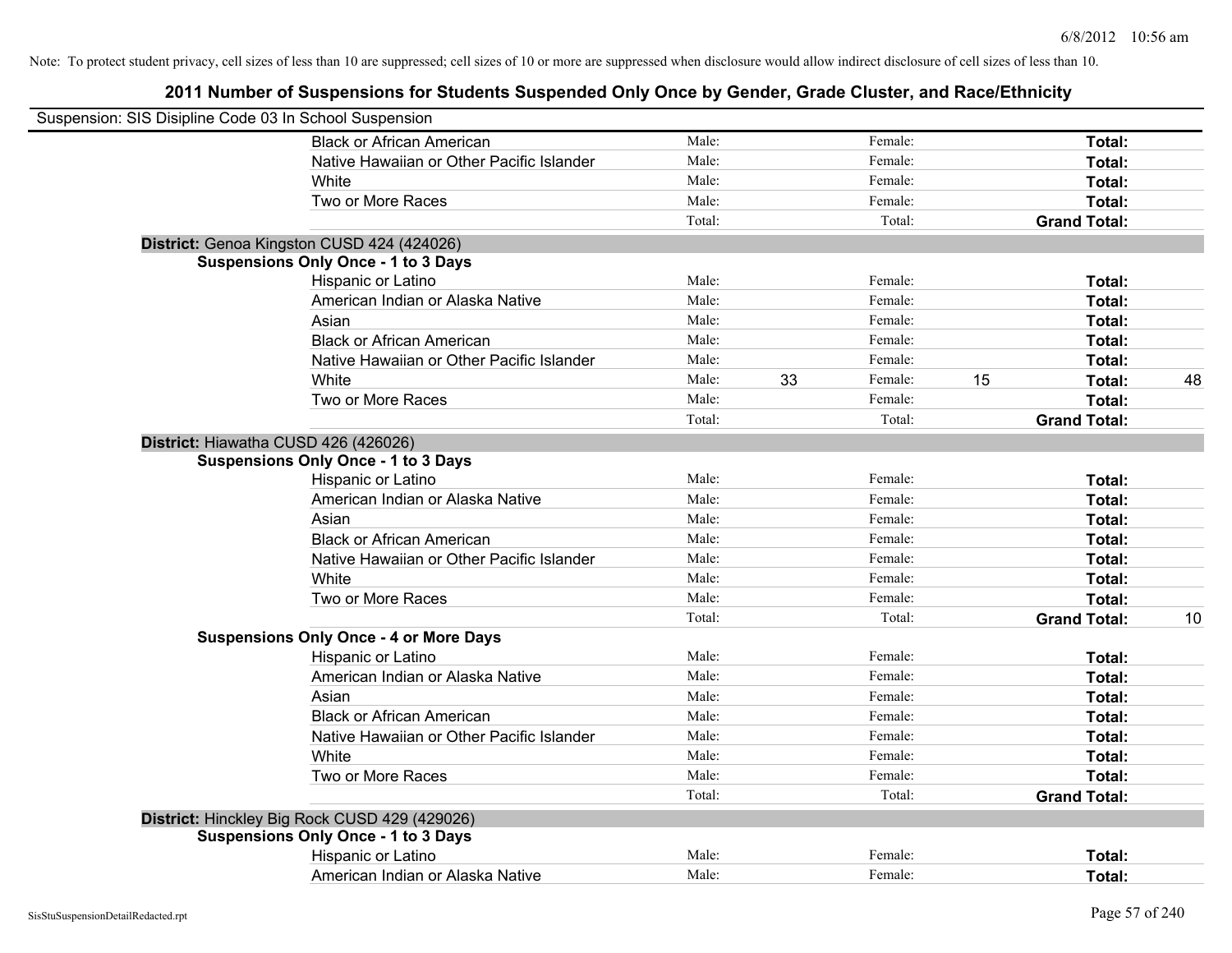## **2011 Number of Suspensions for Students Suspended Only Once by Gender, Grade Cluster, and Race/Ethnicity**

| Suspension: SIS Disipline Code 03 In School Suspension |        |         |                     |    |
|--------------------------------------------------------|--------|---------|---------------------|----|
| Asian                                                  | Male:  | Female: | Total:              |    |
| <b>Black or African American</b>                       | Male:  | Female: | Total:              |    |
| Native Hawaiian or Other Pacific Islander              | Male:  | Female: | Total:              |    |
| White                                                  | Male:  | Female: | Total:              | 10 |
| Two or More Races                                      | Male:  | Female: | Total:              |    |
|                                                        | Total: | Total:  | <b>Grand Total:</b> |    |
| District: Indian Creek CUSD 425 (425026)               |        |         |                     |    |
| <b>Suspensions Only Once - 1 to 3 Days</b>             |        |         |                     |    |
| Hispanic or Latino                                     | Male:  | Female: | Total:              |    |
| American Indian or Alaska Native                       | Male:  | Female: | Total:              |    |
| Asian                                                  | Male:  | Female: | Total:              |    |
| <b>Black or African American</b>                       | Male:  | Female: | Total:              |    |
| Native Hawaiian or Other Pacific Islander              | Male:  | Female: | Total:              |    |
| White                                                  | Male:  | Female: | Total:              | 24 |
| Two or More Races                                      | Male:  | Female: | Total:              |    |
|                                                        | Total: | Total:  | <b>Grand Total:</b> |    |
| District: Sandwich CUSD 430 (430026)                   |        |         |                     |    |
| <b>Suspensions Only Once - 1 to 3 Days</b>             |        |         |                     |    |
| Hispanic or Latino                                     | Male:  | Female: | Total:              |    |
| American Indian or Alaska Native                       | Male:  | Female: | Total:              |    |
| Asian                                                  | Male:  | Female: | Total:              |    |
| <b>Black or African American</b>                       | Male:  | Female: | Total:              |    |
| Native Hawaiian or Other Pacific Islander              | Male:  | Female: | Total:              |    |
| White                                                  | Male:  | Female: | Total:              |    |
| Two or More Races                                      | Male:  | Female: | Total:              |    |
|                                                        | Total: | Total:  | <b>Grand Total:</b> |    |
| District: Somonauk CUSD 432 (432026)                   |        |         |                     |    |
| <b>Suspensions Only Once - 1 to 3 Days</b>             |        |         |                     |    |
| Hispanic or Latino                                     | Male:  | Female: | Total:              |    |
| American Indian or Alaska Native                       | Male:  | Female: | Total:              |    |
| Asian                                                  | Male:  | Female: | Total:              |    |
| <b>Black or African American</b>                       | Male:  | Female: | Total:              |    |
| Native Hawaiian or Other Pacific Islander              | Male:  | Female: | Total:              |    |
| White                                                  | Male:  | Female: | Total:              |    |
| Two or More Races                                      | Male:  | Female: | <b>Total:</b>       |    |
|                                                        | Total: |         |                     |    |

**Suspensions Only Once - 1 to 3 Days**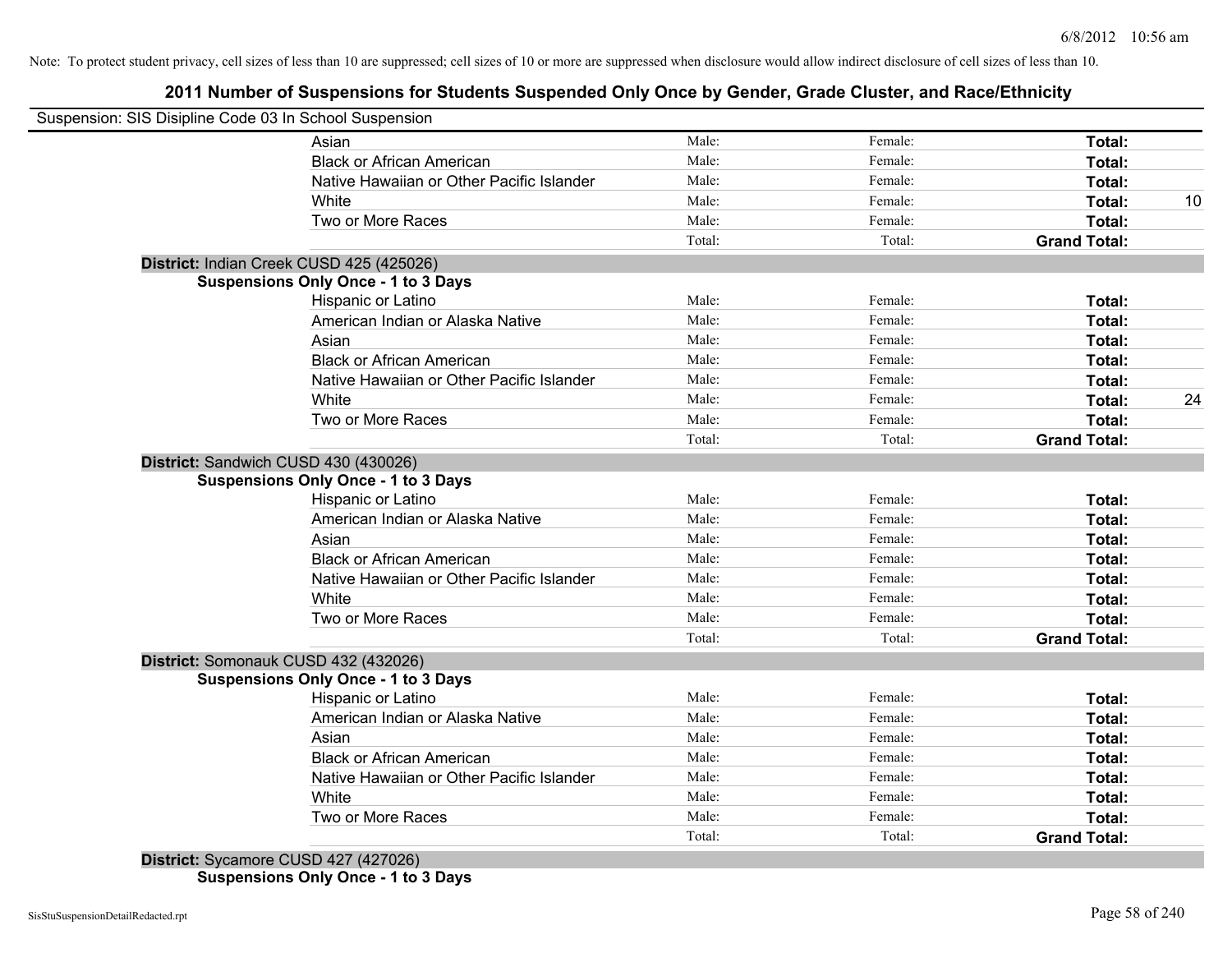## **2011 Number of Suspensions for Students Suspended Only Once by Gender, Grade Cluster, and Race/Ethnicity**

| Suspension: SIS Disipline Code 03 In School Suspension |                                               |        |               |    |                     |    |
|--------------------------------------------------------|-----------------------------------------------|--------|---------------|----|---------------------|----|
|                                                        | Hispanic or Latino                            | Male:  | Female:       |    | Total:              |    |
|                                                        | American Indian or Alaska Native              | Male:  | Female:       |    | Total:              |    |
|                                                        | Asian                                         | Male:  | Female:       |    | Total:              |    |
|                                                        | <b>Black or African American</b>              | Male:  | Female:       |    | Total:              |    |
|                                                        | Native Hawaiian or Other Pacific Islander     | Male:  | Female:       |    | Total:              |    |
|                                                        | White                                         | Male:  | 32<br>Female: | 14 | Total:              | 46 |
|                                                        | Two or More Races                             | Male:  | Female:       |    | Total:              |    |
|                                                        |                                               | Total: | Total:        |    | <b>Grand Total:</b> | 65 |
|                                                        | <b>Suspensions Only Once - 4 or More Days</b> |        |               |    |                     |    |
|                                                        | Hispanic or Latino                            | Male:  | Female:       |    | Total:              |    |
|                                                        | American Indian or Alaska Native              | Male:  | Female:       |    | Total:              |    |
|                                                        | Asian                                         | Male:  | Female:       |    | Total:              |    |
|                                                        | <b>Black or African American</b>              | Male:  | Female:       |    | Total:              |    |
|                                                        | Native Hawaiian or Other Pacific Islander     | Male:  | Female:       |    | Total:              |    |
|                                                        | White                                         | Male:  | Female:       |    | Total:              |    |
|                                                        | Two or More Races                             | Male:  | Female:       |    | Total:              |    |
|                                                        |                                               | Total: | Total:        |    | <b>Grand Total:</b> |    |
| County: Non-Public School (000)                        |                                               |        |               |    |                     |    |
| District: Non-Public School (0000)                     |                                               |        |               |    |                     |    |
|                                                        | <b>Suspensions Only Once - 1 to 3 Days</b>    |        |               |    |                     |    |
|                                                        | Hispanic or Latino                            | Male:  | Female:       |    | Total:              |    |
|                                                        | Hispanic or Latino                            | Male:  | Female:       |    | Total:              |    |
|                                                        | American Indian or Alaska Native              | Male:  | Female:       |    | Total:              |    |
|                                                        | American Indian or Alaska Native              | Male:  | Female:       |    | Total:              |    |
|                                                        | Asian                                         | Male:  | Female:       |    | Total:              |    |
|                                                        | Asian                                         | Male:  | Female:       |    | Total:              |    |
|                                                        | <b>Black or African American</b>              | Male:  | Female:       |    | Total:              |    |
|                                                        | <b>Black or African American</b>              | Male:  | Female:       |    | Total:              |    |
|                                                        | Native Hawaiian or Other Pacific Islander     | Male:  | Female:       |    | Total:              |    |
|                                                        | Native Hawaiian or Other Pacific Islander     | Male:  | Female:       |    | Total:              |    |
|                                                        | White                                         | Male:  | Female:       |    | Total:              |    |
|                                                        | White                                         | Male:  | Female:       |    | Total:              |    |
|                                                        | Two or More Races                             | Male:  | Female:       |    | Total:              |    |
|                                                        | Two or More Races                             | Male:  | Female:       |    | Total:              |    |
|                                                        |                                               | Total: | Total:        |    | <b>Grand Total:</b> |    |
|                                                        |                                               | Total: | Total:        |    | <b>Grand Total:</b> |    |

# **Region:** De Witt/Livingston/McLean ROE (17)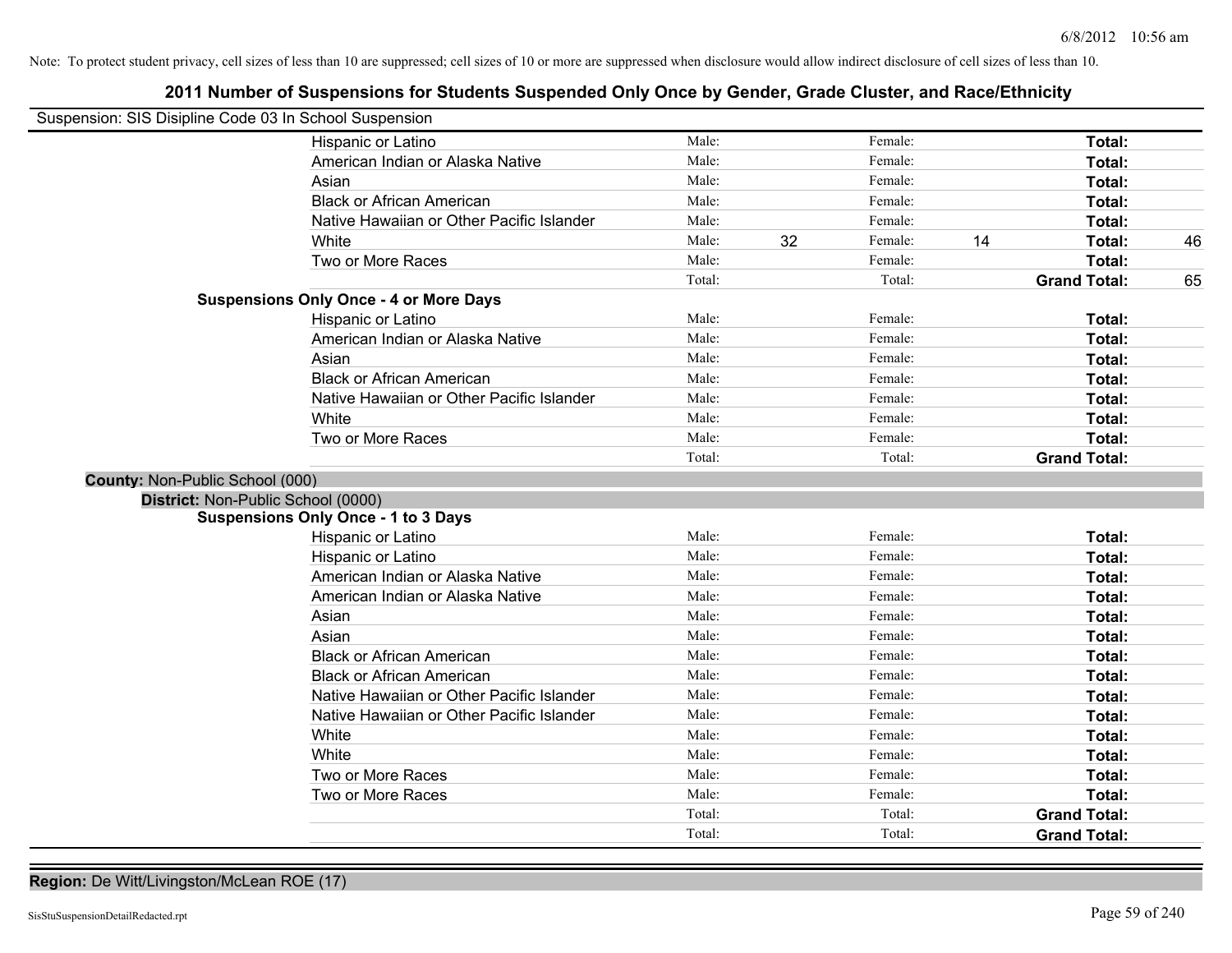| Suspension: SIS Disipline Code 03 In School Suspension |                                            |        |    |         |    |                     |    |
|--------------------------------------------------------|--------------------------------------------|--------|----|---------|----|---------------------|----|
| <b>County: Dewitt (020)</b>                            |                                            |        |    |         |    |                     |    |
|                                                        | District: Blue Ridge CUSD 18 (018026)      |        |    |         |    |                     |    |
|                                                        | <b>Suspensions Only Once - 1 to 3 Days</b> |        |    |         |    |                     |    |
|                                                        | Hispanic or Latino                         | Male:  |    | Female: |    | Total:              |    |
|                                                        | American Indian or Alaska Native           | Male:  |    | Female: |    | Total:              |    |
|                                                        | Asian                                      | Male:  |    | Female: |    | Total:              |    |
|                                                        | <b>Black or African American</b>           | Male:  |    | Female: |    | Total:              |    |
|                                                        | Native Hawaiian or Other Pacific Islander  | Male:  |    | Female: |    | Total:              |    |
|                                                        | White                                      | Male:  |    | Female: |    | Total:              | 28 |
|                                                        | Two or More Races                          | Male:  |    | Female: |    | Total:              |    |
|                                                        |                                            | Total: |    | Total:  |    | <b>Grand Total:</b> |    |
|                                                        | District: Clinton CUSD 15 (015026)         |        |    |         |    |                     |    |
|                                                        | <b>Suspensions Only Once - 1 to 3 Days</b> |        |    |         |    |                     |    |
|                                                        | Hispanic or Latino                         | Male:  |    | Female: |    | Total:              |    |
|                                                        | American Indian or Alaska Native           | Male:  |    | Female: |    | Total:              |    |
|                                                        | Asian                                      | Male:  |    | Female: |    | Total:              |    |
|                                                        | <b>Black or African American</b>           | Male:  |    | Female: |    | Total:              |    |
|                                                        | Native Hawaiian or Other Pacific Islander  | Male:  |    | Female: |    | Total:              |    |
|                                                        | White                                      | Male:  | 37 | Female: | 31 | Total:              | 68 |
|                                                        | Two or More Races                          | Male:  |    | Female: |    | Total:              |    |
|                                                        |                                            | Total: |    | Total:  |    | <b>Grand Total:</b> |    |
| County: Livingston (053)                               |                                            |        |    |         |    |                     |    |
|                                                        | District: Cornell CCSD 426 (426004)        |        |    |         |    |                     |    |
|                                                        | <b>Suspensions Only Once - 1 to 3 Days</b> |        |    |         |    |                     |    |
|                                                        | Hispanic or Latino                         | Male:  |    | Female: |    | Total:              |    |
|                                                        | American Indian or Alaska Native           | Male:  |    | Female: |    | Total:              |    |
|                                                        | Asian                                      | Male:  |    | Female: |    | Total:              |    |
|                                                        | <b>Black or African American</b>           | Male:  |    | Female: |    | Total:              |    |
|                                                        | Native Hawaiian or Other Pacific Islander  | Male:  |    | Female: |    | Total:              |    |
|                                                        | White                                      | Male:  |    | Female: |    | Total:              |    |
|                                                        | Two or More Races                          | Male:  |    | Female: |    | Total:              |    |
|                                                        |                                            | Total: |    | Total:  |    | <b>Grand Total:</b> |    |
|                                                        | District: Dwight Common SD 232 (232002)    |        |    |         |    |                     |    |
|                                                        | <b>Suspensions Only Once - 1 to 3 Days</b> |        |    |         |    |                     |    |
|                                                        | Hispanic or Latino                         | Male:  |    | Female: |    | Total:              |    |
|                                                        | American Indian or Alaska Native           | Male:  |    | Female: |    | Total:              |    |
|                                                        | Asian                                      | Male:  |    | Female: |    | Total:              |    |
|                                                        | <b>Black or African American</b>           | Male:  |    | Female: |    | Total:              |    |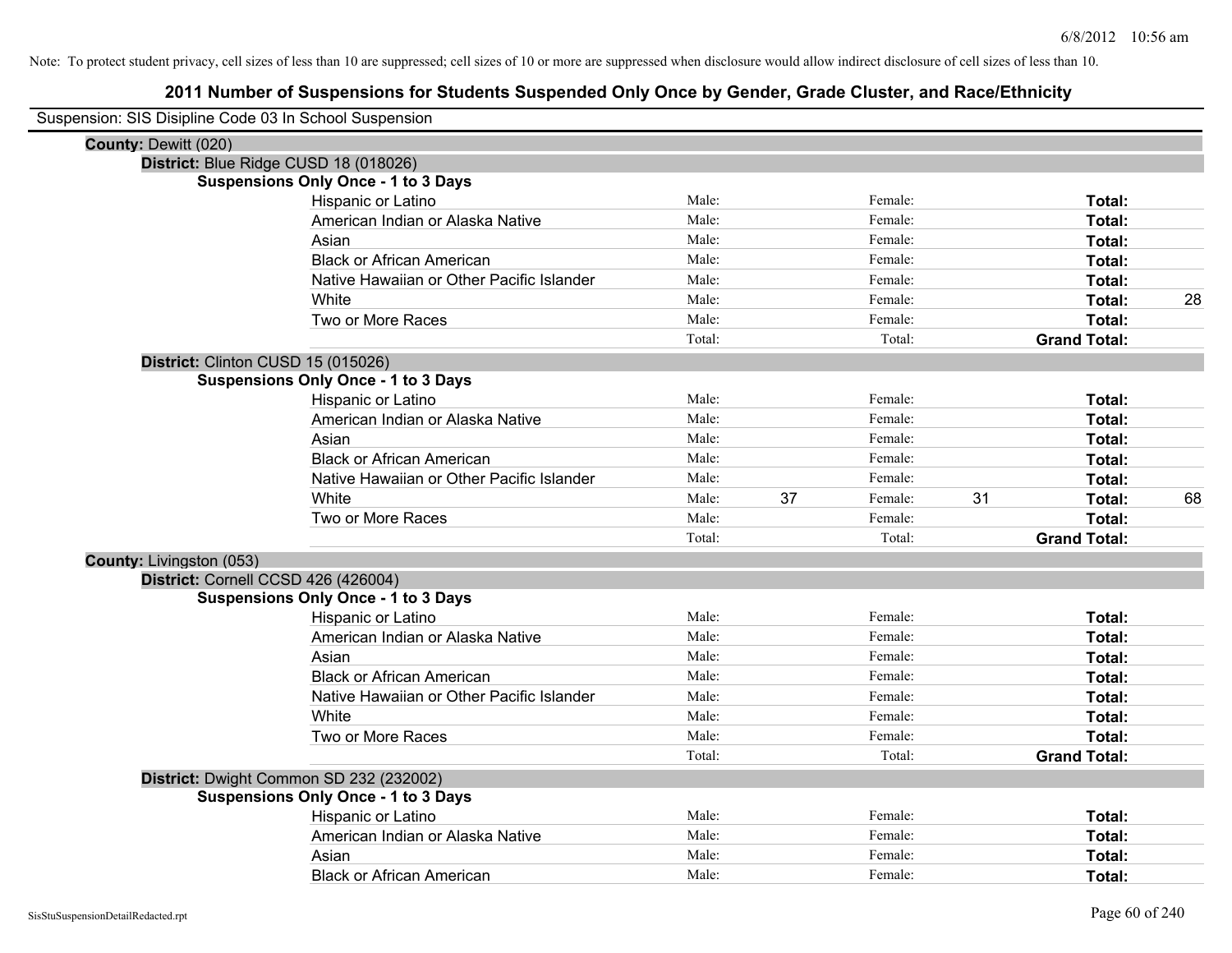| Suspension: SIS Disipline Code 03 In School Suspension |                                             |        |         |                     |    |
|--------------------------------------------------------|---------------------------------------------|--------|---------|---------------------|----|
|                                                        | Native Hawaiian or Other Pacific Islander   | Male:  | Female: | Total:              |    |
|                                                        | White                                       | Male:  | Female: | Total:              |    |
|                                                        | Two or More Races                           | Male:  | Female: | Total:              |    |
|                                                        |                                             | Total: | Total:  | <b>Grand Total:</b> |    |
|                                                        | District: Dwight Twp HSD 230 (230017)       |        |         |                     |    |
|                                                        | <b>Suspensions Only Once - 1 to 3 Days</b>  |        |         |                     |    |
|                                                        | Hispanic or Latino                          | Male:  | Female: | Total:              |    |
|                                                        | American Indian or Alaska Native            | Male:  | Female: | Total:              |    |
|                                                        | Asian                                       | Male:  | Female: | Total:              |    |
|                                                        | <b>Black or African American</b>            | Male:  | Female: | Total:              |    |
|                                                        | Native Hawaiian or Other Pacific Islander   | Male:  | Female: | Total:              |    |
|                                                        | White                                       | Male:  | Female: | Total:              | 21 |
|                                                        | Two or More Races                           | Male:  | Female: | Total:              |    |
|                                                        |                                             | Total: | Total:  | <b>Grand Total:</b> |    |
|                                                        | District: Flanagan-Cornell Dist 74 (074027) |        |         |                     |    |
|                                                        | <b>Suspensions Only Once - 1 to 3 Days</b>  |        |         |                     |    |
|                                                        | Hispanic or Latino                          | Male:  | Female: | Total:              |    |
|                                                        | American Indian or Alaska Native            | Male:  | Female: | Total:              |    |
|                                                        | Asian                                       | Male:  | Female: | Total:              |    |
|                                                        | <b>Black or African American</b>            | Male:  | Female: | Total:              |    |
|                                                        | Native Hawaiian or Other Pacific Islander   | Male:  | Female: | Total:              |    |
|                                                        | White                                       | Male:  | Female: | Total:              | 10 |
|                                                        | Two or More Races                           | Male:  | Female: | Total:              |    |
|                                                        |                                             | Total: | Total:  | <b>Grand Total:</b> |    |
| District: Odell CCSD 435 (435004)                      |                                             |        |         |                     |    |
|                                                        | <b>Suspensions Only Once - 1 to 3 Days</b>  |        |         |                     |    |
|                                                        | Hispanic or Latino                          | Male:  | Female: | Total:              |    |
|                                                        | American Indian or Alaska Native            | Male:  | Female: | Total:              |    |
|                                                        | Asian                                       | Male:  | Female: | Total:              |    |
|                                                        | <b>Black or African American</b>            | Male:  | Female: | Total:              |    |
|                                                        | Native Hawaiian or Other Pacific Islander   | Male:  | Female: | Total:              |    |
|                                                        | White                                       | Male:  | Female: | Total:              |    |
|                                                        | Two or More Races                           | Male:  | Female: | Total:              |    |
|                                                        |                                             | Total: | Total:  | <b>Grand Total:</b> |    |
|                                                        | District: Pontiac CCSD 429 (429004)         |        |         |                     |    |
|                                                        | <b>Suspensions Only Once - 1 to 3 Days</b>  |        |         |                     |    |
|                                                        | Hispanic or Latino                          | Male:  | Female: | Total:              |    |
|                                                        | American Indian or Alaska Native            | Male:  | Female: | Total:              |    |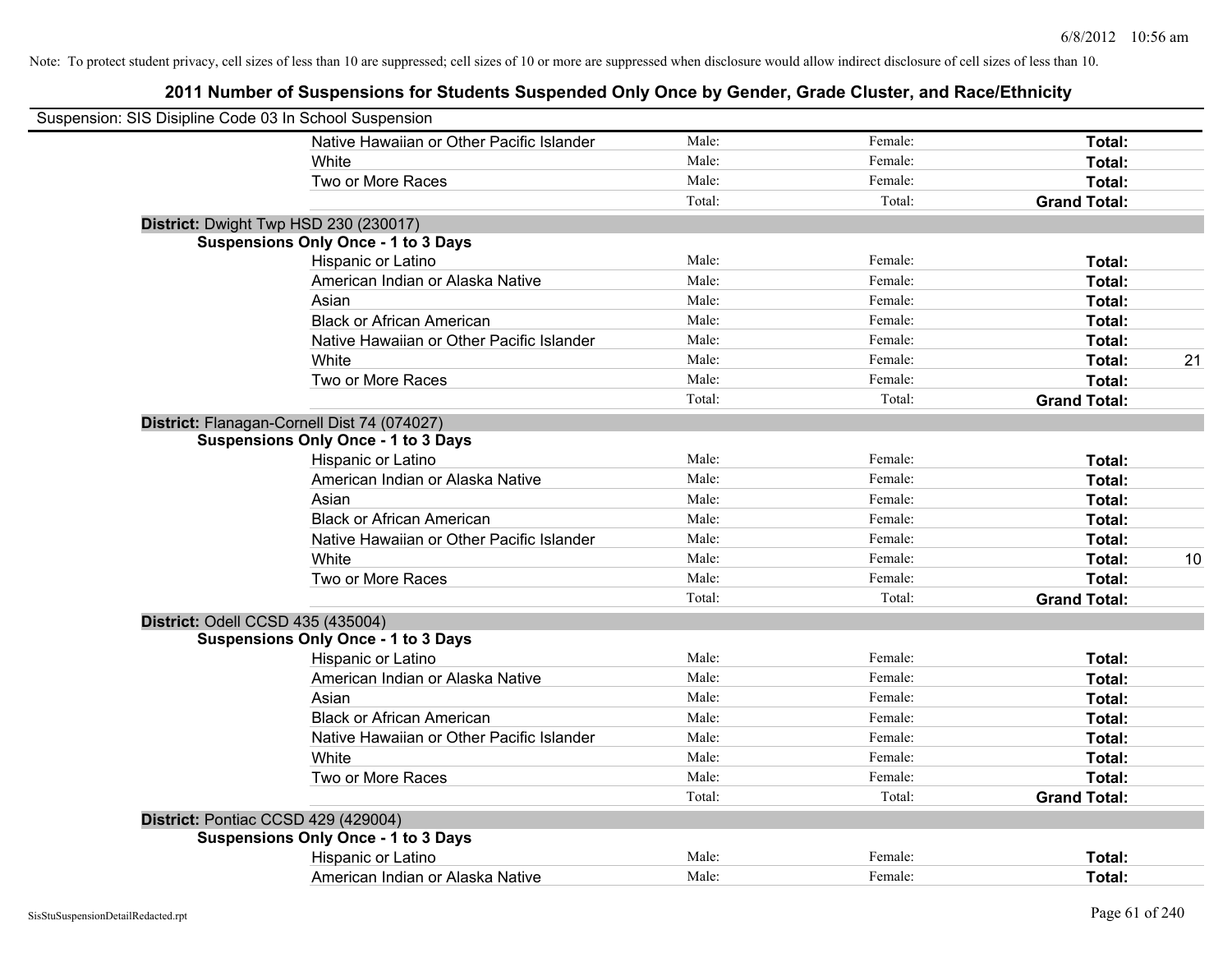## **2011 Number of Suspensions for Students Suspended Only Once by Gender, Grade Cluster, and Race/Ethnicity**

| Suspension: SIS Disipline Code 03 In School Suspension |        |         |                     |    |
|--------------------------------------------------------|--------|---------|---------------------|----|
| Asian                                                  | Male:  | Female: | Total:              |    |
| <b>Black or African American</b>                       | Male:  | Female: | Total:              |    |
| Native Hawaiian or Other Pacific Islander              | Male:  | Female: | Total:              |    |
| <b>White</b>                                           | Male:  | Female: | Total:              |    |
| Two or More Races                                      | Male:  | Female: | Total:              |    |
|                                                        | Total: | Total:  | <b>Grand Total:</b> | 12 |
| District: Pontiac Twp HSD 90 (090017)                  |        |         |                     |    |
| <b>Suspensions Only Once - 1 to 3 Days</b>             |        |         |                     |    |
| Hispanic or Latino                                     | Male:  | Female: | Total:              |    |
| American Indian or Alaska Native                       | Male:  | Female: | Total:              |    |
| Asian                                                  | Male:  | Female: | Total:              |    |
| <b>Black or African American</b>                       | Male:  | Female: | Total:              |    |
| Native Hawaiian or Other Pacific Islander              | Male:  | Female: | Total:              |    |
| White                                                  | Male:  | Female: | Total:              |    |
| Two or More Races                                      | Male:  | Female: | Total:              |    |
|                                                        | Total: | Total:  | <b>Grand Total:</b> |    |
| District: Saunemin CCSD 438 (438004)                   |        |         |                     |    |
| <b>Suspensions Only Once - 1 to 3 Days</b>             |        |         |                     |    |
| Hispanic or Latino                                     | Male:  | Female: | Total:              |    |
| American Indian or Alaska Native                       | Male:  | Female: | Total:              |    |
| Asian                                                  | Male:  | Female: | Total:              |    |
| <b>Black or African American</b>                       | Male:  | Female: | Total:              |    |
| Native Hawaiian or Other Pacific Islander              | Male:  | Female: | Total:              |    |
| White                                                  | Male:  | Female: | Total:              |    |
| Two or More Races                                      | Male:  | Female: | Total:              |    |
|                                                        | Total: | Total:  | <b>Grand Total:</b> |    |
| District: Tri Point CUSD 6-J (006J26)                  |        |         |                     |    |
| <b>Suspensions Only Once - 1 to 3 Days</b>             |        |         |                     |    |
| Hispanic or Latino                                     | Male:  | Female: | Total:              |    |
| American Indian or Alaska Native                       | Male:  | Female: | Total:              |    |
| Asian                                                  | Male:  | Female: | Total:              |    |
| <b>Black or African American</b>                       | Male:  | Female: | Total:              |    |
| Native Hawaiian or Other Pacific Islander              | Male:  | Female: | Total:              |    |
| White                                                  | Male:  | Female: | Total:              |    |
| Two or More Races                                      | Male:  | Female: | Total:              |    |
|                                                        | Total: | Total:  | <b>Grand Total:</b> |    |
| County: Mclean (064)                                   |        |         |                     |    |

**District:** Bloomington SD 87 (087025)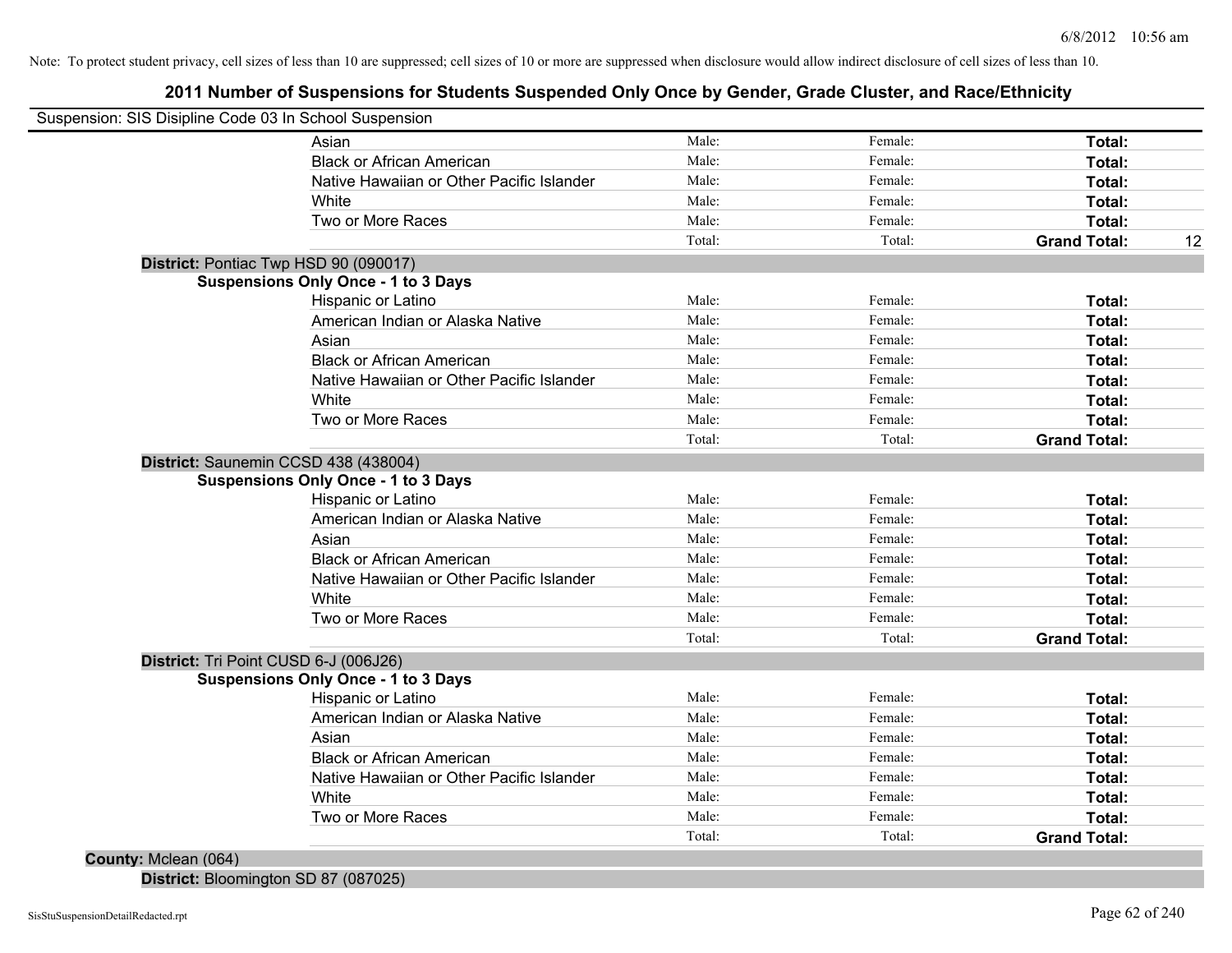|                                                        | 2011 Number of Suspensions for Students Suspended Only Once by Gender, Grade Cluster, and Race/Ethnicity |        |    |         |    |                     |    |
|--------------------------------------------------------|----------------------------------------------------------------------------------------------------------|--------|----|---------|----|---------------------|----|
| Suspension: SIS Disipline Code 03 In School Suspension |                                                                                                          |        |    |         |    |                     |    |
|                                                        | <b>Suspensions Only Once - 1 to 3 Days</b>                                                               |        |    |         |    |                     |    |
|                                                        | Hispanic or Latino                                                                                       | Male:  |    | Female: |    | Total:              | 17 |
|                                                        | American Indian or Alaska Native                                                                         | Male:  |    | Female: |    | Total:              |    |
|                                                        | Asian                                                                                                    | Male:  |    | Female: |    | Total:              |    |
|                                                        | <b>Black or African American</b>                                                                         | Male:  | 21 | Female: | 29 | Total:              | 50 |
|                                                        | Native Hawaiian or Other Pacific Islander                                                                | Male:  |    | Female: |    | Total:              |    |
|                                                        | White                                                                                                    | Male:  | 35 | Female: | 36 | Total:              | 71 |
|                                                        | Two or More Races                                                                                        | Male:  |    | Female: |    | Total:              |    |
|                                                        |                                                                                                          | Total: |    | Total:  |    | <b>Grand Total:</b> |    |
|                                                        | <b>Suspensions Only Once - 4 or More Days</b>                                                            |        |    |         |    |                     |    |
|                                                        | Hispanic or Latino                                                                                       | Male:  |    | Female: |    | Total:              |    |
|                                                        | American Indian or Alaska Native                                                                         | Male:  |    | Female: |    | Total:              |    |
|                                                        | Asian                                                                                                    | Male:  |    | Female: |    | Total:              |    |
|                                                        | <b>Black or African American</b>                                                                         | Male:  |    | Female: |    | Total:              |    |
|                                                        | Native Hawaiian or Other Pacific Islander                                                                | Male:  |    | Female: |    | Total:              |    |
|                                                        | White                                                                                                    | Male:  |    | Female: |    | Total:              |    |
|                                                        | Two or More Races                                                                                        | Male:  |    | Female: |    | Total:              |    |
|                                                        |                                                                                                          | Total: |    | Total:  |    | <b>Grand Total:</b> |    |
| District: Heyworth CUSD 4 (004026)                     |                                                                                                          |        |    |         |    |                     |    |
|                                                        | <b>Suspensions Only Once - 1 to 3 Days</b>                                                               |        |    |         |    |                     |    |
|                                                        | Hispanic or Latino                                                                                       | Male:  |    | Female: |    | Total:              |    |
|                                                        | American Indian or Alaska Native                                                                         | Male:  |    | Female: |    | Total:              |    |
|                                                        | Asian                                                                                                    | Male:  |    | Female: |    | Total:              |    |
|                                                        | <b>Black or African American</b>                                                                         | Male:  |    | Female: |    | Total:              |    |
|                                                        | Native Hawaiian or Other Pacific Islander                                                                | Male:  |    | Female: |    | Total:              |    |
|                                                        | White                                                                                                    | Male:  |    | Female: |    | Total:              |    |
|                                                        | Two or More Races                                                                                        | Male:  |    | Female: |    | Total:              |    |
|                                                        |                                                                                                          | Total: |    | Total:  |    | <b>Grand Total:</b> |    |
| District: LeRoy CUSD 2 (002026)                        |                                                                                                          |        |    |         |    |                     |    |
|                                                        | <b>Suspensions Only Once - 1 to 3 Days</b>                                                               |        |    |         |    |                     |    |
|                                                        | Hispanic or Latino                                                                                       | Male:  |    | Female: |    | Total:              |    |
|                                                        | American Indian or Alaska Native                                                                         | Male:  |    | Female: |    | Total:              |    |
|                                                        | Asian                                                                                                    | Male:  |    | Female: |    | Total:              |    |
|                                                        | <b>Black or African American</b>                                                                         | Male:  |    | Female: |    | Total:              |    |
|                                                        | Native Hawaiian or Other Pacific Islander                                                                | Male:  |    | Female: |    | Total:              |    |
|                                                        | White                                                                                                    | Male:  |    | Female: |    | Total:              |    |
|                                                        | Two or More Races                                                                                        | Male:  |    | Female: |    | Total:              |    |
|                                                        |                                                                                                          | Total: |    | Total:  |    | <b>Grand Total:</b> |    |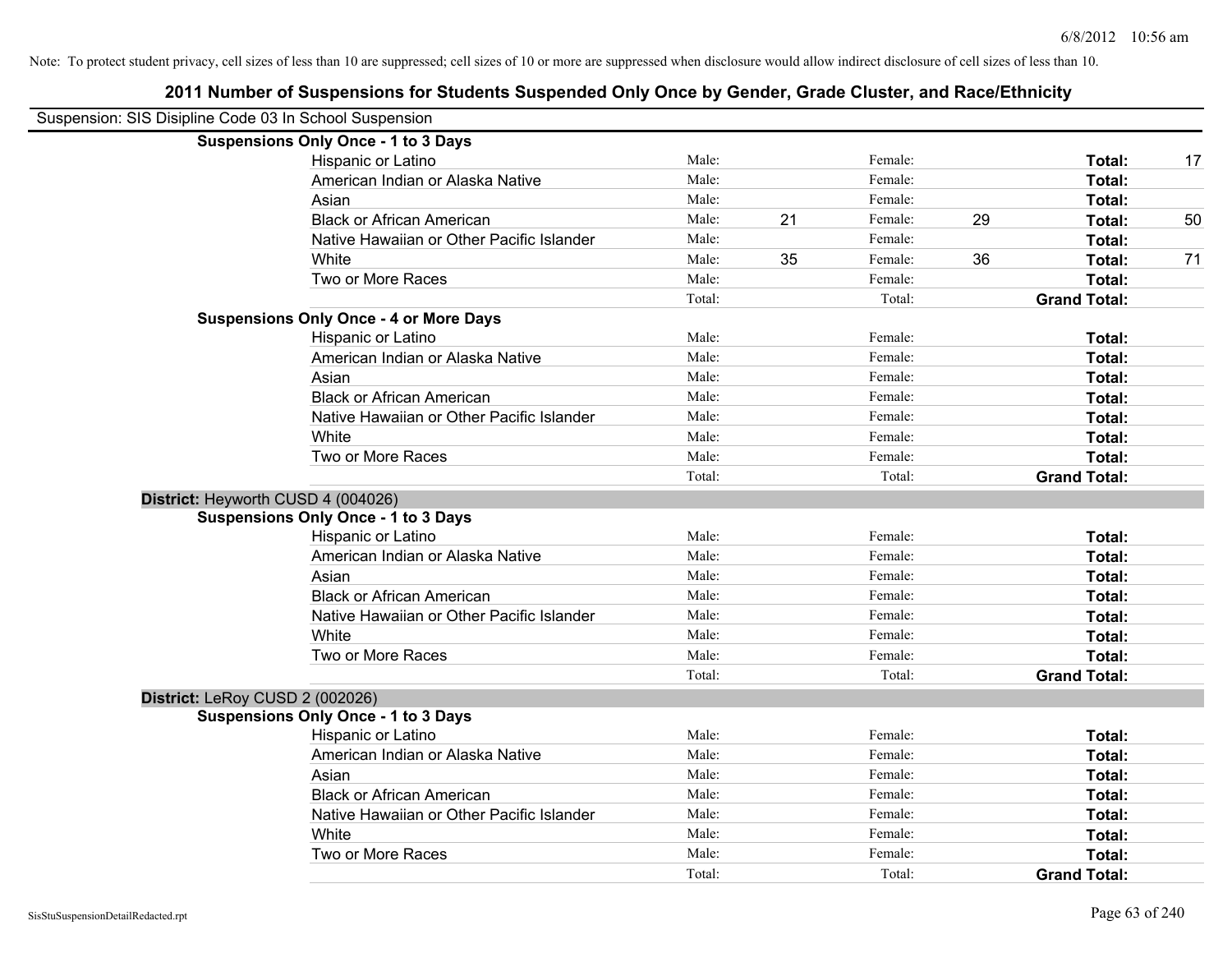| Suspension: SIS Disipline Code 03 In School Suspension |        |    |         |    |                     |     |
|--------------------------------------------------------|--------|----|---------|----|---------------------|-----|
| District: Lexington CUSD 7 (007026)                    |        |    |         |    |                     |     |
| <b>Suspensions Only Once - 1 to 3 Days</b>             |        |    |         |    |                     |     |
| Hispanic or Latino                                     | Male:  |    | Female: |    | Total:              |     |
| American Indian or Alaska Native                       | Male:  |    | Female: |    | Total:              |     |
| Asian                                                  | Male:  |    | Female: |    | Total:              |     |
| <b>Black or African American</b>                       | Male:  |    | Female: |    | Total:              |     |
| Native Hawaiian or Other Pacific Islander              | Male:  |    | Female: |    | Total:              |     |
| White                                                  | Male:  |    | Female: |    | Total:              |     |
| Two or More Races                                      | Male:  |    | Female: |    | Total:              |     |
|                                                        | Total: |    | Total:  |    | <b>Grand Total:</b> |     |
| District: McLean County USD 5 (005026)                 |        |    |         |    |                     |     |
| <b>Suspensions Only Once - 1 to 3 Days</b>             |        |    |         |    |                     |     |
| Hispanic or Latino                                     | Male:  |    | Female: |    | Total:              | 17  |
| American Indian or Alaska Native                       | Male:  |    | Female: |    | Total:              |     |
| Asian                                                  | Male:  |    | Female: |    | Total:              |     |
| <b>Black or African American</b>                       | Male:  | 40 | Female: | 24 | Total:              | 64  |
| Native Hawaiian or Other Pacific Islander              | Male:  |    | Female: |    | Total:              |     |
| White                                                  | Male:  | 84 | Female: | 24 | Total:              | 108 |
| Two or More Races                                      | Male:  |    | Female: |    | Total:              | 16  |
|                                                        | Total: |    | Total:  |    | <b>Grand Total:</b> |     |
| District: Olympia CUSD 16 (016026)                     |        |    |         |    |                     |     |
| <b>Suspensions Only Once - 1 to 3 Days</b>             |        |    |         |    |                     |     |
| Hispanic or Latino                                     | Male:  |    | Female: |    | Total:              |     |
| American Indian or Alaska Native                       | Male:  |    | Female: |    | Total:              |     |
| Asian                                                  | Male:  |    | Female: |    | Total:              |     |
| <b>Black or African American</b>                       | Male:  |    | Female: |    | Total:              |     |
| Native Hawaiian or Other Pacific Islander              | Male:  |    | Female: |    | Total:              |     |
| White                                                  | Male:  |    | Female: |    | Total:              | 44  |
| Two or More Races                                      | Male:  |    | Female: |    | Total:              |     |
|                                                        | Total: |    | Total:  |    | <b>Grand Total:</b> |     |
| District: Ridgeview CUSD 19 (019026)                   |        |    |         |    |                     |     |
| <b>Suspensions Only Once - 1 to 3 Days</b>             |        |    |         |    |                     |     |
| Hispanic or Latino                                     | Male:  |    | Female: |    | Total:              |     |
| American Indian or Alaska Native                       | Male:  |    | Female: |    | Total:              |     |
| Asian                                                  | Male:  |    | Female: |    | Total:              |     |
| <b>Black or African American</b>                       | Male:  |    | Female: |    | Total:              |     |
| Native Hawaiian or Other Pacific Islander              | Male:  |    | Female: |    | Total:              |     |
| White                                                  | Male:  |    | Female: |    | Total:              | 14  |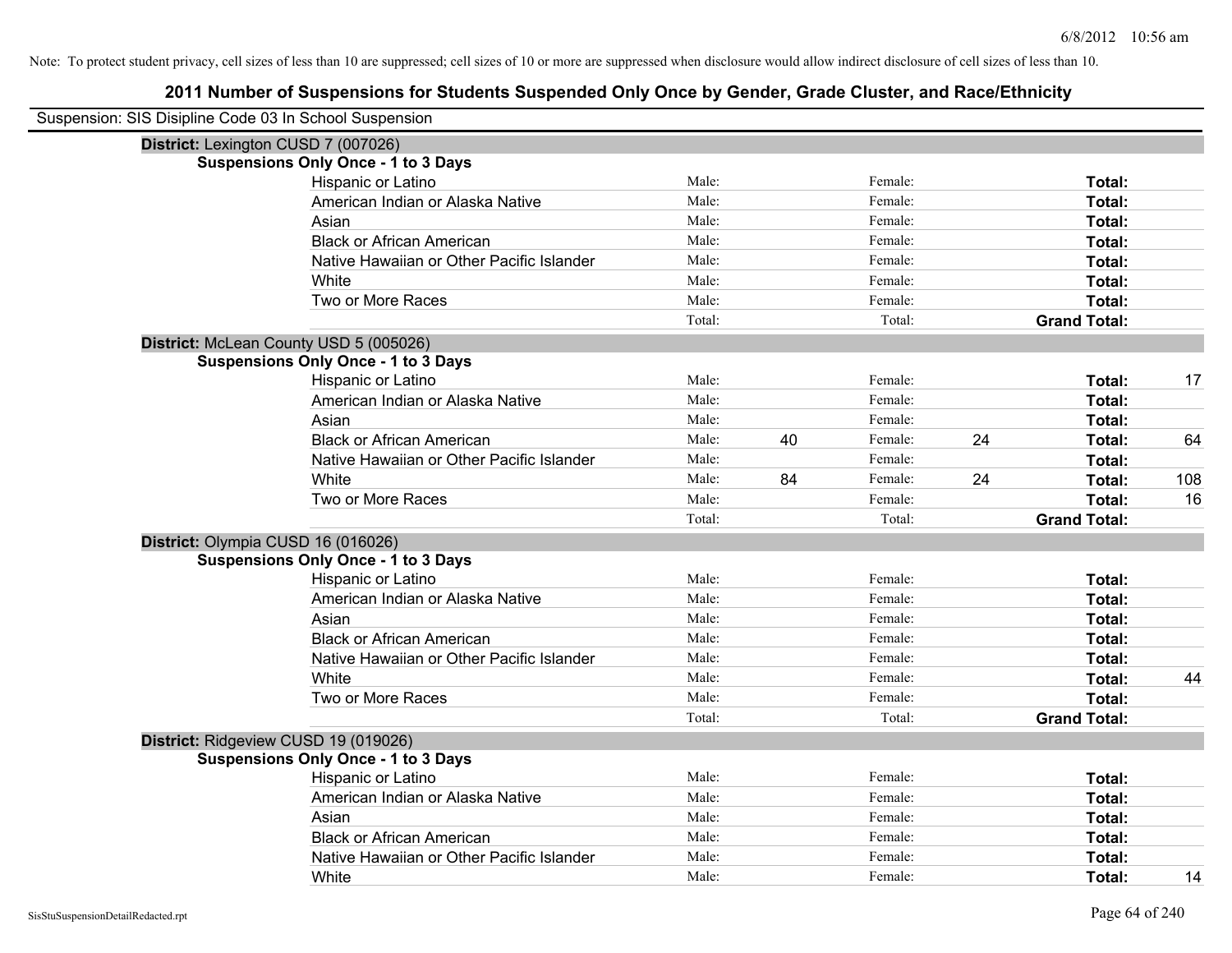| Suspension: SIS Disipline Code 03 In School Suspension |                                                |        |    |         |    |                     |    |
|--------------------------------------------------------|------------------------------------------------|--------|----|---------|----|---------------------|----|
|                                                        | Two or More Races                              | Male:  |    | Female: |    | Total:              |    |
|                                                        |                                                | Total: |    | Total:  |    | <b>Grand Total:</b> |    |
|                                                        | District: Tri Valley CUSD 3 (003026)           |        |    |         |    |                     |    |
|                                                        | <b>Suspensions Only Once - 1 to 3 Days</b>     |        |    |         |    |                     |    |
|                                                        | Hispanic or Latino                             | Male:  |    | Female: |    | Total:              |    |
|                                                        | American Indian or Alaska Native               | Male:  |    | Female: |    | Total:              |    |
|                                                        | Asian                                          | Male:  |    | Female: |    | Total:              |    |
|                                                        | <b>Black or African American</b>               | Male:  |    | Female: |    | Total:              |    |
|                                                        | Native Hawaiian or Other Pacific Islander      | Male:  |    | Female: |    | Total:              |    |
|                                                        | White                                          | Male:  |    | Female: |    | Total:              | 10 |
|                                                        | Two or More Races                              | Male:  |    | Female: |    | Total:              |    |
|                                                        |                                                | Total: |    | Total:  |    | <b>Grand Total:</b> |    |
|                                                        |                                                |        |    |         |    |                     |    |
| Region: DuPage ROE (19)                                |                                                |        |    |         |    |                     |    |
| County: Dupage (022)                                   |                                                |        |    |         |    |                     |    |
| District: Addison SD 4 (004002)                        |                                                |        |    |         |    |                     |    |
|                                                        | <b>Suspensions Only Once - 1 to 3 Days</b>     |        |    |         |    |                     |    |
|                                                        | Hispanic or Latino                             | Male:  | 21 | Female: | 10 | Total:              | 31 |
|                                                        | American Indian or Alaska Native               | Male:  |    | Female: |    | Total:              |    |
|                                                        | Asian                                          | Male:  |    | Female: |    | Total:              |    |
|                                                        | <b>Black or African American</b>               | Male:  |    | Female: |    | Total:              |    |
|                                                        | Native Hawaiian or Other Pacific Islander      | Male:  |    | Female: |    | Total:              |    |
|                                                        | White                                          | Male:  |    | Female: |    | Total:              | 15 |
|                                                        | Two or More Races                              | Male:  |    | Female: |    | Total:              |    |
|                                                        |                                                | Total: | 36 | Total:  | 20 | <b>Grand Total:</b> | 56 |
|                                                        | District: Adventist GlenOaks Hospital (024200) |        |    |         |    |                     |    |
|                                                        | <b>Suspensions Only Once - 1 to 3 Days</b>     |        |    |         |    |                     |    |
|                                                        | Hispanic or Latino                             | Male:  |    | Female: |    | Total:              |    |
|                                                        | American Indian or Alaska Native               | Male:  |    | Female: |    | Total:              |    |
|                                                        | Asian                                          | Male:  |    | Female: |    | Total:              |    |
|                                                        | <b>Black or African American</b>               | Male:  |    | Female: |    | Total:              |    |
|                                                        | Native Hawaiian or Other Pacific Islander      | Male:  |    | Female: |    | Total:              |    |
|                                                        | White                                          | Male:  |    | Female: |    | Total:              |    |
|                                                        | Two or More Races                              | Male:  |    | Female: |    | Total:              |    |
|                                                        |                                                | Total: |    | Total:  |    | <b>Grand Total:</b> |    |
| District: Benjamin SD 25 (025002)                      |                                                |        |    |         |    |                     |    |
|                                                        | <b>Suspensions Only Once - 1 to 3 Days</b>     |        |    |         |    |                     |    |
|                                                        | Hispanic or Latino                             | Male:  |    | Female: |    | Total:              |    |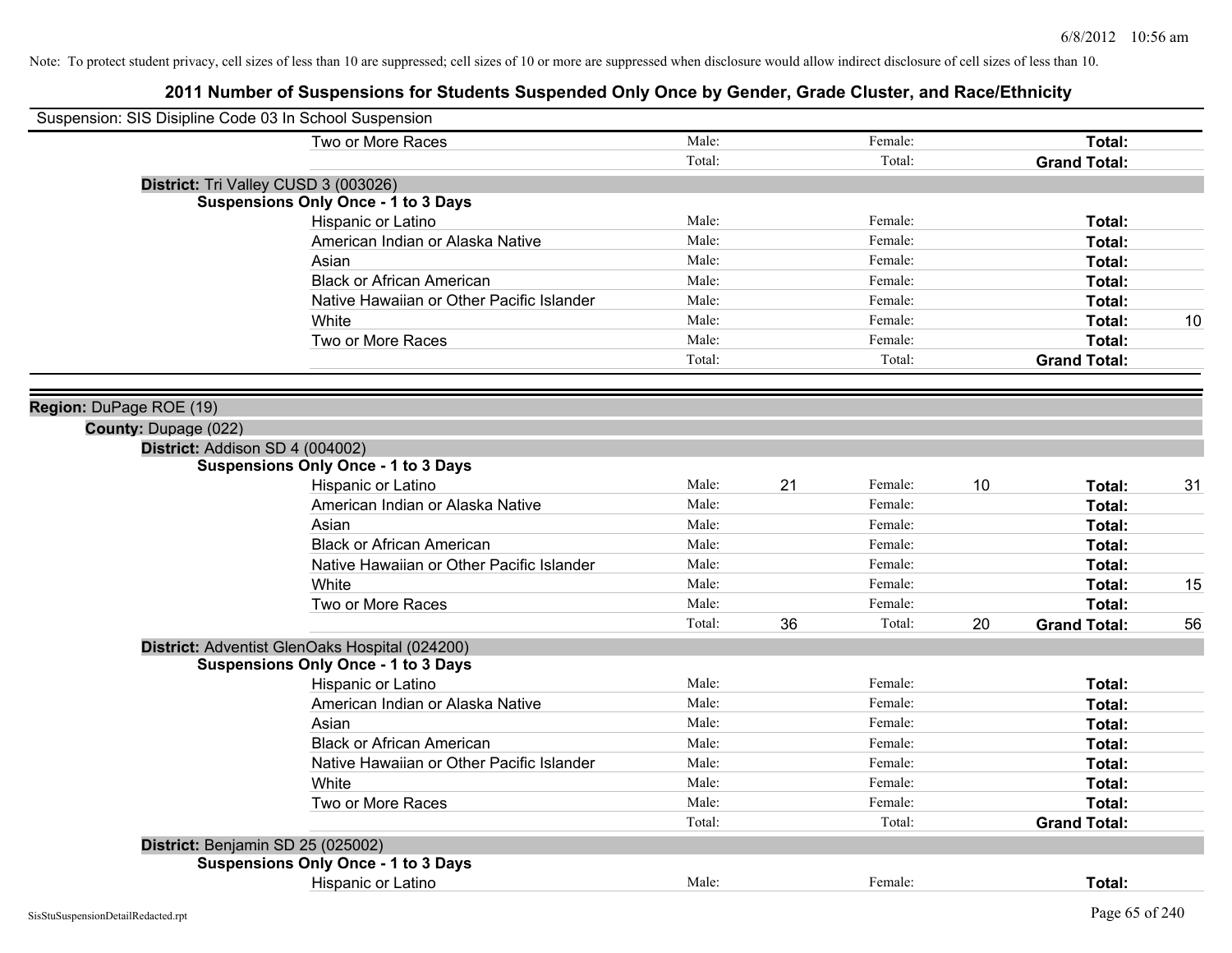## **2011 Number of Suspensions for Students Suspended Only Once by Gender, Grade Cluster, and Race/Ethnicity**

| Suspension: SIS Disipline Code 03 In School Suspension |        |    |         |    |                     |    |
|--------------------------------------------------------|--------|----|---------|----|---------------------|----|
| American Indian or Alaska Native                       | Male:  |    | Female: |    | Total:              |    |
| Asian                                                  | Male:  |    | Female: |    | Total:              |    |
| <b>Black or African American</b>                       | Male:  |    | Female: |    | Total:              |    |
| Native Hawaiian or Other Pacific Islander              | Male:  |    | Female: |    | Total:              |    |
| White                                                  | Male:  |    | Female: |    | Total:              |    |
| Two or More Races                                      | Male:  |    | Female: |    | Total:              |    |
|                                                        | Total: |    | Total:  |    | <b>Grand Total:</b> |    |
| District: Bensenville SD 2 (002002)                    |        |    |         |    |                     |    |
| <b>Suspensions Only Once - 1 to 3 Days</b>             |        |    |         |    |                     |    |
| Hispanic or Latino                                     | Male:  | 23 | Female: | 13 | Total:              | 36 |
| American Indian or Alaska Native                       | Male:  |    | Female: |    | Total:              |    |
| Asian                                                  | Male:  |    | Female: |    | Total:              |    |
| <b>Black or African American</b>                       | Male:  |    | Female: |    | Total:              |    |
| Native Hawaiian or Other Pacific Islander              | Male:  |    | Female: |    | Total:              |    |
| White                                                  | Male:  |    | Female: |    | Total:              | 12 |
| Two or More Races                                      | Male:  |    | Female: |    | Total:              |    |
|                                                        | Total: |    | Total:  |    | <b>Grand Total:</b> |    |
| <b>Suspensions Only Once - 4 or More Days</b>          |        |    |         |    |                     |    |
| Hispanic or Latino                                     | Male:  |    | Female: |    | Total:              |    |
| American Indian or Alaska Native                       | Male:  |    | Female: |    | Total:              |    |
| Asian                                                  | Male:  |    | Female: |    | Total:              |    |
| <b>Black or African American</b>                       | Male:  |    | Female: |    | Total:              |    |
| Native Hawaiian or Other Pacific Islander              | Male:  |    | Female: |    | Total:              |    |
| White                                                  | Male:  |    | Female: |    | Total:              |    |
| Two or More Races                                      | Male:  |    | Female: |    | Total:              |    |
|                                                        | Total: |    | Total:  |    | <b>Grand Total:</b> |    |
| District: Bloomingdale SD 13 (013002)                  |        |    |         |    |                     |    |
| <b>Suspensions Only Once - 1 to 3 Days</b>             |        |    |         |    |                     |    |
| Hispanic or Latino                                     | Male:  |    | Female: |    | Total:              |    |
| American Indian or Alaska Native                       | Male:  |    | Female: |    | Total:              |    |
| Asian                                                  | Male:  |    | Female: |    | Total:              |    |
| <b>Black or African American</b>                       | Male:  |    | Female: |    | Total:              |    |
| Native Hawaiian or Other Pacific Islander              | Male:  |    | Female: |    | Total:              |    |
| White                                                  | Male:  |    | Female: |    | Total:              |    |
| Two or More Races                                      | Male:  |    | Female: |    | Total:              |    |
|                                                        | Total: |    | Total:  |    | <b>Grand Total:</b> |    |
| <b>District: Cass SD 63 (063002)</b>                   |        |    |         |    |                     |    |

**Suspensions Only Once - 1 to 3 Days**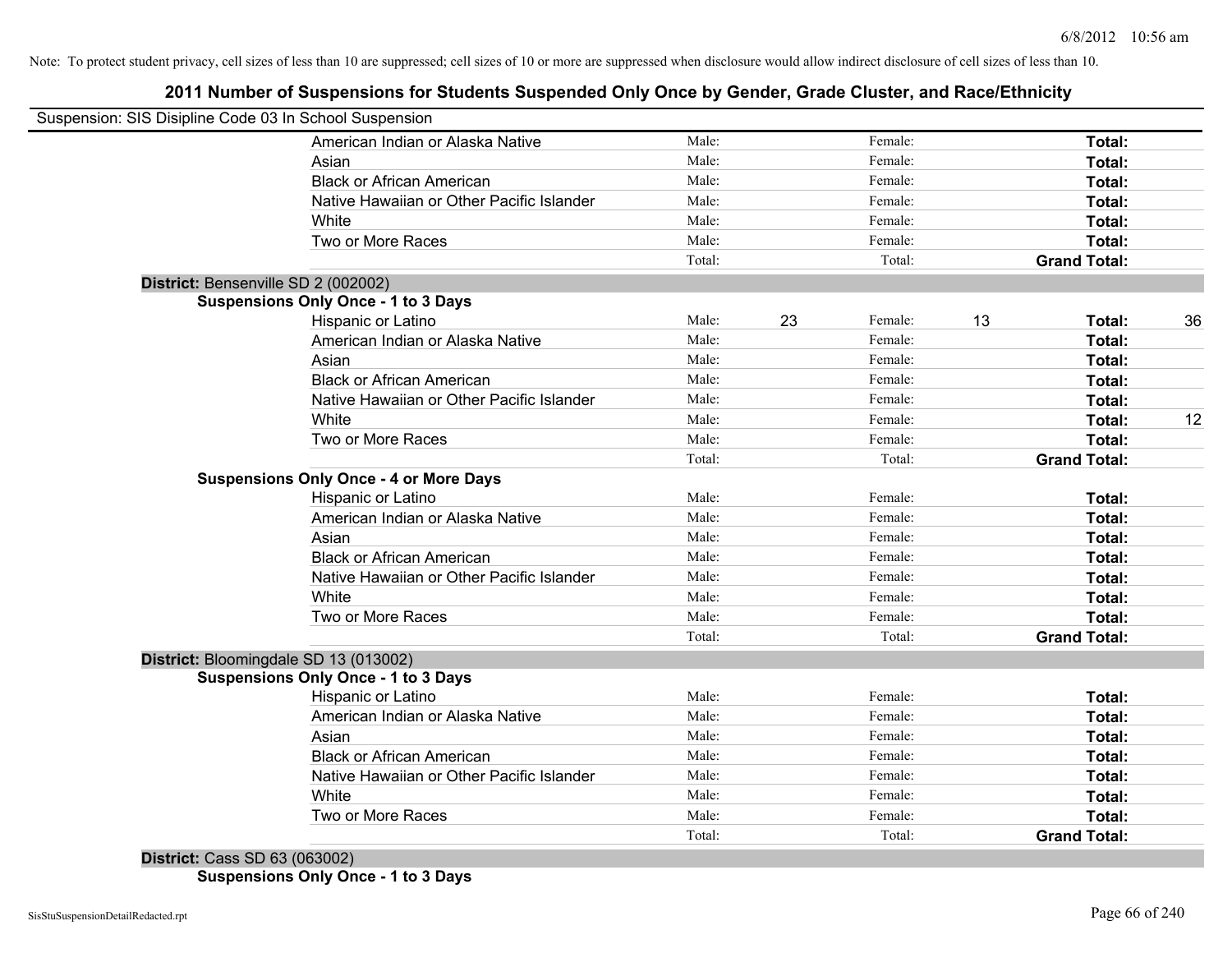|                             | Suspension: SIS Disipline Code 03 In School Suspension |        |    |         |                     |        |    |
|-----------------------------|--------------------------------------------------------|--------|----|---------|---------------------|--------|----|
|                             | Hispanic or Latino                                     | Male:  |    | Female: |                     | Total: |    |
|                             | American Indian or Alaska Native                       | Male:  |    | Female: |                     | Total: |    |
|                             | Asian                                                  | Male:  |    | Female: |                     | Total: |    |
|                             | <b>Black or African American</b>                       | Male:  |    | Female: |                     | Total: |    |
|                             | Native Hawaiian or Other Pacific Islander              | Male:  |    | Female: |                     | Total: |    |
|                             | White                                                  | Male:  |    | Female: |                     | Total: |    |
|                             | Two or More Races                                      | Male:  |    | Female: |                     | Total: |    |
|                             |                                                        | Total: |    | Total:  | <b>Grand Total:</b> |        | 13 |
| District: CCSD 180 (180004) |                                                        |        |    |         |                     |        |    |
|                             | <b>Suspensions Only Once - 1 to 3 Days</b>             |        |    |         |                     |        |    |
|                             | Hispanic or Latino                                     | Male:  |    | Female: |                     | Total: |    |
|                             | American Indian or Alaska Native                       | Male:  |    | Female: |                     | Total: |    |
|                             | Asian                                                  | Male:  |    | Female: |                     | Total: |    |
|                             | <b>Black or African American</b>                       | Male:  | 28 | Female: | 20                  | Total: | 48 |
|                             | Native Hawaiian or Other Pacific Islander              | Male:  |    | Female: |                     | Total: |    |
|                             | White                                                  | Male:  |    | Female: |                     | Total: |    |
|                             | Two or More Races                                      | Male:  |    | Female: |                     | Total: |    |
|                             |                                                        | Total: |    | Total:  | <b>Grand Total:</b> |        | 59 |
| District: CCSD 89 (089004)  |                                                        |        |    |         |                     |        |    |
|                             | <b>Suspensions Only Once - 1 to 3 Days</b>             |        |    |         |                     |        |    |
|                             | Hispanic or Latino                                     | Male:  |    | Female: |                     | Total: |    |
|                             | American Indian or Alaska Native                       | Male:  |    | Female: |                     | Total: |    |
|                             | Asian                                                  | Male:  |    | Female: |                     | Total: |    |
|                             | <b>Black or African American</b>                       | Male:  |    | Female: |                     | Total: | 12 |
|                             | Native Hawaiian or Other Pacific Islander              | Male:  |    | Female: |                     | Total: |    |
|                             | White                                                  | Male:  |    | Female: |                     | Total: | 14 |
|                             | Two or More Races                                      | Male:  |    | Female: |                     | Total: |    |
|                             |                                                        | Total: |    | Total:  | <b>Grand Total:</b> |        |    |
| District: CCSD 93 (093004)  |                                                        |        |    |         |                     |        |    |
|                             | <b>Suspensions Only Once - 1 to 3 Days</b>             |        |    |         |                     |        |    |
|                             | Hispanic or Latino                                     | Male:  |    | Female: |                     | Total: |    |
|                             | American Indian or Alaska Native                       | Male:  |    | Female: |                     | Total: |    |
|                             | Asian                                                  | Male:  |    | Female: |                     | Total: |    |
|                             | <b>Black or African American</b>                       | Male:  |    | Female: |                     | Total: |    |
|                             | Native Hawaiian or Other Pacific Islander              | Male:  |    | Female: |                     | Total: |    |
|                             | White                                                  | Male:  |    | Female: |                     | Total: |    |
|                             | Two or More Races                                      | Male:  |    | Female: |                     | Total: |    |
|                             |                                                        | Total: |    | Total:  | <b>Grand Total:</b> |        | 18 |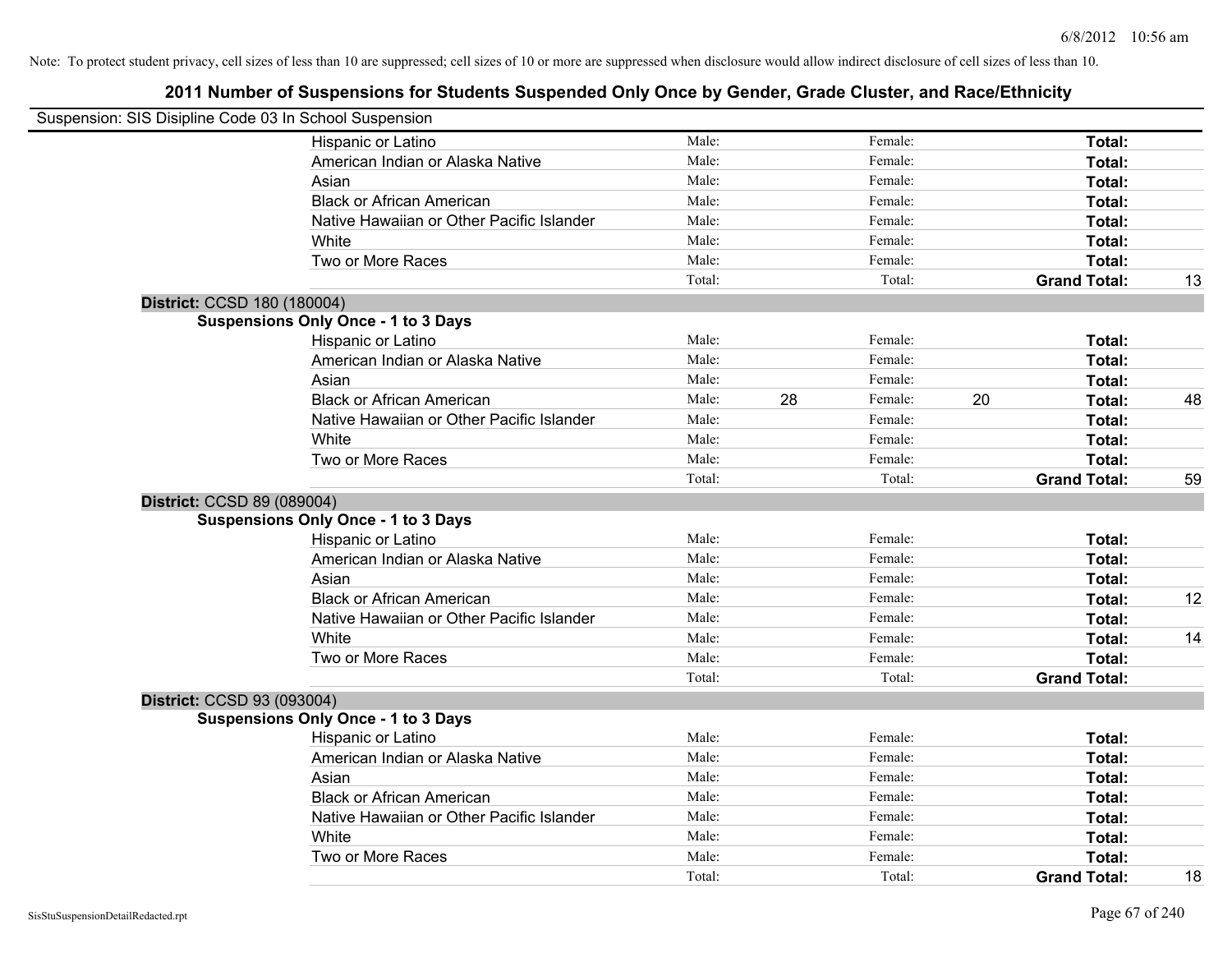| Suspension: SIS Disipline Code 03 In School Suspension |        |         |                     |    |
|--------------------------------------------------------|--------|---------|---------------------|----|
| <b>Suspensions Only Once - 4 or More Days</b>          |        |         |                     |    |
| Hispanic or Latino                                     | Male:  | Female: | Total:              |    |
| American Indian or Alaska Native                       | Male:  | Female: | Total:              |    |
| Asian                                                  | Male:  | Female: | Total:              |    |
| <b>Black or African American</b>                       | Male:  | Female: | Total:              |    |
| Native Hawaiian or Other Pacific Islander              | Male:  | Female: | Total:              |    |
| White                                                  | Male:  | Female: | Total:              |    |
| Two or More Races                                      | Male:  | Female: | Total:              |    |
|                                                        | Total: | Total:  | <b>Grand Total:</b> |    |
| District: Center Cass SD 66 (066002)                   |        |         |                     |    |
| <b>Suspensions Only Once - 1 to 3 Days</b>             |        |         |                     |    |
| Hispanic or Latino                                     | Male:  | Female: | Total:              |    |
| American Indian or Alaska Native                       | Male:  | Female: | <b>Total:</b>       |    |
| Asian                                                  | Male:  | Female: | Total:              |    |
| <b>Black or African American</b>                       | Male:  | Female: | Total:              |    |
| Native Hawaiian or Other Pacific Islander              | Male:  | Female: | Total:              |    |
| White                                                  | Male:  | Female: | Total:              |    |
| Two or More Races                                      | Male:  | Female: | Total:              |    |
|                                                        | Total: | Total:  | <b>Grand Total:</b> |    |
| <b>District: CHSD 99 (099016)</b>                      |        |         |                     |    |
| <b>Suspensions Only Once - 1 to 3 Days</b>             |        |         |                     |    |
| Hispanic or Latino                                     | Male:  | Female: | Total:              |    |
| American Indian or Alaska Native                       | Male:  | Female: | Total:              |    |
| Asian                                                  | Male:  | Female: | Total:              |    |
| <b>Black or African American</b>                       | Male:  | Female: | Total:              | 13 |
| Native Hawaiian or Other Pacific Islander              | Male:  | Female: | Total:              |    |
| White                                                  | Male:  | Female: | Total:              | 16 |
| Two or More Races                                      | Male:  | Female: | Total:              |    |
|                                                        | Total: | Total:  | <b>Grand Total:</b> |    |
| <b>Suspensions Only Once - 4 or More Days</b>          |        |         |                     |    |
| Hispanic or Latino                                     | Male:  | Female: | Total:              |    |
| American Indian or Alaska Native                       | Male:  | Female: | Total:              |    |
| Asian                                                  | Male:  | Female: | Total:              |    |
| <b>Black or African American</b>                       | Male:  | Female: | Total:              |    |
| Native Hawaiian or Other Pacific Islander              | Male:  | Female: | Total:              |    |
| White                                                  | Male:  | Female: | Total:              |    |
| Two or More Races                                      | Male:  | Female: | Total:              |    |
|                                                        | Total: | Total:  | <b>Grand Total:</b> |    |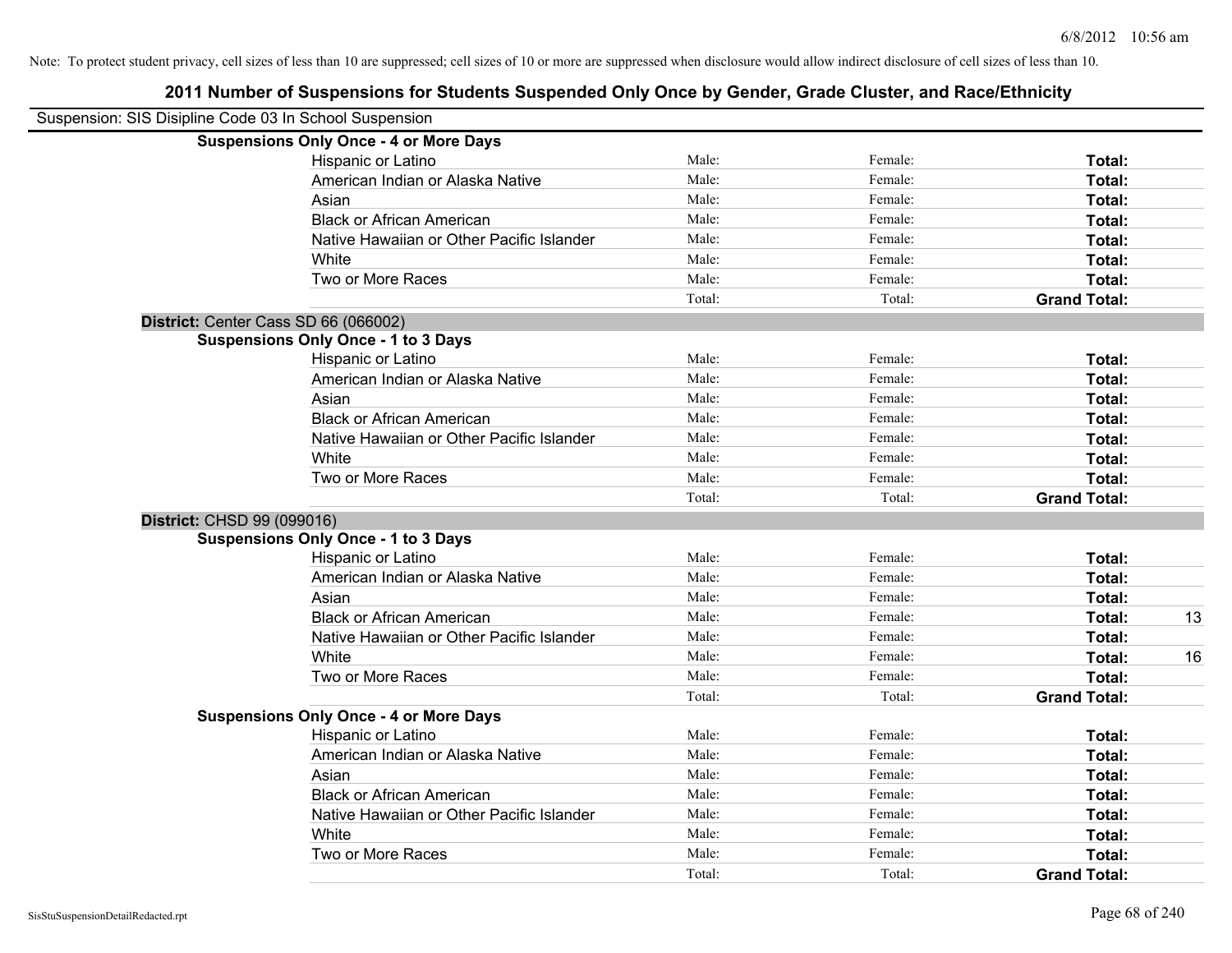| Suspension: SIS Disipline Code 03 In School Suspension |                                               |        |    |         |    |                     |     |
|--------------------------------------------------------|-----------------------------------------------|--------|----|---------|----|---------------------|-----|
| District: CUSD 200 (200026)                            |                                               |        |    |         |    |                     |     |
|                                                        | <b>Suspensions Only Once - 1 to 3 Days</b>    |        |    |         |    |                     |     |
|                                                        | Hispanic or Latino                            | Male:  | 53 | Female: | 14 | Total:              | 67  |
|                                                        | American Indian or Alaska Native              | Male:  |    | Female: |    | Total:              |     |
|                                                        | Asian                                         | Male:  |    | Female: |    | Total:              |     |
|                                                        | <b>Black or African American</b>              | Male:  | 46 | Female: | 21 | Total:              | 67  |
|                                                        | Native Hawaiian or Other Pacific Islander     | Male:  |    | Female: |    | Total:              |     |
|                                                        | White                                         | Male:  | 81 | Female: | 22 | Total:              | 103 |
|                                                        | Two or More Races                             | Male:  |    | Female: |    | Total:              | 17  |
|                                                        |                                               | Total: |    | Total:  |    | <b>Grand Total:</b> | 265 |
|                                                        | <b>Suspensions Only Once - 4 or More Days</b> |        |    |         |    |                     |     |
|                                                        | Hispanic or Latino                            | Male:  |    | Female: |    | Total:              |     |
|                                                        | American Indian or Alaska Native              | Male:  |    | Female: |    | Total:              |     |
|                                                        | Asian                                         | Male:  |    | Female: |    | Total:              |     |
|                                                        | <b>Black or African American</b>              | Male:  |    | Female: |    | <b>Total:</b>       |     |
|                                                        | Native Hawaiian or Other Pacific Islander     | Male:  |    | Female: |    | Total:              |     |
|                                                        | White                                         | Male:  |    | Female: |    | Total:              |     |
|                                                        | Two or More Races                             | Male:  |    | Female: |    | Total:              |     |
|                                                        |                                               | Total: |    | Total:  |    | <b>Grand Total:</b> |     |
| District: CUSD 201 (201026)                            |                                               |        |    |         |    |                     |     |
|                                                        | <b>Suspensions Only Once - 1 to 3 Days</b>    |        |    |         |    |                     |     |
|                                                        | Hispanic or Latino                            | Male:  |    | Female: |    | Total:              |     |
|                                                        | American Indian or Alaska Native              | Male:  |    | Female: |    | Total:              |     |
|                                                        | Asian                                         | Male:  |    | Female: |    | Total:              |     |
|                                                        | <b>Black or African American</b>              | Male:  |    | Female: |    | Total:              |     |
|                                                        | Native Hawaiian or Other Pacific Islander     | Male:  |    | Female: |    | Total:              |     |
|                                                        | White                                         | Male:  |    | Female: |    | Total:              | 18  |
|                                                        | Two or More Races                             | Male:  |    | Female: |    | Total:              |     |
|                                                        |                                               | Total: |    | Total:  |    | <b>Grand Total:</b> | 30  |
| District: Downers Grove GSD 58 (058002)                |                                               |        |    |         |    |                     |     |
|                                                        | <b>Suspensions Only Once - 1 to 3 Days</b>    |        |    |         |    |                     |     |
|                                                        | Hispanic or Latino                            | Male:  |    | Female: |    | Total:              |     |
|                                                        | American Indian or Alaska Native              | Male:  |    | Female: |    | Total:              |     |
|                                                        | Asian                                         | Male:  |    | Female: |    | Total:              |     |
|                                                        | <b>Black or African American</b>              | Male:  |    | Female: |    | Total:              | 10  |
|                                                        | Native Hawaiian or Other Pacific Islander     | Male:  |    | Female: |    | Total:              |     |
|                                                        | White                                         | Male:  |    | Female: |    | Total:              | 25  |
|                                                        | Two or More Races                             | Male:  |    | Female: |    | Total:              |     |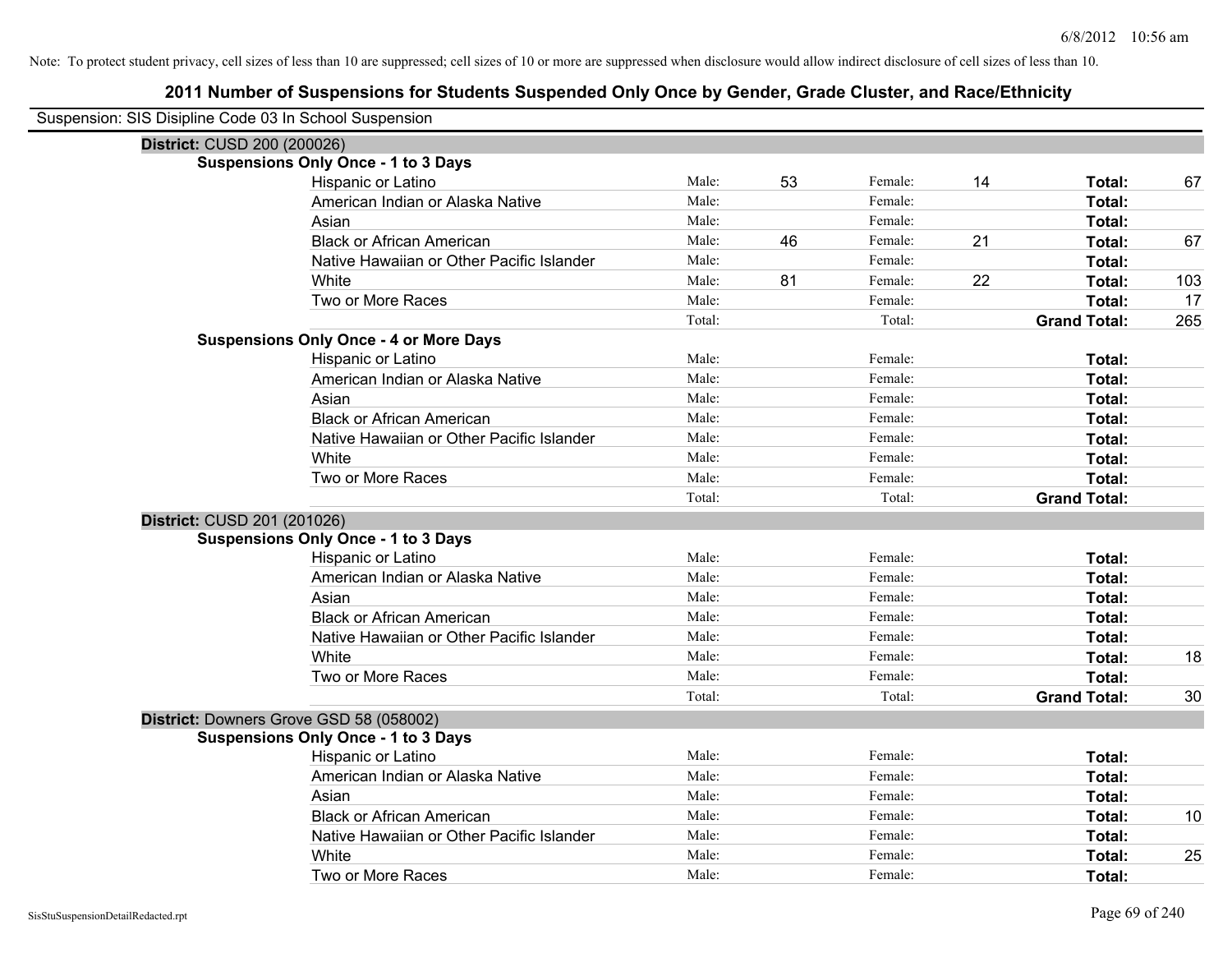| Suspension: SIS Disipline Code 03 In School Suspension |                                               |        |    |         |    |                     |     |
|--------------------------------------------------------|-----------------------------------------------|--------|----|---------|----|---------------------|-----|
|                                                        |                                               | Total: | 33 | Total:  | 12 | <b>Grand Total:</b> | 45  |
|                                                        | <b>Suspensions Only Once - 4 or More Days</b> |        |    |         |    |                     |     |
|                                                        | Hispanic or Latino                            | Male:  |    | Female: |    | Total:              |     |
|                                                        | American Indian or Alaska Native              | Male:  |    | Female: |    | <b>Total:</b>       |     |
|                                                        | Asian                                         | Male:  |    | Female: |    | Total:              |     |
|                                                        | <b>Black or African American</b>              | Male:  |    | Female: |    | Total:              |     |
|                                                        | Native Hawaiian or Other Pacific Islander     | Male:  |    | Female: |    | Total:              |     |
|                                                        | White                                         | Male:  |    | Female: |    | Total:              |     |
|                                                        | Two or More Races                             | Male:  |    | Female: |    | Total:              |     |
|                                                        |                                               | Total: |    | Total:  |    | <b>Grand Total:</b> |     |
|                                                        | District: DuPage HSD 88 (088016)              |        |    |         |    |                     |     |
|                                                        | <b>Suspensions Only Once - 1 to 3 Days</b>    |        |    |         |    |                     |     |
|                                                        | Hispanic or Latino                            | Male:  | 81 | Female: | 66 | Total:              | 147 |
|                                                        | American Indian or Alaska Native              | Male:  |    | Female: |    | Total:              |     |
|                                                        | Asian                                         | Male:  |    | Female: |    | Total:              |     |
|                                                        | <b>Black or African American</b>              | Male:  | 31 | Female: | 12 | Total:              | 43  |
|                                                        | Native Hawaiian or Other Pacific Islander     | Male:  |    | Female: |    | Total:              |     |
|                                                        | White                                         | Male:  | 89 | Female: | 48 | Total:              | 137 |
|                                                        | Two or More Races                             | Male:  |    | Female: |    | Total:              | 10  |
|                                                        |                                               | Total: |    | Total:  |    | <b>Grand Total:</b> | 349 |
|                                                        | District: Elmhurst SD 205 (205026)            |        |    |         |    |                     |     |
|                                                        | <b>Suspensions Only Once - 1 to 3 Days</b>    |        |    |         |    |                     |     |
|                                                        | Hispanic or Latino                            | Male:  | 12 | Female: | 12 | Total:              | 24  |
|                                                        | American Indian or Alaska Native              | Male:  |    | Female: |    | Total:              |     |
|                                                        | Asian                                         | Male:  |    | Female: |    | Total:              |     |
|                                                        | <b>Black or African American</b>              | Male:  |    | Female: |    | Total:              | 14  |
|                                                        | Native Hawaiian or Other Pacific Islander     | Male:  |    | Female: |    | Total:              |     |
|                                                        | White                                         | Male:  | 60 | Female: | 29 | Total:              | 89  |
|                                                        | Two or More Races                             | Male:  |    | Female: |    | Total:              |     |
|                                                        |                                               | Total: |    | Total:  |    | <b>Grand Total:</b> |     |
|                                                        | District: Fenton CHSD 100 (100016)            |        |    |         |    |                     |     |
|                                                        | <b>Suspensions Only Once - 1 to 3 Days</b>    |        |    |         |    |                     |     |
|                                                        | Hispanic or Latino                            | Male:  | 33 | Female: | 15 | Total:              | 48  |
|                                                        | American Indian or Alaska Native              | Male:  |    | Female: |    | Total:              |     |
|                                                        | Asian                                         | Male:  |    | Female: |    | Total:              |     |
|                                                        | <b>Black or African American</b>              | Male:  |    | Female: |    | Total:              |     |
|                                                        | Native Hawaiian or Other Pacific Islander     | Male:  |    | Female: |    | Total:              |     |
|                                                        | White                                         | Male:  |    | Female: |    | Total:              | 20  |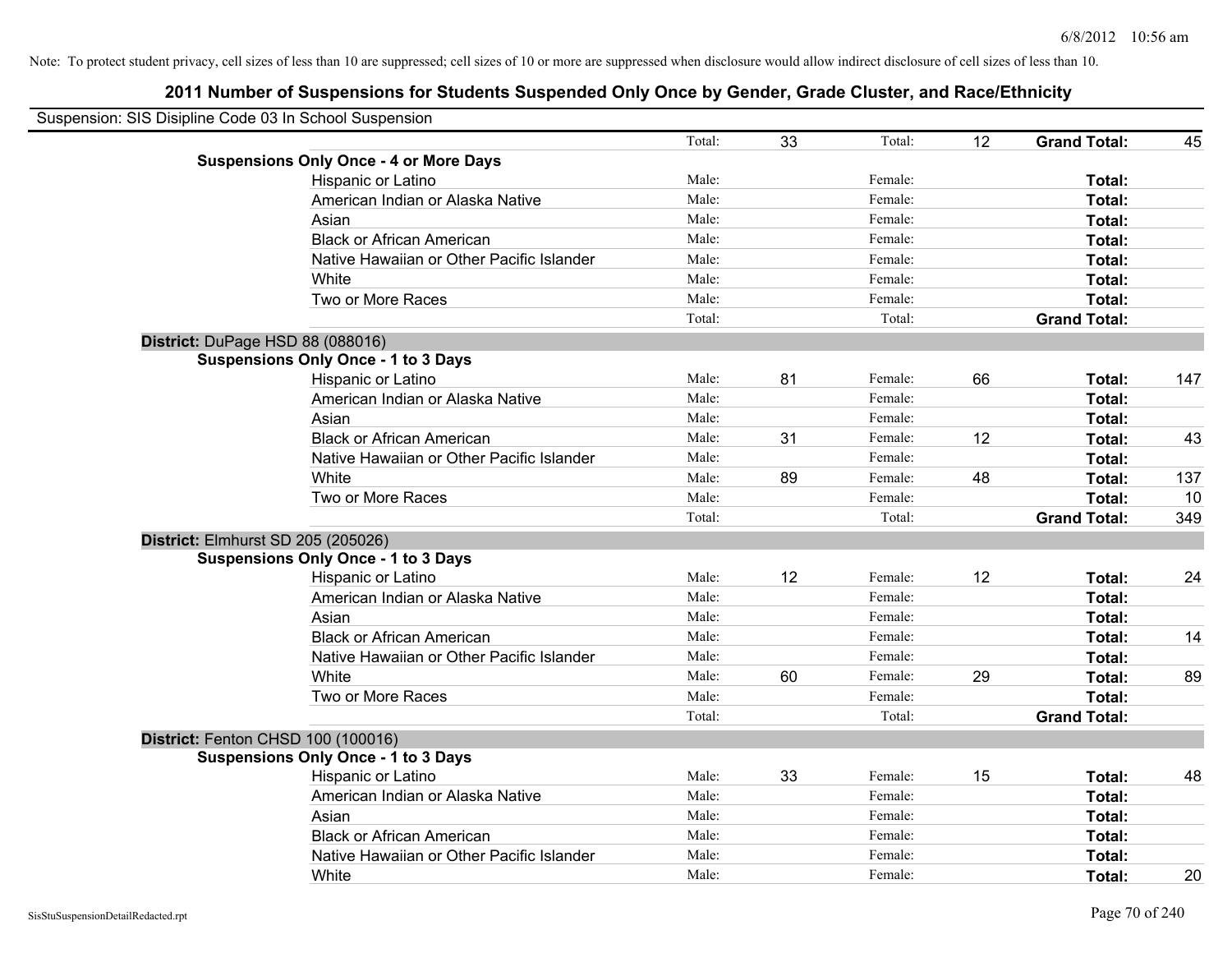| Suspension: SIS Disipline Code 03 In School Suspension |                                               |        |     |         |    |                     |     |
|--------------------------------------------------------|-----------------------------------------------|--------|-----|---------|----|---------------------|-----|
|                                                        | Two or More Races                             | Male:  |     | Female: |    | Total:              |     |
|                                                        |                                               | Total: |     | Total:  |    | <b>Grand Total:</b> |     |
|                                                        | District: Glen Ellyn SD 41 (041002)           |        |     |         |    |                     |     |
|                                                        | <b>Suspensions Only Once - 1 to 3 Days</b>    |        |     |         |    |                     |     |
|                                                        | Hispanic or Latino                            | Male:  |     | Female: |    | Total:              | 11  |
|                                                        | American Indian or Alaska Native              | Male:  |     | Female: |    | <b>Total:</b>       |     |
|                                                        | Asian                                         | Male:  |     | Female: |    | Total:              |     |
|                                                        | <b>Black or African American</b>              | Male:  |     | Female: |    | Total:              | 12  |
|                                                        | Native Hawaiian or Other Pacific Islander     | Male:  |     | Female: |    | Total:              |     |
|                                                        | White                                         | Male:  |     | Female: |    | Total:              | 15  |
|                                                        | Two or More Races                             | Male:  |     | Female: |    | Total:              |     |
|                                                        |                                               | Total: |     | Total:  |    | <b>Grand Total:</b> |     |
|                                                        | District: Glenbard Twp HSD 87 (087017)        |        |     |         |    |                     |     |
|                                                        | <b>Suspensions Only Once - 1 to 3 Days</b>    |        |     |         |    |                     |     |
|                                                        | Hispanic or Latino                            | Male:  | 73  | Female: | 42 | Total:              | 115 |
|                                                        | American Indian or Alaska Native              | Male:  |     | Female: |    | Total:              |     |
|                                                        | Asian                                         | Male:  | 18  | Female: | 15 | Total:              | 33  |
|                                                        | <b>Black or African American</b>              | Male:  | 54  | Female: | 33 | Total:              | 87  |
|                                                        | Native Hawaiian or Other Pacific Islander     | Male:  |     | Female: |    | Total:              |     |
|                                                        | White                                         | Male:  | 120 | Female: | 56 | Total:              | 176 |
|                                                        | Two or More Races                             | Male:  |     | Female: |    | Total:              | 16  |
|                                                        |                                               | Total: |     | Total:  |    | <b>Grand Total:</b> |     |
|                                                        | <b>Suspensions Only Once - 4 or More Days</b> |        |     |         |    |                     |     |
|                                                        | Hispanic or Latino                            | Male:  |     | Female: |    | Total:              |     |
|                                                        | American Indian or Alaska Native              | Male:  |     | Female: |    | Total:              |     |
|                                                        | Asian                                         | Male:  |     | Female: |    | Total:              |     |
|                                                        | <b>Black or African American</b>              | Male:  |     | Female: |    | Total:              |     |
|                                                        | Native Hawaiian or Other Pacific Islander     | Male:  |     | Female: |    | Total:              |     |
|                                                        | White                                         | Male:  |     | Female: |    | Total:              |     |
|                                                        | Two or More Races                             | Male:  |     | Female: |    | Total:              |     |
|                                                        |                                               | Total: |     | Total:  |    | <b>Grand Total:</b> |     |
| <b>District: Gower SD 62 (062002)</b>                  |                                               |        |     |         |    |                     |     |
|                                                        | <b>Suspensions Only Once - 1 to 3 Days</b>    |        |     |         |    |                     |     |
|                                                        | Hispanic or Latino                            | Male:  |     | Female: |    | Total:              |     |
|                                                        | American Indian or Alaska Native              | Male:  |     | Female: |    | Total:              |     |
|                                                        | Asian                                         | Male:  |     | Female: |    | Total:              |     |
|                                                        | <b>Black or African American</b>              | Male:  |     | Female: |    | <b>Total:</b>       |     |
|                                                        | Native Hawaiian or Other Pacific Islander     | Male:  |     | Female: |    | Total:              |     |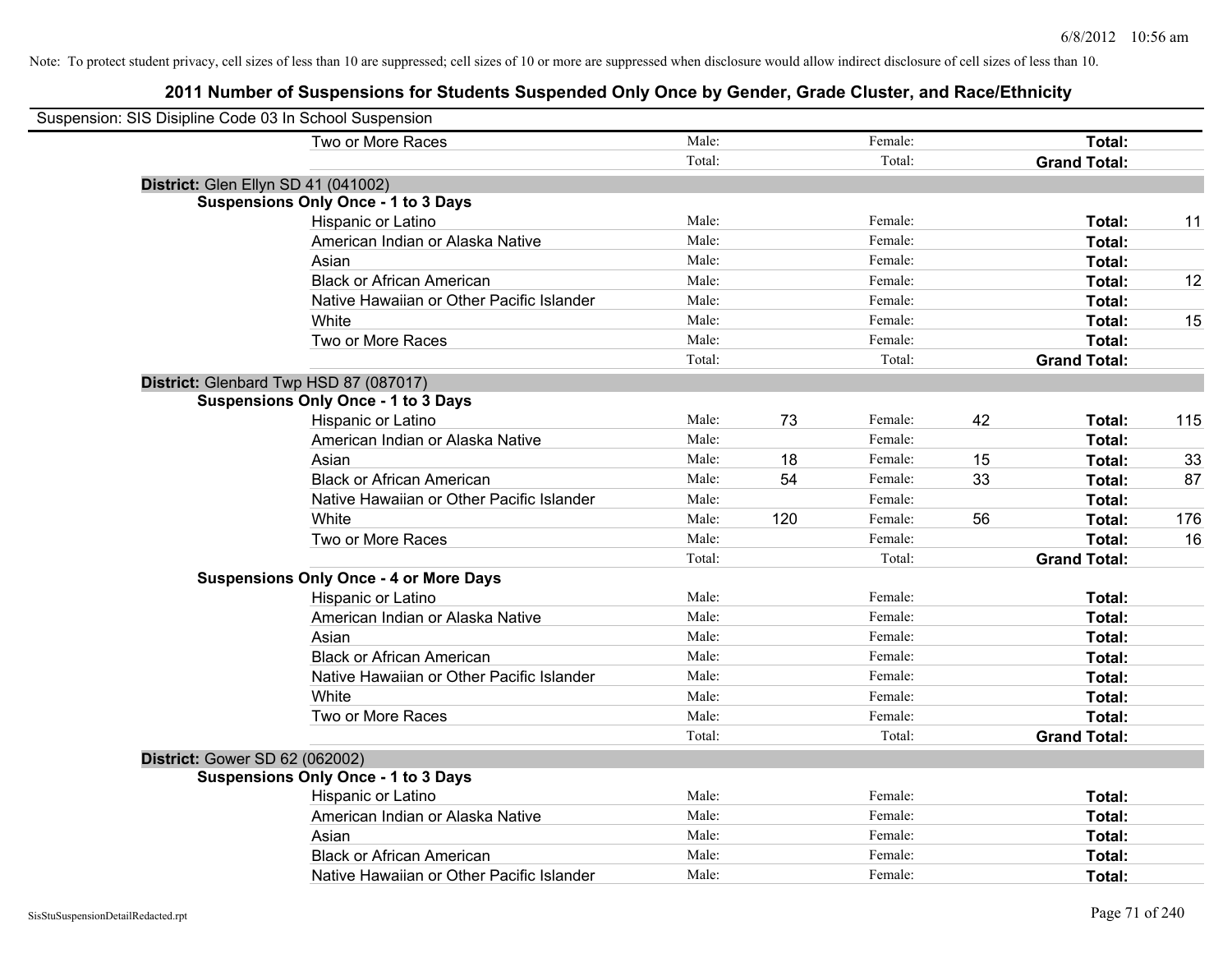| Suspension: SIS Disipline Code 03 In School Suspension |                                               |        |    |         |    |                     |    |
|--------------------------------------------------------|-----------------------------------------------|--------|----|---------|----|---------------------|----|
|                                                        | <b>White</b>                                  | Male:  |    | Female: |    | Total:              | 12 |
|                                                        | Two or More Races                             | Male:  |    | Female: |    | Total:              |    |
|                                                        |                                               | Total: |    | Total:  |    | <b>Grand Total:</b> |    |
| District: Hinsdale CCSD 181 (181004)                   |                                               |        |    |         |    |                     |    |
|                                                        | <b>Suspensions Only Once - 1 to 3 Days</b>    |        |    |         |    |                     |    |
|                                                        | Hispanic or Latino                            | Male:  |    | Female: |    | Total:              |    |
|                                                        | American Indian or Alaska Native              | Male:  |    | Female: |    | Total:              |    |
|                                                        | Asian                                         | Male:  |    | Female: |    | Total:              |    |
|                                                        | <b>Black or African American</b>              | Male:  |    | Female: |    | Total:              |    |
|                                                        | Native Hawaiian or Other Pacific Islander     | Male:  |    | Female: |    | Total:              |    |
|                                                        | White                                         | Male:  |    | Female: |    | Total:              | 14 |
|                                                        | Two or More Races                             | Male:  |    | Female: |    | Total:              |    |
|                                                        |                                               | Total: |    | Total:  |    | <b>Grand Total:</b> |    |
|                                                        | <b>Suspensions Only Once - 4 or More Days</b> |        |    |         |    |                     |    |
|                                                        | Hispanic or Latino                            | Male:  |    | Female: |    | Total:              |    |
|                                                        | American Indian or Alaska Native              | Male:  |    | Female: |    | Total:              |    |
|                                                        | Asian                                         | Male:  |    | Female: |    | Total:              |    |
|                                                        | <b>Black or African American</b>              | Male:  |    | Female: |    | Total:              |    |
|                                                        | Native Hawaiian or Other Pacific Islander     | Male:  |    | Female: |    | Total:              |    |
|                                                        | White                                         | Male:  |    | Female: |    | Total:              |    |
|                                                        | Two or More Races                             | Male:  |    | Female: |    | Total:              |    |
|                                                        |                                               | Total: |    | Total:  |    | <b>Grand Total:</b> |    |
| District: Hinsdale Twp HSD 86 (086017)                 |                                               |        |    |         |    |                     |    |
|                                                        | <b>Suspensions Only Once - 1 to 3 Days</b>    |        |    |         |    |                     |    |
|                                                        | Hispanic or Latino                            | Male:  |    | Female: |    | Total:              | 10 |
|                                                        | American Indian or Alaska Native              | Male:  |    | Female: |    | Total:              |    |
|                                                        | Asian                                         | Male:  |    | Female: |    | Total:              | 10 |
|                                                        | <b>Black or African American</b>              | Male:  | 25 | Female: | 23 | Total:              | 48 |
|                                                        | Native Hawaiian or Other Pacific Islander     | Male:  |    | Female: |    | Total:              |    |
|                                                        | White                                         | Male:  | 50 | Female: | 32 | Total:              | 82 |
|                                                        | Two or More Races                             | Male:  |    | Female: |    | Total:              |    |
|                                                        |                                               | Total: |    | Total:  |    | <b>Grand Total:</b> |    |
|                                                        | <b>Suspensions Only Once - 4 or More Days</b> |        |    |         |    |                     |    |
|                                                        | Hispanic or Latino                            | Male:  |    | Female: |    | Total:              |    |
|                                                        | American Indian or Alaska Native              | Male:  |    | Female: |    | Total:              |    |
|                                                        | Asian                                         | Male:  |    | Female: |    | Total:              |    |
|                                                        | <b>Black or African American</b>              | Male:  |    | Female: |    | Total:              |    |
|                                                        | Native Hawaiian or Other Pacific Islander     | Male:  |    | Female: |    | Total:              |    |
|                                                        | White                                         | Male:  |    | Female: |    | Total:              |    |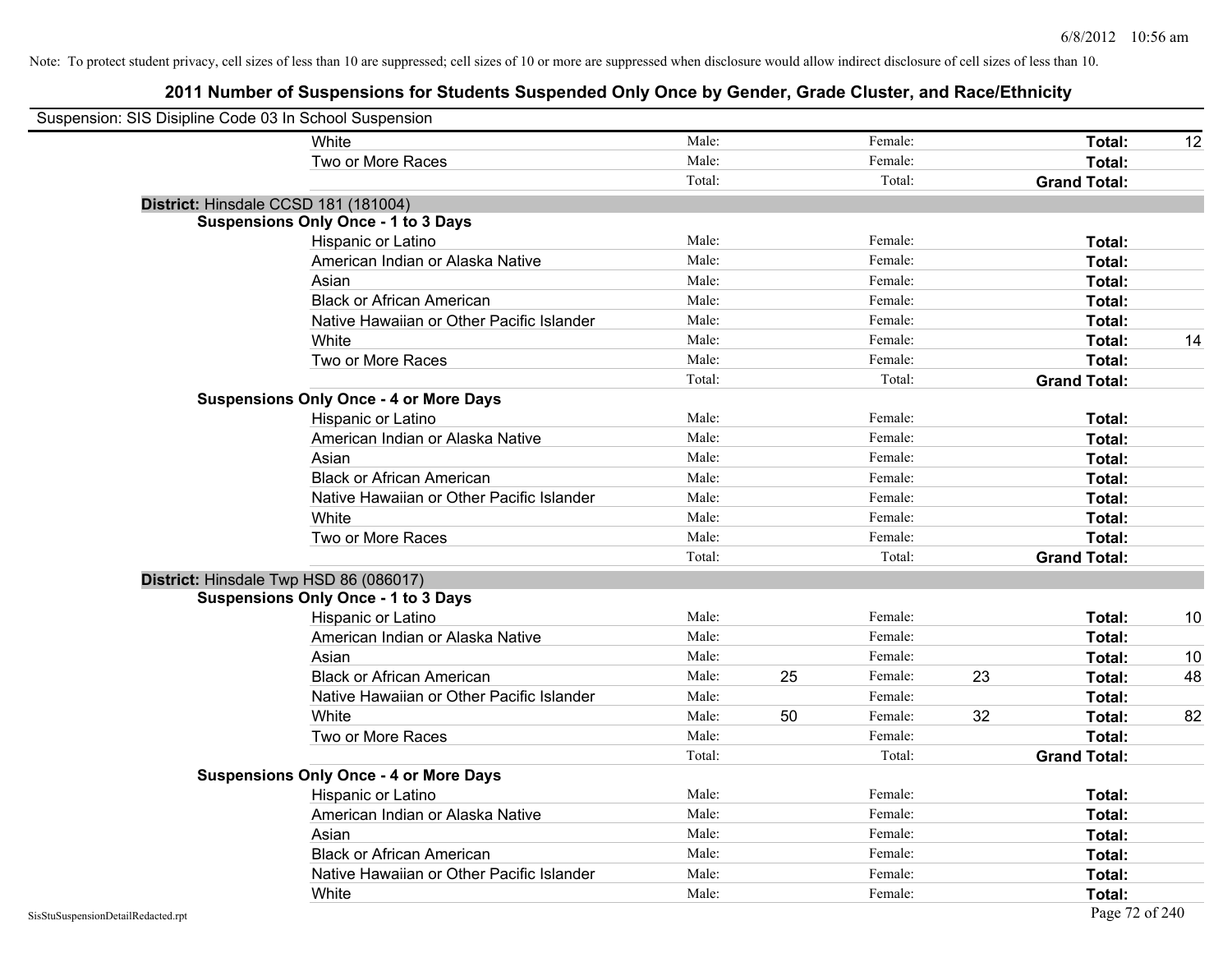| Suspension: SIS Disipline Code 03 In School Suspension |        |     |         |    |                     |     |
|--------------------------------------------------------|--------|-----|---------|----|---------------------|-----|
| Two or More Races                                      | Male:  |     | Female: |    | Total:              |     |
|                                                        | Total: |     | Total:  |    | <b>Grand Total:</b> |     |
| District: Indian Prairie CUSD 204 (204026)             |        |     |         |    |                     |     |
| <b>Suspensions Only Once - 1 to 3 Days</b>             |        |     |         |    |                     |     |
| Hispanic or Latino                                     | Male:  | 60  | Female: | 12 | Total:              | 72  |
| American Indian or Alaska Native                       | Male:  |     | Female: |    | Total:              |     |
| Asian                                                  | Male:  |     | Female: |    | Total:              | 28  |
| <b>Black or African American</b>                       | Male:  | 97  | Female: | 45 | Total:              | 142 |
| Native Hawaiian or Other Pacific Islander              | Male:  |     | Female: |    | Total:              |     |
| White                                                  | Male:  | 177 | Female: | 37 | Total:              | 214 |
| Two or More Races                                      | Male:  |     | Female: |    | Total:              | 20  |
|                                                        | Total: |     | Total:  |    | <b>Grand Total:</b> |     |
| <b>Suspensions Only Once - 4 or More Days</b>          |        |     |         |    |                     |     |
| Hispanic or Latino                                     | Male:  |     | Female: |    | Total:              |     |
| American Indian or Alaska Native                       | Male:  |     | Female: |    | Total:              |     |
| Asian                                                  | Male:  |     | Female: |    | Total:              |     |
| <b>Black or African American</b>                       | Male:  |     | Female: |    | Total:              |     |
| Native Hawaiian or Other Pacific Islander              | Male:  |     | Female: |    | Total:              |     |
| White                                                  | Male:  |     | Female: |    | Total:              |     |
| Two or More Races                                      | Male:  |     | Female: |    | Total:              |     |
|                                                        | Total: |     | Total:  |    | <b>Grand Total:</b> |     |
| District: Itasca SD 10 (010002)                        |        |     |         |    |                     |     |
| <b>Suspensions Only Once - 1 to 3 Days</b>             |        |     |         |    |                     |     |
| Hispanic or Latino                                     | Male:  |     | Female: |    | Total:              |     |
| American Indian or Alaska Native                       | Male:  |     | Female: |    | Total:              |     |
| Asian                                                  | Male:  |     | Female: |    | Total:              |     |
| <b>Black or African American</b>                       | Male:  |     | Female: |    | Total:              |     |
| Native Hawaiian or Other Pacific Islander              | Male:  |     | Female: |    | Total:              |     |
| White                                                  | Male:  |     | Female: |    | Total:              |     |
| Two or More Races                                      | Male:  |     | Female: |    | Total:              |     |
|                                                        | Total: |     | Total:  |    | <b>Grand Total:</b> | 10  |
| District: Keeneyville SD 20 (020002)                   |        |     |         |    |                     |     |
| <b>Suspensions Only Once - 1 to 3 Days</b>             |        |     |         |    |                     |     |
| Hispanic or Latino                                     | Male:  |     | Female: |    | Total:              | 20  |
| American Indian or Alaska Native                       | Male:  |     | Female: |    | Total:              |     |
| Asian                                                  | Male:  |     | Female: |    | Total:              |     |
| <b>Black or African American</b>                       | Male:  |     | Female: |    | Total:              | 15  |
| Native Hawaiian or Other Pacific Islander              | Male:  |     | Female: |    | Total:              |     |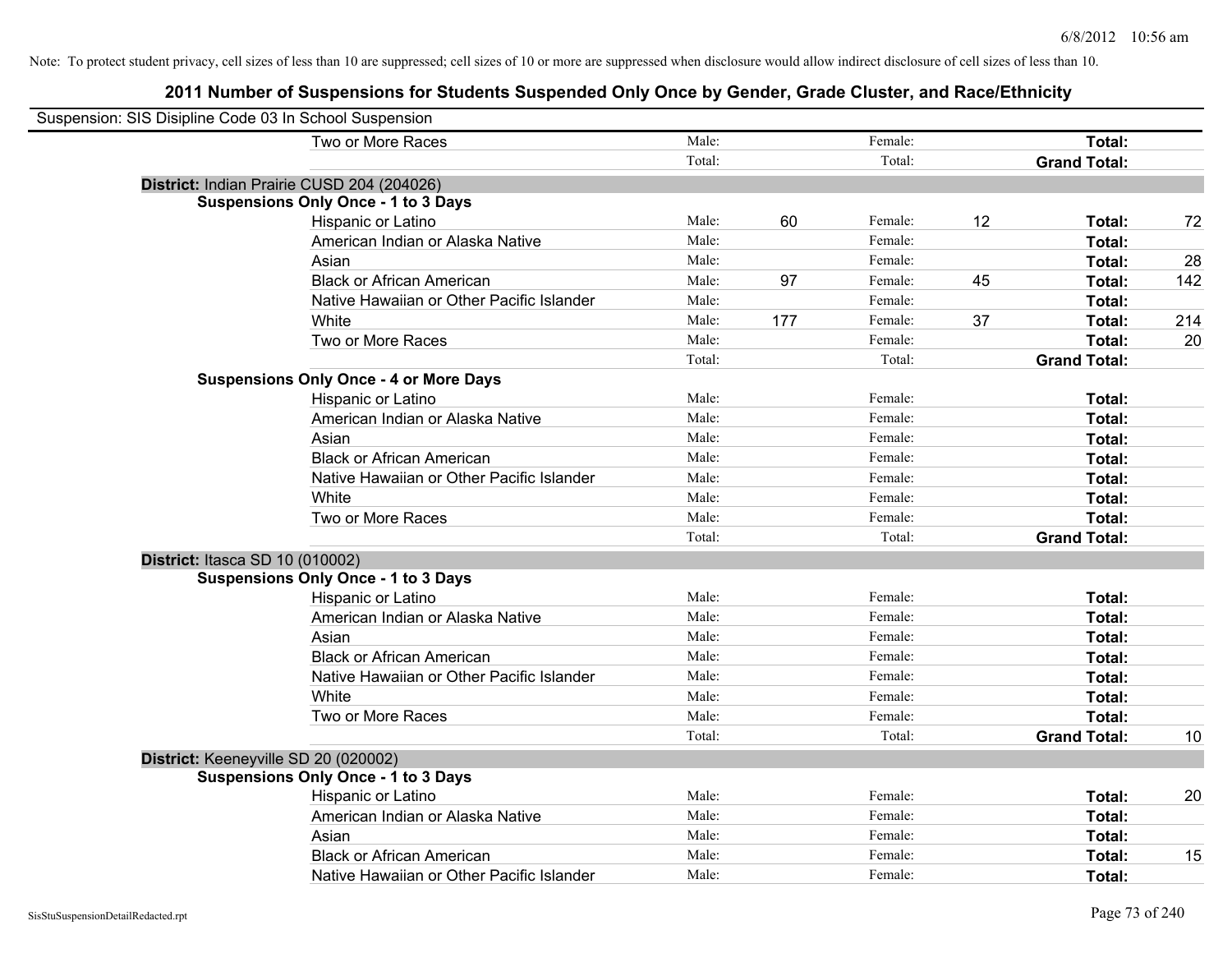| Suspension: SIS Disipline Code 03 In School Suspension |                                            |        |         |                     |    |
|--------------------------------------------------------|--------------------------------------------|--------|---------|---------------------|----|
|                                                        | White                                      | Male:  | Female: | Total:              | 20 |
|                                                        | Two or More Races                          | Male:  | Female: | <b>Total:</b>       |    |
|                                                        |                                            | Total: | Total:  | <b>Grand Total:</b> |    |
| District: Lisle CUSD 202 (202026)                      |                                            |        |         |                     |    |
|                                                        | <b>Suspensions Only Once - 1 to 3 Days</b> |        |         |                     |    |
|                                                        | Hispanic or Latino                         | Male:  | Female: | Total:              |    |
|                                                        | American Indian or Alaska Native           | Male:  | Female: | Total:              |    |
|                                                        | Asian                                      | Male:  | Female: | Total:              |    |
|                                                        | <b>Black or African American</b>           | Male:  | Female: | Total:              |    |
|                                                        | Native Hawaiian or Other Pacific Islander  | Male:  | Female: | Total:              |    |
|                                                        | White                                      | Male:  | Female: | Total:              |    |
|                                                        | Two or More Races                          | Male:  | Female: | Total:              |    |
|                                                        |                                            | Total: | Total:  | <b>Grand Total:</b> |    |
| District: Lombard SD 44 (044002)                       |                                            |        |         |                     |    |
|                                                        | <b>Suspensions Only Once - 1 to 3 Days</b> |        |         |                     |    |
|                                                        | Hispanic or Latino                         | Male:  | Female: | Total:              |    |
|                                                        | American Indian or Alaska Native           | Male:  | Female: | Total:              |    |
|                                                        | Asian                                      | Male:  | Female: | Total:              |    |
|                                                        | <b>Black or African American</b>           | Male:  | Female: | Total:              | 13 |
|                                                        | Native Hawaiian or Other Pacific Islander  | Male:  | Female: | Total:              |    |
|                                                        | White                                      | Male:  | Female: | Total:              | 22 |
|                                                        | Two or More Races                          | Male:  | Female: | Total:              |    |
|                                                        |                                            | Total: | Total:  | <b>Grand Total:</b> |    |
| District: Maercker SD 60 (060002)                      |                                            |        |         |                     |    |
|                                                        | <b>Suspensions Only Once - 1 to 3 Days</b> |        |         |                     |    |
|                                                        | Hispanic or Latino                         | Male:  | Female: | Total:              |    |
|                                                        | American Indian or Alaska Native           | Male:  | Female: | Total:              |    |
|                                                        | Asian                                      | Male:  | Female: | Total:              |    |
|                                                        | <b>Black or African American</b>           | Male:  | Female: | Total:              |    |
|                                                        | Native Hawaiian or Other Pacific Islander  | Male:  | Female: | Total:              |    |
|                                                        | White                                      | Male:  | Female: | Total:              | 12 |
|                                                        | Two or More Races                          | Male:  | Female: | Total:              |    |
|                                                        |                                            | Total: | Total:  | <b>Grand Total:</b> |    |
| District: Marquardt SD 15 (015002)                     |                                            |        |         |                     |    |
|                                                        | <b>Suspensions Only Once - 1 to 3 Days</b> |        |         |                     |    |
|                                                        | Hispanic or Latino                         | Male:  | Female: | Total:              | 46 |
|                                                        | American Indian or Alaska Native           | Male:  | Female: | <b>Total:</b>       |    |
|                                                        | Asian                                      | Male:  | Female: | Total:              |    |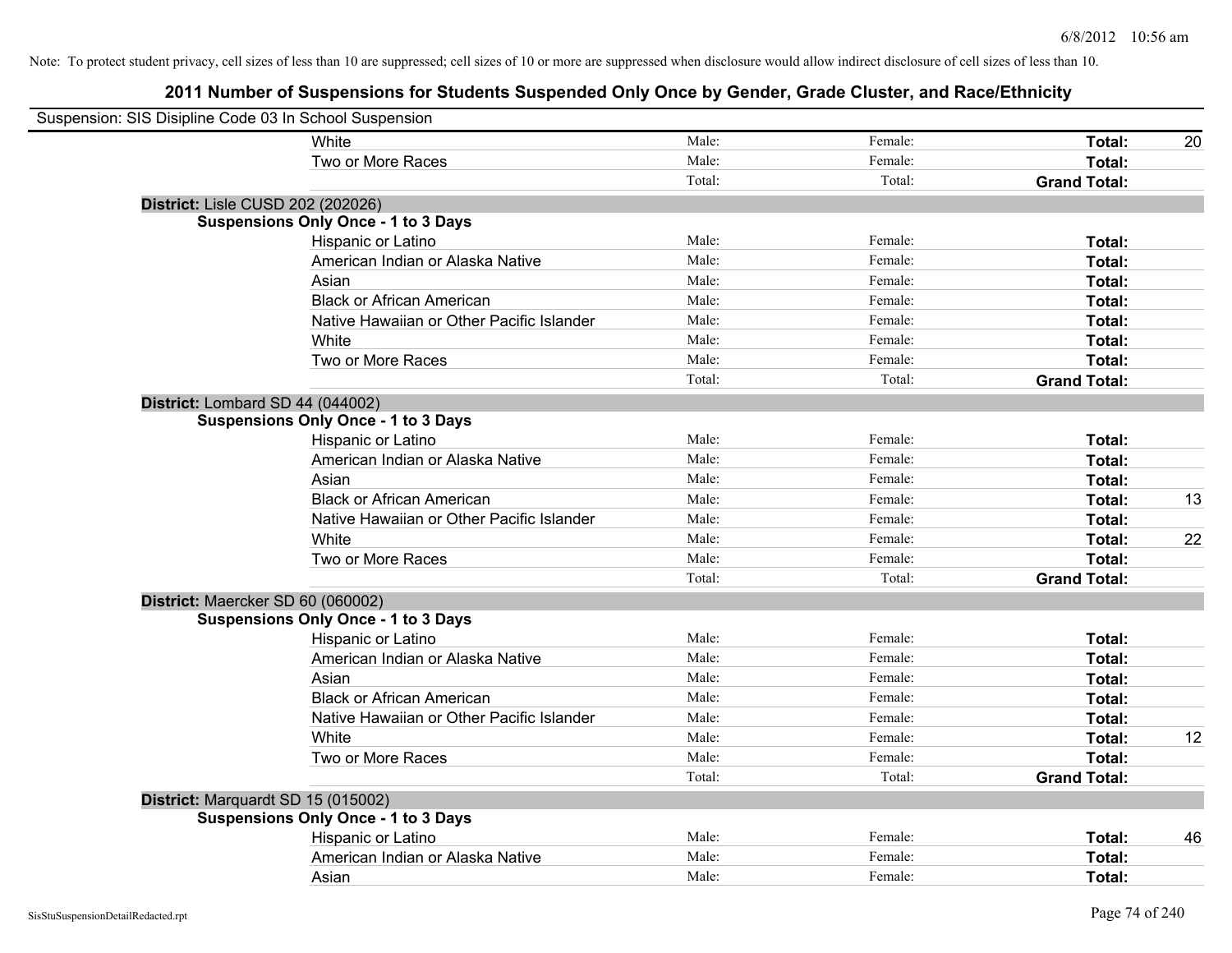| Suspension: SIS Disipline Code 03 In School Suspension |                                            |        |    |         |    |                     |     |
|--------------------------------------------------------|--------------------------------------------|--------|----|---------|----|---------------------|-----|
|                                                        | <b>Black or African American</b>           | Male:  | 24 | Female: | 13 | Total:              | 37  |
|                                                        | Native Hawaiian or Other Pacific Islander  | Male:  |    | Female: |    | Total:              |     |
|                                                        | White                                      | Male:  |    | Female: |    | Total:              | 27  |
|                                                        | Two or More Races                          | Male:  |    | Female: |    | Total:              |     |
|                                                        |                                            | Total: | 96 | Total:  | 30 | <b>Grand Total:</b> | 126 |
| District: Medinah SD 11 (011002)                       |                                            |        |    |         |    |                     |     |
|                                                        | <b>Suspensions Only Once - 1 to 3 Days</b> |        |    |         |    |                     |     |
|                                                        | Hispanic or Latino                         | Male:  |    | Female: |    | Total:              |     |
|                                                        | American Indian or Alaska Native           | Male:  |    | Female: |    | Total:              |     |
|                                                        | Asian                                      | Male:  |    | Female: |    | Total:              |     |
|                                                        | <b>Black or African American</b>           | Male:  |    | Female: |    | Total:              |     |
|                                                        | Native Hawaiian or Other Pacific Islander  | Male:  |    | Female: |    | Total:              |     |
|                                                        | White                                      | Male:  |    | Female: |    | Total:              |     |
|                                                        | Two or More Races                          | Male:  |    | Female: |    | Total:              |     |
|                                                        |                                            | Total: |    | Total:  |    | <b>Grand Total:</b> |     |
|                                                        | District: Naperville CUSD 203 (203026)     |        |    |         |    |                     |     |
|                                                        | <b>Suspensions Only Once - 1 to 3 Days</b> |        |    |         |    |                     |     |
|                                                        | Hispanic or Latino                         | Male:  |    | Female: |    | Total:              |     |
|                                                        | American Indian or Alaska Native           | Male:  |    | Female: |    | Total:              |     |
|                                                        | Asian                                      | Male:  |    | Female: |    | Total:              |     |
|                                                        | <b>Black or African American</b>           | Male:  |    | Female: |    | Total:              |     |
|                                                        | Native Hawaiian or Other Pacific Islander  | Male:  |    | Female: |    | Total:              |     |
|                                                        | White                                      | Male:  |    | Female: |    | Total:              |     |
|                                                        | Two or More Races                          | Male:  |    | Female: |    | Total:              |     |
|                                                        |                                            | Total: |    | Total:  |    | <b>Grand Total:</b> |     |
| District: Non-Public School (5020)                     |                                            |        |    |         |    |                     |     |
|                                                        | <b>Suspensions Only Once - 1 to 3 Days</b> |        |    |         |    |                     |     |
|                                                        | Hispanic or Latino                         | Male:  |    | Female: |    | Total:              |     |
|                                                        | American Indian or Alaska Native           | Male:  |    | Female: |    | Total:              |     |
|                                                        | Asian                                      | Male:  |    | Female: |    | Total:              |     |
|                                                        | <b>Black or African American</b>           | Male:  |    | Female: |    | Total:              |     |
|                                                        | Native Hawaiian or Other Pacific Islander  | Male:  |    | Female: |    | Total:              |     |
|                                                        | White                                      | Male:  |    | Female: |    | Total:              |     |
|                                                        | Two or More Races                          | Male:  |    | Female: |    | Total:              |     |
|                                                        |                                            | Total: |    | Total:  |    | <b>Grand Total:</b> |     |
|                                                        | District: Queen Bee SD 16 (016002)         |        |    |         |    |                     |     |
|                                                        | <b>Suspensions Only Once - 1 to 3 Days</b> |        |    |         |    |                     |     |
|                                                        | Hispanic or Latino                         | Male:  |    | Female: |    | Total:              | 17  |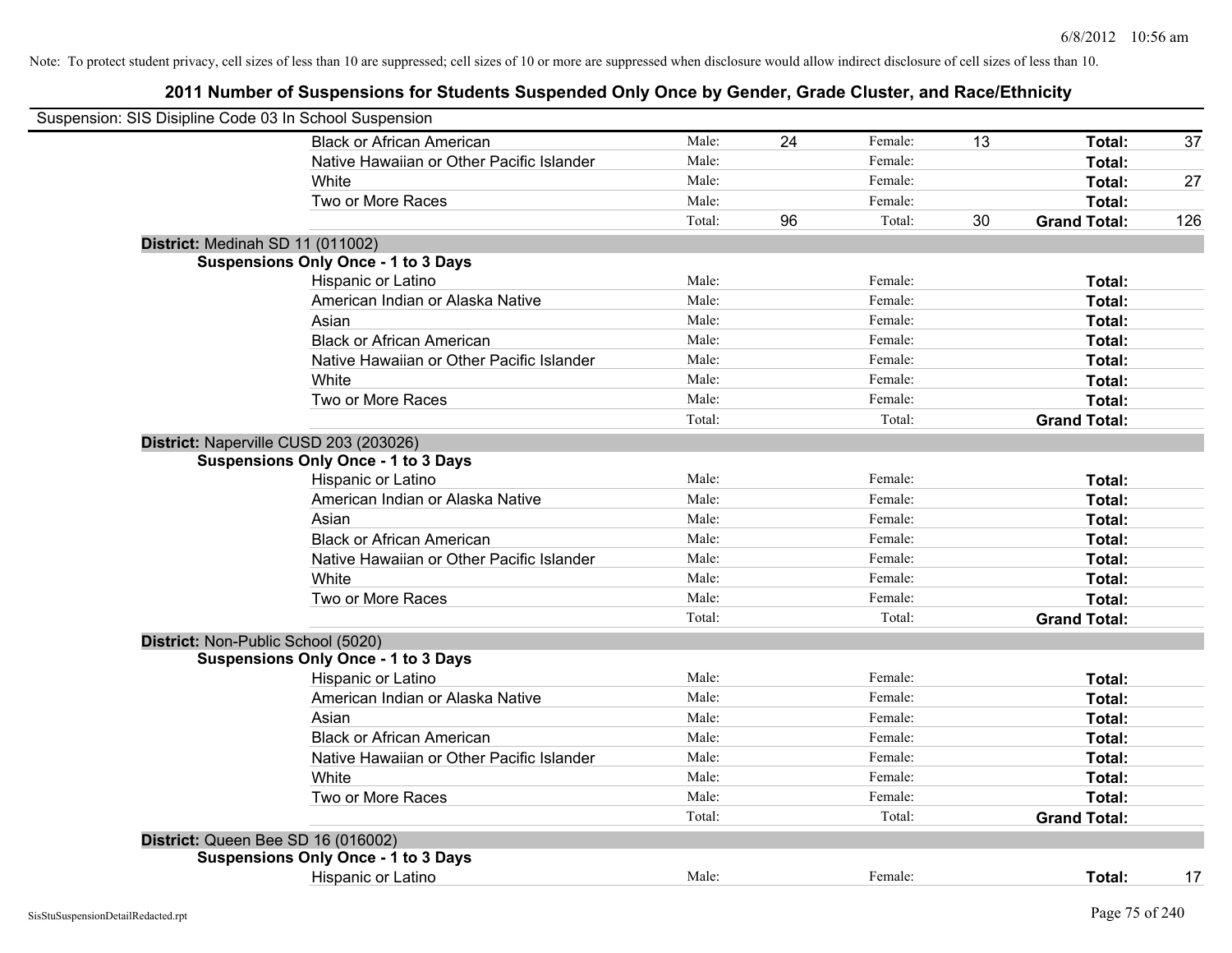# **2011 Number of Suspensions for Students Suspended Only Once by Gender, Grade Cluster, and Race/Ethnicity**

| Suspension: SIS Disipline Code 03 In School Suspension |                                           |        |         |                     |    |
|--------------------------------------------------------|-------------------------------------------|--------|---------|---------------------|----|
|                                                        | American Indian or Alaska Native          | Male:  | Female: | Total:              |    |
| Asian                                                  |                                           | Male:  | Female: | Total:              |    |
| <b>Black or African American</b>                       |                                           | Male:  | Female: | Total:              |    |
|                                                        | Native Hawaiian or Other Pacific Islander | Male:  | Female: | Total:              |    |
| White                                                  |                                           | Male:  | Female: | Total:              |    |
| Two or More Races                                      |                                           | Male:  | Female: | Total:              |    |
|                                                        |                                           | Total: | Total:  | <b>Grand Total:</b> | 32 |
| District: Roselle SD 12 (012002)                       |                                           |        |         |                     |    |
| <b>Suspensions Only Once - 1 to 3 Days</b>             |                                           |        |         |                     |    |
| Hispanic or Latino                                     |                                           | Male:  | Female: | Total:              |    |
|                                                        | American Indian or Alaska Native          | Male:  | Female: | Total:              |    |
| Asian                                                  |                                           | Male:  | Female: | Total:              |    |
| <b>Black or African American</b>                       |                                           | Male:  | Female: | Total:              |    |
|                                                        | Native Hawaiian or Other Pacific Islander | Male:  | Female: | Total:              |    |
| White                                                  |                                           | Male:  | Female: | Total:              |    |
| Two or More Races                                      |                                           | Male:  | Female: | Total:              |    |
|                                                        |                                           | Total: | Total:  | <b>Grand Total:</b> |    |
| District: Salt Creek SD 48 (048002)                    |                                           |        |         |                     |    |
| <b>Suspensions Only Once - 1 to 3 Days</b>             |                                           |        |         |                     |    |
| Hispanic or Latino                                     |                                           | Male:  | Female: | Total:              |    |
|                                                        | American Indian or Alaska Native          | Male:  | Female: | Total:              |    |
| Asian                                                  |                                           | Male:  | Female: | Total:              |    |
| <b>Black or African American</b>                       |                                           | Male:  | Female: | Total:              |    |
|                                                        | Native Hawaiian or Other Pacific Islander | Male:  | Female: | Total:              |    |
| White                                                  |                                           | Male:  | Female: | Total:              |    |
| Two or More Races                                      |                                           | Male:  | Female: | Total:              |    |
|                                                        |                                           | Total: | Total:  | <b>Grand Total:</b> |    |
| District: SD 45 DuPage County (045002)                 |                                           |        |         |                     |    |
| <b>Suspensions Only Once - 1 to 3 Days</b>             |                                           |        |         |                     |    |
| Hispanic or Latino                                     |                                           | Male:  | Female: | Total:              | 19 |
|                                                        | American Indian or Alaska Native          | Male:  | Female: | Total:              |    |
| Asian                                                  |                                           | Male:  | Female: | Total:              |    |
| <b>Black or African American</b>                       |                                           | Male:  | Female: | Total:              | 14 |
|                                                        | Native Hawaiian or Other Pacific Islander | Male:  | Female: | Total:              |    |
| White                                                  |                                           | Male:  | Female: | Total:              | 15 |
| Two or More Races                                      |                                           | Male:  | Female: | Total:              |    |
|                                                        |                                           | Total: | Total:  | <b>Grand Total:</b> |    |
|                                                        |                                           |        |         |                     |    |

**District:** West Chicago ESD 33 (033002)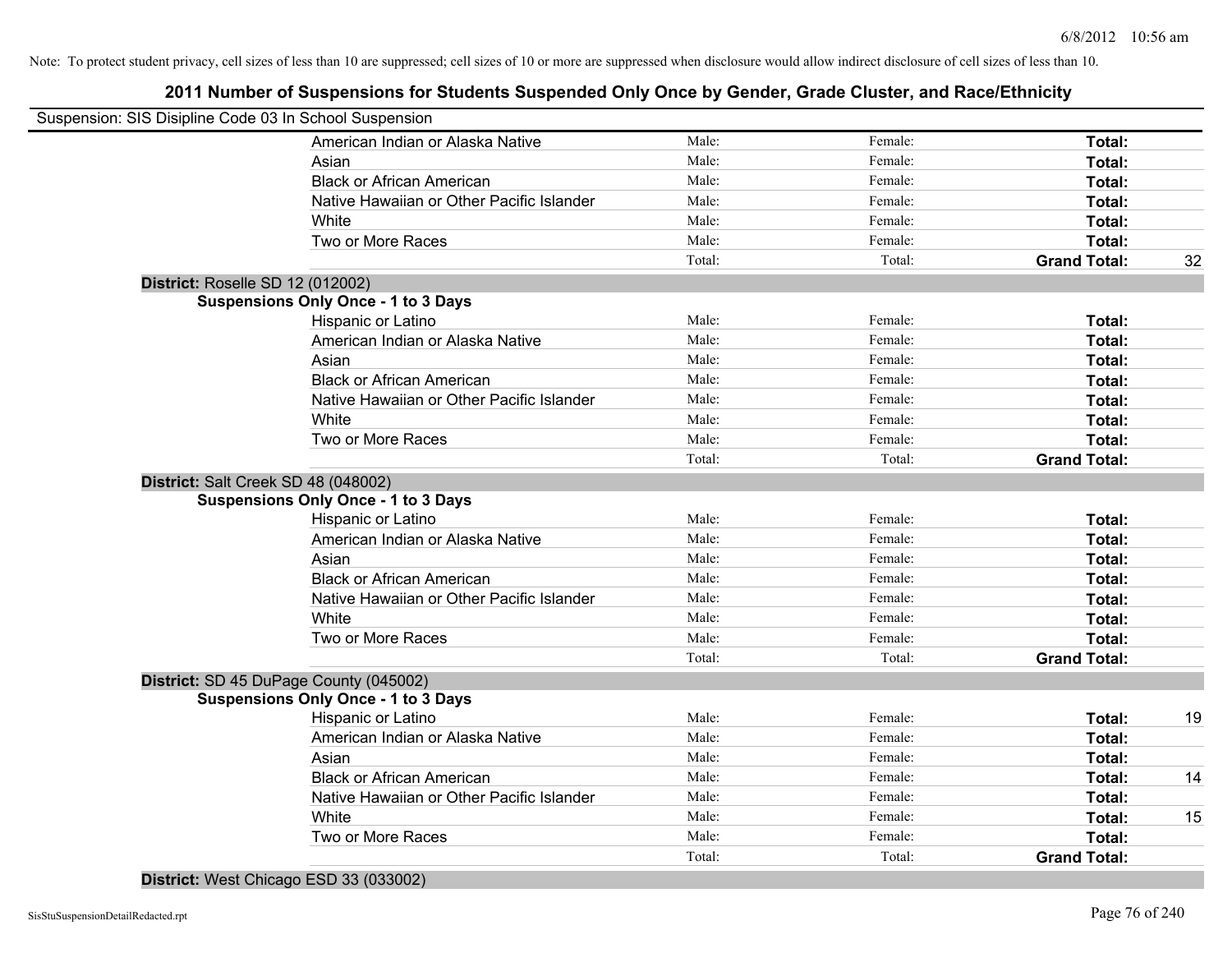| Suspension: SIS Disipline Code 03 In School Suspension |                                               |        |    |         |    |                     |    |
|--------------------------------------------------------|-----------------------------------------------|--------|----|---------|----|---------------------|----|
|                                                        | <b>Suspensions Only Once - 1 to 3 Days</b>    |        |    |         |    |                     |    |
|                                                        | Hispanic or Latino                            | Male:  | 30 | Female: | 11 | Total:              | 41 |
|                                                        | American Indian or Alaska Native              | Male:  |    | Female: |    | Total:              |    |
|                                                        | Asian                                         | Male:  |    | Female: |    | <b>Total:</b>       |    |
|                                                        | <b>Black or African American</b>              | Male:  |    | Female: |    | Total:              |    |
|                                                        | Native Hawaiian or Other Pacific Islander     | Male:  |    | Female: |    | Total:              |    |
|                                                        | White                                         | Male:  |    | Female: |    | Total:              |    |
|                                                        | Two or More Races                             | Male:  |    | Female: |    | Total:              |    |
|                                                        |                                               | Total: |    | Total:  |    | <b>Grand Total:</b> | 52 |
|                                                        | <b>Suspensions Only Once - 4 or More Days</b> |        |    |         |    |                     |    |
|                                                        | Hispanic or Latino                            | Male:  |    | Female: |    | Total:              |    |
|                                                        | American Indian or Alaska Native              | Male:  |    | Female: |    | Total:              |    |
|                                                        | Asian                                         | Male:  |    | Female: |    | Total:              |    |
|                                                        | <b>Black or African American</b>              | Male:  |    | Female: |    | Total:              |    |
|                                                        | Native Hawaiian or Other Pacific Islander     | Male:  |    | Female: |    | Total:              |    |
|                                                        | White                                         | Male:  |    | Female: |    | Total:              |    |
|                                                        | Two or More Races                             | Male:  |    | Female: |    | Total:              |    |
|                                                        |                                               | Total: |    | Total:  |    | <b>Grand Total:</b> |    |
| District: Wood Dale SD 7 (007002)                      |                                               |        |    |         |    |                     |    |
|                                                        | <b>Suspensions Only Once - 1 to 3 Days</b>    |        |    |         |    |                     |    |
|                                                        | Hispanic or Latino                            | Male:  |    | Female: |    | Total:              | 11 |
|                                                        | American Indian or Alaska Native              | Male:  |    | Female: |    | Total:              |    |
|                                                        | Asian                                         | Male:  |    | Female: |    | Total:              |    |
|                                                        | <b>Black or African American</b>              | Male:  |    | Female: |    | Total:              |    |
|                                                        | Native Hawaiian or Other Pacific Islander     | Male:  |    | Female: |    | Total:              |    |
|                                                        | White                                         | Male:  |    | Female: |    | Total:              | 15 |
|                                                        | Two or More Races                             | Male:  |    | Female: |    | Total:              |    |
|                                                        |                                               | Total: |    | Total:  |    | <b>Grand Total:</b> |    |
| District: Woodridge SD 68 (068002)                     |                                               |        |    |         |    |                     |    |
|                                                        | <b>Suspensions Only Once - 1 to 3 Days</b>    |        |    |         |    |                     |    |
|                                                        | Hispanic or Latino                            | Male:  |    | Female: |    | Total:              |    |
|                                                        | American Indian or Alaska Native              | Male:  |    | Female: |    | Total:              |    |
|                                                        | Asian                                         | Male:  |    | Female: |    | Total:              |    |
|                                                        | <b>Black or African American</b>              | Male:  |    | Female: |    | Total:              | 12 |
|                                                        | Native Hawaiian or Other Pacific Islander     | Male:  |    | Female: |    | Total:              |    |
|                                                        | White                                         | Male:  |    | Female: |    | Total:              |    |
|                                                        | Two or More Races                             | Male:  |    | Female: |    | Total:              |    |
|                                                        |                                               | Total: | 23 | Total:  | 12 | <b>Grand Total:</b> | 35 |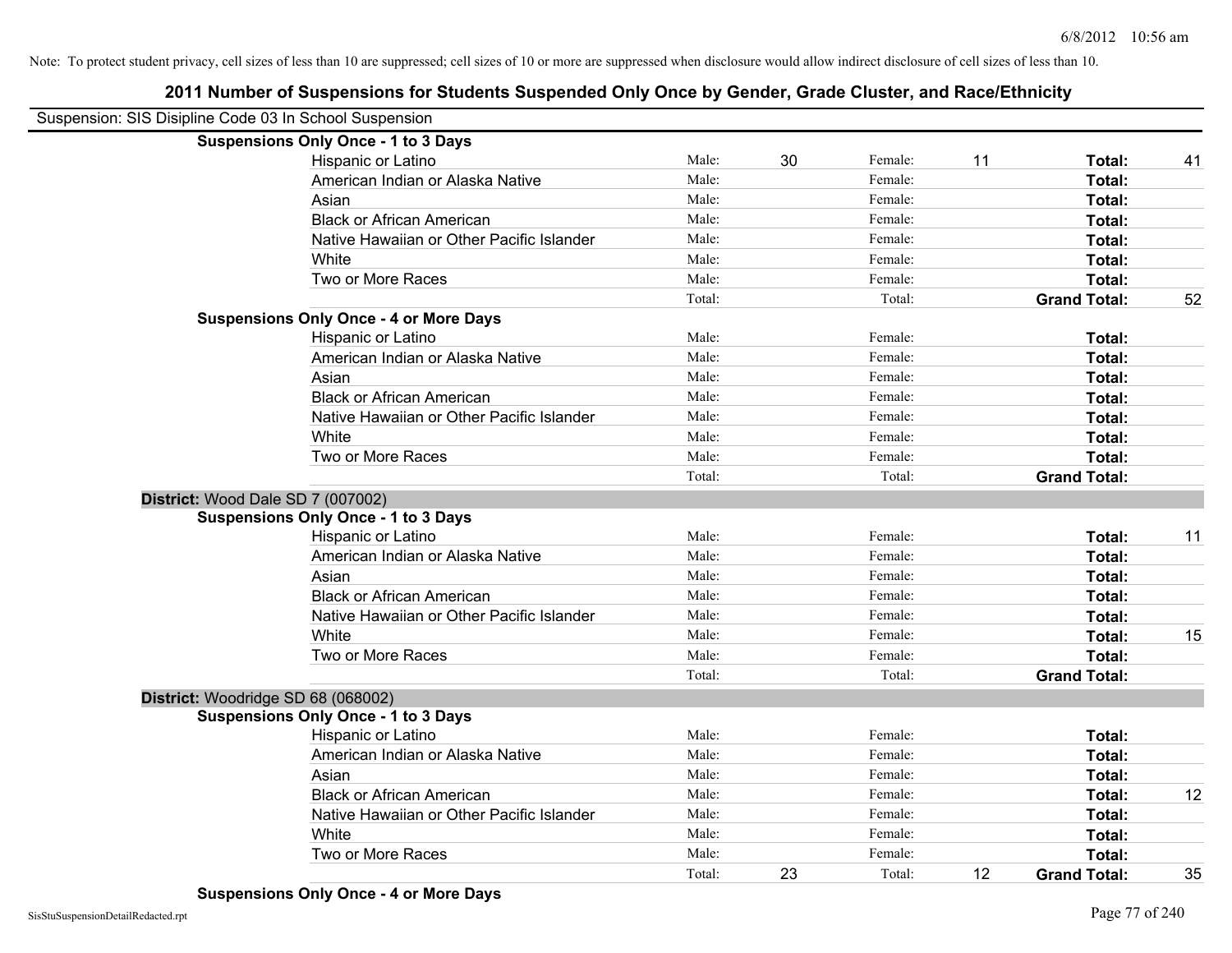| Suspension: SIS Disipline Code 03 In School Suspension |                                            |        |    |         |    |                     |    |
|--------------------------------------------------------|--------------------------------------------|--------|----|---------|----|---------------------|----|
|                                                        | Hispanic or Latino                         | Male:  |    | Female: |    | Total:              |    |
|                                                        | American Indian or Alaska Native           | Male:  |    | Female: |    | Total:              |    |
|                                                        | Asian                                      | Male:  |    | Female: |    | Total:              |    |
|                                                        | <b>Black or African American</b>           | Male:  |    | Female: |    | Total:              |    |
|                                                        | Native Hawaiian or Other Pacific Islander  | Male:  |    | Female: |    | Total:              |    |
|                                                        | White                                      | Male:  |    | Female: |    | Total:              |    |
|                                                        | Two or More Races                          | Male:  |    | Female: |    | Total:              |    |
|                                                        |                                            | Total: |    | Total:  |    | <b>Grand Total:</b> |    |
| Region: Edwd/Gltn/Hdin/Pop/Slne/Wbh/Wn/Wh (20)         |                                            |        |    |         |    |                     |    |
| County: Gallatin (030)                                 |                                            |        |    |         |    |                     |    |
|                                                        | District: Gallatin CUSD 7 (007026)         |        |    |         |    |                     |    |
|                                                        | <b>Suspensions Only Once - 1 to 3 Days</b> |        |    |         |    |                     |    |
|                                                        | Hispanic or Latino                         | Male:  |    | Female: |    | Total:              |    |
|                                                        | American Indian or Alaska Native           | Male:  |    | Female: |    | Total:              |    |
|                                                        | Asian                                      | Male:  |    | Female: |    | Total:              |    |
|                                                        | <b>Black or African American</b>           | Male:  |    | Female: |    | Total:              |    |
|                                                        | Native Hawaiian or Other Pacific Islander  | Male:  |    | Female: |    | Total:              |    |
|                                                        | White                                      | Male:  | 19 | Female: | 11 | Total:              | 30 |
|                                                        | Two or More Races                          | Male:  |    | Female: |    | Total:              |    |
|                                                        |                                            | Total: |    | Total:  |    | <b>Grand Total:</b> |    |
| County: Hardin (035)                                   |                                            |        |    |         |    |                     |    |
|                                                        | District: Hardin County CUSD 1 (001026)    |        |    |         |    |                     |    |
|                                                        | <b>Suspensions Only Once - 1 to 3 Days</b> |        |    |         |    |                     |    |
|                                                        | Hispanic or Latino                         | Male:  |    | Female: |    | Total:              |    |
|                                                        | American Indian or Alaska Native           | Male:  |    | Female: |    | Total:              |    |
|                                                        | Asian                                      | Male:  |    | Female: |    | Total:              |    |
|                                                        | <b>Black or African American</b>           | Male:  |    | Female: |    | Total:              |    |
|                                                        | Native Hawaiian or Other Pacific Islander  | Male:  |    | Female: |    | Total:              |    |
|                                                        | White                                      | Male:  | 28 | Female: | 13 | Total:              | 41 |
|                                                        | Two or More Races                          | Male:  |    | Female: |    | Total:              |    |
|                                                        |                                            | Total: |    | Total:  |    | <b>Grand Total:</b> |    |
| County: Pope (076)                                     |                                            |        |    |         |    |                     |    |
|                                                        | District: Pope Co CUD 1 (001026)           |        |    |         |    |                     |    |
|                                                        | <b>Suspensions Only Once - 1 to 3 Days</b> |        |    |         |    |                     |    |
|                                                        | Hispanic or Latino                         | Male:  |    | Female: |    | Total:              |    |
|                                                        | American Indian or Alaska Native           | Male:  |    | Female: |    | Total:              |    |
|                                                        | Asian                                      | Male:  |    | Female: |    | Total:              |    |
|                                                        |                                            |        |    |         |    |                     |    |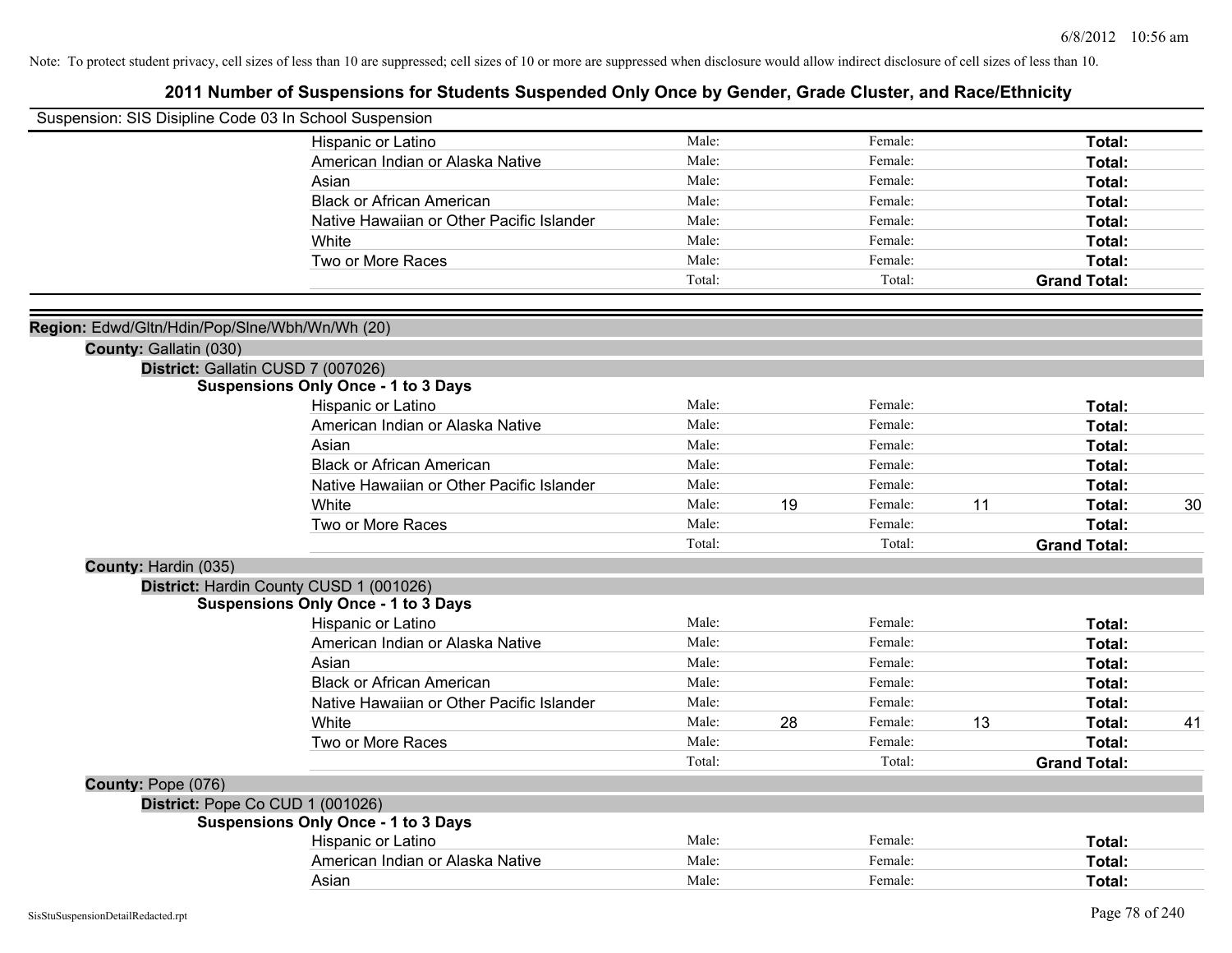**2011 Number of Suspensions for Students Suspended Only Once by Gender, Grade Cluster, and Race/Ethnicity**

| Male:<br>Male: |                                                    | Female: |                                                     | Total: |                                                                                                                                            |
|----------------|----------------------------------------------------|---------|-----------------------------------------------------|--------|--------------------------------------------------------------------------------------------------------------------------------------------|
|                |                                                    |         |                                                     |        |                                                                                                                                            |
|                |                                                    | Female: |                                                     | Total: |                                                                                                                                            |
| Male:          |                                                    | Female: |                                                     | Total: | 20                                                                                                                                         |
| Male:          |                                                    | Female: |                                                     | Total: |                                                                                                                                            |
| Total:         |                                                    | Total:  |                                                     |        |                                                                                                                                            |
|                |                                                    |         |                                                     |        |                                                                                                                                            |
|                |                                                    |         |                                                     |        |                                                                                                                                            |
|                |                                                    |         |                                                     |        |                                                                                                                                            |
|                |                                                    |         |                                                     |        |                                                                                                                                            |
|                |                                                    |         |                                                     |        |                                                                                                                                            |
|                |                                                    |         |                                                     |        |                                                                                                                                            |
|                |                                                    |         |                                                     |        |                                                                                                                                            |
| Male:          |                                                    | Female: |                                                     | Total: |                                                                                                                                            |
| Male:          |                                                    | Female: |                                                     | Total: | 58                                                                                                                                         |
| Male:          |                                                    | Female: |                                                     | Total: |                                                                                                                                            |
| Total:         |                                                    | Total:  |                                                     |        |                                                                                                                                            |
|                |                                                    |         |                                                     |        |                                                                                                                                            |
|                |                                                    |         |                                                     |        |                                                                                                                                            |
| Male:          |                                                    | Female: |                                                     | Total: |                                                                                                                                            |
| Male:          |                                                    | Female: |                                                     | Total: |                                                                                                                                            |
|                |                                                    | Female: |                                                     |        |                                                                                                                                            |
| Male:          |                                                    | Female: |                                                     | Total: |                                                                                                                                            |
| Male:          |                                                    | Female: |                                                     | Total: |                                                                                                                                            |
| Male:          |                                                    | Female: |                                                     | Total: | 30                                                                                                                                         |
| Male:          |                                                    | Female: |                                                     | Total: |                                                                                                                                            |
| Total:         |                                                    | Total:  |                                                     |        |                                                                                                                                            |
|                |                                                    |         |                                                     |        |                                                                                                                                            |
|                |                                                    |         |                                                     |        |                                                                                                                                            |
| Male:          |                                                    | Female: |                                                     | Total: |                                                                                                                                            |
|                |                                                    |         |                                                     | Total: |                                                                                                                                            |
| Male:          |                                                    | Female: |                                                     | Total: |                                                                                                                                            |
| Male:          |                                                    | Female: |                                                     | Total: |                                                                                                                                            |
| Male:          |                                                    | Female: |                                                     | Total: |                                                                                                                                            |
| Male:          |                                                    | Female: |                                                     | Total: | 19                                                                                                                                         |
| Male:          |                                                    | Female: |                                                     | Total: |                                                                                                                                            |
| Total:         |                                                    | Total:  |                                                     |        |                                                                                                                                            |
|                | Male:<br>Male:<br>Male:<br>Male:<br>Male:<br>Male: | 38      | Female:<br>Female:<br>Female:<br>Female:<br>Female: | 20     | <b>Grand Total:</b><br>Total:<br>Total:<br>Total:<br>Total:<br><b>Grand Total:</b><br>Total:<br><b>Grand Total:</b><br><b>Grand Total:</b> |

**District:** Allendale CCSD 17 (017024)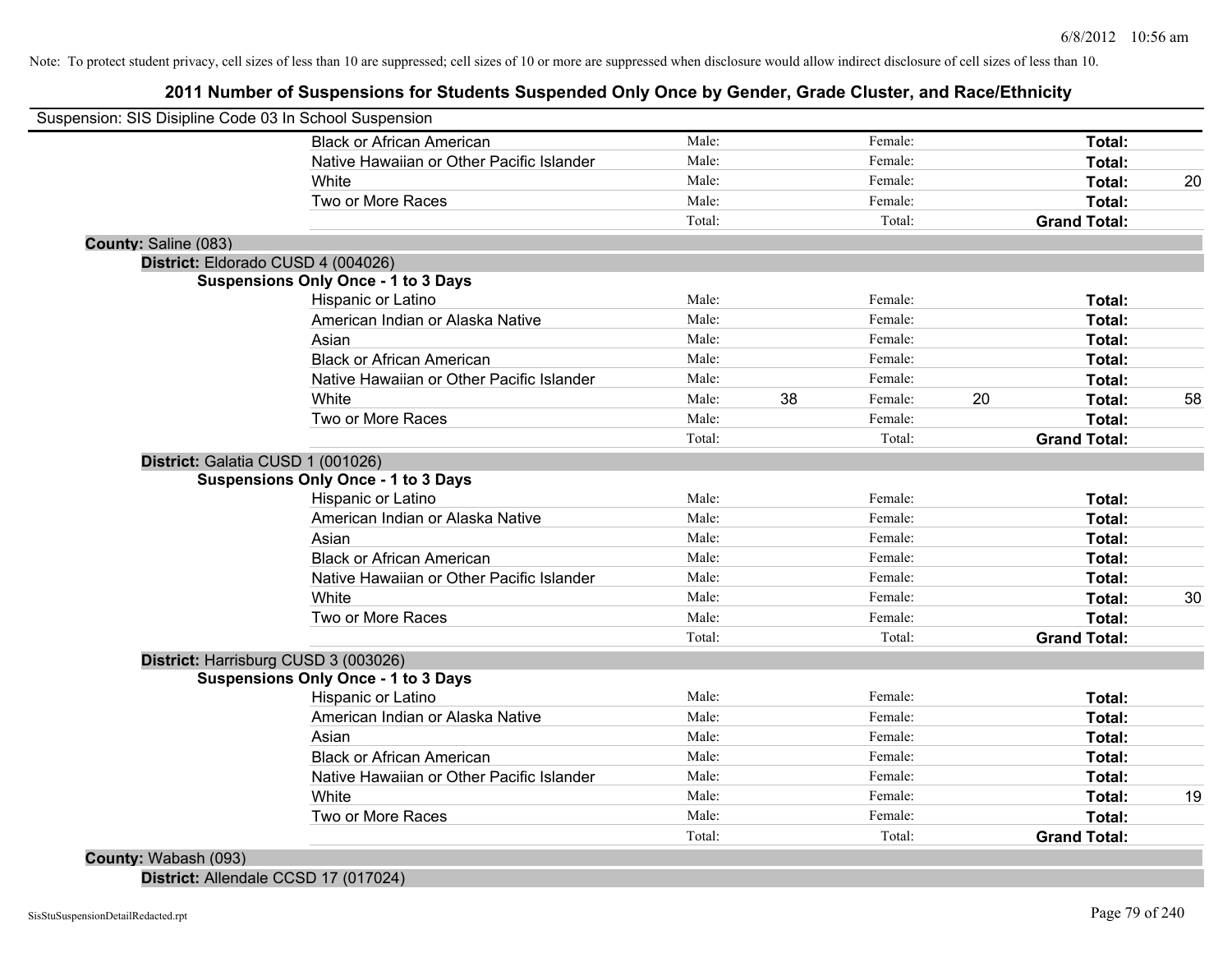|                     | Suspension: SIS Disipline Code 03 In School Suspension |        |    |         |    |                     |    |
|---------------------|--------------------------------------------------------|--------|----|---------|----|---------------------|----|
|                     | <b>Suspensions Only Once - 1 to 3 Days</b>             |        |    |         |    |                     |    |
|                     | Hispanic or Latino                                     | Male:  |    | Female: |    | Total:              |    |
|                     | American Indian or Alaska Native                       | Male:  |    | Female: |    | Total:              |    |
|                     | Asian                                                  | Male:  |    | Female: |    | Total:              |    |
|                     | <b>Black or African American</b>                       | Male:  |    | Female: |    | Total:              |    |
|                     | Native Hawaiian or Other Pacific Islander              | Male:  |    | Female: |    | Total:              |    |
|                     | White                                                  | Male:  |    | Female: |    | Total:              |    |
|                     | Two or More Races                                      | Male:  |    | Female: |    | Total:              |    |
|                     |                                                        | Total: |    | Total:  |    | <b>Grand Total:</b> |    |
|                     | District: Wabash CUSD 348 (348026)                     |        |    |         |    |                     |    |
|                     | <b>Suspensions Only Once - 1 to 3 Days</b>             |        |    |         |    |                     |    |
|                     | Hispanic or Latino                                     | Male:  |    | Female: |    | Total:              |    |
|                     | American Indian or Alaska Native                       | Male:  |    | Female: |    | Total:              |    |
|                     | Asian                                                  | Male:  |    | Female: |    | Total:              |    |
|                     | <b>Black or African American</b>                       | Male:  |    | Female: |    | Total:              |    |
|                     | Native Hawaiian or Other Pacific Islander              | Male:  |    | Female: |    | Total:              |    |
|                     | White                                                  | Male:  | 64 | Female: | 34 | Total:              | 98 |
|                     | Two or More Races                                      | Male:  |    | Female: |    | Total:              |    |
|                     |                                                        | Total: |    | Total:  |    | <b>Grand Total:</b> |    |
| County: Wayne (096) |                                                        |        |    |         |    |                     |    |
|                     | District: Fairfield Comm H S Dist 225 (225016)         |        |    |         |    |                     |    |
|                     | <b>Suspensions Only Once - 1 to 3 Days</b>             |        |    |         |    |                     |    |
|                     | Hispanic or Latino                                     | Male:  |    | Female: |    | Total:              |    |
|                     | American Indian or Alaska Native                       | Male:  |    | Female: |    | Total:              |    |
|                     | Asian                                                  | Male:  |    | Female: |    | Total:              |    |
|                     | <b>Black or African American</b>                       | Male:  |    | Female: |    | Total:              |    |
|                     | Native Hawaiian or Other Pacific Islander              | Male:  |    | Female: |    | Total:              |    |
|                     | White                                                  | Male:  |    | Female: |    | Total:              |    |
|                     | Two or More Races                                      | Male:  |    | Female: |    | Total:              |    |
|                     |                                                        | Total: |    | Total:  |    | <b>Grand Total:</b> |    |
|                     | District: Fairfield PSD 112 (112004)                   |        |    |         |    |                     |    |
|                     | <b>Suspensions Only Once - 1 to 3 Days</b>             |        |    |         |    |                     |    |
|                     | Hispanic or Latino                                     | Male:  |    | Female: |    | Total:              |    |
|                     | American Indian or Alaska Native                       | Male:  |    | Female: |    | Total:              |    |
|                     | Asian                                                  | Male:  |    | Female: |    | Total:              |    |
|                     | <b>Black or African American</b>                       | Male:  |    | Female: |    | Total:              |    |
|                     | Native Hawaiian or Other Pacific Islander              | Male:  |    | Female: |    | <b>Total:</b>       |    |
|                     | White                                                  | Male:  | 21 | Female: | 13 | Total:              | 34 |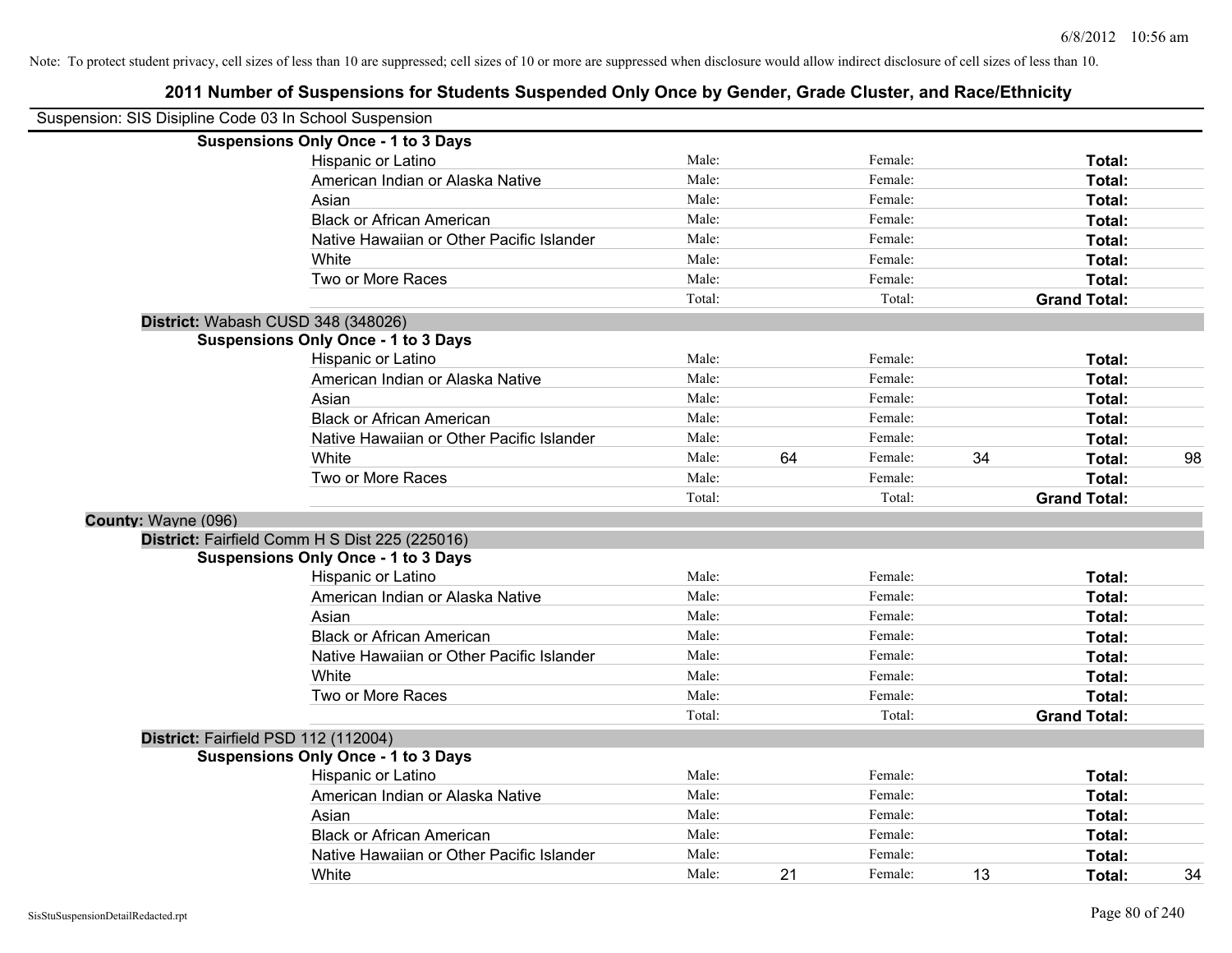| Suspension: SIS Disipline Code 03 In School Suspension |                                               |        |         |                     |    |
|--------------------------------------------------------|-----------------------------------------------|--------|---------|---------------------|----|
|                                                        | Two or More Races                             | Male:  | Female: | Total:              |    |
|                                                        |                                               | Total: | Total:  | <b>Grand Total:</b> |    |
| District: New Hope CCSD 6 (006004)                     |                                               |        |         |                     |    |
|                                                        | <b>Suspensions Only Once - 1 to 3 Days</b>    |        |         |                     |    |
|                                                        | Hispanic or Latino                            | Male:  | Female: | Total:              |    |
|                                                        | American Indian or Alaska Native              | Male:  | Female: | Total:              |    |
|                                                        | Asian                                         | Male:  | Female: | Total:              |    |
|                                                        | <b>Black or African American</b>              | Male:  | Female: | Total:              |    |
|                                                        | Native Hawaiian or Other Pacific Islander     | Male:  | Female: | Total:              |    |
|                                                        | White                                         | Male:  | Female: | Total:              |    |
|                                                        | Two or More Races                             | Male:  | Female: | Total:              |    |
|                                                        |                                               | Total: | Total:  | <b>Grand Total:</b> |    |
|                                                        | District: North Wayne CUSD 200 (200026)       |        |         |                     |    |
|                                                        | <b>Suspensions Only Once - 1 to 3 Days</b>    |        |         |                     |    |
|                                                        | Hispanic or Latino                            | Male:  | Female: | Total:              |    |
|                                                        | American Indian or Alaska Native              | Male:  | Female: | Total:              |    |
|                                                        | Asian                                         | Male:  | Female: | Total:              |    |
|                                                        | <b>Black or African American</b>              | Male:  | Female: | Total:              |    |
|                                                        | Native Hawaiian or Other Pacific Islander     | Male:  | Female: | Total:              |    |
|                                                        | White                                         | Male:  | Female: | Total:              | 12 |
|                                                        | Two or More Races                             | Male:  | Female: | Total:              |    |
|                                                        |                                               | Total: | Total:  | <b>Grand Total:</b> |    |
|                                                        | District: Wayne City CUSD 100 (100026)        |        |         |                     |    |
|                                                        | <b>Suspensions Only Once - 1 to 3 Days</b>    |        |         |                     |    |
|                                                        | Hispanic or Latino                            | Male:  | Female: | Total:              |    |
|                                                        | American Indian or Alaska Native              | Male:  | Female: | Total:              |    |
|                                                        | Asian                                         | Male:  | Female: | Total:              |    |
|                                                        | <b>Black or African American</b>              | Male:  | Female: | Total:              |    |
|                                                        | Native Hawaiian or Other Pacific Islander     | Male:  | Female: | Total:              |    |
|                                                        | White                                         | Male:  | Female: | Total:              |    |
|                                                        | Two or More Races                             | Male:  | Female: | Total:              |    |
|                                                        |                                               | Total: | Total:  | <b>Grand Total:</b> |    |
|                                                        | <b>Suspensions Only Once - 4 or More Days</b> |        |         |                     |    |
|                                                        | Hispanic or Latino                            | Male:  | Female: | Total:              |    |
|                                                        | American Indian or Alaska Native              | Male:  | Female: | Total:              |    |
|                                                        | Asian                                         | Male:  | Female: | Total:              |    |
|                                                        | <b>Black or African American</b>              | Male:  | Female: | Total:              |    |
|                                                        | Native Hawaiian or Other Pacific Islander     | Male:  | Female: | Total:              |    |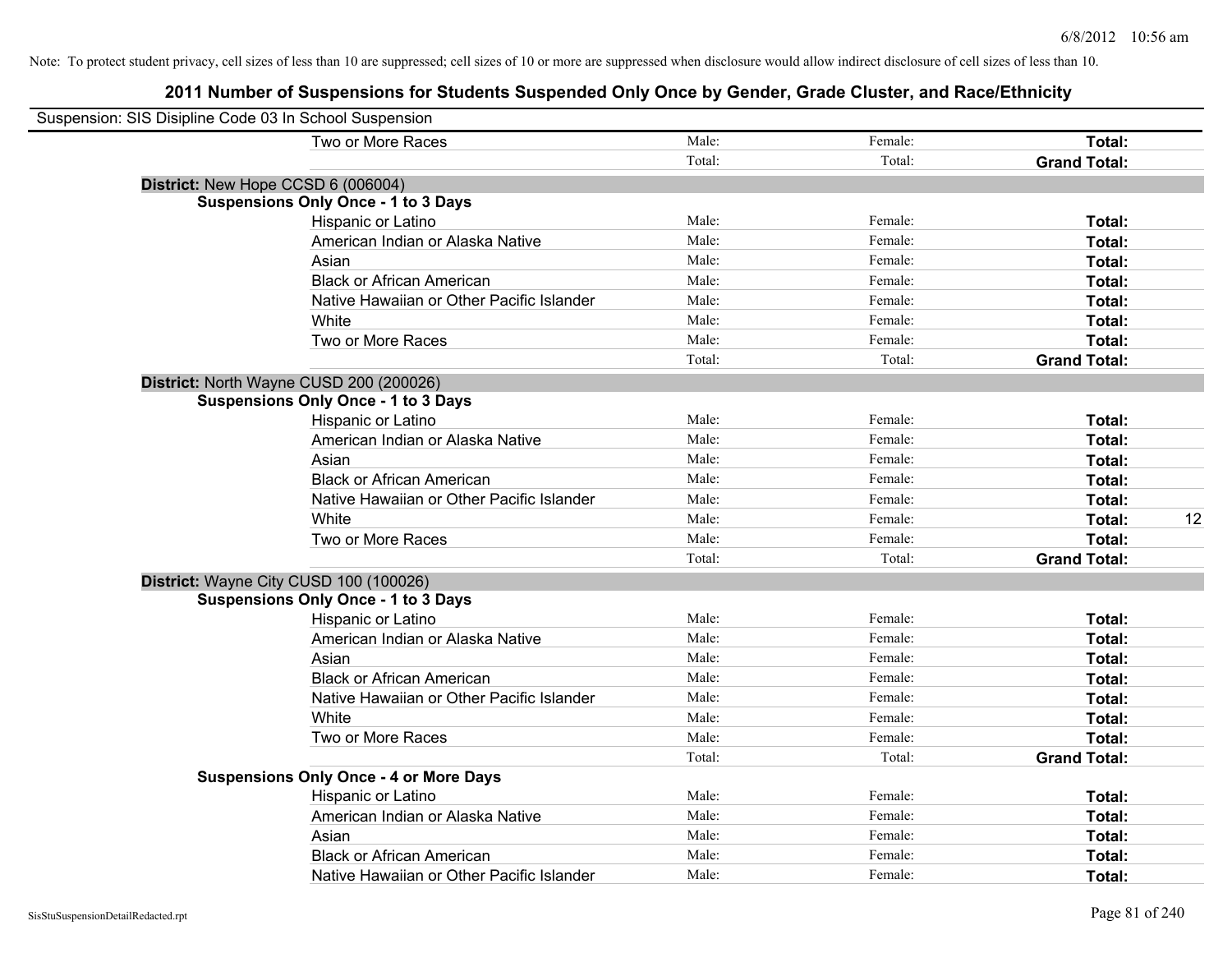| Suspension: SIS Disipline Code 03 In School Suspension |                                               |        |    |         |    |                     |    |
|--------------------------------------------------------|-----------------------------------------------|--------|----|---------|----|---------------------|----|
| White                                                  |                                               | Male:  |    | Female: |    | Total:              |    |
|                                                        | Two or More Races                             | Male:  |    | Female: |    | Total:              |    |
|                                                        |                                               | Total: |    | Total:  |    | <b>Grand Total:</b> |    |
| County: White (097)                                    |                                               |        |    |         |    |                     |    |
| District: Carmi-White County CUSD 5 (005026)           |                                               |        |    |         |    |                     |    |
| <b>Suspensions Only Once - 1 to 3 Days</b>             |                                               |        |    |         |    |                     |    |
|                                                        | Hispanic or Latino                            | Male:  |    | Female: |    | Total:              |    |
|                                                        | American Indian or Alaska Native              | Male:  |    | Female: |    | Total:              |    |
| Asian                                                  |                                               | Male:  |    | Female: |    | Total:              |    |
|                                                        | <b>Black or African American</b>              | Male:  |    | Female: |    | Total:              |    |
|                                                        | Native Hawaiian or Other Pacific Islander     | Male:  |    | Female: |    | <b>Total:</b>       |    |
| White                                                  |                                               | Male:  | 25 | Female: | 19 | Total:              | 44 |
|                                                        | Two or More Races                             | Male:  |    | Female: |    | Total:              |    |
|                                                        |                                               | Total: |    | Total:  |    | <b>Grand Total:</b> |    |
| District: Grayville CUSD 1 (001026)                    |                                               |        |    |         |    |                     |    |
| <b>Suspensions Only Once - 1 to 3 Days</b>             |                                               |        |    |         |    |                     |    |
|                                                        | Hispanic or Latino                            | Male:  |    | Female: |    | Total:              |    |
|                                                        | American Indian or Alaska Native              | Male:  |    | Female: |    | Total:              |    |
| Asian                                                  |                                               | Male:  |    | Female: |    | Total:              |    |
|                                                        | <b>Black or African American</b>              | Male:  |    | Female: |    | Total:              |    |
|                                                        | Native Hawaiian or Other Pacific Islander     | Male:  |    | Female: |    | Total:              |    |
| White                                                  |                                               | Male:  |    | Female: |    | Total:              |    |
|                                                        | Two or More Races                             | Male:  |    | Female: |    | Total:              |    |
|                                                        |                                               | Total: |    | Total:  |    | <b>Grand Total:</b> |    |
|                                                        | <b>Suspensions Only Once - 4 or More Days</b> |        |    |         |    |                     |    |
|                                                        | Hispanic or Latino                            | Male:  |    | Female: |    | Total:              |    |
|                                                        | American Indian or Alaska Native              | Male:  |    | Female: |    | Total:              |    |
| Asian                                                  |                                               | Male:  |    | Female: |    | Total:              |    |
|                                                        | <b>Black or African American</b>              | Male:  |    | Female: |    | Total:              |    |
|                                                        | Native Hawaiian or Other Pacific Islander     | Male:  |    | Female: |    | Total:              |    |
| White                                                  |                                               | Male:  |    | Female: |    | Total:              |    |
|                                                        | Two or More Races                             | Male:  |    | Female: |    | Total:              |    |
|                                                        |                                               | Total: |    | Total:  |    | <b>Grand Total:</b> |    |
| District: Norris City-Omaha-Enfield CUSD 3 (003026)    |                                               |        |    |         |    |                     |    |
| <b>Suspensions Only Once - 1 to 3 Days</b>             |                                               |        |    |         |    |                     |    |
|                                                        | Hispanic or Latino                            | Male:  |    | Female: |    | Total:              |    |
|                                                        | American Indian or Alaska Native              | Male:  |    | Female: |    | Total:              |    |
| Asian                                                  |                                               | Male:  |    | Female: |    | Total:              |    |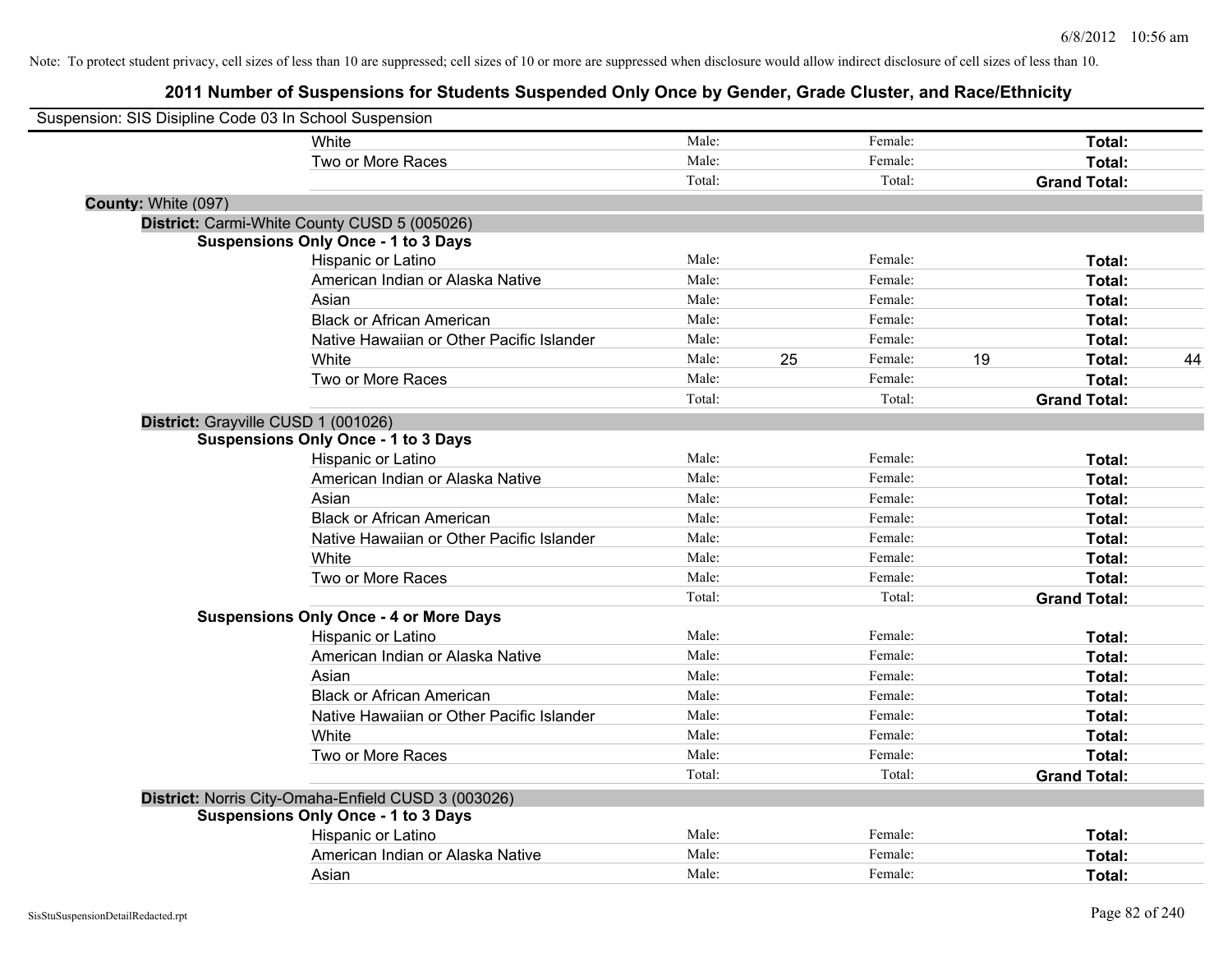| Suspension: SIS Disipline Code 03 In School Suspension |                                            |        |         |                     |
|--------------------------------------------------------|--------------------------------------------|--------|---------|---------------------|
|                                                        | <b>Black or African American</b>           | Male:  | Female: | Total:              |
|                                                        | Native Hawaiian or Other Pacific Islander  | Male:  | Female: | Total:              |
|                                                        | White                                      | Male:  | Female: | Total:              |
|                                                        | Two or More Races                          | Male:  | Female: | Total:              |
|                                                        |                                            | Total: | Total:  | <b>Grand Total:</b> |
|                                                        |                                            |        |         |                     |
| Region: Franklin/Williamson ROE (21)                   |                                            |        |         |                     |
| County: Franklin (028)                                 |                                            |        |         |                     |
| District: Akin CCSD 91 (091004)                        |                                            |        |         |                     |
|                                                        | <b>Suspensions Only Once - 1 to 3 Days</b> |        |         |                     |
|                                                        | Hispanic or Latino                         | Male:  | Female: | Total:              |
|                                                        | American Indian or Alaska Native           | Male:  | Female: | Total:              |
|                                                        | Asian                                      | Male:  | Female: | Total:              |
|                                                        | <b>Black or African American</b>           | Male:  | Female: | Total:              |
|                                                        | Native Hawaiian or Other Pacific Islander  | Male:  | Female: | Total:              |
|                                                        | White                                      | Male:  | Female: | Total:              |
|                                                        | Two or More Races                          | Male:  | Female: | Total:              |
|                                                        |                                            | Total: | Total:  | <b>Grand Total:</b> |
|                                                        | District: Benton CCSD 47 (047004)          |        |         |                     |
|                                                        | <b>Suspensions Only Once - 1 to 3 Days</b> |        |         |                     |
|                                                        | Hispanic or Latino                         | Male:  | Female: | Total:              |
|                                                        | American Indian or Alaska Native           | Male:  | Female: | Total:              |
|                                                        | Asian                                      | Male:  | Female: | Total:              |
|                                                        | <b>Black or African American</b>           | Male:  | Female: | Total:              |
|                                                        | Native Hawaiian or Other Pacific Islander  | Male:  | Female: | Total:              |
|                                                        | White                                      | Male:  | Female: | Total:              |
|                                                        | Two or More Races                          | Male:  | Female: | Total:              |
|                                                        |                                            | Total: | Total:  | <b>Grand Total:</b> |
|                                                        | District: Benton Cons HSD 103 (103013)     |        |         |                     |
|                                                        | <b>Suspensions Only Once - 1 to 3 Days</b> |        |         |                     |
|                                                        | Hispanic or Latino                         | Male:  | Female: | Total:              |
|                                                        | American Indian or Alaska Native           | Male:  | Female: | Total:              |
|                                                        | Asian                                      | Male:  | Female: | Total:              |
|                                                        | <b>Black or African American</b>           | Male:  | Female: | Total:              |
|                                                        | Native Hawaiian or Other Pacific Islander  | Male:  | Female: | Total:              |
|                                                        | White                                      | Male:  | Female: | Total:<br>30        |
|                                                        | Two or More Races                          | Male:  | Female: | Total:              |
|                                                        |                                            | Total: | Total:  | <b>Grand Total:</b> |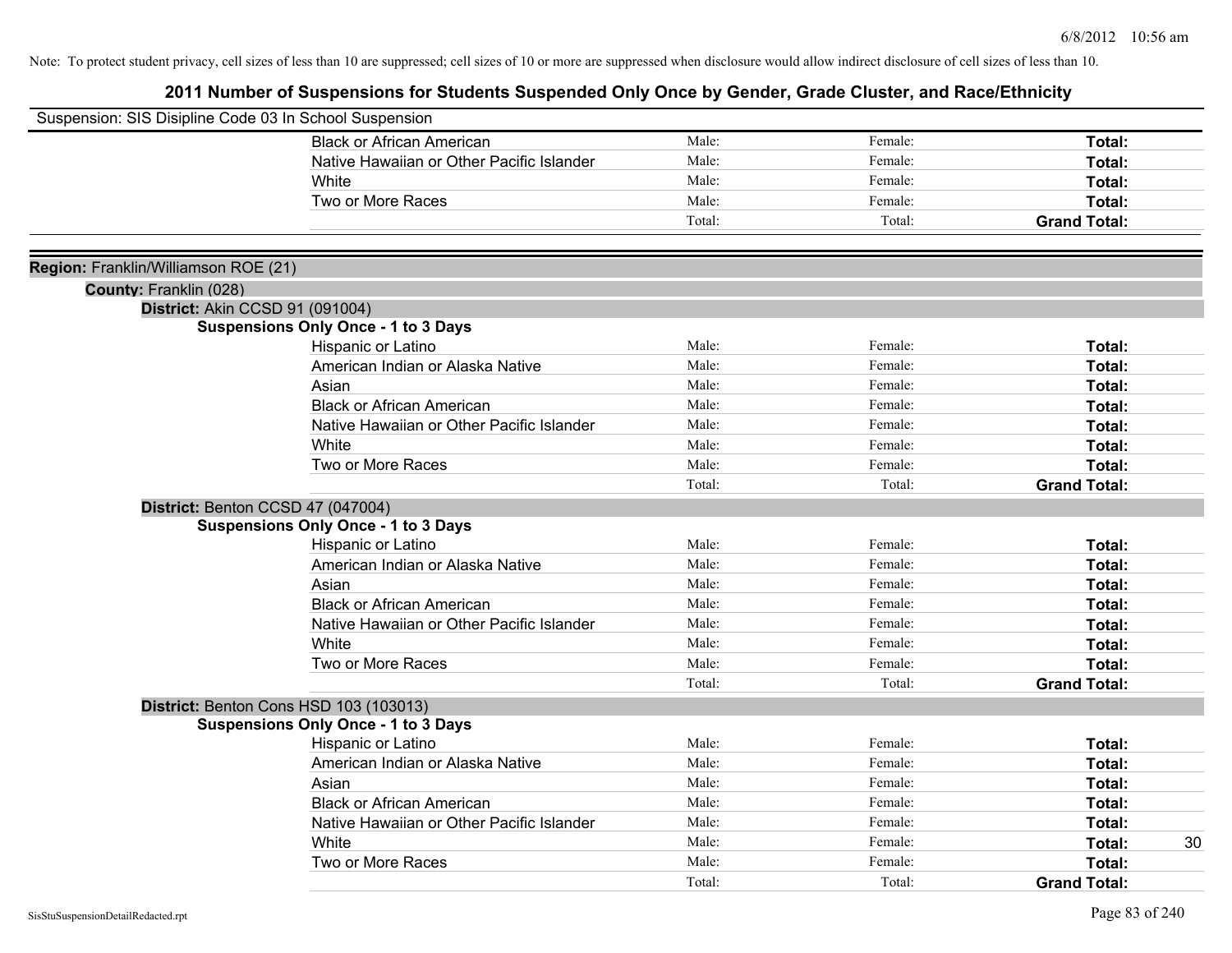| Suspension: SIS Disipline Code 03 In School Suspension |                                               |        |    |         |    |                     |    |
|--------------------------------------------------------|-----------------------------------------------|--------|----|---------|----|---------------------|----|
| District: Christopher USD 99 (099026)                  |                                               |        |    |         |    |                     |    |
|                                                        | <b>Suspensions Only Once - 1 to 3 Days</b>    |        |    |         |    |                     |    |
|                                                        | Hispanic or Latino                            | Male:  |    | Female: |    | Total:              |    |
|                                                        | American Indian or Alaska Native              | Male:  |    | Female: |    | Total:              |    |
|                                                        | Asian                                         | Male:  |    | Female: |    | Total:              |    |
|                                                        | <b>Black or African American</b>              | Male:  |    | Female: |    | Total:              |    |
|                                                        | Native Hawaiian or Other Pacific Islander     | Male:  |    | Female: |    | Total:              |    |
|                                                        | White                                         | Male:  | 25 | Female: | 13 | Total:              | 38 |
|                                                        | Two or More Races                             | Male:  |    | Female: |    | Total:              |    |
|                                                        |                                               | Total: |    | Total:  |    | <b>Grand Total:</b> |    |
|                                                        | <b>Suspensions Only Once - 4 or More Days</b> |        |    |         |    |                     |    |
|                                                        | Hispanic or Latino                            | Male:  |    | Female: |    | Total:              |    |
|                                                        | American Indian or Alaska Native              | Male:  |    | Female: |    | Total:              |    |
|                                                        | Asian                                         | Male:  |    | Female: |    | Total:              |    |
|                                                        | <b>Black or African American</b>              | Male:  |    | Female: |    | Total:              |    |
|                                                        | Native Hawaiian or Other Pacific Islander     | Male:  |    | Female: |    | Total:              |    |
|                                                        | White                                         | Male:  |    | Female: |    | Total:              |    |
|                                                        | Two or More Races                             | Male:  |    | Female: |    | Total:              |    |
|                                                        |                                               | Total: |    | Total:  |    | <b>Grand Total:</b> |    |
|                                                        | District: Thompsonville CUSD 174 (174026)     |        |    |         |    |                     |    |
|                                                        | <b>Suspensions Only Once - 1 to 3 Days</b>    |        |    |         |    |                     |    |
|                                                        | Hispanic or Latino                            | Male:  |    | Female: |    | Total:              |    |
|                                                        | American Indian or Alaska Native              | Male:  |    | Female: |    | Total:              |    |
|                                                        | Asian                                         | Male:  |    | Female: |    | Total:              |    |
|                                                        | <b>Black or African American</b>              | Male:  |    | Female: |    | Total:              |    |
|                                                        | Native Hawaiian or Other Pacific Islander     | Male:  |    | Female: |    | Total:              |    |
|                                                        | White                                         | Male:  |    | Female: |    | Total:              |    |
|                                                        | Two or More Races                             | Male:  |    | Female: |    | Total:              |    |
|                                                        |                                               | Total: |    | Total:  |    | <b>Grand Total:</b> |    |
|                                                        | District: Zeigler-Royalton CUSD 188 (188026)  |        |    |         |    |                     |    |
|                                                        | <b>Suspensions Only Once - 1 to 3 Days</b>    |        |    |         |    |                     |    |
|                                                        | Hispanic or Latino                            | Male:  |    | Female: |    | Total:              |    |
|                                                        | American Indian or Alaska Native              | Male:  |    | Female: |    | Total:              |    |
|                                                        | Asian                                         | Male:  |    | Female: |    | Total:              |    |
|                                                        | <b>Black or African American</b>              | Male:  |    | Female: |    | Total:              |    |
|                                                        | Native Hawaiian or Other Pacific Islander     | Male:  |    | Female: |    | Total:              |    |
|                                                        | White                                         | Male:  |    | Female: |    | Total:              |    |
|                                                        | Two or More Races                             | Male:  |    | Female: |    | Total:              |    |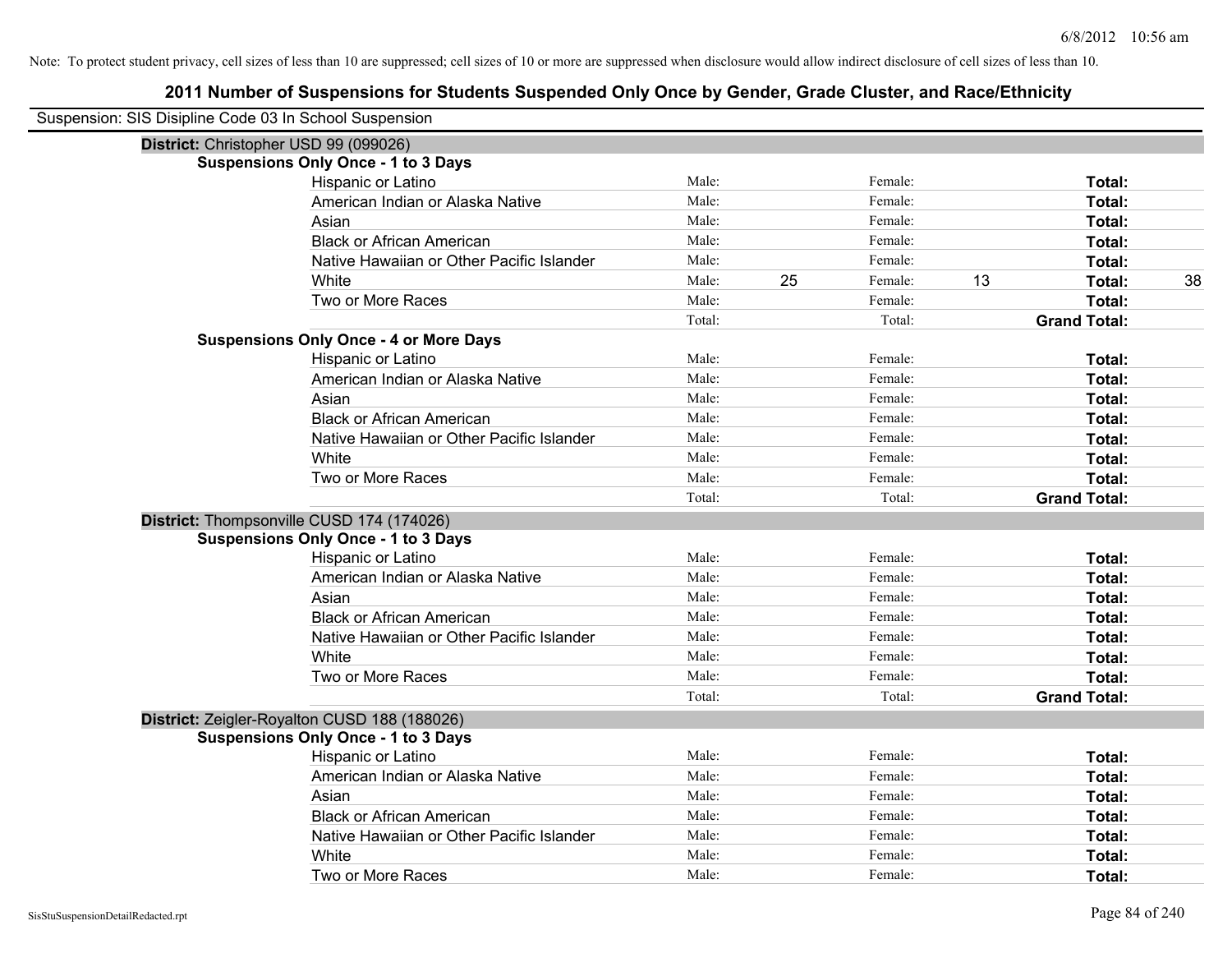| Suspension: SIS Disipline Code 03 In School Suspension |                                            |        |    |         |    |                     |    |
|--------------------------------------------------------|--------------------------------------------|--------|----|---------|----|---------------------|----|
|                                                        |                                            | Total: |    | Total:  |    | <b>Grand Total:</b> |    |
| County: Williamson (100)                               |                                            |        |    |         |    |                     |    |
|                                                        | District: Carterville CUSD 5 (005026)      |        |    |         |    |                     |    |
|                                                        | <b>Suspensions Only Once - 1 to 3 Days</b> |        |    |         |    |                     |    |
|                                                        | Hispanic or Latino                         | Male:  |    | Female: |    | Total:              |    |
|                                                        | American Indian or Alaska Native           | Male:  |    | Female: |    | Total:              |    |
|                                                        | Asian                                      | Male:  |    | Female: |    | Total:              |    |
|                                                        | <b>Black or African American</b>           | Male:  |    | Female: |    | Total:              |    |
|                                                        | Native Hawaiian or Other Pacific Islander  | Male:  |    | Female: |    | Total:              |    |
|                                                        | White                                      | Male:  | 64 | Female: | 21 | Total:              | 85 |
|                                                        | Two or More Races                          | Male:  |    | Female: |    | Total:              |    |
|                                                        |                                            | Total: |    | Total:  |    | <b>Grand Total:</b> | 95 |
|                                                        | District: Crab Orchard CUSD 3 (003026)     |        |    |         |    |                     |    |
|                                                        | <b>Suspensions Only Once - 1 to 3 Days</b> |        |    |         |    |                     |    |
|                                                        | Hispanic or Latino                         | Male:  |    | Female: |    | Total:              |    |
|                                                        | American Indian or Alaska Native           | Male:  |    | Female: |    | Total:              |    |
|                                                        | Asian                                      | Male:  |    | Female: |    | Total:              |    |
|                                                        | <b>Black or African American</b>           | Male:  |    | Female: |    | Total:              |    |
|                                                        | Native Hawaiian or Other Pacific Islander  | Male:  |    | Female: |    | Total:              |    |
|                                                        | White                                      | Male:  |    | Female: |    | Total:              | 15 |
|                                                        | Two or More Races                          | Male:  |    | Female: |    | Total:              |    |
|                                                        |                                            | Total: |    | Total:  |    | <b>Grand Total:</b> |    |
|                                                        | District: Johnston City CUSD 1 (001026)    |        |    |         |    |                     |    |
|                                                        | <b>Suspensions Only Once - 1 to 3 Days</b> |        |    |         |    |                     |    |
|                                                        | Hispanic or Latino                         | Male:  |    | Female: |    | Total:              |    |
|                                                        | American Indian or Alaska Native           | Male:  |    | Female: |    | Total:              |    |
|                                                        | Asian                                      | Male:  |    | Female: |    | Total:              |    |
|                                                        | <b>Black or African American</b>           | Male:  |    | Female: |    | Total:              |    |
|                                                        | Native Hawaiian or Other Pacific Islander  | Male:  |    | Female: |    | Total:              |    |
|                                                        | <b>White</b>                               | Male:  | 43 | Female: | 28 | Total:              | 71 |
|                                                        | Two or More Races                          | Male:  |    | Female: |    | Total:              |    |
|                                                        |                                            | Total: |    | Total:  |    | <b>Grand Total:</b> |    |
|                                                        | District: Marion CUSD 2 (002026)           |        |    |         |    |                     |    |
|                                                        | <b>Suspensions Only Once - 1 to 3 Days</b> |        |    |         |    |                     |    |
|                                                        | Hispanic or Latino                         | Male:  |    | Female: |    | Total:              |    |
|                                                        | American Indian or Alaska Native           | Male:  |    | Female: |    | Total:              |    |
|                                                        | Asian                                      | Male:  |    | Female: |    | Total:              |    |
|                                                        | <b>Black or African American</b>           | Male:  |    | Female: |    | Total:              |    |
|                                                        |                                            |        |    |         |    |                     |    |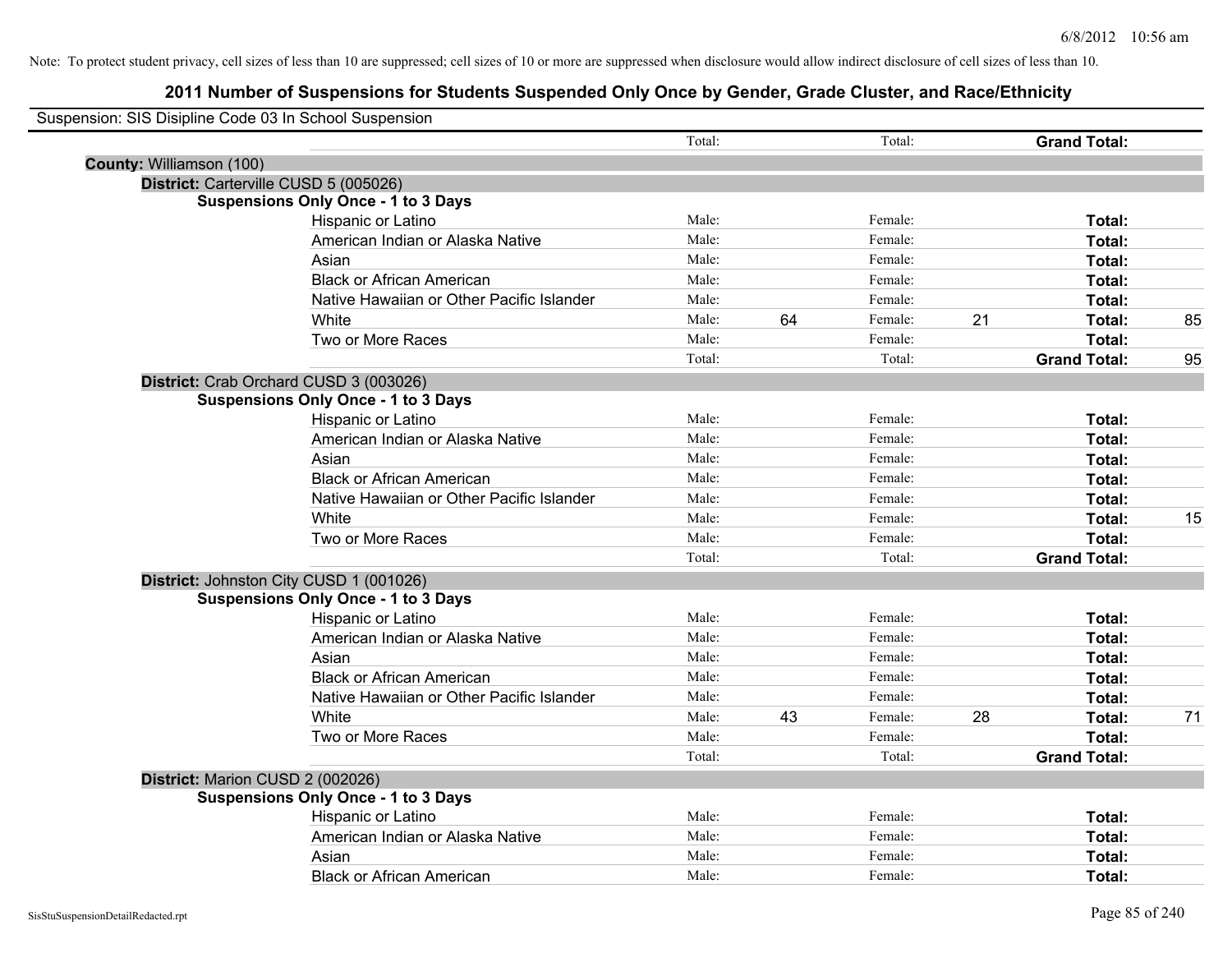| Suspension: SIS Disipline Code 03 In School Suspension |                                            |        |    |         |    |                     |     |
|--------------------------------------------------------|--------------------------------------------|--------|----|---------|----|---------------------|-----|
|                                                        | Native Hawaiian or Other Pacific Islander  | Male:  |    | Female: |    | Total:              |     |
|                                                        | White                                      | Male:  |    | Female: |    | Total:              |     |
|                                                        | Two or More Races                          | Male:  |    | Female: |    | Total:              |     |
|                                                        |                                            | Total: |    | Total:  |    | <b>Grand Total:</b> |     |
|                                                        |                                            |        |    |         |    |                     |     |
| Region: Fulton/Schuyler ROE (22)                       |                                            |        |    |         |    |                     |     |
| County: Fulton (029)                                   |                                            |        |    |         |    |                     |     |
| District: Astoria CUSD 1 (001026)                      |                                            |        |    |         |    |                     |     |
|                                                        | <b>Suspensions Only Once - 1 to 3 Days</b> |        |    |         |    |                     |     |
|                                                        | Hispanic or Latino                         | Male:  |    | Female: |    | Total:              |     |
|                                                        | American Indian or Alaska Native           | Male:  |    | Female: |    | Total:              |     |
|                                                        | Asian                                      | Male:  |    | Female: |    | Total:              |     |
|                                                        | <b>Black or African American</b>           | Male:  |    | Female: |    | Total:              |     |
|                                                        | Native Hawaiian or Other Pacific Islander  | Male:  |    | Female: |    | Total:              |     |
|                                                        | White                                      | Male:  |    | Female: |    | Total:              |     |
|                                                        | Two or More Races                          | Male:  |    | Female: |    | Total:              |     |
|                                                        |                                            | Total: |    | Total:  |    | <b>Grand Total:</b> |     |
| <b>District: Avon CUSD 176 (176026)</b>                |                                            |        |    |         |    |                     |     |
|                                                        | <b>Suspensions Only Once - 1 to 3 Days</b> |        |    |         |    |                     |     |
|                                                        | Hispanic or Latino                         | Male:  |    | Female: |    | Total:              |     |
|                                                        | American Indian or Alaska Native           | Male:  |    | Female: |    | Total:              |     |
|                                                        | Asian                                      | Male:  |    | Female: |    | Total:              |     |
|                                                        | <b>Black or African American</b>           | Male:  |    | Female: |    | Total:              |     |
|                                                        | Native Hawaiian or Other Pacific Islander  | Male:  |    | Female: |    | Total:              |     |
|                                                        | White                                      | Male:  |    | Female: |    | Total:              | 20  |
|                                                        | Two or More Races                          | Male:  |    | Female: |    | Total:              |     |
|                                                        |                                            | Total: |    | Total:  |    | <b>Grand Total:</b> |     |
|                                                        | District: Canton Union SD 66 (066025)      |        |    |         |    |                     |     |
|                                                        | <b>Suspensions Only Once - 1 to 3 Days</b> |        |    |         |    |                     |     |
|                                                        | Hispanic or Latino                         | Male:  |    | Female: |    | Total:              |     |
|                                                        | American Indian or Alaska Native           | Male:  |    | Female: |    | Total:              |     |
|                                                        | Asian                                      | Male:  |    | Female: |    | Total:              |     |
|                                                        | <b>Black or African American</b>           | Male:  |    | Female: |    | Total:              |     |
|                                                        | Native Hawaiian or Other Pacific Islander  | Male:  |    | Female: |    | Total:              |     |
|                                                        | White                                      | Male:  | 92 | Female: | 36 | Total:              | 128 |
|                                                        | Two or More Races                          | Male:  |    | Female: |    | Total:              |     |
|                                                        |                                            | Total: |    | Total:  |    | <b>Grand Total:</b> |     |
|                                                        |                                            |        |    |         |    |                     |     |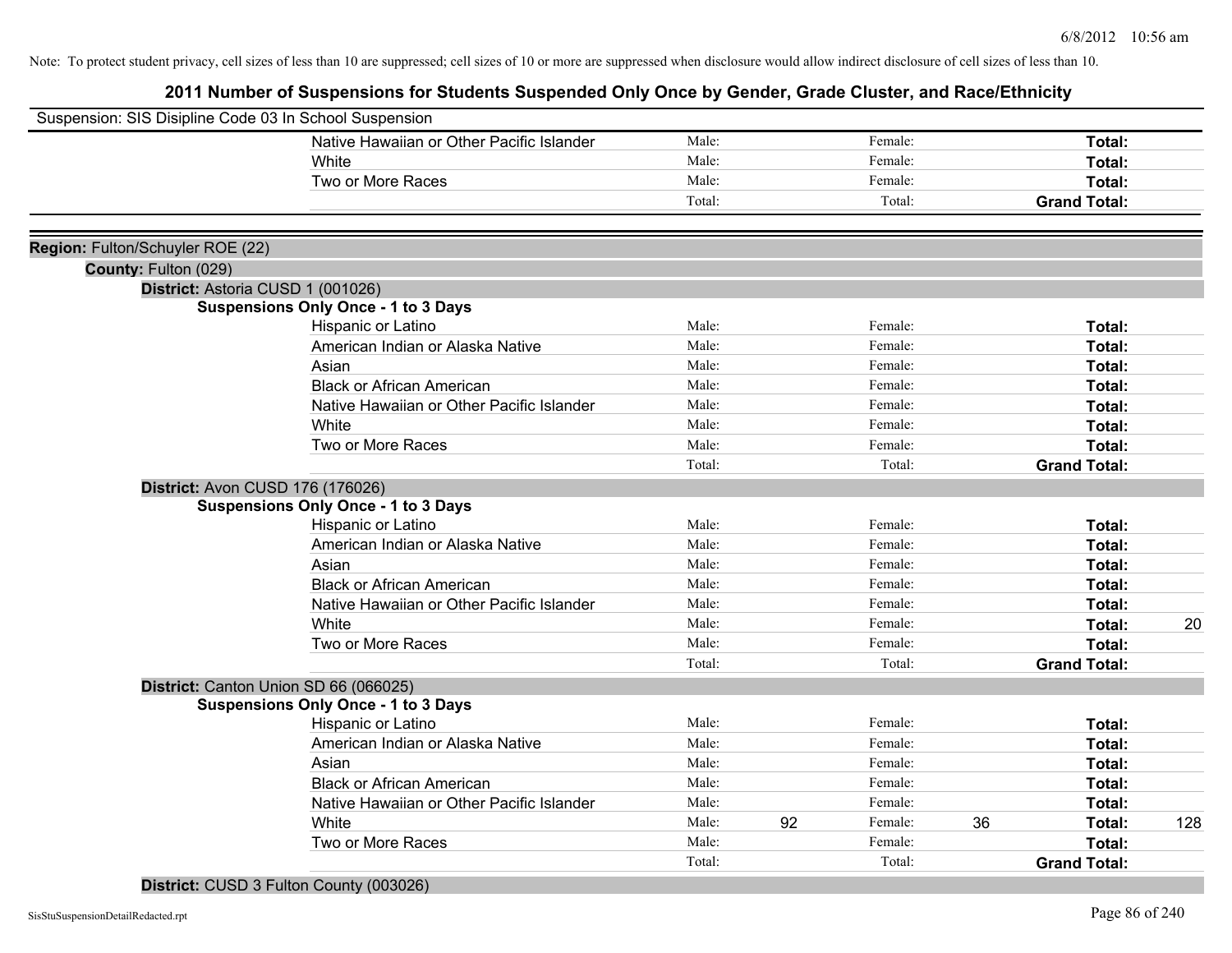| Suspension: SIS Disipline Code 03 In School Suspension |                                              |        |         |                     |
|--------------------------------------------------------|----------------------------------------------|--------|---------|---------------------|
|                                                        | <b>Suspensions Only Once - 1 to 3 Days</b>   |        |         |                     |
|                                                        | Hispanic or Latino                           | Male:  | Female: | Total:              |
|                                                        | American Indian or Alaska Native             | Male:  | Female: | Total:              |
|                                                        | Asian                                        | Male:  | Female: | Total:              |
|                                                        | <b>Black or African American</b>             | Male:  | Female: | Total:              |
|                                                        | Native Hawaiian or Other Pacific Islander    | Male:  | Female: | Total:              |
|                                                        | White                                        | Male:  | Female: | 25<br>Total:        |
|                                                        | Two or More Races                            | Male:  | Female: | Total:              |
|                                                        |                                              | Total: | Total:  | <b>Grand Total:</b> |
|                                                        | District: Spoon River Valley CUSD 4 (004026) |        |         |                     |
|                                                        | <b>Suspensions Only Once - 1 to 3 Days</b>   |        |         |                     |
|                                                        | Hispanic or Latino                           | Male:  | Female: | Total:              |
|                                                        | American Indian or Alaska Native             | Male:  | Female: | Total:              |
|                                                        | Asian                                        | Male:  | Female: | Total:              |
|                                                        | <b>Black or African American</b>             | Male:  | Female: | Total:              |
|                                                        | Native Hawaiian or Other Pacific Islander    | Male:  | Female: | Total:              |
|                                                        | White                                        | Male:  | Female: | 16<br><b>Total:</b> |
|                                                        | Two or More Races                            | Male:  | Female: | Total:              |
|                                                        |                                              | Total: | Total:  | <b>Grand Total:</b> |
|                                                        | <b>District:</b> V I T CUSD 2 (002026)       |        |         |                     |
|                                                        | <b>Suspensions Only Once - 1 to 3 Days</b>   |        |         |                     |
|                                                        | Hispanic or Latino                           | Male:  | Female: | Total:              |
|                                                        | American Indian or Alaska Native             | Male:  | Female: | Total:              |
|                                                        | Asian                                        | Male:  | Female: | Total:              |
|                                                        | <b>Black or African American</b>             | Male:  | Female: | Total:              |
|                                                        | Native Hawaiian or Other Pacific Islander    | Male:  | Female: | Total:              |
|                                                        | White                                        | Male:  | Female: | Total:              |
|                                                        | Two or More Races                            | Male:  | Female: | Total:              |
|                                                        |                                              | Total: | Total:  | <b>Grand Total:</b> |
|                                                        |                                              |        |         |                     |
| Region: Grundy/Kendall ROE (24)                        |                                              |        |         |                     |
| County: Grundy (032)                                   |                                              |        |         |                     |
|                                                        | District: Braceville SD 75 (075002)          |        |         |                     |
|                                                        | <b>Suspensions Only Once - 1 to 3 Days</b>   |        |         |                     |
|                                                        | Hispanic or Latino                           | Male:  | Female: | Total:              |
|                                                        | American Indian or Alaska Native             | Male:  | Female: | Total:              |
|                                                        | Asian                                        | Male:  | Female: | <b>Total:</b>       |
|                                                        | <b>Black or African American</b>             | Male:  | Female: | Total:              |
|                                                        |                                              |        |         |                     |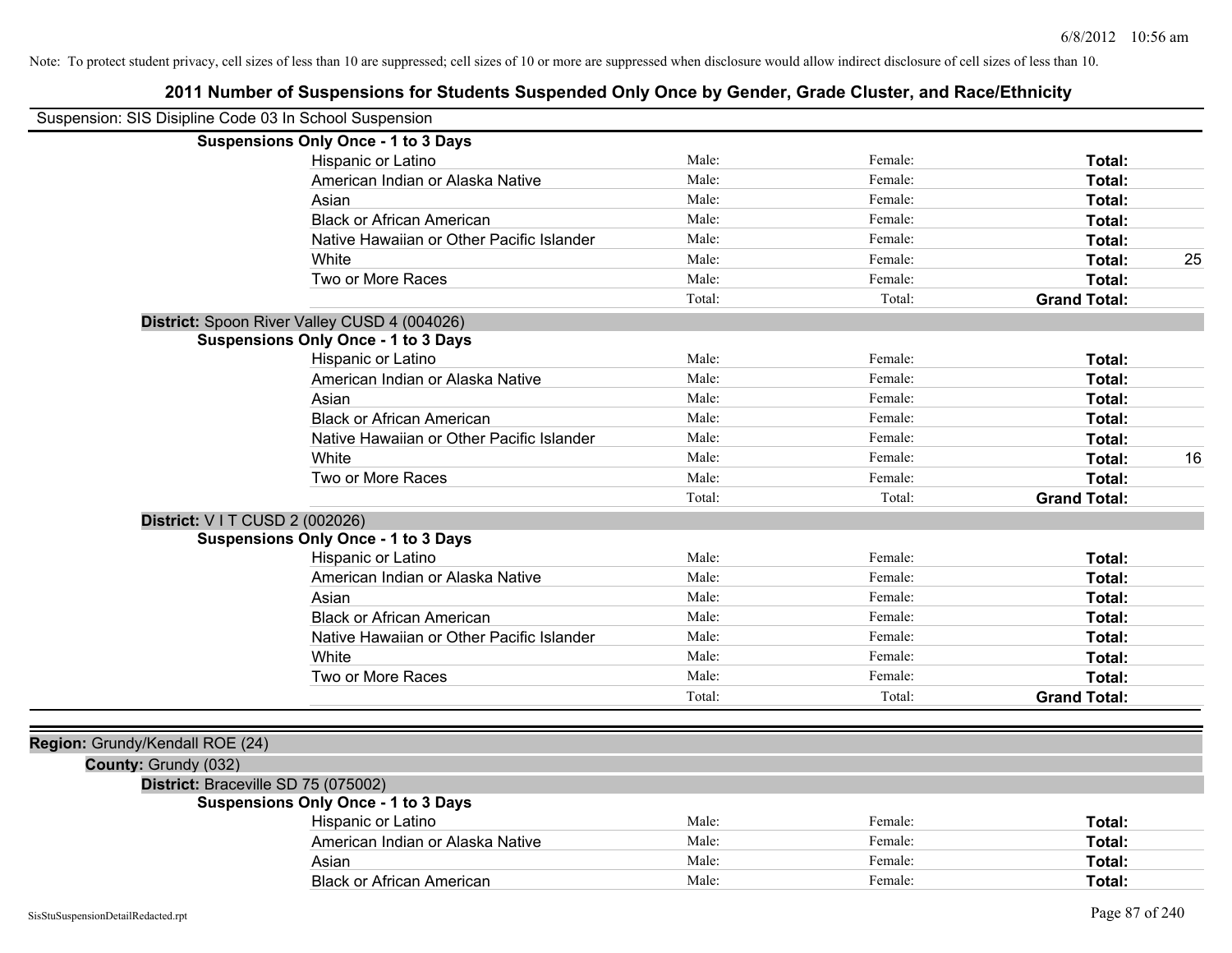| Suspension: SIS Disipline Code 03 In School Suspension |                                                    |        |         |                     |
|--------------------------------------------------------|----------------------------------------------------|--------|---------|---------------------|
|                                                        | Native Hawaiian or Other Pacific Islander          | Male:  | Female: | Total:              |
|                                                        | White                                              | Male:  | Female: | Total:              |
|                                                        | Two or More Races                                  | Male:  | Female: | Total:              |
|                                                        |                                                    | Total: | Total:  | <b>Grand Total:</b> |
| District: Coal City CUSD 1 (001026)                    |                                                    |        |         |                     |
|                                                        | <b>Suspensions Only Once - 1 to 3 Days</b>         |        |         |                     |
|                                                        | Hispanic or Latino                                 | Male:  | Female: | Total:              |
|                                                        | American Indian or Alaska Native                   | Male:  | Female: | Total:              |
|                                                        | Asian                                              | Male:  | Female: | Total:              |
|                                                        | <b>Black or African American</b>                   | Male:  | Female: | Total:              |
|                                                        | Native Hawaiian or Other Pacific Islander          | Male:  | Female: | Total:              |
|                                                        | White                                              | Male:  | Female: | 18<br>Total:        |
|                                                        | Two or More Races                                  | Male:  | Female: | Total:              |
|                                                        |                                                    | Total: | Total:  | <b>Grand Total:</b> |
|                                                        | <b>Suspensions Only Once - 4 or More Days</b>      |        |         |                     |
|                                                        | Hispanic or Latino                                 | Male:  | Female: | Total:              |
|                                                        | American Indian or Alaska Native                   | Male:  | Female: | Total:              |
|                                                        | Asian                                              | Male:  | Female: | Total:              |
|                                                        | <b>Black or African American</b>                   | Male:  | Female: | Total:              |
|                                                        | Native Hawaiian or Other Pacific Islander          | Male:  | Female: | Total:              |
|                                                        | White                                              | Male:  | Female: | Total:              |
|                                                        | Two or More Races                                  | Male:  | Female: | Total:              |
|                                                        |                                                    | Total: | Total:  | <b>Grand Total:</b> |
| District: Gardner CCSD 72C (072C04)                    |                                                    |        |         |                     |
|                                                        | <b>Suspensions Only Once - 1 to 3 Days</b>         |        |         |                     |
|                                                        | Hispanic or Latino                                 | Male:  | Female: | Total:              |
|                                                        | American Indian or Alaska Native                   | Male:  | Female: | Total:              |
|                                                        | Asian                                              | Male:  | Female: | Total:              |
|                                                        | <b>Black or African American</b>                   | Male:  | Female: | Total:              |
|                                                        | Native Hawaiian or Other Pacific Islander          | Male:  | Female: | Total:              |
|                                                        | White                                              | Male:  | Female: | Total:              |
|                                                        | Two or More Races                                  | Male:  | Female: | Total:              |
|                                                        |                                                    | Total: | Total:  | <b>Grand Total:</b> |
|                                                        | District: Gardner S Wilmington Twp HSD 73 (073017) |        |         |                     |
|                                                        | <b>Suspensions Only Once - 1 to 3 Days</b>         |        |         |                     |
|                                                        | Hispanic or Latino                                 | Male:  | Female: | Total:              |
|                                                        | American Indian or Alaska Native                   | Male:  | Female: | Total:              |
|                                                        | Asian                                              | Male:  | Female: | Total:              |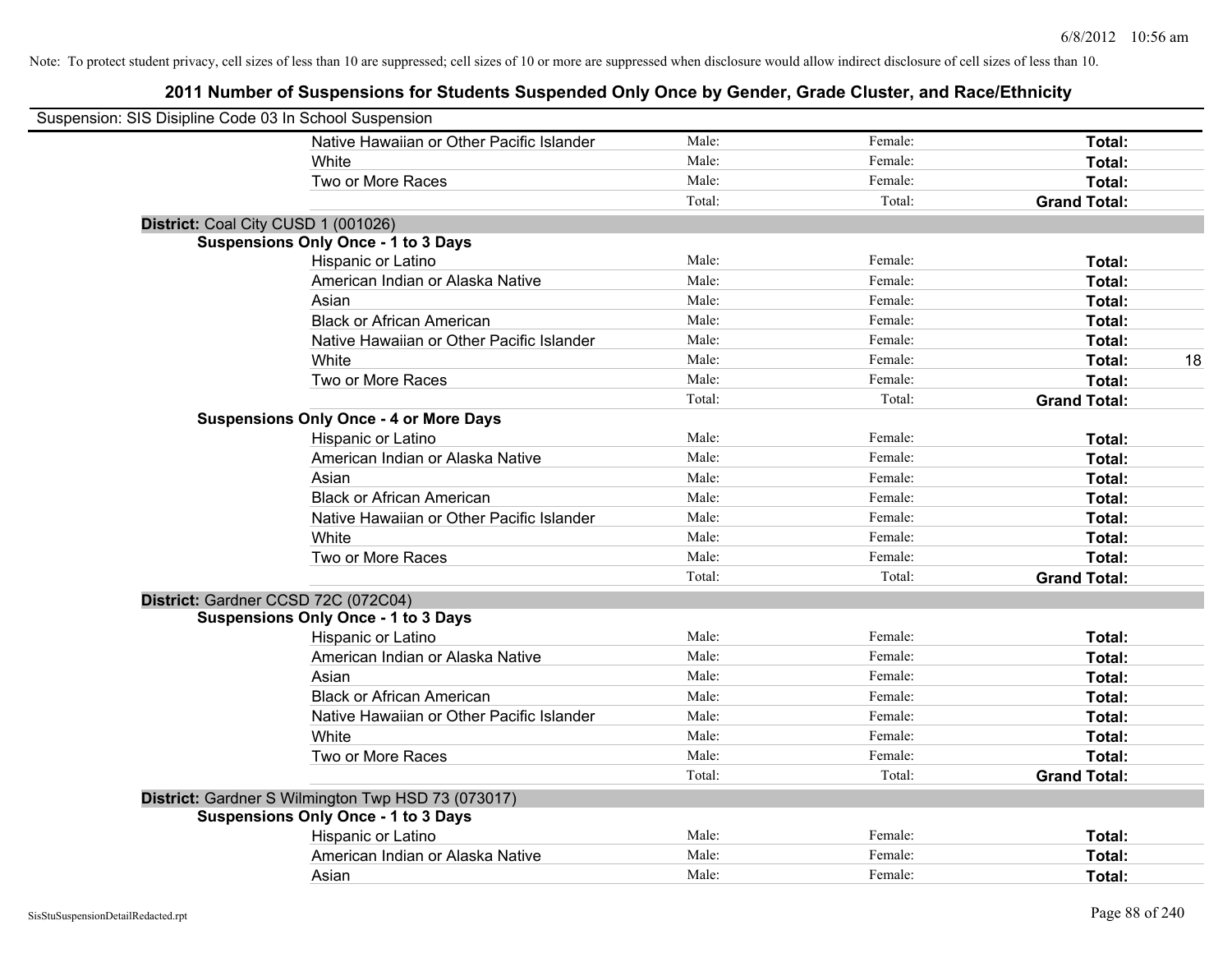| Suspension: SIS Disipline Code 03 In School Suspension |                                                 |        |    |         |    |                     |    |
|--------------------------------------------------------|-------------------------------------------------|--------|----|---------|----|---------------------|----|
|                                                        | <b>Black or African American</b>                | Male:  |    | Female: |    | Total:              |    |
|                                                        | Native Hawaiian or Other Pacific Islander       | Male:  |    | Female: |    | Total:              |    |
|                                                        | White                                           | Male:  |    | Female: |    | Total:              | 13 |
|                                                        | Two or More Races                               | Male:  |    | Female: |    | Total:              |    |
|                                                        |                                                 | Total: |    | Total:  |    | <b>Grand Total:</b> |    |
|                                                        | District: Grundy County Spec Educ Coop (101061) |        |    |         |    |                     |    |
|                                                        | <b>Suspensions Only Once - 1 to 3 Days</b>      |        |    |         |    |                     |    |
|                                                        | Hispanic or Latino                              | Male:  |    | Female: |    | Total:              |    |
|                                                        | American Indian or Alaska Native                | Male:  |    | Female: |    | Total:              |    |
|                                                        | Asian                                           | Male:  |    | Female: |    | Total:              |    |
|                                                        | <b>Black or African American</b>                | Male:  |    | Female: |    | Total:              |    |
|                                                        | Native Hawaiian or Other Pacific Islander       | Male:  |    | Female: |    | Total:              |    |
|                                                        | White                                           | Male:  |    | Female: |    | Total:              |    |
|                                                        | Two or More Races                               | Male:  |    | Female: |    | Total:              |    |
|                                                        |                                                 | Total: |    | Total:  |    | <b>Grand Total:</b> |    |
|                                                        | District: Mazon-Verona-Kinsman ESD 2C (002C02)  |        |    |         |    |                     |    |
|                                                        | <b>Suspensions Only Once - 4 or More Days</b>   |        |    |         |    |                     |    |
|                                                        | Hispanic or Latino                              | Male:  |    | Female: |    | Total:              |    |
|                                                        | American Indian or Alaska Native                | Male:  |    | Female: |    | Total:              |    |
|                                                        | Asian                                           | Male:  |    | Female: |    | Total:              |    |
|                                                        | <b>Black or African American</b>                | Male:  |    | Female: |    | Total:              |    |
|                                                        | Native Hawaiian or Other Pacific Islander       | Male:  |    | Female: |    | Total:              |    |
|                                                        | White                                           | Male:  |    | Female: |    | Total:              |    |
|                                                        | Two or More Races                               | Male:  |    | Female: |    | Total:              |    |
|                                                        |                                                 | Total: |    | Total:  |    | <b>Grand Total:</b> |    |
|                                                        | District: Minooka CCSD 201 (201004)             |        |    |         |    |                     |    |
|                                                        | <b>Suspensions Only Once - 1 to 3 Days</b>      |        |    |         |    |                     |    |
|                                                        | Hispanic or Latino                              | Male:  |    | Female: |    | Total:              | 14 |
|                                                        | American Indian or Alaska Native                | Male:  |    | Female: |    | Total:              |    |
|                                                        | Asian                                           | Male:  |    | Female: |    | Total:              |    |
|                                                        | <b>Black or African American</b>                | Male:  |    | Female: |    | Total:              |    |
|                                                        | Native Hawaiian or Other Pacific Islander       | Male:  |    | Female: |    | Total:              |    |
|                                                        | White                                           | Male:  |    | Female: |    | Total:              | 39 |
|                                                        | Two or More Races                               | Male:  |    | Female: |    | Total:              |    |
|                                                        |                                                 | Total: |    | Total:  |    | <b>Grand Total:</b> | 63 |
|                                                        | District: Minooka CHSD 111 (111016)             |        |    |         |    |                     |    |
|                                                        | <b>Suspensions Only Once - 1 to 3 Days</b>      |        |    |         |    |                     |    |
|                                                        | <b>Hispanic or Latino</b>                       | Male:  | 26 | Female: | 17 | Total:              | 43 |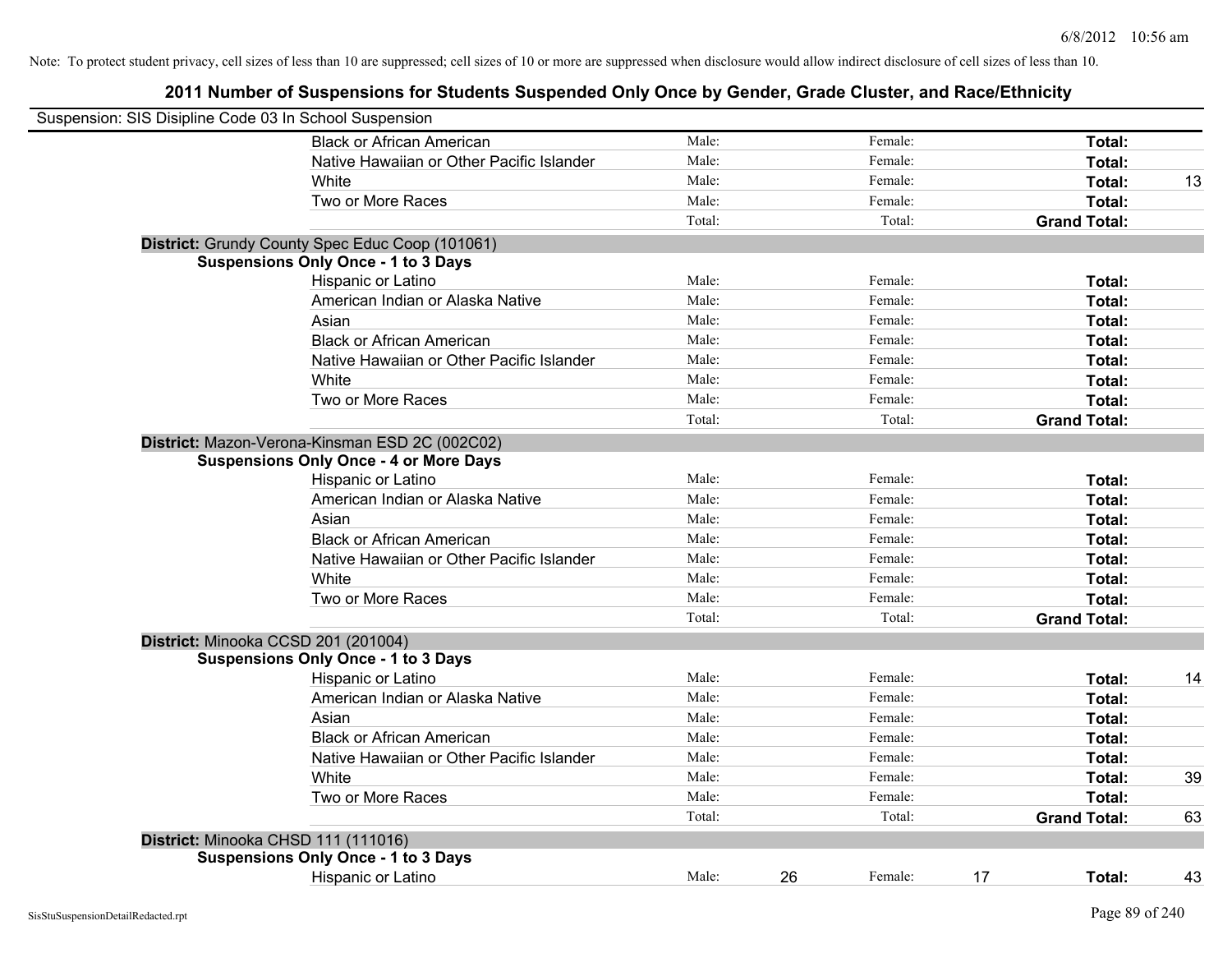# **2011 Number of Suspensions for Students Suspended Only Once by Gender, Grade Cluster, and Race/Ethnicity**

| Suspension: SIS Disipline Code 03 In School Suspension |        |     |         |    |                     |     |
|--------------------------------------------------------|--------|-----|---------|----|---------------------|-----|
| American Indian or Alaska Native                       | Male:  |     | Female: |    | Total:              |     |
| Asian                                                  | Male:  |     | Female: |    | Total:              |     |
| <b>Black or African American</b>                       | Male:  |     | Female: |    | Total:              | 17  |
| Native Hawaiian or Other Pacific Islander              | Male:  |     | Female: |    | Total:              |     |
| White                                                  | Male:  | 136 | Female: | 93 | Total:              | 229 |
| Two or More Races                                      | Male:  |     | Female: |    | Total:              |     |
|                                                        | Total: |     | Total:  |    | <b>Grand Total:</b> |     |
| District: Morris CHSD 101 (101016)                     |        |     |         |    |                     |     |
| <b>Suspensions Only Once - 1 to 3 Days</b>             |        |     |         |    |                     |     |
| Hispanic or Latino                                     | Male:  |     | Female: |    | Total:              |     |
| American Indian or Alaska Native                       | Male:  |     | Female: |    | Total:              |     |
| Asian                                                  | Male:  |     | Female: |    | Total:              |     |
| <b>Black or African American</b>                       | Male:  |     | Female: |    | Total:              |     |
| Native Hawaiian or Other Pacific Islander              | Male:  |     | Female: |    | Total:              |     |
| White                                                  | Male:  |     | Female: |    | Total:              |     |
| Two or More Races                                      | Male:  |     | Female: |    | Total:              |     |
|                                                        | Total: |     | Total:  |    | <b>Grand Total:</b> |     |
| District: Morris SD 54 (054002)                        |        |     |         |    |                     |     |
| <b>Suspensions Only Once - 1 to 3 Days</b>             |        |     |         |    |                     |     |
| Hispanic or Latino                                     | Male:  |     | Female: |    | Total:              |     |
| American Indian or Alaska Native                       | Male:  |     | Female: |    | Total:              |     |
| Asian                                                  | Male:  |     | Female: |    | Total:              |     |
| <b>Black or African American</b>                       | Male:  |     | Female: |    | Total:              |     |
| Native Hawaiian or Other Pacific Islander              | Male:  |     | Female: |    | Total:              |     |
| White                                                  | Male:  |     | Female: |    | Total:              | 26  |
| Two or More Races                                      | Male:  |     | Female: |    | Total:              |     |
|                                                        | Total: |     | Total:  |    | <b>Grand Total:</b> |     |
| <b>Suspensions Only Once - 4 or More Days</b>          |        |     |         |    |                     |     |
| Hispanic or Latino                                     | Male:  |     | Female: |    | Total:              |     |
| American Indian or Alaska Native                       | Male:  |     | Female: |    | Total:              |     |
| Asian                                                  | Male:  |     | Female: |    | Total:              |     |
| <b>Black or African American</b>                       | Male:  |     | Female: |    | Total:              |     |
| Native Hawaiian or Other Pacific Islander              | Male:  |     | Female: |    | Total:              |     |
| White                                                  | Male:  |     | Female: |    | Total:              |     |
| Two or More Races                                      | Male:  |     | Female: |    | Total:              |     |
| $D_{i}$ to the Canada on COCD COC (000004)             | Total: |     | Total:  |    | <b>Grand Total:</b> |     |

**District:** Saratoga CCSD 60C (060C04) **Suspensions Only Once - 1 to 3 Days**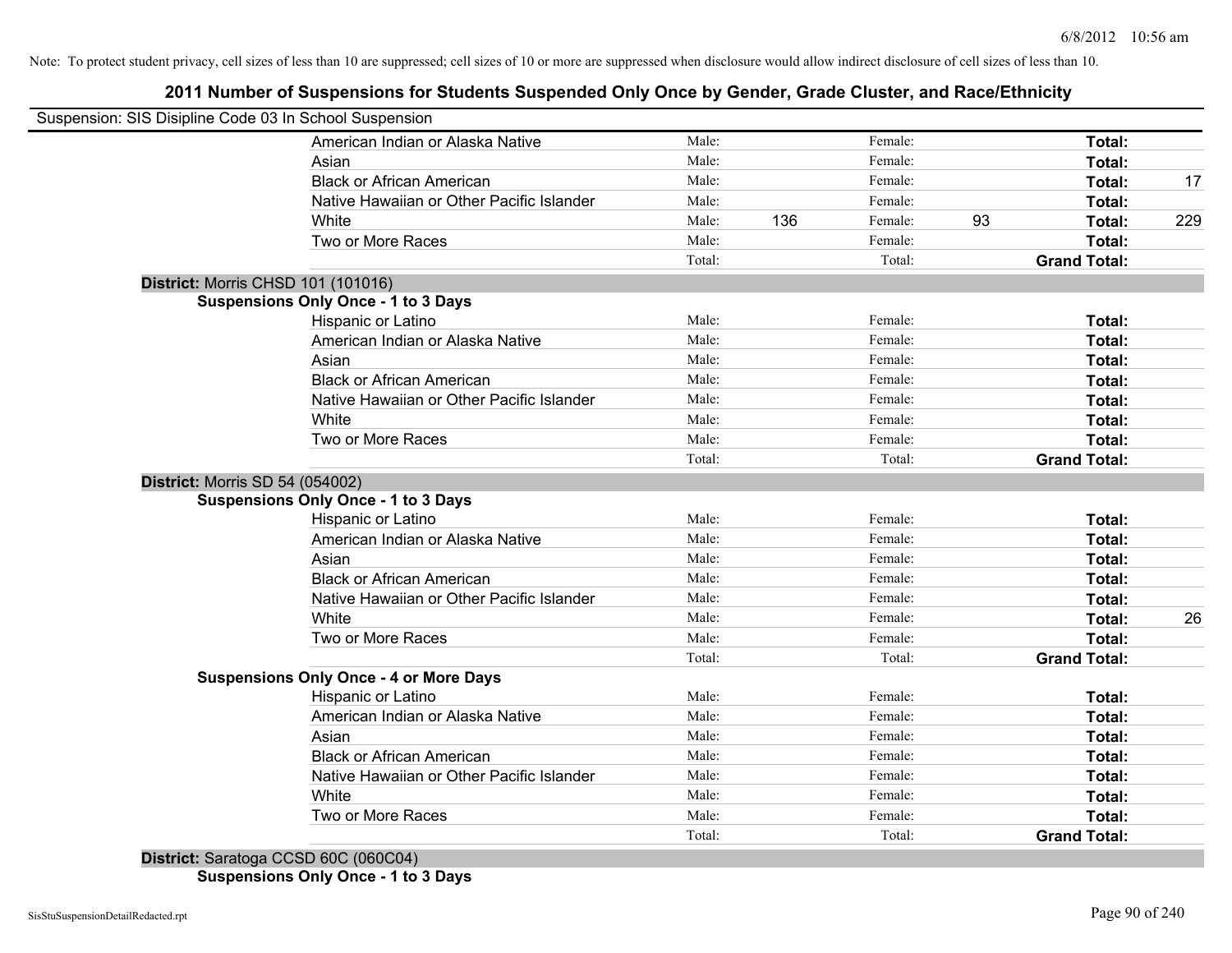| Suspension: SIS Disipline Code 03 In School Suspension |                                              |        |         |                     |    |
|--------------------------------------------------------|----------------------------------------------|--------|---------|---------------------|----|
|                                                        | Hispanic or Latino                           | Male:  | Female: | Total:              |    |
|                                                        | American Indian or Alaska Native             | Male:  | Female: | Total:              |    |
|                                                        | Asian                                        | Male:  | Female: | Total:              |    |
|                                                        | <b>Black or African American</b>             | Male:  | Female: | Total:              |    |
|                                                        | Native Hawaiian or Other Pacific Islander    | Male:  | Female: | Total:              |    |
|                                                        | White                                        | Male:  | Female: | Total:              | 11 |
|                                                        | Two or More Races                            | Male:  | Female: | Total:              |    |
|                                                        |                                              | Total: | Total:  | <b>Grand Total:</b> |    |
| County: Kendall (047)                                  |                                              |        |         |                     |    |
|                                                        | District: Kendall Co Spec Educ Coop (000061) |        |         |                     |    |
|                                                        | <b>Suspensions Only Once - 1 to 3 Days</b>   |        |         |                     |    |
|                                                        | Hispanic or Latino                           | Male:  | Female: | Total:              |    |
|                                                        | American Indian or Alaska Native             | Male:  | Female: | Total:              |    |
|                                                        | Asian                                        | Male:  | Female: | Total:              |    |
|                                                        | <b>Black or African American</b>             | Male:  | Female: | Total:              |    |
|                                                        | Native Hawaiian or Other Pacific Islander    | Male:  | Female: | Total:              |    |
|                                                        | White                                        | Male:  | Female: | Total:              |    |
|                                                        | Two or More Races                            | Male:  | Female: | Total:              |    |
|                                                        |                                              | Total: | Total:  | <b>Grand Total:</b> |    |
| District: Lisbon CCSD 90 (090004)                      |                                              |        |         |                     |    |
|                                                        | <b>Suspensions Only Once - 1 to 3 Days</b>   |        |         |                     |    |
|                                                        | Hispanic or Latino                           | Male:  | Female: | Total:              |    |
|                                                        | American Indian or Alaska Native             | Male:  | Female: | Total:              |    |
|                                                        | Asian                                        | Male:  | Female: | Total:              |    |
|                                                        | <b>Black or African American</b>             | Male:  | Female: | Total:              |    |
|                                                        | Native Hawaiian or Other Pacific Islander    | Male:  | Female: | Total:              |    |
|                                                        | White                                        | Male:  | Female: | Total:              |    |
|                                                        | Two or More Races                            | Male:  | Female: | Total:              |    |
|                                                        |                                              | Total: | Total:  | <b>Grand Total:</b> |    |
| District: Newark CHSD 18 (018016)                      |                                              |        |         |                     |    |
|                                                        | <b>Suspensions Only Once - 1 to 3 Days</b>   |        |         |                     |    |
|                                                        | Hispanic or Latino                           | Male:  | Female: | Total:              |    |
|                                                        | American Indian or Alaska Native             | Male:  | Female: | Total:              |    |
|                                                        | Asian                                        | Male:  | Female: | Total:              |    |
|                                                        | <b>Black or African American</b>             | Male:  | Female: | Total:              |    |
|                                                        | Native Hawaiian or Other Pacific Islander    | Male:  | Female: | Total:              |    |
|                                                        | White                                        | Male:  | Female: | Total:              |    |
|                                                        | Two or More Races                            | Male:  | Female: | Total:              |    |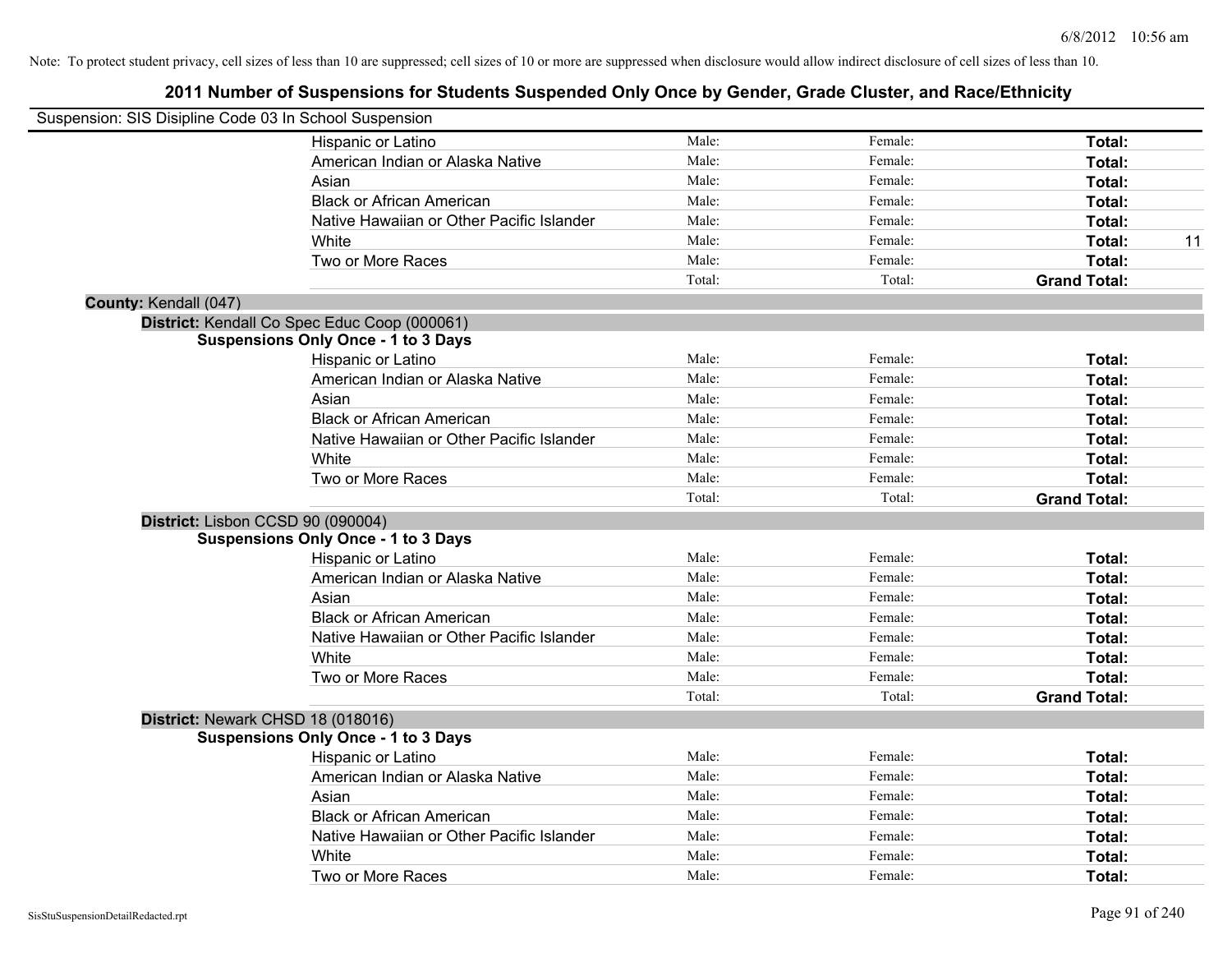| Suspension: SIS Disipline Code 03 In School Suspension |                                               |        |     |         |    |                     |     |
|--------------------------------------------------------|-----------------------------------------------|--------|-----|---------|----|---------------------|-----|
|                                                        |                                               | Total: |     | Total:  |    | <b>Grand Total:</b> |     |
|                                                        | District: Oswego CUSD 308 (308026)            |        |     |         |    |                     |     |
|                                                        | <b>Suspensions Only Once - 1 to 3 Days</b>    |        |     |         |    |                     |     |
|                                                        | Hispanic or Latino                            | Male:  | 70  | Female: | 33 | Total:              | 103 |
|                                                        | American Indian or Alaska Native              | Male:  |     | Female: |    | Total:              |     |
|                                                        | Asian                                         | Male:  |     | Female: |    | Total:              |     |
|                                                        | <b>Black or African American</b>              | Male:  | 40  | Female: | 25 | Total:              | 65  |
|                                                        | Native Hawaiian or Other Pacific Islander     | Male:  |     | Female: |    | Total:              |     |
|                                                        | White                                         | Male:  | 164 | Female: | 58 | Total:              | 222 |
|                                                        | Two or More Races                             | Male:  | 15  | Female: | 10 | Total:              | 25  |
|                                                        |                                               | Total: |     | Total:  |    | <b>Grand Total:</b> | 425 |
|                                                        | <b>Suspensions Only Once - 4 or More Days</b> |        |     |         |    |                     |     |
|                                                        | Hispanic or Latino                            | Male:  |     | Female: |    | Total:              |     |
|                                                        | American Indian or Alaska Native              | Male:  |     | Female: |    | Total:              |     |
|                                                        | Asian                                         | Male:  |     | Female: |    | Total:              |     |
|                                                        | <b>Black or African American</b>              | Male:  |     | Female: |    | Total:              |     |
|                                                        | Native Hawaiian or Other Pacific Islander     | Male:  |     | Female: |    | Total:              |     |
|                                                        | White                                         | Male:  |     | Female: |    | Total:              |     |
|                                                        | Two or More Races                             | Male:  |     | Female: |    | Total:              |     |
|                                                        |                                               | Total: |     | Total:  |    | <b>Grand Total:</b> |     |
|                                                        | District: Plano CUSD 88 (088026)              |        |     |         |    |                     |     |
|                                                        | <b>Suspensions Only Once - 1 to 3 Days</b>    |        |     |         |    |                     |     |
|                                                        | Hispanic or Latino                            | Male:  |     | Female: |    | Total:              | 29  |
|                                                        | American Indian or Alaska Native              | Male:  |     | Female: |    | Total:              |     |
|                                                        | Asian                                         | Male:  |     | Female: |    | Total:              |     |
|                                                        | <b>Black or African American</b>              | Male:  |     | Female: |    | Total:              | 11  |
|                                                        | Native Hawaiian or Other Pacific Islander     | Male:  |     | Female: |    | Total:              |     |
|                                                        | White                                         | Male:  | 20  | Female: | 12 | Total:              | 32  |
|                                                        | Two or More Races                             | Male:  |     | Female: |    | Total:              |     |
|                                                        |                                               | Total: |     | Total:  |    | <b>Grand Total:</b> |     |
|                                                        | District: Yorkville CUSD 115 (115026)         |        |     |         |    |                     |     |
|                                                        | <b>Suspensions Only Once - 1 to 3 Days</b>    |        |     |         |    |                     |     |
|                                                        | Hispanic or Latino                            | Male:  |     | Female: |    | Total:              | 13  |
|                                                        | American Indian or Alaska Native              | Male:  |     | Female: |    | Total:              |     |
|                                                        | Asian                                         | Male:  |     | Female: |    | Total:              |     |
|                                                        | <b>Black or African American</b>              | Male:  |     | Female: |    | Total:              |     |
|                                                        | Native Hawaiian or Other Pacific Islander     | Male:  |     | Female: |    | Total:              |     |
|                                                        | White                                         | Male:  |     | Female: |    | Total:              | 28  |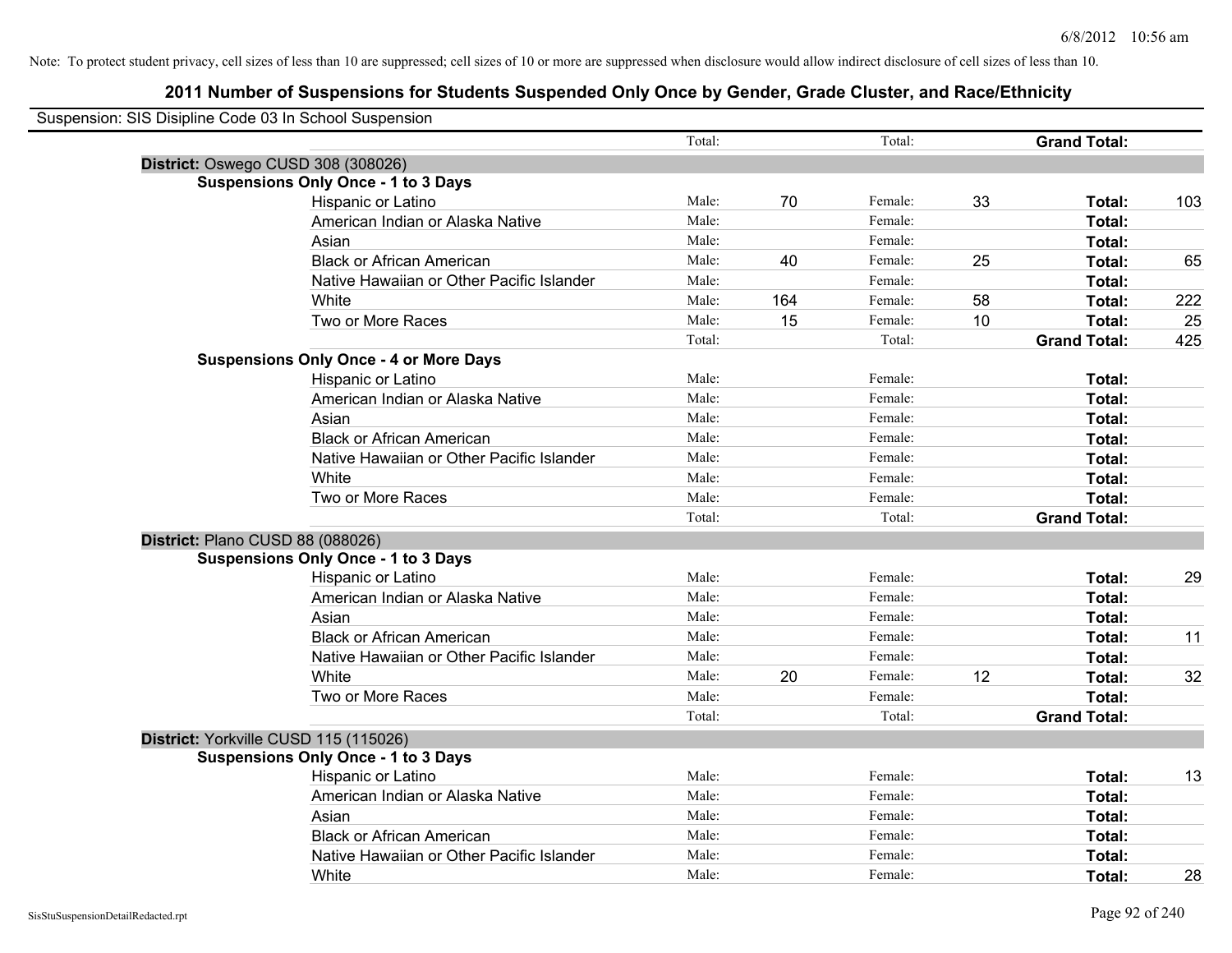| Suspension: SIS Disipline Code 03 In School Suspension     |                                               |        |               |                     |    |
|------------------------------------------------------------|-----------------------------------------------|--------|---------------|---------------------|----|
|                                                            | Two or More Races                             | Male:  | Female:       | Total:              |    |
|                                                            |                                               | Total: | Total:        | <b>Grand Total:</b> |    |
|                                                            | <b>Suspensions Only Once - 4 or More Days</b> |        |               |                     |    |
|                                                            | Hispanic or Latino                            | Male:  | Female:       | Total:              |    |
|                                                            | American Indian or Alaska Native              | Male:  | Female:       | Total:              |    |
|                                                            | Asian                                         | Male:  | Female:       | Total:              |    |
|                                                            | <b>Black or African American</b>              | Male:  | Female:       | Total:              |    |
|                                                            | Native Hawaiian or Other Pacific Islander     | Male:  | Female:       | Total:              |    |
|                                                            | White                                         | Male:  | Female:       | Total:              |    |
|                                                            | Two or More Races                             | Male:  | Female:       | Total:              |    |
|                                                            |                                               | Total: | Total:        | <b>Grand Total:</b> |    |
|                                                            |                                               |        |               |                     |    |
| Region: Hamilton/Jefferson ROE (25)                        |                                               |        |               |                     |    |
| County: Hamilton (033)                                     |                                               |        |               |                     |    |
|                                                            | District: Hamilton Co CUSD 10 (010026)        |        |               |                     |    |
|                                                            | <b>Suspensions Only Once - 1 to 3 Days</b>    |        |               |                     |    |
|                                                            | Hispanic or Latino                            | Male:  | Female:       | Total:              |    |
|                                                            | American Indian or Alaska Native              | Male:  | Female:       | Total:              |    |
|                                                            | Asian                                         | Male:  | Female:       | Total:              |    |
|                                                            | <b>Black or African American</b>              | Male:  | Female:       | Total:              |    |
|                                                            | Native Hawaiian or Other Pacific Islander     | Male:  | Female:       | Total:              |    |
|                                                            | White                                         | Male:  | 29<br>Female: | 13<br>Total:        | 42 |
|                                                            | Two or More Races                             | Male:  | Female:       | Total:              |    |
|                                                            |                                               | Total: | Total:        | <b>Grand Total:</b> |    |
| County: Jefferson (041)<br>District: Bethel SD 82 (082002) |                                               |        |               |                     |    |
|                                                            | <b>Suspensions Only Once - 1 to 3 Days</b>    |        |               |                     |    |
|                                                            | Hispanic or Latino                            | Male:  | Female:       | Total:              |    |
|                                                            | American Indian or Alaska Native              | Male:  | Female:       | Total:              |    |
|                                                            | Asian                                         | Male:  | Female:       | Total:              |    |
|                                                            | <b>Black or African American</b>              | Male:  | Female:       | Total:              |    |
|                                                            | Native Hawaiian or Other Pacific Islander     | Male:  | Female:       | Total:              |    |
|                                                            | White                                         | Male:  | Female:       | Total:              |    |
|                                                            | Two or More Races                             | Male:  | Female:       | Total:              |    |
|                                                            |                                               | Total: | Total:        | <b>Grand Total:</b> | 11 |
|                                                            | District: Bluford CCSD 114 (114004)           |        |               |                     |    |
|                                                            | <b>Suspensions Only Once - 1 to 3 Days</b>    |        |               |                     |    |
|                                                            | Hispanic or Latino                            | Male:  | Female:       | Total:              |    |
|                                                            |                                               |        |               |                     |    |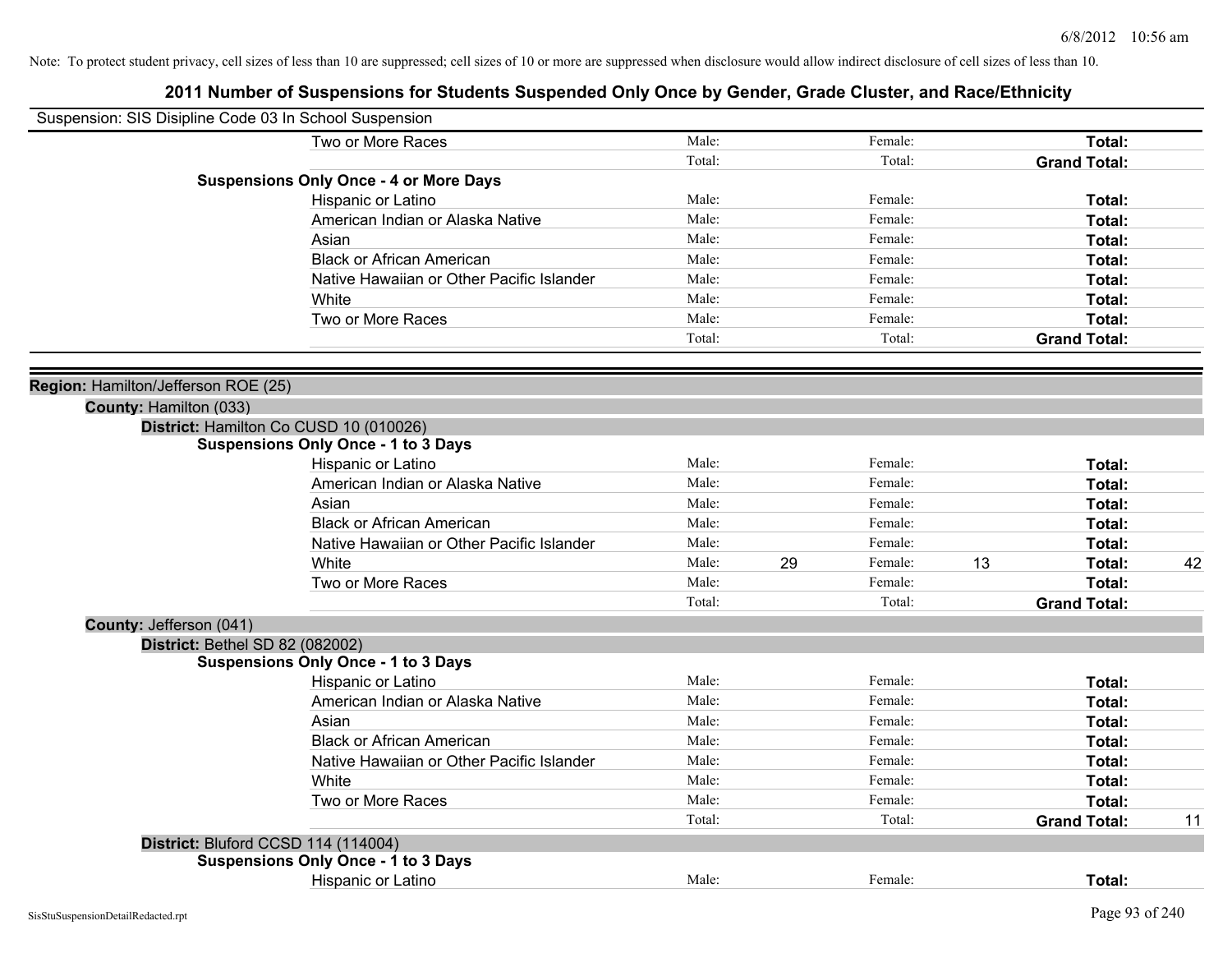# **2011 Number of Suspensions for Students Suspended Only Once by Gender, Grade Cluster, and Race/Ethnicity**

| Suspension: SIS Disipline Code 03 In School Suspension |        |    |         |    |                     |    |
|--------------------------------------------------------|--------|----|---------|----|---------------------|----|
| American Indian or Alaska Native                       | Male:  |    | Female: |    | Total:              |    |
| Asian                                                  | Male:  |    | Female: |    | Total:              |    |
| <b>Black or African American</b>                       | Male:  |    | Female: |    | Total:              |    |
| Native Hawaiian or Other Pacific Islander              | Male:  |    | Female: |    | Total:              |    |
| White                                                  | Male:  |    | Female: |    | Total:              | 14 |
| Two or More Races                                      | Male:  |    | Female: |    | Total:              |    |
|                                                        | Total: |    | Total:  |    | <b>Grand Total:</b> |    |
| District: Dodds CCSD 7 (007004)                        |        |    |         |    |                     |    |
| <b>Suspensions Only Once - 1 to 3 Days</b>             |        |    |         |    |                     |    |
| Hispanic or Latino                                     | Male:  |    | Female: |    | Total:              |    |
| American Indian or Alaska Native                       | Male:  |    | Female: |    | Total:              |    |
| Asian                                                  | Male:  |    | Female: |    | Total:              |    |
| <b>Black or African American</b>                       | Male:  |    | Female: |    | Total:              |    |
| Native Hawaiian or Other Pacific Islander              | Male:  |    | Female: |    | Total:              |    |
| White                                                  | Male:  |    | Female: |    | Total:              |    |
| Two or More Races                                      | Male:  |    | Female: |    | Total:              |    |
|                                                        | Total: |    | Total:  |    | <b>Grand Total:</b> |    |
| District: Mount Vernon SD 80 (080002)                  |        |    |         |    |                     |    |
| <b>Suspensions Only Once - 1 to 3 Days</b>             |        |    |         |    |                     |    |
| Hispanic or Latino                                     | Male:  |    | Female: |    | Total:              |    |
| American Indian or Alaska Native                       | Male:  |    | Female: |    | Total:              |    |
| Asian                                                  | Male:  |    | Female: |    | Total:              |    |
| <b>Black or African American</b>                       | Male:  | 35 | Female: | 15 | Total:              | 50 |
| Native Hawaiian or Other Pacific Islander              | Male:  |    | Female: |    | Total:              |    |
| White                                                  | Male:  | 36 | Female: | 22 | <b>Total:</b>       | 58 |
| Two or More Races                                      | Male:  |    | Female: |    | Total:              | 12 |
|                                                        | Total: |    | Total:  |    | <b>Grand Total:</b> |    |
| <b>Suspensions Only Once - 4 or More Days</b>          |        |    |         |    |                     |    |
| Hispanic or Latino                                     | Male:  |    | Female: |    | Total:              |    |
| American Indian or Alaska Native                       | Male:  |    | Female: |    | Total:              |    |
| Asian                                                  | Male:  |    | Female: |    | Total:              |    |
| <b>Black or African American</b>                       | Male:  |    | Female: |    | Total:              |    |
| Native Hawaiian or Other Pacific Islander              | Male:  |    | Female: |    | Total:              |    |
| White                                                  | Male:  |    | Female: |    | Total:              |    |
| Two or More Races                                      | Male:  |    | Female: |    | Total:              |    |
| $D_{i}$ $(0.04047)$                                    | Total: |    | Total:  |    | <b>Grand Total:</b> |    |

**District:** Mt Vernon Twp HSD 201 (201017)

**Suspensions Only Once - 1 to 3 Days**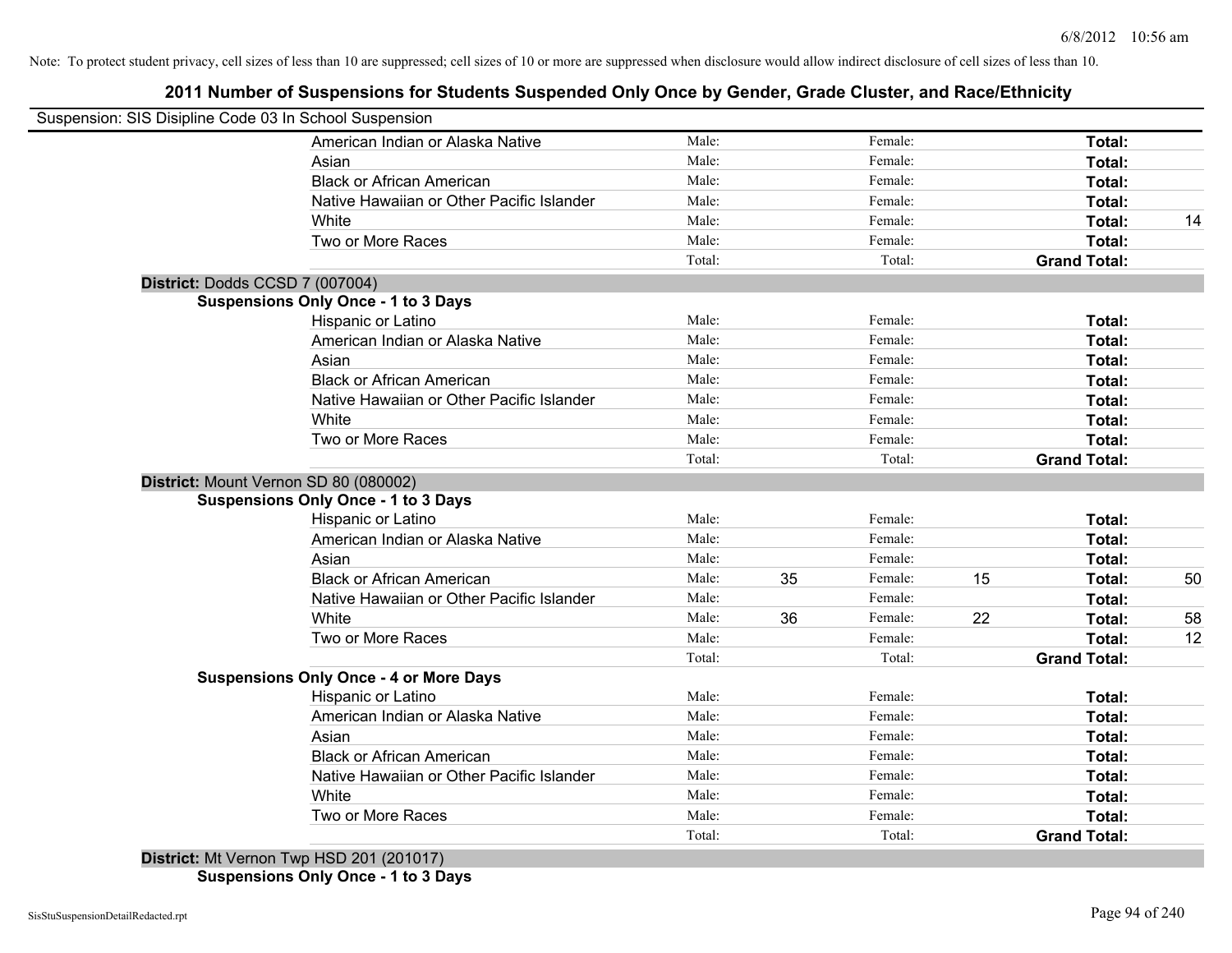|                                 | Suspension: SIS Disipline Code 03 In School Suspension |        |    |         |    |                     |     |
|---------------------------------|--------------------------------------------------------|--------|----|---------|----|---------------------|-----|
|                                 | Hispanic or Latino                                     | Male:  |    | Female: |    | Total:              |     |
|                                 | American Indian or Alaska Native                       | Male:  |    | Female: |    | Total:              |     |
|                                 | Asian                                                  | Male:  |    | Female: |    | Total:              |     |
|                                 | <b>Black or African American</b>                       | Male:  | 11 | Female: | 14 | Total:              | 25  |
|                                 | Native Hawaiian or Other Pacific Islander              | Male:  |    | Female: |    | Total:              |     |
|                                 | White                                                  | Male:  | 50 | Female: | 33 | Total:              | 83  |
|                                 | Two or More Races                                      | Male:  |    | Female: |    | Total:              |     |
|                                 |                                                        | Total: |    | Total:  |    | <b>Grand Total:</b> | 118 |
|                                 | District: Summersville SD 79 (079002)                  |        |    |         |    |                     |     |
|                                 | <b>Suspensions Only Once - 1 to 3 Days</b>             |        |    |         |    |                     |     |
|                                 | Hispanic or Latino                                     | Male:  |    | Female: |    | Total:              |     |
|                                 | American Indian or Alaska Native                       | Male:  |    | Female: |    | Total:              |     |
|                                 | Asian                                                  | Male:  |    | Female: |    | Total:              |     |
|                                 | <b>Black or African American</b>                       | Male:  |    | Female: |    | Total:              |     |
|                                 | Native Hawaiian or Other Pacific Islander              | Male:  |    | Female: |    | Total:              |     |
|                                 | White                                                  | Male:  |    | Female: |    | Total:              | 16  |
|                                 | Two or More Races                                      | Male:  |    | Female: |    | Total:              |     |
|                                 |                                                        | Total: |    | Total:  |    | <b>Grand Total:</b> |     |
|                                 | District: Waltonville CUSD 1 (001026)                  |        |    |         |    |                     |     |
|                                 | <b>Suspensions Only Once - 1 to 3 Days</b>             |        |    |         |    |                     |     |
|                                 | Hispanic or Latino                                     | Male:  |    | Female: |    | Total:              |     |
|                                 | American Indian or Alaska Native                       | Male:  |    | Female: |    | Total:              |     |
|                                 | Asian                                                  | Male:  |    | Female: |    | Total:              |     |
|                                 | <b>Black or African American</b>                       | Male:  |    | Female: |    | Total:              |     |
|                                 | Native Hawaiian or Other Pacific Islander              | Male:  |    | Female: |    | Total:              |     |
|                                 | White                                                  | Male:  |    | Female: |    | Total:              |     |
|                                 | Two or More Races                                      | Male:  |    | Female: |    | Total:              |     |
|                                 |                                                        | Total: |    | Total:  |    | <b>Grand Total:</b> |     |
| County: Non-Public School (000) |                                                        |        |    |         |    |                     |     |
|                                 | District: Hamilton/Jefferson ROE (000000)              |        |    |         |    |                     |     |
|                                 | <b>Suspensions Only Once - 1 to 3 Days</b>             |        |    |         |    |                     |     |
|                                 | Hispanic or Latino                                     | Male:  |    | Female: |    | Total:              |     |
|                                 | American Indian or Alaska Native                       | Male:  |    | Female: |    | Total:              |     |
|                                 | Asian                                                  | Male:  |    | Female: |    | Total:              |     |
|                                 | <b>Black or African American</b>                       | Male:  |    | Female: |    | Total:              |     |
|                                 | Native Hawaiian or Other Pacific Islander              | Male:  |    | Female: |    | Total:              |     |
|                                 | White                                                  | Male:  |    | Female: |    | Total:              |     |
|                                 | Two or More Races                                      | Male:  |    | Female: |    | Total:              |     |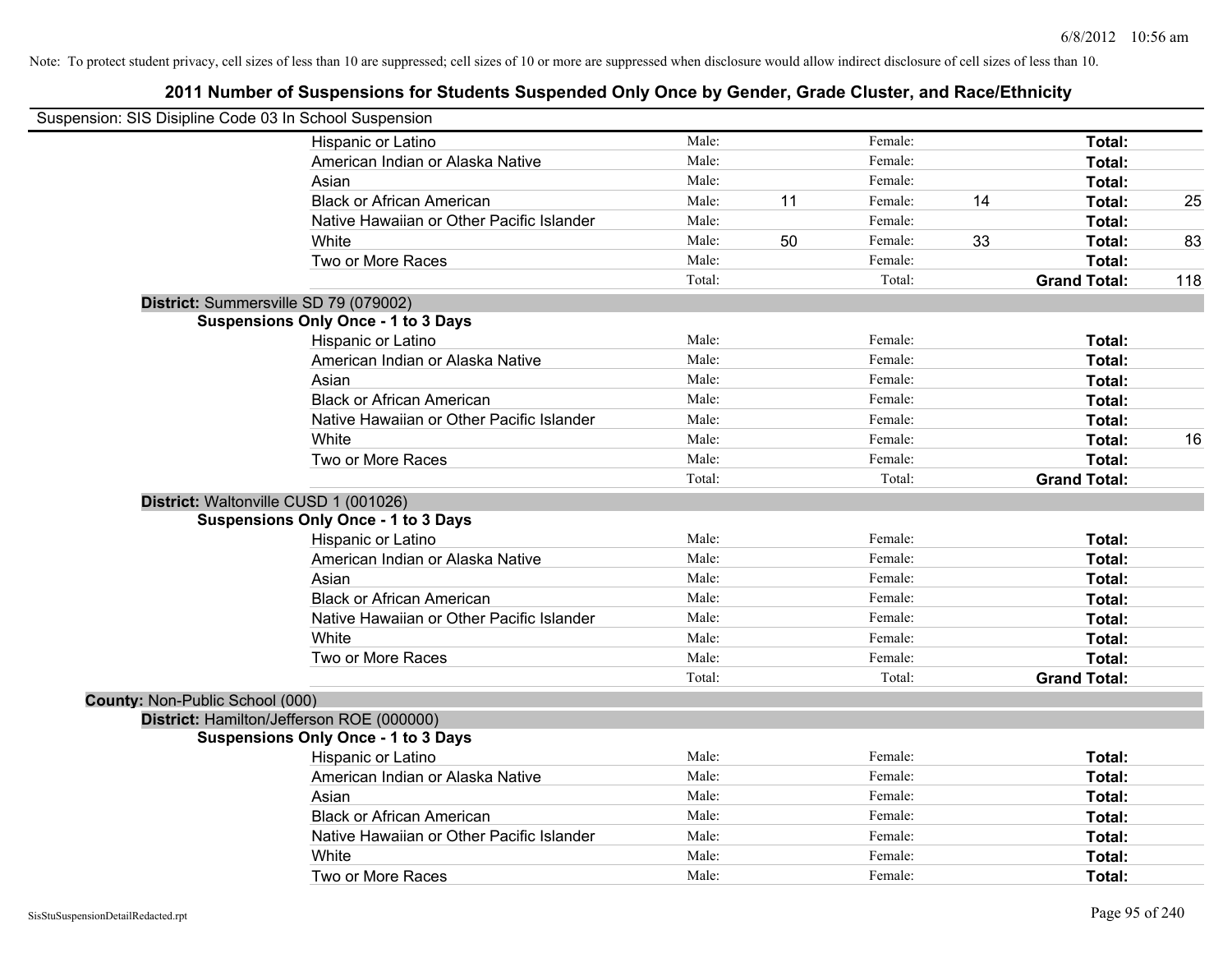| Suspension: SIS Disipline Code 03 In School Suspension |                                                        |        |         |                     |    |
|--------------------------------------------------------|--------------------------------------------------------|--------|---------|---------------------|----|
|                                                        |                                                        | Total: | Total:  | <b>Grand Total:</b> |    |
|                                                        |                                                        |        |         |                     |    |
| Region: Hancock/McDonough ROE (26)                     |                                                        |        |         |                     |    |
| County: Hancock (034)                                  |                                                        |        |         |                     |    |
|                                                        | District: Carthage ESD 317 (317004)                    |        |         |                     |    |
|                                                        | <b>Suspensions Only Once - 1 to 3 Days</b>             | Male:  | Female: |                     |    |
|                                                        | Hispanic or Latino                                     | Male:  | Female: | Total:<br>Total:    |    |
|                                                        | American Indian or Alaska Native                       | Male:  | Female: |                     |    |
|                                                        | Asian<br><b>Black or African American</b>              | Male:  | Female: | Total:              |    |
|                                                        |                                                        | Male:  | Female: | Total:              |    |
|                                                        | Native Hawaiian or Other Pacific Islander<br>White     | Male:  | Female: | Total:              |    |
|                                                        |                                                        | Male:  | Female: | Total:<br>Total:    | 11 |
|                                                        | Two or More Races                                      | Total: | Total:  | <b>Grand Total:</b> |    |
|                                                        |                                                        |        |         |                     |    |
|                                                        | District: Dallas ESD 327 (327004)                      |        |         |                     |    |
|                                                        | <b>Suspensions Only Once - 1 to 3 Days</b>             | Male:  | Female: | Total:              |    |
|                                                        | Hispanic or Latino<br>American Indian or Alaska Native | Male:  | Female: | Total:              |    |
|                                                        | Asian                                                  | Male:  | Female: |                     |    |
|                                                        | <b>Black or African American</b>                       | Male:  | Female: | Total:              |    |
|                                                        | Native Hawaiian or Other Pacific Islander              | Male:  | Female: | Total:              |    |
|                                                        | White                                                  | Male:  | Female: | Total:              |    |
|                                                        | Two or More Races                                      |        |         | Total:              |    |
|                                                        |                                                        | Male:  | Female: | Total:              |    |
|                                                        |                                                        | Total: | Total:  | <b>Grand Total:</b> |    |
|                                                        | District: Hamilton CCSD 328 (328024)                   |        |         |                     |    |
|                                                        | <b>Suspensions Only Once - 1 to 3 Days</b>             | Male:  | Female: |                     |    |
|                                                        | Hispanic or Latino                                     | Male:  |         | Total:              |    |
|                                                        | American Indian or Alaska Native                       |        | Female: | Total:              |    |
|                                                        | Asian                                                  | Male:  | Female: | Total:              |    |
|                                                        | <b>Black or African American</b>                       | Male:  | Female: | Total:              |    |
|                                                        | Native Hawaiian or Other Pacific Islander              | Male:  | Female: | Total:              |    |
|                                                        | White                                                  | Male:  | Female: | Total:              | 30 |
|                                                        | Two or More Races                                      | Male:  | Female: | Total:              |    |
|                                                        |                                                        | Total: | Total:  | <b>Grand Total:</b> |    |
|                                                        | <b>Suspensions Only Once - 4 or More Days</b>          | Male:  | Female: | Total:              |    |
|                                                        | Hispanic or Latino<br>American Indian or Alaska Native | Male:  | Female: | Total:              |    |
|                                                        |                                                        | Male:  | Female: |                     |    |
|                                                        | Asian                                                  |        |         | Total:              |    |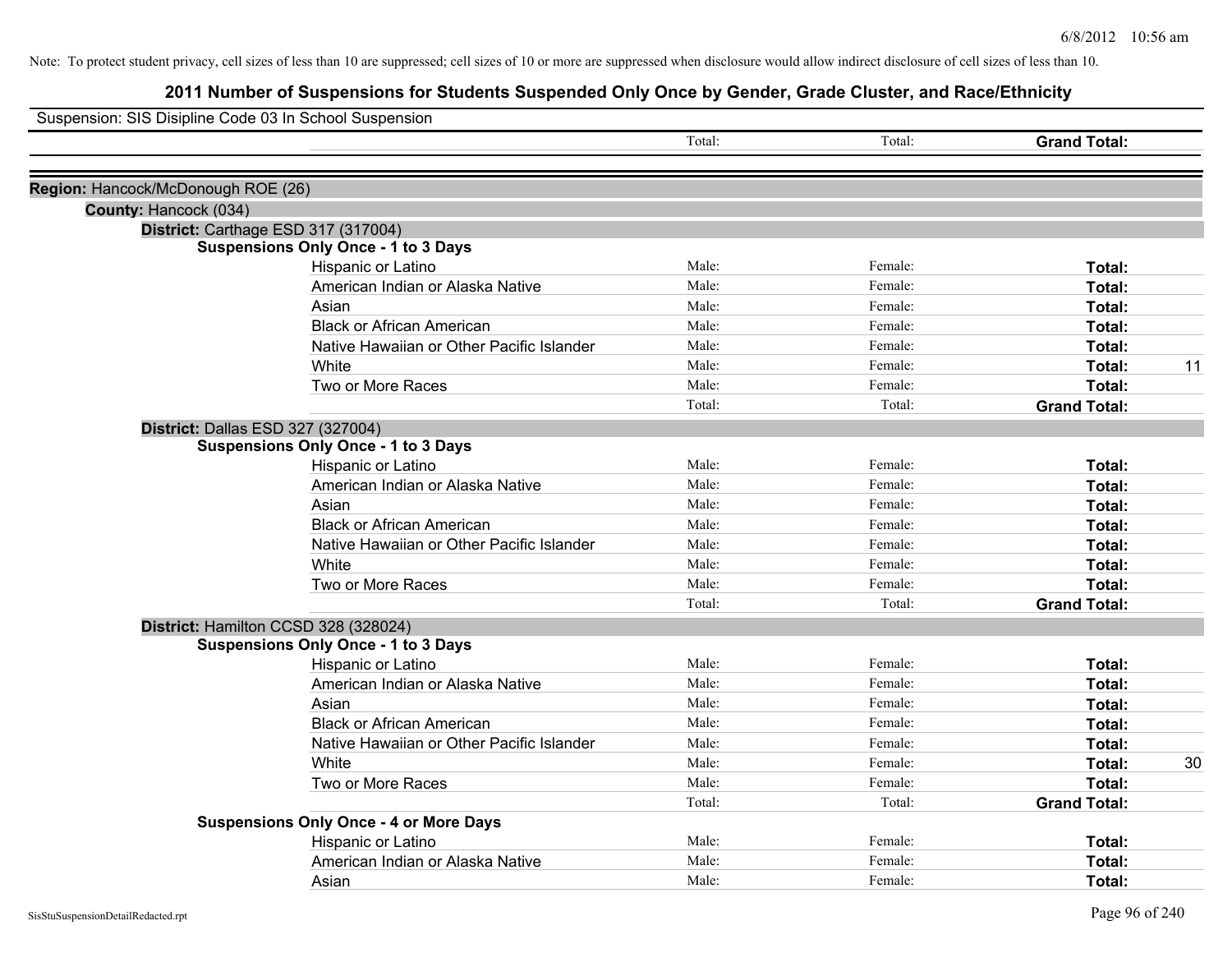| Suspension: SIS Disipline Code 03 In School Suspension |                                               |        |         |                     |
|--------------------------------------------------------|-----------------------------------------------|--------|---------|---------------------|
|                                                        | <b>Black or African American</b>              | Male:  | Female: | Total:              |
|                                                        | Native Hawaiian or Other Pacific Islander     | Male:  | Female: | Total:              |
|                                                        | White                                         | Male:  | Female: | Total:              |
|                                                        | Two or More Races                             | Male:  | Female: | Total:              |
|                                                        |                                               | Total: | Total:  | <b>Grand Total:</b> |
|                                                        | District: Illini West H S Dist 307 (307016)   |        |         |                     |
|                                                        | <b>Suspensions Only Once - 1 to 3 Days</b>    |        |         |                     |
|                                                        | Hispanic or Latino                            | Male:  | Female: | Total:              |
|                                                        | American Indian or Alaska Native              | Male:  | Female: | Total:              |
|                                                        | Asian                                         | Male:  | Female: | Total:              |
|                                                        | <b>Black or African American</b>              | Male:  | Female: | Total:              |
|                                                        | Native Hawaiian or Other Pacific Islander     | Male:  | Female: | Total:              |
|                                                        | White                                         | Male:  | Female: | 15<br>Total:        |
|                                                        | Two or More Races                             | Male:  | Female: | Total:              |
|                                                        |                                               | Total: | Total:  | <b>Grand Total:</b> |
|                                                        | <b>Suspensions Only Once - 4 or More Days</b> |        |         |                     |
|                                                        | Hispanic or Latino                            | Male:  | Female: | Total:              |
|                                                        | American Indian or Alaska Native              | Male:  | Female: | Total:              |
|                                                        | Asian                                         | Male:  | Female: | Total:              |
|                                                        | <b>Black or African American</b>              | Male:  | Female: | Total:              |
|                                                        | Native Hawaiian or Other Pacific Islander     | Male:  | Female: | Total:              |
|                                                        | White                                         | Male:  | Female: | Total:              |
|                                                        | Two or More Races                             | Male:  | Female: | Total:              |
|                                                        |                                               | Total: | Total:  | <b>Grand Total:</b> |
| District: La Harpe CSD 347 (347004)                    |                                               |        |         |                     |
|                                                        | <b>Suspensions Only Once - 1 to 3 Days</b>    |        |         |                     |
|                                                        | Hispanic or Latino                            | Male:  | Female: | Total:              |
|                                                        | American Indian or Alaska Native              | Male:  | Female: | Total:              |
|                                                        | Asian                                         | Male:  | Female: | Total:              |
|                                                        | <b>Black or African American</b>              | Male:  | Female: | Total:              |
|                                                        | Native Hawaiian or Other Pacific Islander     | Male:  | Female: | Total:              |
|                                                        | White                                         | Male:  | Female: | Total:              |
|                                                        | Two or More Races                             | Male:  | Female: | Total:              |
|                                                        |                                               | Total: | Total:  | <b>Grand Total:</b> |
|                                                        | District: Nauvoo-Colusa CUSD 325 (325026)     |        |         |                     |
|                                                        | <b>Suspensions Only Once - 1 to 3 Days</b>    |        |         |                     |
|                                                        | Hispanic or Latino                            | Male:  | Female: | <b>Total:</b>       |
|                                                        | American Indian or Alaska Native              | Male:  | Female: | Total:              |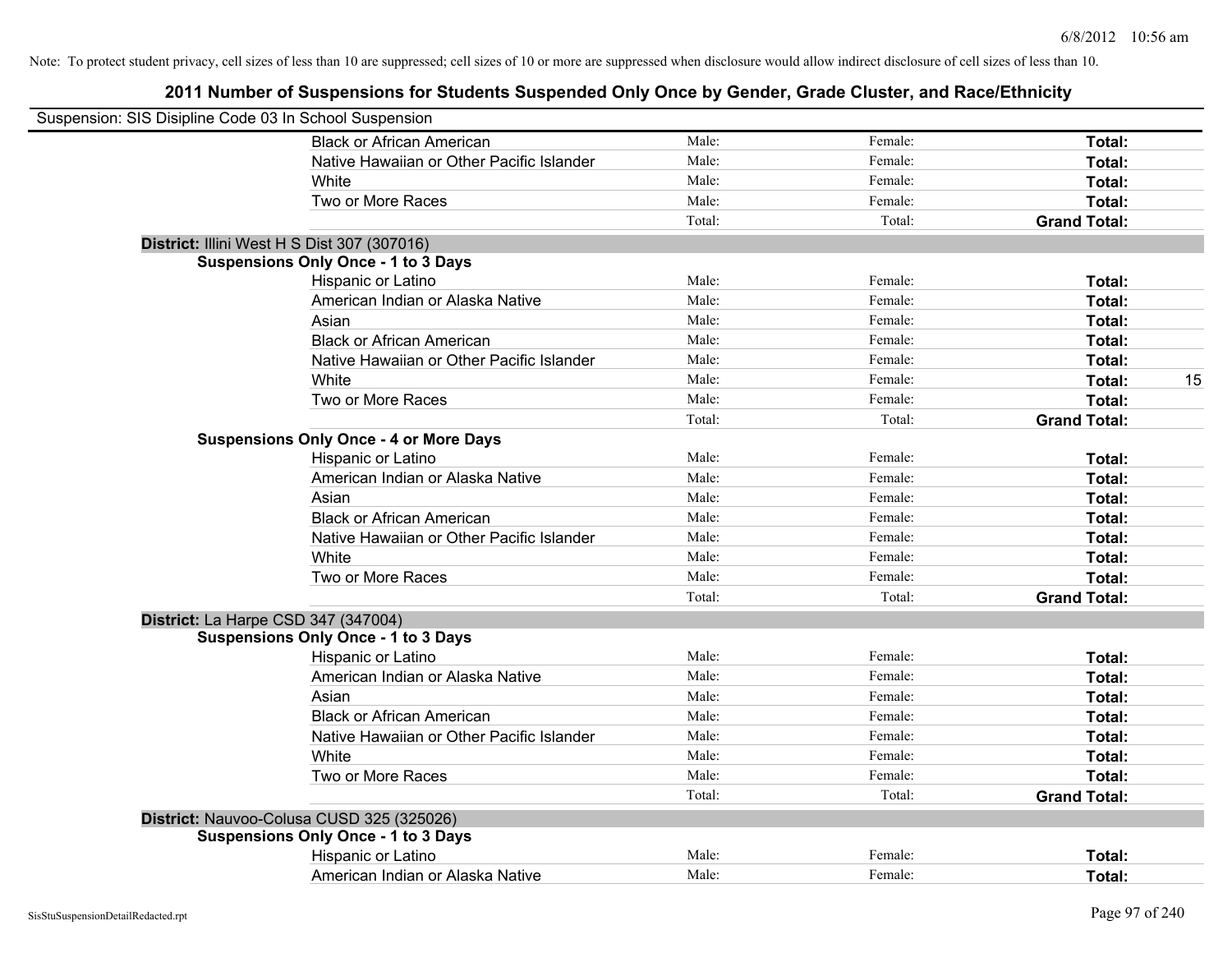# **2011 Number of Suspensions for Students Suspended Only Once by Gender, Grade Cluster, and Race/Ethnicity**

| Suspension: SIS Disipline Code 03 In School Suspension |                                                   |        |         |                     |    |
|--------------------------------------------------------|---------------------------------------------------|--------|---------|---------------------|----|
|                                                        | Asian                                             | Male:  | Female: | Total:              |    |
|                                                        | <b>Black or African American</b>                  | Male:  | Female: | Total:              |    |
|                                                        | Native Hawaiian or Other Pacific Islander         | Male:  | Female: | Total:              |    |
|                                                        | White                                             | Male:  | Female: | Total:              |    |
|                                                        | Two or More Races                                 | Male:  | Female: | <b>Total:</b>       |    |
|                                                        |                                                   | Total: | Total:  | <b>Grand Total:</b> |    |
|                                                        | District: Southeastern CUSD 337 (337026)          |        |         |                     |    |
|                                                        | <b>Suspensions Only Once - 1 to 3 Days</b>        |        |         |                     |    |
|                                                        | Hispanic or Latino                                | Male:  | Female: | Total:              |    |
|                                                        | American Indian or Alaska Native                  | Male:  | Female: | Total:              |    |
|                                                        | Asian                                             | Male:  | Female: | Total:              |    |
|                                                        | <b>Black or African American</b>                  | Male:  | Female: | Total:              |    |
|                                                        | Native Hawaiian or Other Pacific Islander         | Male:  | Female: | Total:              |    |
|                                                        | White                                             | Male:  | Female: | Total:              |    |
|                                                        | Two or More Races                                 | Male:  | Female: | <b>Total:</b>       |    |
|                                                        |                                                   | Total: | Total:  | <b>Grand Total:</b> |    |
|                                                        | District: Warsaw CUSD 316 (316026)                |        |         |                     |    |
|                                                        | <b>Suspensions Only Once - 1 to 3 Days</b>        |        |         |                     |    |
|                                                        | Hispanic or Latino                                | Male:  | Female: | Total:              |    |
|                                                        | American Indian or Alaska Native                  | Male:  | Female: | Total:              |    |
|                                                        | Asian                                             | Male:  | Female: | Total:              |    |
|                                                        | <b>Black or African American</b>                  | Male:  | Female: | Total:              |    |
|                                                        | Native Hawaiian or Other Pacific Islander         | Male:  | Female: | Total:              |    |
|                                                        | White                                             | Male:  | Female: | Total:              | 27 |
|                                                        | Two or More Races                                 | Male:  | Female: | <b>Total:</b>       |    |
|                                                        |                                                   | Total: | Total:  | <b>Grand Total:</b> |    |
| County: Mcdonough (062)                                |                                                   |        |         |                     |    |
|                                                        | District: Bushnell Prairie City CUSD 170 (170026) |        |         |                     |    |
|                                                        | <b>Suspensions Only Once - 1 to 3 Days</b>        |        |         |                     |    |
|                                                        | Hispanic or Latino                                | Male:  | Female: | Total:              |    |
|                                                        | American Indian or Alaska Native                  | Male:  | Female: | Total:              |    |
|                                                        | Asian                                             | Male:  | Female: | Total:              |    |
|                                                        | <b>Black or African American</b>                  | Male:  | Female: | Total:              |    |
|                                                        | Native Hawaiian or Other Pacific Islander         | Male:  | Female: | Total:              |    |
|                                                        | White                                             | Male:  | Female: | Total:              |    |
|                                                        | Two or More Races                                 | Male:  | Female: | <b>Total:</b>       |    |
|                                                        |                                                   | Total: | Total:  | <b>Grand Total:</b> |    |
|                                                        |                                                   |        |         |                     |    |

**District:** Macomb CUSD 185 (185026)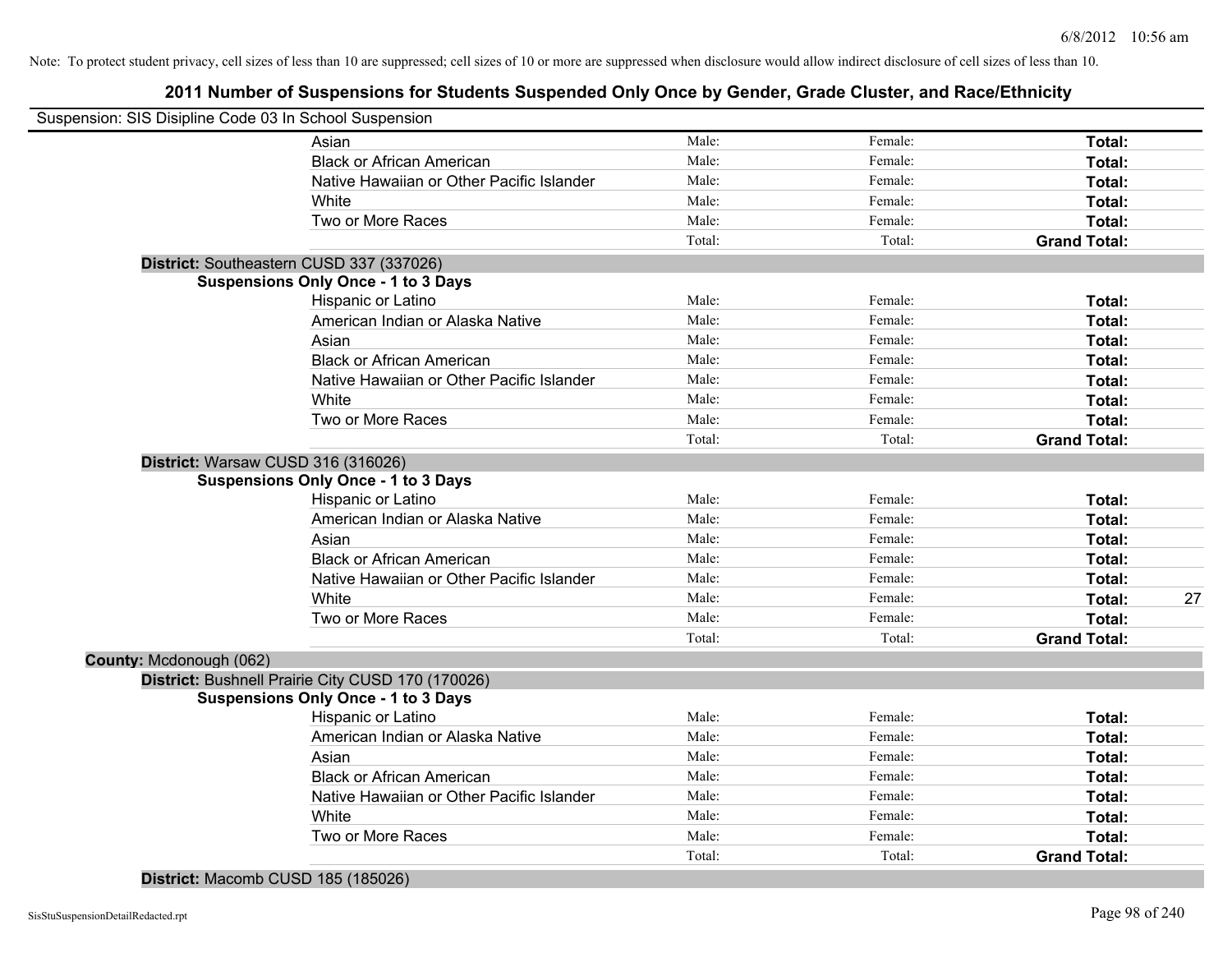| Suspension: SIS Disipline Code 03 In School Suspension |                                                        |        |    |         |    |                     |    |
|--------------------------------------------------------|--------------------------------------------------------|--------|----|---------|----|---------------------|----|
|                                                        | <b>Suspensions Only Once - 1 to 3 Days</b>             |        |    |         |    |                     |    |
|                                                        | Hispanic or Latino                                     | Male:  |    | Female: |    | Total:              |    |
|                                                        | American Indian or Alaska Native                       | Male:  |    | Female: |    | Total:              |    |
|                                                        | Asian                                                  | Male:  |    | Female: |    | Total:              |    |
|                                                        | <b>Black or African American</b>                       | Male:  |    | Female: |    | Total:              |    |
|                                                        | Native Hawaiian or Other Pacific Islander              | Male:  |    | Female: |    | Total:              |    |
|                                                        | White                                                  | Male:  | 20 | Female: | 10 | Total:              | 30 |
|                                                        | Two or More Races                                      | Male:  |    | Female: |    | Total:              |    |
|                                                        |                                                        | Total: |    | Total:  |    | <b>Grand Total:</b> | 42 |
|                                                        | District: West Prairie CUSD 103 (103026)               |        |    |         |    |                     |    |
|                                                        | <b>Suspensions Only Once - 1 to 3 Days</b>             |        |    |         |    |                     |    |
|                                                        | Hispanic or Latino                                     | Male:  |    | Female: |    | Total:              |    |
|                                                        | American Indian or Alaska Native                       | Male:  |    | Female: |    | Total:              |    |
|                                                        | Asian                                                  | Male:  |    | Female: |    | Total:              |    |
|                                                        | <b>Black or African American</b>                       | Male:  |    | Female: |    | Total:              |    |
|                                                        | Native Hawaiian or Other Pacific Islander              | Male:  |    | Female: |    | Total:              |    |
|                                                        | White                                                  | Male:  |    | Female: |    | Total:              |    |
|                                                        | Two or More Races                                      | Male:  |    | Female: |    | <b>Total:</b>       |    |
|                                                        |                                                        | Total: |    | Total:  |    | <b>Grand Total:</b> |    |
|                                                        |                                                        |        |    |         |    |                     |    |
| Region: Henderson/Mercer/Warren ROE (27)               |                                                        |        |    |         |    |                     |    |
| County: Henderson (036)                                |                                                        |        |    |         |    |                     |    |
|                                                        | District: West Central CUSD 235 (235026)               |        |    |         |    |                     |    |
|                                                        | <b>Suspensions Only Once - 1 to 3 Days</b>             |        |    |         |    |                     |    |
|                                                        | Hispanic or Latino                                     | Male:  |    | Female: |    | Total:              |    |
|                                                        | American Indian or Alaska Native                       | Male:  |    | Female: |    | Total:              |    |
|                                                        | Asian                                                  | Male:  |    | Female: |    | Total:              |    |
|                                                        | <b>Black or African American</b>                       | Male:  |    | Female: |    | Total:              |    |
|                                                        | Native Hawaiian or Other Pacific Islander              | Male:  |    | Female: |    | Total:              |    |
|                                                        | White                                                  | Male:  | 49 | Female: | 14 | Total:              | 63 |
|                                                        | Two or More Races                                      | Male:  |    | Female: |    | <b>Total:</b>       |    |
|                                                        |                                                        | Total: |    | Total:  |    | <b>Grand Total:</b> |    |
|                                                        |                                                        |        |    |         |    |                     |    |
|                                                        |                                                        |        |    |         |    |                     |    |
| County: Mercer (066)                                   |                                                        |        |    |         |    |                     |    |
|                                                        | District: Mercer County School District 404 (404026)   |        |    |         |    |                     |    |
|                                                        | <b>Suspensions Only Once - 1 to 3 Days</b>             | Male:  |    | Female: |    |                     |    |
|                                                        | Hispanic or Latino<br>American Indian or Alaska Native | Male:  |    | Female: |    | Total:              |    |
|                                                        | Asian                                                  | Male:  |    | Female: |    | Total:<br>Total:    |    |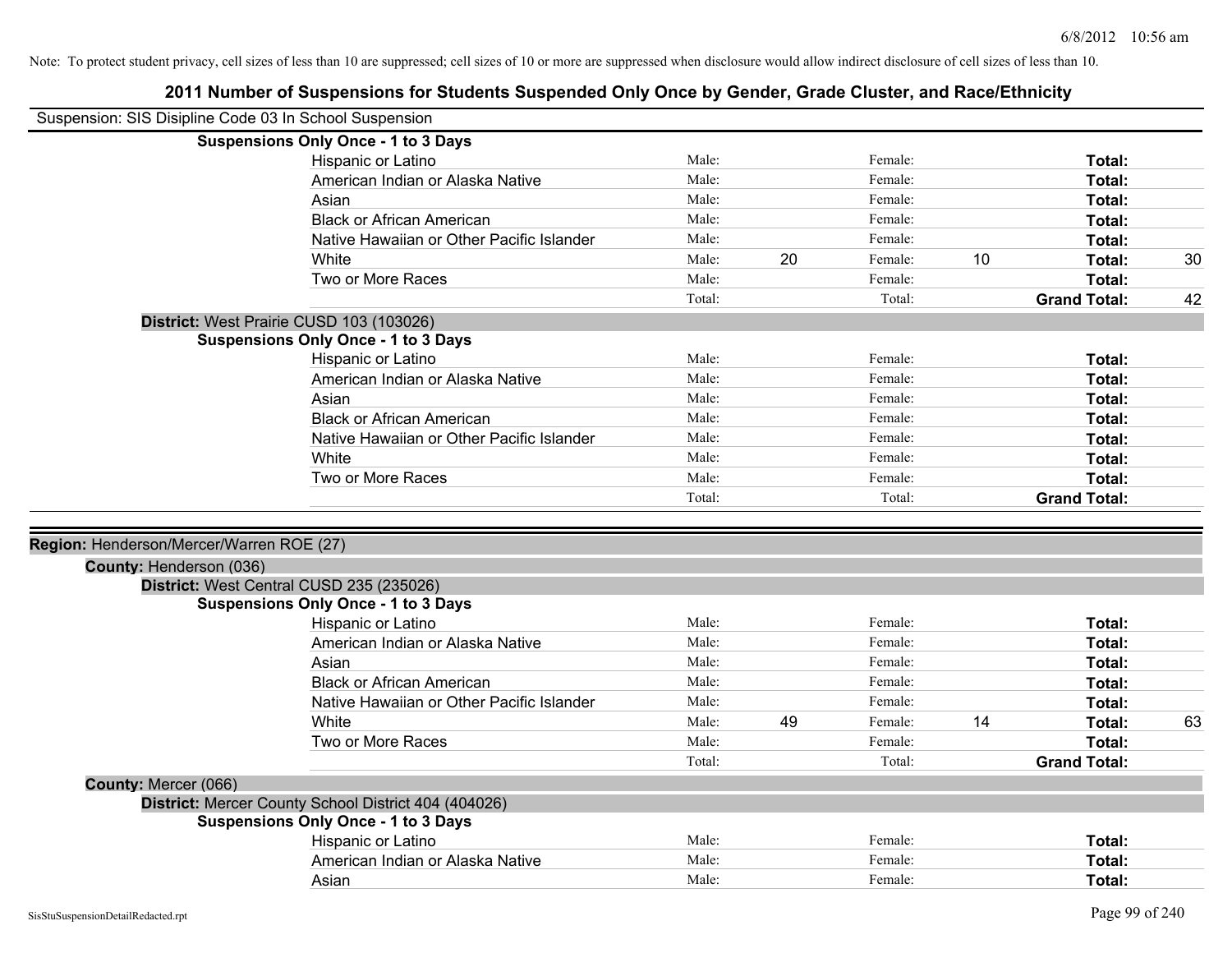| Suspension: SIS Disipline Code 03 In School Suspension |                                                |        |    |         |    |                     |    |
|--------------------------------------------------------|------------------------------------------------|--------|----|---------|----|---------------------|----|
|                                                        | <b>Black or African American</b>               | Male:  |    | Female: |    | Total:              |    |
|                                                        | Native Hawaiian or Other Pacific Islander      | Male:  |    | Female: |    | Total:              |    |
|                                                        | White                                          | Male:  |    | Female: |    | Total:              | 27 |
|                                                        | Two or More Races                              | Male:  |    | Female: |    | Total:              |    |
|                                                        |                                                | Total: |    | Total:  |    | <b>Grand Total:</b> |    |
| County: Warren (094)                                   |                                                |        |    |         |    |                     |    |
|                                                        | District: Monmouth-Roseville CUSD 238 (238026) |        |    |         |    |                     |    |
|                                                        | <b>Suspensions Only Once - 1 to 3 Days</b>     |        |    |         |    |                     |    |
|                                                        | Hispanic or Latino                             | Male:  |    | Female: |    | Total:              |    |
|                                                        | American Indian or Alaska Native               | Male:  |    | Female: |    | Total:              |    |
|                                                        | Asian                                          | Male:  |    | Female: |    | Total:              |    |
|                                                        | <b>Black or African American</b>               | Male:  |    | Female: |    | Total:              |    |
|                                                        | Native Hawaiian or Other Pacific Islander      | Male:  |    | Female: |    | Total:              |    |
|                                                        | White                                          | Male:  |    | Female: |    | Total:              | 27 |
|                                                        | Two or More Races                              | Male:  |    | Female: |    | Total:              |    |
|                                                        |                                                | Total: |    | Total:  |    | <b>Grand Total:</b> | 38 |
| District: United CUSD 304 (304026)                     |                                                |        |    |         |    |                     |    |
|                                                        | <b>Suspensions Only Once - 1 to 3 Days</b>     |        |    |         |    |                     |    |
|                                                        | Hispanic or Latino                             | Male:  |    | Female: |    | Total:              |    |
|                                                        | American Indian or Alaska Native               | Male:  |    | Female: |    | Total:              |    |
|                                                        | Asian                                          | Male:  |    | Female: |    | Total:              |    |
|                                                        | <b>Black or African American</b>               | Male:  |    | Female: |    | Total:              |    |
|                                                        | Native Hawaiian or Other Pacific Islander      | Male:  |    | Female: |    | Total:              |    |
|                                                        | White                                          | Male:  |    | Female: |    | Total:              |    |
|                                                        | Two or More Races                              | Male:  |    | Female: |    | Total:              |    |
|                                                        |                                                | Total: |    | Total:  |    | <b>Grand Total:</b> |    |
|                                                        |                                                |        |    |         |    |                     |    |
| Region: Iroquois/Kankakee ROE (32)                     |                                                |        |    |         |    |                     |    |
| County: Iroquois (038)                                 |                                                |        |    |         |    |                     |    |
| District: Central CUSD 4 (004026)                      |                                                |        |    |         |    |                     |    |
|                                                        | <b>Suspensions Only Once - 1 to 3 Days</b>     |        |    |         |    |                     |    |
|                                                        | Hispanic or Latino                             | Male:  |    | Female: |    | Total:              |    |
|                                                        | American Indian or Alaska Native               | Male:  |    | Female: |    | Total:              |    |
|                                                        | Asian                                          | Male:  |    | Female: |    | Total:              |    |
|                                                        | <b>Black or African American</b>               | Male:  |    | Female: |    | Total:              |    |
|                                                        | Native Hawaiian or Other Pacific Islander      | Male:  |    | Female: |    | Total:              |    |
|                                                        | White                                          | Male:  | 42 | Female: | 27 | Total:              | 69 |
|                                                        | Two or More Races                              | Male:  |    | Female: |    | Total:              |    |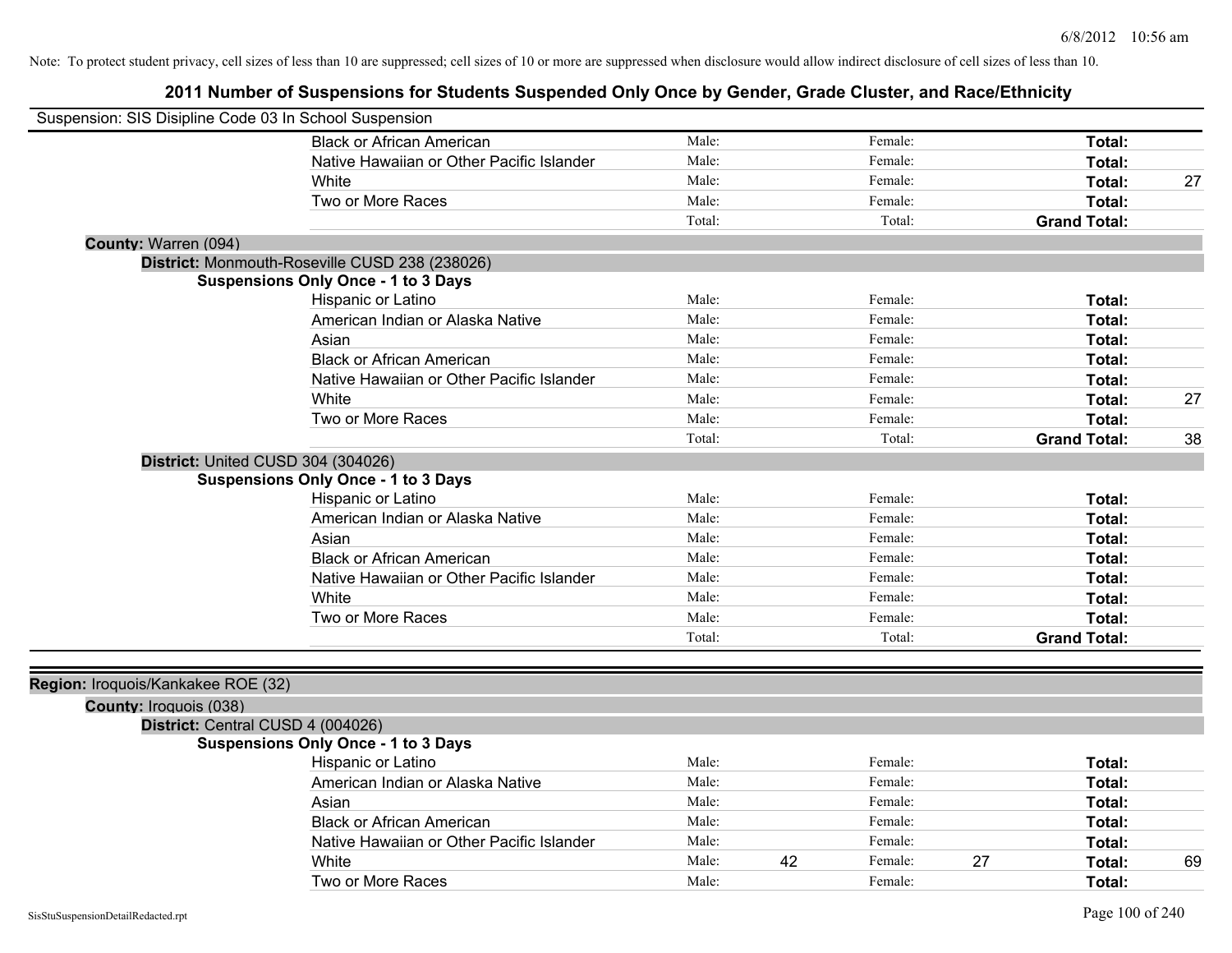| Suspension: SIS Disipline Code 03 In School Suspension |                                            |        |         |                     |    |
|--------------------------------------------------------|--------------------------------------------|--------|---------|---------------------|----|
|                                                        |                                            | Total: | Total:  | <b>Grand Total:</b> |    |
|                                                        | District: Cissna Park CUSD 6 (006026)      |        |         |                     |    |
|                                                        | <b>Suspensions Only Once - 1 to 3 Days</b> |        |         |                     |    |
|                                                        | Hispanic or Latino                         | Male:  | Female: | Total:              |    |
|                                                        | American Indian or Alaska Native           | Male:  | Female: | Total:              |    |
|                                                        | Asian                                      | Male:  | Female: | Total:              |    |
|                                                        | <b>Black or African American</b>           | Male:  | Female: | Total:              |    |
|                                                        | Native Hawaiian or Other Pacific Islander  | Male:  | Female: | Total:              |    |
|                                                        | White                                      | Male:  | Female: | Total:              |    |
|                                                        | Two or More Races                          | Male:  | Female: | Total:              |    |
|                                                        |                                            | Total: | Total:  | <b>Grand Total:</b> |    |
|                                                        | District: Donovan CUSD 3 (003026)          |        |         |                     |    |
|                                                        | <b>Suspensions Only Once - 1 to 3 Days</b> |        |         |                     |    |
|                                                        | Hispanic or Latino                         | Male:  | Female: | Total:              |    |
|                                                        | American Indian or Alaska Native           | Male:  | Female: | Total:              |    |
|                                                        | Asian                                      | Male:  | Female: | Total:              |    |
|                                                        | <b>Black or African American</b>           | Male:  | Female: | Total:              |    |
|                                                        | Native Hawaiian or Other Pacific Islander  | Male:  | Female: | Total:              |    |
|                                                        | White                                      | Male:  | Female: | Total:              | 11 |
|                                                        | Two or More Races                          | Male:  | Female: | Total:              |    |
|                                                        |                                            | Total: | Total:  | <b>Grand Total:</b> |    |
|                                                        | District: Iroquois County CUSD 9 (009026)  |        |         |                     |    |
|                                                        | <b>Suspensions Only Once - 1 to 3 Days</b> |        |         |                     |    |
|                                                        | Hispanic or Latino                         | Male:  | Female: | Total:              |    |
|                                                        | American Indian or Alaska Native           | Male:  | Female: | Total:              |    |
|                                                        | Asian                                      | Male:  | Female: | Total:              |    |
|                                                        | <b>Black or African American</b>           | Male:  | Female: | Total:              |    |
|                                                        | Native Hawaiian or Other Pacific Islander  | Male:  | Female: | Total:              |    |
|                                                        | White                                      | Male:  | Female: | Total:              |    |
|                                                        | Two or More Races                          | Male:  | Female: | Total:              |    |
|                                                        |                                            | Total: | Total:  | <b>Grand Total:</b> |    |
|                                                        | District: Iroquois West CUSD 10 (010026)   |        |         |                     |    |
|                                                        | <b>Suspensions Only Once - 1 to 3 Days</b> |        |         |                     |    |
|                                                        | Hispanic or Latino                         | Male:  | Female: | Total:              |    |
|                                                        | American Indian or Alaska Native           | Male:  | Female: | Total:              |    |
|                                                        | Asian                                      | Male:  | Female: | Total:              |    |
|                                                        | <b>Black or African American</b>           | Male:  | Female: | Total:              |    |
|                                                        | Native Hawaiian or Other Pacific Islander  | Male:  | Female: | Total:              |    |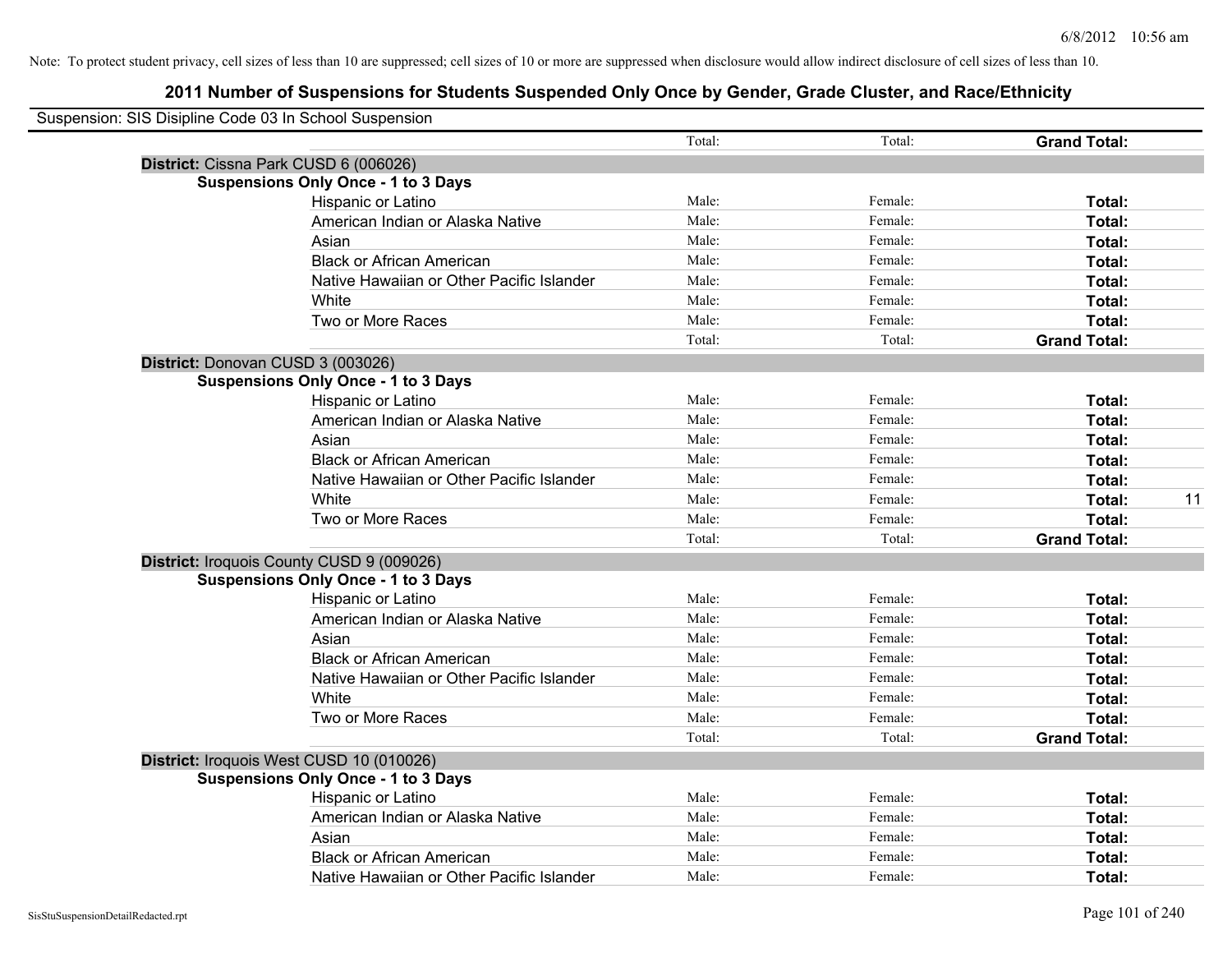| Suspension: SIS Disipline Code 03 In School Suspension |                                               |        |         |                     |    |
|--------------------------------------------------------|-----------------------------------------------|--------|---------|---------------------|----|
|                                                        | White                                         | Male:  | Female: | Total:              |    |
|                                                        | Two or More Races                             | Male:  | Female: | Total:              |    |
|                                                        |                                               | Total: | Total:  | <b>Grand Total:</b> | 18 |
|                                                        | <b>Suspensions Only Once - 4 or More Days</b> |        |         |                     |    |
|                                                        | Hispanic or Latino                            | Male:  | Female: | Total:              |    |
|                                                        | American Indian or Alaska Native              | Male:  | Female: | Total:              |    |
|                                                        | Asian                                         | Male:  | Female: | Total:              |    |
|                                                        | <b>Black or African American</b>              | Male:  | Female: | Total:              |    |
|                                                        | Native Hawaiian or Other Pacific Islander     | Male:  | Female: | Total:              |    |
|                                                        | White                                         | Male:  | Female: | Total:              |    |
|                                                        | Two or More Races                             | Male:  | Female: | Total:              |    |
|                                                        |                                               | Total: | Total:  | <b>Grand Total:</b> |    |
| District: Milford CCSD 280 (280004)                    |                                               |        |         |                     |    |
|                                                        | <b>Suspensions Only Once - 1 to 3 Days</b>    |        |         |                     |    |
|                                                        | Hispanic or Latino                            | Male:  | Female: | Total:              |    |
|                                                        | American Indian or Alaska Native              | Male:  | Female: | Total:              |    |
|                                                        | Asian                                         | Male:  | Female: | Total:              |    |
|                                                        | <b>Black or African American</b>              | Male:  | Female: | Total:              |    |
|                                                        | Native Hawaiian or Other Pacific Islander     | Male:  | Female: | Total:              |    |
|                                                        | White                                         | Male:  | Female: | Total:              | 13 |
|                                                        | Two or More Races                             | Male:  | Female: | Total:              |    |
|                                                        |                                               | Total: | Total:  | <b>Grand Total:</b> |    |
| District: Milford Twp HSD 233 (233017)                 |                                               |        |         |                     |    |
|                                                        | <b>Suspensions Only Once - 1 to 3 Days</b>    |        |         |                     |    |
|                                                        | Hispanic or Latino                            | Male:  | Female: | Total:              |    |
|                                                        | American Indian or Alaska Native              | Male:  | Female: | Total:              |    |
|                                                        | Asian                                         | Male:  | Female: | Total:              |    |
|                                                        | <b>Black or African American</b>              | Male:  | Female: | Total:              |    |
|                                                        | Native Hawaiian or Other Pacific Islander     | Male:  | Female: | Total:              |    |
|                                                        | White                                         | Male:  | Female: | Total:              | 15 |
|                                                        | Two or More Races                             | Male:  | Female: | Total:              |    |
|                                                        |                                               | Total: | Total:  | <b>Grand Total:</b> |    |
| County: Kankakee (046)                                 |                                               |        |         |                     |    |
| District: Bourbonnais SD 53 (053002)                   |                                               |        |         |                     |    |
|                                                        | <b>Suspensions Only Once - 1 to 3 Days</b>    |        |         |                     |    |
|                                                        | Hispanic or Latino                            | Male:  | Female: | Total:              |    |
|                                                        | American Indian or Alaska Native              | Male:  | Female: | Total:              |    |
|                                                        | Asian                                         | Male:  | Female: | Total:              |    |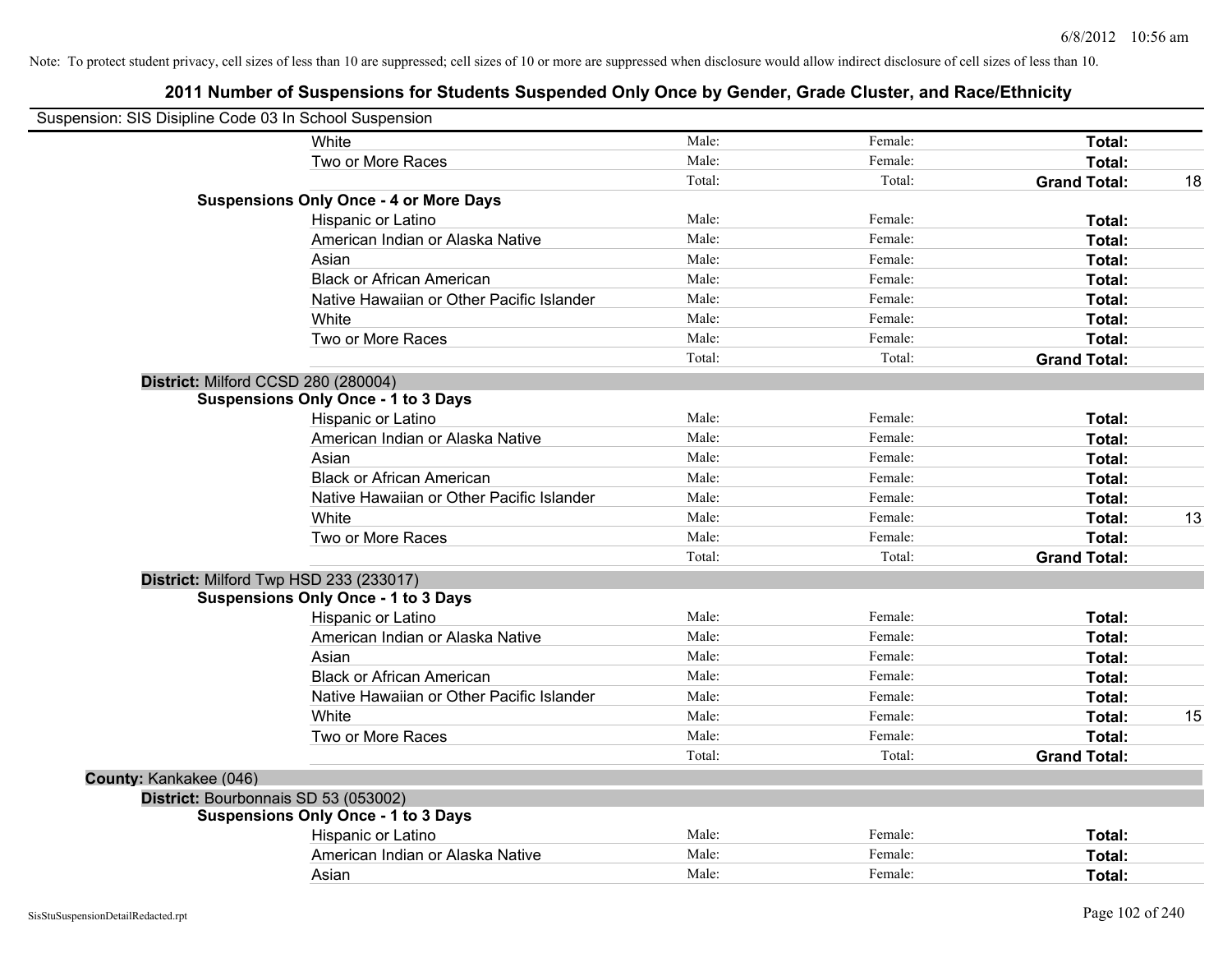| Suspension: SIS Disipline Code 03 In School Suspension |                                                 |        |    |         |    |                     |    |
|--------------------------------------------------------|-------------------------------------------------|--------|----|---------|----|---------------------|----|
|                                                        | <b>Black or African American</b>                | Male:  |    | Female: |    | Total:              | 21 |
|                                                        | Native Hawaiian or Other Pacific Islander       | Male:  |    | Female: |    | Total:              |    |
|                                                        | White                                           | Male:  |    | Female: |    | Total:              | 39 |
|                                                        | Two or More Races                               | Male:  |    | Female: |    | Total:              |    |
|                                                        |                                                 | Total: | 59 | Total:  | 11 | <b>Grand Total:</b> | 70 |
|                                                        | <b>Suspensions Only Once - 4 or More Days</b>   |        |    |         |    |                     |    |
|                                                        | Hispanic or Latino                              | Male:  |    | Female: |    | Total:              |    |
|                                                        | American Indian or Alaska Native                | Male:  |    | Female: |    | Total:              |    |
|                                                        | Asian                                           | Male:  |    | Female: |    | Total:              |    |
|                                                        | <b>Black or African American</b>                | Male:  |    | Female: |    | Total:              |    |
|                                                        | Native Hawaiian or Other Pacific Islander       | Male:  |    | Female: |    | Total:              |    |
|                                                        | White                                           | Male:  |    | Female: |    | Total:              |    |
|                                                        | Two or More Races                               | Male:  |    | Female: |    | Total:              |    |
|                                                        |                                                 | Total: |    | Total:  |    | <b>Grand Total:</b> |    |
|                                                        | District: Bradley Bourbonnais CHSD 307 (307016) |        |    |         |    |                     |    |
|                                                        | <b>Suspensions Only Once - 1 to 3 Days</b>      |        |    |         |    |                     |    |
|                                                        | Hispanic or Latino                              | Male:  |    | Female: |    | Total:              | 11 |
|                                                        | American Indian or Alaska Native                | Male:  |    | Female: |    | Total:              |    |
|                                                        | Asian                                           | Male:  |    | Female: |    | Total:              |    |
|                                                        | <b>Black or African American</b>                | Male:  | 19 | Female: | 12 | Total:              | 31 |
|                                                        | Native Hawaiian or Other Pacific Islander       | Male:  |    | Female: |    | Total:              |    |
|                                                        | White                                           | Male:  | 43 | Female: | 24 | Total:              | 67 |
|                                                        | Two or More Races                               | Male:  |    | Female: |    | Total:              |    |
|                                                        |                                                 | Total: |    | Total:  |    | <b>Grand Total:</b> |    |
|                                                        | <b>Suspensions Only Once - 4 or More Days</b>   |        |    |         |    |                     |    |
|                                                        | Hispanic or Latino                              | Male:  |    | Female: |    | Total:              |    |
|                                                        | American Indian or Alaska Native                | Male:  |    | Female: |    | Total:              |    |
|                                                        | Asian                                           | Male:  |    | Female: |    | Total:              |    |
|                                                        | <b>Black or African American</b>                | Male:  |    | Female: |    | Total:              |    |
|                                                        | Native Hawaiian or Other Pacific Islander       | Male:  |    | Female: |    | Total:              |    |
|                                                        | White                                           | Male:  |    | Female: |    | Total:              |    |
|                                                        | Two or More Races                               | Male:  |    | Female: |    | Total:              |    |
|                                                        |                                                 | Total: |    | Total:  |    | <b>Grand Total:</b> |    |
| District: Bradley SD 61 (061002)                       |                                                 |        |    |         |    |                     |    |
|                                                        | <b>Suspensions Only Once - 1 to 3 Days</b>      |        |    |         |    |                     |    |
|                                                        | Hispanic or Latino                              | Male:  |    | Female: |    | Total:              |    |
|                                                        | American Indian or Alaska Native                | Male:  |    | Female: |    | Total:              |    |
|                                                        | Asian                                           | Male:  |    | Female: |    | Total:              |    |
|                                                        | <b>Black or African American</b>                | Male:  |    | Female: |    | Total:              | 14 |
| SisStuSuspensionDetailRedacted.rpt                     |                                                 |        |    |         |    | Page 103 of 240     |    |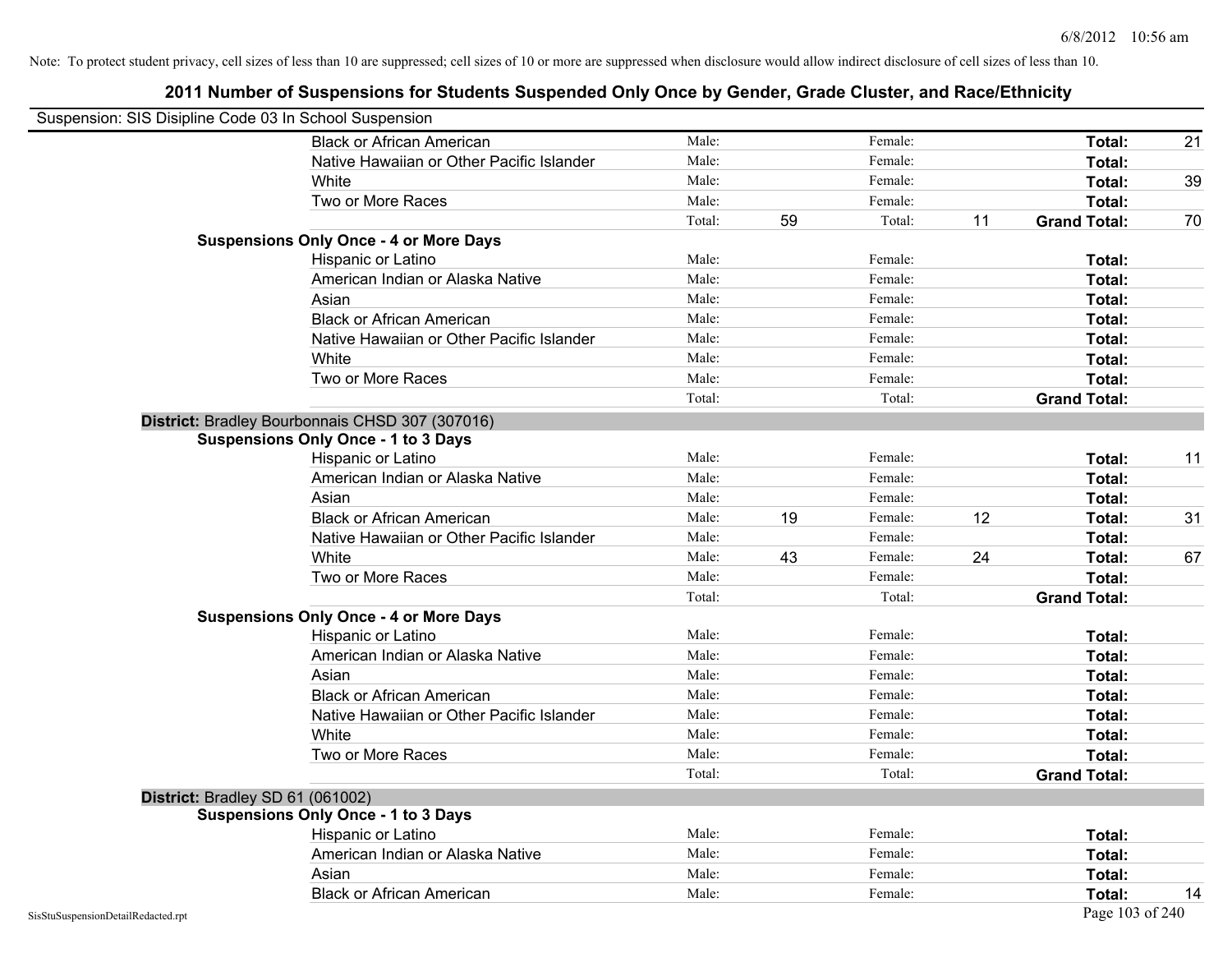| Suspension: SIS Disipline Code 03 In School Suspension |                                            |        |     |         |     |                     |     |
|--------------------------------------------------------|--------------------------------------------|--------|-----|---------|-----|---------------------|-----|
|                                                        | Native Hawaiian or Other Pacific Islander  | Male:  |     | Female: |     | Total:              |     |
|                                                        | White                                      | Male:  | 32  | Female: | 10  | Total:              | 42  |
|                                                        | Two or More Races                          | Male:  |     | Female: |     | Total:              |     |
|                                                        |                                            | Total: |     | Total:  |     | <b>Grand Total:</b> | 72  |
| District: Grant Park CUSD 6 (006026)                   |                                            |        |     |         |     |                     |     |
|                                                        | <b>Suspensions Only Once - 1 to 3 Days</b> |        |     |         |     |                     |     |
|                                                        | Hispanic or Latino                         | Male:  |     | Female: |     | Total:              |     |
|                                                        | American Indian or Alaska Native           | Male:  |     | Female: |     | Total:              |     |
|                                                        | Asian                                      | Male:  |     | Female: |     | Total:              |     |
|                                                        | <b>Black or African American</b>           | Male:  |     | Female: |     | Total:              |     |
|                                                        | Native Hawaiian or Other Pacific Islander  | Male:  |     | Female: |     | Total:              |     |
|                                                        | White                                      | Male:  |     | Female: |     | Total:              |     |
|                                                        | Two or More Races                          | Male:  |     | Female: |     | Total:              |     |
|                                                        |                                            | Total: |     | Total:  |     | <b>Grand Total:</b> |     |
| District: Herscher CUSD 2 (002026)                     |                                            |        |     |         |     |                     |     |
|                                                        | <b>Suspensions Only Once - 1 to 3 Days</b> |        |     |         |     |                     |     |
|                                                        | Hispanic or Latino                         | Male:  |     | Female: |     | Total:              |     |
|                                                        | American Indian or Alaska Native           | Male:  |     | Female: |     | Total:              |     |
|                                                        | Asian                                      | Male:  |     | Female: |     | Total:              |     |
|                                                        | <b>Black or African American</b>           | Male:  |     | Female: |     | Total:              |     |
|                                                        | Native Hawaiian or Other Pacific Islander  | Male:  |     | Female: |     | Total:              |     |
|                                                        | White                                      | Male:  |     | Female: |     | Total:              | 17  |
|                                                        | Two or More Races                          | Male:  |     | Female: |     | Total:              |     |
|                                                        |                                            | Total: |     | Total:  |     | <b>Grand Total:</b> |     |
| District: Kankakee SD 111 (111025)                     |                                            |        |     |         |     |                     |     |
|                                                        | <b>Suspensions Only Once - 1 to 3 Days</b> |        |     |         |     |                     |     |
|                                                        | Hispanic or Latino                         | Male:  | 37  | Female: | 37  | Total:              | 74  |
|                                                        | American Indian or Alaska Native           | Male:  |     | Female: |     | Total:              |     |
|                                                        | Asian                                      | Male:  |     | Female: |     | Total:              |     |
|                                                        | <b>Black or African American</b>           | Male:  | 147 | Female: | 105 | Total:              | 252 |
|                                                        | Native Hawaiian or Other Pacific Islander  | Male:  |     | Female: |     | Total:              |     |
|                                                        | White                                      | Male:  | 33  | Female: | 18  | Total:              | 51  |
|                                                        | Two or More Races                          | Male:  |     | Female: |     | Total:              | 13  |
|                                                        |                                            | Total: |     | Total:  |     | <b>Grand Total:</b> |     |
| District: Manteno CUSD 5 (005026)                      |                                            |        |     |         |     |                     |     |
|                                                        | <b>Suspensions Only Once - 1 to 3 Days</b> |        |     |         |     |                     |     |
|                                                        | Hispanic or Latino                         | Male:  |     | Female: |     | Total:              | 13  |
|                                                        | American Indian or Alaska Native           | Male:  |     | Female: |     | Total:              |     |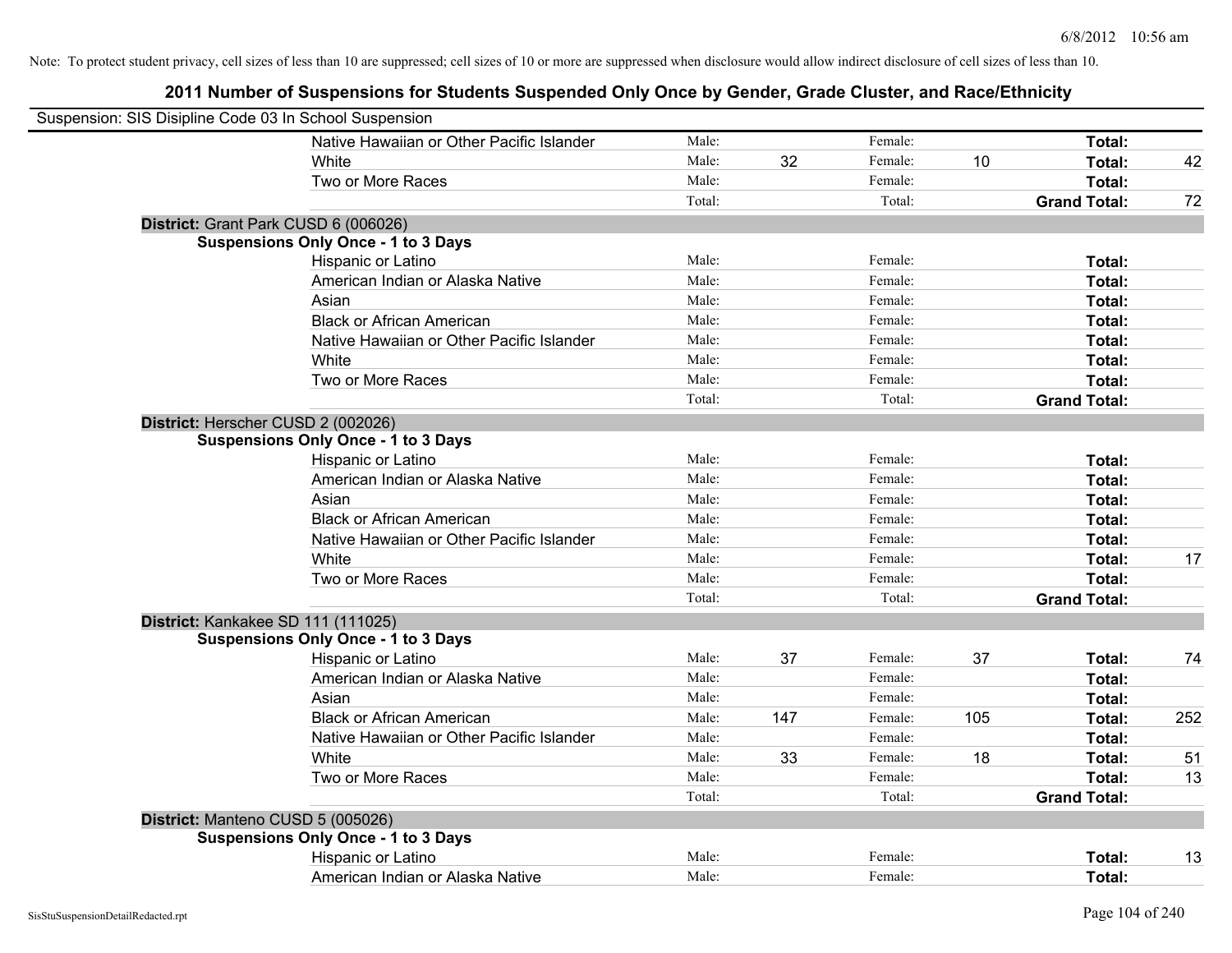| Suspension: SIS Disipline Code 03 In School Suspension |                                               |        |    |         |    |                     |    |
|--------------------------------------------------------|-----------------------------------------------|--------|----|---------|----|---------------------|----|
|                                                        | Asian                                         | Male:  |    | Female: |    | Total:              |    |
|                                                        | <b>Black or African American</b>              | Male:  |    | Female: |    | Total:              |    |
|                                                        | Native Hawaiian or Other Pacific Islander     | Male:  |    | Female: |    | Total:              |    |
|                                                        | White                                         | Male:  | 52 | Female: | 18 | Total:              | 70 |
|                                                        | Two or More Races                             | Male:  |    | Female: |    | Total:              |    |
|                                                        |                                               | Total: |    | Total:  |    | <b>Grand Total:</b> |    |
| District: Momence CUSD 1 (001026)                      |                                               |        |    |         |    |                     |    |
|                                                        | <b>Suspensions Only Once - 1 to 3 Days</b>    |        |    |         |    |                     |    |
|                                                        | Hispanic or Latino                            | Male:  |    | Female: |    | Total:              |    |
|                                                        | American Indian or Alaska Native              | Male:  |    | Female: |    | Total:              |    |
|                                                        | Asian                                         | Male:  |    | Female: |    | Total:              |    |
|                                                        | <b>Black or African American</b>              | Male:  |    | Female: |    | Total:              | 18 |
|                                                        | Native Hawaiian or Other Pacific Islander     | Male:  |    | Female: |    | Total:              |    |
|                                                        | White                                         | Male:  |    | Female: |    | Total:              | 26 |
|                                                        | Two or More Races                             | Male:  |    | Female: |    | Total:              |    |
|                                                        |                                               | Total: |    | Total:  |    | <b>Grand Total:</b> |    |
|                                                        | <b>Suspensions Only Once - 4 or More Days</b> |        |    |         |    |                     |    |
|                                                        | Hispanic or Latino                            | Male:  |    | Female: |    | Total:              |    |
|                                                        | American Indian or Alaska Native              | Male:  |    | Female: |    | Total:              |    |
|                                                        | Asian                                         | Male:  |    | Female: |    | Total:              |    |
|                                                        | <b>Black or African American</b>              | Male:  |    | Female: |    | Total:              |    |
|                                                        | Native Hawaiian or Other Pacific Islander     | Male:  |    | Female: |    | Total:              |    |
|                                                        | White                                         | Male:  |    | Female: |    | Total:              |    |
|                                                        | Two or More Races                             | Male:  |    | Female: |    | Total:              |    |
|                                                        |                                               | Total: |    | Total:  |    | <b>Grand Total:</b> |    |
| District: Pembroke CCSD 259 (259004)                   |                                               |        |    |         |    |                     |    |
|                                                        | <b>Suspensions Only Once - 1 to 3 Days</b>    |        |    |         |    |                     |    |
|                                                        | Hispanic or Latino                            | Male:  |    | Female: |    | Total:              |    |
|                                                        | American Indian or Alaska Native              | Male:  |    | Female: |    | Total:              |    |
|                                                        | Asian                                         | Male:  |    | Female: |    | Total:              |    |
|                                                        | <b>Black or African American</b>              | Male:  |    | Female: |    | Total:              | 28 |
|                                                        | Native Hawaiian or Other Pacific Islander     | Male:  |    | Female: |    | Total:              |    |
|                                                        | White                                         | Male:  |    | Female: |    | Total:              |    |
|                                                        | Two or More Races                             | Male:  |    | Female: |    | Total:              |    |
|                                                        |                                               | Total: |    | Total:  |    | <b>Grand Total:</b> |    |
| <b>District: St Anne CCSD 256 (256004)</b>             |                                               |        |    |         |    |                     |    |
|                                                        | <b>Suspensions Only Once - 1 to 3 Days</b>    |        |    |         |    |                     |    |
|                                                        | Hispanic or Latino                            | Male:  |    | Female: |    | Total:              |    |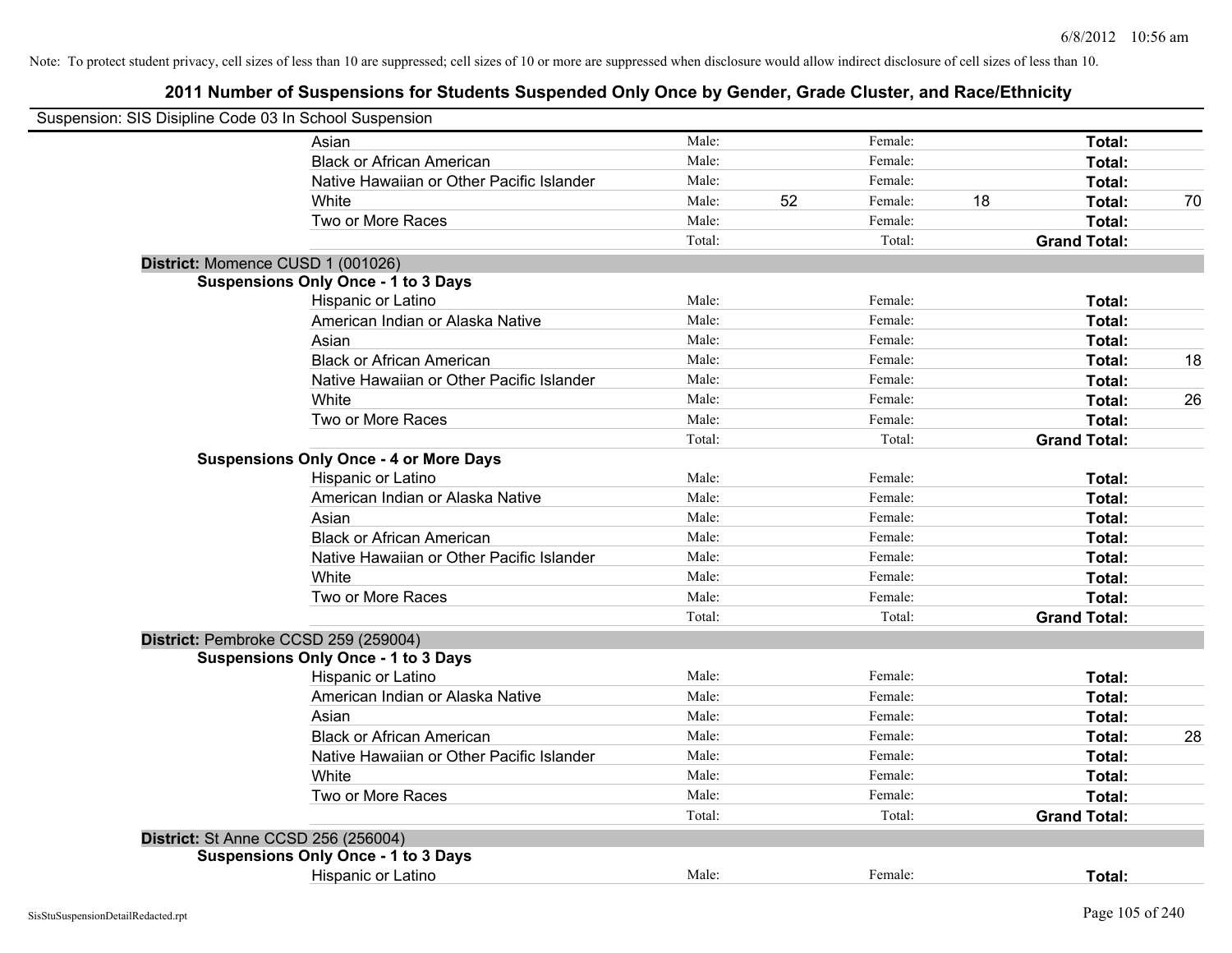| Suspension: SIS Disipline Code 03 In School Suspension |                                            |        |         |                     |    |
|--------------------------------------------------------|--------------------------------------------|--------|---------|---------------------|----|
|                                                        | American Indian or Alaska Native           | Male:  | Female: | Total:              |    |
|                                                        | Asian                                      | Male:  | Female: | Total:              |    |
|                                                        | <b>Black or African American</b>           | Male:  | Female: | Total:              |    |
|                                                        | Native Hawaiian or Other Pacific Islander  | Male:  | Female: | Total:              |    |
|                                                        | White                                      | Male:  | Female: | Total:              | 12 |
|                                                        | Two or More Races                          | Male:  | Female: | Total:              |    |
|                                                        |                                            | Total: | Total:  | <b>Grand Total:</b> |    |
|                                                        | District: St Anne CHSD 302 (302016)        |        |         |                     |    |
|                                                        | <b>Suspensions Only Once - 1 to 3 Days</b> |        |         |                     |    |
|                                                        | Hispanic or Latino                         | Male:  | Female: | Total:              |    |
|                                                        | American Indian or Alaska Native           | Male:  | Female: | Total:              |    |
|                                                        | Asian                                      | Male:  | Female: | Total:              |    |
|                                                        | <b>Black or African American</b>           | Male:  | Female: | Total:              | 15 |
|                                                        | Native Hawaiian or Other Pacific Islander  | Male:  | Female: | Total:              |    |
|                                                        | White                                      | Male:  | Female: | Total:              |    |
|                                                        | Two or More Races                          | Male:  | Female: | Total:              |    |
|                                                        |                                            | Total: | Total:  | <b>Grand Total:</b> |    |
|                                                        | District: St George CCSD 258 (258004)      |        |         |                     |    |
|                                                        | <b>Suspensions Only Once - 1 to 3 Days</b> |        |         |                     |    |
|                                                        | Hispanic or Latino                         | Male:  | Female: | Total:              |    |
|                                                        | American Indian or Alaska Native           | Male:  | Female: | Total:              |    |
|                                                        | Asian                                      | Male:  | Female: | Total:              |    |
|                                                        | <b>Black or African American</b>           | Male:  | Female: | Total:              |    |
|                                                        | Native Hawaiian or Other Pacific Islander  | Male:  | Female: | Total:              |    |
|                                                        | White                                      | Male:  | Female: | Total:              |    |
|                                                        | Two or More Races                          | Male:  | Female: | Total:              |    |
|                                                        |                                            | Total: | Total:  | <b>Grand Total:</b> | 10 |
| County: Non-Public School (000)                        |                                            |        |         |                     |    |
|                                                        | District: Iroquois/Kankakee ROE (000000)   |        |         |                     |    |
|                                                        | <b>Suspensions Only Once - 1 to 3 Days</b> |        |         |                     |    |
|                                                        | Hispanic or Latino                         | Male:  | Female: | Total:              |    |
|                                                        | American Indian or Alaska Native           | Male:  | Female: | Total:              |    |
|                                                        | Asian                                      | Male:  | Female: | Total:              |    |
|                                                        | <b>Black or African American</b>           | Male:  | Female: | Total:              |    |
|                                                        | Native Hawaiian or Other Pacific Islander  | Male:  | Female: | Total:              |    |
|                                                        | White                                      | Male:  | Female: | Total:              |    |
|                                                        | Two or More Races                          | Male:  | Female: | <b>Total:</b>       |    |
|                                                        |                                            | Total: | Total:  | <b>Grand Total:</b> |    |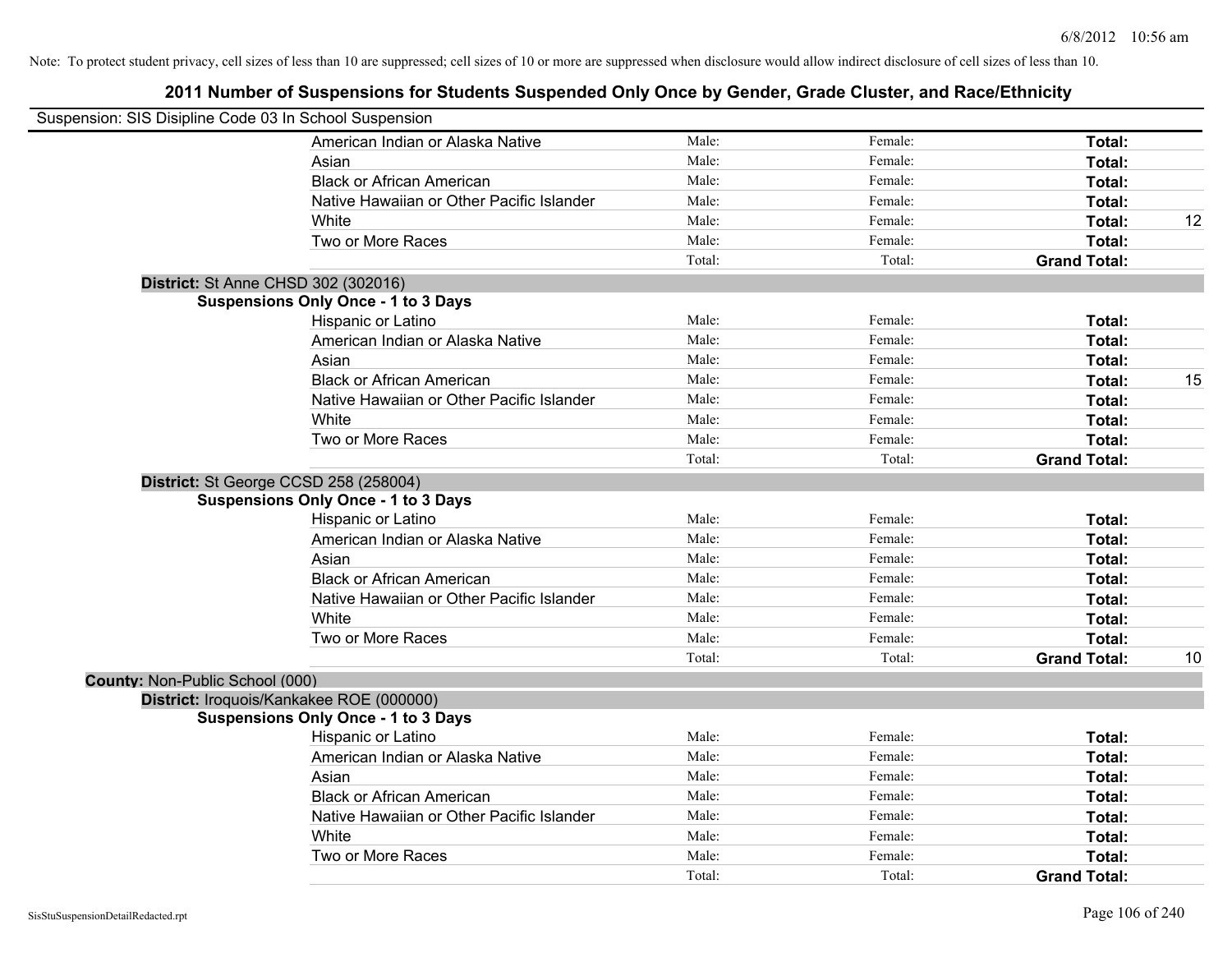# **2011 Number of Suspensions for Students Suspended Only Once by Gender, Grade Cluster, and Race/Ethnicity**

Suspension: SIS Disipline Code 03 In School Suspension

| Region: Jackson/Perry ROE (30) |                                               |        |    |         |    |                     |     |
|--------------------------------|-----------------------------------------------|--------|----|---------|----|---------------------|-----|
| County: Jackson (039)          |                                               |        |    |         |    |                     |     |
|                                | District: Carbondale CHSD 165 (165016)        |        |    |         |    |                     |     |
|                                | <b>Suspensions Only Once - 1 to 3 Days</b>    |        |    |         |    |                     |     |
|                                | Hispanic or Latino                            | Male:  |    | Female: |    | Total:              |     |
|                                | American Indian or Alaska Native              | Male:  |    | Female: |    | Total:              |     |
|                                | Asian                                         | Male:  |    | Female: |    | Total:              |     |
|                                | <b>Black or African American</b>              | Male:  | 29 | Female: | 27 | Total:              | 56  |
|                                | Native Hawaiian or Other Pacific Islander     | Male:  |    | Female: |    | Total:              |     |
|                                | White                                         | Male:  | 22 | Female: | 13 | Total:              | 35  |
|                                | Two or More Races                             | Male:  |    | Female: |    | Total:              |     |
|                                |                                               | Total: |    | Total:  |    | <b>Grand Total:</b> | 102 |
|                                | <b>Suspensions Only Once - 4 or More Days</b> |        |    |         |    |                     |     |
|                                | Hispanic or Latino                            | Male:  |    | Female: |    | Total:              |     |
|                                | American Indian or Alaska Native              | Male:  |    | Female: |    | Total:              |     |
|                                | Asian                                         | Male:  |    | Female: |    | Total:              |     |
|                                | <b>Black or African American</b>              | Male:  |    | Female: |    | Total:              |     |
|                                | Native Hawaiian or Other Pacific Islander     | Male:  |    | Female: |    | Total:              |     |
|                                | White                                         | Male:  |    | Female: |    | Total:              |     |
|                                | Two or More Races                             | Male:  |    | Female: |    | Total:              |     |
|                                |                                               | Total: |    | Total:  |    | <b>Grand Total:</b> |     |
|                                | District: Carbondale ESD 95 (095002)          |        |    |         |    |                     |     |
|                                | <b>Suspensions Only Once - 1 to 3 Days</b>    |        |    |         |    |                     |     |
|                                | Hispanic or Latino                            | Male:  |    | Female: |    | Total:              |     |
|                                | American Indian or Alaska Native              | Male:  |    | Female: |    | Total:              |     |
|                                | Asian                                         | Male:  |    | Female: |    | Total:              |     |
|                                | <b>Black or African American</b>              | Male:  | 12 | Female: | 12 | Total:              | 24  |
|                                | Native Hawaiian or Other Pacific Islander     | Male:  |    | Female: |    | Total:              |     |
|                                | White                                         | Male:  |    | Female: |    | Total:              |     |
|                                | Two or More Races                             | Male:  |    | Female: |    | Total:              |     |
|                                |                                               | Total: |    | Total:  |    | <b>Grand Total:</b> |     |
|                                | <b>Suspensions Only Once - 4 or More Days</b> |        |    |         |    |                     |     |
|                                | Hispanic or Latino                            | Male:  |    | Female: |    | Total:              |     |
|                                | American Indian or Alaska Native              | Male:  |    | Female: |    | Total:              |     |
|                                | Asian                                         | Male:  |    | Female: |    | Total:              |     |
|                                | <b>Black or African American</b>              | Male:  |    | Female: |    | Total:              |     |
|                                | Native Hawaiian or Other Pacific Islander     | Male:  |    | Female: |    | Total:              |     |
|                                |                                               |        |    |         |    |                     |     |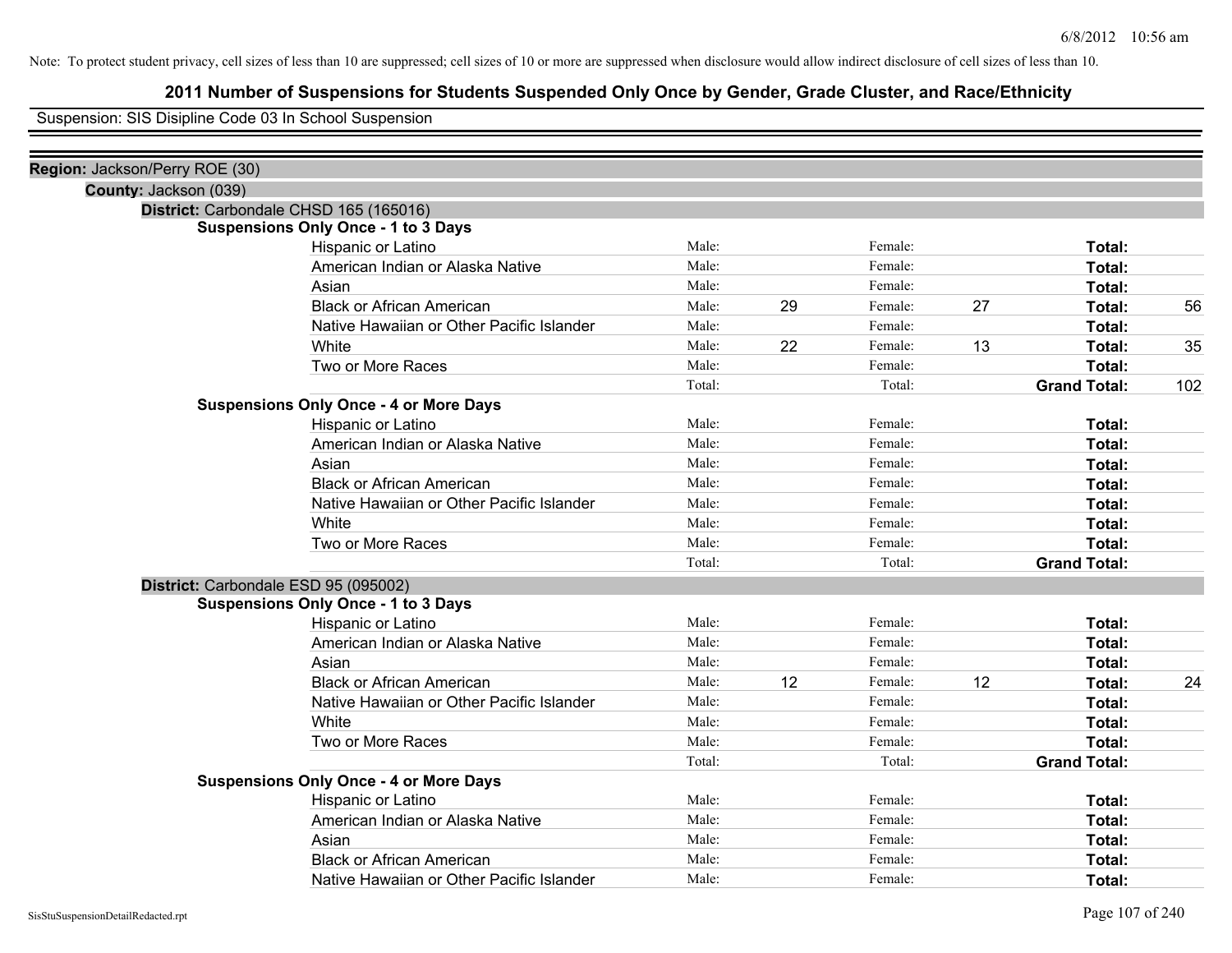| Suspension: SIS Disipline Code 03 In School Suspension |                                               |        |         |                     |
|--------------------------------------------------------|-----------------------------------------------|--------|---------|---------------------|
|                                                        | White                                         | Male:  | Female: | Total:              |
|                                                        | Two or More Races                             | Male:  | Female: | Total:              |
|                                                        |                                               | Total: | Total:  | <b>Grand Total:</b> |
| District: Elverado CUSD 196 (196026)                   |                                               |        |         |                     |
|                                                        | <b>Suspensions Only Once - 1 to 3 Days</b>    |        |         |                     |
|                                                        | Hispanic or Latino                            | Male:  | Female: | Total:              |
|                                                        | American Indian or Alaska Native              | Male:  | Female: | Total:              |
|                                                        | Asian                                         | Male:  | Female: | Total:              |
|                                                        | <b>Black or African American</b>              | Male:  | Female: | Total:              |
|                                                        | Native Hawaiian or Other Pacific Islander     | Male:  | Female: | Total:              |
|                                                        | White                                         | Male:  | Female: | 17<br>Total:        |
|                                                        | Two or More Races                             | Male:  | Female: | Total:              |
|                                                        |                                               | Total: | Total:  | <b>Grand Total:</b> |
| District: Giant City CCSD 130 (130004)                 |                                               |        |         |                     |
|                                                        | <b>Suspensions Only Once - 1 to 3 Days</b>    |        |         |                     |
|                                                        | Hispanic or Latino                            | Male:  | Female: | Total:              |
|                                                        | American Indian or Alaska Native              | Male:  | Female: | Total:              |
|                                                        | Asian                                         | Male:  | Female: | Total:              |
|                                                        | <b>Black or African American</b>              | Male:  | Female: | Total:              |
|                                                        | Native Hawaiian or Other Pacific Islander     | Male:  | Female: | Total:              |
|                                                        | White                                         | Male:  | Female: | Total:              |
|                                                        | Two or More Races                             | Male:  | Female: | Total:              |
|                                                        |                                               | Total: | Total:  | <b>Grand Total:</b> |
|                                                        | <b>Suspensions Only Once - 4 or More Days</b> |        |         |                     |
|                                                        | Hispanic or Latino                            | Male:  | Female: | Total:              |
|                                                        | American Indian or Alaska Native              | Male:  | Female: | Total:              |
|                                                        | Asian                                         | Male:  | Female: | Total:              |
|                                                        | <b>Black or African American</b>              | Male:  | Female: | Total:              |
|                                                        | Native Hawaiian or Other Pacific Islander     | Male:  | Female: | Total:              |
|                                                        | White                                         | Male:  | Female: | Total:              |
|                                                        | Two or More Races                             | Male:  | Female: | Total:              |
|                                                        |                                               | Total: | Total:  | <b>Grand Total:</b> |
|                                                        | District: Murphysboro CUSD 186 (186026)       |        |         |                     |
|                                                        | <b>Suspensions Only Once - 1 to 3 Days</b>    |        |         |                     |
|                                                        | Hispanic or Latino                            | Male:  | Female: | Total:              |
|                                                        | American Indian or Alaska Native              | Male:  | Female: | Total:              |
|                                                        | Asian                                         | Male:  | Female: | Total:              |
|                                                        | <b>Black or African American</b>              | Male:  | Female: | 28<br>Total:        |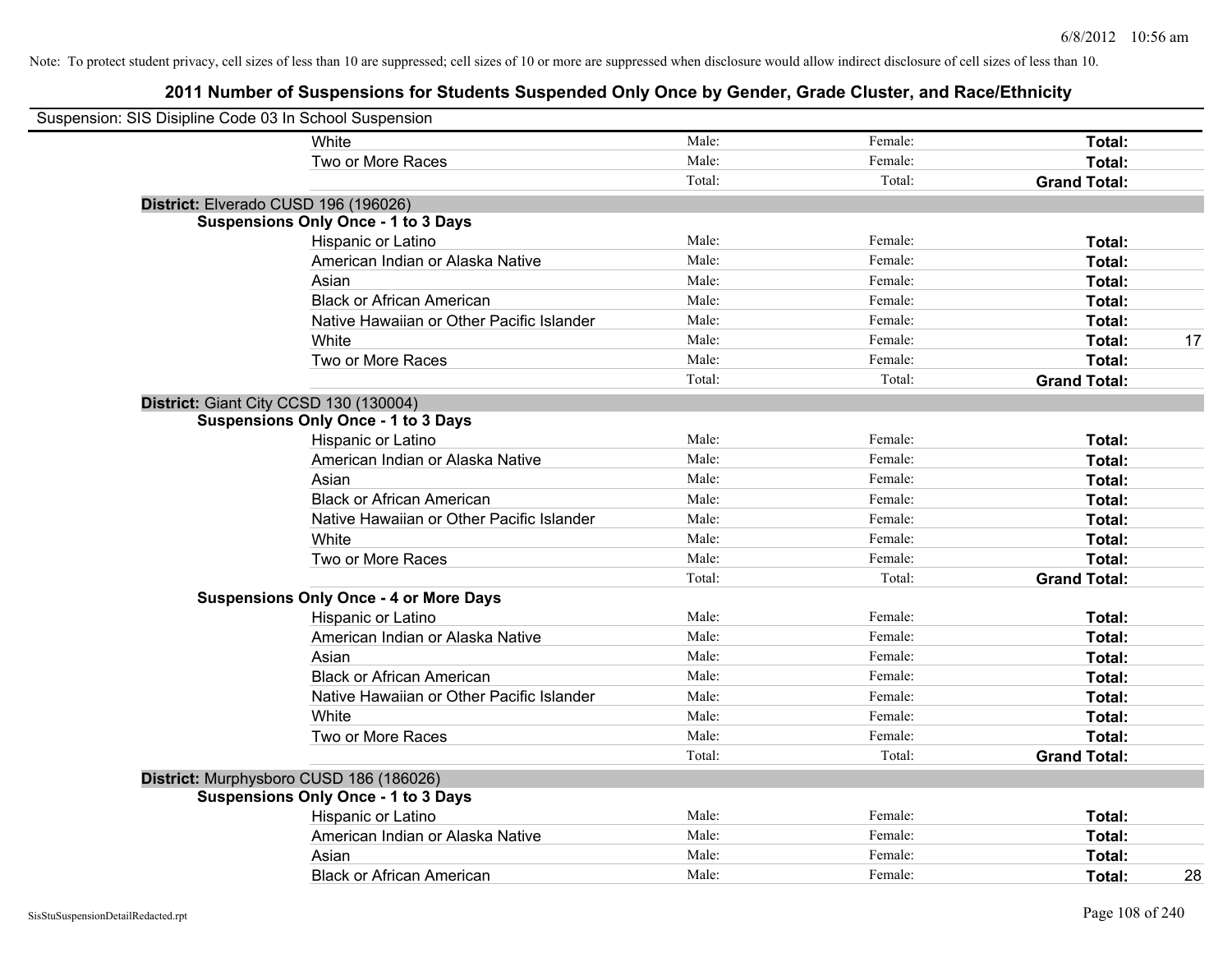| Suspension: SIS Disipline Code 03 In School Suspension |                                                   |        |    |         |    |                     |     |
|--------------------------------------------------------|---------------------------------------------------|--------|----|---------|----|---------------------|-----|
|                                                        | Native Hawaiian or Other Pacific Islander         | Male:  |    | Female: |    | Total:              |     |
|                                                        | White                                             | Male:  | 47 | Female: | 20 | Total:              | 67  |
|                                                        | Two or More Races                                 | Male:  |    | Female: |    | Total:              |     |
|                                                        |                                                   | Total: | 76 | Total:  | 33 | <b>Grand Total:</b> | 109 |
| <b>District: Trico CUSD 176 (176026)</b>               |                                                   |        |    |         |    |                     |     |
|                                                        | <b>Suspensions Only Once - 1 to 3 Days</b>        |        |    |         |    |                     |     |
|                                                        | Hispanic or Latino                                | Male:  |    | Female: |    | Total:              |     |
|                                                        | American Indian or Alaska Native                  | Male:  |    | Female: |    | Total:              |     |
|                                                        | Asian                                             | Male:  |    | Female: |    | Total:              |     |
|                                                        | <b>Black or African American</b>                  | Male:  |    | Female: |    | Total:              |     |
|                                                        | Native Hawaiian or Other Pacific Islander         | Male:  |    | Female: |    | Total:              |     |
|                                                        | White                                             | Male:  | 18 | Female: | 12 | Total:              | 30  |
|                                                        | Two or More Races                                 | Male:  |    | Female: |    | Total:              |     |
|                                                        |                                                   | Total: |    | Total:  |    | <b>Grand Total:</b> |     |
|                                                        | <b>Suspensions Only Once - 4 or More Days</b>     |        |    |         |    |                     |     |
|                                                        | Hispanic or Latino                                | Male:  |    | Female: |    | Total:              |     |
|                                                        | American Indian or Alaska Native                  | Male:  |    | Female: |    | Total:              |     |
|                                                        | Asian                                             | Male:  |    | Female: |    | Total:              |     |
|                                                        | <b>Black or African American</b>                  | Male:  |    | Female: |    | Total:              |     |
|                                                        | Native Hawaiian or Other Pacific Islander         | Male:  |    | Female: |    | Total:              |     |
|                                                        | White                                             | Male:  |    | Female: |    | Total:              |     |
|                                                        | Two or More Races                                 | Male:  |    | Female: |    | Total:              |     |
|                                                        |                                                   | Total: |    | Total:  |    | <b>Grand Total:</b> |     |
|                                                        | District: Tri-County Sp Ed Jnt Agreement (186061) |        |    |         |    |                     |     |
|                                                        | <b>Suspensions Only Once - 1 to 3 Days</b>        |        |    |         |    |                     |     |
|                                                        | Hispanic or Latino                                | Male:  |    | Female: |    | Total:              |     |
|                                                        | American Indian or Alaska Native                  | Male:  |    | Female: |    | Total:              |     |
|                                                        | Asian                                             | Male:  |    | Female: |    | Total:              |     |
|                                                        | <b>Black or African American</b>                  | Male:  |    | Female: |    | Total:              |     |
|                                                        | Native Hawaiian or Other Pacific Islander         | Male:  |    | Female: |    | Total:              |     |
|                                                        | White                                             | Male:  |    | Female: |    | Total:              |     |
|                                                        | Two or More Races                                 | Male:  |    | Female: |    | Total:              |     |
|                                                        |                                                   | Total: |    | Total:  |    | <b>Grand Total:</b> |     |
| County: Perry (073)                                    |                                                   |        |    |         |    |                     |     |
|                                                        | District: Duquoin CUSD 300 (300026)               |        |    |         |    |                     |     |
|                                                        | <b>Suspensions Only Once - 1 to 3 Days</b>        |        |    |         |    |                     |     |
|                                                        | Hispanic or Latino                                | Male:  |    | Female: |    | Total:              |     |
|                                                        | American Indian or Alaska Native                  | Male:  |    | Female: |    | Total:              |     |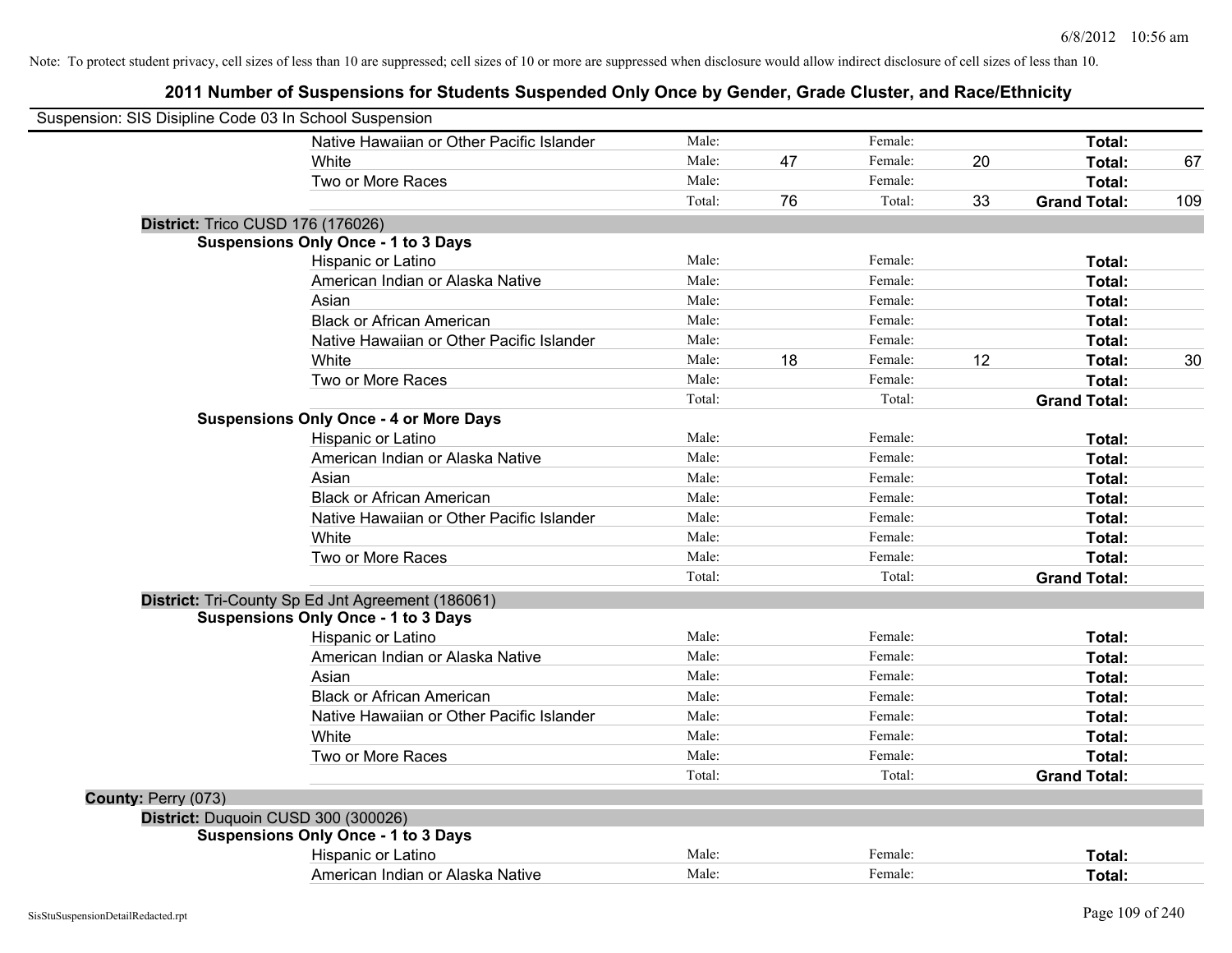| Suspension: SIS Disipline Code 03 In School Suspension |                                               |        |     |         |     |                     |     |
|--------------------------------------------------------|-----------------------------------------------|--------|-----|---------|-----|---------------------|-----|
|                                                        | Asian                                         | Male:  |     | Female: |     | Total:              |     |
|                                                        | <b>Black or African American</b>              | Male:  |     | Female: |     | Total:              |     |
|                                                        | Native Hawaiian or Other Pacific Islander     | Male:  |     | Female: |     | Total:              |     |
|                                                        | White                                         | Male:  | 53  | Female: | 17  | Total:              | 70  |
|                                                        | Two or More Races                             | Male:  |     | Female: |     | Total:              | 12  |
|                                                        |                                               | Total: |     | Total:  |     | <b>Grand Total:</b> |     |
|                                                        | <b>Suspensions Only Once - 4 or More Days</b> |        |     |         |     |                     |     |
|                                                        | Hispanic or Latino                            | Male:  |     | Female: |     | Total:              |     |
|                                                        | American Indian or Alaska Native              | Male:  |     | Female: |     | Total:              |     |
|                                                        | Asian                                         | Male:  |     | Female: |     | Total:              |     |
|                                                        | <b>Black or African American</b>              | Male:  |     | Female: |     | Total:              |     |
|                                                        | Native Hawaiian or Other Pacific Islander     | Male:  |     | Female: |     | Total:              |     |
|                                                        | White                                         | Male:  |     | Female: |     | Total:              |     |
|                                                        | Two or More Races                             | Male:  |     | Female: |     | Total:              |     |
|                                                        |                                               | Total: |     | Total:  |     | <b>Grand Total:</b> |     |
|                                                        | District: Pinckneyville CHSD 101 (101016)     |        |     |         |     |                     |     |
|                                                        | <b>Suspensions Only Once - 1 to 3 Days</b>    |        |     |         |     |                     |     |
|                                                        | Hispanic or Latino                            | Male:  |     | Female: |     | Total:              |     |
|                                                        | American Indian or Alaska Native              | Male:  |     | Female: |     | Total:              |     |
|                                                        | Asian                                         | Male:  |     | Female: |     | Total:              |     |
|                                                        | <b>Black or African American</b>              | Male:  |     | Female: |     | Total:              |     |
|                                                        | Native Hawaiian or Other Pacific Islander     | Male:  |     | Female: |     | Total:              |     |
|                                                        | White                                         | Male:  |     | Female: |     | Total:              | 27  |
|                                                        | Two or More Races                             | Male:  |     | Female: |     | Total:              |     |
|                                                        |                                               | Total: |     | Total:  |     | <b>Grand Total:</b> |     |
|                                                        |                                               |        |     |         |     |                     |     |
| Region: Kane ROE (31)                                  |                                               |        |     |         |     |                     |     |
| County: Kane (045)                                     |                                               |        |     |         |     |                     |     |
|                                                        | District: Aurora East USD 131 (131022)        |        |     |         |     |                     |     |
|                                                        | <b>Suspensions Only Once - 1 to 3 Days</b>    |        |     |         |     |                     |     |
|                                                        | Hispanic or Latino                            | Male:  | 172 | Female: | 122 | Total:              | 294 |
|                                                        | American Indian or Alaska Native              | Male:  |     | Female: |     | Total:              |     |
|                                                        | Asian                                         | Male:  |     | Female: |     | Total:              |     |
|                                                        | <b>Black or African American</b>              | Male:  | 19  | Female: | 15  | Total:              | 34  |
|                                                        | Native Hawaiian or Other Pacific Islander     | Male:  |     | Female: |     | Total:              |     |
|                                                        | White                                         | Male:  |     | Female: |     | Total:              | 14  |
|                                                        | Two or More Races                             | Male:  |     | Female: |     | Total:              |     |
|                                                        |                                               | Total: |     | Total:  |     | <b>Grand Total:</b> |     |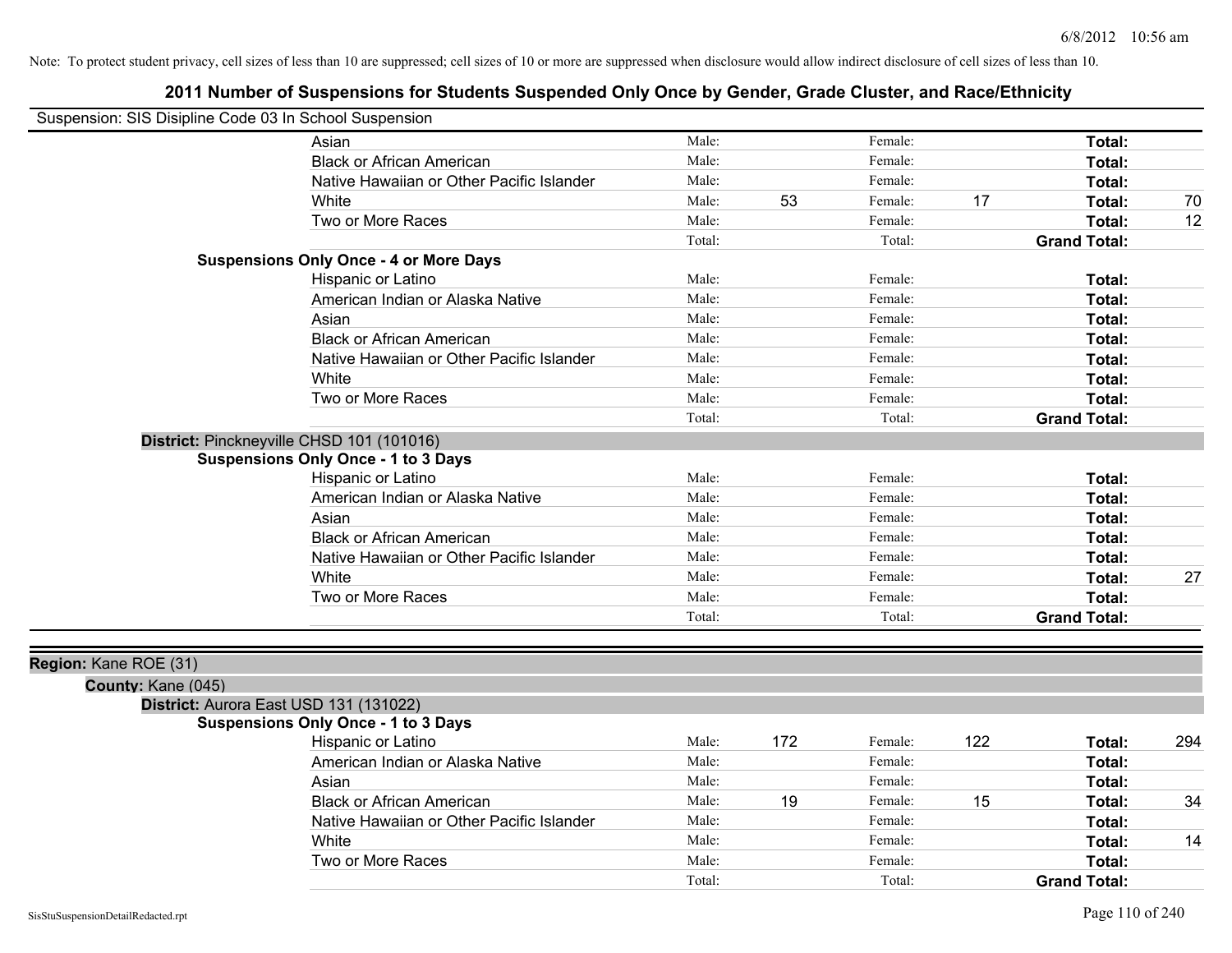| Suspension: SIS Disipline Code 03 In School Suspension |                                               |        |     |         |    |                     |     |
|--------------------------------------------------------|-----------------------------------------------|--------|-----|---------|----|---------------------|-----|
| District: Batavia USD 101 (101022)                     |                                               |        |     |         |    |                     |     |
|                                                        | <b>Suspensions Only Once - 1 to 3 Days</b>    |        |     |         |    |                     |     |
|                                                        | Hispanic or Latino                            | Male:  | 17  | Female: | 12 | Total:              | 29  |
|                                                        | American Indian or Alaska Native              | Male:  |     | Female: |    | Total:              |     |
|                                                        | Asian                                         | Male:  |     | Female: |    | Total:              |     |
|                                                        | <b>Black or African American</b>              | Male:  |     | Female: |    | Total:              | 12  |
|                                                        | Native Hawaiian or Other Pacific Islander     | Male:  |     | Female: |    | Total:              |     |
|                                                        | White                                         | Male:  | 69  | Female: | 37 | Total:              | 106 |
|                                                        | Two or More Races                             | Male:  |     | Female: |    | Total:              |     |
|                                                        |                                               | Total: |     | Total:  |    | <b>Grand Total:</b> |     |
|                                                        | <b>Suspensions Only Once - 4 or More Days</b> |        |     |         |    |                     |     |
|                                                        | Hispanic or Latino                            | Male:  |     | Female: |    | Total:              |     |
|                                                        | American Indian or Alaska Native              | Male:  |     | Female: |    | Total:              |     |
|                                                        | Asian                                         | Male:  |     | Female: |    | Total:              |     |
|                                                        | <b>Black or African American</b>              | Male:  |     | Female: |    | Total:              |     |
|                                                        | Native Hawaiian or Other Pacific Islander     | Male:  |     | Female: |    | Total:              |     |
|                                                        | White                                         | Male:  |     | Female: |    | Total:              |     |
|                                                        | Two or More Races                             | Male:  |     | Female: |    | Total:              |     |
|                                                        |                                               | Total: |     | Total:  |    | <b>Grand Total:</b> |     |
| District: CUSD 300 (300026)                            |                                               |        |     |         |    |                     |     |
|                                                        | <b>Suspensions Only Once - 1 to 3 Days</b>    |        |     |         |    |                     |     |
|                                                        | Hispanic or Latino                            | Male:  | 108 | Female: | 77 | Total:              | 185 |
|                                                        | American Indian or Alaska Native              | Male:  |     | Female: |    | Total:              |     |
|                                                        | Asian                                         | Male:  |     | Female: |    | Total:              | 14  |
|                                                        | <b>Black or African American</b>              | Male:  | 50  | Female: | 34 | Total:              | 84  |
|                                                        | Native Hawaiian or Other Pacific Islander     | Male:  |     | Female: |    | Total:              |     |
|                                                        | White                                         | Male:  | 143 | Female: | 74 | Total:              | 217 |
|                                                        | Two or More Races                             | Male:  |     | Female: |    | Total:              | 14  |
|                                                        |                                               | Total: |     | Total:  |    | <b>Grand Total:</b> |     |
|                                                        | <b>Suspensions Only Once - 4 or More Days</b> |        |     |         |    |                     |     |
|                                                        | Hispanic or Latino                            | Male:  |     | Female: |    | Total:              |     |
|                                                        | American Indian or Alaska Native              | Male:  |     | Female: |    | Total:              |     |
|                                                        | Asian                                         | Male:  |     | Female: |    | Total:              |     |
|                                                        | <b>Black or African American</b>              | Male:  |     | Female: |    | Total:              |     |
|                                                        | Native Hawaiian or Other Pacific Islander     | Male:  |     | Female: |    | Total:              |     |
|                                                        | White                                         | Male:  |     | Female: |    | Total:              |     |
|                                                        | Two or More Races                             | Male:  |     | Female: |    | Total:              |     |
|                                                        |                                               | Total: |     | Total:  |    | <b>Grand Total:</b> |     |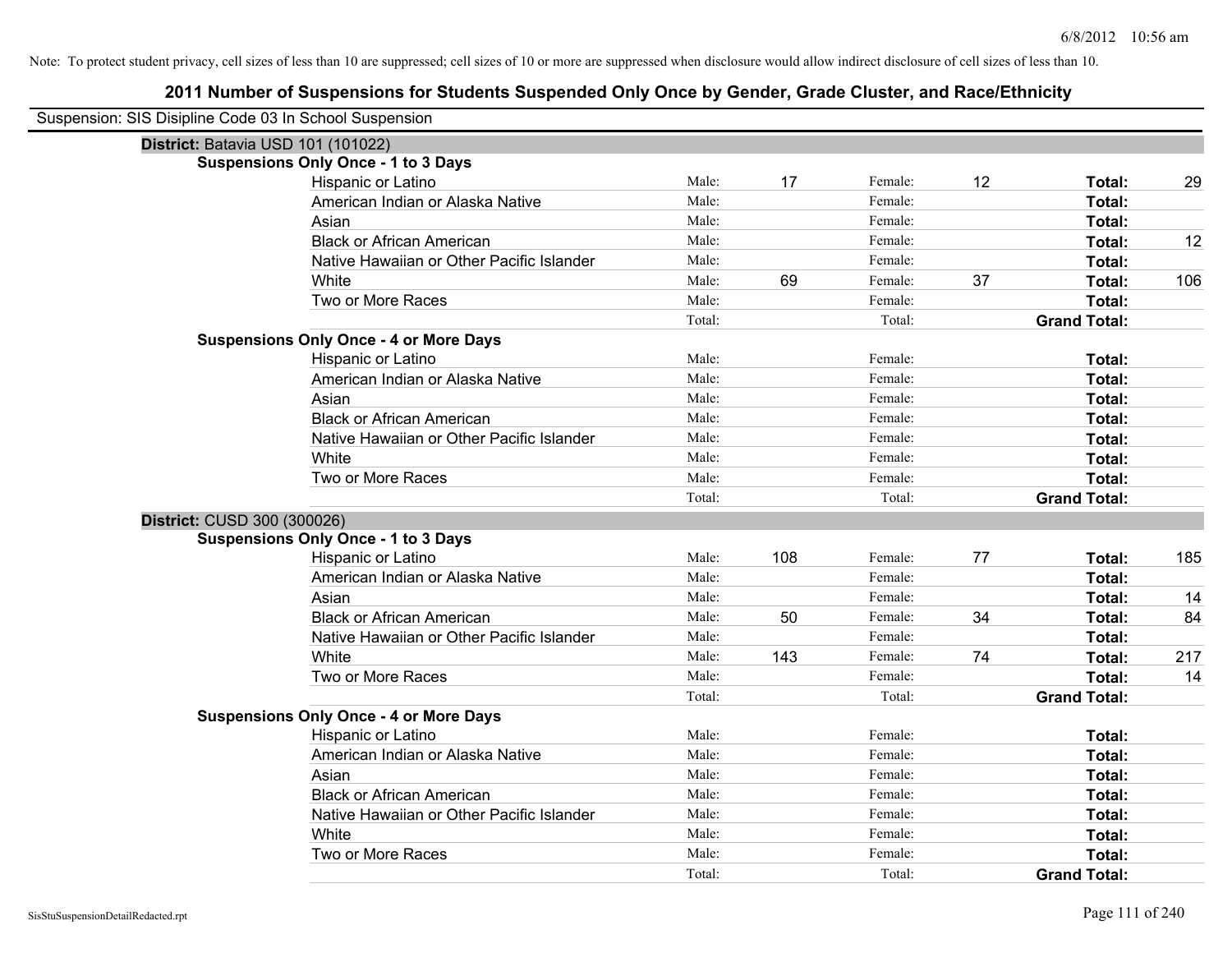| Suspension: SIS Disipline Code 03 In School Suspension |                                               |        |     |         |     |                     |     |
|--------------------------------------------------------|-----------------------------------------------|--------|-----|---------|-----|---------------------|-----|
| District: Geneva CUSD 304 (304026)                     |                                               |        |     |         |     |                     |     |
|                                                        | <b>Suspensions Only Once - 1 to 3 Days</b>    |        |     |         |     |                     |     |
|                                                        | Hispanic or Latino                            | Male:  |     | Female: |     | Total:              | 13  |
|                                                        | American Indian or Alaska Native              | Male:  |     | Female: |     | Total:              |     |
|                                                        | Asian                                         | Male:  |     | Female: |     | Total:              |     |
|                                                        | <b>Black or African American</b>              | Male:  |     | Female: |     | Total:              |     |
|                                                        | Native Hawaiian or Other Pacific Islander     | Male:  |     | Female: |     | Total:              |     |
|                                                        | White                                         | Male:  | 76  | Female: | 25  | Total:              | 101 |
|                                                        | Two or More Races                             | Male:  |     | Female: |     | Total:              |     |
|                                                        |                                               | Total: |     | Total:  |     | <b>Grand Total:</b> |     |
| District: Kaneland CUSD 302 (302026)                   |                                               |        |     |         |     |                     |     |
|                                                        | <b>Suspensions Only Once - 1 to 3 Days</b>    |        |     |         |     |                     |     |
|                                                        | Hispanic or Latino                            | Male:  |     | Female: |     | Total:              |     |
|                                                        | American Indian or Alaska Native              | Male:  |     | Female: |     | Total:              |     |
|                                                        | Asian                                         | Male:  |     | Female: |     | Total:              |     |
|                                                        | <b>Black or African American</b>              | Male:  |     | Female: |     | Total:              |     |
|                                                        | Native Hawaiian or Other Pacific Islander     | Male:  |     | Female: |     | Total:              |     |
|                                                        | White                                         | Male:  |     | Female: |     | Total:              |     |
|                                                        | Two or More Races                             | Male:  |     | Female: |     | Total:              |     |
|                                                        |                                               | Total: |     | Total:  |     | <b>Grand Total:</b> | 14  |
|                                                        | District: Mid-Valley Special Ed Coop (303061) |        |     |         |     |                     |     |
|                                                        | <b>Suspensions Only Once - 1 to 3 Days</b>    |        |     |         |     |                     |     |
|                                                        | Hispanic or Latino                            | Male:  |     | Female: |     | Total:              |     |
|                                                        | American Indian or Alaska Native              | Male:  |     | Female: |     | Total:              |     |
|                                                        | Asian                                         | Male:  |     | Female: |     | Total:              |     |
|                                                        | <b>Black or African American</b>              | Male:  |     | Female: |     | Total:              |     |
|                                                        | Native Hawaiian or Other Pacific Islander     | Male:  |     | Female: |     | Total:              |     |
|                                                        | White                                         | Male:  |     | Female: |     | Total:              |     |
|                                                        | Two or More Races                             | Male:  |     | Female: |     | Total:              |     |
|                                                        |                                               | Total: |     | Total:  |     | <b>Grand Total:</b> |     |
| District: SD U-46 (046022)                             |                                               |        |     |         |     |                     |     |
|                                                        | <b>Suspensions Only Once - 1 to 3 Days</b>    |        |     |         |     |                     |     |
|                                                        | Hispanic or Latino                            | Male:  | 582 | Female: | 381 | Total:              | 963 |
|                                                        | American Indian or Alaska Native              | Male:  |     | Female: |     | Total:              |     |
|                                                        | Asian                                         | Male:  | 44  | Female: | 15  | Total:              | 59  |
|                                                        | <b>Black or African American</b>              | Male:  | 106 | Female: | 83  | Total:              | 189 |
|                                                        | Native Hawaiian or Other Pacific Islander     | Male:  |     | Female: |     | Total:              |     |
|                                                        | White                                         | Male:  | 270 | Female: | 133 | Total:              | 403 |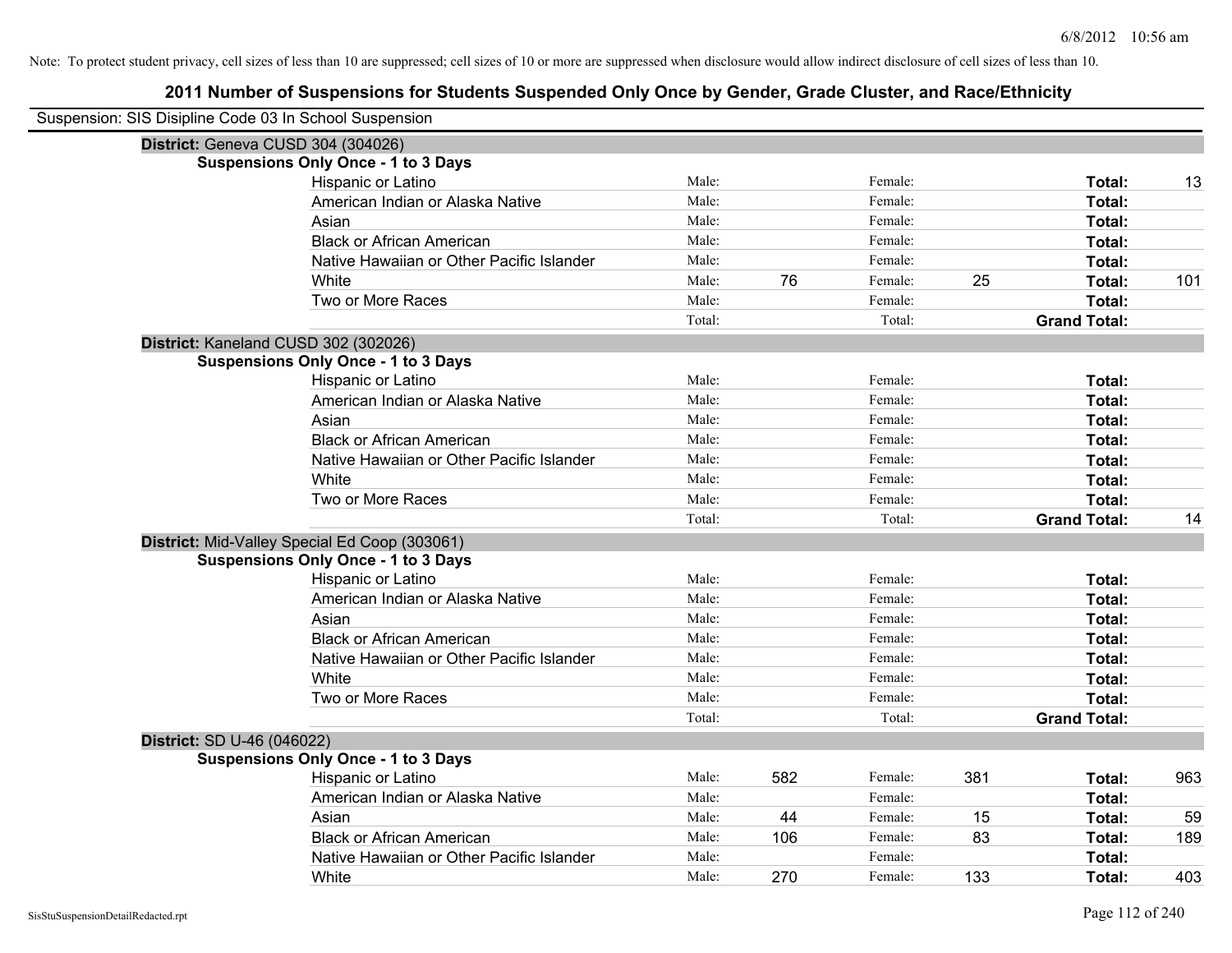| Suspension: SIS Disipline Code 03 In School Suspension |                                               |        |    |         |    |                     |    |
|--------------------------------------------------------|-----------------------------------------------|--------|----|---------|----|---------------------|----|
|                                                        | Two or More Races                             | Male:  | 21 | Female: | 17 | Total:              | 38 |
|                                                        |                                               | Total: |    | Total:  |    | <b>Grand Total:</b> |    |
|                                                        | <b>Suspensions Only Once - 4 or More Days</b> |        |    |         |    |                     |    |
|                                                        | Hispanic or Latino                            | Male:  |    | Female: |    | Total:              | 11 |
|                                                        | American Indian or Alaska Native              | Male:  |    | Female: |    | Total:              |    |
|                                                        | Asian                                         | Male:  |    | Female: |    | Total:              |    |
|                                                        | <b>Black or African American</b>              | Male:  |    | Female: |    | Total:              |    |
|                                                        | Native Hawaiian or Other Pacific Islander     | Male:  |    | Female: |    | Total:              |    |
|                                                        | White                                         | Male:  |    | Female: |    | Total:              |    |
|                                                        | Two or More Races                             | Male:  |    | Female: |    | Total:              |    |
|                                                        |                                               | Total: |    | Total:  |    | <b>Grand Total:</b> |    |
|                                                        | District: Special Education Services (020200) |        |    |         |    |                     |    |
|                                                        | <b>Suspensions Only Once - 1 to 3 Days</b>    |        |    |         |    |                     |    |
|                                                        | Hispanic or Latino                            | Male:  |    | Female: |    | Total:              |    |
|                                                        | American Indian or Alaska Native              | Male:  |    | Female: |    | Total:              |    |
|                                                        | Asian                                         | Male:  |    | Female: |    | Total:              |    |
|                                                        | <b>Black or African American</b>              | Male:  |    | Female: |    | Total:              |    |
|                                                        | Native Hawaiian or Other Pacific Islander     | Male:  |    | Female: |    | Total:              |    |
|                                                        | White                                         | Male:  |    | Female: |    | Total:              |    |
|                                                        | Two or More Races                             | Male:  |    | Female: |    | Total:              |    |
|                                                        |                                               | Total: |    | Total:  |    | <b>Grand Total:</b> |    |
|                                                        | District: St Charles CUSD 303 (303026)        |        |    |         |    |                     |    |
|                                                        | <b>Suspensions Only Once - 1 to 3 Days</b>    |        |    |         |    |                     |    |
|                                                        | Hispanic or Latino                            | Male:  |    | Female: |    | Total:              | 20 |
|                                                        | American Indian or Alaska Native              | Male:  |    | Female: |    | Total:              |    |
|                                                        | Asian                                         | Male:  |    | Female: |    | Total:              |    |
|                                                        | <b>Black or African American</b>              | Male:  |    | Female: |    | Total:              |    |
|                                                        | Native Hawaiian or Other Pacific Islander     | Male:  |    | Female: |    | Total:              |    |
|                                                        | White                                         | Male:  |    | Female: |    | Total:              | 32 |
|                                                        | Two or More Races                             | Male:  |    | Female: |    | Total:              |    |
|                                                        |                                               | Total: |    | Total:  |    | <b>Grand Total:</b> | 62 |
|                                                        | <b>Suspensions Only Once - 4 or More Days</b> |        |    |         |    |                     |    |
|                                                        | Hispanic or Latino                            | Male:  |    | Female: |    | Total:              |    |
|                                                        | American Indian or Alaska Native              | Male:  |    | Female: |    | Total:              |    |
|                                                        | Asian                                         | Male:  |    | Female: |    | Total:              |    |
|                                                        | <b>Black or African American</b>              | Male:  |    | Female: |    | Total:              |    |
|                                                        | Native Hawaiian or Other Pacific Islander     | Male:  |    | Female: |    | Total:              |    |
|                                                        | White                                         | Male:  |    | Female: |    | Total:              |    |
|                                                        | Two or More Races                             | Male:  |    | Female: |    | Total:              |    |
| SisStuSuspensionDetailRedacted.rpt                     |                                               |        |    |         |    | Page 113 of 240     |    |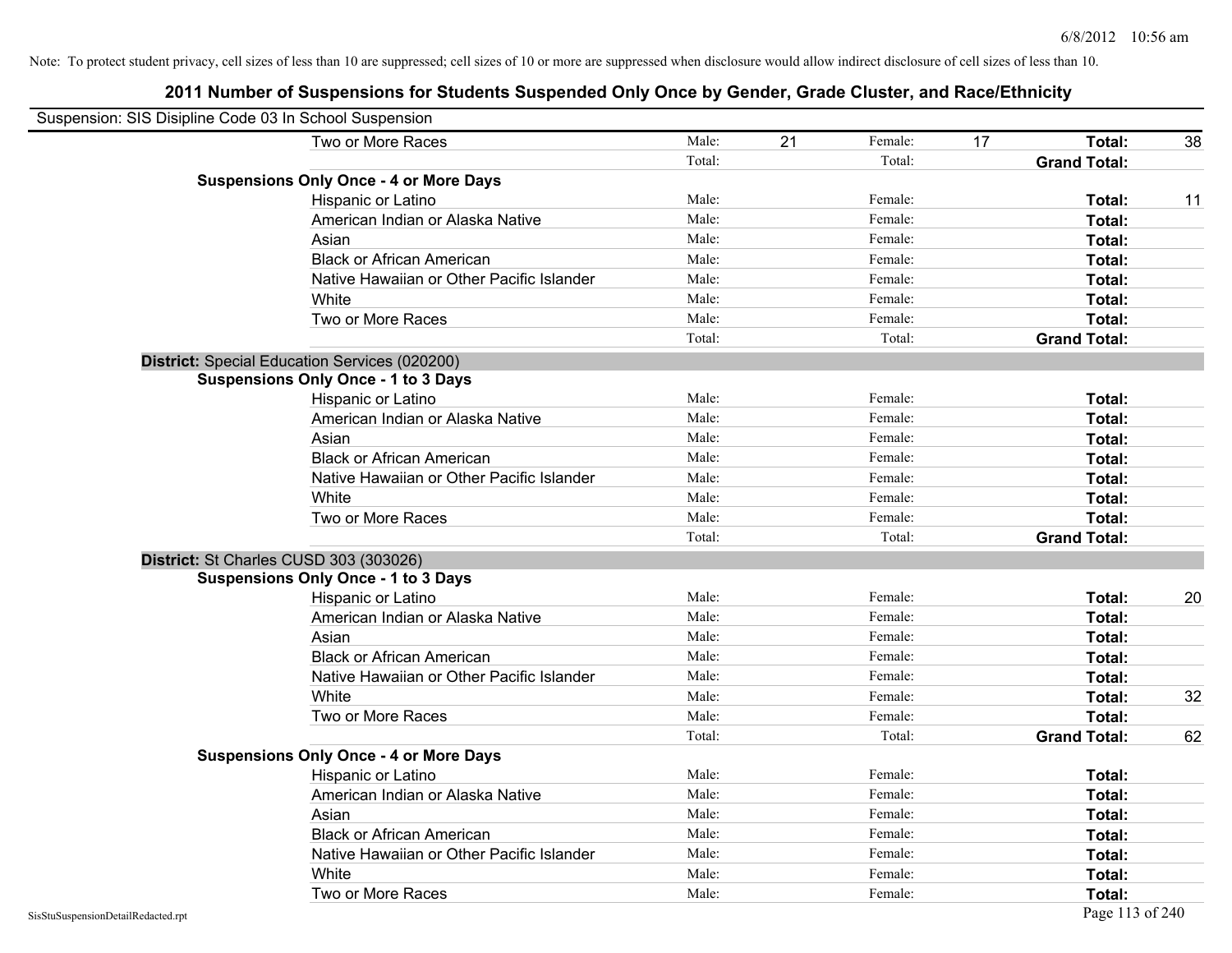| Suspension: SIS Disipline Code 03 In School Suspension |                                              |        |     |         |    |                     |     |
|--------------------------------------------------------|----------------------------------------------|--------|-----|---------|----|---------------------|-----|
|                                                        |                                              | Total: |     | Total:  |    | <b>Grand Total:</b> |     |
| Region: Knox ROE (33)                                  |                                              |        |     |         |    |                     |     |
| County: Knox (048)                                     |                                              |        |     |         |    |                     |     |
|                                                        | District: Abingdon CUSD 217 (217026)         |        |     |         |    |                     |     |
|                                                        | <b>Suspensions Only Once - 1 to 3 Days</b>   |        |     |         |    |                     |     |
|                                                        | Hispanic or Latino                           | Male:  |     | Female: |    | Total:              |     |
|                                                        | American Indian or Alaska Native             | Male:  |     | Female: |    | Total:              |     |
|                                                        | Asian                                        | Male:  |     | Female: |    | Total:              |     |
|                                                        | <b>Black or African American</b>             | Male:  |     | Female: |    | Total:              |     |
|                                                        | Native Hawaiian or Other Pacific Islander    | Male:  |     | Female: |    | Total:              |     |
|                                                        | White                                        | Male:  |     | Female: |    | Total:              | 33  |
|                                                        | Two or More Races                            | Male:  |     | Female: |    | Total:              |     |
|                                                        |                                              | Total: |     | Total:  |    | <b>Grand Total:</b> |     |
|                                                        | District: Galesburg CUSD 205 (205026)        |        |     |         |    |                     |     |
|                                                        | <b>Suspensions Only Once - 1 to 3 Days</b>   |        |     |         |    |                     |     |
|                                                        | Hispanic or Latino                           | Male:  | 17  | Female: | 10 | Total:              | 27  |
|                                                        | American Indian or Alaska Native             | Male:  |     | Female: |    | Total:              |     |
|                                                        | Asian                                        | Male:  |     | Female: |    | Total:              |     |
|                                                        | <b>Black or African American</b>             | Male:  | 37  | Female: | 31 | Total:              | 68  |
|                                                        | Native Hawaiian or Other Pacific Islander    | Male:  |     | Female: |    | Total:              |     |
|                                                        | White                                        | Male:  | 126 | Female: | 38 | Total:              | 164 |
|                                                        | Two or More Races                            | Male:  |     | Female: |    | Total:              | 25  |
|                                                        |                                              | Total: |     | Total:  |    | <b>Grand Total:</b> |     |
|                                                        | District: Knoxville CUSD 202 (202026)        |        |     |         |    |                     |     |
|                                                        | <b>Suspensions Only Once - 1 to 3 Days</b>   |        |     |         |    |                     |     |
|                                                        | Hispanic or Latino                           | Male:  |     | Female: |    | Total:              |     |
|                                                        | American Indian or Alaska Native             | Male:  |     | Female: |    | Total:              |     |
|                                                        | Asian                                        | Male:  |     | Female: |    | Total:              |     |
|                                                        | <b>Black or African American</b>             | Male:  |     | Female: |    | Total:              |     |
|                                                        | Native Hawaiian or Other Pacific Islander    | Male:  |     | Female: |    | Total:              |     |
|                                                        | White                                        | Male:  |     | Female: |    | Total:              | 11  |
|                                                        | Two or More Races                            | Male:  |     | Female: |    | Total:              |     |
|                                                        |                                              | Total: |     | Total:  |    | <b>Grand Total:</b> |     |
|                                                        | <b>District:</b> R O W V A CUSD 208 (208026) |        |     |         |    |                     |     |
|                                                        | <b>Suspensions Only Once - 1 to 3 Days</b>   |        |     |         |    |                     |     |
|                                                        | Hispanic or Latino                           | Male:  |     | Female: |    | Total:              |     |
|                                                        | American Indian or Alaska Native             | Male:  |     | Female: |    | Total:              |     |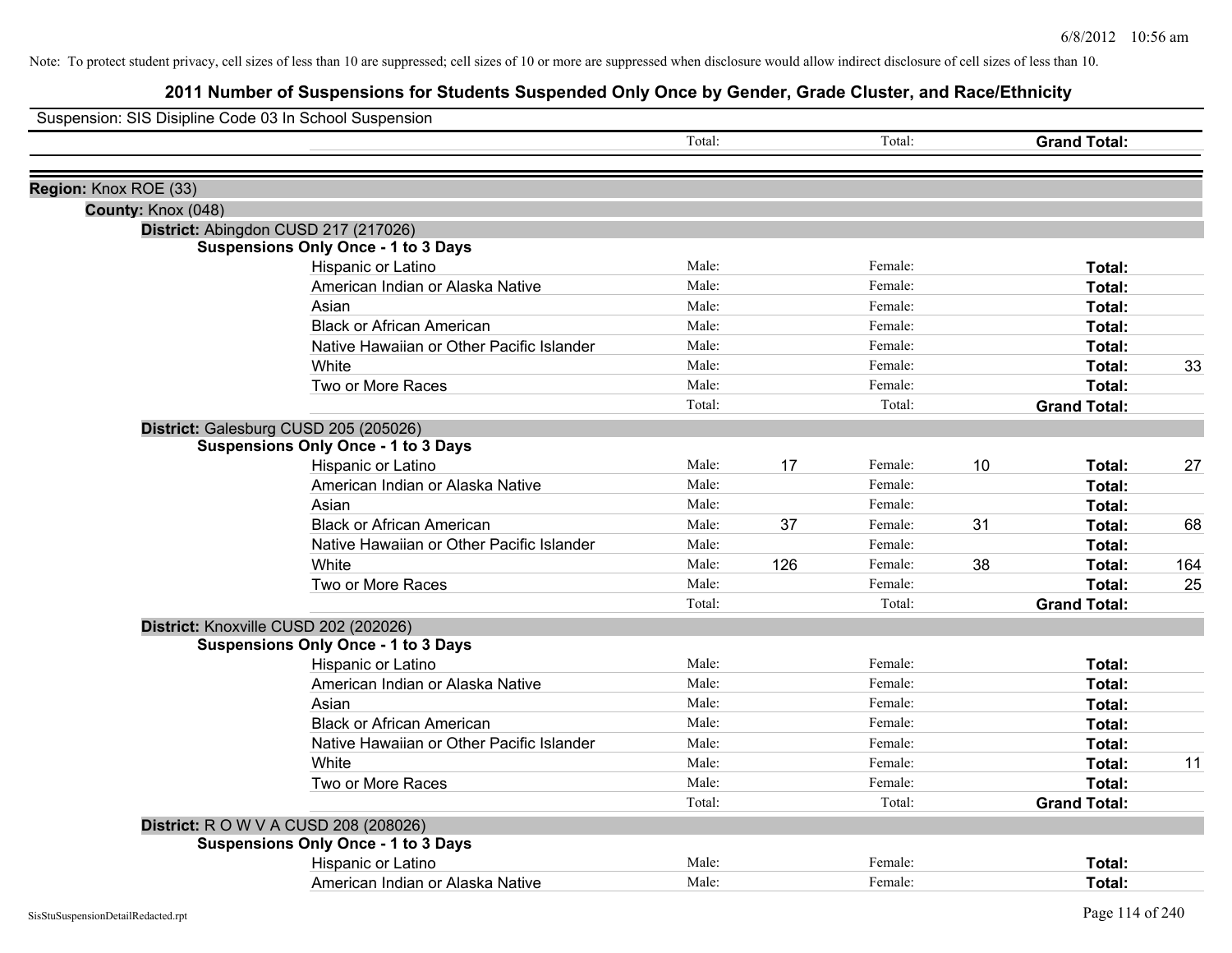## **2011 Number of Suspensions for Students Suspended Only Once by Gender, Grade Cluster, and Race/Ethnicity**

| Suspension: SIS Disipline Code 03 In School Suspension |                                                                                            |        |         |                     |
|--------------------------------------------------------|--------------------------------------------------------------------------------------------|--------|---------|---------------------|
|                                                        | Asian                                                                                      | Male:  | Female: | Total:              |
|                                                        | <b>Black or African American</b>                                                           | Male:  | Female: | Total:              |
|                                                        | Native Hawaiian or Other Pacific Islander                                                  | Male:  | Female: | Total:              |
|                                                        | White                                                                                      | Male:  | Female: | Total:<br>17        |
|                                                        | Two or More Races                                                                          | Male:  | Female: | Total:              |
|                                                        |                                                                                            | Total: | Total:  | <b>Grand Total:</b> |
|                                                        | <b>Suspensions Only Once - 4 or More Days</b>                                              |        |         |                     |
|                                                        | Hispanic or Latino                                                                         | Male:  | Female: | Total:              |
|                                                        | American Indian or Alaska Native                                                           | Male:  | Female: | Total:              |
|                                                        | Asian                                                                                      | Male:  | Female: | Total:              |
|                                                        | <b>Black or African American</b>                                                           | Male:  | Female: | Total:              |
|                                                        | Native Hawaiian or Other Pacific Islander                                                  | Male:  | Female: | Total:              |
|                                                        | White                                                                                      | Male:  | Female: | Total:              |
|                                                        | Two or More Races                                                                          | Male:  | Female: | Total:              |
|                                                        |                                                                                            | Total: | Total:  | <b>Grand Total:</b> |
|                                                        | District: Williamsfield CUSD 210 (210026)                                                  |        |         |                     |
|                                                        | <b>Suspensions Only Once - 1 to 3 Days</b>                                                 |        |         |                     |
|                                                        | Hispanic or Latino                                                                         | Male:  | Female: | Total:              |
|                                                        | American Indian or Alaska Native                                                           | Male:  | Female: | Total:              |
|                                                        | Asian                                                                                      | Male:  | Female: | Total:              |
|                                                        | <b>Black or African American</b>                                                           | Male:  | Female: | Total:              |
|                                                        | Native Hawaiian or Other Pacific Islander                                                  | Male:  | Female: | Total:              |
|                                                        | White                                                                                      | Male:  | Female: | Total:              |
|                                                        | Two or More Races                                                                          | Male:  | Female: | Total:              |
|                                                        |                                                                                            | Total: | Total:  | <b>Grand Total:</b> |
|                                                        |                                                                                            |        |         |                     |
| Region: La Salle ROE (35)                              |                                                                                            |        |         |                     |
| County: Lasalle (050)                                  |                                                                                            |        |         |                     |
|                                                        | District: Allen-Otter Creek CCSD 65 (065004)<br><b>Suspensions Only Once - 1 to 3 Days</b> |        |         |                     |
|                                                        | Hispanic or Latino                                                                         | Male:  | Female: | Total:              |
|                                                        | American Indian or Alaska Native                                                           | Male:  | Female: | Total:              |
|                                                        | Asian                                                                                      | Male:  | Female: |                     |
|                                                        | <b>Black or African American</b>                                                           | Male:  | Female: | Total:              |
|                                                        |                                                                                            | Male:  |         | Total:              |
|                                                        | Native Hawaiian or Other Pacific Islander                                                  | Male:  | Female: | Total:              |
|                                                        | White                                                                                      |        | Female: | Total:              |
|                                                        | Two or More Races                                                                          | Male:  | Female: | Total:              |

Total: Total: **Grand Total:**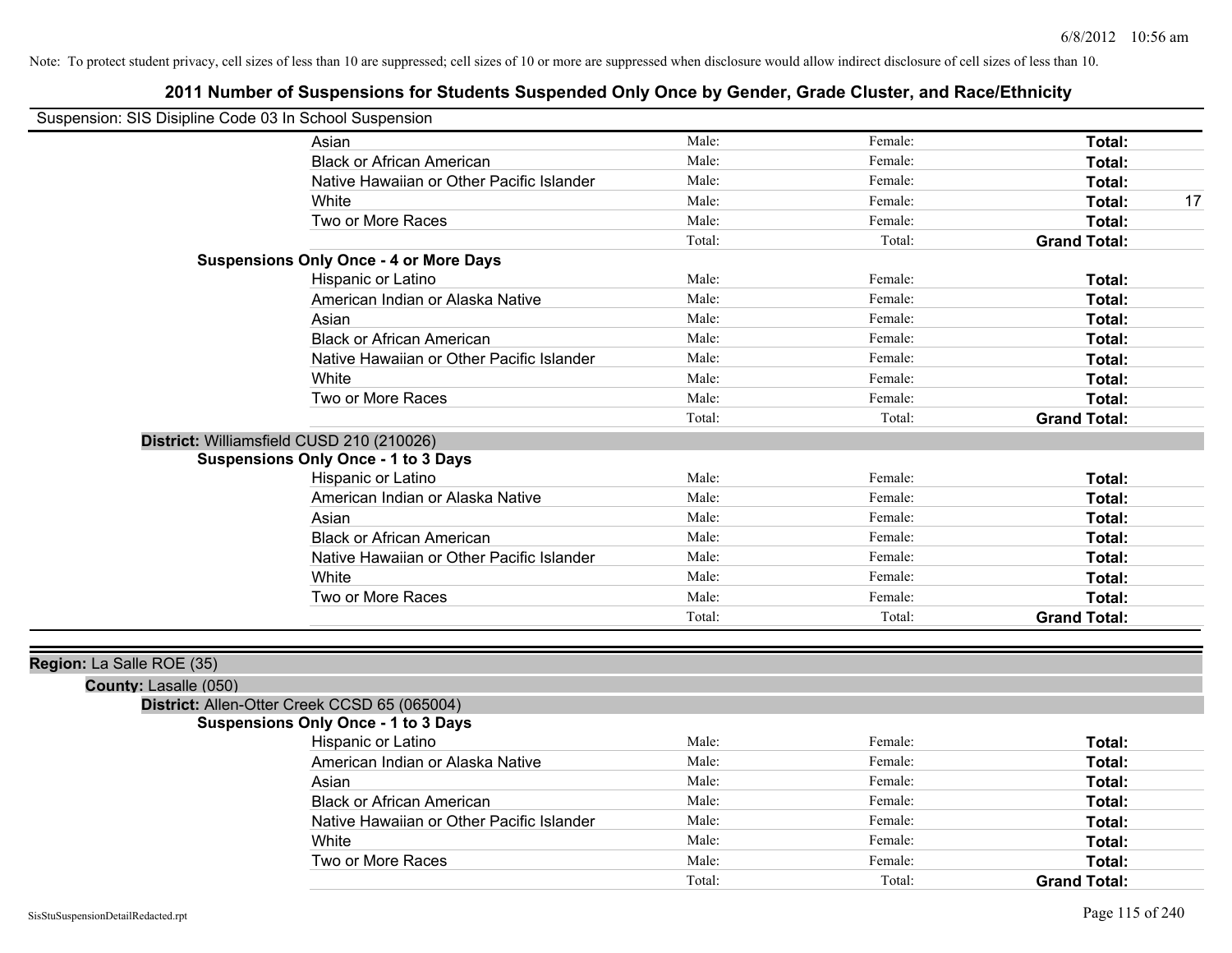| Suspension: SIS Disipline Code 03 In School Suspension |                                              |        |    |         |    |                     |    |
|--------------------------------------------------------|----------------------------------------------|--------|----|---------|----|---------------------|----|
| District: Earlville CUSD 9 (009026)                    |                                              |        |    |         |    |                     |    |
|                                                        | <b>Suspensions Only Once - 1 to 3 Days</b>   |        |    |         |    |                     |    |
|                                                        | Hispanic or Latino                           | Male:  |    | Female: |    | Total:              |    |
|                                                        | American Indian or Alaska Native             | Male:  |    | Female: |    | Total:              |    |
|                                                        | Asian                                        | Male:  |    | Female: |    | Total:              |    |
|                                                        | <b>Black or African American</b>             | Male:  |    | Female: |    | Total:              |    |
|                                                        | Native Hawaiian or Other Pacific Islander    | Male:  |    | Female: |    | Total:              |    |
|                                                        | White                                        | Male:  |    | Female: |    | Total:              |    |
|                                                        | Two or More Races                            | Male:  |    | Female: |    | Total:              |    |
|                                                        |                                              | Total: |    | Total:  |    | <b>Grand Total:</b> |    |
| District: Grand Ridge CCSD 95 (095004)                 |                                              |        |    |         |    |                     |    |
|                                                        | <b>Suspensions Only Once - 1 to 3 Days</b>   |        |    |         |    |                     |    |
|                                                        | Hispanic or Latino                           | Male:  |    | Female: |    | Total:              |    |
|                                                        | American Indian or Alaska Native             | Male:  |    | Female: |    | Total:              |    |
|                                                        | Asian                                        | Male:  |    | Female: |    | Total:              |    |
|                                                        | <b>Black or African American</b>             | Male:  |    | Female: |    | Total:              |    |
|                                                        | Native Hawaiian or Other Pacific Islander    | Male:  |    | Female: |    | Total:              |    |
|                                                        | White                                        | Male:  |    | Female: |    | Total:              |    |
|                                                        | Two or More Races                            | Male:  |    | Female: |    | Total:              |    |
|                                                        |                                              | Total: |    | Total:  |    | <b>Grand Total:</b> |    |
| District: La Salle ESD 122 (122002)                    |                                              |        |    |         |    |                     |    |
|                                                        | <b>Suspensions Only Once - 1 to 3 Days</b>   |        |    |         |    |                     |    |
|                                                        | Hispanic or Latino                           | Male:  |    | Female: |    | Total:              |    |
|                                                        | American Indian or Alaska Native             | Male:  |    | Female: |    | Total:              |    |
|                                                        | Asian                                        | Male:  |    | Female: |    | Total:              |    |
|                                                        | <b>Black or African American</b>             | Male:  |    | Female: |    | Total:              |    |
|                                                        | Native Hawaiian or Other Pacific Islander    | Male:  |    | Female: |    | Total:              |    |
|                                                        | White                                        | Male:  |    | Female: |    | Total:              | 19 |
|                                                        | Two or More Races                            | Male:  |    | Female: |    | Total:              |    |
|                                                        |                                              | Total: |    | Total:  |    | <b>Grand Total:</b> |    |
|                                                        | District: La Salle-Peru Twp HSD 120 (120017) |        |    |         |    |                     |    |
|                                                        | <b>Suspensions Only Once - 1 to 3 Days</b>   |        |    |         |    |                     |    |
|                                                        | Hispanic or Latino                           | Male:  |    | Female: |    | Total:              | 13 |
|                                                        | American Indian or Alaska Native             | Male:  |    | Female: |    | Total:              |    |
|                                                        | Asian                                        | Male:  |    | Female: |    | Total:              |    |
|                                                        | <b>Black or African American</b>             | Male:  |    | Female: |    | <b>Total:</b>       |    |
|                                                        | Native Hawaiian or Other Pacific Islander    | Male:  |    | Female: |    | Total:              |    |
|                                                        | White                                        | Male:  | 52 | Female: | 42 | Total:              | 94 |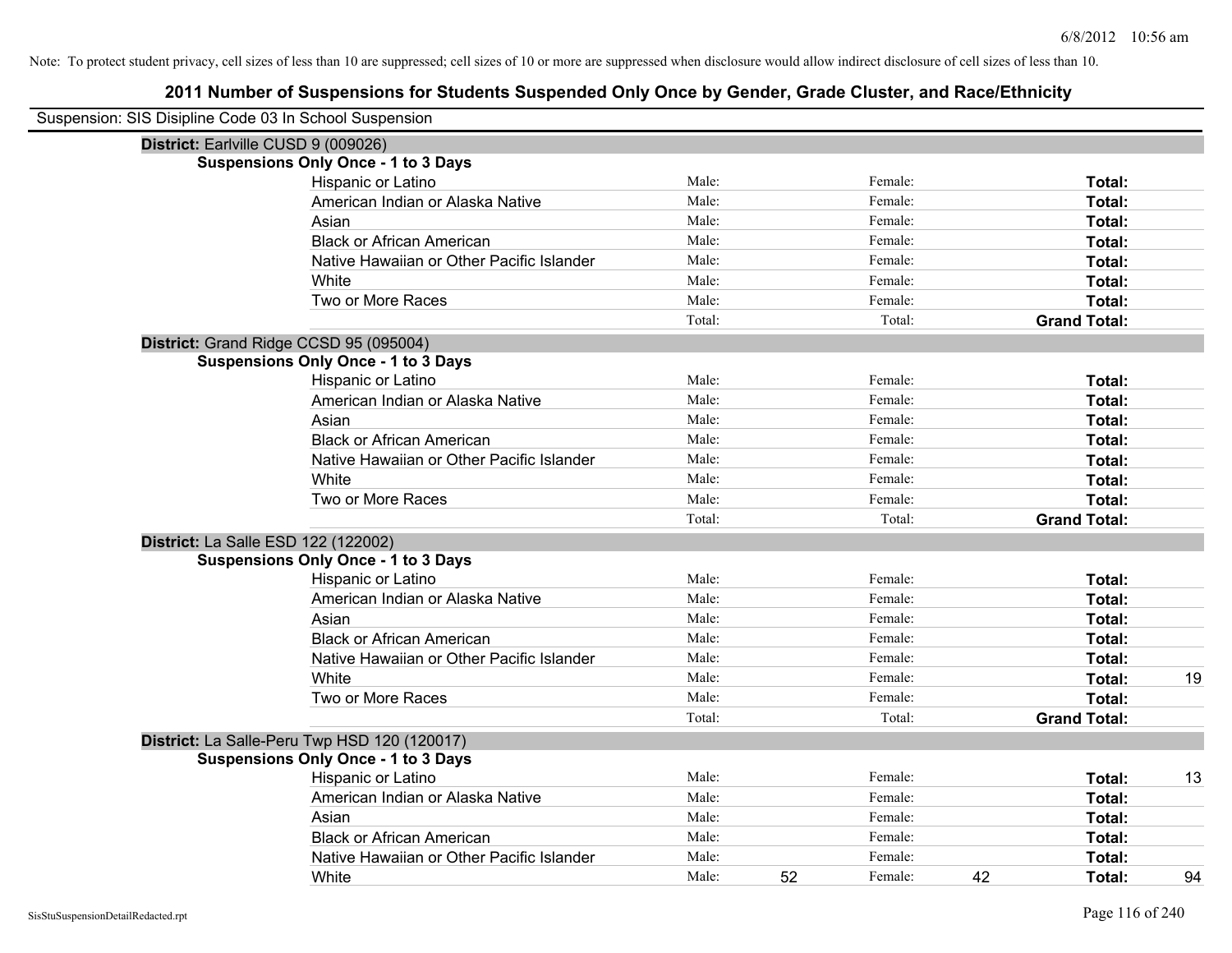| Suspension: SIS Disipline Code 03 In School Suspension |                                            |        |    |         |    |                     |    |
|--------------------------------------------------------|--------------------------------------------|--------|----|---------|----|---------------------|----|
|                                                        | Two or More Races                          | Male:  |    | Female: |    | Total:              |    |
|                                                        |                                            | Total: |    | Total:  |    | <b>Grand Total:</b> |    |
|                                                        | District: Marseilles ESD 150 (150002)      |        |    |         |    |                     |    |
|                                                        | <b>Suspensions Only Once - 1 to 3 Days</b> |        |    |         |    |                     |    |
|                                                        | Hispanic or Latino                         | Male:  |    | Female: |    | Total:              |    |
|                                                        | American Indian or Alaska Native           | Male:  |    | Female: |    | Total:              |    |
|                                                        | Asian                                      | Male:  |    | Female: |    | Total:              |    |
|                                                        | <b>Black or African American</b>           | Male:  |    | Female: |    | Total:              |    |
|                                                        | Native Hawaiian or Other Pacific Islander  | Male:  |    | Female: |    | Total:              |    |
|                                                        | White                                      | Male:  |    | Female: |    | Total:              | 12 |
|                                                        | Two or More Races                          | Male:  |    | Female: |    | Total:              |    |
|                                                        |                                            | Total: |    | Total:  |    | <b>Grand Total:</b> |    |
|                                                        | District: Miller Twp CCSD 210 (210004)     |        |    |         |    |                     |    |
|                                                        | <b>Suspensions Only Once - 1 to 3 Days</b> |        |    |         |    |                     |    |
|                                                        | Hispanic or Latino                         | Male:  |    | Female: |    | Total:              |    |
|                                                        | American Indian or Alaska Native           | Male:  |    | Female: |    | Total:              |    |
|                                                        | Asian                                      | Male:  |    | Female: |    | Total:              |    |
|                                                        | <b>Black or African American</b>           | Male:  |    | Female: |    | Total:              |    |
|                                                        | Native Hawaiian or Other Pacific Islander  | Male:  |    | Female: |    | Total:              |    |
|                                                        | White                                      | Male:  |    | Female: |    | Total:              |    |
|                                                        | Two or More Races                          | Male:  |    | Female: |    | Total:              |    |
|                                                        |                                            | Total: |    | Total:  |    | <b>Grand Total:</b> |    |
|                                                        | District: Ottawa ESD 141 (141002)          |        |    |         |    |                     |    |
|                                                        | <b>Suspensions Only Once - 1 to 3 Days</b> |        |    |         |    |                     |    |
|                                                        | Hispanic or Latino                         | Male:  |    | Female: |    | Total:              |    |
|                                                        | American Indian or Alaska Native           | Male:  |    | Female: |    | Total:              |    |
|                                                        | Asian                                      | Male:  |    | Female: |    | Total:              |    |
|                                                        | <b>Black or African American</b>           | Male:  |    | Female: |    | Total:              |    |
|                                                        | Native Hawaiian or Other Pacific Islander  | Male:  |    | Female: |    | Total:              |    |
|                                                        | White                                      | Male:  | 43 | Female: | 17 | Total:              | 60 |
|                                                        | Two or More Races                          | Male:  |    | Female: |    | Total:              |    |
|                                                        |                                            | Total: |    | Total:  |    | <b>Grand Total:</b> | 76 |
| District: Peru ESD 124 (124002)                        |                                            |        |    |         |    |                     |    |
|                                                        | <b>Suspensions Only Once - 1 to 3 Days</b> |        |    |         |    |                     |    |
|                                                        | Hispanic or Latino                         | Male:  |    | Female: |    | Total:              |    |
|                                                        | American Indian or Alaska Native           | Male:  |    | Female: |    | Total:              |    |
|                                                        | Asian                                      | Male:  |    | Female: |    | Total:              |    |
|                                                        | <b>Black or African American</b>           | Male:  |    | Female: |    | Total:              |    |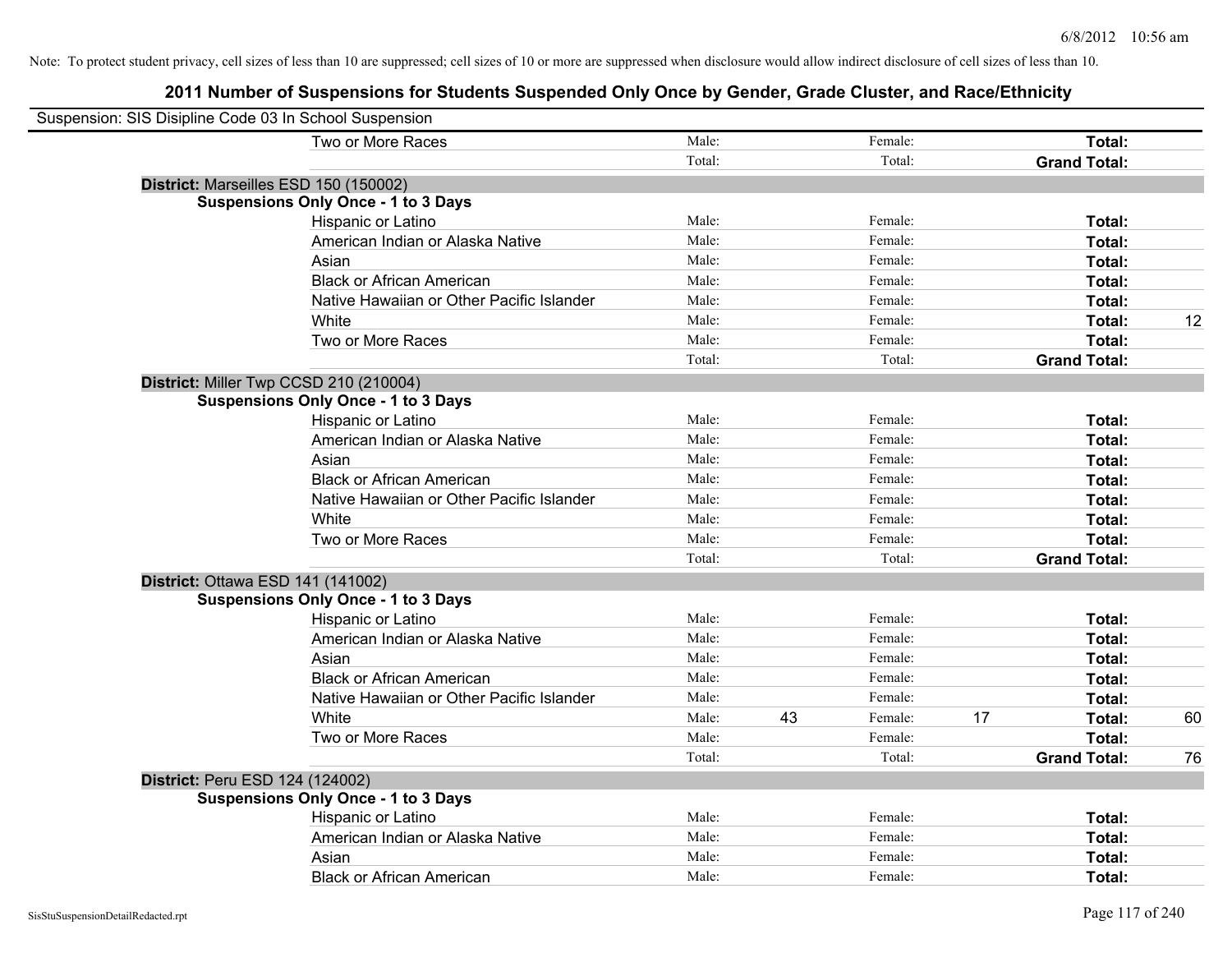| Suspension: SIS Disipline Code 03 In School Suspension |                                            |        |         |                     |    |
|--------------------------------------------------------|--------------------------------------------|--------|---------|---------------------|----|
|                                                        | Native Hawaiian or Other Pacific Islander  | Male:  | Female: | Total:              |    |
|                                                        | White                                      | Male:  | Female: | Total:              | 13 |
|                                                        | Two or More Races                          | Male:  | Female: | Total:              |    |
|                                                        |                                            | Total: | Total:  | <b>Grand Total:</b> |    |
| District: Rutland CCSD 230 (230004)                    |                                            |        |         |                     |    |
|                                                        | <b>Suspensions Only Once - 1 to 3 Days</b> |        |         |                     |    |
|                                                        | Hispanic or Latino                         | Male:  | Female: | Total:              |    |
|                                                        | American Indian or Alaska Native           | Male:  | Female: | Total:              |    |
|                                                        | Asian                                      | Male:  | Female: | Total:              |    |
|                                                        | <b>Black or African American</b>           | Male:  | Female: | Total:              |    |
|                                                        | Native Hawaiian or Other Pacific Islander  | Male:  | Female: | Total:              |    |
|                                                        | White                                      | Male:  | Female: | Total:              |    |
|                                                        | Two or More Races                          | Male:  | Female: | Total:              |    |
|                                                        |                                            | Total: | Total:  | <b>Grand Total:</b> |    |
| District: Seneca CCSD 170 (170004)                     |                                            |        |         |                     |    |
|                                                        | <b>Suspensions Only Once - 1 to 3 Days</b> |        |         |                     |    |
|                                                        | Hispanic or Latino                         | Male:  | Female: | Total:              |    |
|                                                        | American Indian or Alaska Native           | Male:  | Female: | Total:              |    |
|                                                        | Asian                                      | Male:  | Female: | Total:              |    |
|                                                        | <b>Black or African American</b>           | Male:  | Female: | Total:              |    |
|                                                        | Native Hawaiian or Other Pacific Islander  | Male:  | Female: | Total:              |    |
|                                                        | White                                      | Male:  | Female: | Total:              |    |
|                                                        | Two or More Races                          | Male:  | Female: | Total:              |    |
|                                                        |                                            | Total: | Total:  | <b>Grand Total:</b> |    |
|                                                        | District: Seneca Twp HSD 160 (160017)      |        |         |                     |    |
|                                                        | <b>Suspensions Only Once - 1 to 3 Days</b> |        |         |                     |    |
|                                                        | Hispanic or Latino                         | Male:  | Female: | Total:              |    |
|                                                        | American Indian or Alaska Native           | Male:  | Female: | Total:              |    |
|                                                        | Asian                                      | Male:  | Female: | Total:              |    |
|                                                        | <b>Black or African American</b>           | Male:  | Female: | Total:              |    |
|                                                        | Native Hawaiian or Other Pacific Islander  | Male:  | Female: | Total:              |    |
|                                                        | White                                      | Male:  | Female: | Total:              | 11 |
|                                                        | Two or More Races                          | Male:  | Female: | Total:              |    |
|                                                        |                                            | Total: | Total:  | <b>Grand Total:</b> |    |
| District: Serena CUSD 2 (002026)                       |                                            |        |         |                     |    |
|                                                        | <b>Suspensions Only Once - 1 to 3 Days</b> |        |         |                     |    |
|                                                        | Hispanic or Latino                         | Male:  | Female: | Total:              |    |
|                                                        | American Indian or Alaska Native           | Male:  | Female: | Total:              |    |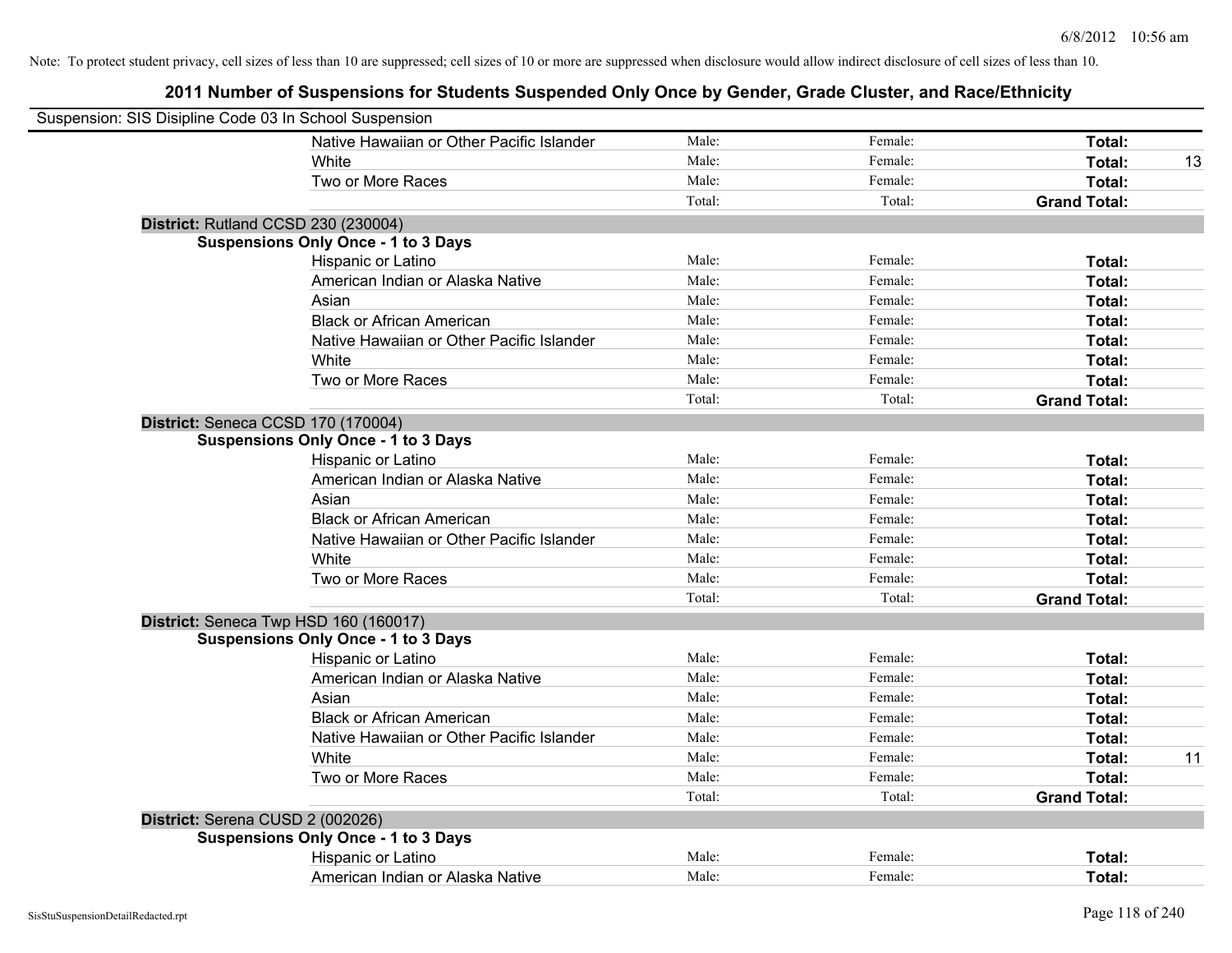| Suspension: SIS Disipline Code 03 In School Suspension |        |    |         |    |                     |    |
|--------------------------------------------------------|--------|----|---------|----|---------------------|----|
| Asian                                                  | Male:  |    | Female: |    | Total:              |    |
| <b>Black or African American</b>                       | Male:  |    | Female: |    | Total:              |    |
| Native Hawaiian or Other Pacific Islander              | Male:  |    | Female: |    | Total:              |    |
| White                                                  | Male:  |    | Female: |    | Total:              | 26 |
| Two or More Races                                      | Male:  |    | Female: |    | Total:              |    |
|                                                        | Total: |    | Total:  |    | <b>Grand Total:</b> |    |
| District: Streator ESD 44 (044002)                     |        |    |         |    |                     |    |
| <b>Suspensions Only Once - 1 to 3 Days</b>             |        |    |         |    |                     |    |
| Hispanic or Latino                                     | Male:  |    | Female: |    | Total:              | 11 |
| American Indian or Alaska Native                       | Male:  |    | Female: |    | Total:              |    |
| Asian                                                  | Male:  |    | Female: |    | Total:              |    |
| <b>Black or African American</b>                       | Male:  |    | Female: |    | Total:              | 11 |
| Native Hawaiian or Other Pacific Islander              | Male:  |    | Female: |    | Total:              |    |
| White                                                  | Male:  | 48 | Female: | 26 | Total:              | 74 |
| Two or More Races                                      | Male:  |    | Female: |    | Total:              |    |
|                                                        | Total: |    | Total:  |    | <b>Grand Total:</b> |    |
| <b>Suspensions Only Once - 4 or More Days</b>          |        |    |         |    |                     |    |
| Hispanic or Latino                                     | Male:  |    | Female: |    | Total:              |    |
| American Indian or Alaska Native                       | Male:  |    | Female: |    | Total:              |    |
| Asian                                                  | Male:  |    | Female: |    | Total:              |    |
| <b>Black or African American</b>                       | Male:  |    | Female: |    | Total:              |    |
| Native Hawaiian or Other Pacific Islander              | Male:  |    | Female: |    | Total:              |    |
| White                                                  | Male:  |    | Female: |    | Total:              |    |
| Two or More Races                                      | Male:  |    | Female: |    | Total:              |    |
|                                                        | Total: |    | Total:  |    | <b>Grand Total:</b> |    |
| District: Streator Twp HSD 40 (040017)                 |        |    |         |    |                     |    |
| <b>Suspensions Only Once - 1 to 3 Days</b>             |        |    |         |    |                     |    |
| Hispanic or Latino                                     | Male:  |    | Female: |    | Total:              |    |
| American Indian or Alaska Native                       | Male:  |    | Female: |    | Total:              |    |
| Asian                                                  | Male:  |    | Female: |    | Total:              |    |
| <b>Black or African American</b>                       | Male:  |    | Female: |    | Total:              |    |
| Native Hawaiian or Other Pacific Islander              | Male:  |    | Female: |    | Total:              |    |
| White                                                  | Male:  | 16 | Female: | 11 | Total:              | 27 |
| Two or More Races                                      | Male:  |    | Female: |    | Total:              |    |
|                                                        | Total: |    | Total:  |    | <b>Grand Total:</b> | 37 |
| District: Tonica CCSD 79 (079004)                      |        |    |         |    |                     |    |
| <b>Suspensions Only Once - 1 to 3 Days</b>             |        |    |         |    |                     |    |
| Hispanic or Latino                                     | Male:  |    | Female: |    | Total:              |    |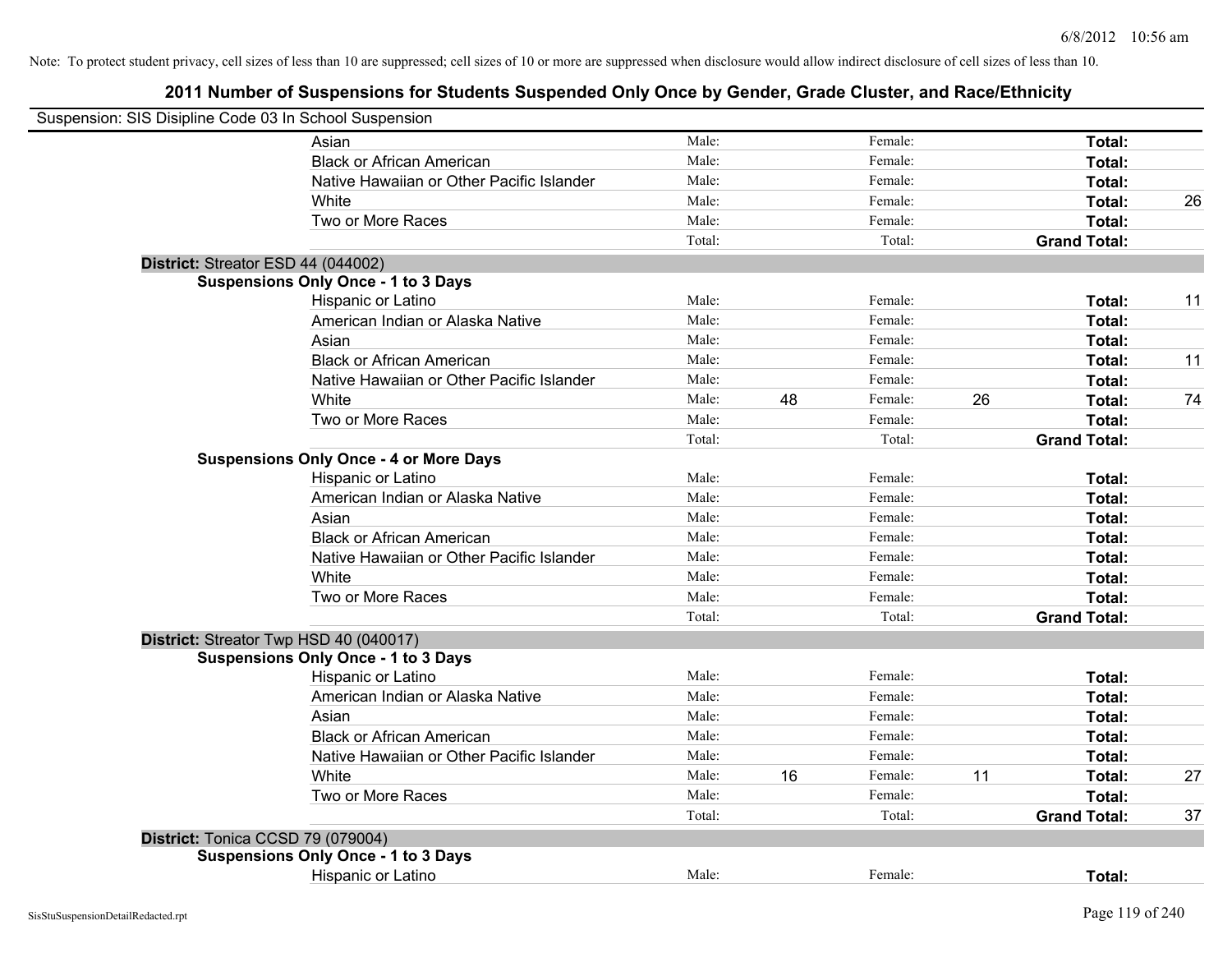## **2011 Number of Suspensions for Students Suspended Only Once by Gender, Grade Cluster, and Race/Ethnicity**

| Suspension: SIS Disipline Code 03 In School Suspension |                                               |        |         |                     |
|--------------------------------------------------------|-----------------------------------------------|--------|---------|---------------------|
|                                                        | American Indian or Alaska Native              | Male:  | Female: | Total:              |
|                                                        | Asian                                         | Male:  | Female: | Total:              |
|                                                        | <b>Black or African American</b>              | Male:  | Female: | Total:              |
|                                                        | Native Hawaiian or Other Pacific Islander     | Male:  | Female: | Total:              |
|                                                        | White                                         | Male:  | Female: | Total:              |
|                                                        | Two or More Races                             | Male:  | Female: | Total:              |
|                                                        |                                               | Total: | Total:  | <b>Grand Total:</b> |
| District: Waltham CCSD 185 (185004)                    |                                               |        |         |                     |
|                                                        | <b>Suspensions Only Once - 1 to 3 Days</b>    |        |         |                     |
|                                                        | Hispanic or Latino                            | Male:  | Female: | Total:              |
|                                                        | American Indian or Alaska Native              | Male:  | Female: | Total:              |
|                                                        | Asian                                         | Male:  | Female: | Total:              |
|                                                        | <b>Black or African American</b>              | Male:  | Female: | Total:              |
|                                                        | Native Hawaiian or Other Pacific Islander     | Male:  | Female: | Total:              |
|                                                        | White                                         | Male:  | Female: | Total:              |
|                                                        | Two or More Races                             | Male:  | Female: | Total:              |
|                                                        |                                               | Total: | Total:  | <b>Grand Total:</b> |
|                                                        | <b>Suspensions Only Once - 4 or More Days</b> |        |         |                     |
|                                                        | Hispanic or Latino                            | Male:  | Female: | Total:              |
|                                                        | American Indian or Alaska Native              | Male:  | Female: | Total:              |
|                                                        | Asian                                         | Male:  | Female: | Total:              |
|                                                        | <b>Black or African American</b>              | Male:  | Female: | Total:              |
|                                                        | Native Hawaiian or Other Pacific Islander     | Male:  | Female: | Total:              |
|                                                        | White                                         | Male:  | Female: | Total:              |
|                                                        | Two or More Races                             | Male:  | Female: | Total:              |
|                                                        |                                               | Total: | Total:  | <b>Grand Total:</b> |
|                                                        |                                               |        |         |                     |
| Region: Lake ROE (34)                                  |                                               |        |         |                     |
| $C_{\text{Alm}+1}$ oko (040)                           |                                               |        |         |                     |

#### **County:** Lake (049) **District:** Adlai E Stevenson HSD 125 (125013)

# **Suspensions Only Once - 1 to 3 Days**

| Hispanic or Latino                        | Male: |    | Female: | Total: |    |
|-------------------------------------------|-------|----|---------|--------|----|
| American Indian or Alaska Native          | Male: |    | Female: | Total: |    |
| Asian                                     | Male: |    | Female: | Total: |    |
| <b>Black or African American</b>          | Male: |    | Female: | Total: |    |
| Native Hawaiian or Other Pacific Islander | Male: |    | Female: | Total: |    |
| White                                     | Male: | 43 | Female: | Total: | 60 |
| Two or More Races                         | Male: |    | Female: | Total: |    |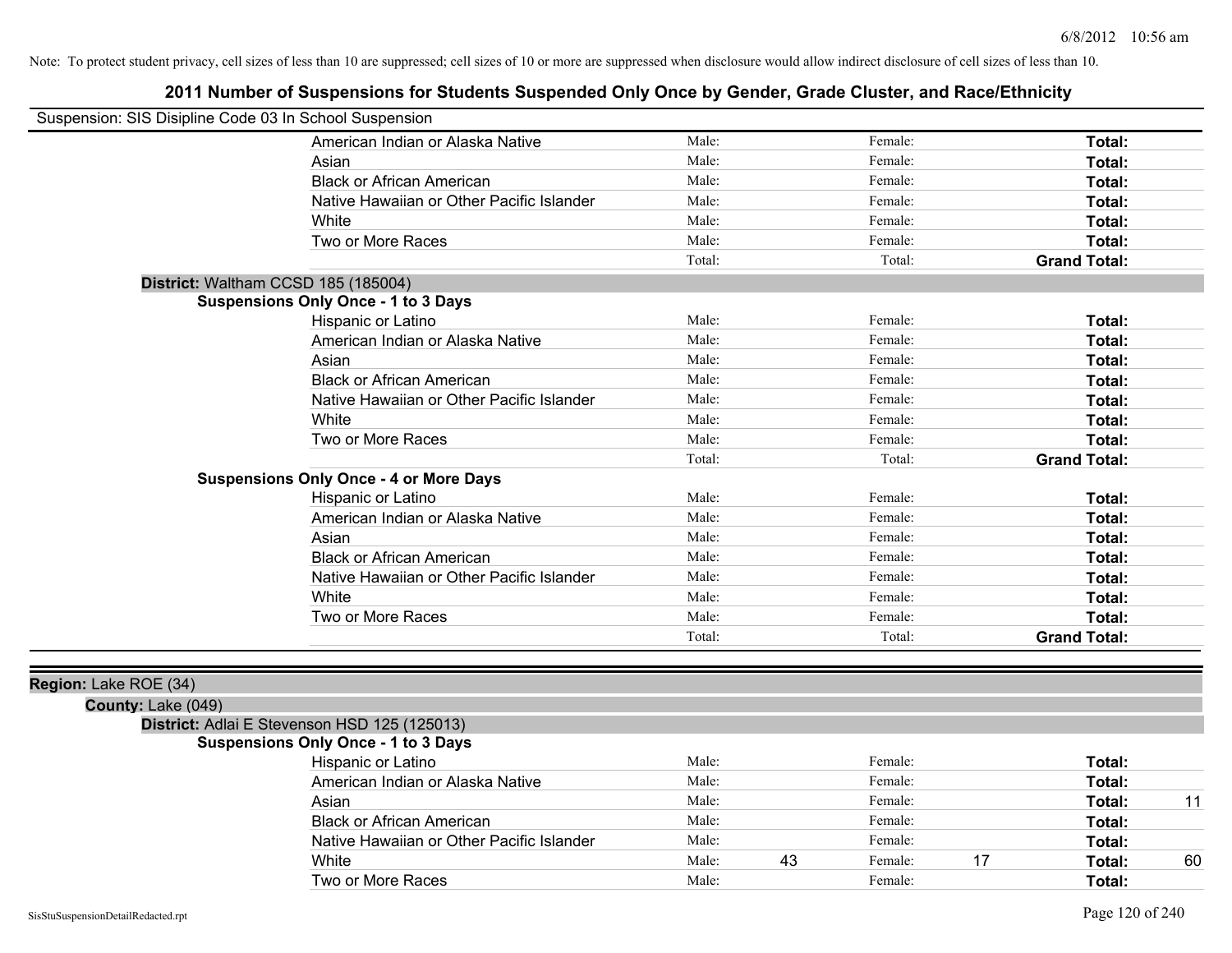| Suspension: SIS Disipline Code 03 In School Suspension |                                               |        |    |         |    |                     |     |
|--------------------------------------------------------|-----------------------------------------------|--------|----|---------|----|---------------------|-----|
|                                                        |                                               | Total: |    | Total:  |    | <b>Grand Total:</b> | 81  |
|                                                        | <b>Suspensions Only Once - 4 or More Days</b> |        |    |         |    |                     |     |
|                                                        | Hispanic or Latino                            | Male:  |    | Female: |    | Total:              |     |
|                                                        | American Indian or Alaska Native              | Male:  |    | Female: |    | Total:              |     |
|                                                        | Asian                                         | Male:  |    | Female: |    | Total:              |     |
|                                                        | <b>Black or African American</b>              | Male:  |    | Female: |    | Total:              |     |
|                                                        | Native Hawaiian or Other Pacific Islander     | Male:  |    | Female: |    | Total:              |     |
|                                                        | White                                         | Male:  |    | Female: |    | Total:              |     |
|                                                        | Two or More Races                             | Male:  |    | Female: |    | Total:              |     |
|                                                        |                                               | Total: |    | Total:  |    | <b>Grand Total:</b> |     |
|                                                        | District: Allendale Association (000600)      |        |    |         |    |                     |     |
|                                                        | <b>Suspensions Only Once - 1 to 3 Days</b>    |        |    |         |    |                     |     |
|                                                        | Hispanic or Latino                            | Male:  |    | Female: |    | Total:              |     |
|                                                        | American Indian or Alaska Native              | Male:  |    | Female: |    | Total:              |     |
|                                                        | Asian                                         | Male:  |    | Female: |    | Total:              |     |
|                                                        | <b>Black or African American</b>              | Male:  |    | Female: |    | Total:              |     |
|                                                        | Native Hawaiian or Other Pacific Islander     | Male:  |    | Female: |    | Total:              |     |
|                                                        | White                                         | Male:  |    | Female: |    | Total:              |     |
|                                                        | Two or More Races                             | Male:  |    | Female: |    | Total:              |     |
|                                                        |                                               | Total: |    | Total:  |    | <b>Grand Total:</b> |     |
|                                                        | District: Antioch CCSD 34 (034004)            |        |    |         |    |                     |     |
|                                                        | <b>Suspensions Only Once - 1 to 3 Days</b>    |        |    |         |    |                     |     |
|                                                        | Hispanic or Latino                            | Male:  |    | Female: |    | Total:              | 14  |
|                                                        | American Indian or Alaska Native              | Male:  |    | Female: |    | Total:              |     |
|                                                        | Asian                                         | Male:  |    | Female: |    | Total:              |     |
|                                                        | <b>Black or African American</b>              | Male:  |    | Female: |    | Total:              |     |
|                                                        | Native Hawaiian or Other Pacific Islander     | Male:  |    | Female: |    | Total:              |     |
|                                                        | White                                         | Male:  | 61 | Female: | 15 | Total:              | 76  |
|                                                        | Two or More Races                             | Male:  |    | Female: |    | Total:              |     |
|                                                        |                                               | Total: |    | Total:  |    | <b>Grand Total:</b> | 101 |
|                                                        | District: Aptakisic-Tripp CCSD 102 (102004)   |        |    |         |    |                     |     |
|                                                        | <b>Suspensions Only Once - 1 to 3 Days</b>    |        |    |         |    |                     |     |
|                                                        | Hispanic or Latino                            | Male:  |    | Female: |    | Total:              |     |
|                                                        | American Indian or Alaska Native              | Male:  |    | Female: |    | Total:              |     |
|                                                        | Asian                                         | Male:  |    | Female: |    | Total:              |     |
|                                                        | <b>Black or African American</b>              | Male:  |    | Female: |    | Total:              |     |
|                                                        | Native Hawaiian or Other Pacific Islander     | Male:  |    | Female: |    | Total:              |     |
|                                                        | White                                         | Male:  |    | Female: |    | Total:              |     |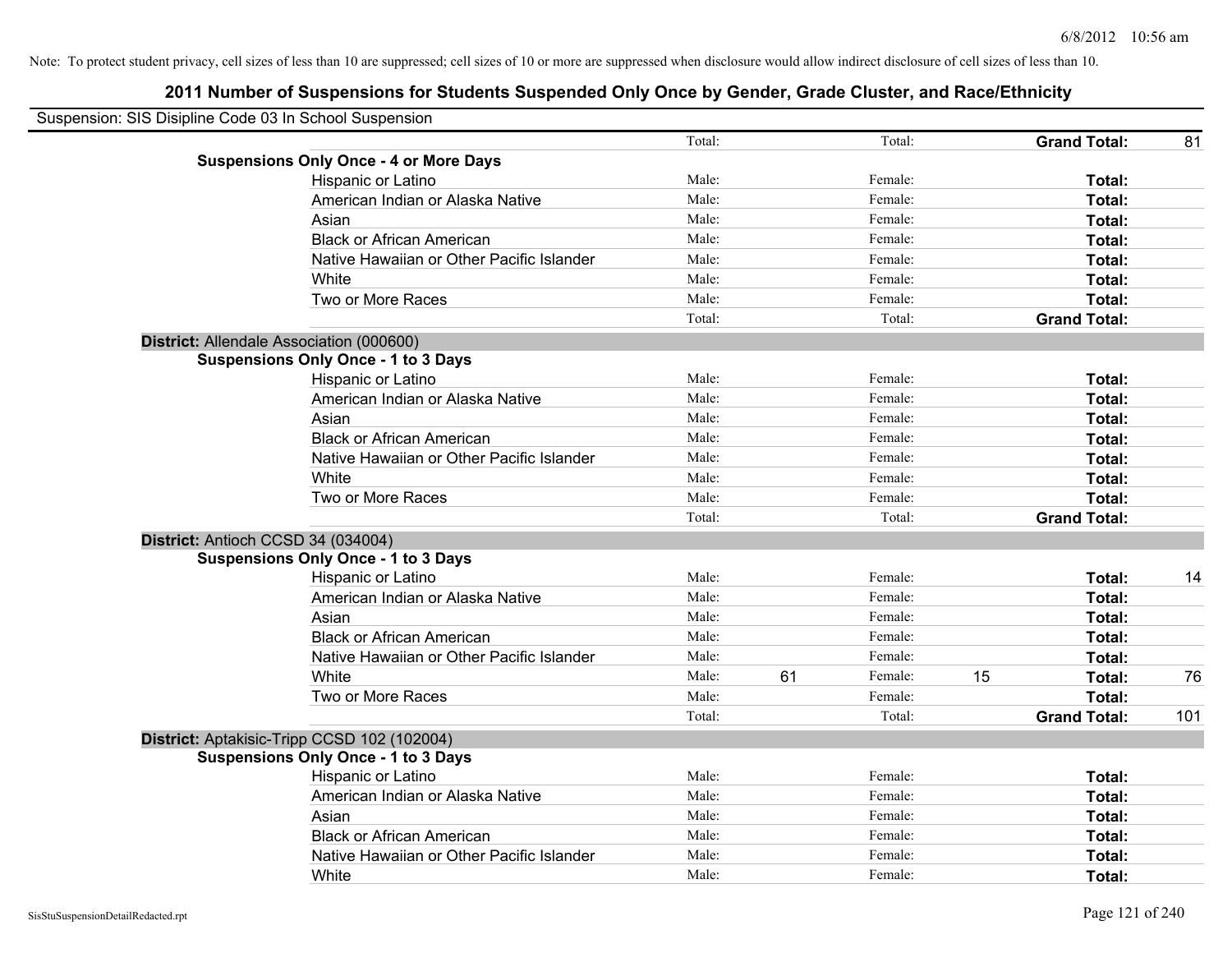| Suspension: SIS Disipline Code 03 In School Suspension |                                               |        |    |         |    |                     |    |
|--------------------------------------------------------|-----------------------------------------------|--------|----|---------|----|---------------------|----|
|                                                        | Two or More Races                             | Male:  |    | Female: |    | Total:              |    |
|                                                        |                                               | Total: |    | Total:  |    | <b>Grand Total:</b> |    |
|                                                        | District: Barrington CUSD 220 (220026)        |        |    |         |    |                     |    |
|                                                        | <b>Suspensions Only Once - 1 to 3 Days</b>    |        |    |         |    |                     |    |
|                                                        | Hispanic or Latino                            | Male:  |    | Female: |    | Total:              | 34 |
|                                                        | American Indian or Alaska Native              | Male:  |    | Female: |    | Total:              |    |
|                                                        | Asian                                         | Male:  |    | Female: |    | Total:              |    |
|                                                        | <b>Black or African American</b>              | Male:  |    | Female: |    | Total:              |    |
|                                                        | Native Hawaiian or Other Pacific Islander     | Male:  |    | Female: |    | Total:              |    |
|                                                        | White                                         | Male:  | 24 | Female: | 12 | Total:              | 36 |
|                                                        | Two or More Races                             | Male:  |    | Female: |    | Total:              |    |
|                                                        |                                               | Total: | 59 | Total:  | 22 | <b>Grand Total:</b> | 81 |
| District: Beach Park CCSD 3 (003004)                   |                                               |        |    |         |    |                     |    |
|                                                        | <b>Suspensions Only Once - 1 to 3 Days</b>    |        |    |         |    |                     |    |
|                                                        | Hispanic or Latino                            | Male:  |    | Female: |    | Total:              | 14 |
|                                                        | American Indian or Alaska Native              | Male:  |    | Female: |    | Total:              |    |
|                                                        | Asian                                         | Male:  |    | Female: |    | Total:              |    |
|                                                        | <b>Black or African American</b>              | Male:  |    | Female: |    | Total:              | 19 |
|                                                        | Native Hawaiian or Other Pacific Islander     | Male:  |    | Female: |    | Total:              |    |
|                                                        | White                                         | Male:  |    | Female: |    | Total:              |    |
|                                                        | Two or More Races                             | Male:  |    | Female: |    | Total:              |    |
|                                                        |                                               | Total: | 34 | Total:  | 12 | <b>Grand Total:</b> | 46 |
|                                                        | <b>Suspensions Only Once - 4 or More Days</b> |        |    |         |    |                     |    |
|                                                        | Hispanic or Latino                            | Male:  |    | Female: |    | Total:              |    |
|                                                        | American Indian or Alaska Native              | Male:  |    | Female: |    | Total:              |    |
|                                                        | Asian                                         | Male:  |    | Female: |    | Total:              |    |
|                                                        | <b>Black or African American</b>              | Male:  |    | Female: |    | Total:              |    |
|                                                        | Native Hawaiian or Other Pacific Islander     | Male:  |    | Female: |    | Total:              |    |
|                                                        | White                                         | Male:  |    | Female: |    | Total:              |    |
|                                                        | Two or More Races                             | Male:  |    | Female: |    | Total:              |    |
|                                                        |                                               | Total: |    | Total:  |    | <b>Grand Total:</b> |    |
| District: Big Hollow SD 38 (038002)                    |                                               |        |    |         |    |                     |    |
|                                                        | <b>Suspensions Only Once - 1 to 3 Days</b>    |        |    |         |    |                     |    |
|                                                        | Hispanic or Latino                            | Male:  |    | Female: |    | Total:              |    |
|                                                        | American Indian or Alaska Native              | Male:  |    | Female: |    | Total:              |    |
|                                                        | Asian                                         | Male:  |    | Female: |    | Total:              |    |
|                                                        | <b>Black or African American</b>              | Male:  |    | Female: |    | Total:              |    |
|                                                        | Native Hawaiian or Other Pacific Islander     | Male:  |    | Female: |    | Total:              |    |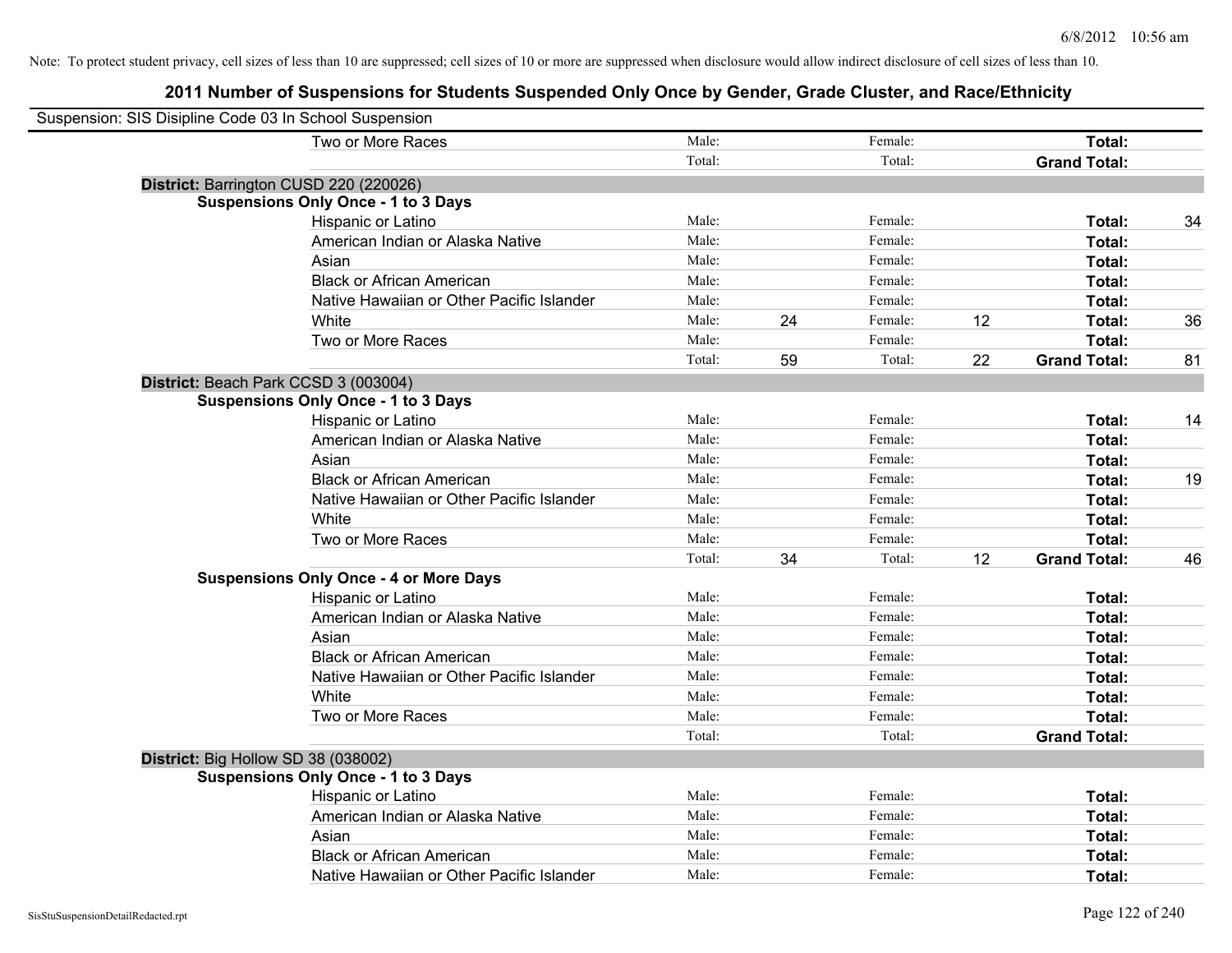| Suspension: SIS Disipline Code 03 In School Suspension |                                            |        |    |         |    |                     |    |
|--------------------------------------------------------|--------------------------------------------|--------|----|---------|----|---------------------|----|
|                                                        | White                                      | Male:  |    | Female: |    | Total:              | 21 |
|                                                        | Two or More Races                          | Male:  |    | Female: |    | Total:              |    |
|                                                        |                                            | Total: |    | Total:  |    | <b>Grand Total:</b> |    |
| District: CHSD 117 (117016)                            |                                            |        |    |         |    |                     |    |
|                                                        | <b>Suspensions Only Once - 1 to 3 Days</b> |        |    |         |    |                     |    |
|                                                        | Hispanic or Latino                         | Male:  |    | Female: |    | Total:              | 11 |
|                                                        | American Indian or Alaska Native           | Male:  |    | Female: |    | Total:              |    |
|                                                        | Asian                                      | Male:  |    | Female: |    | Total:              |    |
|                                                        | <b>Black or African American</b>           | Male:  |    | Female: |    | Total:              |    |
|                                                        | Native Hawaiian or Other Pacific Islander  | Male:  |    | Female: |    | Total:              |    |
|                                                        | White                                      | Male:  | 30 | Female: | 14 | Total:              | 44 |
|                                                        | Two or More Races                          | Male:  |    | Female: |    | Total:              |    |
|                                                        |                                            | Total: |    | Total:  |    | <b>Grand Total:</b> |    |
| District: Deerfield SD 109 (109002)                    |                                            |        |    |         |    |                     |    |
|                                                        | <b>Suspensions Only Once - 1 to 3 Days</b> |        |    |         |    |                     |    |
|                                                        | Hispanic or Latino                         | Male:  |    | Female: |    | Total:              |    |
|                                                        | American Indian or Alaska Native           | Male:  |    | Female: |    | Total:              |    |
|                                                        | Asian                                      | Male:  |    | Female: |    | Total:              |    |
|                                                        | <b>Black or African American</b>           | Male:  |    | Female: |    | Total:              |    |
|                                                        | Native Hawaiian or Other Pacific Islander  | Male:  |    | Female: |    | Total:              |    |
|                                                        | White                                      | Male:  |    | Female: |    | Total:              |    |
|                                                        | Two or More Races                          | Male:  |    | Female: |    | Total:              |    |
|                                                        |                                            | Total: |    | Total:  |    | <b>Grand Total:</b> |    |
| District: Diamond Lake SD 76 (076002)                  |                                            |        |    |         |    |                     |    |
|                                                        | <b>Suspensions Only Once - 1 to 3 Days</b> |        |    |         |    |                     |    |
|                                                        | Hispanic or Latino                         | Male:  |    | Female: |    | Total:              | 21 |
|                                                        | American Indian or Alaska Native           | Male:  |    | Female: |    | Total:              |    |
|                                                        | Asian                                      | Male:  |    | Female: |    | Total:              |    |
|                                                        | <b>Black or African American</b>           | Male:  |    | Female: |    | Total:              |    |
|                                                        | Native Hawaiian or Other Pacific Islander  | Male:  |    | Female: |    | Total:              |    |
|                                                        | White                                      | Male:  |    | Female: |    | Total:              |    |
|                                                        | Two or More Races                          | Male:  |    | Female: |    | Total:              |    |
|                                                        |                                            | Total: |    | Total:  |    | <b>Grand Total:</b> |    |
| District: Emmons SD 33 (033002)                        |                                            |        |    |         |    |                     |    |
|                                                        | <b>Suspensions Only Once - 1 to 3 Days</b> |        |    |         |    |                     |    |
|                                                        | Hispanic or Latino                         | Male:  |    | Female: |    | Total:              |    |
|                                                        | American Indian or Alaska Native           | Male:  |    | Female: |    | Total:              |    |
|                                                        | Asian                                      | Male:  |    | Female: |    | Total:              |    |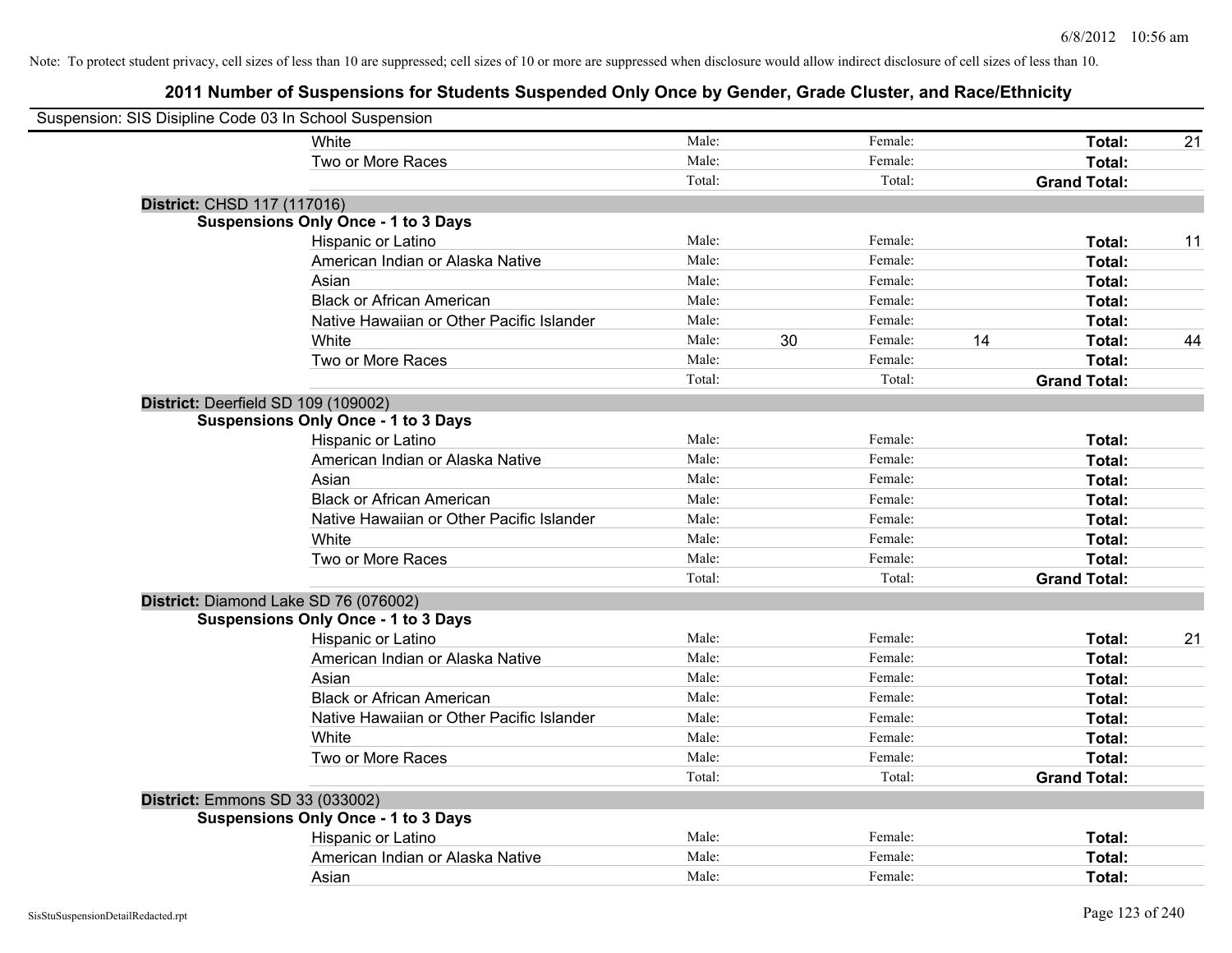| Suspension: SIS Disipline Code 03 In School Suspension |                                            |        |    |         |    |                     |    |
|--------------------------------------------------------|--------------------------------------------|--------|----|---------|----|---------------------|----|
|                                                        | <b>Black or African American</b>           | Male:  |    | Female: |    | Total:              |    |
|                                                        | Native Hawaiian or Other Pacific Islander  | Male:  |    | Female: |    | Total:              |    |
|                                                        | White                                      | Male:  |    | Female: |    | Total:              |    |
|                                                        | Two or More Races                          | Male:  |    | Female: |    | Total:              |    |
|                                                        |                                            | Total: |    | Total:  |    | <b>Grand Total:</b> |    |
|                                                        | <b>District:</b> Fox Lake GSD 114 (114002) |        |    |         |    |                     |    |
|                                                        | <b>Suspensions Only Once - 1 to 3 Days</b> |        |    |         |    |                     |    |
|                                                        | Hispanic or Latino                         | Male:  |    | Female: |    | Total:              |    |
|                                                        | American Indian or Alaska Native           | Male:  |    | Female: |    | Total:              |    |
|                                                        | Asian                                      | Male:  |    | Female: |    | Total:              |    |
|                                                        | <b>Black or African American</b>           | Male:  |    | Female: |    | Total:              |    |
|                                                        | Native Hawaiian or Other Pacific Islander  | Male:  |    | Female: |    | Total:              |    |
|                                                        | White                                      | Male:  |    | Female: |    | Total:              |    |
|                                                        | Two or More Races                          | Male:  |    | Female: |    | Total:              |    |
|                                                        |                                            | Total: |    | Total:  |    | <b>Grand Total:</b> |    |
| District: Fremont SD 79 (079002)                       |                                            |        |    |         |    |                     |    |
|                                                        | <b>Suspensions Only Once - 1 to 3 Days</b> |        |    |         |    |                     |    |
|                                                        | Hispanic or Latino                         | Male:  |    | Female: |    | Total:              |    |
|                                                        | American Indian or Alaska Native           | Male:  |    | Female: |    | Total:              |    |
|                                                        | Asian                                      | Male:  |    | Female: |    | Total:              |    |
|                                                        | <b>Black or African American</b>           | Male:  |    | Female: |    | Total:              |    |
|                                                        | Native Hawaiian or Other Pacific Islander  | Male:  |    | Female: |    | Total:              |    |
|                                                        | White                                      | Male:  |    | Female: |    | Total:              | 17 |
|                                                        | Two or More Races                          | Male:  |    | Female: |    | Total:              |    |
|                                                        |                                            | Total: |    | Total:  |    | <b>Grand Total:</b> |    |
| District: Gavin SD 37 (037002)                         |                                            |        |    |         |    |                     |    |
|                                                        | <b>Suspensions Only Once - 1 to 3 Days</b> |        |    |         |    |                     |    |
|                                                        | Hispanic or Latino                         | Male:  |    | Female: |    | Total:              |    |
|                                                        | American Indian or Alaska Native           | Male:  |    | Female: |    | Total:              |    |
|                                                        | Asian                                      | Male:  |    | Female: |    | Total:              |    |
|                                                        | <b>Black or African American</b>           | Male:  |    | Female: |    | Total:              |    |
|                                                        | Native Hawaiian or Other Pacific Islander  | Male:  |    | Female: |    | Total:              |    |
|                                                        | White                                      | Male:  | 15 | Female: | 10 | Total:              | 25 |
|                                                        | Two or More Races                          | Male:  |    | Female: |    | Total:              |    |
|                                                        |                                            | Total: |    | Total:  |    | <b>Grand Total:</b> | 37 |
| <b>District: Grant CHSD 124 (124016)</b>               |                                            |        |    |         |    |                     |    |
|                                                        | <b>Suspensions Only Once - 1 to 3 Days</b> |        |    |         |    |                     |    |
|                                                        | <b>Hispanic or Latino</b>                  | Male:  | 22 | Female: | 17 | Total:              | 39 |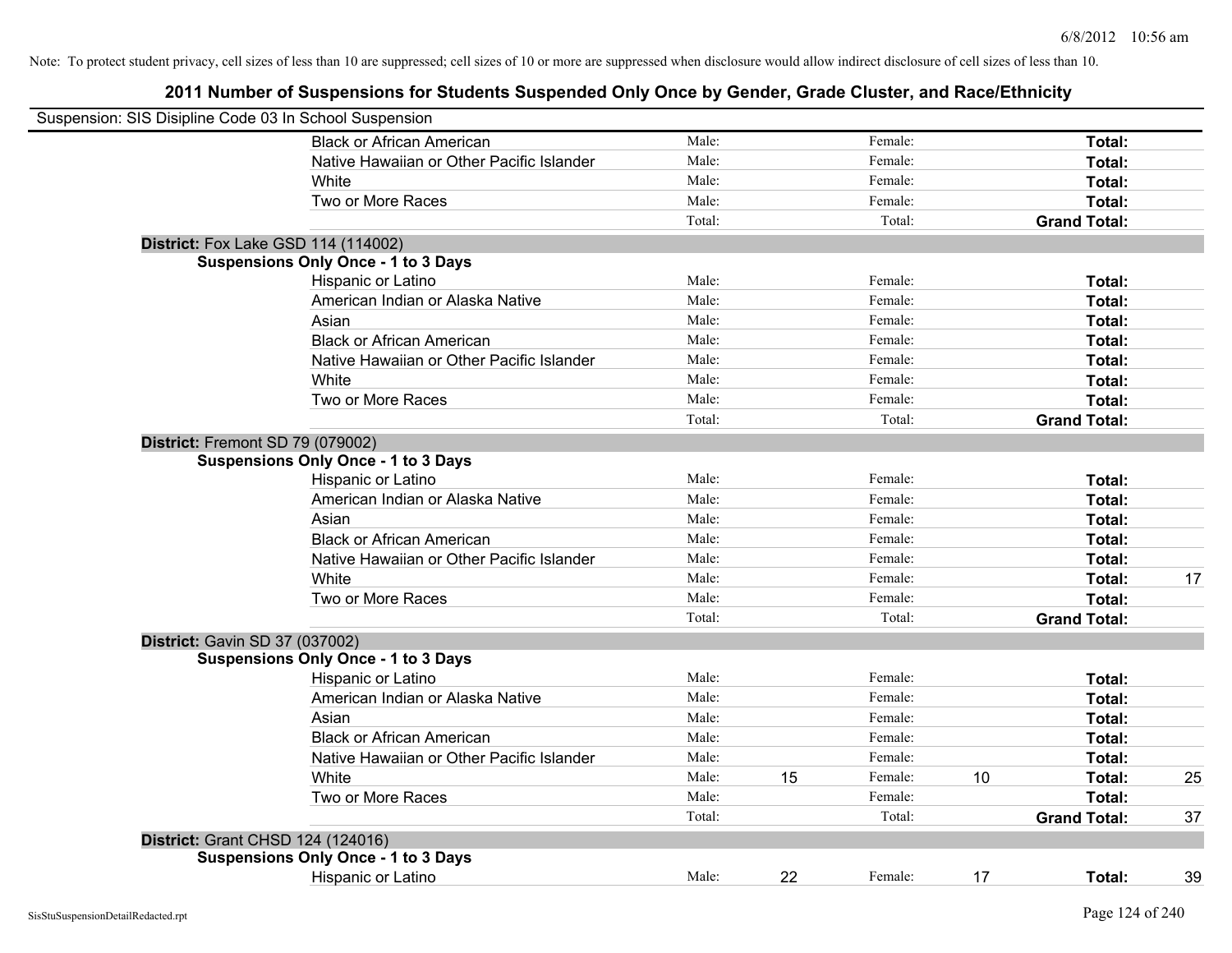| Suspension: SIS Disipline Code 03 In School Suspension |                                               |        |    |         |    |                     |    |
|--------------------------------------------------------|-----------------------------------------------|--------|----|---------|----|---------------------|----|
|                                                        | American Indian or Alaska Native              | Male:  |    | Female: |    | <b>Total:</b>       |    |
|                                                        | Asian                                         | Male:  |    | Female: |    | Total:              |    |
|                                                        | <b>Black or African American</b>              | Male:  |    | Female: |    | Total:              | 10 |
|                                                        | Native Hawaiian or Other Pacific Islander     | Male:  |    | Female: |    | Total:              |    |
|                                                        | White                                         | Male:  | 51 | Female: | 36 | Total:              | 87 |
|                                                        | Two or More Races                             | Male:  |    | Female: |    | Total:              |    |
|                                                        |                                               | Total: |    | Total:  |    | <b>Grand Total:</b> |    |
|                                                        | District: Grayslake CCSD 46 (046004)          |        |    |         |    |                     |    |
|                                                        | <b>Suspensions Only Once - 1 to 3 Days</b>    |        |    |         |    |                     |    |
|                                                        | Hispanic or Latino                            | Male:  |    | Female: |    | Total:              | 14 |
|                                                        | American Indian or Alaska Native              | Male:  |    | Female: |    | Total:              |    |
|                                                        | Asian                                         | Male:  |    | Female: |    | Total:              |    |
|                                                        | <b>Black or African American</b>              | Male:  |    | Female: |    | Total:              |    |
|                                                        | Native Hawaiian or Other Pacific Islander     | Male:  |    | Female: |    | Total:              |    |
|                                                        | White                                         | Male:  |    | Female: |    | Total:              | 21 |
|                                                        | Two or More Races                             | Male:  |    | Female: |    | Total:              |    |
|                                                        |                                               | Total: |    | Total:  |    | <b>Grand Total:</b> |    |
|                                                        | <b>Suspensions Only Once - 4 or More Days</b> |        |    |         |    |                     |    |
|                                                        | Hispanic or Latino                            | Male:  |    | Female: |    | Total:              |    |
|                                                        | American Indian or Alaska Native              | Male:  |    | Female: |    | Total:              |    |
|                                                        | Asian                                         | Male:  |    | Female: |    | Total:              |    |
|                                                        | <b>Black or African American</b>              | Male:  |    | Female: |    | Total:              |    |
|                                                        | Native Hawaiian or Other Pacific Islander     | Male:  |    | Female: |    | Total:              |    |
|                                                        | White                                         | Male:  |    | Female: |    | Total:              |    |
|                                                        | Two or More Races                             | Male:  |    | Female: |    | Total:              |    |
|                                                        |                                               | Total: |    | Total:  |    | <b>Grand Total:</b> |    |
|                                                        | District: Grayslake CHSD 127 (127016)         |        |    |         |    |                     |    |
|                                                        | <b>Suspensions Only Once - 1 to 3 Days</b>    |        |    |         |    |                     |    |
|                                                        | Hispanic or Latino                            | Male:  | 18 | Female: | 13 | Total:              | 31 |
|                                                        | American Indian or Alaska Native              | Male:  |    | Female: |    | Total:              |    |
|                                                        | Asian                                         | Male:  |    | Female: |    | Total:              |    |
|                                                        | <b>Black or African American</b>              | Male:  |    | Female: |    | Total:              | 12 |
|                                                        | Native Hawaiian or Other Pacific Islander     | Male:  |    | Female: |    | Total:              |    |
|                                                        | White                                         | Male:  | 53 | Female: | 23 | Total:              | 76 |
|                                                        | Two or More Races                             | Male:  |    | Female: |    | Total:              |    |
|                                                        |                                               | Total: |    | Total:  |    | <b>Grand Total:</b> |    |
|                                                        | <b>Suspensions Only Once - 4 or More Days</b> |        |    |         |    |                     |    |
|                                                        | Hispanic or Latino                            | Male:  |    | Female: |    | Total:              |    |
|                                                        | American Indian or Alaska Native              | Male:  |    | Female: |    | Total:              |    |
| SisStuSuspensionDetailRedacted.rpt                     |                                               |        |    |         |    | Page 125 of 240     |    |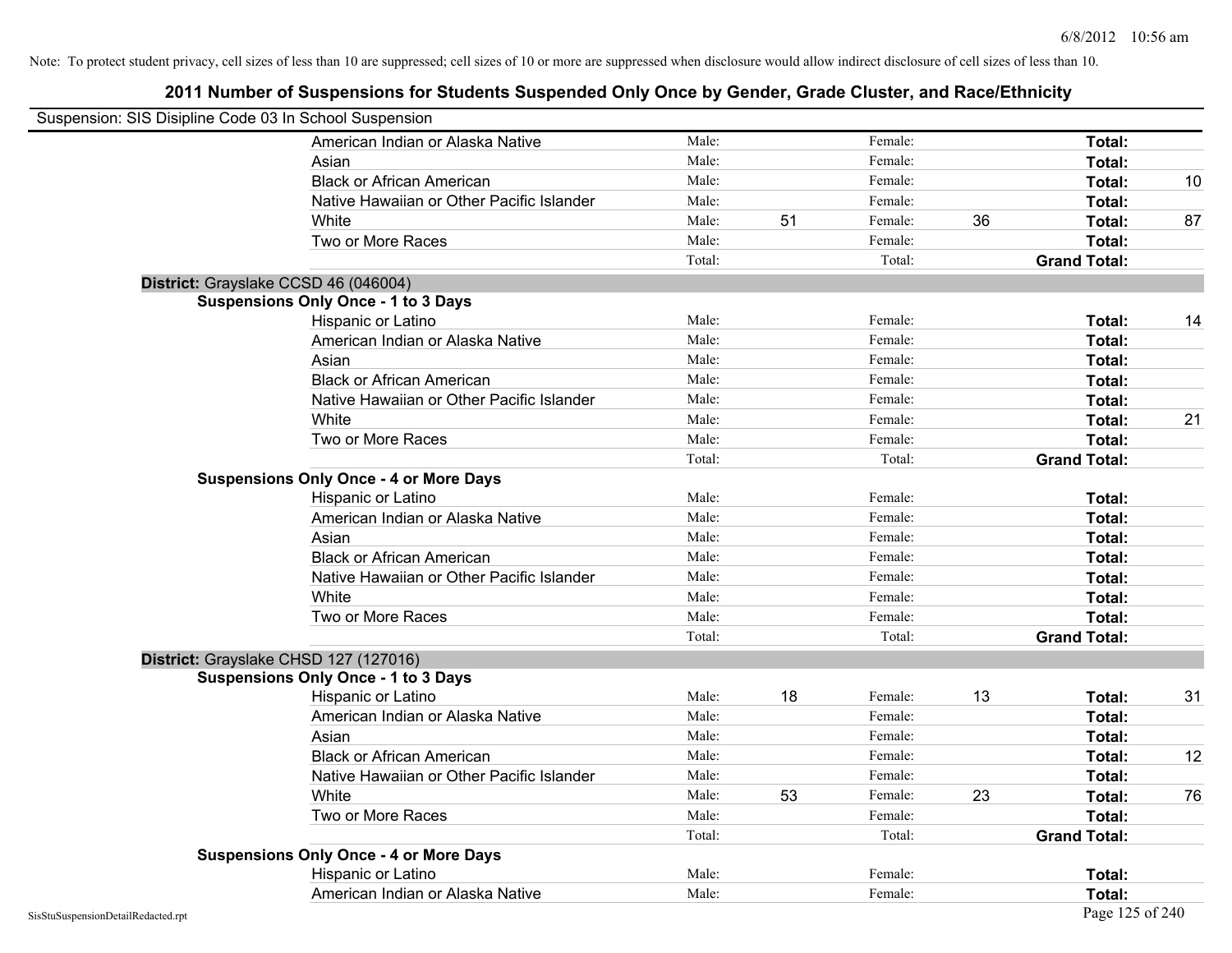| Suspension: SIS Disipline Code 03 In School Suspension |        |    |         |    |                     |    |
|--------------------------------------------------------|--------|----|---------|----|---------------------|----|
| Asian                                                  | Male:  |    | Female: |    | Total:              |    |
| <b>Black or African American</b>                       | Male:  |    | Female: |    | Total:              |    |
| Native Hawaiian or Other Pacific Islander              | Male:  |    | Female: |    | Total:              |    |
| White                                                  | Male:  |    | Female: |    | Total:              |    |
| Two or More Races                                      | Male:  |    | Female: |    | Total:              |    |
|                                                        | Total: |    | Total:  |    | <b>Grand Total:</b> |    |
| District: Gurnee SD 56 (056002)                        |        |    |         |    |                     |    |
| <b>Suspensions Only Once - 1 to 3 Days</b>             |        |    |         |    |                     |    |
| Hispanic or Latino                                     | Male:  |    | Female: |    | Total:              |    |
| American Indian or Alaska Native                       | Male:  |    | Female: |    | Total:              |    |
| Asian                                                  | Male:  |    | Female: |    | Total:              |    |
| <b>Black or African American</b>                       | Male:  |    | Female: |    | Total:              |    |
| Native Hawaiian or Other Pacific Islander              | Male:  |    | Female: |    | Total:              |    |
| White                                                  | Male:  |    | Female: |    | Total:              |    |
| Two or More Races                                      | Male:  |    | Female: |    | Total:              |    |
|                                                        | Total: | 19 | Total:  | 12 | <b>Grand Total:</b> | 31 |
| District: Hawthorn CCSD 73 (073004)                    |        |    |         |    |                     |    |
| <b>Suspensions Only Once - 1 to 3 Days</b>             |        |    |         |    |                     |    |
| Hispanic or Latino                                     | Male:  | 10 | Female: | 11 | Total:              | 21 |
| American Indian or Alaska Native                       | Male:  |    | Female: |    | Total:              |    |
| Asian                                                  | Male:  |    | Female: |    | Total:              |    |
| <b>Black or African American</b>                       | Male:  |    | Female: |    | Total:              |    |
| Native Hawaiian or Other Pacific Islander              | Male:  |    | Female: |    | Total:              |    |
| White                                                  | Male:  |    | Female: |    | Total:              | 16 |
| Two or More Races                                      | Male:  |    | Female: |    | <b>Total:</b>       |    |
|                                                        | Total: |    | Total:  |    | <b>Grand Total:</b> |    |
| <b>Suspensions Only Once - 4 or More Days</b>          |        |    |         |    |                     |    |
| Hispanic or Latino                                     | Male:  |    | Female: |    | Total:              |    |
| American Indian or Alaska Native                       | Male:  |    | Female: |    | Total:              |    |
| Asian                                                  | Male:  |    | Female: |    | Total:              |    |
| <b>Black or African American</b>                       | Male:  |    | Female: |    | Total:              |    |
| Native Hawaiian or Other Pacific Islander              | Male:  |    | Female: |    | Total:              |    |
| <b>White</b>                                           | Male:  |    | Female: |    | Total:              |    |
| Two or More Races                                      | Male:  |    | Female: |    | Total:              |    |
|                                                        | Total: |    | Total:  |    | <b>Grand Total:</b> |    |
| District: Kildeer Countryside CCSD 96 (096004)         |        |    |         |    |                     |    |
| <b>Suspensions Only Once - 1 to 3 Days</b>             |        |    |         |    |                     |    |
| Hispanic or Latino                                     | Male:  |    | Female: |    | Total:              |    |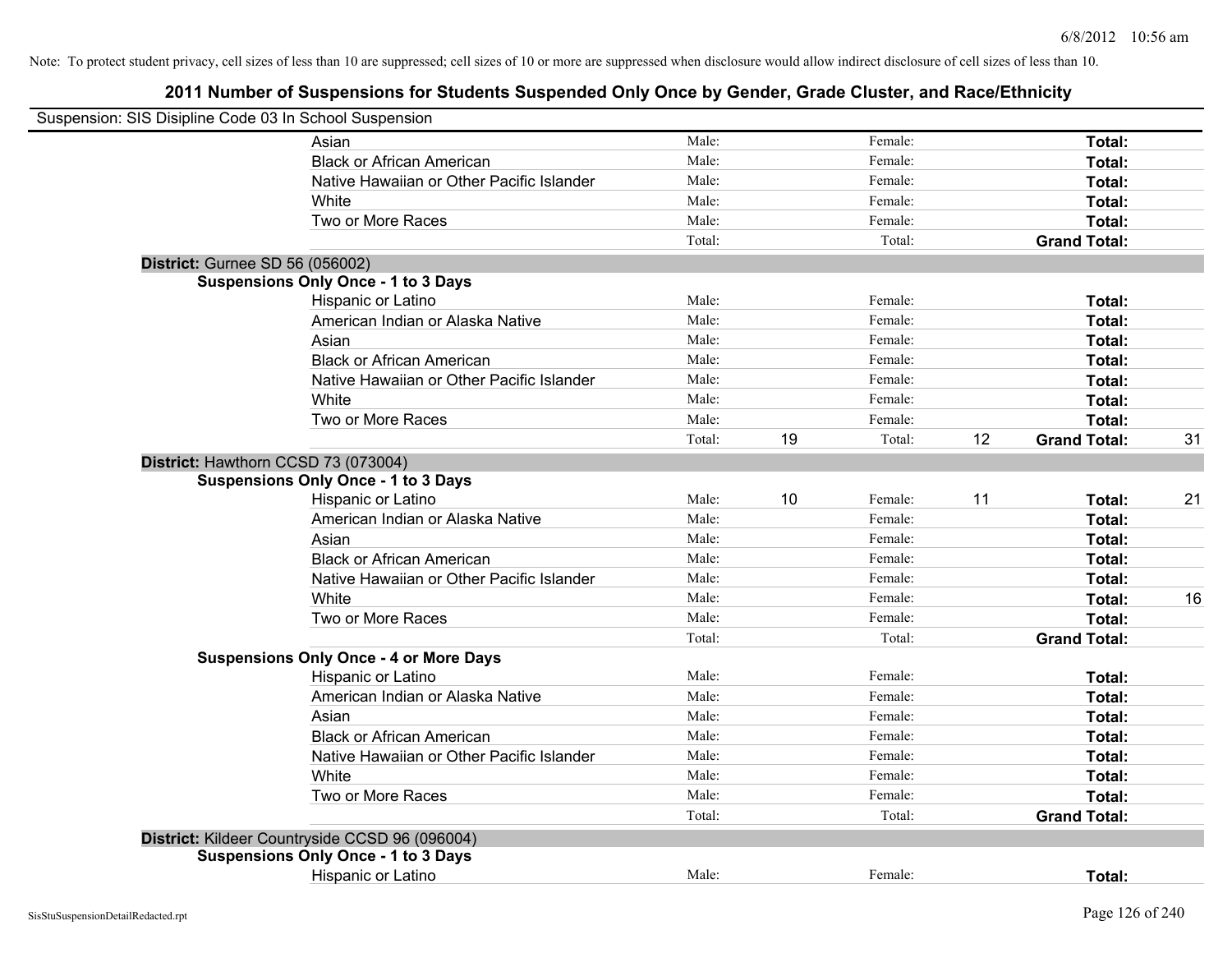## **2011 Number of Suspensions for Students Suspended Only Once by Gender, Grade Cluster, and Race/Ethnicity**

| Suspension: SIS Disipline Code 03 In School Suspension |                                            |        |    |         |    |                     |    |
|--------------------------------------------------------|--------------------------------------------|--------|----|---------|----|---------------------|----|
|                                                        | American Indian or Alaska Native           | Male:  |    | Female: |    | Total:              |    |
|                                                        | Asian                                      | Male:  |    | Female: |    | Total:              |    |
|                                                        | <b>Black or African American</b>           | Male:  |    | Female: |    | Total:              |    |
|                                                        | Native Hawaiian or Other Pacific Islander  | Male:  |    | Female: |    | Total:              |    |
|                                                        | White                                      | Male:  |    | Female: |    | Total:              | 14 |
|                                                        | Two or More Races                          | Male:  |    | Female: |    | Total:              |    |
|                                                        |                                            | Total: |    | Total:  |    | <b>Grand Total:</b> |    |
| District: Lake Bluff ESD 65 (065002)                   |                                            |        |    |         |    |                     |    |
|                                                        | <b>Suspensions Only Once - 1 to 3 Days</b> |        |    |         |    |                     |    |
|                                                        | Hispanic or Latino                         | Male:  |    | Female: |    | Total:              |    |
|                                                        | American Indian or Alaska Native           | Male:  |    | Female: |    | Total:              |    |
|                                                        | Asian                                      | Male:  |    | Female: |    | Total:              |    |
|                                                        | <b>Black or African American</b>           | Male:  |    | Female: |    | Total:              |    |
|                                                        | Native Hawaiian or Other Pacific Islander  | Male:  |    | Female: |    | Total:              |    |
|                                                        | White                                      | Male:  |    | Female: |    | Total:              |    |
|                                                        | Two or More Races                          | Male:  |    | Female: |    | Total:              |    |
|                                                        |                                            | Total: |    | Total:  |    | <b>Grand Total:</b> |    |
|                                                        | District: Lake Forest CHSD 115 (115016)    |        |    |         |    |                     |    |
|                                                        | <b>Suspensions Only Once - 1 to 3 Days</b> |        |    |         |    |                     |    |
|                                                        | Hispanic or Latino                         | Male:  |    | Female: |    | Total:              |    |
|                                                        | American Indian or Alaska Native           | Male:  |    | Female: |    | Total:              |    |
|                                                        | Asian                                      | Male:  |    | Female: |    | Total:              |    |
|                                                        | <b>Black or African American</b>           | Male:  |    | Female: |    | Total:              |    |
|                                                        | Native Hawaiian or Other Pacific Islander  | Male:  |    | Female: |    | Total:              |    |
|                                                        | White                                      | Male:  | 37 | Female: | 18 | Total:              | 55 |
|                                                        | Two or More Races                          | Male:  |    | Female: |    | Total:              |    |
|                                                        |                                            | Total: |    | Total:  |    | <b>Grand Total:</b> |    |
| District: Lake Forest SD 67 (067005)                   |                                            |        |    |         |    |                     |    |
|                                                        | <b>Suspensions Only Once - 1 to 3 Days</b> |        |    |         |    |                     |    |
|                                                        | Hispanic or Latino                         | Male:  |    | Female: |    | Total:              |    |
|                                                        | American Indian or Alaska Native           | Male:  |    | Female: |    | Total:              |    |
|                                                        | Asian                                      | Male:  |    | Female: |    | Total:              |    |
|                                                        | <b>Black or African American</b>           | Male:  |    | Female: |    | Total:              |    |
|                                                        | Native Hawaiian or Other Pacific Islander  | Male:  |    | Female: |    | Total:              |    |
|                                                        | White                                      | Male:  |    | Female: |    | Total:              | 30 |
|                                                        | Two or More Races                          | Male:  |    | Female: |    | Total:              |    |
|                                                        |                                            | Total: |    | Total:  |    | <b>Grand Total:</b> |    |

### **District:** Lake Villa CCSD 41 (041004)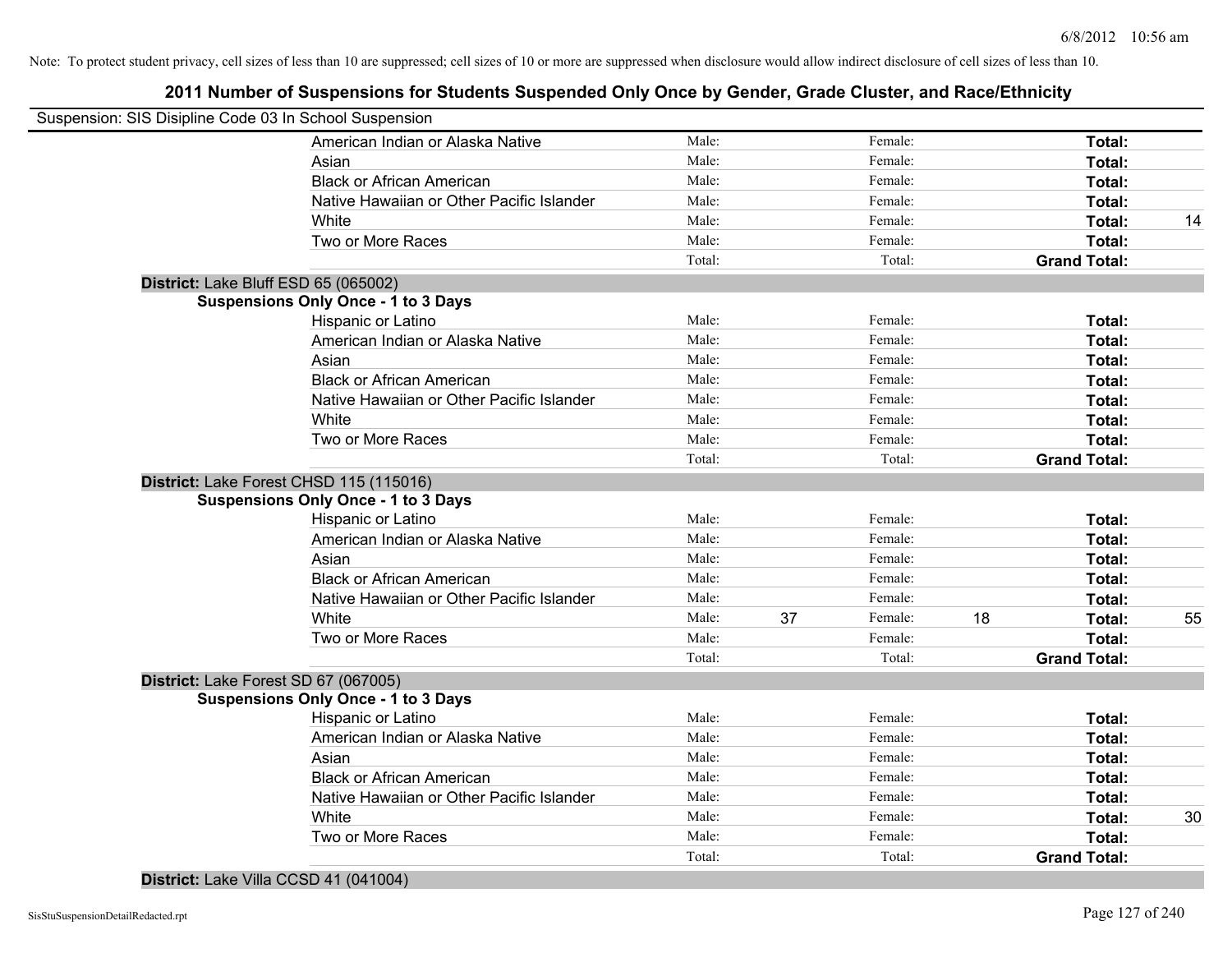| Suspension: SIS Disipline Code 03 In School Suspension |                                                    |        |         |                     |    |
|--------------------------------------------------------|----------------------------------------------------|--------|---------|---------------------|----|
|                                                        | <b>Suspensions Only Once - 1 to 3 Days</b>         |        |         |                     |    |
|                                                        | Hispanic or Latino                                 | Male:  | Female: | Total:              |    |
|                                                        | American Indian or Alaska Native                   | Male:  | Female: | Total:              |    |
|                                                        | Asian                                              | Male:  | Female: | Total:              |    |
|                                                        | <b>Black or African American</b>                   | Male:  | Female: | Total:              |    |
|                                                        | Native Hawaiian or Other Pacific Islander          | Male:  | Female: | Total:              |    |
|                                                        | White                                              | Male:  | Female: | Total:              | 22 |
|                                                        | Two or More Races                                  | Male:  | Female: | Total:              |    |
|                                                        |                                                    | Total: | Total:  | <b>Grand Total:</b> | 38 |
|                                                        | District: Lake Zurich CUSD 95 (095026)             |        |         |                     |    |
|                                                        | <b>Suspensions Only Once - 1 to 3 Days</b>         |        |         |                     |    |
|                                                        | Hispanic or Latino                                 | Male:  | Female: | Total:              |    |
|                                                        | American Indian or Alaska Native                   | Male:  | Female: | Total:              |    |
|                                                        | Asian                                              | Male:  | Female: | Total:              |    |
|                                                        | <b>Black or African American</b>                   | Male:  | Female: | Total:              |    |
|                                                        | Native Hawaiian or Other Pacific Islander          | Male:  | Female: | Total:              |    |
|                                                        | White                                              | Male:  | Female: | Total:              |    |
|                                                        | Two or More Races                                  | Male:  | Female: | Total:              |    |
|                                                        |                                                    | Total: | Total:  | <b>Grand Total:</b> |    |
|                                                        | District: Libertyville SD 70 (070002)              |        |         |                     |    |
|                                                        | <b>Suspensions Only Once - 1 to 3 Days</b>         |        |         |                     |    |
|                                                        | Hispanic or Latino                                 | Male:  | Female: | Total:              |    |
|                                                        | American Indian or Alaska Native                   | Male:  | Female: | Total:              |    |
|                                                        | Asian                                              | Male:  | Female: | Total:              |    |
|                                                        | <b>Black or African American</b>                   | Male:  | Female: | Total:              |    |
|                                                        | Native Hawaiian or Other Pacific Islander          | Male:  | Female: | Total:              |    |
|                                                        | White                                              | Male:  | Female: | Total:              |    |
|                                                        | Two or More Races                                  | Male:  | Female: | Total:              |    |
|                                                        |                                                    | Total: | Total:  | <b>Grand Total:</b> |    |
|                                                        | District: Lincolnshire-Prairieview SD 103 (103002) |        |         |                     |    |
|                                                        | <b>Suspensions Only Once - 1 to 3 Days</b>         |        |         |                     |    |
|                                                        | Hispanic or Latino                                 | Male:  | Female: | Total:              |    |
|                                                        | American Indian or Alaska Native                   | Male:  | Female: | Total:              |    |
|                                                        | Asian                                              | Male:  | Female: | Total:              |    |
|                                                        | <b>Black or African American</b>                   | Male:  | Female: | Total:              |    |
|                                                        | Native Hawaiian or Other Pacific Islander          | Male:  | Female: | Total:              |    |
|                                                        | White                                              | Male:  | Female: | Total:              |    |
|                                                        | Two or More Races                                  | Male:  | Female: | Total:              |    |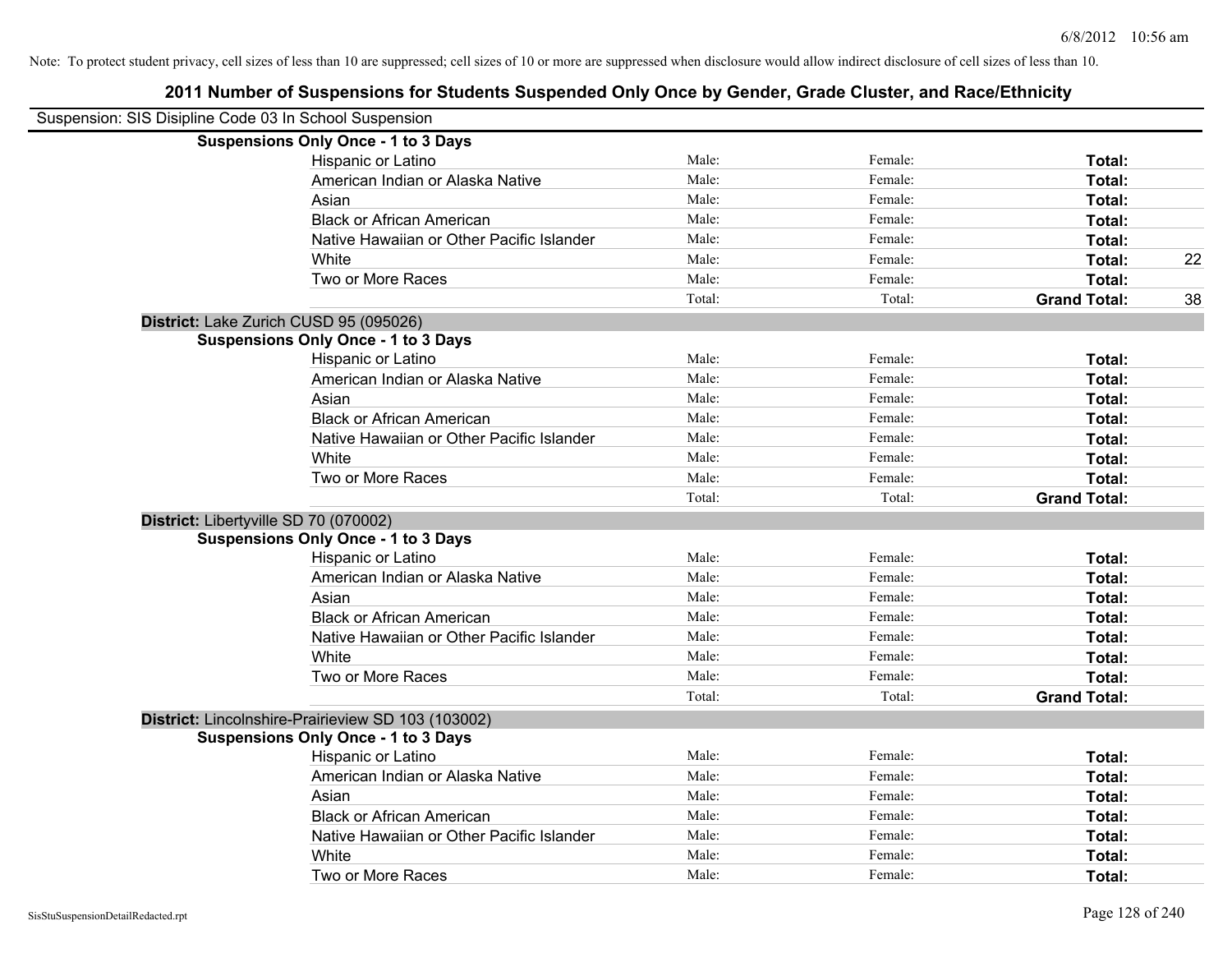| Suspension: SIS Disipline Code 03 In School Suspension |                                            |        |    |         |    |                     |    |
|--------------------------------------------------------|--------------------------------------------|--------|----|---------|----|---------------------|----|
|                                                        |                                            | Total: |    | Total:  |    | <b>Grand Total:</b> |    |
| District: Millburn CCSD 24 (024004)                    |                                            |        |    |         |    |                     |    |
|                                                        | <b>Suspensions Only Once - 1 to 3 Days</b> |        |    |         |    |                     |    |
|                                                        | Hispanic or Latino                         | Male:  |    | Female: |    | Total:              |    |
|                                                        | American Indian or Alaska Native           | Male:  |    | Female: |    | Total:              |    |
|                                                        | Asian                                      | Male:  |    | Female: |    | Total:              |    |
|                                                        | <b>Black or African American</b>           | Male:  |    | Female: |    | Total:              |    |
|                                                        | Native Hawaiian or Other Pacific Islander  | Male:  |    | Female: |    | Total:              |    |
|                                                        | White                                      | Male:  |    | Female: |    | Total:              |    |
|                                                        | Two or More Races                          | Male:  |    | Female: |    | Total:              |    |
|                                                        |                                            | Total: |    | Total:  |    | <b>Grand Total:</b> | 11 |
|                                                        | District: Mundelein Cons HSD 120 (120013)  |        |    |         |    |                     |    |
|                                                        | <b>Suspensions Only Once - 1 to 3 Days</b> |        |    |         |    |                     |    |
|                                                        | Hispanic or Latino                         | Male:  | 37 | Female: | 25 | Total:              | 62 |
|                                                        | American Indian or Alaska Native           | Male:  |    | Female: |    | Total:              |    |
|                                                        | Asian                                      | Male:  |    | Female: |    | Total:              |    |
|                                                        | <b>Black or African American</b>           | Male:  |    | Female: |    | Total:              |    |
|                                                        | Native Hawaiian or Other Pacific Islander  | Male:  |    | Female: |    | Total:              |    |
|                                                        | White                                      | Male:  | 12 | Female: | 12 | Total:              | 24 |
|                                                        | Two or More Races                          | Male:  |    | Female: |    | Total:              |    |
|                                                        |                                            | Total: |    | Total:  |    | <b>Grand Total:</b> |    |
| District: Mundelein ESD 75 (075002)                    |                                            |        |    |         |    |                     |    |
|                                                        | <b>Suspensions Only Once - 1 to 3 Days</b> |        |    |         |    |                     |    |
|                                                        | Hispanic or Latino                         | Male:  |    | Female: |    | Total:              | 31 |
|                                                        | American Indian or Alaska Native           | Male:  |    | Female: |    | Total:              |    |
|                                                        | Asian                                      | Male:  |    | Female: |    | Total:              |    |
|                                                        | <b>Black or African American</b>           | Male:  |    | Female: |    | Total:              |    |
|                                                        | Native Hawaiian or Other Pacific Islander  | Male:  |    | Female: |    | Total:              |    |
|                                                        | White                                      | Male:  |    | Female: |    | Total:              | 23 |
|                                                        | Two or More Races                          | Male:  |    | Female: |    | Total:              |    |
|                                                        |                                            | Total: | 49 | Total:  | 15 | <b>Grand Total:</b> | 64 |
| District: North Chicago SD 187 (187026)                |                                            |        |    |         |    |                     |    |
|                                                        | <b>Suspensions Only Once - 1 to 3 Days</b> |        |    |         |    |                     |    |
|                                                        | Hispanic or Latino                         | Male:  |    | Female: |    | Total:              | 21 |
|                                                        | American Indian or Alaska Native           | Male:  |    | Female: |    | Total:              |    |
|                                                        | Asian                                      | Male:  |    | Female: |    | Total:              |    |
|                                                        | <b>Black or African American</b>           | Male:  | 18 | Female: | 13 | Total:              | 31 |
|                                                        | Native Hawaiian or Other Pacific Islander  | Male:  |    | Female: |    | Total:              |    |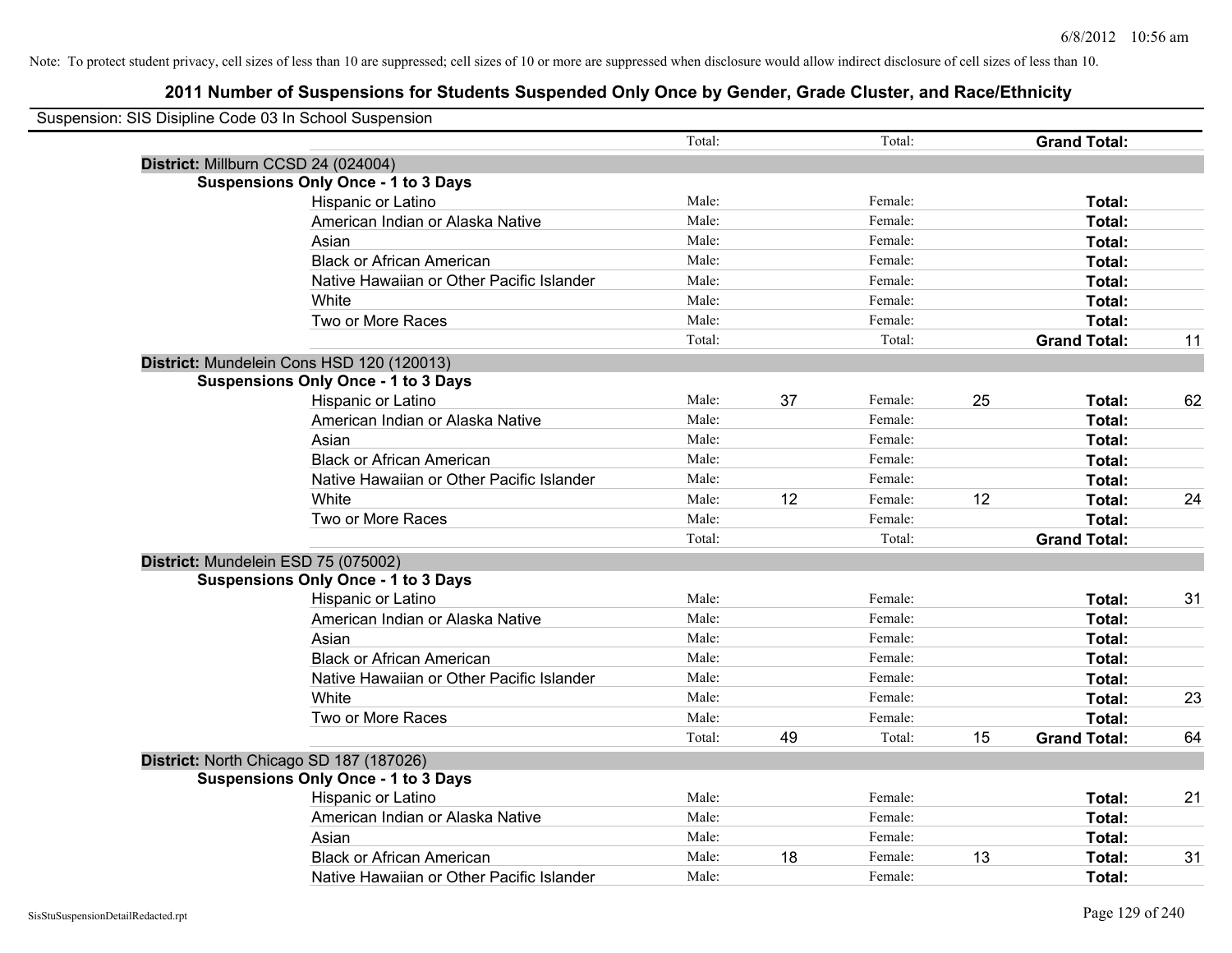| Suspension: SIS Disipline Code 03 In School Suspension |                                                     |        |    |         |    |                     |    |
|--------------------------------------------------------|-----------------------------------------------------|--------|----|---------|----|---------------------|----|
|                                                        | White                                               | Male:  |    | Female: |    | Total:              |    |
|                                                        | Two or More Races                                   | Male:  |    | Female: |    | Total:              |    |
|                                                        |                                                     | Total: |    | Total:  |    | <b>Grand Total:</b> |    |
| District: North Shore SD 112 (112002)                  |                                                     |        |    |         |    |                     |    |
|                                                        | <b>Suspensions Only Once - 1 to 3 Days</b>          |        |    |         |    |                     |    |
|                                                        | Hispanic or Latino                                  | Male:  |    | Female: |    | Total:              |    |
|                                                        | American Indian or Alaska Native                    | Male:  |    | Female: |    | Total:              |    |
|                                                        | Asian                                               | Male:  |    | Female: |    | Total:              |    |
|                                                        | <b>Black or African American</b>                    | Male:  |    | Female: |    | Total:              |    |
|                                                        | Native Hawaiian or Other Pacific Islander           | Male:  |    | Female: |    | Total:              |    |
|                                                        | White                                               | Male:  |    | Female: |    | Total:              |    |
|                                                        | Two or More Races                                   | Male:  |    | Female: |    | Total:              |    |
|                                                        |                                                     | Total: |    | Total:  |    | <b>Grand Total:</b> |    |
| District: Rondout SD 72 (072002)                       |                                                     |        |    |         |    |                     |    |
|                                                        | <b>Suspensions Only Once - 1 to 3 Days</b>          |        |    |         |    |                     |    |
|                                                        | Hispanic or Latino                                  | Male:  |    | Female: |    | Total:              |    |
|                                                        | American Indian or Alaska Native                    | Male:  |    | Female: |    | Total:              |    |
|                                                        | Asian                                               | Male:  |    | Female: |    | Total:              |    |
|                                                        | <b>Black or African American</b>                    | Male:  |    | Female: |    | Total:              |    |
|                                                        | Native Hawaiian or Other Pacific Islander           | Male:  |    | Female: |    | Total:              |    |
|                                                        | White                                               | Male:  |    | Female: |    | Total:              |    |
|                                                        | Two or More Races                                   | Male:  |    | Female: |    | Total:              |    |
|                                                        |                                                     | Total: |    | Total:  |    | <b>Grand Total:</b> |    |
| District: Round Lake CUSD 116 (116026)                 |                                                     |        |    |         |    |                     |    |
|                                                        | <b>Suspensions Only Once - 1 to 3 Days</b>          |        |    |         |    |                     |    |
|                                                        | Hispanic or Latino                                  | Male:  | 50 | Female: | 33 | Total:              | 83 |
|                                                        | American Indian or Alaska Native                    | Male:  |    | Female: |    | Total:              |    |
|                                                        | Asian                                               | Male:  |    | Female: |    | Total:              |    |
|                                                        | <b>Black or African American</b>                    | Male:  | 11 | Female: | 11 | Total:              | 22 |
|                                                        | Native Hawaiian or Other Pacific Islander           | Male:  |    | Female: |    | Total:              |    |
|                                                        | White                                               | Male:  |    | Female: |    | Total:              | 27 |
|                                                        | Two or More Races                                   | Male:  |    | Female: |    | Total:              |    |
|                                                        |                                                     | Total: |    | Total:  |    | <b>Grand Total:</b> |    |
|                                                        | District: Spec Educ Dist Lake County/Sedol (825060) |        |    |         |    |                     |    |
|                                                        | <b>Suspensions Only Once - 1 to 3 Days</b>          |        |    |         |    |                     |    |
|                                                        | Hispanic or Latino                                  | Male:  |    | Female: |    | Total:              |    |
|                                                        | American Indian or Alaska Native                    | Male:  |    | Female: |    | Total:              |    |
|                                                        | Asian                                               | Male:  |    | Female: |    | Total:              |    |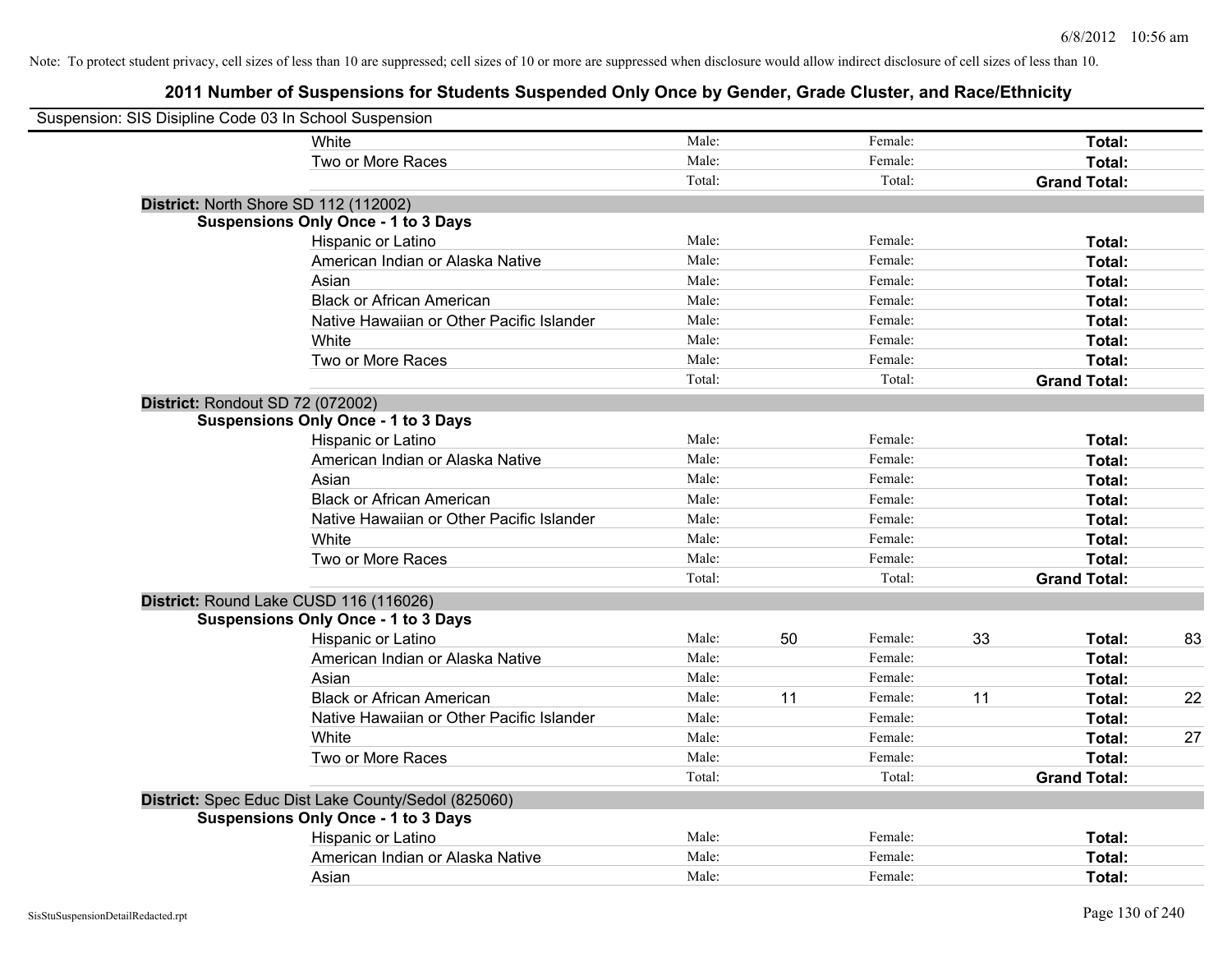| Suspension: SIS Disipline Code 03 In School Suspension |                                               |        |    |         |                     |    |
|--------------------------------------------------------|-----------------------------------------------|--------|----|---------|---------------------|----|
|                                                        | <b>Black or African American</b>              | Male:  |    | Female: | Total:              |    |
|                                                        | Native Hawaiian or Other Pacific Islander     | Male:  |    | Female: | Total:              |    |
|                                                        | White                                         | Male:  |    | Female: | Total:              |    |
|                                                        | Two or More Races                             | Male:  |    | Female: | Total:              |    |
|                                                        |                                               | Total: |    | Total:  | <b>Grand Total:</b> |    |
| <b>District:</b> Twp HSD 113 (113017)                  |                                               |        |    |         |                     |    |
|                                                        | <b>Suspensions Only Once - 1 to 3 Days</b>    |        |    |         |                     |    |
|                                                        | Hispanic or Latino                            | Male:  |    | Female: | Total:              |    |
|                                                        | American Indian or Alaska Native              | Male:  |    | Female: | Total:              |    |
|                                                        | Asian                                         | Male:  |    | Female: | Total:              |    |
|                                                        | <b>Black or African American</b>              | Male:  |    | Female: | Total:              |    |
|                                                        | Native Hawaiian or Other Pacific Islander     | Male:  |    | Female: | Total:              |    |
|                                                        | White                                         | Male:  |    | Female: | Total:              |    |
|                                                        | Two or More Races                             | Male:  |    | Female: | Total:              |    |
|                                                        |                                               | Total: |    | Total:  | <b>Grand Total:</b> |    |
|                                                        | <b>Suspensions Only Once - 4 or More Days</b> |        |    |         |                     |    |
|                                                        | Hispanic or Latino                            | Male:  |    | Female: | Total:              |    |
|                                                        | American Indian or Alaska Native              | Male:  |    | Female: | Total:              |    |
|                                                        | Asian                                         | Male:  |    | Female: | Total:              |    |
|                                                        | <b>Black or African American</b>              | Male:  |    | Female: | Total:              |    |
|                                                        | Native Hawaiian or Other Pacific Islander     | Male:  |    | Female: | Total:              |    |
|                                                        | White                                         | Male:  |    | Female: | Total:              | 10 |
|                                                        | Two or More Races                             | Male:  |    | Female: | Total:              |    |
|                                                        |                                               | Total: |    | Total:  | <b>Grand Total:</b> | 23 |
|                                                        | District: Warren Twp HSD 121 (121017)         |        |    |         |                     |    |
|                                                        | <b>Suspensions Only Once - 1 to 3 Days</b>    |        |    |         |                     |    |
|                                                        | Hispanic or Latino                            | Male:  |    | Female: | Total:              |    |
|                                                        | American Indian or Alaska Native              | Male:  |    | Female: | Total:              |    |
|                                                        | Asian                                         | Male:  |    | Female: | Total:              |    |
|                                                        | <b>Black or African American</b>              | Male:  |    | Female: | Total:              |    |
|                                                        | Native Hawaiian or Other Pacific Islander     | Male:  |    | Female: | Total:              |    |
|                                                        | White                                         | Male:  |    | Female: | Total:              |    |
|                                                        | Two or More Races                             | Male:  |    | Female: | Total:              |    |
|                                                        |                                               | Total: |    | Total:  | <b>Grand Total:</b> |    |
|                                                        | District: Wauconda CUSD 118 (118026)          |        |    |         |                     |    |
|                                                        | <b>Suspensions Only Once - 1 to 3 Days</b>    |        |    |         |                     |    |
|                                                        | Hispanic or Latino                            | Male:  | 10 | Female: | 11<br>Total:        | 21 |
|                                                        | American Indian or Alaska Native              | Male:  |    | Female: | Total:              |    |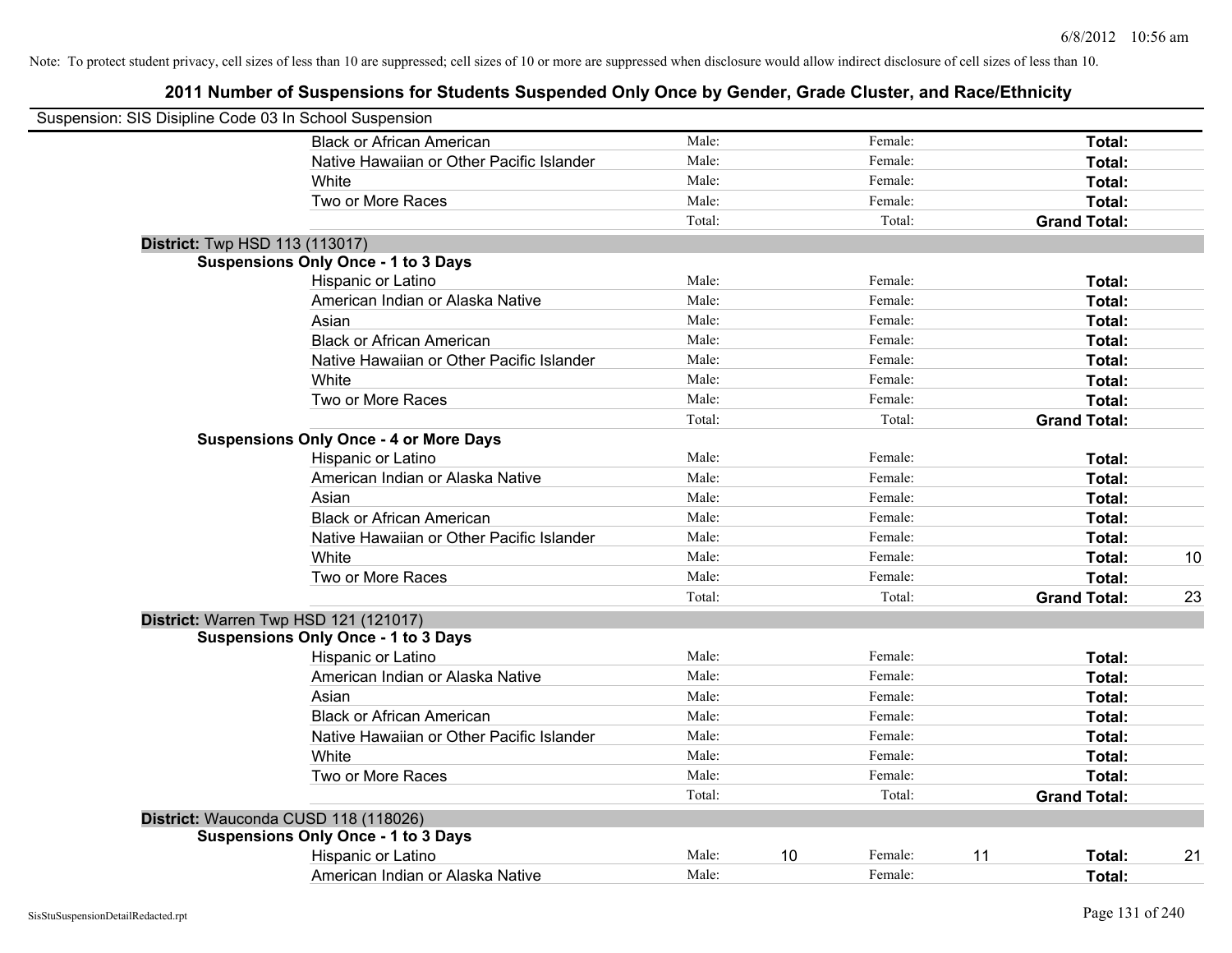| Suspension: SIS Disipline Code 03 In School Suspension |                                               |        |     |         |     |                     |     |
|--------------------------------------------------------|-----------------------------------------------|--------|-----|---------|-----|---------------------|-----|
|                                                        | Asian                                         | Male:  |     | Female: |     | Total:              |     |
|                                                        | <b>Black or African American</b>              | Male:  |     | Female: |     | Total:              |     |
|                                                        | Native Hawaiian or Other Pacific Islander     | Male:  |     | Female: |     | Total:              |     |
|                                                        | White                                         | Male:  | 39  | Female: | 36  | Total:              | 75  |
|                                                        | Two or More Races                             | Male:  |     | Female: |     | <b>Total:</b>       |     |
|                                                        |                                               | Total: |     | Total:  |     | <b>Grand Total:</b> |     |
| District: Waukegan CUSD 60 (060026)                    |                                               |        |     |         |     |                     |     |
|                                                        | <b>Suspensions Only Once - 1 to 3 Days</b>    |        |     |         |     |                     |     |
|                                                        | Hispanic or Latino                            | Male:  | 214 | Female: | 121 | Total:              | 335 |
|                                                        | American Indian or Alaska Native              | Male:  |     | Female: |     | Total:              |     |
|                                                        | Asian                                         | Male:  |     | Female: |     | Total:              |     |
|                                                        | <b>Black or African American</b>              | Male:  | 124 | Female: | 101 | Total:              | 225 |
|                                                        | Native Hawaiian or Other Pacific Islander     | Male:  |     | Female: |     | Total:              |     |
|                                                        | White                                         | Male:  | 13  | Female: | 10  | Total:              | 23  |
|                                                        | Two or More Races                             | Male:  |     | Female: |     | Total:              | 12  |
|                                                        |                                               | Total: |     | Total:  |     | <b>Grand Total:</b> |     |
|                                                        | <b>Suspensions Only Once - 4 or More Days</b> |        |     |         |     |                     |     |
|                                                        | Hispanic or Latino                            | Male:  |     | Female: |     | Total:              |     |
|                                                        | American Indian or Alaska Native              | Male:  |     | Female: |     | Total:              |     |
|                                                        | Asian                                         | Male:  |     | Female: |     | Total:              |     |
|                                                        | <b>Black or African American</b>              | Male:  |     | Female: |     | Total:              |     |
|                                                        | Native Hawaiian or Other Pacific Islander     | Male:  |     | Female: |     | Total:              |     |
|                                                        | White                                         | Male:  |     | Female: |     | Total:              |     |
|                                                        | Two or More Races                             | Male:  |     | Female: |     | Total:              |     |
|                                                        |                                               | Total: |     | Total:  |     | <b>Grand Total:</b> |     |
|                                                        | District: Winthrop Harbor SD 1 (001002)       |        |     |         |     |                     |     |
|                                                        | <b>Suspensions Only Once - 1 to 3 Days</b>    |        |     |         |     |                     |     |
|                                                        | Hispanic or Latino                            | Male:  |     | Female: |     | Total:              |     |
|                                                        | American Indian or Alaska Native              | Male:  |     | Female: |     | Total:              |     |
|                                                        | Asian                                         | Male:  |     | Female: |     | Total:              |     |
|                                                        | <b>Black or African American</b>              | Male:  |     | Female: |     | Total:              |     |
|                                                        | Native Hawaiian or Other Pacific Islander     | Male:  |     | Female: |     | Total:              |     |
|                                                        | White                                         | Male:  |     | Female: |     | Total:              |     |
|                                                        | Two or More Races                             | Male:  |     | Female: |     | Total:              |     |
|                                                        |                                               | Total: |     | Total:  |     | <b>Grand Total:</b> |     |
| District: Woodland CCSD 50 (050004)                    |                                               |        |     |         |     |                     |     |
|                                                        | <b>Suspensions Only Once - 1 to 3 Days</b>    |        |     |         |     |                     |     |
|                                                        | Hispanic or Latino                            | Male:  |     | Female: |     | Total:              | 37  |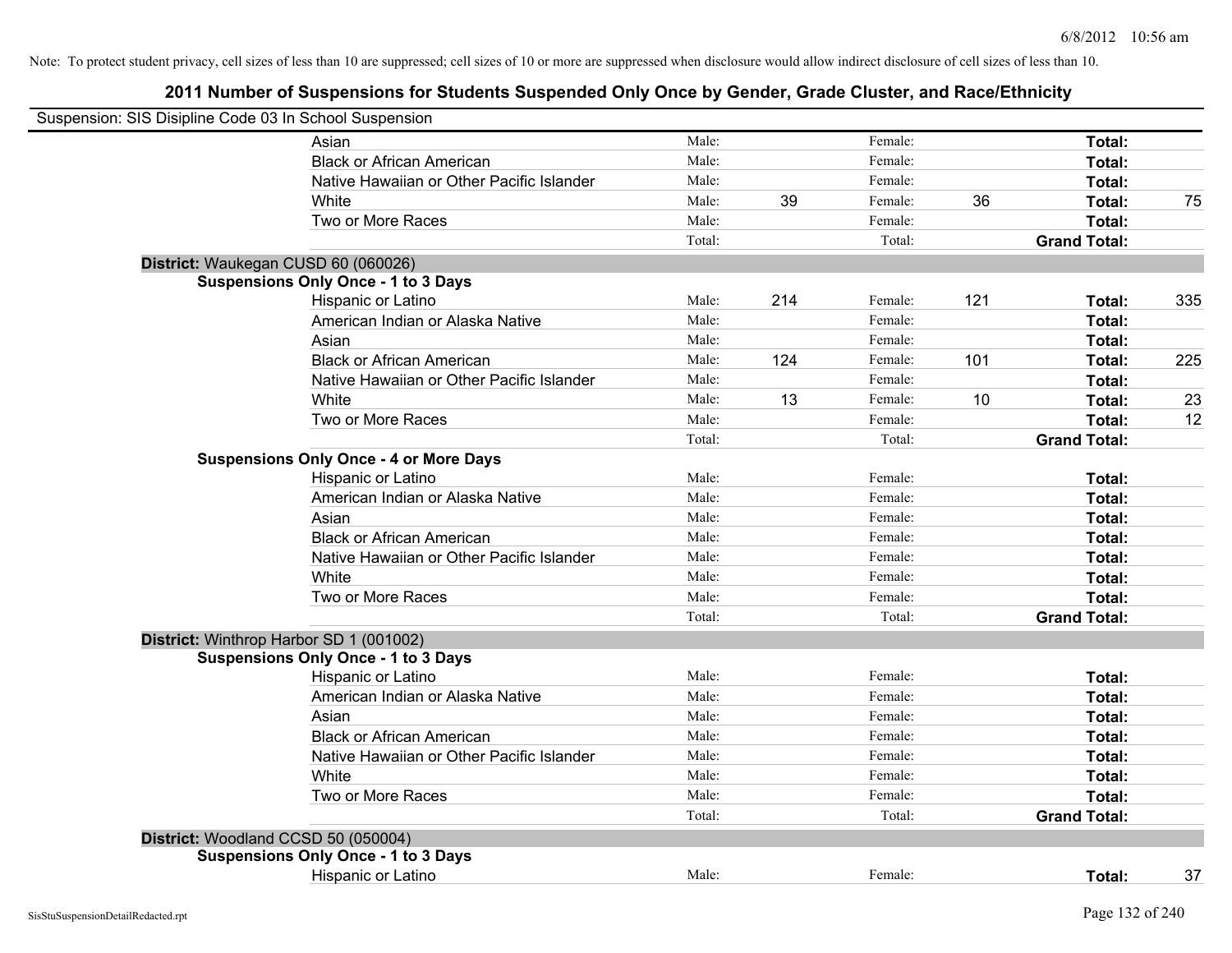| Suspension: SIS Disipline Code 03 In School Suspension |                                            |        |    |         |    |                     |    |
|--------------------------------------------------------|--------------------------------------------|--------|----|---------|----|---------------------|----|
|                                                        | American Indian or Alaska Native           | Male:  |    | Female: |    | Total:              |    |
|                                                        | Asian                                      | Male:  |    | Female: |    | Total:              | 10 |
|                                                        | <b>Black or African American</b>           | Male:  |    | Female: |    | Total:              | 16 |
|                                                        | Native Hawaiian or Other Pacific Islander  | Male:  |    | Female: |    | Total:              |    |
|                                                        | White                                      | Male:  |    | Female: |    | Total:              | 48 |
|                                                        | Two or More Races                          | Male:  |    | Female: |    | Total:              |    |
|                                                        |                                            | Total: |    | Total:  |    | <b>Grand Total:</b> |    |
| <b>District: Zion ESD 6 (006002)</b>                   |                                            |        |    |         |    |                     |    |
|                                                        | <b>Suspensions Only Once - 1 to 3 Days</b> |        |    |         |    |                     |    |
|                                                        | Hispanic or Latino                         | Male:  |    | Female: |    | Total:              | 11 |
|                                                        | American Indian or Alaska Native           | Male:  |    | Female: |    | Total:              |    |
|                                                        | Asian                                      | Male:  |    | Female: |    | Total:              |    |
|                                                        | <b>Black or African American</b>           | Male:  | 29 | Female: | 17 | Total:              | 46 |
|                                                        | Native Hawaiian or Other Pacific Islander  | Male:  |    | Female: |    | Total:              |    |
|                                                        | White                                      | Male:  |    | Female: |    | Total:              |    |
|                                                        | Two or More Races                          | Male:  |    | Female: |    | Total:              |    |
|                                                        |                                            | Total: |    | Total:  |    | <b>Grand Total:</b> | 73 |
|                                                        | District: Zion-Benton Twp HSD 126 (126017) |        |    |         |    |                     |    |
|                                                        | <b>Suspensions Only Once - 1 to 3 Days</b> |        |    |         |    |                     |    |
|                                                        | Hispanic or Latino                         | Male:  |    | Female: |    | Total:              |    |
|                                                        | American Indian or Alaska Native           | Male:  |    | Female: |    | Total:              |    |
|                                                        | Asian                                      | Male:  |    | Female: |    | Total:              |    |
|                                                        | <b>Black or African American</b>           | Male:  |    | Female: |    | Total:              | 10 |
|                                                        | Native Hawaiian or Other Pacific Islander  | Male:  |    | Female: |    | Total:              |    |
|                                                        | White                                      | Male:  |    | Female: |    | Total:              |    |
|                                                        | Two or More Races                          | Male:  |    | Female: |    | Total:              |    |
|                                                        |                                            | Total: |    | Total:  |    | <b>Grand Total:</b> | 25 |
| County: Non-Public School (000)                        |                                            |        |    |         |    |                     |    |
| District: Lake ROE (000000)                            |                                            |        |    |         |    |                     |    |
|                                                        | <b>Suspensions Only Once - 1 to 3 Days</b> |        |    |         |    |                     |    |
|                                                        | Hispanic or Latino                         | Male:  |    | Female: |    | Total:              |    |
|                                                        | American Indian or Alaska Native           | Male:  |    | Female: |    | Total:              |    |
|                                                        | Asian                                      | Male:  |    | Female: |    | Total:              |    |
|                                                        | <b>Black or African American</b>           | Male:  |    | Female: |    | Total:              |    |
|                                                        | Native Hawaiian or Other Pacific Islander  | Male:  |    | Female: |    | Total:              |    |
|                                                        | White                                      | Male:  |    | Female: |    | Total:              |    |
|                                                        | Two or More Races                          | Male:  |    | Female: |    | Total:              |    |
|                                                        |                                            | Total: |    | Total:  |    | <b>Grand Total:</b> |    |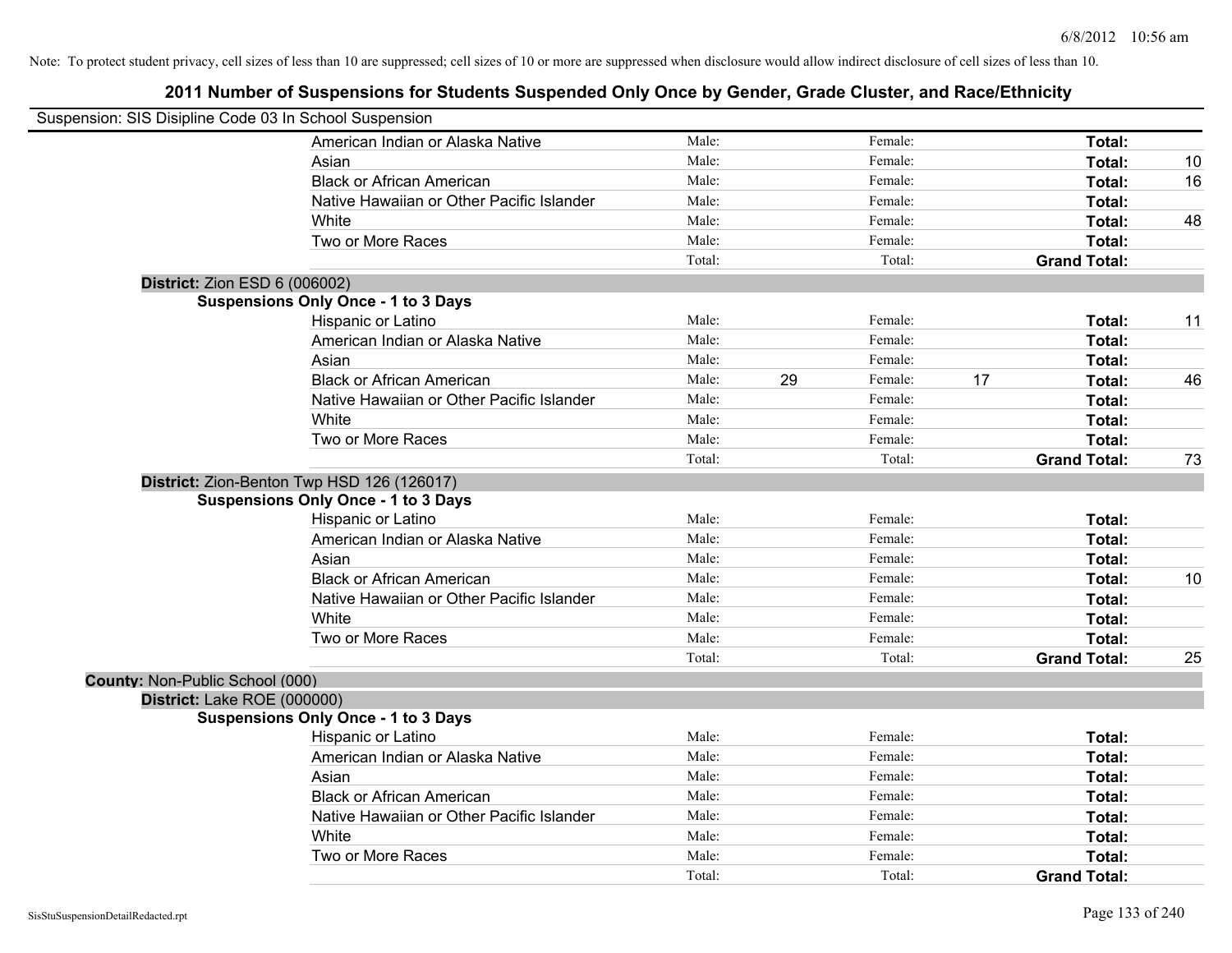## **2011 Number of Suspensions for Students Suspended Only Once by Gender, Grade Cluster, and Race/Ethnicity**

Suspension: SIS Disipline Code 03 In School Suspension

| Region: Lee/Ogle ROE (47) |                                                    |        |    |         |    |                     |    |
|---------------------------|----------------------------------------------------|--------|----|---------|----|---------------------|----|
| <b>County: Lee (052)</b>  |                                                    |        |    |         |    |                     |    |
|                           | District: Amboy CUSD 272 (272026)                  |        |    |         |    |                     |    |
|                           | <b>Suspensions Only Once - 1 to 3 Days</b>         |        |    |         |    |                     |    |
|                           | Hispanic or Latino                                 | Male:  |    | Female: |    | Total:              |    |
|                           | American Indian or Alaska Native                   | Male:  |    | Female: |    | Total:              |    |
|                           | Asian                                              | Male:  |    | Female: |    | Total:              |    |
|                           | <b>Black or African American</b>                   | Male:  |    | Female: |    | Total:              |    |
|                           | Native Hawaiian or Other Pacific Islander          | Male:  |    | Female: |    | Total:              |    |
|                           | White                                              | Male:  | 27 | Female: | 10 | Total:              | 37 |
|                           | Two or More Races                                  | Male:  |    | Female: |    | Total:              |    |
|                           |                                                    | Total: |    | Total:  |    | <b>Grand Total:</b> |    |
|                           | District: Ashton-Franklin Center CUSD 275 (275026) |        |    |         |    |                     |    |
|                           | <b>Suspensions Only Once - 1 to 3 Days</b>         |        |    |         |    |                     |    |
|                           | Hispanic or Latino                                 | Male:  |    | Female: |    | Total:              |    |
|                           | American Indian or Alaska Native                   | Male:  |    | Female: |    | Total:              |    |
|                           | Asian                                              | Male:  |    | Female: |    | Total:              |    |
|                           | <b>Black or African American</b>                   | Male:  |    | Female: |    | Total:              |    |
|                           | Native Hawaiian or Other Pacific Islander          | Male:  |    | Female: |    | Total:              |    |
|                           | White                                              | Male:  |    | Female: |    | Total:              |    |
|                           | Two or More Races                                  | Male:  |    | Female: |    | Total:              |    |
|                           |                                                    | Total: |    | Total:  |    | <b>Grand Total:</b> | 14 |
|                           | <b>District: Dixon USD 170 (170022)</b>            |        |    |         |    |                     |    |
|                           | <b>Suspensions Only Once - 1 to 3 Days</b>         |        |    |         |    |                     |    |
|                           | Hispanic or Latino                                 | Male:  |    | Female: |    | Total:              |    |
|                           | American Indian or Alaska Native                   | Male:  |    | Female: |    | Total:              |    |
|                           | Asian                                              | Male:  |    | Female: |    | Total:              |    |
|                           | <b>Black or African American</b>                   | Male:  |    | Female: |    | Total:              | 11 |
|                           | Native Hawaiian or Other Pacific Islander          | Male:  |    | Female: |    | Total:              |    |
|                           | White                                              | Male:  | 59 | Female: | 35 | Total:              | 94 |
|                           | Two or More Races                                  | Male:  |    | Female: |    | Total:              | 16 |
|                           |                                                    | Total: |    | Total:  |    | <b>Grand Total:</b> |    |
|                           | <b>Suspensions Only Once - 4 or More Days</b>      |        |    |         |    |                     |    |
|                           | Hispanic or Latino                                 | Male:  |    | Female: |    | Total:              |    |
|                           | American Indian or Alaska Native                   | Male:  |    | Female: |    | Total:              |    |
|                           | Asian                                              | Male:  |    | Female: |    | Total:              |    |
|                           | <b>Black or African American</b>                   | Male:  |    | Female: |    | Total:              |    |
|                           |                                                    |        |    |         |    |                     |    |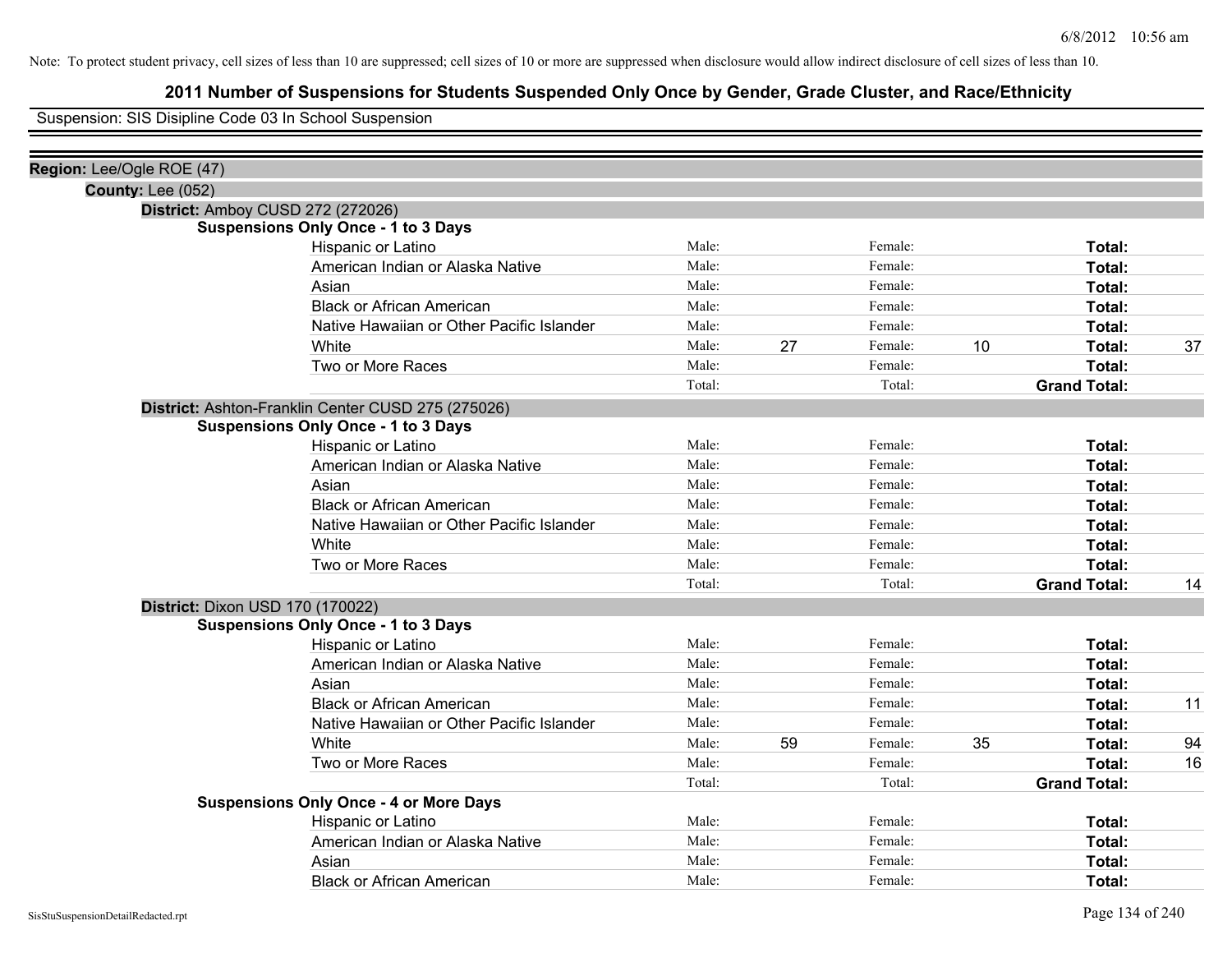**2011 Number of Suspensions for Students Suspended Only Once by Gender, Grade Cluster, and Race/Ethnicity**

| Suspension: SIS Disipline Code 03 In School Suspension |        |               |    |                     |    |
|--------------------------------------------------------|--------|---------------|----|---------------------|----|
| Native Hawaiian or Other Pacific Islander              | Male:  | Female:       |    | Total:              |    |
| White                                                  | Male:  | Female:       |    | Total:              |    |
| Two or More Races                                      | Male:  | Female:       |    | Total:              |    |
|                                                        | Total: | Total:        |    | <b>Grand Total:</b> |    |
| <b>County: Non-Public School (000)</b>                 |        |               |    |                     |    |
| District: Lee/Ogle ROE (000000)                        |        |               |    |                     |    |
| <b>Suspensions Only Once - 1 to 3 Days</b>             |        |               |    |                     |    |
| Hispanic or Latino                                     | Male:  | Female:       |    | Total:              |    |
| American Indian or Alaska Native                       | Male:  | Female:       |    | Total:              |    |
| Asian                                                  | Male:  | Female:       |    | Total:              |    |
| <b>Black or African American</b>                       | Male:  | Female:       |    | Total:              |    |
| Native Hawaiian or Other Pacific Islander              | Male:  | Female:       |    | Total:              |    |
| White                                                  | Male:  | Female:       |    | Total:              |    |
| Two or More Races                                      | Male:  | Female:       |    | Total:              |    |
|                                                        | Total: | Total:        |    | <b>Grand Total:</b> |    |
| County: Ogle (071)                                     |        |               |    |                     |    |
| District: Byron CUSD 226 (226026)                      |        |               |    |                     |    |
| <b>Suspensions Only Once - 1 to 3 Days</b>             |        |               |    |                     |    |
| Hispanic or Latino                                     | Male:  | Female:       |    | Total:              |    |
| American Indian or Alaska Native                       | Male:  | Female:       |    | Total:              |    |
| Asian                                                  | Male:  | Female:       |    | Total:              |    |
| <b>Black or African American</b>                       | Male:  | Female:       |    | Total:              |    |
| Native Hawaiian or Other Pacific Islander              | Male:  | Female:       |    | Total:              |    |
| White                                                  | Male:  | 30<br>Female: | 11 | Total:              | 41 |
| Two or More Races                                      | Male:  | Female:       |    | Total:              |    |
|                                                        | Total: | Total:        |    | <b>Grand Total:</b> |    |
| District: Forrestville Valley CUSD 221 (221026)        |        |               |    |                     |    |
| <b>Suspensions Only Once - 1 to 3 Days</b>             |        |               |    |                     |    |
| Hispanic or Latino                                     | Male:  | Female:       |    | Total:              |    |
| American Indian or Alaska Native                       | Male:  | Female:       |    | Total:              |    |
| Asian                                                  | Male:  | Female:       |    | Total:              |    |
| <b>Black or African American</b>                       | Male:  | Female:       |    | Total:              |    |
| Native Hawaiian or Other Pacific Islander              | Male:  | Female:       |    | Total:              |    |
| White                                                  | Male:  | 22<br>Female: | 13 | Total:              | 35 |
| Two or More Races                                      | Male:  | Female:       |    | Total:              |    |
|                                                        | Total: | Total:        |    | <b>Grand Total:</b> |    |
| District: Kings Cons SD 144 (144003)                   |        |               |    |                     |    |

**Suspensions Only Once - 1 to 3 Days**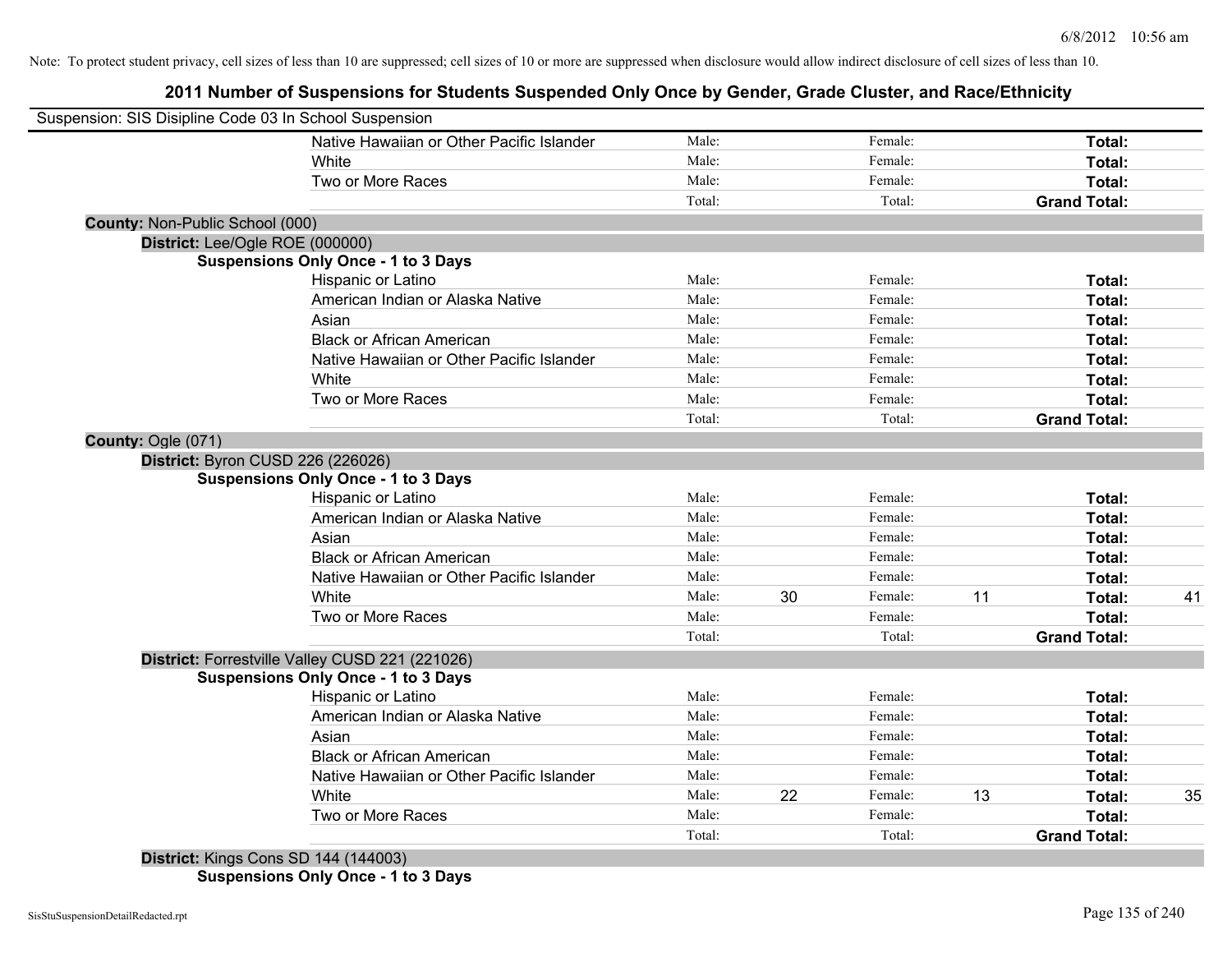| Suspension: SIS Disipline Code 03 In School Suspension |                                            |        |    |         |    |                     |     |
|--------------------------------------------------------|--------------------------------------------|--------|----|---------|----|---------------------|-----|
|                                                        | Hispanic or Latino                         | Male:  |    | Female: |    | Total:              |     |
|                                                        | American Indian or Alaska Native           | Male:  |    | Female: |    | Total:              |     |
|                                                        | Asian                                      | Male:  |    | Female: |    | Total:              |     |
|                                                        | <b>Black or African American</b>           | Male:  |    | Female: |    | Total:              |     |
|                                                        | Native Hawaiian or Other Pacific Islander  | Male:  |    | Female: |    | Total:              |     |
|                                                        | White                                      | Male:  |    | Female: |    | Total:              |     |
|                                                        | Two or More Races                          | Male:  |    | Female: |    | Total:              |     |
|                                                        |                                            | Total: |    | Total:  |    | <b>Grand Total:</b> |     |
|                                                        | District: Meridian CUSD 223 (223026)       |        |    |         |    |                     |     |
|                                                        | <b>Suspensions Only Once - 1 to 3 Days</b> |        |    |         |    |                     |     |
|                                                        | Hispanic or Latino                         | Male:  |    | Female: |    | Total:              |     |
|                                                        | American Indian or Alaska Native           | Male:  |    | Female: |    | Total:              |     |
|                                                        | Asian                                      | Male:  |    | Female: |    | Total:              |     |
|                                                        | <b>Black or African American</b>           | Male:  |    | Female: |    | Total:              |     |
|                                                        | Native Hawaiian or Other Pacific Islander  | Male:  |    | Female: |    | Total:              |     |
|                                                        | White                                      | Male:  | 26 | Female: | 14 | Total:              | 40  |
|                                                        | Two or More Races                          | Male:  |    | Female: |    | Total:              |     |
|                                                        |                                            | Total: |    | Total:  |    | <b>Grand Total:</b> |     |
|                                                        | District: Oregon CUSD 220 (220026)         |        |    |         |    |                     |     |
|                                                        | <b>Suspensions Only Once - 1 to 3 Days</b> |        |    |         |    |                     |     |
|                                                        | Hispanic or Latino                         | Male:  |    | Female: |    | Total:              |     |
|                                                        | American Indian or Alaska Native           | Male:  |    | Female: |    | Total:              |     |
|                                                        | Asian                                      | Male:  |    | Female: |    | Total:              |     |
|                                                        | <b>Black or African American</b>           | Male:  |    | Female: |    | Total:              |     |
|                                                        | Native Hawaiian or Other Pacific Islander  | Male:  |    | Female: |    | Total:              |     |
|                                                        | White                                      | Male:  | 71 | Female: | 33 | Total:              | 104 |
|                                                        | Two or More Races                          | Male:  |    | Female: |    | Total:              |     |
|                                                        |                                            | Total: |    | Total:  |    | <b>Grand Total:</b> | 119 |
|                                                        | District: Polo CUSD 222 (222026)           |        |    |         |    |                     |     |
|                                                        | <b>Suspensions Only Once - 1 to 3 Days</b> |        |    |         |    |                     |     |
|                                                        | Hispanic or Latino                         | Male:  |    | Female: |    | Total:              |     |
|                                                        | American Indian or Alaska Native           | Male:  |    | Female: |    | Total:              |     |
|                                                        | Asian                                      | Male:  |    | Female: |    | Total:              |     |
|                                                        | <b>Black or African American</b>           | Male:  |    | Female: |    | Total:              |     |
|                                                        | Native Hawaiian or Other Pacific Islander  | Male:  |    | Female: |    | Total:              |     |
|                                                        | White                                      | Male:  |    | Female: |    | Total:              | 16  |
|                                                        | Two or More Races                          | Male:  |    | Female: |    | Total:              |     |
|                                                        |                                            | Total: |    | Total:  |    | <b>Grand Total:</b> |     |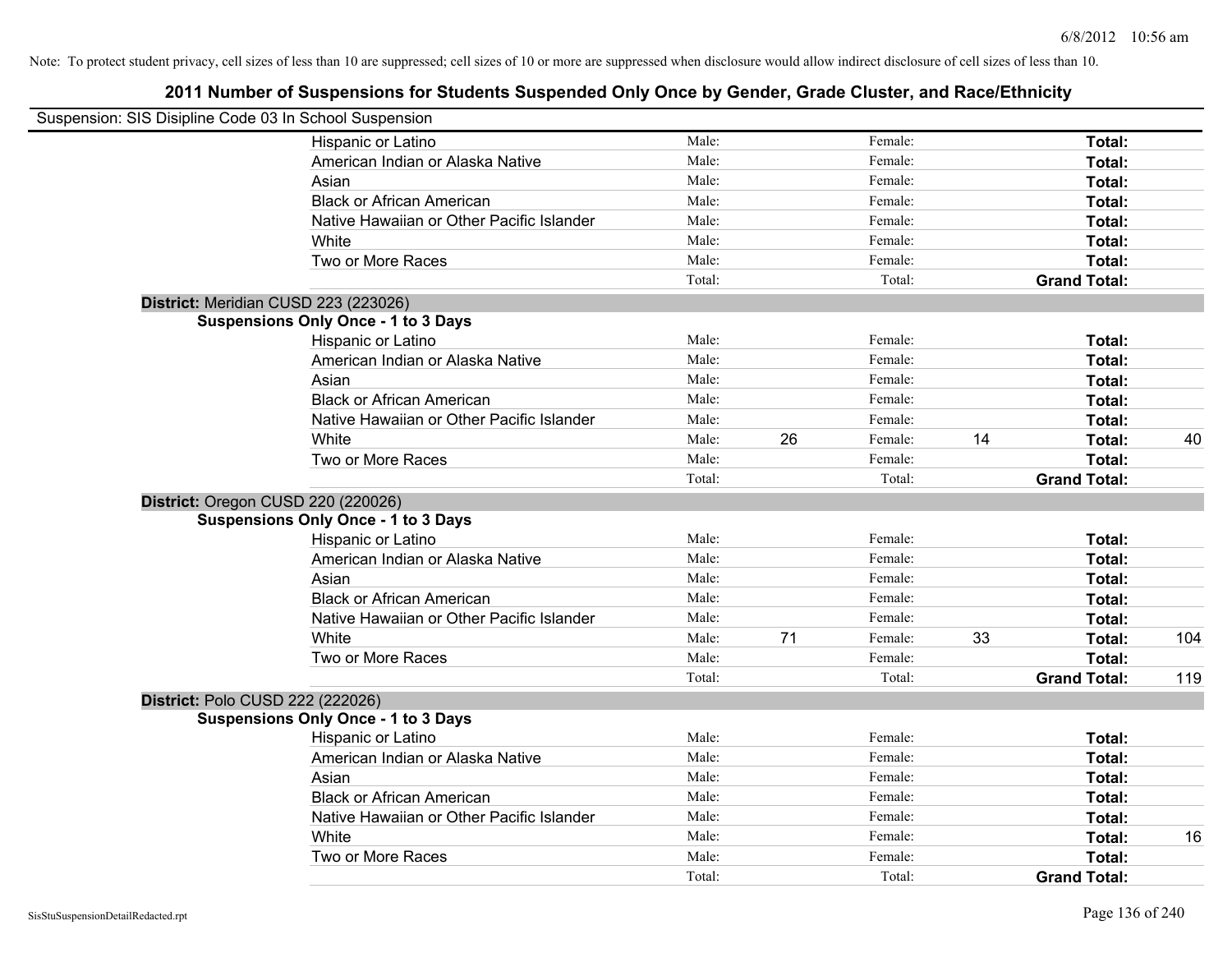| Suspension: SIS Disipline Code 03 In School Suspension |                                            |        |         |                     |    |
|--------------------------------------------------------|--------------------------------------------|--------|---------|---------------------|----|
| District: Rochelle CCSD 231 (231004)                   |                                            |        |         |                     |    |
|                                                        | <b>Suspensions Only Once - 1 to 3 Days</b> |        |         |                     |    |
|                                                        | Hispanic or Latino                         | Male:  | Female: | Total:              |    |
|                                                        | American Indian or Alaska Native           | Male:  | Female: | Total:              |    |
|                                                        | Asian                                      | Male:  | Female: | Total:              |    |
|                                                        | <b>Black or African American</b>           | Male:  | Female: | Total:              |    |
|                                                        | Native Hawaiian or Other Pacific Islander  | Male:  | Female: | Total:              |    |
|                                                        | White                                      | Male:  | Female: | Total:              | 14 |
|                                                        | Two or More Races                          | Male:  | Female: | Total:              |    |
|                                                        |                                            | Total: | Total:  | <b>Grand Total:</b> | 26 |
|                                                        | District: Rochelle Twp HSD 212 (212017)    |        |         |                     |    |
|                                                        | <b>Suspensions Only Once - 1 to 3 Days</b> |        |         |                     |    |
|                                                        | Hispanic or Latino                         | Male:  | Female: | Total:              |    |
|                                                        | American Indian or Alaska Native           | Male:  | Female: | Total:              |    |
|                                                        | Asian                                      | Male:  | Female: | Total:              |    |
|                                                        | <b>Black or African American</b>           | Male:  | Female: | Total:              |    |
|                                                        | Native Hawaiian or Other Pacific Islander  | Male:  | Female: | Total:              |    |
|                                                        | White                                      | Male:  | Female: | Total:              |    |
|                                                        | Two or More Races                          | Male:  | Female: | Total:              |    |
|                                                        |                                            | Total: | Total:  | <b>Grand Total:</b> |    |
|                                                        |                                            |        |         |                     |    |
| Region: Logan/Mason/Menard ROE (38)                    |                                            |        |         |                     |    |
| County: Logan (054)                                    |                                            |        |         |                     |    |
| District: Lincoln CHSD 404 (404016)                    |                                            |        |         |                     |    |
|                                                        | <b>Suspensions Only Once - 1 to 3 Days</b> |        |         |                     |    |
|                                                        | Hispanic or Latino                         | Male:  | Female: | Total:              |    |
|                                                        | American Indian or Alaska Native           | Male:  | Female: | Total:              |    |
|                                                        | Asian                                      | Male:  | Female: | Total:              |    |
|                                                        | <b>Black or African American</b>           | Male:  | Female: | Total:              |    |
|                                                        | Native Hawaiian or Other Pacific Islander  | Male:  | Female: | Total:              |    |
|                                                        | White                                      | Male:  | Female: | Total:              |    |
|                                                        | Two or More Races                          | Male:  | Female: | Total:              |    |
|                                                        |                                            | Total: | Total:  | <b>Grand Total:</b> |    |
| District: Lincoln ESD 27 (027002)                      |                                            |        |         |                     |    |
|                                                        | <b>Suspensions Only Once - 1 to 3 Days</b> |        |         |                     |    |
|                                                        | Hispanic or Latino                         | Male:  | Female: | Total:              |    |
|                                                        | American Indian or Alaska Native           | Male:  | Female: | Total:              |    |
|                                                        | Asian                                      | Male:  | Female: | Total:              |    |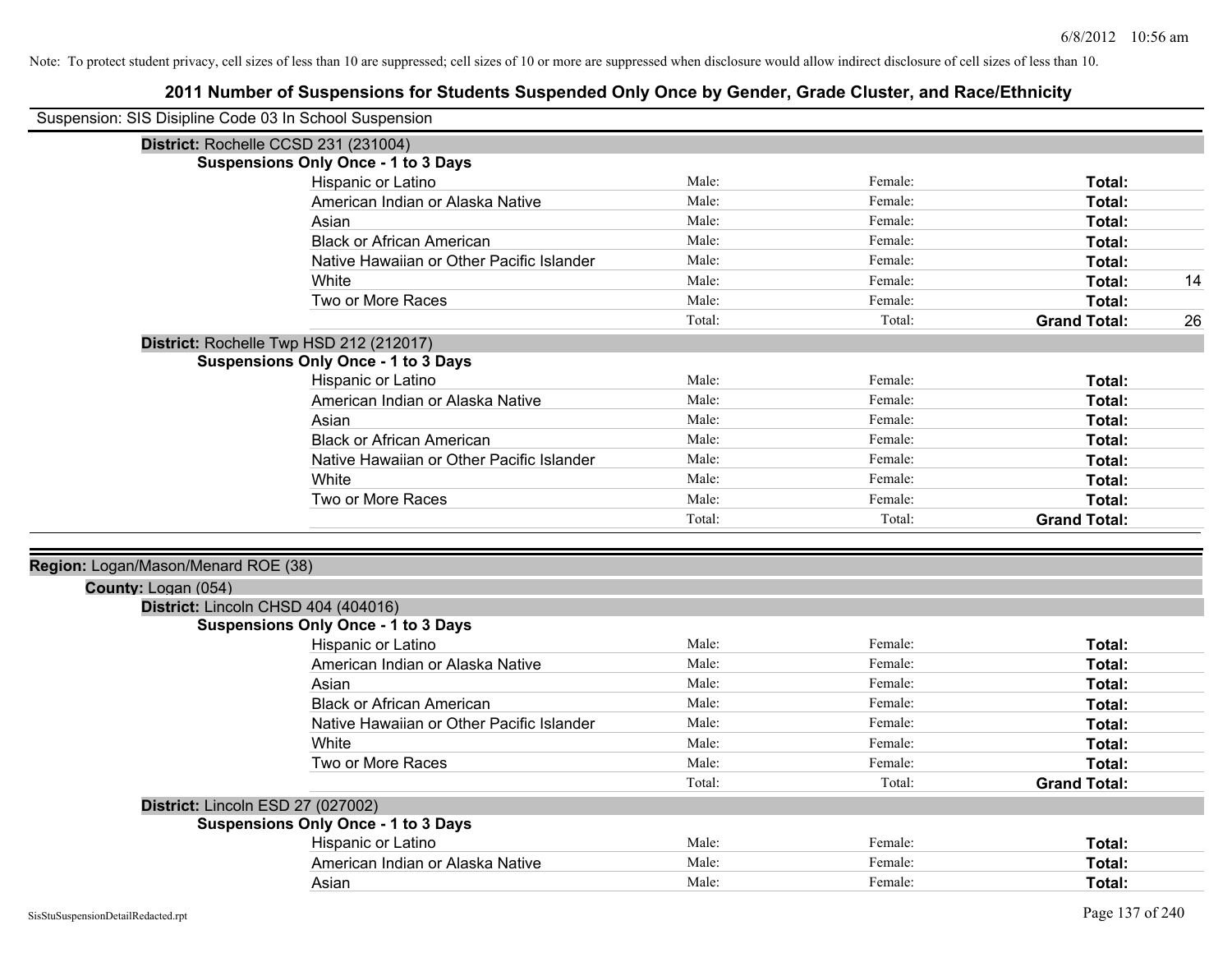| Suspension: SIS Disipline Code 03 In School Suspension |                                               |        |    |         |    |                     |    |
|--------------------------------------------------------|-----------------------------------------------|--------|----|---------|----|---------------------|----|
|                                                        | <b>Black or African American</b>              | Male:  |    | Female: |    | Total:              |    |
|                                                        | Native Hawaiian or Other Pacific Islander     | Male:  |    | Female: |    | Total:              |    |
|                                                        | White                                         | Male:  | 14 | Female: | 14 | Total:              | 28 |
|                                                        | Two or More Races                             | Male:  |    | Female: |    | Total:              |    |
|                                                        |                                               | Total: |    | Total:  |    | <b>Grand Total:</b> |    |
|                                                        | District: Mt Pulaski CUSD 23 (023026)         |        |    |         |    |                     |    |
|                                                        | <b>Suspensions Only Once - 1 to 3 Days</b>    |        |    |         |    |                     |    |
|                                                        | Hispanic or Latino                            | Male:  |    | Female: |    | Total:              |    |
|                                                        | American Indian or Alaska Native              | Male:  |    | Female: |    | Total:              |    |
|                                                        | Asian                                         | Male:  |    | Female: |    | Total:              |    |
|                                                        | <b>Black or African American</b>              | Male:  |    | Female: |    | Total:              |    |
|                                                        | Native Hawaiian or Other Pacific Islander     | Male:  |    | Female: |    | Total:              |    |
|                                                        | White                                         | Male:  |    | Female: |    | Total:              |    |
|                                                        | Two or More Races                             | Male:  |    | Female: |    | Total:              |    |
|                                                        |                                               | Total: |    | Total:  |    | <b>Grand Total:</b> |    |
| County: Mason (060)                                    |                                               |        |    |         |    |                     |    |
|                                                        | District: Havana CUSD 126 (126026)            |        |    |         |    |                     |    |
|                                                        | <b>Suspensions Only Once - 1 to 3 Days</b>    |        |    |         |    |                     |    |
|                                                        | Hispanic or Latino                            | Male:  |    | Female: |    | Total:              |    |
|                                                        | American Indian or Alaska Native              | Male:  |    | Female: |    | Total:              |    |
|                                                        | Asian                                         | Male:  |    | Female: |    | Total:              |    |
|                                                        | <b>Black or African American</b>              | Male:  |    | Female: |    | Total:              |    |
|                                                        | Native Hawaiian or Other Pacific Islander     | Male:  |    | Female: |    | Total:              |    |
|                                                        | White                                         | Male:  |    | Female: |    | <b>Total:</b>       | 17 |
|                                                        | Two or More Races                             | Male:  |    | Female: |    | Total:              |    |
|                                                        |                                               | Total: |    | Total:  |    | <b>Grand Total:</b> |    |
|                                                        | <b>Suspensions Only Once - 4 or More Days</b> |        |    |         |    |                     |    |
|                                                        | Hispanic or Latino                            | Male:  |    | Female: |    | Total:              |    |
|                                                        | American Indian or Alaska Native              | Male:  |    | Female: |    | Total:              |    |
|                                                        | Asian                                         | Male:  |    | Female: |    | Total:              |    |
|                                                        | <b>Black or African American</b>              | Male:  |    | Female: |    | Total:              |    |
|                                                        | Native Hawaiian or Other Pacific Islander     | Male:  |    | Female: |    | Total:              |    |
|                                                        | White                                         | Male:  |    | Female: |    | Total:              |    |
|                                                        | Two or More Races                             | Male:  |    | Female: |    | Total:              |    |
|                                                        |                                               | Total: |    | Total:  |    | <b>Grand Total:</b> |    |
|                                                        | District: Illini Central CUSD 189 (189026)    |        |    |         |    |                     |    |
|                                                        | <b>Suspensions Only Once - 1 to 3 Days</b>    |        |    |         |    |                     |    |
|                                                        | <b>Hispanic or Latino</b>                     | Male:  |    | Female: |    | Total:              |    |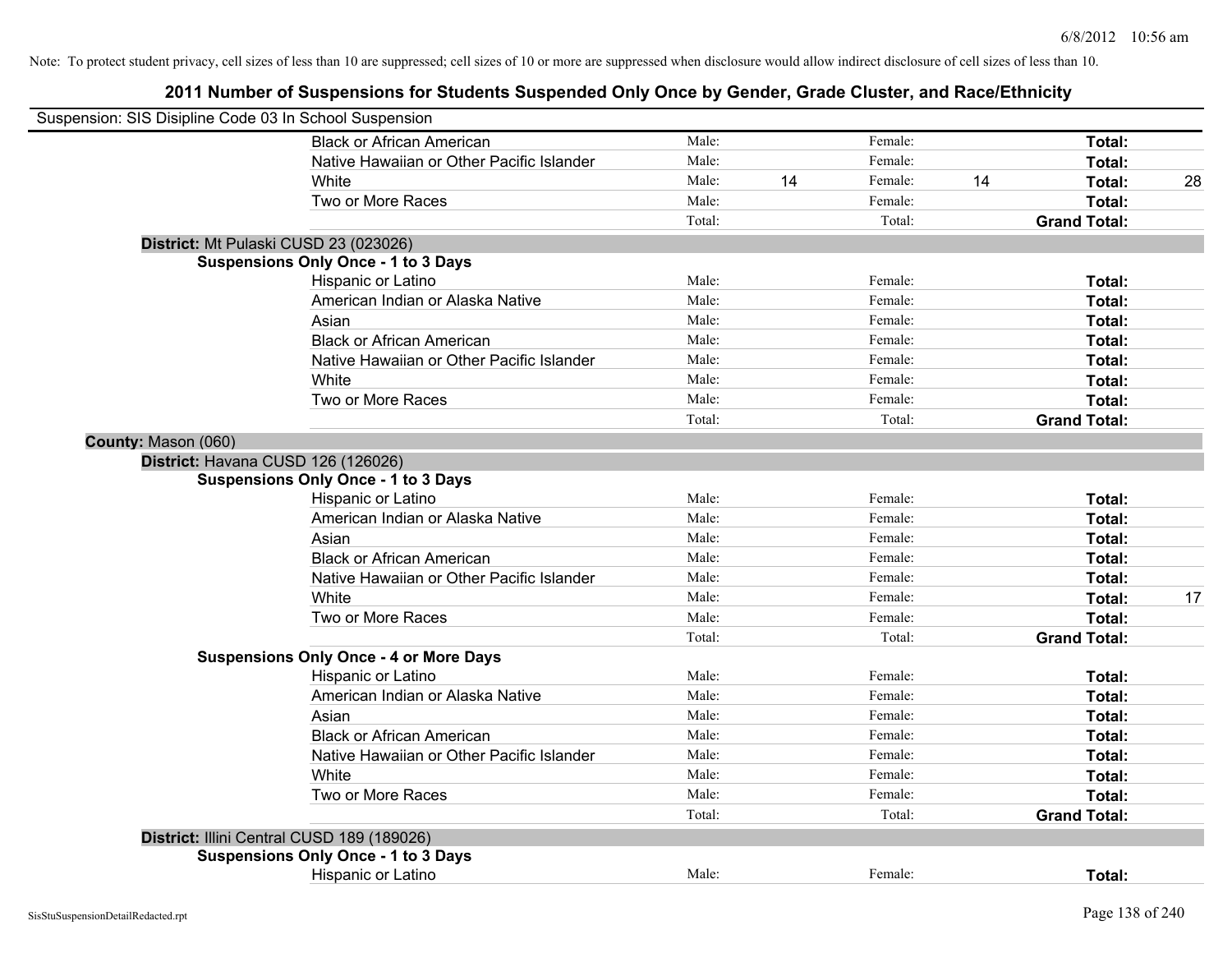| Suspension: SIS Disipline Code 03 In School Suspension |                                               |        |    |         |    |                     |    |
|--------------------------------------------------------|-----------------------------------------------|--------|----|---------|----|---------------------|----|
|                                                        | American Indian or Alaska Native              | Male:  |    | Female: |    | Total:              |    |
|                                                        | Asian                                         | Male:  |    | Female: |    | Total:              |    |
|                                                        | <b>Black or African American</b>              | Male:  |    | Female: |    | Total:              |    |
|                                                        | Native Hawaiian or Other Pacific Islander     | Male:  |    | Female: |    | Total:              |    |
|                                                        | White                                         | Male:  | 30 | Female: | 10 | Total:              | 40 |
|                                                        | Two or More Races                             | Male:  |    | Female: |    | Total:              |    |
|                                                        |                                               | Total: |    | Total:  |    | <b>Grand Total:</b> |    |
|                                                        | District: Midwest Central CUSD 191 (191026)   |        |    |         |    |                     |    |
|                                                        | <b>Suspensions Only Once - 1 to 3 Days</b>    |        |    |         |    |                     |    |
|                                                        | Hispanic or Latino                            | Male:  |    | Female: |    | Total:              |    |
|                                                        | American Indian or Alaska Native              | Male:  |    | Female: |    | Total:              |    |
|                                                        | Asian                                         | Male:  |    | Female: |    | Total:              |    |
|                                                        | <b>Black or African American</b>              | Male:  |    | Female: |    | Total:              |    |
|                                                        | Native Hawaiian or Other Pacific Islander     | Male:  |    | Female: |    | Total:              |    |
|                                                        | White                                         | Male:  | 27 | Female: | 13 | Total:              | 40 |
|                                                        | Two or More Races                             | Male:  |    | Female: |    | Total:              |    |
|                                                        |                                               | Total: |    | Total:  |    | <b>Grand Total:</b> |    |
|                                                        |                                               |        |    |         |    |                     |    |
|                                                        |                                               |        |    |         |    |                     |    |
| Region: Macon/Piatt ROE (39)                           |                                               |        |    |         |    |                     |    |
|                                                        |                                               |        |    |         |    |                     |    |
| County: Macon (055)                                    | District: Argenta-Oreana CUSD 1 (001026)      |        |    |         |    |                     |    |
|                                                        | <b>Suspensions Only Once - 1 to 3 Days</b>    |        |    |         |    |                     |    |
|                                                        | Hispanic or Latino                            | Male:  |    | Female: |    | Total:              |    |
|                                                        | American Indian or Alaska Native              | Male:  |    | Female: |    | Total:              |    |
|                                                        | Asian                                         | Male:  |    | Female: |    | Total:              |    |
|                                                        | <b>Black or African American</b>              | Male:  |    | Female: |    | Total:              |    |
|                                                        | Native Hawaiian or Other Pacific Islander     | Male:  |    | Female: |    | Total:              |    |
|                                                        | White                                         | Male:  |    | Female: |    | Total:              | 42 |
|                                                        | Two or More Races                             | Male:  |    | Female: |    | Total:              |    |
|                                                        |                                               | Total: |    | Total:  |    | <b>Grand Total:</b> |    |
|                                                        | <b>Suspensions Only Once - 4 or More Days</b> |        |    |         |    |                     |    |
|                                                        | Hispanic or Latino                            | Male:  |    | Female: |    | Total:              |    |
|                                                        | American Indian or Alaska Native              | Male:  |    | Female: |    | Total:              |    |
|                                                        | Asian                                         | Male:  |    | Female: |    | Total:              |    |
|                                                        | <b>Black or African American</b>              | Male:  |    | Female: |    | Total:              |    |
|                                                        | Native Hawaiian or Other Pacific Islander     | Male:  |    | Female: |    | Total:              |    |
|                                                        | White                                         | Male:  |    | Female: |    | Total:              |    |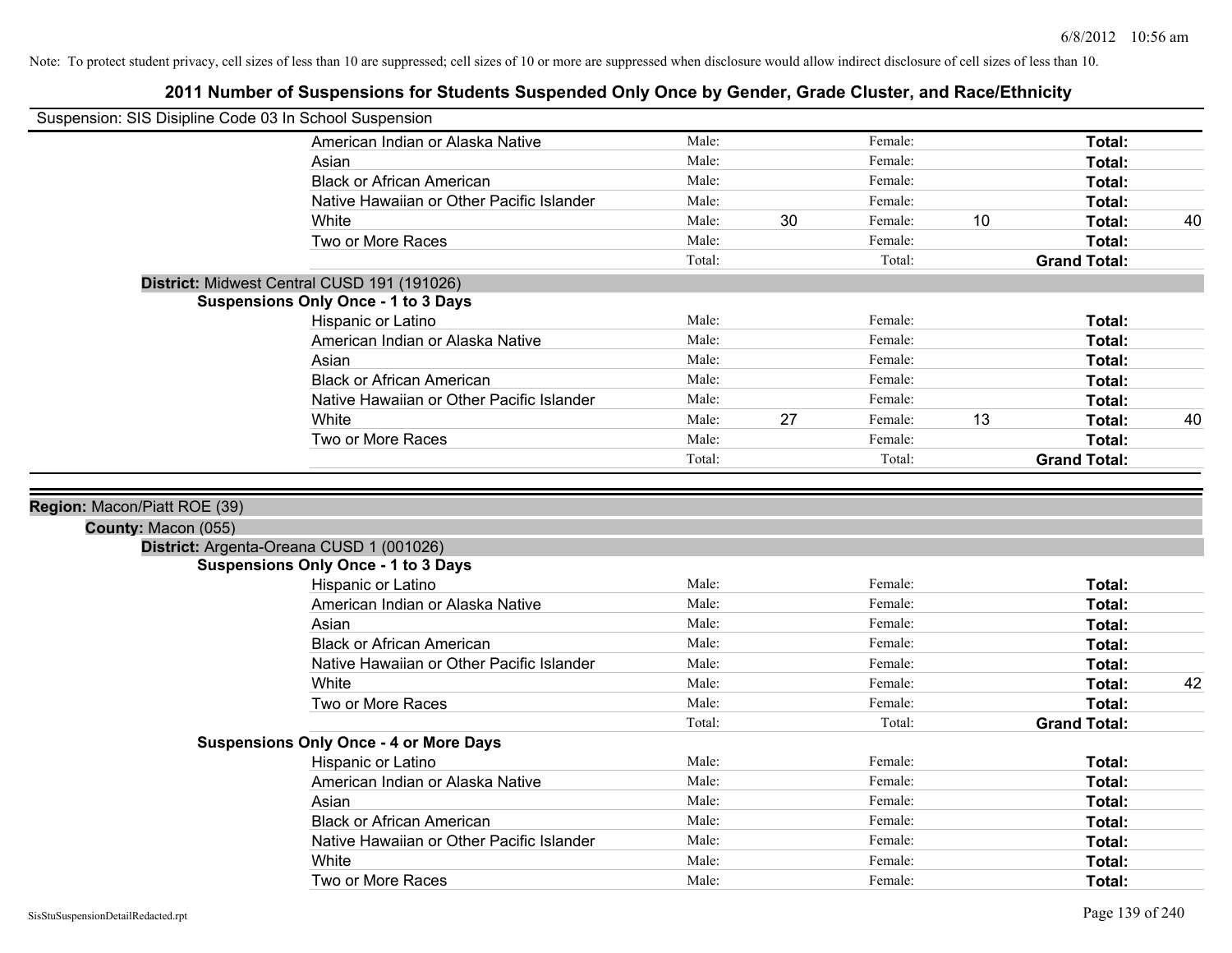| Suspension: SIS Disipline Code 03 In School Suspension |                                            |        |    |         |    |                     |    |
|--------------------------------------------------------|--------------------------------------------|--------|----|---------|----|---------------------|----|
|                                                        |                                            | Total: |    | Total:  |    | <b>Grand Total:</b> |    |
|                                                        | District: Decatur SD 61 (061025)           |        |    |         |    |                     |    |
|                                                        | <b>Suspensions Only Once - 1 to 3 Days</b> |        |    |         |    |                     |    |
|                                                        | Hispanic or Latino                         | Male:  |    | Female: |    | Total:              |    |
|                                                        | American Indian or Alaska Native           | Male:  |    | Female: |    | Total:              |    |
|                                                        | Asian                                      | Male:  |    | Female: |    | Total:              |    |
|                                                        | <b>Black or African American</b>           | Male:  | 31 | Female: | 12 | Total:              | 43 |
|                                                        | Native Hawaiian or Other Pacific Islander  | Male:  |    | Female: |    | Total:              |    |
|                                                        | White                                      | Male:  |    | Female: |    | Total:              |    |
|                                                        | Two or More Races                          | Male:  |    | Female: |    | Total:              |    |
|                                                        |                                            | Total: |    | Total:  |    | <b>Grand Total:</b> |    |
|                                                        | District: Maroa Forsyth CUSD 2 (002026)    |        |    |         |    |                     |    |
|                                                        | <b>Suspensions Only Once - 1 to 3 Days</b> |        |    |         |    |                     |    |
|                                                        | Hispanic or Latino                         | Male:  |    | Female: |    | Total:              |    |
|                                                        | American Indian or Alaska Native           | Male:  |    | Female: |    | Total:              |    |
|                                                        | Asian                                      | Male:  |    | Female: |    | Total:              |    |
|                                                        | <b>Black or African American</b>           | Male:  |    | Female: |    | Total:              |    |
|                                                        | Native Hawaiian or Other Pacific Islander  | Male:  |    | Female: |    | Total:              |    |
|                                                        | White                                      | Male:  |    | Female: |    | Total:              | 20 |
|                                                        | Two or More Races                          | Male:  |    | Female: |    | Total:              |    |
|                                                        |                                            | Total: |    | Total:  |    | <b>Grand Total:</b> |    |
|                                                        | District: Meridian CUSD 15 (015026)        |        |    |         |    |                     |    |
|                                                        | <b>Suspensions Only Once - 1 to 3 Days</b> |        |    |         |    |                     |    |
|                                                        | Hispanic or Latino                         | Male:  |    | Female: |    | Total:              |    |
|                                                        | American Indian or Alaska Native           | Male:  |    | Female: |    | Total:              |    |
|                                                        | Asian                                      | Male:  |    | Female: |    | Total:              |    |
|                                                        | <b>Black or African American</b>           | Male:  |    | Female: |    | Total:              |    |
|                                                        | Native Hawaiian or Other Pacific Islander  | Male:  |    | Female: |    | Total:              |    |
|                                                        | White                                      | Male:  |    | Female: |    | Total:              | 26 |
|                                                        | Two or More Races                          | Male:  |    | Female: |    | Total:              | 12 |
|                                                        |                                            | Total: |    | Total:  |    | <b>Grand Total:</b> |    |
|                                                        | District: Mt Zion CUSD 3 (003026)          |        |    |         |    |                     |    |
|                                                        | <b>Suspensions Only Once - 1 to 3 Days</b> |        |    |         |    |                     |    |
|                                                        | Hispanic or Latino                         | Male:  |    | Female: |    | Total:              |    |
|                                                        | American Indian or Alaska Native           | Male:  |    | Female: |    | Total:              |    |
|                                                        | Asian                                      | Male:  |    | Female: |    | Total:              |    |
|                                                        | <b>Black or African American</b>           | Male:  |    | Female: |    | Total:              |    |
|                                                        | Native Hawaiian or Other Pacific Islander  | Male:  |    | Female: |    | Total:              |    |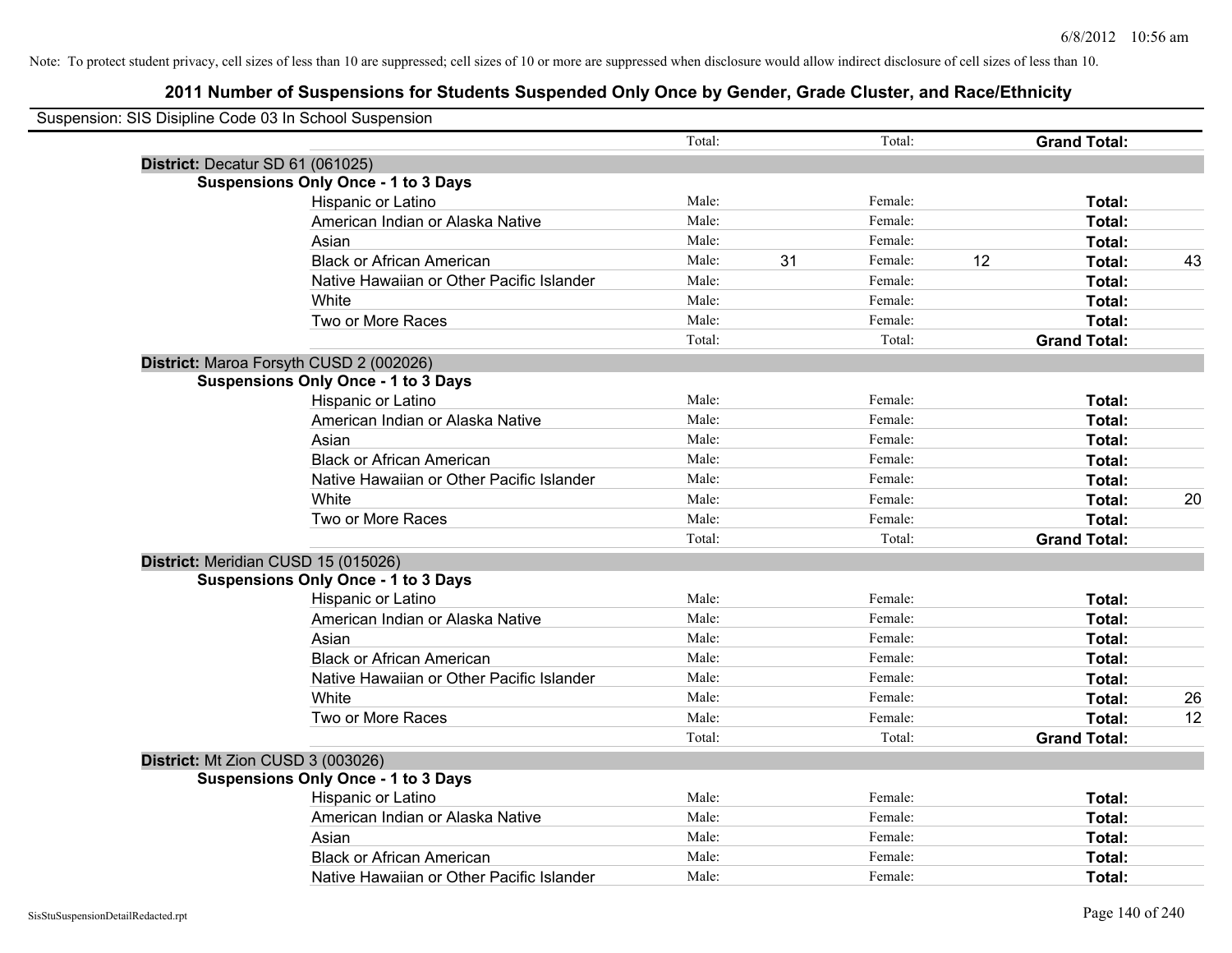| Suspension: SIS Disipline Code 03 In School Suspension |        |    |         |    |                     |    |
|--------------------------------------------------------|--------|----|---------|----|---------------------|----|
| White                                                  | Male:  | 59 | Female: | 17 | Total:              | 76 |
| Two or More Races                                      | Male:  |    | Female: |    | Total:              |    |
|                                                        | Total: |    | Total:  |    | <b>Grand Total:</b> |    |
| <b>Suspensions Only Once - 4 or More Days</b>          |        |    |         |    |                     |    |
| Hispanic or Latino                                     | Male:  |    | Female: |    | Total:              |    |
| American Indian or Alaska Native                       | Male:  |    | Female: |    | Total:              |    |
| Asian                                                  | Male:  |    | Female: |    | Total:              |    |
| <b>Black or African American</b>                       | Male:  |    | Female: |    | Total:              |    |
| Native Hawaiian or Other Pacific Islander              | Male:  |    | Female: |    | Total:              |    |
| White                                                  | Male:  |    | Female: |    | Total:              |    |
| Two or More Races                                      | Male:  |    | Female: |    | Total:              |    |
|                                                        | Total: |    | Total:  |    | <b>Grand Total:</b> |    |
| District: Sangamon Valley CUSD 9 (009026)              |        |    |         |    |                     |    |
| <b>Suspensions Only Once - 1 to 3 Days</b>             |        |    |         |    |                     |    |
| Hispanic or Latino                                     | Male:  |    | Female: |    | Total:              |    |
| American Indian or Alaska Native                       | Male:  |    | Female: |    | Total:              |    |
| Asian                                                  | Male:  |    | Female: |    | Total:              |    |
| <b>Black or African American</b>                       | Male:  |    | Female: |    | Total:              |    |
| Native Hawaiian or Other Pacific Islander              | Male:  |    | Female: |    | Total:              |    |
| White                                                  | Male:  | 47 | Female: | 13 | Total:              | 60 |
| Two or More Races                                      | Male:  |    | Female: |    | Total:              |    |
|                                                        | Total: |    | Total:  |    | <b>Grand Total:</b> |    |
| District: Warrensburg-Latham CUSD 11 (011026)          |        |    |         |    |                     |    |
| <b>Suspensions Only Once - 1 to 3 Days</b>             |        |    |         |    |                     |    |
| Hispanic or Latino                                     | Male:  |    | Female: |    | Total:              |    |
| American Indian or Alaska Native                       | Male:  |    | Female: |    | Total:              |    |
| Asian                                                  | Male:  |    | Female: |    | Total:              |    |
| <b>Black or African American</b>                       | Male:  |    | Female: |    | Total:              |    |
| Native Hawaiian or Other Pacific Islander              | Male:  |    | Female: |    | Total:              |    |
| White                                                  | Male:  |    | Female: |    | Total:              | 12 |
| Two or More Races                                      | Male:  |    | Female: |    | Total:              |    |
|                                                        | Total: |    | Total:  |    | <b>Grand Total:</b> |    |
| County: Piatt (074)                                    |        |    |         |    |                     |    |
| District: Atwood Hammond CUSD 39 (039026)              |        |    |         |    |                     |    |
| <b>Suspensions Only Once - 1 to 3 Days</b>             |        |    |         |    |                     |    |
| Hispanic or Latino                                     | Male:  |    | Female: |    | Total:              |    |
| American Indian or Alaska Native                       | Male:  |    | Female: |    | Total:              |    |
| Asian                                                  | Male:  |    | Female: |    | <b>Total:</b>       |    |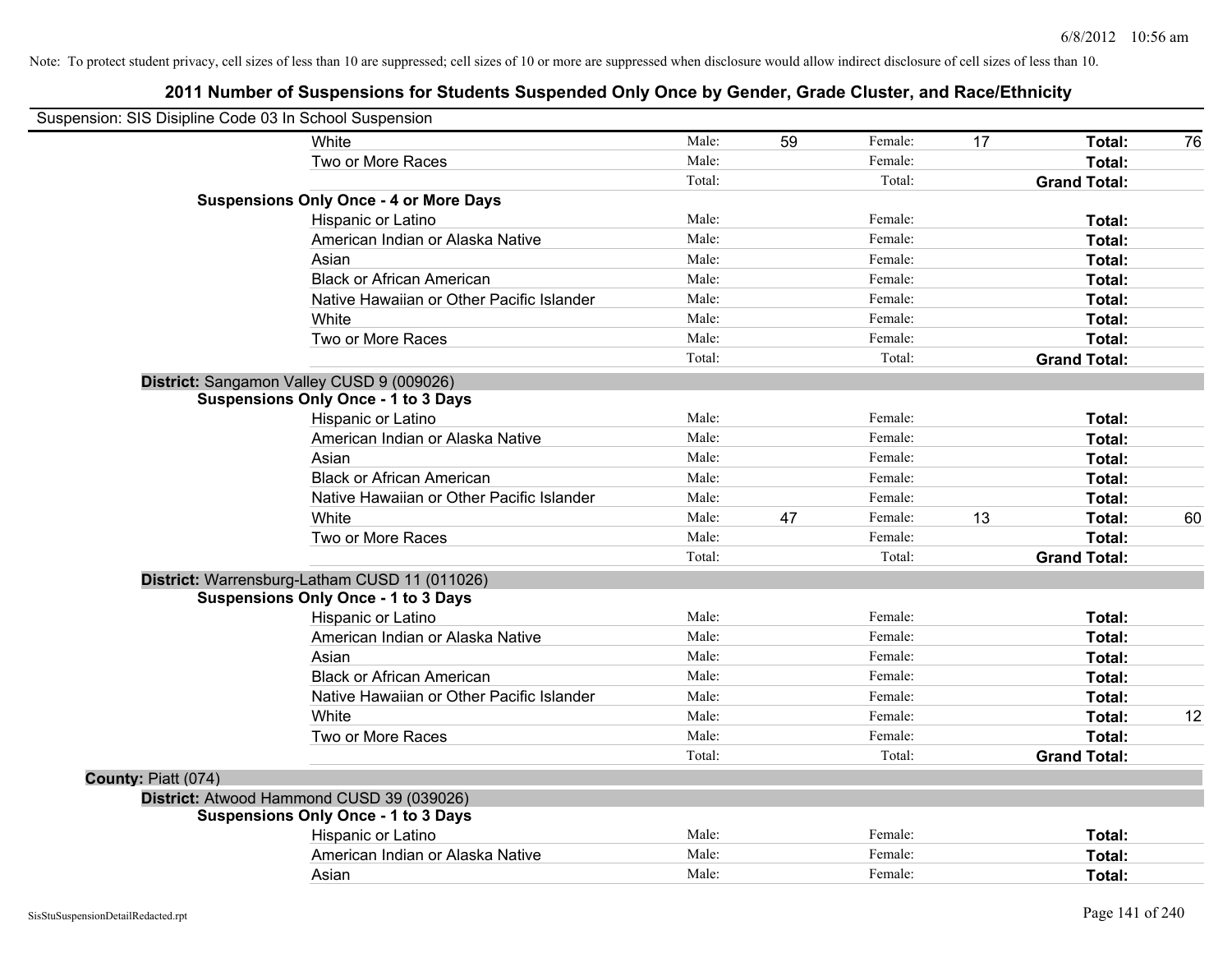## **2011 Number of Suspensions for Students Suspended Only Once by Gender, Grade Cluster, and Race/Ethnicity**

| Suspension: SIS Disipline Code 03 In School Suspension |                                            |        |         |                     |
|--------------------------------------------------------|--------------------------------------------|--------|---------|---------------------|
|                                                        | <b>Black or African American</b>           | Male:  | Female: | Total:              |
|                                                        | Native Hawaiian or Other Pacific Islander  | Male:  | Female: | Total:              |
|                                                        | White                                      | Male:  | Female: | Total:              |
|                                                        | Two or More Races                          | Male:  | Female: | Total:              |
|                                                        |                                            | Total: | Total:  | <b>Grand Total:</b> |
|                                                        | District: Cerro Gordo CUSD 100 (100026)    |        |         |                     |
|                                                        | <b>Suspensions Only Once - 1 to 3 Days</b> |        |         |                     |
|                                                        | Hispanic or Latino                         | Male:  | Female: | Total:              |
|                                                        | American Indian or Alaska Native           | Male:  | Female: | Total:              |
|                                                        | Asian                                      | Male:  | Female: | Total:              |
|                                                        | <b>Black or African American</b>           | Male:  | Female: | Total:              |
|                                                        | Native Hawaiian or Other Pacific Islander  | Male:  | Female: | Total:              |
|                                                        | White                                      | Male:  | Female: | Total:              |
|                                                        | Two or More Races                          | Male:  | Female: | Total:              |
|                                                        |                                            | Total: | Total:  | <b>Grand Total:</b> |
|                                                        | District: Deland-Weldon CUSD 57 (057026)   |        |         |                     |
|                                                        | <b>Suspensions Only Once - 1 to 3 Days</b> |        |         |                     |
|                                                        | Hispanic or Latino                         | Male:  | Female: | Total:              |
|                                                        | American Indian or Alaska Native           | Male:  | Female: | Total:              |
|                                                        | Asian                                      | Male:  | Female: | Total:              |
|                                                        | <b>Black or African American</b>           | Male:  | Female: | Total:              |
|                                                        | Native Hawaiian or Other Pacific Islander  | Male:  | Female: | Total:              |
|                                                        | White                                      | Male:  | Female: | Total:              |
|                                                        | Two or More Races                          | Male:  | Female: | Total:              |
|                                                        |                                            | Total: | Total:  | <b>Grand Total:</b> |
| District: Monticello CUSD 25 (025026)                  |                                            |        |         |                     |
|                                                        | <b>Suspensions Only Once - 1 to 3 Days</b> |        |         |                     |
|                                                        | Hispanic or Latino                         | Male:  | Female: | Total:              |
|                                                        | American Indian or Alaska Native           | Male:  | Female: | Total:              |
|                                                        | Asian                                      | Male:  | Female: | Total:              |
|                                                        | <b>Black or African American</b>           | Male:  | Female: | Total:              |
|                                                        | Native Hawaiian or Other Pacific Islander  | Male:  | Female: | Total:              |
|                                                        | White                                      | Male:  | Female: | Total:              |
|                                                        | Two or More Races                          | Male:  | Female: | Total:              |
|                                                        |                                            | Total: | Total:  | <b>Grand Total:</b> |
|                                                        |                                            |        |         |                     |

**Region:** Madison ROE (41)

**County:** Madison (057)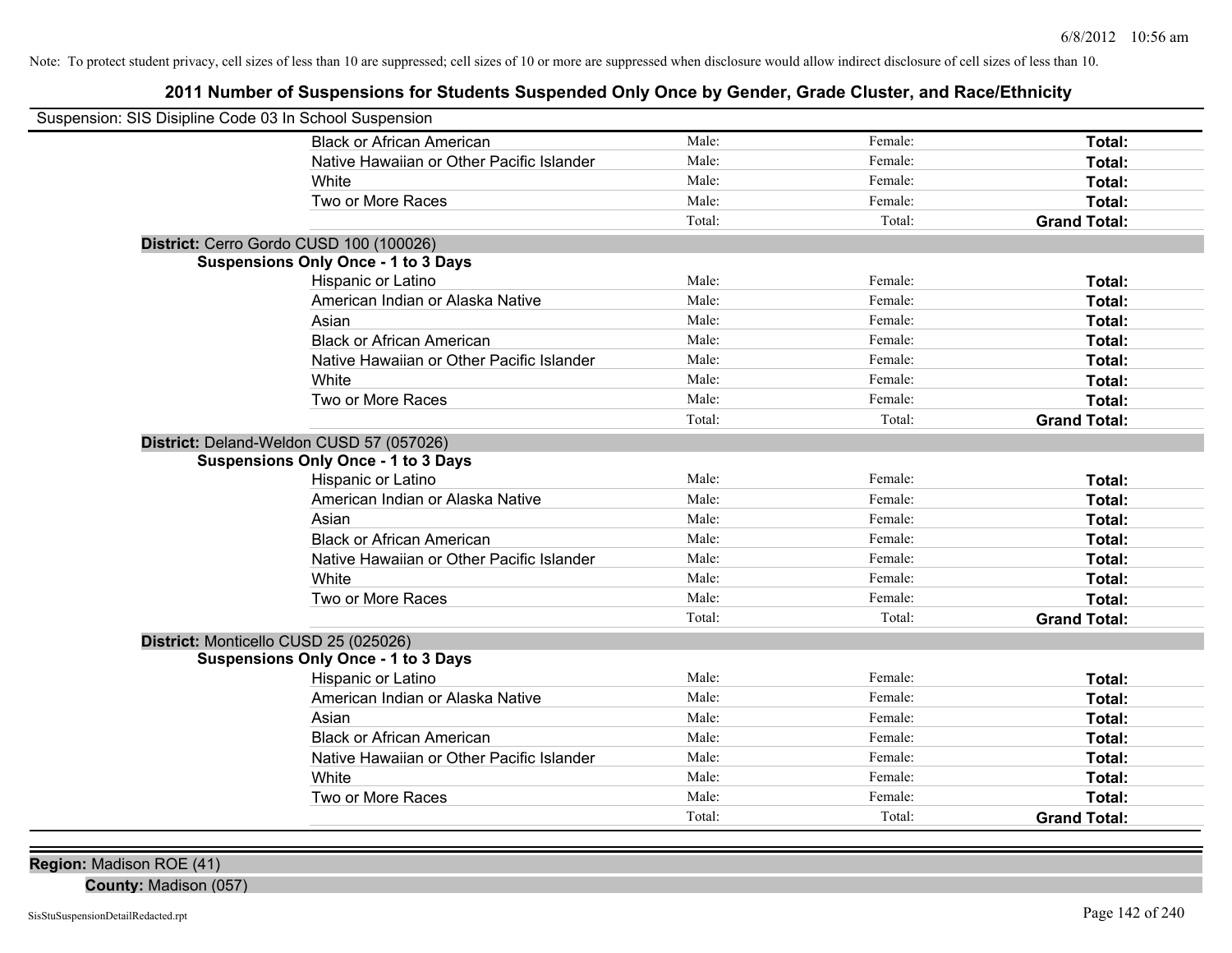| Suspension: SIS Disipline Code 03 In School Suspension |                                               |        |     |         |     |                     |     |
|--------------------------------------------------------|-----------------------------------------------|--------|-----|---------|-----|---------------------|-----|
| District: Alton CUSD 11 (011026)                       |                                               |        |     |         |     |                     |     |
|                                                        | <b>Suspensions Only Once - 1 to 3 Days</b>    |        |     |         |     |                     |     |
|                                                        | Hispanic or Latino                            | Male:  |     | Female: |     | Total:              |     |
|                                                        | American Indian or Alaska Native              | Male:  |     | Female: |     | Total:              |     |
|                                                        | Asian                                         | Male:  |     | Female: |     | Total:              |     |
|                                                        | <b>Black or African American</b>              | Male:  | 74  | Female: | 48  | Total:              | 122 |
|                                                        | Native Hawaiian or Other Pacific Islander     | Male:  |     | Female: |     | Total:              |     |
|                                                        | White                                         | Male:  | 67  | Female: | 26  | Total:              | 93  |
|                                                        | Two or More Races                             | Male:  |     | Female: |     | Total:              | 21  |
|                                                        |                                               | Total: |     | Total:  |     | <b>Grand Total:</b> |     |
| District: Bethalto CUSD 8 (008026)                     |                                               |        |     |         |     |                     |     |
|                                                        | <b>Suspensions Only Once - 1 to 3 Days</b>    |        |     |         |     |                     |     |
|                                                        | Hispanic or Latino                            | Male:  |     | Female: |     | Total:              |     |
|                                                        | American Indian or Alaska Native              | Male:  |     | Female: |     | Total:              |     |
|                                                        | Asian                                         | Male:  |     | Female: |     | Total:              |     |
|                                                        | <b>Black or African American</b>              | Male:  |     | Female: |     | Total:              |     |
|                                                        | Native Hawaiian or Other Pacific Islander     | Male:  |     | Female: |     | Total:              |     |
|                                                        | White                                         | Male:  | 86  | Female: | 49  | Total:              | 135 |
|                                                        | Two or More Races                             | Male:  |     | Female: |     | Total:              |     |
|                                                        |                                               | Total: |     | Total:  |     | <b>Grand Total:</b> | 147 |
| District: Collinsville CUSD 10 (010026)                |                                               |        |     |         |     |                     |     |
|                                                        | <b>Suspensions Only Once - 1 to 3 Days</b>    |        |     |         |     |                     |     |
|                                                        | Hispanic or Latino                            | Male:  | 42  | Female: | 43  | Total:              | 85  |
|                                                        | American Indian or Alaska Native              | Male:  |     | Female: |     | Total:              |     |
|                                                        | Asian                                         | Male:  |     | Female: |     | Total:              |     |
|                                                        | <b>Black or African American</b>              | Male:  | 35  | Female: | 32  | Total:              | 67  |
|                                                        | Native Hawaiian or Other Pacific Islander     | Male:  |     | Female: |     | Total:              |     |
|                                                        | White                                         | Male:  | 200 | Female: | 108 | Total:              | 308 |
|                                                        | Two or More Races                             | Male:  |     | Female: |     | Total:              | 14  |
|                                                        |                                               | Total: |     | Total:  |     | <b>Grand Total:</b> |     |
|                                                        | <b>Suspensions Only Once - 4 or More Days</b> |        |     |         |     |                     |     |
|                                                        | Hispanic or Latino                            | Male:  |     | Female: |     | Total:              |     |
|                                                        | American Indian or Alaska Native              | Male:  |     | Female: |     | Total:              |     |
|                                                        | Asian                                         | Male:  |     | Female: |     | Total:              |     |
|                                                        | <b>Black or African American</b>              | Male:  |     | Female: |     | Total:              |     |
|                                                        | Native Hawaiian or Other Pacific Islander     | Male:  |     | Female: |     | Total:              |     |
|                                                        | White                                         | Male:  |     | Female: |     | Total:              |     |
|                                                        | Two or More Races                             | Male:  |     | Female: |     | Total:              |     |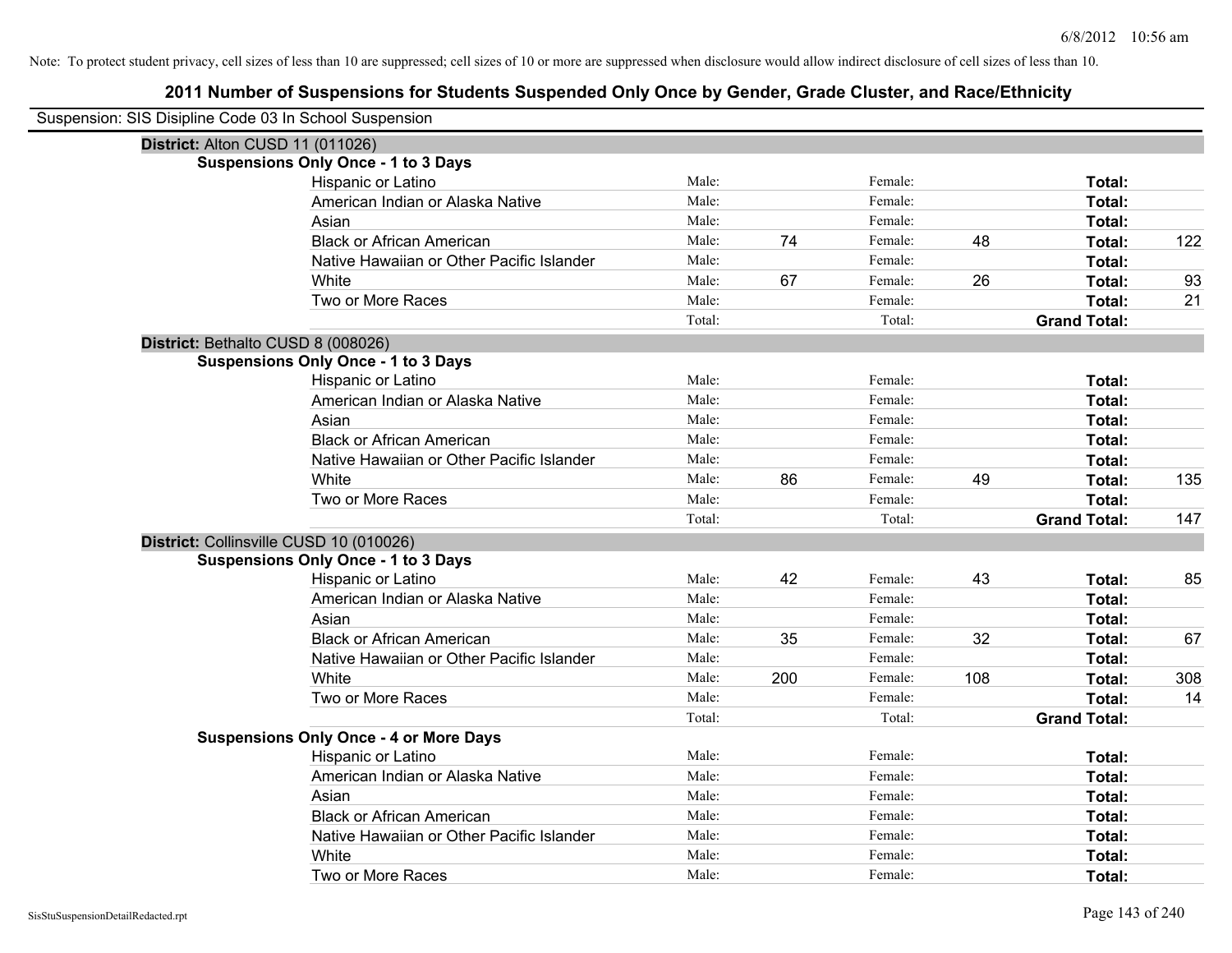| Suspension: SIS Disipline Code 03 In School Suspension |                                                  |        |     |         |    |                     |     |
|--------------------------------------------------------|--------------------------------------------------|--------|-----|---------|----|---------------------|-----|
|                                                        |                                                  | Total: |     | Total:  |    | <b>Grand Total:</b> |     |
| District: East Alton SD 13 (013002)                    |                                                  |        |     |         |    |                     |     |
|                                                        | <b>Suspensions Only Once - 1 to 3 Days</b>       |        |     |         |    |                     |     |
|                                                        | Hispanic or Latino                               | Male:  |     | Female: |    | Total:              |     |
|                                                        | American Indian or Alaska Native                 | Male:  |     | Female: |    | Total:              |     |
|                                                        | Asian                                            | Male:  |     | Female: |    | Total:              |     |
|                                                        | <b>Black or African American</b>                 | Male:  |     | Female: |    | Total:              |     |
|                                                        | Native Hawaiian or Other Pacific Islander        | Male:  |     | Female: |    | Total:              |     |
|                                                        | White                                            | Male:  | 28  | Female: | 15 | Total:              | 43  |
|                                                        | Two or More Races                                | Male:  |     | Female: |    | Total:              |     |
|                                                        |                                                  | Total: |     | Total:  |    | <b>Grand Total:</b> |     |
|                                                        | <b>Suspensions Only Once - 4 or More Days</b>    |        |     |         |    |                     |     |
|                                                        | Hispanic or Latino                               | Male:  |     | Female: |    | Total:              |     |
|                                                        | American Indian or Alaska Native                 | Male:  |     | Female: |    | Total:              |     |
|                                                        | Asian                                            | Male:  |     | Female: |    | Total:              |     |
|                                                        | <b>Black or African American</b>                 | Male:  |     | Female: |    | Total:              |     |
|                                                        | Native Hawaiian or Other Pacific Islander        | Male:  |     | Female: |    | Total:              |     |
|                                                        | White                                            | Male:  |     | Female: |    | Total:              |     |
|                                                        | Two or More Races                                | Male:  |     | Female: |    | Total:              |     |
|                                                        |                                                  | Total: |     | Total:  |    | <b>Grand Total:</b> |     |
|                                                        | District: East Alton-Wood River CHSD 14 (014016) |        |     |         |    |                     |     |
|                                                        | <b>Suspensions Only Once - 1 to 3 Days</b>       |        |     |         |    |                     |     |
|                                                        | Hispanic or Latino                               | Male:  |     | Female: |    | Total:              |     |
|                                                        | American Indian or Alaska Native                 | Male:  |     | Female: |    | Total:              |     |
|                                                        | Asian                                            | Male:  |     | Female: |    | Total:              |     |
|                                                        | <b>Black or African American</b>                 | Male:  |     | Female: |    | Total:              |     |
|                                                        | Native Hawaiian or Other Pacific Islander        | Male:  |     | Female: |    | Total:              |     |
|                                                        | White                                            | Male:  | 31  | Female: | 31 | Total:              | 62  |
|                                                        | Two or More Races                                | Male:  |     | Female: |    | Total:              |     |
|                                                        |                                                  | Total: |     | Total:  |    | <b>Grand Total:</b> |     |
| District: Edwardsville CUSD 7 (007026)                 |                                                  |        |     |         |    |                     |     |
|                                                        | <b>Suspensions Only Once - 1 to 3 Days</b>       |        |     |         |    |                     |     |
|                                                        | Hispanic or Latino                               | Male:  |     | Female: |    | Total:              |     |
|                                                        | American Indian or Alaska Native                 | Male:  |     | Female: |    | Total:              |     |
|                                                        | Asian                                            | Male:  |     | Female: |    | Total:              |     |
|                                                        | <b>Black or African American</b>                 | Male:  | 24  | Female: | 15 | Total:              | 39  |
|                                                        | Native Hawaiian or Other Pacific Islander        | Male:  |     | Female: |    | Total:              |     |
|                                                        | White                                            | Male:  | 155 | Female: | 60 | Total:              | 215 |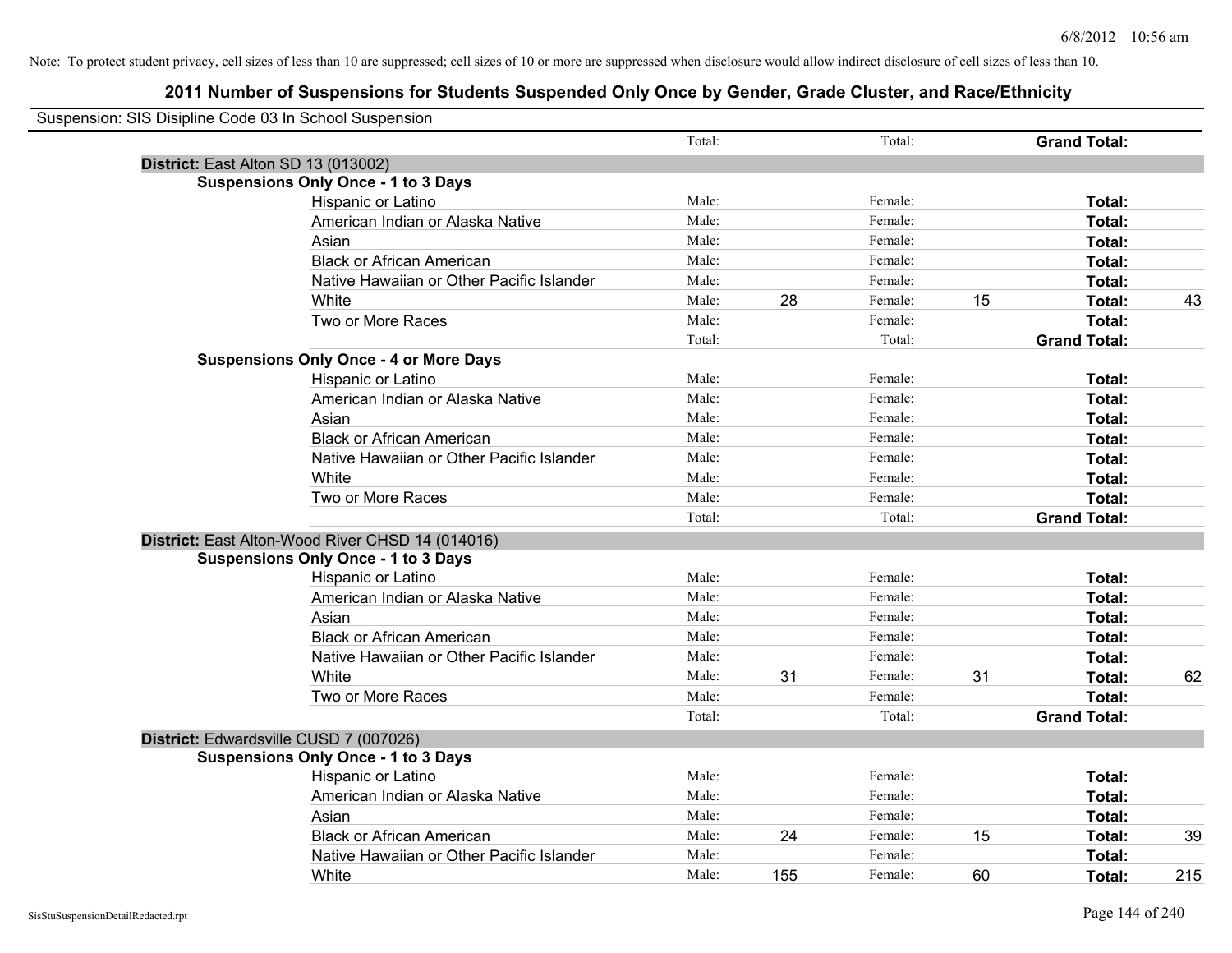| Suspension: SIS Disipline Code 03 In School Suspension |                                               |        |     |         |    |                     |     |
|--------------------------------------------------------|-----------------------------------------------|--------|-----|---------|----|---------------------|-----|
|                                                        | Two or More Races                             | Male:  |     | Female: |    | Total:              | 10  |
|                                                        |                                               | Total: |     | Total:  |    | <b>Grand Total:</b> | 274 |
|                                                        | <b>Suspensions Only Once - 4 or More Days</b> |        |     |         |    |                     |     |
|                                                        | Hispanic or Latino                            | Male:  |     | Female: |    | Total:              |     |
|                                                        | American Indian or Alaska Native              | Male:  |     | Female: |    | Total:              |     |
|                                                        | Asian                                         | Male:  |     | Female: |    | Total:              |     |
|                                                        | <b>Black or African American</b>              | Male:  |     | Female: |    | Total:              |     |
|                                                        | Native Hawaiian or Other Pacific Islander     | Male:  |     | Female: |    | Total:              |     |
|                                                        | White                                         | Male:  |     | Female: |    | Total:              |     |
|                                                        | Two or More Races                             | Male:  |     | Female: |    | Total:              |     |
|                                                        |                                               | Total: |     | Total:  |    | <b>Grand Total:</b> |     |
|                                                        | District: Granite City CUSD 9 (009026)        |        |     |         |    |                     |     |
|                                                        | <b>Suspensions Only Once - 1 to 3 Days</b>    |        |     |         |    |                     |     |
|                                                        | Hispanic or Latino                            | Male:  | 24  | Female: | 14 | Total:              | 38  |
|                                                        | American Indian or Alaska Native              | Male:  |     | Female: |    | Total:              |     |
|                                                        | Asian                                         | Male:  |     | Female: |    | Total:              |     |
|                                                        | <b>Black or African American</b>              | Male:  | 25  | Female: | 27 | Total:              | 52  |
|                                                        | Native Hawaiian or Other Pacific Islander     | Male:  |     | Female: |    | Total:              |     |
|                                                        | White                                         | Male:  | 151 | Female: | 64 | Total:              | 215 |
|                                                        | Two or More Races                             | Male:  |     | Female: |    | Total:              |     |
|                                                        |                                               | Total: |     | Total:  |    | <b>Grand Total:</b> | 319 |
|                                                        | <b>Suspensions Only Once - 4 or More Days</b> |        |     |         |    |                     |     |
|                                                        | Hispanic or Latino                            | Male:  |     | Female: |    | Total:              |     |
|                                                        | American Indian or Alaska Native              | Male:  |     | Female: |    | Total:              |     |
|                                                        | Asian                                         | Male:  |     | Female: |    | Total:              |     |
|                                                        | <b>Black or African American</b>              | Male:  |     | Female: |    | Total:              |     |
|                                                        | Native Hawaiian or Other Pacific Islander     | Male:  |     | Female: |    | Total:              |     |
|                                                        | White                                         | Male:  |     | Female: |    | Total:              | 11  |
|                                                        | Two or More Races                             | Male:  |     | Female: |    | Total:              |     |
|                                                        |                                               | Total: |     | Total:  |    | <b>Grand Total:</b> |     |
|                                                        | District: Highland CUSD 5 (005026)            |        |     |         |    |                     |     |
|                                                        | <b>Suspensions Only Once - 1 to 3 Days</b>    |        |     |         |    |                     |     |
|                                                        | Hispanic or Latino                            | Male:  |     | Female: |    | Total:              |     |
|                                                        | American Indian or Alaska Native              | Male:  |     | Female: |    | Total:              |     |
|                                                        | Asian                                         | Male:  |     | Female: |    | Total:              |     |
|                                                        | <b>Black or African American</b>              | Male:  |     | Female: |    | Total:              |     |
|                                                        | Native Hawaiian or Other Pacific Islander     | Male:  |     | Female: |    | Total:              |     |
|                                                        | White                                         | Male:  | 60  | Female: | 16 | Total:              | 76  |
|                                                        | Two or More Races                             | Male:  |     | Female: |    | Total:              |     |
| SisStuSuspensionDetailRedacted.rpt                     |                                               |        |     |         |    | Page 145 of 240     |     |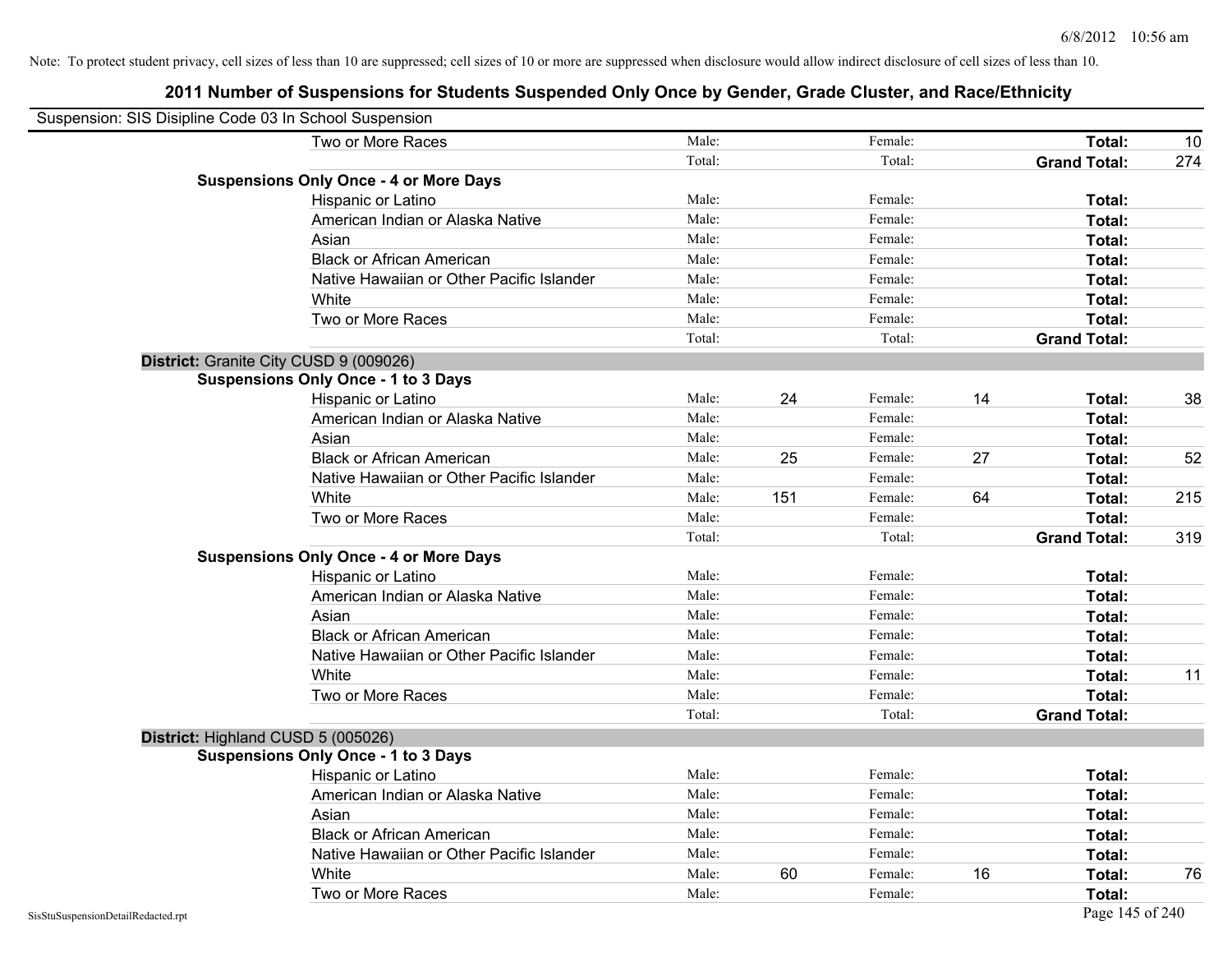| Suspension: SIS Disipline Code 03 In School Suspension |                                               |        |    |         |    |                     |     |
|--------------------------------------------------------|-----------------------------------------------|--------|----|---------|----|---------------------|-----|
|                                                        |                                               | Total: |    | Total:  |    | <b>Grand Total:</b> |     |
|                                                        | <b>Suspensions Only Once - 4 or More Days</b> |        |    |         |    |                     |     |
|                                                        | Hispanic or Latino                            | Male:  |    | Female: |    | Total:              |     |
|                                                        | American Indian or Alaska Native              | Male:  |    | Female: |    | Total:              |     |
|                                                        | Asian                                         | Male:  |    | Female: |    | Total:              |     |
|                                                        | <b>Black or African American</b>              | Male:  |    | Female: |    | Total:              |     |
|                                                        | Native Hawaiian or Other Pacific Islander     | Male:  |    | Female: |    | Total:              |     |
|                                                        | White                                         | Male:  |    | Female: |    | Total:              |     |
|                                                        | Two or More Races                             | Male:  |    | Female: |    | Total:              |     |
|                                                        |                                               | Total: |    | Total:  |    | <b>Grand Total:</b> |     |
| District: Non-Public School (0100)                     |                                               |        |    |         |    |                     |     |
|                                                        | <b>Suspensions Only Once - 1 to 3 Days</b>    |        |    |         |    |                     |     |
|                                                        | Hispanic or Latino                            | Male:  |    | Female: |    | Total:              |     |
|                                                        | American Indian or Alaska Native              | Male:  |    | Female: |    | Total:              |     |
|                                                        | Asian                                         | Male:  |    | Female: |    | Total:              |     |
|                                                        | <b>Black or African American</b>              | Male:  |    | Female: |    | Total:              |     |
|                                                        | Native Hawaiian or Other Pacific Islander     | Male:  |    | Female: |    | Total:              |     |
|                                                        | White                                         | Male:  |    | Female: |    | Total:              |     |
|                                                        | Two or More Races                             | Male:  |    | Female: |    | Total:              |     |
|                                                        |                                               | Total: |    | Total:  |    | <b>Grand Total:</b> |     |
| District: Roxana CUSD 1 (001026)                       |                                               |        |    |         |    |                     |     |
|                                                        | <b>Suspensions Only Once - 1 to 3 Days</b>    |        |    |         |    |                     |     |
|                                                        | Hispanic or Latino                            | Male:  |    | Female: |    | Total:              |     |
|                                                        | American Indian or Alaska Native              | Male:  |    | Female: |    | Total:              |     |
|                                                        | Asian                                         | Male:  |    | Female: |    | Total:              |     |
|                                                        | <b>Black or African American</b>              | Male:  |    | Female: |    | Total:              |     |
|                                                        | Native Hawaiian or Other Pacific Islander     | Male:  |    | Female: |    | Total:              |     |
|                                                        | White                                         | Male:  | 76 | Female: | 37 | Total:              | 113 |
|                                                        | Two or More Races                             | Male:  |    | Female: |    | Total:              |     |
|                                                        |                                               | Total: |    | Total:  |    | <b>Grand Total:</b> |     |
|                                                        | <b>Suspensions Only Once - 4 or More Days</b> |        |    |         |    |                     |     |
|                                                        | Hispanic or Latino                            | Male:  |    | Female: |    | Total:              |     |
|                                                        | American Indian or Alaska Native              | Male:  |    | Female: |    | Total:              |     |
|                                                        | Asian                                         | Male:  |    | Female: |    | Total:              |     |
|                                                        | <b>Black or African American</b>              | Male:  |    | Female: |    | Total:              |     |
|                                                        | Native Hawaiian or Other Pacific Islander     | Male:  |    | Female: |    | Total:              |     |
|                                                        | White                                         | Male:  |    | Female: |    | Total:              |     |
|                                                        | Two or More Races                             | Male:  |    | Female: |    | Total:              |     |
|                                                        |                                               | Total: |    | Total:  |    | <b>Grand Total:</b> |     |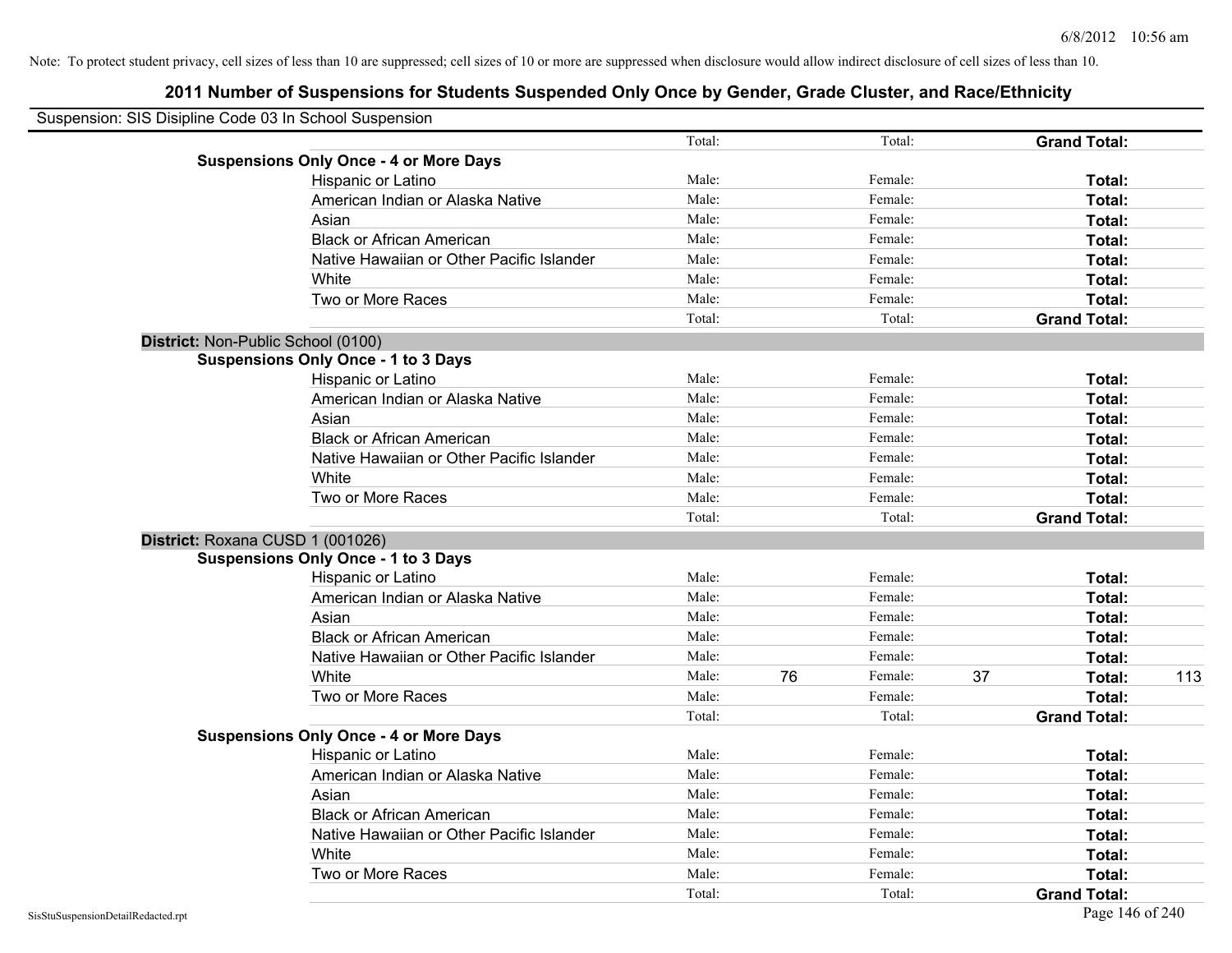| Suspension: SIS Disipline Code 03 In School Suspension |                                               |        |     |         |    |                     |     |
|--------------------------------------------------------|-----------------------------------------------|--------|-----|---------|----|---------------------|-----|
| District: Triad CUSD 2 (002026)                        |                                               |        |     |         |    |                     |     |
|                                                        | <b>Suspensions Only Once - 1 to 3 Days</b>    |        |     |         |    |                     |     |
|                                                        | Hispanic or Latino                            | Male:  |     | Female: |    | Total:              |     |
|                                                        | American Indian or Alaska Native              | Male:  |     | Female: |    | Total:              |     |
|                                                        | Asian                                         | Male:  |     | Female: |    | Total:              |     |
|                                                        | <b>Black or African American</b>              | Male:  |     | Female: |    | Total:              |     |
|                                                        | Native Hawaiian or Other Pacific Islander     | Male:  |     | Female: |    | Total:              |     |
|                                                        | White                                         | Male:  | 109 | Female: | 40 | Total:              | 149 |
|                                                        | Two or More Races                             | Male:  |     | Female: |    | Total:              |     |
|                                                        |                                               | Total: |     | Total:  |    | <b>Grand Total:</b> | 164 |
|                                                        | <b>Suspensions Only Once - 4 or More Days</b> |        |     |         |    |                     |     |
|                                                        | Hispanic or Latino                            | Male:  |     | Female: |    | Total:              |     |
|                                                        | American Indian or Alaska Native              | Male:  |     | Female: |    | Total:              |     |
|                                                        | Asian                                         | Male:  |     | Female: |    | Total:              |     |
|                                                        | <b>Black or African American</b>              | Male:  |     | Female: |    | Total:              |     |
|                                                        | Native Hawaiian or Other Pacific Islander     | Male:  |     | Female: |    | Total:              |     |
|                                                        | White                                         | Male:  |     | Female: |    | Total:              |     |
|                                                        | Two or More Races                             | Male:  |     | Female: |    | Total:              |     |
|                                                        |                                               | Total: |     | Total:  |    | <b>Grand Total:</b> |     |
| District: Venice CUSD 3 (003026)                       |                                               |        |     |         |    |                     |     |
|                                                        | <b>Suspensions Only Once - 1 to 3 Days</b>    |        |     |         |    |                     |     |
|                                                        | Hispanic or Latino                            | Male:  |     | Female: |    | Total:              |     |
|                                                        | American Indian or Alaska Native              | Male:  |     | Female: |    | Total:              |     |
|                                                        | Asian                                         | Male:  |     | Female: |    | Total:              |     |
|                                                        | <b>Black or African American</b>              | Male:  |     | Female: |    | Total:              |     |
|                                                        | Native Hawaiian or Other Pacific Islander     | Male:  |     | Female: |    | Total:              |     |
|                                                        | White                                         | Male:  |     | Female: |    | Total:              |     |
|                                                        | Two or More Races                             | Male:  |     | Female: |    | Total:              |     |
|                                                        |                                               | Total: |     | Total:  |    | <b>Grand Total:</b> | 11  |
|                                                        | District: Wood River-Hartford ESD 15 (015003) |        |     |         |    |                     |     |
|                                                        | <b>Suspensions Only Once - 1 to 3 Days</b>    |        |     |         |    |                     |     |
|                                                        | Hispanic or Latino                            | Male:  |     | Female: |    | Total:              |     |
|                                                        | American Indian or Alaska Native              | Male:  |     | Female: |    | Total:              |     |
|                                                        | Asian                                         | Male:  |     | Female: |    | Total:              |     |
|                                                        | <b>Black or African American</b>              | Male:  |     | Female: |    | Total:              |     |
|                                                        | Native Hawaiian or Other Pacific Islander     | Male:  |     | Female: |    | Total:              |     |
|                                                        | White                                         | Male:  | 14  | Female: | 10 | <b>Total:</b>       | 24  |
|                                                        | Two or More Races                             | Male:  |     | Female: |    | Total:              |     |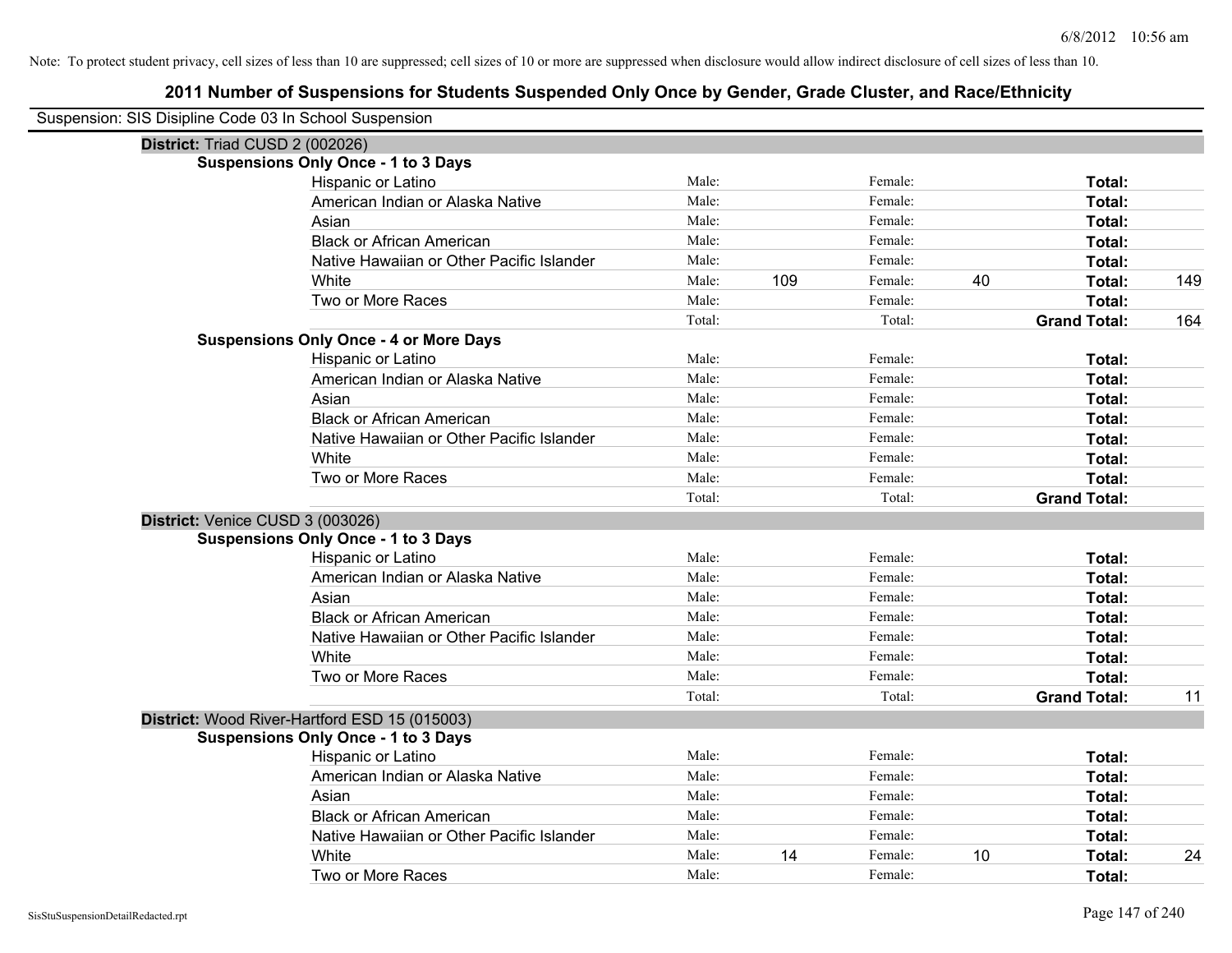# **2011 Number of Suspensions for Students Suspended Only Once by Gender, Grade Cluster, and Race/Ethnicity**

| Suspension: SIS Disipline Code 03 In School Suspension |                                            |                 |    |         |    |                               |    |
|--------------------------------------------------------|--------------------------------------------|-----------------|----|---------|----|-------------------------------|----|
|                                                        |                                            |                 |    |         |    |                               |    |
|                                                        |                                            | Total:          |    | Total:  |    | <b>Grand Total:</b>           |    |
| County: Non-Public School (000)                        |                                            |                 |    |         |    |                               |    |
|                                                        | District: Madison ROE (000000)             |                 |    |         |    |                               |    |
|                                                        | <b>Suspensions Only Once - 1 to 3 Days</b> |                 |    |         |    |                               |    |
|                                                        | Hispanic or Latino                         | Male:           |    | Female: |    | Total:                        |    |
|                                                        | American Indian or Alaska Native           | Male:           |    | Female: |    | Total:                        |    |
|                                                        | Asian                                      | Male:           |    | Female: |    | Total:                        |    |
|                                                        | <b>Black or African American</b>           | Male:           |    | Female: |    | Total:                        |    |
|                                                        | Native Hawaiian or Other Pacific Islander  | Male:           |    | Female: |    | Total:                        |    |
|                                                        | White                                      | Male:           |    | Female: |    | Total:                        |    |
|                                                        | Two or More Races                          | Male:           |    | Female: |    | Total:                        |    |
|                                                        |                                            | Total:          |    | Total:  |    | <b>Grand Total:</b>           |    |
| Region: Marshall/Putnam/Woodford ROE (43)              |                                            |                 |    |         |    |                               |    |
| County: Marshall (059)                                 |                                            |                 |    |         |    |                               |    |
|                                                        | District: Henry-Senachwine CUSD 5 (005026) |                 |    |         |    |                               |    |
|                                                        | <b>Suspensions Only Once - 1 to 3 Days</b> |                 |    |         |    |                               |    |
|                                                        |                                            |                 |    |         |    |                               |    |
|                                                        | Hispanic or Latino                         | Male:           |    | Female: |    | Total:                        |    |
|                                                        | American Indian or Alaska Native           | Male:           |    | Female: |    | Total:                        |    |
|                                                        | Asian                                      | Male:           |    | Female: |    | Total:                        |    |
|                                                        | <b>Black or African American</b>           | Male:           |    | Female: |    | Total:                        |    |
|                                                        | Native Hawaiian or Other Pacific Islander  | Male:           |    | Female: |    | Total:                        |    |
|                                                        | White                                      | Male:           | 11 | Female: | 14 | Total:                        |    |
|                                                        | Two or More Races                          | Male:           |    | Female: |    | Total:                        |    |
|                                                        |                                            | Total:          |    | Total:  |    | <b>Grand Total:</b>           |    |
|                                                        | District: Midland CUSD 7 (007026)          |                 |    |         |    |                               |    |
|                                                        | <b>Suspensions Only Once - 1 to 3 Days</b> |                 |    |         |    |                               |    |
|                                                        | Hispanic or Latino                         | Male:           |    | Female: |    | Total:                        |    |
|                                                        | American Indian or Alaska Native           | Male:           |    | Female: |    | Total:                        |    |
|                                                        | Asian                                      | Male:           |    | Female: |    | Total:                        |    |
|                                                        | <b>Black or African American</b>           | Male:           |    | Female: |    | Total:                        |    |
|                                                        | Native Hawaiian or Other Pacific Islander  | Male:           |    | Female: |    | Total:                        |    |
|                                                        | White                                      | Male:           |    | Female: |    | Total:                        |    |
|                                                        | Two or More Races                          | Male:<br>Total: |    | Female: |    | Total:<br><b>Grand Total:</b> | 25 |

**District:** Putnam County CUSD 535 (535026) **Suspensions Only Once - 1 to 3 Days**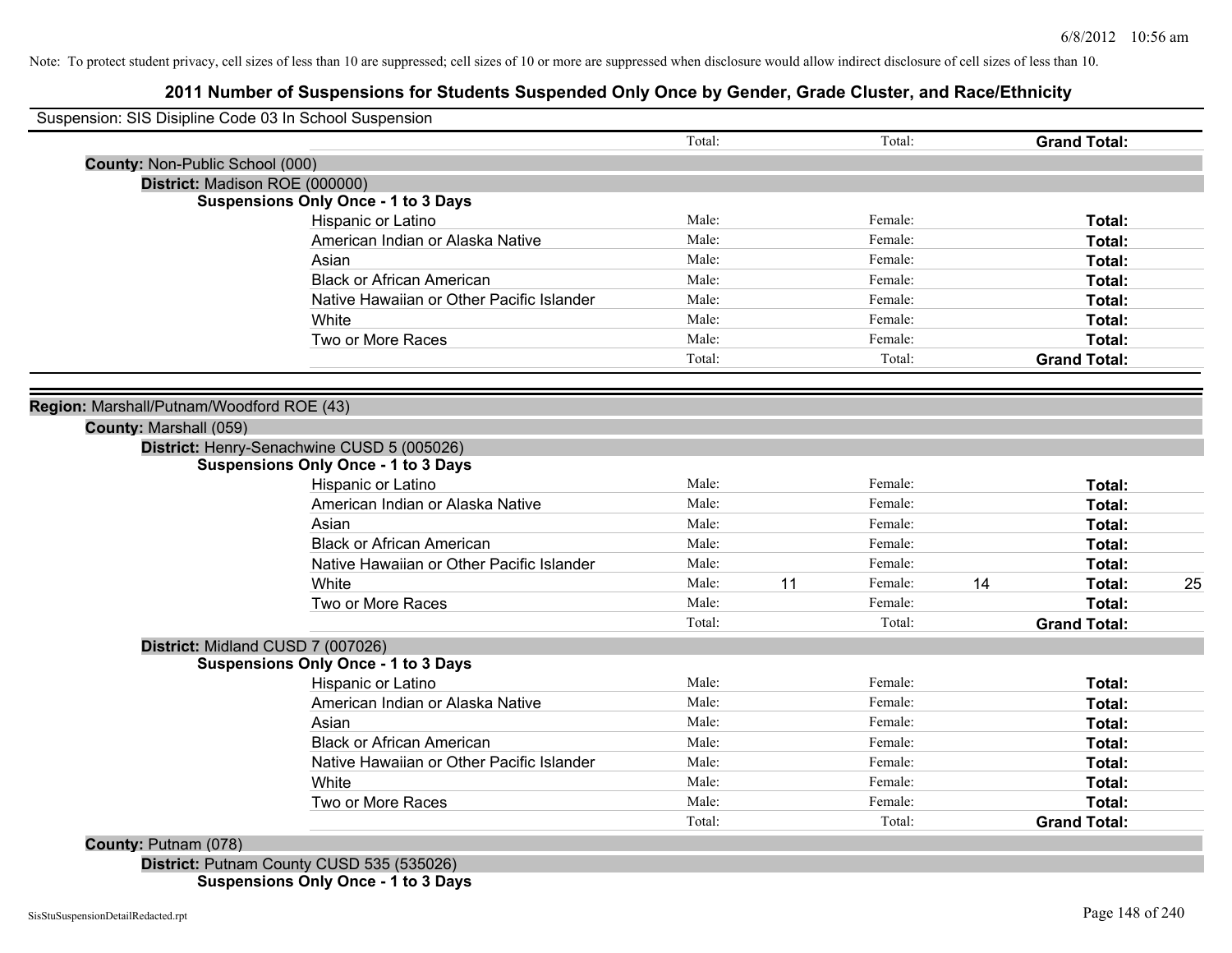| Suspension: SIS Disipline Code 03 In School Suspension |                                              |        |         |                     |
|--------------------------------------------------------|----------------------------------------------|--------|---------|---------------------|
|                                                        | Hispanic or Latino                           | Male:  | Female: | Total:              |
|                                                        | American Indian or Alaska Native             | Male:  | Female: | Total:              |
|                                                        | Asian                                        | Male:  | Female: | Total:              |
|                                                        | <b>Black or African American</b>             | Male:  | Female: | Total:              |
|                                                        | Native Hawaiian or Other Pacific Islander    | Male:  | Female: | Total:              |
|                                                        | White                                        | Male:  | Female: | Total:              |
|                                                        | Two or More Races                            | Male:  | Female: | Total:              |
|                                                        |                                              | Total: | Total:  | <b>Grand Total:</b> |
| County: Woodford (102)                                 |                                              |        |         |                     |
|                                                        | District: County of Woodford School (122017) |        |         |                     |
|                                                        | <b>Suspensions Only Once - 1 to 3 Days</b>   |        |         |                     |
|                                                        | Hispanic or Latino                           | Male:  | Female: | Total:              |
|                                                        | American Indian or Alaska Native             | Male:  | Female: | Total:              |
|                                                        | Asian                                        | Male:  | Female: | Total:              |
|                                                        | <b>Black or African American</b>             | Male:  | Female: | Total:              |
|                                                        | Native Hawaiian or Other Pacific Islander    | Male:  | Female: | Total:              |
|                                                        | White                                        | Male:  | Female: | Total:              |
|                                                        | Two or More Races                            | Male:  | Female: | Total:              |
|                                                        |                                              | Total: | Total:  | <b>Grand Total:</b> |
|                                                        | District: El Paso-Gridley CUSD 11 (011026)   |        |         |                     |
|                                                        | <b>Suspensions Only Once - 1 to 3 Days</b>   |        |         |                     |
|                                                        | Hispanic or Latino                           | Male:  | Female: | Total:              |
|                                                        | American Indian or Alaska Native             | Male:  | Female: | Total:              |
|                                                        | Asian                                        | Male:  | Female: | Total:              |
|                                                        | <b>Black or African American</b>             | Male:  | Female: | Total:              |
|                                                        | Native Hawaiian or Other Pacific Islander    | Male:  | Female: | Total:              |
|                                                        | White                                        | Male:  | Female: | Total:<br>33        |
|                                                        | Two or More Races                            | Male:  | Female: | Total:              |
|                                                        |                                              | Total: | Total:  | <b>Grand Total:</b> |
|                                                        | District: Eureka CUD 140 (140026)            |        |         |                     |
|                                                        | <b>Suspensions Only Once - 1 to 3 Days</b>   |        |         |                     |
|                                                        | Hispanic or Latino                           | Male:  | Female: | Total:              |
|                                                        | American Indian or Alaska Native             | Male:  | Female: | Total:              |
|                                                        | Asian                                        | Male:  | Female: | Total:              |
|                                                        | <b>Black or African American</b>             | Male:  | Female: | Total:              |
|                                                        | Native Hawaiian or Other Pacific Islander    | Male:  | Female: | Total:              |
|                                                        | White                                        | Male:  | Female: | 35<br>Total:        |
|                                                        | Two or More Races                            | Male:  | Female: | Total:              |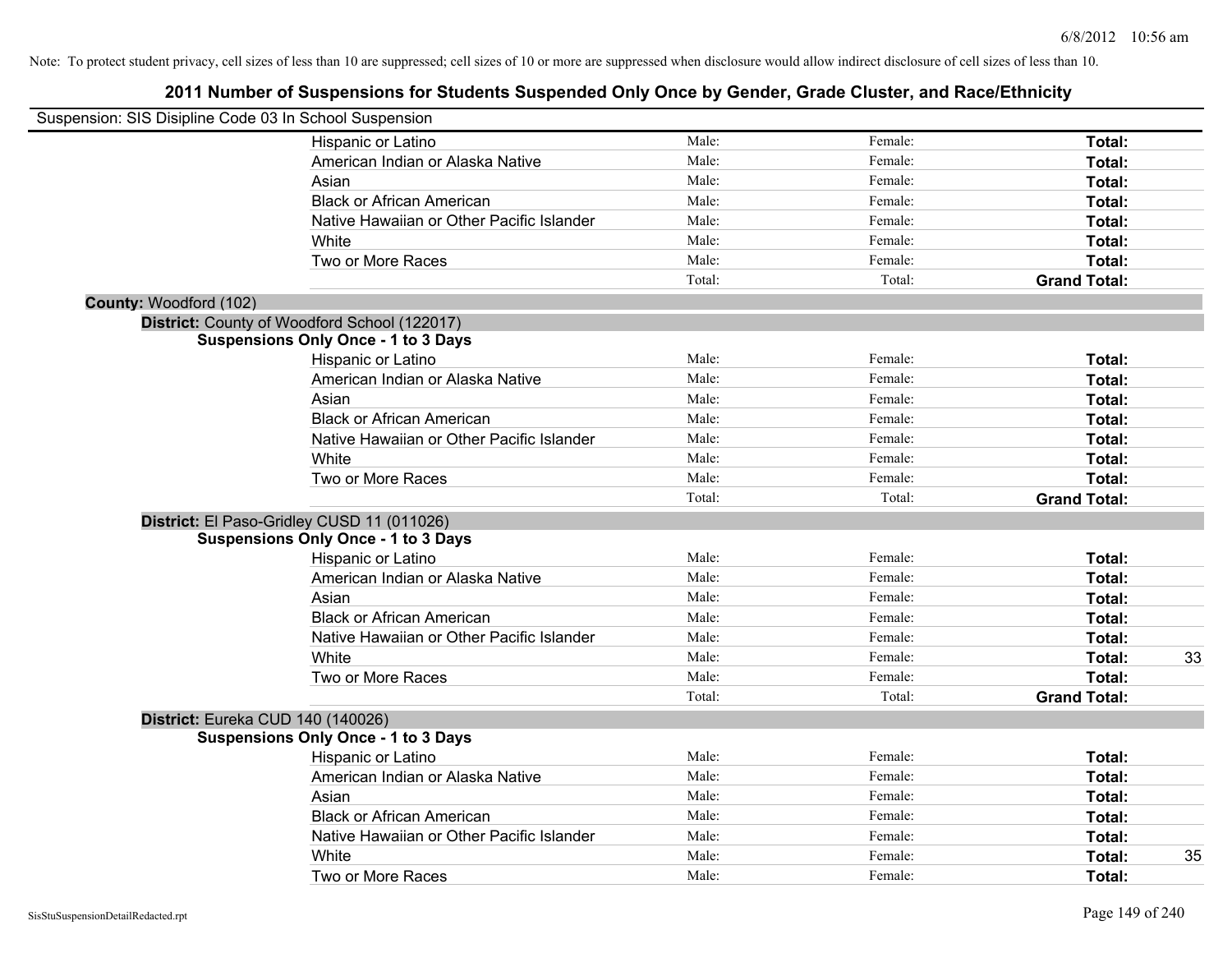| Suspension: SIS Disipline Code 03 In School Suspension |                                               |        |    |         |    |                     |    |
|--------------------------------------------------------|-----------------------------------------------|--------|----|---------|----|---------------------|----|
|                                                        |                                               | Total: |    | Total:  |    | <b>Grand Total:</b> |    |
| District: Fieldcrest CUSD 6 (006026)                   |                                               |        |    |         |    |                     |    |
|                                                        | <b>Suspensions Only Once - 1 to 3 Days</b>    |        |    |         |    |                     |    |
|                                                        | Hispanic or Latino                            | Male:  |    | Female: |    | Total:              |    |
|                                                        | American Indian or Alaska Native              | Male:  |    | Female: |    | Total:              |    |
|                                                        | Asian                                         | Male:  |    | Female: |    | Total:              |    |
|                                                        | <b>Black or African American</b>              | Male:  |    | Female: |    | Total:              |    |
|                                                        | Native Hawaiian or Other Pacific Islander     | Male:  |    | Female: |    | Total:              |    |
|                                                        | White                                         | Male:  | 15 | Female: | 12 | Total:              | 27 |
|                                                        | Two or More Races                             | Male:  |    | Female: |    | Total:              |    |
|                                                        |                                               | Total: |    | Total:  |    | <b>Grand Total:</b> |    |
|                                                        | <b>Suspensions Only Once - 4 or More Days</b> |        |    |         |    |                     |    |
|                                                        | Hispanic or Latino                            | Male:  |    | Female: |    | Total:              |    |
|                                                        | American Indian or Alaska Native              | Male:  |    | Female: |    | Total:              |    |
|                                                        | Asian                                         | Male:  |    | Female: |    | Total:              |    |
|                                                        | <b>Black or African American</b>              | Male:  |    | Female: |    | Total:              |    |
|                                                        | Native Hawaiian or Other Pacific Islander     | Male:  |    | Female: |    | Total:              |    |
|                                                        | White                                         | Male:  |    | Female: |    | Total:              |    |
|                                                        | Two or More Races                             | Male:  |    | Female: |    | Total:              |    |
|                                                        |                                               | Total: |    | Total:  |    | <b>Grand Total:</b> |    |
|                                                        | District: Lowpoint-Washburn CUSD 21 (021026)  |        |    |         |    |                     |    |
|                                                        | <b>Suspensions Only Once - 1 to 3 Days</b>    |        |    |         |    |                     |    |
|                                                        | Hispanic or Latino                            | Male:  |    | Female: |    | Total:              |    |
|                                                        | American Indian or Alaska Native              | Male:  |    | Female: |    | Total:              |    |
|                                                        | Asian                                         | Male:  |    | Female: |    | Total:              |    |
|                                                        | <b>Black or African American</b>              | Male:  |    | Female: |    | Total:              |    |
|                                                        | Native Hawaiian or Other Pacific Islander     | Male:  |    | Female: |    | Total:              |    |
|                                                        | White                                         | Male:  |    | Female: |    | Total:              | 19 |
|                                                        | Two or More Races                             | Male:  |    | Female: |    | Total:              |    |
|                                                        |                                               | Total: |    | Total:  |    | <b>Grand Total:</b> |    |
| District: Metamora CCSD 1 (001004)                     |                                               |        |    |         |    |                     |    |
|                                                        | <b>Suspensions Only Once - 1 to 3 Days</b>    |        |    |         |    |                     |    |
|                                                        | Hispanic or Latino                            | Male:  |    | Female: |    | Total:              |    |
|                                                        | American Indian or Alaska Native              | Male:  |    | Female: |    | Total:              |    |
|                                                        | Asian                                         | Male:  |    | Female: |    | Total:              |    |
|                                                        | <b>Black or African American</b>              | Male:  |    | Female: |    | Total:              |    |
|                                                        | Native Hawaiian or Other Pacific Islander     | Male:  |    | Female: |    | Total:              |    |
|                                                        | White                                         | Male:  |    | Female: |    | Total:              |    |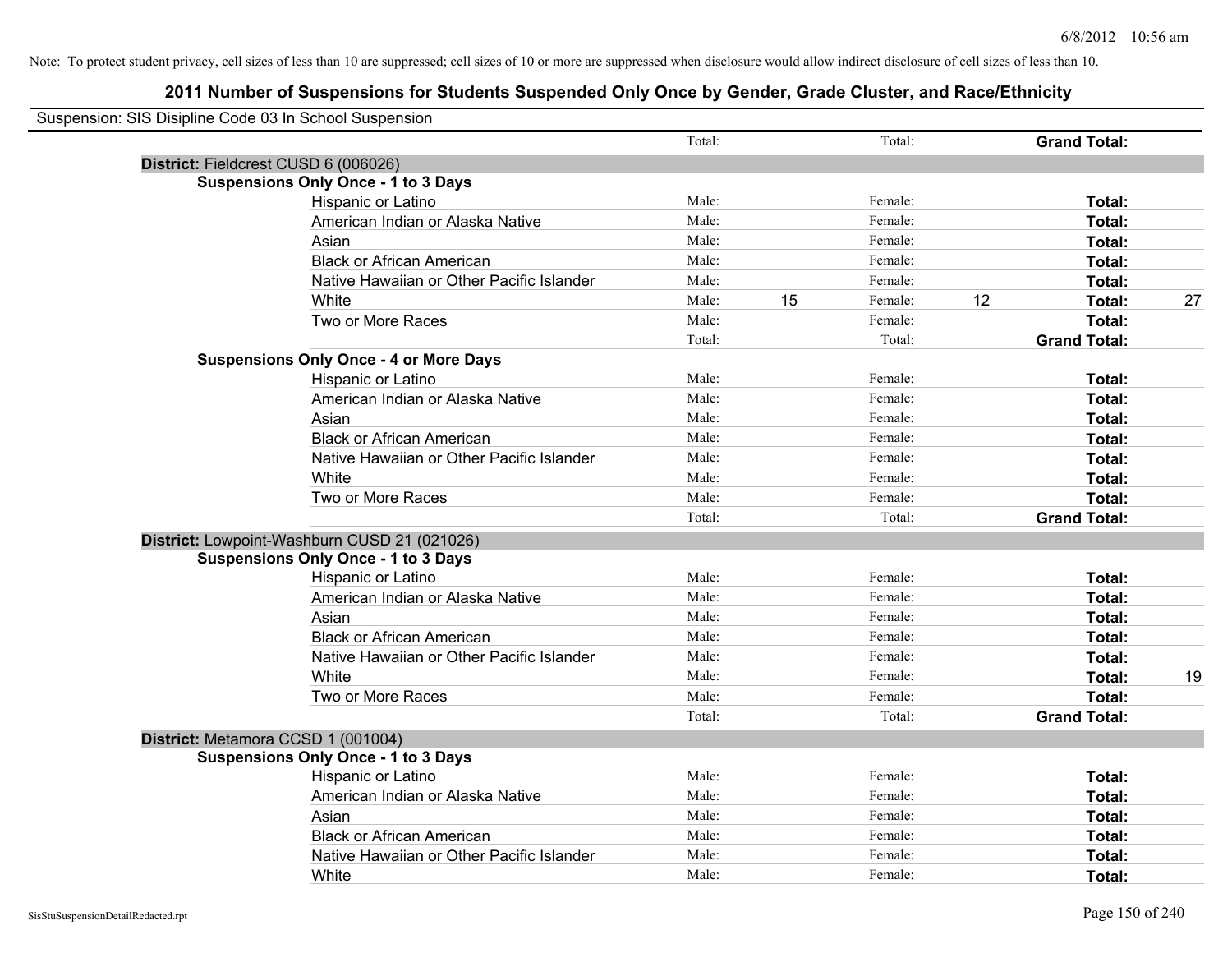| Suspension: SIS Disipline Code 03 In School Suspension |                                            |        |         |                           |
|--------------------------------------------------------|--------------------------------------------|--------|---------|---------------------------|
|                                                        | Two or More Races                          | Male:  | Female: | Total:                    |
|                                                        |                                            | Total: | Total:  | <b>Grand Total:</b><br>11 |
|                                                        | District: Riverview CCSD 2 (002004)        |        |         |                           |
|                                                        | <b>Suspensions Only Once - 1 to 3 Days</b> |        |         |                           |
|                                                        | Hispanic or Latino                         | Male:  | Female: | Total:                    |
|                                                        | American Indian or Alaska Native           | Male:  | Female: | Total:                    |
|                                                        | Asian                                      | Male:  | Female: | Total:                    |
|                                                        | <b>Black or African American</b>           | Male:  | Female: | Total:                    |
|                                                        | Native Hawaiian or Other Pacific Islander  | Male:  | Female: | Total:                    |
|                                                        | White                                      | Male:  | Female: | Total:                    |
|                                                        | Two or More Races                          | Male:  | Female: | Total:                    |
|                                                        |                                            | Total: | Total:  | <b>Grand Total:</b>       |
|                                                        | District: Roanoke Benson CUSD 60 (060026)  |        |         |                           |
|                                                        | <b>Suspensions Only Once - 1 to 3 Days</b> |        |         |                           |
|                                                        | Hispanic or Latino                         | Male:  | Female: | Total:                    |
|                                                        | American Indian or Alaska Native           | Male:  | Female: | Total:                    |
|                                                        | Asian                                      | Male:  | Female: | Total:                    |
|                                                        | <b>Black or African American</b>           | Male:  | Female: | Total:                    |
|                                                        | Native Hawaiian or Other Pacific Islander  | Male:  | Female: | Total:                    |
|                                                        | White                                      | Male:  | Female: | Total:                    |
|                                                        | Two or More Races                          | Male:  | Female: | Total:                    |
|                                                        |                                            | Total: | Total:  | <b>Grand Total:</b>       |
|                                                        |                                            |        |         |                           |
| Region: McHenry ROE (44)                               |                                            |        |         |                           |
| County: Mchenry (063)                                  |                                            |        |         |                           |
|                                                        | District: Alden Hebron SD 19 (019024)      |        |         |                           |
|                                                        | <b>Suspensions Only Once - 1 to 3 Days</b> |        |         |                           |
|                                                        | Hispanic or Latino                         | Male:  | Female: | Total:                    |
|                                                        | American Indian or Alaska Native           | Male:  | Female: | Total:                    |
|                                                        | Asian                                      | Male:  | Female: | Total:                    |
|                                                        | <b>Black or African American</b>           | Male:  | Female: | Total:                    |
|                                                        | Native Hawaiian or Other Pacific Islander  | Male:  | Female: | Total:                    |
|                                                        | White                                      | Male:  | Female: | Total:                    |
|                                                        | Two or More Races                          | Male:  | Female: | Total:                    |
|                                                        |                                            | Total: | Total:  | <b>Grand Total:</b>       |
|                                                        | <b>District: Cary CCSD 26 (026004)</b>     |        |         |                           |
|                                                        | <b>Suspensions Only Once - 1 to 3 Days</b> |        |         |                           |
|                                                        | Hispanic or Latino                         | Male:  | Female: | Total:                    |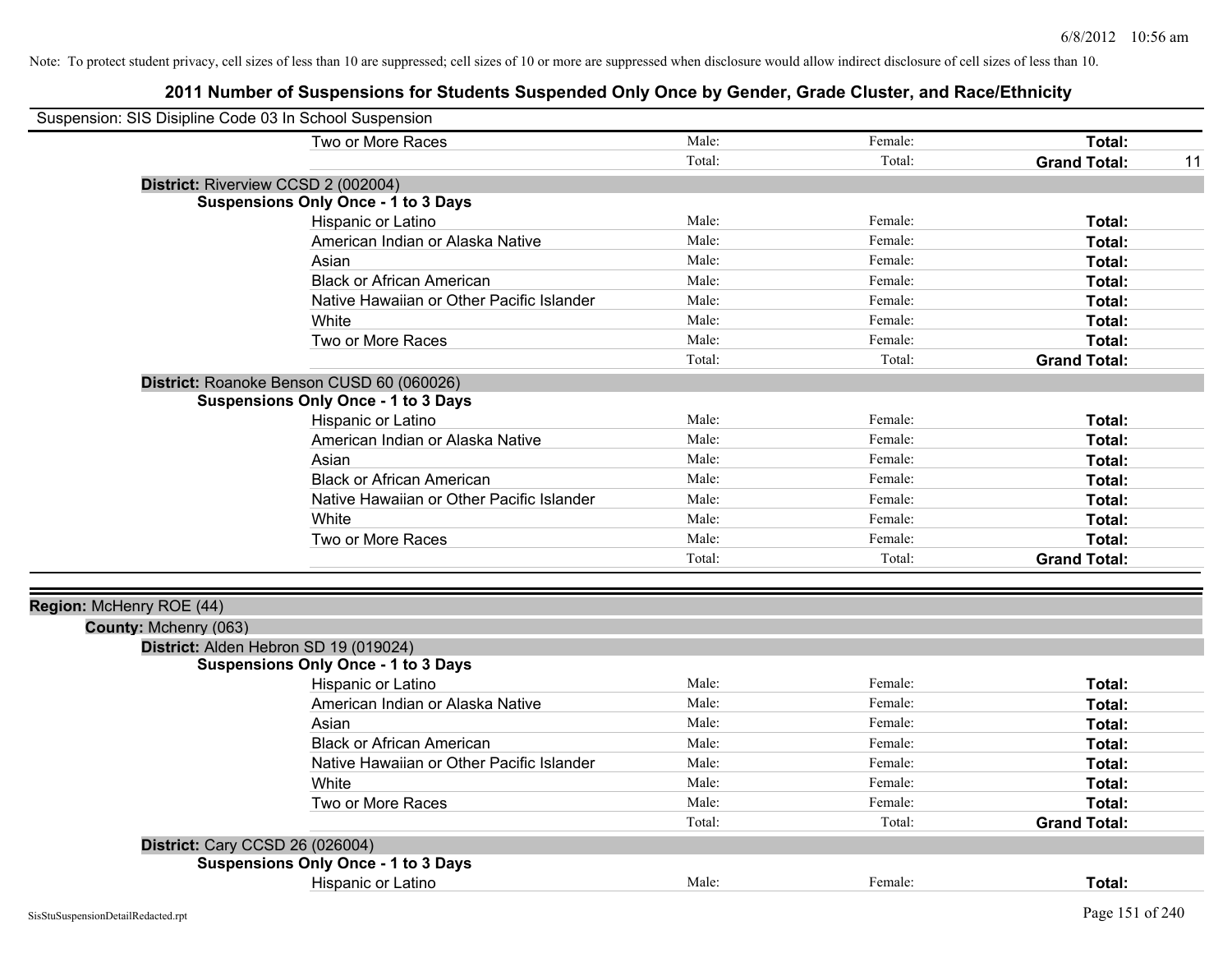## **2011 Number of Suspensions for Students Suspended Only Once by Gender, Grade Cluster, and Race/Ethnicity**

|                                | Suspension: SIS Disipline Code 03 In School Suspension |        |     |         |    |                     |     |
|--------------------------------|--------------------------------------------------------|--------|-----|---------|----|---------------------|-----|
|                                | American Indian or Alaska Native                       | Male:  |     | Female: |    | Total:              |     |
|                                | Asian                                                  | Male:  |     | Female: |    | Total:              |     |
|                                | <b>Black or African American</b>                       | Male:  |     | Female: |    | Total:              |     |
|                                | Native Hawaiian or Other Pacific Islander              | Male:  |     | Female: |    | Total:              |     |
|                                | White                                                  | Male:  |     | Female: |    | Total:              | 17  |
|                                | Two or More Races                                      | Male:  |     | Female: |    | Total:              |     |
|                                |                                                        | Total: |     | Total:  |    | <b>Grand Total:</b> |     |
| District: CHSD 155 (155016)    |                                                        |        |     |         |    |                     |     |
|                                | <b>Suspensions Only Once - 1 to 3 Days</b>             |        |     |         |    |                     |     |
|                                | Hispanic or Latino                                     | Male:  | 14  | Female: | 11 | Total:              | 25  |
|                                | American Indian or Alaska Native                       | Male:  |     | Female: |    | Total:              |     |
|                                | Asian                                                  | Male:  |     | Female: |    | Total:              |     |
|                                | <b>Black or African American</b>                       | Male:  |     | Female: |    | Total:              |     |
|                                | Native Hawaiian or Other Pacific Islander              | Male:  |     | Female: |    | Total:              |     |
|                                | White                                                  | Male:  | 101 | Female: | 37 | Total:              | 138 |
|                                | Two or More Races                                      | Male:  |     | Female: |    | Total:              |     |
|                                |                                                        | Total: |     | Total:  |    | <b>Grand Total:</b> |     |
|                                | <b>Suspensions Only Once - 4 or More Days</b>          |        |     |         |    |                     |     |
|                                | Hispanic or Latino                                     | Male:  |     | Female: |    | Total:              |     |
|                                | American Indian or Alaska Native                       | Male:  |     | Female: |    | Total:              |     |
|                                | Asian                                                  | Male:  |     | Female: |    | Total:              |     |
|                                | <b>Black or African American</b>                       | Male:  |     | Female: |    | Total:              |     |
|                                | Native Hawaiian or Other Pacific Islander              | Male:  |     | Female: |    | Total:              |     |
|                                | White                                                  | Male:  |     | Female: |    | Total:              |     |
|                                | Two or More Races                                      | Male:  |     | Female: |    | Total:              |     |
|                                |                                                        | Total: |     | Total:  |    | <b>Grand Total:</b> |     |
| District: Cons SD 158 (158022) |                                                        |        |     |         |    |                     |     |
|                                | <b>Suspensions Only Once - 1 to 3 Days</b>             |        |     |         |    |                     |     |
|                                | Hispanic or Latino                                     | Male:  |     | Female: |    | Total:              | 12  |
|                                | American Indian or Alaska Native                       | Male:  |     | Female: |    | Total:              |     |
|                                | Asian                                                  | Male:  |     | Female: |    | Total:              |     |
|                                | <b>Black or African American</b>                       | Male:  |     | Female: |    | Total:              |     |
|                                | Native Hawaiian or Other Pacific Islander              | Male:  |     | Female: |    | Total:              |     |
|                                | White                                                  | Male:  |     | Female: |    | Total:              | 45  |
|                                | Two or More Races                                      | Male:  |     | Female: |    | Total:              |     |
|                                |                                                        | Total: |     | Total:  |    | <b>Grand Total:</b> |     |

**Suspensions Only Once - 1 to 3 Days**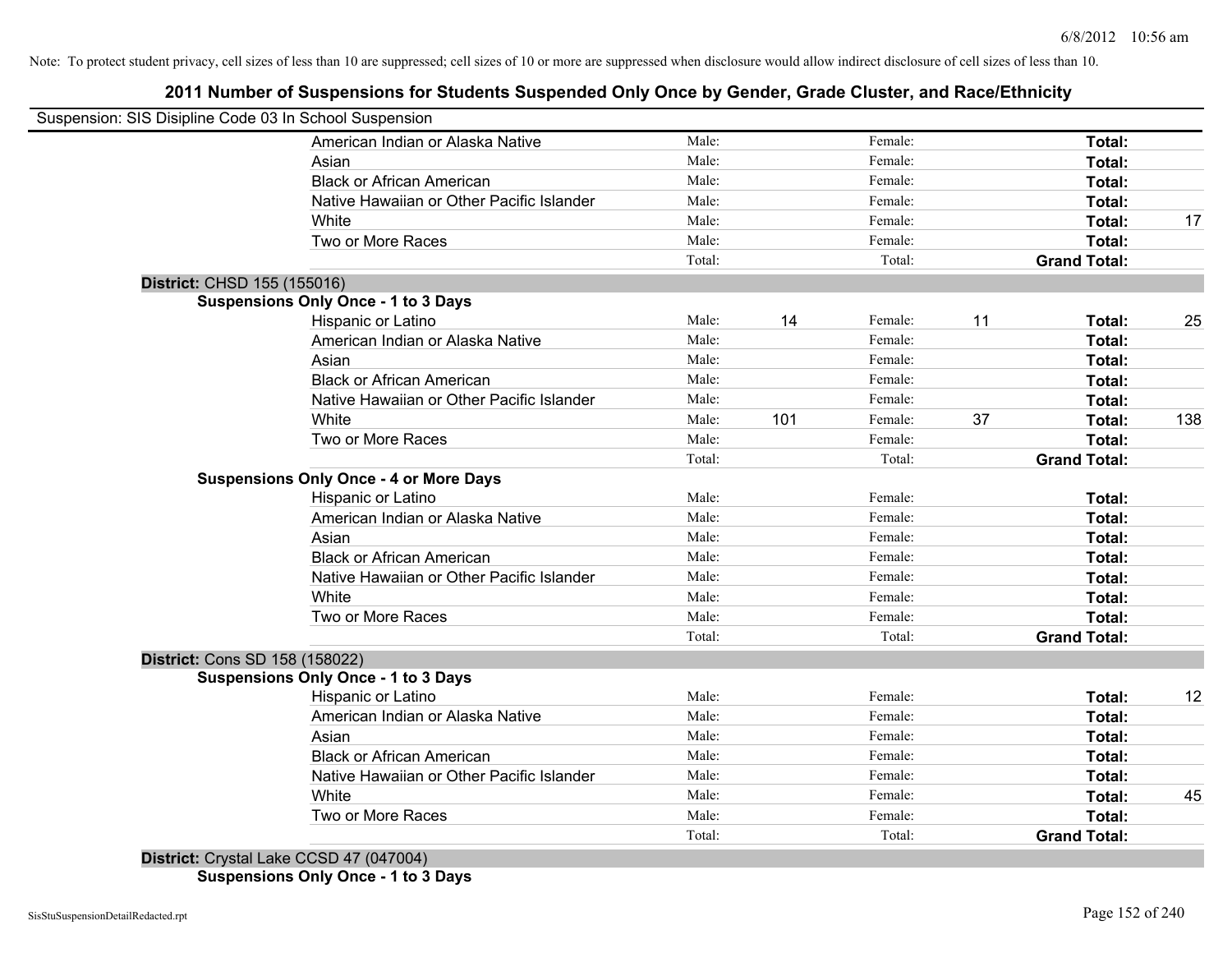| Suspension: SIS Disipline Code 03 In School Suspension |                                              |        |    |         |    |                     |    |
|--------------------------------------------------------|----------------------------------------------|--------|----|---------|----|---------------------|----|
|                                                        | Hispanic or Latino                           | Male:  |    | Female: |    | Total:              | 15 |
|                                                        | American Indian or Alaska Native             | Male:  |    | Female: |    | Total:              |    |
|                                                        | Asian                                        | Male:  |    | Female: |    | Total:              |    |
|                                                        | <b>Black or African American</b>             | Male:  |    | Female: |    | Total:              |    |
|                                                        | Native Hawaiian or Other Pacific Islander    | Male:  |    | Female: |    | Total:              |    |
|                                                        | White                                        | Male:  | 40 | Female: | 10 | Total:              | 50 |
|                                                        | Two or More Races                            | Male:  |    | Female: |    | Total:              |    |
|                                                        |                                              | Total: |    | Total:  |    | <b>Grand Total:</b> |    |
|                                                        | District: Fox River Grove Cons SD 3 (003003) |        |    |         |    |                     |    |
|                                                        | <b>Suspensions Only Once - 1 to 3 Days</b>   |        |    |         |    |                     |    |
|                                                        | Hispanic or Latino                           | Male:  |    | Female: |    | Total:              |    |
|                                                        | American Indian or Alaska Native             | Male:  |    | Female: |    | Total:              |    |
|                                                        | Asian                                        | Male:  |    | Female: |    | Total:              |    |
|                                                        | <b>Black or African American</b>             | Male:  |    | Female: |    | Total:              |    |
|                                                        | Native Hawaiian or Other Pacific Islander    | Male:  |    | Female: |    | Total:              |    |
|                                                        | White                                        | Male:  |    | Female: |    | Total:              | 12 |
|                                                        | Two or More Races                            | Male:  |    | Female: |    | Total:              |    |
|                                                        |                                              | Total: |    | Total:  |    | <b>Grand Total:</b> |    |
|                                                        | District: Harrison SD 36 (036002)            |        |    |         |    |                     |    |
|                                                        | <b>Suspensions Only Once - 1 to 3 Days</b>   |        |    |         |    |                     |    |
|                                                        | Hispanic or Latino                           | Male:  |    | Female: |    | Total:              |    |
|                                                        | American Indian or Alaska Native             | Male:  |    | Female: |    | Total:              |    |
|                                                        | Asian                                        | Male:  |    | Female: |    | Total:              |    |
|                                                        | <b>Black or African American</b>             | Male:  |    | Female: |    | Total:              |    |
|                                                        | Native Hawaiian or Other Pacific Islander    | Male:  |    | Female: |    | Total:              |    |
|                                                        | White                                        | Male:  |    | Female: |    | Total:              |    |
|                                                        | Two or More Races                            | Male:  |    | Female: |    | Total:              |    |
|                                                        |                                              | Total: |    | Total:  |    | <b>Grand Total:</b> |    |
|                                                        | District: Harvard CUSD 50 (050026)           |        |    |         |    |                     |    |
|                                                        | <b>Suspensions Only Once - 1 to 3 Days</b>   |        |    |         |    |                     |    |
|                                                        | Hispanic or Latino                           | Male:  |    | Female: |    | Total:              | 21 |
|                                                        | American Indian or Alaska Native             | Male:  |    | Female: |    | Total:              |    |
|                                                        | Asian                                        | Male:  |    | Female: |    | Total:              |    |
|                                                        | <b>Black or African American</b>             | Male:  |    | Female: |    | Total:              |    |
|                                                        | Native Hawaiian or Other Pacific Islander    | Male:  |    | Female: |    | Total:              |    |
|                                                        | White                                        | Male:  |    | Female: |    | Total:              | 12 |
|                                                        | Two or More Races                            | Male:  |    | Female: |    | Total:              |    |
|                                                        |                                              | Total: |    | Total:  |    | <b>Grand Total:</b> |    |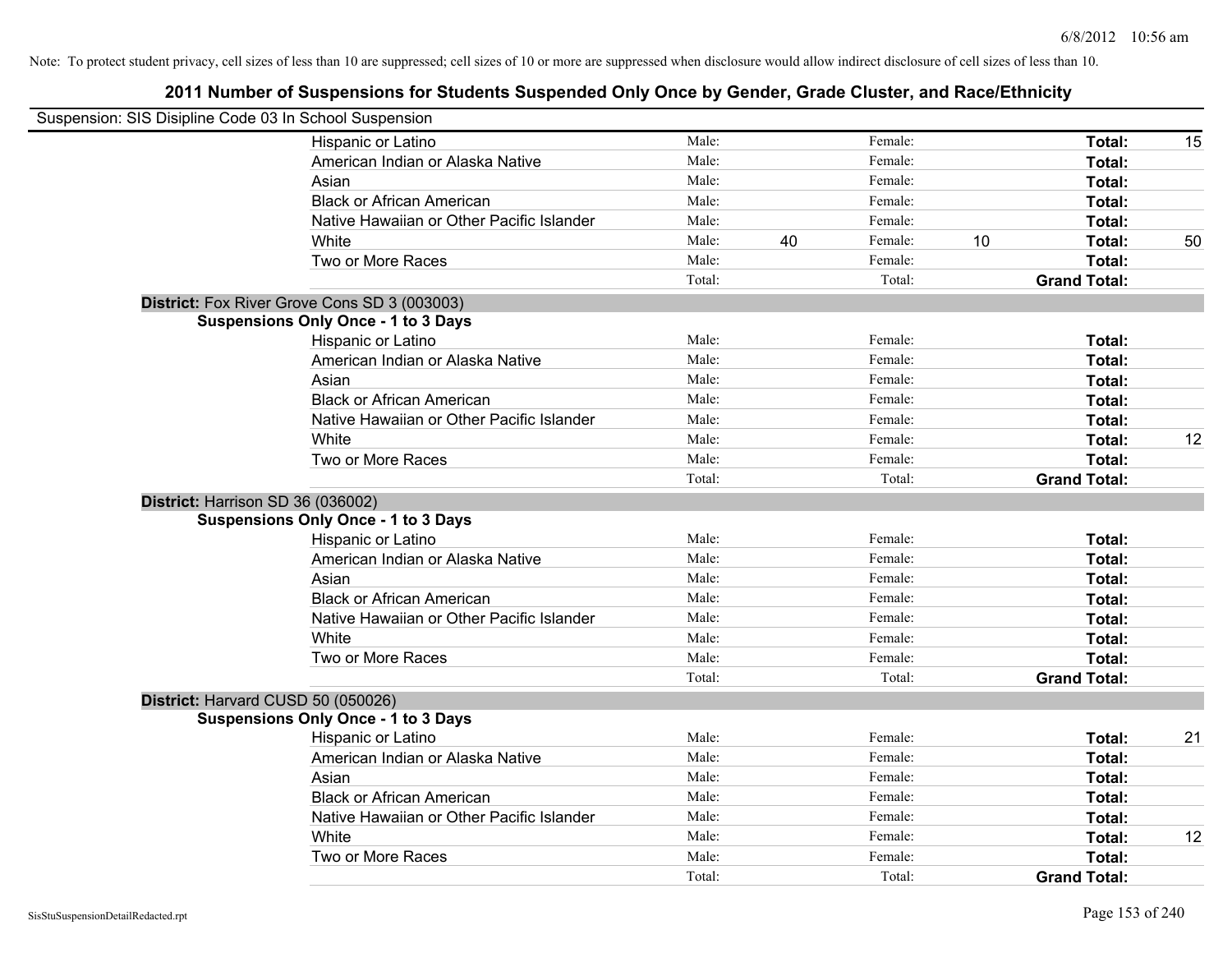| Suspension: SIS Disipline Code 03 In School Suspension |                                               |        |         |                     |    |
|--------------------------------------------------------|-----------------------------------------------|--------|---------|---------------------|----|
| District: Johnsburg CUSD 12 (012026)                   |                                               |        |         |                     |    |
|                                                        | <b>Suspensions Only Once - 1 to 3 Days</b>    |        |         |                     |    |
|                                                        | Hispanic or Latino                            | Male:  | Female: | Total:              |    |
|                                                        | American Indian or Alaska Native              | Male:  | Female: | Total:              |    |
|                                                        | Asian                                         | Male:  | Female: | Total:              |    |
|                                                        | <b>Black or African American</b>              | Male:  | Female: | Total:              |    |
|                                                        | Native Hawaiian or Other Pacific Islander     | Male:  | Female: | Total:              |    |
|                                                        | White                                         | Male:  | Female: | Total:              | 28 |
|                                                        | Two or More Races                             | Male:  | Female: | Total:              |    |
|                                                        |                                               | Total: | Total:  | <b>Grand Total:</b> |    |
|                                                        | District: Marengo-Union E Cons D 165 (165003) |        |         |                     |    |
|                                                        | <b>Suspensions Only Once - 1 to 3 Days</b>    |        |         |                     |    |
|                                                        | Hispanic or Latino                            | Male:  | Female: | Total:              |    |
|                                                        | American Indian or Alaska Native              | Male:  | Female: | Total:              |    |
|                                                        | Asian                                         | Male:  | Female: | Total:              |    |
|                                                        | <b>Black or African American</b>              | Male:  | Female: | Total:              |    |
|                                                        | Native Hawaiian or Other Pacific Islander     | Male:  | Female: | Total:              |    |
|                                                        | White                                         | Male:  | Female: | Total:              |    |
|                                                        | Two or More Races                             | Male:  | Female: | Total:              |    |
|                                                        |                                               | Total: | Total:  | <b>Grand Total:</b> |    |
|                                                        | <b>Suspensions Only Once - 4 or More Days</b> |        |         |                     |    |
|                                                        | Hispanic or Latino                            | Male:  | Female: | Total:              |    |
|                                                        | American Indian or Alaska Native              | Male:  | Female: | Total:              |    |
|                                                        | Asian                                         | Male:  | Female: | Total:              |    |
|                                                        | <b>Black or African American</b>              | Male:  | Female: | Total:              |    |
|                                                        | Native Hawaiian or Other Pacific Islander     | Male:  | Female: | <b>Total:</b>       |    |
|                                                        | White                                         | Male:  | Female: | Total:              |    |
|                                                        | Two or More Races                             | Male:  | Female: | Total:              |    |
|                                                        |                                               | Total: | Total:  | <b>Grand Total:</b> |    |
| District: McHenry CCSD 15 (015004)                     |                                               |        |         |                     |    |
|                                                        | <b>Suspensions Only Once - 1 to 3 Days</b>    |        |         |                     |    |
|                                                        | Hispanic or Latino                            | Male:  | Female: | Total:              | 13 |
|                                                        | American Indian or Alaska Native              | Male:  | Female: | Total:              |    |
|                                                        | Asian                                         | Male:  | Female: | Total:              |    |
|                                                        | <b>Black or African American</b>              | Male:  | Female: | Total:              |    |
|                                                        | Native Hawaiian or Other Pacific Islander     | Male:  | Female: | Total:              |    |
|                                                        | White                                         | Male:  | Female: | Total:              | 46 |
|                                                        | Two or More Races                             | Male:  | Female: | Total:              |    |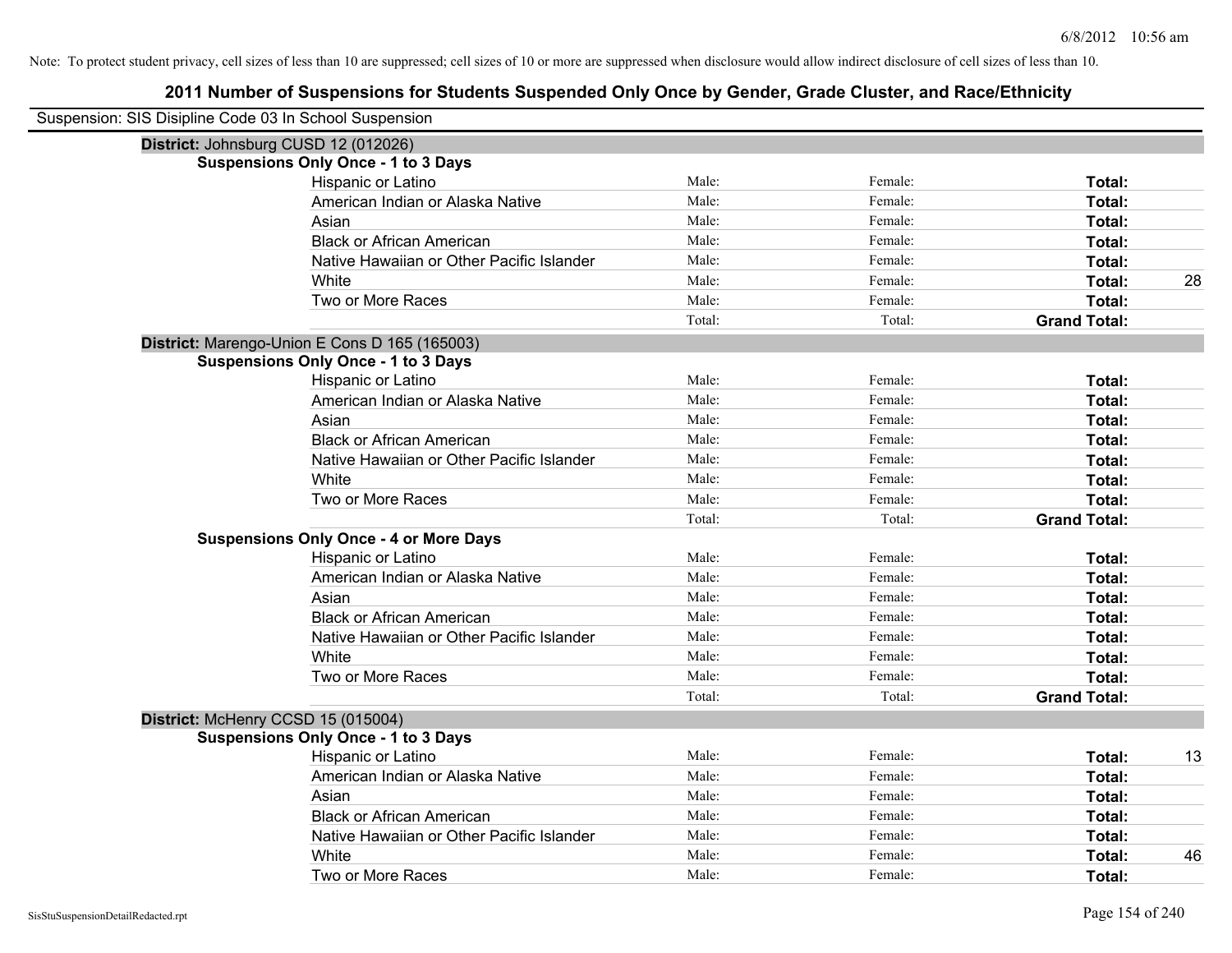| Suspension: SIS Disipline Code 03 In School Suspension |                                               |        |    |         |    |                     |    |
|--------------------------------------------------------|-----------------------------------------------|--------|----|---------|----|---------------------|----|
|                                                        |                                               | Total: |    | Total:  |    | <b>Grand Total:</b> |    |
|                                                        | <b>Suspensions Only Once - 4 or More Days</b> |        |    |         |    |                     |    |
|                                                        | Hispanic or Latino                            | Male:  |    | Female: |    | Total:              |    |
|                                                        | American Indian or Alaska Native              | Male:  |    | Female: |    | Total:              |    |
|                                                        | Asian                                         | Male:  |    | Female: |    | Total:              |    |
|                                                        | <b>Black or African American</b>              | Male:  |    | Female: |    | Total:              |    |
|                                                        | Native Hawaiian or Other Pacific Islander     | Male:  |    | Female: |    | Total:              |    |
|                                                        | White                                         | Male:  |    | Female: |    | Total:              |    |
|                                                        | Two or More Races                             | Male:  |    | Female: |    | Total:              |    |
|                                                        |                                               | Total: |    | Total:  |    | <b>Grand Total:</b> |    |
|                                                        | District: McHenry CHSD 156 (156016)           |        |    |         |    |                     |    |
|                                                        | <b>Suspensions Only Once - 1 to 3 Days</b>    |        |    |         |    |                     |    |
|                                                        | Hispanic or Latino                            | Male:  |    | Female: |    | Total:              |    |
|                                                        | American Indian or Alaska Native              | Male:  |    | Female: |    | Total:              |    |
|                                                        | Asian                                         | Male:  |    | Female: |    | Total:              |    |
|                                                        | <b>Black or African American</b>              | Male:  |    | Female: |    | Total:              |    |
|                                                        | Native Hawaiian or Other Pacific Islander     | Male:  |    | Female: |    | Total:              |    |
|                                                        | White                                         | Male:  | 44 | Female: | 21 | Total:              | 65 |
|                                                        | Two or More Races                             | Male:  |    | Female: |    | Total:              |    |
|                                                        |                                               | Total: |    | Total:  |    | <b>Grand Total:</b> |    |
|                                                        | <b>Suspensions Only Once - 4 or More Days</b> |        |    |         |    |                     |    |
|                                                        | Hispanic or Latino                            | Male:  |    | Female: |    | Total:              |    |
|                                                        | American Indian or Alaska Native              | Male:  |    | Female: |    | Total:              |    |
|                                                        | Asian                                         | Male:  |    | Female: |    | Total:              |    |
|                                                        | <b>Black or African American</b>              | Male:  |    | Female: |    | Total:              |    |
|                                                        | Native Hawaiian or Other Pacific Islander     | Male:  |    | Female: |    | Total:              |    |
|                                                        | White                                         | Male:  |    | Female: |    | Total:              |    |
|                                                        | Two or More Races                             | Male:  |    | Female: |    | Total:              |    |
|                                                        |                                               | Total: |    | Total:  |    | <b>Grand Total:</b> |    |
|                                                        | District: Nippersink SD 2 (002003)            |        |    |         |    |                     |    |
|                                                        | <b>Suspensions Only Once - 1 to 3 Days</b>    |        |    |         |    |                     |    |
|                                                        | Hispanic or Latino                            | Male:  |    | Female: |    | Total:              |    |
|                                                        | American Indian or Alaska Native              | Male:  |    | Female: |    | Total:              |    |
|                                                        | Asian                                         | Male:  |    | Female: |    | Total:              |    |
|                                                        | <b>Black or African American</b>              | Male:  |    | Female: |    | Total:              |    |
|                                                        | Native Hawaiian or Other Pacific Islander     | Male:  |    | Female: |    | Total:              |    |
|                                                        | White                                         | Male:  |    | Female: |    | Total:              |    |
|                                                        | Two or More Races                             | Male:  |    | Female: |    | Total:              |    |
|                                                        |                                               | Total: |    | Total:  |    | <b>Grand Total:</b> |    |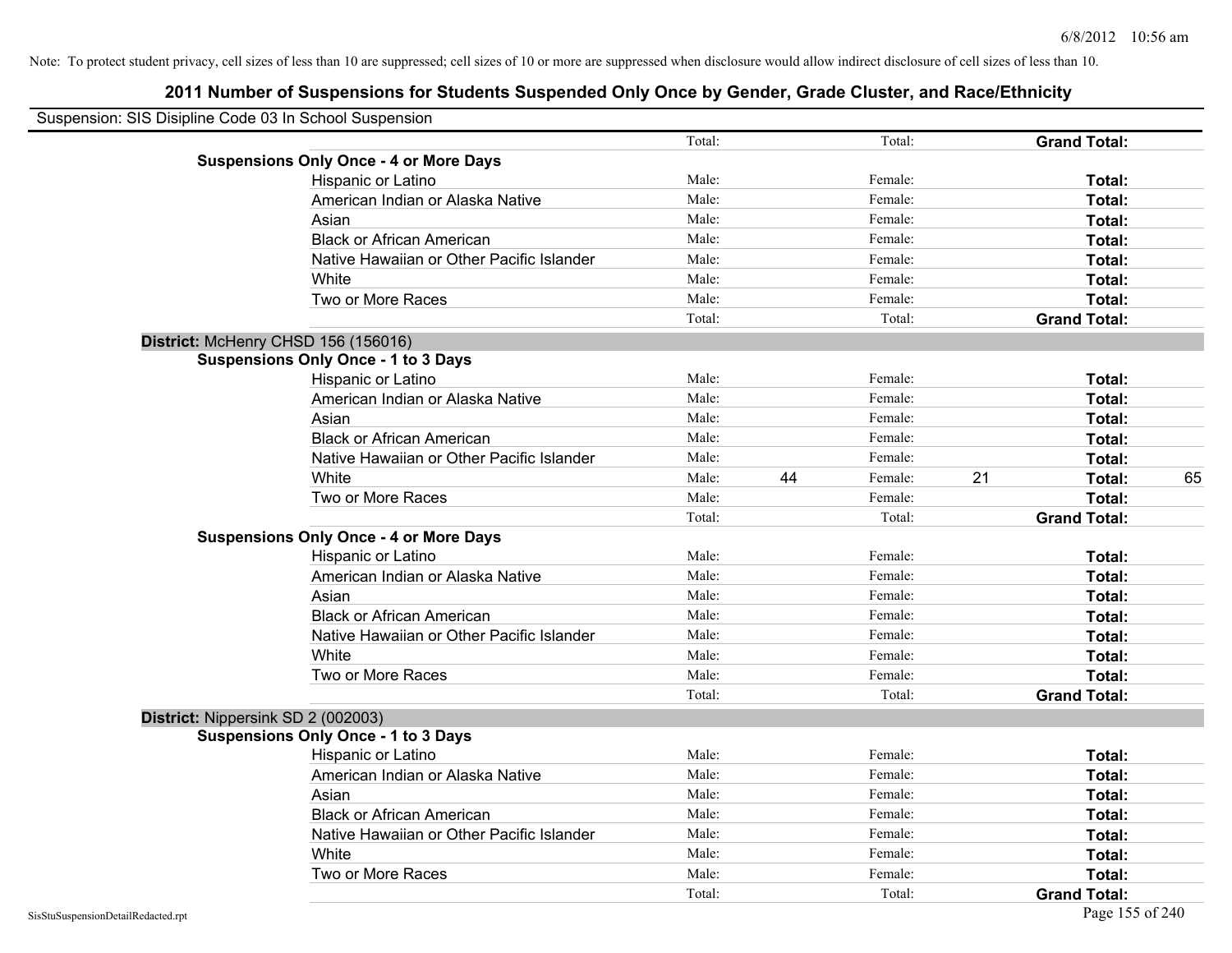| Suspension: SIS Disipline Code 03 In School Suspension |                                             |        |    |         |    |                     |     |
|--------------------------------------------------------|---------------------------------------------|--------|----|---------|----|---------------------|-----|
|                                                        | District: Prairie Grove CSD 46 (046003)     |        |    |         |    |                     |     |
|                                                        | <b>Suspensions Only Once - 1 to 3 Days</b>  |        |    |         |    |                     |     |
|                                                        | Hispanic or Latino                          | Male:  |    | Female: |    | Total:              |     |
|                                                        | American Indian or Alaska Native            | Male:  |    | Female: |    | Total:              |     |
|                                                        | Asian                                       | Male:  |    | Female: |    | Total:              |     |
|                                                        | <b>Black or African American</b>            | Male:  |    | Female: |    | Total:              |     |
|                                                        | Native Hawaiian or Other Pacific Islander   | Male:  |    | Female: |    | Total:              |     |
|                                                        | White                                       | Male:  |    | Female: |    | Total:              |     |
|                                                        | Two or More Races                           | Male:  |    | Female: |    | Total:              |     |
|                                                        |                                             | Total: |    | Total:  |    | <b>Grand Total:</b> |     |
|                                                        | District: Richmond-Burton CHSD 157 (157016) |        |    |         |    |                     |     |
|                                                        | <b>Suspensions Only Once - 1 to 3 Days</b>  |        |    |         |    |                     |     |
|                                                        | Hispanic or Latino                          | Male:  |    | Female: |    | Total:              |     |
|                                                        | American Indian or Alaska Native            | Male:  |    | Female: |    | Total:              |     |
|                                                        | Asian                                       | Male:  |    | Female: |    | Total:              |     |
|                                                        | <b>Black or African American</b>            | Male:  |    | Female: |    | Total:              |     |
|                                                        | Native Hawaiian or Other Pacific Islander   | Male:  |    | Female: |    | Total:              |     |
|                                                        | White                                       | Male:  |    | Female: |    | Total:              | 19  |
|                                                        | Two or More Races                           | Male:  |    | Female: |    | Total:              |     |
|                                                        |                                             | Total: |    | Total:  |    | <b>Grand Total:</b> |     |
|                                                        | District: Riley CCSD 18 (018004)            |        |    |         |    |                     |     |
|                                                        | <b>Suspensions Only Once - 1 to 3 Days</b>  |        |    |         |    |                     |     |
|                                                        | Hispanic or Latino                          | Male:  |    | Female: |    | Total:              |     |
|                                                        | American Indian or Alaska Native            | Male:  |    | Female: |    | Total:              |     |
|                                                        | Asian                                       | Male:  |    | Female: |    | Total:              |     |
|                                                        | <b>Black or African American</b>            | Male:  |    | Female: |    | Total:              |     |
|                                                        | Native Hawaiian or Other Pacific Islander   | Male:  |    | Female: |    | Total:              |     |
|                                                        | White                                       | Male:  |    | Female: |    | Total:              |     |
|                                                        | Two or More Races                           | Male:  |    | Female: |    | Total:              |     |
|                                                        |                                             | Total: |    | Total:  |    | <b>Grand Total:</b> |     |
|                                                        | District: Woodstock CUSD 200 (200026)       |        |    |         |    |                     |     |
|                                                        | <b>Suspensions Only Once - 1 to 3 Days</b>  |        |    |         |    |                     |     |
|                                                        | Hispanic or Latino                          | Male:  | 47 | Female: | 15 | Total:              | 62  |
|                                                        | American Indian or Alaska Native            | Male:  |    | Female: |    | Total:              |     |
|                                                        | Asian                                       | Male:  |    | Female: |    | Total:              |     |
|                                                        | <b>Black or African American</b>            | Male:  |    | Female: |    | Total:              |     |
|                                                        | Native Hawaiian or Other Pacific Islander   | Male:  |    | Female: |    | Total:              |     |
|                                                        | White                                       | Male:  | 85 | Female: | 32 | Total:              | 117 |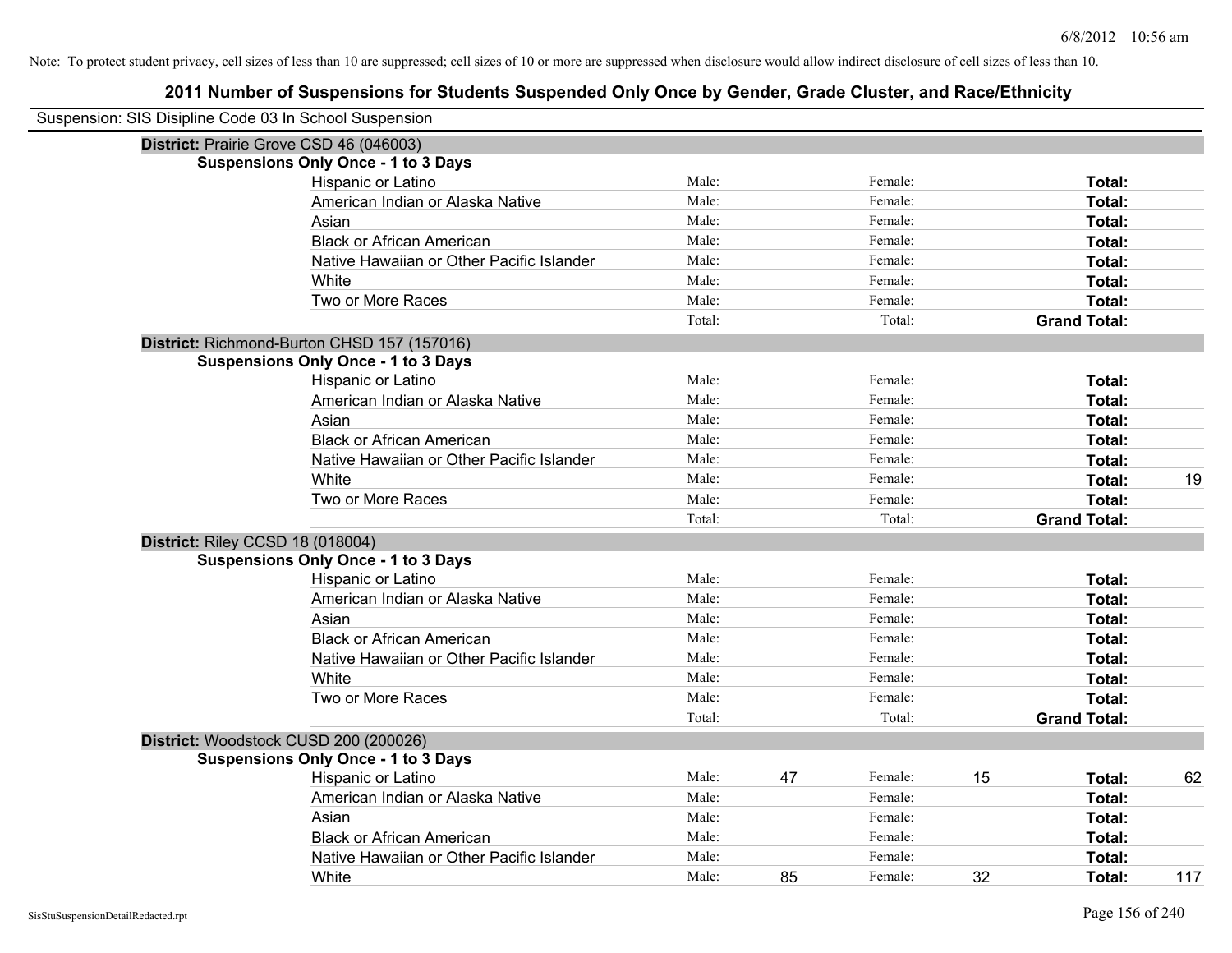## **2011 Number of Suspensions for Students Suspended Only Once by Gender, Grade Cluster, and Race/Ethnicity**

| Two or More Races                          | Male:  |    | Female: |    | Total:              |     |
|--------------------------------------------|--------|----|---------|----|---------------------|-----|
|                                            | Total: |    | Total:  |    | <b>Grand Total:</b> | 195 |
| Region: Monroe/Randolph ROE (45)           |        |    |         |    |                     |     |
| County: Monroe (067)                       |        |    |         |    |                     |     |
| District: Columbia CUSD 4 (004026)         |        |    |         |    |                     |     |
| <b>Suspensions Only Once - 1 to 3 Days</b> |        |    |         |    |                     |     |
| Hispanic or Latino                         | Male:  |    | Female: |    | Total:              |     |
| American Indian or Alaska Native           | Male:  |    | Female: |    | Total:              |     |
| Asian                                      | Male:  |    | Female: |    | Total:              |     |
| <b>Black or African American</b>           | Male:  |    | Female: |    | Total:              |     |
| Native Hawaiian or Other Pacific Islander  | Male:  |    | Female: |    | Total:              |     |
| White                                      | Male:  |    | Female: |    | Total:              | 18  |
| Two or More Races                          | Male:  |    | Female: |    | Total:              |     |
|                                            | Total: |    | Total:  |    | <b>Grand Total:</b> |     |
| District: Valmeyer CUSD 3 (003026)         |        |    |         |    |                     |     |
| <b>Suspensions Only Once - 1 to 3 Days</b> |        |    |         |    |                     |     |
| Hispanic or Latino                         | Male:  |    | Female: |    | Total:              |     |
| American Indian or Alaska Native           | Male:  |    | Female: |    | Total:              |     |
| Asian                                      | Male:  |    | Female: |    | Total:              |     |
| <b>Black or African American</b>           | Male:  |    | Female: |    | Total:              |     |
| Native Hawaiian or Other Pacific Islander  | Male:  |    | Female: |    | Total:              |     |
| White                                      | Male:  |    | Female: |    | Total:              |     |
| Two or More Races                          | Male:  |    | Female: |    | Total:              |     |
|                                            | Total: |    | Total:  |    | <b>Grand Total:</b> |     |
| District: Waterloo CUSD 5 (005026)         |        |    |         |    |                     |     |
| <b>Suspensions Only Once - 1 to 3 Days</b> |        |    |         |    |                     |     |
| Hispanic or Latino                         | Male:  |    | Female: |    | Total:              |     |
| American Indian or Alaska Native           | Male:  |    | Female: |    | Total:              |     |
| Asian                                      | Male:  |    | Female: |    | Total:              |     |
| <b>Black or African American</b>           | Male:  |    | Female: |    | Total:              |     |
| Native Hawaiian or Other Pacific Islander  | Male:  |    | Female: |    | Total:              |     |
| White                                      | Male:  | 76 | Female: | 33 | Total:              | 109 |
| Two or More Races                          | Male:  |    | Female: |    | Total:              |     |
|                                            | Total: |    | Total:  |    | <b>Grand Total:</b> |     |
| County: Randolph (079)                     |        |    |         |    |                     |     |

**District:** Chester CUSD 139 (139026) **Suspensions Only Once - 1 to 3 Days**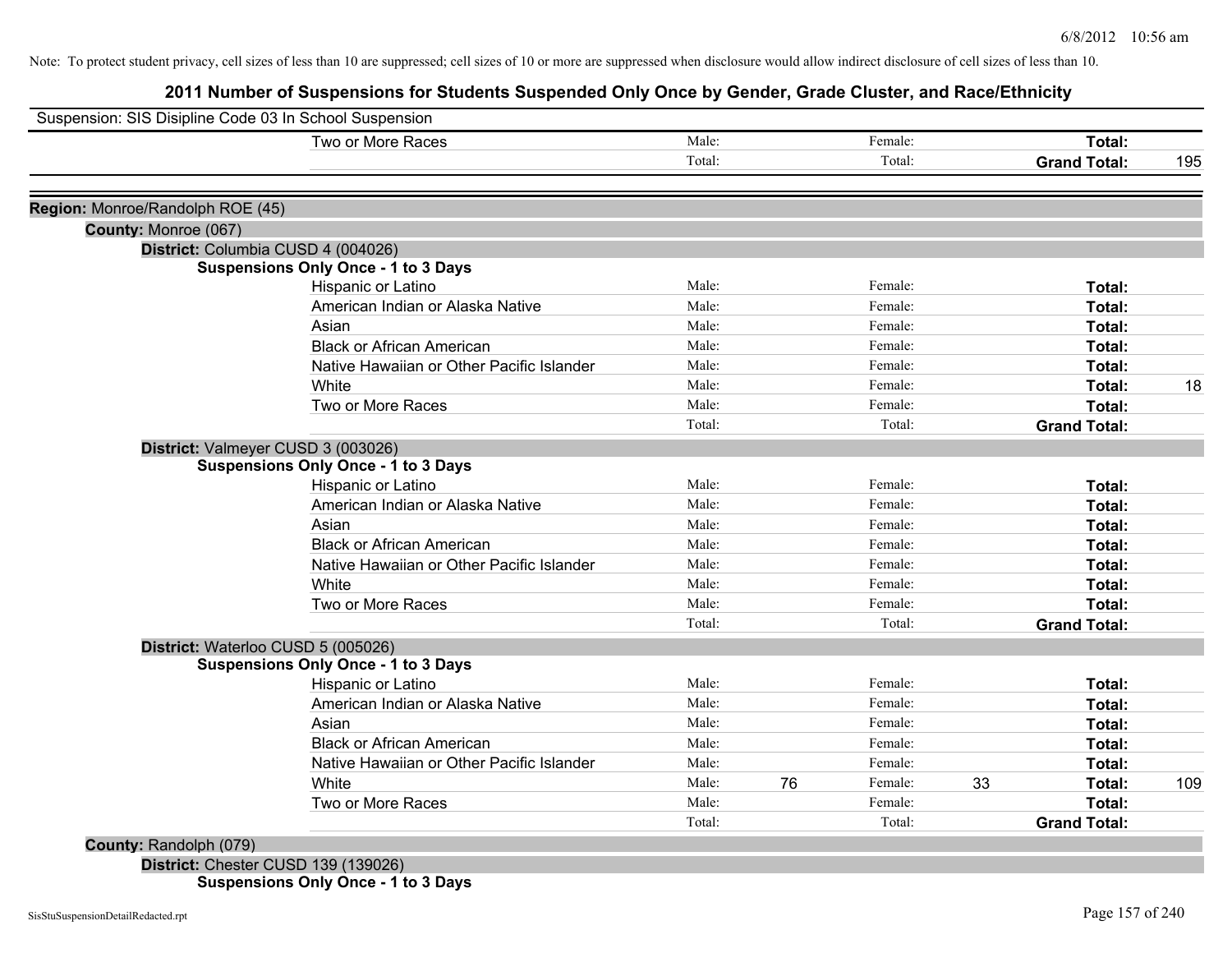| Suspension: SIS Disipline Code 03 In School Suspension |                                               |        |    |         |    |                     |    |
|--------------------------------------------------------|-----------------------------------------------|--------|----|---------|----|---------------------|----|
|                                                        | Hispanic or Latino                            | Male:  |    | Female: |    | Total:              |    |
|                                                        | American Indian or Alaska Native              | Male:  |    | Female: |    | Total:              |    |
|                                                        | Asian                                         | Male:  |    | Female: |    | Total:              |    |
|                                                        | <b>Black or African American</b>              | Male:  |    | Female: |    | Total:              |    |
|                                                        | Native Hawaiian or Other Pacific Islander     | Male:  |    | Female: |    | Total:              |    |
|                                                        | White                                         | Male:  | 11 | Female: | 11 | Total:              | 22 |
|                                                        | Two or More Races                             | Male:  |    | Female: |    | Total:              |    |
|                                                        |                                               | Total: |    | Total:  |    | <b>Grand Total:</b> |    |
| District: Coulterville USD 1 (001022)                  |                                               |        |    |         |    |                     |    |
|                                                        | <b>Suspensions Only Once - 1 to 3 Days</b>    |        |    |         |    |                     |    |
|                                                        | Hispanic or Latino                            | Male:  |    | Female: |    | Total:              |    |
|                                                        | American Indian or Alaska Native              | Male:  |    | Female: |    | Total:              |    |
|                                                        | Asian                                         | Male:  |    | Female: |    | Total:              |    |
|                                                        | <b>Black or African American</b>              | Male:  |    | Female: |    | Total:              |    |
|                                                        | Native Hawaiian or Other Pacific Islander     | Male:  |    | Female: |    | Total:              |    |
|                                                        | White                                         | Male:  |    | Female: |    | Total:              |    |
|                                                        | Two or More Races                             | Male:  |    | Female: |    | Total:              |    |
|                                                        |                                               | Total: |    | Total:  |    | <b>Grand Total:</b> |    |
|                                                        | District: Prairie Du Rocher CCSD 134 (134004) |        |    |         |    |                     |    |
|                                                        | <b>Suspensions Only Once - 1 to 3 Days</b>    |        |    |         |    |                     |    |
|                                                        | Hispanic or Latino                            | Male:  |    | Female: |    | Total:              |    |
|                                                        | American Indian or Alaska Native              | Male:  |    | Female: |    | Total:              |    |
|                                                        | Asian                                         | Male:  |    | Female: |    | Total:              |    |
|                                                        | <b>Black or African American</b>              | Male:  |    | Female: |    | Total:              |    |
|                                                        | Native Hawaiian or Other Pacific Islander     | Male:  |    | Female: |    | Total:              |    |
|                                                        | White                                         | Male:  |    | Female: |    | Total:              |    |
|                                                        | Two or More Races                             | Male:  |    | Female: |    | Total:              |    |
|                                                        |                                               | Total: |    | Total:  |    | <b>Grand Total:</b> |    |
| District: Red Bud CUSD 132 (132026)                    |                                               |        |    |         |    |                     |    |
|                                                        | <b>Suspensions Only Once - 1 to 3 Days</b>    |        |    |         |    |                     |    |
|                                                        | Hispanic or Latino                            | Male:  |    | Female: |    | Total:              |    |
|                                                        | American Indian or Alaska Native              | Male:  |    | Female: |    | Total:              |    |
|                                                        | Asian                                         | Male:  |    | Female: |    | Total:              |    |
|                                                        | <b>Black or African American</b>              | Male:  |    | Female: |    | Total:              |    |
|                                                        | Native Hawaiian or Other Pacific Islander     | Male:  |    | Female: |    | Total:              |    |
|                                                        | White                                         | Male:  |    | Female: |    | Total:              | 12 |
|                                                        | Two or More Races                             | Male:  |    | Female: |    | Total:              |    |
|                                                        |                                               | Total: |    | Total:  |    | <b>Grand Total:</b> |    |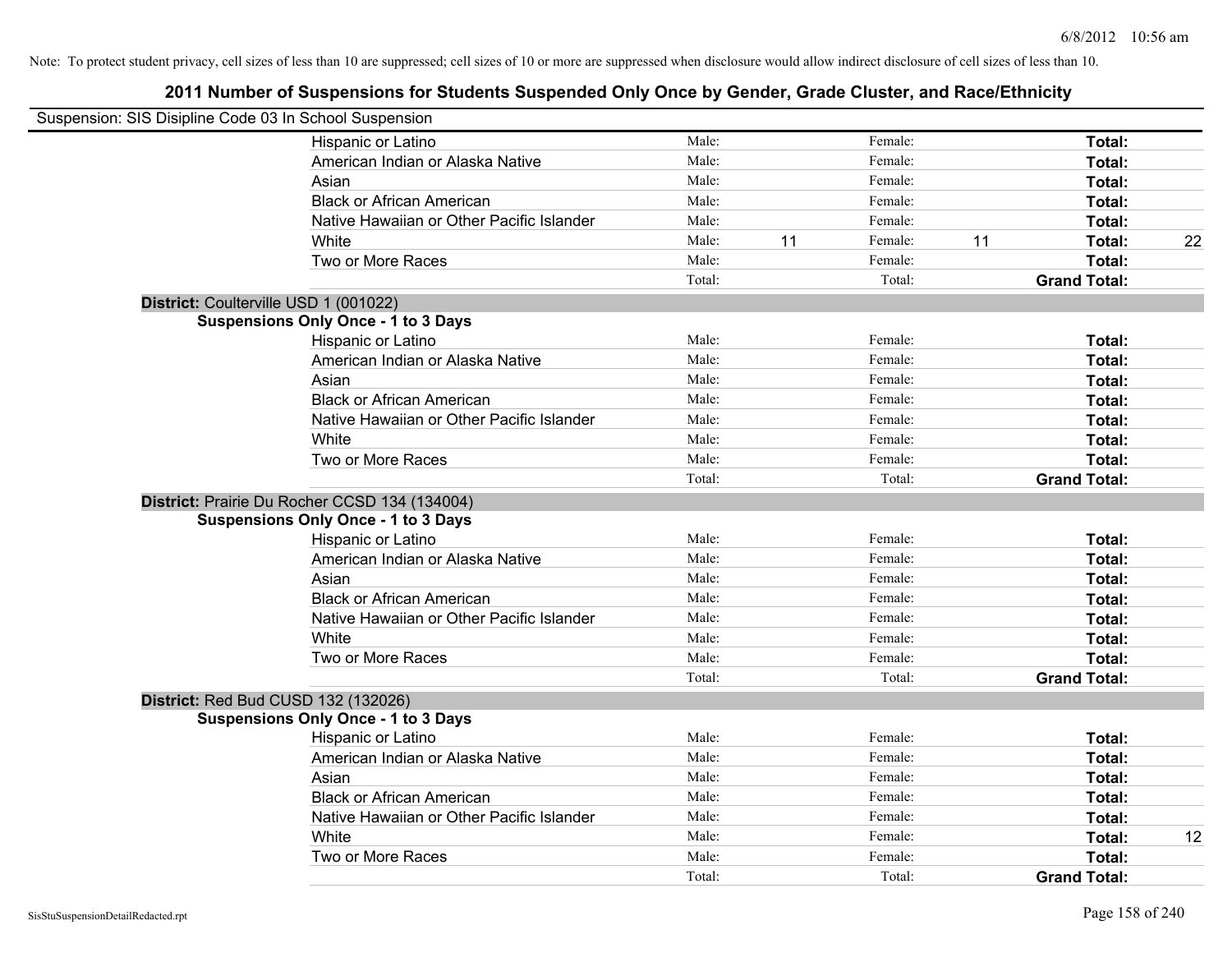| Suspension: SIS Disipline Code 03 In School Suspension |                                               |        |    |         |    |                     |    |
|--------------------------------------------------------|-----------------------------------------------|--------|----|---------|----|---------------------|----|
| District: Sparta CUSD 140 (140026)                     |                                               |        |    |         |    |                     |    |
|                                                        | <b>Suspensions Only Once - 1 to 3 Days</b>    |        |    |         |    |                     |    |
|                                                        | Hispanic or Latino                            | Male:  |    | Female: |    | Total:              |    |
|                                                        | American Indian or Alaska Native              | Male:  |    | Female: |    | Total:              |    |
|                                                        | Asian                                         | Male:  |    | Female: |    | Total:              |    |
|                                                        | <b>Black or African American</b>              | Male:  | 14 | Female: | 10 | Total:              | 24 |
|                                                        | Native Hawaiian or Other Pacific Islander     | Male:  |    | Female: |    | Total:              |    |
|                                                        | White                                         | Male:  | 49 | Female: | 25 | Total:              | 74 |
|                                                        | Two or More Races                             | Male:  |    | Female: |    | Total:              |    |
|                                                        |                                               | Total: |    | Total:  |    | <b>Grand Total:</b> |    |
|                                                        | <b>Suspensions Only Once - 4 or More Days</b> |        |    |         |    |                     |    |
|                                                        | Hispanic or Latino                            | Male:  |    | Female: |    | Total:              |    |
|                                                        | American Indian or Alaska Native              | Male:  |    | Female: |    | Total:              |    |
|                                                        | Asian                                         | Male:  |    | Female: |    | Total:              |    |
|                                                        | <b>Black or African American</b>              | Male:  |    | Female: |    | Total:              |    |
|                                                        | Native Hawaiian or Other Pacific Islander     | Male:  |    | Female: |    | Total:              |    |
|                                                        | White                                         | Male:  |    | Female: |    | Total:              |    |
|                                                        | Two or More Races                             | Male:  |    | Female: |    | Total:              |    |
|                                                        |                                               | Total: |    | Total:  |    | <b>Grand Total:</b> |    |
| District: Steeleville CUSD 138 (138026)                |                                               |        |    |         |    |                     |    |
|                                                        | <b>Suspensions Only Once - 1 to 3 Days</b>    |        |    |         |    |                     |    |
|                                                        | Hispanic or Latino                            | Male:  |    | Female: |    | Total:              |    |
|                                                        | American Indian or Alaska Native              | Male:  |    | Female: |    | Total:              |    |
|                                                        | Asian                                         | Male:  |    | Female: |    | Total:              |    |
|                                                        | <b>Black or African American</b>              | Male:  |    | Female: |    | Total:              |    |
|                                                        | Native Hawaiian or Other Pacific Islander     | Male:  |    | Female: |    | Total:              |    |
|                                                        | White                                         | Male:  |    | Female: |    | Total:              |    |
|                                                        | Two or More Races                             | Male:  |    | Female: |    | Total:              |    |
|                                                        |                                               | Total: |    | Total:  |    | <b>Grand Total:</b> |    |
|                                                        | <b>Suspensions Only Once - 4 or More Days</b> |        |    |         |    |                     |    |
|                                                        | Hispanic or Latino                            | Male:  |    | Female: |    | Total:              |    |
|                                                        | American Indian or Alaska Native              | Male:  |    | Female: |    | Total:              |    |
|                                                        | Asian                                         | Male:  |    | Female: |    | Total:              |    |
|                                                        | <b>Black or African American</b>              | Male:  |    | Female: |    | Total:              |    |
|                                                        | Native Hawaiian or Other Pacific Islander     | Male:  |    | Female: |    | Total:              |    |
|                                                        | White                                         | Male:  |    | Female: |    | Total:              |    |
|                                                        | Two or More Races                             | Male:  |    | Female: |    | Total:              |    |
|                                                        |                                               | Total: |    | Total:  |    | <b>Grand Total:</b> |    |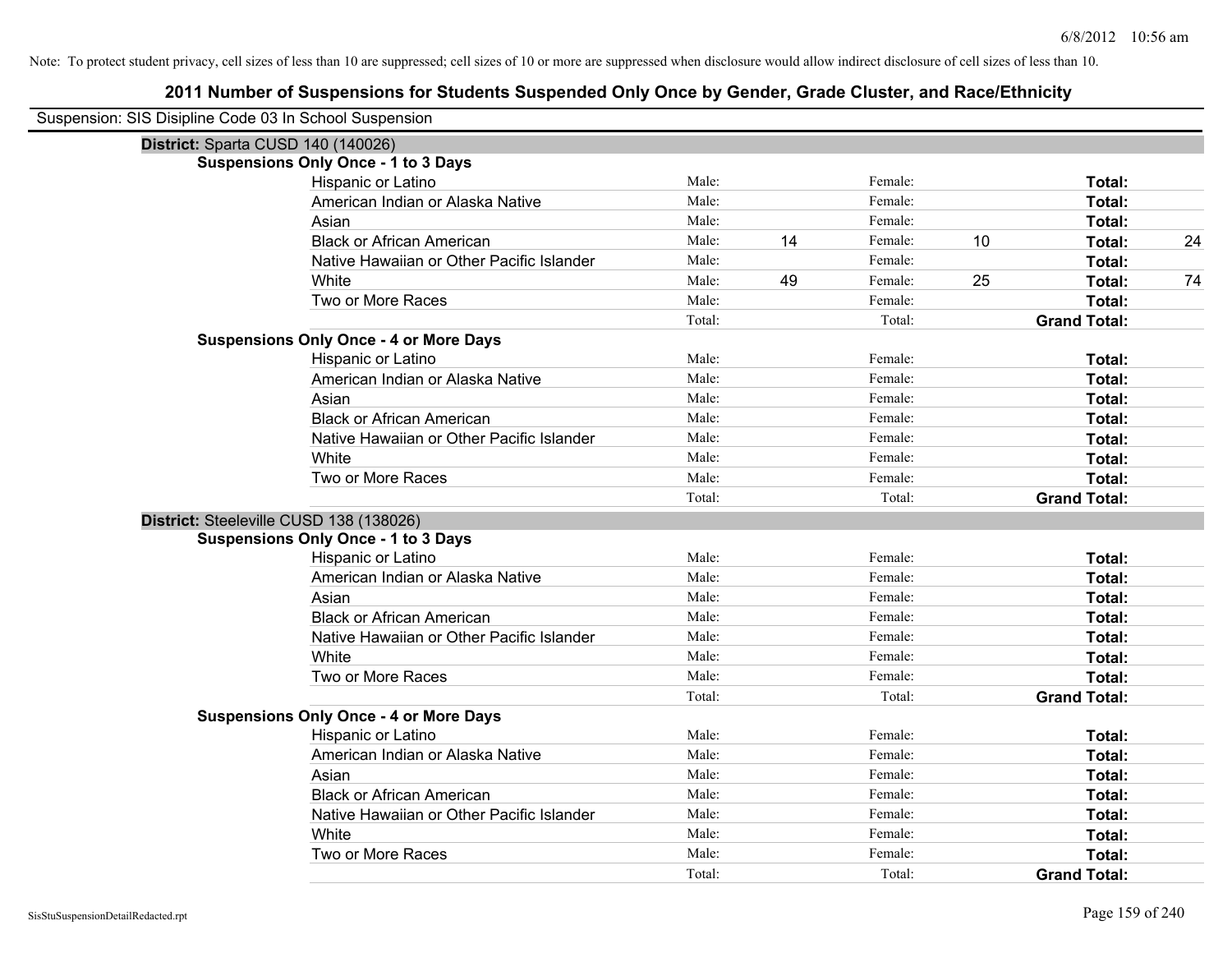## **2011 Number of Suspensions for Students Suspended Only Once by Gender, Grade Cluster, and Race/Ethnicity**

Suspension: SIS Disipline Code 03 In School Suspension

| Region: Peoria ROE (48)         |                                               |        |         |                     |    |
|---------------------------------|-----------------------------------------------|--------|---------|---------------------|----|
| County: Non-Public School (000) |                                               |        |         |                     |    |
|                                 | District: Peoria ROE (000000)                 |        |         |                     |    |
|                                 | <b>Suspensions Only Once - 1 to 3 Days</b>    |        |         |                     |    |
|                                 | Hispanic or Latino                            | Male:  | Female: | Total:              |    |
|                                 | American Indian or Alaska Native              | Male:  | Female: | Total:              |    |
|                                 | Asian                                         | Male:  | Female: | Total:              |    |
|                                 | <b>Black or African American</b>              | Male:  | Female: | Total:              |    |
|                                 | Native Hawaiian or Other Pacific Islander     | Male:  | Female: | Total:              |    |
|                                 | White                                         | Male:  | Female: | Total:              |    |
|                                 | Two or More Races                             | Male:  | Female: | Total:              |    |
|                                 |                                               | Total: | Total:  | <b>Grand Total:</b> |    |
| County: Peoria (072)            |                                               |        |         |                     |    |
|                                 | District: Bartonville SD 66 (066002)          |        |         |                     |    |
|                                 | <b>Suspensions Only Once - 1 to 3 Days</b>    |        |         |                     |    |
|                                 | Hispanic or Latino                            | Male:  | Female: | Total:              |    |
|                                 | American Indian or Alaska Native              | Male:  | Female: | Total:              |    |
|                                 | Asian                                         | Male:  | Female: | Total:              |    |
|                                 | <b>Black or African American</b>              | Male:  | Female: | Total:              |    |
|                                 | Native Hawaiian or Other Pacific Islander     | Male:  | Female: | Total:              |    |
|                                 | White                                         | Male:  | Female: | Total:              |    |
|                                 | Two or More Races                             | Male:  | Female: | Total:              |    |
|                                 |                                               | Total: | Total:  | <b>Grand Total:</b> | 10 |
|                                 | District: Brimfield CUSD 309 (309026)         |        |         |                     |    |
|                                 | <b>Suspensions Only Once - 1 to 3 Days</b>    |        |         |                     |    |
|                                 | Hispanic or Latino                            | Male:  | Female: | Total:              |    |
|                                 | American Indian or Alaska Native              | Male:  | Female: | Total:              |    |
|                                 | Asian                                         | Male:  | Female: | Total:              |    |
|                                 | <b>Black or African American</b>              | Male:  | Female: | Total:              |    |
|                                 | Native Hawaiian or Other Pacific Islander     | Male:  | Female: | Total:              |    |
|                                 | White                                         | Male:  | Female: | <b>Total:</b>       |    |
|                                 | Two or More Races                             | Male:  | Female: | <b>Total:</b>       |    |
|                                 |                                               | Total: | Total:  | <b>Grand Total:</b> |    |
|                                 | <b>Suspensions Only Once - 4 or More Days</b> |        |         |                     |    |
|                                 | Hispanic or Latino                            | Male:  | Female: | Total:              |    |
|                                 | American Indian or Alaska Native              | Male:  | Female: | Total:              |    |
|                                 | Asian                                         | Male:  | Female: | Total:              |    |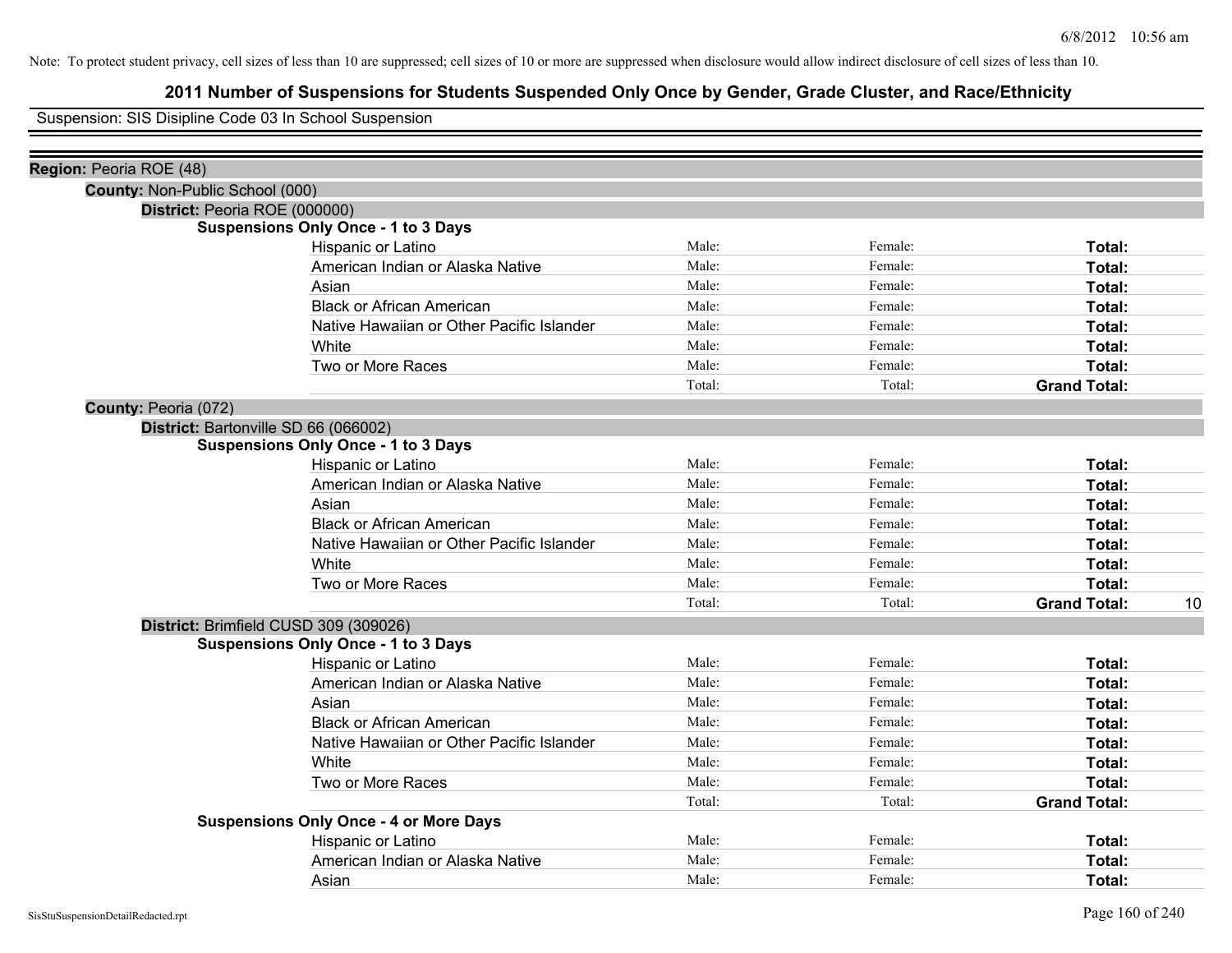| Suspension: SIS Disipline Code 03 In School Suspension |                                                |        |    |         |    |                     |    |
|--------------------------------------------------------|------------------------------------------------|--------|----|---------|----|---------------------|----|
|                                                        | <b>Black or African American</b>               | Male:  |    | Female: |    | Total:              |    |
|                                                        | Native Hawaiian or Other Pacific Islander      | Male:  |    | Female: |    | Total:              |    |
|                                                        | White                                          | Male:  |    | Female: |    | Total:              |    |
|                                                        | Two or More Races                              | Male:  |    | Female: |    | Total:              |    |
|                                                        |                                                | Total: |    | Total:  |    | <b>Grand Total:</b> |    |
|                                                        | District: Dunlap CUSD 323 (323026)             |        |    |         |    |                     |    |
|                                                        | <b>Suspensions Only Once - 1 to 3 Days</b>     |        |    |         |    |                     |    |
|                                                        | Hispanic or Latino                             | Male:  |    | Female: |    | Total:              |    |
|                                                        | American Indian or Alaska Native               | Male:  |    | Female: |    | Total:              |    |
|                                                        | Asian                                          | Male:  |    | Female: |    | Total:              |    |
|                                                        | <b>Black or African American</b>               | Male:  |    | Female: |    | Total:              |    |
|                                                        | Native Hawaiian or Other Pacific Islander      | Male:  |    | Female: |    | Total:              |    |
|                                                        | White                                          | Male:  |    | Female: |    | Total:              | 14 |
|                                                        | Two or More Races                              | Male:  |    | Female: |    | Total:              |    |
|                                                        |                                                | Total: |    | Total:  |    | <b>Grand Total:</b> |    |
|                                                        | District: Elmwood CUSD 322 (322026)            |        |    |         |    |                     |    |
|                                                        | <b>Suspensions Only Once - 1 to 3 Days</b>     |        |    |         |    |                     |    |
|                                                        | Hispanic or Latino                             | Male:  |    | Female: |    | Total:              |    |
|                                                        | American Indian or Alaska Native               | Male:  |    | Female: |    | Total:              |    |
|                                                        | Asian                                          | Male:  |    | Female: |    | Total:              |    |
|                                                        | <b>Black or African American</b>               | Male:  |    | Female: |    | Total:              |    |
|                                                        | Native Hawaiian or Other Pacific Islander      | Male:  |    | Female: |    | Total:              |    |
|                                                        | White                                          | Male:  |    | Female: |    | Total:              | 13 |
|                                                        | Two or More Races                              | Male:  |    | Female: |    | Total:              |    |
|                                                        |                                                | Total: |    | Total:  |    | <b>Grand Total:</b> |    |
|                                                        | District: Farmington Central CUSD 265 (265026) |        |    |         |    |                     |    |
|                                                        | <b>Suspensions Only Once - 1 to 3 Days</b>     |        |    |         |    |                     |    |
|                                                        | Hispanic or Latino                             | Male:  |    | Female: |    | Total:              |    |
|                                                        | American Indian or Alaska Native               | Male:  |    | Female: |    | Total:              |    |
|                                                        | Asian                                          | Male:  |    | Female: |    | Total:              |    |
|                                                        | <b>Black or African American</b>               | Male:  |    | Female: |    | Total:              |    |
|                                                        | Native Hawaiian or Other Pacific Islander      | Male:  |    | Female: |    | Total:              |    |
|                                                        | White                                          | Male:  | 35 | Female: | 14 | Total:              | 49 |
|                                                        | Two or More Races                              | Male:  |    | Female: |    | Total:              |    |
|                                                        |                                                | Total: |    | Total:  |    | <b>Grand Total:</b> |    |
|                                                        | District: Hollis Cons SD 328 (328003)          |        |    |         |    |                     |    |
|                                                        | <b>Suspensions Only Once - 1 to 3 Days</b>     |        |    |         |    |                     |    |
|                                                        | <b>Hispanic or Latino</b>                      | Male:  |    | Female: |    | Total:              |    |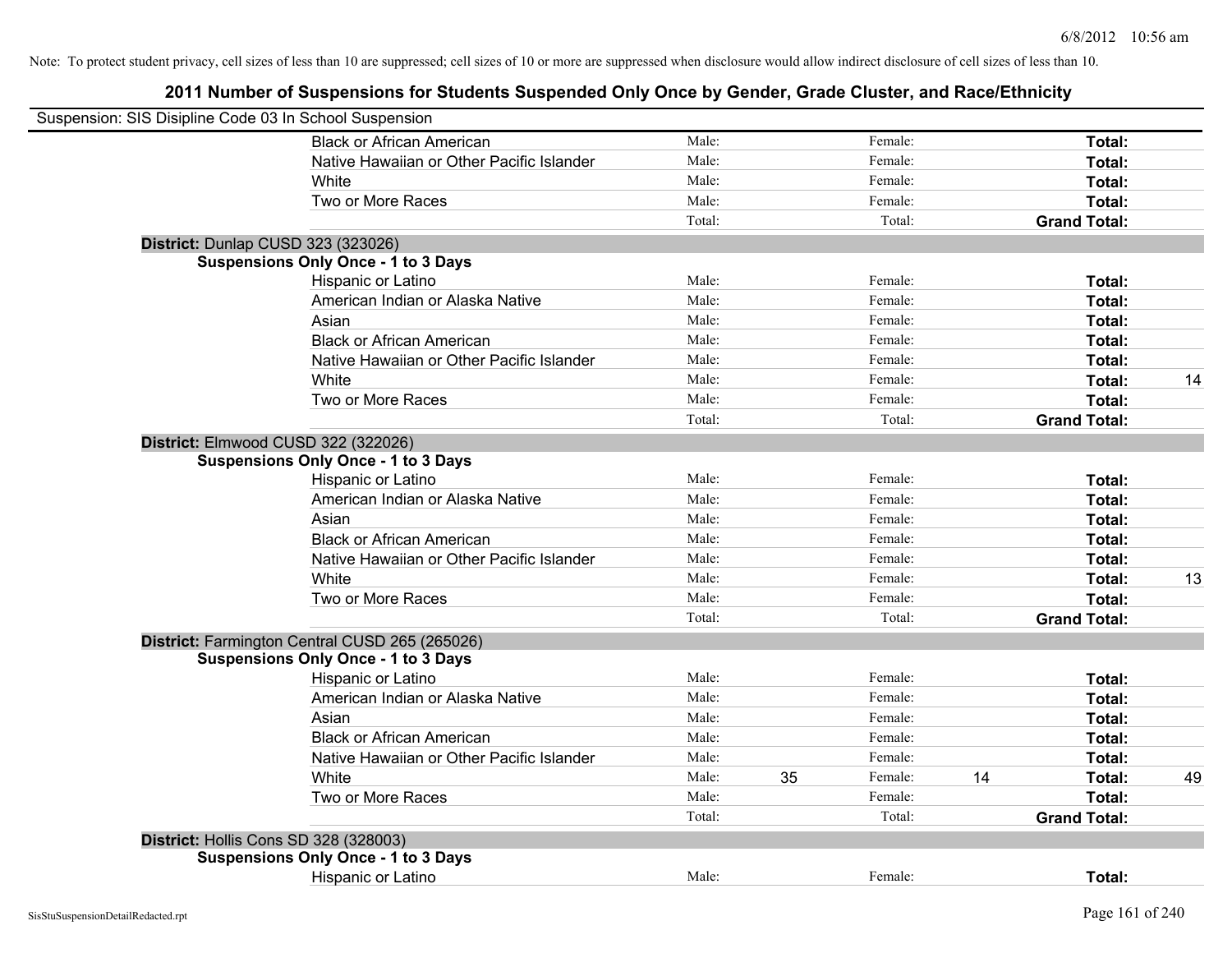## **2011 Number of Suspensions for Students Suspended Only Once by Gender, Grade Cluster, and Race/Ethnicity**

| Suspension: SIS Disipline Code 03 In School Suspension |        |         |                     |    |
|--------------------------------------------------------|--------|---------|---------------------|----|
| American Indian or Alaska Native                       | Male:  | Female: | Total:              |    |
| Asian                                                  | Male:  | Female: | Total:              |    |
| <b>Black or African American</b>                       | Male:  | Female: | Total:              |    |
| Native Hawaiian or Other Pacific Islander              | Male:  | Female: | Total:              |    |
| White                                                  | Male:  | Female: | Total:              |    |
| Two or More Races                                      | Male:  | Female: | Total:              |    |
|                                                        | Total: | Total:  | <b>Grand Total:</b> |    |
| District: Il Valley Central USD 321 (321026)           |        |         |                     |    |
| <b>Suspensions Only Once - 1 to 3 Days</b>             |        |         |                     |    |
| Hispanic or Latino                                     | Male:  | Female: | Total:              |    |
| American Indian or Alaska Native                       | Male:  | Female: | Total:              |    |
| Asian                                                  | Male:  | Female: | Total:              |    |
| <b>Black or African American</b>                       | Male:  | Female: | Total:              |    |
| Native Hawaiian or Other Pacific Islander              | Male:  | Female: | Total:              |    |
| White                                                  | Male:  | Female: | Total:              |    |
| Two or More Races                                      | Male:  | Female: | Total:              |    |
|                                                        | Total: | Total:  | <b>Grand Total:</b> |    |
| District: Illini Bluffs CUSD 327 (327026)              |        |         |                     |    |
| <b>Suspensions Only Once - 1 to 3 Days</b>             |        |         |                     |    |
| Hispanic or Latino                                     | Male:  | Female: | Total:              |    |
| American Indian or Alaska Native                       | Male:  | Female: | Total:              |    |
| Asian                                                  | Male:  | Female: | Total:              |    |
| <b>Black or African American</b>                       | Male:  | Female: | Total:              |    |
| Native Hawaiian or Other Pacific Islander              | Male:  | Female: | Total:              |    |
| White                                                  | Male:  | Female: | Total:              | 23 |
| Two or More Races                                      | Male:  | Female: | Total:              |    |
|                                                        | Total: | Total:  | <b>Grand Total:</b> |    |
| District: Norwood ESD 63 (063002)                      |        |         |                     |    |
| <b>Suspensions Only Once - 1 to 3 Days</b>             |        |         |                     |    |
| Hispanic or Latino                                     | Male:  | Female: | Total:              |    |
| American Indian or Alaska Native                       | Male:  | Female: | Total:              |    |
| Asian                                                  | Male:  | Female: | Total:              |    |
| <b>Black or African American</b>                       | Male:  | Female: | Total:              |    |
| Native Hawaiian or Other Pacific Islander              | Male:  | Female: | Total:              |    |
| White                                                  | Male:  | Female: | Total:              |    |
| Two or More Races                                      | Male:  | Female: | Total:              |    |
|                                                        | Total: | Total:  | <b>Grand Total:</b> |    |
|                                                        |        |         |                     |    |

**District:** Peoria SD 150 (150025)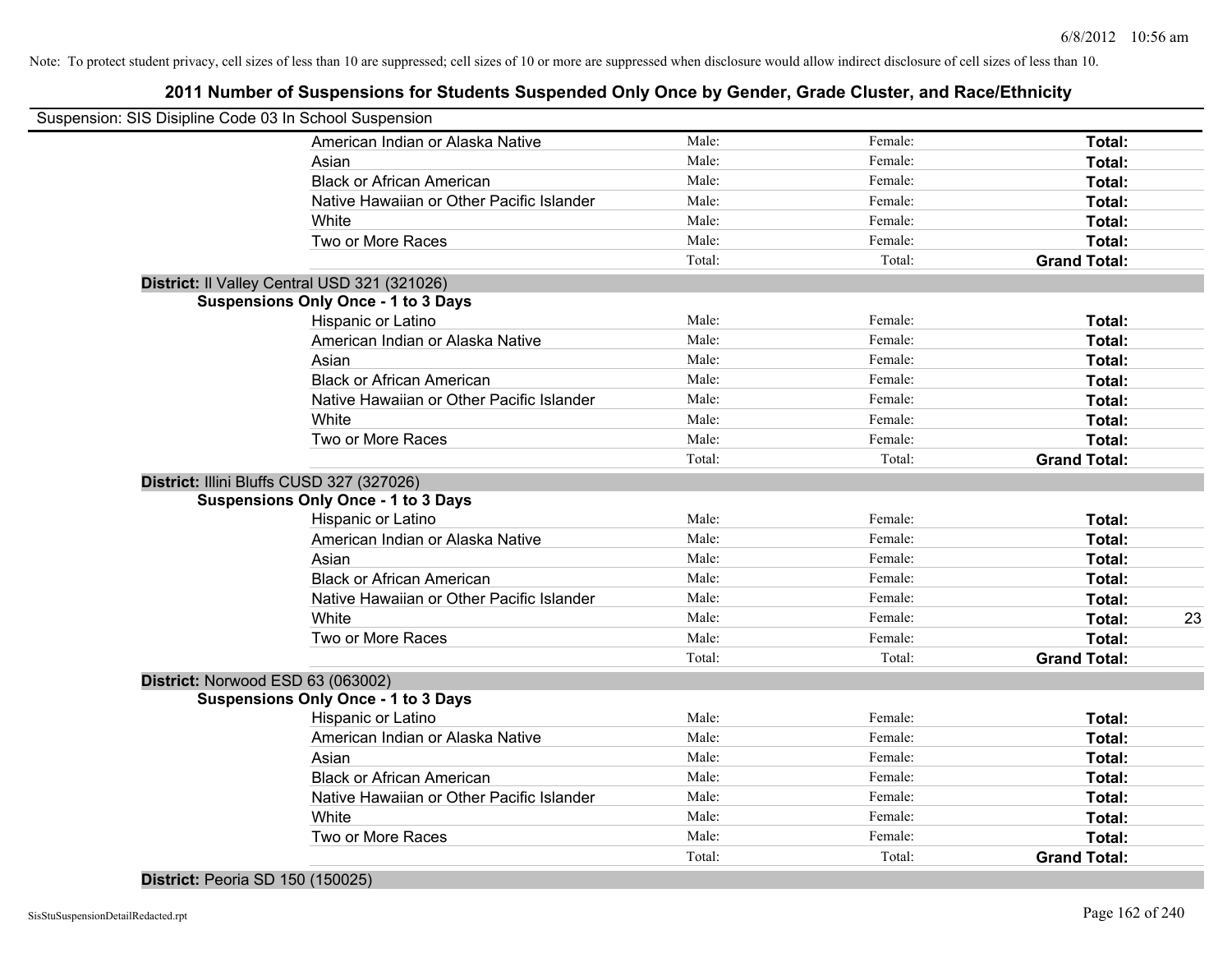| Suspension: SIS Disipline Code 03 In School Suspension |                                               |        |     |         |     |                     |     |
|--------------------------------------------------------|-----------------------------------------------|--------|-----|---------|-----|---------------------|-----|
|                                                        | <b>Suspensions Only Once - 1 to 3 Days</b>    |        |     |         |     |                     |     |
|                                                        | Hispanic or Latino                            | Male:  |     | Female: |     | Total:              | 20  |
|                                                        | American Indian or Alaska Native              | Male:  |     | Female: |     | Total:              |     |
|                                                        | Asian                                         | Male:  |     | Female: |     | Total:              |     |
|                                                        | <b>Black or African American</b>              | Male:  | 191 | Female: | 179 | Total:              | 370 |
|                                                        | Native Hawaiian or Other Pacific Islander     | Male:  |     | Female: |     | Total:              |     |
|                                                        | White                                         | Male:  | 48  | Female: | 28  | Total:              | 76  |
|                                                        | Two or More Races                             | Male:  |     | Female: |     | Total:              | 23  |
|                                                        |                                               | Total: |     | Total:  |     | <b>Grand Total:</b> |     |
|                                                        | <b>Suspensions Only Once - 4 or More Days</b> |        |     |         |     |                     |     |
|                                                        | Hispanic or Latino                            | Male:  |     | Female: |     | Total:              |     |
|                                                        | American Indian or Alaska Native              | Male:  |     | Female: |     | Total:              |     |
|                                                        | Asian                                         | Male:  |     | Female: |     | Total:              |     |
|                                                        | <b>Black or African American</b>              | Male:  |     | Female: |     | Total:              |     |
|                                                        | Native Hawaiian or Other Pacific Islander     | Male:  |     | Female: |     | Total:              |     |
|                                                        | White                                         | Male:  |     | Female: |     | Total:              |     |
|                                                        | Two or More Races                             | Male:  |     | Female: |     | Total:              |     |
|                                                        |                                               | Total: |     | Total:  |     | <b>Grand Total:</b> |     |
| District: Pleasant Hill SD 69 (069002)                 |                                               |        |     |         |     |                     |     |
|                                                        | <b>Suspensions Only Once - 1 to 3 Days</b>    |        |     |         |     |                     |     |
|                                                        | Hispanic or Latino                            | Male:  |     | Female: |     | Total:              |     |
|                                                        | American Indian or Alaska Native              | Male:  |     | Female: |     | Total:              |     |
|                                                        | Asian                                         | Male:  |     | Female: |     | Total:              |     |
|                                                        | <b>Black or African American</b>              | Male:  |     | Female: |     | Total:              |     |
|                                                        | Native Hawaiian or Other Pacific Islander     | Male:  |     | Female: |     | Total:              |     |
|                                                        | White                                         | Male:  |     | Female: |     | Total:              | 10  |
|                                                        | Two or More Races                             | Male:  |     | Female: |     | Total:              |     |
|                                                        |                                               | Total: |     | Total:  |     | <b>Grand Total:</b> | 23  |
| District: Pleasant Valley SD 62 (062002)               |                                               |        |     |         |     |                     |     |
|                                                        | <b>Suspensions Only Once - 1 to 3 Days</b>    |        |     |         |     |                     |     |
|                                                        | Hispanic or Latino                            | Male:  |     | Female: |     | Total:              |     |
|                                                        | American Indian or Alaska Native              | Male:  |     | Female: |     | Total:              |     |
|                                                        | Asian                                         | Male:  |     | Female: |     | Total:              |     |
|                                                        | <b>Black or African American</b>              | Male:  |     | Female: |     | Total:              | 14  |
|                                                        | Native Hawaiian or Other Pacific Islander     | Male:  |     | Female: |     | Total:              |     |
|                                                        | White                                         | Male:  |     | Female: |     | Total:              |     |
|                                                        | Two or More Races                             | Male:  |     | Female: |     | Total:              |     |
|                                                        |                                               | Total: |     | Total:  |     | <b>Grand Total:</b> |     |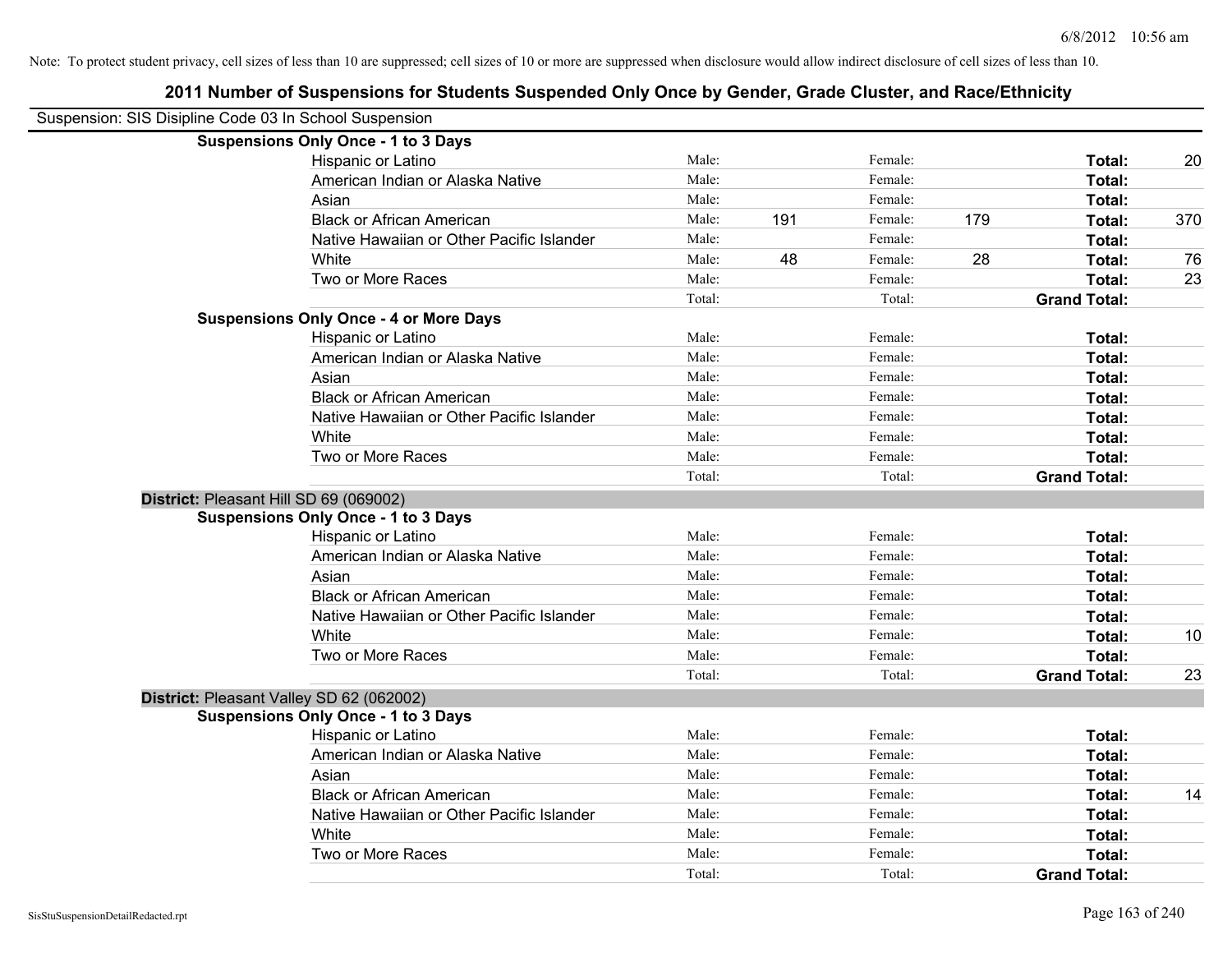| Suspension: SIS Disipline Code 03 In School Suspension        |                                           |        |         |                     |    |
|---------------------------------------------------------------|-------------------------------------------|--------|---------|---------------------|----|
| District: Princeville CUSD 326 (326026)                       |                                           |        |         |                     |    |
| <b>Suspensions Only Once - 1 to 3 Days</b>                    |                                           |        |         |                     |    |
|                                                               | Hispanic or Latino                        | Male:  | Female: | Total:              |    |
|                                                               | American Indian or Alaska Native          | Male:  | Female: | Total:              |    |
| Asian                                                         |                                           | Male:  | Female: | Total:              |    |
|                                                               | <b>Black or African American</b>          | Male:  | Female: | Total:              |    |
|                                                               | Native Hawaiian or Other Pacific Islander | Male:  | Female: | Total:              |    |
| White                                                         |                                           | Male:  | Female: | Total:              | 16 |
|                                                               | Two or More Races                         | Male:  | Female: | Total:              |    |
|                                                               |                                           | Total: | Total:  | <b>Grand Total:</b> |    |
|                                                               |                                           |        |         |                     |    |
| Region: Region 05 North Cook ISC 1 (05)<br>County: Cook (016) |                                           |        |         |                     |    |
| District: Arlington Heights SD 25 (025002)                    |                                           |        |         |                     |    |
| <b>Suspensions Only Once - 1 to 3 Days</b>                    |                                           |        |         |                     |    |
|                                                               | Hispanic or Latino                        | Male:  | Female: | Total:              |    |
|                                                               | American Indian or Alaska Native          | Male:  | Female: | Total:              |    |
| Asian                                                         |                                           | Male:  | Female: | Total:              |    |
|                                                               | <b>Black or African American</b>          | Male:  | Female: | Total:              |    |
|                                                               | Native Hawaiian or Other Pacific Islander | Male:  | Female: | Total:              |    |
| White                                                         |                                           | Male:  | Female: | Total:              | 24 |
|                                                               | Two or More Races                         | Male:  | Female: | Total:              |    |
|                                                               |                                           | Total: | Total:  | <b>Grand Total:</b> |    |
| District: Avoca SD 37 (037002)                                |                                           |        |         |                     |    |
| <b>Suspensions Only Once - 1 to 3 Days</b>                    |                                           |        |         |                     |    |
|                                                               | Hispanic or Latino                        | Male:  | Female: | Total:              |    |
|                                                               | American Indian or Alaska Native          | Male:  | Female: | Total:              |    |
| Asian                                                         |                                           | Male:  | Female: | Total:              |    |
|                                                               | <b>Black or African American</b>          | Male:  | Female: | Total:              |    |
|                                                               | Native Hawaiian or Other Pacific Islander | Male:  | Female: | Total:              |    |
| White                                                         |                                           | Male:  | Female: | Total:              |    |
|                                                               | Two or More Races                         | Male:  | Female: | Total:              |    |
|                                                               |                                           | Total: | Total:  | <b>Grand Total:</b> |    |
| District: Bridge View Day School (002400)                     |                                           |        |         |                     |    |
| <b>Suspensions Only Once - 1 to 3 Days</b>                    |                                           |        |         |                     |    |
|                                                               | Hispanic or Latino                        | Male:  | Female: | Total:              |    |
|                                                               | American Indian or Alaska Native          | Male:  | Female: | Total:              |    |
| Asian                                                         |                                           | Male:  | Female: | Total:              |    |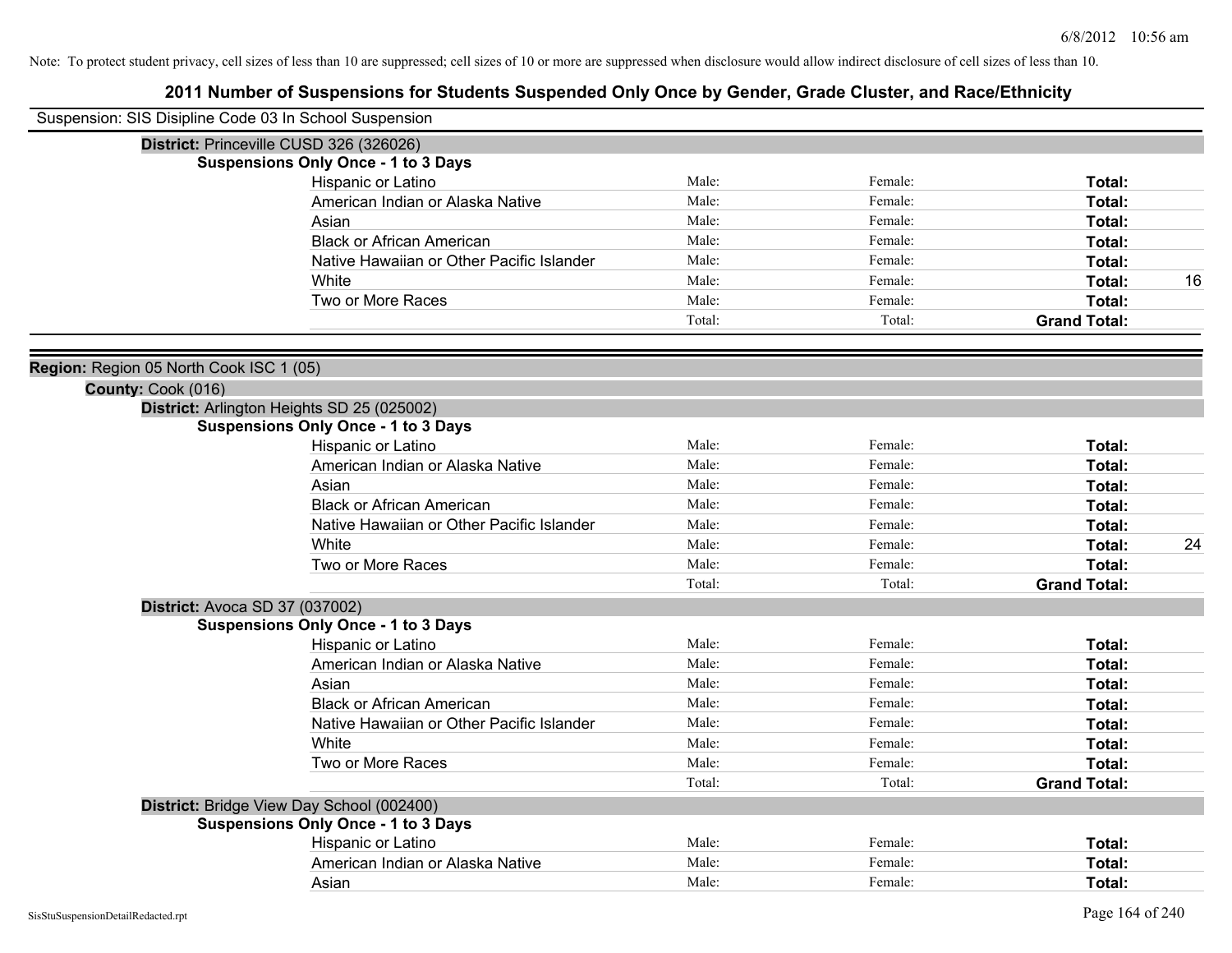| Suspension: SIS Disipline Code 03 In School Suspension |                                               |        |    |         |    |                     |    |
|--------------------------------------------------------|-----------------------------------------------|--------|----|---------|----|---------------------|----|
|                                                        | <b>Black or African American</b>              | Male:  |    | Female: |    | Total:              |    |
|                                                        | Native Hawaiian or Other Pacific Islander     | Male:  |    | Female: |    | Total:              |    |
|                                                        | White                                         | Male:  |    | Female: |    | Total:              |    |
|                                                        | Two or More Races                             | Male:  |    | Female: |    | Total:              |    |
|                                                        |                                               | Total: |    | Total:  |    | <b>Grand Total:</b> |    |
| District: CCSD 62 (062004)                             |                                               |        |    |         |    |                     |    |
|                                                        | <b>Suspensions Only Once - 1 to 3 Days</b>    |        |    |         |    |                     |    |
|                                                        | Hispanic or Latino                            | Male:  | 15 | Female: | 13 | Total:              | 28 |
|                                                        | American Indian or Alaska Native              | Male:  |    | Female: |    | Total:              |    |
|                                                        | Asian                                         | Male:  |    | Female: |    | Total:              |    |
|                                                        | <b>Black or African American</b>              | Male:  |    | Female: |    | Total:              |    |
|                                                        | Native Hawaiian or Other Pacific Islander     | Male:  |    | Female: |    | Total:              |    |
|                                                        | White                                         | Male:  |    | Female: |    | Total:              | 18 |
|                                                        | Two or More Races                             | Male:  |    | Female: |    | Total:              |    |
|                                                        |                                               | Total: | 32 | Total:  | 28 | <b>Grand Total:</b> | 60 |
|                                                        | District: Comm Cons SD 59 (059004)            |        |    |         |    |                     |    |
|                                                        | <b>Suspensions Only Once - 1 to 3 Days</b>    |        |    |         |    |                     |    |
|                                                        | Hispanic or Latino                            | Male:  |    | Female: |    | Total:              |    |
|                                                        | American Indian or Alaska Native              | Male:  |    | Female: |    | Total:              |    |
|                                                        | Asian                                         | Male:  |    | Female: |    | Total:              |    |
|                                                        | <b>Black or African American</b>              | Male:  |    | Female: |    | Total:              |    |
|                                                        | Native Hawaiian or Other Pacific Islander     | Male:  |    | Female: |    | Total:              |    |
|                                                        | White                                         | Male:  |    | Female: |    | Total:              |    |
|                                                        | Two or More Races                             | Male:  |    | Female: |    | Total:              |    |
|                                                        |                                               | Total: |    | Total:  |    | <b>Grand Total:</b> |    |
|                                                        | District: East Maine SD 63 (063002)           |        |    |         |    |                     |    |
|                                                        | <b>Suspensions Only Once - 1 to 3 Days</b>    |        |    |         |    |                     |    |
|                                                        | Hispanic or Latino                            | Male:  |    | Female: |    | Total:              |    |
|                                                        | American Indian or Alaska Native              | Male:  |    | Female: |    | Total:              |    |
|                                                        | Asian                                         | Male:  |    | Female: |    | Total:              |    |
|                                                        | <b>Black or African American</b>              | Male:  |    | Female: |    | Total:              |    |
|                                                        | Native Hawaiian or Other Pacific Islander     | Male:  |    | Female: |    | Total:              |    |
|                                                        | White                                         | Male:  |    | Female: |    | Total:              | 11 |
|                                                        | Two or More Races                             | Male:  |    | Female: |    | Total:              |    |
|                                                        |                                               | Total: |    | Total:  |    | <b>Grand Total:</b> | 24 |
|                                                        | <b>Suspensions Only Once - 4 or More Days</b> |        |    |         |    |                     |    |
|                                                        | Hispanic or Latino                            | Male:  |    | Female: |    | <b>Total:</b>       |    |
|                                                        | American Indian or Alaska Native              | Male:  |    | Female: |    | Total:              |    |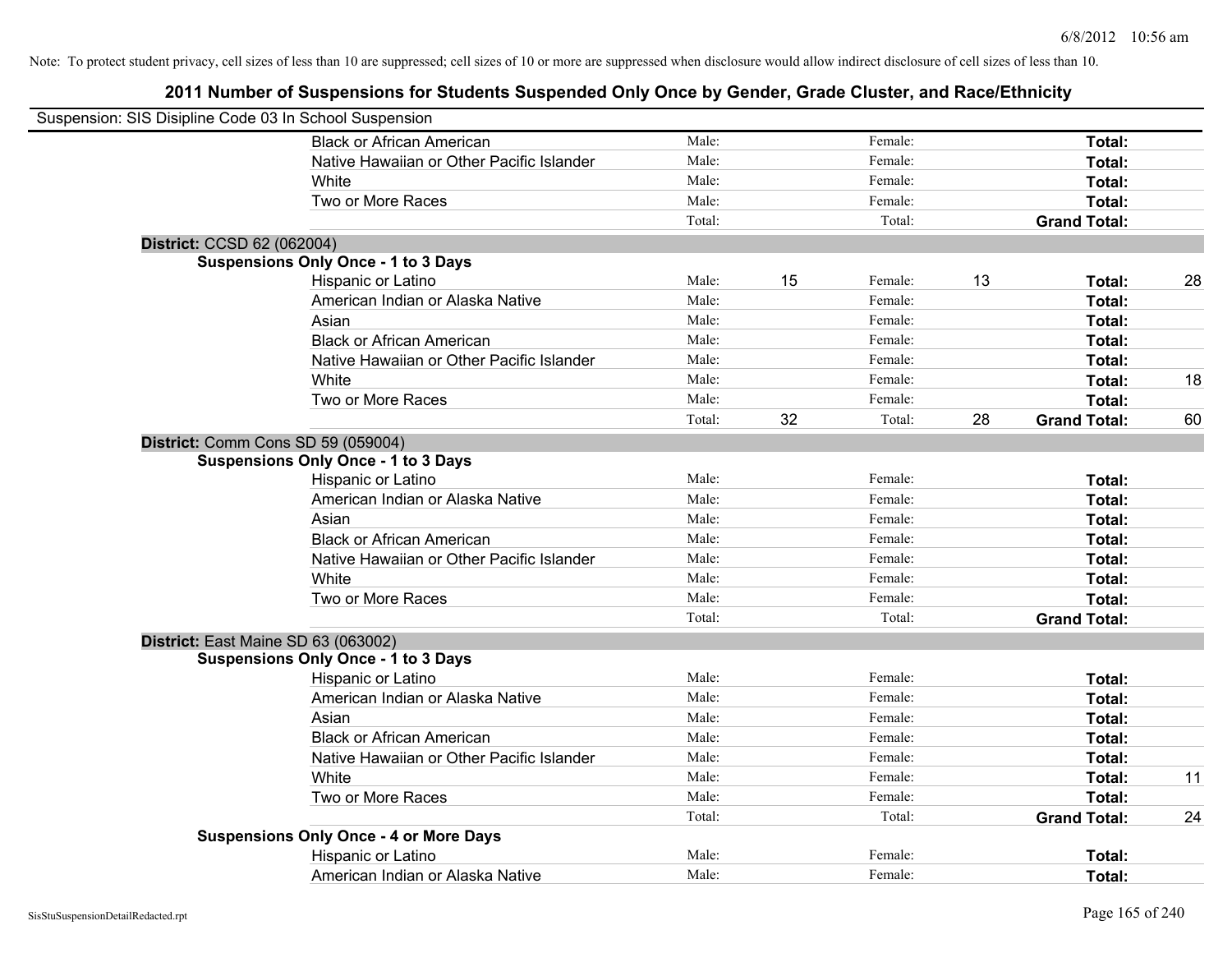| Suspension: SIS Disipline Code 03 In School Suspension |                                               |        |         |                     |
|--------------------------------------------------------|-----------------------------------------------|--------|---------|---------------------|
|                                                        | Asian                                         | Male:  | Female: | Total:              |
|                                                        | <b>Black or African American</b>              | Male:  | Female: | Total:              |
|                                                        | Native Hawaiian or Other Pacific Islander     | Male:  | Female: | Total:              |
|                                                        | White                                         | Male:  | Female: | Total:              |
|                                                        | Two or More Races                             | Male:  | Female: | Total:              |
|                                                        |                                               | Total: | Total:  | <b>Grand Total:</b> |
|                                                        | District: East Prairie SD 73 (073002)         |        |         |                     |
|                                                        | <b>Suspensions Only Once - 4 or More Days</b> |        |         |                     |
|                                                        | Hispanic or Latino                            | Male:  | Female: | Total:              |
|                                                        | American Indian or Alaska Native              | Male:  | Female: | Total:              |
|                                                        | Asian                                         | Male:  | Female: | Total:              |
|                                                        | <b>Black or African American</b>              | Male:  | Female: | Total:              |
|                                                        | Native Hawaiian or Other Pacific Islander     | Male:  | Female: | Total:              |
|                                                        | White                                         | Male:  | Female: | Total:              |
|                                                        | Two or More Races                             | Male:  | Female: | Total:              |
|                                                        |                                               | Total: | Total:  | <b>Grand Total:</b> |
|                                                        | District: Evanston CCSD 65 (065004)           |        |         |                     |
|                                                        | <b>Suspensions Only Once - 1 to 3 Days</b>    |        |         |                     |
|                                                        | Hispanic or Latino                            | Male:  | Female: | Total:              |
|                                                        | American Indian or Alaska Native              | Male:  | Female: | Total:              |
|                                                        | Asian                                         | Male:  | Female: | Total:              |
|                                                        | <b>Black or African American</b>              | Male:  | Female: | Total:              |
|                                                        | Native Hawaiian or Other Pacific Islander     | Male:  | Female: | Total:              |
|                                                        | White                                         | Male:  | Female: | Total:              |
|                                                        | Two or More Races                             | Male:  | Female: | Total:              |
|                                                        |                                               | Total: | Total:  | <b>Grand Total:</b> |
|                                                        | <b>Suspensions Only Once - 4 or More Days</b> |        |         |                     |
|                                                        | Hispanic or Latino                            | Male:  | Female: | Total:              |
|                                                        | American Indian or Alaska Native              | Male:  | Female: | Total:              |
|                                                        | Asian                                         | Male:  | Female: | Total:              |
|                                                        | <b>Black or African American</b>              | Male:  | Female: | Total:              |
|                                                        | Native Hawaiian or Other Pacific Islander     | Male:  | Female: | Total:              |
|                                                        | White                                         | Male:  | Female: | Total:              |
|                                                        | Two or More Races                             | Male:  | Female: | Total:              |
|                                                        |                                               | Total: | Total:  | <b>Grand Total:</b> |
|                                                        | District: Evanston Twp HSD 202 (202017)       |        |         |                     |
|                                                        | <b>Suspensions Only Once - 1 to 3 Days</b>    |        |         |                     |
|                                                        | Hispanic or Latino                            | Male:  | Female: | 26<br>Total:        |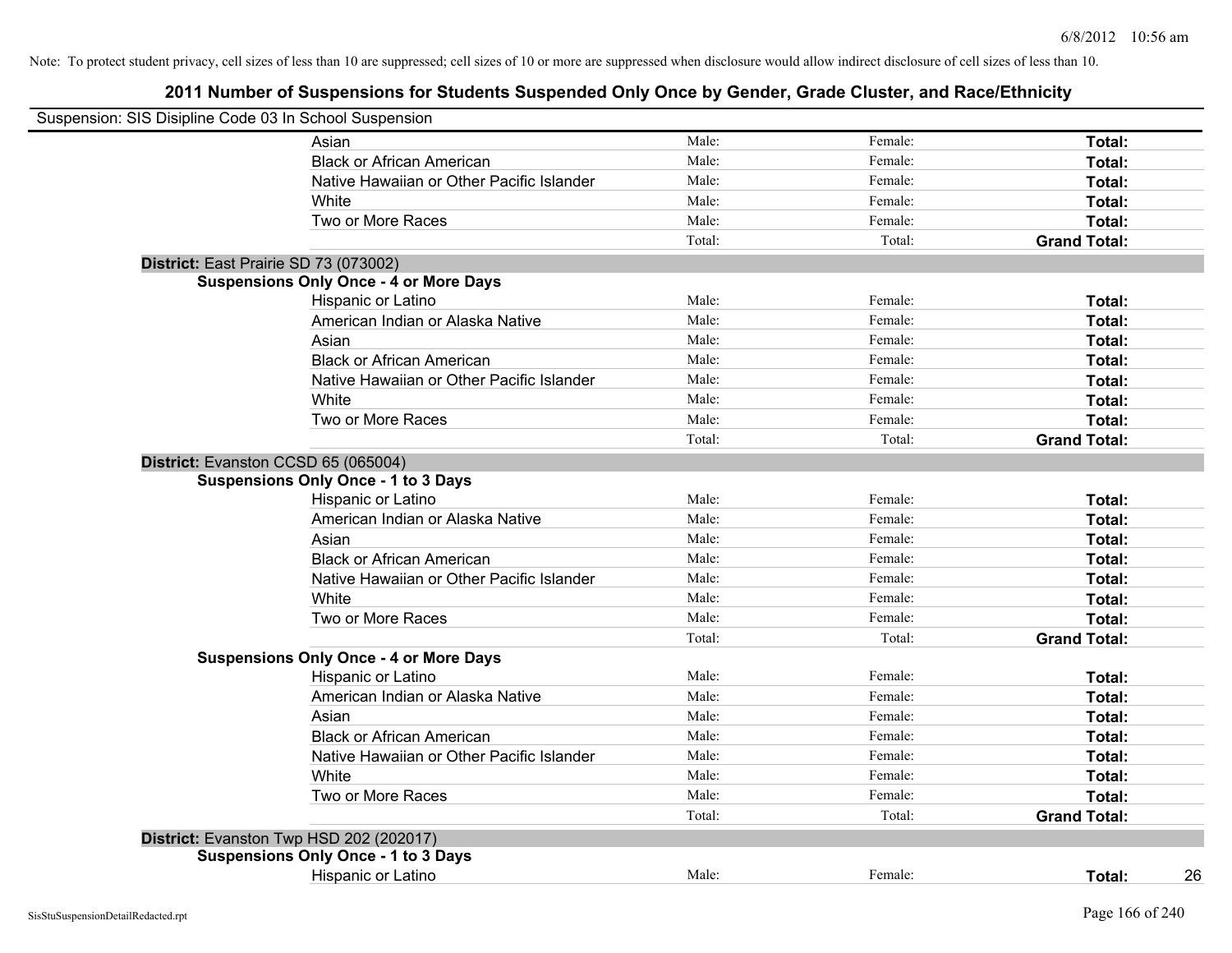| Suspension: SIS Disipline Code 03 In School Suspension |                                                |        |     |         |    |                     |     |
|--------------------------------------------------------|------------------------------------------------|--------|-----|---------|----|---------------------|-----|
|                                                        | American Indian or Alaska Native               | Male:  |     | Female: |    | <b>Total:</b>       |     |
|                                                        | Asian                                          | Male:  |     | Female: |    | Total:              |     |
|                                                        | <b>Black or African American</b>               | Male:  | 53  | Female: | 47 | Total:              | 100 |
|                                                        | Native Hawaiian or Other Pacific Islander      | Male:  |     | Female: |    | Total:              |     |
|                                                        | White                                          | Male:  |     | Female: |    | Total:              | 44  |
|                                                        | Two or More Races                              | Male:  |     | Female: |    | Total:              |     |
|                                                        |                                                | Total: | 120 | Total:  | 61 | <b>Grand Total:</b> | 181 |
|                                                        | <b>Suspensions Only Once - 4 or More Days</b>  |        |     |         |    |                     |     |
|                                                        | Hispanic or Latino                             | Male:  |     | Female: |    | Total:              |     |
|                                                        | American Indian or Alaska Native               | Male:  |     | Female: |    | Total:              |     |
|                                                        | Asian                                          | Male:  |     | Female: |    | Total:              |     |
|                                                        | <b>Black or African American</b>               | Male:  |     | Female: |    | Total:              | 12  |
|                                                        | Native Hawaiian or Other Pacific Islander      | Male:  |     | Female: |    | Total:              |     |
|                                                        | White                                          | Male:  |     | Female: |    | Total:              |     |
|                                                        | Two or More Races                              | Male:  |     | Female: |    | Total:              |     |
|                                                        |                                                | Total: |     | Total:  |    | <b>Grand Total:</b> |     |
|                                                        | District: Fairview SD 72 (072002)              |        |     |         |    |                     |     |
|                                                        | <b>Suspensions Only Once - 1 to 3 Days</b>     |        |     |         |    |                     |     |
|                                                        | Hispanic or Latino                             | Male:  |     | Female: |    | Total:              |     |
|                                                        | American Indian or Alaska Native               | Male:  |     | Female: |    | Total:              |     |
|                                                        | Asian                                          | Male:  |     | Female: |    | Total:              |     |
|                                                        | <b>Black or African American</b>               | Male:  |     | Female: |    | Total:              |     |
|                                                        | Native Hawaiian or Other Pacific Islander      | Male:  |     | Female: |    | Total:              |     |
|                                                        | White                                          | Male:  |     | Female: |    | Total:              |     |
|                                                        | Two or More Races                              | Male:  |     | Female: |    | Total:              |     |
|                                                        |                                                | Total: |     | Total:  |    | <b>Grand Total:</b> |     |
|                                                        | <b>Suspensions Only Once - 4 or More Days</b>  |        |     |         |    |                     |     |
|                                                        | Hispanic or Latino                             | Male:  |     | Female: |    | Total:              |     |
|                                                        | American Indian or Alaska Native               | Male:  |     | Female: |    | Total:              |     |
|                                                        | Asian                                          | Male:  |     | Female: |    | Total:              |     |
|                                                        | <b>Black or African American</b>               | Male:  |     | Female: |    | Total:              |     |
|                                                        | Native Hawaiian or Other Pacific Islander      | Male:  |     | Female: |    | Total:              |     |
|                                                        | White                                          | Male:  |     | Female: |    | Total:              |     |
|                                                        | Two or More Races                              | Male:  |     | Female: |    | Total:              |     |
|                                                        |                                                | Total: |     | Total:  |    | <b>Grand Total:</b> |     |
|                                                        | District: Family Guidance Centers Inc (015300) |        |     |         |    |                     |     |
|                                                        | <b>Suspensions Only Once - 1 to 3 Days</b>     |        |     |         |    |                     |     |
|                                                        | Hispanic or Latino                             | Male:  |     | Female: |    | Total:              |     |
|                                                        | American Indian or Alaska Native               | Male:  |     | Female: |    | Total:              |     |
| SisStuSuspensionDetailRedacted.rpt                     |                                                |        |     |         |    | Page 167 of 240     |     |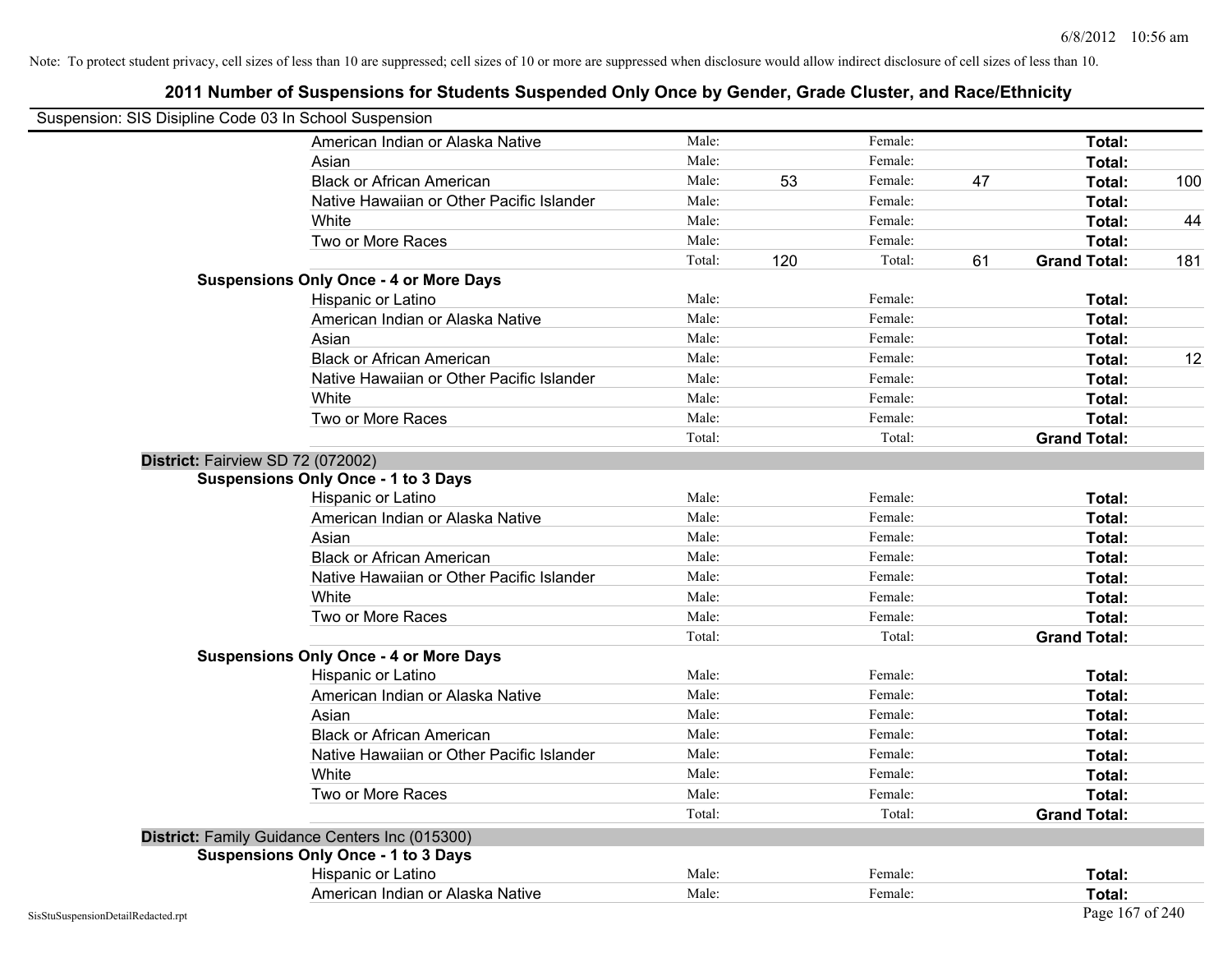## **2011 Number of Suspensions for Students Suspended Only Once by Gender, Grade Cluster, and Race/Ethnicity**

|                                      | Suspension: SIS Disipline Code 03 In School Suspension |                 |                   |                               |    |
|--------------------------------------|--------------------------------------------------------|-----------------|-------------------|-------------------------------|----|
|                                      | Asian                                                  | Male:           | Female:           | Total:                        |    |
|                                      | <b>Black or African American</b>                       | Male:           | Female:           | Total:                        |    |
|                                      | Native Hawaiian or Other Pacific Islander              | Male:           | Female:           | Total:                        |    |
|                                      | White                                                  | Male:           | Female:           | Total:                        |    |
|                                      | Two or More Races                                      | Male:           | Female:           | Total:                        |    |
|                                      |                                                        | Total:          | Total:            | <b>Grand Total:</b>           |    |
| District: Glenview CCSD 34 (034004)  |                                                        |                 |                   |                               |    |
|                                      | <b>Suspensions Only Once - 1 to 3 Days</b>             |                 |                   |                               |    |
|                                      | Hispanic or Latino                                     | Male:           | Female:           | Total:                        |    |
|                                      | American Indian or Alaska Native                       | Male:           | Female:           | Total:                        |    |
|                                      | Asian                                                  | Male:           | Female:           | Total:                        |    |
|                                      | <b>Black or African American</b>                       | Male:           | Female:           | Total:                        |    |
|                                      | Native Hawaiian or Other Pacific Islander              | Male:           | Female:           | Total:                        |    |
|                                      | White                                                  | Male:           | Female:           | Total:                        | 11 |
|                                      | Two or More Races                                      | Male:           | Female:           | Total:                        |    |
|                                      |                                                        | Total:          | Total:            | <b>Grand Total:</b>           | 21 |
| District: Golf ESD 67 (067002)       |                                                        |                 |                   |                               |    |
|                                      | <b>Suspensions Only Once - 1 to 3 Days</b>             |                 |                   |                               |    |
|                                      | Hispanic or Latino                                     | Male:           | Female:           | Total:                        |    |
|                                      | American Indian or Alaska Native                       | Male:           | Female:           | Total:                        |    |
|                                      | Asian                                                  | Male:           | Female:           | Total:                        |    |
|                                      | <b>Black or African American</b>                       | Male:           | Female:           | Total:                        |    |
|                                      | Native Hawaiian or Other Pacific Islander              | Male:           | Female:           | Total:                        |    |
|                                      | White                                                  | Male:           | Female:           | Total:                        |    |
|                                      | Two or More Races                                      | Male:           | Female:           | Total:                        |    |
|                                      |                                                        | Total:          | Total:            | <b>Grand Total:</b>           |    |
| District: Lincolnwood SD 74 (074002) |                                                        |                 |                   |                               |    |
|                                      | <b>Suspensions Only Once - 1 to 3 Days</b>             |                 |                   |                               |    |
|                                      | Hispanic or Latino                                     | Male:           | Female:           | Total:                        |    |
|                                      | American Indian or Alaska Native                       | Male:           | Female:           | Total:                        |    |
|                                      | Asian                                                  | Male:           | Female:           | Total:                        |    |
|                                      |                                                        | Male:           | Female:           | Total:                        |    |
|                                      | <b>Black or African American</b>                       |                 |                   |                               |    |
|                                      | Native Hawaiian or Other Pacific Islander              | Male:           | Female:           | Total:                        |    |
|                                      | White                                                  | Male:           | Female:           | Total:                        | 10 |
|                                      | Two or More Races                                      | Male:<br>Total: | Female:<br>Total: | Total:<br><b>Grand Total:</b> |    |

**Suspensions Only Once - 1 to 3 Days**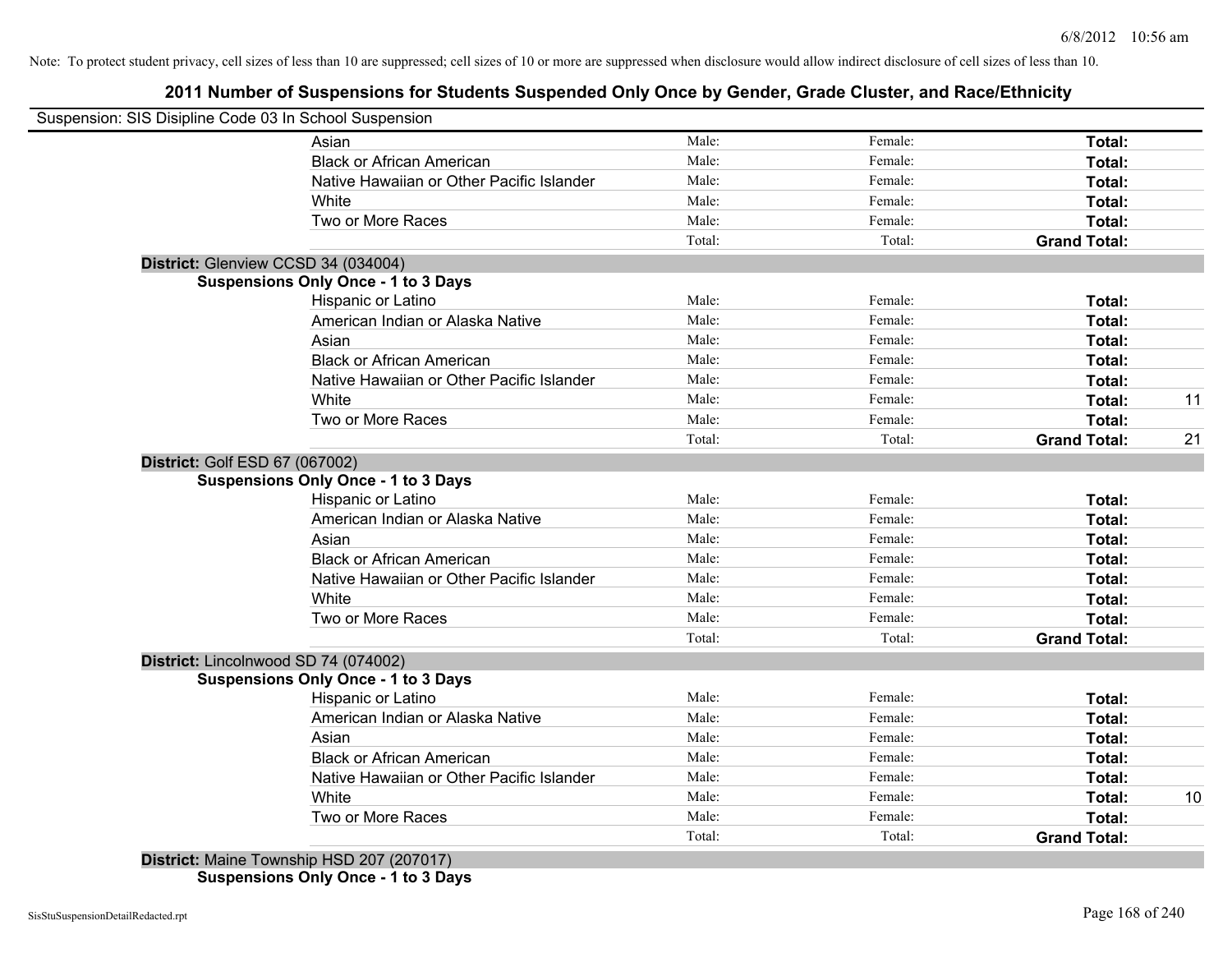| Suspension: SIS Disipline Code 03 In School Suspension |        |     |         |     |                     |     |
|--------------------------------------------------------|--------|-----|---------|-----|---------------------|-----|
| Hispanic or Latino                                     | Male:  | 80  | Female: | 79  | Total:              | 159 |
| American Indian or Alaska Native                       | Male:  |     | Female: |     | Total:              |     |
| Asian                                                  | Male:  | 61  | Female: | 34  | Total:              | 95  |
| <b>Black or African American</b>                       | Male:  | 11  | Female: | 15  | Total:              | 26  |
| Native Hawaiian or Other Pacific Islander              | Male:  |     | Female: |     | Total:              |     |
| White                                                  | Male:  | 293 | Female: | 196 | Total:              | 489 |
| Two or More Races                                      | Male:  |     | Female: |     | Total:              |     |
|                                                        | Total: |     | Total:  |     | <b>Grand Total:</b> | 779 |
| <b>Suspensions Only Once - 4 or More Days</b>          |        |     |         |     |                     |     |
| Hispanic or Latino                                     | Male:  |     | Female: |     | Total:              |     |
| American Indian or Alaska Native                       | Male:  |     | Female: |     | Total:              |     |
| Asian                                                  | Male:  |     | Female: |     | Total:              |     |
| <b>Black or African American</b>                       | Male:  |     | Female: |     | Total:              |     |
| Native Hawaiian or Other Pacific Islander              | Male:  |     | Female: |     | Total:              |     |
| White                                                  | Male:  |     | Female: |     | Total:              |     |
| Two or More Races                                      | Male:  |     | Female: |     | Total:              |     |
|                                                        | Total: |     | Total:  |     | <b>Grand Total:</b> |     |
| District: Morton Grove SD 70 (070002)                  |        |     |         |     |                     |     |
| <b>Suspensions Only Once - 1 to 3 Days</b>             |        |     |         |     |                     |     |
| Hispanic or Latino                                     | Male:  |     | Female: |     | Total:              |     |
| American Indian or Alaska Native                       | Male:  |     | Female: |     | Total:              |     |
| Asian                                                  | Male:  |     | Female: |     | Total:              |     |
| <b>Black or African American</b>                       | Male:  |     | Female: |     | Total:              |     |
| Native Hawaiian or Other Pacific Islander              | Male:  |     | Female: |     | Total:              |     |
| White                                                  | Male:  |     | Female: |     | Total:              | 10  |
| Two or More Races                                      | Male:  |     | Female: |     | Total:              |     |
|                                                        | Total: |     | Total:  |     | <b>Grand Total:</b> |     |
| District: Mount Prospect SD 57 (057002)                |        |     |         |     |                     |     |
| <b>Suspensions Only Once - 1 to 3 Days</b>             |        |     |         |     |                     |     |
| Hispanic or Latino                                     | Male:  |     | Female: |     | Total:              |     |
| American Indian or Alaska Native                       | Male:  |     | Female: |     | Total:              |     |
| Asian                                                  | Male:  |     | Female: |     | Total:              |     |
| <b>Black or African American</b>                       | Male:  |     | Female: |     | Total:              |     |
| Native Hawaiian or Other Pacific Islander              | Male:  |     | Female: |     | Total:              |     |
| White                                                  | Male:  |     | Female: |     | Total:              |     |
| Two or More Races                                      | Male:  |     | Female: |     | Total:              |     |
|                                                        | Total: |     | Total:  |     | <b>Grand Total:</b> | 14  |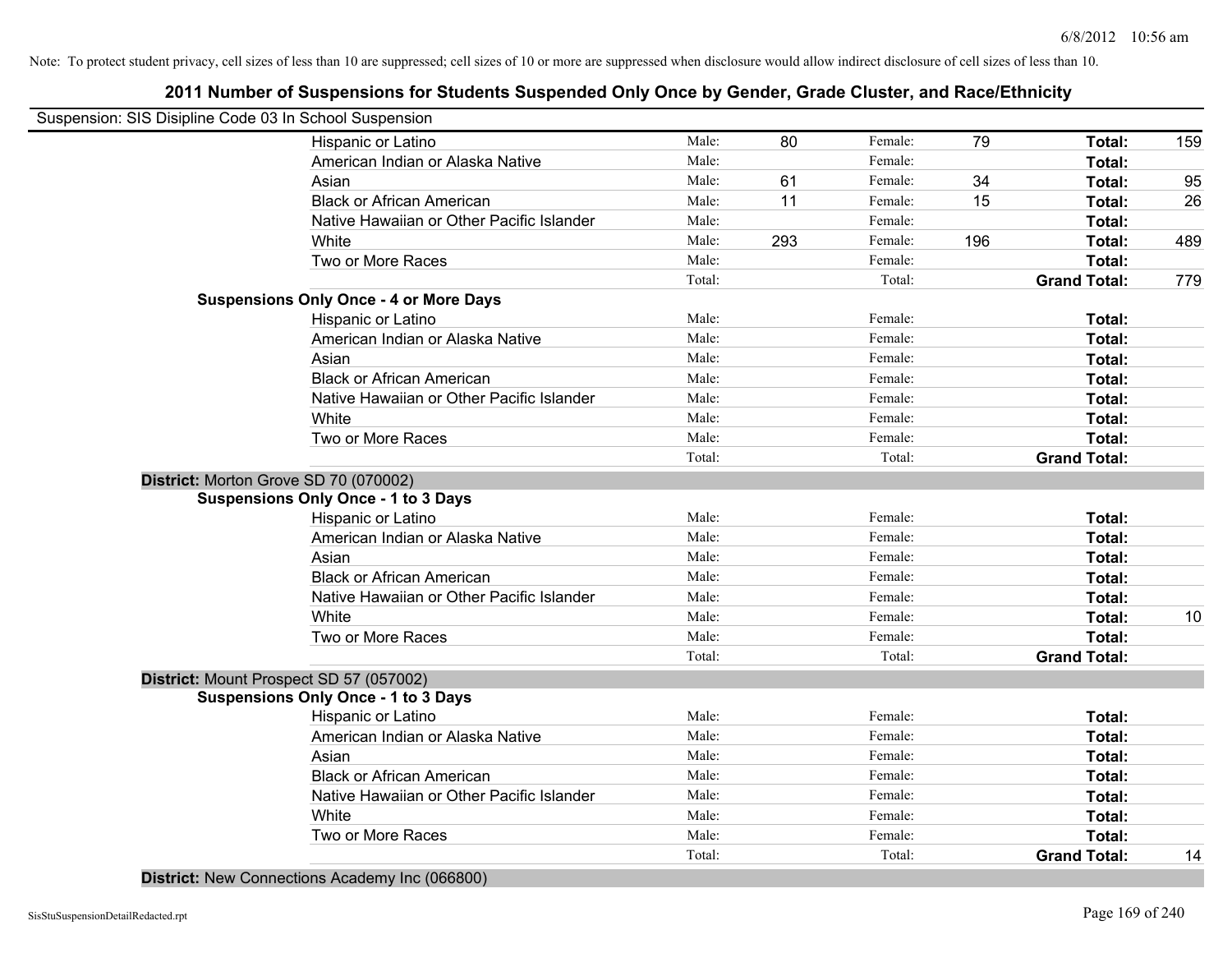| Suspension: SIS Disipline Code 03 In School Suspension |                                               |        |    |         |    |                     |    |
|--------------------------------------------------------|-----------------------------------------------|--------|----|---------|----|---------------------|----|
|                                                        | <b>Suspensions Only Once - 1 to 3 Days</b>    |        |    |         |    |                     |    |
|                                                        | Hispanic or Latino                            | Male:  |    | Female: |    | Total:              |    |
|                                                        | American Indian or Alaska Native              | Male:  |    | Female: |    | Total:              |    |
|                                                        | Asian                                         | Male:  |    | Female: |    | Total:              |    |
|                                                        | <b>Black or African American</b>              | Male:  |    | Female: |    | Total:              |    |
|                                                        | Native Hawaiian or Other Pacific Islander     | Male:  |    | Female: |    | Total:              |    |
|                                                        | White                                         | Male:  |    | Female: |    | Total:              |    |
|                                                        | Two or More Races                             | Male:  |    | Female: |    | Total:              |    |
|                                                        |                                               | Total: |    | Total:  |    | <b>Grand Total:</b> |    |
|                                                        | District: Niles ESD 71 (071002)               |        |    |         |    |                     |    |
|                                                        | <b>Suspensions Only Once - 1 to 3 Days</b>    |        |    |         |    |                     |    |
|                                                        | Hispanic or Latino                            | Male:  |    | Female: |    | Total:              |    |
|                                                        | American Indian or Alaska Native              | Male:  |    | Female: |    | Total:              |    |
|                                                        | Asian                                         | Male:  |    | Female: |    | Total:              |    |
|                                                        | <b>Black or African American</b>              | Male:  |    | Female: |    | Total:              |    |
|                                                        | Native Hawaiian or Other Pacific Islander     | Male:  |    | Female: |    | Total:              |    |
|                                                        | White                                         | Male:  |    | Female: |    | Total:              |    |
|                                                        | Two or More Races                             | Male:  |    | Female: |    | Total:              |    |
|                                                        |                                               | Total: |    | Total:  |    | <b>Grand Total:</b> |    |
|                                                        | <b>Suspensions Only Once - 4 or More Days</b> |        |    |         |    |                     |    |
|                                                        | Hispanic or Latino                            | Male:  |    | Female: |    | Total:              |    |
|                                                        | American Indian or Alaska Native              | Male:  |    | Female: |    | Total:              |    |
|                                                        | Asian                                         | Male:  |    | Female: |    | Total:              |    |
|                                                        | <b>Black or African American</b>              | Male:  |    | Female: |    | Total:              |    |
|                                                        | Native Hawaiian or Other Pacific Islander     | Male:  |    | Female: |    | Total:              |    |
|                                                        | White                                         | Male:  |    | Female: |    | Total:              |    |
|                                                        | Two or More Races                             | Male:  |    | Female: |    | Total:              |    |
|                                                        |                                               | Total: |    | Total:  |    | <b>Grand Total:</b> |    |
|                                                        | District: Niles Twp CHSD 219 (219017)         |        |    |         |    |                     |    |
|                                                        | <b>Suspensions Only Once - 1 to 3 Days</b>    |        |    |         |    |                     |    |
|                                                        | Hispanic or Latino                            | Male:  | 20 | Female: | 10 | Total:              | 30 |
|                                                        | American Indian or Alaska Native              | Male:  |    | Female: |    | Total:              |    |
|                                                        | Asian                                         | Male:  |    | Female: |    | Total:              | 50 |
|                                                        | <b>Black or African American</b>              | Male:  | 20 | Female: | 19 | Total:              | 39 |
|                                                        | Native Hawaiian or Other Pacific Islander     | Male:  |    | Female: |    | Total:              |    |
|                                                        | White                                         | Male:  | 65 | Female: | 19 | Total:              | 84 |
|                                                        | Two or More Races                             | Male:  |    | Female: |    | <b>Total:</b>       | 11 |
|                                                        |                                               | Total: |    | Total:  |    | <b>Grand Total:</b> |    |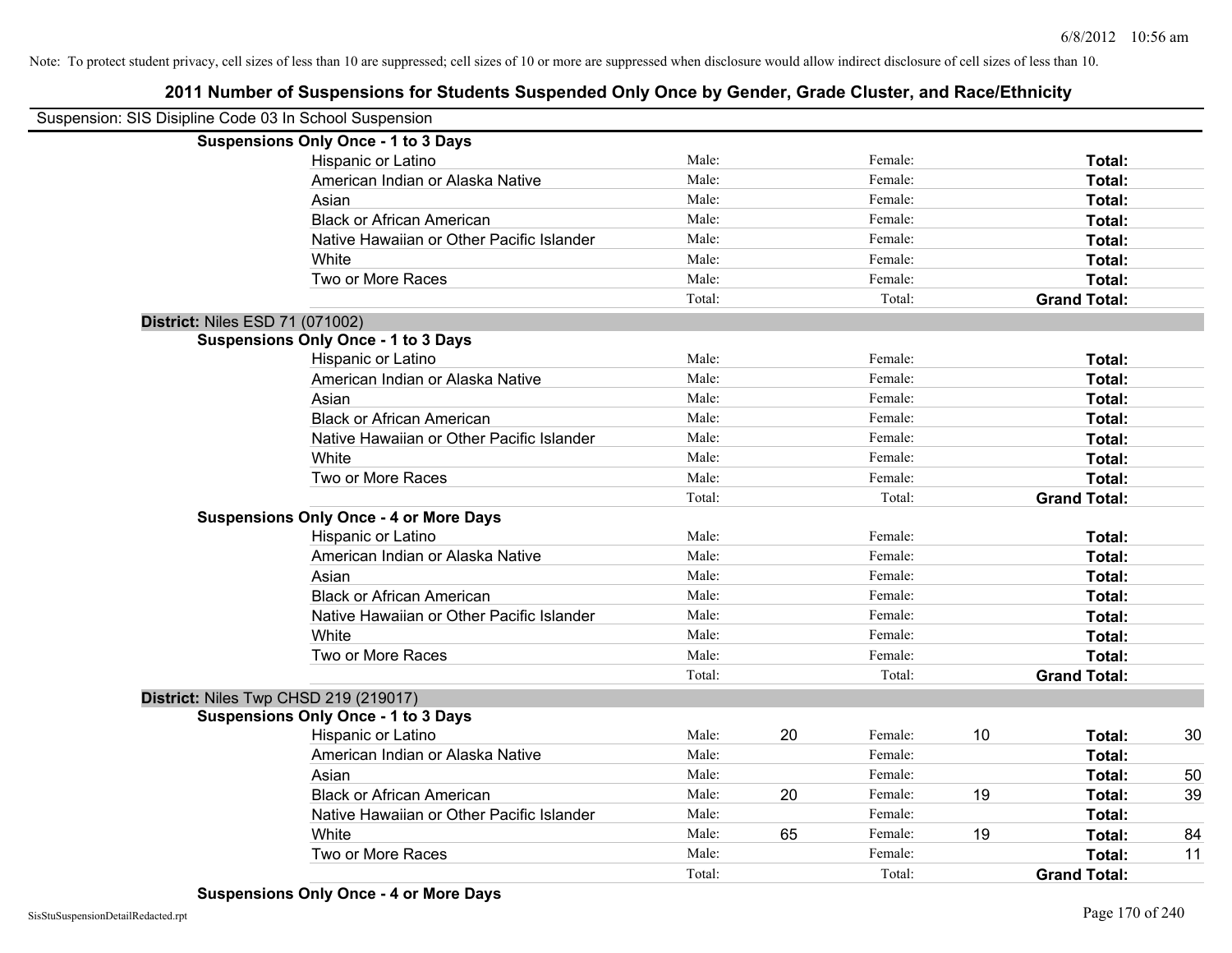## **2011 Number of Suspensions for Students Suspended Only Once by Gender, Grade Cluster, and Race/Ethnicity**

| Suspension: SIS Disipline Code 03 In School Suspension |        |         |                     |    |
|--------------------------------------------------------|--------|---------|---------------------|----|
| Hispanic or Latino                                     | Male:  | Female: | Total:              |    |
| American Indian or Alaska Native                       | Male:  | Female: | Total:              |    |
| Asian                                                  | Male:  | Female: | Total:              |    |
| <b>Black or African American</b>                       | Male:  | Female: | Total:              |    |
| Native Hawaiian or Other Pacific Islander              | Male:  | Female: | Total:              |    |
| White                                                  | Male:  | Female: | Total:              |    |
| Two or More Races                                      | Male:  | Female: | Total:              |    |
|                                                        | Total: | Total:  | <b>Grand Total:</b> |    |
| District: Northbrook ESD 27 (027002)                   |        |         |                     |    |
| <b>Suspensions Only Once - 1 to 3 Days</b>             |        |         |                     |    |
| Hispanic or Latino                                     | Male:  | Female: | Total:              |    |
| American Indian or Alaska Native                       | Male:  | Female: | Total:              |    |
| Asian                                                  | Male:  | Female: | Total:              |    |
| <b>Black or African American</b>                       | Male:  | Female: | Total:              |    |
| Native Hawaiian or Other Pacific Islander              | Male:  | Female: | Total:              |    |
| White                                                  | Male:  | Female: | Total:              | 13 |
| Two or More Races                                      | Male:  | Female: | Total:              |    |
|                                                        | Total: | Total:  | <b>Grand Total:</b> |    |
| District: Northbrook SD 28 (028002)                    |        |         |                     |    |
| <b>Suspensions Only Once - 1 to 3 Days</b>             |        |         |                     |    |
| Hispanic or Latino                                     | Male:  | Female: | Total:              |    |
| American Indian or Alaska Native                       | Male:  | Female: | Total:              |    |
| Asian                                                  | Male:  | Female: | Total:              |    |
| <b>Black or African American</b>                       | Male:  | Female: | Total:              |    |
| Native Hawaiian or Other Pacific Islander              | Male:  | Female: | Total:              |    |
| White                                                  | Male:  | Female: | Total:              | 22 |
| Two or More Races                                      | Male:  | Female: | Total:              |    |
|                                                        | Total: | Total:  | <b>Grand Total:</b> |    |
| <b>Suspensions Only Once - 4 or More Days</b>          |        |         |                     |    |
| Hispanic or Latino                                     | Male:  | Female: | Total:              |    |
| American Indian or Alaska Native                       | Male:  | Female: | Total:              |    |
| Asian                                                  | Male:  | Female: | Total:              |    |
| <b>Black or African American</b>                       | Male:  | Female: | Total:              |    |
| Native Hawaiian or Other Pacific Islander              | Male:  | Female: | Total:              |    |
| White                                                  | Male:  | Female: | Total:              |    |
| Two or More Races                                      | Male:  | Female: | Total:              |    |
|                                                        | Total: | Total:  | <b>Grand Total:</b> |    |
|                                                        |        |         |                     |    |

**District:** Northfield Twp HSD 225 (225017)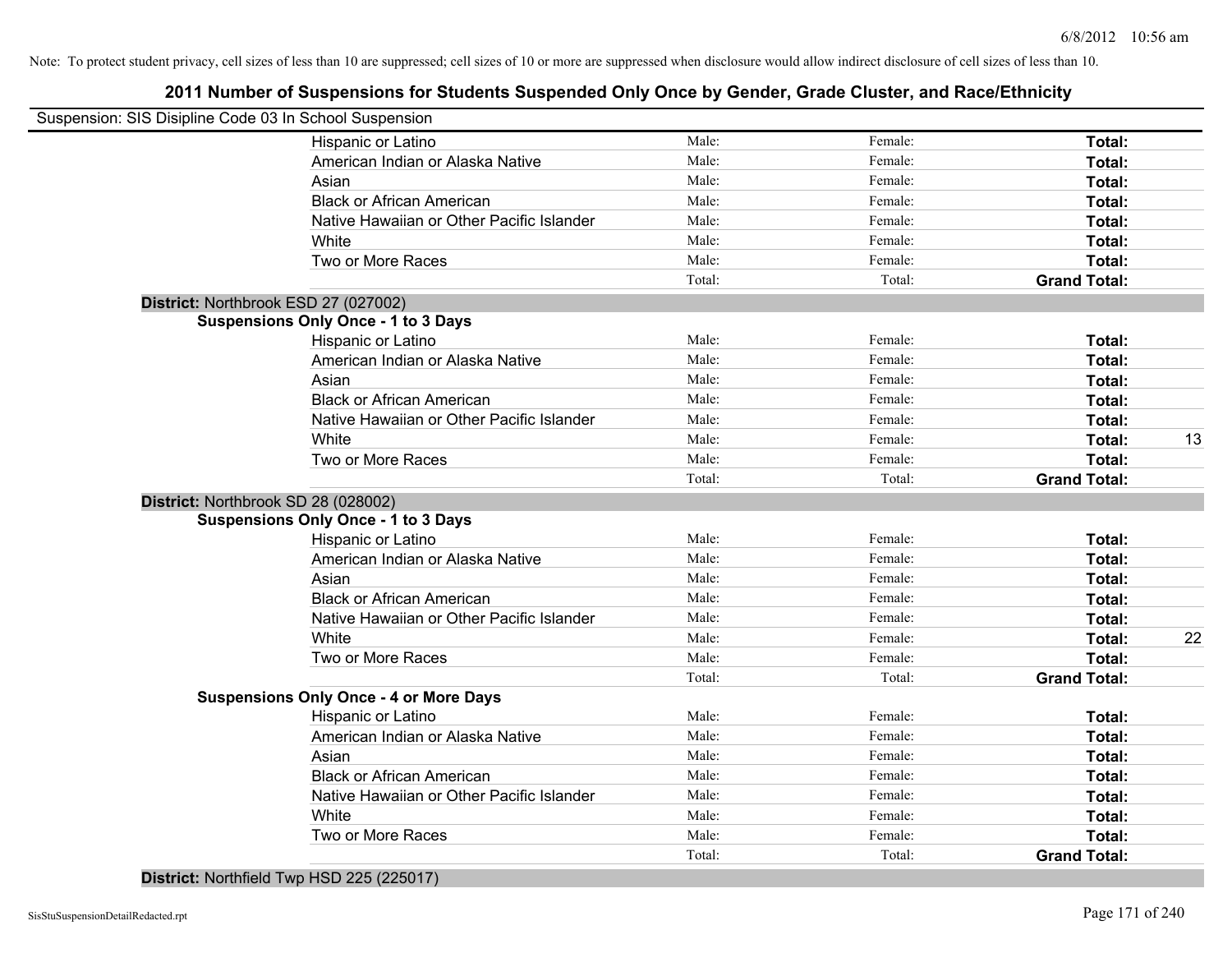| Suspension: SIS Disipline Code 03 In School Suspension |                                               |        |    |         |    |                     |    |
|--------------------------------------------------------|-----------------------------------------------|--------|----|---------|----|---------------------|----|
|                                                        | <b>Suspensions Only Once - 1 to 3 Days</b>    |        |    |         |    |                     |    |
|                                                        | Hispanic or Latino                            | Male:  |    | Female: |    | Total:              |    |
|                                                        | American Indian or Alaska Native              | Male:  |    | Female: |    | Total:              |    |
|                                                        | Asian                                         | Male:  |    | Female: |    | Total:              | 12 |
|                                                        | <b>Black or African American</b>              | Male:  |    | Female: |    | Total:              |    |
|                                                        | Native Hawaiian or Other Pacific Islander     | Male:  |    | Female: |    | Total:              |    |
|                                                        | White                                         | Male:  |    | Female: |    | Total:              | 36 |
|                                                        | Two or More Races                             | Male:  |    | Female: |    | Total:              |    |
|                                                        |                                               | Total: | 46 | Total:  | 17 | <b>Grand Total:</b> | 63 |
| District: Palatine CCSD 15 (015004)                    |                                               |        |    |         |    |                     |    |
|                                                        | <b>Suspensions Only Once - 1 to 3 Days</b>    |        |    |         |    |                     |    |
|                                                        | Hispanic or Latino                            | Male:  | 31 | Female: | 22 | Total:              | 53 |
|                                                        | American Indian or Alaska Native              | Male:  |    | Female: |    | Total:              |    |
|                                                        | Asian                                         | Male:  |    | Female: |    | Total:              |    |
|                                                        | <b>Black or African American</b>              | Male:  |    | Female: |    | Total:              | 10 |
|                                                        | Native Hawaiian or Other Pacific Islander     | Male:  |    | Female: |    | Total:              |    |
|                                                        | White                                         | Male:  |    | Female: |    | Total:              | 23 |
|                                                        | Two or More Races                             | Male:  |    | Female: |    | Total:              |    |
|                                                        |                                               | Total: |    | Total:  |    | <b>Grand Total:</b> | 96 |
|                                                        | <b>Suspensions Only Once - 4 or More Days</b> |        |    |         |    |                     |    |
|                                                        | Hispanic or Latino                            | Male:  |    | Female: |    | Total:              |    |
|                                                        | American Indian or Alaska Native              | Male:  |    | Female: |    | Total:              |    |
|                                                        | Asian                                         | Male:  |    | Female: |    | Total:              |    |
|                                                        | <b>Black or African American</b>              | Male:  |    | Female: |    | Total:              |    |
|                                                        | Native Hawaiian or Other Pacific Islander     | Male:  |    | Female: |    | Total:              |    |
|                                                        | White                                         | Male:  |    | Female: |    | Total:              |    |
|                                                        | Two or More Races                             | Male:  |    | Female: |    | Total:              |    |
|                                                        |                                               | Total: |    | Total:  |    | <b>Grand Total:</b> | 16 |
| District: Prospect Heights SD 23 (023002)              |                                               |        |    |         |    |                     |    |
|                                                        | <b>Suspensions Only Once - 1 to 3 Days</b>    |        |    |         |    |                     |    |
|                                                        | Hispanic or Latino                            | Male:  |    | Female: |    | Total:              |    |
|                                                        | American Indian or Alaska Native              | Male:  |    | Female: |    | Total:              |    |
|                                                        | Asian                                         | Male:  |    | Female: |    | Total:              |    |
|                                                        | <b>Black or African American</b>              | Male:  |    | Female: |    | Total:              |    |
|                                                        | Native Hawaiian or Other Pacific Islander     | Male:  |    | Female: |    | Total:              |    |
|                                                        | White                                         | Male:  |    | Female: |    | Total:              |    |
|                                                        | Two or More Races                             | Male:  |    | Female: |    | Total:              |    |
|                                                        |                                               | Total: |    | Total:  |    | <b>Grand Total:</b> |    |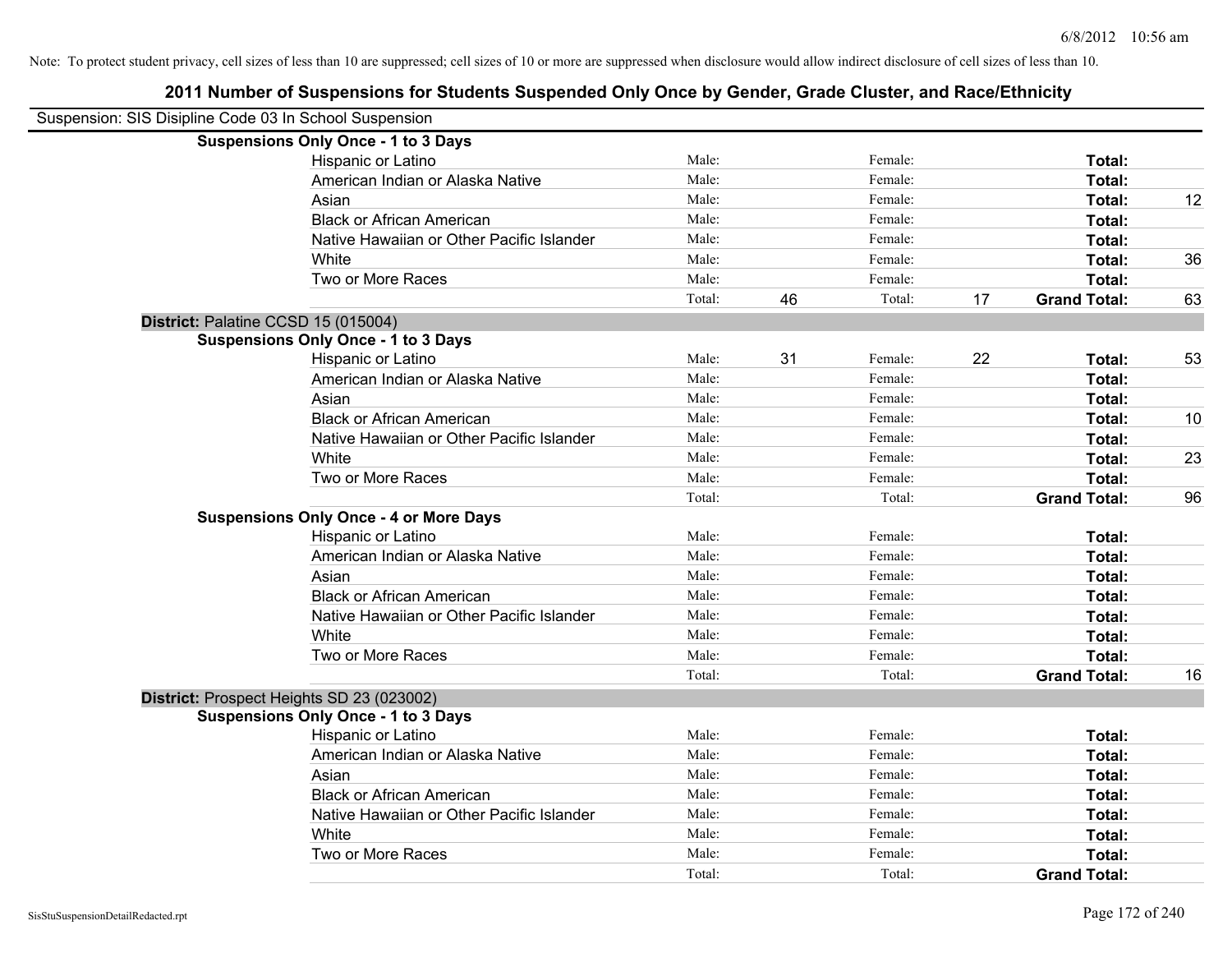| Suspension: SIS Disipline Code 03 In School Suspension |                                               |        |    |         |    |                     |    |
|--------------------------------------------------------|-----------------------------------------------|--------|----|---------|----|---------------------|----|
|                                                        | District: River Trails SD 26 (026002)         |        |    |         |    |                     |    |
|                                                        | <b>Suspensions Only Once - 1 to 3 Days</b>    |        |    |         |    |                     |    |
|                                                        | Hispanic or Latino                            | Male:  |    | Female: |    | Total:              |    |
|                                                        | American Indian or Alaska Native              | Male:  |    | Female: |    | Total:              |    |
|                                                        | Asian                                         | Male:  |    | Female: |    | Total:              |    |
|                                                        | <b>Black or African American</b>              | Male:  |    | Female: |    | Total:              |    |
|                                                        | Native Hawaiian or Other Pacific Islander     | Male:  |    | Female: |    | Total:              |    |
|                                                        | White                                         | Male:  |    | Female: |    | Total:              | 12 |
|                                                        | Two or More Races                             | Male:  |    | Female: |    | Total:              |    |
|                                                        |                                               | Total: |    | Total:  |    | <b>Grand Total:</b> | 27 |
|                                                        | District: Schaumburg CCSD 54 (054004)         |        |    |         |    |                     |    |
|                                                        | <b>Suspensions Only Once - 1 to 3 Days</b>    |        |    |         |    |                     |    |
|                                                        | Hispanic or Latino                            | Male:  | 32 | Female: | 11 | Total:              | 43 |
|                                                        | American Indian or Alaska Native              | Male:  |    | Female: |    | Total:              |    |
|                                                        | Asian                                         | Male:  |    | Female: |    | Total:              | 15 |
|                                                        | <b>Black or African American</b>              | Male:  | 31 | Female: | 14 | Total:              | 45 |
|                                                        | Native Hawaiian or Other Pacific Islander     | Male:  |    | Female: |    | Total:              |    |
|                                                        | White                                         | Male:  | 48 | Female: | 10 | Total:              | 58 |
|                                                        | Two or More Races                             | Male:  |    | Female: |    | Total:              | 12 |
|                                                        |                                               | Total: |    | Total:  |    | <b>Grand Total:</b> |    |
|                                                        | <b>Suspensions Only Once - 4 or More Days</b> |        |    |         |    |                     |    |
|                                                        | Hispanic or Latino                            | Male:  |    | Female: |    | Total:              |    |
|                                                        | American Indian or Alaska Native              | Male:  |    | Female: |    | Total:              |    |
|                                                        | Asian                                         | Male:  |    | Female: |    | Total:              |    |
|                                                        | <b>Black or African American</b>              | Male:  |    | Female: |    | Total:              |    |
|                                                        | Native Hawaiian or Other Pacific Islander     | Male:  |    | Female: |    | Total:              |    |
|                                                        | White                                         | Male:  |    | Female: |    | Total:              |    |
|                                                        | Two or More Races                             | Male:  |    | Female: |    | Total:              |    |
|                                                        |                                               | Total: |    | Total:  |    | <b>Grand Total:</b> |    |
| District: Skokie SD 68 (068002)                        |                                               |        |    |         |    |                     |    |
|                                                        | <b>Suspensions Only Once - 1 to 3 Days</b>    |        |    |         |    |                     |    |
|                                                        | Hispanic or Latino                            | Male:  |    | Female: |    | Total:              |    |
|                                                        | American Indian or Alaska Native              | Male:  |    | Female: |    | Total:              |    |
|                                                        | Asian                                         | Male:  |    | Female: |    | Total:              |    |
|                                                        | <b>Black or African American</b>              | Male:  |    | Female: |    | Total:              | 11 |
|                                                        | Native Hawaiian or Other Pacific Islander     | Male:  |    | Female: |    | Total:              |    |
|                                                        | White                                         | Male:  |    | Female: |    | Total:              |    |
|                                                        | Two or More Races                             | Male:  |    | Female: |    | Total:              |    |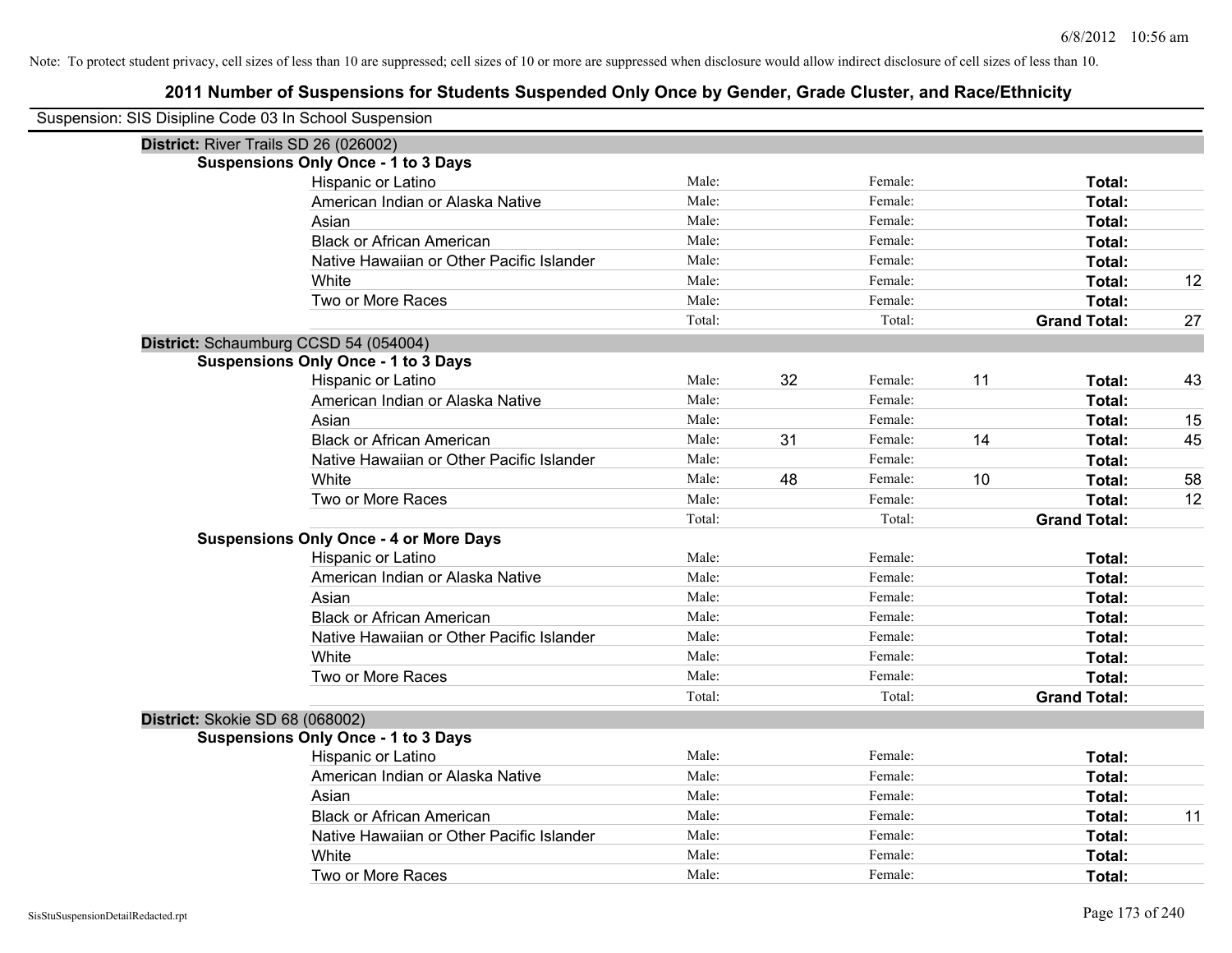| Suspension: SIS Disipline Code 03 In School Suspension |        |    |         |    |                     |     |
|--------------------------------------------------------|--------|----|---------|----|---------------------|-----|
|                                                        | Total: | 13 | Total:  | 11 | <b>Grand Total:</b> | 24  |
| District: Skokie SD 69 (069002)                        |        |    |         |    |                     |     |
| <b>Suspensions Only Once - 1 to 3 Days</b>             |        |    |         |    |                     |     |
| Hispanic or Latino                                     | Male:  |    | Female: |    | Total:              | 10  |
| American Indian or Alaska Native                       | Male:  |    | Female: |    | <b>Total:</b>       |     |
| Asian                                                  | Male:  |    | Female: |    | Total:              |     |
| <b>Black or African American</b>                       | Male:  |    | Female: |    | Total:              | 11  |
| Native Hawaiian or Other Pacific Islander              | Male:  |    | Female: |    | Total:              |     |
| White                                                  | Male:  |    | Female: |    | Total:              |     |
| Two or More Races                                      | Male:  |    | Female: |    | Total:              |     |
|                                                        | Total: | 26 | Total:  | 12 | <b>Grand Total:</b> | 38  |
| District: Skokie SD 73-5 (073502)                      |        |    |         |    |                     |     |
| <b>Suspensions Only Once - 1 to 3 Days</b>             |        |    |         |    |                     |     |
| Hispanic or Latino                                     | Male:  |    | Female: |    | Total:              |     |
| American Indian or Alaska Native                       | Male:  |    | Female: |    | Total:              |     |
| Asian                                                  | Male:  |    | Female: |    | Total:              |     |
| <b>Black or African American</b>                       | Male:  |    | Female: |    | Total:              |     |
| Native Hawaiian or Other Pacific Islander              | Male:  |    | Female: |    | Total:              |     |
| White                                                  | Male:  |    | Female: |    | Total:              |     |
| Two or More Races                                      | Male:  |    | Female: |    | Total:              |     |
|                                                        | Total: |    | Total:  |    | <b>Grand Total:</b> |     |
| District: Sunset Ridge SD 29 (029002)                  |        |    |         |    |                     |     |
| <b>Suspensions Only Once - 1 to 3 Days</b>             |        |    |         |    |                     |     |
| Hispanic or Latino                                     | Male:  |    | Female: |    | Total:              |     |
| American Indian or Alaska Native                       | Male:  |    | Female: |    | Total:              |     |
| Asian                                                  | Male:  |    | Female: |    | Total:              |     |
| <b>Black or African American</b>                       | Male:  |    | Female: |    | Total:              |     |
| Native Hawaiian or Other Pacific Islander              | Male:  |    | Female: |    | Total:              |     |
| White                                                  | Male:  |    | Female: |    | Total:              |     |
| Two or More Races                                      | Male:  |    | Female: |    | Total:              |     |
|                                                        | Total: |    | Total:  |    | <b>Grand Total:</b> |     |
| District: Township HSD 211 (211017)                    |        |    |         |    |                     |     |
| <b>Suspensions Only Once - 1 to 3 Days</b>             |        |    |         |    |                     |     |
| Hispanic or Latino                                     | Male:  | 92 | Female: | 50 | Total:              | 142 |
| American Indian or Alaska Native                       | Male:  |    | Female: |    | Total:              |     |
| Asian                                                  | Male:  |    | Female: |    | Total:              | 29  |
| <b>Black or African American</b>                       | Male:  | 41 | Female: | 26 | Total:              | 67  |
| Native Hawaiian or Other Pacific Islander              | Male:  |    | Female: |    | Total:              |     |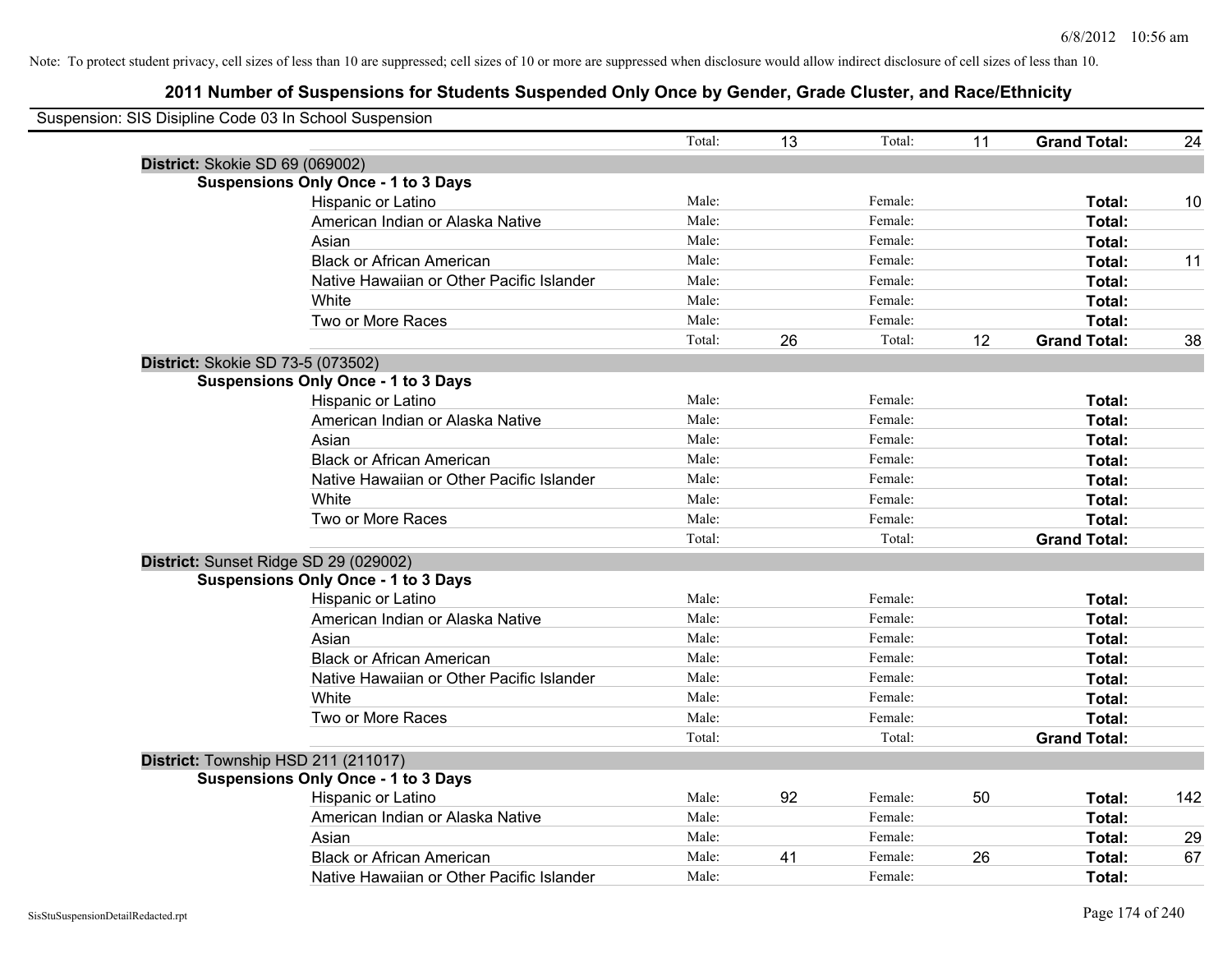|                                    | Suspension: SIS Disipline Code 03 In School Suspension |        |     |         |    |                     |     |
|------------------------------------|--------------------------------------------------------|--------|-----|---------|----|---------------------|-----|
|                                    | White                                                  | Male:  | 121 | Female: | 49 | Total:              | 170 |
|                                    | Two or More Races                                      | Male:  |     | Female: |    | Total:              | 13  |
|                                    |                                                        | Total: |     | Total:  |    | <b>Grand Total:</b> |     |
|                                    | <b>Suspensions Only Once - 4 or More Days</b>          |        |     |         |    |                     |     |
|                                    | Hispanic or Latino                                     | Male:  |     | Female: |    | Total:              |     |
|                                    | American Indian or Alaska Native                       | Male:  |     | Female: |    | Total:              |     |
|                                    | Asian                                                  | Male:  |     | Female: |    | Total:              |     |
|                                    | <b>Black or African American</b>                       | Male:  |     | Female: |    | Total:              |     |
|                                    | Native Hawaiian or Other Pacific Islander              | Male:  |     | Female: |    | Total:              |     |
|                                    | White                                                  | Male:  |     | Female: |    | Total:              |     |
|                                    | Two or More Races                                      | Male:  |     | Female: |    | Total:              |     |
|                                    |                                                        | Total: |     | Total:  |    | <b>Grand Total:</b> |     |
|                                    | District: Township HSD 214 (214017)                    |        |     |         |    |                     |     |
|                                    | <b>Suspensions Only Once - 1 to 3 Days</b>             |        |     |         |    |                     |     |
|                                    | Hispanic or Latino                                     | Male:  | 98  | Female: | 87 | Total:              | 185 |
|                                    | American Indian or Alaska Native                       | Male:  |     | Female: |    | Total:              |     |
|                                    | Asian                                                  | Male:  |     | Female: |    | Total:              | 12  |
|                                    | <b>Black or African American</b>                       | Male:  |     | Female: |    | Total:              | 26  |
|                                    | Native Hawaiian or Other Pacific Islander              | Male:  |     | Female: |    | Total:              |     |
|                                    | White                                                  | Male:  | 129 | Female: | 63 | Total:              | 192 |
|                                    | Two or More Races                                      | Male:  |     | Female: |    | Total:              | 10  |
|                                    |                                                        | Total: |     | Total:  |    | <b>Grand Total:</b> |     |
|                                    | <b>Suspensions Only Once - 4 or More Days</b>          |        |     |         |    |                     |     |
|                                    | Hispanic or Latino                                     | Male:  |     | Female: |    | Total:              |     |
|                                    | American Indian or Alaska Native                       | Male:  |     | Female: |    | Total:              |     |
|                                    | Asian                                                  | Male:  |     | Female: |    | Total:              |     |
|                                    | <b>Black or African American</b>                       | Male:  |     | Female: |    | Total:              |     |
|                                    | Native Hawaiian or Other Pacific Islander              | Male:  |     | Female: |    | Total:              |     |
|                                    | White                                                  | Male:  |     | Female: |    | Total:              |     |
|                                    | Two or More Races                                      | Male:  |     | Female: |    | Total:              |     |
|                                    |                                                        | Total: |     | Total:  |    | <b>Grand Total:</b> |     |
|                                    | District: Wheeling CCSD 21 (021004)                    |        |     |         |    |                     |     |
|                                    | <b>Suspensions Only Once - 1 to 3 Days</b>             |        |     |         |    |                     |     |
|                                    | <b>Hispanic or Latino</b>                              | Male:  | 50  | Female: | 20 | Total:              | 70  |
|                                    | American Indian or Alaska Native                       | Male:  |     | Female: |    | Total:              |     |
|                                    | Asian                                                  | Male:  |     | Female: |    | Total:              |     |
|                                    | <b>Black or African American</b>                       | Male:  |     | Female: |    | Total:              |     |
|                                    | Native Hawaiian or Other Pacific Islander              | Male:  |     | Female: |    | Total:              |     |
|                                    | White                                                  | Male:  |     | Female: |    | Total:              | 23  |
| SisStuSuspensionDetailRedacted.rpt |                                                        |        |     |         |    | Page 175 of 240     |     |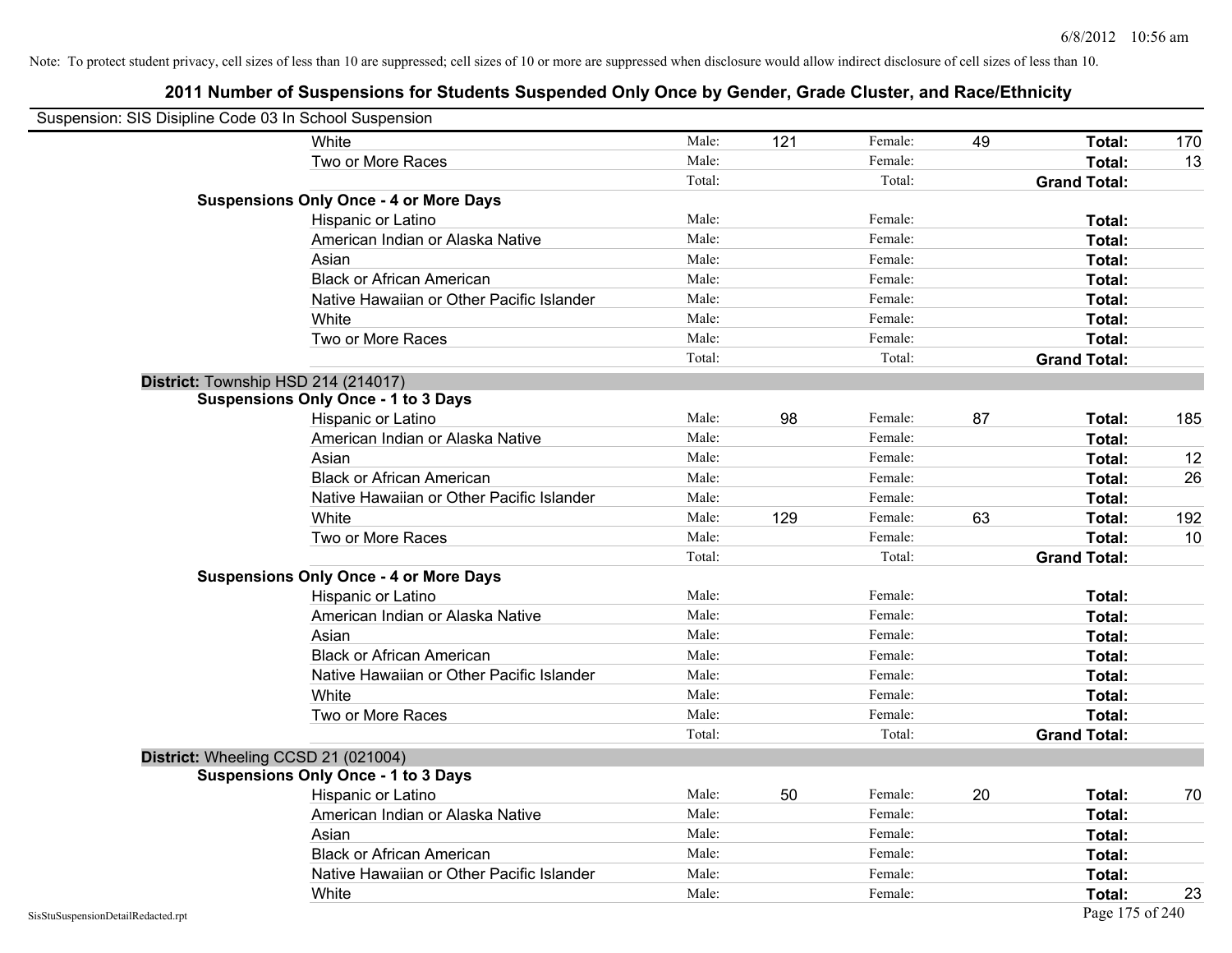## **2011 Number of Suspensions for Students Suspended Only Once by Gender, Grade Cluster, and Race/Ethnicity**

| Suspension: SIS Disipline Code 03 In School Suspension |                                               |        |    |         |    |                     |    |
|--------------------------------------------------------|-----------------------------------------------|--------|----|---------|----|---------------------|----|
|                                                        | Two or More Races                             | Male:  |    | Female: |    | Total:              |    |
|                                                        |                                               | Total: |    | Total:  |    | <b>Grand Total:</b> |    |
| District: Wilmette SD 39 (039002)                      |                                               |        |    |         |    |                     |    |
|                                                        | <b>Suspensions Only Once - 1 to 3 Days</b>    |        |    |         |    |                     |    |
|                                                        | Hispanic or Latino                            | Male:  |    | Female: |    | Total:              |    |
|                                                        | American Indian or Alaska Native              | Male:  |    | Female: |    | Total:              |    |
|                                                        | Asian                                         | Male:  |    | Female: |    | Total:              |    |
|                                                        | <b>Black or African American</b>              | Male:  |    | Female: |    | Total:              |    |
|                                                        | Native Hawaiian or Other Pacific Islander     | Male:  |    | Female: |    | Total:              |    |
|                                                        | White                                         | Male:  |    | Female: |    | Total:              |    |
|                                                        | Two or More Races                             | Male:  |    | Female: |    | Total:              |    |
|                                                        |                                               | Total: |    | Total:  |    | <b>Grand Total:</b> |    |
| <b>County: Non-Public School (000)</b>                 |                                               |        |    |         |    |                     |    |
|                                                        | District: Region 05 North Cook ISC 1 (000000) |        |    |         |    |                     |    |
|                                                        | <b>Suspensions Only Once - 1 to 3 Days</b>    |        |    |         |    |                     |    |
|                                                        | Hispanic or Latino                            | Male:  |    | Female: |    | Total:              |    |
|                                                        | American Indian or Alaska Native              | Male:  |    | Female: |    | Total:              |    |
|                                                        | Asian                                         | Male:  |    | Female: |    | Total:              |    |
|                                                        | <b>Black or African American</b>              | Male:  |    | Female: |    | Total:              |    |
|                                                        | Native Hawaiian or Other Pacific Islander     | Male:  |    | Female: |    | Total:              |    |
|                                                        | White                                         | Male:  |    | Female: |    | Total:              |    |
|                                                        | Two or More Races                             | Male:  |    | Female: |    | Total:              |    |
|                                                        |                                               | Total: |    | Total:  |    | <b>Grand Total:</b> |    |
|                                                        |                                               |        |    |         |    |                     |    |
| Region: Region 06 West Cook ISC 2 (06)                 |                                               |        |    |         |    |                     |    |
| County: Cook (016)                                     |                                               |        |    |         |    |                     |    |
| District: Berkeley SD 87 (087002)                      |                                               |        |    |         |    |                     |    |
|                                                        | <b>Suspensions Only Once - 1 to 3 Days</b>    |        |    |         |    |                     |    |
|                                                        | Hispanic or Latino                            | Male:  |    | Female: |    | Total:              | 23 |
|                                                        | American Indian or Alaska Native              | Male:  |    | Female: |    | Total:              |    |
|                                                        | Asian                                         | Male:  |    | Female: |    | Total:              |    |
|                                                        | <b>Black or African American</b>              | Male:  | 41 | Female: | 26 | Total:              | 67 |
|                                                        | Native Hawaiian or Other Pacific Islander     | Male:  |    | Female: |    | Total:              |    |
|                                                        | White                                         | Male:  |    | Female: |    | Total:              |    |
|                                                        | Two or More Races                             | Male:  |    | Female: |    | Total:              |    |
|                                                        |                                               | Total: |    | Total:  |    | <b>Grand Total:</b> |    |
| District: Berwyn North SD 98 (098002)                  |                                               |        |    |         |    |                     |    |

**Suspensions Only Once - 1 to 3 Days**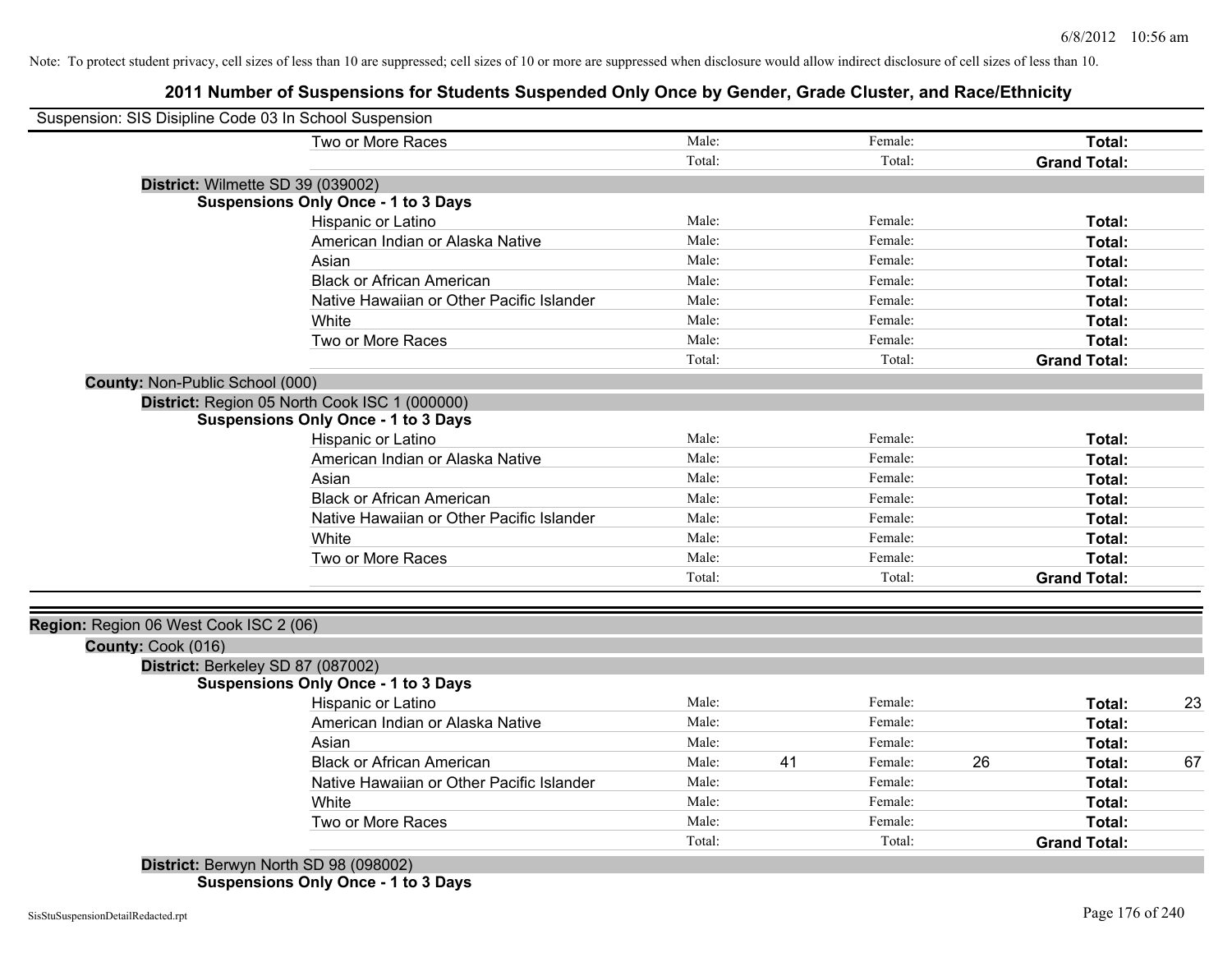| Suspension: SIS Disipline Code 03 In School Suspension |                                                   |        |     |         |     |                     |     |
|--------------------------------------------------------|---------------------------------------------------|--------|-----|---------|-----|---------------------|-----|
|                                                        | Hispanic or Latino                                | Male:  | 59  | Female: | 22  | Total:              | 81  |
|                                                        | American Indian or Alaska Native                  | Male:  |     | Female: |     | Total:              |     |
|                                                        | Asian                                             | Male:  |     | Female: |     | Total:              |     |
|                                                        | <b>Black or African American</b>                  | Male:  |     | Female: |     | Total:              | 25  |
|                                                        | Native Hawaiian or Other Pacific Islander         | Male:  |     | Female: |     | Total:              |     |
|                                                        | White                                             | Male:  |     | Female: |     | Total:              | 12  |
|                                                        | Two or More Races                                 | Male:  |     | Female: |     | Total:              |     |
|                                                        |                                                   | Total: |     | Total:  |     | <b>Grand Total:</b> |     |
| District: Berwyn South SD 100 (100002)                 |                                                   |        |     |         |     |                     |     |
|                                                        | <b>Suspensions Only Once - 1 to 3 Days</b>        |        |     |         |     |                     |     |
|                                                        | Hispanic or Latino                                | Male:  | 32  | Female: | 10  | Total:              | 42  |
|                                                        | American Indian or Alaska Native                  | Male:  |     | Female: |     | Total:              |     |
|                                                        | Asian                                             | Male:  |     | Female: |     | Total:              |     |
|                                                        | <b>Black or African American</b>                  | Male:  |     | Female: |     | Total:              |     |
|                                                        | Native Hawaiian or Other Pacific Islander         | Male:  |     | Female: |     | Total:              |     |
|                                                        | White                                             | Male:  |     | Female: |     | Total:              | 10  |
|                                                        | Two or More Races                                 | Male:  |     | Female: |     | Total:              |     |
|                                                        |                                                   | Total: |     | Total:  |     | <b>Grand Total:</b> |     |
|                                                        | District: Brookfield Lagrange Park SD 95 (095002) |        |     |         |     |                     |     |
|                                                        | <b>Suspensions Only Once - 1 to 3 Days</b>        |        |     |         |     |                     |     |
|                                                        | Hispanic or Latino                                | Male:  |     | Female: |     | Total:              |     |
|                                                        | American Indian or Alaska Native                  | Male:  |     | Female: |     | Total:              |     |
|                                                        | Asian                                             | Male:  |     | Female: |     | Total:              |     |
|                                                        | <b>Black or African American</b>                  | Male:  |     | Female: |     | Total:              |     |
|                                                        | Native Hawaiian or Other Pacific Islander         | Male:  |     | Female: |     | Total:              |     |
|                                                        | White                                             | Male:  |     | Female: |     | Total:              |     |
|                                                        | Two or More Races                                 | Male:  |     | Female: |     | Total:              |     |
|                                                        |                                                   | Total: |     | Total:  |     | <b>Grand Total:</b> |     |
| <b>District: Cicero SD 99 (099002)</b>                 |                                                   |        |     |         |     |                     |     |
|                                                        | <b>Suspensions Only Once - 1 to 3 Days</b>        |        |     |         |     |                     |     |
|                                                        | Hispanic or Latino                                | Male:  | 236 | Female: | 155 | Total:              | 391 |
|                                                        | American Indian or Alaska Native                  | Male:  |     | Female: |     | Total:              |     |
|                                                        | Asian                                             | Male:  |     | Female: |     | Total:              |     |
|                                                        | <b>Black or African American</b>                  | Male:  |     | Female: |     | Total:              | 17  |
|                                                        | Native Hawaiian or Other Pacific Islander         | Male:  |     | Female: |     | Total:              |     |
|                                                        | White                                             | Male:  |     | Female: |     | Total:              |     |
|                                                        | Two or More Races                                 | Male:  |     | Female: |     | Total:              |     |
|                                                        |                                                   | Total: |     | Total:  |     | <b>Grand Total:</b> |     |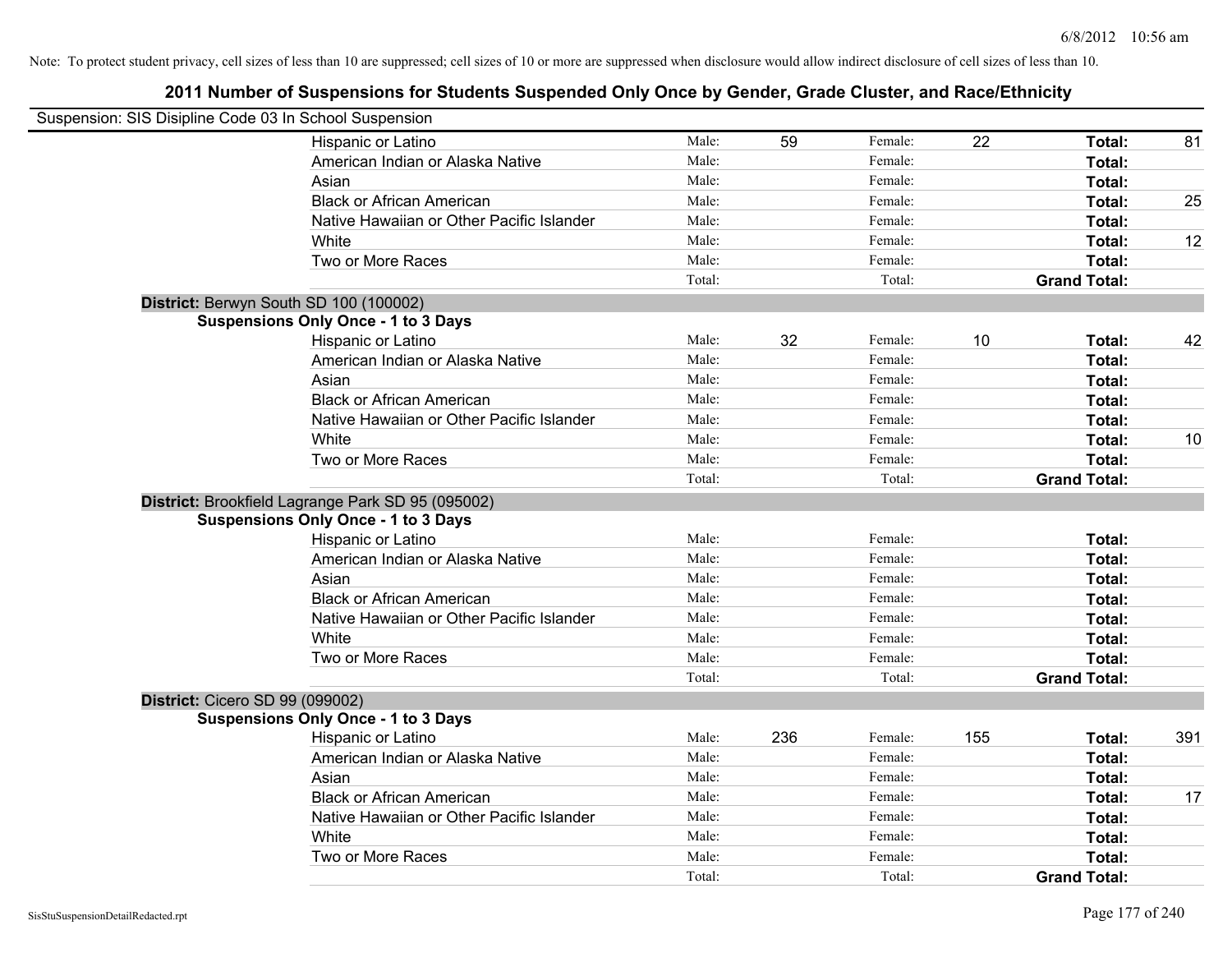| Suspension: SIS Disipline Code 03 In School Suspension |                                               |        |    |         |    |                     |     |
|--------------------------------------------------------|-----------------------------------------------|--------|----|---------|----|---------------------|-----|
|                                                        | District: Elmwood Park CUSD 401 (401026)      |        |    |         |    |                     |     |
|                                                        | <b>Suspensions Only Once - 1 to 3 Days</b>    |        |    |         |    |                     |     |
|                                                        | Hispanic or Latino                            | Male:  |    | Female: |    | Total:              | 17  |
|                                                        | American Indian or Alaska Native              | Male:  |    | Female: |    | Total:              |     |
|                                                        | Asian                                         | Male:  |    | Female: |    | Total:              |     |
|                                                        | <b>Black or African American</b>              | Male:  |    | Female: |    | Total:              |     |
|                                                        | Native Hawaiian or Other Pacific Islander     | Male:  |    | Female: |    | Total:              |     |
|                                                        | White                                         | Male:  | 51 | Female: | 17 | Total:              | 68  |
|                                                        | Two or More Races                             | Male:  |    | Female: |    | Total:              |     |
|                                                        |                                               | Total: |    | Total:  |    | <b>Grand Total:</b> | 100 |
|                                                        | <b>Suspensions Only Once - 4 or More Days</b> |        |    |         |    |                     |     |
|                                                        | Hispanic or Latino                            | Male:  |    | Female: |    | Total:              |     |
|                                                        | American Indian or Alaska Native              | Male:  |    | Female: |    | Total:              |     |
|                                                        | Asian                                         | Male:  |    | Female: |    | Total:              |     |
|                                                        | <b>Black or African American</b>              | Male:  |    | Female: |    | Total:              |     |
|                                                        | Native Hawaiian or Other Pacific Islander     | Male:  |    | Female: |    | Total:              |     |
|                                                        | White                                         | Male:  |    | Female: |    | Total:              |     |
|                                                        | Two or More Races                             | Male:  |    | Female: |    | Total:              |     |
|                                                        |                                               | Total: |    | Total:  |    | <b>Grand Total:</b> |     |
| District: Forest Park SD 91 (091002)                   |                                               |        |    |         |    |                     |     |
|                                                        | <b>Suspensions Only Once - 1 to 3 Days</b>    |        |    |         |    |                     |     |
|                                                        | Hispanic or Latino                            | Male:  |    | Female: |    | Total:              |     |
|                                                        | American Indian or Alaska Native              | Male:  |    | Female: |    | Total:              |     |
|                                                        | Asian                                         | Male:  |    | Female: |    | Total:              |     |
|                                                        | <b>Black or African American</b>              | Male:  | 20 | Female: | 10 | Total:              | 30  |
|                                                        | Native Hawaiian or Other Pacific Islander     | Male:  |    | Female: |    | Total:              |     |
|                                                        | White                                         | Male:  |    | Female: |    | Total:              |     |
|                                                        | Two or More Races                             | Male:  |    | Female: |    | Total:              |     |
|                                                        |                                               | Total: |    | Total:  |    | <b>Grand Total:</b> | 40  |
| District: Hillside SD 93 (093002)                      |                                               |        |    |         |    |                     |     |
|                                                        | <b>Suspensions Only Once - 1 to 3 Days</b>    |        |    |         |    |                     |     |
|                                                        | Hispanic or Latino                            | Male:  |    | Female: |    | Total:              |     |
|                                                        | American Indian or Alaska Native              | Male:  |    | Female: |    | Total:              |     |
|                                                        | Asian                                         | Male:  |    | Female: |    | Total:              |     |
|                                                        | <b>Black or African American</b>              | Male:  | 10 | Female: | 10 | Total:              | 20  |
|                                                        | Native Hawaiian or Other Pacific Islander     | Male:  |    | Female: |    | Total:              |     |
|                                                        | White                                         | Male:  |    | Female: |    | Total:              |     |
|                                                        | Two or More Races                             | Male:  |    | Female: |    | Total:              |     |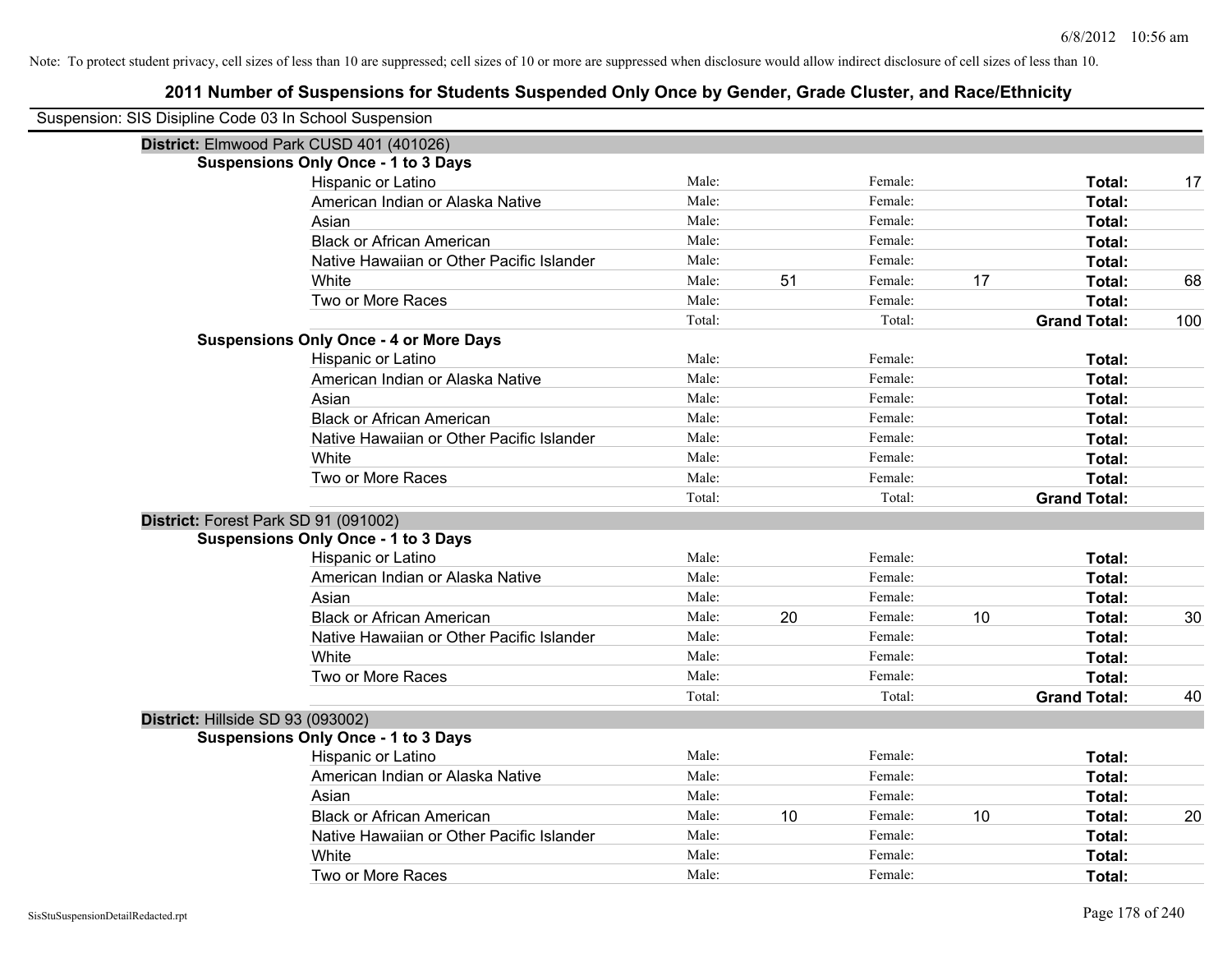| Suspension: SIS Disipline Code 03 In School Suspension |                                              |        |     |         |     |                     |     |
|--------------------------------------------------------|----------------------------------------------|--------|-----|---------|-----|---------------------|-----|
|                                                        |                                              | Total: |     | Total:  |     | <b>Grand Total:</b> |     |
|                                                        | <b>District: J S Morton HSD 201 (201017)</b> |        |     |         |     |                     |     |
|                                                        | <b>Suspensions Only Once - 1 to 3 Days</b>   |        |     |         |     |                     |     |
|                                                        | Hispanic or Latino                           | Male:  | 474 | Female: | 383 | Total:              | 857 |
|                                                        | American Indian or Alaska Native             | Male:  |     | Female: |     | Total:              |     |
|                                                        | Asian                                        | Male:  |     | Female: |     | Total:              |     |
|                                                        | <b>Black or African American</b>             | Male:  | 31  | Female: | 27  | Total:              | 58  |
|                                                        | Native Hawaiian or Other Pacific Islander    | Male:  |     | Female: |     | Total:              |     |
|                                                        | White                                        | Male:  | 27  | Female: | 22  | Total:              | 49  |
|                                                        | Two or More Races                            | Male:  |     | Female: |     | Total:              |     |
|                                                        |                                              | Total: |     | Total:  |     | <b>Grand Total:</b> | 980 |
|                                                        | District: La Grange SD 102 (102002)          |        |     |         |     |                     |     |
|                                                        | <b>Suspensions Only Once - 1 to 3 Days</b>   |        |     |         |     |                     |     |
|                                                        | Hispanic or Latino                           | Male:  |     | Female: |     | Total:              |     |
|                                                        | American Indian or Alaska Native             | Male:  |     | Female: |     | Total:              |     |
|                                                        | Asian                                        | Male:  |     | Female: |     | Total:              |     |
|                                                        | <b>Black or African American</b>             | Male:  |     | Female: |     | Total:              |     |
|                                                        | Native Hawaiian or Other Pacific Islander    | Male:  |     | Female: |     | Total:              |     |
|                                                        | White                                        | Male:  |     | Female: |     | Total:              | 14  |
|                                                        | Two or More Races                            | Male:  |     | Female: |     | Total:              |     |
|                                                        |                                              | Total: | 15  | Total:  | 11  | <b>Grand Total:</b> | 26  |
|                                                        | District: La Grange SD 105 South (105002)    |        |     |         |     |                     |     |
|                                                        | <b>Suspensions Only Once - 1 to 3 Days</b>   |        |     |         |     |                     |     |
|                                                        | Hispanic or Latino                           | Male:  |     | Female: |     | Total:              |     |
|                                                        | American Indian or Alaska Native             | Male:  |     | Female: |     | Total:              |     |
|                                                        | Asian                                        | Male:  |     | Female: |     | Total:              |     |
|                                                        | <b>Black or African American</b>             | Male:  |     | Female: |     | Total:              |     |
|                                                        | Native Hawaiian or Other Pacific Islander    | Male:  |     | Female: |     | Total:              |     |
|                                                        | White                                        | Male:  |     | Female: |     | Total:              |     |
|                                                        | Two or More Races                            | Male:  |     | Female: |     | Total:              |     |
|                                                        |                                              | Total: |     | Total:  |     | <b>Grand Total:</b> |     |
|                                                        | District: LaGrange Highlands SD 106 (106002) |        |     |         |     |                     |     |
|                                                        | <b>Suspensions Only Once - 1 to 3 Days</b>   |        |     |         |     |                     |     |
|                                                        | Hispanic or Latino                           | Male:  |     | Female: |     | Total:              |     |
|                                                        | American Indian or Alaska Native             | Male:  |     | Female: |     | Total:              |     |
|                                                        | Asian                                        | Male:  |     | Female: |     | Total:              |     |
|                                                        | <b>Black or African American</b>             | Male:  |     | Female: |     | Total:              |     |
|                                                        | Native Hawaiian or Other Pacific Islander    | Male:  |     | Female: |     | Total:              |     |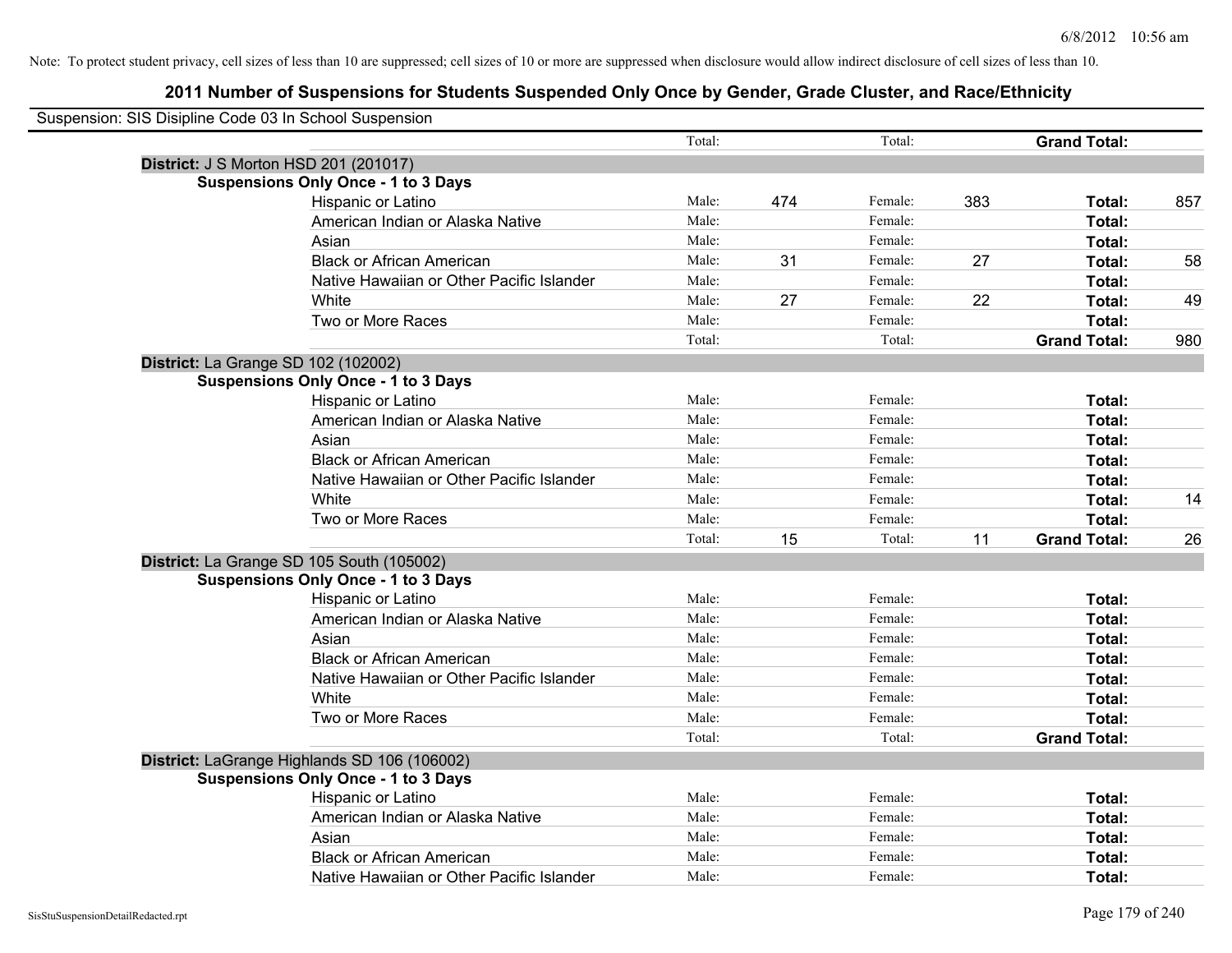| Suspension: SIS Disipline Code 03 In School Suspension |                                               |        |    |         |    |                     |    |
|--------------------------------------------------------|-----------------------------------------------|--------|----|---------|----|---------------------|----|
|                                                        | <b>White</b>                                  | Male:  |    | Female: |    | Total:              |    |
|                                                        | Two or More Races                             | Male:  |    | Female: |    | Total:              |    |
|                                                        |                                               | Total: |    | Total:  |    | <b>Grand Total:</b> |    |
| District: Lindop SD 92 (092002)                        |                                               |        |    |         |    |                     |    |
|                                                        | <b>Suspensions Only Once - 1 to 3 Days</b>    |        |    |         |    |                     |    |
|                                                        | Hispanic or Latino                            | Male:  |    | Female: |    | Total:              |    |
|                                                        | American Indian or Alaska Native              | Male:  |    | Female: |    | Total:              |    |
|                                                        | Asian                                         | Male:  |    | Female: |    | Total:              |    |
|                                                        | <b>Black or African American</b>              | Male:  |    | Female: |    | Total:              | 21 |
|                                                        | Native Hawaiian or Other Pacific Islander     | Male:  |    | Female: |    | Total:              |    |
|                                                        | White                                         | Male:  |    | Female: |    | Total:              |    |
|                                                        | Two or More Races                             | Male:  |    | Female: |    | Total:              |    |
|                                                        |                                               | Total: |    | Total:  |    | <b>Grand Total:</b> |    |
|                                                        | <b>Suspensions Only Once - 4 or More Days</b> |        |    |         |    |                     |    |
|                                                        | Hispanic or Latino                            | Male:  |    | Female: |    | Total:              |    |
|                                                        | American Indian or Alaska Native              | Male:  |    | Female: |    | Total:              |    |
|                                                        | Asian                                         | Male:  |    | Female: |    | Total:              |    |
|                                                        | <b>Black or African American</b>              | Male:  |    | Female: |    | Total:              |    |
|                                                        | Native Hawaiian or Other Pacific Islander     | Male:  |    | Female: |    | Total:              |    |
|                                                        | White                                         | Male:  |    | Female: |    | Total:              |    |
|                                                        | Two or More Races                             | Male:  |    | Female: |    | Total:              |    |
|                                                        |                                               | Total: |    | Total:  |    | <b>Grand Total:</b> |    |
| District: Lyons SD 103 (103002)                        |                                               |        |    |         |    |                     |    |
|                                                        | <b>Suspensions Only Once - 1 to 3 Days</b>    |        |    |         |    |                     |    |
|                                                        | Hispanic or Latino                            | Male:  | 35 | Female: | 14 | Total:              | 49 |
|                                                        | American Indian or Alaska Native              | Male:  |    | Female: |    | Total:              |    |
|                                                        | Asian                                         | Male:  |    | Female: |    | Total:              |    |
|                                                        | <b>Black or African American</b>              | Male:  |    | Female: |    | Total:              |    |
|                                                        | Native Hawaiian or Other Pacific Islander     | Male:  |    | Female: |    | Total:              |    |
|                                                        | White                                         | Male:  |    | Female: |    | Total:              | 20 |
|                                                        | Two or More Races                             | Male:  |    | Female: |    | Total:              |    |
|                                                        |                                               | Total: |    | Total:  |    | <b>Grand Total:</b> |    |
|                                                        | <b>Suspensions Only Once - 4 or More Days</b> |        |    |         |    |                     |    |
|                                                        | Hispanic or Latino                            | Male:  |    | Female: |    | Total:              |    |
|                                                        | American Indian or Alaska Native              | Male:  |    | Female: |    | Total:              |    |
|                                                        | Asian                                         | Male:  |    | Female: |    | Total:              |    |
|                                                        | <b>Black or African American</b>              | Male:  |    | Female: |    | Total:              |    |
|                                                        | Native Hawaiian or Other Pacific Islander     | Male:  |    | Female: |    | Total:              |    |
|                                                        | White                                         | Male:  |    | Female: |    | Total:              |    |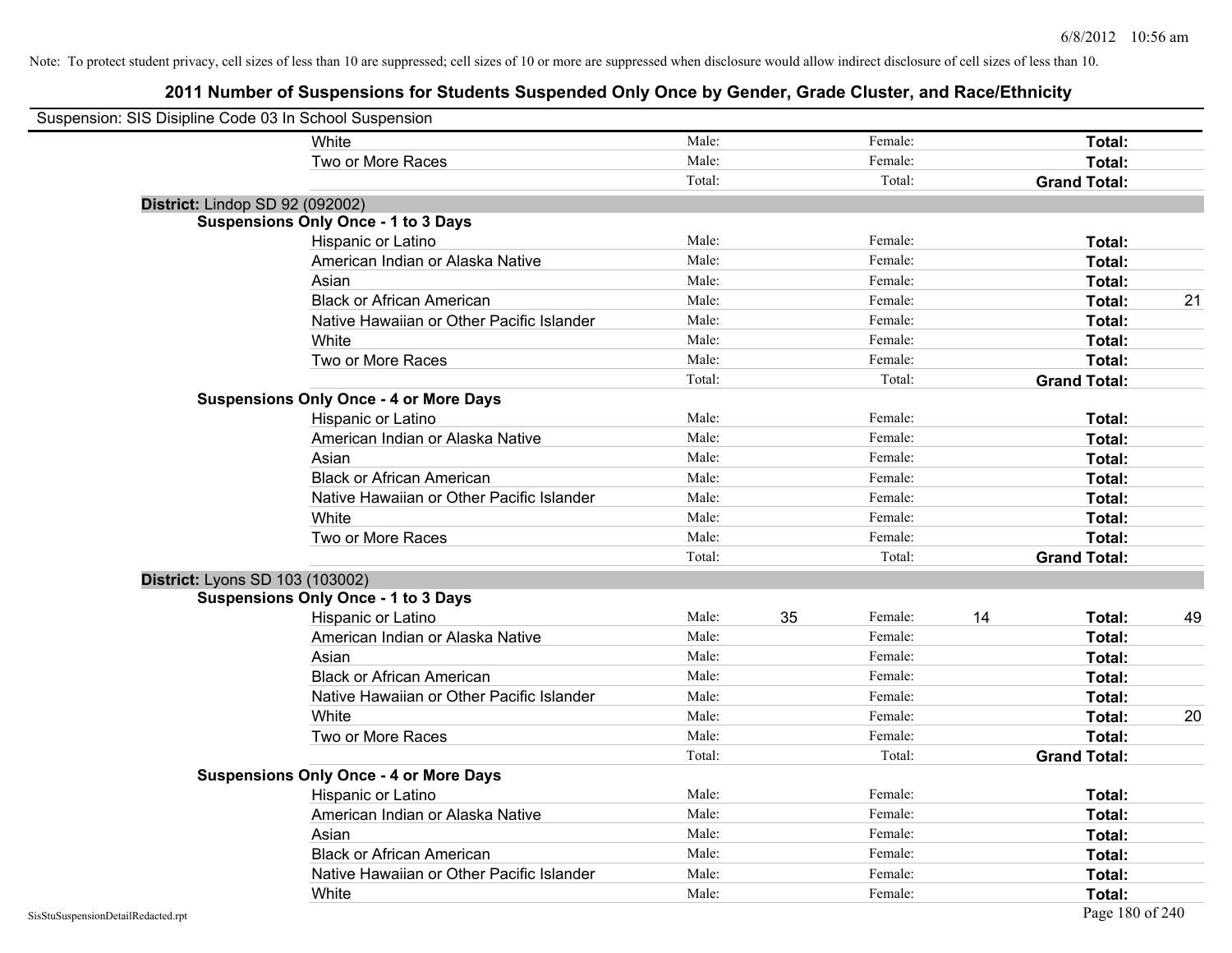| Suspension: SIS Disipline Code 03 In School Suspension |                                                      |        |    |         |    |                     |     |
|--------------------------------------------------------|------------------------------------------------------|--------|----|---------|----|---------------------|-----|
|                                                        | Two or More Races                                    | Male:  |    | Female: |    | Total:              |     |
|                                                        |                                                      | Total: |    | Total:  |    | <b>Grand Total:</b> |     |
| District: Lyons Twp HSD 204 (204017)                   |                                                      |        |    |         |    |                     |     |
|                                                        | <b>Suspensions Only Once - 1 to 3 Days</b>           |        |    |         |    |                     |     |
|                                                        | Hispanic or Latino                                   | Male:  | 21 | Female: | 17 | Total:              | 38  |
|                                                        | American Indian or Alaska Native                     | Male:  |    | Female: |    | Total:              |     |
|                                                        | Asian                                                | Male:  |    | Female: |    | Total:              |     |
|                                                        | <b>Black or African American</b>                     | Male:  |    | Female: |    | Total:              | 11  |
|                                                        | Native Hawaiian or Other Pacific Islander            | Male:  |    | Female: |    | Total:              |     |
|                                                        | White                                                | Male:  | 49 | Female: | 19 | Total:              | 68  |
|                                                        | Two or More Races                                    | Male:  |    | Female: |    | Total:              |     |
|                                                        |                                                      | Total: |    | Total:  |    | <b>Grand Total:</b> |     |
| District: Mannheim SD 83 (083002)                      |                                                      |        |    |         |    |                     |     |
|                                                        | <b>Suspensions Only Once - 1 to 3 Days</b>           |        |    |         |    |                     |     |
|                                                        | Hispanic or Latino                                   | Male:  | 52 | Female: | 24 | Total:              | 76  |
|                                                        | American Indian or Alaska Native                     | Male:  |    | Female: |    | Total:              |     |
|                                                        | Asian                                                | Male:  |    | Female: |    | Total:              |     |
|                                                        | <b>Black or African American</b>                     | Male:  |    | Female: |    | Total:              |     |
|                                                        | Native Hawaiian or Other Pacific Islander            | Male:  |    | Female: |    | Total:              |     |
|                                                        | White                                                | Male:  |    | Female: |    | Total:              | 17  |
|                                                        | Two or More Races                                    | Male:  |    | Female: |    | Total:              |     |
|                                                        |                                                      | Total: |    | Total:  |    | <b>Grand Total:</b> |     |
|                                                        | District: Maywood-Melrose Park-Broadview 89 (089002) |        |    |         |    |                     |     |
|                                                        | <b>Suspensions Only Once - 1 to 3 Days</b>           |        |    |         |    |                     |     |
|                                                        | Hispanic or Latino                                   | Male:  | 53 | Female: | 16 | Total:              | 69  |
|                                                        | American Indian or Alaska Native                     | Male:  |    | Female: |    | Total:              |     |
|                                                        | Asian                                                | Male:  |    | Female: |    | Total:              |     |
|                                                        | <b>Black or African American</b>                     | Male:  | 80 | Female: | 63 | Total:              | 143 |
|                                                        | Native Hawaiian or Other Pacific Islander            | Male:  |    | Female: |    | Total:              |     |
|                                                        | White                                                | Male:  |    | Female: |    | Total:              |     |
|                                                        | Two or More Races                                    | Male:  |    | Female: |    | Total:              |     |
|                                                        |                                                      | Total: |    | Total:  |    | <b>Grand Total:</b> |     |
|                                                        | <b>Suspensions Only Once - 4 or More Days</b>        |        |    |         |    |                     |     |
|                                                        | Hispanic or Latino                                   | Male:  |    | Female: |    | Total:              |     |
|                                                        | American Indian or Alaska Native                     | Male:  |    | Female: |    | Total:              |     |
|                                                        | Asian                                                | Male:  |    | Female: |    | Total:              |     |
|                                                        | <b>Black or African American</b>                     | Male:  |    | Female: |    | Total:              |     |
|                                                        | Native Hawaiian or Other Pacific Islander            | Male:  |    | Female: |    | Total:              |     |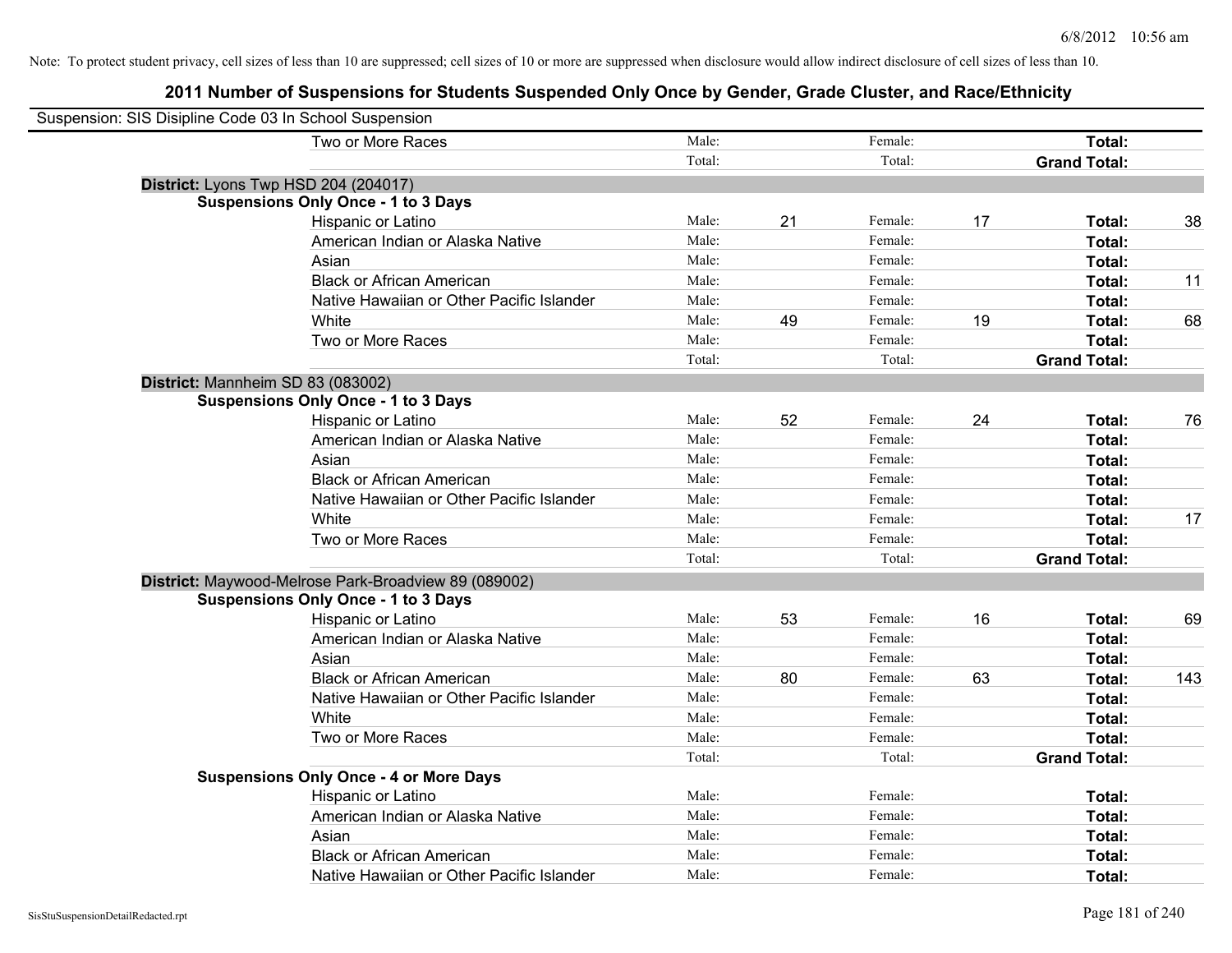| Suspension: SIS Disipline Code 03 In School Suspension |                                                   |        |    |         |    |                     |    |
|--------------------------------------------------------|---------------------------------------------------|--------|----|---------|----|---------------------|----|
|                                                        | <b>White</b>                                      | Male:  |    | Female: |    | Total:              |    |
|                                                        | Two or More Races                                 | Male:  |    | Female: |    | Total:              |    |
|                                                        |                                                   | Total: |    | Total:  |    | <b>Grand Total:</b> |    |
| District: Norridge SD 80 (080002)                      |                                                   |        |    |         |    |                     |    |
|                                                        | <b>Suspensions Only Once - 1 to 3 Days</b>        |        |    |         |    |                     |    |
|                                                        | Hispanic or Latino                                | Male:  |    | Female: |    | Total:              |    |
|                                                        | American Indian or Alaska Native                  | Male:  |    | Female: |    | Total:              |    |
|                                                        | Asian                                             | Male:  |    | Female: |    | Total:              |    |
|                                                        | <b>Black or African American</b>                  | Male:  |    | Female: |    | Total:              |    |
|                                                        | Native Hawaiian or Other Pacific Islander         | Male:  |    | Female: |    | Total:              |    |
|                                                        | White                                             | Male:  |    | Female: |    | Total:              | 15 |
|                                                        | Two or More Races                                 | Male:  |    | Female: |    | Total:              |    |
|                                                        |                                                   | Total: |    | Total:  |    | <b>Grand Total:</b> |    |
|                                                        | <b>Suspensions Only Once - 4 or More Days</b>     |        |    |         |    |                     |    |
|                                                        | Hispanic or Latino                                | Male:  |    | Female: |    | Total:              |    |
|                                                        | American Indian or Alaska Native                  | Male:  |    | Female: |    | Total:              |    |
|                                                        | Asian                                             | Male:  |    | Female: |    | Total:              |    |
|                                                        | <b>Black or African American</b>                  | Male:  |    | Female: |    | Total:              |    |
|                                                        | Native Hawaiian or Other Pacific Islander         | Male:  |    | Female: |    | Total:              |    |
|                                                        | White                                             | Male:  |    | Female: |    | Total:              |    |
|                                                        | Two or More Races                                 | Male:  |    | Female: |    | Total:              |    |
|                                                        |                                                   | Total: |    | Total:  |    | <b>Grand Total:</b> |    |
|                                                        | District: Oak Park - River Forest SD 200 (200013) |        |    |         |    |                     |    |
|                                                        | <b>Suspensions Only Once - 1 to 3 Days</b>        |        |    |         |    |                     |    |
|                                                        | Hispanic or Latino                                | Male:  |    | Female: |    | Total:              | 12 |
|                                                        | American Indian or Alaska Native                  | Male:  |    | Female: |    | Total:              |    |
|                                                        | Asian                                             | Male:  |    | Female: |    | Total:              |    |
|                                                        | <b>Black or African American</b>                  | Male:  | 61 | Female: | 36 | Total:              | 97 |
|                                                        | Native Hawaiian or Other Pacific Islander         | Male:  |    | Female: |    | Total:              |    |
|                                                        | White                                             | Male:  | 41 | Female: | 10 | Total:              | 51 |
|                                                        | Two or More Races                                 | Male:  |    | Female: |    | Total:              | 19 |
|                                                        |                                                   | Total: |    | Total:  |    | <b>Grand Total:</b> |    |
|                                                        | <b>Suspensions Only Once - 4 or More Days</b>     |        |    |         |    |                     |    |
|                                                        | Hispanic or Latino                                | Male:  |    | Female: |    | Total:              |    |
|                                                        | American Indian or Alaska Native                  | Male:  |    | Female: |    | Total:              |    |
|                                                        | Asian                                             | Male:  |    | Female: |    | Total:              |    |
|                                                        | <b>Black or African American</b>                  | Male:  |    | Female: |    | Total:              |    |
|                                                        | Native Hawaiian or Other Pacific Islander         | Male:  |    | Female: |    | Total:              |    |
|                                                        | White                                             | Male:  |    | Female: |    | Total:              |    |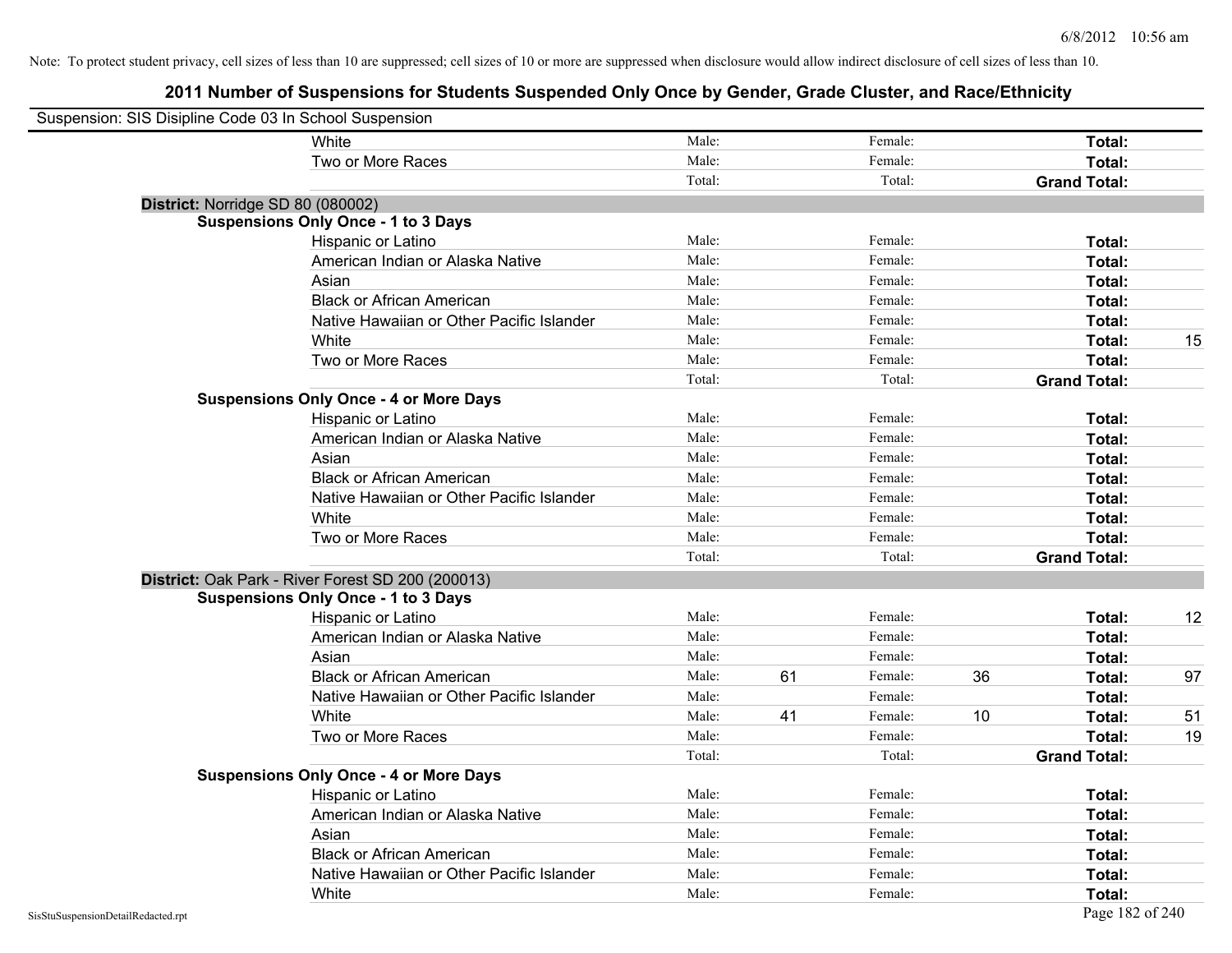| Suspension: SIS Disipline Code 03 In School Suspension |                                            |        |    |         |    |                     |    |
|--------------------------------------------------------|--------------------------------------------|--------|----|---------|----|---------------------|----|
|                                                        | Two or More Races                          | Male:  |    | Female: |    | Total:              |    |
|                                                        |                                            | Total: |    | Total:  |    | <b>Grand Total:</b> |    |
|                                                        | District: Oak Park ESD 97 (097002)         |        |    |         |    |                     |    |
|                                                        | <b>Suspensions Only Once - 1 to 3 Days</b> |        |    |         |    |                     |    |
|                                                        | Hispanic or Latino                         | Male:  |    | Female: |    | Total:              |    |
|                                                        | American Indian or Alaska Native           | Male:  |    | Female: |    | Total:              |    |
|                                                        | Asian                                      | Male:  |    | Female: |    | Total:              |    |
|                                                        | <b>Black or African American</b>           | Male:  |    | Female: |    | Total:              | 31 |
|                                                        | Native Hawaiian or Other Pacific Islander  | Male:  |    | Female: |    | Total:              |    |
|                                                        | White                                      | Male:  |    | Female: |    | Total:              | 17 |
|                                                        | Two or More Races                          | Male:  |    | Female: |    | Total:              |    |
|                                                        |                                            | Total: |    | Total:  |    | <b>Grand Total:</b> |    |
| District: Pennoyer SD 79 (079002)                      |                                            |        |    |         |    |                     |    |
|                                                        | <b>Suspensions Only Once - 1 to 3 Days</b> |        |    |         |    |                     |    |
|                                                        | Hispanic or Latino                         | Male:  |    | Female: |    | Total:              |    |
|                                                        | American Indian or Alaska Native           | Male:  |    | Female: |    | Total:              |    |
|                                                        | Asian                                      | Male:  |    | Female: |    | Total:              |    |
|                                                        | <b>Black or African American</b>           | Male:  |    | Female: |    | Total:              |    |
|                                                        | Native Hawaiian or Other Pacific Islander  | Male:  |    | Female: |    | Total:              |    |
|                                                        | White                                      | Male:  |    | Female: |    | Total:              |    |
|                                                        | Two or More Races                          | Male:  |    | Female: |    | Total:              |    |
|                                                        |                                            | Total: |    | Total:  |    | <b>Grand Total:</b> |    |
|                                                        | District: Pleasantdale SD 107 (107002)     |        |    |         |    |                     |    |
|                                                        | <b>Suspensions Only Once - 1 to 3 Days</b> |        |    |         |    |                     |    |
|                                                        | Hispanic or Latino                         | Male:  |    | Female: |    | Total:              |    |
|                                                        | American Indian or Alaska Native           | Male:  |    | Female: |    | Total:              |    |
|                                                        | Asian                                      | Male:  |    | Female: |    | Total:              |    |
|                                                        | <b>Black or African American</b>           | Male:  |    | Female: |    | Total:              |    |
|                                                        | Native Hawaiian or Other Pacific Islander  | Male:  |    | Female: |    | Total:              |    |
|                                                        | White                                      | Male:  |    | Female: |    | Total:              | 15 |
|                                                        | Two or More Races                          | Male:  |    | Female: |    | Total:              |    |
|                                                        |                                            | Total: |    | Total:  |    | <b>Grand Total:</b> |    |
|                                                        | District: Proviso Twp HSD 209 (209017)     |        |    |         |    |                     |    |
|                                                        | <b>Suspensions Only Once - 1 to 3 Days</b> |        |    |         |    |                     |    |
|                                                        | Hispanic or Latino                         | Male:  |    | Female: |    | Total:              | 20 |
|                                                        | American Indian or Alaska Native           | Male:  |    | Female: |    | Total:              |    |
|                                                        | Asian                                      | Male:  |    | Female: |    | Total:              |    |
|                                                        | <b>Black or African American</b>           | Male:  | 15 | Female: | 15 | Total:              | 30 |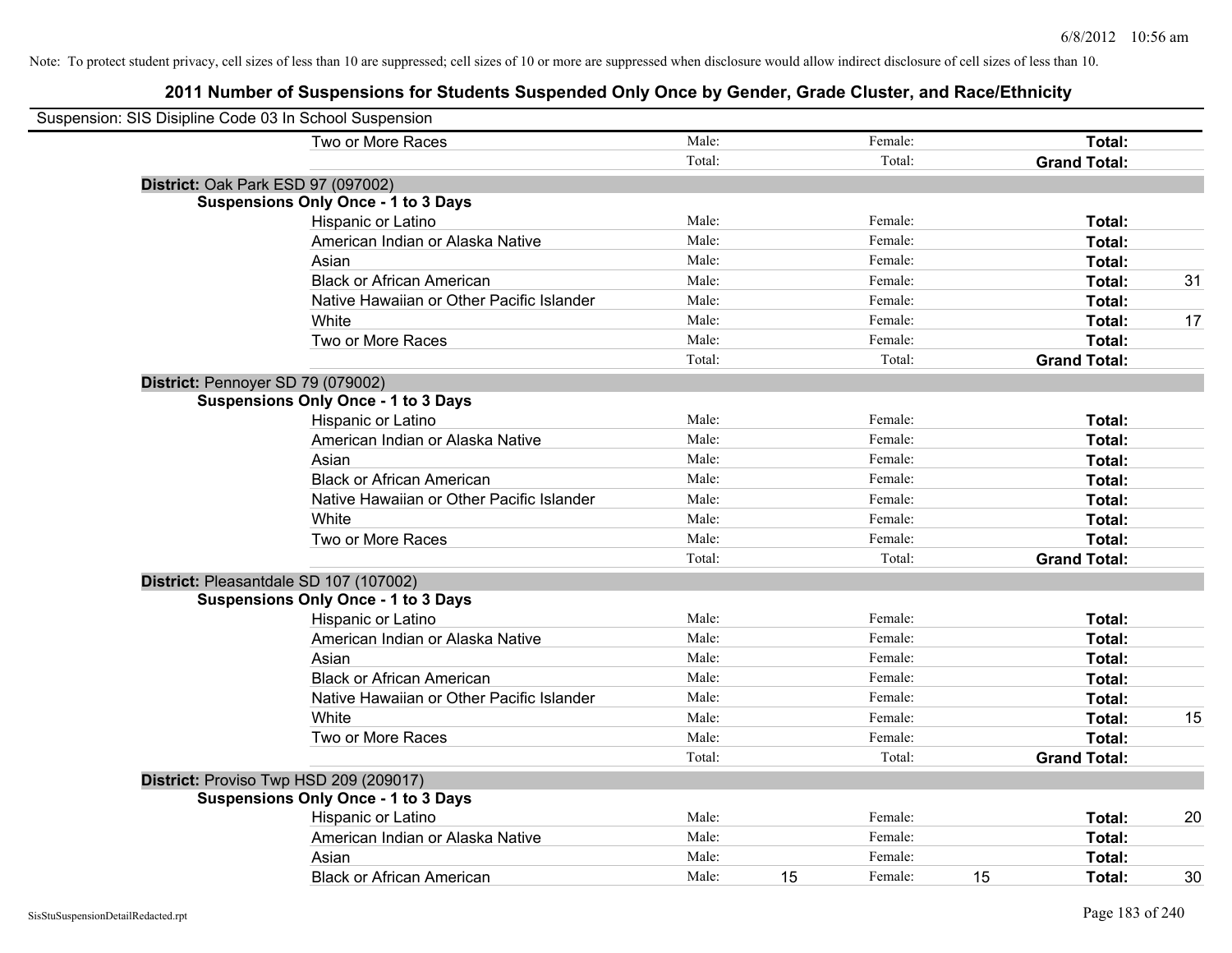| Suspension: SIS Disipline Code 03 In School Suspension |                                            |        |         |                     |
|--------------------------------------------------------|--------------------------------------------|--------|---------|---------------------|
|                                                        | Native Hawaiian or Other Pacific Islander  | Male:  | Female: | Total:              |
|                                                        | White                                      | Male:  | Female: | Total:              |
|                                                        | Two or More Races                          | Male:  | Female: | Total:              |
|                                                        |                                            | Total: | Total:  | <b>Grand Total:</b> |
| <b>District: Rhodes SD 84-5 (084502)</b>               |                                            |        |         |                     |
|                                                        | <b>Suspensions Only Once - 1 to 3 Days</b> |        |         |                     |
|                                                        | Hispanic or Latino                         | Male:  | Female: | Total:              |
|                                                        | American Indian or Alaska Native           | Male:  | Female: | Total:              |
|                                                        | Asian                                      | Male:  | Female: | Total:              |
|                                                        | <b>Black or African American</b>           | Male:  | Female: | Total:              |
|                                                        | Native Hawaiian or Other Pacific Islander  | Male:  | Female: | Total:              |
|                                                        | White                                      | Male:  | Female: | Total:              |
|                                                        | Two or More Races                          | Male:  | Female: | Total:              |
|                                                        |                                            | Total: | Total:  | <b>Grand Total:</b> |
| District: Ridgewood CHSD 234 (234016)                  |                                            |        |         |                     |
|                                                        | <b>Suspensions Only Once - 1 to 3 Days</b> |        |         |                     |
|                                                        | Hispanic or Latino                         | Male:  | Female: | Total:              |
|                                                        | American Indian or Alaska Native           | Male:  | Female: | Total:              |
|                                                        | Asian                                      | Male:  | Female: | Total:              |
|                                                        | <b>Black or African American</b>           | Male:  | Female: | Total:              |
|                                                        | Native Hawaiian or Other Pacific Islander  | Male:  | Female: | Total:              |
|                                                        | White                                      | Male:  | Female: | Total:              |
|                                                        | Two or More Races                          | Male:  | Female: | Total:              |
|                                                        |                                            | Total: | Total:  | <b>Grand Total:</b> |
| District: River Forest SD 90 (090002)                  |                                            |        |         |                     |
|                                                        | <b>Suspensions Only Once - 1 to 3 Days</b> |        |         |                     |
|                                                        | Hispanic or Latino                         | Male:  | Female: | Total:              |
|                                                        | American Indian or Alaska Native           | Male:  | Female: | Total:              |
|                                                        | Asian                                      | Male:  | Female: | Total:              |
|                                                        | <b>Black or African American</b>           | Male:  | Female: | Total:              |
|                                                        | Native Hawaiian or Other Pacific Islander  | Male:  | Female: | Total:              |
|                                                        | White                                      | Male:  | Female: | Total:              |
|                                                        | Two or More Races                          | Male:  | Female: | Total:              |
|                                                        |                                            | Total: | Total:  | <b>Grand Total:</b> |
| <b>District: River Grove SD 85-5 (085502)</b>          |                                            |        |         |                     |
|                                                        | <b>Suspensions Only Once - 1 to 3 Days</b> |        |         |                     |
|                                                        | Hispanic or Latino                         | Male:  | Female: | Total:              |
|                                                        | American Indian or Alaska Native           | Male:  | Female: | Total:              |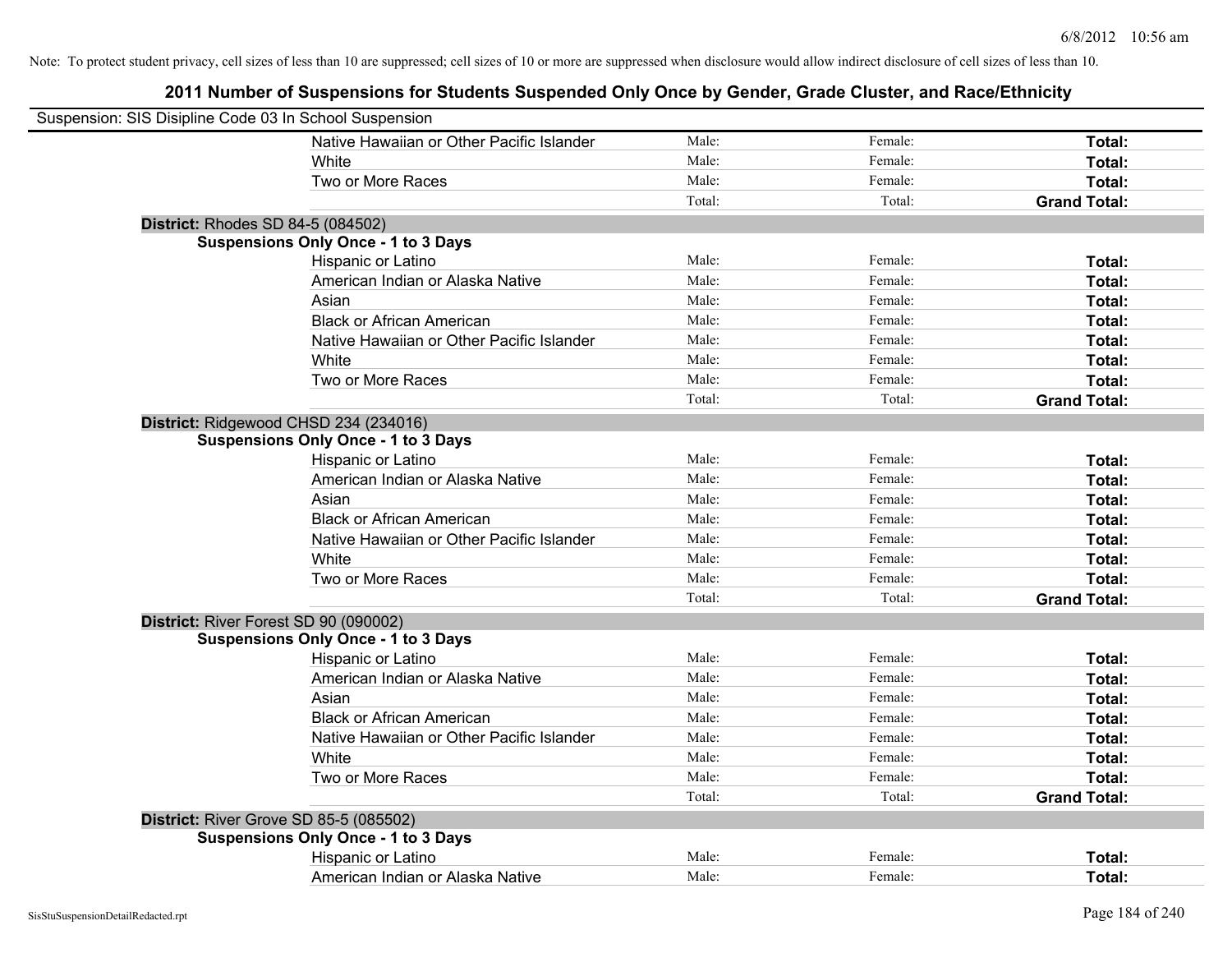| Suspension: SIS Disipline Code 03 In School Suspension |        |         |                     |    |
|--------------------------------------------------------|--------|---------|---------------------|----|
| Asian                                                  | Male:  | Female: | Total:              |    |
| <b>Black or African American</b>                       | Male:  | Female: | Total:              |    |
| Native Hawaiian or Other Pacific Islander              | Male:  | Female: | Total:              |    |
| White                                                  | Male:  | Female: | Total:              | 11 |
| Two or More Races                                      | Male:  | Female: | Total:              |    |
|                                                        | Total: | Total:  | <b>Grand Total:</b> |    |
| <b>Suspensions Only Once - 4 or More Days</b>          |        |         |                     |    |
| Hispanic or Latino                                     | Male:  | Female: | Total:              |    |
| American Indian or Alaska Native                       | Male:  | Female: | Total:              |    |
| Asian                                                  | Male:  | Female: | Total:              |    |
| <b>Black or African American</b>                       | Male:  | Female: | Total:              |    |
| Native Hawaiian or Other Pacific Islander              | Male:  | Female: | Total:              |    |
| White                                                  | Male:  | Female: | Total:              |    |
| Two or More Races                                      | Male:  | Female: | Total:              |    |
|                                                        | Total: | Total:  | <b>Grand Total:</b> |    |
| District: Riverside SD 96 (096002)                     |        |         |                     |    |
| <b>Suspensions Only Once - 1 to 3 Days</b>             |        |         |                     |    |
| Hispanic or Latino                                     | Male:  | Female: | Total:              |    |
| American Indian or Alaska Native                       | Male:  | Female: | Total:              |    |
| Asian                                                  | Male:  | Female: | Total:              |    |
| <b>Black or African American</b>                       | Male:  | Female: | Total:              |    |
| Native Hawaiian or Other Pacific Islander              | Male:  | Female: | Total:              |    |
| White                                                  | Male:  | Female: | Total:              |    |
| Two or More Races                                      | Male:  | Female: | Total:              |    |
|                                                        | Total: | Total:  | <b>Grand Total:</b> | 10 |
| District: Rosemont ESD 78 (078002)                     |        |         |                     |    |
| <b>Suspensions Only Once - 1 to 3 Days</b>             |        |         |                     |    |
| Hispanic or Latino                                     | Male:  | Female: | Total:              |    |
| American Indian or Alaska Native                       | Male:  | Female: | Total:              |    |
| Asian                                                  | Male:  | Female: | Total:              |    |
| <b>Black or African American</b>                       | Male:  | Female: | Total:              |    |
| Native Hawaiian or Other Pacific Islander              | Male:  | Female: | Total:              |    |
| White                                                  | Male:  | Female: | Total:              |    |
| Two or More Races                                      | Male:  | Female: | Total:              |    |
|                                                        | Total: | Total:  | <b>Grand Total:</b> |    |
| District: Schiller Park SD 81 (081002)                 |        |         |                     |    |
| <b>Suspensions Only Once - 1 to 3 Days</b>             |        |         |                     |    |
| Hispanic or Latino                                     | Male:  | Female: | Total:              | 12 |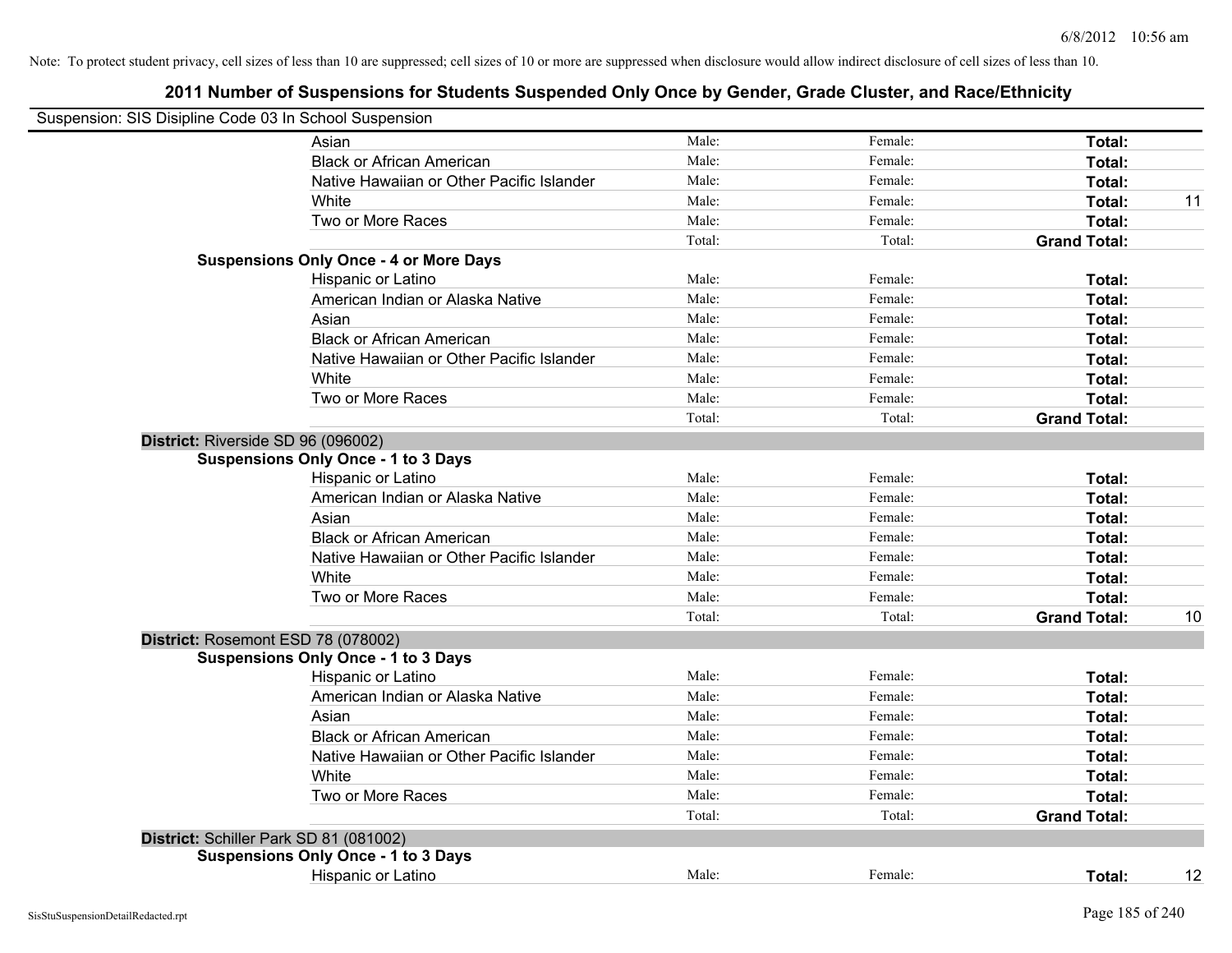| Suspension: SIS Disipline Code 03 In School Suspension |                                            |        |         |                     |    |
|--------------------------------------------------------|--------------------------------------------|--------|---------|---------------------|----|
|                                                        | American Indian or Alaska Native           | Male:  | Female: | Total:              |    |
|                                                        | Asian                                      | Male:  | Female: | Total:              |    |
|                                                        | <b>Black or African American</b>           | Male:  | Female: | Total:              |    |
|                                                        | Native Hawaiian or Other Pacific Islander  | Male:  | Female: | Total:              |    |
|                                                        | White                                      | Male:  | Female: | Total:              |    |
|                                                        | Two or More Races                          | Male:  | Female: | Total:              |    |
|                                                        |                                            | Total: | Total:  | <b>Grand Total:</b> | 24 |
|                                                        | District: Union Ridge SD 86 (086002)       |        |         |                     |    |
|                                                        | <b>Suspensions Only Once - 1 to 3 Days</b> |        |         |                     |    |
|                                                        | Hispanic or Latino                         | Male:  | Female: | Total:              |    |
|                                                        | American Indian or Alaska Native           | Male:  | Female: | Total:              |    |
|                                                        | Asian                                      | Male:  | Female: | Total:              |    |
|                                                        | <b>Black or African American</b>           | Male:  | Female: | Total:              |    |
|                                                        | Native Hawaiian or Other Pacific Islander  | Male:  | Female: | Total:              |    |
|                                                        | White                                      | Male:  | Female: | Total:              |    |
|                                                        | Two or More Races                          | Male:  | Female: | Total:              |    |
|                                                        |                                            | Total: | Total:  | <b>Grand Total:</b> | 12 |
|                                                        | District: Western Springs SD 101 (101002)  |        |         |                     |    |
|                                                        | <b>Suspensions Only Once - 1 to 3 Days</b> |        |         |                     |    |
|                                                        | Hispanic or Latino                         | Male:  | Female: | Total:              |    |
|                                                        | American Indian or Alaska Native           | Male:  | Female: | Total:              |    |
|                                                        | Asian                                      | Male:  | Female: | Total:              |    |
|                                                        | <b>Black or African American</b>           | Male:  | Female: | Total:              |    |
|                                                        | Native Hawaiian or Other Pacific Islander  | Male:  | Female: | Total:              |    |
|                                                        | White                                      | Male:  | Female: | Total:              |    |
|                                                        | Two or More Races                          | Male:  | Female: | Total:              |    |
|                                                        |                                            | Total: | Total:  | <b>Grand Total:</b> |    |
|                                                        |                                            |        |         |                     |    |
| Region: Region 07 South Cook ISC 4 (07)                |                                            |        |         |                     |    |
| County: Cook (016)                                     |                                            |        |         |                     |    |
|                                                        | District: A E R O Spec Educ Coop (806060)  |        |         |                     |    |
|                                                        | <b>Suspensions Only Once - 1 to 3 Days</b> |        |         |                     |    |
|                                                        | Hispanic or Latino                         | Male:  | Female: | Total:              |    |
|                                                        | American Indian or Alaska Native           | Male:  | Female: | Total:              |    |
|                                                        | Asian                                      | Male:  | Female: | Total:              |    |
|                                                        | <b>Black or African American</b>           | Male:  | Female: | Total:              |    |
|                                                        | Native Hawaiian or Other Pacific Islander  | Male:  | Female: | Total:              |    |
|                                                        | White                                      | Male:  | Female: | Total:              |    |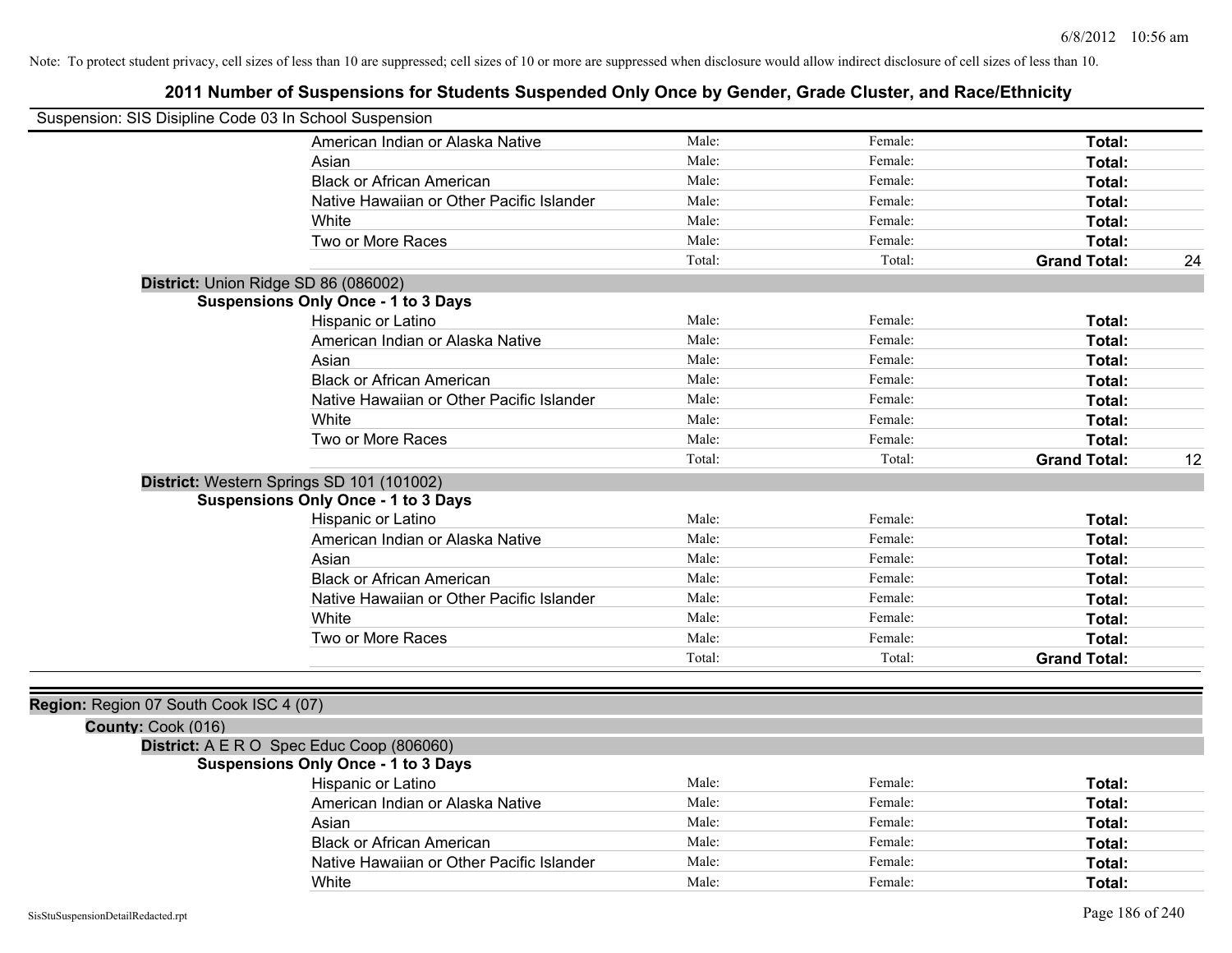| Suspension: SIS Disipline Code 03 In School Suspension |                                                |        |    |         |    |                     |    |
|--------------------------------------------------------|------------------------------------------------|--------|----|---------|----|---------------------|----|
|                                                        | Two or More Races                              | Male:  |    | Female: |    | Total:              |    |
|                                                        |                                                | Total: |    | Total:  |    | <b>Grand Total:</b> |    |
|                                                        | District: Alsip-Hazlgrn-Oaklwn SD 126 (126002) |        |    |         |    |                     |    |
|                                                        | <b>Suspensions Only Once - 1 to 3 Days</b>     |        |    |         |    |                     |    |
|                                                        | Hispanic or Latino                             | Male:  |    | Female: |    | Total:              |    |
|                                                        | American Indian or Alaska Native               | Male:  |    | Female: |    | Total:              |    |
|                                                        | Asian                                          | Male:  |    | Female: |    | Total:              |    |
|                                                        | <b>Black or African American</b>               | Male:  |    | Female: |    | Total:              |    |
|                                                        | Native Hawaiian or Other Pacific Islander      | Male:  |    | Female: |    | Total:              |    |
|                                                        | White                                          | Male:  |    | Female: |    | Total:              | 24 |
|                                                        | Two or More Races                              | Male:  |    | Female: |    | Total:              |    |
|                                                        |                                                | Total: | 26 | Total:  | 13 | <b>Grand Total:</b> | 39 |
| District: Arbor Park SD 145 (145002)                   |                                                |        |    |         |    |                     |    |
|                                                        | <b>Suspensions Only Once - 1 to 3 Days</b>     |        |    |         |    |                     |    |
|                                                        | Hispanic or Latino                             | Male:  |    | Female: |    | Total:              |    |
|                                                        | American Indian or Alaska Native               | Male:  |    | Female: |    | Total:              |    |
|                                                        | Asian                                          | Male:  |    | Female: |    | Total:              |    |
|                                                        | <b>Black or African American</b>               | Male:  |    | Female: |    | Total:              |    |
|                                                        | Native Hawaiian or Other Pacific Islander      | Male:  |    | Female: |    | Total:              |    |
|                                                        | White                                          | Male:  |    | Female: |    | Total:              | 26 |
|                                                        | Two or More Races                              | Male:  |    | Female: |    | Total:              |    |
|                                                        |                                                | Total: | 27 | Total:  | 14 | <b>Grand Total:</b> | 41 |
|                                                        | <b>Suspensions Only Once - 4 or More Days</b>  |        |    |         |    |                     |    |
|                                                        | Hispanic or Latino                             | Male:  |    | Female: |    | Total:              |    |
|                                                        | American Indian or Alaska Native               | Male:  |    | Female: |    | Total:              |    |
|                                                        | Asian                                          | Male:  |    | Female: |    | Total:              |    |
|                                                        | <b>Black or African American</b>               | Male:  |    | Female: |    | Total:              |    |
|                                                        | Native Hawaiian or Other Pacific Islander      | Male:  |    | Female: |    | Total:              |    |
|                                                        | White                                          | Male:  |    | Female: |    | Total:              |    |
|                                                        | Two or More Races                              | Male:  |    | Female: |    | Total:              |    |
|                                                        |                                                | Total: |    | Total:  |    | <b>Grand Total:</b> |    |
| District: Argo CHSD 217 (217016)                       |                                                |        |    |         |    |                     |    |
|                                                        | <b>Suspensions Only Once - 1 to 3 Days</b>     |        |    |         |    |                     |    |
|                                                        | Hispanic or Latino                             | Male:  | 21 | Female: | 17 | Total:              | 38 |
|                                                        | American Indian or Alaska Native               | Male:  |    | Female: |    | Total:              |    |
|                                                        | Asian                                          | Male:  |    | Female: |    | Total:              |    |
|                                                        | <b>Black or African American</b>               | Male:  | 23 | Female: | 18 | Total:              | 41 |
|                                                        | Native Hawaiian or Other Pacific Islander      | Male:  |    | Female: |    | Total:              |    |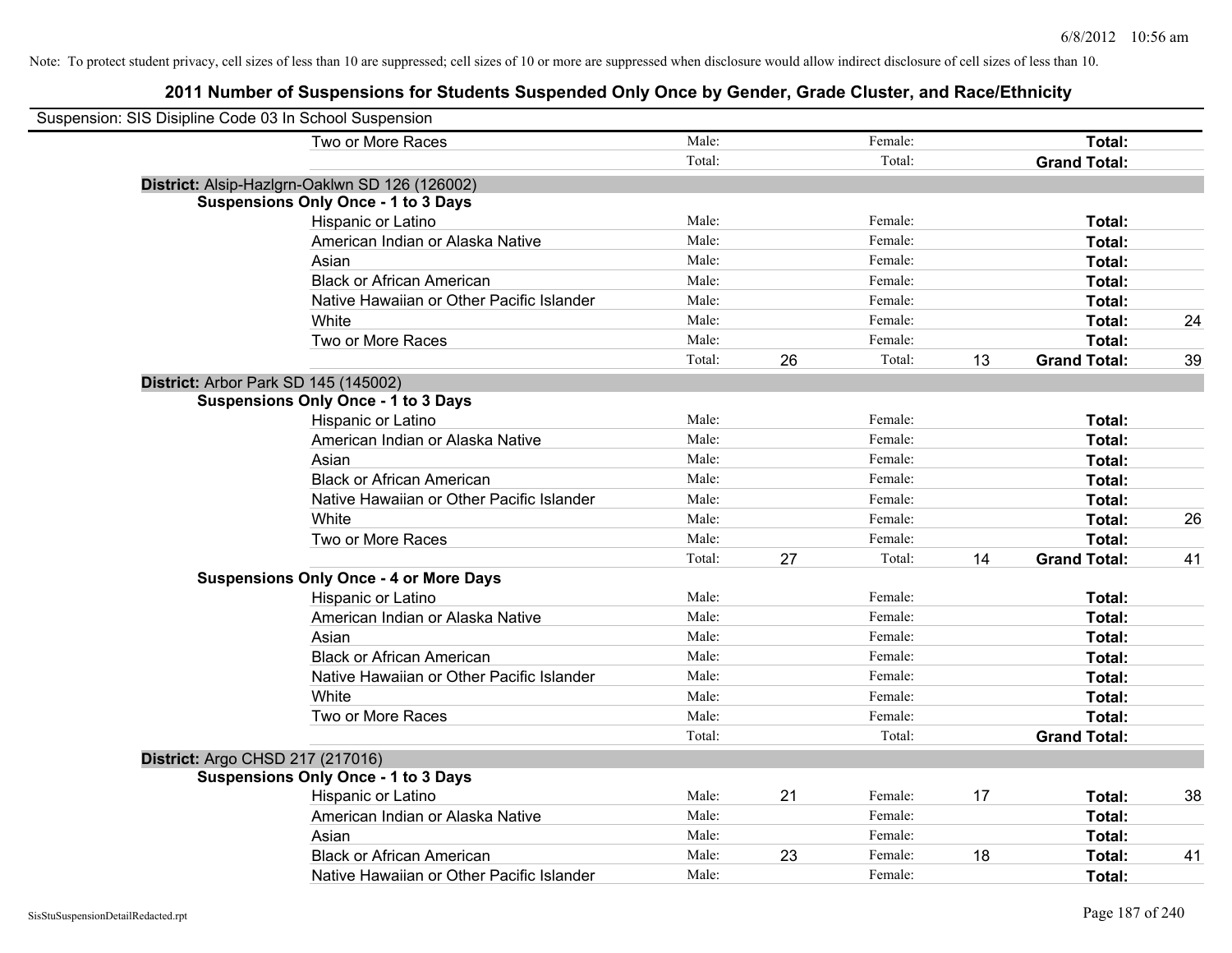| Suspension: SIS Disipline Code 03 In School Suspension |                                            |        |     |         |     |                     |     |
|--------------------------------------------------------|--------------------------------------------|--------|-----|---------|-----|---------------------|-----|
|                                                        | White                                      | Male:  | 35  | Female: | 12  | Total:              | 47  |
|                                                        | Two or More Races                          | Male:  |     | Female: |     | Total:              |     |
|                                                        |                                            | Total: |     | Total:  |     | <b>Grand Total:</b> |     |
| District: Atwood Heights SD 125 (125002)               |                                            |        |     |         |     |                     |     |
|                                                        | <b>Suspensions Only Once - 1 to 3 Days</b> |        |     |         |     |                     |     |
|                                                        | Hispanic or Latino                         | Male:  |     | Female: |     | Total:              |     |
|                                                        | American Indian or Alaska Native           | Male:  |     | Female: |     | Total:              |     |
|                                                        | Asian                                      | Male:  |     | Female: |     | Total:              |     |
|                                                        | <b>Black or African American</b>           | Male:  |     | Female: |     | Total:              |     |
|                                                        | Native Hawaiian or Other Pacific Islander  | Male:  |     | Female: |     | Total:              |     |
|                                                        | White                                      | Male:  |     | Female: |     | Total:              |     |
|                                                        | Two or More Races                          | Male:  |     | Female: |     | Total:              |     |
|                                                        |                                            | Total: |     | Total:  |     | <b>Grand Total:</b> |     |
| District: Bloom Twp HSD 206 (206017)                   |                                            |        |     |         |     |                     |     |
|                                                        | <b>Suspensions Only Once - 1 to 3 Days</b> |        |     |         |     |                     |     |
|                                                        | Hispanic or Latino                         | Male:  | 55  | Female: | 38  | Total:              | 93  |
|                                                        | American Indian or Alaska Native           | Male:  |     | Female: |     | Total:              |     |
|                                                        | Asian                                      | Male:  |     | Female: |     | Total:              |     |
|                                                        | <b>Black or African American</b>           | Male:  | 164 | Female: | 130 | Total:              | 294 |
|                                                        | Native Hawaiian or Other Pacific Islander  | Male:  |     | Female: |     | Total:              |     |
|                                                        | White                                      | Male:  |     | Female: |     | Total:              | 32  |
|                                                        | Two or More Races                          | Male:  |     | Female: |     | Total:              | 15  |
|                                                        |                                            | Total: |     | Total:  |     | <b>Grand Total:</b> |     |
| District: Bremen CHSD 228 (228016)                     |                                            |        |     |         |     |                     |     |
|                                                        | <b>Suspensions Only Once - 1 to 3 Days</b> |        |     |         |     |                     |     |
|                                                        | Hispanic or Latino                         | Male:  |     | Female: |     | Total:              | 17  |
|                                                        | American Indian or Alaska Native           | Male:  |     | Female: |     | Total:              |     |
|                                                        | Asian                                      | Male:  |     | Female: |     | Total:              |     |
|                                                        | <b>Black or African American</b>           | Male:  | 132 | Female: | 94  | Total:              | 226 |
|                                                        | Native Hawaiian or Other Pacific Islander  | Male:  |     | Female: |     | Total:              |     |
|                                                        | White                                      | Male:  |     | Female: |     | Total:              | 22  |
|                                                        | Two or More Races                          | Male:  |     | Female: |     | Total:              |     |
|                                                        |                                            | Total: |     | Total:  |     | <b>Grand Total:</b> |     |
| District: Brookwood SD 167 (167002)                    |                                            |        |     |         |     |                     |     |
|                                                        | <b>Suspensions Only Once - 1 to 3 Days</b> |        |     |         |     |                     |     |
|                                                        | Hispanic or Latino                         | Male:  |     | Female: |     | Total:              |     |
|                                                        | American Indian or Alaska Native           | Male:  |     | Female: |     | Total:              |     |
|                                                        | Asian                                      | Male:  |     | Female: |     | Total:              |     |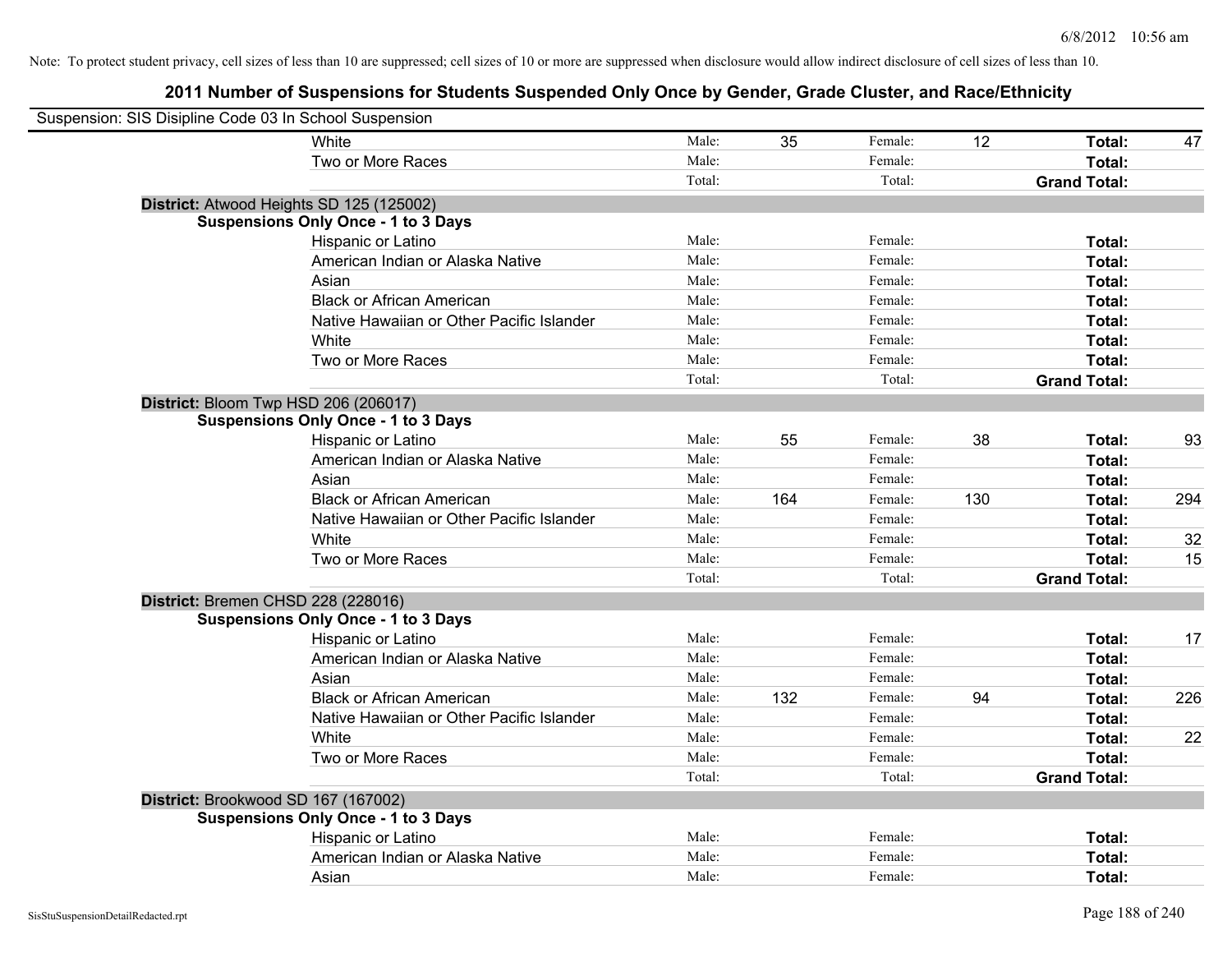| Suspension: SIS Disipline Code 03 In School Suspension |                                               |        |    |         |    |                     |    |
|--------------------------------------------------------|-----------------------------------------------|--------|----|---------|----|---------------------|----|
|                                                        | <b>Black or African American</b>              | Male:  | 30 | Female: | 14 | Total:              | 44 |
|                                                        | Native Hawaiian or Other Pacific Islander     | Male:  |    | Female: |    | Total:              |    |
|                                                        | White                                         | Male:  |    | Female: |    | Total:              |    |
|                                                        | Two or More Races                             | Male:  |    | Female: |    | Total:              |    |
|                                                        |                                               | Total: |    | Total:  |    | <b>Grand Total:</b> |    |
|                                                        | <b>Suspensions Only Once - 4 or More Days</b> |        |    |         |    |                     |    |
|                                                        | Hispanic or Latino                            | Male:  |    | Female: |    | Total:              |    |
|                                                        | American Indian or Alaska Native              | Male:  |    | Female: |    | Total:              |    |
|                                                        | Asian                                         | Male:  |    | Female: |    | Total:              |    |
|                                                        | <b>Black or African American</b>              | Male:  |    | Female: |    | Total:              |    |
|                                                        | Native Hawaiian or Other Pacific Islander     | Male:  |    | Female: |    | Total:              |    |
|                                                        | White                                         | Male:  |    | Female: |    | Total:              |    |
|                                                        | Two or More Races                             | Male:  |    | Female: |    | Total:              |    |
|                                                        |                                               | Total: |    | Total:  |    | <b>Grand Total:</b> |    |
|                                                        | District: Burbank SD 111 (111002)             |        |    |         |    |                     |    |
|                                                        | <b>Suspensions Only Once - 1 to 3 Days</b>    |        |    |         |    |                     |    |
|                                                        | Hispanic or Latino                            | Male:  |    | Female: |    | Total:              | 18 |
|                                                        | American Indian or Alaska Native              | Male:  |    | Female: |    | Total:              |    |
|                                                        | Asian                                         | Male:  |    | Female: |    | Total:              |    |
|                                                        | <b>Black or African American</b>              | Male:  |    | Female: |    | Total:              |    |
|                                                        | Native Hawaiian or Other Pacific Islander     | Male:  |    | Female: |    | Total:              |    |
|                                                        | White                                         | Male:  |    | Female: |    | Total:              | 25 |
|                                                        | Two or More Races                             | Male:  |    | Female: |    | Total:              |    |
|                                                        |                                               | Total: |    | Total:  |    | <b>Grand Total:</b> |    |
|                                                        | District: Calumet City SD 155 (155002)        |        |    |         |    |                     |    |
|                                                        | <b>Suspensions Only Once - 1 to 3 Days</b>    |        |    |         |    |                     |    |
|                                                        | Hispanic or Latino                            | Male:  |    | Female: |    | Total:              | 16 |
|                                                        | American Indian or Alaska Native              | Male:  |    | Female: |    | Total:              |    |
|                                                        | Asian                                         | Male:  |    | Female: |    | Total:              |    |
|                                                        | <b>Black or African American</b>              | Male:  | 50 | Female: | 38 | Total:              | 88 |
|                                                        | Native Hawaiian or Other Pacific Islander     | Male:  |    | Female: |    | Total:              |    |
|                                                        | White                                         | Male:  |    | Female: |    | Total:              |    |
|                                                        | Two or More Races                             | Male:  |    | Female: |    | Total:              |    |
|                                                        |                                               | Total: |    | Total:  |    | <b>Grand Total:</b> |    |
|                                                        | <b>Suspensions Only Once - 4 or More Days</b> |        |    |         |    |                     |    |
|                                                        | Hispanic or Latino                            | Male:  |    | Female: |    | Total:              |    |
|                                                        | American Indian or Alaska Native              | Male:  |    | Female: |    | Total:              |    |
|                                                        | Asian                                         | Male:  |    | Female: |    | Total:              |    |
|                                                        | <b>Black or African American</b>              | Male:  |    | Female: |    | Total:              |    |
| SisStuSuspensionDetailRedacted.rpt                     |                                               |        |    |         |    | Page 189 of 240     |    |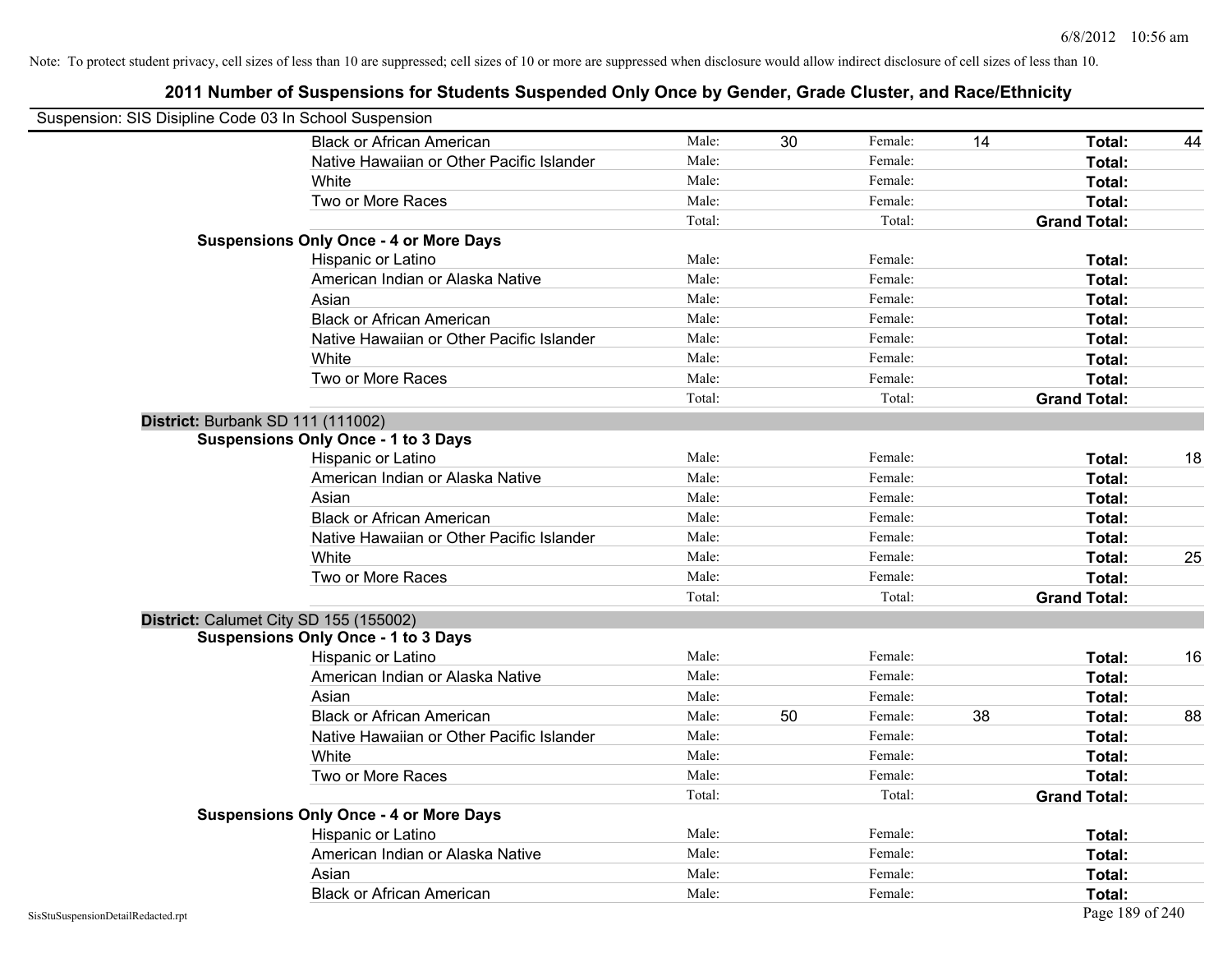| Suspension: SIS Disipline Code 03 In School Suspension |                                               |        |    |         |    |                     |    |
|--------------------------------------------------------|-----------------------------------------------|--------|----|---------|----|---------------------|----|
|                                                        | Native Hawaiian or Other Pacific Islander     | Male:  |    | Female: |    | Total:              |    |
|                                                        | White                                         | Male:  |    | Female: |    | Total:              |    |
|                                                        | Two or More Races                             | Male:  |    | Female: |    | Total:              |    |
|                                                        |                                               | Total: |    | Total:  |    | <b>Grand Total:</b> |    |
| District: Central Stickney SD 110 (110002)             |                                               |        |    |         |    |                     |    |
|                                                        | <b>Suspensions Only Once - 1 to 3 Days</b>    |        |    |         |    |                     |    |
|                                                        | Hispanic or Latino                            | Male:  |    | Female: |    | Total:              |    |
|                                                        | American Indian or Alaska Native              | Male:  |    | Female: |    | Total:              |    |
|                                                        | Asian                                         | Male:  |    | Female: |    | Total:              |    |
|                                                        | <b>Black or African American</b>              | Male:  |    | Female: |    | Total:              |    |
|                                                        | Native Hawaiian or Other Pacific Islander     | Male:  |    | Female: |    | Total:              |    |
|                                                        | White                                         | Male:  |    | Female: |    | Total:              |    |
|                                                        | Two or More Races                             | Male:  |    | Female: |    | Total:              |    |
|                                                        |                                               | Total: |    | Total:  |    | <b>Grand Total:</b> |    |
| District: Chicago Heights SD 170 (170002)              |                                               |        |    |         |    |                     |    |
|                                                        | <b>Suspensions Only Once - 1 to 3 Days</b>    |        |    |         |    |                     |    |
|                                                        | Hispanic or Latino                            | Male:  |    | Female: |    | Total:              | 18 |
|                                                        | American Indian or Alaska Native              | Male:  |    | Female: |    | Total:              |    |
|                                                        | Asian                                         | Male:  |    | Female: |    | Total:              |    |
|                                                        | <b>Black or African American</b>              | Male:  | 19 | Female: | 12 | Total:              | 31 |
|                                                        | Native Hawaiian or Other Pacific Islander     | Male:  |    | Female: |    | Total:              |    |
|                                                        | White                                         | Male:  |    | Female: |    | Total:              |    |
|                                                        | Two or More Races                             | Male:  |    | Female: |    | Total:              |    |
|                                                        |                                               | Total: |    | Total:  |    | <b>Grand Total:</b> |    |
|                                                        | <b>Suspensions Only Once - 4 or More Days</b> |        |    |         |    |                     |    |
|                                                        | Hispanic or Latino                            | Male:  |    | Female: |    | Total:              |    |
|                                                        | American Indian or Alaska Native              | Male:  |    | Female: |    | Total:              |    |
|                                                        | Asian                                         | Male:  |    | Female: |    | Total:              |    |
|                                                        | <b>Black or African American</b>              | Male:  |    | Female: |    | Total:              |    |
|                                                        | Native Hawaiian or Other Pacific Islander     | Male:  |    | Female: |    | Total:              |    |
|                                                        | White                                         | Male:  |    | Female: |    | Total:              |    |
|                                                        | Two or More Races                             | Male:  |    | Female: |    | Total:              |    |
|                                                        |                                               | Total: |    | Total:  |    | <b>Grand Total:</b> |    |
| District: Chicago Ridge SD 127-5 (127502)              |                                               |        |    |         |    |                     |    |
|                                                        | <b>Suspensions Only Once - 1 to 3 Days</b>    |        |    |         |    |                     |    |
|                                                        | Hispanic or Latino                            | Male:  |    | Female: |    | Total:              |    |
|                                                        | American Indian or Alaska Native              | Male:  |    | Female: |    | Total:              |    |
|                                                        | Asian                                         | Male:  |    | Female: |    | Total:              |    |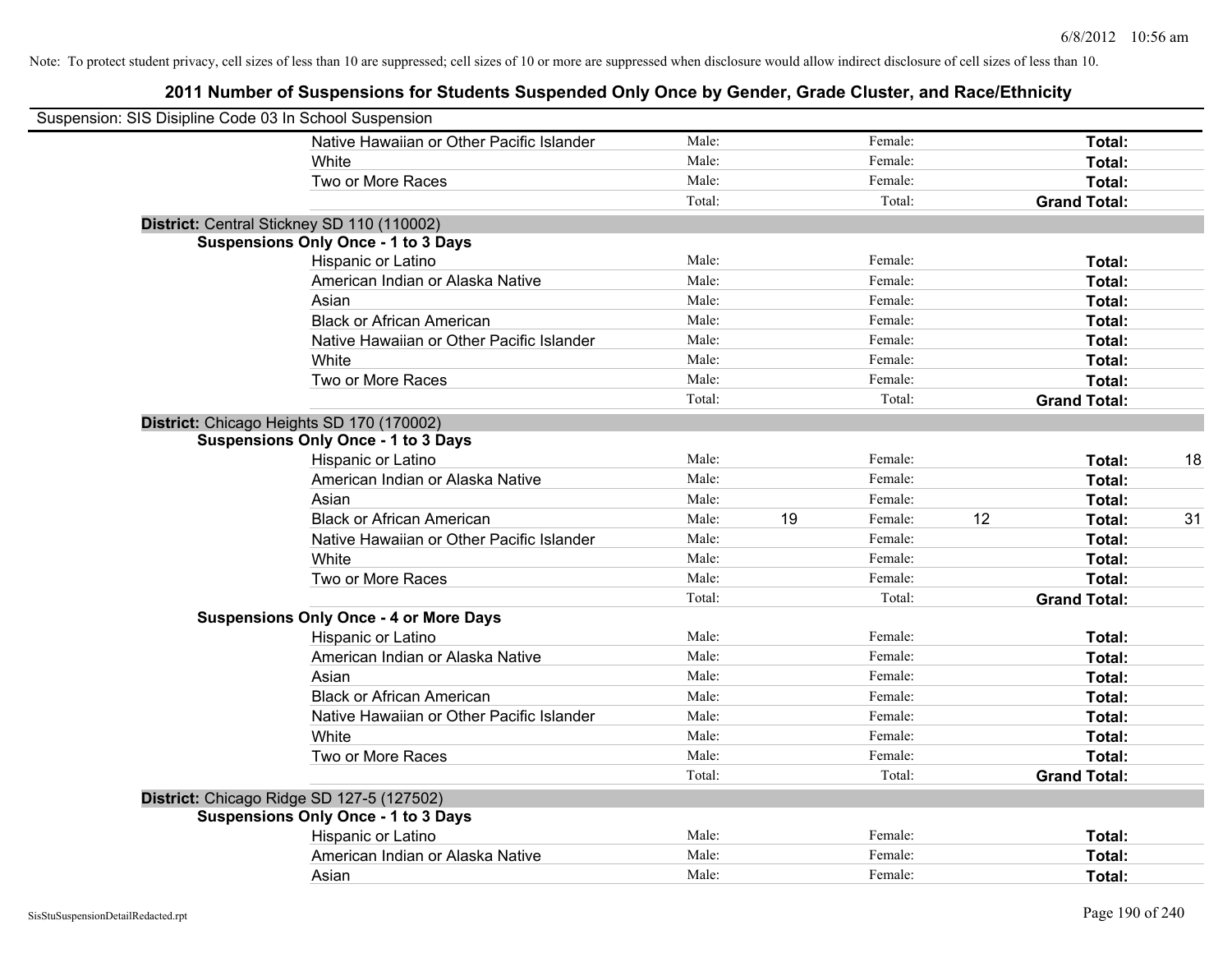| Suspension: SIS Disipline Code 03 In School Suspension |                                               |        |     |         |     |                     |     |
|--------------------------------------------------------|-----------------------------------------------|--------|-----|---------|-----|---------------------|-----|
|                                                        | <b>Black or African American</b>              | Male:  |     | Female: |     | Total:              |     |
|                                                        | Native Hawaiian or Other Pacific Islander     | Male:  |     | Female: |     | Total:              |     |
|                                                        | White                                         | Male:  |     | Female: |     | Total:              |     |
|                                                        | Two or More Races                             | Male:  |     | Female: |     | Total:              |     |
|                                                        |                                               | Total: |     | Total:  |     | <b>Grand Total:</b> | 17  |
| District: CHSD 218 (218016)                            |                                               |        |     |         |     |                     |     |
|                                                        | <b>Suspensions Only Once - 1 to 3 Days</b>    |        |     |         |     |                     |     |
|                                                        | Hispanic or Latino                            | Male:  | 68  | Female: | 46  | Total:              | 114 |
|                                                        | American Indian or Alaska Native              | Male:  |     | Female: |     | Total:              |     |
|                                                        | Asian                                         | Male:  |     | Female: |     | Total:              | 10  |
|                                                        | <b>Black or African American</b>              | Male:  | 112 | Female: | 110 | Total:              | 222 |
|                                                        | Native Hawaiian or Other Pacific Islander     | Male:  |     | Female: |     | Total:              |     |
|                                                        | White                                         | Male:  | 92  | Female: | 44  | Total:              | 136 |
|                                                        | Two or More Races                             | Male:  |     | Female: |     | Total:              |     |
|                                                        |                                               | Total: |     | Total:  |     | <b>Grand Total:</b> |     |
|                                                        | <b>Suspensions Only Once - 4 or More Days</b> |        |     |         |     |                     |     |
|                                                        | Hispanic or Latino                            | Male:  |     | Female: |     | Total:              |     |
|                                                        | American Indian or Alaska Native              | Male:  |     | Female: |     | Total:              |     |
|                                                        | Asian                                         | Male:  |     | Female: |     | Total:              |     |
|                                                        | <b>Black or African American</b>              | Male:  |     | Female: |     | Total:              |     |
|                                                        | Native Hawaiian or Other Pacific Islander     | Male:  |     | Female: |     | Total:              |     |
|                                                        | White                                         | Male:  |     | Female: |     | Total:              |     |
|                                                        | Two or More Races                             | Male:  |     | Female: |     | Total:              |     |
|                                                        |                                               | Total: |     | Total:  |     | <b>Grand Total:</b> |     |
|                                                        | District: Cons HSD 230 (230013)               |        |     |         |     |                     |     |
|                                                        | <b>Suspensions Only Once - 1 to 3 Days</b>    |        |     |         |     |                     |     |
|                                                        | Hispanic or Latino                            | Male:  |     | Female: |     | Total:              |     |
|                                                        | American Indian or Alaska Native              | Male:  |     | Female: |     | Total:              |     |
|                                                        | Asian                                         | Male:  |     | Female: |     | Total:              |     |
|                                                        | <b>Black or African American</b>              | Male:  |     | Female: |     | Total:              |     |
|                                                        | Native Hawaiian or Other Pacific Islander     | Male:  |     | Female: |     | Total:              |     |
|                                                        | White                                         | Male:  |     | Female: |     | Total:              | 29  |
|                                                        | Two or More Races                             | Male:  |     | Female: |     | Total:              |     |
|                                                        |                                               | Total: |     | Total:  |     | <b>Grand Total:</b> |     |
|                                                        | District: Cook County SD 130 (130002)         |        |     |         |     |                     |     |
|                                                        | <b>Suspensions Only Once - 1 to 3 Days</b>    |        |     |         |     |                     |     |
|                                                        | Hispanic or Latino                            | Male:  |     | Female: |     | <b>Total:</b>       |     |
|                                                        | American Indian or Alaska Native              | Male:  |     | Female: |     | Total:              |     |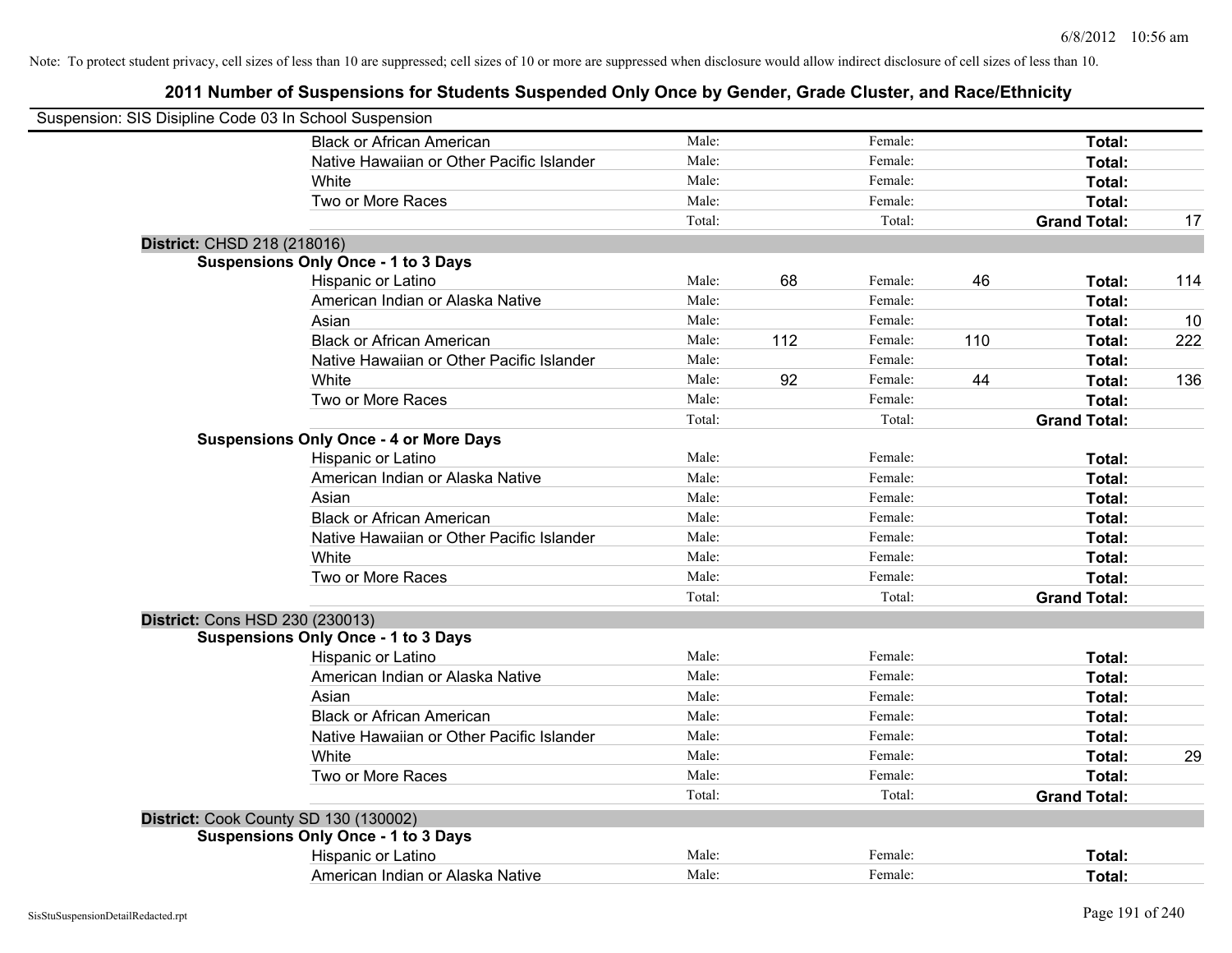| Suspension: SIS Disipline Code 03 In School Suspension |                                               |        |    |         |    |                     |     |
|--------------------------------------------------------|-----------------------------------------------|--------|----|---------|----|---------------------|-----|
|                                                        | Asian                                         | Male:  |    | Female: |    | Total:              |     |
|                                                        | <b>Black or African American</b>              | Male:  | 20 | Female: | 10 | Total:              | 30  |
|                                                        | Native Hawaiian or Other Pacific Islander     | Male:  |    | Female: |    | Total:              |     |
|                                                        | White                                         | Male:  |    | Female: |    | Total:              | 14  |
|                                                        | Two or More Races                             | Male:  |    | Female: |    | Total:              |     |
|                                                        |                                               | Total: |    | Total:  |    | <b>Grand Total:</b> |     |
|                                                        | District: Country Club Hills SD 160 (160002)  |        |    |         |    |                     |     |
|                                                        | <b>Suspensions Only Once - 1 to 3 Days</b>    |        |    |         |    |                     |     |
|                                                        | Hispanic or Latino                            | Male:  |    | Female: |    | Total:              |     |
|                                                        | American Indian or Alaska Native              | Male:  |    | Female: |    | Total:              |     |
|                                                        | Asian                                         | Male:  |    | Female: |    | Total:              |     |
|                                                        | <b>Black or African American</b>              | Male:  | 78 | Female: | 52 | Total:              | 130 |
|                                                        | Native Hawaiian or Other Pacific Islander     | Male:  |    | Female: |    | Total:              |     |
|                                                        | White                                         | Male:  |    | Female: |    | Total:              |     |
|                                                        | Two or More Races                             | Male:  |    | Female: |    | Total:              |     |
|                                                        |                                               | Total: |    | Total:  |    | <b>Grand Total:</b> |     |
| <b>District: Dolton SD 148 (148002)</b>                |                                               |        |    |         |    |                     |     |
|                                                        | <b>Suspensions Only Once - 1 to 3 Days</b>    |        |    |         |    |                     |     |
|                                                        | Hispanic or Latino                            | Male:  |    | Female: |    | Total:              |     |
|                                                        | American Indian or Alaska Native              | Male:  |    | Female: |    | Total:              |     |
|                                                        | Asian                                         | Male:  |    | Female: |    | Total:              |     |
|                                                        | <b>Black or African American</b>              | Male:  | 57 | Female: | 45 | Total:              | 102 |
|                                                        | Native Hawaiian or Other Pacific Islander     | Male:  |    | Female: |    | Total:              |     |
|                                                        | White                                         | Male:  |    | Female: |    | Total:              |     |
|                                                        | Two or More Races                             | Male:  |    | Female: |    | Total:              |     |
|                                                        |                                               | Total: |    | Total:  |    | <b>Grand Total:</b> |     |
|                                                        | <b>Suspensions Only Once - 4 or More Days</b> |        |    |         |    |                     |     |
|                                                        | Hispanic or Latino                            | Male:  |    | Female: |    | Total:              |     |
|                                                        | American Indian or Alaska Native              | Male:  |    | Female: |    | Total:              |     |
|                                                        | Asian                                         | Male:  |    | Female: |    | Total:              |     |
|                                                        | <b>Black or African American</b>              | Male:  |    | Female: |    | Total:              |     |
|                                                        | Native Hawaiian or Other Pacific Islander     | Male:  |    | Female: |    | Total:              |     |
|                                                        | White                                         | Male:  |    | Female: |    | Total:              |     |
|                                                        | Two or More Races                             | Male:  |    | Female: |    | Total:              |     |
|                                                        |                                               | Total: |    | Total:  |    | <b>Grand Total:</b> |     |
| District: Dolton SD 149 (149002)                       |                                               |        |    |         |    |                     |     |
|                                                        | <b>Suspensions Only Once - 1 to 3 Days</b>    |        |    |         |    |                     |     |
|                                                        | Hispanic or Latino                            | Male:  |    | Female: |    | Total:              |     |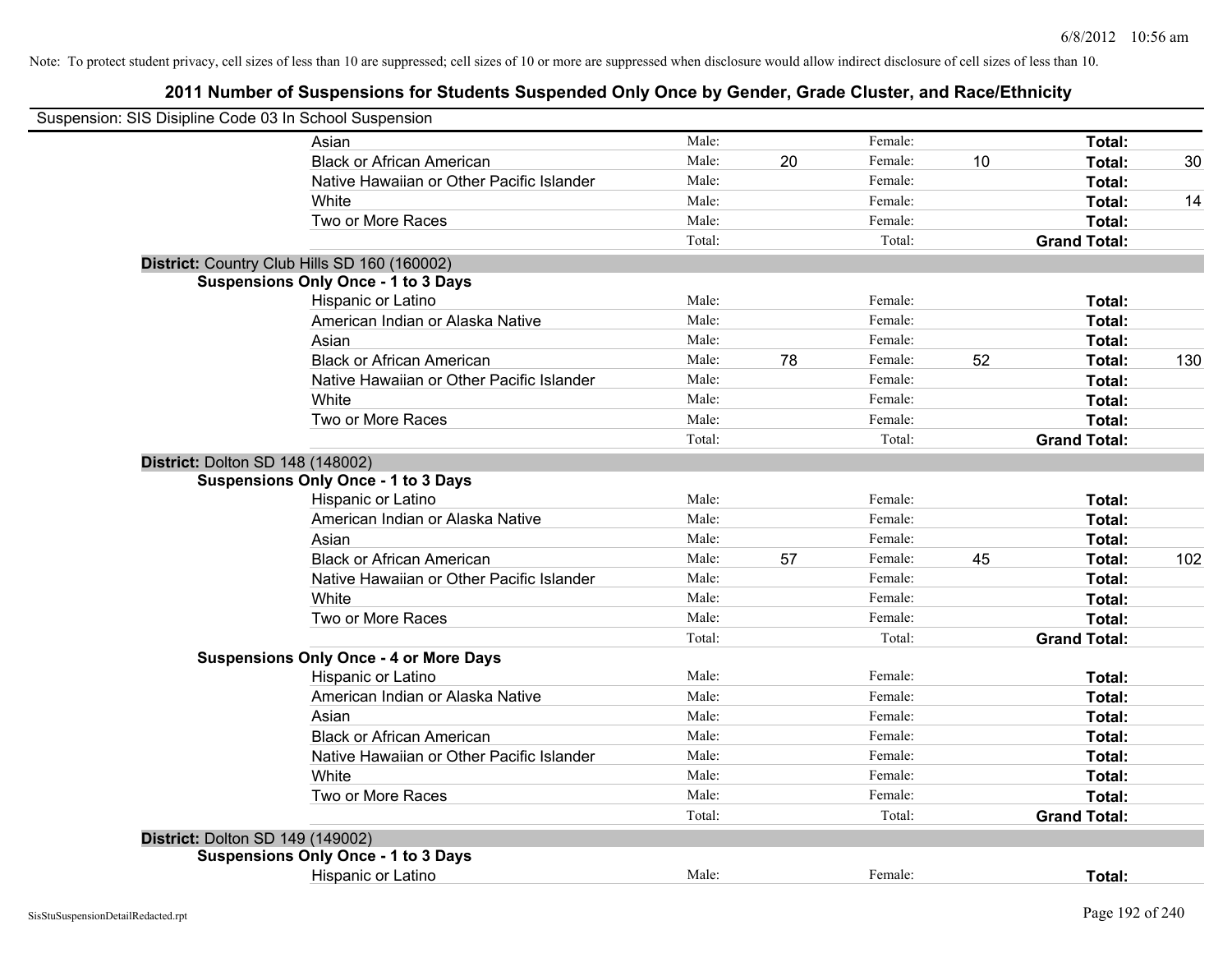# **2011 Number of Suspensions for Students Suspended Only Once by Gender, Grade Cluster, and Race/Ethnicity**

| Suspension: SIS Disipline Code 03 In School Suspension |        |         |                     |    |
|--------------------------------------------------------|--------|---------|---------------------|----|
| American Indian or Alaska Native                       | Male:  | Female: | Total:              |    |
| Asian                                                  | Male:  | Female: | Total:              |    |
| <b>Black or African American</b>                       | Male:  | Female: | Total:              |    |
| Native Hawaiian or Other Pacific Islander              | Male:  | Female: | Total:              |    |
| White                                                  | Male:  | Female: | Total:              |    |
| Two or More Races                                      | Male:  | Female: | Total:              |    |
|                                                        | Total: | Total:  | <b>Grand Total:</b> |    |
| District: ESD 159 (159002)                             |        |         |                     |    |
| <b>Suspensions Only Once - 1 to 3 Days</b>             |        |         |                     |    |
| Hispanic or Latino                                     | Male:  | Female: | Total:              |    |
| American Indian or Alaska Native                       | Male:  | Female: | Total:              |    |
| Asian                                                  | Male:  | Female: | Total:              |    |
| <b>Black or African American</b>                       | Male:  | Female: | Total:              |    |
| Native Hawaiian or Other Pacific Islander              | Male:  | Female: | Total:              |    |
| White                                                  | Male:  | Female: | Total:              |    |
| Two or More Races                                      | Male:  | Female: | Total:              |    |
|                                                        | Total: | Total:  | <b>Grand Total:</b> |    |
| <b>Suspensions Only Once - 4 or More Days</b>          |        |         |                     |    |
| Hispanic or Latino                                     | Male:  | Female: | Total:              |    |
| American Indian or Alaska Native                       | Male:  | Female: | Total:              |    |
| Asian                                                  | Male:  | Female: | Total:              |    |
| <b>Black or African American</b>                       | Male:  | Female: | Total:              |    |
| Native Hawaiian or Other Pacific Islander              | Male:  | Female: | Total:              |    |
| White                                                  | Male:  | Female: | Total:              |    |
| Two or More Races                                      | Male:  | Female: | Total:              |    |
|                                                        | Total: | Total:  | <b>Grand Total:</b> |    |
| District: Evergreen Park CHSD 231 (231016)             |        |         |                     |    |
| <b>Suspensions Only Once - 1 to 3 Days</b>             |        |         |                     |    |
| Hispanic or Latino                                     | Male:  | Female: | Total:              | 12 |
| American Indian or Alaska Native                       | Male:  | Female: | Total:              |    |
| Asian                                                  | Male:  | Female: | Total:              |    |
| <b>Black or African American</b>                       | Male:  | Female: | Total:              | 17 |
| Native Hawaiian or Other Pacific Islander              | Male:  | Female: | Total:              |    |
| White                                                  | Male:  | Female: | Total:              | 16 |
| Two or More Races                                      | Male:  | Female: | <b>Total:</b>       |    |
|                                                        | Total: | Total:  | <b>Grand Total:</b> |    |
| District: Evergreen Park ESD 124 (124002)              |        |         |                     |    |

**Suspensions Only Once - 1 to 3 Days**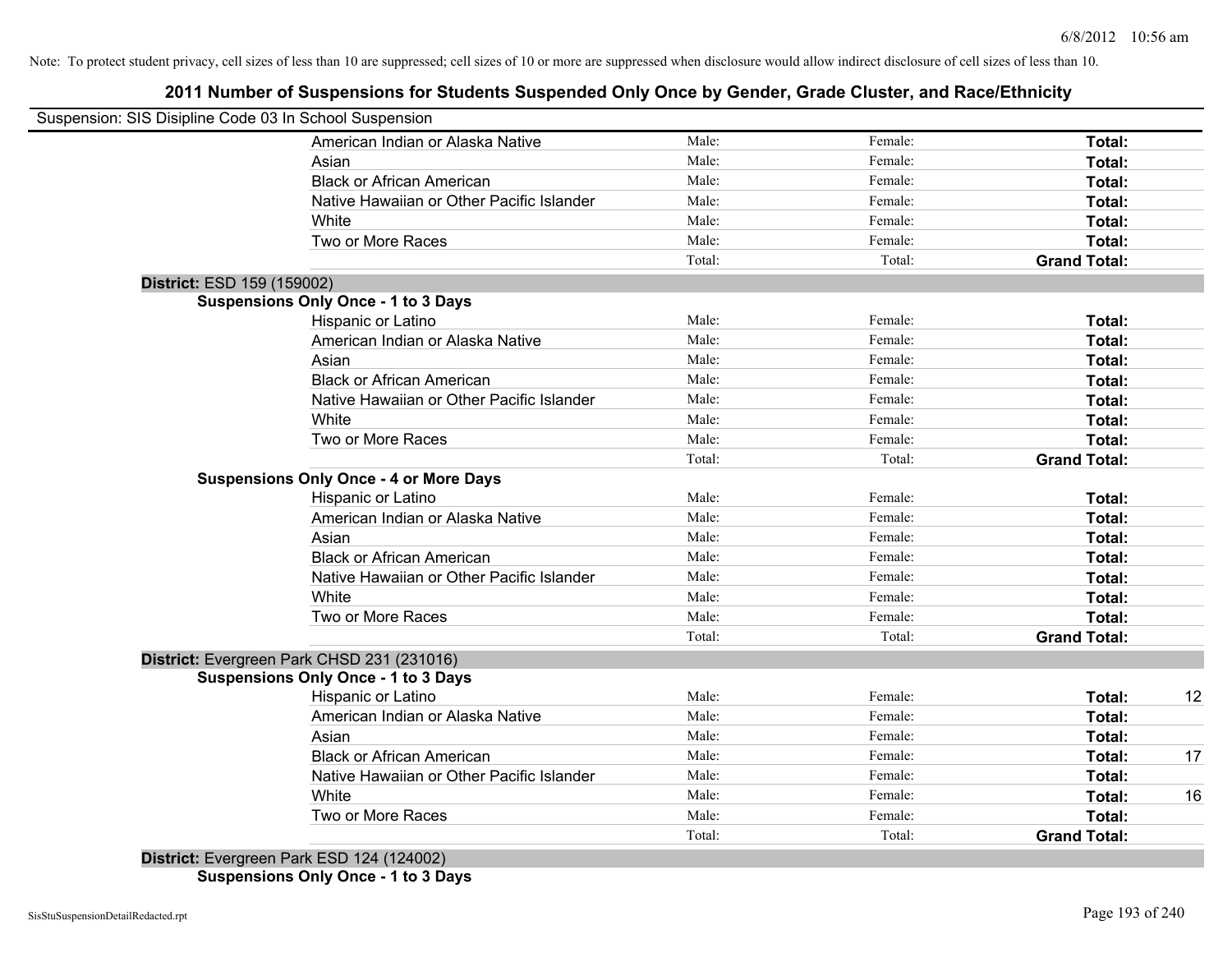| Suspension: SIS Disipline Code 03 In School Suspension |        |         |                     |    |
|--------------------------------------------------------|--------|---------|---------------------|----|
| Hispanic or Latino                                     | Male:  | Female: | Total:              |    |
| American Indian or Alaska Native                       | Male:  | Female: | Total:              |    |
| Asian                                                  | Male:  | Female: | Total:              |    |
| <b>Black or African American</b>                       | Male:  | Female: | Total:              | 25 |
| Native Hawaiian or Other Pacific Islander              | Male:  | Female: | Total:              |    |
| White                                                  | Male:  | Female: | Total:              | 11 |
| Two or More Races                                      | Male:  | Female: | Total:              |    |
|                                                        | Total: | Total:  | <b>Grand Total:</b> |    |
| District: Exc Children Have Opportunities (205061)     |        |         |                     |    |
| <b>Suspensions Only Once - 1 to 3 Days</b>             |        |         |                     |    |
| Hispanic or Latino                                     | Male:  | Female: | Total:              |    |
| American Indian or Alaska Native                       | Male:  | Female: | Total:              |    |
| Asian                                                  | Male:  | Female: | Total:              |    |
| <b>Black or African American</b>                       | Male:  | Female: | Total:              |    |
| Native Hawaiian or Other Pacific Islander              | Male:  | Female: | Total:              |    |
| White                                                  | Male:  | Female: | Total:              |    |
| Two or More Races                                      | Male:  | Female: | Total:              |    |
|                                                        | Total: | Total:  | <b>Grand Total:</b> |    |
| District: Forest Ridge SD 142 (142002)                 |        |         |                     |    |
| <b>Suspensions Only Once - 1 to 3 Days</b>             |        |         |                     |    |
| Hispanic or Latino                                     | Male:  | Female: | Total:              |    |
| American Indian or Alaska Native                       | Male:  | Female: | Total:              |    |
| Asian                                                  | Male:  | Female: | Total:              |    |
| <b>Black or African American</b>                       | Male:  | Female: | Total:              |    |
| Native Hawaiian or Other Pacific Islander              | Male:  | Female: | Total:              |    |
| White                                                  | Male:  | Female: | Total:              |    |
| Two or More Races                                      | Male:  | Female: | Total:              |    |
|                                                        | Total: | Total:  | <b>Grand Total:</b> |    |
| District: Gen George Patton SD 133 (133002)            |        |         |                     |    |
| <b>Suspensions Only Once - 1 to 3 Days</b>             |        |         |                     |    |
| Hispanic or Latino                                     | Male:  | Female: | Total:              |    |
| American Indian or Alaska Native                       | Male:  | Female: | Total:              |    |
| Asian                                                  | Male:  | Female: | Total:              |    |
| <b>Black or African American</b>                       | Male:  | Female: | Total:              | 16 |
| Native Hawaiian or Other Pacific Islander              | Male:  | Female: | Total:              |    |
| White                                                  | Male:  | Female: | Total:              |    |
| Two or More Races                                      | Male:  | Female: | Total:              |    |
|                                                        | Total: | Total:  | <b>Grand Total:</b> |    |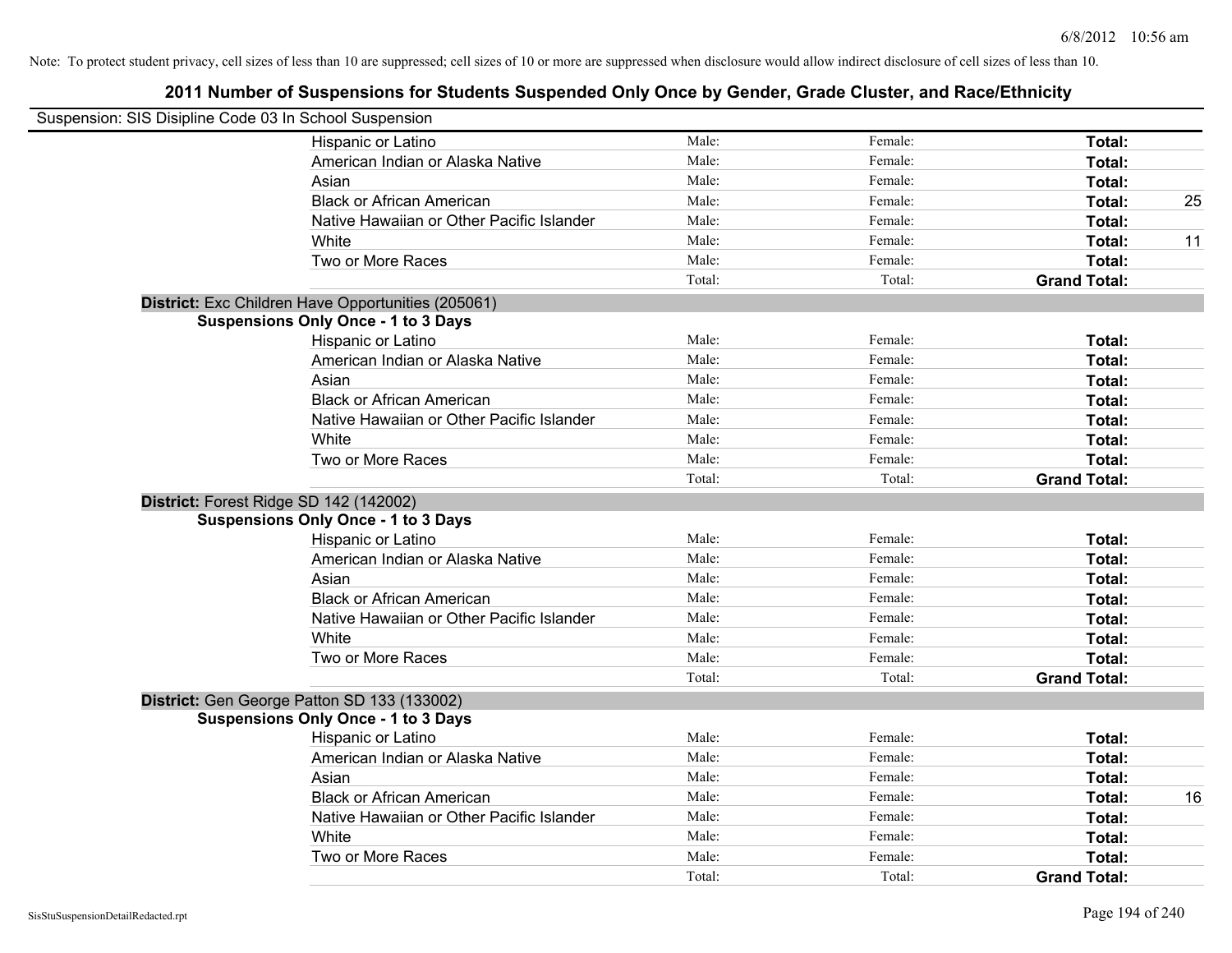| Suspension: SIS Disipline Code 03 In School Suspension |                                                |        |     |         |    |                     |     |
|--------------------------------------------------------|------------------------------------------------|--------|-----|---------|----|---------------------|-----|
| <b>District: Harvey SD 152 (152002)</b>                |                                                |        |     |         |    |                     |     |
|                                                        | <b>Suspensions Only Once - 1 to 3 Days</b>     |        |     |         |    |                     |     |
|                                                        | Hispanic or Latino                             | Male:  |     | Female: |    | Total:              |     |
|                                                        | American Indian or Alaska Native               | Male:  |     | Female: |    | Total:              |     |
|                                                        | Asian                                          | Male:  |     | Female: |    | Total:              |     |
|                                                        | <b>Black or African American</b>               | Male:  | 36  | Female: | 24 | Total:              | 60  |
|                                                        | Native Hawaiian or Other Pacific Islander      | Male:  |     | Female: |    | Total:              |     |
|                                                        | White                                          | Male:  |     | Female: |    | Total:              |     |
|                                                        | Two or More Races                              | Male:  |     | Female: |    | Total:              |     |
|                                                        |                                                | Total: |     | Total:  |    | <b>Grand Total:</b> |     |
|                                                        | <b>Suspensions Only Once - 4 or More Days</b>  |        |     |         |    |                     |     |
|                                                        | Hispanic or Latino                             | Male:  |     | Female: |    | Total:              |     |
|                                                        | American Indian or Alaska Native               | Male:  |     | Female: |    | Total:              |     |
|                                                        | Asian                                          | Male:  |     | Female: |    | Total:              |     |
|                                                        | <b>Black or African American</b>               | Male:  |     | Female: |    | Total:              |     |
|                                                        | Native Hawaiian or Other Pacific Islander      | Male:  |     | Female: |    | Total:              |     |
|                                                        | White                                          | Male:  |     | Female: |    | Total:              |     |
|                                                        | Two or More Races                              | Male:  |     | Female: |    | Total:              |     |
|                                                        |                                                | Total: |     | Total:  |    | <b>Grand Total:</b> |     |
| District: Hazel Crest SD 152-5 (152502)                |                                                |        |     |         |    |                     |     |
|                                                        | <b>Suspensions Only Once - 1 to 3 Days</b>     |        |     |         |    |                     |     |
|                                                        | Hispanic or Latino                             | Male:  |     | Female: |    | Total:              |     |
|                                                        | American Indian or Alaska Native               | Male:  |     | Female: |    | Total:              |     |
|                                                        | Asian                                          | Male:  |     | Female: |    | Total:              |     |
|                                                        | <b>Black or African American</b>               | Male:  |     | Female: |    | Total:              |     |
|                                                        | Native Hawaiian or Other Pacific Islander      | Male:  |     | Female: |    | Total:              |     |
|                                                        | White                                          | Male:  |     | Female: |    | Total:              |     |
|                                                        | Two or More Races                              | Male:  |     | Female: |    | Total:              |     |
|                                                        |                                                | Total: |     | Total:  |    | <b>Grand Total:</b> |     |
|                                                        | District: Homewood Flossmoor CHSD 233 (233016) |        |     |         |    |                     |     |
|                                                        | <b>Suspensions Only Once - 1 to 3 Days</b>     |        |     |         |    |                     |     |
|                                                        | Hispanic or Latino                             | Male:  |     | Female: |    | Total:              | 11  |
|                                                        | American Indian or Alaska Native               | Male:  |     | Female: |    | Total:              |     |
|                                                        | Asian                                          | Male:  |     | Female: |    | Total:              |     |
|                                                        | <b>Black or African American</b>               | Male:  | 111 | Female: | 67 | Total:              | 178 |
|                                                        | Native Hawaiian or Other Pacific Islander      | Male:  |     | Female: |    | Total:              |     |
|                                                        | White                                          | Male:  |     | Female: |    | Total:              | 17  |
|                                                        | Two or More Races                              | Male:  |     | Female: |    | Total:              | 13  |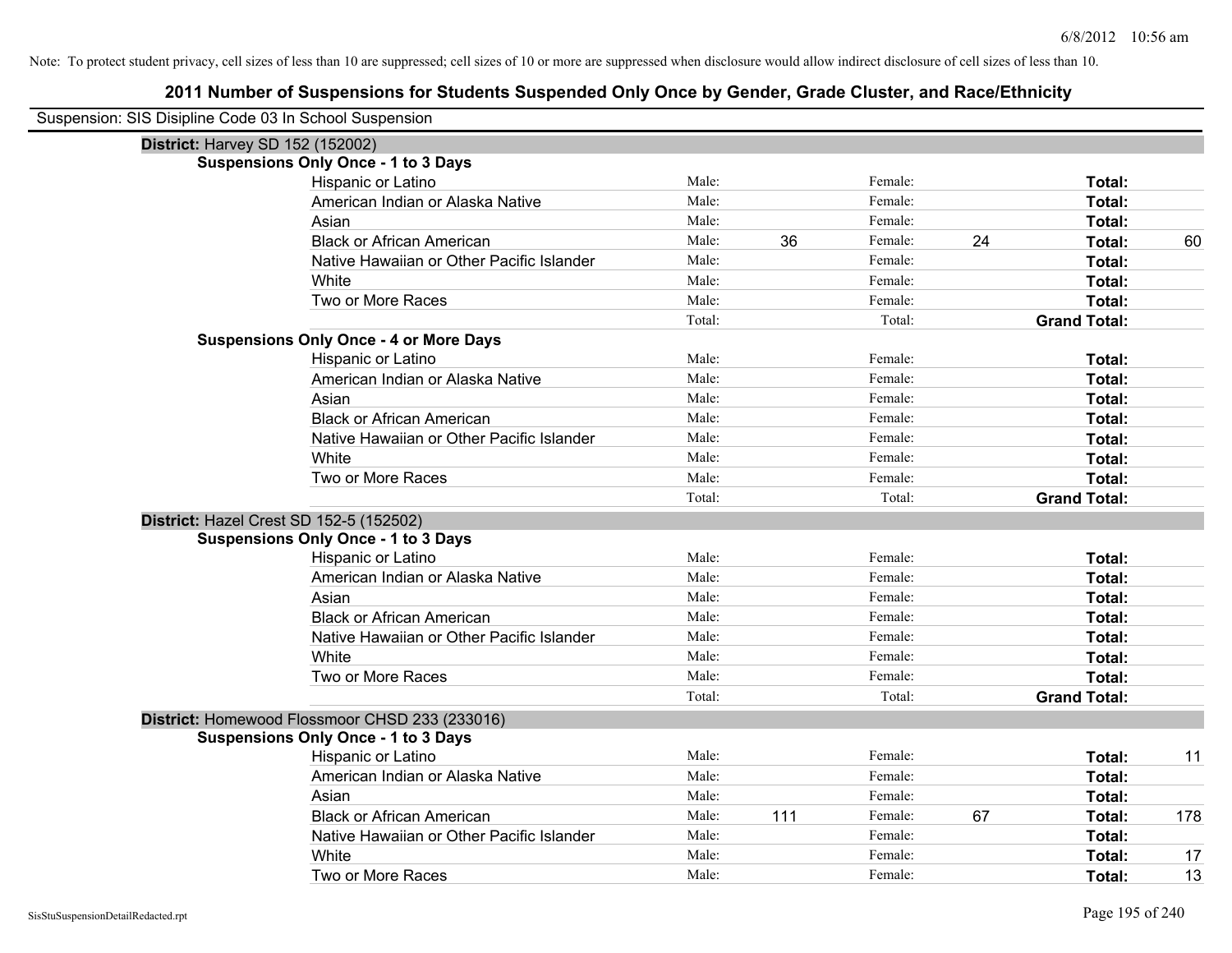| Suspension: SIS Disipline Code 03 In School Suspension |                                                  |        |    |         |    |                     |    |
|--------------------------------------------------------|--------------------------------------------------|--------|----|---------|----|---------------------|----|
|                                                        |                                                  | Total: |    | Total:  |    | <b>Grand Total:</b> |    |
|                                                        | District: Homewood SD 153 (153002)               |        |    |         |    |                     |    |
|                                                        | <b>Suspensions Only Once - 1 to 3 Days</b>       |        |    |         |    |                     |    |
|                                                        | Hispanic or Latino                               | Male:  |    | Female: |    | Total:              |    |
|                                                        | American Indian or Alaska Native                 | Male:  |    | Female: |    | Total:              |    |
|                                                        | Asian                                            | Male:  |    | Female: |    | Total:              |    |
|                                                        | <b>Black or African American</b>                 | Male:  | 25 | Female: | 14 | Total:              | 39 |
|                                                        | Native Hawaiian or Other Pacific Islander        | Male:  |    | Female: |    | Total:              |    |
|                                                        | White                                            | Male:  |    | Female: |    | Total:              | 10 |
|                                                        | Two or More Races                                | Male:  |    | Female: |    | Total:              |    |
|                                                        |                                                  | Total: |    | Total:  |    | <b>Grand Total:</b> |    |
|                                                        | District: Hoover-Schrum Memorial SD 157 (157002) |        |    |         |    |                     |    |
|                                                        | <b>Suspensions Only Once - 1 to 3 Days</b>       |        |    |         |    |                     |    |
|                                                        | Hispanic or Latino                               | Male:  |    | Female: |    | Total:              |    |
|                                                        | American Indian or Alaska Native                 | Male:  |    | Female: |    | Total:              |    |
|                                                        | Asian                                            | Male:  |    | Female: |    | Total:              |    |
|                                                        | <b>Black or African American</b>                 | Male:  | 27 | Female: | 10 | Total:              | 37 |
|                                                        | Native Hawaiian or Other Pacific Islander        | Male:  |    | Female: |    | Total:              |    |
|                                                        | White                                            | Male:  |    | Female: |    | Total:              |    |
|                                                        | Two or More Races                                | Male:  |    | Female: |    | Total:              |    |
|                                                        |                                                  | Total: |    | Total:  |    | <b>Grand Total:</b> |    |
|                                                        | <b>Suspensions Only Once - 4 or More Days</b>    |        |    |         |    |                     |    |
|                                                        | Hispanic or Latino                               | Male:  |    | Female: |    | Total:              |    |
|                                                        | American Indian or Alaska Native                 | Male:  |    | Female: |    | Total:              |    |
|                                                        | Asian                                            | Male:  |    | Female: |    | Total:              |    |
|                                                        | <b>Black or African American</b>                 | Male:  |    | Female: |    | Total:              |    |
|                                                        | Native Hawaiian or Other Pacific Islander        | Male:  |    | Female: |    | Total:              |    |
|                                                        | White                                            | Male:  |    | Female: |    | Total:              |    |
|                                                        | Two or More Races                                | Male:  |    | Female: |    | Total:              |    |
|                                                        |                                                  | Total: |    | Total:  |    | <b>Grand Total:</b> |    |
|                                                        | District: Indian Springs SD 109 (109002)         |        |    |         |    |                     |    |
|                                                        | <b>Suspensions Only Once - 1 to 3 Days</b>       |        |    |         |    |                     |    |
|                                                        | Hispanic or Latino                               | Male:  |    | Female: |    | Total:              |    |
|                                                        | American Indian or Alaska Native                 | Male:  |    | Female: |    | Total:              |    |
|                                                        | Asian                                            | Male:  |    | Female: |    | Total:              |    |
|                                                        | <b>Black or African American</b>                 | Male:  |    | Female: |    | Total:              | 24 |
|                                                        | Native Hawaiian or Other Pacific Islander        | Male:  |    | Female: |    | Total:              |    |
|                                                        | White                                            | Male:  |    | Female: |    | Total:              | 19 |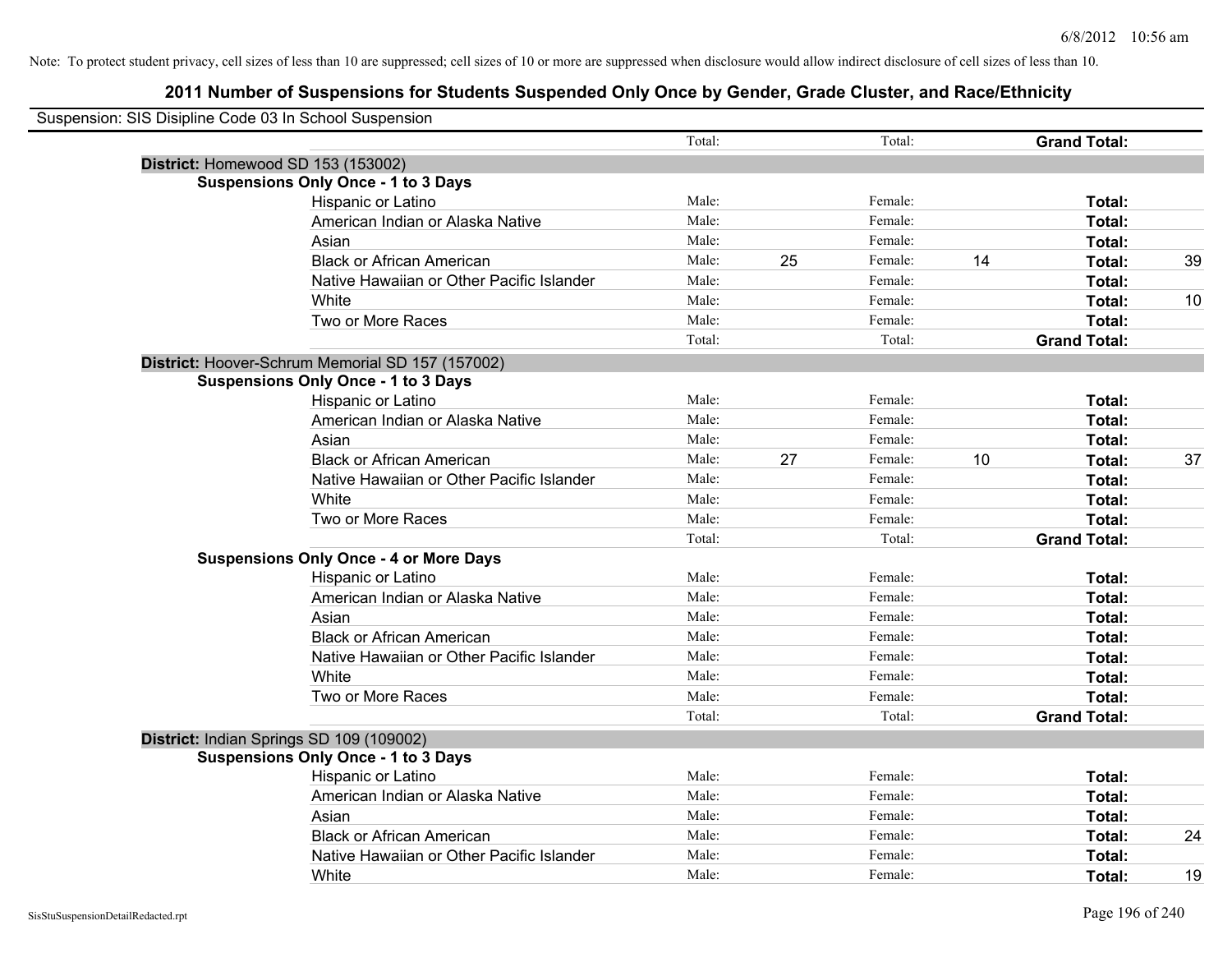| Suspension: SIS Disipline Code 03 In School Suspension |        |    |         |    |                     |    |
|--------------------------------------------------------|--------|----|---------|----|---------------------|----|
| Two or More Races                                      | Male:  |    | Female: |    | Total:              |    |
|                                                        | Total: |    | Total:  |    | <b>Grand Total:</b> |    |
| <b>Suspensions Only Once - 4 or More Days</b>          |        |    |         |    |                     |    |
| Hispanic or Latino                                     | Male:  |    | Female: |    | Total:              |    |
| American Indian or Alaska Native                       | Male:  |    | Female: |    | Total:              |    |
| Asian                                                  | Male:  |    | Female: |    | Total:              |    |
| <b>Black or African American</b>                       | Male:  |    | Female: |    | Total:              |    |
| Native Hawaiian or Other Pacific Islander              | Male:  |    | Female: |    | Total:              |    |
| White                                                  | Male:  |    | Female: |    | Total:              |    |
| Two or More Races                                      | Male:  |    | Female: |    | Total:              |    |
|                                                        | Total: |    | Total:  |    | <b>Grand Total:</b> |    |
| District: Kirby SD 140 (140002)                        |        |    |         |    |                     |    |
| <b>Suspensions Only Once - 1 to 3 Days</b>             |        |    |         |    |                     |    |
| Hispanic or Latino                                     | Male:  |    | Female: |    | Total:              |    |
| American Indian or Alaska Native                       | Male:  |    | Female: |    | Total:              |    |
| Asian                                                  | Male:  |    | Female: |    | Total:              |    |
| <b>Black or African American</b>                       | Male:  |    | Female: |    | Total:              |    |
| Native Hawaiian or Other Pacific Islander              | Male:  |    | Female: |    | Total:              |    |
| White                                                  | Male:  |    | Female: |    | Total:              | 36 |
| Two or More Races                                      | Male:  |    | Female: |    | Total:              |    |
|                                                        | Total: |    | Total:  |    | <b>Grand Total:</b> |    |
| District: Lansing SD 158 (158002)                      |        |    |         |    |                     |    |
| <b>Suspensions Only Once - 1 to 3 Days</b>             |        |    |         |    |                     |    |
| Hispanic or Latino                                     | Male:  |    | Female: |    | Total:              |    |
| American Indian or Alaska Native                       | Male:  |    | Female: |    | Total:              |    |
| Asian                                                  | Male:  |    | Female: |    | Total:              |    |
| <b>Black or African American</b>                       | Male:  | 33 | Female: | 17 | Total:              | 50 |
| Native Hawaiian or Other Pacific Islander              | Male:  |    | Female: |    | Total:              |    |
| White                                                  | Male:  |    | Female: |    | Total:              |    |
| Two or More Races                                      | Male:  |    | Female: |    | Total:              |    |
|                                                        | Total: |    | Total:  |    | <b>Grand Total:</b> | 68 |
| <b>Suspensions Only Once - 4 or More Days</b>          |        |    |         |    |                     |    |
| Hispanic or Latino                                     | Male:  |    | Female: |    | Total:              |    |
| American Indian or Alaska Native                       | Male:  |    | Female: |    | Total:              |    |
| Asian                                                  | Male:  |    | Female: |    | Total:              |    |
| <b>Black or African American</b>                       | Male:  |    | Female: |    | Total:              |    |
| Native Hawaiian or Other Pacific Islander              | Male:  |    | Female: |    | Total:              |    |
| White                                                  | Male:  |    | Female: |    | Total:              |    |
| Two or More Races                                      | Male:  |    | Female: |    | Total:              |    |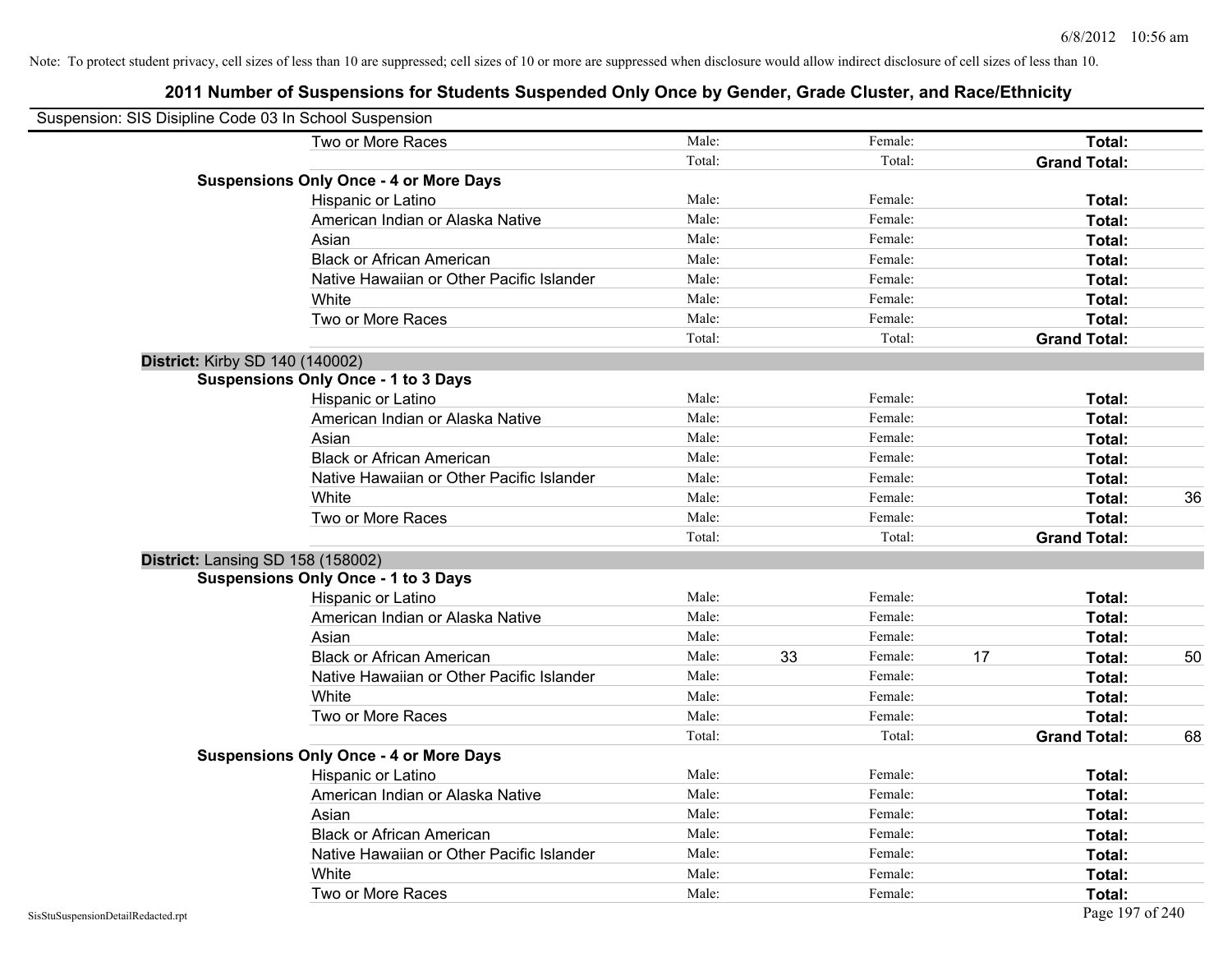| Suspension: SIS Disipline Code 03 In School Suspension |                                              |        |    |         |    |                     |    |
|--------------------------------------------------------|----------------------------------------------|--------|----|---------|----|---------------------|----|
|                                                        |                                              | Total: |    | Total:  |    | <b>Grand Total:</b> |    |
|                                                        | District: Lemont-Bromberek CSD 113A (113A02) |        |    |         |    |                     |    |
|                                                        | <b>Suspensions Only Once - 1 to 3 Days</b>   |        |    |         |    |                     |    |
|                                                        | Hispanic or Latino                           | Male:  |    | Female: |    | Total:              |    |
|                                                        | American Indian or Alaska Native             | Male:  |    | Female: |    | Total:              |    |
|                                                        | Asian                                        | Male:  |    | Female: |    | Total:              |    |
|                                                        | <b>Black or African American</b>             | Male:  |    | Female: |    | Total:              |    |
|                                                        | Native Hawaiian or Other Pacific Islander    | Male:  |    | Female: |    | Total:              |    |
|                                                        | White                                        | Male:  |    | Female: |    | Total:              | 19 |
|                                                        | Two or More Races                            | Male:  |    | Female: |    | Total:              |    |
|                                                        |                                              | Total: |    | Total:  |    | <b>Grand Total:</b> |    |
|                                                        | District: Lincoln ESD 156 (156002)           |        |    |         |    |                     |    |
|                                                        | <b>Suspensions Only Once - 1 to 3 Days</b>   |        |    |         |    |                     |    |
|                                                        | Hispanic or Latino                           | Male:  |    | Female: |    | Total:              | 11 |
|                                                        | American Indian or Alaska Native             | Male:  |    | Female: |    | Total:              |    |
|                                                        | Asian                                        | Male:  |    | Female: |    | Total:              |    |
|                                                        | <b>Black or African American</b>             | Male:  | 45 | Female: | 23 | Total:              | 68 |
|                                                        | Native Hawaiian or Other Pacific Islander    | Male:  |    | Female: |    | Total:              |    |
|                                                        | White                                        | Male:  |    | Female: |    | Total:              |    |
|                                                        | Two or More Races                            | Male:  |    | Female: |    | Total:              |    |
|                                                        |                                              | Total: |    | Total:  |    | <b>Grand Total:</b> |    |
|                                                        | District: Matteson ESD 162 (162002)          |        |    |         |    |                     |    |
|                                                        | <b>Suspensions Only Once - 1 to 3 Days</b>   |        |    |         |    |                     |    |
|                                                        | Hispanic or Latino                           | Male:  |    | Female: |    | Total:              |    |
|                                                        | American Indian or Alaska Native             | Male:  |    | Female: |    | Total:              |    |
|                                                        | Asian                                        | Male:  |    | Female: |    | Total:              |    |
|                                                        | <b>Black or African American</b>             | Male:  | 45 | Female: | 17 | Total:              | 62 |
|                                                        | Native Hawaiian or Other Pacific Islander    | Male:  |    | Female: |    | Total:              |    |
|                                                        | <b>White</b>                                 | Male:  |    | Female: |    | Total:              |    |
|                                                        | Two or More Races                            | Male:  |    | Female: |    | Total:              |    |
|                                                        |                                              | Total: |    | Total:  |    | <b>Grand Total:</b> |    |
|                                                        | District: Midlothian SD 143 (143002)         |        |    |         |    |                     |    |
|                                                        | <b>Suspensions Only Once - 1 to 3 Days</b>   |        |    |         |    |                     |    |
|                                                        | Hispanic or Latino                           | Male:  |    | Female: |    | Total:              |    |
|                                                        | American Indian or Alaska Native             | Male:  |    | Female: |    | Total:              |    |
|                                                        | Asian                                        | Male:  |    | Female: |    | Total:              |    |
|                                                        | <b>Black or African American</b>             | Male:  |    | Female: |    | Total:              |    |
|                                                        | Native Hawaiian or Other Pacific Islander    | Male:  |    | Female: |    | Total:              |    |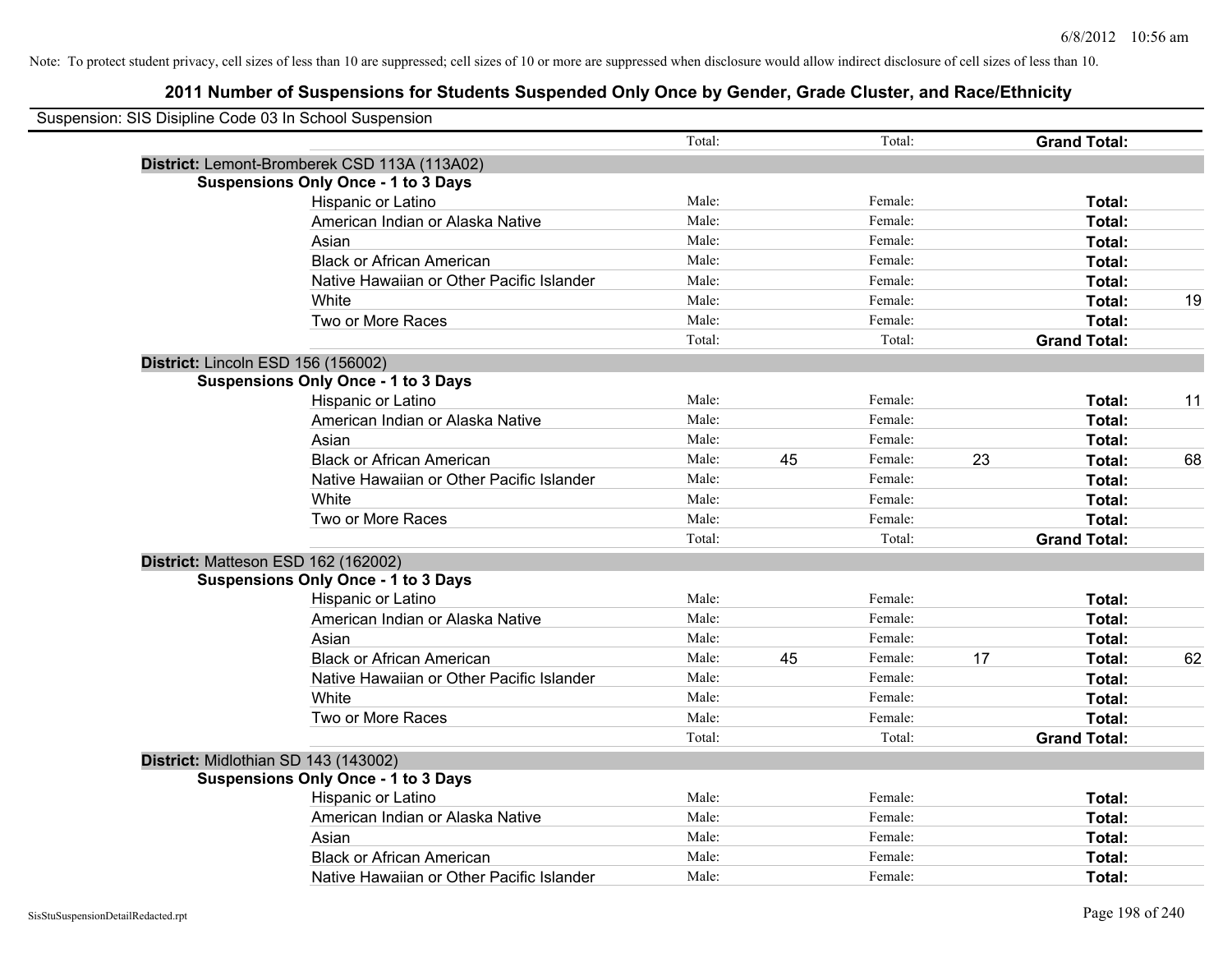| Suspension: SIS Disipline Code 03 In School Suspension |                                             |        |    |         |    |                     |    |
|--------------------------------------------------------|---------------------------------------------|--------|----|---------|----|---------------------|----|
|                                                        | <b>White</b>                                | Male:  |    | Female: |    | Total:              |    |
|                                                        | Two or More Races                           | Male:  |    | Female: |    | Total:              |    |
|                                                        |                                             | Total: |    | Total:  |    | <b>Grand Total:</b> |    |
| District: North Palos SD 117 (117002)                  |                                             |        |    |         |    |                     |    |
|                                                        | <b>Suspensions Only Once - 1 to 3 Days</b>  |        |    |         |    |                     |    |
|                                                        | Hispanic or Latino                          | Male:  |    | Female: |    | Total:              |    |
|                                                        | American Indian or Alaska Native            | Male:  |    | Female: |    | Total:              |    |
|                                                        | Asian                                       | Male:  |    | Female: |    | Total:              |    |
|                                                        | <b>Black or African American</b>            | Male:  |    | Female: |    | Total:              |    |
|                                                        | Native Hawaiian or Other Pacific Islander   | Male:  |    | Female: |    | Total:              |    |
|                                                        | White                                       | Male:  |    | Female: |    | Total:              | 33 |
|                                                        | Two or More Races                           | Male:  |    | Female: |    | Total:              |    |
|                                                        |                                             | Total: | 35 | Total:  | 13 | <b>Grand Total:</b> | 48 |
| District: Oak Lawn CHSD 229 (229016)                   |                                             |        |    |         |    |                     |    |
|                                                        | <b>Suspensions Only Once - 1 to 3 Days</b>  |        |    |         |    |                     |    |
|                                                        | Hispanic or Latino                          | Male:  | 16 | Female: | 13 | Total:              | 29 |
|                                                        | American Indian or Alaska Native            | Male:  |    | Female: |    | Total:              |    |
|                                                        | Asian                                       | Male:  |    | Female: |    | Total:              |    |
|                                                        | <b>Black or African American</b>            | Male:  |    | Female: |    | Total:              | 11 |
|                                                        | Native Hawaiian or Other Pacific Islander   | Male:  |    | Female: |    | Total:              |    |
|                                                        | White                                       | Male:  | 42 | Female: | 16 | Total:              | 58 |
|                                                        | Two or More Races                           | Male:  |    | Female: |    | Total:              |    |
|                                                        |                                             | Total: |    | Total:  |    | <b>Grand Total:</b> |    |
|                                                        | District: Oak Lawn-Hometown SD 123 (123002) |        |    |         |    |                     |    |
|                                                        | <b>Suspensions Only Once - 1 to 3 Days</b>  |        |    |         |    |                     |    |
|                                                        | Hispanic or Latino                          | Male:  |    | Female: |    | Total:              | 10 |
|                                                        | American Indian or Alaska Native            | Male:  |    | Female: |    | Total:              |    |
|                                                        | Asian                                       | Male:  |    | Female: |    | Total:              |    |
|                                                        | <b>Black or African American</b>            | Male:  |    | Female: |    | Total:              |    |
|                                                        | Native Hawaiian or Other Pacific Islander   | Male:  |    | Female: |    | Total:              |    |
|                                                        | White                                       | Male:  |    | Female: |    | Total:              | 19 |
|                                                        | Two or More Races                           | Male:  |    | Female: |    | Total:              |    |
|                                                        |                                             | Total: |    | Total:  |    | <b>Grand Total:</b> |    |
| District: Palos CCSD 118 (118004)                      |                                             |        |    |         |    |                     |    |
|                                                        | <b>Suspensions Only Once - 1 to 3 Days</b>  |        |    |         |    |                     |    |
|                                                        | Hispanic or Latino                          | Male:  |    | Female: |    | Total:              |    |
|                                                        | American Indian or Alaska Native            | Male:  |    | Female: |    | Total:              |    |
|                                                        | Asian                                       | Male:  |    | Female: |    | Total:              |    |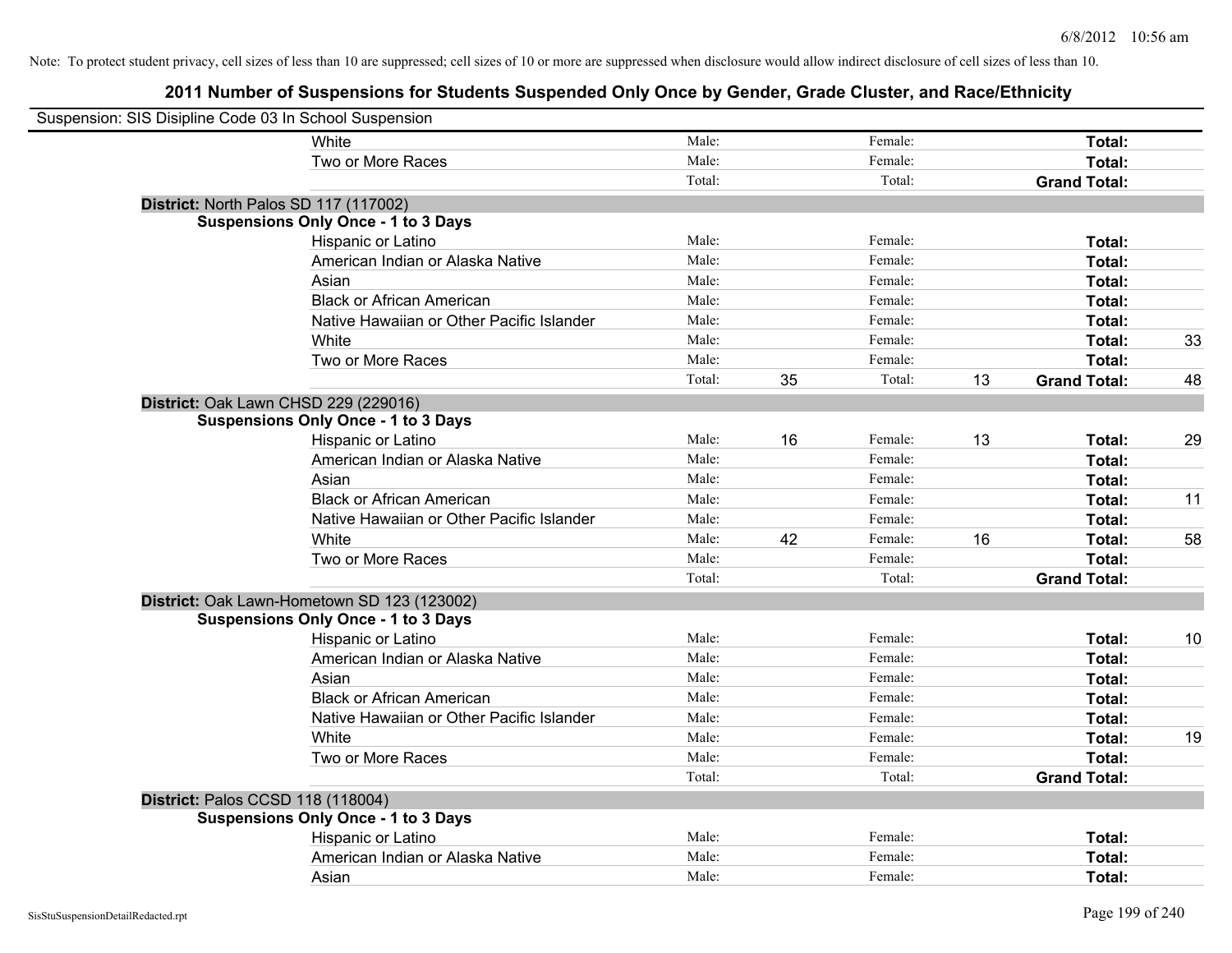| Suspension: SIS Disipline Code 03 In School Suspension |                                               |        |    |         |    |                     |     |
|--------------------------------------------------------|-----------------------------------------------|--------|----|---------|----|---------------------|-----|
|                                                        | <b>Black or African American</b>              | Male:  |    | Female: |    | Total:              |     |
|                                                        | Native Hawaiian or Other Pacific Islander     | Male:  |    | Female: |    | Total:              |     |
|                                                        | White                                         | Male:  | 19 | Female: | 11 | Total:              | 30  |
|                                                        | Two or More Races                             | Male:  |    | Female: |    | Total:              |     |
|                                                        |                                               | Total: |    | Total:  |    | <b>Grand Total:</b> |     |
|                                                        | District: Palos Heights SD 128 (128002)       |        |    |         |    |                     |     |
|                                                        | <b>Suspensions Only Once - 1 to 3 Days</b>    |        |    |         |    |                     |     |
|                                                        | Hispanic or Latino                            | Male:  |    | Female: |    | Total:              |     |
|                                                        | American Indian or Alaska Native              | Male:  |    | Female: |    | Total:              |     |
|                                                        | Asian                                         | Male:  |    | Female: |    | Total:              |     |
|                                                        | <b>Black or African American</b>              | Male:  |    | Female: |    | Total:              |     |
|                                                        | Native Hawaiian or Other Pacific Islander     | Male:  |    | Female: |    | Total:              |     |
|                                                        | White                                         | Male:  |    | Female: |    | Total:              |     |
|                                                        | Two or More Races                             | Male:  |    | Female: |    | Total:              |     |
|                                                        |                                               | Total: |    | Total:  |    | <b>Grand Total:</b> |     |
|                                                        | District: Park Forest SD 163 (163002)         |        |    |         |    |                     |     |
|                                                        | <b>Suspensions Only Once - 1 to 3 Days</b>    |        |    |         |    |                     |     |
|                                                        | Hispanic or Latino                            | Male:  |    | Female: |    | Total:              |     |
|                                                        | American Indian or Alaska Native              | Male:  |    | Female: |    | Total:              |     |
|                                                        | Asian                                         | Male:  |    | Female: |    | Total:              |     |
|                                                        | <b>Black or African American</b>              | Male:  | 88 | Female: | 46 | Total:              | 134 |
|                                                        | Native Hawaiian or Other Pacific Islander     | Male:  |    | Female: |    | Total:              |     |
|                                                        | White                                         | Male:  |    | Female: |    | Total:              |     |
|                                                        | Two or More Races                             | Male:  |    | Female: |    | Total:              |     |
|                                                        |                                               | Total: |    | Total:  |    | <b>Grand Total:</b> | 155 |
|                                                        | <b>Suspensions Only Once - 4 or More Days</b> |        |    |         |    |                     |     |
|                                                        | Hispanic or Latino                            | Male:  |    | Female: |    | Total:              |     |
|                                                        | American Indian or Alaska Native              | Male:  |    | Female: |    | Total:              |     |
|                                                        | Asian                                         | Male:  |    | Female: |    | Total:              |     |
|                                                        | <b>Black or African American</b>              | Male:  |    | Female: |    | Total:              |     |
|                                                        | Native Hawaiian or Other Pacific Islander     | Male:  |    | Female: |    | Total:              |     |
|                                                        | White                                         | Male:  |    | Female: |    | Total:              |     |
|                                                        | Two or More Races                             | Male:  |    | Female: |    | Total:              |     |
|                                                        |                                               | Total: |    | Total:  |    | <b>Grand Total:</b> |     |
|                                                        | District: Posen-Robbins ESD 143-5 (143502)    |        |    |         |    |                     |     |
|                                                        | <b>Suspensions Only Once - 1 to 3 Days</b>    |        |    |         |    |                     |     |
|                                                        | Hispanic or Latino                            | Male:  |    | Female: |    | Total:              |     |
|                                                        | American Indian or Alaska Native              | Male:  |    | Female: |    | Total:              |     |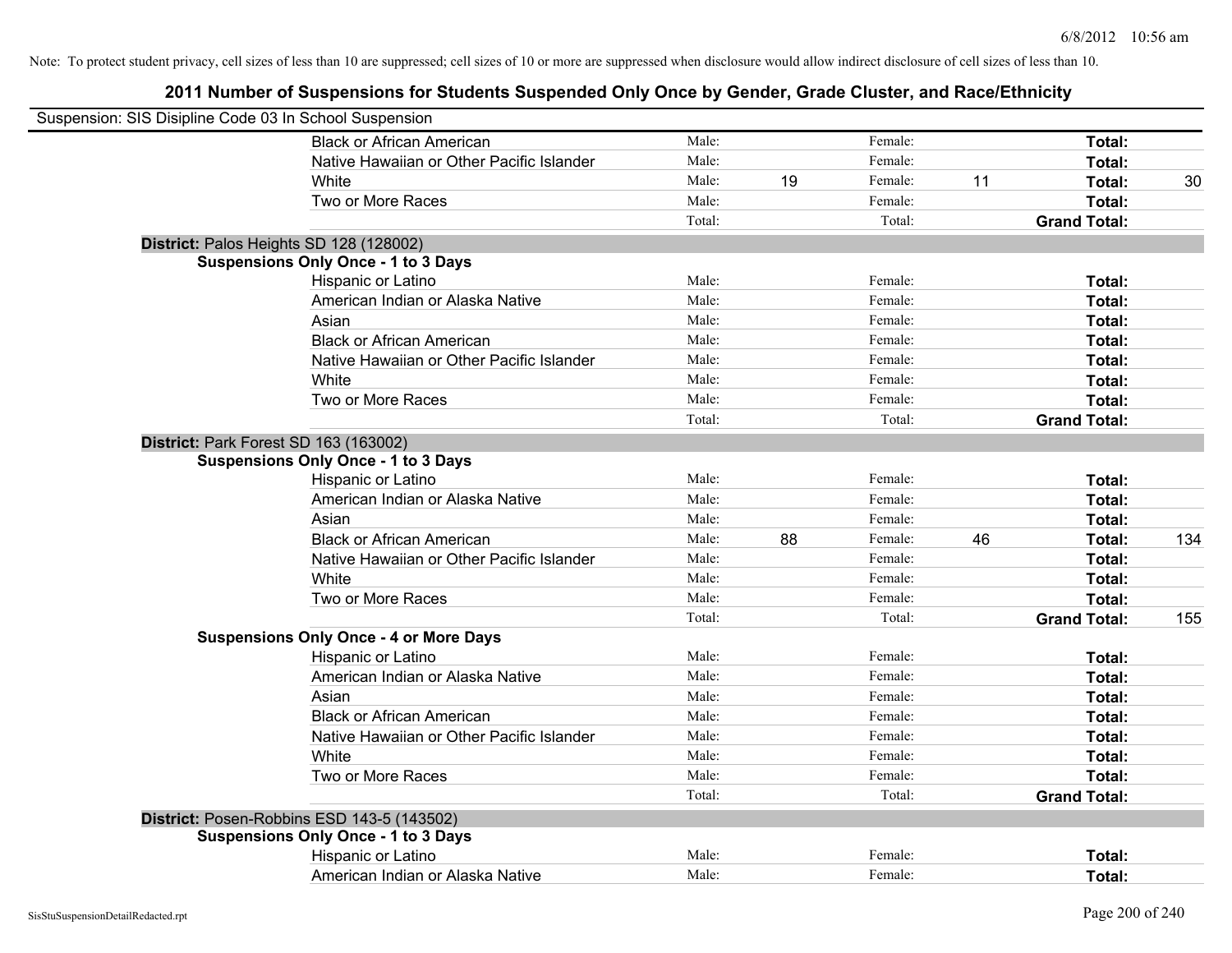| Suspension: SIS Disipline Code 03 In School Suspension |                                               |        |    |         |    |                     |    |
|--------------------------------------------------------|-----------------------------------------------|--------|----|---------|----|---------------------|----|
|                                                        | Asian                                         | Male:  |    | Female: |    | Total:              |    |
|                                                        | <b>Black or African American</b>              | Male:  |    | Female: |    | Total:              |    |
|                                                        | Native Hawaiian or Other Pacific Islander     | Male:  |    | Female: |    | Total:              |    |
|                                                        | White                                         | Male:  |    | Female: |    | Total:              |    |
|                                                        | Two or More Races                             | Male:  |    | Female: |    | Total:              |    |
|                                                        |                                               | Total: |    | Total:  |    | <b>Grand Total:</b> |    |
|                                                        |                                               |        |    |         |    |                     |    |
| District: Prairie-Hills ESD 144 (144002)               | <b>Suspensions Only Once - 1 to 3 Days</b>    |        |    |         |    |                     |    |
|                                                        | Hispanic or Latino                            | Male:  |    | Female: |    | Total:              |    |
|                                                        | American Indian or Alaska Native              | Male:  |    | Female: |    | Total:              |    |
|                                                        | Asian                                         | Male:  |    | Female: |    | Total:              |    |
|                                                        | <b>Black or African American</b>              | Male:  |    | Female: |    |                     |    |
|                                                        | Native Hawaiian or Other Pacific Islander     | Male:  |    | Female: |    | Total:              |    |
|                                                        | White                                         |        |    |         |    | Total:              |    |
|                                                        |                                               | Male:  |    | Female: |    | Total:              |    |
|                                                        | Two or More Races                             | Male:  |    | Female: |    | Total:              |    |
|                                                        |                                               | Total: |    | Total:  |    | <b>Grand Total:</b> |    |
| District: Reavis Twp HSD 220 (220017)                  |                                               |        |    |         |    |                     |    |
|                                                        | <b>Suspensions Only Once - 1 to 3 Days</b>    |        |    |         |    |                     |    |
|                                                        | Hispanic or Latino                            | Male:  | 41 | Female: | 15 | Total:              | 56 |
|                                                        | American Indian or Alaska Native              | Male:  |    | Female: |    | Total:              |    |
|                                                        | Asian                                         | Male:  |    | Female: |    | Total:              |    |
|                                                        | <b>Black or African American</b>              | Male:  |    | Female: |    | Total:              |    |
|                                                        | Native Hawaiian or Other Pacific Islander     | Male:  |    | Female: |    | Total:              |    |
|                                                        | White                                         | Male:  | 51 | Female: | 13 | Total:              | 64 |
|                                                        | Two or More Races                             | Male:  |    | Female: |    | Total:              |    |
|                                                        |                                               | Total: |    | Total:  |    | <b>Grand Total:</b> |    |
|                                                        | <b>Suspensions Only Once - 4 or More Days</b> |        |    |         |    |                     |    |
|                                                        | Hispanic or Latino                            | Male:  |    | Female: |    | Total:              |    |
|                                                        | American Indian or Alaska Native              | Male:  |    | Female: |    | Total:              |    |
|                                                        | Asian                                         | Male:  |    | Female: |    | Total:              |    |
|                                                        | <b>Black or African American</b>              | Male:  |    | Female: |    | Total:              |    |
|                                                        | Native Hawaiian or Other Pacific Islander     | Male:  |    | Female: |    | Total:              |    |
|                                                        | <b>White</b>                                  | Male:  |    | Female: |    | Total:              |    |
|                                                        | Two or More Races                             | Male:  |    | Female: |    | Total:              |    |
|                                                        |                                               | Total: |    | Total:  |    | <b>Grand Total:</b> |    |
| <b>District: Rich Twp HSD 227 (227017)</b>             |                                               |        |    |         |    |                     |    |
|                                                        | <b>Suspensions Only Once - 1 to 3 Days</b>    |        |    |         |    |                     |    |
|                                                        | Hispanic or Latino                            | Male:  |    | Female: |    | Total:              |    |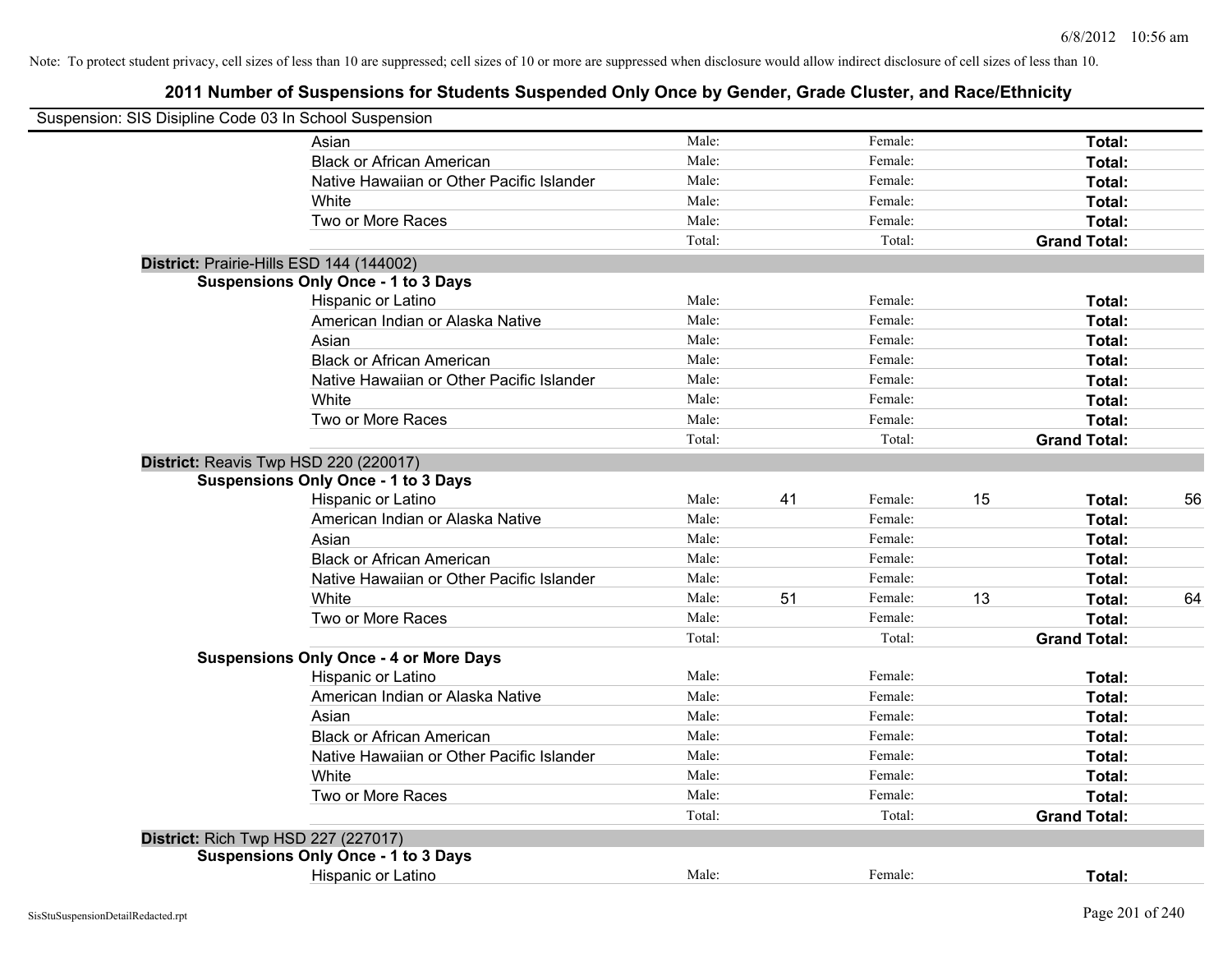| Suspension: SIS Disipline Code 03 In School Suspension |                                               |        |     |         |     |                     |     |
|--------------------------------------------------------|-----------------------------------------------|--------|-----|---------|-----|---------------------|-----|
|                                                        | American Indian or Alaska Native              | Male:  |     | Female: |     | Total:              |     |
|                                                        | Asian                                         | Male:  |     | Female: |     | Total:              |     |
|                                                        | <b>Black or African American</b>              | Male:  | 182 | Female: | 122 | Total:              | 304 |
|                                                        | Native Hawaiian or Other Pacific Islander     | Male:  |     | Female: |     | Total:              |     |
|                                                        | White                                         | Male:  |     | Female: |     | Total:              | 12  |
|                                                        | Two or More Races                             | Male:  |     | Female: |     | Total:              |     |
|                                                        |                                               | Total: |     | Total:  |     | <b>Grand Total:</b> | 330 |
|                                                        | <b>Suspensions Only Once - 4 or More Days</b> |        |     |         |     |                     |     |
|                                                        | Hispanic or Latino                            | Male:  |     | Female: |     | Total:              |     |
|                                                        | American Indian or Alaska Native              | Male:  |     | Female: |     | Total:              |     |
|                                                        | Asian                                         | Male:  |     | Female: |     | Total:              |     |
|                                                        | <b>Black or African American</b>              | Male:  |     | Female: |     | Total:              |     |
|                                                        | Native Hawaiian or Other Pacific Islander     | Male:  |     | Female: |     | Total:              |     |
|                                                        | White                                         | Male:  |     | Female: |     | Total:              |     |
|                                                        | Two or More Races                             | Male:  |     | Female: |     | Total:              |     |
|                                                        |                                               | Total: |     | Total:  |     | <b>Grand Total:</b> |     |
|                                                        | District: Ridgeland SD 122 (122002)           |        |     |         |     |                     |     |
|                                                        | <b>Suspensions Only Once - 1 to 3 Days</b>    |        |     |         |     |                     |     |
|                                                        | Hispanic or Latino                            | Male:  |     | Female: |     | Total:              | 10  |
|                                                        | American Indian or Alaska Native              | Male:  |     | Female: |     | Total:              |     |
|                                                        | Asian                                         | Male:  |     | Female: |     | Total:              |     |
|                                                        | <b>Black or African American</b>              | Male:  |     | Female: |     | Total:              |     |
|                                                        | Native Hawaiian or Other Pacific Islander     | Male:  |     | Female: |     | Total:              |     |
|                                                        | White                                         | Male:  | 21  | Female: | 12  | Total:              | 33  |
|                                                        | Two or More Races                             | Male:  |     | Female: |     | Total:              |     |
|                                                        |                                               | Total: |     | Total:  |     | <b>Grand Total:</b> |     |
|                                                        | District: Sandridge SD 172 (172002)           |        |     |         |     |                     |     |
|                                                        | <b>Suspensions Only Once - 1 to 3 Days</b>    |        |     |         |     |                     |     |
|                                                        | Hispanic or Latino                            | Male:  |     | Female: |     | Total:              |     |
|                                                        | American Indian or Alaska Native              | Male:  |     | Female: |     | Total:              |     |
|                                                        | Asian                                         | Male:  |     | Female: |     | Total:              |     |
|                                                        | <b>Black or African American</b>              | Male:  |     | Female: |     | Total:              | 10  |
|                                                        | Native Hawaiian or Other Pacific Islander     | Male:  |     | Female: |     | Total:              |     |
|                                                        | White                                         | Male:  |     | Female: |     | Total:              |     |
|                                                        | Two or More Races                             | Male:  |     | Female: |     | Total:              |     |
|                                                        |                                               | Total: |     | Total:  |     | <b>Grand Total:</b> | 20  |
|                                                        | <b>Suspensions Only Once - 4 or More Days</b> |        |     |         |     |                     |     |
|                                                        | Hispanic or Latino                            | Male:  |     | Female: |     | Total:              |     |
|                                                        | American Indian or Alaska Native              | Male:  |     | Female: |     | Total:              |     |
| SisStuSuspensionDetailRedacted.rpt                     |                                               |        |     |         |     | Page 202 of 240     |     |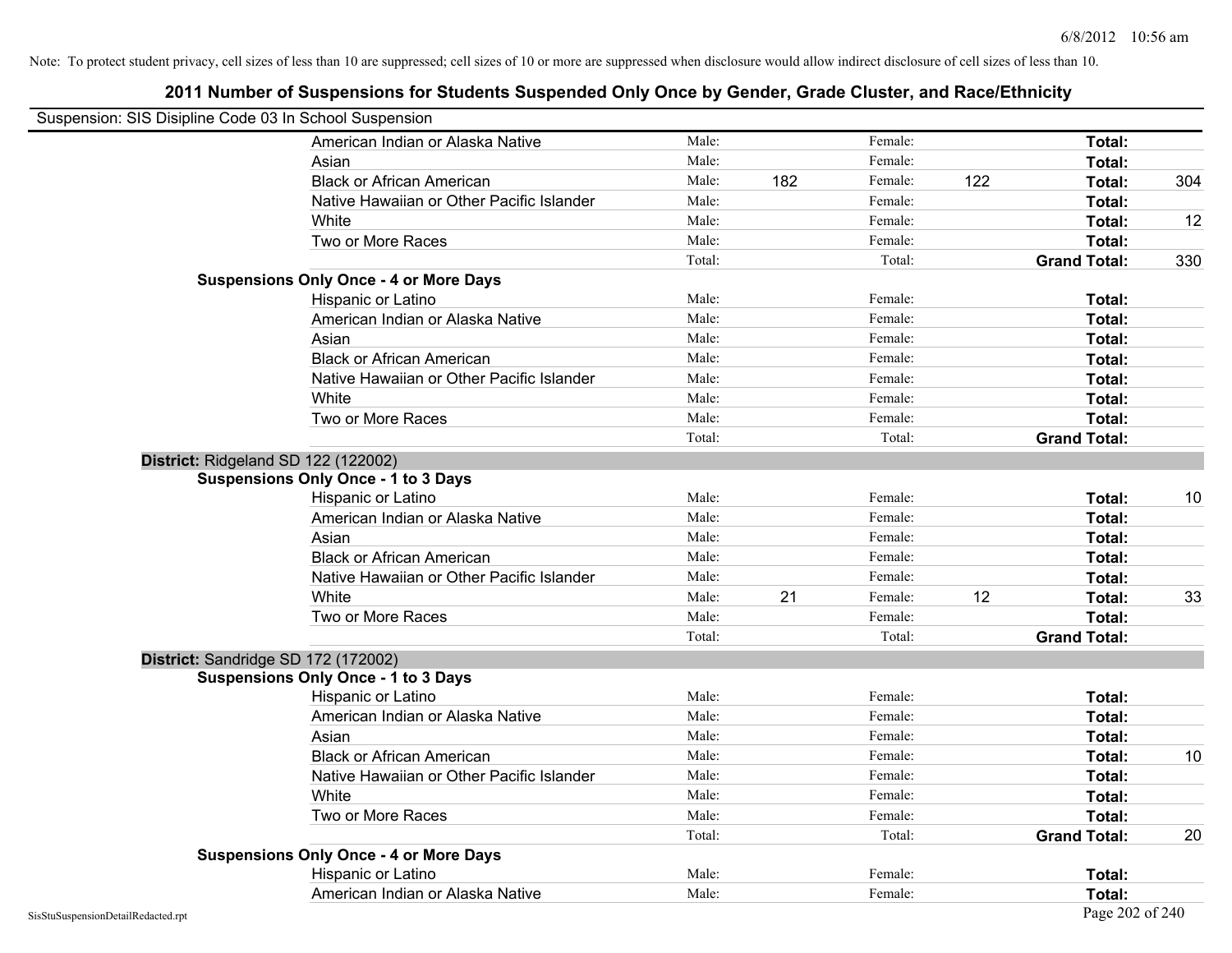| Suspension: SIS Disipline Code 03 In School Suspension |        |    |         |    |                     |    |
|--------------------------------------------------------|--------|----|---------|----|---------------------|----|
| Asian                                                  | Male:  |    | Female: |    | Total:              |    |
| <b>Black or African American</b>                       | Male:  |    | Female: |    | Total:              |    |
| Native Hawaiian or Other Pacific Islander              | Male:  |    | Female: |    | Total:              |    |
| White                                                  | Male:  |    | Female: |    | Total:              |    |
| Two or More Races                                      | Male:  |    | Female: |    | Total:              |    |
|                                                        | Total: |    | Total:  |    | <b>Grand Total:</b> |    |
| District: South Holland SD 151 (151002)                |        |    |         |    |                     |    |
| <b>Suspensions Only Once - 1 to 3 Days</b>             |        |    |         |    |                     |    |
| Hispanic or Latino                                     | Male:  |    | Female: |    | Total:              |    |
| American Indian or Alaska Native                       | Male:  |    | Female: |    | Total:              |    |
| Asian                                                  | Male:  |    | Female: |    | Total:              |    |
| <b>Black or African American</b>                       | Male:  | 46 | Female: | 24 | Total:              | 70 |
| Native Hawaiian or Other Pacific Islander              | Male:  |    | Female: |    | Total:              |    |
| White                                                  | Male:  |    | Female: |    | Total:              |    |
| Two or More Races                                      | Male:  |    | Female: |    | Total:              |    |
|                                                        | Total: |    | Total:  |    | <b>Grand Total:</b> | 80 |
| <b>Suspensions Only Once - 4 or More Days</b>          |        |    |         |    |                     |    |
| Hispanic or Latino                                     | Male:  |    | Female: |    | Total:              |    |
| American Indian or Alaska Native                       | Male:  |    | Female: |    | Total:              |    |
| Asian                                                  | Male:  |    | Female: |    | Total:              |    |
| <b>Black or African American</b>                       | Male:  |    | Female: |    | Total:              |    |
| Native Hawaiian or Other Pacific Islander              | Male:  |    | Female: |    | Total:              |    |
| White                                                  | Male:  |    | Female: |    | Total:              |    |
| Two or More Races                                      | Male:  |    | Female: |    | Total:              |    |
|                                                        | Total: |    | Total:  |    | <b>Grand Total:</b> |    |
| District: Southland College Prep (901025)              |        |    |         |    |                     |    |
| <b>Suspensions Only Once - 1 to 3 Days</b>             |        |    |         |    |                     |    |
| Hispanic or Latino                                     | Male:  |    | Female: |    | Total:              |    |
| American Indian or Alaska Native                       | Male:  |    | Female: |    | Total:              |    |
| Asian                                                  | Male:  |    | Female: |    | Total:              |    |
| <b>Black or African American</b>                       | Male:  |    | Female: |    | Total:              | 12 |
| Native Hawaiian or Other Pacific Islander              | Male:  |    | Female: |    | Total:              |    |
| White                                                  | Male:  |    | Female: |    | Total:              |    |
| Two or More Races                                      | Male:  |    | Female: |    | Total:              |    |
|                                                        | Total: |    | Total:  |    | <b>Grand Total:</b> |    |
| District: Southwest Cook Coop Spec Ed (142061)         |        |    |         |    |                     |    |
| <b>Suspensions Only Once - 1 to 3 Days</b>             |        |    |         |    |                     |    |
| <b>Hispanic or Latino</b>                              | Male:  |    | Female: |    | Total:              |    |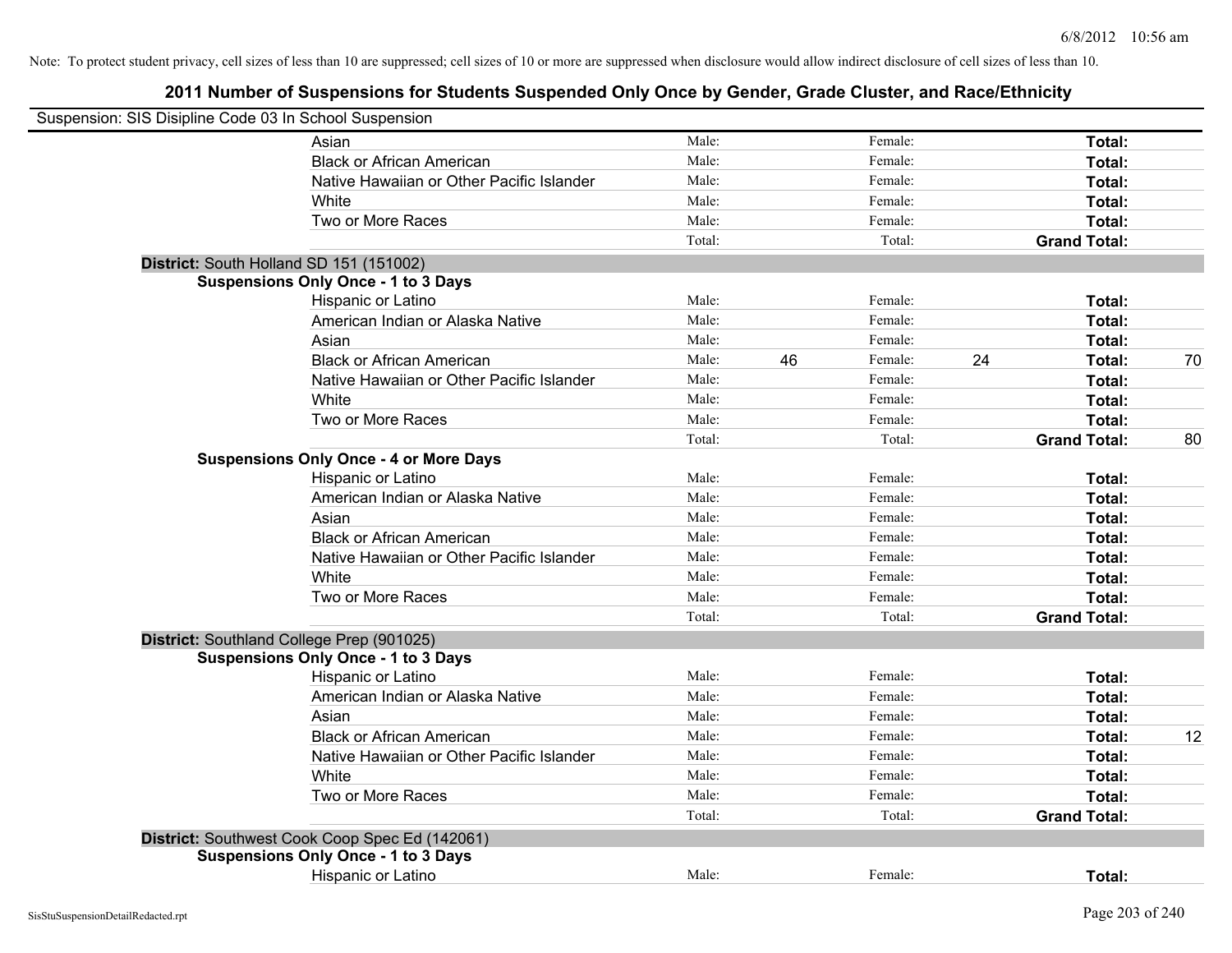# **2011 Number of Suspensions for Students Suspended Only Once by Gender, Grade Cluster, and Race/Ethnicity**

| Suspension: SIS Disipline Code 03 In School Suspension |                                               |        |    |         |    |                     |    |
|--------------------------------------------------------|-----------------------------------------------|--------|----|---------|----|---------------------|----|
|                                                        | American Indian or Alaska Native              | Male:  |    | Female: |    | Total:              |    |
|                                                        | Asian                                         | Male:  |    | Female: |    | Total:              |    |
|                                                        | <b>Black or African American</b>              | Male:  |    | Female: |    | Total:              |    |
|                                                        | Native Hawaiian or Other Pacific Islander     | Male:  |    | Female: |    | Total:              |    |
|                                                        | White                                         | Male:  |    | Female: |    | Total:              |    |
|                                                        | Two or More Races                             | Male:  |    | Female: |    | Total:              |    |
|                                                        |                                               | Total: |    | Total:  |    | <b>Grand Total:</b> |    |
| District: Speed SEJA #802 (802060)                     |                                               |        |    |         |    |                     |    |
|                                                        | <b>Suspensions Only Once - 1 to 3 Days</b>    |        |    |         |    |                     |    |
|                                                        | Hispanic or Latino                            | Male:  |    | Female: |    | Total:              |    |
|                                                        | American Indian or Alaska Native              | Male:  |    | Female: |    | Total:              |    |
|                                                        | Asian                                         | Male:  |    | Female: |    | Total:              |    |
|                                                        | <b>Black or African American</b>              | Male:  |    | Female: |    | Total:              |    |
|                                                        | Native Hawaiian or Other Pacific Islander     | Male:  |    | Female: |    | Total:              |    |
|                                                        | White                                         | Male:  |    | Female: |    | Total:              |    |
|                                                        | Two or More Races                             | Male:  |    | Female: |    | Total:              |    |
|                                                        |                                               | Total: |    | Total:  |    | <b>Grand Total:</b> |    |
| District: Steger SD 194 (194002)                       |                                               |        |    |         |    |                     |    |
|                                                        | <b>Suspensions Only Once - 1 to 3 Days</b>    |        |    |         |    |                     |    |
|                                                        | Hispanic or Latino                            | Male:  |    | Female: |    | Total:              | 22 |
|                                                        | American Indian or Alaska Native              | Male:  |    | Female: |    | Total:              |    |
| Asian                                                  |                                               | Male:  |    | Female: |    | Total:              |    |
|                                                        | <b>Black or African American</b>              | Male:  | 18 | Female: | 20 | Total:              | 38 |
|                                                        | Native Hawaiian or Other Pacific Islander     | Male:  |    | Female: |    | Total:              |    |
|                                                        | White                                         | Male:  | 28 | Female: | 17 | Total:              | 45 |
|                                                        | Two or More Races                             | Male:  |    | Female: |    | Total:              |    |
|                                                        |                                               | Total: |    | Total:  |    | <b>Grand Total:</b> |    |
|                                                        | <b>Suspensions Only Once - 4 or More Days</b> |        |    |         |    |                     |    |
|                                                        | <b>Hispanic or Latino</b>                     | Male:  |    | Female: |    | Total:              |    |
|                                                        | American Indian or Alaska Native              | Male:  |    | Female: |    | Total:              |    |
|                                                        | Asian                                         | Male:  |    | Female: |    | Total:              |    |
|                                                        | <b>Black or African American</b>              | Male:  |    | Female: |    | Total:              |    |
|                                                        | Native Hawaiian or Other Pacific Islander     | Male:  |    | Female: |    | Total:              |    |
|                                                        | White                                         | Male:  |    | Female: |    | Total:              |    |
|                                                        | Two or More Races                             | Male:  |    | Female: |    | Total:              |    |
| .                                                      | 1.1010000                                     | Total: |    | Total:  |    | <b>Grand Total:</b> |    |

**District:** Summit SD 104 (104002) **Suspensions Only Once - 1 to 3 Days**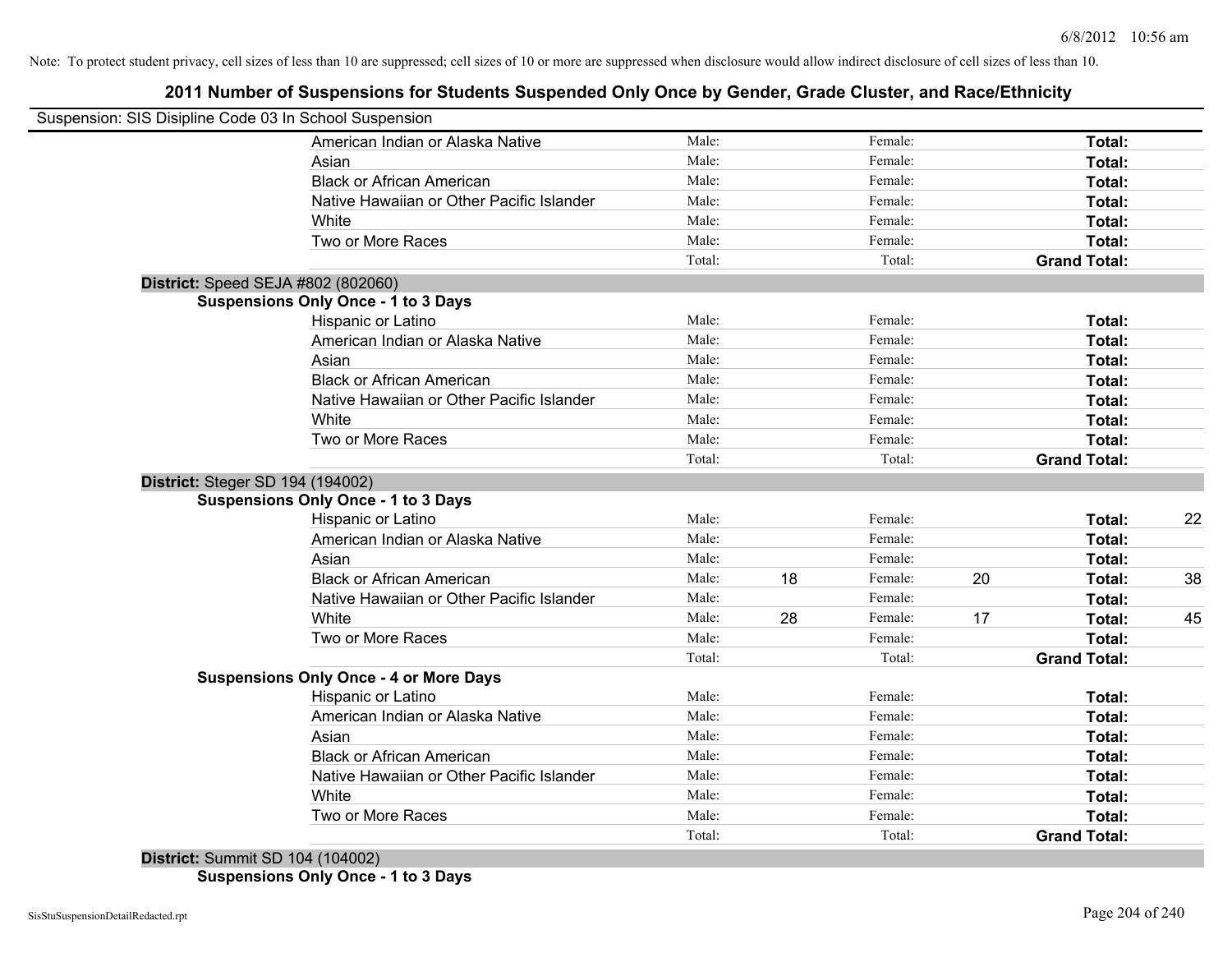# **2011 Number of Suspensions for Students Suspended Only Once by Gender, Grade Cluster, and Race/Ethnicity**

| Suspension: SIS Disipline Code 03 In School Suspension |                                           |        |     |         |     |                     |     |
|--------------------------------------------------------|-------------------------------------------|--------|-----|---------|-----|---------------------|-----|
| Hispanic or Latino                                     |                                           | Male:  |     | Female: |     | Total:              | 12  |
|                                                        | American Indian or Alaska Native          | Male:  |     | Female: |     | Total:              |     |
| Asian                                                  |                                           | Male:  |     | Female: |     | Total:              |     |
|                                                        | <b>Black or African American</b>          | Male:  |     | Female: |     | Total:              |     |
|                                                        | Native Hawaiian or Other Pacific Islander | Male:  |     | Female: |     | Total:              |     |
| White                                                  |                                           | Male:  |     | Female: |     | Total:              |     |
| Two or More Races                                      |                                           | Male:  |     | Female: |     | Total:              |     |
|                                                        |                                           | Total: |     | Total:  |     | <b>Grand Total:</b> |     |
| <b>Suspensions Only Once - 4 or More Days</b>          |                                           |        |     |         |     |                     |     |
| Hispanic or Latino                                     |                                           | Male:  |     | Female: |     | Total:              |     |
|                                                        | American Indian or Alaska Native          | Male:  |     | Female: |     | Total:              |     |
| Asian                                                  |                                           | Male:  |     | Female: |     | Total:              |     |
|                                                        | <b>Black or African American</b>          | Male:  |     | Female: |     | Total:              |     |
|                                                        | Native Hawaiian or Other Pacific Islander | Male:  |     | Female: |     | Total:              |     |
| White                                                  |                                           | Male:  |     | Female: |     | Total:              |     |
| Two or More Races                                      |                                           | Male:  |     | Female: |     | Total:              |     |
|                                                        |                                           | Total: |     | Total:  |     | <b>Grand Total:</b> |     |
| District: Thornton Fractional Twp HSD 215 (215017)     |                                           |        |     |         |     |                     |     |
| <b>Suspensions Only Once - 1 to 3 Days</b>             |                                           |        |     |         |     |                     |     |
| Hispanic or Latino                                     |                                           | Male:  | 48  | Female: | 41  | Total:              | 89  |
|                                                        | American Indian or Alaska Native          | Male:  |     | Female: |     | Total:              |     |
| Asian                                                  |                                           | Male:  |     | Female: |     | Total:              |     |
|                                                        | <b>Black or African American</b>          | Male:  | 251 | Female: | 237 | Total:              | 488 |
|                                                        | Native Hawaiian or Other Pacific Islander | Male:  |     | Female: |     | Total:              |     |
| White                                                  |                                           | Male:  | 41  | Female: | 17  | Total:              | 58  |
| Two or More Races                                      |                                           | Male:  |     | Female: |     | Total:              | 22  |
|                                                        |                                           | Total: |     | Total:  |     | <b>Grand Total:</b> |     |
| District: Thornton SD 154 (154002)                     |                                           |        |     |         |     |                     |     |
| <b>Suspensions Only Once - 1 to 3 Days</b>             |                                           |        |     |         |     |                     |     |
| Hispanic or Latino                                     |                                           | Male:  |     | Female: |     | Total:              |     |
|                                                        | American Indian or Alaska Native          | Male:  |     | Female: |     | Total:              |     |
| Asian                                                  |                                           | Male:  |     | Female: |     | Total:              |     |
|                                                        | <b>Black or African American</b>          | Male:  |     | Female: |     | Total:              |     |
|                                                        | Native Hawaiian or Other Pacific Islander | Male:  |     | Female: |     | Total:              |     |
| White                                                  |                                           | Male:  |     | Female: |     | Total:              |     |
| Two or More Races                                      |                                           | Male:  |     | Female: |     | Total:              |     |
|                                                        |                                           | Total: |     | Total:  |     | <b>Grand Total:</b> | 13  |

**District:** Thornton Twp HSD 205 (205017)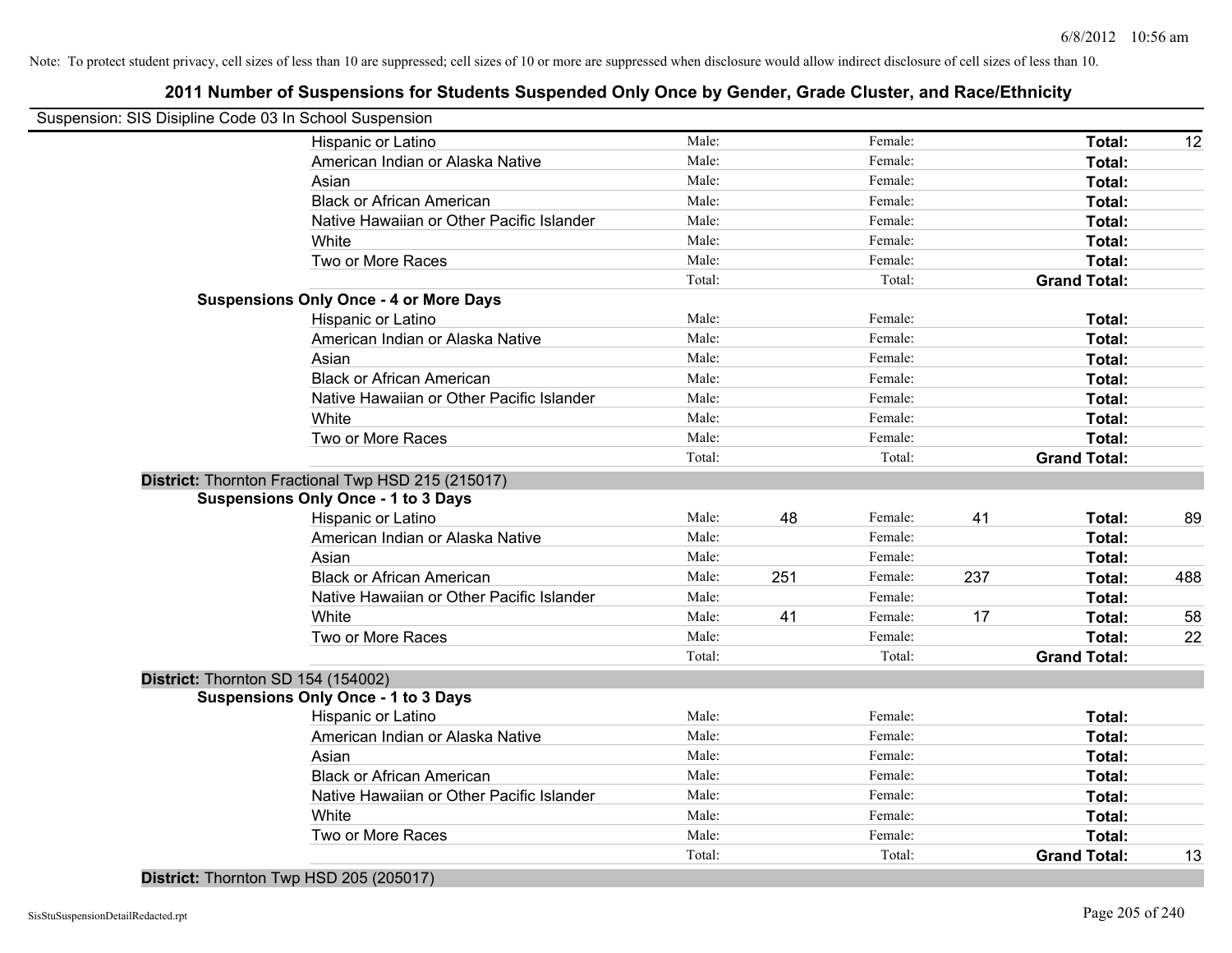| Suspension: SIS Disipline Code 03 In School Suspension |                                               |        |     |         |     |                     |     |
|--------------------------------------------------------|-----------------------------------------------|--------|-----|---------|-----|---------------------|-----|
|                                                        | <b>Suspensions Only Once - 1 to 3 Days</b>    |        |     |         |     |                     |     |
|                                                        | Hispanic or Latino                            | Male:  | 14  | Female: | 11  | Total:              | 25  |
|                                                        | American Indian or Alaska Native              | Male:  |     | Female: |     | Total:              |     |
|                                                        | Asian                                         | Male:  |     | Female: |     | Total:              |     |
|                                                        | <b>Black or African American</b>              | Male:  | 348 | Female: | 341 | Total:              | 689 |
|                                                        | Native Hawaiian or Other Pacific Islander     | Male:  |     | Female: |     | Total:              |     |
|                                                        | White                                         | Male:  |     | Female: |     | Total:              |     |
|                                                        | Two or More Races                             | Male:  |     | Female: |     | Total:              |     |
|                                                        |                                               | Total: |     | Total:  |     | <b>Grand Total:</b> |     |
|                                                        | <b>Suspensions Only Once - 4 or More Days</b> |        |     |         |     |                     |     |
|                                                        | Hispanic or Latino                            | Male:  |     | Female: |     | Total:              |     |
|                                                        | American Indian or Alaska Native              | Male:  |     | Female: |     | Total:              |     |
|                                                        | Asian                                         | Male:  |     | Female: |     | Total:              |     |
|                                                        | <b>Black or African American</b>              | Male:  |     | Female: |     | Total:              | 22  |
|                                                        | Native Hawaiian or Other Pacific Islander     | Male:  |     | Female: |     | Total:              |     |
|                                                        | White                                         | Male:  |     | Female: |     | Total:              |     |
|                                                        | Two or More Races                             | Male:  |     | Female: |     | Total:              |     |
|                                                        |                                               | Total: |     | Total:  |     | <b>Grand Total:</b> |     |
|                                                        | District: Tinley Park CCSD 146 (146004)       |        |     |         |     |                     |     |
|                                                        | <b>Suspensions Only Once - 1 to 3 Days</b>    |        |     |         |     |                     |     |
|                                                        | Hispanic or Latino                            | Male:  |     | Female: |     | Total:              |     |
|                                                        | American Indian or Alaska Native              | Male:  |     | Female: |     | Total:              |     |
|                                                        | Asian                                         | Male:  |     | Female: |     | Total:              |     |
|                                                        | <b>Black or African American</b>              | Male:  |     | Female: |     | Total:              |     |
|                                                        | Native Hawaiian or Other Pacific Islander     | Male:  |     | Female: |     | Total:              |     |
|                                                        | White                                         | Male:  | 26  | Female: | 12  | Total:              | 38  |
|                                                        | Two or More Races                             | Male:  |     | Female: |     | Total:              |     |
|                                                        |                                               | Total: |     | Total:  |     | <b>Grand Total:</b> | 48  |
|                                                        | District: W Harvey-Dixmoor PSD 147 (147002)   |        |     |         |     |                     |     |
|                                                        | <b>Suspensions Only Once - 1 to 3 Days</b>    |        |     |         |     |                     |     |
|                                                        | Hispanic or Latino                            | Male:  |     | Female: |     | Total:              |     |
|                                                        | American Indian or Alaska Native              | Male:  |     | Female: |     | Total:              |     |
|                                                        | Asian                                         | Male:  |     | Female: |     | Total:              |     |
|                                                        | <b>Black or African American</b>              | Male:  | 22  | Female: | 26  | Total:              | 48  |
|                                                        | Native Hawaiian or Other Pacific Islander     | Male:  |     | Female: |     | Total:              |     |
|                                                        | White                                         | Male:  |     | Female: |     | Total:              |     |
|                                                        | Two or More Races                             | Male:  |     | Female: |     | Total:              |     |

Total: Total: **Grand Total:**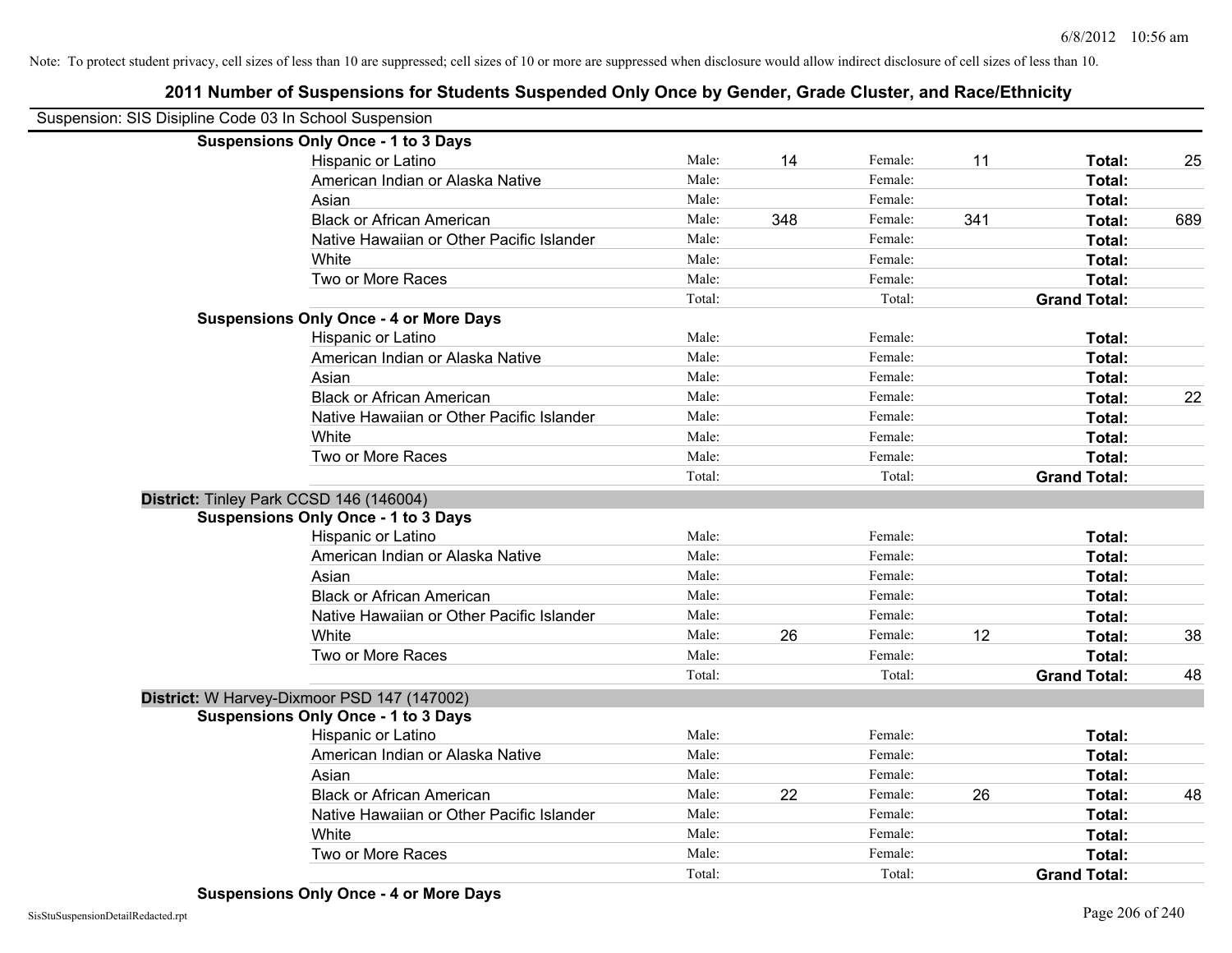| Suspension: SIS Disipline Code 03 In School Suspension |                                               |        |         |                     |    |
|--------------------------------------------------------|-----------------------------------------------|--------|---------|---------------------|----|
|                                                        | Hispanic or Latino                            | Male:  | Female: | Total:              |    |
|                                                        | American Indian or Alaska Native              | Male:  | Female: | Total:              |    |
|                                                        | Asian                                         | Male:  | Female: | Total:              |    |
|                                                        | <b>Black or African American</b>              | Male:  | Female: | Total:              |    |
|                                                        | Native Hawaiian or Other Pacific Islander     | Male:  | Female: | Total:              |    |
|                                                        | White                                         | Male:  | Female: | Total:              |    |
|                                                        | Two or More Races                             | Male:  | Female: | Total:              |    |
|                                                        |                                               | Total: | Total:  | <b>Grand Total:</b> |    |
|                                                        | District: Willow Springs SD 108 (108002)      |        |         |                     |    |
|                                                        | <b>Suspensions Only Once - 1 to 3 Days</b>    |        |         |                     |    |
|                                                        | Hispanic or Latino                            | Male:  | Female: | Total:              |    |
|                                                        | American Indian or Alaska Native              | Male:  | Female: | Total:              |    |
|                                                        | Asian                                         | Male:  | Female: | Total:              |    |
|                                                        | <b>Black or African American</b>              | Male:  | Female: | Total:              |    |
|                                                        | Native Hawaiian or Other Pacific Islander     | Male:  | Female: | Total:              |    |
|                                                        | White                                         | Male:  | Female: | Total:              |    |
|                                                        | Two or More Races                             | Male:  | Female: | Total:              |    |
|                                                        |                                               | Total: | Total:  | <b>Grand Total:</b> | 13 |
| County: Non-Public School (000)                        |                                               |        |         |                     |    |
|                                                        | District: Region 07 South Cook ISC 4 (000000) |        |         |                     |    |
|                                                        | <b>Suspensions Only Once - 1 to 3 Days</b>    |        |         |                     |    |
|                                                        | Hispanic or Latino                            | Male:  | Female: | Total:              |    |
|                                                        | American Indian or Alaska Native              | Male:  | Female: | Total:              |    |
|                                                        | Asian                                         | Male:  | Female: | Total:              |    |
|                                                        | <b>Black or African American</b>              | Male:  | Female: | Total:              |    |
|                                                        | Native Hawaiian or Other Pacific Islander     | Male:  | Female: | Total:              |    |
|                                                        | White                                         | Male:  | Female: | Total:              |    |
|                                                        | Two or More Races                             | Male:  | Female: | Total:              |    |
|                                                        |                                               | Total: | Total:  | <b>Grand Total:</b> |    |
|                                                        |                                               |        |         |                     |    |
| Region: Rock Island ROE (49)                           |                                               |        |         |                     |    |
| County: Rock Island (081)                              |                                               |        |         |                     |    |
|                                                        | District: Carbon Cliff-Barstow SD 36 (036002) |        |         |                     |    |
|                                                        | <b>Suspensions Only Once - 1 to 3 Days</b>    |        |         |                     |    |
|                                                        | Hispanic or Latino                            | Male:  | Female: | Total:              |    |
|                                                        | American Indian or Alaska Native              | Male:  | Female: | Total:              |    |
|                                                        | Asian                                         | Male:  | Female: | Total:              |    |
|                                                        | <b>Black or African American</b>              | Male:  | Female: | Total:              | 20 |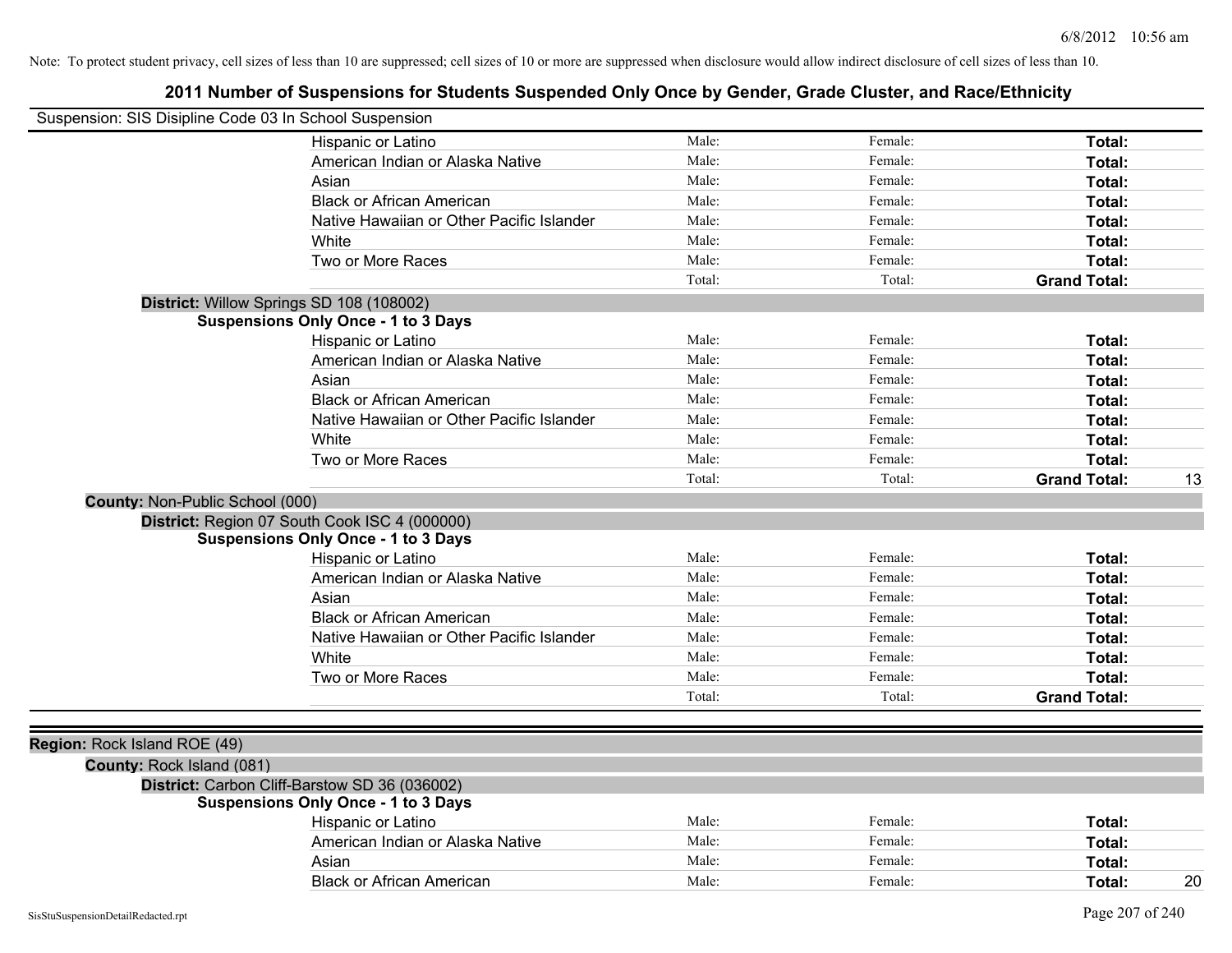| Suspension: SIS Disipline Code 03 In School Suspension |                                               |        |    |         |    |                     |    |
|--------------------------------------------------------|-----------------------------------------------|--------|----|---------|----|---------------------|----|
|                                                        | Native Hawaiian or Other Pacific Islander     | Male:  |    | Female: |    | Total:              |    |
|                                                        | White                                         | Male:  |    | Female: |    | Total:              | 18 |
|                                                        | Two or More Races                             | Male:  |    | Female: |    | Total:              |    |
|                                                        |                                               | Total: |    | Total:  |    | <b>Grand Total:</b> |    |
| District: East Moline SD 37 (037002)                   |                                               |        |    |         |    |                     |    |
|                                                        | <b>Suspensions Only Once - 1 to 3 Days</b>    |        |    |         |    |                     |    |
|                                                        | Hispanic or Latino                            | Male:  | 21 | Female: | 13 | Total:              | 34 |
|                                                        | American Indian or Alaska Native              | Male:  |    | Female: |    | Total:              |    |
|                                                        | Asian                                         | Male:  |    | Female: |    | Total:              |    |
|                                                        | <b>Black or African American</b>              | Male:  |    | Female: |    | Total:              | 14 |
|                                                        | Native Hawaiian or Other Pacific Islander     | Male:  |    | Female: |    | Total:              |    |
|                                                        | White                                         | Male:  | 37 | Female: | 20 | Total:              | 57 |
|                                                        | Two or More Races                             | Male:  |    | Female: |    | Total:              |    |
|                                                        |                                               | Total: |    | Total:  |    | <b>Grand Total:</b> |    |
| District: Moline USD 40 (040022)                       |                                               |        |    |         |    |                     |    |
|                                                        | <b>Suspensions Only Once - 1 to 3 Days</b>    |        |    |         |    |                     |    |
|                                                        | Hispanic or Latino                            | Male:  | 22 | Female: | 10 | Total:              | 32 |
|                                                        | American Indian or Alaska Native              | Male:  |    | Female: |    | Total:              |    |
|                                                        | Asian                                         | Male:  |    | Female: |    | Total:              |    |
|                                                        | <b>Black or African American</b>              | Male:  |    | Female: |    | Total:              | 10 |
|                                                        | Native Hawaiian or Other Pacific Islander     | Male:  |    | Female: |    | Total:              |    |
|                                                        | White                                         | Male:  | 73 | Female: | 24 | Total:              | 97 |
|                                                        | Two or More Races                             | Male:  |    | Female: |    | Total:              |    |
|                                                        |                                               | Total: |    | Total:  |    | <b>Grand Total:</b> |    |
|                                                        | <b>Suspensions Only Once - 4 or More Days</b> |        |    |         |    |                     |    |
|                                                        | Hispanic or Latino                            | Male:  |    | Female: |    | Total:              |    |
|                                                        | American Indian or Alaska Native              | Male:  |    | Female: |    | Total:              |    |
|                                                        | Asian                                         | Male:  |    | Female: |    | Total:              |    |
|                                                        | <b>Black or African American</b>              | Male:  |    | Female: |    | Total:              |    |
|                                                        | Native Hawaiian or Other Pacific Islander     | Male:  |    | Female: |    | Total:              |    |
|                                                        | White                                         | Male:  |    | Female: |    | Total:              |    |
|                                                        | Two or More Races                             | Male:  |    | Female: |    | Total:              |    |
|                                                        |                                               | Total: |    | Total:  |    | <b>Grand Total:</b> |    |
| District: Riverdale CUSD 100 (100026)                  |                                               |        |    |         |    |                     |    |
|                                                        | <b>Suspensions Only Once - 1 to 3 Days</b>    |        |    |         |    |                     |    |
|                                                        | Hispanic or Latino                            | Male:  |    | Female: |    | Total:              |    |
|                                                        | American Indian or Alaska Native              | Male:  |    | Female: |    | Total:              |    |
|                                                        | Asian                                         | Male:  |    | Female: |    | Total:              |    |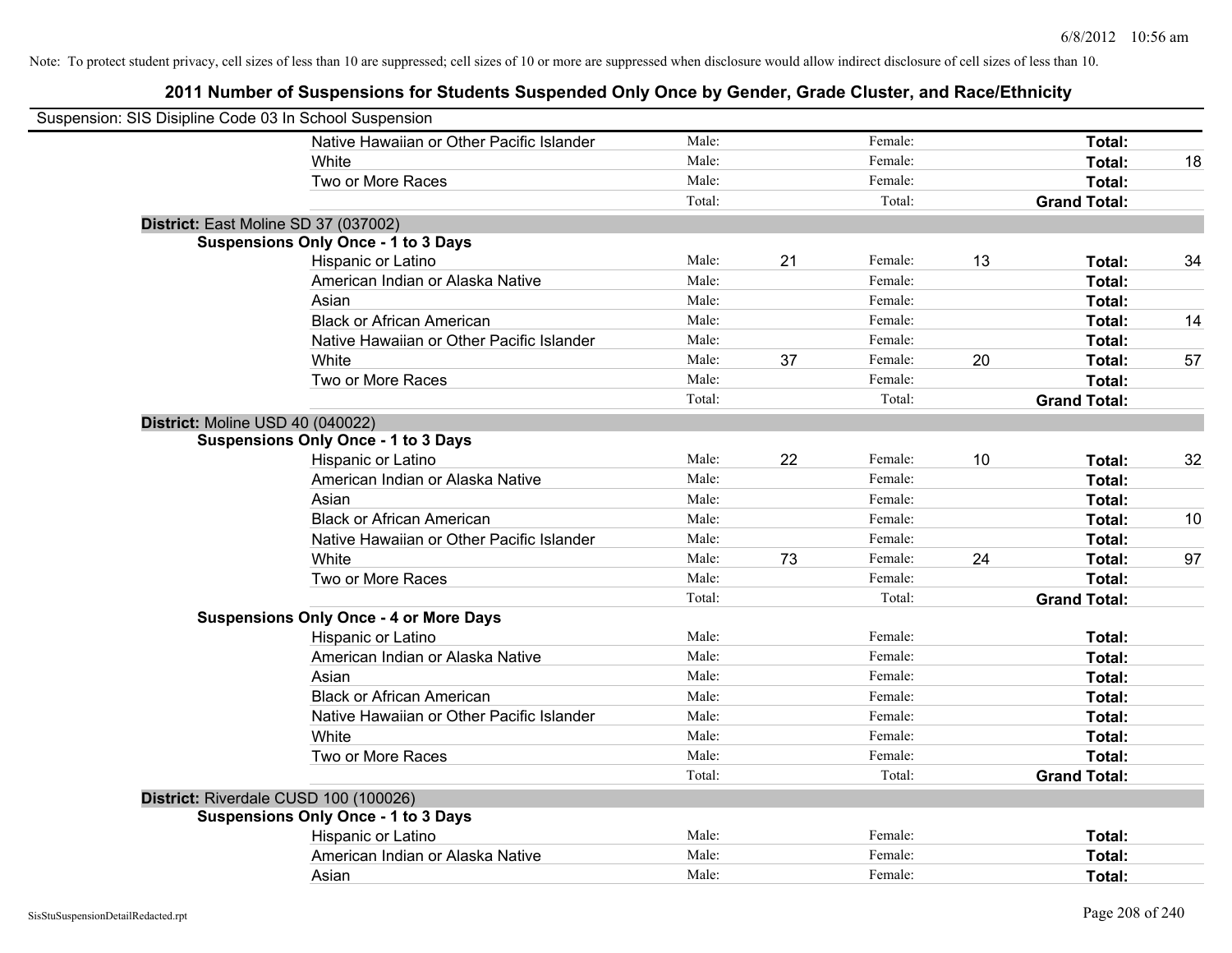|                                        | Suspension: SIS Disipline Code 03 In School Suspension |        |    |         |    |                     |     |
|----------------------------------------|--------------------------------------------------------|--------|----|---------|----|---------------------|-----|
|                                        | <b>Black or African American</b>                       | Male:  |    | Female: |    | Total:              |     |
|                                        | Native Hawaiian or Other Pacific Islander              | Male:  |    | Female: |    | Total:              |     |
|                                        | White                                                  | Male:  |    | Female: |    | Total:              |     |
|                                        | Two or More Races                                      | Male:  |    | Female: |    | Total:              |     |
|                                        |                                                        | Total: |    | Total:  |    | <b>Grand Total:</b> |     |
|                                        | District: Rock Island SD 41 (041025)                   |        |    |         |    |                     |     |
|                                        | <b>Suspensions Only Once - 1 to 3 Days</b>             |        |    |         |    |                     |     |
|                                        | Hispanic or Latino                                     | Male:  | 35 | Female: | 22 | Total:              | 57  |
|                                        | American Indian or Alaska Native                       | Male:  |    | Female: |    | Total:              |     |
|                                        | Asian                                                  | Male:  |    | Female: |    | Total:              |     |
|                                        | <b>Black or African American</b>                       | Male:  | 66 | Female: | 56 | Total:              | 122 |
|                                        | Native Hawaiian or Other Pacific Islander              | Male:  |    | Female: |    | Total:              |     |
|                                        | White                                                  | Male:  | 86 | Female: | 48 | Total:              | 134 |
|                                        | Two or More Races                                      | Male:  |    | Female: |    | Total:              | 30  |
|                                        |                                                        | Total: |    | Total:  |    | <b>Grand Total:</b> |     |
|                                        | District: Rockridge CUSD 300 (300026)                  |        |    |         |    |                     |     |
|                                        | <b>Suspensions Only Once - 1 to 3 Days</b>             |        |    |         |    |                     |     |
|                                        | Hispanic or Latino                                     | Male:  |    | Female: |    | Total:              |     |
|                                        | American Indian or Alaska Native                       | Male:  |    | Female: |    | Total:              |     |
|                                        | Asian                                                  | Male:  |    | Female: |    | Total:              |     |
|                                        | <b>Black or African American</b>                       | Male:  |    | Female: |    | Total:              |     |
|                                        | Native Hawaiian or Other Pacific Islander              | Male:  |    | Female: |    | Total:              |     |
|                                        | White                                                  | Male:  | 36 | Female: | 13 | Total:              | 49  |
|                                        | Two or More Races                                      | Male:  |    | Female: |    | Total:              |     |
|                                        |                                                        | Total: |    | Total:  |    | <b>Grand Total:</b> |     |
|                                        | District: Sherrard CUSD 200 (200026)                   |        |    |         |    |                     |     |
|                                        | <b>Suspensions Only Once - 1 to 3 Days</b>             |        |    |         |    |                     |     |
|                                        | Hispanic or Latino                                     | Male:  |    | Female: |    | Total:              |     |
|                                        | American Indian or Alaska Native                       | Male:  |    | Female: |    | Total:              |     |
|                                        | Asian                                                  | Male:  |    | Female: |    | Total:              |     |
|                                        | <b>Black or African American</b>                       | Male:  |    | Female: |    | Total:              |     |
|                                        | Native Hawaiian or Other Pacific Islander              | Male:  |    | Female: |    | Total:              |     |
|                                        | White                                                  | Male:  |    | Female: |    | Total:              | 26  |
|                                        | Two or More Races                                      | Male:  |    | Female: |    | Total:              |     |
|                                        |                                                        | Total: |    | Total:  |    | <b>Grand Total:</b> |     |
| <b>District: Silvis SD 34 (034002)</b> |                                                        |        |    |         |    |                     |     |
|                                        | <b>Suspensions Only Once - 1 to 3 Days</b>             |        |    |         |    |                     |     |
|                                        | Hispanic or Latino                                     | Male:  |    | Female: |    | Total:              |     |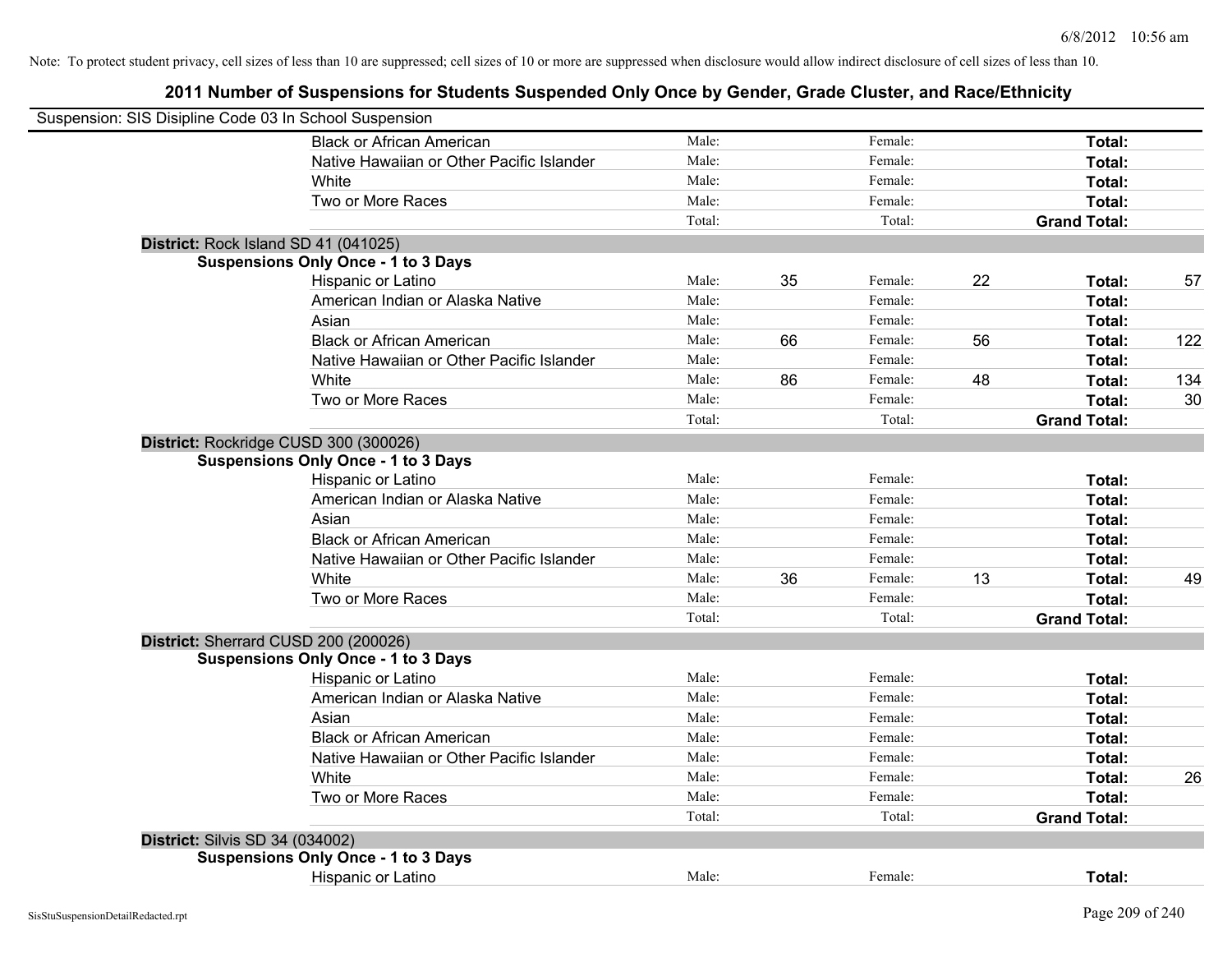| Suspension: SIS Disipline Code 03 In School Suspension |                                            |        |    |         |    |                     |     |
|--------------------------------------------------------|--------------------------------------------|--------|----|---------|----|---------------------|-----|
|                                                        | American Indian or Alaska Native           | Male:  |    | Female: |    | Total:              |     |
|                                                        | Asian                                      | Male:  |    | Female: |    | Total:              |     |
|                                                        | <b>Black or African American</b>           | Male:  |    | Female: |    | Total:              |     |
|                                                        | Native Hawaiian or Other Pacific Islander  | Male:  |    | Female: |    | Total:              |     |
|                                                        | White                                      | Male:  |    | Female: |    | Total:              | 13  |
|                                                        | Two or More Races                          | Male:  |    | Female: |    | Total:              |     |
|                                                        |                                            | Total: |    | Total:  |    | <b>Grand Total:</b> | 25  |
|                                                        | District: United Twp HSD 30 (030017)       |        |    |         |    |                     |     |
|                                                        | <b>Suspensions Only Once - 1 to 3 Days</b> |        |    |         |    |                     |     |
|                                                        | Hispanic or Latino                         | Male:  | 30 | Female: | 16 | Total:              | 46  |
|                                                        | American Indian or Alaska Native           | Male:  |    | Female: |    | Total:              |     |
|                                                        | Asian                                      | Male:  |    | Female: |    | Total:              |     |
|                                                        | <b>Black or African American</b>           | Male:  | 15 | Female: | 11 | Total:              | 26  |
|                                                        | Native Hawaiian or Other Pacific Islander  | Male:  |    | Female: |    | Total:              |     |
|                                                        | White                                      | Male:  | 74 | Female: | 56 | Total:              | 130 |
|                                                        | Two or More Races                          | Male:  |    | Female: |    | Total:              |     |
|                                                        |                                            | Total: |    | Total:  |    | <b>Grand Total:</b> |     |
|                                                        |                                            |        |    |         |    |                     |     |
| Region: Sangamon ROE (51)                              |                                            |        |    |         |    |                     |     |
| County: Sangamon (084)                                 |                                            |        |    |         |    |                     |     |
|                                                        | District: Auburn CUSD 10 (010026)          |        |    |         |    |                     |     |
|                                                        | <b>Suspensions Only Once - 1 to 3 Days</b> |        |    |         |    |                     |     |
|                                                        | Hispanic or Latino                         | Male:  |    | Female: |    | Total:              |     |
|                                                        | American Indian or Alaska Native           | Male:  |    | Female: |    | Total:              |     |
|                                                        | Asian                                      | Male:  |    | Female: |    | Total:              |     |
|                                                        | <b>Black or African American</b>           | Male:  |    | Female: |    | Total:              |     |
|                                                        | Native Hawaiian or Other Pacific Islander  | Male:  |    | Female: |    | Total:              |     |
|                                                        | White                                      | Male:  |    | Female: |    | Total:              | 40  |
|                                                        | Two or More Races                          | Male:  |    | Female: |    | Total:              |     |
|                                                        |                                            | Total: |    | Total:  |    | <b>Grand Total:</b> |     |
|                                                        | District: Ball Chatham CUSD 5 (005026)     |        |    |         |    |                     |     |
|                                                        | <b>Suspensions Only Once - 1 to 3 Days</b> |        |    |         |    |                     |     |
|                                                        | Hispanic or Latino                         | Male:  |    | Female: |    | Total:              |     |
|                                                        | American Indian or Alaska Native           | Male:  |    | Female: |    | Total:              |     |
|                                                        | Asian                                      | Male:  |    | Female: |    | Total:              |     |
|                                                        | <b>Black or African American</b>           | Male:  |    | Female: |    | Total:              |     |
|                                                        | Native Hawaiian or Other Pacific Islander  | Male:  |    | Female: |    | Total:              |     |
|                                                        | White                                      | Male:  |    | Female: |    | Total:              |     |
|                                                        |                                            |        |    |         |    |                     |     |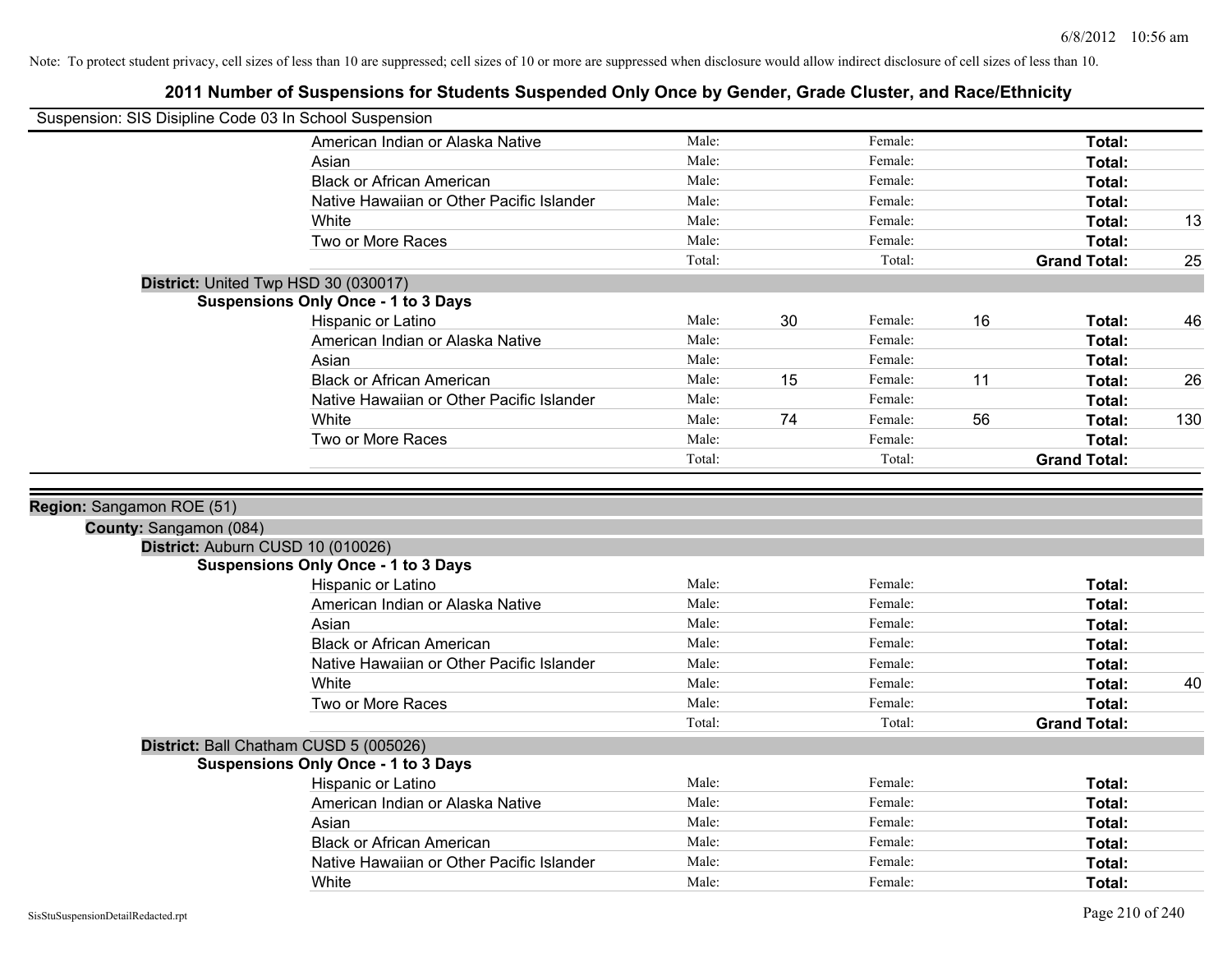| Suspension: SIS Disipline Code 03 In School Suspension |                                            |        |    |         |    |                     |    |
|--------------------------------------------------------|--------------------------------------------|--------|----|---------|----|---------------------|----|
|                                                        | Two or More Races                          | Male:  |    | Female: |    | Total:              |    |
|                                                        |                                            | Total: |    | Total:  |    | <b>Grand Total:</b> |    |
|                                                        | District: New Berlin CUSD 16 (016026)      |        |    |         |    |                     |    |
|                                                        | <b>Suspensions Only Once - 1 to 3 Days</b> |        |    |         |    |                     |    |
|                                                        | Hispanic or Latino                         | Male:  |    | Female: |    | Total:              |    |
|                                                        | American Indian or Alaska Native           | Male:  |    | Female: |    | Total:              |    |
|                                                        | Asian                                      | Male:  |    | Female: |    | Total:              |    |
|                                                        | <b>Black or African American</b>           | Male:  |    | Female: |    | Total:              |    |
|                                                        | Native Hawaiian or Other Pacific Islander  | Male:  |    | Female: |    | Total:              |    |
|                                                        | White                                      | Male:  |    | Female: |    | Total:              |    |
|                                                        | Two or More Races                          | Male:  |    | Female: |    | Total:              |    |
|                                                        |                                            | Total: |    | Total:  |    | <b>Grand Total:</b> |    |
| District: Pawnee CUSD 11 (011026)                      |                                            |        |    |         |    |                     |    |
|                                                        | <b>Suspensions Only Once - 1 to 3 Days</b> |        |    |         |    |                     |    |
|                                                        | Hispanic or Latino                         | Male:  |    | Female: |    | Total:              |    |
|                                                        | American Indian or Alaska Native           | Male:  |    | Female: |    | Total:              |    |
|                                                        | Asian                                      | Male:  |    | Female: |    | Total:              |    |
|                                                        | <b>Black or African American</b>           | Male:  |    | Female: |    | Total:              |    |
|                                                        | Native Hawaiian or Other Pacific Islander  | Male:  |    | Female: |    | Total:              |    |
|                                                        | White                                      | Male:  |    | Female: |    | Total:              |    |
|                                                        | Two or More Races                          | Male:  |    | Female: |    | Total:              |    |
|                                                        |                                            | Total: |    | Total:  |    | <b>Grand Total:</b> |    |
|                                                        | District: Pleasant Plains CUSD 8 (008026)  |        |    |         |    |                     |    |
|                                                        | <b>Suspensions Only Once - 1 to 3 Days</b> |        |    |         |    |                     |    |
|                                                        | Hispanic or Latino                         | Male:  |    | Female: |    | Total:              |    |
|                                                        | American Indian or Alaska Native           | Male:  |    | Female: |    | Total:              |    |
|                                                        | Asian                                      | Male:  |    | Female: |    | Total:              |    |
|                                                        | <b>Black or African American</b>           | Male:  |    | Female: |    | Total:              |    |
|                                                        | Native Hawaiian or Other Pacific Islander  | Male:  |    | Female: |    | Total:              |    |
|                                                        | White                                      | Male:  | 35 | Female: | 17 | Total:              | 52 |
|                                                        | Two or More Races                          | Male:  |    | Female: |    | Total:              |    |
|                                                        |                                            | Total: |    | Total:  |    | <b>Grand Total:</b> |    |
| District: Riverton CUSD 14 (014026)                    |                                            |        |    |         |    |                     |    |
|                                                        | <b>Suspensions Only Once - 1 to 3 Days</b> |        |    |         |    |                     |    |
|                                                        | Hispanic or Latino                         | Male:  |    | Female: |    | Total:              |    |
|                                                        | American Indian or Alaska Native           | Male:  |    | Female: |    | Total:              |    |
|                                                        | Asian                                      | Male:  |    | Female: |    | Total:              |    |
|                                                        | <b>Black or African American</b>           | Male:  |    | Female: |    | Total:              |    |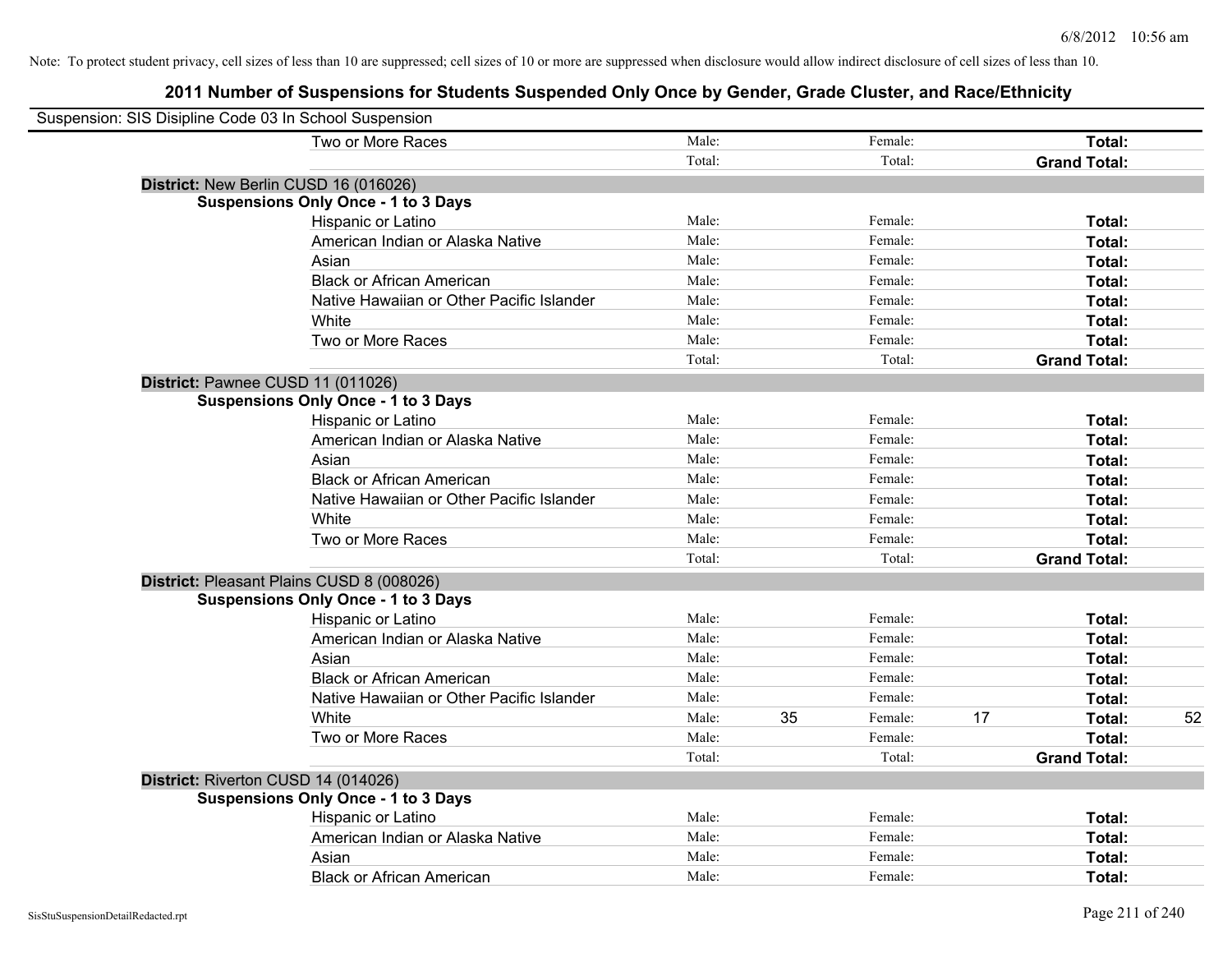| Suspension: SIS Disipline Code 03 In School Suspension |                                               |        |     |         |     |                     |     |
|--------------------------------------------------------|-----------------------------------------------|--------|-----|---------|-----|---------------------|-----|
|                                                        | Native Hawaiian or Other Pacific Islander     | Male:  |     | Female: |     | Total:              |     |
|                                                        | White                                         | Male:  | 53  | Female: | 15  | Total:              | 68  |
|                                                        | Two or More Races                             | Male:  |     | Female: |     | Total:              |     |
|                                                        |                                               | Total: |     | Total:  |     | <b>Grand Total:</b> |     |
|                                                        | <b>Suspensions Only Once - 4 or More Days</b> |        |     |         |     |                     |     |
|                                                        | Hispanic or Latino                            | Male:  |     | Female: |     | Total:              |     |
|                                                        | American Indian or Alaska Native              | Male:  |     | Female: |     | Total:              |     |
|                                                        | Asian                                         | Male:  |     | Female: |     | Total:              |     |
|                                                        | <b>Black or African American</b>              | Male:  |     | Female: |     | Total:              |     |
|                                                        | Native Hawaiian or Other Pacific Islander     | Male:  |     | Female: |     | Total:              |     |
|                                                        | White                                         | Male:  |     | Female: |     | Total:              |     |
|                                                        | Two or More Races                             | Male:  |     | Female: |     | Total:              |     |
|                                                        |                                               | Total: |     | Total:  |     | <b>Grand Total:</b> |     |
|                                                        | District: Springfield SD 186 (186025)         |        |     |         |     |                     |     |
|                                                        | <b>Suspensions Only Once - 1 to 3 Days</b>    |        |     |         |     |                     |     |
|                                                        | Hispanic or Latino                            | Male:  |     | Female: |     | Total:              |     |
|                                                        | American Indian or Alaska Native              | Male:  |     | Female: |     | Total:              |     |
|                                                        | Asian                                         | Male:  |     | Female: |     | Total:              |     |
|                                                        | <b>Black or African American</b>              | Male:  | 243 | Female: | 214 | Total:              | 457 |
|                                                        | Native Hawaiian or Other Pacific Islander     | Male:  |     | Female: |     | Total:              |     |
|                                                        | White                                         | Male:  | 221 | Female: | 154 | Total:              | 375 |
|                                                        | Two or More Races                             | Male:  | 41  | Female: | 33  | Total:              | 74  |
|                                                        |                                               | Total: | 519 | Total:  | 411 | <b>Grand Total:</b> | 930 |
| District: Tri City CUSD 1 (001026)                     |                                               |        |     |         |     |                     |     |
|                                                        | <b>Suspensions Only Once - 1 to 3 Days</b>    |        |     |         |     |                     |     |
|                                                        | Hispanic or Latino                            | Male:  |     | Female: |     | Total:              |     |
|                                                        | American Indian or Alaska Native              | Male:  |     | Female: |     | Total:              |     |
|                                                        | Asian                                         | Male:  |     | Female: |     | Total:              |     |
|                                                        | <b>Black or African American</b>              | Male:  |     | Female: |     | Total:              |     |
|                                                        | Native Hawaiian or Other Pacific Islander     | Male:  |     | Female: |     | Total:              |     |
|                                                        | White                                         | Male:  |     | Female: |     | Total:              |     |
|                                                        | Two or More Races                             | Male:  |     | Female: |     | Total:              |     |
|                                                        |                                               | Total: |     | Total:  |     | <b>Grand Total:</b> |     |
|                                                        | District: Williamsville CUSD 15 (015026)      |        |     |         |     |                     |     |
|                                                        | <b>Suspensions Only Once - 1 to 3 Days</b>    |        |     |         |     |                     |     |
|                                                        | Hispanic or Latino                            | Male:  |     | Female: |     | Total:              |     |
|                                                        | American Indian or Alaska Native              | Male:  |     | Female: |     | Total:              |     |
|                                                        | Asian                                         | Male:  |     | Female: |     | Total:              |     |
|                                                        |                                               |        |     |         |     |                     |     |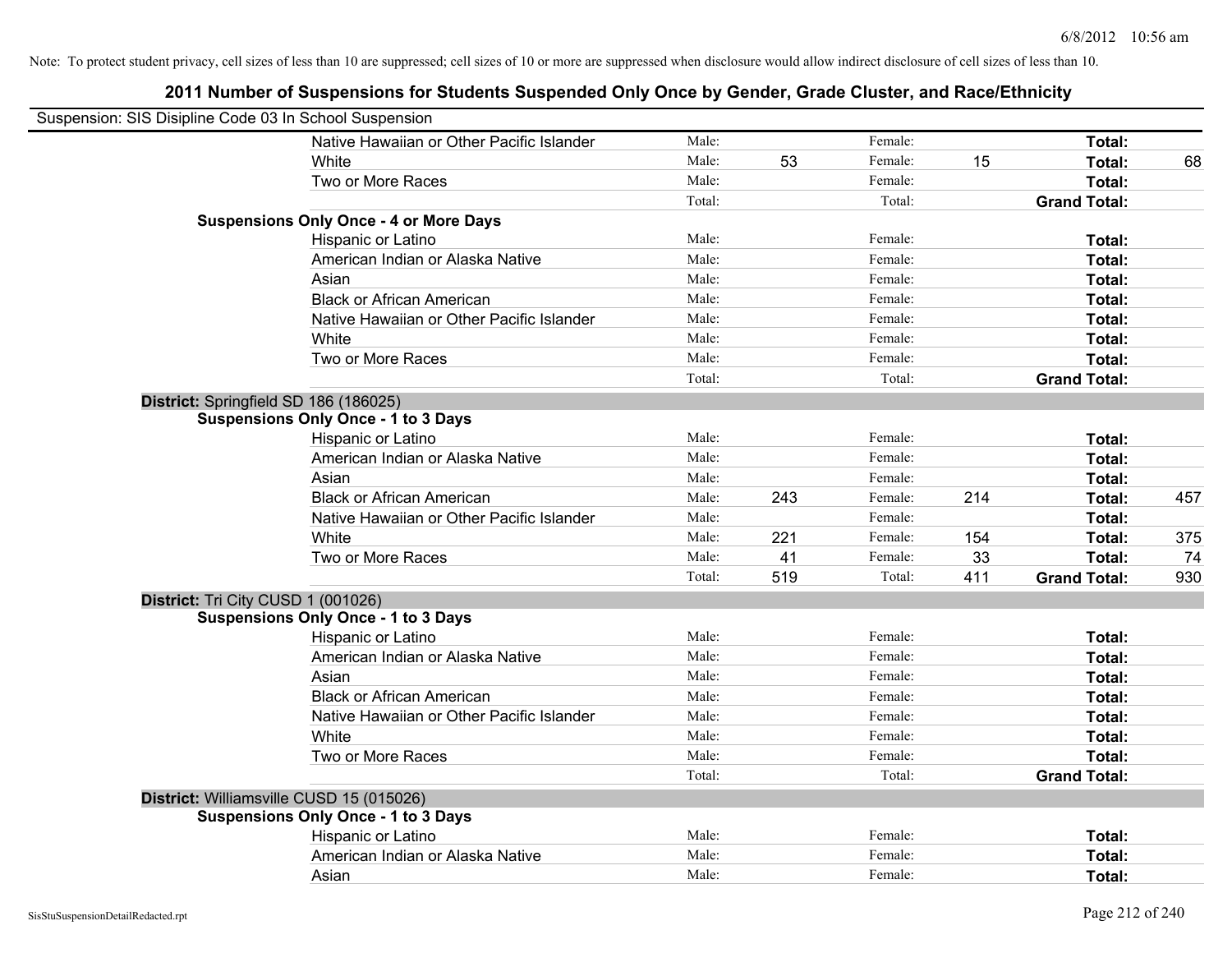|                           | Suspension: SIS Disipline Code 03 In School Suspension |        |     |         |     |                     |     |
|---------------------------|--------------------------------------------------------|--------|-----|---------|-----|---------------------|-----|
|                           | <b>Black or African American</b>                       | Male:  |     | Female: |     | Total:              |     |
|                           | Native Hawaiian or Other Pacific Islander              | Male:  |     | Female: |     | Total:              |     |
|                           | White                                                  | Male:  |     | Female: |     | Total:              |     |
|                           | Two or More Races                                      | Male:  |     | Female: |     | Total:              |     |
|                           |                                                        | Total: |     | Total:  |     | <b>Grand Total:</b> |     |
|                           |                                                        |        |     |         |     |                     |     |
| Region: St Clair ROE (50) |                                                        |        |     |         |     |                     |     |
| County: Saint clair (082) |                                                        |        |     |         |     |                     |     |
|                           | District: Belleville SD 118 (118002)                   |        |     |         |     |                     |     |
|                           | <b>Suspensions Only Once - 1 to 3 Days</b>             |        |     |         |     |                     |     |
|                           | Hispanic or Latino                                     | Male:  |     | Female: |     | Total:              |     |
|                           | American Indian or Alaska Native                       | Male:  |     | Female: |     | Total:              |     |
|                           | Asian                                                  | Male:  |     | Female: |     | Total:              |     |
|                           | <b>Black or African American</b>                       | Male:  | 45  | Female: | 25  | Total:              | 70  |
|                           | Native Hawaiian or Other Pacific Islander              | Male:  |     | Female: |     | Total:              |     |
|                           | White                                                  | Male:  | 42  | Female: | 13  | <b>Total:</b>       | 55  |
|                           | Two or More Races                                      | Male:  |     | Female: |     | Total:              | 11  |
|                           |                                                        | Total: |     | Total:  |     | <b>Grand Total:</b> |     |
|                           | <b>Suspensions Only Once - 4 or More Days</b>          |        |     |         |     |                     |     |
|                           | Hispanic or Latino                                     | Male:  |     | Female: |     | Total:              |     |
|                           | American Indian or Alaska Native                       | Male:  |     | Female: |     | Total:              |     |
|                           | Asian                                                  | Male:  |     | Female: |     | Total:              |     |
|                           | <b>Black or African American</b>                       | Male:  |     | Female: |     | Total:              |     |
|                           | Native Hawaiian or Other Pacific Islander              | Male:  |     | Female: |     | Total:              |     |
|                           | White                                                  | Male:  |     | Female: |     | Total:              |     |
|                           | Two or More Races                                      | Male:  |     | Female: |     | Total:              |     |
|                           |                                                        | Total: |     | Total:  |     | <b>Grand Total:</b> |     |
|                           | District: Belleville Twp HSD 201 (201017)              |        |     |         |     |                     |     |
|                           | <b>Suspensions Only Once - 1 to 3 Days</b>             |        |     |         |     |                     |     |
|                           | Hispanic or Latino                                     | Male:  |     | Female: |     | <b>Total:</b>       |     |
|                           | American Indian or Alaska Native                       | Male:  |     | Female: |     | Total:              |     |
|                           | Asian                                                  | Male:  |     | Female: |     | Total:              |     |
|                           | <b>Black or African American</b>                       | Male:  | 108 | Female: | 141 | Total:              | 249 |
|                           | Native Hawaiian or Other Pacific Islander              | Male:  |     | Female: |     | Total:              |     |
|                           | White                                                  | Male:  | 131 | Female: | 87  | <b>Total:</b>       | 218 |
|                           | Two or More Races                                      | Male:  | 13  | Female: | 24  | <b>Total:</b>       | 37  |
|                           |                                                        | Total: |     | Total:  |     | <b>Grand Total:</b> | 519 |

**Suspensions Only Once - 4 or More Days**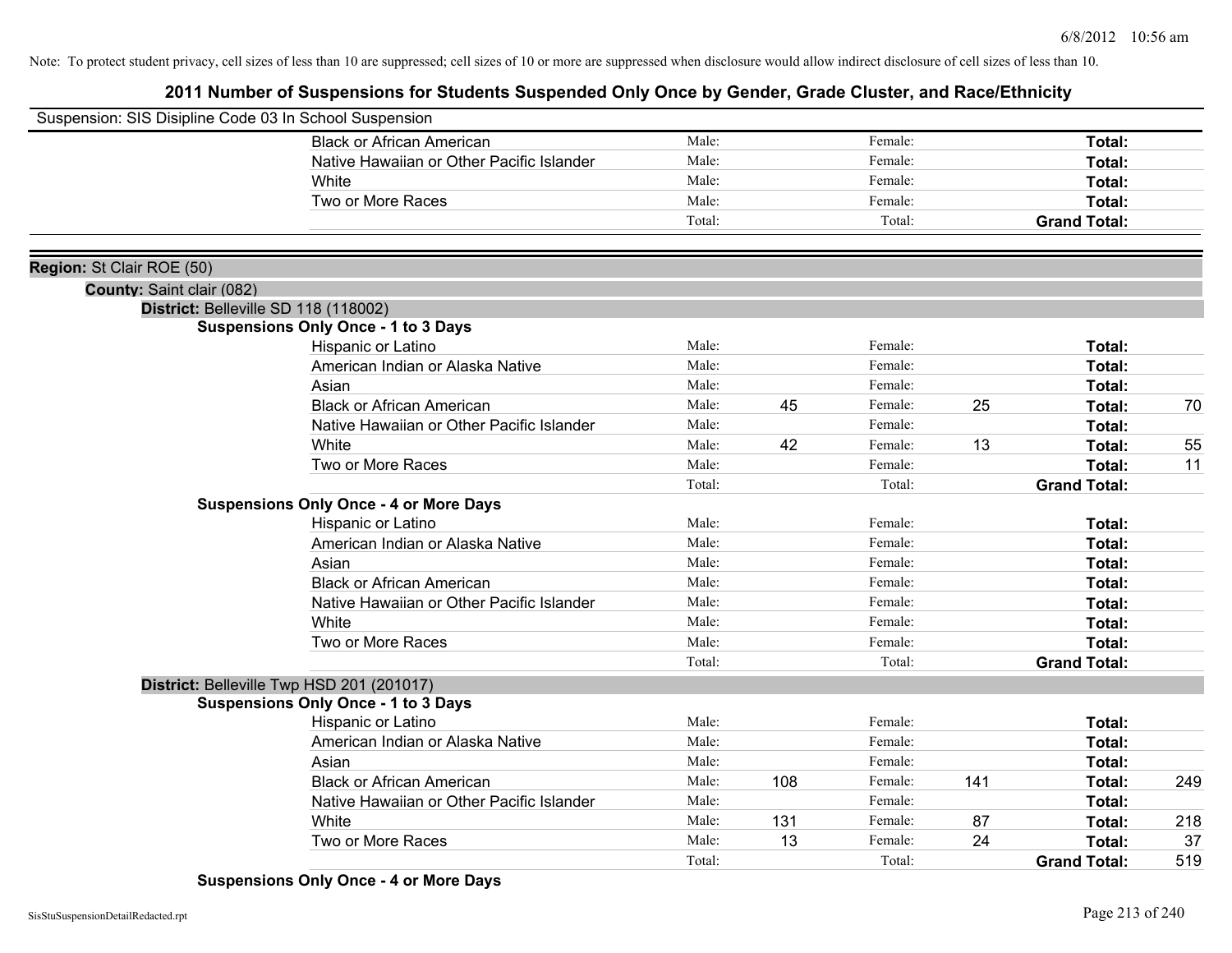| Suspension: SIS Disipline Code 03 In School Suspension |                                            |        |         |                     |
|--------------------------------------------------------|--------------------------------------------|--------|---------|---------------------|
|                                                        | Hispanic or Latino                         | Male:  | Female: | Total:              |
|                                                        | American Indian or Alaska Native           | Male:  | Female: | Total:              |
|                                                        | Asian                                      | Male:  | Female: | Total:              |
|                                                        | <b>Black or African American</b>           | Male:  | Female: | Total:              |
|                                                        | Native Hawaiian or Other Pacific Islander  | Male:  | Female: | Total:              |
|                                                        | White                                      | Male:  | Female: | Total:              |
|                                                        | Two or More Races                          | Male:  | Female: | Total:              |
|                                                        |                                            | Total: | Total:  | <b>Grand Total:</b> |
|                                                        | District: Brooklyn UD 188 (188022)         |        |         |                     |
|                                                        | <b>Suspensions Only Once - 1 to 3 Days</b> |        |         |                     |
|                                                        | Hispanic or Latino                         | Male:  | Female: | Total:              |
|                                                        | American Indian or Alaska Native           | Male:  | Female: | Total:              |
|                                                        | Asian                                      | Male:  | Female: | Total:              |
|                                                        | <b>Black or African American</b>           | Male:  | Female: | 12<br>Total:        |
|                                                        | Native Hawaiian or Other Pacific Islander  | Male:  | Female: | Total:              |
|                                                        | White                                      | Male:  | Female: | Total:              |
|                                                        | Two or More Races                          | Male:  | Female: | Total:              |
|                                                        |                                            | Total: | Total:  | <b>Grand Total:</b> |
| District: Central SD 104 (104002)                      |                                            |        |         |                     |
|                                                        | <b>Suspensions Only Once - 1 to 3 Days</b> |        |         |                     |
|                                                        | Hispanic or Latino                         | Male:  | Female: | Total:              |
|                                                        | American Indian or Alaska Native           | Male:  | Female: | Total:              |
|                                                        | Asian                                      | Male:  | Female: | Total:              |
|                                                        | <b>Black or African American</b>           | Male:  | Female: | Total:              |
|                                                        | Native Hawaiian or Other Pacific Islander  | Male:  | Female: | Total:              |
|                                                        | White                                      | Male:  | Female: | Total:              |
|                                                        | Two or More Races                          | Male:  | Female: | Total:              |
|                                                        |                                            | Total: | Total:  | <b>Grand Total:</b> |
|                                                        | District: Childrens Center for BD (004700) |        |         |                     |
|                                                        | <b>Suspensions Only Once - 1 to 3 Days</b> |        |         |                     |
|                                                        | Hispanic or Latino                         | Male:  | Female: | Total:              |
|                                                        | American Indian or Alaska Native           | Male:  | Female: | Total:              |
|                                                        | Asian                                      | Male:  | Female: | Total:              |
|                                                        | <b>Black or African American</b>           | Male:  | Female: | Total:              |
|                                                        | Native Hawaiian or Other Pacific Islander  | Male:  | Female: | Total:              |
|                                                        | White                                      | Male:  | Female: | Total:              |
|                                                        | Two or More Races                          | Male:  | Female: | Total:              |
|                                                        |                                            | Total: | Total:  | <b>Grand Total:</b> |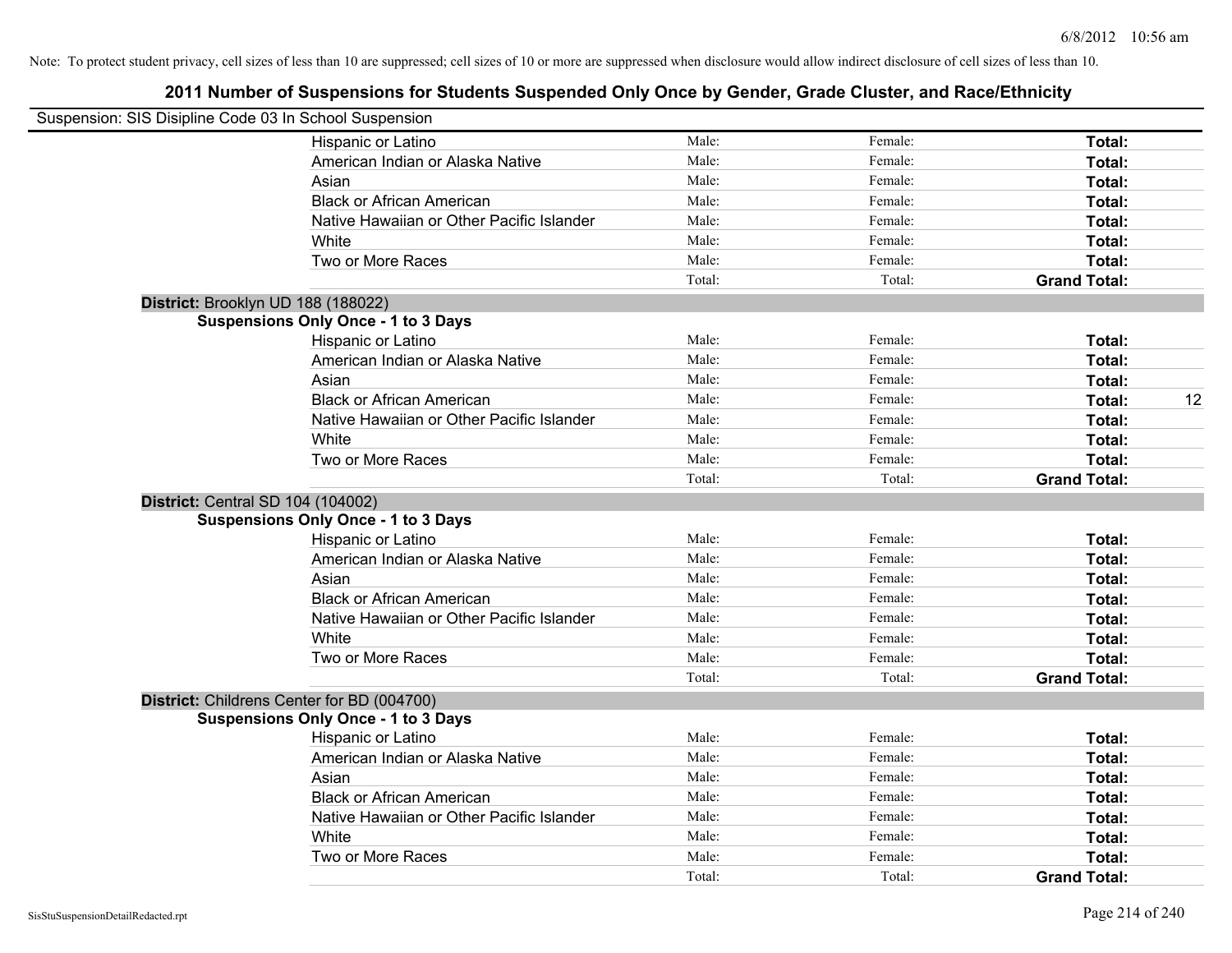| Suspension: SIS Disipline Code 03 In School Suspension |                                               |        |     |         |     |                     |     |
|--------------------------------------------------------|-----------------------------------------------|--------|-----|---------|-----|---------------------|-----|
| District: Dupo CUSD 196 (196026)                       |                                               |        |     |         |     |                     |     |
|                                                        | <b>Suspensions Only Once - 1 to 3 Days</b>    |        |     |         |     |                     |     |
|                                                        | <b>Hispanic or Latino</b>                     | Male:  |     | Female: |     | Total:              |     |
|                                                        | American Indian or Alaska Native              | Male:  |     | Female: |     | Total:              |     |
|                                                        | Asian                                         | Male:  |     | Female: |     | Total:              |     |
|                                                        | <b>Black or African American</b>              | Male:  |     | Female: |     | Total:              |     |
|                                                        | Native Hawaiian or Other Pacific Islander     | Male:  |     | Female: |     | Total:              |     |
|                                                        | White                                         | Male:  | 42  | Female: | 21  | Total:              | 63  |
|                                                        | Two or More Races                             | Male:  |     | Female: |     | Total:              | 13  |
|                                                        |                                               | Total: |     | Total:  |     | <b>Grand Total:</b> |     |
| District: East St Louis SD 189 (189022)                |                                               |        |     |         |     |                     |     |
|                                                        | <b>Suspensions Only Once - 1 to 3 Days</b>    |        |     |         |     |                     |     |
|                                                        | Hispanic or Latino                            | Male:  |     | Female: |     | Total:              |     |
|                                                        | American Indian or Alaska Native              | Male:  |     | Female: |     | Total:              |     |
|                                                        | Asian                                         | Male:  |     | Female: |     | Total:              |     |
|                                                        | <b>Black or African American</b>              | Male:  | 208 | Female: | 226 | Total:              | 434 |
|                                                        | Native Hawaiian or Other Pacific Islander     | Male:  |     | Female: |     | Total:              |     |
|                                                        | White                                         | Male:  |     | Female: |     | Total:              |     |
|                                                        | Two or More Races                             | Male:  |     | Female: |     | Total:              |     |
|                                                        |                                               | Total: |     | Total:  |     | <b>Grand Total:</b> |     |
|                                                        | <b>Suspensions Only Once - 4 or More Days</b> |        |     |         |     |                     |     |
|                                                        | Hispanic or Latino                            | Male:  |     | Female: |     | Total:              |     |
|                                                        | American Indian or Alaska Native              | Male:  |     | Female: |     | Total:              |     |
|                                                        | Asian                                         | Male:  |     | Female: |     | Total:              |     |
|                                                        | <b>Black or African American</b>              | Male:  |     | Female: |     | Total:              |     |
|                                                        | Native Hawaiian or Other Pacific Islander     | Male:  |     | Female: |     | Total:              |     |
|                                                        | White                                         | Male:  |     | Female: |     | Total:              |     |
|                                                        | Two or More Races                             | Male:  |     | Female: |     | Total:              |     |
|                                                        |                                               | Total: |     | Total:  |     | <b>Grand Total:</b> |     |
| District: Freeburg CCSD 70 (070004)                    |                                               |        |     |         |     |                     |     |
|                                                        | <b>Suspensions Only Once - 1 to 3 Days</b>    |        |     |         |     |                     |     |
|                                                        | Hispanic or Latino                            | Male:  |     | Female: |     | Total:              |     |
|                                                        | American Indian or Alaska Native              | Male:  |     | Female: |     | Total:              |     |
|                                                        | Asian                                         | Male:  |     | Female: |     | Total:              |     |
|                                                        | <b>Black or African American</b>              | Male:  |     | Female: |     | Total:              |     |
|                                                        | Native Hawaiian or Other Pacific Islander     | Male:  |     | Female: |     | Total:              |     |
|                                                        | White                                         | Male:  |     | Female: |     | Total:              |     |
|                                                        | Two or More Races                             | Male:  |     | Female: |     | Total:              |     |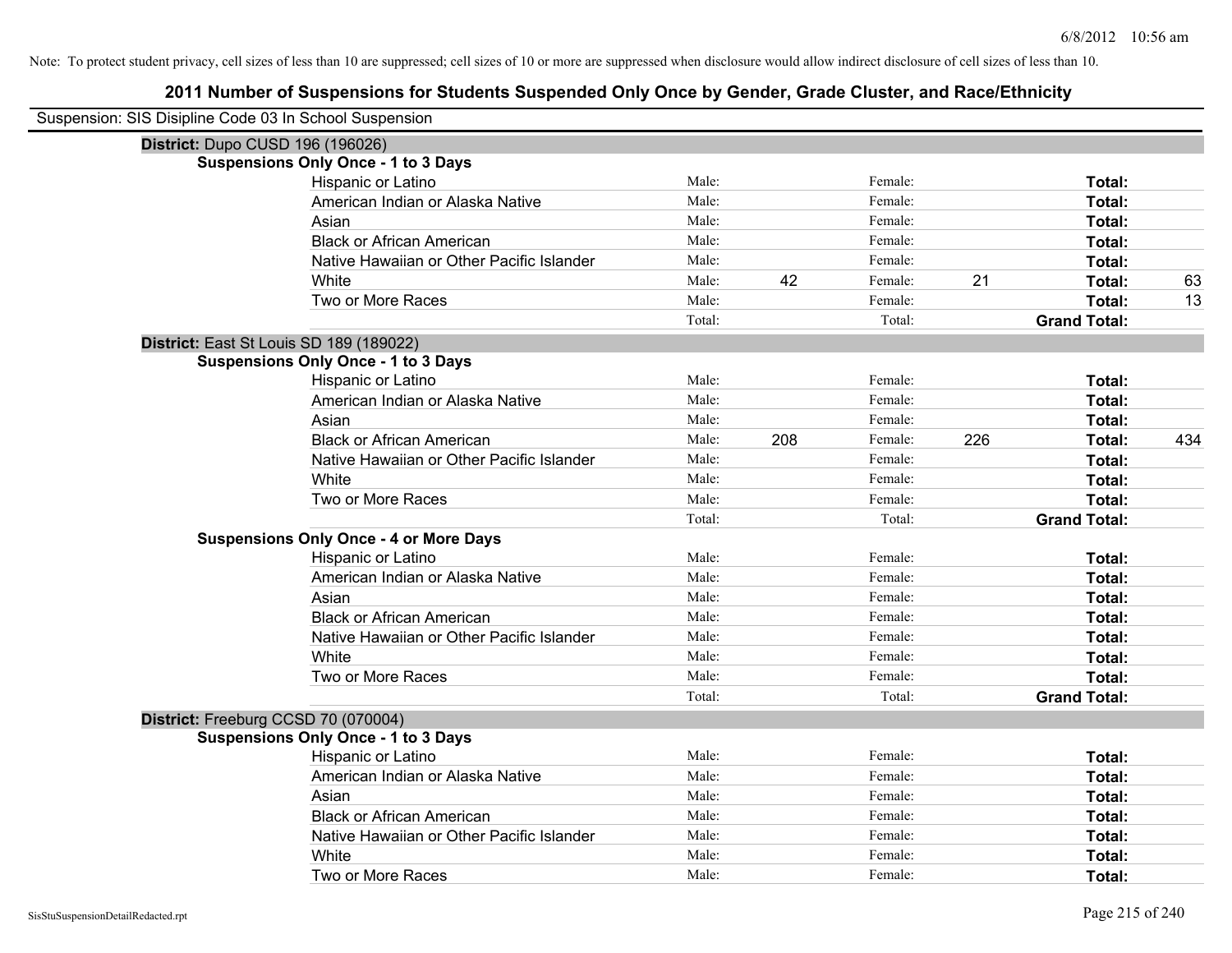| Suspension: SIS Disipline Code 03 In School Suspension |        |         |                     |    |
|--------------------------------------------------------|--------|---------|---------------------|----|
|                                                        | Total: | Total:  | <b>Grand Total:</b> |    |
| District: Freeburg CHSD 77 (077016)                    |        |         |                     |    |
| <b>Suspensions Only Once - 1 to 3 Days</b>             |        |         |                     |    |
| Hispanic or Latino                                     | Male:  | Female: | Total:              |    |
| American Indian or Alaska Native                       | Male:  | Female: | Total:              |    |
| Asian                                                  | Male:  | Female: | Total:              |    |
| <b>Black or African American</b>                       | Male:  | Female: | Total:              |    |
| Native Hawaiian or Other Pacific Islander              | Male:  | Female: | Total:              |    |
| White                                                  | Male:  | Female: | Total:              | 25 |
| Two or More Races                                      | Male:  | Female: | Total:              |    |
|                                                        | Total: | Total:  | <b>Grand Total:</b> |    |
| District: Grant CCSD 110 (110004)                      |        |         |                     |    |
| <b>Suspensions Only Once - 1 to 3 Days</b>             |        |         |                     |    |
| Hispanic or Latino                                     | Male:  | Female: | Total:              |    |
| American Indian or Alaska Native                       | Male:  | Female: | Total:              |    |
| Asian                                                  | Male:  | Female: | Total:              |    |
| <b>Black or African American</b>                       | Male:  | Female: | Total:              |    |
| Native Hawaiian or Other Pacific Islander              | Male:  | Female: | Total:              |    |
| White                                                  | Male:  | Female: | Total:              | 11 |
| Two or More Races                                      | Male:  | Female: | Total:              |    |
|                                                        | Total: | Total:  | <b>Grand Total:</b> |    |
| District: Harmony Emge SD 175 (175002)                 |        |         |                     |    |
| <b>Suspensions Only Once - 1 to 3 Days</b>             |        |         |                     |    |
| Hispanic or Latino                                     | Male:  | Female: | Total:              |    |
| American Indian or Alaska Native                       | Male:  | Female: | Total:              |    |
| Asian                                                  | Male:  | Female: | Total:              |    |
| <b>Black or African American</b>                       | Male:  | Female: | Total:              |    |
| Native Hawaiian or Other Pacific Islander              | Male:  | Female: | Total:              |    |
| White                                                  | Male:  | Female: | Total:              |    |
| Two or More Races                                      | Male:  | Female: | Total:              |    |
|                                                        | Total: | Total:  | <b>Grand Total:</b> |    |
| District: High Mount SD 116 (116002)                   |        |         |                     |    |
| <b>Suspensions Only Once - 1 to 3 Days</b>             |        |         |                     |    |
| Hispanic or Latino                                     | Male:  | Female: | Total:              |    |
| American Indian or Alaska Native                       | Male:  | Female: | Total:              |    |
| Asian                                                  | Male:  | Female: | Total:              |    |
| <b>Black or African American</b>                       | Male:  | Female: | Total:              | 13 |
| Native Hawaiian or Other Pacific Islander              | Male:  | Female: | Total:              |    |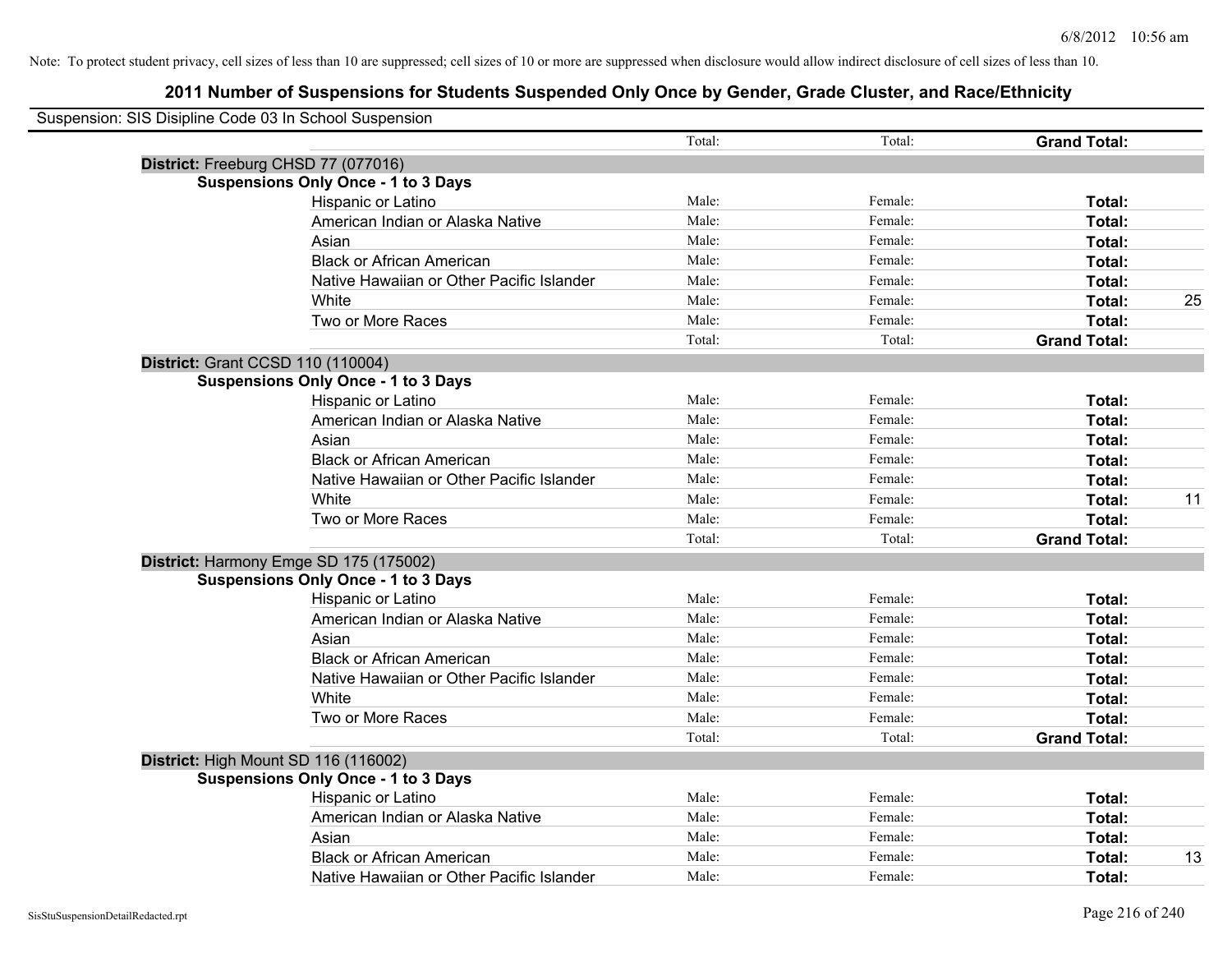| Suspension: SIS Disipline Code 03 In School Suspension |                                            |        |         |                     |    |
|--------------------------------------------------------|--------------------------------------------|--------|---------|---------------------|----|
|                                                        | White                                      | Male:  | Female: | Total:              |    |
|                                                        | Two or More Races                          | Male:  | Female: | Total:              |    |
|                                                        |                                            | Total: | Total:  | <b>Grand Total:</b> | 23 |
| District: Illinois Center for Autism (025400)          |                                            |        |         |                     |    |
|                                                        | <b>Suspensions Only Once - 1 to 3 Days</b> |        |         |                     |    |
|                                                        | Hispanic or Latino                         | Male:  | Female: | Total:              |    |
|                                                        | American Indian or Alaska Native           | Male:  | Female: | Total:              |    |
|                                                        | Asian                                      | Male:  | Female: | Total:              |    |
|                                                        | <b>Black or African American</b>           | Male:  | Female: | Total:              |    |
|                                                        | Native Hawaiian or Other Pacific Islander  | Male:  | Female: | Total:              |    |
|                                                        | White                                      | Male:  | Female: | Total:              |    |
|                                                        | Two or More Races                          | Male:  | Female: | Total:              |    |
|                                                        |                                            | Total: | Total:  | <b>Grand Total:</b> |    |
| District: Lebanon CUSD 9 (009026)                      |                                            |        |         |                     |    |
|                                                        | <b>Suspensions Only Once - 1 to 3 Days</b> |        |         |                     |    |
|                                                        | Hispanic or Latino                         | Male:  | Female: | Total:              |    |
|                                                        | American Indian or Alaska Native           | Male:  | Female: | Total:              |    |
|                                                        | Asian                                      | Male:  | Female: | Total:              |    |
|                                                        | <b>Black or African American</b>           | Male:  | Female: | Total:              |    |
|                                                        | Native Hawaiian or Other Pacific Islander  | Male:  | Female: | Total:              |    |
|                                                        | White                                      | Male:  | Female: | Total:              |    |
|                                                        | Two or More Races                          | Male:  | Female: | Total:              |    |
|                                                        |                                            | Total: | Total:  | <b>Grand Total:</b> | 14 |
| District: Marissa CUSD 40 (040026)                     |                                            |        |         |                     |    |
|                                                        | <b>Suspensions Only Once - 1 to 3 Days</b> |        |         |                     |    |
|                                                        | Hispanic or Latino                         | Male:  | Female: | Total:              |    |
|                                                        | American Indian or Alaska Native           | Male:  | Female: | Total:              |    |
|                                                        | Asian                                      | Male:  | Female: | Total:              |    |
|                                                        | <b>Black or African American</b>           | Male:  | Female: | Total:              |    |
|                                                        | Native Hawaiian or Other Pacific Islander  | Male:  | Female: | Total:              |    |
|                                                        | White                                      | Male:  | Female: | Total:              | 22 |
|                                                        | Two or More Races                          | Male:  | Female: | Total:              |    |
|                                                        |                                            | Total: | Total:  | <b>Grand Total:</b> |    |
| District: Mascoutah CUD 19 (019026)                    |                                            |        |         |                     |    |
|                                                        | <b>Suspensions Only Once - 1 to 3 Days</b> |        |         |                     |    |
|                                                        | Hispanic or Latino                         | Male:  | Female: | Total:              |    |
|                                                        | American Indian or Alaska Native           | Male:  | Female: | Total:              |    |
|                                                        | Asian                                      | Male:  | Female: | Total:              |    |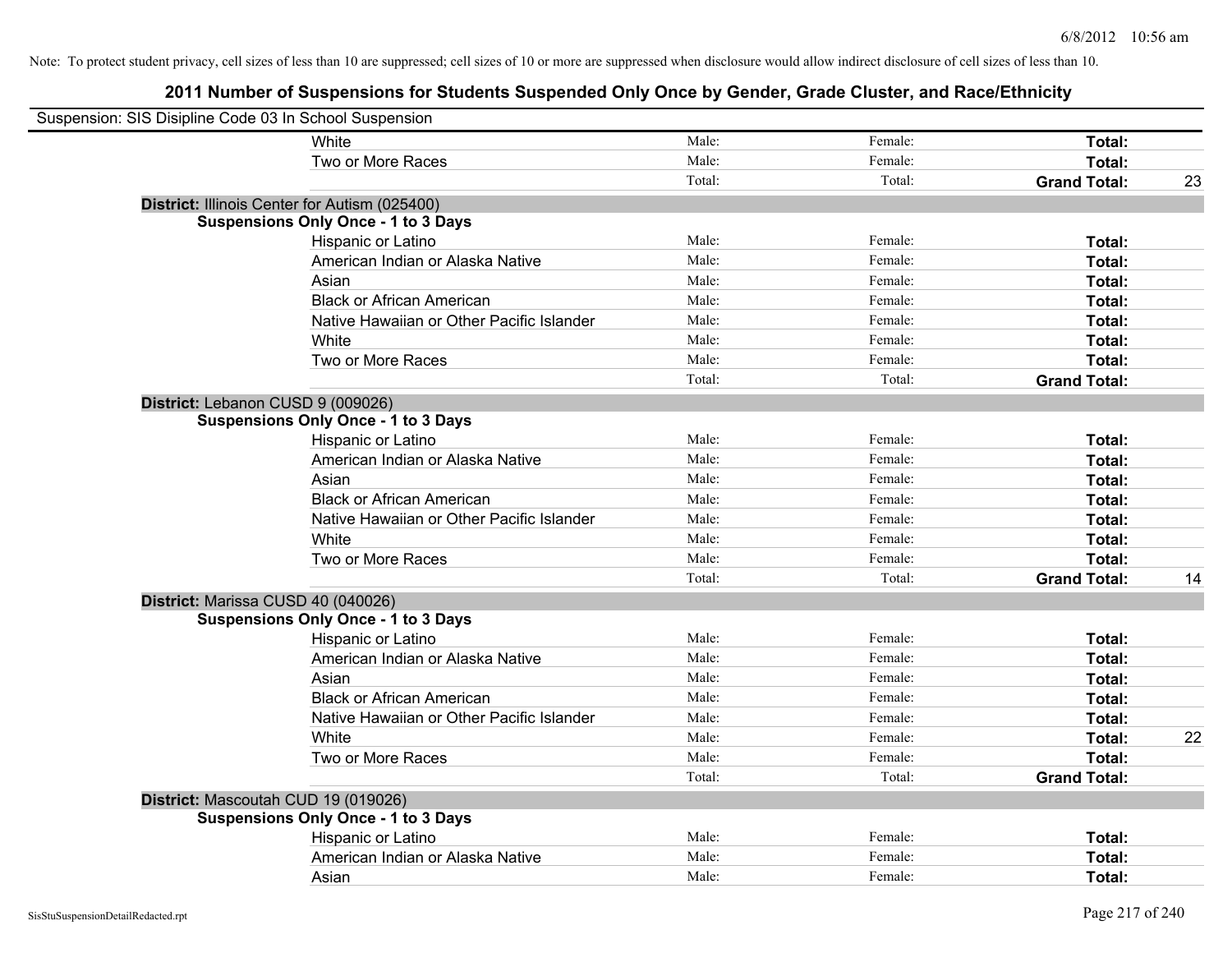| Suspension: SIS Disipline Code 03 In School Suspension |                                                |        |    |         |    |                     |    |
|--------------------------------------------------------|------------------------------------------------|--------|----|---------|----|---------------------|----|
|                                                        | <b>Black or African American</b>               | Male:  |    | Female: |    | Total:              | 22 |
|                                                        | Native Hawaiian or Other Pacific Islander      | Male:  |    | Female: |    | Total:              |    |
|                                                        | <b>White</b>                                   | Male:  | 39 | Female: | 10 | Total:              | 49 |
|                                                        | Two or More Races                              | Male:  |    | Female: |    | Total:              |    |
|                                                        |                                                | Total: | 62 | Total:  | 21 | <b>Grand Total:</b> | 83 |
|                                                        | District: Millstadt CCSD 160 (160004)          |        |    |         |    |                     |    |
|                                                        | <b>Suspensions Only Once - 1 to 3 Days</b>     |        |    |         |    |                     |    |
|                                                        | Hispanic or Latino                             | Male:  |    | Female: |    | Total:              |    |
|                                                        | American Indian or Alaska Native               | Male:  |    | Female: |    | Total:              |    |
|                                                        | Asian                                          | Male:  |    | Female: |    | Total:              |    |
|                                                        | <b>Black or African American</b>               | Male:  |    | Female: |    | Total:              |    |
|                                                        | Native Hawaiian or Other Pacific Islander      | Male:  |    | Female: |    | Total:              |    |
|                                                        | White                                          | Male:  |    | Female: |    | Total:              |    |
|                                                        | Two or More Races                              | Male:  |    | Female: |    | Total:              |    |
|                                                        |                                                | Total: |    | Total:  |    | <b>Grand Total:</b> |    |
|                                                        | District: New Athens CUSD 60 (060026)          |        |    |         |    |                     |    |
|                                                        | <b>Suspensions Only Once - 1 to 3 Days</b>     |        |    |         |    |                     |    |
|                                                        | Hispanic or Latino                             | Male:  |    | Female: |    | Total:              |    |
|                                                        | American Indian or Alaska Native               | Male:  |    | Female: |    | Total:              |    |
|                                                        | Asian                                          | Male:  |    | Female: |    | Total:              |    |
|                                                        | <b>Black or African American</b>               | Male:  |    | Female: |    | Total:              |    |
|                                                        | Native Hawaiian or Other Pacific Islander      | Male:  |    | Female: |    | Total:              |    |
|                                                        | White                                          | Male:  |    | Female: |    | Total:              | 27 |
|                                                        | Two or More Races                              | Male:  |    | Female: |    | Total:              |    |
|                                                        |                                                | Total: |    | Total:  |    | <b>Grand Total:</b> |    |
|                                                        | District: O Fallon CCSD 90 (090004)            |        |    |         |    |                     |    |
|                                                        | <b>Suspensions Only Once - 1 to 3 Days</b>     |        |    |         |    |                     |    |
|                                                        | <b>Hispanic or Latino</b>                      | Male:  |    | Female: |    | Total:              |    |
|                                                        | American Indian or Alaska Native               | Male:  |    | Female: |    | Total:              |    |
|                                                        | Asian                                          | Male:  |    | Female: |    | Total:              |    |
|                                                        | <b>Black or African American</b>               | Male:  | 13 | Female: | 11 | Total:              | 24 |
|                                                        | Native Hawaiian or Other Pacific Islander      | Male:  |    | Female: |    | Total:              |    |
|                                                        | White                                          | Male:  |    | Female: |    | Total:              | 33 |
|                                                        | Two or More Races                              | Male:  |    | Female: |    | Total:              |    |
|                                                        |                                                | Total: |    | Total:  |    | <b>Grand Total:</b> |    |
|                                                        | <b>District: O Fallon Twp HSD 203 (203017)</b> |        |    |         |    |                     |    |
|                                                        | <b>Suspensions Only Once - 1 to 3 Days</b>     |        |    |         |    |                     |    |
|                                                        | Hispanic or Latino                             | Male:  |    | Female: |    | Total:              |    |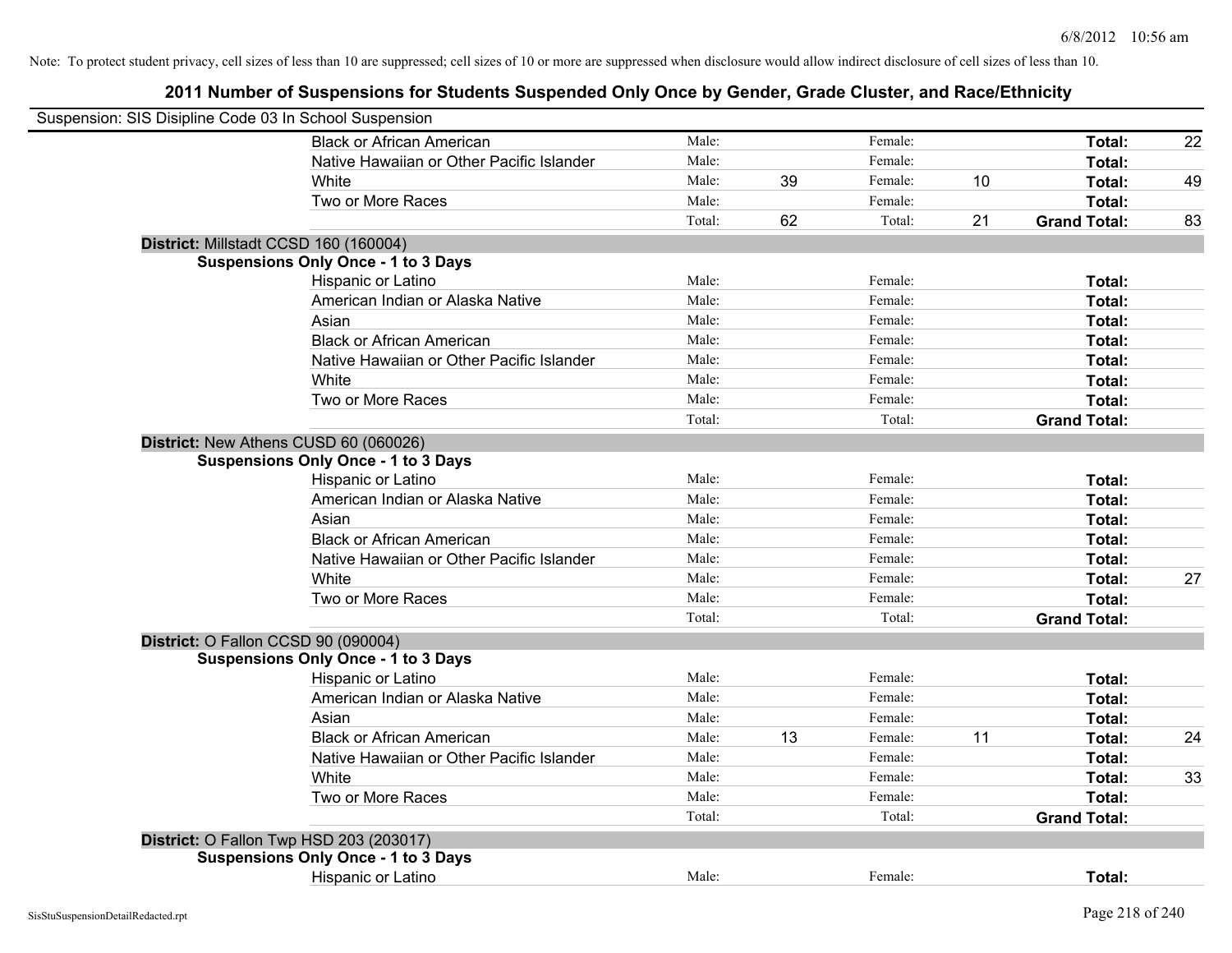# **2011 Number of Suspensions for Students Suspended Only Once by Gender, Grade Cluster, and Race/Ethnicity**

| Suspension: SIS Disipline Code 03 In School Suspension |                                              |        |    |         |    |                     |    |
|--------------------------------------------------------|----------------------------------------------|--------|----|---------|----|---------------------|----|
|                                                        | American Indian or Alaska Native             | Male:  |    | Female: |    | Total:              |    |
|                                                        | Asian                                        | Male:  |    | Female: |    | Total:              |    |
|                                                        | <b>Black or African American</b>             | Male:  | 15 | Female: | 18 | Total:              | 33 |
|                                                        | Native Hawaiian or Other Pacific Islander    | Male:  |    | Female: |    | Total:              |    |
|                                                        | White                                        | Male:  | 33 | Female: | 25 | Total:              | 58 |
|                                                        | Two or More Races                            | Male:  |    | Female: |    | Total:              | 10 |
|                                                        |                                              | Total: |    | Total:  |    | <b>Grand Total:</b> |    |
|                                                        | District: Pontiac-W Holliday SD 105 (105002) |        |    |         |    |                     |    |
|                                                        | <b>Suspensions Only Once - 1 to 3 Days</b>   |        |    |         |    |                     |    |
|                                                        | Hispanic or Latino                           | Male:  |    | Female: |    | Total:              |    |
|                                                        | American Indian or Alaska Native             | Male:  |    | Female: |    | Total:              |    |
|                                                        | Asian                                        | Male:  |    | Female: |    | Total:              |    |
|                                                        | <b>Black or African American</b>             | Male:  |    | Female: |    | Total:              | 14 |
|                                                        | Native Hawaiian or Other Pacific Islander    | Male:  |    | Female: |    | Total:              |    |
|                                                        | White                                        | Male:  |    | Female: |    | Total:              |    |
|                                                        | Two or More Races                            | Male:  |    | Female: |    | Total:              |    |
|                                                        |                                              | Total: |    | Total:  |    | <b>Grand Total:</b> |    |
|                                                        | District: Shiloh Village SD 85 (085002)      |        |    |         |    |                     |    |
|                                                        | <b>Suspensions Only Once - 1 to 3 Days</b>   |        |    |         |    |                     |    |
|                                                        | Hispanic or Latino                           | Male:  |    | Female: |    | Total:              |    |
|                                                        | American Indian or Alaska Native             | Male:  |    | Female: |    | Total:              |    |
|                                                        | Asian                                        | Male:  |    | Female: |    | Total:              |    |
|                                                        | <b>Black or African American</b>             | Male:  |    | Female: |    | Total:              |    |
|                                                        | Native Hawaiian or Other Pacific Islander    | Male:  |    | Female: |    | Total:              |    |
|                                                        | White                                        | Male:  |    | Female: |    | Total:              |    |
|                                                        | Two or More Races                            | Male:  |    | Female: |    | Total:              |    |
|                                                        |                                              | Total: |    | Total:  |    | <b>Grand Total:</b> |    |
|                                                        | District: Smithton CCSD 130 (130004)         |        |    |         |    |                     |    |
|                                                        | <b>Suspensions Only Once - 1 to 3 Days</b>   |        |    |         |    |                     |    |
|                                                        | Hispanic or Latino                           | Male:  |    | Female: |    | Total:              |    |
|                                                        | American Indian or Alaska Native             | Male:  |    | Female: |    | Total:              |    |
|                                                        | Asian                                        | Male:  |    | Female: |    | Total:              |    |
|                                                        | <b>Black or African American</b>             | Male:  |    | Female: |    | Total:              |    |
|                                                        | Native Hawaiian or Other Pacific Islander    | Male:  |    | Female: |    | Total:              |    |
|                                                        | White                                        | Male:  |    | Female: |    | Total:              | 15 |
|                                                        | Two or More Races                            | Male:  |    | Female: |    | Total:              |    |
|                                                        |                                              | Total: |    | Total:  |    | <b>Grand Total:</b> |    |

**Suspensions Only Once - 4 or More Days**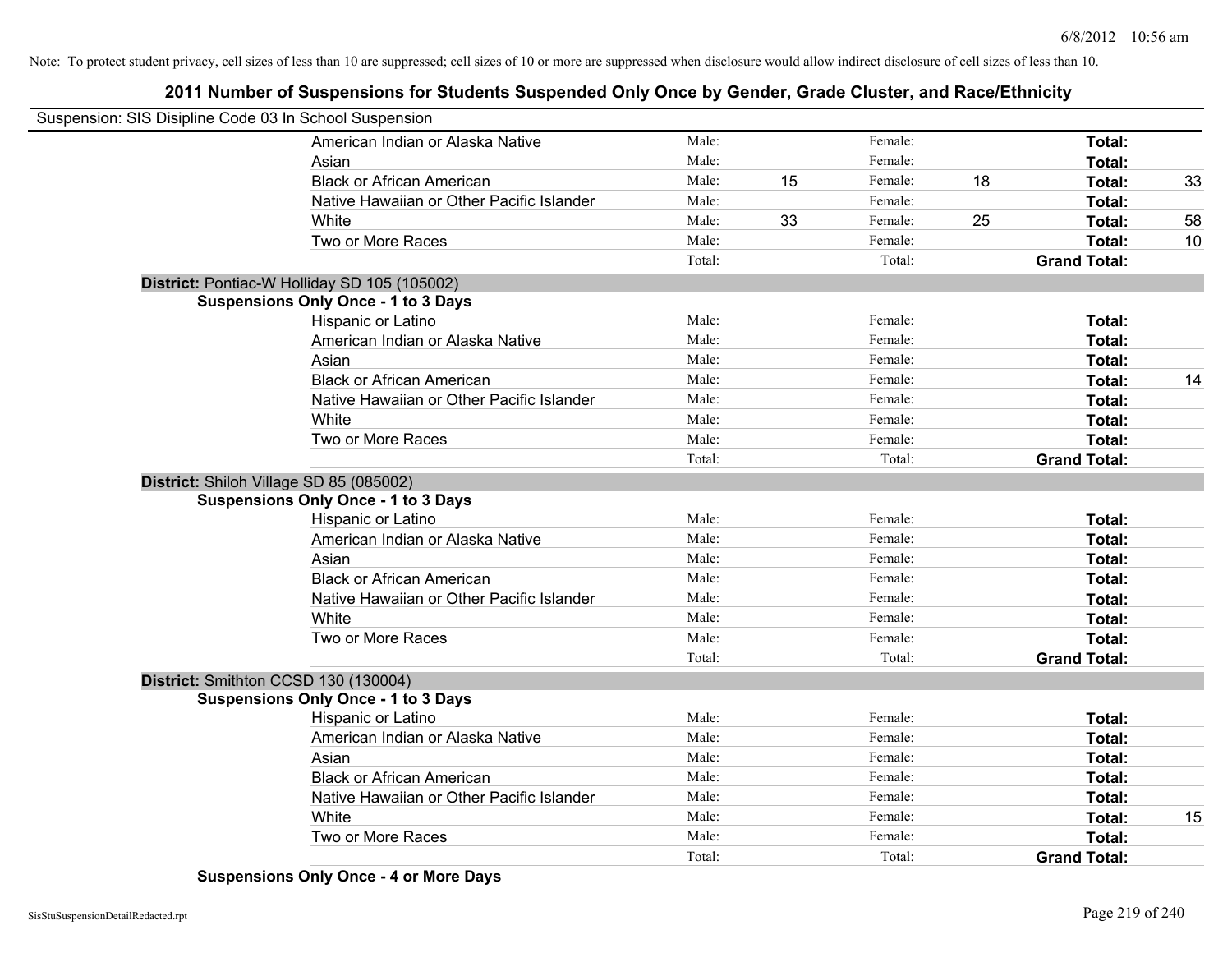| Suspension: SIS Disipline Code 03 In School Suspension |                                               |        |         |                     |    |
|--------------------------------------------------------|-----------------------------------------------|--------|---------|---------------------|----|
|                                                        | Hispanic or Latino                            | Male:  | Female: | Total:              |    |
|                                                        | American Indian or Alaska Native              | Male:  | Female: | Total:              |    |
|                                                        | Asian                                         | Male:  | Female: | Total:              |    |
|                                                        | <b>Black or African American</b>              | Male:  | Female: | Total:              |    |
|                                                        | Native Hawaiian or Other Pacific Islander     | Male:  | Female: | Total:              |    |
|                                                        | White                                         | Male:  | Female: | Total:              |    |
|                                                        | Two or More Races                             | Male:  | Female: | Total:              |    |
|                                                        |                                               | Total: | Total:  | <b>Grand Total:</b> |    |
|                                                        | District: Wolf Branch SD 113 (113002)         |        |         |                     |    |
|                                                        | <b>Suspensions Only Once - 1 to 3 Days</b>    |        |         |                     |    |
|                                                        | Hispanic or Latino                            | Male:  | Female: | Total:              |    |
|                                                        | American Indian or Alaska Native              | Male:  | Female: | Total:              |    |
|                                                        | Asian                                         | Male:  | Female: | Total:              |    |
|                                                        | <b>Black or African American</b>              | Male:  | Female: | Total:              |    |
|                                                        | Native Hawaiian or Other Pacific Islander     | Male:  | Female: | Total:              |    |
|                                                        | White                                         | Male:  | Female: | Total:              |    |
|                                                        | Two or More Races                             | Male:  | Female: | Total:              |    |
|                                                        |                                               | Total: | Total:  | <b>Grand Total:</b> | 12 |
|                                                        |                                               |        |         |                     |    |
| Region: State of ILlinois (65)                         |                                               |        |         |                     |    |
| County: State Of II (108)                              |                                               |        |         |                     |    |
|                                                        | District: Non-Public School (9000)            |        |         |                     |    |
|                                                        | <b>Suspensions Only Once - 1 to 3 Days</b>    |        |         |                     |    |
|                                                        | Hispanic or Latino                            | Male:  | Female: | Total:              |    |
|                                                        | American Indian or Alaska Native              | Male:  | Female: | Total:              |    |
|                                                        | Asian                                         | Male:  | Female: | Total:              |    |
|                                                        | <b>Black or African American</b>              | Male:  | Female: | Total:              |    |
|                                                        | Native Hawaiian or Other Pacific Islander     | Male:  | Female: | Total:              |    |
|                                                        | White                                         | Male:  | Female: | Total:              |    |
|                                                        | Two or More Races                             | Male:  | Female: | Total:              |    |
|                                                        |                                               | Total: | Total:  | <b>Grand Total:</b> |    |
|                                                        | District: Non-Public School (9030)            |        |         |                     |    |
|                                                        | <b>Suspensions Only Once - 4 or More Days</b> |        |         |                     |    |
|                                                        | Hispanic or Latino                            | Male:  | Female: | Total:              |    |
|                                                        | American Indian or Alaska Native              | Male:  | Female: | Total:              |    |
|                                                        | Asian                                         | Male:  | Female: | Total:              |    |
|                                                        | <b>Black or African American</b>              | Male:  | Female: | <b>Total:</b>       |    |
|                                                        |                                               |        | Female: | Total:              |    |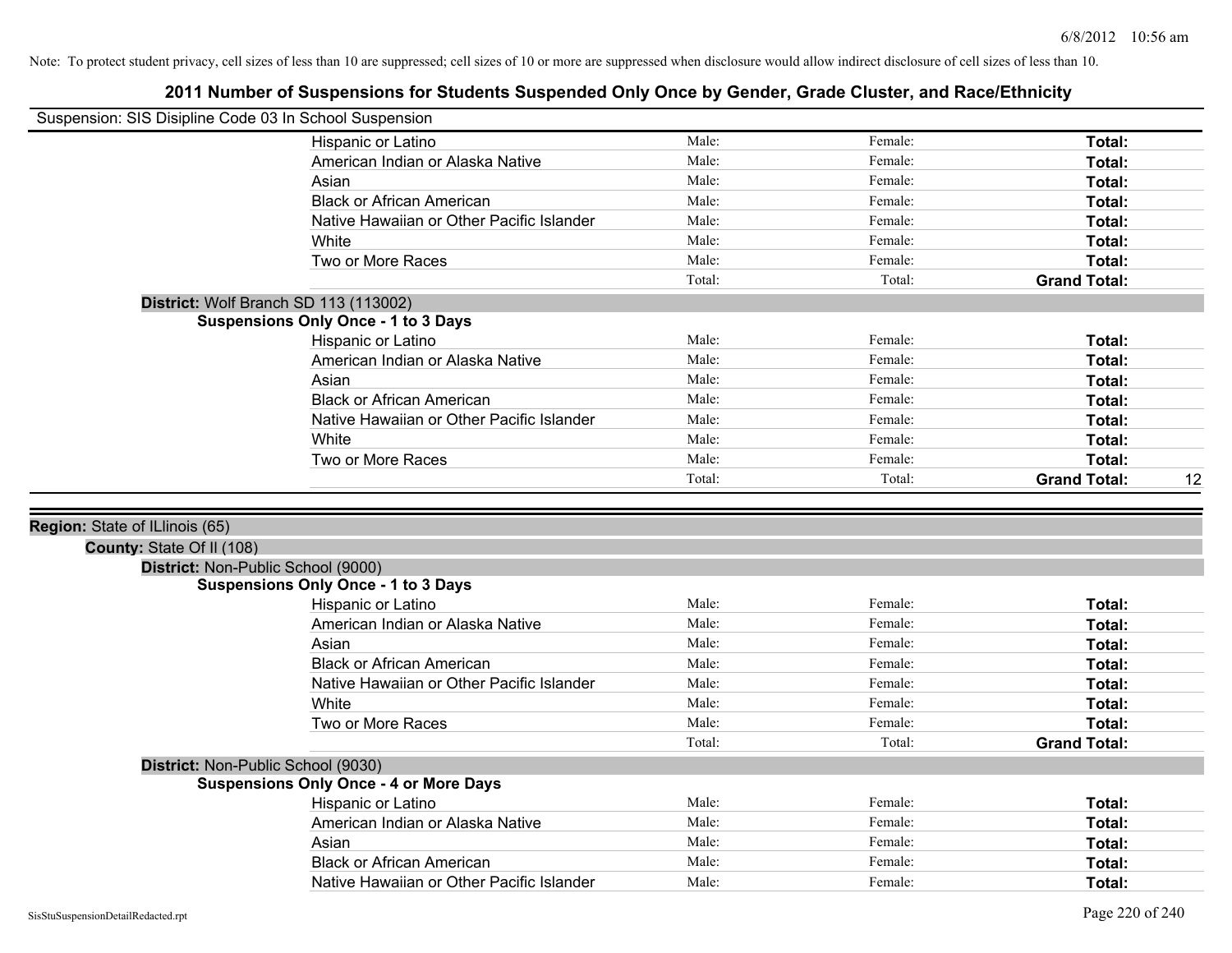| Suspension: SIS Disipline Code 03 In School Suspension |                                                 |        |    |         |    |                     |    |
|--------------------------------------------------------|-------------------------------------------------|--------|----|---------|----|---------------------|----|
|                                                        | <b>White</b>                                    | Male:  |    | Female: |    | Total:              |    |
|                                                        | Two or More Races                               | Male:  |    | Female: |    | Total:              |    |
|                                                        |                                                 | Total: |    | Total:  |    | <b>Grand Total:</b> |    |
| Region: Tazewell ROE (53)                              |                                                 |        |    |         |    |                     |    |
| County: Tazewell (090)                                 |                                                 |        |    |         |    |                     |    |
| District: Central SD 51 (051002)                       |                                                 |        |    |         |    |                     |    |
|                                                        | <b>Suspensions Only Once - 1 to 3 Days</b>      |        |    |         |    |                     |    |
|                                                        | Hispanic or Latino                              | Male:  |    | Female: |    | Total:              |    |
|                                                        | American Indian or Alaska Native                | Male:  |    | Female: |    | Total:              |    |
|                                                        | Asian                                           | Male:  |    | Female: |    | Total:              |    |
|                                                        | <b>Black or African American</b>                | Male:  |    | Female: |    | Total:              |    |
|                                                        | Native Hawaiian or Other Pacific Islander       | Male:  |    | Female: |    | Total:              |    |
|                                                        | White                                           | Male:  |    | Female: |    | Total:              |    |
|                                                        | Two or More Races                               | Male:  |    | Female: |    | Total:              |    |
|                                                        |                                                 | Total: |    | Total:  |    | <b>Grand Total:</b> |    |
|                                                        | District: Creve Coeur SD 76 (076002)            |        |    |         |    |                     |    |
|                                                        | <b>Suspensions Only Once - 1 to 3 Days</b>      |        |    |         |    |                     |    |
|                                                        | Hispanic or Latino                              | Male:  |    | Female: |    | Total:              |    |
|                                                        | American Indian or Alaska Native                | Male:  |    | Female: |    | Total:              |    |
|                                                        | Asian                                           | Male:  |    | Female: |    | Total:              |    |
|                                                        | <b>Black or African American</b>                | Male:  |    | Female: |    | Total:              |    |
|                                                        | Native Hawaiian or Other Pacific Islander       | Male:  |    | Female: |    | Total:              |    |
|                                                        | White                                           | Male:  | 15 | Female: | 10 | Total:              | 25 |
|                                                        | Two or More Races                               | Male:  |    | Female: |    | Total:              |    |
|                                                        |                                                 | Total: |    | Total:  |    | <b>Grand Total:</b> |    |
|                                                        | <b>Suspensions Only Once - 4 or More Days</b>   |        |    |         |    |                     |    |
|                                                        | Hispanic or Latino                              | Male:  |    | Female: |    | Total:              |    |
|                                                        | American Indian or Alaska Native                | Male:  |    | Female: |    | Total:              |    |
|                                                        | Asian                                           | Male:  |    | Female: |    | Total:              |    |
|                                                        | <b>Black or African American</b>                | Male:  |    | Female: |    | Total:              |    |
|                                                        | Native Hawaiian or Other Pacific Islander       | Male:  |    | Female: |    | Total:              |    |
|                                                        | White                                           | Male:  |    | Female: |    | Total:              |    |
|                                                        | Two or More Races                               | Male:  |    | Female: |    | Total:              |    |
|                                                        |                                                 | Total: |    | Total:  |    | <b>Grand Total:</b> |    |
|                                                        | District: Deer Creek-Mackinaw CUSD 701 (701026) |        |    |         |    |                     |    |
|                                                        | <b>Suspensions Only Once - 1 to 3 Days</b>      |        |    |         |    |                     |    |
|                                                        | Hispanic or Latino                              | Male:  |    | Female: |    | Total:              |    |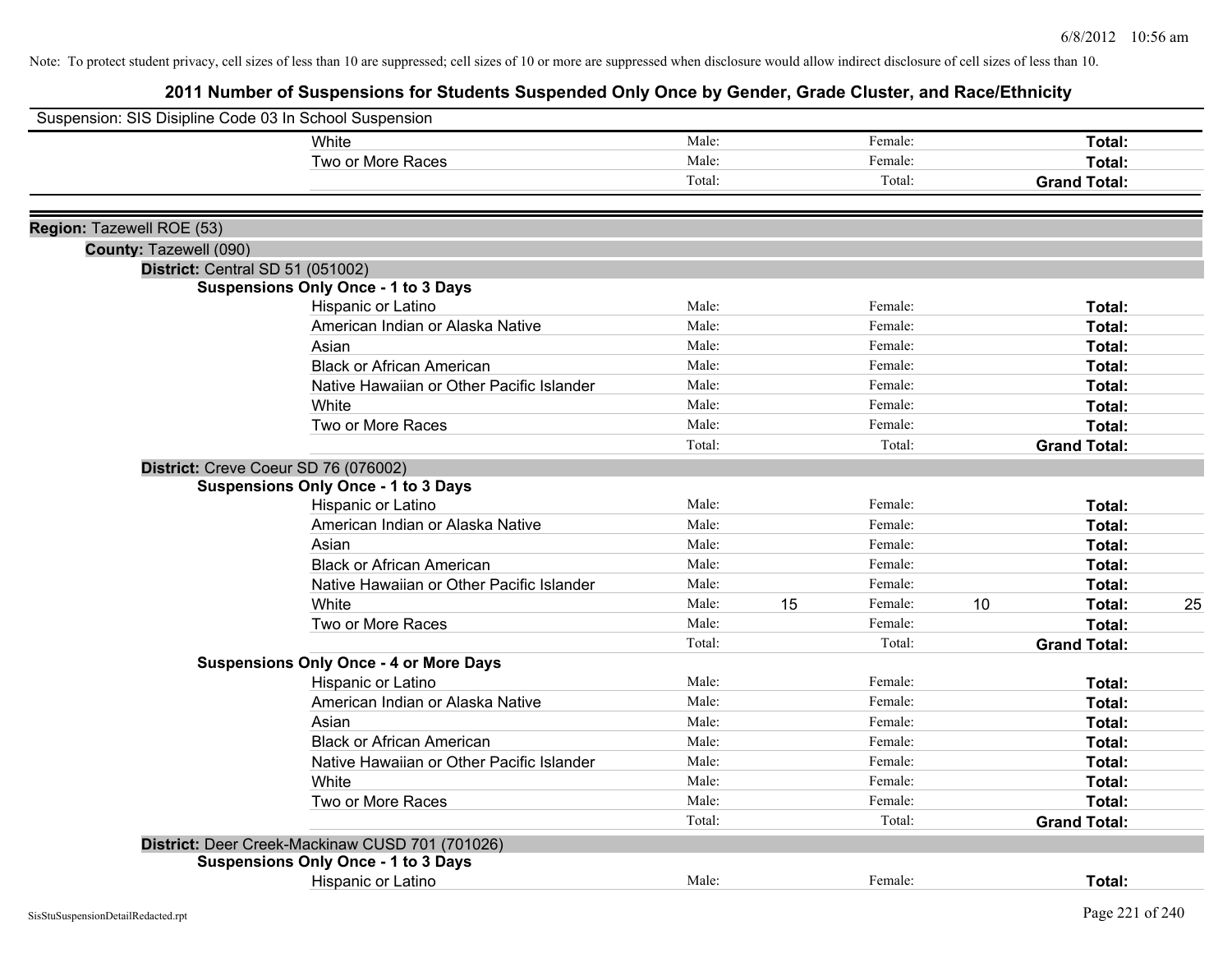# **2011 Number of Suspensions for Students Suspended Only Once by Gender, Grade Cluster, and Race/Ethnicity**

| Suspension: SIS Disipline Code 03 In School Suspension |        |    |         |    |                     |    |
|--------------------------------------------------------|--------|----|---------|----|---------------------|----|
| American Indian or Alaska Native                       | Male:  |    | Female: |    | Total:              |    |
| Asian                                                  | Male:  |    | Female: |    | Total:              |    |
| <b>Black or African American</b>                       | Male:  |    | Female: |    | Total:              |    |
| Native Hawaiian or Other Pacific Islander              | Male:  |    | Female: |    | Total:              |    |
| White                                                  | Male:  |    | Female: |    | Total:              |    |
| Two or More Races                                      | Male:  |    | Female: |    | Total:              |    |
|                                                        | Total: |    | Total:  |    | <b>Grand Total:</b> |    |
| District: Delavan CUSD 703 (703026)                    |        |    |         |    |                     |    |
| <b>Suspensions Only Once - 1 to 3 Days</b>             |        |    |         |    |                     |    |
| Hispanic or Latino                                     | Male:  |    | Female: |    | Total:              |    |
| American Indian or Alaska Native                       | Male:  |    | Female: |    | Total:              |    |
| Asian                                                  | Male:  |    | Female: |    | Total:              |    |
| <b>Black or African American</b>                       | Male:  |    | Female: |    | Total:              |    |
| Native Hawaiian or Other Pacific Islander              | Male:  |    | Female: |    | Total:              |    |
| White                                                  | Male:  |    | Female: |    | Total:              | 31 |
| Two or More Races                                      | Male:  |    | Female: |    | Total:              |    |
|                                                        | Total: |    | Total:  |    | <b>Grand Total:</b> |    |
| District: District 50 Schools (050002)                 |        |    |         |    |                     |    |
| <b>Suspensions Only Once - 1 to 3 Days</b>             |        |    |         |    |                     |    |
| Hispanic or Latino                                     | Male:  |    | Female: |    | Total:              |    |
| American Indian or Alaska Native                       | Male:  |    | Female: |    | Total:              |    |
| Asian                                                  | Male:  |    | Female: |    | Total:              |    |
| <b>Black or African American</b>                       | Male:  |    | Female: |    | Total:              |    |
| Native Hawaiian or Other Pacific Islander              | Male:  |    | Female: |    | Total:              |    |
| White                                                  | Male:  |    | Female: |    | Total:              |    |
| Two or More Races                                      | Male:  |    | Female: |    | <b>Total:</b>       |    |
|                                                        | Total: |    | Total:  |    | <b>Grand Total:</b> |    |
| District: East Peoria CHSD 309 (309016)                |        |    |         |    |                     |    |
| <b>Suspensions Only Once - 1 to 3 Days</b>             |        |    |         |    |                     |    |
| Hispanic or Latino                                     | Male:  |    | Female: |    | Total:              |    |
| American Indian or Alaska Native                       | Male:  |    | Female: |    | Total:              |    |
| Asian                                                  | Male:  |    | Female: |    | Total:              |    |
| <b>Black or African American</b>                       | Male:  |    | Female: |    | Total:              |    |
| Native Hawaiian or Other Pacific Islander              | Male:  |    | Female: |    | Total:              |    |
| White                                                  | Male:  | 45 | Female: | 20 | Total:              | 65 |
| Two or More Races                                      | Male:  |    | Female: |    | Total:              |    |
|                                                        | Total: |    | Total:  |    | <b>Grand Total:</b> |    |

**Suspensions Only Once - 4 or More Days**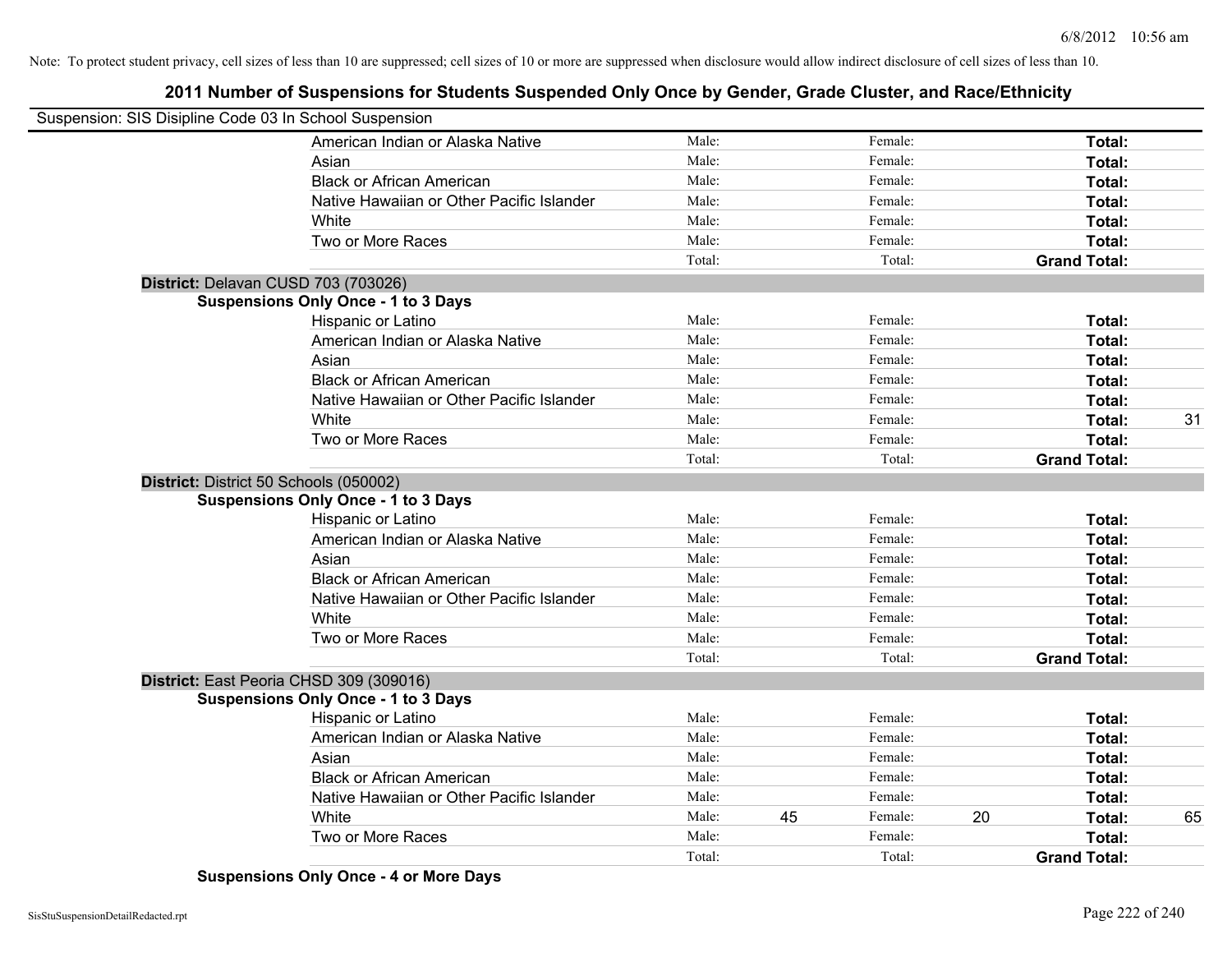| Suspension: SIS Disipline Code 03 In School Suspension |                                                    |        |         |                     |    |
|--------------------------------------------------------|----------------------------------------------------|--------|---------|---------------------|----|
|                                                        | Hispanic or Latino                                 | Male:  | Female: | Total:              |    |
|                                                        | American Indian or Alaska Native                   | Male:  | Female: | Total:              |    |
|                                                        | Asian                                              | Male:  | Female: | Total:              |    |
|                                                        | <b>Black or African American</b>                   | Male:  | Female: | Total:              |    |
|                                                        | Native Hawaiian or Other Pacific Islander          | Male:  | Female: | Total:              |    |
|                                                        | White                                              | Male:  | Female: | Total:              |    |
|                                                        | Two or More Races                                  | Male:  | Female: | Total:              |    |
|                                                        |                                                    | Total: | Total:  | <b>Grand Total:</b> |    |
|                                                        | District: East Peoria SD 86 (086002)               |        |         |                     |    |
|                                                        | <b>Suspensions Only Once - 1 to 3 Days</b>         |        |         |                     |    |
|                                                        | Hispanic or Latino                                 | Male:  | Female: | Total:              |    |
|                                                        | American Indian or Alaska Native                   | Male:  | Female: | Total:              |    |
|                                                        | Asian                                              | Male:  | Female: | Total:              |    |
|                                                        | <b>Black or African American</b>                   | Male:  | Female: | Total:              |    |
|                                                        | Native Hawaiian or Other Pacific Islander          | Male:  | Female: | Total:              |    |
|                                                        | White                                              | Male:  | Female: | Total:              | 10 |
|                                                        | Two or More Races                                  | Male:  | Female: | Total:              |    |
|                                                        |                                                    | Total: | Total:  | <b>Grand Total:</b> |    |
|                                                        | District: Morton CUSD 709 (709026)                 |        |         |                     |    |
|                                                        | <b>Suspensions Only Once - 1 to 3 Days</b>         |        |         |                     |    |
|                                                        | Hispanic or Latino                                 | Male:  | Female: | Total:              |    |
|                                                        | American Indian or Alaska Native                   | Male:  | Female: | Total:              |    |
|                                                        | Asian                                              | Male:  | Female: | Total:              |    |
|                                                        | <b>Black or African American</b>                   | Male:  | Female: | Total:              |    |
|                                                        | Native Hawaiian or Other Pacific Islander          | Male:  | Female: | Total:              |    |
|                                                        | White                                              | Male:  | Female: | Total:              | 17 |
|                                                        | Two or More Races                                  | Male:  | Female: | Total:              |    |
|                                                        |                                                    | Total: | Total:  | <b>Grand Total:</b> |    |
|                                                        | District: N Pekin & Marquette Hght SD 102 (102002) |        |         |                     |    |
|                                                        | <b>Suspensions Only Once - 1 to 3 Days</b>         |        |         |                     |    |
|                                                        | Hispanic or Latino                                 | Male:  | Female: | Total:              |    |
|                                                        | American Indian or Alaska Native                   | Male:  | Female: | Total:              |    |
|                                                        | Asian                                              | Male:  | Female: | Total:              |    |
|                                                        | <b>Black or African American</b>                   | Male:  | Female: | Total:              |    |
|                                                        | Native Hawaiian or Other Pacific Islander          | Male:  | Female: | Total:              |    |
|                                                        | White                                              | Male:  | Female: | Total:              | 12 |
|                                                        | Two or More Races                                  | Male:  | Female: | Total:              |    |
|                                                        |                                                    | Total: | Total:  | <b>Grand Total:</b> |    |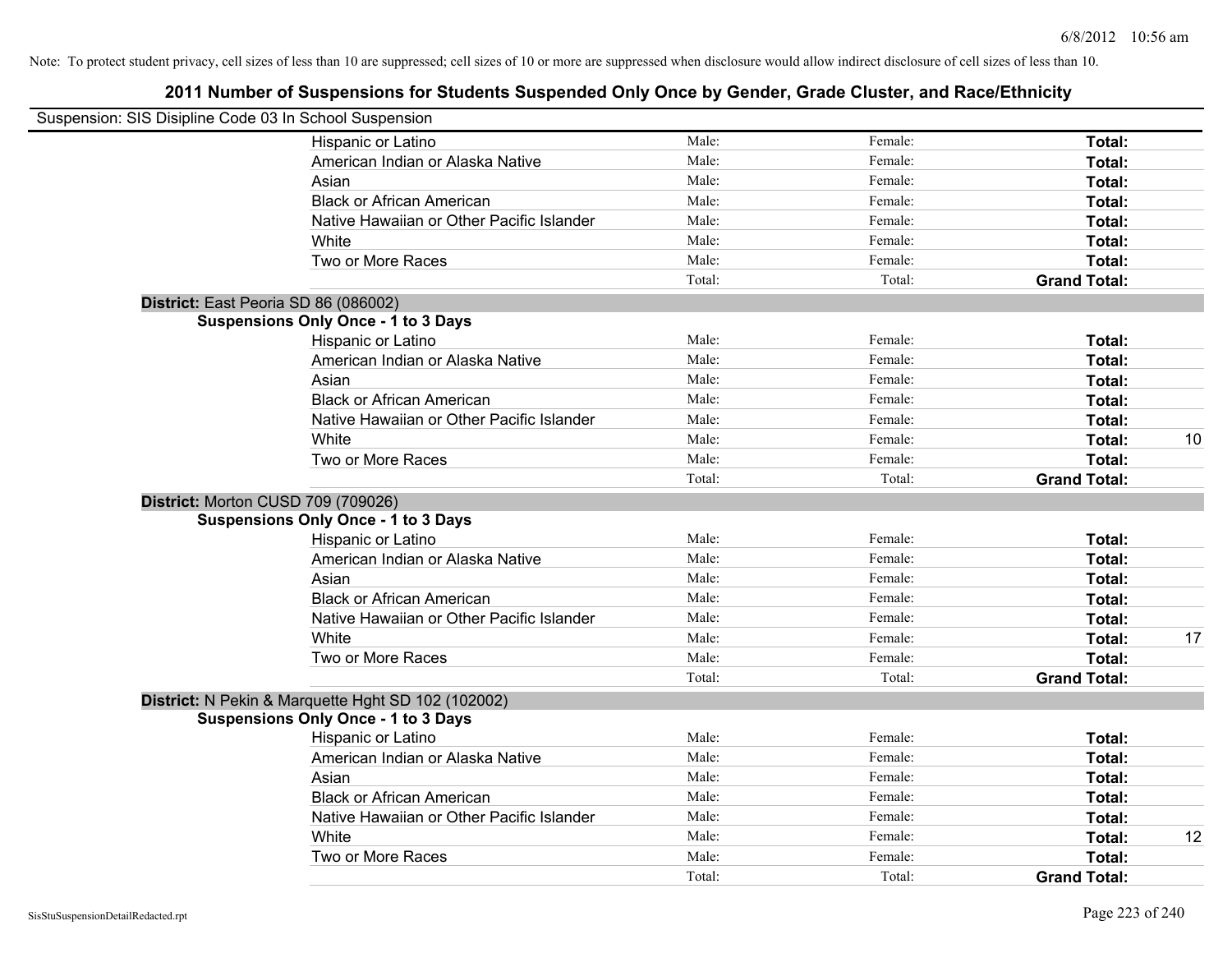| Suspension: SIS Disipline Code 03 In School Suspension |        |    |         |    |                     |     |
|--------------------------------------------------------|--------|----|---------|----|---------------------|-----|
| District: Pekin PSD 108 (108002)                       |        |    |         |    |                     |     |
| <b>Suspensions Only Once - 1 to 3 Days</b>             |        |    |         |    |                     |     |
| Hispanic or Latino                                     | Male:  |    | Female: |    | Total:              |     |
| American Indian or Alaska Native                       | Male:  |    | Female: |    | Total:              |     |
| Asian                                                  | Male:  |    | Female: |    | Total:              |     |
| <b>Black or African American</b>                       | Male:  |    | Female: |    | Total:              |     |
| Native Hawaiian or Other Pacific Islander              | Male:  |    | Female: |    | Total:              |     |
| White                                                  | Male:  | 76 | Female: | 25 | Total:              | 101 |
| Two or More Races                                      | Male:  |    | Female: |    | Total:              |     |
|                                                        | Total: |    | Total:  |    | <b>Grand Total:</b> |     |
| District: Rankin CSD 98 (098002)                       |        |    |         |    |                     |     |
| <b>Suspensions Only Once - 1 to 3 Days</b>             |        |    |         |    |                     |     |
| Hispanic or Latino                                     | Male:  |    | Female: |    | Total:              |     |
| American Indian or Alaska Native                       | Male:  |    | Female: |    | Total:              |     |
| Asian                                                  | Male:  |    | Female: |    | Total:              |     |
| <b>Black or African American</b>                       | Male:  |    | Female: |    | Total:              |     |
| Native Hawaiian or Other Pacific Islander              | Male:  |    | Female: |    | Total:              |     |
| White                                                  | Male:  |    | Female: |    | Total:              | 12  |
| Two or More Races                                      | Male:  |    | Female: |    | Total:              |     |
|                                                        | Total: |    | Total:  |    | <b>Grand Total:</b> |     |
| District: Robein SD 85 (085002)                        |        |    |         |    |                     |     |
| <b>Suspensions Only Once - 1 to 3 Days</b>             |        |    |         |    |                     |     |
| Hispanic or Latino                                     | Male:  |    | Female: |    | Total:              |     |
| American Indian or Alaska Native                       | Male:  |    | Female: |    | Total:              |     |
| Asian                                                  | Male:  |    | Female: |    | Total:              |     |
| <b>Black or African American</b>                       | Male:  |    | Female: |    | Total:              |     |
| Native Hawaiian or Other Pacific Islander              | Male:  |    | Female: |    | Total:              |     |
| White                                                  | Male:  |    | Female: |    | Total:              |     |
| Two or More Races                                      | Male:  |    | Female: |    | Total:              |     |
|                                                        | Total: |    | Total:  |    | <b>Grand Total:</b> |     |
| District: South Pekin SD 137 (137002)                  |        |    |         |    |                     |     |
| <b>Suspensions Only Once - 1 to 3 Days</b>             |        |    |         |    |                     |     |
| Hispanic or Latino                                     | Male:  |    | Female: |    | Total:              |     |
| American Indian or Alaska Native                       | Male:  |    | Female: |    | Total:              |     |
| Asian                                                  | Male:  |    | Female: |    | Total:              |     |
| <b>Black or African American</b>                       | Male:  |    | Female: |    | Total:              |     |
| Native Hawaiian or Other Pacific Islander              | Male:  |    | Female: |    | Total:              |     |
| White                                                  | Male:  |    | Female: |    | Total:              |     |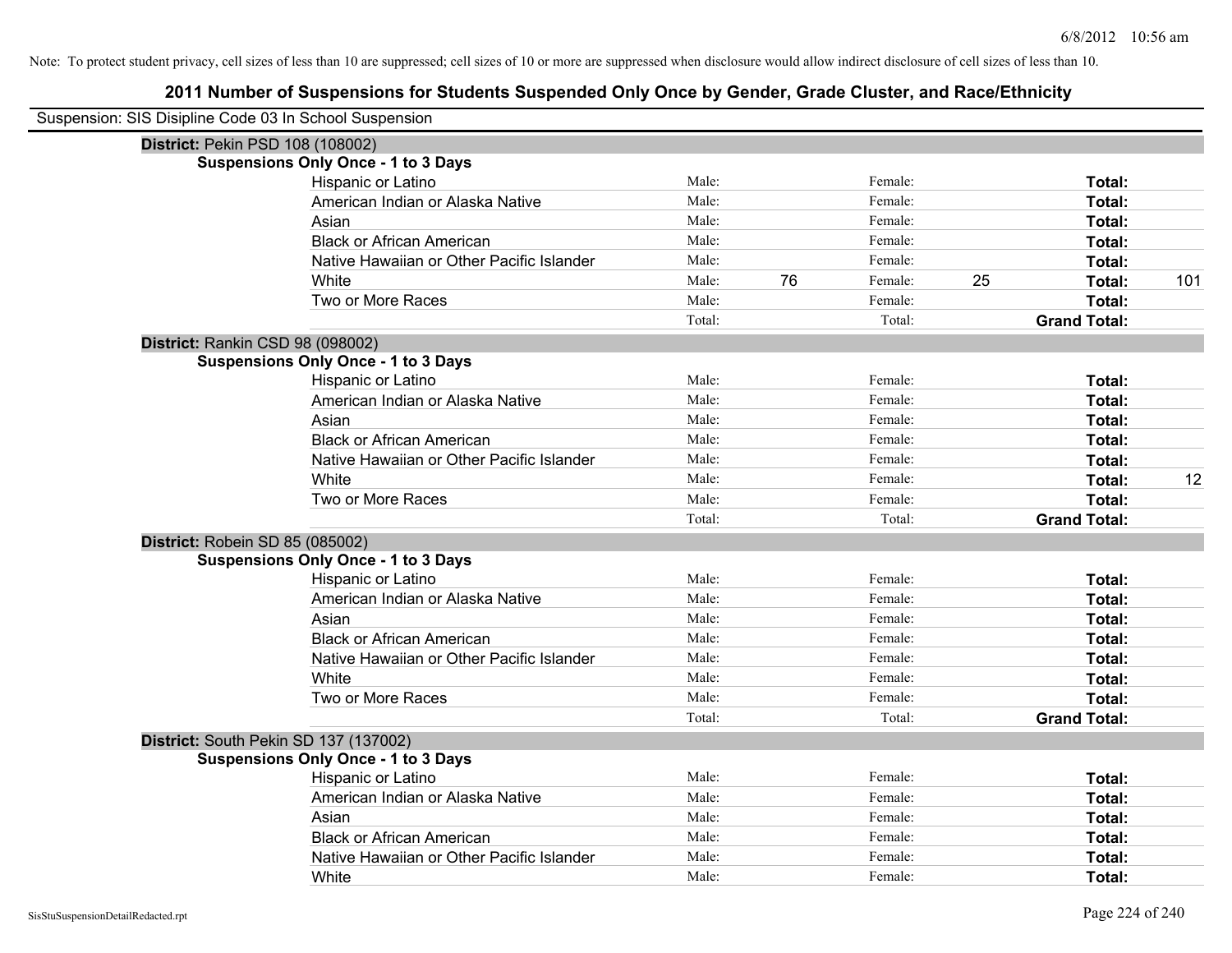| Two or More Races<br>Male:<br>Female:<br>Total:<br>Total:<br>Total:<br><b>Grand Total:</b><br><b>Suspensions Only Once - 4 or More Days</b><br>Male:<br>Female:<br>Hispanic or Latino<br>Total:<br>Male:<br>American Indian or Alaska Native<br>Female:<br>Total:<br>Male:<br>Female:<br>Asian<br>Total:<br><b>Black or African American</b><br>Male:<br>Female:<br>Total:<br>Male:<br>Native Hawaiian or Other Pacific Islander<br>Female:<br>Total:<br>Male:<br>Female:<br>Total:<br>White<br>Male:<br>Female:<br>Two or More Races<br>Total:<br>Total:<br>Total:<br><b>Grand Total:</b><br>District: Washington SD 52 (052002)<br><b>Suspensions Only Once - 1 to 3 Days</b><br>Hispanic or Latino<br>Male:<br>Female:<br>Total:<br>American Indian or Alaska Native<br>Male:<br>Female:<br>Total:<br>Male:<br>Female:<br>Asian<br>Total:<br><b>Black or African American</b><br>Male:<br>Female:<br>Total:<br>Male:<br>Native Hawaiian or Other Pacific Islander<br>Female:<br>Total:<br>White<br>Male:<br>Female:<br>Total:<br>Two or More Races<br>Male:<br>Female:<br>Total:<br>Total:<br>Total:<br><b>Grand Total:</b><br>Region: Vermilion ROE (54)<br>County: Vermilion (092)<br>District: Armstrong Twp HSD 225 (225017)<br><b>Suspensions Only Once - 1 to 3 Days</b><br>Hispanic or Latino<br>Male:<br>Female:<br>Total:<br>American Indian or Alaska Native<br>Male:<br>Female:<br>Total:<br>Male:<br>Female:<br>Asian<br>Total:<br><b>Black or African American</b><br>Male:<br>Female:<br>Total:<br>Male:<br>Native Hawaiian or Other Pacific Islander<br>Female:<br>Total:<br>Male:<br>White<br>Female:<br>Total:<br>Two or More Races<br>Male:<br>Female:<br>Total:<br>Total:<br>Total:<br><b>Grand Total:</b><br>District: Armstrong-Ellis Cons SD 61 (061003)<br><b>Suspensions Only Once - 1 to 3 Days</b><br>Male:<br>Hispanic or Latino<br>Female:<br>Total:<br>Male:<br>Female:<br>American Indian or Alaska Native<br>Total: | Suspension: SIS Disipline Code 03 In School Suspension |  |  |  |
|-------------------------------------------------------------------------------------------------------------------------------------------------------------------------------------------------------------------------------------------------------------------------------------------------------------------------------------------------------------------------------------------------------------------------------------------------------------------------------------------------------------------------------------------------------------------------------------------------------------------------------------------------------------------------------------------------------------------------------------------------------------------------------------------------------------------------------------------------------------------------------------------------------------------------------------------------------------------------------------------------------------------------------------------------------------------------------------------------------------------------------------------------------------------------------------------------------------------------------------------------------------------------------------------------------------------------------------------------------------------------------------------------------------------------------------------------------------------------------------------------------------------------------------------------------------------------------------------------------------------------------------------------------------------------------------------------------------------------------------------------------------------------------------------------------------------------------------------------------------------------------------------------------------------------------------------------------|--------------------------------------------------------|--|--|--|
| 17                                                                                                                                                                                                                                                                                                                                                                                                                                                                                                                                                                                                                                                                                                                                                                                                                                                                                                                                                                                                                                                                                                                                                                                                                                                                                                                                                                                                                                                                                                                                                                                                                                                                                                                                                                                                                                                                                                                                                    |                                                        |  |  |  |
|                                                                                                                                                                                                                                                                                                                                                                                                                                                                                                                                                                                                                                                                                                                                                                                                                                                                                                                                                                                                                                                                                                                                                                                                                                                                                                                                                                                                                                                                                                                                                                                                                                                                                                                                                                                                                                                                                                                                                       |                                                        |  |  |  |
|                                                                                                                                                                                                                                                                                                                                                                                                                                                                                                                                                                                                                                                                                                                                                                                                                                                                                                                                                                                                                                                                                                                                                                                                                                                                                                                                                                                                                                                                                                                                                                                                                                                                                                                                                                                                                                                                                                                                                       |                                                        |  |  |  |
|                                                                                                                                                                                                                                                                                                                                                                                                                                                                                                                                                                                                                                                                                                                                                                                                                                                                                                                                                                                                                                                                                                                                                                                                                                                                                                                                                                                                                                                                                                                                                                                                                                                                                                                                                                                                                                                                                                                                                       |                                                        |  |  |  |
|                                                                                                                                                                                                                                                                                                                                                                                                                                                                                                                                                                                                                                                                                                                                                                                                                                                                                                                                                                                                                                                                                                                                                                                                                                                                                                                                                                                                                                                                                                                                                                                                                                                                                                                                                                                                                                                                                                                                                       |                                                        |  |  |  |
|                                                                                                                                                                                                                                                                                                                                                                                                                                                                                                                                                                                                                                                                                                                                                                                                                                                                                                                                                                                                                                                                                                                                                                                                                                                                                                                                                                                                                                                                                                                                                                                                                                                                                                                                                                                                                                                                                                                                                       |                                                        |  |  |  |
|                                                                                                                                                                                                                                                                                                                                                                                                                                                                                                                                                                                                                                                                                                                                                                                                                                                                                                                                                                                                                                                                                                                                                                                                                                                                                                                                                                                                                                                                                                                                                                                                                                                                                                                                                                                                                                                                                                                                                       |                                                        |  |  |  |
|                                                                                                                                                                                                                                                                                                                                                                                                                                                                                                                                                                                                                                                                                                                                                                                                                                                                                                                                                                                                                                                                                                                                                                                                                                                                                                                                                                                                                                                                                                                                                                                                                                                                                                                                                                                                                                                                                                                                                       |                                                        |  |  |  |
|                                                                                                                                                                                                                                                                                                                                                                                                                                                                                                                                                                                                                                                                                                                                                                                                                                                                                                                                                                                                                                                                                                                                                                                                                                                                                                                                                                                                                                                                                                                                                                                                                                                                                                                                                                                                                                                                                                                                                       |                                                        |  |  |  |
|                                                                                                                                                                                                                                                                                                                                                                                                                                                                                                                                                                                                                                                                                                                                                                                                                                                                                                                                                                                                                                                                                                                                                                                                                                                                                                                                                                                                                                                                                                                                                                                                                                                                                                                                                                                                                                                                                                                                                       |                                                        |  |  |  |
|                                                                                                                                                                                                                                                                                                                                                                                                                                                                                                                                                                                                                                                                                                                                                                                                                                                                                                                                                                                                                                                                                                                                                                                                                                                                                                                                                                                                                                                                                                                                                                                                                                                                                                                                                                                                                                                                                                                                                       |                                                        |  |  |  |
|                                                                                                                                                                                                                                                                                                                                                                                                                                                                                                                                                                                                                                                                                                                                                                                                                                                                                                                                                                                                                                                                                                                                                                                                                                                                                                                                                                                                                                                                                                                                                                                                                                                                                                                                                                                                                                                                                                                                                       |                                                        |  |  |  |
|                                                                                                                                                                                                                                                                                                                                                                                                                                                                                                                                                                                                                                                                                                                                                                                                                                                                                                                                                                                                                                                                                                                                                                                                                                                                                                                                                                                                                                                                                                                                                                                                                                                                                                                                                                                                                                                                                                                                                       |                                                        |  |  |  |
|                                                                                                                                                                                                                                                                                                                                                                                                                                                                                                                                                                                                                                                                                                                                                                                                                                                                                                                                                                                                                                                                                                                                                                                                                                                                                                                                                                                                                                                                                                                                                                                                                                                                                                                                                                                                                                                                                                                                                       |                                                        |  |  |  |
|                                                                                                                                                                                                                                                                                                                                                                                                                                                                                                                                                                                                                                                                                                                                                                                                                                                                                                                                                                                                                                                                                                                                                                                                                                                                                                                                                                                                                                                                                                                                                                                                                                                                                                                                                                                                                                                                                                                                                       |                                                        |  |  |  |
|                                                                                                                                                                                                                                                                                                                                                                                                                                                                                                                                                                                                                                                                                                                                                                                                                                                                                                                                                                                                                                                                                                                                                                                                                                                                                                                                                                                                                                                                                                                                                                                                                                                                                                                                                                                                                                                                                                                                                       |                                                        |  |  |  |
|                                                                                                                                                                                                                                                                                                                                                                                                                                                                                                                                                                                                                                                                                                                                                                                                                                                                                                                                                                                                                                                                                                                                                                                                                                                                                                                                                                                                                                                                                                                                                                                                                                                                                                                                                                                                                                                                                                                                                       |                                                        |  |  |  |
|                                                                                                                                                                                                                                                                                                                                                                                                                                                                                                                                                                                                                                                                                                                                                                                                                                                                                                                                                                                                                                                                                                                                                                                                                                                                                                                                                                                                                                                                                                                                                                                                                                                                                                                                                                                                                                                                                                                                                       |                                                        |  |  |  |
|                                                                                                                                                                                                                                                                                                                                                                                                                                                                                                                                                                                                                                                                                                                                                                                                                                                                                                                                                                                                                                                                                                                                                                                                                                                                                                                                                                                                                                                                                                                                                                                                                                                                                                                                                                                                                                                                                                                                                       |                                                        |  |  |  |
|                                                                                                                                                                                                                                                                                                                                                                                                                                                                                                                                                                                                                                                                                                                                                                                                                                                                                                                                                                                                                                                                                                                                                                                                                                                                                                                                                                                                                                                                                                                                                                                                                                                                                                                                                                                                                                                                                                                                                       |                                                        |  |  |  |
|                                                                                                                                                                                                                                                                                                                                                                                                                                                                                                                                                                                                                                                                                                                                                                                                                                                                                                                                                                                                                                                                                                                                                                                                                                                                                                                                                                                                                                                                                                                                                                                                                                                                                                                                                                                                                                                                                                                                                       |                                                        |  |  |  |
|                                                                                                                                                                                                                                                                                                                                                                                                                                                                                                                                                                                                                                                                                                                                                                                                                                                                                                                                                                                                                                                                                                                                                                                                                                                                                                                                                                                                                                                                                                                                                                                                                                                                                                                                                                                                                                                                                                                                                       |                                                        |  |  |  |
|                                                                                                                                                                                                                                                                                                                                                                                                                                                                                                                                                                                                                                                                                                                                                                                                                                                                                                                                                                                                                                                                                                                                                                                                                                                                                                                                                                                                                                                                                                                                                                                                                                                                                                                                                                                                                                                                                                                                                       |                                                        |  |  |  |
|                                                                                                                                                                                                                                                                                                                                                                                                                                                                                                                                                                                                                                                                                                                                                                                                                                                                                                                                                                                                                                                                                                                                                                                                                                                                                                                                                                                                                                                                                                                                                                                                                                                                                                                                                                                                                                                                                                                                                       |                                                        |  |  |  |
|                                                                                                                                                                                                                                                                                                                                                                                                                                                                                                                                                                                                                                                                                                                                                                                                                                                                                                                                                                                                                                                                                                                                                                                                                                                                                                                                                                                                                                                                                                                                                                                                                                                                                                                                                                                                                                                                                                                                                       |                                                        |  |  |  |
|                                                                                                                                                                                                                                                                                                                                                                                                                                                                                                                                                                                                                                                                                                                                                                                                                                                                                                                                                                                                                                                                                                                                                                                                                                                                                                                                                                                                                                                                                                                                                                                                                                                                                                                                                                                                                                                                                                                                                       |                                                        |  |  |  |
|                                                                                                                                                                                                                                                                                                                                                                                                                                                                                                                                                                                                                                                                                                                                                                                                                                                                                                                                                                                                                                                                                                                                                                                                                                                                                                                                                                                                                                                                                                                                                                                                                                                                                                                                                                                                                                                                                                                                                       |                                                        |  |  |  |
|                                                                                                                                                                                                                                                                                                                                                                                                                                                                                                                                                                                                                                                                                                                                                                                                                                                                                                                                                                                                                                                                                                                                                                                                                                                                                                                                                                                                                                                                                                                                                                                                                                                                                                                                                                                                                                                                                                                                                       |                                                        |  |  |  |
|                                                                                                                                                                                                                                                                                                                                                                                                                                                                                                                                                                                                                                                                                                                                                                                                                                                                                                                                                                                                                                                                                                                                                                                                                                                                                                                                                                                                                                                                                                                                                                                                                                                                                                                                                                                                                                                                                                                                                       |                                                        |  |  |  |
|                                                                                                                                                                                                                                                                                                                                                                                                                                                                                                                                                                                                                                                                                                                                                                                                                                                                                                                                                                                                                                                                                                                                                                                                                                                                                                                                                                                                                                                                                                                                                                                                                                                                                                                                                                                                                                                                                                                                                       |                                                        |  |  |  |
|                                                                                                                                                                                                                                                                                                                                                                                                                                                                                                                                                                                                                                                                                                                                                                                                                                                                                                                                                                                                                                                                                                                                                                                                                                                                                                                                                                                                                                                                                                                                                                                                                                                                                                                                                                                                                                                                                                                                                       |                                                        |  |  |  |
|                                                                                                                                                                                                                                                                                                                                                                                                                                                                                                                                                                                                                                                                                                                                                                                                                                                                                                                                                                                                                                                                                                                                                                                                                                                                                                                                                                                                                                                                                                                                                                                                                                                                                                                                                                                                                                                                                                                                                       |                                                        |  |  |  |
|                                                                                                                                                                                                                                                                                                                                                                                                                                                                                                                                                                                                                                                                                                                                                                                                                                                                                                                                                                                                                                                                                                                                                                                                                                                                                                                                                                                                                                                                                                                                                                                                                                                                                                                                                                                                                                                                                                                                                       |                                                        |  |  |  |
|                                                                                                                                                                                                                                                                                                                                                                                                                                                                                                                                                                                                                                                                                                                                                                                                                                                                                                                                                                                                                                                                                                                                                                                                                                                                                                                                                                                                                                                                                                                                                                                                                                                                                                                                                                                                                                                                                                                                                       |                                                        |  |  |  |
|                                                                                                                                                                                                                                                                                                                                                                                                                                                                                                                                                                                                                                                                                                                                                                                                                                                                                                                                                                                                                                                                                                                                                                                                                                                                                                                                                                                                                                                                                                                                                                                                                                                                                                                                                                                                                                                                                                                                                       |                                                        |  |  |  |
|                                                                                                                                                                                                                                                                                                                                                                                                                                                                                                                                                                                                                                                                                                                                                                                                                                                                                                                                                                                                                                                                                                                                                                                                                                                                                                                                                                                                                                                                                                                                                                                                                                                                                                                                                                                                                                                                                                                                                       |                                                        |  |  |  |
|                                                                                                                                                                                                                                                                                                                                                                                                                                                                                                                                                                                                                                                                                                                                                                                                                                                                                                                                                                                                                                                                                                                                                                                                                                                                                                                                                                                                                                                                                                                                                                                                                                                                                                                                                                                                                                                                                                                                                       |                                                        |  |  |  |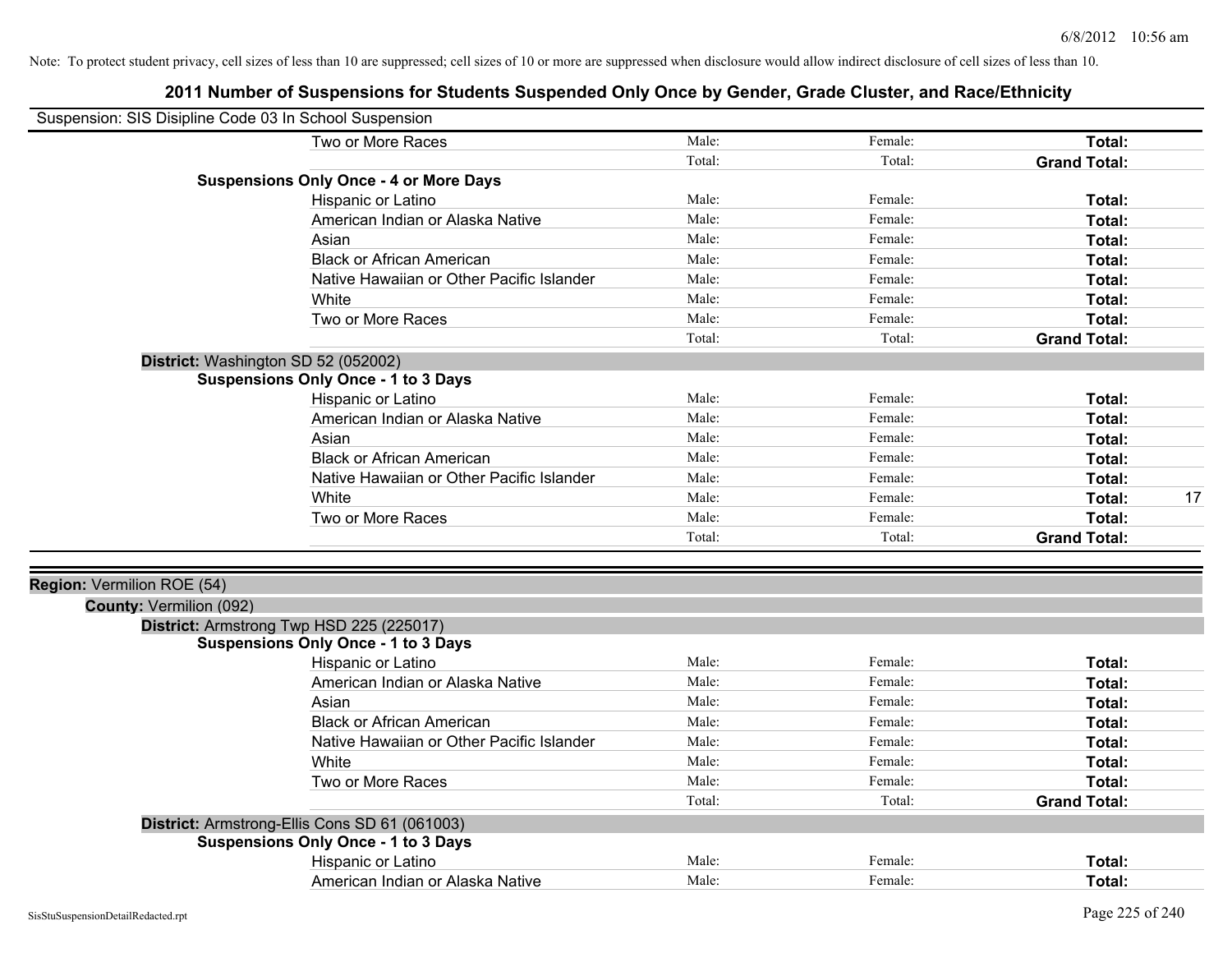| Suspension: SIS Disipline Code 03 In School Suspension |                                               |        |    |         |    |                     |     |
|--------------------------------------------------------|-----------------------------------------------|--------|----|---------|----|---------------------|-----|
|                                                        | Asian                                         | Male:  |    | Female: |    | Total:              |     |
|                                                        | <b>Black or African American</b>              | Male:  |    | Female: |    | Total:              |     |
|                                                        | Native Hawaiian or Other Pacific Islander     | Male:  |    | Female: |    | Total:              |     |
|                                                        | White                                         | Male:  |    | Female: |    | Total:              |     |
|                                                        | Two or More Races                             | Male:  |    | Female: |    | Total:              |     |
|                                                        |                                               | Total: |    | Total:  |    | <b>Grand Total:</b> |     |
|                                                        | District: Bismarck Henning CUSD (001026)      |        |    |         |    |                     |     |
|                                                        | <b>Suspensions Only Once - 1 to 3 Days</b>    |        |    |         |    |                     |     |
|                                                        | Hispanic or Latino                            | Male:  |    | Female: |    | Total:              |     |
|                                                        | American Indian or Alaska Native              | Male:  |    | Female: |    | Total:              |     |
|                                                        | Asian                                         | Male:  |    | Female: |    | Total:              |     |
|                                                        | <b>Black or African American</b>              | Male:  |    | Female: |    | Total:              |     |
|                                                        | Native Hawaiian or Other Pacific Islander     | Male:  |    | Female: |    | Total:              |     |
|                                                        | White                                         | Male:  |    | Female: |    | Total:              | 13  |
|                                                        | Two or More Races                             | Male:  |    | Female: |    | Total:              |     |
|                                                        |                                               | Total: |    | Total:  |    | <b>Grand Total:</b> |     |
|                                                        | District: Catlin CUSD 5 (005026)              |        |    |         |    |                     |     |
|                                                        | <b>Suspensions Only Once - 1 to 3 Days</b>    |        |    |         |    |                     |     |
|                                                        | Hispanic or Latino                            | Male:  |    | Female: |    | Total:              |     |
|                                                        | American Indian or Alaska Native              | Male:  |    | Female: |    | Total:              |     |
|                                                        | Asian                                         | Male:  |    | Female: |    | Total:              |     |
|                                                        | <b>Black or African American</b>              | Male:  |    | Female: |    | Total:              |     |
|                                                        | Native Hawaiian or Other Pacific Islander     | Male:  |    | Female: |    | Total:              |     |
|                                                        | White                                         | Male:  |    | Female: |    | Total:              |     |
|                                                        | Two or More Races                             | Male:  |    | Female: |    | Total:              |     |
|                                                        |                                               | Total: |    | Total:  |    | <b>Grand Total:</b> |     |
|                                                        | District: Danville CCSD 118 (118024)          |        |    |         |    |                     |     |
|                                                        | <b>Suspensions Only Once - 1 to 3 Days</b>    |        |    |         |    |                     |     |
|                                                        | Hispanic or Latino                            | Male:  |    | Female: |    | Total:              | 23  |
|                                                        | American Indian or Alaska Native              | Male:  |    | Female: |    | Total:              |     |
|                                                        | Asian                                         | Male:  |    | Female: |    | Total:              |     |
|                                                        | <b>Black or African American</b>              | Male:  | 99 | Female: | 96 | Total:              | 195 |
|                                                        | Native Hawaiian or Other Pacific Islander     | Male:  |    | Female: |    | Total:              |     |
|                                                        | White                                         | Male:  | 65 | Female: | 54 | Total:              | 119 |
|                                                        | Two or More Races                             | Male:  |    | Female: |    | Total:              | 14  |
|                                                        |                                               | Total: |    | Total:  |    | <b>Grand Total:</b> |     |
|                                                        | <b>Suspensions Only Once - 4 or More Days</b> |        |    |         |    |                     |     |
|                                                        | <b>Hispanic or Latino</b>                     | Male:  |    | Female: |    | Total:              |     |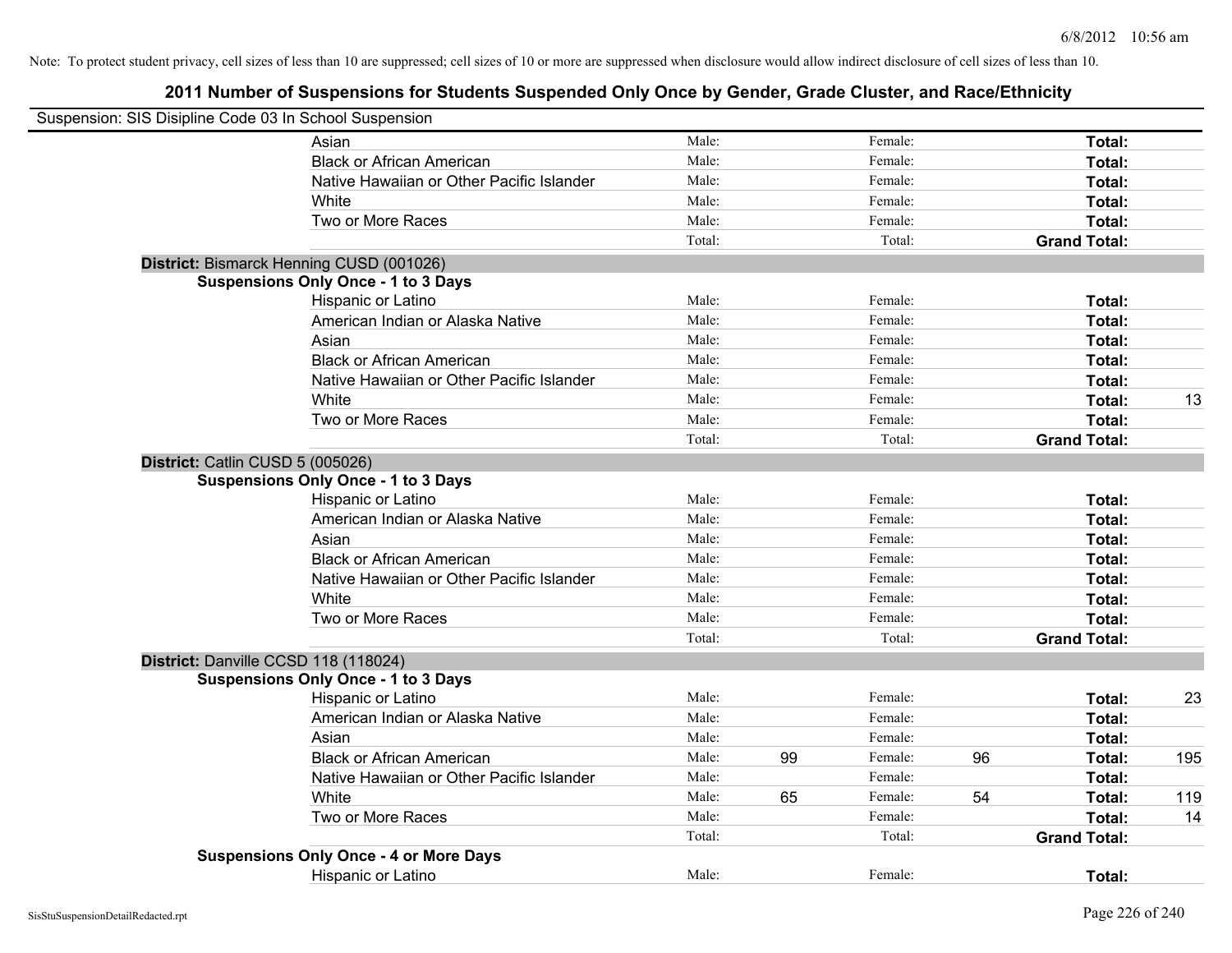# **2011 Number of Suspensions for Students Suspended Only Once by Gender, Grade Cluster, and Race/Ethnicity**

| Suspension: SIS Disipline Code 03 In School Suspension |        |         |                     |    |
|--------------------------------------------------------|--------|---------|---------------------|----|
| American Indian or Alaska Native                       | Male:  | Female: | Total:              |    |
| Asian                                                  | Male:  | Female: | Total:              |    |
| <b>Black or African American</b>                       | Male:  | Female: | Total:              |    |
| Native Hawaiian or Other Pacific Islander              | Male:  | Female: | Total:              |    |
| White                                                  | Male:  | Female: | Total:              |    |
| Two or More Races                                      | Male:  | Female: | Total:              |    |
|                                                        | Total: | Total:  | <b>Grand Total:</b> |    |
| District: Georgetown-Ridge Farm CUD 4 (004026)         |        |         |                     |    |
| <b>Suspensions Only Once - 1 to 3 Days</b>             |        |         |                     |    |
| Hispanic or Latino                                     | Male:  | Female: | Total:              |    |
| American Indian or Alaska Native                       | Male:  | Female: | Total:              |    |
| Asian                                                  | Male:  | Female: | Total:              |    |
| <b>Black or African American</b>                       | Male:  | Female: | Total:              |    |
| Native Hawaiian or Other Pacific Islander              | Male:  | Female: | Total:              |    |
| White                                                  | Male:  | Female: | Total:              | 43 |
| Two or More Races                                      | Male:  | Female: | Total:              |    |
|                                                        | Total: | Total:  | <b>Grand Total:</b> |    |
| <b>Suspensions Only Once - 4 or More Days</b>          |        |         |                     |    |
| Hispanic or Latino                                     | Male:  | Female: | Total:              |    |
| American Indian or Alaska Native                       | Male:  | Female: | Total:              |    |
| Asian                                                  | Male:  | Female: | Total:              |    |
| <b>Black or African American</b>                       | Male:  | Female: | Total:              |    |
| Native Hawaiian or Other Pacific Islander              | Male:  | Female: | Total:              |    |
| White                                                  | Male:  | Female: | Total:              |    |
| Two or More Races                                      | Male:  | Female: | Total:              |    |
|                                                        | Total: | Total:  | <b>Grand Total:</b> |    |
| District: Hoopeston Area CUSD 11 (011026)              |        |         |                     |    |
| <b>Suspensions Only Once - 1 to 3 Days</b>             |        |         |                     |    |
| Hispanic or Latino                                     | Male:  | Female: | Total:              |    |
| American Indian or Alaska Native                       | Male:  | Female: | Total:              |    |
| Asian                                                  | Male:  | Female: | Total:              |    |
| <b>Black or African American</b>                       | Male:  | Female: | Total:              |    |
| Native Hawaiian or Other Pacific Islander              | Male:  | Female: | Total:              |    |
| White                                                  | Male:  | Female: | Total:              | 20 |
| Two or More Races                                      | Male:  | Female: | <b>Total:</b>       |    |
|                                                        | Total: | Total:  | <b>Grand Total:</b> |    |
| District: Jamaica CUSD 12 (012026)                     |        |         |                     |    |

**Suspensions Only Once - 1 to 3 Days**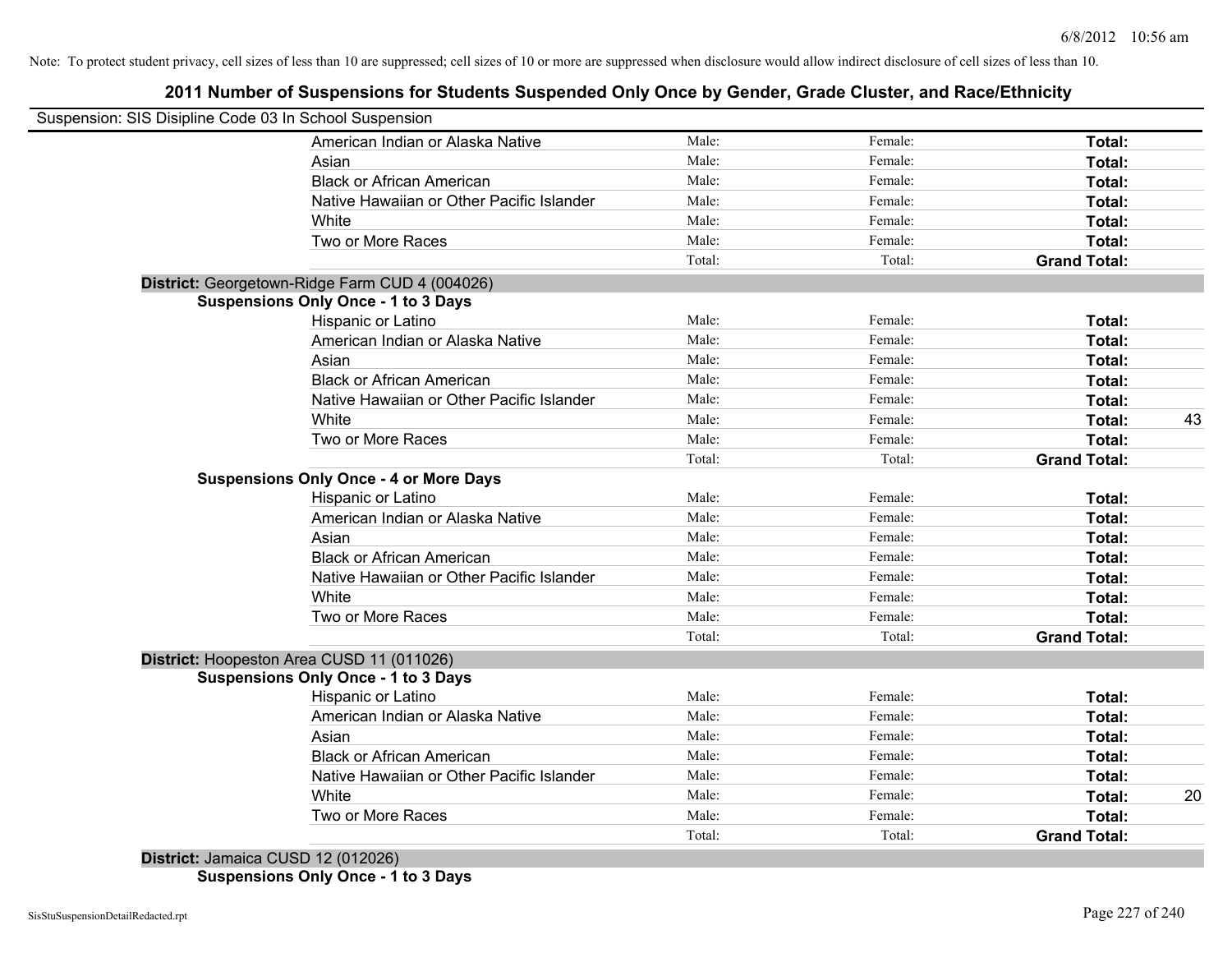| District: Rossville-Alvin CUSD 7 (007026)     |                 | Total:  | <b>Grand Total:</b> |
|-----------------------------------------------|-----------------|---------|---------------------|
| Two or More Races                             | Male:<br>Total: | Female: | Total:              |
| White                                         | Male:           | Female: | Total:              |
| Native Hawaiian or Other Pacific Islander     | Male:           | Female: | Total:              |
| <b>Black or African American</b>              | Male:           | Female: | Total:              |
| Asian                                         | Male:           | Female: | Total:              |
| American Indian or Alaska Native              | Male:           | Female: | Total:              |
| Hispanic or Latino                            | Male:           | Female: | Total:              |
| <b>Suspensions Only Once - 1 to 3 Days</b>    |                 |         |                     |
| District: Potomac CUSD 10 (010026)            |                 |         |                     |
|                                               | Total:          | Total:  | <b>Grand Total:</b> |
| Two or More Races                             | Male:           | Female: | Total:              |
| White                                         | Male:           | Female: | Total:              |
| Native Hawaiian or Other Pacific Islander     | Male:           | Female: | Total:              |
| <b>Black or African American</b>              | Male:           | Female: | Total:              |
| Asian                                         | Male:           | Female: | Total:              |
| American Indian or Alaska Native              | Male:           | Female: | Total:              |
| Hispanic or Latino                            | Male:           | Female: | Total:              |
| <b>Suspensions Only Once - 4 or More Days</b> |                 |         |                     |
|                                               | Total:          | Total:  | <b>Grand Total:</b> |
| Two or More Races                             | Male:           | Female: | Total:              |
| White                                         | Male:           | Female: | Total:              |
| Native Hawaiian or Other Pacific Islander     | Male:           | Female: | Total:              |
| <b>Black or African American</b>              | Male:           | Female: | Total:              |
| Asian                                         | Male:           | Female: | Total:              |
| American Indian or Alaska Native              | Male:           | Female: | Total:              |
| Hispanic or Latino                            | Male:           | Female: | Total:              |
| <b>Suspensions Only Once - 1 to 3 Days</b>    |                 |         |                     |
| District: Oakwood CUSD 76 (076026)            |                 |         |                     |
|                                               | Total:          | Total:  | <b>Grand Total:</b> |
| Two or More Races                             | Male:           | Female: | Total:              |
| White                                         | Male:           | Female: | Total:              |
| Native Hawaiian or Other Pacific Islander     | Male:           | Female: | Total:              |
| <b>Black or African American</b>              | Male:           | Female: | Total:              |
| Asian                                         | Male:           | Female: | Total:              |
| American Indian or Alaska Native              | Male:           | Female: | Total:              |
| Hispanic or Latino                            | Male:           | Female: | Total:              |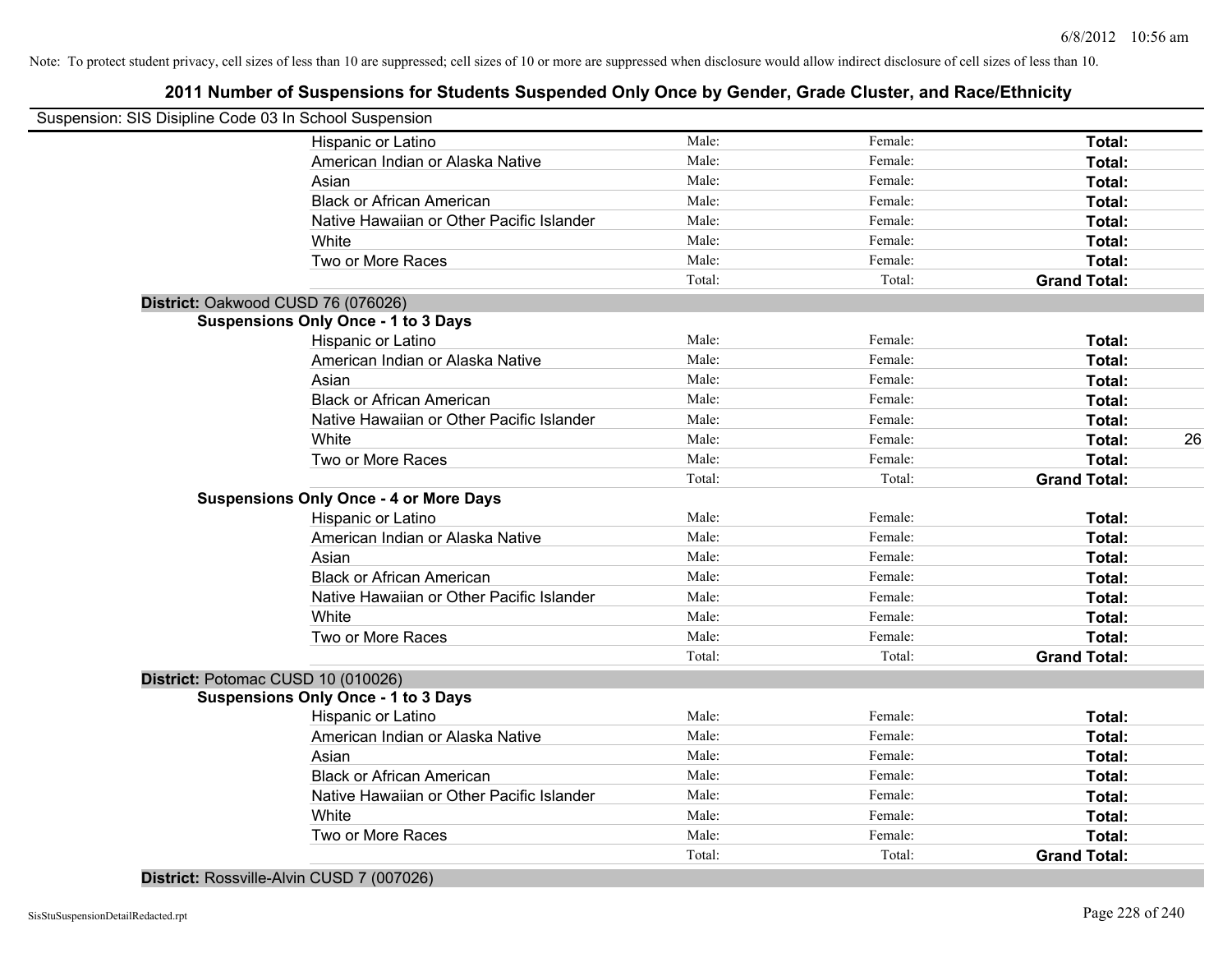|                            | Suspension: SIS Disipline Code 03 In School Suspension |        |         |                     |
|----------------------------|--------------------------------------------------------|--------|---------|---------------------|
|                            | <b>Suspensions Only Once - 1 to 3 Days</b>             |        |         |                     |
|                            | Hispanic or Latino                                     | Male:  | Female: | Total:              |
|                            | American Indian or Alaska Native                       | Male:  | Female: | Total:              |
|                            | Asian                                                  | Male:  | Female: | Total:              |
|                            | <b>Black or African American</b>                       | Male:  | Female: | Total:              |
|                            | Native Hawaiian or Other Pacific Islander              | Male:  | Female: | Total:              |
|                            | White                                                  | Male:  | Female: | Total:              |
|                            | Two or More Races                                      | Male:  | Female: | Total:              |
|                            |                                                        | Total: | Total:  | <b>Grand Total:</b> |
|                            | District: Westville CUSD 2 (002026)                    |        |         |                     |
|                            | <b>Suspensions Only Once - 1 to 3 Days</b>             |        |         |                     |
|                            | Hispanic or Latino                                     | Male:  | Female: | Total:              |
|                            | American Indian or Alaska Native                       | Male:  | Female: | Total:              |
|                            | Asian                                                  | Male:  | Female: | Total:              |
|                            | <b>Black or African American</b>                       | Male:  | Female: | Total:              |
|                            | Native Hawaiian or Other Pacific Islander              | Male:  | Female: | Total:              |
|                            | White                                                  | Male:  | Female: | 15<br>Total:        |
|                            | Two or More Races                                      | Male:  | Female: | Total:              |
|                            |                                                        | Total: | Total:  | <b>Grand Total:</b> |
|                            | <b>Suspensions Only Once - 4 or More Days</b>          |        |         |                     |
|                            | Hispanic or Latino                                     | Male:  | Female: | Total:              |
|                            | American Indian or Alaska Native                       | Male:  | Female: | Total:              |
|                            | Asian                                                  | Male:  | Female: | Total:              |
|                            | <b>Black or African American</b>                       | Male:  | Female: | Total:              |
|                            | Native Hawaiian or Other Pacific Islander              | Male:  | Female: | Total:              |
|                            | White                                                  | Male:  | Female: | Total:              |
|                            | Two or More Races                                      | Male:  | Female: | Total:              |
|                            |                                                        | Total: | Total:  | <b>Grand Total:</b> |
|                            |                                                        |        |         |                     |
| Region: Whiteside ROE (55) |                                                        |        |         |                     |
| County: Whiteside (098)    |                                                        |        |         |                     |
|                            | District: Montmorency CCSD 145 (145004)                |        |         |                     |
|                            | <b>Suspensions Only Once - 1 to 3 Days</b>             |        |         |                     |
|                            | Hispanic or Latino                                     | Male:  | Female: | Total:              |
|                            | American Indian or Alaska Native                       | Male:  | Female: | Total:              |
|                            | Asian                                                  | Male:  | Female: | Total:              |
|                            | <b>Black or African American</b>                       | Male:  | Female: | Total:              |
|                            | Native Hawaiian or Other Pacific Islander              | Male:  | Female: | Total:              |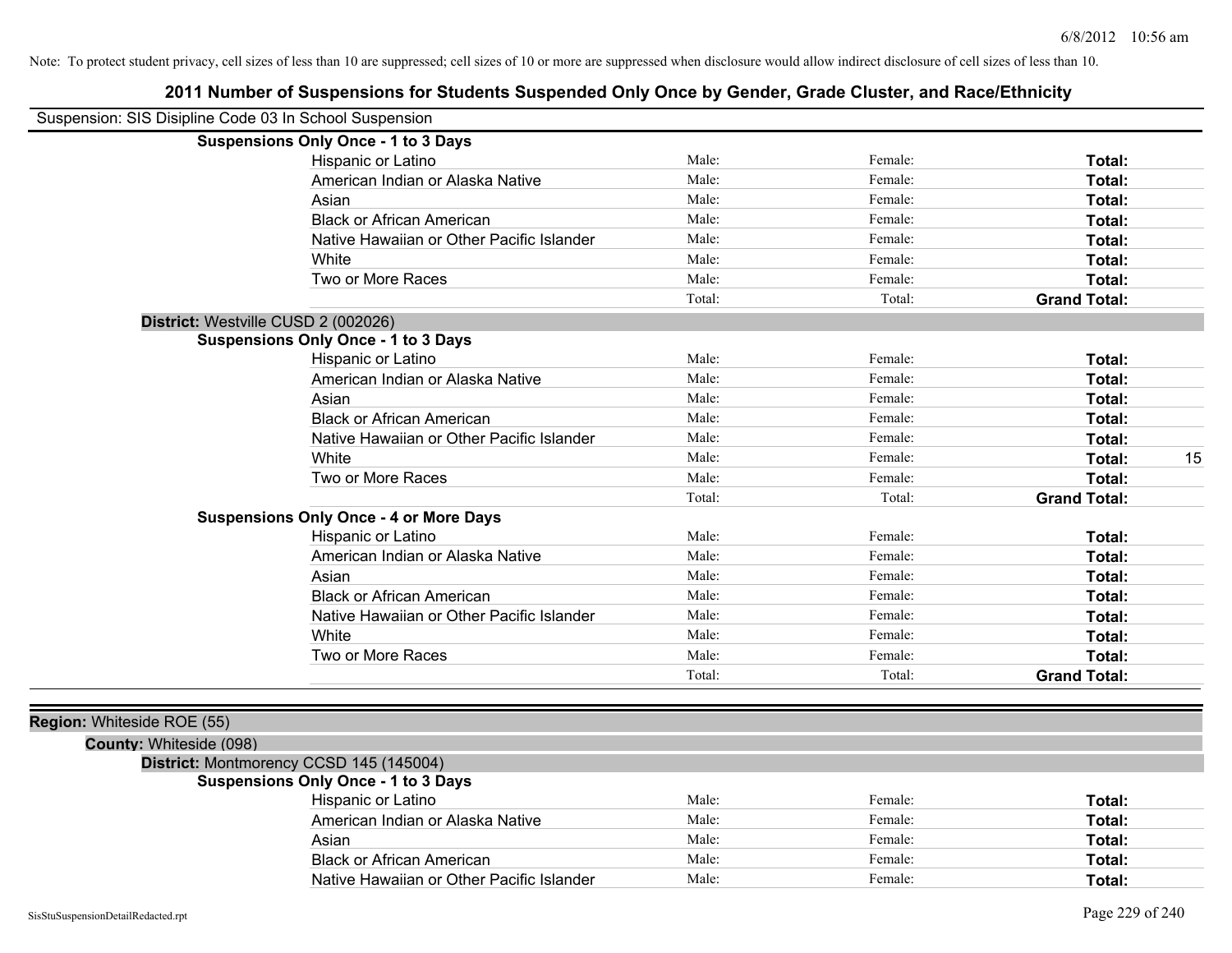| Suspension: SIS Disipline Code 03 In School Suspension |                                                      |        |    |         |    |                     |    |
|--------------------------------------------------------|------------------------------------------------------|--------|----|---------|----|---------------------|----|
|                                                        | White                                                | Male:  |    | Female: |    | Total:              |    |
|                                                        | Two or More Races                                    | Male:  |    | Female: |    | Total:              |    |
|                                                        |                                                      | Total: |    | Total:  |    | <b>Grand Total:</b> |    |
| District: Morrison CUSD 6 (006026)                     |                                                      |        |    |         |    |                     |    |
|                                                        | <b>Suspensions Only Once - 1 to 3 Days</b>           |        |    |         |    |                     |    |
|                                                        | Hispanic or Latino                                   | Male:  |    | Female: |    | Total:              |    |
|                                                        | American Indian or Alaska Native                     | Male:  |    | Female: |    | Total:              |    |
|                                                        | Asian                                                | Male:  |    | Female: |    | Total:              |    |
|                                                        | <b>Black or African American</b>                     | Male:  |    | Female: |    | Total:              |    |
|                                                        | Native Hawaiian or Other Pacific Islander            | Male:  |    | Female: |    | Total:              |    |
|                                                        | White                                                | Male:  |    | Female: |    | Total:              | 24 |
|                                                        | Two or More Races                                    | Male:  |    | Female: |    | Total:              |    |
|                                                        |                                                      | Total: |    | Total:  |    | <b>Grand Total:</b> |    |
|                                                        | District: Prophetstown-Lyndon-Tampico CUSD3 (003026) |        |    |         |    |                     |    |
|                                                        | <b>Suspensions Only Once - 1 to 3 Days</b>           |        |    |         |    |                     |    |
|                                                        | Hispanic or Latino                                   | Male:  |    | Female: |    | Total:              |    |
|                                                        | American Indian or Alaska Native                     | Male:  |    | Female: |    | Total:              |    |
|                                                        | Asian                                                | Male:  |    | Female: |    | Total:              |    |
|                                                        | <b>Black or African American</b>                     | Male:  |    | Female: |    | Total:              |    |
|                                                        | Native Hawaiian or Other Pacific Islander            | Male:  |    | Female: |    | Total:              |    |
|                                                        | White                                                | Male:  | 29 | Female: | 16 | Total:              | 45 |
|                                                        | Two or More Races                                    | Male:  |    | Female: |    | Total:              |    |
|                                                        |                                                      | Total: |    | Total:  |    | <b>Grand Total:</b> |    |
| District: River Bend CUSD 2 (002026)                   |                                                      |        |    |         |    |                     |    |
|                                                        | <b>Suspensions Only Once - 1 to 3 Days</b>           |        |    |         |    |                     |    |
|                                                        | Hispanic or Latino                                   | Male:  |    | Female: |    | Total:              |    |
|                                                        | American Indian or Alaska Native                     | Male:  |    | Female: |    | Total:              |    |
|                                                        | Asian                                                | Male:  |    | Female: |    | Total:              |    |
|                                                        | <b>Black or African American</b>                     | Male:  |    | Female: |    | Total:              |    |
|                                                        | Native Hawaiian or Other Pacific Islander            | Male:  |    | Female: |    | Total:              |    |
|                                                        | White                                                | Male:  | 17 | Female: | 11 | Total:              | 28 |
|                                                        | Two or More Races                                    | Male:  |    | Female: |    | Total:              |    |
|                                                        |                                                      | Total: |    | Total:  |    | <b>Grand Total:</b> |    |
| District: Rock Falls ESD 13 (013002)                   |                                                      |        |    |         |    |                     |    |
|                                                        | <b>Suspensions Only Once - 1 to 3 Days</b>           |        |    |         |    |                     |    |
|                                                        | Hispanic or Latino                                   | Male:  |    | Female: |    | Total:              |    |
|                                                        | American Indian or Alaska Native                     | Male:  |    | Female: |    | Total:              |    |
|                                                        | Asian                                                | Male:  |    | Female: |    | Total:              |    |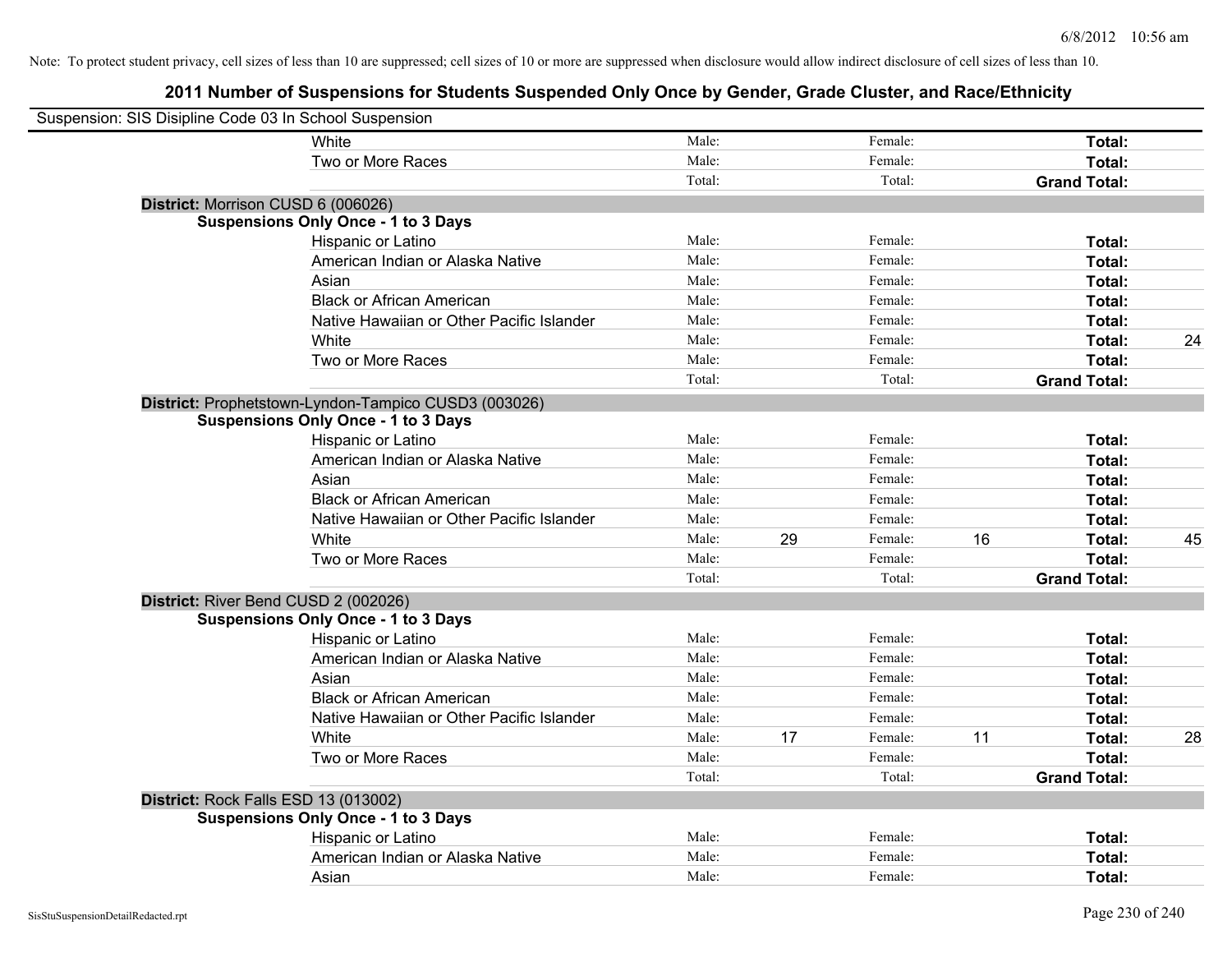# **2011 Number of Suspensions for Students Suspended Only Once by Gender, Grade Cluster, and Race/Ethnicity**

| Suspension: SIS Disipline Code 03 In School Suspension |                                               |        |    |         |    |                     |    |
|--------------------------------------------------------|-----------------------------------------------|--------|----|---------|----|---------------------|----|
|                                                        | <b>Black or African American</b>              | Male:  |    | Female: |    | Total:              |    |
|                                                        | Native Hawaiian or Other Pacific Islander     | Male:  |    | Female: |    | Total:              |    |
|                                                        | White                                         | Male:  |    | Female: |    | Total:              |    |
|                                                        | Two or More Races                             | Male:  |    | Female: |    | Total:              |    |
|                                                        |                                               | Total: |    | Total:  |    | <b>Grand Total:</b> |    |
|                                                        | <b>Suspensions Only Once - 4 or More Days</b> |        |    |         |    |                     |    |
|                                                        | Hispanic or Latino                            | Male:  |    | Female: |    | Total:              |    |
|                                                        | American Indian or Alaska Native              | Male:  |    | Female: |    | Total:              |    |
|                                                        | Asian                                         | Male:  |    | Female: |    | Total:              |    |
|                                                        | <b>Black or African American</b>              | Male:  |    | Female: |    | Total:              |    |
|                                                        | Native Hawaiian or Other Pacific Islander     | Male:  |    | Female: |    | Total:              |    |
|                                                        | White                                         | Male:  |    | Female: |    | Total:              |    |
|                                                        | Two or More Races                             | Male:  |    | Female: |    | Total:              |    |
|                                                        |                                               | Total: |    | Total:  |    | <b>Grand Total:</b> |    |
|                                                        | District: Rock Falls Twp HSD 301 (301017)     |        |    |         |    |                     |    |
|                                                        | <b>Suspensions Only Once - 1 to 3 Days</b>    |        |    |         |    |                     |    |
|                                                        | Hispanic or Latino                            | Male:  |    | Female: |    | Total:              |    |
|                                                        | American Indian or Alaska Native              | Male:  |    | Female: |    | Total:              |    |
|                                                        | Asian                                         | Male:  |    | Female: |    | Total:              |    |
|                                                        | <b>Black or African American</b>              | Male:  |    | Female: |    | Total:              |    |
|                                                        | Native Hawaiian or Other Pacific Islander     | Male:  |    | Female: |    | Total:              |    |
|                                                        | White                                         | Male:  | 28 | Female: | 11 | Total:              | 39 |
|                                                        | Two or More Races                             | Male:  |    | Female: |    | Total:              |    |
|                                                        |                                               | Total: |    | Total:  |    | <b>Grand Total:</b> | 50 |
| District: Sterling CUSD 5 (005026)                     |                                               |        |    |         |    |                     |    |
|                                                        | <b>Suspensions Only Once - 1 to 3 Days</b>    |        |    |         |    |                     |    |
|                                                        | Hispanic or Latino                            | Male:  |    | Female: |    | Total:              |    |
|                                                        | American Indian or Alaska Native              | Male:  |    | Female: |    | Total:              |    |
|                                                        | Asian                                         | Male:  |    | Female: |    | Total:              |    |
|                                                        | <b>Black or African American</b>              | Male:  |    | Female: |    | Total:              |    |
|                                                        | Native Hawaiian or Other Pacific Islander     | Male:  |    | Female: |    | Total:              |    |
|                                                        | White                                         | Male:  |    | Female: |    | Total:              |    |
|                                                        | Two or More Races                             | Male:  |    | Female: |    | Total:              |    |
|                                                        |                                               | Total: |    | Total:  |    | <b>Grand Total:</b> |    |
|                                                        |                                               |        |    |         |    |                     |    |

**Region:** Will ROE (56)

**County:** Non-Public School (000) **District:** Will ROE (000000)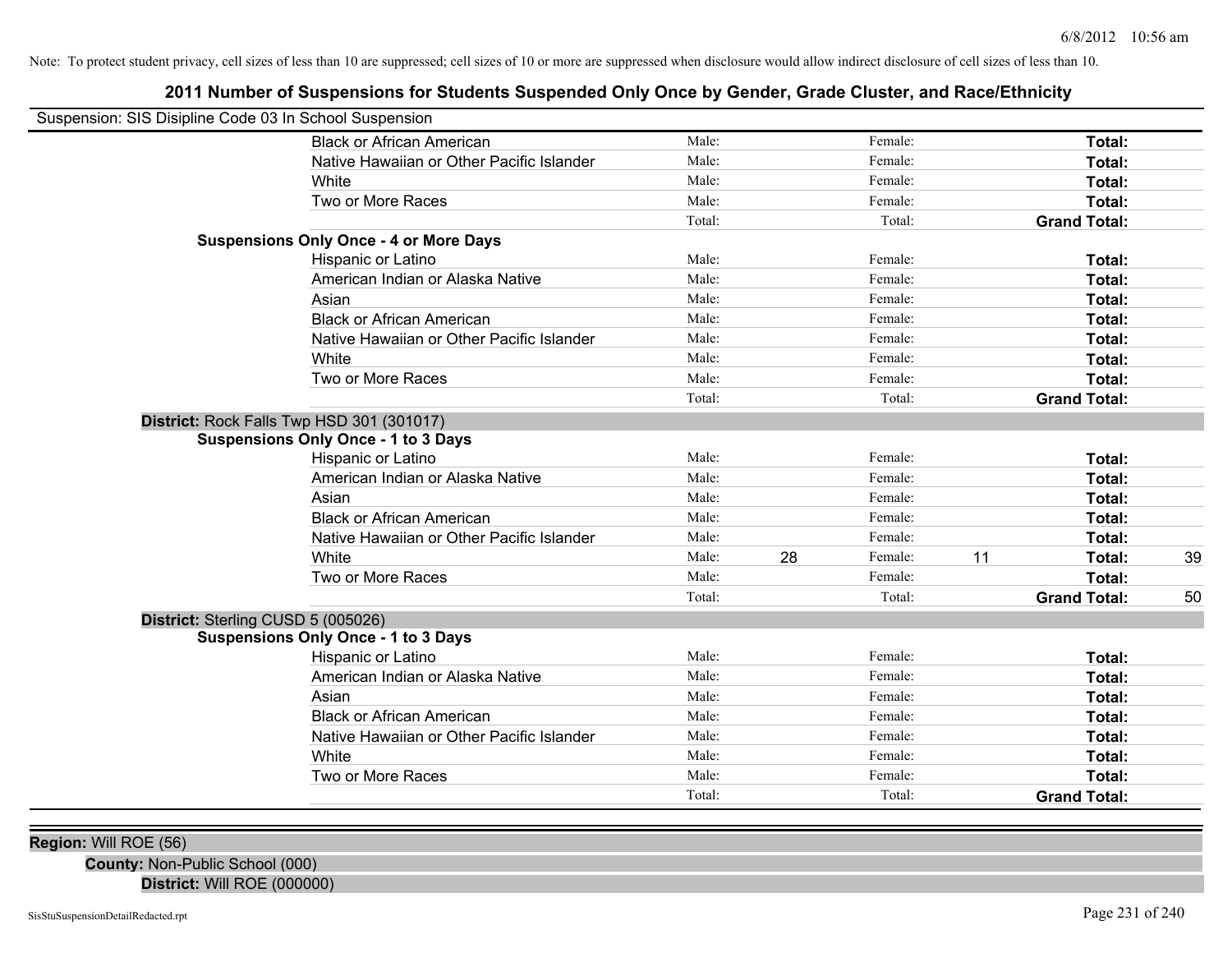| Suspension: SIS Disipline Code 03 In School Suspension |                                            |        |         |                     |    |
|--------------------------------------------------------|--------------------------------------------|--------|---------|---------------------|----|
|                                                        | <b>Suspensions Only Once - 1 to 3 Days</b> |        |         |                     |    |
|                                                        | Hispanic or Latino                         | Male:  | Female: | Total:              |    |
|                                                        | American Indian or Alaska Native           | Male:  | Female: | Total:              |    |
|                                                        | Asian                                      | Male:  | Female: | Total:              |    |
|                                                        | <b>Black or African American</b>           | Male:  | Female: | Total:              |    |
|                                                        | Native Hawaiian or Other Pacific Islander  | Male:  | Female: | Total:              |    |
|                                                        | White                                      | Male:  | Female: | Total:              |    |
|                                                        | Two or More Races                          | Male:  | Female: | Total:              |    |
|                                                        |                                            | Total: | Total:  | <b>Grand Total:</b> | 12 |
| County: Will (099)                                     |                                            |        |         |                     |    |
|                                                        | District: Beecher CUSD 200U (200U26)       |        |         |                     |    |
|                                                        | <b>Suspensions Only Once - 1 to 3 Days</b> |        |         |                     |    |
|                                                        | Hispanic or Latino                         | Male:  | Female: | Total:              |    |
|                                                        | American Indian or Alaska Native           | Male:  | Female: | Total:              |    |
|                                                        | Asian                                      | Male:  | Female: | Total:              |    |
|                                                        | <b>Black or African American</b>           | Male:  | Female: | Total:              |    |
|                                                        | Native Hawaiian or Other Pacific Islander  | Male:  | Female: | Total:              |    |
|                                                        | White                                      | Male:  | Female: | Total:              | 17 |
|                                                        | Two or More Races                          | Male:  | Female: | Total:              |    |
|                                                        |                                            | Total: | Total:  | <b>Grand Total:</b> |    |
|                                                        | District: Chaney-Monge SD 88 (088002)      |        |         |                     |    |
|                                                        | <b>Suspensions Only Once - 1 to 3 Days</b> |        |         |                     |    |
|                                                        | Hispanic or Latino                         | Male:  | Female: | Total:              |    |
|                                                        | American Indian or Alaska Native           | Male:  | Female: | Total:              |    |
|                                                        | Asian                                      | Male:  | Female: | Total:              |    |
|                                                        | <b>Black or African American</b>           | Male:  | Female: | Total:              |    |
|                                                        | Native Hawaiian or Other Pacific Islander  | Male:  | Female: | Total:              |    |
|                                                        | White                                      | Male:  | Female: | Total:              |    |
|                                                        | Two or More Races                          | Male:  | Female: | Total:              |    |
|                                                        |                                            | Total: | Total:  | <b>Grand Total:</b> | 13 |
|                                                        | District: Channahon SD 17 (017002)         |        |         |                     |    |
|                                                        | <b>Suspensions Only Once - 1 to 3 Days</b> |        |         |                     |    |
|                                                        | Hispanic or Latino                         | Male:  | Female: | Total:              |    |
|                                                        | American Indian or Alaska Native           | Male:  | Female: | Total:              |    |
|                                                        | Asian                                      | Male:  | Female: | Total:              |    |
|                                                        | <b>Black or African American</b>           | Male:  | Female: | Total:              |    |
|                                                        | Native Hawaiian or Other Pacific Islander  | Male:  | Female: | Total:              |    |
|                                                        | White                                      | Male:  | Female: | Total:              |    |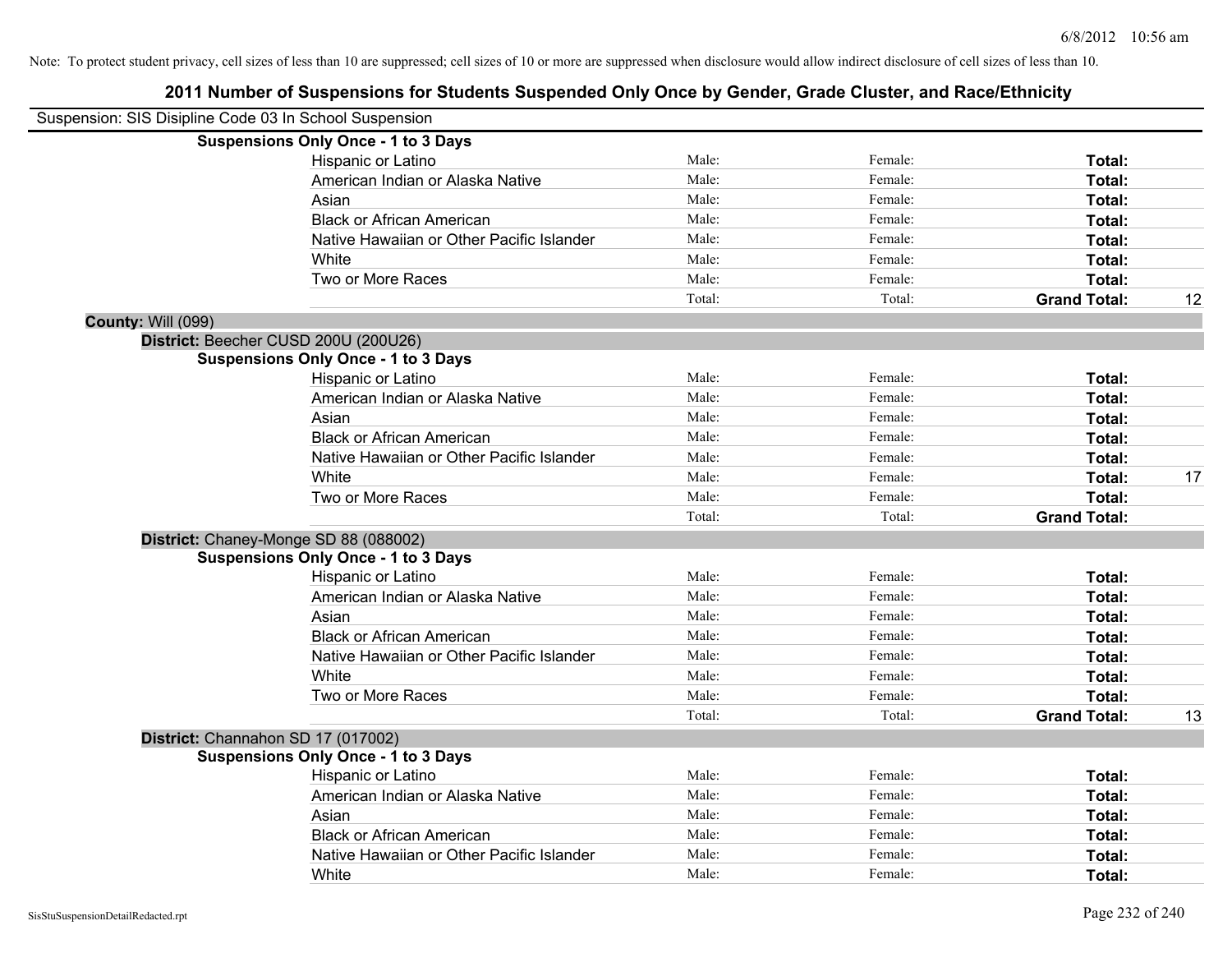| Suspension: SIS Disipline Code 03 In School Suspension |                                               |        |     |         |     |                     |     |
|--------------------------------------------------------|-----------------------------------------------|--------|-----|---------|-----|---------------------|-----|
|                                                        | Two or More Races                             | Male:  |     | Female: |     | Total:              |     |
|                                                        |                                               | Total: |     | Total:  |     | <b>Grand Total:</b> |     |
|                                                        | District: Crete Monee CUSD 201U (201U26)      |        |     |         |     |                     |     |
|                                                        | <b>Suspensions Only Once - 1 to 3 Days</b>    |        |     |         |     |                     |     |
|                                                        | Hispanic or Latino                            | Male:  | 27  | Female: | 13  | Total:              | 40  |
|                                                        | American Indian or Alaska Native              | Male:  |     | Female: |     | Total:              |     |
|                                                        | Asian                                         | Male:  |     | Female: |     | Total:              |     |
|                                                        | <b>Black or African American</b>              | Male:  | 182 | Female: | 130 | Total:              | 312 |
|                                                        | Native Hawaiian or Other Pacific Islander     | Male:  |     | Female: |     | Total:              |     |
|                                                        | White                                         | Male:  | 36  | Female: | 21  | Total:              | 57  |
|                                                        | Two or More Races                             | Male:  | 10  | Female: | 10  | Total:              | 20  |
|                                                        |                                               | Total: |     | Total:  |     | <b>Grand Total:</b> |     |
|                                                        | District: Elwood CCSD 203 (203004)            |        |     |         |     |                     |     |
|                                                        | <b>Suspensions Only Once - 1 to 3 Days</b>    |        |     |         |     |                     |     |
|                                                        | Hispanic or Latino                            | Male:  |     | Female: |     | Total:              |     |
|                                                        | American Indian or Alaska Native              | Male:  |     | Female: |     | Total:              |     |
|                                                        | Asian                                         | Male:  |     | Female: |     | Total:              |     |
|                                                        | <b>Black or African American</b>              | Male:  |     | Female: |     | Total:              |     |
|                                                        | Native Hawaiian or Other Pacific Islander     | Male:  |     | Female: |     | Total:              |     |
|                                                        | White                                         | Male:  |     | Female: |     | Total:              |     |
|                                                        | Two or More Races                             | Male:  |     | Female: |     | Total:              |     |
|                                                        |                                               | Total: |     | Total:  |     | <b>Grand Total:</b> | 11  |
| District: Fairmont SD 89 (089002)                      |                                               |        |     |         |     |                     |     |
|                                                        | <b>Suspensions Only Once - 1 to 3 Days</b>    |        |     |         |     |                     |     |
|                                                        | Hispanic or Latino                            | Male:  |     | Female: |     | Total:              |     |
|                                                        | American Indian or Alaska Native              | Male:  |     | Female: |     | Total:              |     |
|                                                        | Asian                                         | Male:  |     | Female: |     | Total:              |     |
|                                                        | <b>Black or African American</b>              | Male:  |     | Female: |     | Total:              | 16  |
|                                                        | Native Hawaiian or Other Pacific Islander     | Male:  |     | Female: |     | Total:              |     |
|                                                        | White                                         | Male:  |     | Female: |     | Total:              |     |
|                                                        | Two or More Races                             | Male:  |     | Female: |     | Total:              |     |
|                                                        |                                               | Total: |     | Total:  |     | <b>Grand Total:</b> |     |
|                                                        | <b>Suspensions Only Once - 4 or More Days</b> |        |     |         |     |                     |     |
|                                                        | Hispanic or Latino                            | Male:  |     | Female: |     | Total:              |     |
|                                                        | American Indian or Alaska Native              | Male:  |     | Female: |     | Total:              |     |
|                                                        | Asian                                         | Male:  |     | Female: |     | Total:              |     |
|                                                        | <b>Black or African American</b>              | Male:  |     | Female: |     | Total:              |     |
|                                                        | Native Hawaiian or Other Pacific Islander     | Male:  |     | Female: |     | Total:              |     |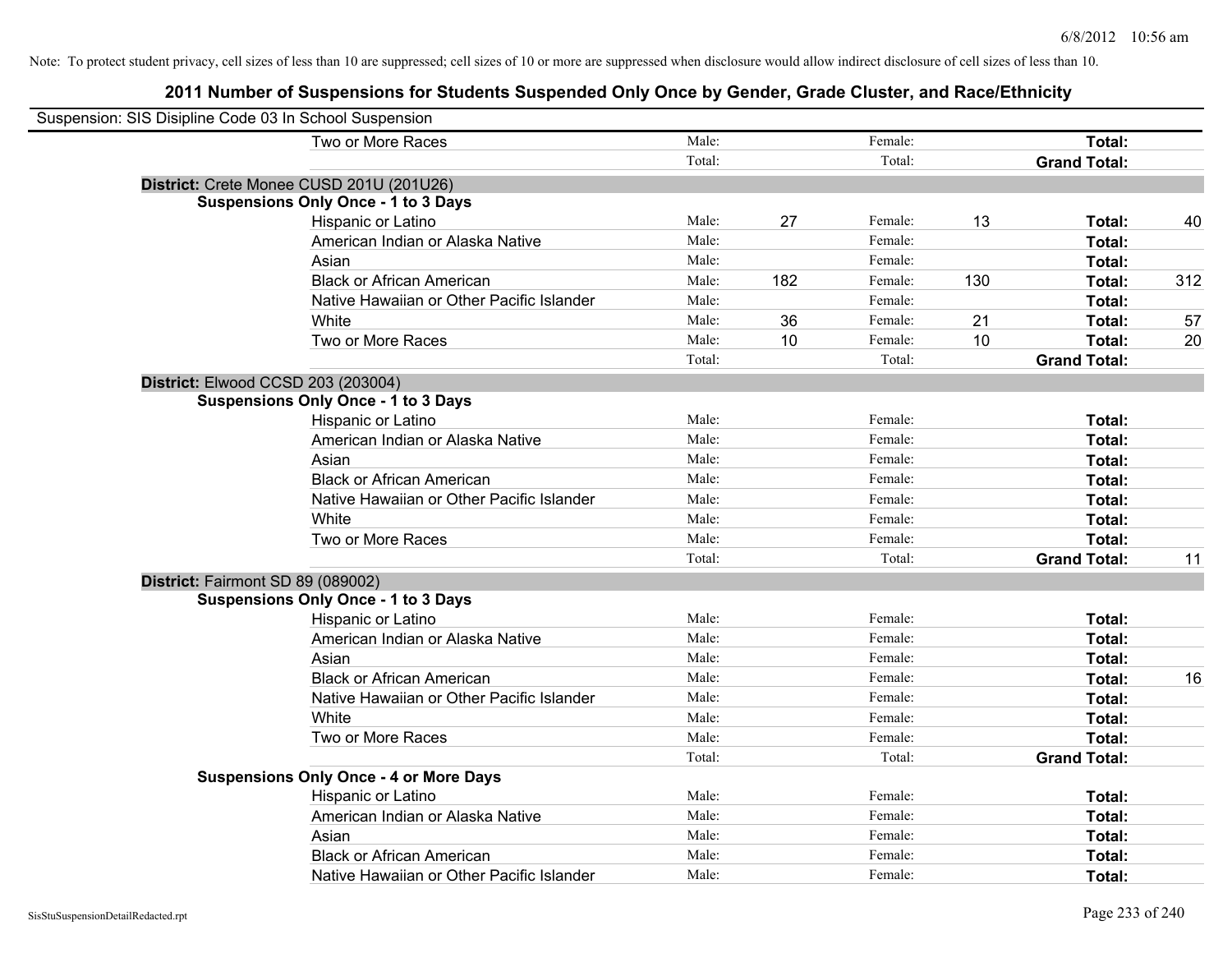| Suspension: SIS Disipline Code 03 In School Suspension |                                               |        |     |         |    |                     |     |
|--------------------------------------------------------|-----------------------------------------------|--------|-----|---------|----|---------------------|-----|
|                                                        | White                                         | Male:  |     | Female: |    | Total:              |     |
|                                                        | Two or More Races                             | Male:  |     | Female: |    | Total:              |     |
|                                                        |                                               | Total: |     | Total:  |    | <b>Grand Total:</b> |     |
| District: Frankfort CCSD 157C (157C04)                 |                                               |        |     |         |    |                     |     |
|                                                        | <b>Suspensions Only Once - 1 to 3 Days</b>    |        |     |         |    |                     |     |
|                                                        | Hispanic or Latino                            | Male:  |     | Female: |    | Total:              |     |
|                                                        | American Indian or Alaska Native              | Male:  |     | Female: |    | Total:              |     |
|                                                        | Asian                                         | Male:  |     | Female: |    | Total:              |     |
|                                                        | <b>Black or African American</b>              | Male:  |     | Female: |    | Total:              |     |
|                                                        | Native Hawaiian or Other Pacific Islander     | Male:  |     | Female: |    | Total:              |     |
|                                                        | White                                         | Male:  |     | Female: |    | Total:              | 32  |
|                                                        | Two or More Races                             | Male:  |     | Female: |    | Total:              |     |
|                                                        |                                               | Total: |     | Total:  |    | <b>Grand Total:</b> | 46  |
| District: Homer CCSD 33C (033C04)                      |                                               |        |     |         |    |                     |     |
|                                                        | <b>Suspensions Only Once - 1 to 3 Days</b>    |        |     |         |    |                     |     |
|                                                        | Hispanic or Latino                            | Male:  |     | Female: |    | Total:              |     |
|                                                        | American Indian or Alaska Native              | Male:  |     | Female: |    | Total:              |     |
|                                                        | Asian                                         | Male:  |     | Female: |    | Total:              |     |
|                                                        | <b>Black or African American</b>              | Male:  |     | Female: |    | Total:              |     |
|                                                        | Native Hawaiian or Other Pacific Islander     | Male:  |     | Female: |    | Total:              |     |
|                                                        | White                                         | Male:  |     | Female: |    | Total:              | 57  |
|                                                        | Two or More Races                             | Male:  |     | Female: |    | Total:              |     |
|                                                        |                                               | Total: |     | Total:  |    | <b>Grand Total:</b> |     |
| District: Joliet PSD 86 (086005)                       |                                               |        |     |         |    |                     |     |
|                                                        | <b>Suspensions Only Once - 1 to 3 Days</b>    |        |     |         |    |                     |     |
|                                                        | Hispanic or Latino                            | Male:  | 124 | Female: | 30 | Total:              | 154 |
|                                                        | American Indian or Alaska Native              | Male:  |     | Female: |    | Total:              |     |
|                                                        | Asian                                         | Male:  |     | Female: |    | Total:              |     |
|                                                        | <b>Black or African American</b>              | Male:  | 122 | Female: | 55 | Total:              | 177 |
|                                                        | Native Hawaiian or Other Pacific Islander     | Male:  |     | Female: |    | Total:              |     |
|                                                        | White                                         | Male:  | 28  | Female: | 16 | Total:              | 44  |
|                                                        | Two or More Races                             | Male:  |     | Female: |    | Total:              | 31  |
|                                                        |                                               | Total: |     | Total:  |    | <b>Grand Total:</b> |     |
|                                                        | <b>Suspensions Only Once - 4 or More Days</b> |        |     |         |    |                     |     |
|                                                        | Hispanic or Latino                            | Male:  |     | Female: |    | Total:              |     |
|                                                        | American Indian or Alaska Native              | Male:  |     | Female: |    | Total:              |     |
|                                                        | Asian                                         | Male:  |     | Female: |    | Total:              |     |
|                                                        | <b>Black or African American</b>              | Male:  |     | Female: |    | Total:              |     |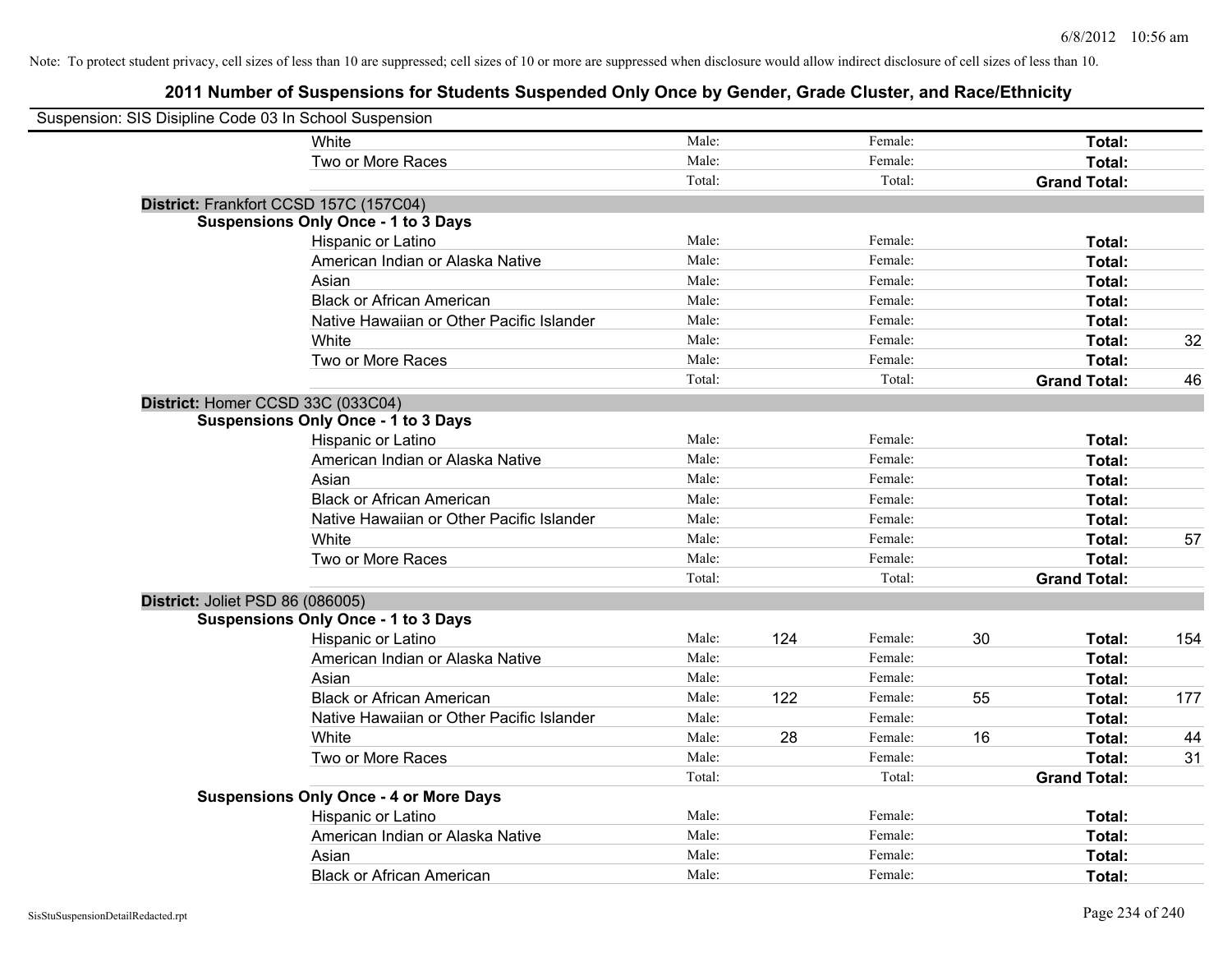| Suspension: SIS Disipline Code 03 In School Suspension |                                                     |        |     |         |     |                     |     |
|--------------------------------------------------------|-----------------------------------------------------|--------|-----|---------|-----|---------------------|-----|
|                                                        | Native Hawaiian or Other Pacific Islander           | Male:  |     | Female: |     | Total:              |     |
|                                                        | White                                               | Male:  |     | Female: |     | Total:              |     |
|                                                        | Two or More Races                                   | Male:  |     | Female: |     | Total:              |     |
|                                                        |                                                     | Total: |     | Total:  |     | <b>Grand Total:</b> |     |
| District: Joliet Twp HSD 204 (204017)                  |                                                     |        |     |         |     |                     |     |
|                                                        | <b>Suspensions Only Once - 1 to 3 Days</b>          |        |     |         |     |                     |     |
|                                                        | Hispanic or Latino                                  | Male:  | 138 | Female: | 77  | Total:              | 215 |
|                                                        | American Indian or Alaska Native                    | Male:  |     | Female: |     | Total:              |     |
|                                                        | Asian                                               | Male:  |     | Female: |     | Total:              |     |
|                                                        | <b>Black or African American</b>                    | Male:  | 109 | Female: | 103 | Total:              | 212 |
|                                                        | Native Hawaiian or Other Pacific Islander           | Male:  |     | Female: |     | Total:              |     |
|                                                        | White                                               | Male:  | 71  | Female: | 39  | Total:              | 110 |
|                                                        | Two or More Races                                   | Male:  |     | Female: |     | Total:              | 22  |
|                                                        |                                                     | Total: |     | Total:  |     | <b>Grand Total:</b> |     |
| District: Lincoln Way CHSD 210 (210016)                |                                                     |        |     |         |     |                     |     |
|                                                        | <b>Suspensions Only Once - 1 to 3 Days</b>          |        |     |         |     |                     |     |
|                                                        | Hispanic or Latino                                  | Male:  |     | Female: |     | Total:              | 16  |
|                                                        | American Indian or Alaska Native                    | Male:  |     | Female: |     | Total:              |     |
|                                                        | Asian                                               | Male:  |     | Female: |     | Total:              |     |
|                                                        | <b>Black or African American</b>                    | Male:  |     | Female: |     | Total:              | 22  |
|                                                        | Native Hawaiian or Other Pacific Islander           | Male:  |     | Female: |     | Total:              |     |
|                                                        | White                                               | Male:  | 183 | Female: | 107 | Total:              | 290 |
|                                                        | Two or More Races                                   | Male:  |     | Female: |     | Total:              | 17  |
|                                                        |                                                     | Total: |     | Total:  |     | <b>Grand Total:</b> |     |
|                                                        | <b>Suspensions Only Once - 4 or More Days</b>       |        |     |         |     |                     |     |
|                                                        | Hispanic or Latino                                  | Male:  |     | Female: |     | Total:              |     |
|                                                        | American Indian or Alaska Native                    | Male:  |     | Female: |     | Total:              |     |
|                                                        | Asian                                               | Male:  |     | Female: |     | Total:              |     |
|                                                        | <b>Black or African American</b>                    | Male:  |     | Female: |     | Total:              |     |
|                                                        | Native Hawaiian or Other Pacific Islander           | Male:  |     | Female: |     | Total:              |     |
|                                                        | White                                               | Male:  |     | Female: |     | Total:              | 10  |
|                                                        | Two or More Races                                   | Male:  |     | Female: |     | Total:              |     |
|                                                        |                                                     | Total: |     | Total:  |     | <b>Grand Total:</b> |     |
|                                                        | District: Lincoln-Way Area Spec Ed JA Dist (843060) |        |     |         |     |                     |     |
|                                                        | <b>Suspensions Only Once - 1 to 3 Days</b>          |        |     |         |     |                     |     |
|                                                        | Hispanic or Latino                                  | Male:  |     | Female: |     | Total:              |     |
|                                                        | American Indian or Alaska Native                    | Male:  |     | Female: |     | Total:              |     |
|                                                        | Asian                                               | Male:  |     | Female: |     | Total:              |     |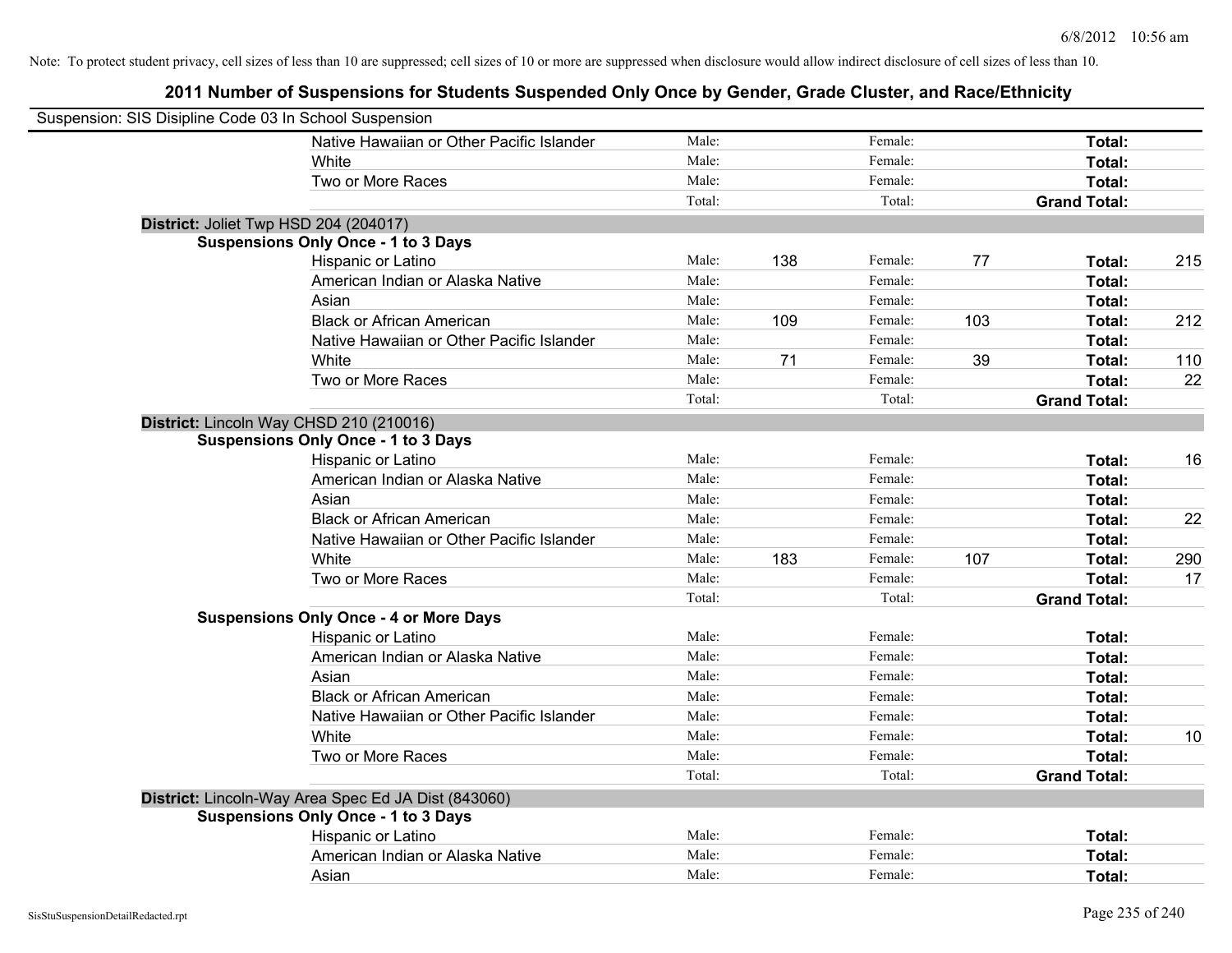| Suspension: SIS Disipline Code 03 In School Suspension |                                            |        |    |         |    |                     |    |
|--------------------------------------------------------|--------------------------------------------|--------|----|---------|----|---------------------|----|
|                                                        | <b>Black or African American</b>           | Male:  |    | Female: |    | Total:              |    |
|                                                        | Native Hawaiian or Other Pacific Islander  | Male:  |    | Female: |    | Total:              |    |
|                                                        | White                                      | Male:  |    | Female: |    | Total:              |    |
|                                                        | Two or More Races                          | Male:  |    | Female: |    | Total:              |    |
|                                                        |                                            | Total: |    | Total:  |    | <b>Grand Total:</b> |    |
| District: Lockport SD 91 (091002)                      |                                            |        |    |         |    |                     |    |
|                                                        | <b>Suspensions Only Once - 1 to 3 Days</b> |        |    |         |    |                     |    |
|                                                        | Hispanic or Latino                         | Male:  |    | Female: |    | Total:              |    |
|                                                        | American Indian or Alaska Native           | Male:  |    | Female: |    | Total:              |    |
|                                                        | Asian                                      | Male:  |    | Female: |    | Total:              |    |
|                                                        | <b>Black or African American</b>           | Male:  |    | Female: |    | Total:              |    |
|                                                        | Native Hawaiian or Other Pacific Islander  | Male:  |    | Female: |    | Total:              |    |
|                                                        | White                                      | Male:  |    | Female: |    | Total:              |    |
|                                                        | Two or More Races                          | Male:  |    | Female: |    | Total:              |    |
|                                                        |                                            | Total: |    | Total:  |    | <b>Grand Total:</b> |    |
|                                                        | District: Lockport Twp HSD 205 (205017)    |        |    |         |    |                     |    |
|                                                        | <b>Suspensions Only Once - 1 to 3 Days</b> |        |    |         |    |                     |    |
|                                                        | Hispanic or Latino                         | Male:  |    | Female: |    | Total:              | 36 |
|                                                        | American Indian or Alaska Native           | Male:  |    | Female: |    | Total:              |    |
|                                                        | Asian                                      | Male:  |    | Female: |    | Total:              |    |
|                                                        | <b>Black or African American</b>           | Male:  |    | Female: |    | Total:              | 23 |
|                                                        | Native Hawaiian or Other Pacific Islander  | Male:  |    | Female: |    | Total:              |    |
|                                                        | White                                      | Male:  | 65 | Female: | 24 | Total:              | 89 |
|                                                        | Two or More Races                          | Male:  |    | Female: |    | Total:              |    |
|                                                        |                                            | Total: |    | Total:  |    | <b>Grand Total:</b> |    |
| <b>District: New Lenox SD 122 (122002)</b>             |                                            |        |    |         |    |                     |    |
|                                                        | <b>Suspensions Only Once - 1 to 3 Days</b> |        |    |         |    |                     |    |
|                                                        | Hispanic or Latino                         | Male:  |    | Female: |    | Total:              |    |
|                                                        | American Indian or Alaska Native           | Male:  |    | Female: |    | Total:              |    |
|                                                        | Asian                                      | Male:  |    | Female: |    | Total:              |    |
|                                                        | <b>Black or African American</b>           | Male:  |    | Female: |    | Total:              |    |
|                                                        | Native Hawaiian or Other Pacific Islander  | Male:  |    | Female: |    | Total:              |    |
|                                                        | White                                      | Male:  |    | Female: |    | Total:              | 54 |
|                                                        | Two or More Races                          | Male:  |    | Female: |    | Total:              |    |
|                                                        |                                            | Total: |    | Total:  |    | <b>Grand Total:</b> |    |
|                                                        | District: Peotone CUSD 207U (207U26)       |        |    |         |    |                     |    |
|                                                        | <b>Suspensions Only Once - 1 to 3 Days</b> |        |    |         |    |                     |    |
|                                                        | Hispanic or Latino                         | Male:  |    | Female: |    | Total:              |    |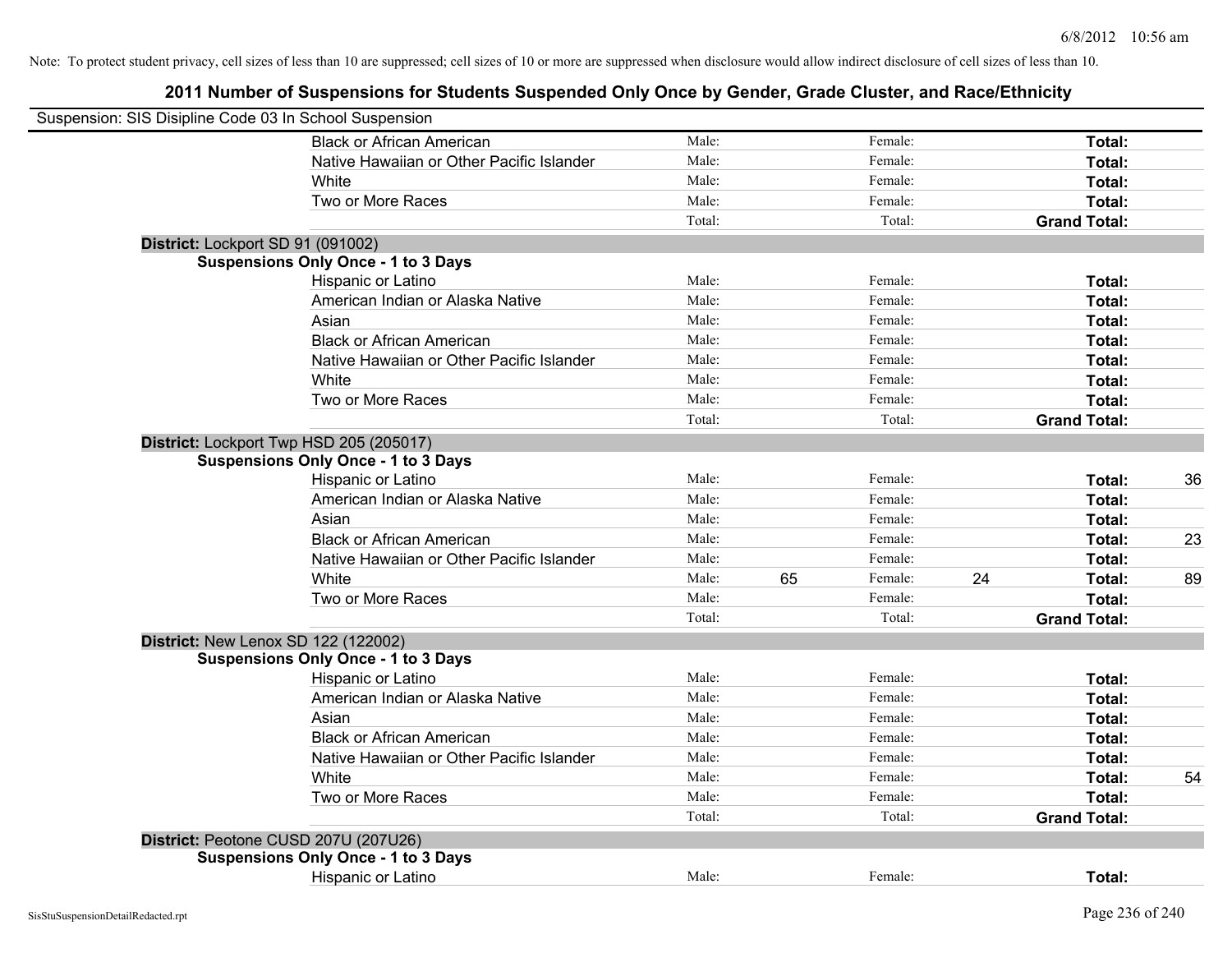# **2011 Number of Suspensions for Students Suspended Only Once by Gender, Grade Cluster, and Race/Ethnicity**

| Suspension: SIS Disipline Code 03 In School Suspension |        |     |         |     |                     |     |
|--------------------------------------------------------|--------|-----|---------|-----|---------------------|-----|
| American Indian or Alaska Native                       | Male:  |     | Female: |     | Total:              |     |
| Asian                                                  | Male:  |     | Female: |     | Total:              |     |
| <b>Black or African American</b>                       | Male:  |     | Female: |     | Total:              |     |
| Native Hawaiian or Other Pacific Islander              | Male:  |     | Female: |     | Total:              |     |
| White                                                  | Male:  |     | Female: |     | Total:              | 14  |
| Two or More Races                                      | Male:  |     | Female: |     | Total:              |     |
|                                                        | Total: |     | Total:  |     | <b>Grand Total:</b> |     |
| District: Plainfield SD 202 (202022)                   |        |     |         |     |                     |     |
| <b>Suspensions Only Once - 1 to 3 Days</b>             |        |     |         |     |                     |     |
| Hispanic or Latino                                     | Male:  | 173 | Female: | 74  | Total:              | 247 |
| American Indian or Alaska Native                       | Male:  |     | Female: |     | Total:              |     |
| Asian                                                  | Male:  |     | Female: |     | Total:              | 11  |
| <b>Black or African American</b>                       | Male:  | 101 | Female: | 49  | Total:              | 150 |
| Native Hawaiian or Other Pacific Islander              | Male:  |     | Female: |     | Total:              |     |
| White                                                  | Male:  | 323 | Female: | 109 | Total:              | 432 |
| Two or More Races                                      | Male:  |     | Female: |     | Total:              | 26  |
|                                                        | Total: | 631 | Total:  | 245 | <b>Grand Total:</b> | 876 |
| <b>Suspensions Only Once - 4 or More Days</b>          |        |     |         |     |                     |     |
| Hispanic or Latino                                     | Male:  |     | Female: |     | Total:              |     |
| American Indian or Alaska Native                       | Male:  |     | Female: |     | Total:              |     |
| Asian                                                  | Male:  |     | Female: |     | Total:              |     |
| <b>Black or African American</b>                       | Male:  |     | Female: |     | Total:              |     |
| Native Hawaiian or Other Pacific Islander              | Male:  |     | Female: |     | Total:              |     |
| White                                                  | Male:  |     | Female: |     | Total:              |     |
| Two or More Races                                      | Male:  |     | Female: |     | Total:              |     |
|                                                        | Total: |     | Total:  |     | <b>Grand Total:</b> |     |
| District: Reed Custer CUSD 255U (255U26)               |        |     |         |     |                     |     |
| <b>Suspensions Only Once - 1 to 3 Days</b>             |        |     |         |     |                     |     |
| Hispanic or Latino                                     | Male:  |     | Female: |     | Total:              |     |
| American Indian or Alaska Native                       | Male:  |     | Female: |     | Total:              |     |
| Asian                                                  | Male:  |     | Female: |     | Total:              |     |
| <b>Black or African American</b>                       | Male:  |     | Female: |     | Total:              |     |
| Native Hawaiian or Other Pacific Islander              | Male:  |     | Female: |     | Total:              |     |
| White                                                  | Male:  |     | Female: |     | Total:              |     |
| Two or More Races                                      | Male:  |     | Female: |     | <b>Total:</b>       |     |
|                                                        | Total: |     | Total:  |     | <b>Grand Total:</b> |     |
| District: Richland GSD 88A (088A02)                    |        |     |         |     |                     |     |

**Suspensions Only Once - 1 to 3 Days**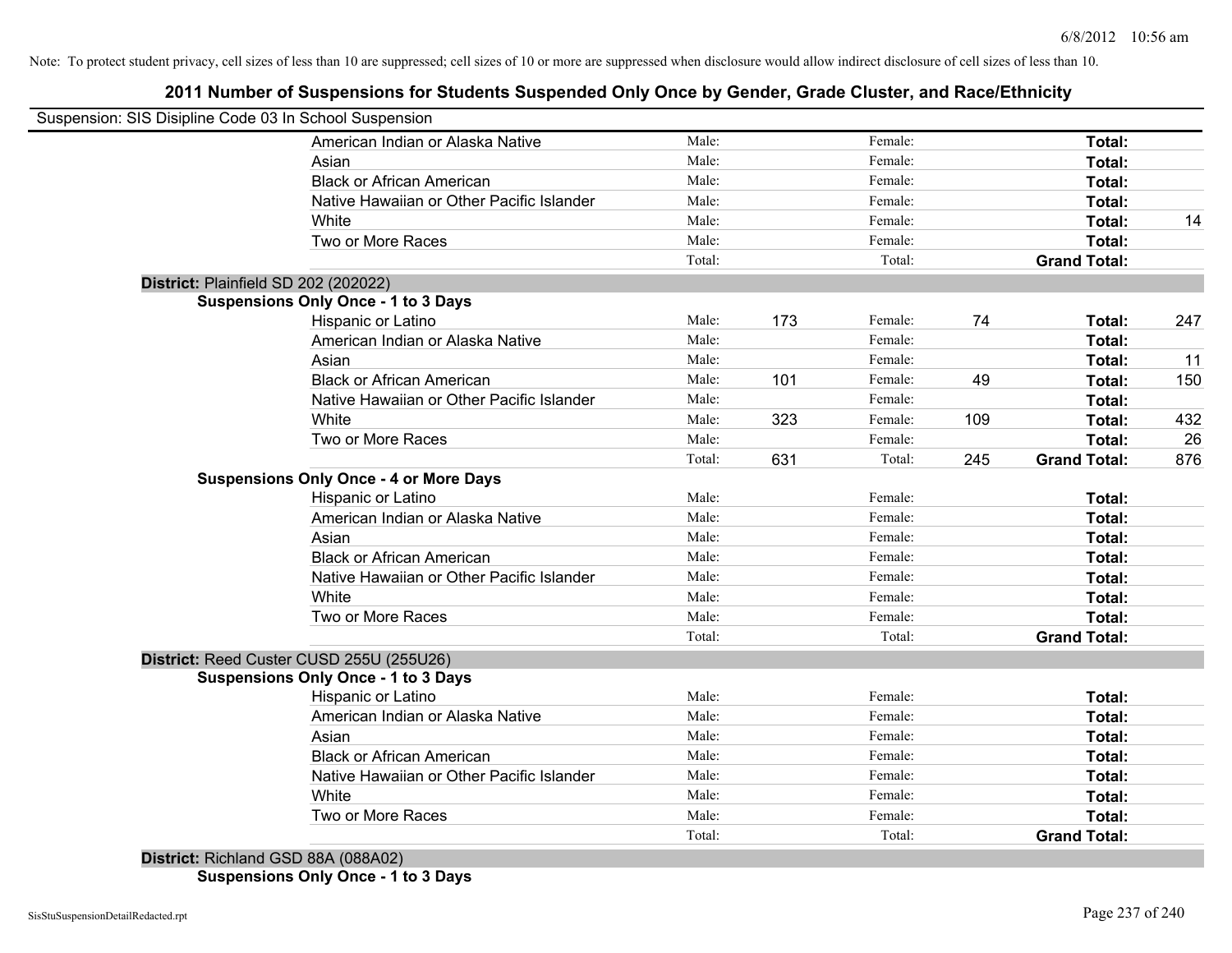| Suspension: SIS Disipline Code 03 In School Suspension |                                            |        |              |    |                     |    |
|--------------------------------------------------------|--------------------------------------------|--------|--------------|----|---------------------|----|
|                                                        | Hispanic or Latino                         | Male:  | Female:      |    | Total:              |    |
|                                                        | American Indian or Alaska Native           | Male:  | Female:      |    | Total:              |    |
|                                                        | Asian                                      | Male:  | Female:      |    | Total:              |    |
|                                                        | <b>Black or African American</b>           | Male:  | Female:      |    | Total:              |    |
|                                                        | Native Hawaiian or Other Pacific Islander  | Male:  | Female:      |    | Total:              |    |
|                                                        | White                                      | Male:  | Female:      |    | Total:              | 11 |
|                                                        | Two or More Races                          | Male:  | Female:      |    | Total:              |    |
|                                                        |                                            | Total: | Total:       |    | <b>Grand Total:</b> | 31 |
| District: Rockdale SD 84 (084002)                      |                                            |        |              |    |                     |    |
|                                                        | <b>Suspensions Only Once - 1 to 3 Days</b> |        |              |    |                     |    |
|                                                        | Hispanic or Latino                         | Male:  | Female:      |    | Total:              |    |
|                                                        | American Indian or Alaska Native           | Male:  | Female:      |    | Total:              |    |
|                                                        | Asian                                      | Male:  | Female:      |    | Total:              |    |
|                                                        | <b>Black or African American</b>           | Male:  | Female:      |    | Total:              |    |
|                                                        | Native Hawaiian or Other Pacific Islander  | Male:  | Female:      |    | Total:              |    |
|                                                        | White                                      | Male:  | Female:      |    | Total:              |    |
|                                                        | Two or More Races                          | Male:  | Female:      |    | Total:              |    |
|                                                        |                                            | Total: | Total:       |    | <b>Grand Total:</b> |    |
| District: Summit Hill SD 161 (161002)                  |                                            |        |              |    |                     |    |
|                                                        | <b>Suspensions Only Once - 1 to 3 Days</b> |        |              |    |                     |    |
|                                                        | Hispanic or Latino                         | Male:  | Female:      |    | Total:              |    |
|                                                        | American Indian or Alaska Native           | Male:  | Female:      |    | Total:              |    |
|                                                        | Asian                                      | Male:  | Female:      |    | Total:              |    |
|                                                        | <b>Black or African American</b>           | Male:  | Female:      |    | Total:              |    |
|                                                        | Native Hawaiian or Other Pacific Islander  | Male:  | Female:      |    | Total:              |    |
|                                                        | White                                      | Male:  | Female:      |    | Total:              | 55 |
|                                                        | Two or More Races                          | Male:  | Female:      |    | Total:              |    |
|                                                        |                                            | Total: | 56<br>Total: | 13 | <b>Grand Total:</b> | 69 |
| <b>District: Taft SD 90 (090002)</b>                   |                                            |        |              |    |                     |    |
|                                                        | <b>Suspensions Only Once - 1 to 3 Days</b> |        |              |    |                     |    |
|                                                        | Hispanic or Latino                         | Male:  | Female:      |    | Total:              |    |
|                                                        | American Indian or Alaska Native           | Male:  | Female:      |    | Total:              |    |
|                                                        | Asian                                      | Male:  | Female:      |    | Total:              |    |
|                                                        | <b>Black or African American</b>           | Male:  | Female:      |    | Total:              |    |
|                                                        | Native Hawaiian or Other Pacific Islander  | Male:  | Female:      |    | Total:              |    |
|                                                        | White                                      | Male:  | Female:      |    | Total:              | 10 |
|                                                        | Two or More Races                          | Male:  | Female:      |    | Total:              |    |
|                                                        |                                            | Total: | Total:       |    | <b>Grand Total:</b> |    |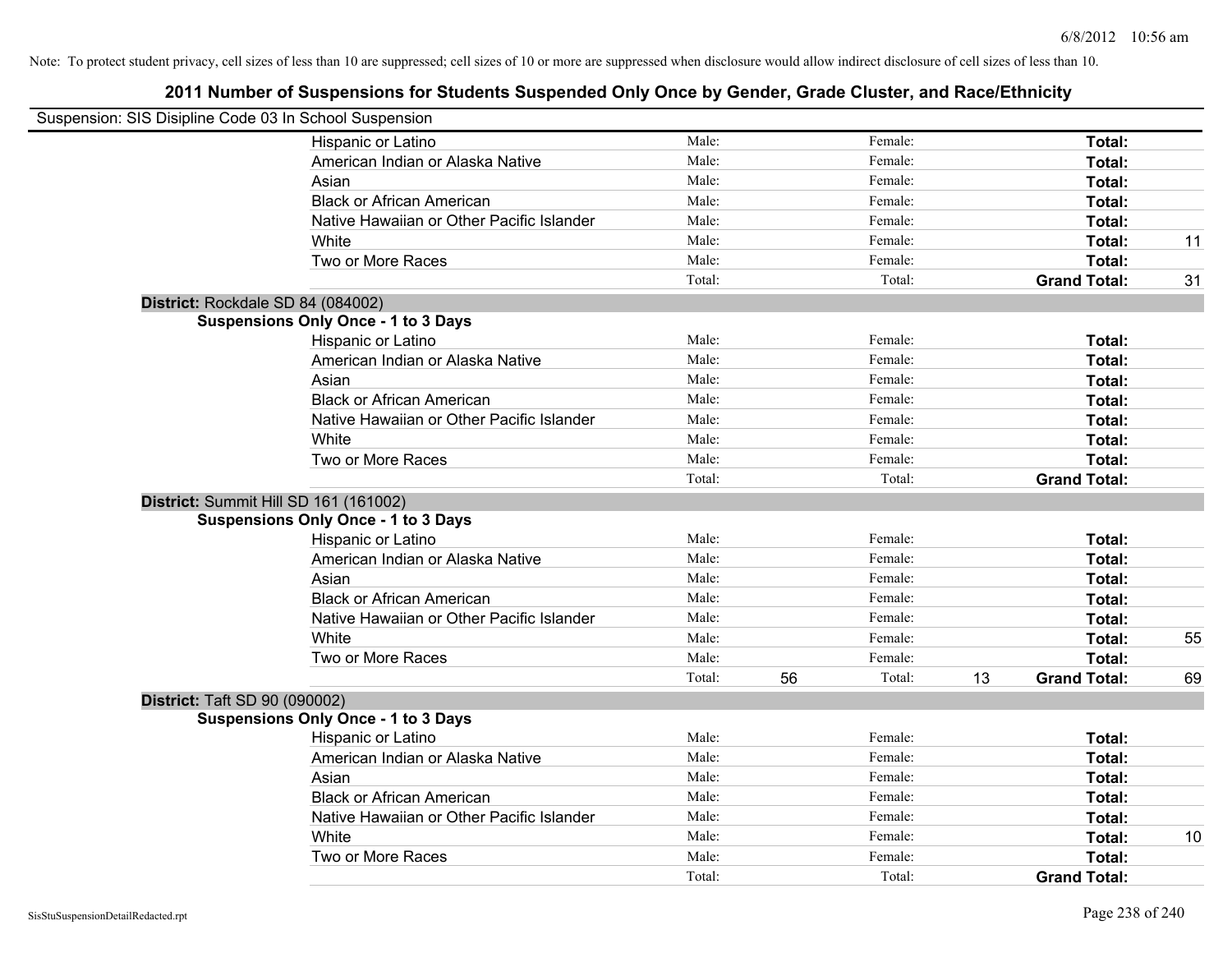| Suspension: SIS Disipline Code 03 In School Suspension |                                               |        |     |         |     |                     |     |
|--------------------------------------------------------|-----------------------------------------------|--------|-----|---------|-----|---------------------|-----|
| District: Troy CCSD 30C (030C04)                       |                                               |        |     |         |     |                     |     |
|                                                        | <b>Suspensions Only Once - 1 to 3 Days</b>    |        |     |         |     |                     |     |
|                                                        | Hispanic or Latino                            | Male:  |     | Female: |     | Total:              | 27  |
|                                                        | American Indian or Alaska Native              | Male:  |     | Female: |     | Total:              |     |
|                                                        | Asian                                         | Male:  |     | Female: |     | Total:              |     |
|                                                        | <b>Black or African American</b>              | Male:  |     | Female: |     | Total:              | 28  |
|                                                        | Native Hawaiian or Other Pacific Islander     | Male:  |     | Female: |     | Total:              |     |
|                                                        | White                                         | Male:  | 42  | Female: | 14  | Total:              | 56  |
|                                                        | Two or More Races                             | Male:  |     | Female: |     | Total:              |     |
|                                                        |                                               | Total: | 90  | Total:  | 33  | <b>Grand Total:</b> | 123 |
| <b>District: Union SD 81 (081002)</b>                  |                                               |        |     |         |     |                     |     |
|                                                        | <b>Suspensions Only Once - 1 to 3 Days</b>    |        |     |         |     |                     |     |
|                                                        | Hispanic or Latino                            | Male:  |     | Female: |     | Total:              |     |
|                                                        | American Indian or Alaska Native              | Male:  |     | Female: |     | Total:              |     |
|                                                        | Asian                                         | Male:  |     | Female: |     | Total:              |     |
|                                                        | <b>Black or African American</b>              | Male:  |     | Female: |     | Total:              |     |
|                                                        | Native Hawaiian or Other Pacific Islander     | Male:  |     | Female: |     | Total:              |     |
|                                                        | White                                         | Male:  |     | Female: |     | Total:              |     |
|                                                        | Two or More Races                             | Male:  |     | Female: |     | Total:              |     |
|                                                        |                                               | Total: |     | Total:  |     | <b>Grand Total:</b> |     |
|                                                        | District: Valley View CUSD 365U (365U26)      |        |     |         |     |                     |     |
|                                                        | <b>Suspensions Only Once - 1 to 3 Days</b>    |        |     |         |     |                     |     |
|                                                        | Hispanic or Latino                            | Male:  | 143 | Female: | 107 | Total:              | 250 |
|                                                        | American Indian or Alaska Native              | Male:  |     | Female: |     | Total:              |     |
|                                                        | Asian                                         | Male:  |     | Female: |     | Total:              | 13  |
|                                                        | <b>Black or African American</b>              | Male:  | 121 | Female: | 88  | Total:              | 209 |
|                                                        | Native Hawaiian or Other Pacific Islander     | Male:  |     | Female: |     | Total:              |     |
|                                                        | White                                         | Male:  | 76  | Female: | 55  | Total:              | 131 |
|                                                        | Two or More Races                             | Male:  | 12  | Female: | 12  | Total:              | 24  |
|                                                        |                                               | Total: |     | Total:  |     | <b>Grand Total:</b> |     |
|                                                        | <b>Suspensions Only Once - 4 or More Days</b> |        |     |         |     |                     |     |
|                                                        | Hispanic or Latino                            | Male:  |     | Female: |     | Total:              |     |
|                                                        | American Indian or Alaska Native              | Male:  |     | Female: |     | Total:              |     |
|                                                        | Asian                                         | Male:  |     | Female: |     | Total:              |     |
|                                                        | <b>Black or African American</b>              | Male:  |     | Female: |     | Total:              |     |
|                                                        | Native Hawaiian or Other Pacific Islander     | Male:  |     | Female: |     | Total:              |     |
|                                                        | White                                         | Male:  |     | Female: |     | Total:              |     |
|                                                        | Two or More Races                             | Male:  |     | Female: |     | Total:              |     |